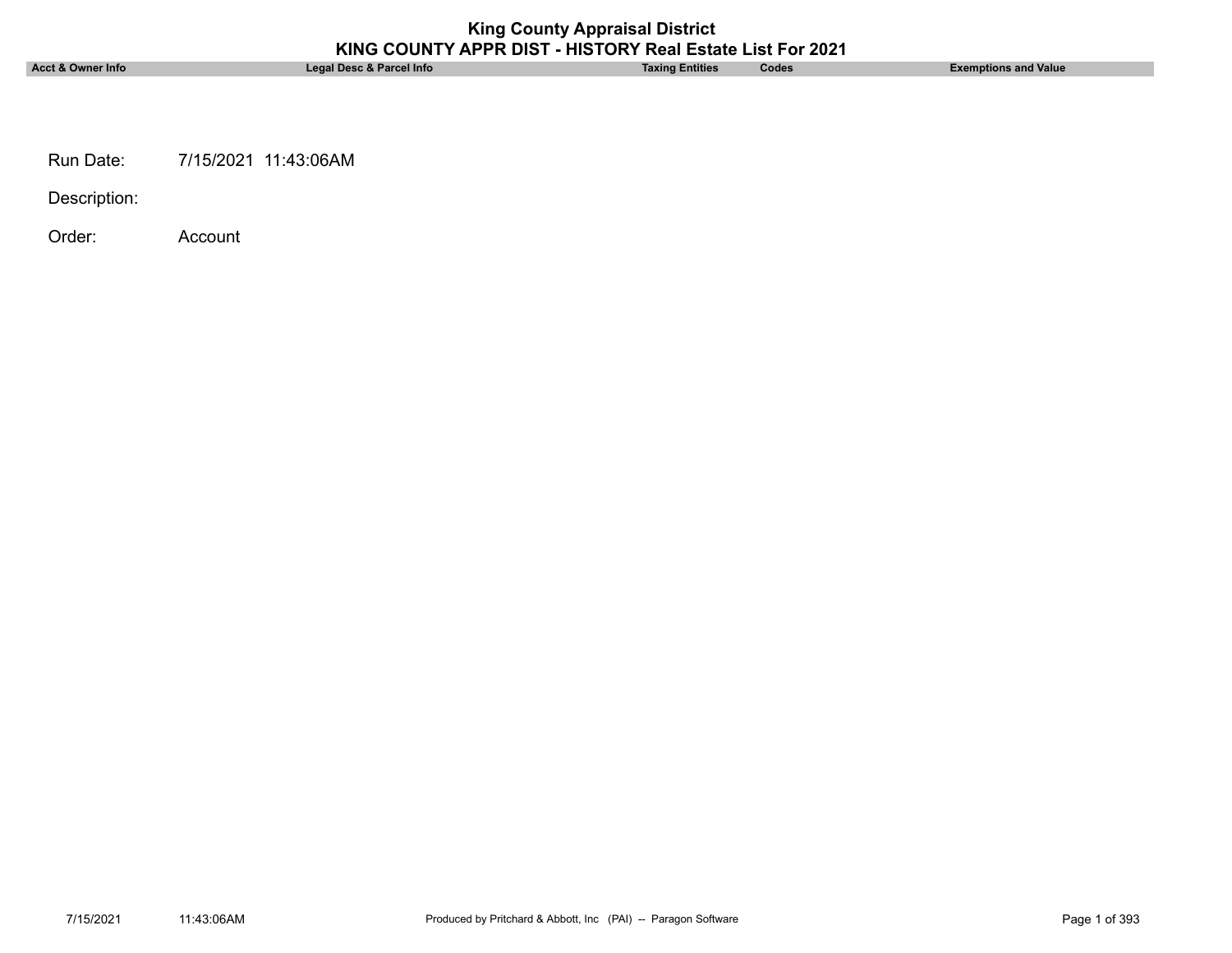|                                                                                                                                                                              |                                                                                      | <b>King County Appraisal District</b><br>KING COUNTY APPR DIST - HISTORY Real Estate List For 2021 |                 |                                                                                                                                                                      |
|------------------------------------------------------------------------------------------------------------------------------------------------------------------------------|--------------------------------------------------------------------------------------|----------------------------------------------------------------------------------------------------|-----------------|----------------------------------------------------------------------------------------------------------------------------------------------------------------------|
| <b>Acct &amp; Owner Info</b>                                                                                                                                                 | <b>Legal Desc &amp; Parcel Info</b>                                                  | <b>Taxing Entities</b>                                                                             | Codes           | <b>Exemptions and Value</b>                                                                                                                                          |
| Acct #: 00001-00009-02127-000000<br>Parcel/Seq #: 2127/1                                                                                                                     | Legal: AB 1 J J ALBIRADO                                                             | 00 - KING CAD<br>01 - KING CO<br>30 - GUTHRIE CSD                                                  |                 | 16,250<br>Improvement NonHomesite:<br>Productivity Market:<br>1,200,600<br>1D1 Ag Value:<br>33,620                                                                   |
| Owner #: 10110( Interest: 1.00<br>PITCHFORK LAND & CATTLE CO                                                                                                                 |                                                                                      | 60 - GATEWAY GWCD                                                                                  |                 | <b>Total Market Value:</b><br>1,216,850                                                                                                                              |
| <b>BOX 120</b><br>GUTHRIE TX 79236                                                                                                                                           | Situs:<br>Acres: 1,600.8000<br>Cat Code: D1 D2<br>Map:                               |                                                                                                    |                 | Taxable Value:<br>49,870                                                                                                                                             |
| Acct #: 00002-00021-00867-000000<br>Parcel/Seq #: 867/1                                                                                                                      | Legal: AB 2 H ABELS                                                                  | 00 - KING CAD<br>01 - KING CO                                                                      |                 | Productivity Market:<br>207,750<br>1D1 Ag Value:<br>5,820                                                                                                            |
| Owner #: 10110( Interest: 1.00<br>PITCHFORK LAND & CATTLE CO                                                                                                                 |                                                                                      | 30 - GUTHRIE CSD<br>60 - GATEWAY GWCD                                                              |                 | Total Market Value:<br>207,750<br>Taxable Value:<br>5,820                                                                                                            |
| <b>BOX 120</b><br>GUTHRIE TX 79236                                                                                                                                           | Situs:<br>Acres: 277,0000<br>Cat Code: D1<br>Map:                                    |                                                                                                    |                 |                                                                                                                                                                      |
| Acct #: 00002-00021-02022-000000<br>Parcel/Seq #: 2022/1                                                                                                                     | Legal: AB 2 H ABELS                                                                  | 00 - KING CAD<br>01 - KING CO                                                                      | ** Homestead ** | 26,610<br>Improvement Homesite:                                                                                                                                      |
| Owner #: 14780 {Interest: 1.00<br>MCKESSON CLAY BLAKE & PROTHRO<br>JACLYN JOHNSON<br>PO BOX 58<br>GUTHRIE TX 79236                                                           | Situs: 751 US 82 GUTHRIE TX 79236<br>Acres: 149.3000<br>Cat Code: D1 E D2<br>Map: 21 | 30 - GUTHRIE CSD<br>60 - GATEWAY GWCD                                                              |                 | Improvement NonHomesite:<br>46,400<br>Productivity Market:<br>115,210<br>1D1 Ag Value:<br>7,940<br><b>Total Market Value:</b><br>188,220<br>Taxable Value:<br>80,950 |
| Acct #: 00002-00021-02188-000000<br>Parcel/Seq #: 2188/1                                                                                                                     | Legal: AB 2<br><b>HABELS</b>                                                         | 00 - KING CAD<br>01 - KING CO                                                                      |                 | Improvement NonHomesite:<br>5,000<br>Productivity Market:<br>2,919,750                                                                                               |
| Owner #: 11850( Interest: 1.00<br>FOUR SIXES LAND L.P.<br>A TEXAS LIMITED PARTNERSHIP<br>SUITE 1500, BURNETT PLAZA<br>801 CHERRY STREET- UNIT #9<br>FORT WORTH TX 76102-6881 | Situs:<br>Acres: 3.893.0000<br>Cat Code: D1 D2<br>Map:                               | 30 - GUTHRIE CSD<br>60 - GATEWAY GWCD                                                              |                 | 1D1 Ag Value:<br>81,750<br><b>Total Market Value:</b><br>2,924,750<br>Taxable Value:<br>86,750                                                                       |
| Agent: 300 - KIRKWOOD & DARBY INC                                                                                                                                            |                                                                                      |                                                                                                    |                 |                                                                                                                                                                      |
| MH Label/Serial:<br>Acct #: 00002-00021-02504-000000                                                                                                                         | MH Model:<br>Legal: AB 2 H ABELS                                                     | 00 - KING CAD                                                                                      |                 | 600<br>Land Homesite:                                                                                                                                                |
| Parcel/Seq #: 2504/1<br>Owner #: 14785, Interest: 1.00<br>FUSTON, KYE AND WHITNEY<br>PO BOX 103<br>MATADOR TX 79244                                                          | Situs: 748 W HWY 82 GUTHRIE TX 79236<br>Acres: 147.7000<br>Cat Code: E<br>Map:       | 01 - KING CO<br>30 - GUTHRIE CSD<br>60 - GATEWAY GWCD                                              |                 | Land NonHomesite:<br>111,780<br>Improvement NonHomesite:<br>23,060<br>135,440<br><b>Total Market Value:</b><br>Taxable Value:<br>135,440                             |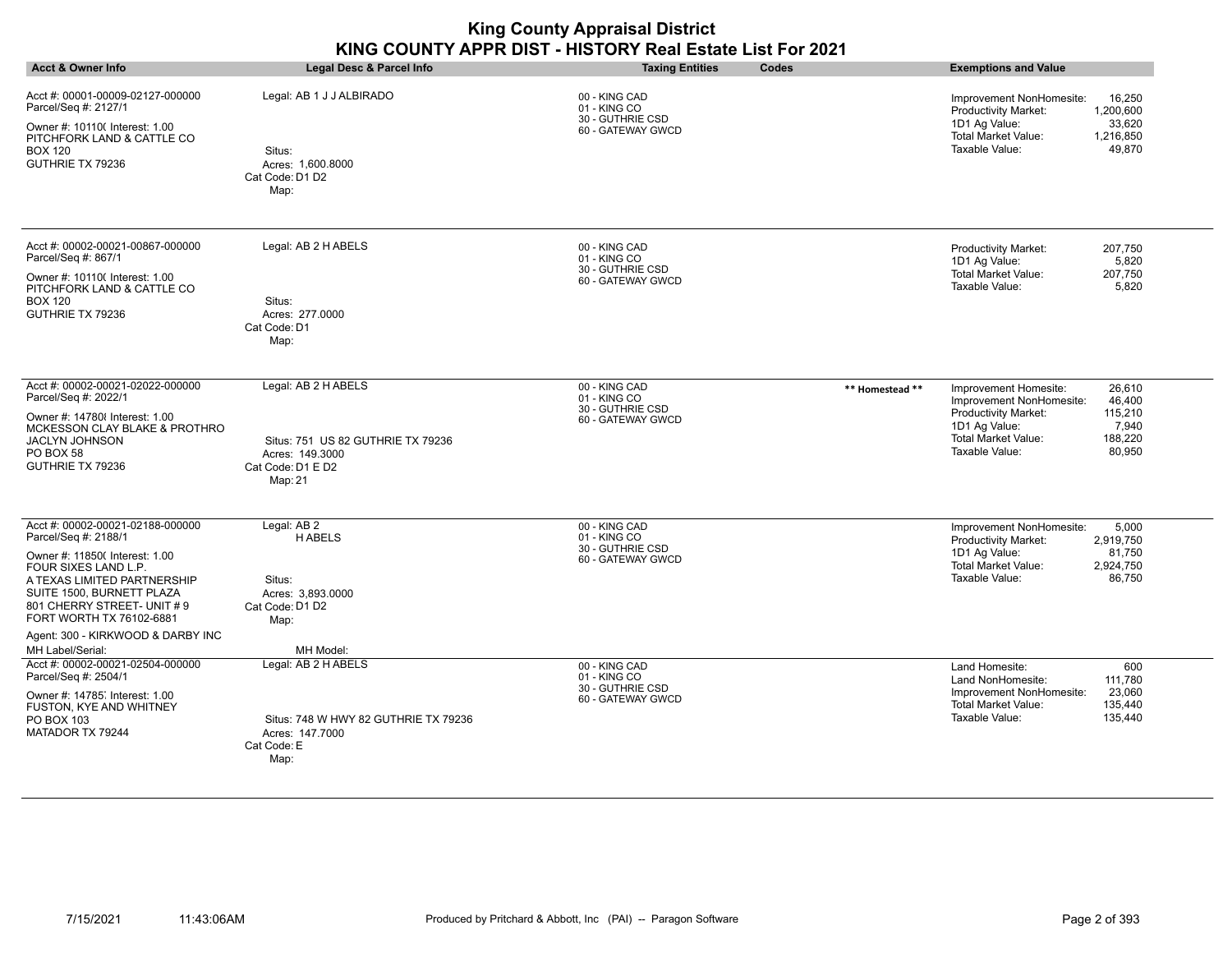| <b>Acct &amp; Owner Info</b>                                                                                                                                                                                                                                                                      | Legal Desc & Parcel Info                                                                                                     | <b>Taxing Entities</b><br>Codes                                        | <b>Exemptions and Value</b>                                                                                                            |
|---------------------------------------------------------------------------------------------------------------------------------------------------------------------------------------------------------------------------------------------------------------------------------------------------|------------------------------------------------------------------------------------------------------------------------------|------------------------------------------------------------------------|----------------------------------------------------------------------------------------------------------------------------------------|
| Acct #: 00003-00042-01135-000000<br>Parcel/Seq #: 1135/1<br>Owner #: 14781, Interest: 1.00<br>ROSS DUNCAN PROPERTIES LLC<br>P.O. BOX 647<br>ARTESIA NM 88221-0647                                                                                                                                 | Legal: AB 3 BLK 1190 JESSE AXTELL<br>Situs: 2022 E US HIGHWAY GUTHRIE TX 79236<br>Acres: 959.9250<br>Cat Code: D1<br>Map: 42 | 00 - KING CAD<br>01 - KING CO<br>30 - GUTHRIE CSD<br>60 - GATEWAY GWCD | 719,940<br>Productivity Market:<br>1D1 Ag Value:<br>18,240<br>719,940<br><b>Total Market Value:</b><br>Taxable Value:<br>18,240        |
| Acct #: 00003-00042-02441-000000<br>Parcel/Seq #: 2441/1<br>Owner #: 14761; Interest: 1.00<br>THOMPSON SLOAN<br>2350 CR 225<br>BRECKENRIDGE TX 76424-5816                                                                                                                                         | Legal: AB 3 BLK 1190 JESSE AXTELL<br>Situs:<br>Acres: 10.2700<br>Cat Code: D1<br>Map:                                        | 00 - KING CAD<br>01 - KING CO<br>30 - GUTHRIE CSD<br>60 - GATEWAY GWCD | <b>Productivity Market:</b><br>7,700<br>1D1 Ag Value:<br>200<br>7,700<br>Total Market Value:<br>Taxable Value:<br>200                  |
| Acct #: 00004-00023-01136-000001<br>Parcel/Seq #: 1136/1<br>Owner #: 11850( Interest: 1.00<br>FOUR SIXES LAND L.P.<br>A TEXAS LIMITED PARTNERSHIP<br>SUITE 1500, BURNETT PLAZA<br>801 CHERRY STREET- UNIT #9<br>FORT WORTH TX 76102-6881<br>Agent: 300 - KIRKWOOD & DARBY INC<br>MH Label/Serial: | Legal: AB 4<br><b>SEC 1 BLK 301</b><br>AB&M<br>Situs:<br>Acres: 640.0000<br>Cat Code: D1<br>Map: 23<br>MH Model:             | 00 - KING CAD<br>01 - KING CO<br>30 - GUTHRIE CSD<br>60 - GATEWAY GWCD | 480,000<br><b>Productivity Market:</b><br>1D1 Ag Value:<br>13,440<br>Total Market Value:<br>480,000<br>Taxable Value:<br>13,440        |
| Acct #: 00005-00023-01137-000003<br>Parcel/Seq #: 1137/1<br>Owner #: 11850( Interest: 1.00<br>FOUR SIXES LAND L.P.<br>A TEXAS LIMITED PARTNERSHIP<br>SUITE 1500, BURNETT PLAZA<br>801 CHERRY STREET- UNIT #9<br>FORT WORTH TX 76102-6881<br>Agent: 300 - KIRKWOOD & DARBY INC<br>MH Label/Serial: | Legal: AB 5<br><b>SEC 3 BLK 302</b><br>AB&M<br>Situs:<br>Acres: 640.0000<br>Cat Code: D1<br>Map: 23<br>MH Model:             | 00 - KING CAD<br>01 - KING CO<br>30 - GUTHRIE CSD<br>60 - GATEWAY GWCD | 481,580<br><b>Productivity Market:</b><br>13,880<br>1D1 Ag Value:<br><b>Total Market Value:</b><br>481,580<br>Taxable Value:<br>13,880 |
| Acct #: 00006-00023-01138-000005<br>Parcel/Seq #: 1138/1<br>Owner #: 11850( Interest: 1.00<br>FOUR SIXES LAND L.P.<br>A TEXAS LIMITED PARTNERSHIP<br>SUITE 1500, BURNETT PLAZA<br>801 CHERRY STREET- UNIT #9<br>FORT WORTH TX 76102-6881<br>Agent: 300 - KIRKWOOD & DARBY INC<br>MH Label/Serial: | Legal: AB 6<br><b>SEC 5 BLK 303</b><br>AB&M<br>Situs:<br>Acres: 640.0000<br>Cat Code: D1<br>Map: 23<br>MH Model:             | 00 - KING CAD<br>01 - KING CO<br>30 - GUTHRIE CSD<br>60 - GATEWAY GWCD | 493,300<br>Productivity Market:<br>1D1 Ag Value:<br>17,170<br>Total Market Value:<br>493,300<br>Taxable Value:<br>17,170               |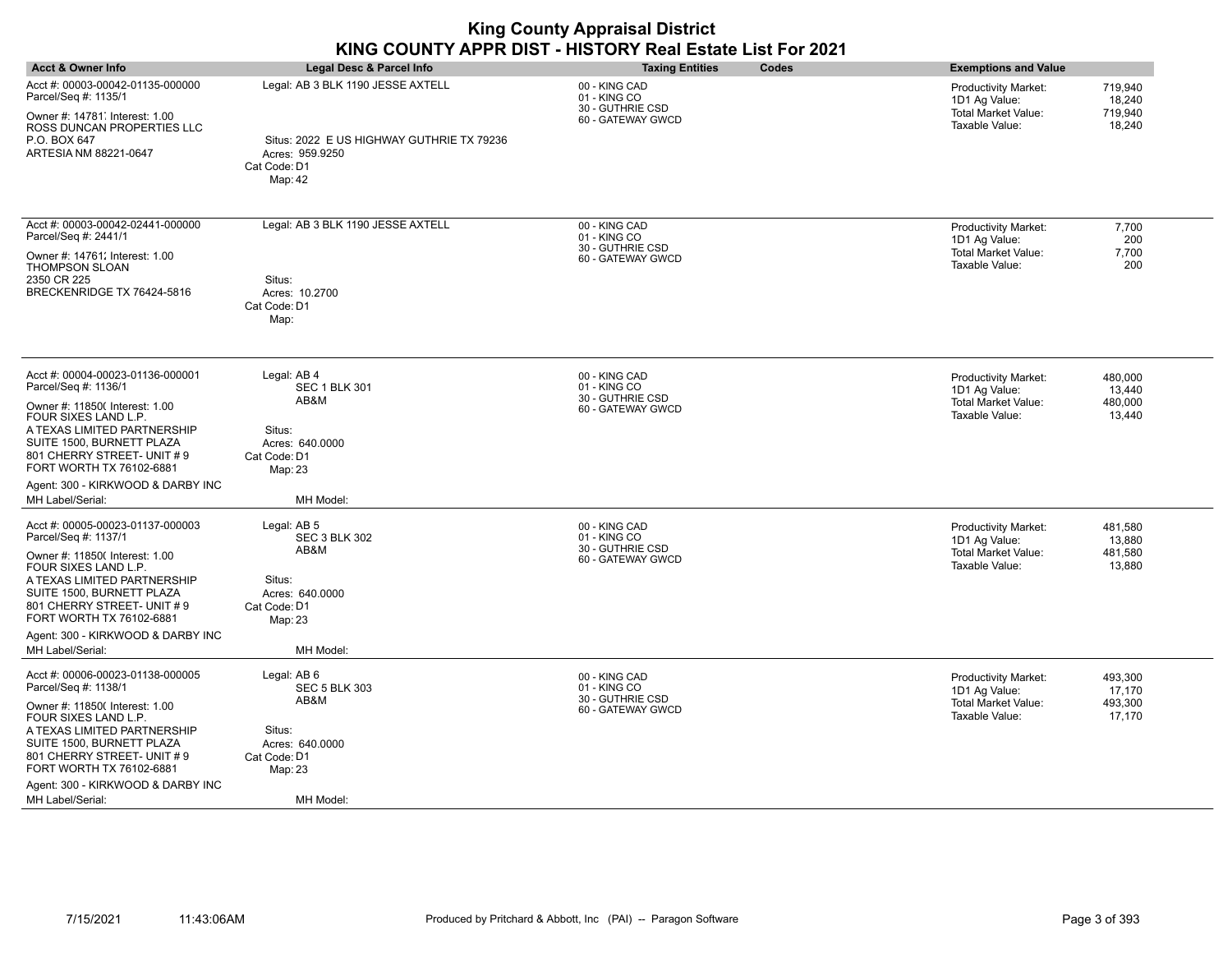| <b>Acct &amp; Owner Info</b>                                                                                                                                                                                                                                                                      | <b>Legal Desc &amp; Parcel Info</b>                                                                                              | <b>Taxing Entities</b><br>Codes                                        | <b>Exemptions and Value</b>                                                                                                          |
|---------------------------------------------------------------------------------------------------------------------------------------------------------------------------------------------------------------------------------------------------------------------------------------------------|----------------------------------------------------------------------------------------------------------------------------------|------------------------------------------------------------------------|--------------------------------------------------------------------------------------------------------------------------------------|
| Acct #: 00007-00011-00174-000000<br>Parcel/Seq #: 174/1<br>Owner #: 10110( Interest: 1.00<br>PITCHFORK LAND & CATTLE CO<br><b>BOX 120</b><br>GUTHRIE TX 79236                                                                                                                                     | Legal: AB 7 P ANDERSON<br>Situs:<br>Acres: 650.0000<br>Cat Code: D1<br>Map: 11                                                   | 00 - KING CAD<br>01 - KING CO<br>30 - GUTHRIE CSD<br>60 - GATEWAY GWCD | 501,780<br>Productivity Market:<br>1D1 Ag Value:<br>38,410<br><b>Total Market Value:</b><br>501,780<br>Taxable Value:<br>38,410      |
| Acct #: 00008-00025-01139-000001<br>Parcel/Seq #: 1139/1<br>Owner #: 11850( Interest: 1.00<br>FOUR SIXES LAND L.P.<br>A TEXAS LIMITED PARTNERSHIP<br>SUITE 1500, BURNETT PLAZA<br>801 CHERRY STREET- UNIT #9<br>FORT WORTH TX 76102-6881<br>Agent: 300 - KIRKWOOD & DARBY INC<br>MH Label/Serial: | Legal: AB 8<br>SEC <sub>1</sub><br>A&B<br>Situs:<br>Acres: 639.4000<br>Cat Code: D1<br>Map: 25<br>MH Model:                      | 00 - KING CAD<br>01 - KING CO<br>30 - GUTHRIE CSD<br>60 - GATEWAY GWCD | <b>Productivity Market:</b><br>495,540<br>17,900<br>1D1 Ag Value:<br>Total Market Value:<br>495,540<br>Taxable Value:<br>17,900      |
| Acct #: 00009-00009-00869-000261<br>Parcel/Seq #: 869/1<br>Owner #: 10110( Interest: 1.00<br>PITCHFORK LAND & CATTLE CO<br><b>BOX 120</b><br>GUTHRIE TX 79236                                                                                                                                     | Legal: AB 9 SEC 261<br>AHRENBECK W & BROS<br>Situs:<br>Acres: 382.4000<br>Cat Code: D1<br>Map: 9                                 | 00 - KING CAD<br>01 - KING CO<br>30 - GUTHRIE CSD<br>60 - GATEWAY GWCD | <b>Productivity Market:</b><br>286,800<br>8,030<br>1D1 Ag Value:<br><b>Total Market Value:</b><br>286,800<br>Taxable Value:<br>8,030 |
| Acct #: 00010-00007-01729-000163<br>Parcel/Seq #: 1729/1<br>Owner #: 14750(Interest: 1.00<br>TONGUE RIVER RANCH LTD<br>205 RANCH ROAD<br>PADUCAH TX 79248                                                                                                                                         | Legal: AB 10 SEC 163 BLK 20<br>AHRENBECK W & BROS<br>Situs: CR 290 PADUCAH TX 79248<br>Acres: 328.3000<br>Cat Code: D1<br>Map: 7 | 00 - KING CAD<br>01 - KING CO<br>30 - GUTHRIE CSD<br>60 - GATEWAY GWCD | Productivity Market:<br>265,330<br>31,650<br>1D1 Ag Value:<br><b>Total Market Value:</b><br>265,330<br>Taxable Value:<br>31,650      |
| Acct #: 00011-00007-01730-000165<br>Parcel/Seq #: 1730/1<br>Owner #: 147506 Interest: 1.00<br>TONGUE RIVER RANCH LTD<br>205 RANCH ROAD<br>PADUCAH TX 79248                                                                                                                                        | Legal: AB 11 SEC 165 BLK 24<br>JEFFREY BROWN<br>Situs:<br>Acres: 320.0000<br>Cat Code: D1<br>Map: 7                              | 00 - KING CAD<br>01 - KING CO<br>30 - GUTHRIE CSD<br>60 - GATEWAY GWCD | Productivity Market:<br>264,000<br>1D1 Ag Value:<br>41,920<br>Total Market Value:<br>264,000<br>Taxable Value:<br>41,920             |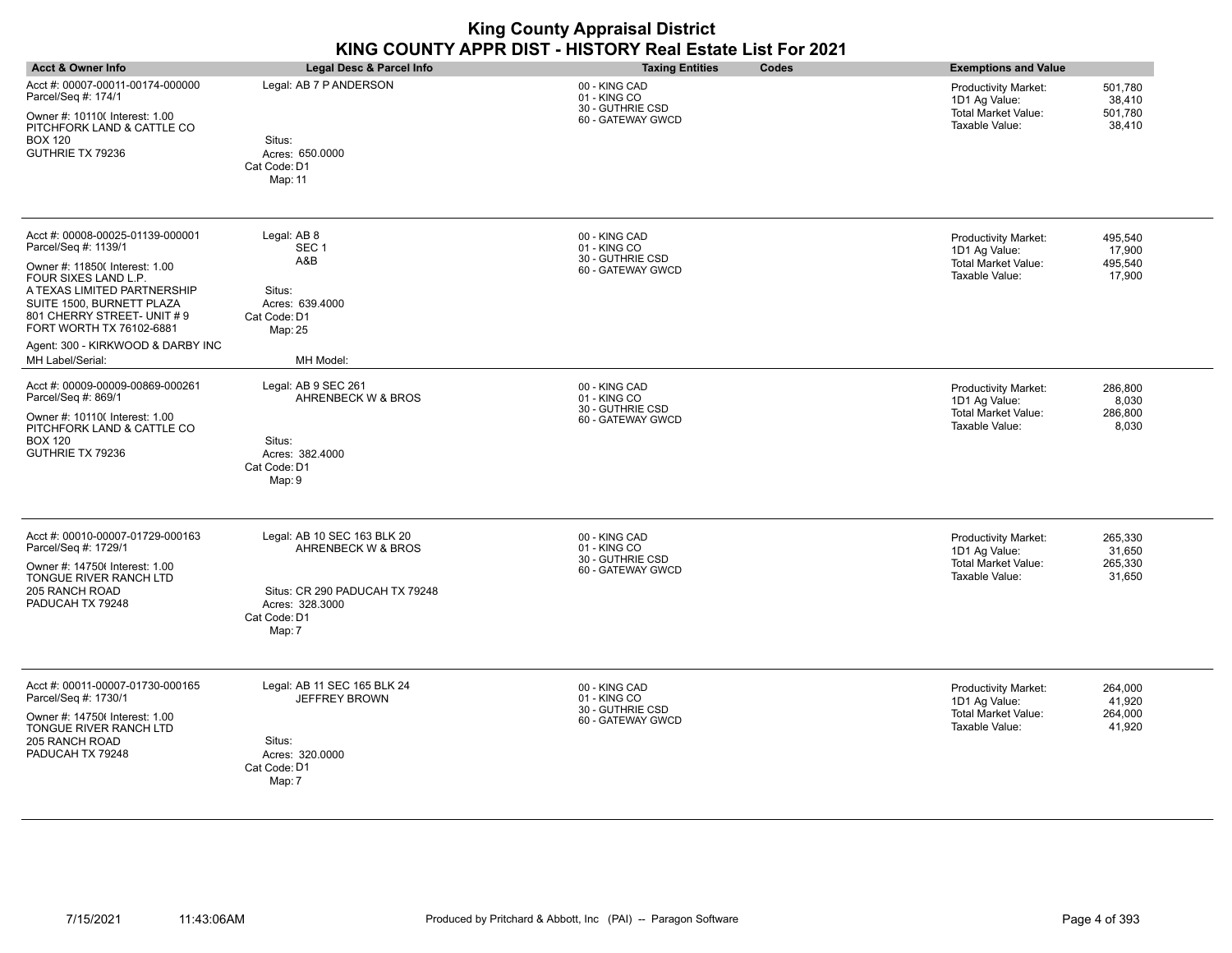| <b>Acct &amp; Owner Info</b>                                                                                                                                                 |                                                                                              |                                                   |            |                                                                                                                                                                             |  |
|------------------------------------------------------------------------------------------------------------------------------------------------------------------------------|----------------------------------------------------------------------------------------------|---------------------------------------------------|------------|-----------------------------------------------------------------------------------------------------------------------------------------------------------------------------|--|
|                                                                                                                                                                              | Legal Desc & Parcel Info                                                                     | <b>Taxing Entities</b>                            | Codes      | <b>Exemptions and Value</b>                                                                                                                                                 |  |
| Acct #: 00012-00021-01140-000000<br>Parcel/Seq #: 1140/1                                                                                                                     | Legal: IMPROVEMENT ON AB 12<br><b>HEADQUARTERS</b>                                           | 00 - KING CAD<br>01 - KING CO<br>30 - GUTHRIE CSD |            | 13,600<br>Land NonHomesite:<br>716,750<br>Improvement Homesite:                                                                                                             |  |
| Owner #: 11850( Interest: 1.00<br>FOUR SIXES LAND L.P.<br>A TEXAS LIMITED PARTNERSHIP<br>SUITE 1500, BURNETT PLAZA<br>801 CHERRY STREET- UNIT #9<br>FORT WORTH TX 76102-6881 | Situs: 99 THIRD STREET GUTHRIE TX 79236<br>Acres: 1,197.3100<br>Cat Code: D1 E D2<br>Map: 21 | 60 - GATEWAY GWCD                                 |            | 257,870<br>Improvement NonHomesite:<br>891,710<br><b>Productivity Market:</b><br>1D1 Ag Value:<br>35,040<br>Total Market Value:<br>1,879,930<br>Taxable Value:<br>1,023,260 |  |
| Agent: 300 - KIRKWOOD & DARBY INC                                                                                                                                            |                                                                                              |                                                   |            |                                                                                                                                                                             |  |
| MH Label/Serial:                                                                                                                                                             | MH Model:                                                                                    |                                                   |            |                                                                                                                                                                             |  |
| Acct #: 00012-00021-02513-000000<br>Parcel/Seq #: 2513/1                                                                                                                     | Legal: AB 12 BLK 16/116 JEFFREY BROWN                                                        | 00 - KING CAD<br>01 - KING CO                     | **Exempt** | 16,970<br>Land NonHomesite:<br><b>Total Market Value:</b><br>16,970                                                                                                         |  |
| Owner #: 14763( Interest: 1.00<br>STATE OF TEXAS<br>UNKNOWN - EXEMPT<br>AUSTIN TX                                                                                            | Situs:<br>Acres: 22.6220<br>Cat Code: XVX<br>Map:                                            | 30 - GUTHRIE CSD<br>60 - GATEWAY GWCD             |            | Taxable Value:<br>$\Omega$                                                                                                                                                  |  |
| Acct #: 00012-00021-02608-000000                                                                                                                                             | Legal: AB 12                                                                                 | 00 - KING CAD                                     |            | <b>Productivity Market:</b><br>4,550                                                                                                                                        |  |
| Parcel/Seq #: 2608/1                                                                                                                                                         | <b>BLK 16/116</b><br><b>JEFFREY BROWN</b>                                                    | 01 - KING CO<br>30 - GUTHRIE CSD                  |            | 1D1 Ag Value:<br>130                                                                                                                                                        |  |
| Owner #: 11850( Interest: 1.00<br>FOUR SIXES LAND L.P.                                                                                                                       | Situs:                                                                                       | 60 - GATEWAY GWCD                                 |            | <b>Total Market Value:</b><br>4,550<br>Taxable Value:<br>130                                                                                                                |  |
| A TEXAS LIMITED PARTNERSHIP<br>SUITE 1500, BURNETT PLAZA<br>801 CHERRY STREET- UNIT #9<br>FORT WORTH TX 76102-6881                                                           | Acres: 6.0700<br>Cat Code: D1<br>Map:                                                        |                                                   |            |                                                                                                                                                                             |  |
| Agent: 300 - KIRKWOOD & DARBY INC<br>MH Label/Serial:                                                                                                                        | MH Model:                                                                                    |                                                   |            |                                                                                                                                                                             |  |
| Acct #: 00013-00025-00983-000000<br>Parcel/Seq #: 983/1                                                                                                                      | Legal: AB 13 BLK 20/201<br><b>JONATHAN BURLESON</b>                                          | 00 - KING CAD<br>01 - KING CO                     |            | 537,140<br><b>Productivity Market:</b><br>1D1 Ag Value:<br>25,050                                                                                                           |  |
| Owner #: 10460( Interest: 1.00<br>RATLIFF DENNIS                                                                                                                             |                                                                                              | 30 - GUTHRIE CSD<br>60 - GATEWAY GWCD             |            | <b>Total Market Value:</b><br>537,140<br>Taxable Value:<br>25,050                                                                                                           |  |
| <b>HC 3 Box 63</b><br>PADUCAH TX 79248                                                                                                                                       | Situs:<br>Acres: 705.1200<br>Cat Code: D1<br>Map: 25                                         |                                                   |            |                                                                                                                                                                             |  |
| Acct #: 00013-00025-02266-000000                                                                                                                                             | Legal: IMPROVEMENT ON AB 13 20/201                                                           | 00 - KING CAD                                     |            | Land Homesite:<br>800                                                                                                                                                       |  |
| Parcel/Seq #: 2266/1                                                                                                                                                         | <b>JONATHON BURLESON</b>                                                                     | 01 - KING CO<br>30 - GUTHRIE CSD                  |            | Improvement Homesite:<br>40,090                                                                                                                                             |  |
| Owner #: 14784; Interest: 1.00<br>TERRA FIRMA ACQUISITIONS LLC A                                                                                                             |                                                                                              | 60 - GATEWAY GWCD                                 |            | Improvement NonHomesite:<br>8,200<br>Productivity Market:<br>1,576,050<br>1D1 Ag Value:<br>123,310                                                                          |  |
| TEXAS LIMITITED LI<br>A TEXAS LIMITED LIABILITY COMPANY                                                                                                                      | Situs: 1300 FM 1168 GUTHRIE TX 79236<br>Acres: 2.031.6500                                    |                                                   |            | <b>Total Market Value:</b><br>1,625,140                                                                                                                                     |  |
| PO BOX 64189<br>LUBBOCK TX 79464                                                                                                                                             | Cat Code: D1 E D2<br>Map:                                                                    |                                                   |            | Taxable Value:<br>172,400                                                                                                                                                   |  |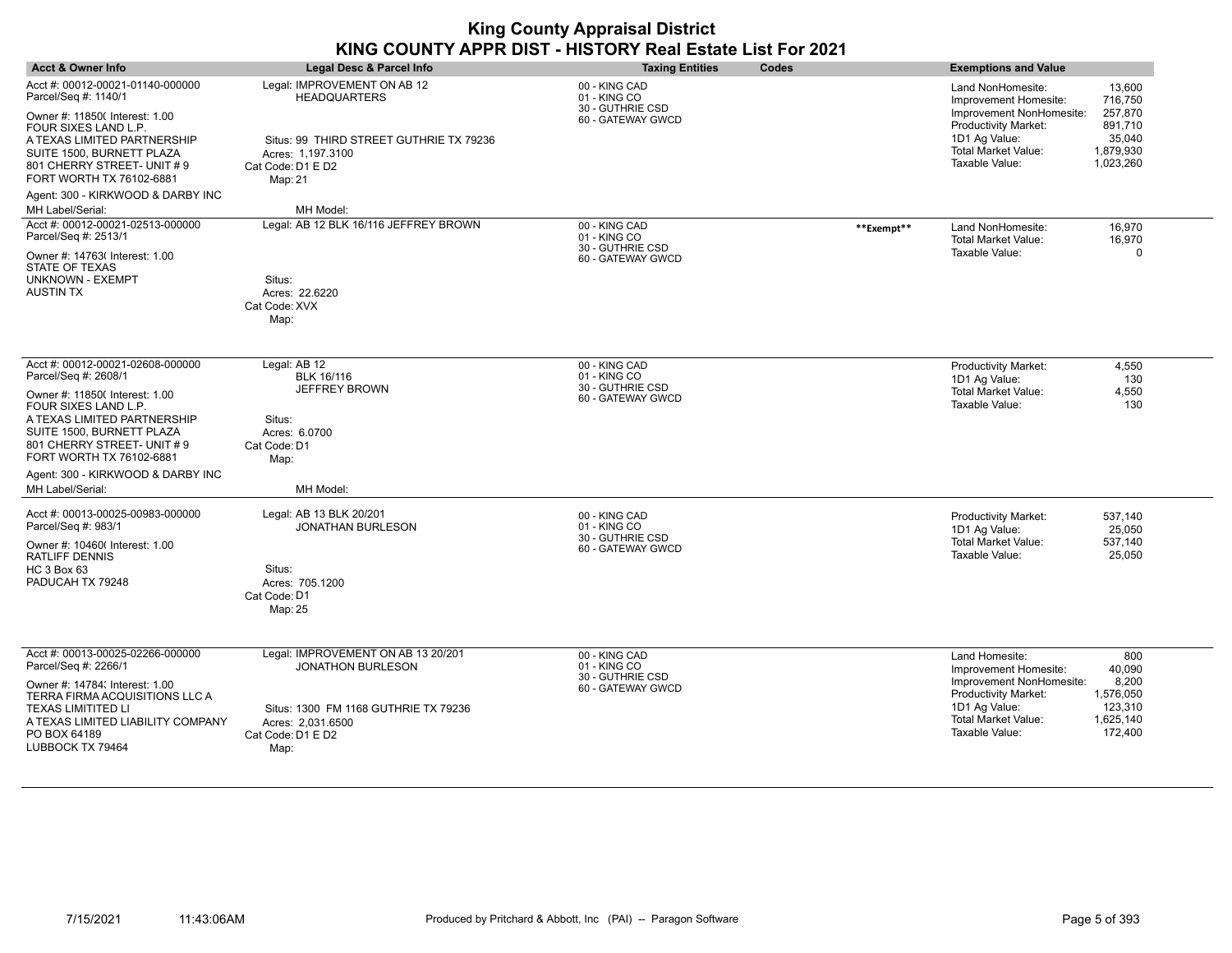| <b>Acct &amp; Owner Info</b>                                                                                                                                                                                                                                                                      | Legal Desc & Parcel Info                                                                                                                             | <b>Taxing Entities</b><br>Codes                                        |            | <b>Exemptions and Value</b>                                                                   |                                        |
|---------------------------------------------------------------------------------------------------------------------------------------------------------------------------------------------------------------------------------------------------------------------------------------------------|------------------------------------------------------------------------------------------------------------------------------------------------------|------------------------------------------------------------------------|------------|-----------------------------------------------------------------------------------------------|----------------------------------------|
| Acct #: 00013-00025-02421-000000<br>Parcel/Seq #: 2421/1<br>Owner #: 14736; Interest: 1.00<br><b>KING COUNTY</b><br><b>BOX 127</b><br>GUTHRIE TX 79236                                                                                                                                            | Legal: AB 13 (PREC 2 BARN)<br><b>BLK 20/201</b><br>JONATHON BURLESON<br>Situs: 105 CR 237 GUTHRIE TX 79236<br>Acres: 1.0300<br>Cat Code: XVC<br>Map: | 00 - KING CAD<br>01 - KING CO<br>30 - GUTHRIE CSD<br>60 - GATEWAY GWCD | **Exempt** | Land NonHomesite:<br>Improvement NonHomesite:<br><b>Total Market Value:</b><br>Taxable Value: | 100<br>18,280<br>18,380<br>0           |
| Acct #: 00014-00019-01142-000000<br>Parcel/Seq #: 1142/1<br>Owner #: 11850( Interest: 1.00<br>FOUR SIXES LAND L.P.<br>A TEXAS LIMITED PARTNERSHIP<br>SUITE 1500, BURNETT PLAZA<br>801 CHERRY STREET- UNIT #9<br>FORT WORTH TX 76102-6881<br>Agent: 300 - KIRKWOOD & DARBY INC<br>MH Label/Serial: | Legal: AB 14<br><b>BLK 735</b><br><b>BENJAMIN BURKE</b><br>Situs:<br>Acres: 320.0000<br>Cat Code: D1<br>Map: 19<br>MH Model:                         | 00 - KING CAD<br>01 - KING CO<br>30 - GUTHRIE CSD<br>60 - GATEWAY GWCD |            | Productivity Market:<br>1D1 Ag Value:<br><b>Total Market Value:</b><br>Taxable Value:         | 240,000<br>6,320<br>240,000<br>6,320   |
| Acct #: 00015-00009-01143-000000<br>Parcel/Seq #: 1143/1<br>Owner #: 11850( Interest: 1.00<br>FOUR SIXES LAND L.P.<br>A TEXAS LIMITED PARTNERSHIP<br>SUITE 1500, BURNETT PLAZA<br>801 CHERRY STREET- UNIT #9<br>FORT WORTH TX 76102-6881<br>Agent: 300 - KIRKWOOD & DARBY INC<br>MH Label/Serial: | Legal: AB 15<br><b>BLK 3015</b><br><b>JOHN BROCK</b><br>Situs:<br>Acres: 320.0000<br>Cat Code: D1<br>Map: 9<br>MH Model:                             | 00 - KING CAD<br>01 - KING CO<br>30 - GUTHRIE CSD<br>60 - GATEWAY GWCD |            | <b>Productivity Market:</b><br>1D1 Ag Value:<br><b>Total Market Value:</b><br>Taxable Value:  | 238,350<br>6,480<br>238,350<br>6,480   |
| Acct #: 00016-00023-01144-000000<br>Parcel/Seq #: 1144/1<br>Owner #: 11850( Interest: 1.00<br>FOUR SIXES LAND L.P.<br>A TEXAS LIMITED PARTNERSHIP<br>SUITE 1500, BURNETT PLAZA<br>801 CHERRY STREET- UNIT #9<br>FORT WORTH TX 76102-6881<br>Agent: 300 - KIRKWOOD & DARBY INC<br>MH Label/Serial: | Legal: AB 16<br><b>BLK 995</b><br>F BROOKFIELD<br>Situs:<br>Acres: 628,0000<br>Cat Code: D1<br>Map: 23<br>MH Model:                                  | 00 - KING CAD<br>01 - KING CO<br>30 - GUTHRIE CSD<br>60 - GATEWAY GWCD |            | Productivity Market:<br>1D1 Ag Value:<br><b>Total Market Value:</b><br>Taxable Value:         | 471,000<br>13,150<br>471,000<br>13,150 |
| Acct #: 00018-00007-00870-000159<br>Parcel/Seq #: 870/1<br>Owner #: 10110( Interest: 1.00<br>PITCHFORK LAND & CATTLE CO<br><b>BOX 120</b><br>GUTHRIE TX 79236                                                                                                                                     | Legal: AB 18 SEC 159<br><b>BS&amp;F</b><br>Situs:<br>Acres: 672.2000<br>Cat Code: D1<br>Map:                                                         | 00 - KING CAD<br>01 - KING CO<br>30 - GUTHRIE CSD<br>60 - GATEWAY GWCD |            | Productivity Market:<br>1D1 Ag Value:<br>Total Market Value:<br>Taxable Value:                | 520.960<br>18,820<br>520,960<br>18,820 |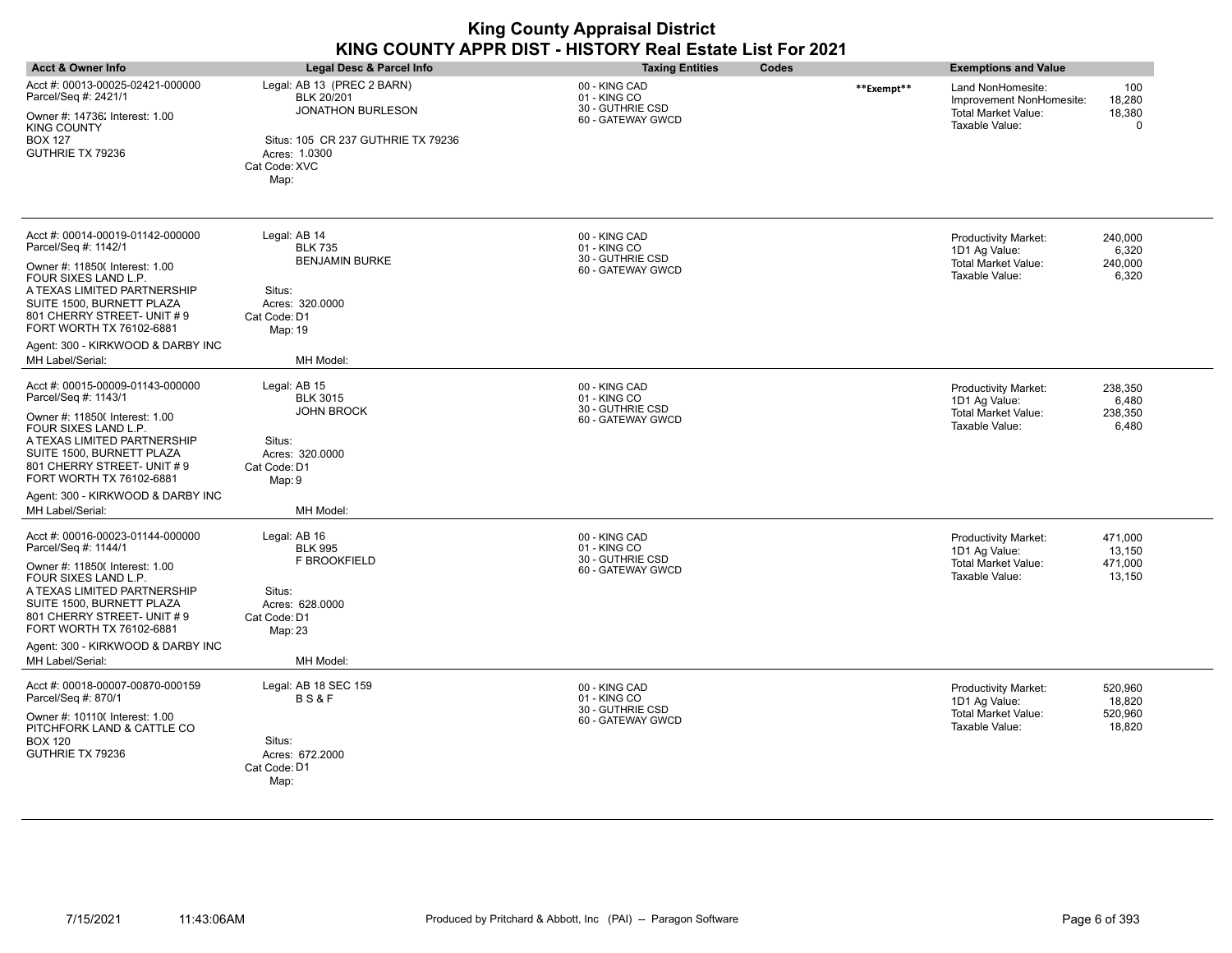| <b>Acct &amp; Owner Info</b>                                                                                                                                                                    | Legal Desc & Parcel Info                                                               | <b>Taxing Entities</b><br>Codes                                        | <b>Exemptions and Value</b>                                                                                                 |
|-------------------------------------------------------------------------------------------------------------------------------------------------------------------------------------------------|----------------------------------------------------------------------------------------|------------------------------------------------------------------------|-----------------------------------------------------------------------------------------------------------------------------|
| Acct #: 00019-00007-02105-000161<br>Parcel/Seq #: 2105/3<br>Owner #: 14778' Interest: 0.25<br>CAUDLE DEBORAH SINCLAIR<br><b>HANCOCK WHITNEY BANK</b><br>PO BOX 3928<br>BEAUMONT TX 77704        | Legal: AB 19 SEC 161 BLK 1155 BS&F<br>Situs:<br>Acres: 79.5000<br>Cat Code: D1<br>Map: | 00 - KING CAD<br>01 - KING CO<br>30 - GUTHRIE CSD<br>60 - GATEWAY GWCD | 63,740<br>Productivity Market:<br>1D1 Ag Value:<br>8,510<br><b>Total Market Value:</b><br>63,740<br>Taxable Value:<br>8,510 |
| Acct #: 00019-00007-02105-000161<br>Parcel/Seq #: 2105/5<br>Owner #: 14778; Interest: 0.17<br>LINCOLN SUSAN WESTMORELAND<br><b>HANCOCK WHITNEY BANK</b><br>PO BOX 3928<br>BEAUMONT TX 77704     | Legal: AB 19 SEC 161 BLK 1155 BS&F<br>Situs:<br>Acres: 53.0106<br>Cat Code: D1<br>Map: | 00 - KING CAD<br>01 - KING CO<br>30 - GUTHRIE CSD<br>60 - GATEWAY GWCD | Productivity Market:<br>42,500<br>1D1 Ag Value:<br>5,680<br><b>Total Market Value:</b><br>42,500<br>Taxable Value:<br>5,680 |
| Acct #: 00019-00007-02105-000161<br>Parcel/Seq #: 2105/4<br>Owner #: 14778; Interest: 0.17<br>ROGERS SALLIE WESTMORELAND<br><b>HANCOCK WHITNEY BANK</b><br>PO BOX 3928<br>BEAUMONT TX 77704     | Legal: AB 19 SEC 161 BLK 1155 BS&F<br>Situs:<br>Acres: 53.0106<br>Cat Code: D1<br>Map: | 00 - KING CAD<br>01 - KING CO<br>30 - GUTHRIE CSD<br>60 - GATEWAY GWCD | Productivity Market:<br>42,500<br>1D1 Ag Value:<br>5,680<br><b>Total Market Value:</b><br>42,500<br>5,680<br>Taxable Value: |
| Acct #: 00019-00007-02105-000161<br>Parcel/Seq #: 2105/2<br>Owner #: 14778( Interest: 0.25<br>SINCLAIR JOHN MILTON<br><b>HANCOCK WHITNEY BANK</b><br>PO BOX 3928<br>BEAUMONT TX 77704           | Legal: AB 19 SEC 161 BLK 1155 BS&F<br>Situs:<br>Acres: 79.5000<br>Cat Code: D1<br>Map: | 00 - KING CAD<br>01 - KING CO<br>30 - GUTHRIE CSD<br>60 - GATEWAY GWCD | 63,740<br>Productivity Market:<br>1D1 Ag Value:<br>8,510<br><b>Total Market Value:</b><br>63,740<br>Taxable Value:<br>8,510 |
| Acct #: 00019-00007-02105-000161<br>Parcel/Seq #: 2105/6<br>Owner #: 147784 Interest: 0.17<br><b>WESTMORELAND III AUBREY</b><br><b>HANCOCK WHITNEY BANK</b><br>PO BOX 3928<br>BEAUMONT TX 77704 | Legal: AB 19 SEC 161 BLK 1155 BS&F<br>Situs:<br>Acres: 52.9788<br>Cat Code: D1<br>Map: | 00 - KING CAD<br>01 - KING CO<br>30 - GUTHRIE CSD<br>60 - GATEWAY GWCD | Productivity Market:<br>42,480<br>1D1 Ag Value:<br>5,670<br><b>Total Market Value:</b><br>42,480<br>Taxable Value:<br>5,670 |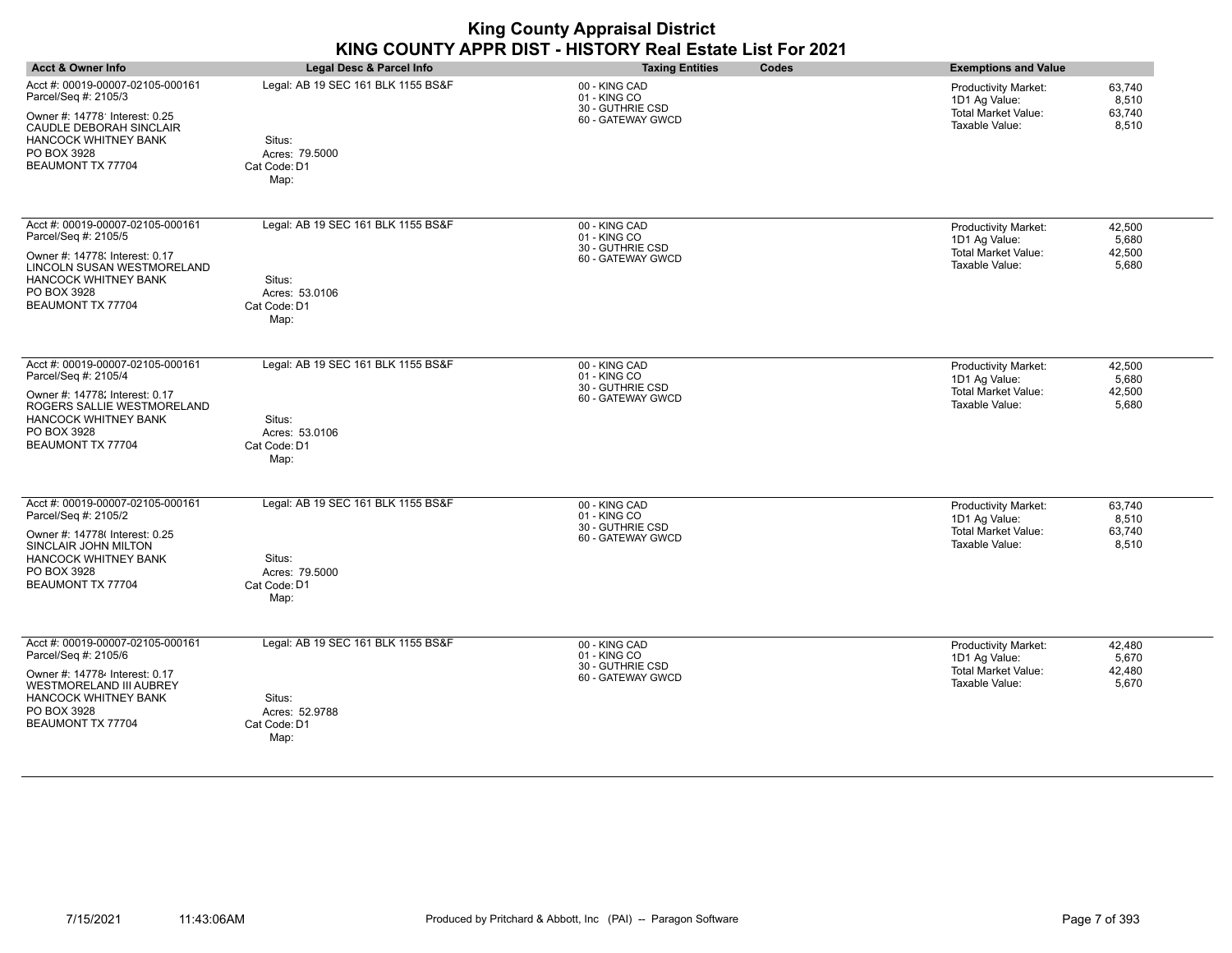| <b>Acct &amp; Owner Info</b>                                                                                                                                                                                                            | Legal Desc & Parcel Info                                                                                                      | <b>Taxing Entities</b><br>Codes                                        | <b>Exemptions and Value</b>                                                                                                          |
|-----------------------------------------------------------------------------------------------------------------------------------------------------------------------------------------------------------------------------------------|-------------------------------------------------------------------------------------------------------------------------------|------------------------------------------------------------------------|--------------------------------------------------------------------------------------------------------------------------------------|
| Acct #: 00019-00007-02157-000161<br>Parcel/Seq #: 2157/2<br>Owner #: 147264 Interest: 0.33<br><b>WILLOUGHBY EDWARD</b><br><b>HANCOCK WHITNEY BANK</b><br>PO BOX 3928<br>BEAUMONT TX 77704                                               | Legal: AB 19 SEC 161 BLK 115 BS&F<br>1/3 UNDIVIDED INTEREST<br>Situs:<br>Acres: 116.5322<br>Cat Code: D1<br>Map:              | 00 - KING CAD<br>01 - KING CO<br>30 - GUTHRIE CSD<br>60 - GATEWAY GWCD | 92,350<br>Productivity Market:<br>1D1 Ag Value:<br>11,500<br>92,350<br>Total Market Value:<br>Taxable Value:<br>11,500               |
| Acct #: 00019-00007-02157-000161<br>Parcel/Seq #: 2157/3<br>Owner #: 14726! Interest: 0.33<br><b>WILLOUGHBY JENNIFER</b><br><b>HANCOCK WHITNEY BANK</b><br>PO BOX 3928<br>BEAUMONT TX 77704                                             | Legal: AB 19 SEC 161 BLK 115 BS&F<br>1/3 UNDIVIDED INTEREST<br>Situs:<br>Acres: 116.5322<br>Cat Code: D1<br>Map:              | 00 - KING CAD<br>01 - KING CO<br>30 - GUTHRIE CSD<br>60 - GATEWAY GWCD | <b>Productivity Market:</b><br>92,350<br>1D1 Ag Value:<br>11,500<br><b>Total Market Value:</b><br>92,350<br>Taxable Value:<br>11,500 |
| Acct #: 00019-00007-02157-000161<br>Parcel/Seq #: 2157/1<br>Owner #: 14726; Interest: 0.33<br>WILLOUGHBY RAY W III<br><b>HANCOCK WHITNEY BANK</b><br>PO BOX 3928<br>BEAUMONT TX 77704<br>Agent: 400 - PDS COMPANIES<br>MH Label/Serial: | Legal: AB 19 SEC 161 BLK 115 BS&F<br>1/3 UNDIVIDED INTEREST<br>Situs:<br>Acres: 116.5357<br>Cat Code: D1<br>Map:<br>MH Model: | 00 - KING CAD<br>01 - KING CO<br>30 - GUTHRIE CSD<br>60 - GATEWAY GWCD | Productivity Market:<br>92,360<br>1D1 Ag Value:<br>11,500<br>92,360<br>Total Market Value:<br>Taxable Value:<br>11,500               |
| Acct #: 00020-00033-00032-000019<br>Parcel/Seq #: 32/1<br>Owner #: 14778 {Interest: 1.00<br>DANIEL RANCH LTD<br>PO BOX 76<br>GUTHRIE TX 79236                                                                                           | Legal: AB 20 SEC 19 BS&F<br>Situs:<br>Acres: 526,0000<br>Cat Code: D1<br>Map:                                                 | 00 - KING CAD<br>01 - KING CO<br>30 - GUTHRIE CSD<br>60 - GATEWAY GWCD | 381,350<br>Productivity Market:<br>1D1 Ag Value:<br>7,890<br><b>Total Market Value:</b><br>381,350<br>Taxable Value:<br>7,890        |
| Acct #: 00020-00033-01145-000019<br>Parcel/Seq #: 1145/1<br>Owner #: 14758 Interest: 1.00<br><b>SCATES E W JR</b><br>PO BOX 8708<br><b>TYLER TX 75711</b>                                                                               | Legal: AB 20 BLK 1/114 SEC 19 BS&F<br>Situs:<br>Acres: 70.4570<br>Cat Code: D1<br>Map:                                        | 00 - KING CAD<br>01 - KING CO<br>30 - GUTHRIE CSD<br>60 - GATEWAY GWCD | 51,080<br><b>Productivity Market:</b><br>1,060<br>1D1 Ag Value:<br><b>Total Market Value:</b><br>51,080<br>Taxable Value:<br>1,060   |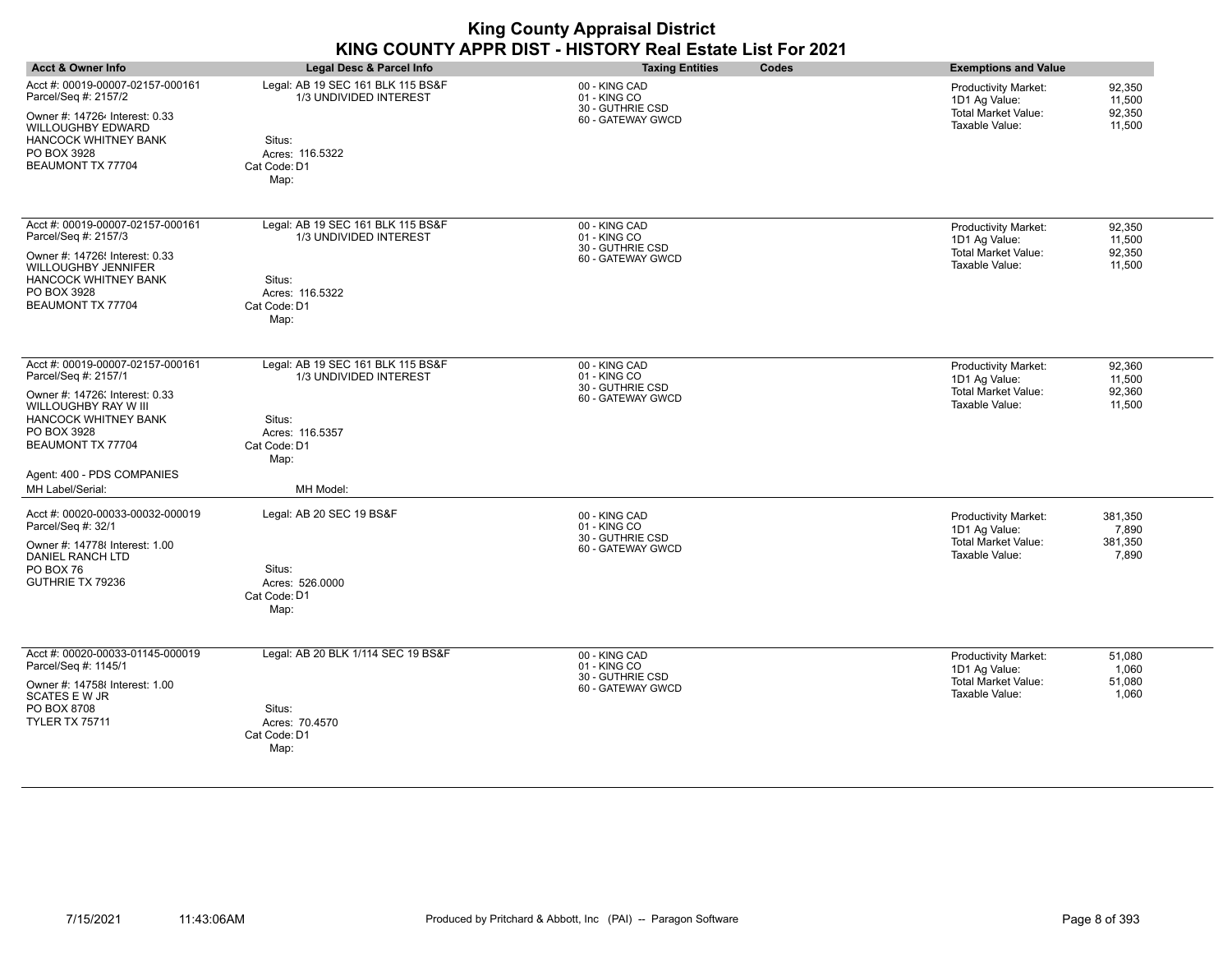| <b>Acct &amp; Owner Info</b>                                                                                                                                                                                      | <b>Legal Desc &amp; Parcel Info</b>                                           | <b>Taxing Entities</b><br>Codes                                        | <b>Exemptions and Value</b>                                                                    |
|-------------------------------------------------------------------------------------------------------------------------------------------------------------------------------------------------------------------|-------------------------------------------------------------------------------|------------------------------------------------------------------------|------------------------------------------------------------------------------------------------|
| Acct #: 00020-00033-02216-000019<br>Parcel/Seq #: 2216/1<br>Owner #: 147854 Interest: 1.00                                                                                                                        | Legal: AB 20 SEC 19 BS&F                                                      | 00 - KING CAD<br>01 - KING CO<br>30 - GUTHRIE CSD<br>60 - GATEWAY GWCD | 29,000<br>Productivity Market:<br>600<br>1D1 Ag Value:<br><b>Total Market Value:</b><br>29,000 |
| LIMESTONE LIVESTOCK LLC<br>PO BOX 189<br>LOVINGTON NM 88260                                                                                                                                                       | Situs: 1801 CR 257 GUTHRIE TX 79236<br>Acres: 40.0000<br>Cat Code: D1<br>Map: |                                                                        | Taxable Value:<br>600                                                                          |
| Acct #: 00021-00021-01146-000037<br>Parcel/Seq #: 1146/1                                                                                                                                                          | Legal: AB 21<br>SEC 37 BLK 1/143                                              | 00 - KING CAD<br>01 - KING CO                                          | 471,000<br>Productivity Market:<br>13,010<br>1D1 Ag Value:                                     |
| Owner #: 11850( Interest: 1.00<br>FOUR SIXES LAND L.P.<br>A TEXAS LIMITED PARTNERSHIP<br>SUITE 1500, BURNETT PLAZA<br>801 CHERRY STREET- UNIT #9                                                                  | BS&F<br>Situs:<br>Acres: 628.0000<br>Cat Code: D1                             | 30 - GUTHRIE CSD<br>60 - GATEWAY GWCD                                  | <b>Total Market Value:</b><br>471,000<br>Taxable Value:<br>13,010                              |
| FORT WORTH TX 76102-6881<br>Agent: 300 - KIRKWOOD & DARBY INC<br>MH Label/Serial:                                                                                                                                 | Map:<br>MH Model:                                                             |                                                                        |                                                                                                |
| Acct #: 00022-00021-01147-000035<br>Parcel/Seq #: 1147/1                                                                                                                                                          | Legal: AB 22<br>SEC 35 BLK 1/142                                              | 00 - KING CAD<br>01 - KING CO                                          | 480,000<br>Productivity Market:<br>1D1 Ag Value:<br>13,440                                     |
| Owner #: 11850( Interest: 1.00<br>FOUR SIXES LAND L.P.<br>A TEXAS LIMITED PARTNERSHIP<br>SUITE 1500, BURNETT PLAZA<br>801 CHERRY STREET- UNIT #9<br>FORT WORTH TX 76102-6881<br>Agent: 300 - KIRKWOOD & DARBY INC | BS&F<br>Situs:<br>Acres: 640.0000<br>Cat Code: D1<br>Map:                     | 30 - GUTHRIE CSD<br>60 - GATEWAY GWCD                                  | 480,000<br><b>Total Market Value:</b><br>Taxable Value:<br>13,440                              |
| MH Label/Serial:                                                                                                                                                                                                  | MH Model:                                                                     |                                                                        |                                                                                                |
| Acct #: 00023-00033-01148-000033<br>Parcel/Seq #: 1148/1                                                                                                                                                          | Legal: AB 23<br>SEC 33 BLK 1/141                                              | 00 - KING CAD<br>01 - KING CO<br>30 - GUTHRIE CSD                      | Productivity Market:<br>480,000<br>1D1 Ag Value:<br>12,160                                     |
| Owner #: 11850( Interest: 1.00<br>FOUR SIXES LAND L.P.<br>A TEXAS LIMITED PARTNERSHIP<br>SUITE 1500, BURNETT PLAZA<br>801 CHERRY STREET- UNIT #9<br>FORT WORTH TX 76102-6881                                      | BS&F<br>Situs:<br>Acres: 640.0000<br>Cat Code: D1<br>Map:                     | 60 - GATEWAY GWCD                                                      | <b>Total Market Value:</b><br>480,000<br>Taxable Value:<br>12,160                              |
| Agent: 300 - KIRKWOOD & DARBY INC<br>MH Label/Serial:                                                                                                                                                             | MH Model:                                                                     |                                                                        |                                                                                                |
| Acct #: 00024-00033-01149-000031<br>Parcel/Seq #: 1149/1                                                                                                                                                          | Legal: AB 24<br>SEC 31 BLK 1/140                                              | 00 - KING CAD<br>01 - KING CO<br>30 - GUTHRIE CSD                      | 338,530<br>Productivity Market:<br>1D1 Ag Value:<br>14,330                                     |
| Owner #: 11850( Interest: 1.00<br>FOUR SIXES LAND L.P.<br>A TEXAS LIMITED PARTNERSHIP<br>SUITE 1500, BURNETT PLAZA<br>801 CHERRY STREET- UNIT #9<br>FORT WORTH TX 76102-6881                                      | BS&F<br>Situs:<br>Acres: 447.5000<br>Cat Code: D1<br>Map:                     | 60 - GATEWAY GWCD                                                      | <b>Total Market Value:</b><br>338,530<br>Taxable Value:<br>14,330                              |
| Agent: 300 - KIRKWOOD & DARBY INC<br>MH Label/Serial:                                                                                                                                                             | MH Model:                                                                     |                                                                        |                                                                                                |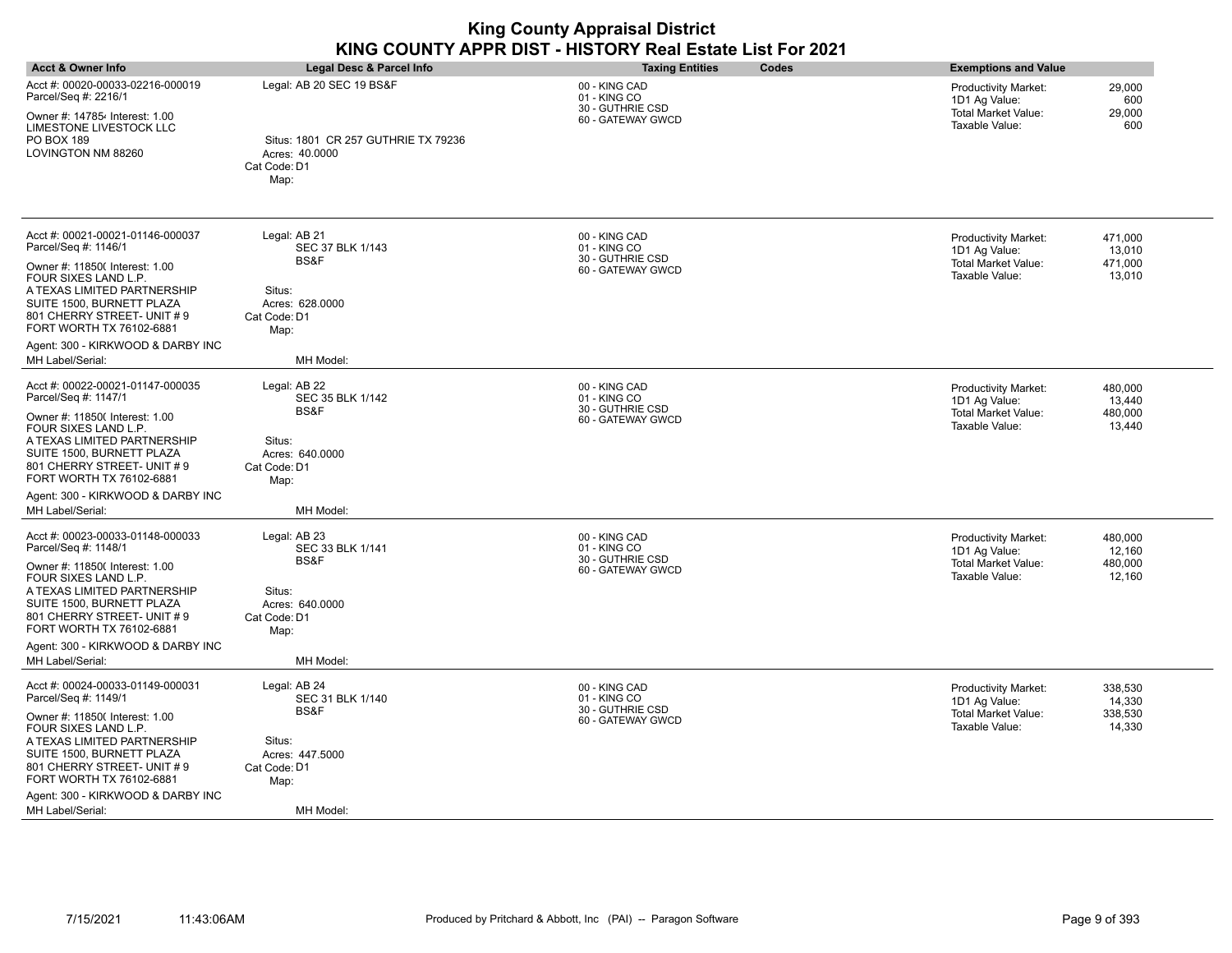| <b>Acct &amp; Owner Info</b>                                                                                                                                                                                                                                                                      | Legal Desc & Parcel Info                                                                                         | Codes<br><b>Taxing Entities</b>                                        | <b>Exemptions and Value</b>                                                                                                     |
|---------------------------------------------------------------------------------------------------------------------------------------------------------------------------------------------------------------------------------------------------------------------------------------------------|------------------------------------------------------------------------------------------------------------------|------------------------------------------------------------------------|---------------------------------------------------------------------------------------------------------------------------------|
| Acct #: 00024-00033-02325-000031<br>Parcel/Seq #: 2325/1<br>Owner #: 14762' Interest: 1.00<br><b>KELSEY TD</b><br>PO BOX 60<br>GUTHRIE TX 79236                                                                                                                                                   | Legal: AB 24 SEC 31 BLK 1/140 BS&F<br>Situs:<br>Acres: 179.6760<br>Cat Code: D1<br>Map:                          | 00 - KING CAD<br>01 - KING CO<br>30 - GUTHRIE CSD<br>60 - GATEWAY GWCD | Productivity Market:<br>139,250<br>1D1 Ag Value:<br>5,030<br><b>Total Market Value:</b><br>139,250<br>Taxable Value:<br>5,030   |
| Acct #: 00025-00021-01150-000001<br>Parcel/Seq #: 1150/1<br>Owner #: 11850( Interest: 1.00<br>FOUR SIXES LAND L.P.<br>A TEXAS LIMITED PARTNERSHIP<br>SUITE 1500, BURNETT PLAZA<br>801 CHERRY STREET- UNIT #9<br>FORT WORTH TX 76102-6881<br>Agent: 300 - KIRKWOOD & DARBY INC<br>MH Label/Serial: | Legal: AB 25<br><b>SEC 1 BLK 1/124</b><br>BS&F<br>Situs:<br>Acres: 640,0000<br>Cat Code: D1<br>Map:<br>MH Model: | 00 - KING CAD<br>01 - KING CO<br>30 - GUTHRIE CSD<br>60 - GATEWAY GWCD | 480,000<br>Productivity Market:<br>13,440<br>1D1 Ag Value:<br>480.000<br><b>Total Market Value:</b><br>Taxable Value:<br>13,440 |
| Acct #: 00026-00021-01151-000007<br>Parcel/Seq #: 1151/1<br>Owner #: 11850( Interest: 1.00<br>FOUR SIXES LAND L.P.<br>A TEXAS LIMITED PARTNERSHIP<br>SUITE 1500, BURNETT PLAZA<br>801 CHERRY STREET- UNIT #9<br>FORT WORTH TX 76102-6881<br>Agent: 300 - KIRKWOOD & DARBY INC<br>MH Label/Serial: | Legal: AB 26<br>SEC <sub>7</sub><br>BS&F<br>Situs:<br>Acres: 628.0000<br>Cat Code: D1<br>Map:<br>MH Model:       | 00 - KING CAD<br>01 - KING CO<br>30 - GUTHRIE CSD<br>60 - GATEWAY GWCD | 471,000<br>Productivity Market:<br>12,190<br>1D1 Ag Value:<br><b>Total Market Value:</b><br>471,000<br>Taxable Value:<br>12,190 |
| Acct #: 00027-00021-01152-000009<br>Parcel/Seq #: 1152/1<br>Owner #: 11850( Interest: 1.00<br>FOUR SIXES LAND L.P.<br>A TEXAS LIMITED PARTNERSHIP<br>SUITE 1500, BURNETT PLAZA<br>801 CHERRY STREET- UNIT #9<br>FORT WORTH TX 76102-6881<br>Agent: 300 - KIRKWOOD & DARBY INC<br>MH Label/Serial: | Legal: AB 27<br><b>SEC 9 BLK 1/123</b><br>BS&F<br>Situs:<br>Acres: 625.5000<br>Cat Code: D1<br>Map:<br>MH Model: | 00 - KING CAD<br>01 - KING CO<br>30 - GUTHRIE CSD<br>60 - GATEWAY GWCD | 469,130<br>Productivity Market:<br>12.140<br>1D1 Ag Value:<br>469.130<br><b>Total Market Value:</b><br>Taxable Value:<br>12,140 |
| Acct #: 00028-00021-01153-000005<br>Parcel/Seq #: 1153/1<br>Owner #: 11850( Interest: 1.00<br>FOUR SIXES LAND L.P.<br>A TEXAS LIMITED PARTNERSHIP<br>SUITE 1500, BURNETT PLAZA<br>801 CHERRY STREET- UNIT #9<br>FORT WORTH TX 76102-6881<br>Agent: 300 - KIRKWOOD & DARBY INC<br>MH Label/Serial: | Legal: AB 28<br><b>SEC 5 BLK 1/121</b><br>BS&F<br>Situs:<br>Acres: 640.0000<br>Cat Code: D1<br>Map:<br>MH Model: | 00 - KING CAD<br>01 - KING CO<br>30 - GUTHRIE CSD<br>60 - GATEWAY GWCD | 480,000<br>Productivity Market:<br>1D1 Ag Value:<br>13,100<br><b>Total Market Value:</b><br>480,000<br>Taxable Value:<br>13,100 |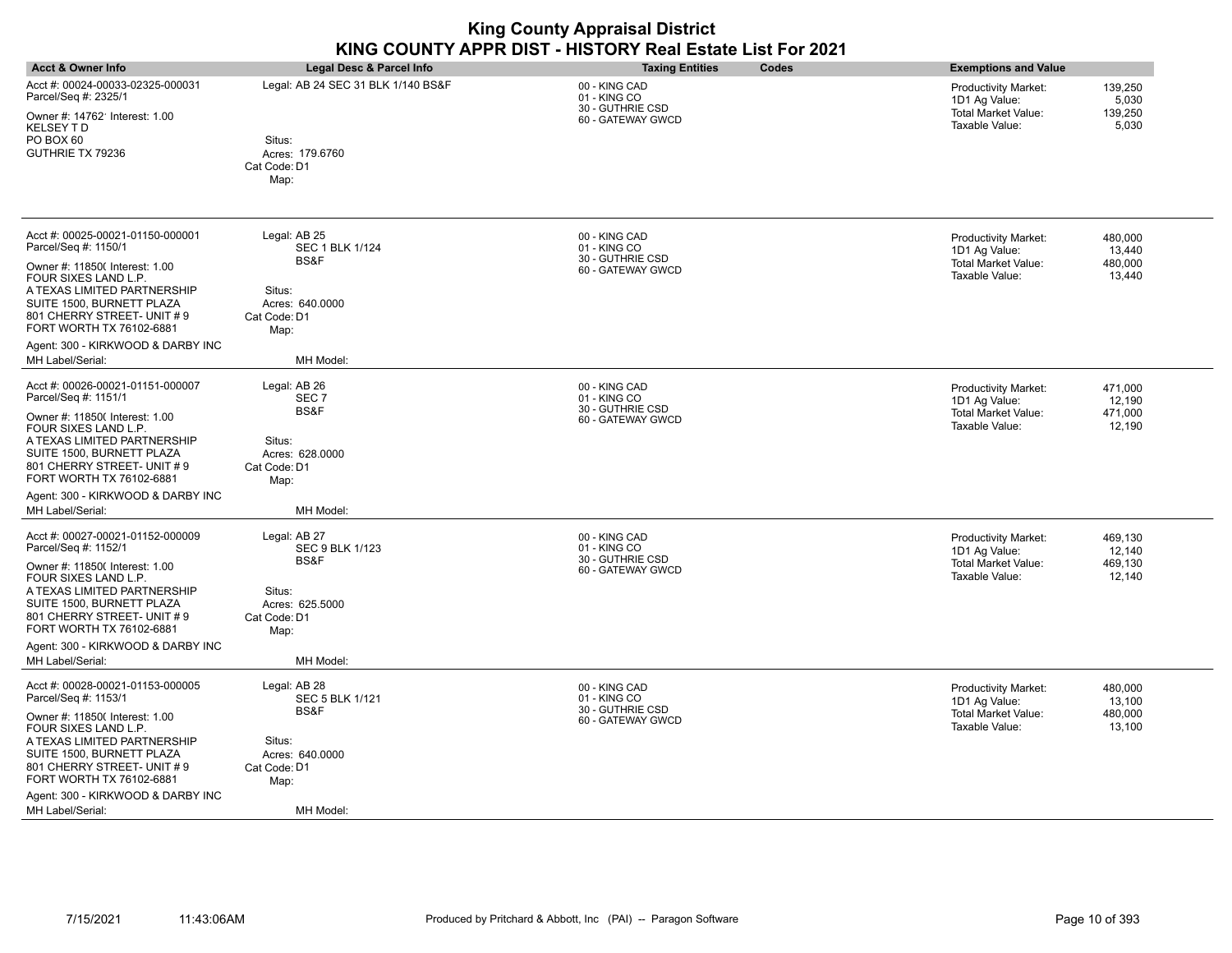|                                                                                                                                                                              |                                                   | KING COUNTY APPR DIST - HISTORY Real Estate List For 2021 |                                                                   |
|------------------------------------------------------------------------------------------------------------------------------------------------------------------------------|---------------------------------------------------|-----------------------------------------------------------|-------------------------------------------------------------------|
| <b>Acct &amp; Owner Info</b>                                                                                                                                                 | <b>Legal Desc &amp; Parcel Info</b>               | Codes<br><b>Taxing Entities</b>                           | <b>Exemptions and Value</b>                                       |
| Acct #: 00029-00033-01154-000011<br>Parcel/Seq #: 1154/1                                                                                                                     | Legal: AB 29<br>SEC 11 BLK 1/120                  | 00 - KING CAD<br>01 - KING CO<br>30 - GUTHRIE CSD         | 464,000<br>Productivity Market:<br>1D1 Ag Value:<br>8,320         |
| Owner #: 11850( Interest: 1.00<br>FOUR SIXES LAND L.P.<br>A TEXAS LIMITED PARTNERSHIP<br>SUITE 1500, BURNETT PLAZA<br>801 CHERRY STREET- UNIT #9<br>FORT WORTH TX 76102-6881 | BS&F<br>Situs:<br>Acres: 640.0000<br>Cat Code: D1 | 60 - GATEWAY GWCD                                         | <b>Total Market Value:</b><br>464,000<br>Taxable Value:<br>8,320  |
| Agent: 300 - KIRKWOOD & DARBY INC                                                                                                                                            | Map:                                              |                                                           |                                                                   |
| MH Label/Serial:                                                                                                                                                             | MH Model:                                         |                                                           |                                                                   |
| Acct #: 00030-00044-01155-000025<br>Parcel/Seq #: 1155/1                                                                                                                     | Legal: AB 30 SEC 25 BLK 1/113 BS&F                | 00 - KING CAD<br>01 - KING CO                             | Productivity Market:<br>410,150<br>1D1 Ag Value:<br>10,390        |
| Owner #: 14774: Interest: 1.00<br>CURTIS 60 RANCH LLC<br>3535 SHILOH ROAD<br>TYLER TX 75707-1909                                                                             | Situs:<br>Acres: 546.8630<br>Cat Code: D1<br>Map: | 30 - GUTHRIE CSD<br>60 - GATEWAY GWCD                     | <b>Total Market Value:</b><br>410,150<br>Taxable Value:<br>10,390 |
| Acct #: 00031-00033-01156-000021<br>Parcel/Seq #: 1156/1                                                                                                                     | Legal: AB 31 SEC 21 BLK 1/112 BS&F                | 00 - KING CAD<br>01 - KING CO                             | 18,360<br>Productivity Market:<br>1D1 Ag Value:<br>380            |
| Owner #: 14774, Interest: 1.00<br><b>CURTIS 60 RANCH LLC</b><br>3535 SHILOH ROAD<br>TYLER TX 75707-1909                                                                      | Situs:<br>Acres: 25.3310<br>Cat Code: D1<br>Map:  | 30 - GUTHRIE CSD<br>60 - GATEWAY GWCD                     | <b>Total Market Value:</b><br>18,360<br>Taxable Value:<br>380     |
| Acct #: 00031-00033-02362-000021<br>Parcel/Seq #: 2362/1                                                                                                                     | Legal: AB 31 SEC 21 BLK 1/112 BS&F                | 00 - KING CAD<br>01 - KING CO                             | 482,280<br>Productivity Market:<br>1D1 Ag Value:<br>12,370        |
| Owner #: 14758 Interest: 1.00<br><b>SCATES E W JR</b><br>PO BOX 8708<br><b>TYLER TX 75711</b>                                                                                | Situs:<br>Acres: 649.6530<br>Cat Code: D1<br>Map: | 30 - GUTHRIE CSD<br>60 - GATEWAY GWCD                     | <b>Total Market Value:</b><br>482,280<br>Taxable Value:<br>12,370 |
| Acct #: 00032-00033-00033-000023<br>Parcel/Seq #: 33/1                                                                                                                       | Legal: AB 32 SEC 23 BS&F                          | 00 - KING CAD<br>01 - KING CO                             | 470,210<br>Productivity Market:<br>1D1 Ag Value:<br>9,730         |
| Owner #: 14778, Interest: 1.00                                                                                                                                               |                                                   | 30 - GUTHRIE CSD<br>60 - GATEWAY GWCD                     | <b>Total Market Value:</b><br>470,210                             |
| DANIEL NANCY A<br>PO BOX 76<br>GUTHRIE TX 79236                                                                                                                              | Situs:<br>Acres: 648.5710<br>Cat Code: D1<br>Map: |                                                           | Taxable Value:<br>9,730                                           |

# **King County Appraisal District**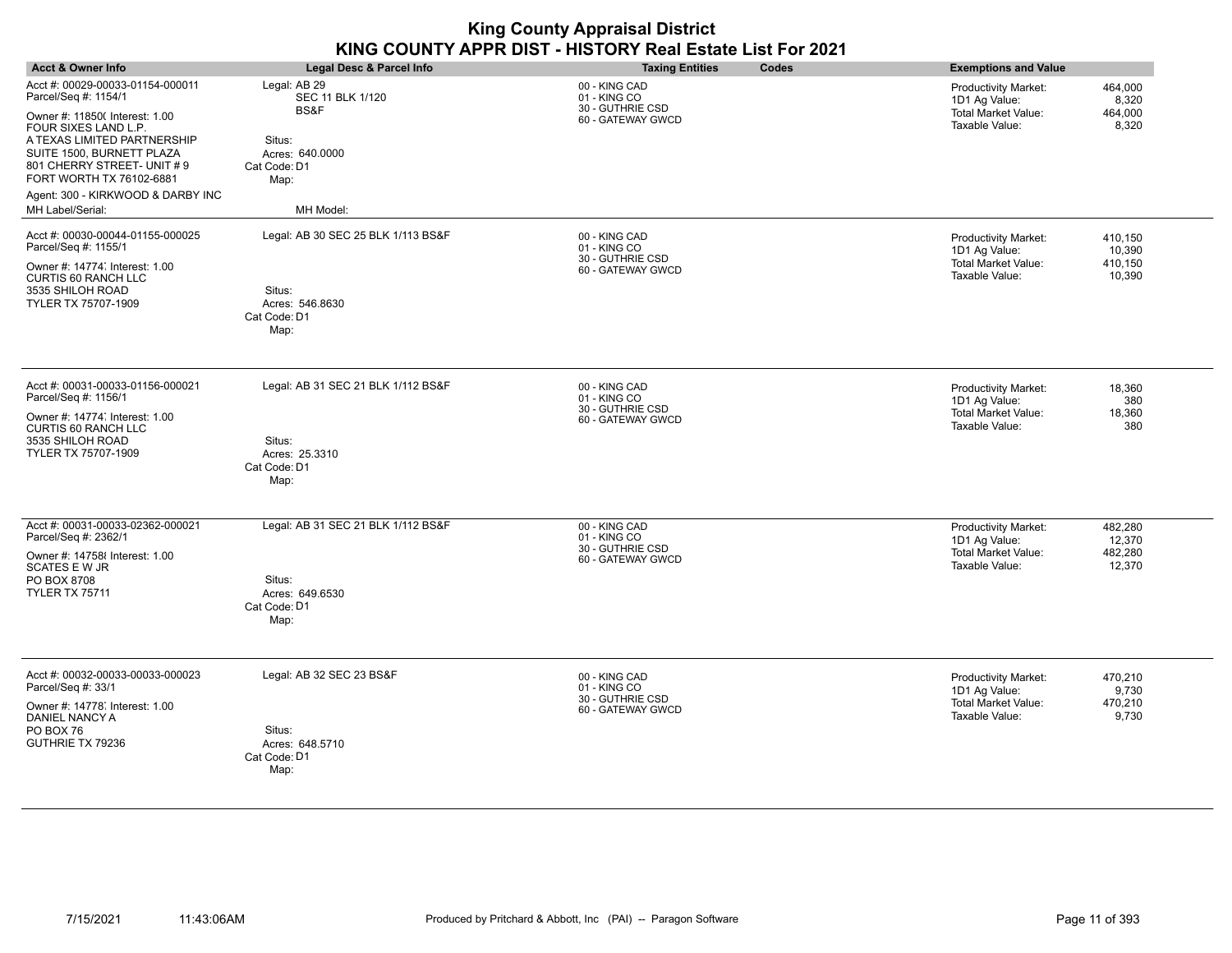| <b>Acct &amp; Owner Info</b>                                                                                                                                                                                                                                                                      | <b>Legal Desc &amp; Parcel Info</b>                                                                       | <b>Taxing Entities</b><br>Codes                                        |            | <b>Exemptions and Value</b>                                                                  |                                        |
|---------------------------------------------------------------------------------------------------------------------------------------------------------------------------------------------------------------------------------------------------------------------------------------------------|-----------------------------------------------------------------------------------------------------------|------------------------------------------------------------------------|------------|----------------------------------------------------------------------------------------------|----------------------------------------|
| Acct #: 00033-00035-01157-000027<br>Parcel/Seq #: 1157/1<br>Owner #: 14774 Interest: 1.00<br><b>CURTIS 60 RANCH LLC</b><br>3535 SHILOH ROAD<br>TYLER TX 75707-1909                                                                                                                                | Legal: AB 33 SEC 27 BLK 1/107 BS&F<br>Situs:<br>Acres: 94.4860<br>Cat Code: D1<br>Map:                    | 00 - KING CAD<br>01 - KING CO<br>30 - GUTHRIE CSD<br>60 - GATEWAY GWCD |            | <b>Productivity Market:</b><br>1D1 Ag Value:<br>Total Market Value:<br>Taxable Value:        | 70,860<br>1,980<br>70,860<br>1,980     |
| Acct #: 00033-00035-02360-000027<br>Parcel/Seq #: 2360/1<br>Owner #: 14761. Interest: 1.00<br>THOMPSON SLOAN<br>2350 CR 225<br>BRECKENRIDGE TX 76424-5816                                                                                                                                         | Legal: AB 33 SEC 27 BLK 1/107 BS&F<br>Situs:<br>Acres: 512.6400<br>Cat Code: D1<br>Map:                   | 00 - KING CAD<br>01 - KING CO<br>30 - GUTHRIE CSD<br>60 - GATEWAY GWCD |            | <b>Productivity Market:</b><br>1D1 Ag Value:<br>Total Market Value:<br>Taxable Value:        | 384,480<br>10,770<br>384,480<br>10,770 |
| Acct #: 00033-00035-02363-000027<br>Parcel/Seq #: 2363/1<br>Owner #: 14758 Interest: 1.00<br><b>SCATES E W JR</b><br>PO BOX 8708<br><b>TYLER TX 75711</b>                                                                                                                                         | Legal: AB 33 SEC 27 BLK 1/107 BS&F<br>Situs:<br>Acres: 65.5750<br>Cat Code: D1<br>Map:                    | 00 - KING CAD<br>01 - KING CO<br>30 - GUTHRIE CSD<br>60 - GATEWAY GWCD |            | <b>Productivity Market:</b><br>1D1 Ag Value:<br><b>Total Market Value:</b><br>Taxable Value: | 49,180<br>1,380<br>49,180<br>1,380     |
| Acct #: 00033-00035-02690-000027<br>Parcel/Seq #: 2690/1<br>Owner #: 14736; Interest: 1.00<br><b>KING COUNTY</b><br><b>BOX 127</b><br>GUTHRIE TX 79236                                                                                                                                            | Legal: AB 33 SEC 27 BLK 1/107 BS&F<br>Situs:<br>Acres: 1.3900<br>Cat Code: XVC<br>Map:                    | 00 - KING CAD<br>01 - KING CO<br>30 - GUTHRIE CSD<br>60 - GATEWAY GWCD | **Exempt** | Land NonHomesite:<br>Total Market Value:<br>Taxable Value:                                   | 1,010<br>1,010<br>0                    |
| Acct #: 00034-00021-01158-000039<br>Parcel/Seq #: 1158/1<br>Owner #: 11850( Interest: 1.00<br>FOUR SIXES LAND L.P.<br>A TEXAS LIMITED PARTNERSHIP<br>SUITE 1500, BURNETT PLAZA<br>801 CHERRY STREET- UNIT #9<br>FORT WORTH TX 76102-6881<br>Agent: 300 - KIRKWOOD & DARBY INC<br>MH Label/Serial: | Legal: AB 34<br>SEC 39 BLK1/144<br>BS&F<br>Situs:<br>Acres: 640.0000<br>Cat Code: D1<br>Map:<br>MH Model: | 00 - KING CAD<br>01 - KING CO<br>30 - GUTHRIE CSD<br>60 - GATEWAY GWCD |            | <b>Productivity Market:</b><br>1D1 Ag Value:<br><b>Total Market Value:</b><br>Taxable Value: | 480,000<br>13,440<br>480,000<br>13,440 |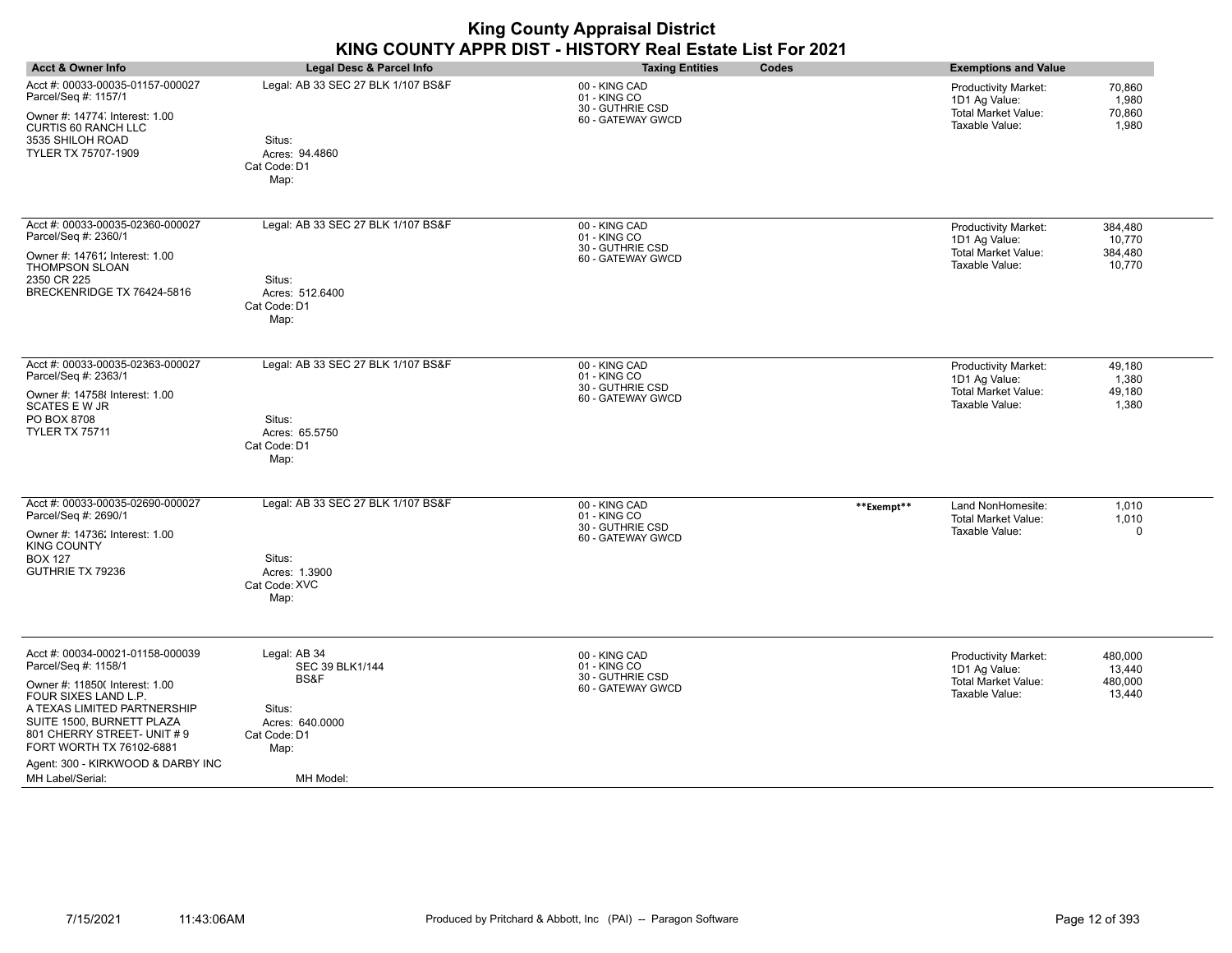| <b>Acct &amp; Owner Info</b>                                                          | Legal Desc & Parcel Info                | <b>Taxing Entities</b><br>Codes       | <b>Exemptions and Value</b>                                                           |
|---------------------------------------------------------------------------------------|-----------------------------------------|---------------------------------------|---------------------------------------------------------------------------------------|
| Acct #: 00035-00021-02166-000041<br>Parcel/Seq #: 2166/1                              | Legal: AB 35<br>SEC 41 BLK 1/145        | 00 - KING CAD<br>01 - KING CO         | 480,000<br><b>Productivity Market:</b><br>1D1 Ag Value:<br>13,440                     |
| Owner #: 11850( Interest: 1.00<br>FOUR SIXES LAND L.P.<br>A TEXAS LIMITED PARTNERSHIP | BS&F<br>Situs:                          | 30 - GUTHRIE CSD<br>60 - GATEWAY GWCD | Total Market Value:<br>480,000<br>Taxable Value:<br>13,440                            |
| SUITE 1500, BURNETT PLAZA<br>801 CHERRY STREET- UNIT # 9<br>FORT WORTH TX 76102-6881  | Acres: 640.0000<br>Cat Code: D1<br>Map: |                                       |                                                                                       |
| Agent: 300 - KIRKWOOD & DARBY INC                                                     |                                         |                                       |                                                                                       |
| MH Label/Serial:                                                                      | MH Model:                               |                                       |                                                                                       |
| Acct #: 00036-00019-01160-000043<br>Parcel/Seq #: 1160/1                              | Legal: AB 36<br>SEC 43 BLK 1/146        | 00 - KING CAD<br>01 - KING CO         | 480,000<br><b>Productivity Market:</b><br>13,440<br>1D1 Ag Value:                     |
| Owner #: 11850( Interest: 1.00<br>FOUR SIXES LAND L.P.                                | BS&F                                    | 30 - GUTHRIE CSD<br>60 - GATEWAY GWCD | Total Market Value:<br>480,000<br>Taxable Value:<br>13,440                            |
| A TEXAS LIMITED PARTNERSHIP                                                           | Situs:                                  |                                       |                                                                                       |
| SUITE 1500, BURNETT PLAZA<br>801 CHERRY STREET- UNIT # 9<br>FORT WORTH TX 76102-6881  | Acres: 640,0000<br>Cat Code: D1<br>Map: |                                       |                                                                                       |
| Agent: 300 - KIRKWOOD & DARBY INC<br>MH Label/Serial:                                 | MH Model:                               |                                       |                                                                                       |
| Acct #: 00037-00019-01161-000045                                                      | Legal: AB 37                            | 00 - KING CAD                         | Productivity Market:<br>480,000                                                       |
| Parcel/Seq #: 1161/1                                                                  | SEC 45 BLK 1/147                        | 01 - KING CO                          | 1D1 Ag Value:<br>13,440                                                               |
| Owner #: 11850( Interest: 1.00<br>FOUR SIXES LAND L.P.                                | BS&F                                    | 30 - GUTHRIE CSD<br>60 - GATEWAY GWCD | <b>Total Market Value:</b><br>480,000<br>Taxable Value:<br>13,440                     |
| A TEXAS LIMITED PARTNERSHIP                                                           | Situs:                                  |                                       |                                                                                       |
| SUITE 1500, BURNETT PLAZA<br>801 CHERRY STREET- UNIT # 9                              | Acres: 640.0000<br>Cat Code: D1         |                                       |                                                                                       |
| FORT WORTH TX 76102-6881                                                              | Map:                                    |                                       |                                                                                       |
| Agent: 300 - KIRKWOOD & DARBY INC                                                     |                                         |                                       |                                                                                       |
| MH Label/Serial:                                                                      | MH Model:                               |                                       |                                                                                       |
| Acct #: 00038-00019-01162-000047<br>Parcel/Seq #: 1162/1                              | Legal: AB 38<br>SEC 47 BLK 1/148        | 00 - KING CAD<br>01 - KING CO         | 477,380<br><b>Productivity Market:</b>                                                |
| Owner #: 11850( Interest: 1.00<br>FOUR SIXES LAND L.P.                                | BS&F                                    | 30 - GUTHRIE CSD<br>60 - GATEWAY GWCD | 1D1 Ag Value:<br>13,370<br>Total Market Value:<br>477,380<br>Taxable Value:<br>13,370 |
| A TEXAS LIMITED PARTNERSHIP                                                           | Situs:                                  |                                       |                                                                                       |
| SUITE 1500, BURNETT PLAZA                                                             | Acres: 636.5000                         |                                       |                                                                                       |
| 801 CHERRY STREET- UNIT # 9<br>FORT WORTH TX 76102-6881                               | Cat Code: D1                            |                                       |                                                                                       |
|                                                                                       | Map:                                    |                                       |                                                                                       |
| Agent: 300 - KIRKWOOD & DARBY INC<br>MH Label/Serial:                                 | MH Model:                               |                                       |                                                                                       |
|                                                                                       |                                         |                                       |                                                                                       |
| Acct #: 00039-00019-01163-000049<br>Parcel/Seq #: 1163/1                              | Legal: AB 39<br>SEC 49 BLK 1/149        | 00 - KING CAD<br>01 - KING CO         | 479,330<br><b>Productivity Market:</b><br>12,350<br>1D1 Ag Value:                     |
| Owner #: 11850( Interest: 1.00                                                        | BS&F                                    | 30 - GUTHRIE CSD<br>60 - GATEWAY GWCD | Total Market Value:<br>479,330<br>12,350<br>Taxable Value:                            |
| FOUR SIXES LAND L.P.<br>A TEXAS LIMITED PARTNERSHIP                                   | Situs:                                  |                                       |                                                                                       |
| SUITE 1500, BURNETT PLAZA                                                             | Acres: 640.0000                         |                                       |                                                                                       |
| 801 CHERRY STREET- UNIT # 9<br>FORT WORTH TX 76102-6881                               | Cat Code: D1<br>Map:                    |                                       |                                                                                       |
| Agent: 300 - KIRKWOOD & DARBY INC                                                     |                                         |                                       |                                                                                       |
| MH Label/Serial:                                                                      | MH Model:                               |                                       |                                                                                       |
|                                                                                       |                                         |                                       |                                                                                       |

 $\overline{\phantom{a}}$ 

 $\overline{\phantom{a}}$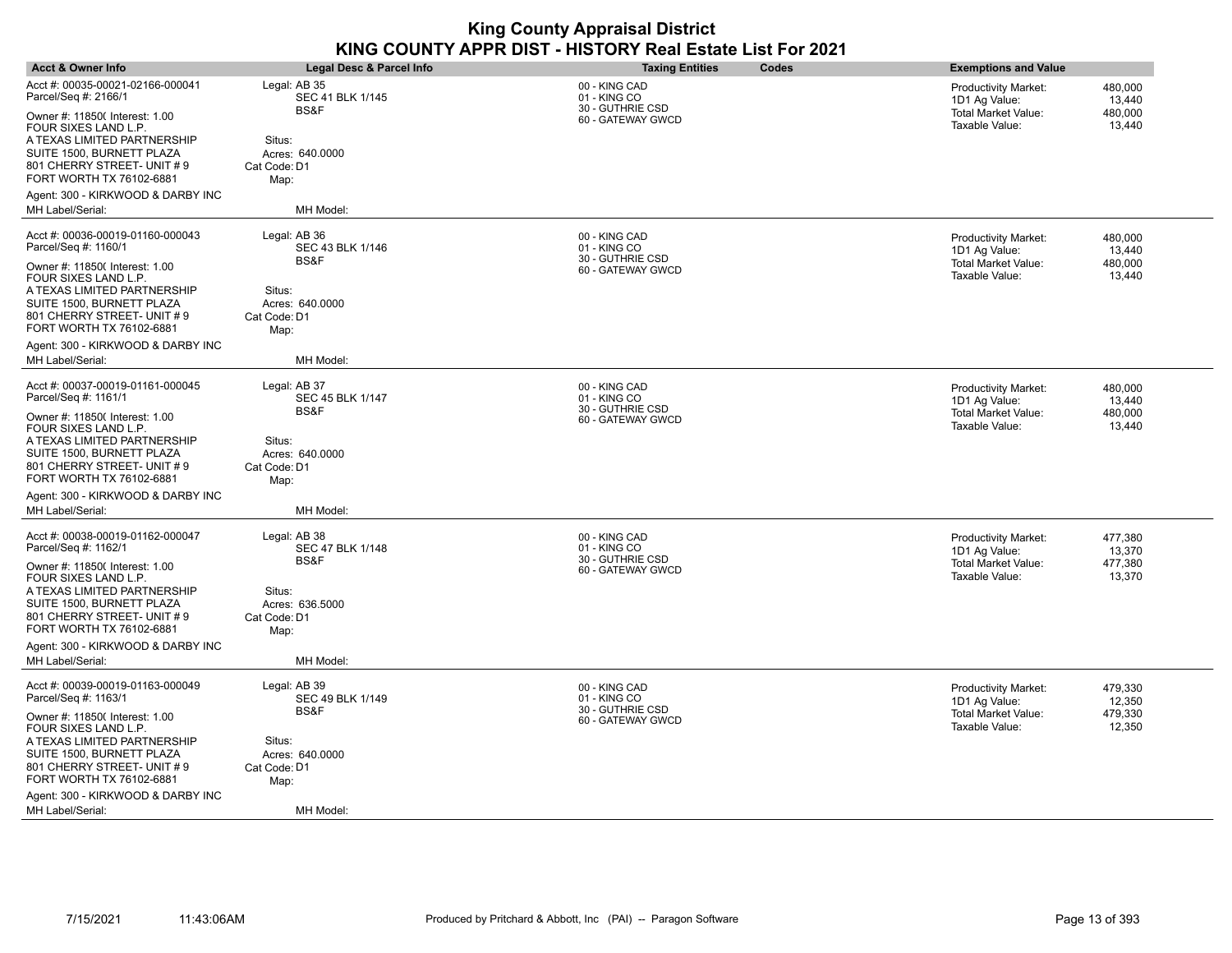| <b>Acct &amp; Owner Info</b>                                                                                                                                                                          | Legal Desc & Parcel Info                                        | <b>Taxing Entities</b><br>Codes                                        | <b>Exemptions and Value</b>                                                                                                          |
|-------------------------------------------------------------------------------------------------------------------------------------------------------------------------------------------------------|-----------------------------------------------------------------|------------------------------------------------------------------------|--------------------------------------------------------------------------------------------------------------------------------------|
| Acct #: 00040-00019-02167-000051<br>Parcel/Seq #: 2167/1                                                                                                                                              | Legal: AB 40<br>SEC 51 BLK 1/150                                | 00 - KING CAD<br>01 - KING CO                                          | 5,000<br>Improvement NonHomesite:<br>464,000<br><b>Productivity Market:</b>                                                          |
| Owner #: 11850( Interest: 1.00<br>FOUR SIXES LAND L.P.<br>A TEXAS LIMITED PARTNERSHIP<br>SUITE 1500, BURNETT PLAZA<br>801 CHERRY STREET- UNIT # 9                                                     | BS&F<br>Situs:<br>Acres: 640,0000<br>Cat Code: D1 D2            | 30 - GUTHRIE CSD<br>60 - GATEWAY GWCD                                  | 1D1 Ag Value:<br>9,600<br>Total Market Value:<br>469,000<br>Taxable Value:<br>14,600                                                 |
| FORT WORTH TX 76102-6881                                                                                                                                                                              | Map:                                                            |                                                                        |                                                                                                                                      |
| Agent: 300 - KIRKWOOD & DARBY INC<br>MH Label/Serial:                                                                                                                                                 | MH Model:                                                       |                                                                        |                                                                                                                                      |
| Acct #: 00041-00035-01165-000053<br>Parcel/Seq #: 1165/1                                                                                                                                              | Legal: AB 41<br>SEC 53 BLK 1/151<br>BS&F                        | 00 - KING CAD<br>01 - KING CO<br>30 - GUTHRIE CSD                      | <b>Productivity Market:</b><br>480,000<br>1D1 Ag Value:<br>13,160                                                                    |
| Owner #: 11850( Interest: 1.00<br>FOUR SIXES LAND L.P.<br>A TEXAS LIMITED PARTNERSHIP<br>SUITE 1500, BURNETT PLAZA<br>801 CHERRY STREET- UNIT # 9<br>FORT WORTH TX 76102-6881                         | Situs:<br>Acres: 640.0000<br>Cat Code: D1<br>Map:               | 60 - GATEWAY GWCD                                                      | 480,000<br>Total Market Value:<br>Taxable Value:<br>13,160                                                                           |
| Agent: 300 - KIRKWOOD & DARBY INC<br>MH Label/Serial:                                                                                                                                                 | MH Model:                                                       |                                                                        |                                                                                                                                      |
|                                                                                                                                                                                                       |                                                                 |                                                                        |                                                                                                                                      |
| Acct #: 00042-00035-01166-000055<br>Parcel/Seq #: 1166/1                                                                                                                                              | Legal: AB 42 SEC 55 BLK 1/152 BS&F                              | 00 - KING CAD<br>01 - KING CO                                          | Productivity Market:<br>553,710<br>15,500<br>1D1 Ag Value:                                                                           |
| Owner #: 14762' Interest: 1.00<br>KELSEY T D<br>PO BOX 60<br>GUTHRIE TX 79236                                                                                                                         | Situs:<br>Acres: 738.2770<br>Cat Code: D1<br>Map:               | 30 - GUTHRIE CSD<br>60 - GATEWAY GWCD                                  | Total Market Value:<br>553,710<br>Taxable Value:<br>15,500                                                                           |
| Acct #: 00043-00033-01167-000017<br>Parcel/Seq #: 1167/1<br>Owner #: 14758 {Interest: 1.00<br>SCATES E W JR<br>PO BOX 8708<br>TYLER TX 75711                                                          | Legal: AB 43 SEC 17 BLK 1/116 BS&F<br>Situs:<br>Acres: 300.2000 | 00 - KING CAD<br>01 - KING CO<br>30 - GUTHRIE CSD<br>60 - GATEWAY GWCD | <b>Productivity Market:</b><br>221,620<br>5,460<br>1D1 Ag Value:<br><b>Total Market Value:</b><br>221,620<br>Taxable Value:<br>5,460 |
|                                                                                                                                                                                                       | Cat Code: D1<br>Map:                                            |                                                                        |                                                                                                                                      |
| Acct #: 00043-00033-02324-000017                                                                                                                                                                      | Legal: AB 43                                                    | 00 - KING CAD<br>01 - KING CO                                          | Productivity Market:<br>251,360<br>6,300<br>1D1 Ag Value:                                                                            |
|                                                                                                                                                                                                       | SEC 17 BLK 1/116                                                |                                                                        |                                                                                                                                      |
|                                                                                                                                                                                                       | BS&F                                                            | 30 - GUTHRIE CSD<br>60 - GATEWAY GWCD                                  | 251,360<br>Total Market Value:<br>Taxable Value:<br>6,300                                                                            |
| Parcel/Seq #: 2324/1<br>Owner #: 11850( Interest: 1.00<br>FOUR SIXES LAND L.P.<br>A TEXAS LIMITED PARTNERSHIP<br>SUITE 1500, BURNETT PLAZA<br>801 CHERRY STREET- UNIT # 9<br>FORT WORTH TX 76102-6881 | Situs:<br>Acres: 339.8000<br>Cat Code: D1<br>Map:               |                                                                        |                                                                                                                                      |

 $\overline{\phantom{a}}$ 

 $\overline{\phantom{a}}$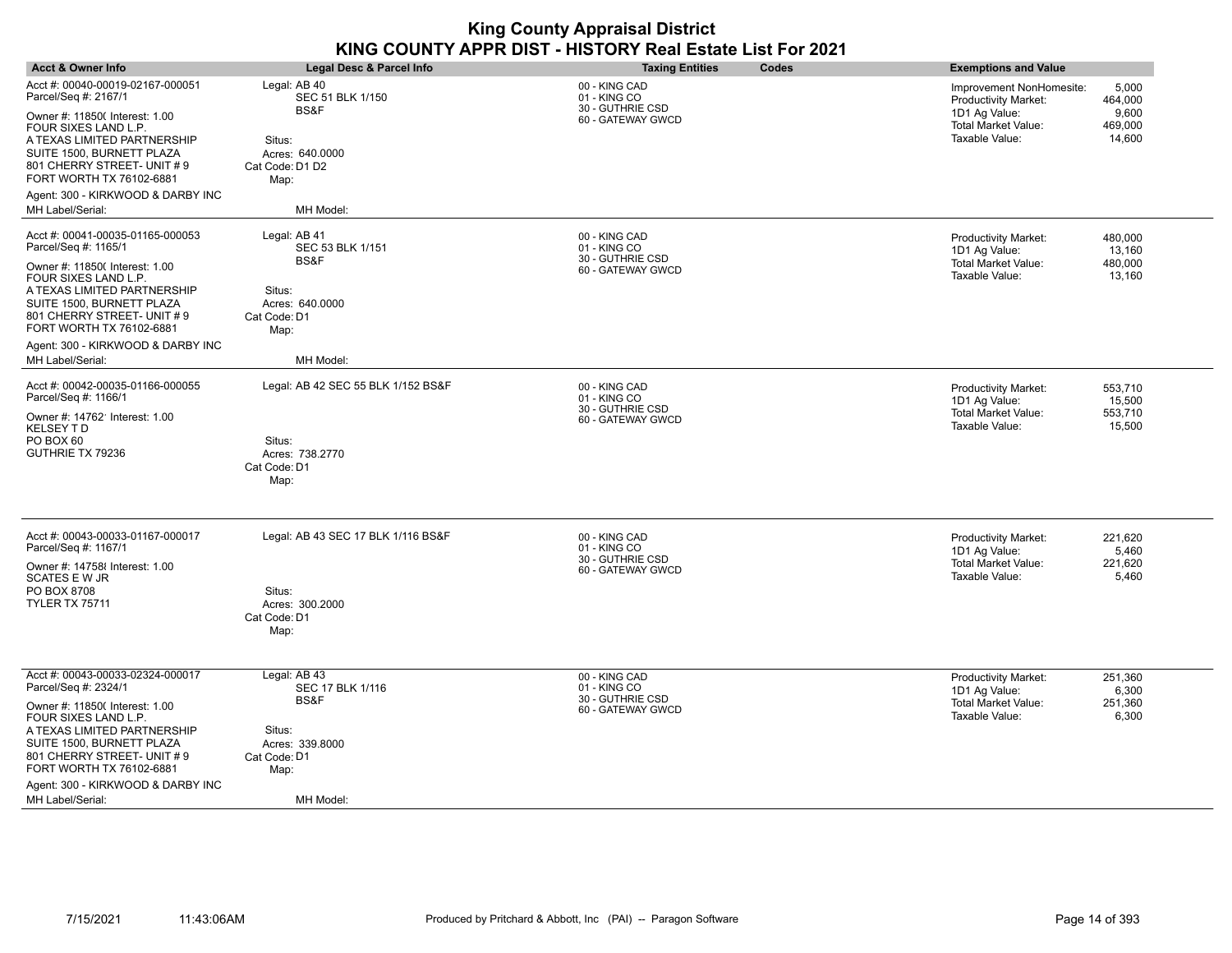| <b>Acct &amp; Owner Info</b>                                                                                                                                                                                                                                                                      | <b>Legal Desc &amp; Parcel Info</b>                                                                              | <b>Taxing Entities</b><br>Codes                                        | <b>Exemptions and Value</b>                                                                                                                                                                           |
|---------------------------------------------------------------------------------------------------------------------------------------------------------------------------------------------------------------------------------------------------------------------------------------------------|------------------------------------------------------------------------------------------------------------------|------------------------------------------------------------------------|-------------------------------------------------------------------------------------------------------------------------------------------------------------------------------------------------------|
| Acct #: 00044-00033-00034-000015<br>Parcel/Seq #: 34/1<br>Owner #: 147854 Interest: 1.00<br>LIMESTONE LIVESTOCK LLC<br>PO BOX 189<br>LOVINGTON NM 88260                                                                                                                                           | Legal: AB 44 SEC 15 BS&F<br>Situs: 1801 C R 257 GUTHRIE TX 79236<br>Acres: 469.0000<br>Cat Code: D1<br>Map:      | 00 - KING CAD<br>01 - KING CO<br>30 - GUTHRIE CSD<br>60 - GATEWAY GWCD | 354,850<br><b>Productivity Market:</b><br>18,310<br>1D1 Ag Value:<br><b>Total Market Value:</b><br>354,850<br>Taxable Value:<br>18,310                                                                |
| Acct #: 00044-00033-02239-000015<br>Parcel/Seq #: 2239/1<br>Owner #: 14739; Interest: 1.00<br>MONGRAIN GEORGE<br><b>BOX 71</b><br>KNOX CITY TX 79529                                                                                                                                              | Legal: AB 44 SEC 15 BS&F<br>Situs:<br>Acres: 184.0000<br>Cat Code: D1 E2 D2<br>Map:                              | 00 - KING CAD<br>01 - KING CO<br>30 - GUTHRIE CSD<br>60 - GATEWAY GWCD | 730<br>Land NonHomesite:<br>1,910<br>Improvement NonHomesite:<br>137,540<br><b>Productivity Market:</b><br>3,900<br>1D1 Ag Value:<br><b>Total Market Value:</b><br>140,180<br>Taxable Value:<br>6,540 |
| Acct #: 00045-00033-01168-000013<br>Parcel/Seq #: 1168/1<br>Owner #: 11850( Interest: 1.00<br>FOUR SIXES LAND L.P.<br>A TEXAS LIMITED PARTNERSHIP<br>SUITE 1500, BURNETT PLAZA<br>801 CHERRY STREET- UNIT #9<br>FORT WORTH TX 76102-6881<br>Agent: 300 - KIRKWOOD & DARBY INC<br>MH Label/Serial: | Legal: AB 45<br>SEC 13 BLK 1/119<br>BS&F<br>Situs:<br>Acres: 635.7000<br>Cat Code: D1<br>Map:<br>MH Model:       | 00 - KING CAD<br>01 - KING CO<br>30 - GUTHRIE CSD<br>60 - GATEWAY GWCD | Productivity Market:<br>469,860<br>1D1 Ag Value:<br>11,650<br><b>Total Market Value:</b><br>469,860<br>Taxable Value:<br>11,650                                                                       |
| Acct #: 00046-00021-01169-000003<br>Parcel/Seq #: 1169/1<br>Owner #: 11850( Interest: 1.00<br>FOUR SIXES LAND L.P.<br>A TEXAS LIMITED PARTNERSHIP<br>SUITE 1500, BURNETT PLAZA<br>801 CHERRY STREET- UNIT #9<br>FORT WORTH TX 76102-6881<br>Agent: 300 - KIRKWOOD & DARBY INC<br>MH Label/Serial: | Legal: AB 46<br><b>SEC 3 BLK 1/106</b><br>BS&F<br>Situs:<br>Acres: 640.0000<br>Cat Code: D1<br>Map:<br>MH Model: | 00 - KING CAD<br>01 - KING CO<br>30 - GUTHRIE CSD<br>60 - GATEWAY GWCD | 480,000<br>Productivity Market:<br>1D1 Ag Value:<br>13,100<br>Total Market Value:<br>480,000<br>Taxable Value:<br>13,100                                                                              |
| Acct #: 00047-00033-01170-000029<br>Parcel/Seq #: 1170/1<br>Owner #: 14762' Interest: 1.00<br><b>KELSEY TD</b><br>PO BOX 60<br>GUTHRIE TX 79236                                                                                                                                                   | Legal: AB 47 SEC 29 BLK 1/105 BS&F<br>Situs:<br>Acres: 141.0080<br>Cat Code: D1<br>Map:                          | 00 - KING CAD<br>01 - KING CO<br>30 - GUTHRIE CSD<br>60 - GATEWAY GWCD | Productivity Market:<br>105,760<br>1D1 Ag Value:<br>2,960<br><b>Total Market Value:</b><br>105,760<br>Taxable Value:<br>2,960                                                                         |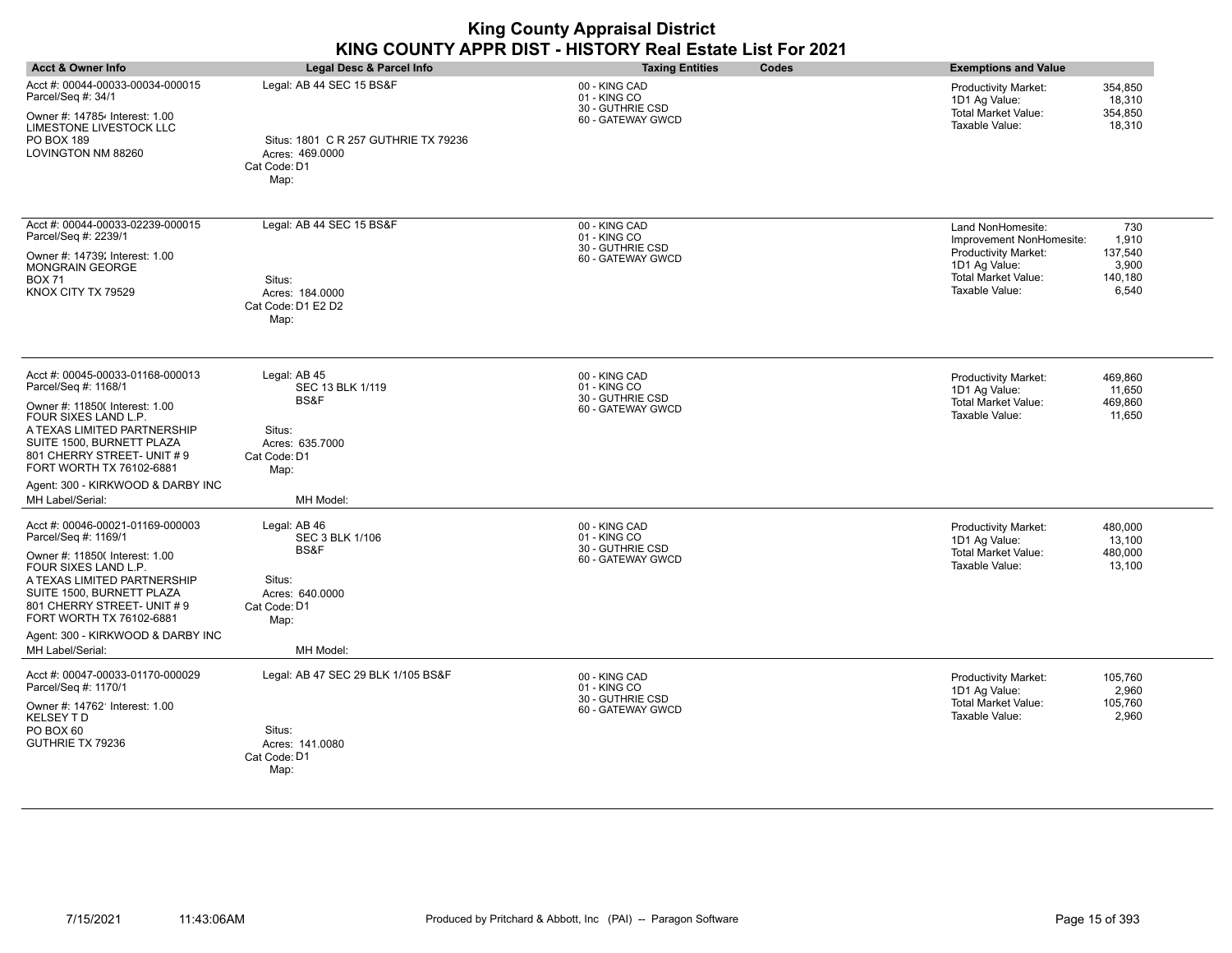| <b>Acct &amp; Owner Info</b>                                                                                                                               | Legal Desc & Parcel Info                                                                                                                     | <b>Taxing Entities</b><br>Codes                                        | <b>Exemptions and Value</b>                                                                                                                                                                                                               |
|------------------------------------------------------------------------------------------------------------------------------------------------------------|----------------------------------------------------------------------------------------------------------------------------------------------|------------------------------------------------------------------------|-------------------------------------------------------------------------------------------------------------------------------------------------------------------------------------------------------------------------------------------|
| Acct #: 00047-00033-02367-000029<br>Parcel/Seq #: 2367/1<br>Owner #: 14758 Interest: 1.00<br><b>SCATES E W JR</b><br>PO BOX 8708<br><b>TYLER TX 75711</b>  | Legal: AB 47 SEC 29 BLK 1/105 BS&F<br>Situs:<br>Acres: 177.2570<br>Cat Code: D1<br>Map:                                                      | 00 - KING CAD<br>01 - KING CO<br>30 - GUTHRIE CSD<br>60 - GATEWAY GWCD | 132,940<br>Productivity Market:<br>3,720<br>1D1 Ag Value:<br>132,940<br><b>Total Market Value:</b><br>Taxable Value:<br>3,720                                                                                                             |
| Acct #: 00047-00033-02492-000000<br>Parcel/Seq #: 2492/1<br>Owner #: 14761; Interest: 1.00<br>THOMPSON SLOAN<br>2350 CR 225<br>BRECKENRIDGE TX 76424-5816  | Legal: AB 47 SEC 29 BLK 1/105 BS&F<br>Situs:<br>Acres: 320.6700<br>Cat Code: D1<br>Map:                                                      | 00 - KING CAD<br>01 - KING CO<br>30 - GUTHRIE CSD<br>60 - GATEWAY GWCD | 240,500<br><b>Productivity Market:</b><br>6,730<br>1D1 Ag Value:<br><b>Total Market Value:</b><br>240,500<br>Taxable Value:<br>6,730                                                                                                      |
| Acct #: 00048-00035-02168-000059<br>Parcel/Seq #: 2168/1<br>Owner #: 14761; Interest: 1.00<br>THOMPSON SLOAN<br>2350 CR 225<br>BRECKENRIDGE TX 76424-5816  | Legal: AB 48 SEC 59 BLK 1/154 BS&F<br>Situs:<br>Acres: 638.1600<br>Cat Code: D1<br>Map:                                                      | 00 - KING CAD<br>01 - KING CO<br>30 - GUTHRIE CSD<br>60 - GATEWAY GWCD | 462,670<br><b>Productivity Market:</b><br>1D1 Ag Value:<br>9,570<br><b>Total Market Value:</b><br>462,670<br>Taxable Value:<br>9,570                                                                                                      |
| Acct #: 00049-00035-01172-000057<br>Parcel/Seq #: 1172/1<br>Owner #: 14761; Interest: 1.00<br>THOMPSON SLOAN<br>2350 CR 225<br>BRECKENRIDGE TX 76424-5816  | Legal: AB 49 SEC 57 BLK 1/153 BS&F<br>Situs:<br>Acres: 750.0100<br>Cat Code: D1<br>Map:                                                      | 00 - KING CAD<br>01 - KING CO<br>30 - GUTHRIE CSD<br>60 - GATEWAY GWCD | <b>Productivity Market:</b><br>562,510<br>1D1 Ag Value:<br>15,750<br><b>Total Market Value:</b><br>562,510<br>Taxable Value:<br>15,750                                                                                                    |
| Acct #: 00050-00005-02092-000005<br>Parcel/Seq #: 2092/1<br>Owner #: 147506 Interest: 1.00<br>TONGUE RIVER RANCH LTD<br>205 RANCH ROAD<br>PADUCAH TX 79248 | Legal: AB 50 SEC 5 BLK 1/985 BS&F<br><b>SCOTT CAMP</b><br>Situs: 451 CR 109 GUTHRIE TX 79236<br>Acres: 642.2000<br>Cat Code: D1 E D2<br>Map: | 00 - KING CAD<br>01 - KING CO<br>30 - GUTHRIE CSD<br>60 - GATEWAY GWCD | Land Homesite:<br>800<br>57,100<br>Improvement Homesite:<br>17,960<br>Improvement NonHomesite:<br><b>Productivity Market:</b><br>492,880<br>1D1 Ag Value:<br>51,910<br><b>Total Market Value:</b><br>568,740<br>Taxable Value:<br>127,770 |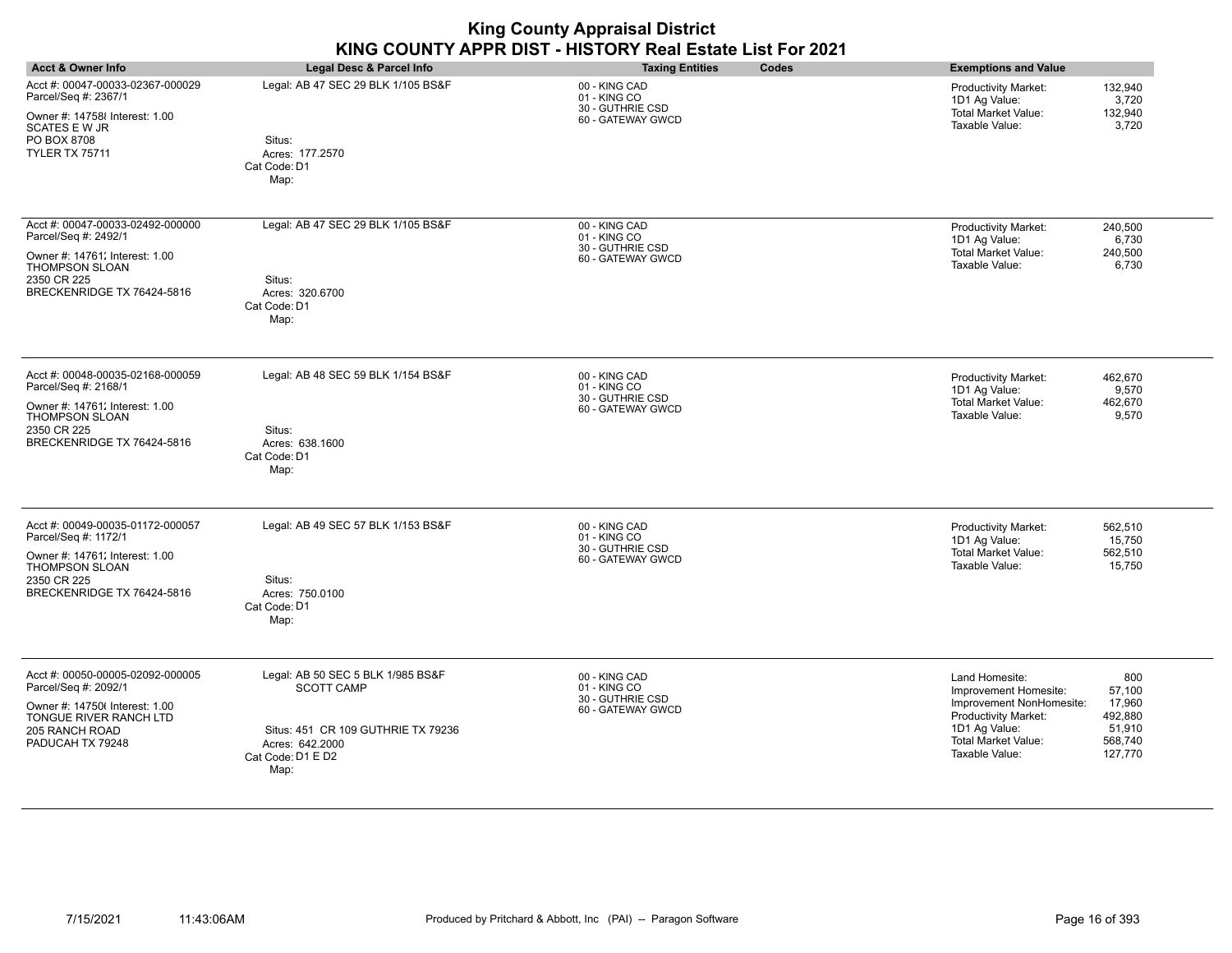| <b>Acct &amp; Owner Info</b>                                                                                                                                                                                                                                                                      | Legal Desc & Parcel Info                                                                                         | Codes<br><b>Taxing Entities</b>                                        | <b>Exemptions and Value</b>                                                                                                            |
|---------------------------------------------------------------------------------------------------------------------------------------------------------------------------------------------------------------------------------------------------------------------------------------------------|------------------------------------------------------------------------------------------------------------------|------------------------------------------------------------------------|----------------------------------------------------------------------------------------------------------------------------------------|
| Acct #: 00051-00005-01732-000003<br>Parcel/Seq #: 1732/1<br>Owner #: 147506 Interest: 1.00<br>TONGUE RIVER RANCH LTD<br>205 RANCH ROAD<br>PADUCAH TX 79248                                                                                                                                        | Legal: AB 51 SEC 3 BLK 1/984 BS&F<br>Situs:<br>Acres: 645.9000<br>Cat Code: D1<br>Map:                           | 00 - KING CAD<br>01 - KING CO<br>30 - GUTHRIE CSD<br>60 - GATEWAY GWCD | 491,230<br><b>Productivity Market:</b><br>15,650<br>1D1 Ag Value:<br>491,230<br>Total Market Value:<br>Taxable Value:<br>15,650        |
| Acct #: 00052-00005-01733-000001<br>Parcel/Seq #: 1733/1<br>Owner #: 14750 (Interest: 1.00<br>TONGUE RIVER RANCH LTD<br>205 RANCH ROAD<br>PADUCAH TX 79248                                                                                                                                        | Legal: AB 52 SEC 1 BLK 1/983 BS&F<br>Situs:<br>Acres: 640,0000<br>Cat Code: D1<br>Map:                           | 00 - KING CAD<br>01 - KING CO<br>30 - GUTHRIE CSD<br>60 - GATEWAY GWCD | <b>Productivity Market:</b><br>482.200<br>15,980<br>1D1 Ag Value:<br><b>Total Market Value:</b><br>482,200<br>Taxable Value:<br>15,980 |
| Acct #: 00053-00019-01173-000021<br>Parcel/Seq #: 1173/1<br>Owner #: 11850( Interest: 1.00<br>FOUR SIXES LAND L.P.<br>A TEXAS LIMITED PARTNERSHIP<br>SUITE 1500, BURNETT PLAZA<br>801 CHERRY STREET- UNIT #9<br>FORT WORTH TX 76102-6881<br>Agent: 300 - KIRKWOOD & DARBY INC<br>MH Label/Serial: | Legal: AB 53<br>SEC 21 BLK 1/178<br>BS&F<br>Situs:<br>Acres: 640.0000<br>Cat Code: D1<br>Map:<br>MH Model:       | 00 - KING CAD<br>01 - KING CO<br>30 - GUTHRIE CSD<br>60 - GATEWAY GWCD | 465,780<br><b>Productivity Market:</b><br>1D1 Ag Value:<br>9,890<br><b>Total Market Value:</b><br>465,780<br>Taxable Value:<br>9,890   |
| Acct #: 00054-00019-01174-000023<br>Parcel/Seq #: 1174/1<br>Owner #: 11850( Interest: 1.00<br>FOUR SIXES LAND L.P.<br>A TEXAS LIMITED PARTNERSHIP<br>SUITE 1500, BURNETT PLAZA<br>801 CHERRY STREET- UNIT #9<br>FORT WORTH TX 76102-6881<br>Agent: 300 - KIRKWOOD & DARBY INC<br>MH Label/Serial: | Legal: AB 54<br>SEC 23 BLK 1/180<br>BS&F<br>Situs:<br>Acres: 628,0000<br>Cat Code: D1<br>Map:<br>MH Model:       | 00 - KING CAD<br>01 - KING CO<br>30 - GUTHRIE CSD<br>60 - GATEWAY GWCD | 470,780<br>Productivity Market:<br>12,550<br>1D1 Ag Value:<br>470,780<br><b>Total Market Value:</b><br>Taxable Value:<br>12,550        |
| Acct #: 00056-00021-01175-000001<br>Parcel/Seq #: 1175/1<br>Owner #: 11850( Interest: 1.00<br>FOUR SIXES LAND L.P.<br>A TEXAS LIMITED PARTNERSHIP<br>SUITE 1500, BURNETT PLAZA<br>801 CHERRY STREET- UNIT #9<br>FORT WORTH TX 76102-6881<br>Agent: 300 - KIRKWOOD & DARBY INC<br>MH Label/Serial: | Legal: AB 56<br><b>SEC 1 BLK 1/603</b><br>BS&F<br>Situs:<br>Acres: 640.0000<br>Cat Code: D1<br>Map:<br>MH Model: | 00 - KING CAD<br>01 - KING CO<br>30 - GUTHRIE CSD<br>60 - GATEWAY GWCD | Productivity Market:<br>483,050<br>18,630<br>1D1 Ag Value:<br>483,050<br>Total Market Value:<br>Taxable Value:<br>18,630               |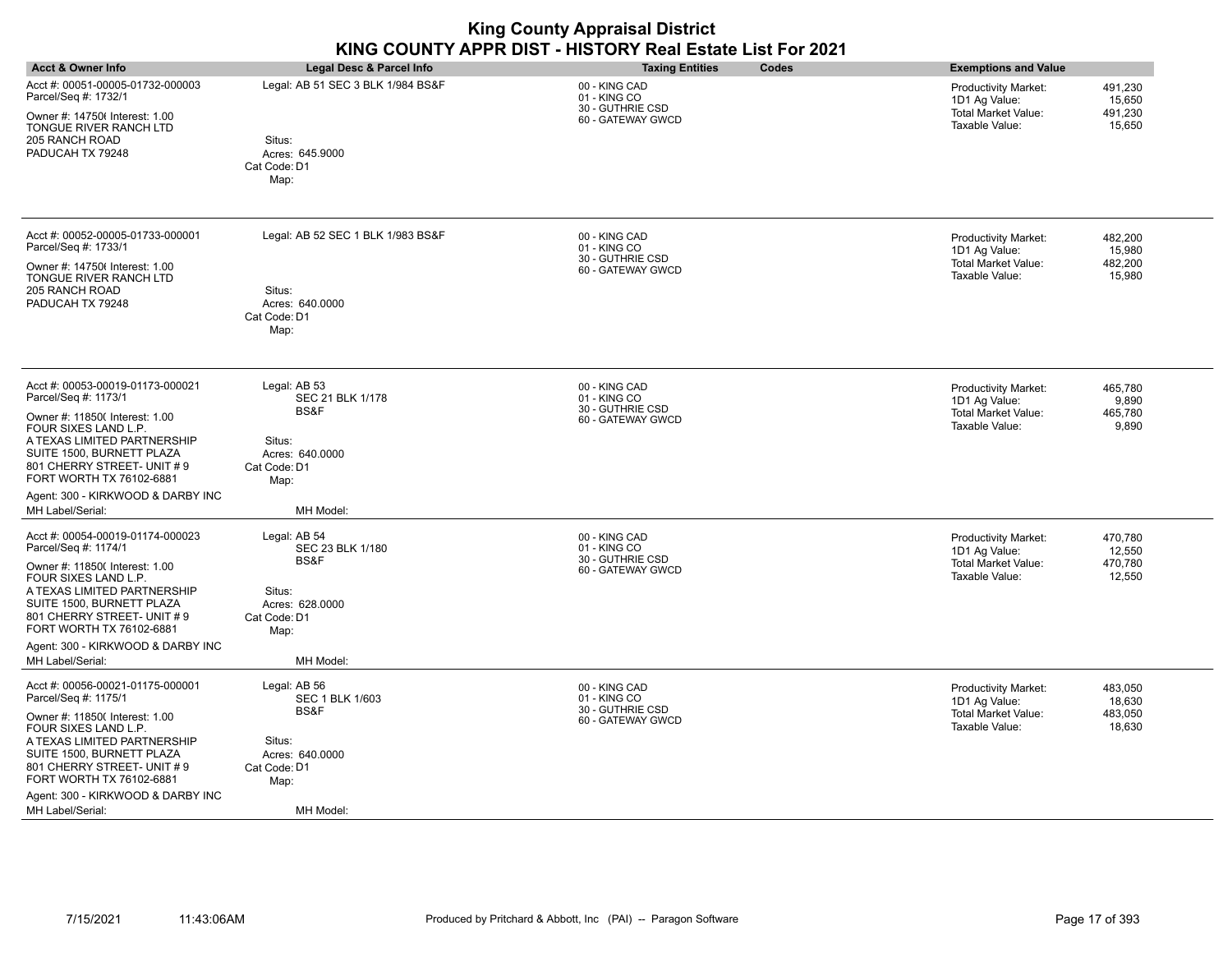| <b>Acct &amp; Owner Info</b>                                                                                                                                                                                                                                                  | <b>Legal Desc &amp; Parcel Info</b>                                                                | <b>Taxing Entities</b><br>Codes                                        | <b>Exemptions and Value</b>                                                                                                            |
|-------------------------------------------------------------------------------------------------------------------------------------------------------------------------------------------------------------------------------------------------------------------------------|----------------------------------------------------------------------------------------------------|------------------------------------------------------------------------|----------------------------------------------------------------------------------------------------------------------------------------|
| Acct #: 00057-00011-01176-000001<br>Parcel/Seq #: 1176/1                                                                                                                                                                                                                      | Legal: AB 57<br><b>SEC 1 BLK 1/604</b><br>BS&F                                                     | 00 - KING CAD<br>01 - KING CO<br>30 - GUTHRIE CSD                      | 480,000<br><b>Productivity Market:</b><br>1D1 Ag Value:<br>12,160<br>Total Market Value:<br>480,000                                    |
| Owner #: 11850( Interest: 1.00<br>FOUR SIXES LAND L.P.<br>A TEXAS LIMITED PARTNERSHIP<br>SUITE 1500, BURNETT PLAZA<br>801 CHERRY STREET- UNIT #9<br>FORT WORTH TX 76102-6881                                                                                                  | Situs:<br>Acres: 640.0000<br>Cat Code: D1<br>Map:                                                  | 60 - GATEWAY GWCD                                                      | Taxable Value:<br>12,160                                                                                                               |
| Agent: 300 - KIRKWOOD & DARBY INC<br>MH Label/Serial:                                                                                                                                                                                                                         | MH Model:                                                                                          |                                                                        |                                                                                                                                        |
| Acct #: 00058-00033-01177-000001<br>Parcel/Seq #: 1177/1<br>Owner #: 11850( Interest: 1.00<br>FOUR SIXES LAND L.P.<br>A TEXAS LIMITED PARTNERSHIP<br>SUITE 1500, BURNETT PLAZA<br>801 CHERRY STREET- UNIT #9<br>FORT WORTH TX 76102-6881<br>Agent: 300 - KIRKWOOD & DARBY INC | Legal: AB 58<br><b>SEC 1 BLK 1193</b><br>BS&F<br>Situs:<br>Acres: 640.0000<br>Cat Code: D1<br>Map: | 00 - KING CAD<br>01 - KING CO<br>30 - GUTHRIE CSD<br>60 - GATEWAY GWCD | <b>Productivity Market:</b><br>463,010<br>1D1 Ag Value:<br>8,620<br>Total Market Value:<br>463,010<br>Taxable Value:<br>8,620          |
| MH Label/Serial:                                                                                                                                                                                                                                                              | MH Model:                                                                                          |                                                                        |                                                                                                                                        |
| Acct #: 00059-00007-00871-000135<br>Parcel/Seq #: 871/1<br>Owner #: 10110( Interest: 1.00<br>PITCHFORK LAND & CATTLE CO<br><b>BOX 120</b><br>GUTHRIE TX 79236                                                                                                                 | Legal: AB 59 SEC 135 BS&F<br>Situs:<br>Acres: 691.4000<br>Cat Code: D1<br>Map:                     | 00 - KING CAD<br>01 - KING CO<br>30 - GUTHRIE CSD<br>60 - GATEWAY GWCD | <b>Productivity Market:</b><br>535,840<br>19,360<br>1D1 Ag Value:<br><b>Total Market Value:</b><br>535,840<br>Taxable Value:<br>19,360 |
| Acct #: 00060-00007-00872-000139<br>Parcel/Seq #: 872/1<br>Owner #: 10110( Interest: 1.00<br>PITCHFORK LAND & CATTLE CO<br><b>BOX 120</b><br>GUTHRIE TX 79236                                                                                                                 | Legal: AB 60 SEC 139 BS&F<br>Situs:<br>Acres: 693.7000<br>Cat Code: D1<br>Map:                     | 00 - KING CAD<br>01 - KING CO<br>30 - GUTHRIE CSD<br>60 - GATEWAY GWCD | <b>Productivity Market:</b><br>537,620<br>19,420<br>1D1 Ag Value:<br><b>Total Market Value:</b><br>537,620<br>Taxable Value:<br>19,420 |
| Acct #: 00061-00007-00873-000155<br>Parcel/Seq #: 873/1<br>Owner #: 10110( Interest: 1.00<br>PITCHFORK LAND & CATTLE CO<br><b>BOX 120</b><br>GUTHRIE TX 79236                                                                                                                 | Legal: AB 61 SEC 155 BS&F<br>Situs:<br>Acres: 690.8000<br>Cat Code: D1<br>Map:                     | 00 - KING CAD<br>01 - KING CO<br>30 - GUTHRIE CSD<br>60 - GATEWAY GWCD | <b>Productivity Market:</b><br>535,370<br>1D1 Ag Value:<br>19,340<br>Total Market Value:<br>535,370<br>Taxable Value:<br>19,340        |

÷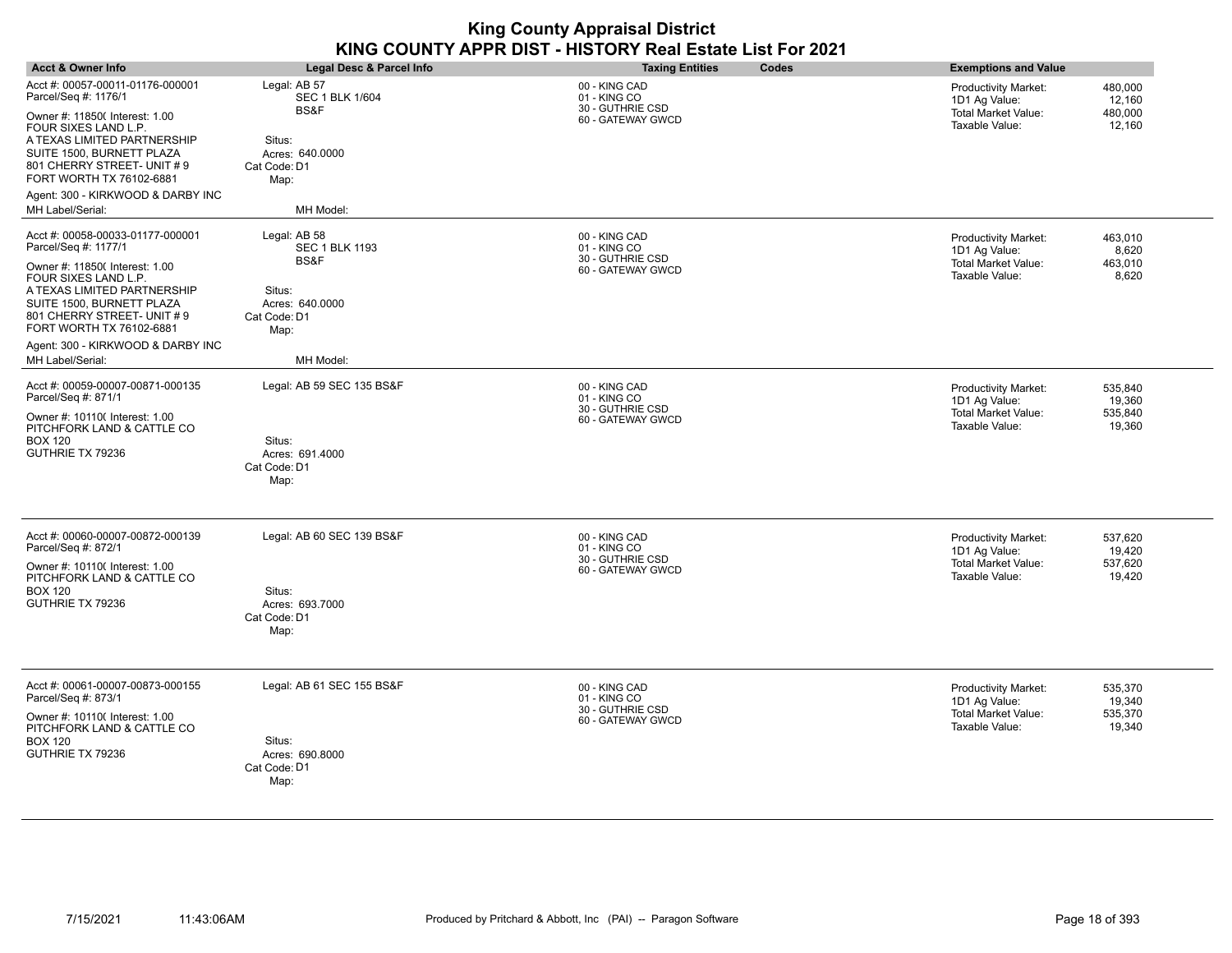| <b>King County Appraisal District</b>                     |  |
|-----------------------------------------------------------|--|
| KING COUNTY APPR DIST - HISTORY Real Estate List For 2021 |  |

|                                                                                                                                                                | ו יוט טער שיוויו<br>vill i<br>əlulu                                               |                                                                        |                                                                                                                                                                      |  |  |
|----------------------------------------------------------------------------------------------------------------------------------------------------------------|-----------------------------------------------------------------------------------|------------------------------------------------------------------------|----------------------------------------------------------------------------------------------------------------------------------------------------------------------|--|--|
| <b>Acct &amp; Owner Info</b>                                                                                                                                   | Legal Desc & Parcel Info                                                          | <b>Taxing Entities</b><br>Codes                                        | <b>Exemptions and Value</b>                                                                                                                                          |  |  |
| Acct #: 00062-00007-00874-000157<br>Parcel/Seq #: 874/1<br>Owner #: 10110( Interest: 1.00<br>PITCHFORK LAND & CATTLE CO<br><b>BOX 120</b><br>GUTHRIE TX 79236  | Legal: AB 62 SEC 157 BS&F<br>Situs:<br>Acres: 688.7000<br>Cat Code: D1<br>Map:    | 00 - KING CAD<br>01 - KING CO<br>30 - GUTHRIE CSD<br>60 - GATEWAY GWCD | 533,740<br><b>Productivity Market:</b><br>1D1 Ag Value:<br>19,280<br>Total Market Value:<br>533,740<br>Taxable Value:<br>19,280                                      |  |  |
| Acct #: 00063-00009-00875-000153<br>Parcel/Seq #: 875/1<br>Owner #: 10110( Interest: 1.00<br>PITCHFORK LAND & CATTLE CO<br><b>BOX 120</b><br>GUTHRIE TX 79236  | Legal: AB 63 SEC 153 BS&F<br>Situs:<br>Acres: 675.1000<br>Cat Code: D1<br>Map:    | 00 - KING CAD<br>01 - KING CO<br>30 - GUTHRIE CSD<br>60 - GATEWAY GWCD | 523,200<br><b>Productivity Market:</b><br>18,900<br>1D1 Ag Value:<br><b>Total Market Value:</b><br>523,200<br>18,900<br>Taxable Value:                               |  |  |
| Acct #: 00064-00007-02128-000141<br>Parcel/Seq #: 2128/1<br>Owner #: 10110( Interest: 1.00<br>PITCHFORK LAND & CATTLE CO<br><b>BOX 120</b><br>GUTHRIE TX 79236 | Legal: AB 64 SEC 141 BS&F<br>Situs:<br>Acres: 671.8000<br>Cat Code: D1 D2<br>Map: | 00 - KING CAD<br>01 - KING CO<br>30 - GUTHRIE CSD<br>60 - GATEWAY GWCD | Improvement NonHomesite:<br>3,750<br><b>Productivity Market:</b><br>520,650<br>1D1 Ag Value:<br>18,810<br>Total Market Value:<br>524,400<br>Taxable Value:<br>22,560 |  |  |
| Acct #: 00065-00007-00877-000143<br>Parcel/Seq #: 877/1<br>Owner #: 10110( Interest: 1.00<br>PITCHFORK LAND & CATTLE CO<br><b>BOX 120</b><br>GUTHRIE TX 79236  | Legal: AB 65 SEC 143 BS&F<br>Situs:<br>Acres: 676.4000<br>Cat Code: D1<br>Map:    | 00 - KING CAD<br>01 - KING CO<br>30 - GUTHRIE CSD<br>60 - GATEWAY GWCD | 524,210<br>Productivity Market:<br>1D1 Ag Value:<br>18,940<br>Total Market Value:<br>524,210<br>Taxable Value:<br>18,940                                             |  |  |
| Acct #: 00066-00007-00878-000145<br>Parcel/Seq #: 878/1<br>Owner #: 10110( Interest: 1.00<br>PITCHFORK LAND & CATTLE CO<br><b>BOX 120</b><br>GUTHRIE TX 79236  | Legal: AB 66 SEC 145 BS&F<br>Situs:<br>Acres: 670.9000<br>Cat Code: D1<br>Map:    | 00 - KING CAD<br>01 - KING CO<br>30 - GUTHRIE CSD<br>60 - GATEWAY GWCD | Productivity Market:<br>520,750<br>1D1 Ag Value:<br>27,430<br><b>Total Market Value:</b><br>520,750<br>Taxable Value:<br>27,430                                      |  |  |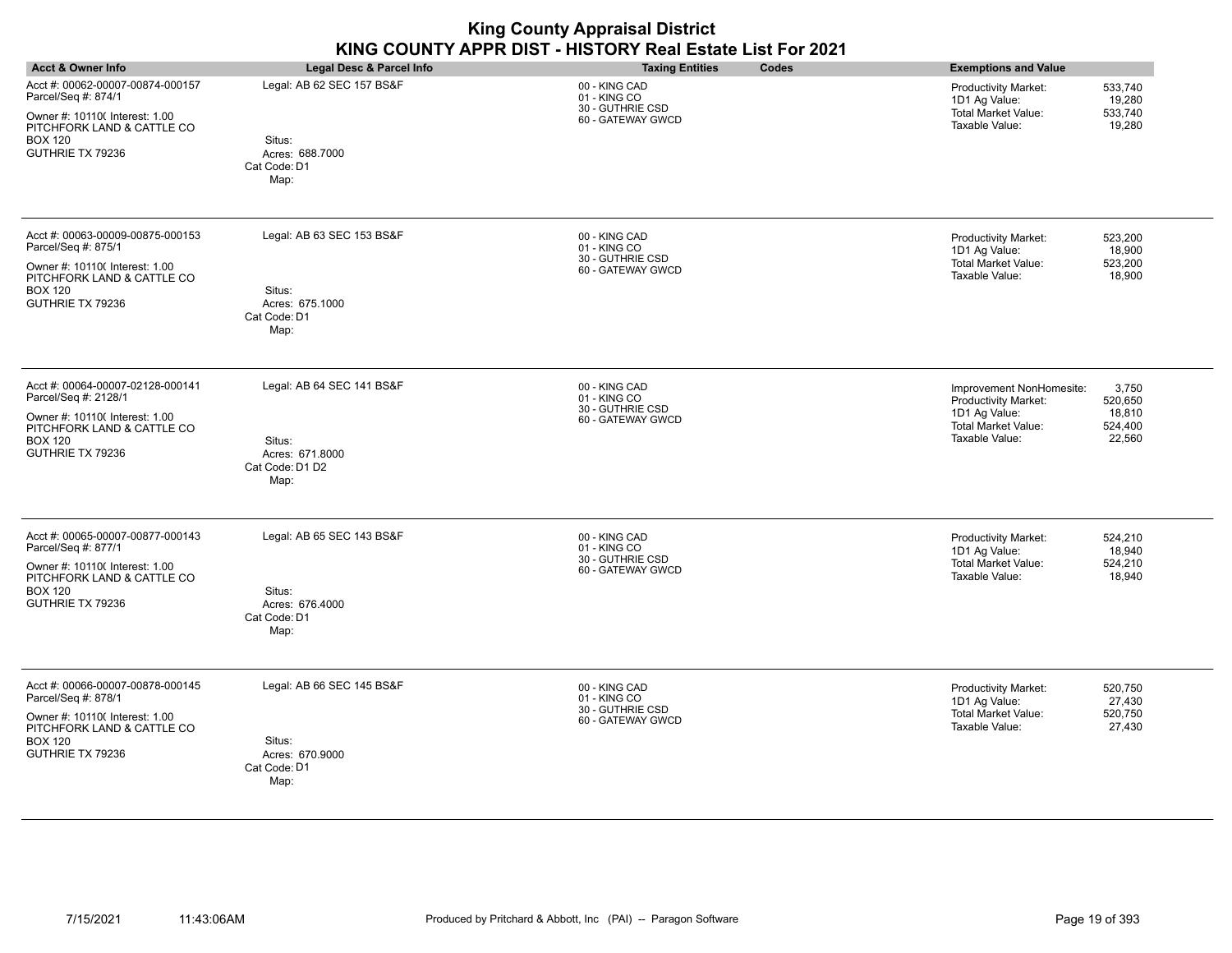| <b>Acct &amp; Owner Info</b>                                                                                                                                    | Legal Desc & Parcel Info                                                                                        | <b>Taxing Entities</b><br>Codes                                        | <b>Exemptions and Value</b>                                                                                                                                                 |
|-----------------------------------------------------------------------------------------------------------------------------------------------------------------|-----------------------------------------------------------------------------------------------------------------|------------------------------------------------------------------------|-----------------------------------------------------------------------------------------------------------------------------------------------------------------------------|
| Acct #: 00067-00007-00879-000147<br>Parcel/Seq #: 879/1<br>Owner #: 10110( Interest: 1.00<br>PITCHFORK LAND & CATTLE CO<br><b>BOX 120</b><br>GUTHRIE TX 79236   | Legal: AB 67 SEC 147 BS&F<br>Situs:<br>Acres: 672.1000<br>Cat Code: D1<br>Map:                                  | 00 - KING CAD<br>01 - KING CO<br>30 - GUTHRIE CSD<br>60 - GATEWAY GWCD | Productivity Market:<br>531,030<br>66,460<br>1D1 Ag Value:<br><b>Total Market Value:</b><br>531,030<br>Taxable Value:<br>66,460                                             |
| Acct #: 00068-00007-00880-000137<br>Parcel/Seq #: 880/1<br>Owner #: 10110( Interest: 1.00<br>PITCHFORK LAND & CATTLE CO<br><b>BOX 120</b><br>GUTHRIE TX 79236   | Legal: AB 68 SEC 137 BS&F<br>Situs:<br>Acres: 690.2500<br>Cat Code: D1<br>Map:                                  | 00 - KING CAD<br>01 - KING CO<br>30 - GUTHRIE CSD<br>60 - GATEWAY GWCD | 534,940<br><b>Productivity Market:</b><br>1D1 Ag Value:<br>19,330<br><b>Total Market Value:</b><br>534,940<br>Taxable Value:<br>19,330                                      |
| Acct #: 00069-00025-02107-000001<br>Parcel/Seq #: 2107/1<br>Owner #: 14763' Interest: 1.00<br>KEITH LARRY AND WIFE MARY LOIS<br>468 CR 13<br>CHILDRESS TX 79201 | Legal: AB 69 SEC 1<br><b>BROOKS &amp; BURLESON</b><br>Situs:<br>Acres: 693.0000<br>Cat Code: D1 D2<br>Map:      | 00 - KING CAD<br>01 - KING CO<br>30 - GUTHRIE CSD<br>60 - GATEWAY GWCD | 1,170<br>Improvement NonHomesite:<br><b>Productivity Market:</b><br>557,620<br>77,870<br>1D1 Ag Value:<br><b>Total Market Value:</b><br>558,790<br>Taxable Value:<br>79,040 |
| Acct #: 00070-00005-01734-000003<br>Parcel/Seq #: 1734/1<br>Owner #: 147506 Interest: 1.00<br>TONGUE RIVER RANCH LTD<br>205 RANCH ROAD<br>PADUCAH TX 79248      | Legal: AB 70 SEC 3 BLK 191<br><b>BROOKS &amp; BURLESON</b><br>Situs:<br>Acres: 673.5000<br>Cat Code: D1<br>Map: | 00 - KING CAD<br>01 - KING CO<br>30 - GUTHRIE CSD<br>60 - GATEWAY GWCD | 498.090<br><b>Productivity Market:</b><br>13,250<br>1D1 Ag Value:<br><b>Total Market Value:</b><br>498,090<br>Taxable Value:<br>13,250                                      |
| Acct #: 00071-00005-01735-000005<br>Parcel/Seq #: 1735/1<br>Owner #: 147506 Interest: 1.00<br>TONGUE RIVER RANCH LTD<br>205 RANCH ROAD<br>PADUCAH TX 79248      | Legal: AB 71 SEC 5 BLK 192<br><b>BROOKS &amp; BURLESON</b><br>Situs:<br>Acres: 652.8000<br>Cat Code: D1<br>Map: | 00 - KING CAD<br>01 - KING CO<br>30 - GUTHRIE CSD<br>60 - GATEWAY GWCD | <b>Productivity Market:</b><br>489,400<br>28,470<br>1D1 Ag Value:<br><b>Total Market Value:</b><br>489,400<br>Taxable Value:<br>28,470                                      |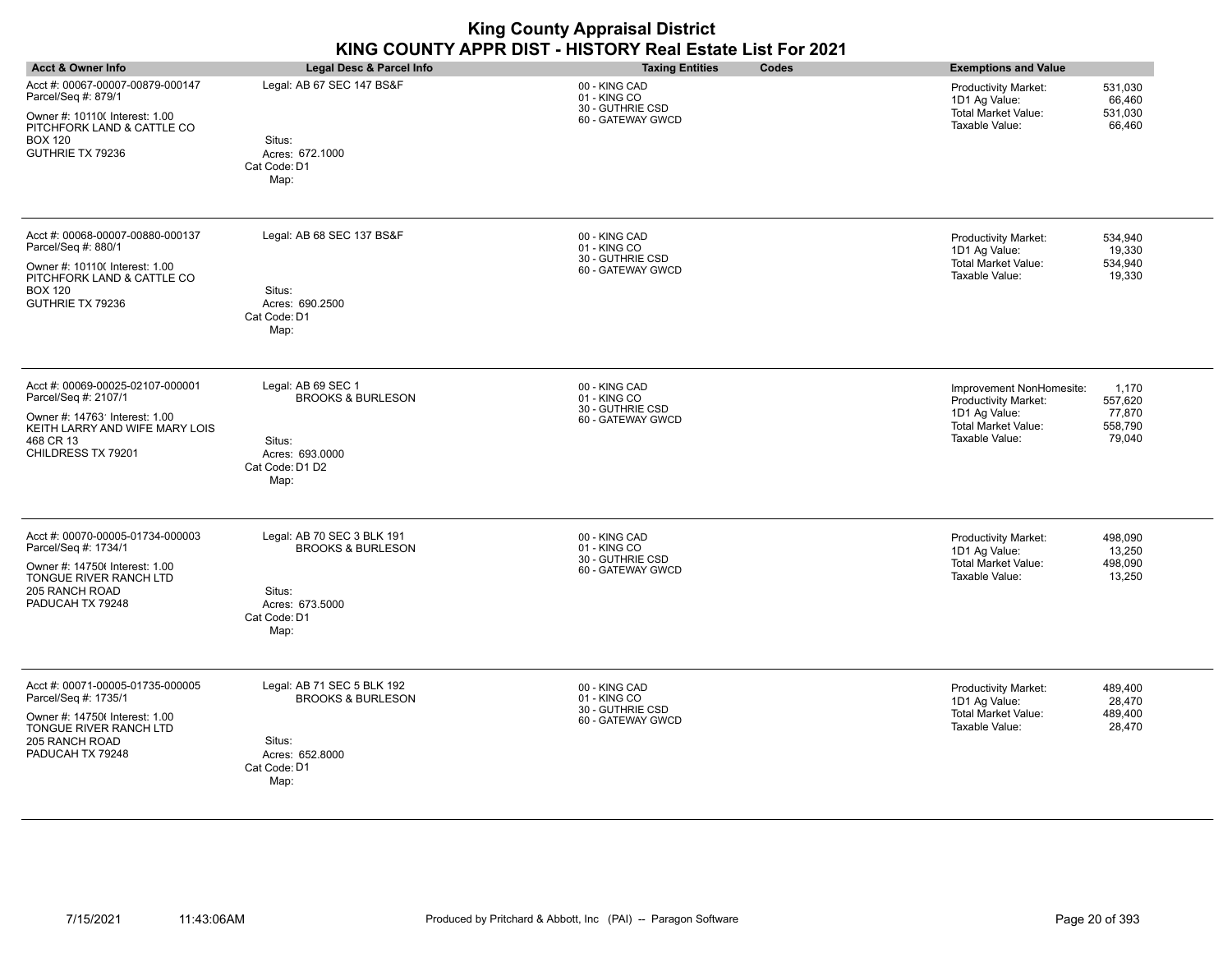| <b>Acct &amp; Owner Info</b>                                                                                                                                                  | Legal Desc & Parcel Info                                                           | <b>Taxing Entities</b><br>Codes                                        | <b>Exemptions and Value</b>                                                                                                      |
|-------------------------------------------------------------------------------------------------------------------------------------------------------------------------------|------------------------------------------------------------------------------------|------------------------------------------------------------------------|----------------------------------------------------------------------------------------------------------------------------------|
| Acct #: 00072-00019-01178-000025<br>Parcel/Seq #: 1178/1                                                                                                                      | Legal: AB 72<br><b>SEC 25 BLK 162</b>                                              | 00 - KING CAD<br>01 - KING CO                                          | <b>Productivity Market:</b><br>468,980<br>1D1 Ag Value:<br>10,800                                                                |
| Owner #: 11850( Interest: 1.00<br>FOUR SIXES LAND L.P.<br>A TEXAS LIMITED PARTNERSHIP<br>SUITE 1500, BURNETT PLAZA<br>801 CHERRY STREET- UNIT # 9<br>FORT WORTH TX 76102-6881 | B&B<br>Situs:<br>Acres: 640.0000<br>Cat Code: D1<br>Map:                           | 30 - GUTHRIE CSD<br>60 - GATEWAY GWCD                                  | <b>Total Market Value:</b><br>468,980<br>Taxable Value:<br>10,800                                                                |
| Agent: 300 - KIRKWOOD & DARBY INC                                                                                                                                             |                                                                                    |                                                                        |                                                                                                                                  |
| MH Label/Serial:                                                                                                                                                              | MH Model:                                                                          |                                                                        |                                                                                                                                  |
| Acct #: 00073-00019-01179-000001<br>Parcel/Seq #: 1179/1                                                                                                                      | Legal: AB 73<br><b>SEC 1 BLK 422</b><br><b>BBB&amp;C RY</b>                        | 00 - KING CAD<br>01 - KING CO<br>30 - GUTHRIE CSD                      | <b>Productivity Market:</b><br>475,680<br>1D1 Ag Value:<br>12,410<br><b>Total Market Value:</b><br>475,680                       |
| Owner #: 11850( Interest: 1.00<br>FOUR SIXES LAND L.P.<br>A TEXAS LIMITED PARTNERSHIP<br>SUITE 1500, BURNETT PLAZA<br>801 CHERRY STREET- UNIT # 9<br>FORT WORTH TX 76102-6881 | Situs:<br>Acres: 640.0000<br>Cat Code: D1<br>Map:                                  | 60 - GATEWAY GWCD                                                      | Taxable Value:<br>12,410                                                                                                         |
| Agent: 300 - KIRKWOOD & DARBY INC<br>MH Label/Serial:                                                                                                                         | MH Model:                                                                          |                                                                        |                                                                                                                                  |
| Acct #: 00075-00023-01180-000001<br>Parcel/Seq #: 1180/1                                                                                                                      | Legal: AB 75<br>SEC 1 BLK 19/135                                                   | 00 - KING CAD<br>01 - KING CO                                          | <b>Productivity Market:</b><br>251.100<br>1D1 Ag Value:<br>9,070                                                                 |
| Owner #: 11850( Interest: 1.00<br>FOUR SIXES LAND L.P.<br>A TEXAS LIMITED PARTNERSHIP<br>SUITE 1500, BURNETT PLAZA<br>801 CHERRY STREET- UNIT # 9<br>FORT WORTH TX 76102-6881 | <b>BBB&amp;C RY</b><br>Situs:<br>Acres: 324,0000<br>Cat Code: D1<br>Map:           | 30 - GUTHRIE CSD<br>60 - GATEWAY GWCD                                  | Total Market Value:<br>251,100<br>Taxable Value:<br>9,070                                                                        |
| Agent: 300 - KIRKWOOD & DARBY INC<br>MH Label/Serial:                                                                                                                         | MH Model:                                                                          |                                                                        |                                                                                                                                  |
| Acct #: 00076-00007-00091-000000<br>Parcel/Seq #: 91/1<br>Owner #: 14766! Interest: 1.00                                                                                      | Legal: IMPROVEMENT ON AB 76<br>BBB&C                                               | 00 - KING CAD<br>01 - KING CO<br>30 - GUTHRIE CSD<br>60 - GATEWAY GWCD | Land NonHomesite:<br>800<br>61,380<br>Improvement Homesite:<br>Improvement NonHomesite:<br>5,510                                 |
| WILLOUGHBY LTD<br>HANCOCK WHITNEY BANK<br>PO BOX 3928<br>BEAUMONT TX 77704                                                                                                    | Situs: 810 CR 117 GUTHRIE TX 79236<br>Acres: 426,0000<br>Cat Code: D1 E D2<br>Map: |                                                                        | Productivity Market:<br>333,800<br>1D1 Ag Value:<br>40,320<br><b>Total Market Value:</b><br>401,490<br>Taxable Value:<br>108,010 |
| Acct #: 00076-00007-02141-000001<br>Parcel/Seq #: 2141/1                                                                                                                      | Legal: AB 76 SEC 1 BBB&CRR CO BLK 508                                              | 00 - KING CAD<br>01 - KING CO                                          | 169,150<br><b>Productivity Market:</b>                                                                                           |
| Owner #: 14768! Interest: 1.00<br>PAULK FAMILY PARTNERSHIP LTD                                                                                                                |                                                                                    | 30 - GUTHRIE CSD<br>60 - GATEWAY GWCD                                  | 1D1 Ag Value:<br>20,980<br><b>Total Market Value:</b><br>169,150<br>Taxable Value:<br>20,980                                     |
| 345 PRIVATE ROAD 1149<br>MARSHALL TX 75672                                                                                                                                    | Situs:<br>Acres: 213.6600                                                          |                                                                        |                                                                                                                                  |

 $\overline{\phantom{a}}$ 

 $\overline{\phantom{a}}$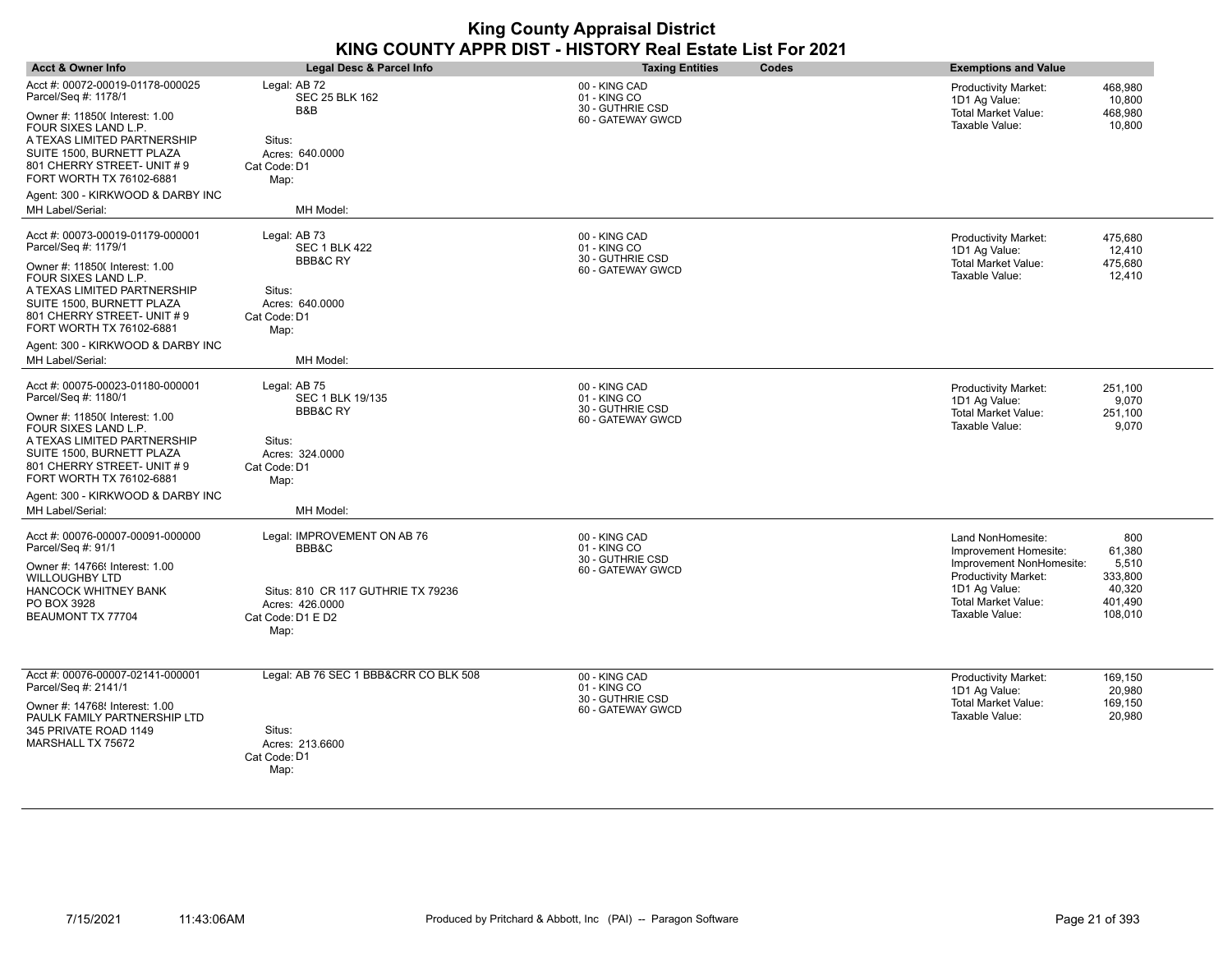| <b>Acct &amp; Owner Info</b>                                                                                                                                                 | <b>Legal Desc &amp; Parcel Info</b>                            | <b>Taxing Entities</b><br>Codes                                        | <b>Exemptions and Value</b>                                                                                                            |
|------------------------------------------------------------------------------------------------------------------------------------------------------------------------------|----------------------------------------------------------------|------------------------------------------------------------------------|----------------------------------------------------------------------------------------------------------------------------------------|
| Acct #: 00077-00009-00881-000000<br>Parcel/Seq #: 881/1                                                                                                                      | Legal: AB 77<br><b>WILLING CAIN</b>                            | 00 - KING CAD<br>01 - KING CO<br>30 - GUTHRIE CSD                      | 5,000<br>Improvement NonHomesite:<br>3,568,570<br><b>Productivity Market:</b>                                                          |
| Owner #: 10110( Interest: 1.00<br>PITCHFORK LAND & CATTLE CO<br><b>BOX 120</b><br>GUTHRIE TX 79236                                                                           | Situs:<br>Acres: 4,604.6000<br>Cat Code: D1 D2 D2<br>Map:      | 60 - GATEWAY GWCD                                                      | 128,930<br>1D1 Ag Value:<br>3,573,570<br>Total Market Value:<br>Taxable Value:<br>133,930                                              |
| Acct #: 00078-00035-01181-000000<br>Parcel/Seq #: 1181/1                                                                                                                     | Legal: AB 78<br><b>BLK 56</b>                                  | 00 - KING CAD<br>01 - KING CO                                          | Productivity Market:<br>240,000<br>6,560<br>1D1 Ag Value:                                                                              |
| Owner #: 11850( Interest: 1.00<br>FOUR SIXES LAND L.P.                                                                                                                       | <b>THOMAS COPE</b>                                             | 30 - GUTHRIE CSD<br>60 - GATEWAY GWCD                                  | <b>Total Market Value:</b><br>240,000<br>Taxable Value:<br>6,560                                                                       |
| A TEXAS LIMITED PARTNERSHIP<br>SUITE 1500, BURNETT PLAZA<br>801 CHERRY STREET- UNIT #9<br>FORT WORTH TX 76102-6881                                                           | Situs:<br>Acres: 320.0000<br>Cat Code: D1<br>Map:              |                                                                        |                                                                                                                                        |
| Agent: 300 - KIRKWOOD & DARBY INC<br>MH Label/Serial:                                                                                                                        | MH Model:                                                      |                                                                        |                                                                                                                                        |
| Acct #: 00079-00021-01182-000023<br>Parcel/Seq #: 1182/1                                                                                                                     | Legal: AB 79<br>SEC 23 BLK 32/75                               | 00 - KING CAD<br>01 - KING CO                                          | 480,000<br>Productivity Market:<br>13,440<br>1D1 Ag Value:                                                                             |
| Owner #: 11850( Interest: 1.00<br>FOUR SIXES LAND L.P.<br>A TEXAS LIMITED PARTNERSHIP<br>SUITE 1500, BURNETT PLAZA<br>801 CHERRY STREET- UNIT #9<br>FORT WORTH TX 76102-6881 | R W DAVIS<br>Situs:<br>Acres: 640.0000<br>Cat Code: D1<br>Map: | 30 - GUTHRIE CSD<br>60 - GATEWAY GWCD                                  | Total Market Value:<br>480,000<br>Taxable Value:<br>13,440                                                                             |
| Agent: 300 - KIRKWOOD & DARBY INC<br>MH Label/Serial:                                                                                                                        | MH Model:                                                      |                                                                        |                                                                                                                                        |
| Acct #: 00080-00023-01183-000000<br>Parcel/Seq #: 1183/1<br>Owner #: 11850( Interest: 1.00<br>FOUR SIXES LAND L.P.                                                           | Legal: AB 80<br><b>BLK 19/232</b><br><b>DO DRISCOLL</b>        | 00 - KING CAD<br>01 - KING CO<br>30 - GUTHRIE CSD<br>60 - GATEWAY GWCD | 491,650<br><b>Productivity Market:</b><br>16,700<br>1D1 Ag Value:<br><b>Total Market Value:</b><br>491,650<br>16,700<br>Taxable Value: |
| A TEXAS LIMITED PARTNERSHIP<br>SUITE 1500, BURNETT PLAZA<br>801 CHERRY STREET- UNIT #9<br>FORT WORTH TX 76102-6881                                                           | Situs:<br>Acres: 640,0000<br>Cat Code: D1<br>Map:              |                                                                        |                                                                                                                                        |
| Agent: 300 - KIRKWOOD & DARBY INC<br>MH Label/Serial:                                                                                                                        | MH Model:                                                      |                                                                        |                                                                                                                                        |
| Acct #: 00081-00021-01184-000000<br>Parcel/Seq #: 1184/1                                                                                                                     | Legal: AB 81<br><b>BLK 4024</b>                                | 00 - KING CAD<br>01 - KING CO                                          | <b>Productivity Market:</b><br>480,000<br>13,440<br>1D1 Ag Value:                                                                      |
| Owner #: 11850( Interest: 1.00<br>FOUR SIXES LAND L.P.<br>A TEXAS LIMITED PARTNERSHIP<br>SUITE 1500, BURNETT PLAZA<br>801 CHERRY STREET- UNIT #9                             | JOHN T DILLON<br>Situs:<br>Acres: 640.0000<br>Cat Code: D1     | 30 - GUTHRIE CSD<br>60 - GATEWAY GWCD                                  | Total Market Value:<br>480,000<br>Taxable Value:<br>13,440                                                                             |
| FORT WORTH TX 76102-6881<br>Agent: 300 - KIRKWOOD & DARBY INC                                                                                                                | Map:                                                           |                                                                        |                                                                                                                                        |
| MH Label/Serial:                                                                                                                                                             | MH Model:                                                      |                                                                        |                                                                                                                                        |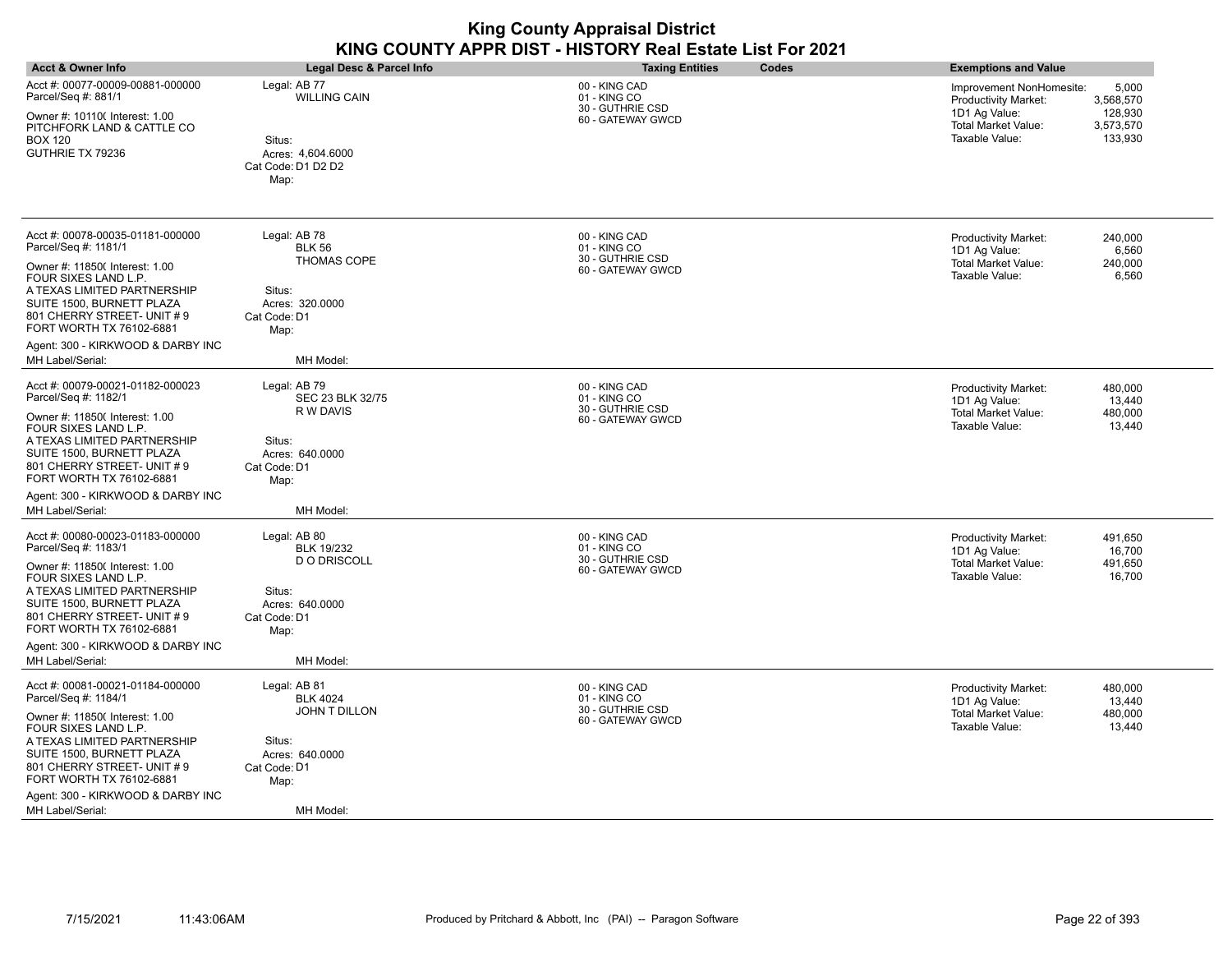| <b>King County Appraisal District</b><br>KING COUNTY APPR DIST - HISTORY Real Estate List For 2021                                                                              |                                                                                                                                                            |                                                                        |       |                                                                                                                                                              |                                                                        |
|---------------------------------------------------------------------------------------------------------------------------------------------------------------------------------|------------------------------------------------------------------------------------------------------------------------------------------------------------|------------------------------------------------------------------------|-------|--------------------------------------------------------------------------------------------------------------------------------------------------------------|------------------------------------------------------------------------|
| <b>Acct &amp; Owner Info</b>                                                                                                                                                    | <b>Legal Desc &amp; Parcel Info</b>                                                                                                                        | <b>Taxing Entities</b>                                                 | Codes | <b>Exemptions and Value</b>                                                                                                                                  |                                                                        |
| Acct #: 00082-00025-00014-000001<br>Parcel/Seq #: 214/1<br>Owner #: 14776( Interest: 1.00<br><b>GIBSON CRAIG</b><br>2376 KNOTTINGHAM ROAD<br>COLUMBUS OH 43221                  | Legal: AB 82 SEC 1 D&W RR CO<br>Situs:<br>Acres: 314.7090<br>Cat Code: D1<br>Map:                                                                          | 00 - KING CAD<br>01 - KING CO<br>30 - GUTHRIE CSD<br>60 - GATEWAY GWCD |       | Productivity Market:<br>1D1 Ag Value:<br><b>Total Market Value:</b><br>Taxable Value:                                                                        | 245,170<br>21.880<br>245,170<br>21,880                                 |
| Acct #: 00082-00025-00219-000001<br>Parcel/Seq #: 219/1<br>Owner #: 42100 Interest: 1.00<br><b>GIBSON DOLORES L</b><br>7102 LOG HOLLOW DR<br>HOUSTON TX 77040                   | Legal: AB 82 SEC 1 D&W RR CO<br>Situs:<br>Acres: 320,0000<br>Cat Code: D1<br>Map:                                                                          | 00 - KING CAD<br>01 - KING CO<br>30 - GUTHRIE CSD<br>60 - GATEWAY GWCD |       | Productivity Market:<br>1D1 Ag Value:<br><b>Total Market Value:</b><br>Taxable Value:                                                                        | 247,850<br>17.420<br>247,850<br>17,420                                 |
| Acct #: 00083-00029-00297-000000<br>Parcel/Seq #: 297/1<br>Owner #: 14763. Interest: 1.00<br><b>GIBSON MIKE R</b><br>976 GIBSON RANCH RD<br>PADUCAH TX 79248                    | Legal: AB 83 BLK 1 D&W RR CO<br>Situs:<br>Acres: 320.0000<br>Cat Code: D1<br>Map:                                                                          | 00 - KING CAD<br>01 - KING CO<br>30 - GUTHRIE CSD<br>60 - GATEWAY GWCD |       | <b>Productivity Market:</b><br>1D1 Ag Value:<br><b>Total Market Value:</b><br>Taxable Value:                                                                 | 245.850<br>14,750<br>245.850<br>14,750                                 |
| Acct #: 00083-00029-00990-000033<br>Parcel/Seq #: 990/1<br>Owner #: 10460( Interest: 1.00<br><b>RATLIFF DENNIS</b><br><b>HC 3 Box 63</b><br>PADUCAH TX 79248                    | Legal: AB 83 SEC 33 D&W RR CO<br>Situs:<br>Acres: 320.0000<br>Cat Code: D1<br>Map:                                                                         | 00 - KING CAD<br>01 - KING CO<br>30 - GUTHRIE CSD<br>60 - GATEWAY GWCD |       | Productivity Market:<br>1D1 Ag Value:<br><b>Total Market Value:</b><br>Taxable Value:                                                                        | 245,480<br>10,570<br>245,480<br>10,570                                 |
| Acct #: 00084-00029-00077-000000<br>Parcel/Seq #: 77/1<br>Owner #: 14768(Interest: 1.00<br><b>MRG LAND LLC</b><br><b>MIKE GIBSON</b><br>976 GIBSON RANCH RD<br>PADUCAH TX 79248 | Legal: IMPROVEMENT ON AB 84<br><b>D&amp;W SEC 11</b><br>1831 & 1841<br>Situs: 1831 CR 204 GUTHRIE TX 79236<br>Acres: 640,0000<br>Cat Code: D1 E D2<br>Map: | 00 - KING CAD<br>01 - KING CO<br>30 - GUTHRIE CSD<br>60 - GATEWAY GWCD |       | Land Homesite:<br>Improvement Homesite:<br>Improvement NonHomesite:<br>Productivity Market:<br>1D1 Ag Value:<br><b>Total Market Value:</b><br>Taxable Value: | 2,400<br>134.710<br>120,370<br>477,750<br>13,380<br>735,230<br>270.860 |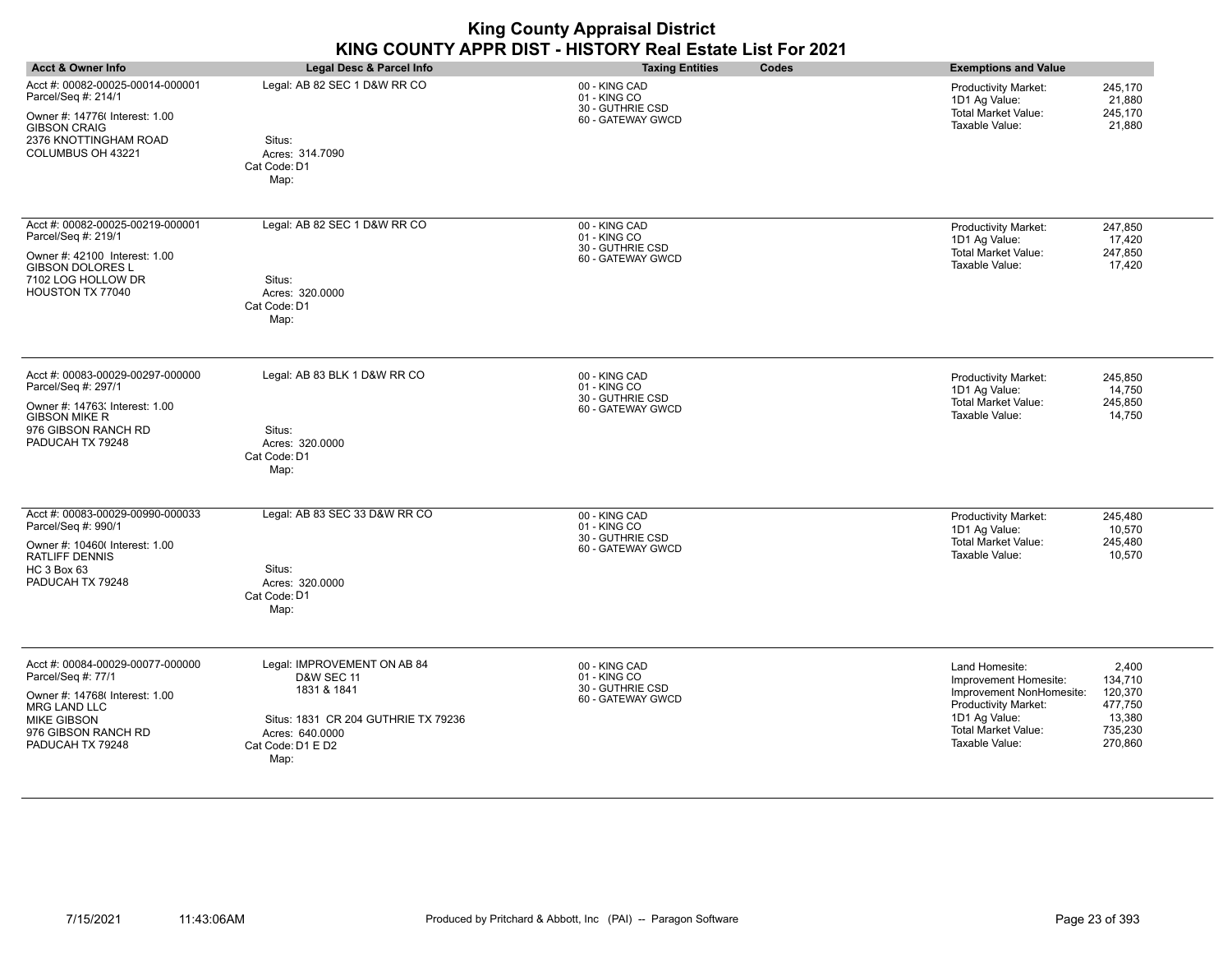| <b>Acct &amp; Owner Info</b>                                                               | Legal Desc & Parcel Info                          | <b>Taxing Entities</b>                            | Codes | <b>Exemptions and Value</b>                                         |                              |
|--------------------------------------------------------------------------------------------|---------------------------------------------------|---------------------------------------------------|-------|---------------------------------------------------------------------|------------------------------|
| Acct #: 00085-00031-01185-000013<br>Parcel/Seq #: 1185/1<br>Owner #: 11850( Interest: 1.00 | Legal: AB 85<br><b>SEC 13 BLK 36</b><br>D&W RR CO | 00 - KING CAD<br>01 - KING CO<br>30 - GUTHRIE CSD |       | <b>Productivity Market:</b><br>1D1 Ag Value:<br>Total Market Value: | 480,000<br>13,440<br>480,000 |
| FOUR SIXES LAND L.P.<br>A TEXAS LIMITED PARTNERSHIP                                        | Situs:                                            | 60 - GATEWAY GWCD                                 |       | Taxable Value:                                                      | 13,440                       |
| SUITE 1500, BURNETT PLAZA<br>801 CHERRY STREET- UNIT # 9<br>FORT WORTH TX 76102-6881       | Acres: 640.0000<br>Cat Code: D1<br>Map:           |                                                   |       |                                                                     |                              |
| Agent: 300 - KIRKWOOD & DARBY INC                                                          |                                                   |                                                   |       |                                                                     |                              |
| MH Label/Serial:                                                                           | MH Model:                                         |                                                   |       |                                                                     |                              |
| Acct #: 00086-00023-01186-000037<br>Parcel/Seq #: 1186/1                                   | Legal: AB 86<br><b>SEC 15 BLK 37</b>              | 00 - KING CAD<br>01 - KING CO                     |       | <b>Productivity Market:</b><br>1D1 Ag Value:                        | 480,000<br>13,440            |
| Owner #: 11850( Interest: 1.00<br>FOUR SIXES LAND L.P.                                     | G&W RR CO                                         | 30 - GUTHRIE CSD<br>60 - GATEWAY GWCD             |       | <b>Total Market Value:</b><br>Taxable Value:                        | 480,000<br>13,440            |
| A TEXAS LIMITED PARTNERSHIP                                                                | Situs:                                            |                                                   |       |                                                                     |                              |
| SUITE 1500, BURNETT PLAZA<br>801 CHERRY STREET- UNIT # 9<br>FORT WORTH TX 76102-6881       | Acres: 640.0000<br>Cat Code: D1<br>Map:           |                                                   |       |                                                                     |                              |
| Agent: 300 - KIRKWOOD & DARBY INC                                                          |                                                   |                                                   |       |                                                                     |                              |
| MH Label/Serial:                                                                           | MH Model:                                         |                                                   |       |                                                                     |                              |
| Acct #: 00087-00031-01187-000017<br>Parcel/Seq #: 1187/1                                   | Legal: AB 87<br><b>SEC 17 BLK 38</b>              | 00 - KING CAD<br>01 - KING CO                     |       | Productivity Market:<br>1D1 Ag Value:                               | 480,000<br>13,440            |
| Owner #: 11850( Interest: 1.00<br>FOUR SIXES LAND L.P.                                     | D&W RR CO                                         | 30 - GUTHRIE CSD<br>60 - GATEWAY GWCD             |       | Total Market Value:<br>Taxable Value:                               | 480,000<br>13,440            |
| A TEXAS LIMITED PARTNERSHIP<br>SUITE 1500, BURNETT PLAZA                                   | Situs:<br>Acres: 640.0000                         |                                                   |       |                                                                     |                              |
| 801 CHERRY STREET- UNIT # 9                                                                | Cat Code: D1                                      |                                                   |       |                                                                     |                              |
| FORT WORTH TX 76102-6881                                                                   | Map:                                              |                                                   |       |                                                                     |                              |
| Agent: 300 - KIRKWOOD & DARBY INC                                                          |                                                   |                                                   |       |                                                                     |                              |
| MH Label/Serial:                                                                           | MH Model:                                         |                                                   |       |                                                                     |                              |
| Acct #: 00088-00021-01188-000000<br>Parcel/Seq #: 1188/1                                   | Legal: AB 88<br>BLK 2224/2325                     | 00 - KING CAD<br>01 - KING CO                     |       | <b>Productivity Market:</b><br>1D1 Ag Value:                        | 157,500<br>3,990             |
| Owner #: 11850( Interest: 1.00<br>FOUR SIXES LAND L.P.                                     | R B ENGLISH                                       | 30 - GUTHRIE CSD<br>60 - GATEWAY GWCD             |       | Total Market Value:<br>Taxable Value:                               | 157,500<br>3,990             |
| A TEXAS LIMITED PARTNERSHIP                                                                | Situs:                                            |                                                   |       |                                                                     |                              |
| SUITE 1500, BURNETT PLAZA<br>801 CHERRY STREET- UNIT # 9                                   | Acres: 210,0000                                   |                                                   |       |                                                                     |                              |
| FORT WORTH TX 76102-6881                                                                   | Cat Code: D1<br>Map:                              |                                                   |       |                                                                     |                              |
| Agent: 300 - KIRKWOOD & DARBY INC                                                          |                                                   |                                                   |       |                                                                     |                              |
| MH Label/Serial:                                                                           | MH Model:                                         |                                                   |       |                                                                     |                              |
| Acct #: 00089-00019-01189-000000                                                           | Legal: AB 89                                      | 00 - KING CAD                                     |       | <b>Productivity Market:</b>                                         | 474,750                      |
| Parcel/Seq #: 1189/1                                                                       | <b>BLK 19/13</b>                                  | 01 - KING CO                                      |       | 1D1 Ag Value:                                                       | 12,190                       |
| Owner #: 11850( Interest: 1.00<br>FOUR SIXES LAND L.P.                                     | WM M ELLIOTT                                      | 30 - GUTHRIE CSD<br>60 - GATEWAY GWCD             |       | <b>Total Market Value:</b><br>Taxable Value:                        | 474,750<br>12,190            |
| A TEXAS LIMITED PARTNERSHIP                                                                | Situs:                                            |                                                   |       |                                                                     |                              |
| SUITE 1500, BURNETT PLAZA                                                                  | Acres: 633.0000                                   |                                                   |       |                                                                     |                              |
| 801 CHERRY STREET- UNIT # 9<br>FORT WORTH TX 76102-6881                                    | Cat Code: D1<br>Map:                              |                                                   |       |                                                                     |                              |
| Agent: 300 - KIRKWOOD & DARBY INC                                                          |                                                   |                                                   |       |                                                                     |                              |
| MH Label/Serial:                                                                           | MH Model:                                         |                                                   |       |                                                                     |                              |

 $\overline{\phantom{a}}$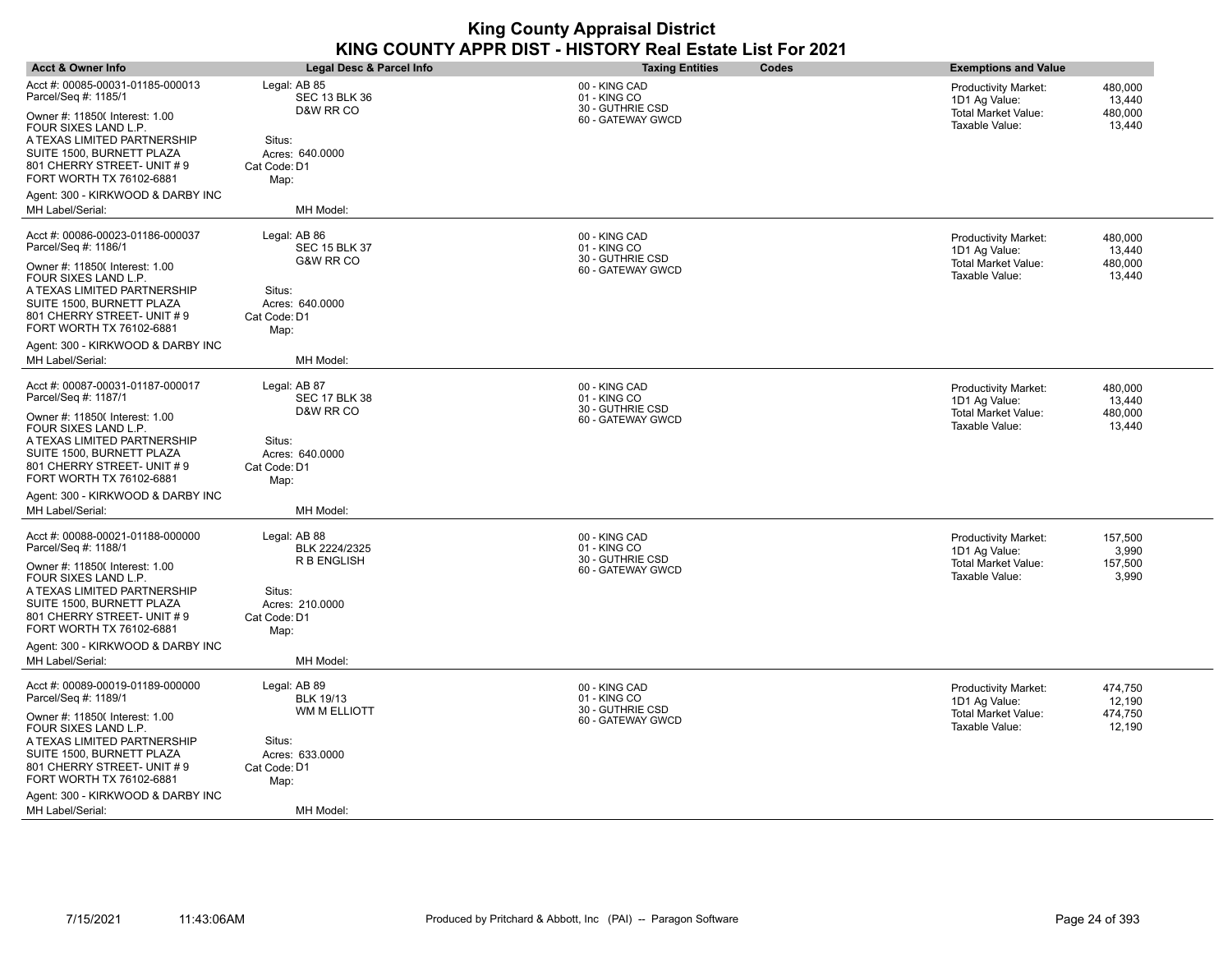| <b>Acct &amp; Owner Info</b>                                                                                                                                                                                                                                                                      | Legal Desc & Parcel Info                                                                                              | <b>Taxing Entities</b><br>Codes                                        | <b>Exemptions and Value</b>                                                                                                                                    |
|---------------------------------------------------------------------------------------------------------------------------------------------------------------------------------------------------------------------------------------------------------------------------------------------------|-----------------------------------------------------------------------------------------------------------------------|------------------------------------------------------------------------|----------------------------------------------------------------------------------------------------------------------------------------------------------------|
| Acct #: 00090-00025-02147-000000<br>Parcel/Seq #: 2147/1<br>Owner #: 147724 Interest: 1.00<br>LANCASTER DARREN<br>700 WHISPERING WAY<br>PROSPER TX 75078-0558                                                                                                                                     | Legal: AB 90 BLK 30/212<br><b>JOHN GROGAN</b><br>Situs:<br>Acres: 694.9500<br>Cat Code: D1<br>Map:                    | 00 - KING CAD<br>01 - KING CO<br>30 - GUTHRIE CSD<br>60 - GATEWAY GWCD | <b>Productivity Market:</b><br>542,620<br>46,140<br>1D1 Ag Value:<br>Total Market Value:<br>542,620<br>Taxable Value:<br>46,140                                |
| Acct #: 00090-00025-02664-000000<br>Parcel/Seq #: 2664/1<br>Owner #: 14784; Interest: 1.00<br>TERRA FIRMA ACQUISITIONS LLC A<br><b>TEXAS LIMITITED LI</b><br>A TEXAS LIMITED LIABILITY COMPANY<br>PO BOX 64189<br>LUBBOCK TX 79464                                                                | Legal: AB 90<br><b>JOHN GROGAN</b><br>Situs:<br>Acres: 127.0500<br>Cat Code: D1<br>Map:                               | 00 - KING CAD<br>01 - KING CO<br>30 - GUTHRIE CSD<br>60 - GATEWAY GWCD | 95,290<br>Productivity Market:<br>2,670<br>1D1 Ag Value:<br><b>Total Market Value:</b><br>95,290<br>Taxable Value:<br>2,670                                    |
| Acct #: 00091-00023-01190-000000<br>Parcel/Seq #: 1190/1<br>Owner #: 11850( Interest: 1.00<br>FOUR SIXES LAND L.P.<br>A TEXAS LIMITED PARTNERSHIP<br>SUITE 1500, BURNETT PLAZA<br>801 CHERRY STREET- UNIT #9<br>FORT WORTH TX 76102-6881<br>Agent: 300 - KIRKWOOD & DARBY INC<br>MH Label/Serial: | Legal: AB 91<br>BLK 30/212<br><b>JOHN GROGAN</b><br>Situs:<br>Acres: 640.0000<br>Cat Code: D1 D2<br>Map:<br>MH Model: | 00 - KING CAD<br>01 - KING CO<br>30 - GUTHRIE CSD<br>60 - GATEWAY GWCD | Improvement NonHomesite:<br>13,500<br>Productivity Market:<br>488,000<br>15,680<br>1D1 Ag Value:<br>Total Market Value:<br>501,500<br>Taxable Value:<br>29,180 |
| Acct #: 00092-00023-01191-000000<br>Parcel/Seq #: 1191/1<br>Owner #: 11850( Interest: 1.00<br>FOUR SIXES LAND L.P.<br>A TEXAS LIMITED PARTNERSHIP<br>SUITE 1500, BURNETT PLAZA<br>801 CHERRY STREET- UNIT #9<br>FORT WORTH TX 76102-6881<br>Agent: 300 - KIRKWOOD & DARBY INC<br>MH Label/Serial: | Legal: AB 92<br>BLK 20-156<br><b>JAMES GATES</b><br>Situs:<br>Acres: 192,0000<br>Cat Code: D1<br>Map:<br>MH Model:    | 00 - KING CAD<br>01 - KING CO<br>30 - GUTHRIE CSD<br>60 - GATEWAY GWCD | 144,650<br>Productivity Market:<br>3,940<br>1D1 Ag Value:<br><b>Total Market Value:</b><br>144,650<br>Taxable Value:<br>3,940                                  |
| Acct #: 00093-00023-01192-000000<br>Parcel/Seq #: 1192/1<br>Owner #: 11850( Interest: 1.00<br>FOUR SIXES LAND L.P.<br>A TEXAS LIMITED PARTNERSHIP<br>SUITE 1500, BURNETT PLAZA<br>801 CHERRY STREET- UNIT #9<br>FORT WORTH TX 76102-6881<br>Agent: 300 - KIRKWOOD & DARBY INC<br>MH Label/Serial: | Legal: AB 93<br><b>BLK 442</b><br>R GOLDEN<br>Situs:<br>Acres: 628,0000<br>Cat Code: D1<br>Map:<br>MH Model:          | 00 - KING CAD<br>01 - KING CO<br>30 - GUTHRIE CSD<br>60 - GATEWAY GWCD | 486,100<br>Productivity Market:<br>1D1 Ag Value:<br>17,370<br>Total Market Value:<br>486,100<br>Taxable Value:<br>17,370                                       |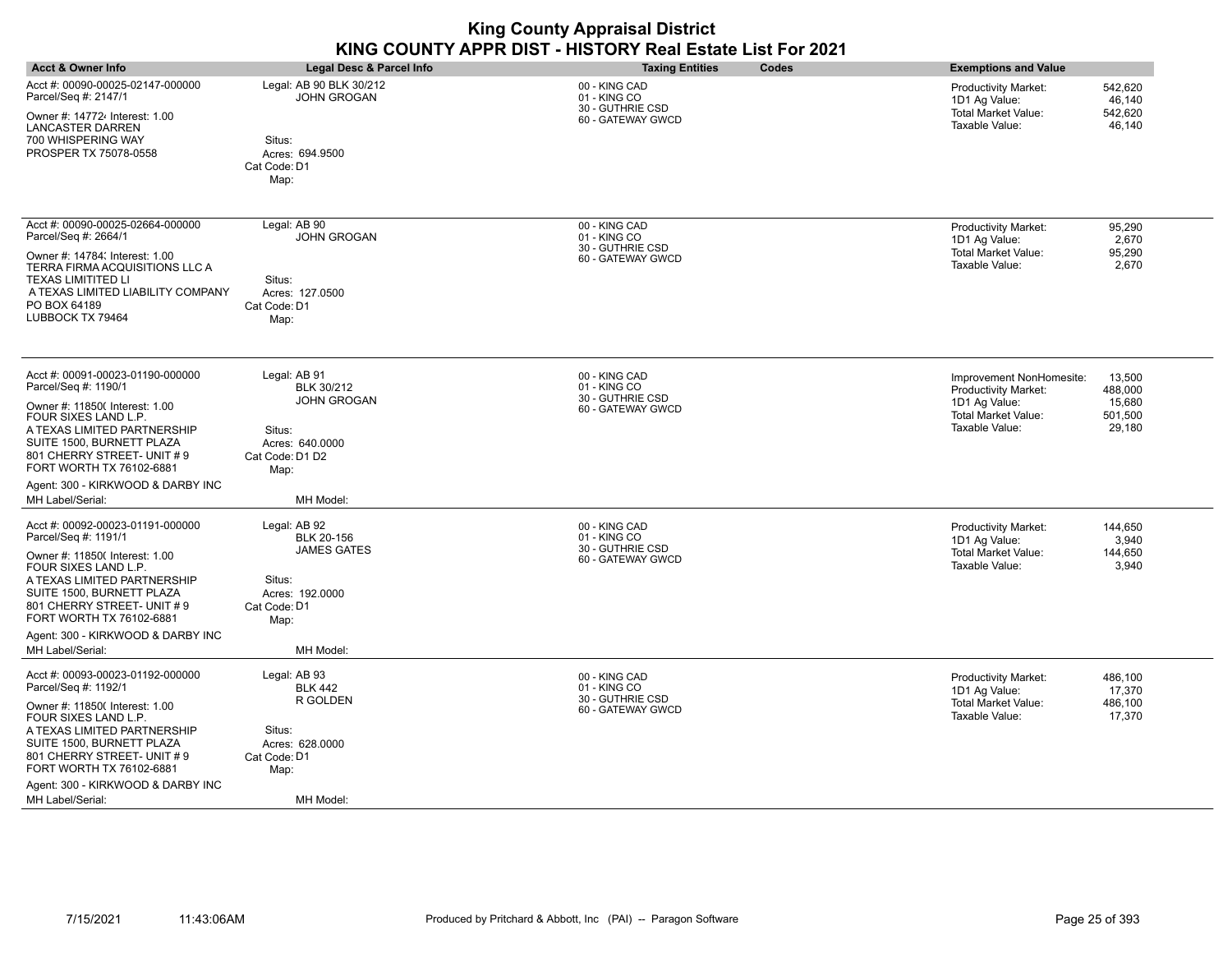|                                                                                                                                                                              |                                                                                     | <b>King County Appraisal District</b><br>KING COUNTY APPR DIST - HISTORY Real Estate List For 2021 |                                                                                                                                                                |
|------------------------------------------------------------------------------------------------------------------------------------------------------------------------------|-------------------------------------------------------------------------------------|----------------------------------------------------------------------------------------------------|----------------------------------------------------------------------------------------------------------------------------------------------------------------|
| <b>Acct &amp; Owner Info</b>                                                                                                                                                 | Legal Desc & Parcel Info                                                            | <b>Taxing Entities</b><br>Codes                                                                    | <b>Exemptions and Value</b>                                                                                                                                    |
| Acct #: 00094-00021-01193-000002<br>Parcel/Seq #: 1193/1                                                                                                                     | Legal: AB 94<br>SEC 2 BLK 39                                                        | 00 - KING CAD<br>01 - KING CO                                                                      | 480.000<br><b>Productivity Market:</b><br>13.380<br>1D1 Ag Value:                                                                                              |
| Owner #: 11850( Interest: 1.00<br>FOUR SIXES LAND L.P.<br>A TEXAS LIMITED PARTNERSHIP<br>SUITE 1500, BURNETT PLAZA<br>801 CHERRY STREET- UNIT #9<br>FORT WORTH TX 76102-6881 | G&BN CO<br>Situs:<br>Acres: 640.0000<br>Cat Code: D1<br>Map:                        | 30 - GUTHRIE CSD<br>60 - GATEWAY GWCD                                                              | <b>Total Market Value:</b><br>480,000<br>Taxable Value:<br>13,380                                                                                              |
| Agent: 300 - KIRKWOOD & DARBY INC                                                                                                                                            |                                                                                     |                                                                                                    |                                                                                                                                                                |
| MH Label/Serial:                                                                                                                                                             | MH Model:                                                                           |                                                                                                    |                                                                                                                                                                |
| Acct #: 00095-00007-00882-000000<br>Parcel/Seq #: 882/1                                                                                                                      | Legal: IMPROVEMENT ON AB 95<br>JOHN GIBSON SEC 173                                  | 00 - KING CAD<br>01 - KING CO<br>30 - GUTHRIE CSD                                                  | 800<br>Land NonHomesite:<br>45,920<br>Improvement Homesite:                                                                                                    |
| Owner #: 10110( Interest: 1.00<br>PITCHFORK LAND & CATTLE CO<br><b>BOX 120</b><br>GUTHRIE TX 79236                                                                           | Situs: 1020 CR 101 GUTHRIE TX 79236<br>Acres: 674.7200<br>Cat Code: D1 E D2<br>Map: | 60 - GATEWAY GWCD                                                                                  | Improvement NonHomesite:<br>28.920<br>Productivity Market:<br>516,940<br>1D1 Ag Value:<br>17,260<br>Total Market Value:<br>592,580<br>Taxable Value:<br>92,900 |
| Acct #: 00096-00007-02130-000171<br>Parcel/Seq #: 2130/1                                                                                                                     | Legal: AB 96 SEC 171<br><b>JOHN GIBSON</b>                                          | 00 - KING CAD<br>01 - KING CO<br>30 - GUTHRIE CSD                                                  | Improvement NonHomesite:<br>52,810<br>Productivity Market:<br>522,450                                                                                          |
| Owner #: 10110( Interest: 1.00<br>PITCHFORK LAND & CATTLE CO<br><b>BOX 120</b><br>GUTHRIE TX 79236                                                                           | Situs:<br>Acres: 676.0000<br>Cat Code: D1 D2<br>Map:                                | 60 - GATEWAY GWCD                                                                                  | 1D1 Ag Value:<br>40,460<br><b>Total Market Value:</b><br>575,260<br>Taxable Value:<br>93,270                                                                   |
| Acct #: 00097-00007-00884-000167                                                                                                                                             | Legal: AB 97 SEC 167                                                                | 00 - KING CAD                                                                                      | 524,860<br>Productivity Market:                                                                                                                                |
| Parcel/Seq #: 884/1<br>Owner #: 10110( Interest: 1.00<br>PITCHFORK LAND & CATTLE CO                                                                                          | <b>JOHN GIBSON</b>                                                                  | 01 - KING CO<br>30 - GUTHRIE CSD<br>60 - GATEWAY GWCD                                              | 1D1 Ag Value:<br>32,060<br><b>Total Market Value:</b><br>524,860<br>Taxable Value:<br>32,060                                                                   |
| <b>BOX 120</b><br>GUTHRIE TX 79236                                                                                                                                           | Situs:<br>Acres: 673.4000<br>Cat Code: D1<br>Map:                                   |                                                                                                    |                                                                                                                                                                |
| Acct #: 00098-00007-00885-000169<br>Parcel/Seq #: 885/1                                                                                                                      | Legal: AB 98 SEC 169<br><b>JOHN GIBSON</b>                                          | 00 - KING CAD<br>01 - KING CO                                                                      | Productivity Market:<br>492,450<br>13,790<br>1D1 Ag Value:                                                                                                     |
| Owner #: 10110( Interest: 1.00<br>PITCHFORK LAND & CATTLE CO<br><b>BOX 120</b><br>GUTHRIE TX 79236                                                                           | Situs:<br>Acres: 656.6000                                                           | 30 - GUTHRIE CSD<br>60 - GATEWAY GWCD                                                              | <b>Total Market Value:</b><br>492,450<br>Taxable Value:<br>13,790                                                                                              |
|                                                                                                                                                                              | Cat Code: D1<br>Map:                                                                |                                                                                                    |                                                                                                                                                                |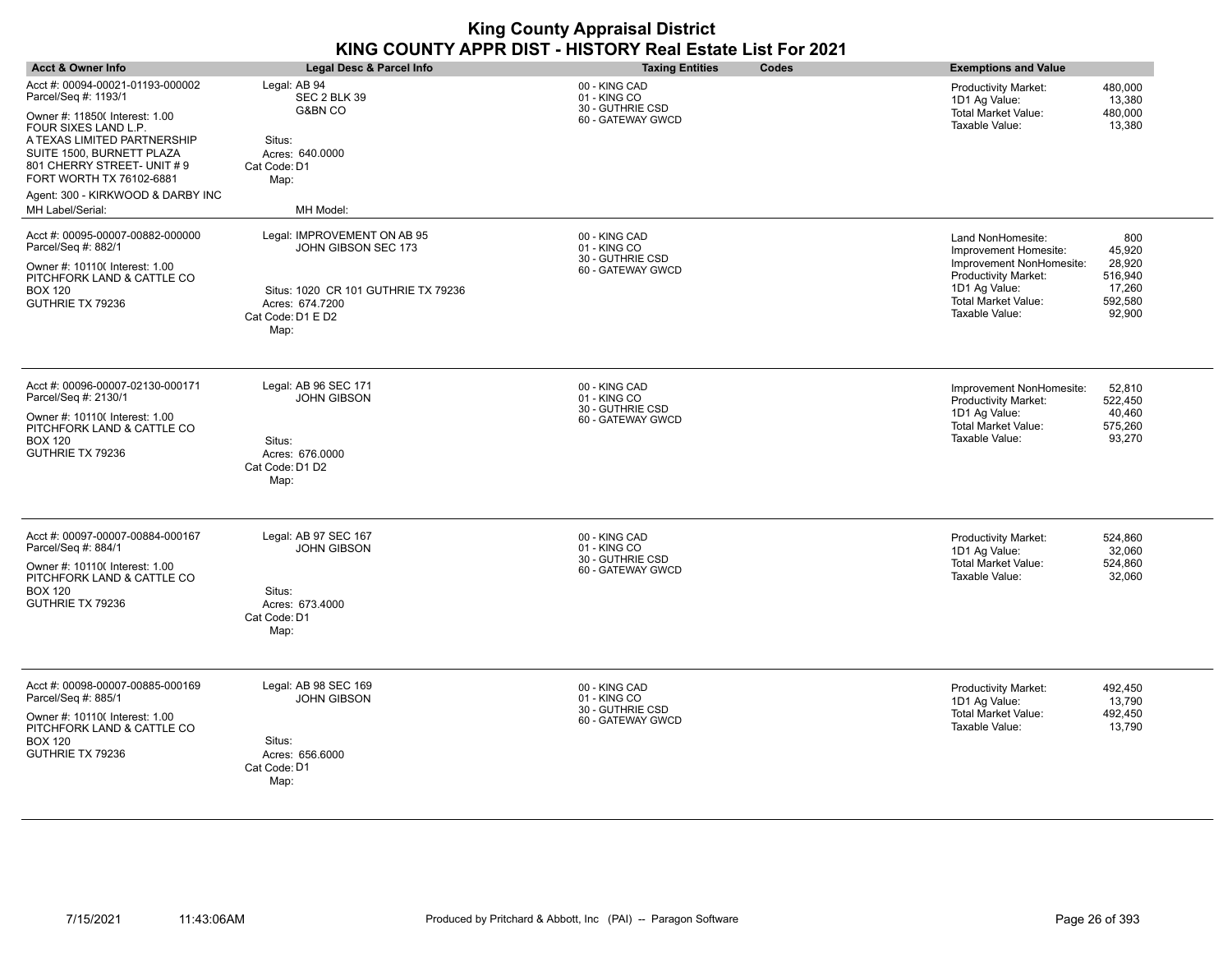|                                                                                                                                                                                          |                                                                                                  | <b>King County Appraisal District</b><br>KING COUNTY APPR DIST - HISTORY Real Estate List For 2021 |                                                                                                                                        |
|------------------------------------------------------------------------------------------------------------------------------------------------------------------------------------------|--------------------------------------------------------------------------------------------------|----------------------------------------------------------------------------------------------------|----------------------------------------------------------------------------------------------------------------------------------------|
| <b>Acct &amp; Owner Info</b>                                                                                                                                                             | Legal Desc & Parcel Info                                                                         | Codes<br><b>Taxing Entities</b>                                                                    | <b>Exemptions and Value</b>                                                                                                            |
| Acct #: 00099-00007-00886-000267<br>Parcel/Seq #: 886/1<br>Owner #: 10110( Interest: 1.00<br>PITCHFORK LAND & CATTLE CO<br><b>BOX 120</b><br>GUTHRIE TX 79236                            | Legal: AB 99 SEC 267<br><b>JOHN GIBSON</b><br>Situs:<br>Acres: 692.0000<br>Cat Code: D1<br>Map:  | 00 - KING CAD<br>01 - KING CO<br>30 - GUTHRIE CSD<br>60 - GATEWAY GWCD                             | 536.300<br><b>Productivity Market:</b><br>19.380<br>1D1 Ag Value:<br><b>Total Market Value:</b><br>536,300<br>Taxable Value:<br>19,380 |
| Acct #: 00100-00007-00887-000269<br>Parcel/Seq #: 887/1<br>Owner #: 10110( Interest: 1.00<br>PITCHFORK LAND & CATTLE CO<br><b>BOX 120</b><br>GUTHRIE TX 79236                            | Legal: AB 100 SEC 269<br><b>JOHN GIBSON</b><br>Situs:<br>Acres: 674.7200<br>Cat Code: D1<br>Map: | 00 - KING CAD<br>01 - KING CO<br>30 - GUTHRIE CSD<br>60 - GATEWAY GWCD                             | <b>Productivity Market:</b><br>509.940<br>1D1 Ag Value:<br>15,260<br><b>Total Market Value:</b><br>509.940<br>Taxable Value:<br>15,260 |
| Acct #: 00101-00048-00460-000009<br>Parcel/Seq #: 460/1<br>Owner #: 80600 Interest: 1.00<br><b>GA &amp; ED LOWRANCE INC</b><br>8620 N NEW BRAUNFELS STE 306<br>SAN ANTONIO TX 78217-6361 | Legal: AB 101 SEC 9 H&GN RR CO<br>Situs:<br>Acres: 640.0000<br>Cat Code: D1<br>Map:              | 00 - KING CAD<br>01 - KING CO<br>90 - KING CO CISD<br>60 - GATEWAY GWCD                            | 464,000<br>Productivity Market:<br>1D1 Ag Value:<br>8,320<br><b>Total Market Value:</b><br>464,000<br>Taxable Value:<br>8,320          |
| Acct #: 00102-00048-00407-000005<br>Parcel/Seq #: 407/1<br>Owner #: 14774( Interest: 1.00<br>BURGESS Y RANCH COMPANY LLC<br>PO BOX 9900<br>AMARILLO TX 79105                             | Legal: AB 102 SEC 5 H&GN RR CO<br>Situs:<br>Acres: 314,0000<br>Cat Code: D1<br>Map:              | 00 - KING CAD<br>01 - KING CO<br>90 - KING CO CISD<br>60 - GATEWAY GWCD                            | 227,660<br>Productivity Market:<br>1D1 Ag Value:<br>4,350<br><b>Total Market Value:</b><br>227,660<br>Taxable Value:<br>4,350          |
| Acct #: 00103-00048-00408-000007<br>Parcel/Seq #: 408/1<br>Owner #: 14774( Interest: 1.00<br>BURGESS Y RANCH COMPANY LLC<br>PO BOX 9900<br>AMARILLO TX 79105                             | Legal: AB 103 SEC 7 H&GN RR CO<br>Situs:<br>Acres: 539.0000<br>Cat Code: D1<br>Map:              | 00 - KING CAD<br>01 - KING CO<br>90 - KING CO CISD<br>60 - GATEWAY GWCD                            | 390,780<br><b>Productivity Market:</b><br>1D1 Ag Value:<br>7,010<br><b>Total Market Value:</b><br>390,780<br>Taxable Value:<br>7,010   |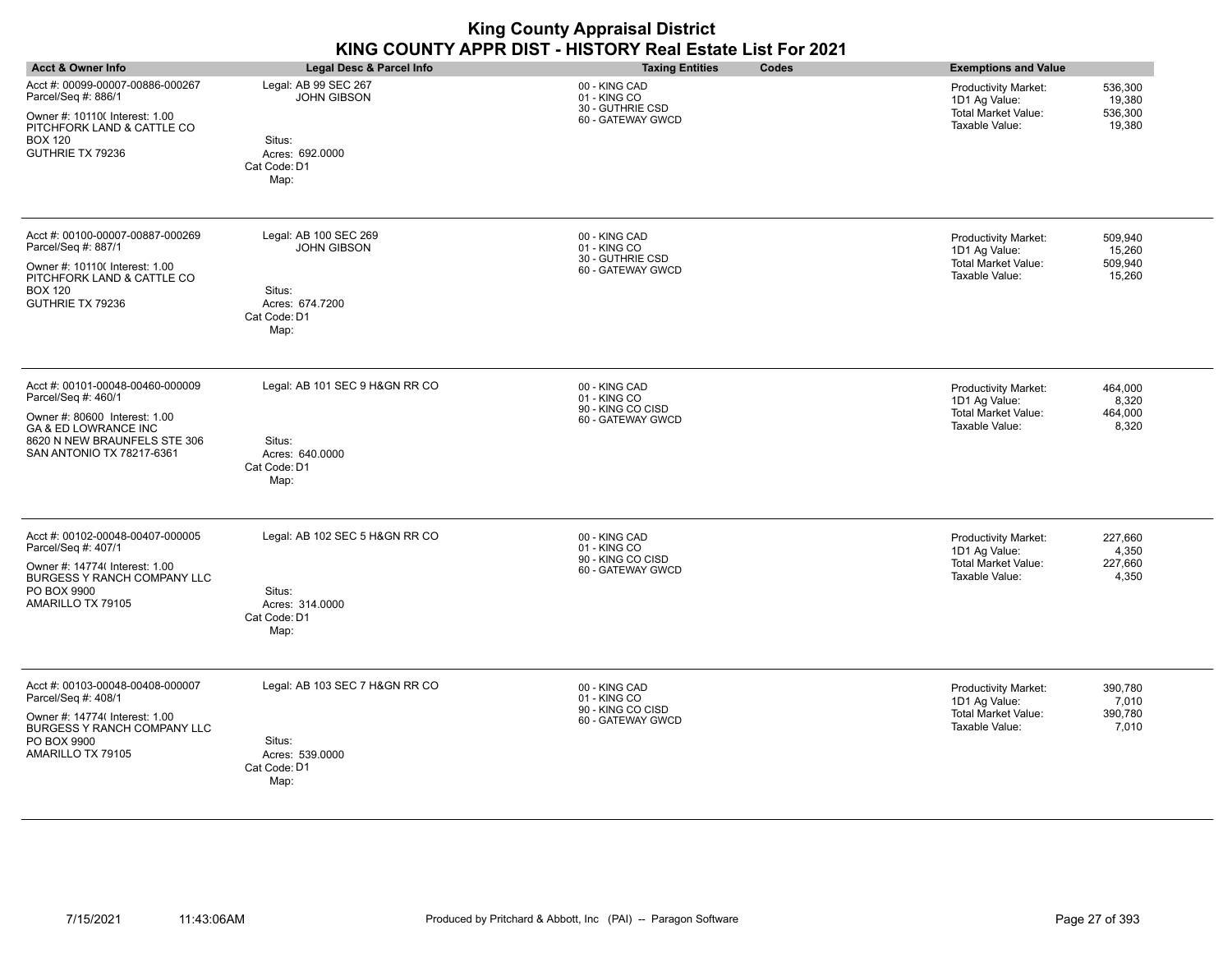| <b>Acct &amp; Owner Info</b>                                                                                                                                                                                                                                                                      | <b>Legal Desc &amp; Parcel Info</b>                                                                           | <b>Taxing Entities</b>                                                  | Codes | <b>Exemptions and Value</b>                                                                  |                                        |
|---------------------------------------------------------------------------------------------------------------------------------------------------------------------------------------------------------------------------------------------------------------------------------------------------|---------------------------------------------------------------------------------------------------------------|-------------------------------------------------------------------------|-------|----------------------------------------------------------------------------------------------|----------------------------------------|
| Acct #: 00103-00048-00461-000007<br>Parcel/Seq #: 461/1<br>Owner #: 80600 Interest: 1.00<br>GA & ED LOWRANCE INC<br>8620 N NEW BRAUNFELS STE 306<br>SAN ANTONIO TX 78217-6361                                                                                                                     | Legal: AB 103 SEC 7 H&GN RR CO<br>Situs:<br>Acres: 101.0000<br>Cat Code: D1<br>Map:                           | 00 - KING CAD<br>01 - KING CO<br>90 - KING CO CISD<br>60 - GATEWAY GWCD |       | <b>Productivity Market:</b><br>1D1 Ag Value:<br>Total Market Value:<br>Taxable Value:        | 73,230<br>1,310<br>73,230<br>1,310     |
| Acct #: 00104-00048-00409-000001<br>Parcel/Seq #: 409/1<br>Owner #: 14774( Interest: 1.00<br>BURGESS Y RANCH COMPANY LLC<br>PO BOX 9900<br>AMARILLO TX 79105                                                                                                                                      | Legal: AB 104 SEC 1 H&GN RR CO<br>Situs:<br>Acres: 34,0000<br>Cat Code: D1<br>Map:                            | 00 - KING CAD<br>01 - KING CO<br>90 - KING CO CISD<br>60 - GATEWAY GWCD |       | <b>Productivity Market:</b><br>1D1 Ag Value:<br><b>Total Market Value:</b><br>Taxable Value: | 24,660<br>470<br>24,660<br>470         |
| Acct #: 00105-00048-00410-000003<br>Parcel/Seq #: 410/1<br>Owner #: 14774( Interest: 1.00<br>BURGESS Y RANCH COMPANY LLC<br>PO BOX 9900<br>AMARILLO TX 79105                                                                                                                                      | Legal: AB 105 SEC 3 H&GN RR CO<br>Situs:<br>Acres: 640.0000<br>Cat Code: D1<br>Map:                           | 00 - KING CAD<br>01 - KING CO<br>90 - KING CO CISD<br>60 - GATEWAY GWCD |       | Productivity Market:<br>1D1 Ag Value:<br><b>Total Market Value:</b><br>Taxable Value:        | 464,000<br>8,320<br>464,000<br>8,320   |
| Acct #: 00106-00023-02169-000029<br>Parcel/Seq #: 2169/1<br>Owner #: 11850( Interest: 1.00<br>FOUR SIXES LAND L.P.<br>A TEXAS LIMITED PARTNERSHIP<br>SUITE 1500, BURNETT PLAZA<br>801 CHERRY STREET- UNIT #9<br>FORT WORTH TX 76102-6881<br>Agent: 300 - KIRKWOOD & DARBY INC<br>MH Label/Serial: | Legal: AB 106<br>SEC 29 BLK 13/2848<br>Situs:<br>Acres: 640,0000<br>Cat Code: D1<br>Map:<br>MH Model:         | 00 - KING CAD<br>01 - KING CO<br>30 - GUTHRIE CSD<br>60 - GATEWAY GWCD  |       | <b>Productivity Market:</b><br>1D1 Ag Value:<br>Total Market Value:<br>Taxable Value:        | 480,000<br>12,160<br>480,000<br>12,160 |
| Acct #: 00107-00031-01195-000031<br>Parcel/Seq #: 1195/1<br>Owner #: 11850( Interest: 1.00<br>FOUR SIXES LAND L.P.<br>A TEXAS LIMITED PARTNERSHIP<br>SUITE 1500, BURNETT PLAZA<br>801 CHERRY STREET- UNIT #9<br>FORT WORTH TX 76102-6881<br>Agent: 300 - KIRKWOOD & DARBY INC<br>MH Label/Serial: | Legal: AB 107<br>SEC 31 BLK 13/2849<br>H&GN<br>Situs:<br>Acres: 640.0000<br>Cat Code: D1<br>Map:<br>MH Model: | 00 - KING CAD<br>01 - KING CO<br>30 - GUTHRIE CSD<br>60 - GATEWAY GWCD  |       | <b>Productivity Market:</b><br>1D1 Ag Value:<br>Total Market Value:<br>Taxable Value:        | 480,000<br>12,560<br>480,000<br>12,560 |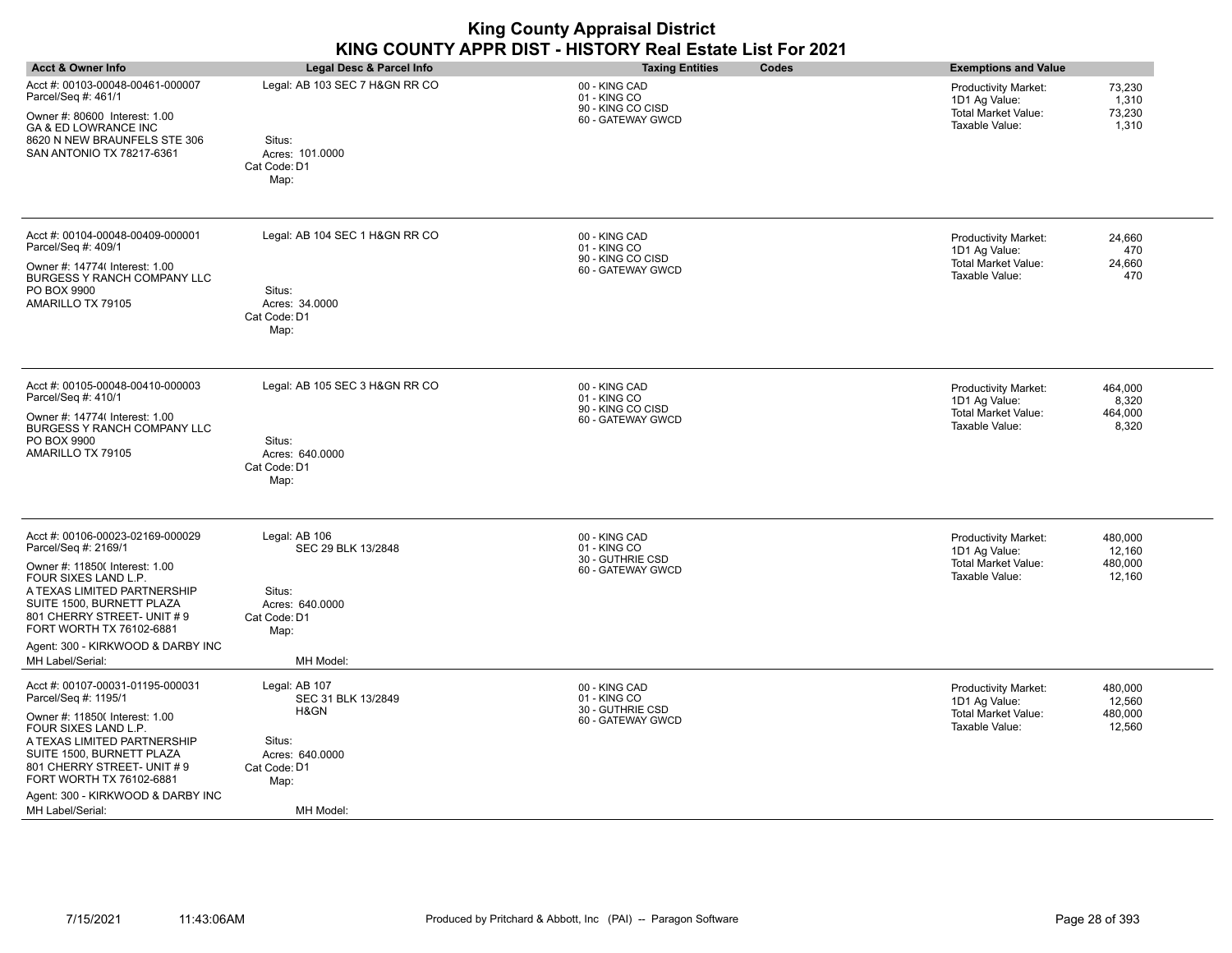| <b>Acct &amp; Owner Info</b>                                                                                                                                                                                                                                                                      | <b>Legal Desc &amp; Parcel Info</b>                                                                               | <b>Taxing Entities</b>                                                 | Codes | <b>Exemptions and Value</b>                                                                                                                                     |                                                                     |
|---------------------------------------------------------------------------------------------------------------------------------------------------------------------------------------------------------------------------------------------------------------------------------------------------|-------------------------------------------------------------------------------------------------------------------|------------------------------------------------------------------------|-------|-----------------------------------------------------------------------------------------------------------------------------------------------------------------|---------------------------------------------------------------------|
| Acct #: 00108-00042-01196-000000<br>Parcel/Seq #: 1196/1<br>Owner #: 14758! Interest: 1.00<br>LA MANCHA INVESTMENTS LTD<br>PO Box 53126<br>LUBBOCK TX 79453                                                                                                                                       | Legal: AB 108 H&GN SEC 55<br>Situs: 2605 HWY 222 GUTHRIE TX 79236<br>Acres: 565.4100<br>Cat Code: D1 E D2<br>Map: | 00 - KING CAD<br>01 - KING CO<br>30 - GUTHRIE CSD<br>60 - GATEWAY GWCD |       | Land NonHomesite:<br>Improvement Homesite:<br>Improvement NonHomesite:<br><b>Productivity Market:</b><br>1D1 Ag Value:<br>Total Market Value:<br>Taxable Value: | 800<br>146,080<br>13,650<br>423,310<br>11,620<br>583,840<br>172,150 |
| Acct #: 00108-00042-02374-000055<br>Parcel/Seq #: 2374/1<br>Owner #: 14781 Interest: 1.00<br>ROSS DUNCAN PROPERTIES LLC<br>P.O. BOX 647<br>ARTESIA NM 88221-0647                                                                                                                                  | Legal: AB 108 SEC 55 BLK 13/28<br>Situs:<br>Acres: 56.8780<br>Cat Code: D1<br>Map:                                | 00 - KING CAD<br>01 - KING CO<br>30 - GUTHRIE CSD<br>60 - GATEWAY GWCD |       | <b>Productivity Market:</b><br>1D1 Ag Value:<br>Total Market Value:<br>Taxable Value:                                                                           | 42,660<br>1,190<br>42,660<br>1,190                                  |
| Acct #: 00109-00019-01197-000099<br>Parcel/Seq #: 1197/1<br>Owner #: 11850( Interest: 1.00<br>FOUR SIXES LAND L.P.<br>A TEXAS LIMITED PARTNERSHIP<br>SUITE 1500, BURNETT PLAZA<br>801 CHERRY STREET- UNIT #9<br>FORT WORTH TX 76102-6881<br>Agent: 300 - KIRKWOOD & DARBY INC<br>MH Label/Serial: | Legal: AB 109<br><b>SEC 99</b><br>H&GN<br>Situs:<br>Acres: 640.0000<br>Cat Code: D1<br>Map:<br>MH Model:          | 00 - KING CAD<br>01 - KING CO<br>30 - GUTHRIE CSD<br>60 - GATEWAY GWCD |       | <b>Productivity Market:</b><br>1D1 Ag Value:<br>Total Market Value:<br>Taxable Value:                                                                           | 479,250<br>12,320<br>479,250<br>12,320                              |
| Acct #: 00110-00033-01198-000035<br>Parcel/Seq #: 1198/1<br>Owner #: 11850( Interest: 1.00<br>FOUR SIXES LAND L.P.<br>A TEXAS LIMITED PARTNERSHIP<br>SUITE 1500, BURNETT PLAZA<br>801 CHERRY STREET- UNIT #9<br>FORT WORTH TX 76102-6881<br>Agent: 300 - KIRKWOOD & DARBY INC<br>MH Label/Serial: | Legal: AB 110<br><b>SEC 35</b><br>H&GN<br>Situs:<br>Acres: 640,0000<br>Cat Code: D1<br>Map:<br>MH Model:          | 00 - KING CAD<br>01 - KING CO<br>30 - GUTHRIE CSD<br>60 - GATEWAY GWCD |       | Productivity Market:<br>1D1 Ag Value:<br><b>Total Market Value:</b><br>Taxable Value:                                                                           | 480,000<br>13,440<br>480,000<br>13,440                              |
| Acct #: 00111-00023-01199-000027<br>Parcel/Seq #: 1199/1<br>Owner #: 11850( Interest: 1.00<br>FOUR SIXES LAND L.P.<br>A TEXAS LIMITED PARTNERSHIP<br>SUITE 1500, BURNETT PLAZA<br>801 CHERRY STREET- UNIT #9<br>FORT WORTH TX 76102-6881<br>Agent: 300 - KIRKWOOD & DARBY INC<br>MH Label/Serial: | Legal: AB 111<br><b>SEC 27</b><br>H&GN<br>Situs:<br>Acres: 640.0000<br>Cat Code: D1<br>Map:<br>MH Model:          | 00 - KING CAD<br>01 - KING CO<br>30 - GUTHRIE CSD<br>60 - GATEWAY GWCD |       | Productivity Market:<br>1D1 Ag Value:<br><b>Total Market Value:</b><br>Taxable Value:                                                                           | 480,000<br>13,360<br>480,000<br>13,360                              |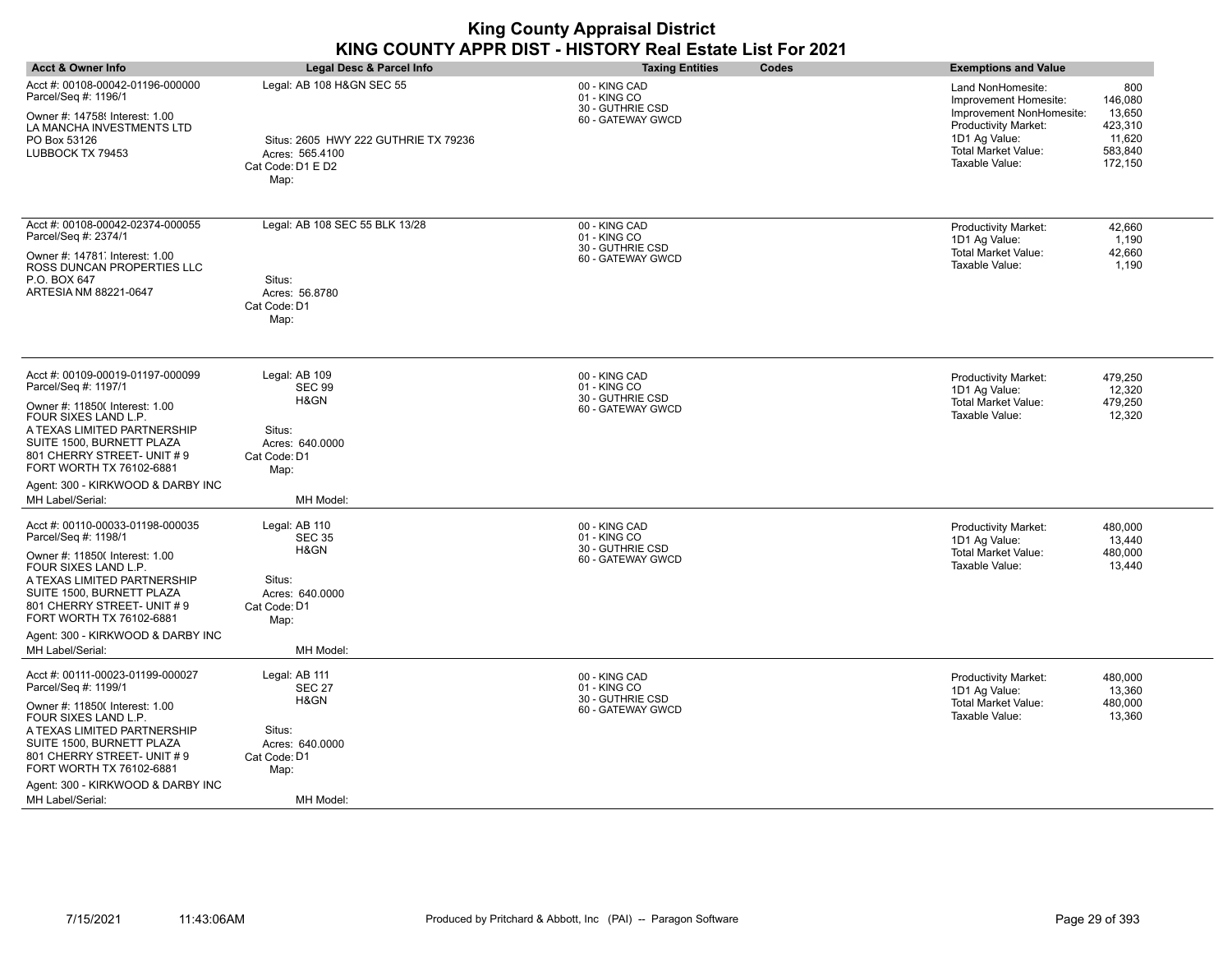| <b>Acct &amp; Owner Info</b>                                                                                                                                                                                                                                                                      | <b>Legal Desc &amp; Parcel Info</b>                                                                      | <b>Taxing Entities</b><br>Codes                                        | <b>Exemptions and Value</b>                                                                                                     |
|---------------------------------------------------------------------------------------------------------------------------------------------------------------------------------------------------------------------------------------------------------------------------------------------------|----------------------------------------------------------------------------------------------------------|------------------------------------------------------------------------|---------------------------------------------------------------------------------------------------------------------------------|
| Acct #: 00112-00044-00678-000057<br>Parcel/Seq #: 678/1<br>Owner #: 14783' Interest: 1.00<br>MOORHOUSE & SON COMPANY<br>P.O. BOX 255<br>CR 377 HIGHWAY 82 WEST<br>BENJAMIN TX 79505                                                                                                               | Legal: AB 112 SEC 57 H&GN RR CO<br>Situs:<br>Acres: 410.7000<br>Cat Code: D1<br>Map:                     | 00 - KING CAD<br>01 - KING CO<br>30 - GUTHRIE CSD<br>60 - GATEWAY GWCD | Productivity Market:<br>308,030<br>1D1 Ag Value:<br>7,860<br>Total Market Value:<br>308,030<br>Taxable Value:<br>7,860          |
| Acct #: 00112-00044-00784-000057<br>Parcel/Seq #: 784/1<br>Owner #: 14754; Interest: 1.00<br>SPIKEBOX LTD<br>PO Box 237<br>Benjamin TX 79505                                                                                                                                                      | Legal: AB 112 SEC 57 H&GN RR CO<br>Situs:<br>Acres: 230.7200<br>Cat Code: D1<br>Map:                     | 00 - KING CAD<br>01 - KING CO<br>30 - GUTHRIE CSD<br>60 - GATEWAY GWCD | <b>Productivity Market:</b><br>173,040<br>1D1 Ag Value:<br>4,380<br>Total Market Value:<br>173,040<br>Taxable Value:<br>4,380   |
| Acct #: 00113-00021-01200-000039<br>Parcel/Seq #: 1200/1<br>Owner #: 11850( Interest: 1.00<br>FOUR SIXES LAND L.P.<br>A TEXAS LIMITED PARTNERSHIP<br>SUITE 1500, BURNETT PLAZA<br>801 CHERRY STREET- UNIT #9<br>FORT WORTH TX 76102-6881<br>Agent: 300 - KIRKWOOD & DARBY INC<br>MH Label/Serial: | Legal: AB 113<br><b>SEC 39</b><br>H&GN<br>Situs:<br>Acres: 640.0000<br>Cat Code: D1<br>Map:<br>MH Model: | 00 - KING CAD<br>01 - KING CO<br>30 - GUTHRIE CSD<br>60 - GATEWAY GWCD | 480,000<br>Productivity Market:<br>12,160<br>1D1 Ag Value:<br><b>Total Market Value:</b><br>480,000<br>Taxable Value:<br>12,160 |
| Acct #: 00114-00042-00007-000071<br>Parcel/Seq #: 7/1<br>Owner #: 14756! Interest: 0.60<br>ARNOLD BARNEY B<br>4042 AVONDALE ST<br>ABILENE TX 79605                                                                                                                                                | Legal: AB 114 SEC 71 H&TC RR CO<br>Situs:<br>Acres: 222.6000<br>Cat Code: D1<br>Map:                     | 00 - KING CAD<br>01 - KING CO<br>30 - GUTHRIE CSD<br>60 - GATEWAY GWCD | Productivity Market:<br>166,950<br>1D1 Ag Value:<br>4,230<br><b>Total Market Value:</b><br>166,950<br>Taxable Value:<br>4,230   |
| Acct #: 00114-00042-00007-000071<br>Parcel/Seq #: 7/2<br>Owner #: 14757( Interest: 0.20<br>ARNOLD BARNEY CHAD<br><b>BOX 163</b><br>CEDAR CREEK TX 78612-0163                                                                                                                                      | Legal: AB 114 SEC 71 H&TC RR CO<br>Situs:<br>Acres: 74.2000<br>Cat Code: D1<br>Map:                      | 00 - KING CAD<br>01 - KING CO<br>30 - GUTHRIE CSD<br>60 - GATEWAY GWCD | Productivity Market:<br>55,650<br>1D1 Ag Value:<br>1,410<br>Total Market Value:<br>55,650<br>Taxable Value:<br>1,410            |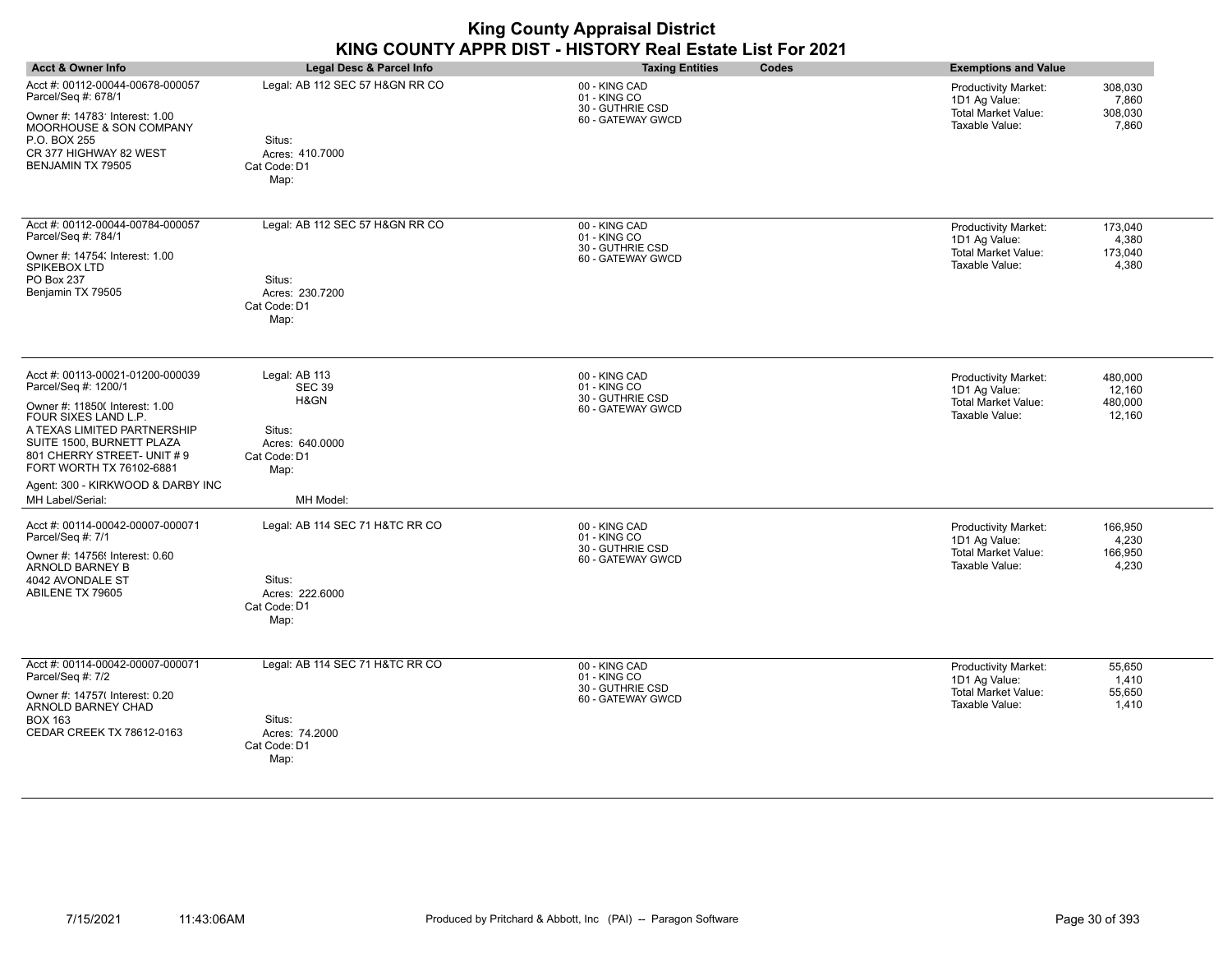|                                                                                                                                                                |                                                                                               | ่⊨งเนเง                                                                |                                                                                                                                    |
|----------------------------------------------------------------------------------------------------------------------------------------------------------------|-----------------------------------------------------------------------------------------------|------------------------------------------------------------------------|------------------------------------------------------------------------------------------------------------------------------------|
| <b>Acct &amp; Owner Info</b>                                                                                                                                   | Legal Desc & Parcel Info                                                                      | <b>Taxing Entities</b><br>Codes                                        | <b>Exemptions and Value</b>                                                                                                        |
| Acct #: 00114-00042-00007-000071<br>Parcel/Seq #: 7/3<br>Owner #: 14757 Interest: 0.20<br><b>ARNOLD PATRICK ROSS</b><br>14502 FM 2404<br>HAWLEY TX 79525       | Legal: AB 114 SEC 71 H&TC RR CO<br>Situs:<br>Acres: 74.2000<br>Cat Code: D1<br>Map:           | 00 - KING CAD<br>01 - KING CO<br>30 - GUTHRIE CSD<br>60 - GATEWAY GWCD | 55,650<br><b>Productivity Market:</b><br>1D1 Ag Value:<br>1,410<br><b>Total Market Value:</b><br>55,650<br>Taxable Value:<br>1,410 |
| Acct #: 00115-00042-01762-000073<br>Parcel/Seq #: 1762/1<br>Owner #: 14730; Interest: 1.00<br><b>COLLIER GREGORY</b><br>2715 NORTH CREST<br>DENTON TX 76201    | Legal: AB 115 SEC 73 H&TC RR CO<br>Situs:<br>Acres: 242.0000<br>Cat Code: D1<br>Map:          | 00 - KING CAD<br>01 - KING CO<br>30 - GUTHRIE CSD<br>60 - GATEWAY GWCD | Productivity Market:<br>190,550<br>1D1 Ag Value:<br>20,470<br><b>Total Market Value:</b><br>190,550<br>Taxable Value:<br>20,470    |
| Acct #: 00115-00042-01765-000073<br>Parcel/Seq #: 1765/1<br>Owner #: 14780( Interest: 1.00<br><b>TURNBOW FINNICE I</b><br>1900 N AVE F<br>HASKELL TX 79521     | Legal: AB 115 SEC 73 H&TC RR CO<br>Situs:<br>Acres: 63.0000<br>Cat Code: D1<br>Map:           | 00 - KING CAD<br>01 - KING CO<br>30 - GUTHRIE CSD<br>60 - GATEWAY GWCD | <b>Productivity Market:</b><br>48,630<br>1D1 Ag Value:<br>4,030<br><b>Total Market Value:</b><br>48,630<br>Taxable Value:<br>4,030 |
| Acct #: 00115-00042-01996-000073<br>Parcel/Seq #: 1996/1<br>Owner #: 147798 Interest: 1.00<br>WARREN WILLIAM RODNEY<br>401 SE 2ND STREET<br>KNOX CITY TX 79529 | Legal: AB 115 SEC 73 BLK 13<br>H&TC RR CO<br>Situs:<br>Acres: 44.0000<br>Cat Code: D1<br>Map: | 00 - KING CAD<br>01 - KING CO<br>30 - GUTHRIE CSD<br>60 - GATEWAY GWCD | <b>Productivity Market:</b><br>34,250<br>1D1 Ag Value:<br>3,010<br><b>Total Market Value:</b><br>34,250<br>Taxable Value:<br>3,010 |
| Acct #: 00117-00042-00008-000075<br>Parcel/Seq #: 8/1<br>Owner #: 14756! Interest: 0.60<br>ARNOLD BARNEY B<br>4042 AVONDALE ST<br>ABILENE TX 79605             | Legal: AB 117 SEC 75 H&TC RR CO<br>Situs:<br>Acres: 384.0000<br>Cat Code: D1<br>Map:          | 00 - KING CAD<br>01 - KING CO<br>30 - GUTHRIE CSD<br>60 - GATEWAY GWCD | Productivity Market:<br>291,240<br>1D1 Ag Value:<br>13,100<br>Total Market Value:<br>291,240<br>Taxable Value:<br>13,100           |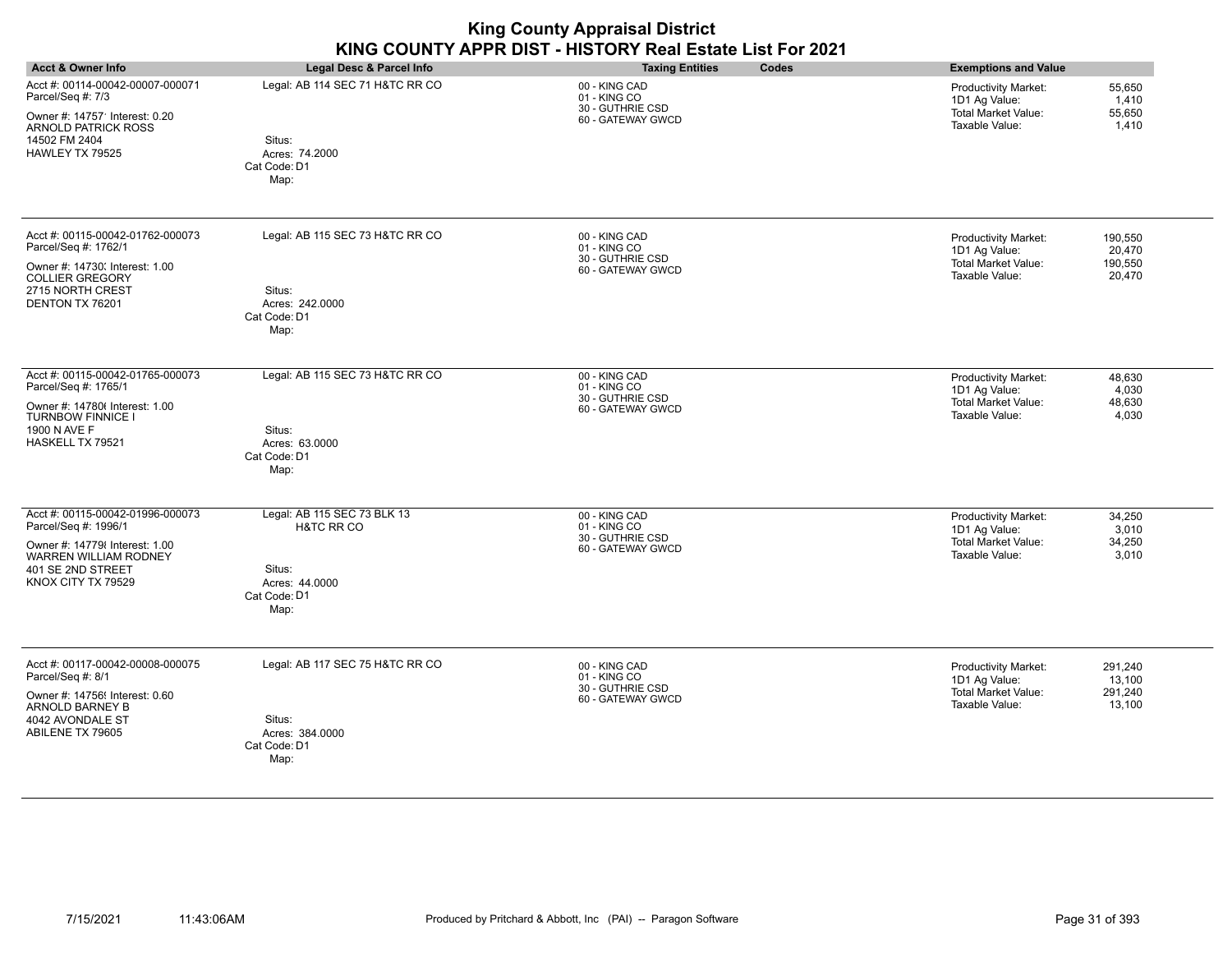| <b>Acct &amp; Owner Info</b>                                                                                                                                                                 | Legal Desc & Parcel Info                                                                                                         | <b>Taxing Entities</b><br>Codes                                        | <b>Exemptions and Value</b>                                                                                                                                                                                              |
|----------------------------------------------------------------------------------------------------------------------------------------------------------------------------------------------|----------------------------------------------------------------------------------------------------------------------------------|------------------------------------------------------------------------|--------------------------------------------------------------------------------------------------------------------------------------------------------------------------------------------------------------------------|
| Acct #: 00117-00042-00008-000075<br>Parcel/Seq #: 8/2<br>Owner #: 14757( Interest: 0.20<br>ARNOLD BARNEY CHAD<br><b>BOX 163</b><br>CEDAR CREEK TX 78612-0163                                 | Legal: AB 117 SEC 75 H&TC RR CO<br>Situs:<br>Acres: 128,0000<br>Cat Code: D1<br>Map:                                             | 00 - KING CAD<br>01 - KING CO<br>30 - GUTHRIE CSD<br>60 - GATEWAY GWCD | Productivity Market:<br>97,080<br>1D1 Ag Value:<br>4,370<br>Total Market Value:<br>97,080<br>Taxable Value:<br>4,370                                                                                                     |
| Acct #: 00117-00042-00008-000075<br>Parcel/Seq #: 8/3<br>Owner #: 14757' Interest: 0.20<br>ARNOLD PATRICK ROSS<br>14502 FM 2404<br>HAWLEY TX 79525                                           | Legal: AB 117 SEC 75 H&TC RR CO<br>Situs:<br>Acres: 128.0000<br>Cat Code: D1<br>Map:                                             | 00 - KING CAD<br>01 - KING CO<br>30 - GUTHRIE CSD<br>60 - GATEWAY GWCD | 97,080<br><b>Productivity Market:</b><br>1D1 Ag Value:<br>4,370<br><b>Total Market Value:</b><br>97,080<br>Taxable Value:<br>4,370                                                                                       |
| Acct #: 00118-00040-02633-000077<br>Parcel/Seq #: 2633/3<br>Owner #: 147811 Interest: 0.26<br><b>CYNTHIA POTTS</b><br>PO BOX 794<br>SEAGRAVES TX 79359                                       | Legal: AB 118 SEC 77<br><b>H&amp;TC RR CO</b><br>Situs: 968 CR 1755 KNOX CITY TX<br>Acres: 101.5560<br>Cat Code: D1 E D2<br>Map: | 00 - KING CAD<br>01 - KING CO<br>30 - GUTHRIE CSD<br>60 - GATEWAY GWCD | 210<br>Land NonHomesite:<br>2,110<br>Improvement Homesite:<br>Improvement NonHomesite:<br>110<br>Productivity Market:<br>77,030<br>1D1 Ag Value:<br>4,840<br>Total Market Value:<br>79,460<br>Taxable Value:<br>7,270    |
| Acct #: 00118-00040-02633-000077<br>Parcel/Seq #: 2633/2<br>Owner #: 14781; Interest: 0.11<br>DORIS M JONES<br>10416 EAST CR 7300<br>SLATON TX 79364                                         | Legal: AB 118 SEC 77<br><b>H&amp;TC RR CO</b><br>Situs: 968 CR 1755 KNOX CITY TX<br>Acres: 43.1664<br>Cat Code: D1 E D2<br>Map:  | 00 - KING CAD<br>01 - KING CO<br>30 - GUTHRIE CSD<br>60 - GATEWAY GWCD | Land NonHomesite:<br>90<br>900<br>Improvement Homesite:<br>Improvement NonHomesite:<br>50<br>Productivity Market:<br>32,740<br>1D1 Ag Value:<br>2,060<br><b>Total Market Value:</b><br>33,780<br>Taxable Value:<br>3,100 |
| Acct #: 00118-00040-02633-000077<br>Parcel/Seq #: 2633/5<br>Owner #: 14782( Interest: 0.26<br>JESSICA STONE DICKSON TRUST<br><b>CYNTHIA POTTS</b><br><b>PO BOX 794</b><br>SEAGRAVES TX 79359 | Legal: AB 118 SEC 77<br><b>H&amp;TC RR CO</b><br>Situs: 968 CR 1755 KNOX CITY TX<br>Acres: 101.5556<br>Cat Code: D1 E D2<br>Map: | 00 - KING CAD<br>01 - KING CO<br>30 - GUTHRIE CSD<br>60 - GATEWAY GWCD | 210<br>Land NonHomesite:<br>Improvement Homesite:<br>2,110<br>Improvement NonHomesite:<br>110<br>Productivity Market:<br>77,030<br>1D1 Ag Value:<br>4,840<br>Total Market Value:<br>79,460<br>Taxable Value:<br>7,270    |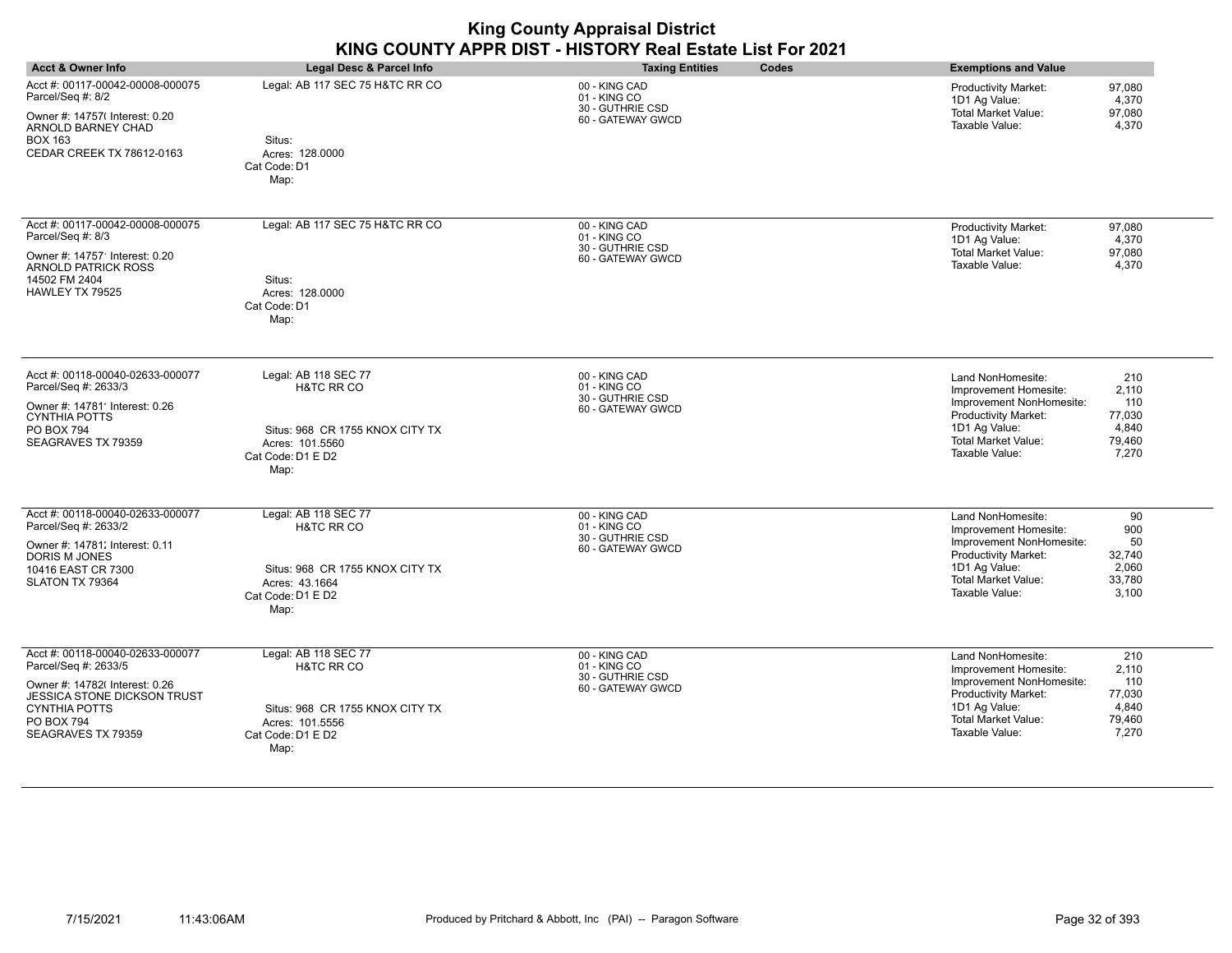|                                                                                                                                                                                |                                                                                                                                  | <b>King County Appraisal District</b><br>KING COUNTY APPR DIST - HISTORY Real Estate List For 2021 |                 |                                                                                                                                                                                                        |                                                                              |
|--------------------------------------------------------------------------------------------------------------------------------------------------------------------------------|----------------------------------------------------------------------------------------------------------------------------------|----------------------------------------------------------------------------------------------------|-----------------|--------------------------------------------------------------------------------------------------------------------------------------------------------------------------------------------------------|------------------------------------------------------------------------------|
| <b>Acct &amp; Owner Info</b>                                                                                                                                                   | Legal Desc & Parcel Info                                                                                                         | <b>Taxing Entities</b>                                                                             | Codes           | <b>Exemptions and Value</b>                                                                                                                                                                            |                                                                              |
| Acct #: 00118-00040-02633-000077<br>Parcel/Seq #: 2633/1<br>Owner #: 14787 Interest: 0.11<br>MARGARET H GOSS AND ROBERT L<br>GOSS<br>622 NORTH GRAND AVENUE<br>CARMEN OK 73726 | Legal: AB 118 SEC 77<br>H&TC RR CO<br>Situs: 968 CR 1755 KNOX CITY TX<br>Acres: 43.1664<br>Cat Code: D1 E D2<br>Map:             | 00 - KING CAD<br>01 - KING CO<br>30 - GUTHRIE CSD<br>60 - GATEWAY GWCD                             |                 | Land NonHomesite:<br>Improvement Homesite:<br>Improvement NonHomesite:<br><b>Productivity Market:</b><br>1D1 Ag Value:<br><b>Total Market Value:</b><br>Taxable Value:                                 | 90<br>900<br>50<br>32,740<br>2,060<br>33,780<br>3,100                        |
| Acct #: 00118-00040-02633-000077<br>Parcel/Seq #: 2633/4<br>Owner #: 14781! Interest: 0.26<br>STONE HOWELL CHRISTOPHER<br>204 N AVE M<br>HASKELL TX 79521                      | Legal: AB 118 SEC 77<br><b>H&amp;TC RR CO</b><br>Situs: 968 CR 1755 KNOX CITY TX<br>Acres: 101.5556<br>Cat Code: D1 E D2<br>Map: | 00 - KING CAD<br>01 - KING CO<br>30 - GUTHRIE CSD<br>60 - GATEWAY GWCD                             |                 | Land NonHomesite:<br>Improvement Homesite:<br>Improvement NonHomesite:<br><b>Productivity Market:</b><br>1D1 Ag Value:<br><b>Total Market Value:</b><br>Taxable Value:                                 | 210<br>2,110<br>110<br>77,030<br>4,840<br>79.460<br>7,270                    |
| Acct #: 00120-00042-01015-000000<br>Parcel/Seq #: 1015/1<br>Owner #: 147846 Interest: 1.00<br>TITANIUM INTEREST II LLC<br>6003 WARM MIST LANE<br>DALLAS TX 75248               | Legal: AB 120 SUR 97 H&TC RR CO<br>Situs:<br>Acres: 639.6400<br>Cat Code: D1<br>Map:                                             | 00 - KING CAD<br>01 - KING CO<br>30 - GUTHRIE CSD<br>60 - GATEWAY GWCD                             |                 | Productivity Market:<br>1D1 Ag Value:<br>Total Market Value:<br>Taxable Value:                                                                                                                         | 479,730<br>12,550<br>479,730<br>12,550                                       |
| Acct #: 00121-00042-01201-000000<br>Parcel/Seq #: 1201/1<br>Owner #: 14761; Interest: 1.00<br>****** CONFIDENTIAL OWNER *******                                                | Legal: * CONFIDENTIAL OWNER *<br>Situs:<br>Acres: 642.8810<br>Cat Code: D1 E D2<br>Map:                                          | 00 - KING CAD<br>01 - KING CO<br>30 - GUTHRIE CSD<br>60 - GATEWAY GWCD                             | ** Homestead ** | Land Homesite:<br>Improvement Homesite:<br>Improvement NonHomesite:<br>New Improvement<br>NonHomesite:<br><b>Productivity Market:</b><br>1D1 Ag Value:<br><b>Total Market Value:</b><br>Taxable Value: | 800<br>121,540<br>82,320<br>3,420<br>481,410<br>13,480<br>689,490<br>221,560 |
| Acct #: 00122-00040-02424-000093<br>Parcel/Seq #: 2424/1<br>Owner #: 14761; Interest: 1.00<br>****** CONFIDENTIAL OWNER *******                                                | Legal: * CONFIDENTIAL OWNER *<br>Situs:<br>Acres: 19.6520<br>Cat Code: D1<br>Map:                                                | 00 - KING CAD<br>01 - KING CO<br>30 - GUTHRIE CSD<br>60 - GATEWAY GWCD                             |                 | <b>Productivity Market:</b><br>1D1 Ag Value:<br><b>Total Market Value:</b><br>Taxable Value:                                                                                                           | 14.740<br>370<br>14,740<br>370                                               |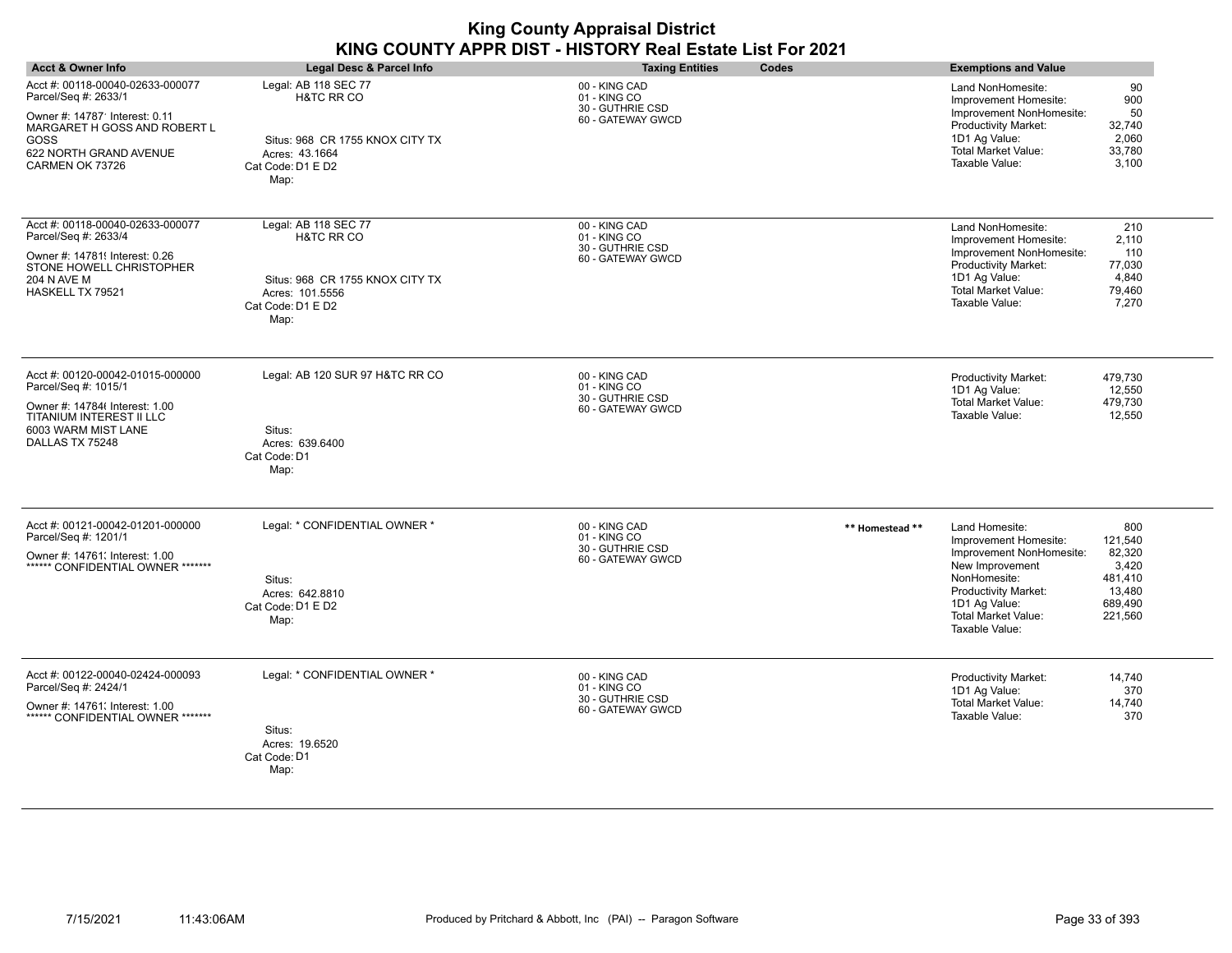|                                                                                                                                                                                                                           |                                                                                                                                              | <b>King County Appraisal District</b><br>KING COUNTY APPR DIST - HISTORY Real Estate List For 2021 |                                                                                                                                                                                                                                             |
|---------------------------------------------------------------------------------------------------------------------------------------------------------------------------------------------------------------------------|----------------------------------------------------------------------------------------------------------------------------------------------|----------------------------------------------------------------------------------------------------|---------------------------------------------------------------------------------------------------------------------------------------------------------------------------------------------------------------------------------------------|
| <b>Acct &amp; Owner Info</b>                                                                                                                                                                                              | <b>Legal Desc &amp; Parcel Info</b>                                                                                                          | <b>Taxing Entities</b><br>Codes                                                                    | <b>Exemptions and Value</b>                                                                                                                                                                                                                 |
| Acct #: 00122-00040-02456-000093<br>Parcel/Seq #: 2455/1<br>Owner #: 14772(Interest: 1.00<br><b>BROOK VALLEY RANCH. LLC</b><br>543 PARK HEIGHTS CIRCLE<br><b>TYLER TX 75701</b>                                           | Legal: AB 122 SEC 93 BLK 108<br>H&TC RR CO<br>Situs:<br>Acres: 207.5880<br>Cat Code: D1<br>Map:                                              | 00 - KING CAD<br>01 - KING CO<br>30 - GUTHRIE CSD<br>60 - GATEWAY GWCD                             | <b>Productivity Market:</b><br>155.690<br>1D1 Ag Value:<br>3,940<br><b>Total Market Value:</b><br>155,690<br>Taxable Value:<br>3.940                                                                                                        |
| Acct #: 00122-00040-02507-000093<br>Parcel/Seq #: 2507/1<br>Owner #: 14785! Interest: 1.00<br>4130, LLC<br>PO BOX 845<br>ASPERMONT TX 79502                                                                               | Legal: AB 122 SEC 93 BLK 108<br><b>H&amp;TC RR CO</b><br>Situs:<br>Acres: 8.1360<br>Cat Code: D1<br>Map:                                     | 00 - KING CAD<br>01 - KING CO<br>30 - GUTHRIE CSD<br>60 - GATEWAY GWCD                             | Productivity Market:<br>6.100<br>1D1 Ag Value:<br>150<br><b>Total Market Value:</b><br>6.100<br>Taxable Value:<br>150                                                                                                                       |
| Acct #: 00122-00042-02384-000093<br>Parcel/Seq #: 2384/1<br>Owner #: 14772(Interest: 1.00<br><b>BROOK VALLEY RANCH, LLC</b><br>543 PARK HEIGHTS CIRCLE<br><b>TYLER TX 75701</b>                                           | Legal: AB 122 SEC 93 BLK 108<br>H&TC RR<br>Situs:<br>Acres: 398.8730<br>Cat Code: D1<br>Map:                                                 | 00 - KING CAD<br>01 - KING CO<br>30 - GUTHRIE CSD<br>60 - GATEWAY GWCD                             | Productivity Market:<br>299,150<br>1D1 Ag Value:<br>7,580<br><b>Total Market Value:</b><br>299,150<br>Taxable Value:<br>7.580                                                                                                               |
| Acct #: 00123-00040-02403-000091<br>Parcel/Seq #: 2403/1<br>Owner #: 147884 Interest: 1.00<br>DENISE JACKSON BORDELON,<br><b>TRUSTEE</b><br>OF THE ROLLING TW TRUST<br>3225 MCLEOD DRIVE, SUITE 777<br>LAS VEGAS NV 89121 | Legal: AB 123 SEC 91 H&TC RR CO<br><b>IMPROVEMENT</b><br>Situs: 3000 CR 352 GUTHRIE TX 79236<br>Acres: 642.7360<br>Cat Code: D1 E D2<br>Map: | 00 - KING CAD<br>01 - KING CO<br>30 - GUTHRIE CSD<br>60 - GATEWAY GWCD                             | 800<br>Land NonHomesite:<br>23,810<br>Improvement Homesite:<br>Improvement NonHomesite:<br>41,850<br><b>Productivity Market:</b><br>481,300<br>1D1 Ag Value:<br>13,480<br><b>Total Market Value:</b><br>547,760<br>Taxable Value:<br>79,940 |
| Acct #: 00124-00040-00428-000089<br>Parcel/Seq #: 428/1<br>Owner #: 14772; Interest: 1.00<br>DWAYNE JOHNSON LLC<br>5336 STATE HIGHWAY 222 EAST<br>KNOX CITY TX 79529                                                      | Legal: AB 124 SEC 89 BLK 437<br>H&TC RR CO<br>Situs:<br>Acres: 640,0000<br>Cat Code: D1<br>Map:                                              | 00 - KING CAD<br>01 - KING CO<br>30 - GUTHRIE CSD<br>60 - GATEWAY GWCD                             | 493.000<br><b>Productivity Market:</b><br>1D1 Ag Value:<br>35,420<br><b>Total Market Value:</b><br>493,000<br>Taxable Value:<br>35,420                                                                                                      |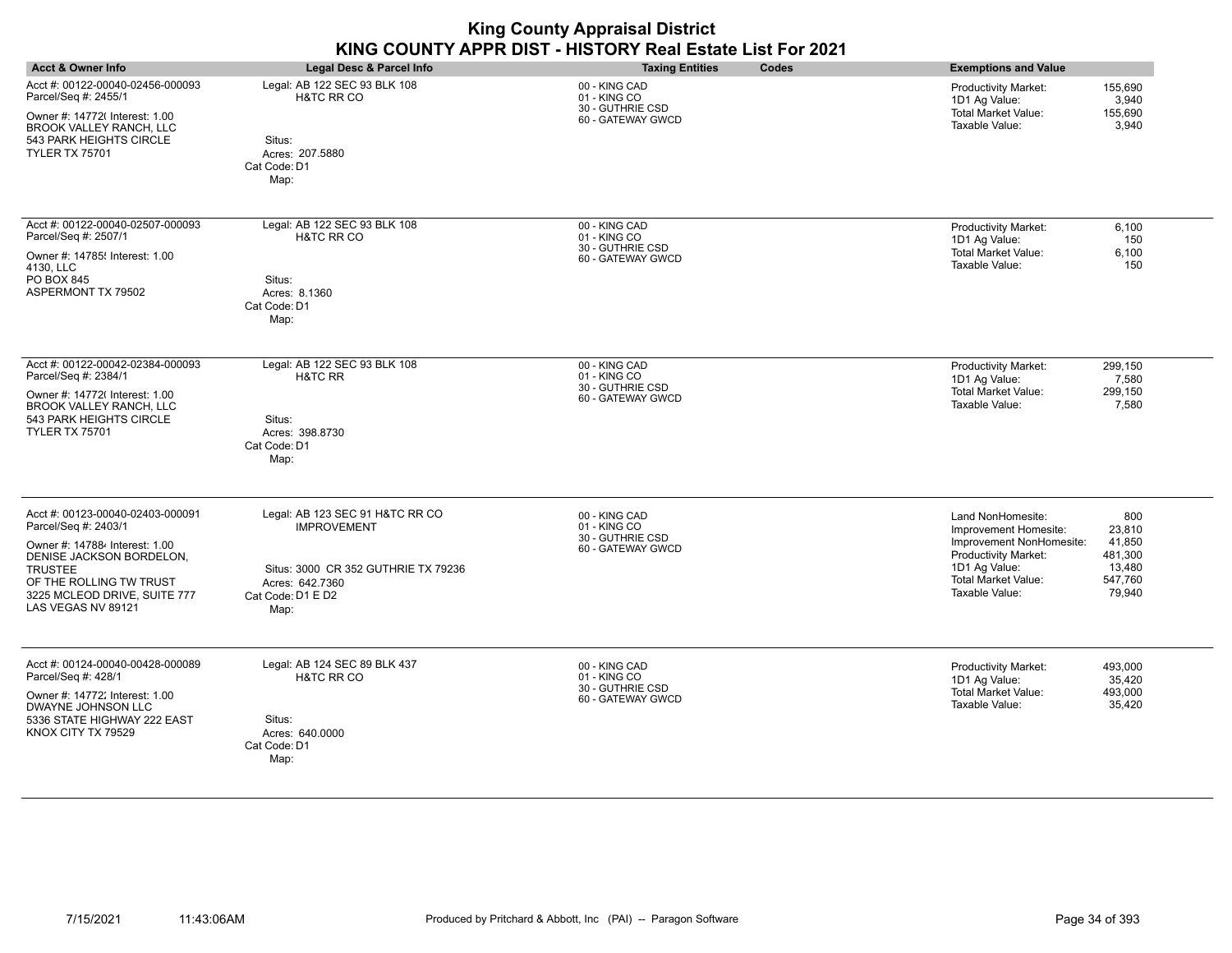| <b>Acct &amp; Owner Info</b>                                                                                                                                           | Legal Desc & Parcel Info                                                                                                                             | <b>Taxing Entities</b><br>Codes                                        | <b>Exemptions and Value</b>                                                                                                                                                                                                                                                             |
|------------------------------------------------------------------------------------------------------------------------------------------------------------------------|------------------------------------------------------------------------------------------------------------------------------------------------------|------------------------------------------------------------------------|-----------------------------------------------------------------------------------------------------------------------------------------------------------------------------------------------------------------------------------------------------------------------------------------|
| Acct #: 00125-00040-00352-000000<br>Parcel/Seq #: 352/3<br>Owner #: 14772; Interest: 0.17<br>CHAMBERS CAROL JAN THOMPSON<br>PO BOX 155<br>KNOX CITY TX 79529           | Legal: IMPROVEMENT ON AB 125<br><b>H&amp;TC BLK 13 SEC 87</b><br>Situs: 2965 CR 352 GUTHRIE TX 79236<br>Acres: 106.6688<br>Cat Code: D1 E D2<br>Map: | 00 - KING CAD<br>01 - KING CO<br>30 - GUTHRIE CSD<br>60 - GATEWAY GWCD | 130<br>Land Homesite:<br>10,260<br>New Improvement Homesite:<br>Improvement NonHomesite:<br>4,760<br>2,110<br>New Improvement<br>NonHomesite:<br>81,030<br>Productivity Market:<br>5.480<br>1D1 Ag Value:<br>98,290<br><b>Total Market Value:</b><br>22,740<br>Taxable Value:           |
| Acct #: 00125-00040-00352-000000<br>Parcel/Seq #: 352/2<br>Owner #: 14757! Interest: 0.17<br><b>CHAMBERS EDDIE L</b><br>PO BOX 155<br>KNOX CITY TX 79529               | Legal: IMPROVEMENT ON AB 125<br><b>H&amp;TC BLK 13 SEC 87</b><br>Situs: 2965 CR 352 GUTHRIE TX 79236<br>Acres: 106.6688<br>Cat Code: D1 E D2<br>Map: | 00 - KING CAD<br>01 - KING CO<br>30 - GUTHRIE CSD<br>60 - GATEWAY GWCD | Land Homesite:<br>130<br>10.260<br>New Improvement Homesite:<br>4,760<br>Improvement NonHomesite:<br>New Improvement<br>2,110<br>NonHomesite:<br>81,030<br>5,480<br><b>Productivity Market:</b><br>1D1 Ag Value:<br>98,290<br>22,740<br><b>Total Market Value:</b><br>Taxable Value:    |
| Acct #: 00125-00040-00352-000000<br>Parcel/Seq #: 352/1<br>Owner #: 14758(Interest: 0.33<br>EARLES ROBERT V & WIFE DEBORAH<br>235 CR 205<br>HASKELL TX 79521           | Legal: IMPROVEMENT ON AB 125<br>H&TC BLK 13 SEC 87<br>Situs: 2965 CR 352 GUTHRIE TX 79236<br>Acres: 213.3376<br>Cat Code: D1 E D2<br>Map:            | 00 - KING CAD<br>01 - KING CO<br>30 - GUTHRIE CSD<br>60 - GATEWAY GWCD | 270<br>Land Homesite:<br>New Improvement Homesite:<br>20,510<br>Improvement NonHomesite:<br>9,520<br>New Improvement<br>4,210<br>NonHomesite:<br>162,060<br>10.960<br><b>Productivity Market:</b><br>196,570<br>1D1 Ag Value:<br><b>Total Market Value:</b><br>45,470<br>Taxable Value: |
| Acct #: 00125-00040-00352-000000<br>Parcel/Seq #: 352/5<br>Owner #: 14758; Interest: 0.17<br><b>THOMPSON MARK ALLEN</b><br>221 STEARMAN DR<br>GEORGETOWN TX 78628-2322 | Legal: IMPROVEMENT ON AB 125<br><b>H&amp;TC BLK 13 SEC 87</b><br>Situs: 2965 CR 352 GUTHRIE TX 79236<br>Acres: 106.6624<br>Cat Code: D1 E D2<br>Map: | 00 - KING CAD<br>01 - KING CO<br>30 - GUTHRIE CSD<br>60 - GATEWAY GWCD | Land Homesite:<br>130<br>New Improvement Homesite:<br>10,260<br>Improvement NonHomesite:<br>4,760<br>2,110<br>New Improvement<br>NonHomesite:<br>81,020<br>5,480<br><b>Productivity Market:</b><br>1D1 Ag Value:<br>98,280<br><b>Total Market Value:</b><br>22,740<br>Taxable Value:    |
| Acct #: 00125-00040-00352-000000<br>Parcel/Seq #: 352/4<br>Owner #: 14758; Interest: 0.17<br>THOMPSON STEVEN & WIFE JAMIE<br>605 BENNETT DRIVE<br>DUMAS TX 79029       | Legal: IMPROVEMENT ON AB 125<br>H&TC BLK 13 SEC 87<br>Situs: 2965 CR 352 GUTHRIE TX 79236<br>Acres: 106.6624<br>Cat Code: D1 E D2<br>Map:            | 00 - KING CAD<br>01 - KING CO<br>30 - GUTHRIE CSD<br>60 - GATEWAY GWCD | Land Homesite:<br>130<br>10,260<br>New Improvement Homesite:<br>Improvement NonHomesite:<br>4,760<br>New Improvement<br>2,110<br>NonHomesite:<br>81,020<br><b>Productivity Market:</b><br>5,480<br>1D1 Ag Value:<br>98,280<br><b>Total Market Value:</b><br>22,740<br>Taxable Value:    |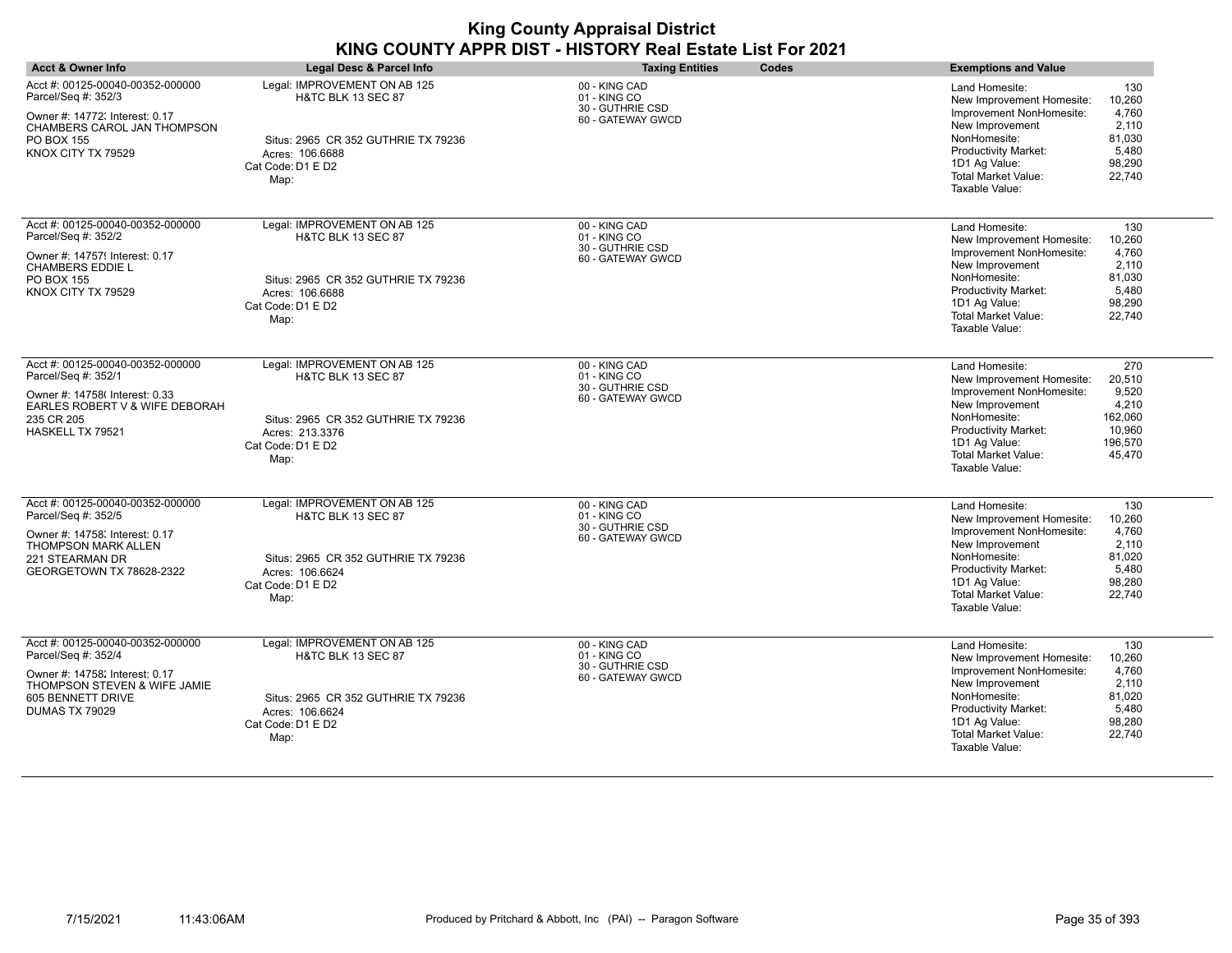| <b>Acct &amp; Owner Info</b>                                                                                                                                                                         | Legal Desc & Parcel Info                                                                        | <b>Taxing Entities</b><br>Codes                                        | <b>Exemptions and Value</b>                                                                                                     |
|------------------------------------------------------------------------------------------------------------------------------------------------------------------------------------------------------|-------------------------------------------------------------------------------------------------|------------------------------------------------------------------------|---------------------------------------------------------------------------------------------------------------------------------|
| Acct #: 00126-00040-02413-000000<br>Parcel/Seq #: 2413/1<br>Owner #: 147818 Interest: 1.00<br>J.M. CARNES FAMILY LIMITED<br><b>PARTNERSHIP</b><br>12 WOODLAND CREEK CIRCLE<br>WICHITA FALLS TX 76302 | Legal: AB 126<br>SEC 85 BLK13 H&TC RR CO<br>Situs:<br>Acres: 373.7940<br>Cat Code: D1<br>Map:   | 00 - KING CAD<br>01 - KING CO<br>30 - GUTHRIE CSD<br>60 - GATEWAY GWCD | Productivity Market:<br>280,350<br>1D1 Ag Value:<br>7,850<br><b>Total Market Value:</b><br>280,350<br>Taxable Value:<br>7,850   |
| Acct #: 00126-00042-02383-000085<br>Parcel/Seq #: 2383/1<br>Owner #: 14772( Interest: 1.00<br><b>BROOK VALLEY RANCH. LLC</b><br>543 PARK HEIGHTS CIRCLE<br><b>TYLER TX 75701</b>                     | Legal: AB 126 SEC 85 BLK 435 H&TC RR<br>Situs:<br>Acres: 236.3780<br>Cat Code: D1<br>Map:       | 00 - KING CAD<br>01 - KING CO<br>30 - GUTHRIE CSD<br>60 - GATEWAY GWCD | 177,280<br>Productivity Market:<br>1D1 Ag Value:<br>4,960<br>177,280<br>Total Market Value:<br>Taxable Value:<br>4,960          |
| Acct #: 00127-00040-01205-000083<br>Parcel/Seq #: 1205/1<br>Owner #: 147818 Interest: 1.00<br>J.M. CARNES FAMILY LIMITED<br><b>PARTNERSHIP</b><br>12 WOODLAND CREEK CIRCLE<br>WICHITA FALLS TX 76302 | Legal: AB 127 SEC 83 BLK 424<br>H&TC RR CO<br>Situs:<br>Acres: 635.9590<br>Cat Code: D1<br>Map: | 00 - KING CAD<br>01 - KING CO<br>30 - GUTHRIE CSD<br>60 - GATEWAY GWCD | Productivity Market:<br>476,970<br>1D1 Ag Value:<br>16,780<br><b>Total Market Value:</b><br>476,970<br>16,780<br>Taxable Value: |
| Acct #: 00128-00040-00395-000081<br>Parcel/Seq #: 395/2<br>Owner #: 147811 Interest: 0.26<br>CYNTHIA POTTS<br>PO BOX 794<br>SEAGRAVES TX 79359                                                       | Legal: AB 128 SEC 81 H&TC RR CO<br>Situs:<br>Acres: 106.4909<br>Cat Code: D1<br>Map:            | 00 - KING CAD<br>01 - KING CO<br>30 - GUTHRIE CSD<br>60 - GATEWAY GWCD | 79,870<br>Productivity Market:<br>1D1 Ag Value:<br>2,020<br><b>Total Market Value:</b><br>79,870<br>Taxable Value:<br>2,020     |
| Acct #: 00128-00040-00395-000081<br>Parcel/Seq #: 395/3<br>Owner #: 14781; Interest: 0.11<br>DORIS M JONES<br>10416 EAST CR 7300<br>SLATON TX 79364                                                  | Legal: AB 128 SEC 81 H&TC RR CO<br>Situs:<br>Acres: 45.2640<br>Cat Code: D1<br>Map:             | 00 - KING CAD<br>01 - KING CO<br>30 - GUTHRIE CSD<br>60 - GATEWAY GWCD | Productivity Market:<br>33,950<br>860<br>1D1 Ag Value:<br><b>Total Market Value:</b><br>33,950<br>Taxable Value:<br>860         |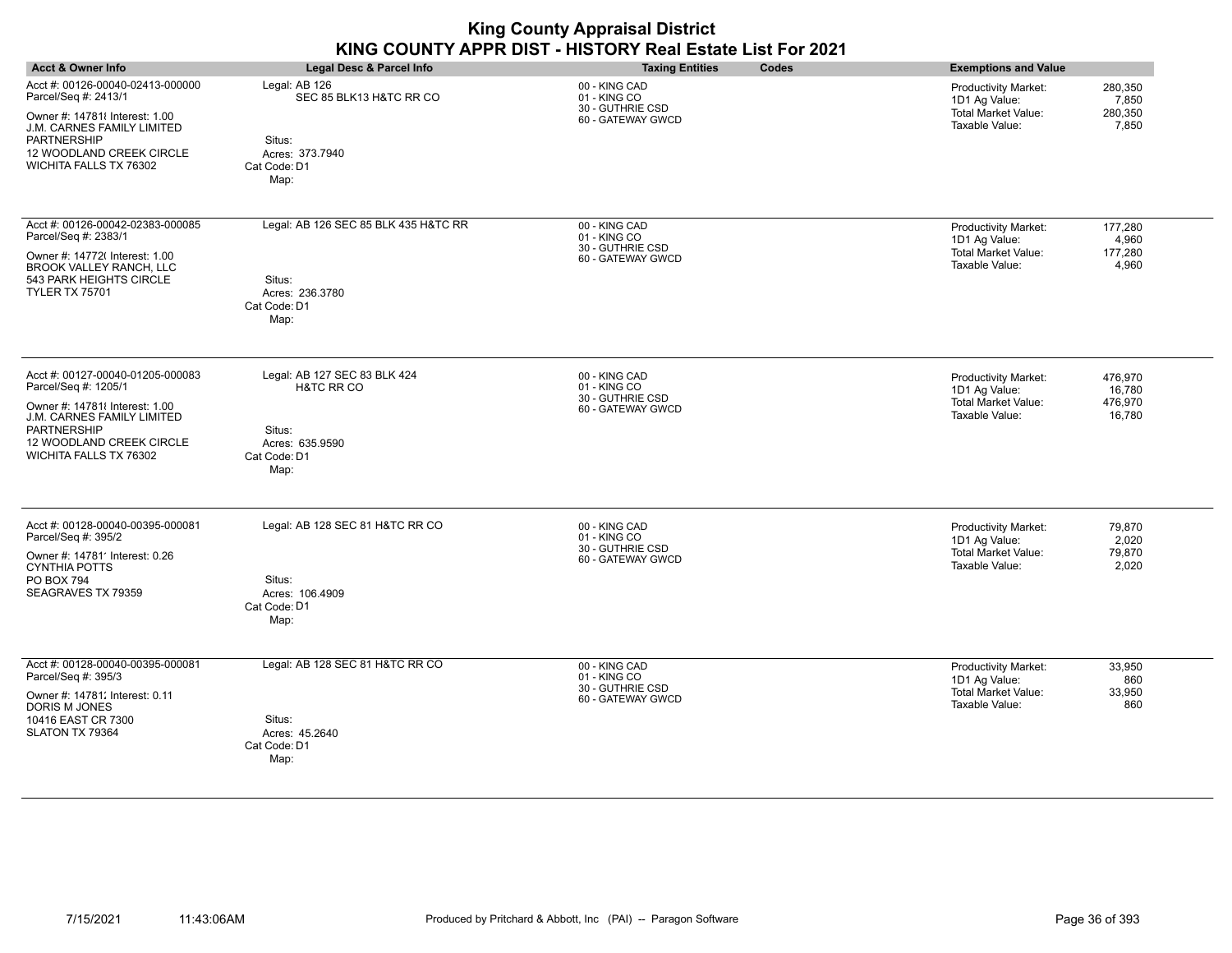| <b>King County Appraisal District</b>                     |  |
|-----------------------------------------------------------|--|
| KING COUNTY APPR DIST - HISTORY Real Estate List For 2021 |  |

| ם היוסדים ומוסדים ומוחדרים ומוסדים והיוסטטיס שיוורו                                                                                                                                                |                                                                                                                          |                                                                        |                                                                                                                                                                      |  |
|----------------------------------------------------------------------------------------------------------------------------------------------------------------------------------------------------|--------------------------------------------------------------------------------------------------------------------------|------------------------------------------------------------------------|----------------------------------------------------------------------------------------------------------------------------------------------------------------------|--|
| <b>Acct &amp; Owner Info</b>                                                                                                                                                                       | Legal Desc & Parcel Info                                                                                                 | <b>Taxing Entities</b><br>Codes                                        | <b>Exemptions and Value</b>                                                                                                                                          |  |
| Acct #: 00128-00040-00395-000081<br>Parcel/Seq #: 395/5<br>Owner #: 14782( Interest: 0.26<br><b>JESSICA STONE DICKSON TRUST</b><br><b>CYNTHIA POTTS</b><br><b>PO BOX 794</b><br>SEAGRAVES TX 79359 | Legal: AB 128 SEC 81 H&TC RR CO<br>Situs:<br>Acres: 106.4905<br>Cat Code: D1<br>Map:                                     | 00 - KING CAD<br>01 - KING CO<br>30 - GUTHRIE CSD<br>60 - GATEWAY GWCD | 79,870<br><b>Productivity Market:</b><br>2,020<br>1D1 Ag Value:<br>Total Market Value:<br>79,870<br>Taxable Value:<br>2,020                                          |  |
| Acct #: 00128-00040-00395-000081<br>Parcel/Seq #: 395/1<br>Owner #: 14787' Interest: 0.11<br>MARGARET H GOSS AND ROBERT L<br>GOSS<br>622 NORTH GRAND AVENUE<br>CARMEN OK 73726                     | Legal: AB 128 SEC 81 H&TC RR CO<br>Situs:<br>Acres: 45.2640<br>Cat Code: D1<br>Map:                                      | 00 - KING CAD<br>01 - KING CO<br>30 - GUTHRIE CSD<br>60 - GATEWAY GWCD | Productivity Market:<br>33,950<br>1D1 Ag Value:<br>860<br><b>Total Market Value:</b><br>33,950<br>Taxable Value:<br>860                                              |  |
| Acct #: 00128-00040-00395-000081<br>Parcel/Seq #: 395/4<br>Owner #: 14781! Interest: 0.26<br>STONE HOWELL CHRISTOPHER<br>204 N AVE M<br>HASKELL TX 79521                                           | Legal: AB 128 SEC 81 H&TC RR CO<br>Situs:<br>Acres: 106.4905<br>Cat Code: D1<br>Map:                                     | 00 - KING CAD<br>01 - KING CO<br>30 - GUTHRIE CSD<br>60 - GATEWAY GWCD | <b>Productivity Market:</b><br>79,870<br>1D1 Ag Value:<br>2,020<br><b>Total Market Value:</b><br>79,870<br>Taxable Value:<br>2,020                                   |  |
| Acct #: 00129-00042-02115-000099<br>Parcel/Seq #: 2115/1<br>Owner #: 14782, Interest: 1.00<br>TUCKER RANCH LLC<br>Roy Tucker<br>PO BOX 129<br>KNOX CITY TX 79529                                   | Legal: AB 129 SEC 99<br>H&TC RR CO<br>Situs: 3050 HWY 222 GUTHRIE TX 79236<br>Acres: 320.0000<br>Cat Code: D1 D2<br>Map: | 00 - KING CAD<br>01 - KING CO<br>30 - GUTHRIE CSD<br>60 - GATEWAY GWCD | Improvement NonHomesite:<br>4,000<br>Productivity Market:<br>256,380<br>1D1 Ag Value:<br>32,590<br><b>Total Market Value:</b><br>260,380<br>Taxable Value:<br>36,590 |  |
| Acct #: 00130-00017-00163-000105<br>Parcel/Seq #: 163/1<br>Owner #: 30100 Interest: 1.00<br><b>CRUM SUZANNE</b><br><b>BOX 130</b><br>CHEROKEE TX 76832                                             | Legal: AB 130 SEC 105 H&TC RR CO<br>Situs:<br>Acres: 656.0000<br>Cat Code: D1<br>Map:                                    | 00 - KING CAD<br>01 - KING CO<br>30 - GUTHRIE CSD<br>60 - GATEWAY GWCD | 492.000<br><b>Productivity Market:</b><br>13,780<br>1D1 Ag Value:<br><b>Total Market Value:</b><br>492,000<br>Taxable Value:<br>13,780                               |  |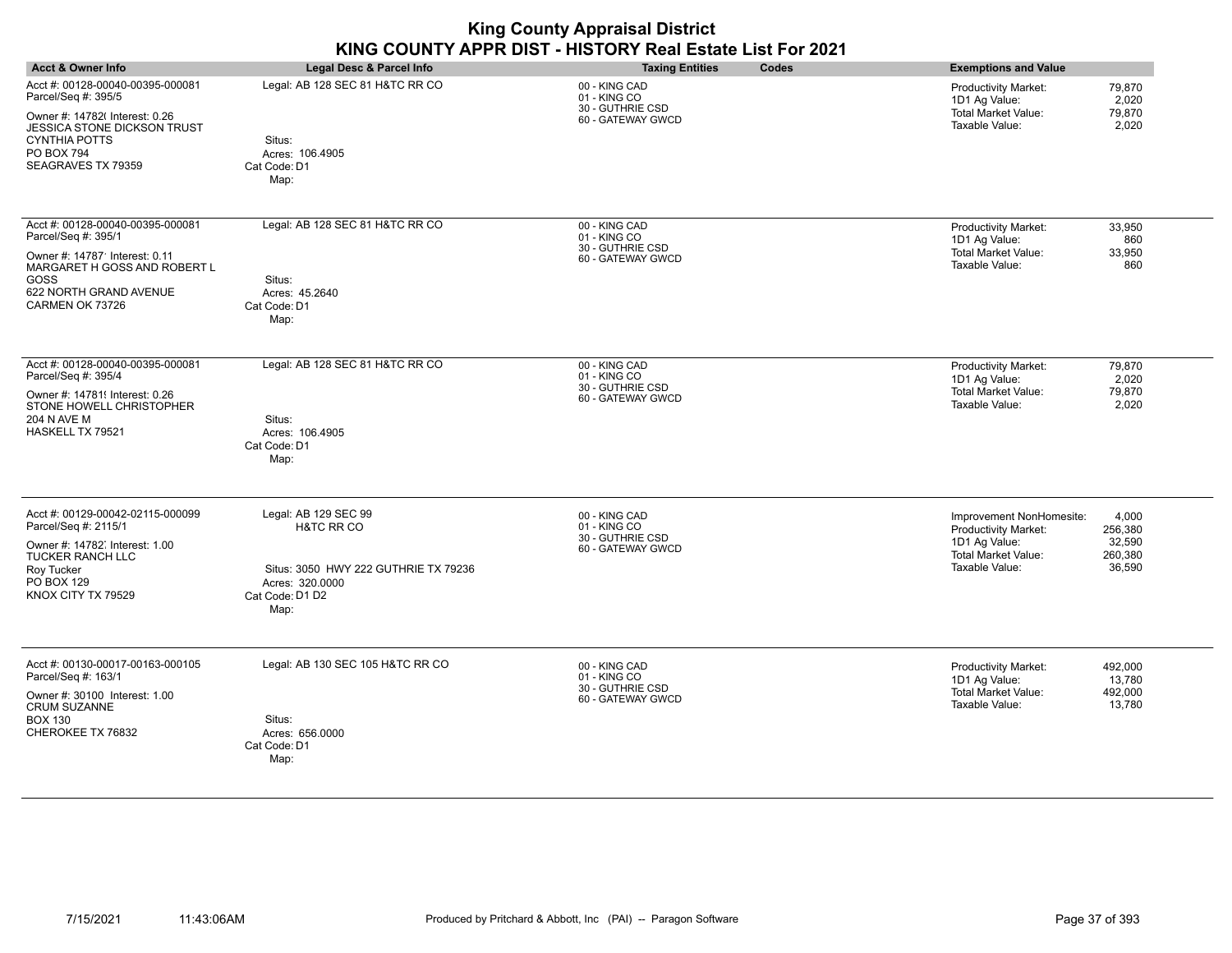| <b>Acct &amp; Owner Info</b>                                                                                                                                                                                                                                                                     | <b>Legal Desc &amp; Parcel Info</b>                                                              | <b>Taxing Entities</b><br>Codes                                        | <b>Exemptions and Value</b>                                                                                                            |
|--------------------------------------------------------------------------------------------------------------------------------------------------------------------------------------------------------------------------------------------------------------------------------------------------|--------------------------------------------------------------------------------------------------|------------------------------------------------------------------------|----------------------------------------------------------------------------------------------------------------------------------------|
| Acct #: 00131-00017-00012-000107<br>Parcel/Seq #: 12/1<br>Owner #: 147774 Interest: 1.00<br>JEFF BACON CATTLE LP<br>7400 HWY 206<br><b>CISCO TX 76437</b>                                                                                                                                        | Legal: AB 131 SEC 107 H&TC RR CO<br>Situs:<br>Acres: 656.0000<br>Cat Code: D1<br>Map:            | 00 - KING CAD<br>01 - KING CO<br>30 - GUTHRIE CSD<br>60 - GATEWAY GWCD | 492,000<br><b>Productivity Market:</b><br>13,780<br>1D1 Ag Value:<br><b>Total Market Value:</b><br>492,000<br>Taxable Value:<br>13,780 |
| Acct #: 00132-00019-00013-000109<br>Parcel/Seq #: 13/1<br>Owner #: 147774 Interest: 1.00<br>JEFF BACON CATTLE LP<br>7400 HWY 206<br><b>CISCO TX 76437</b>                                                                                                                                        | Legal: AB 132 SEC 109 H&TC RR CO<br>Situs:<br>Acres: 646,6000<br>Cat Code: D1<br>Map:            | 00 - KING CAD<br>01 - KING CO<br>30 - GUTHRIE CSD<br>60 - GATEWAY GWCD | Productivity Market:<br>484,950<br>1D1 Ag Value:<br>12,290<br>Total Market Value:<br>484,950<br>Taxable Value:<br>12,290               |
| Acct #: 00132-00019-00308-000109<br>Parcel/Seq #: 308/1<br>Owner #: 11850( Interest: 1.00<br>FOUR SIXES LAND L.P.<br>A TEXAS LIMITED PARTNERSHIP<br>SUITE 1500, BURNETT PLAZA<br>801 CHERRY STREET- UNIT #9<br>FORT WORTH TX 76102-6881<br>Agent: 300 - KIRKWOOD & DARBY INC<br>MH Label/Serial: | Legal: AB 132 SEC 109 H&TC RR CO<br>Situs:<br>Acres: 6.2000<br>Cat Code: D1<br>Map:<br>MH Model: | 00 - KING CAD<br>01 - KING CO<br>30 - GUTHRIE CSD<br>60 - GATEWAY GWCD | Productivity Market:<br>4,650<br>1D1 Ag Value:<br>120<br>Total Market Value:<br>4,650<br>120<br>Taxable Value:                         |
| Acct #: 00133-00019-00309-000111<br>Parcel/Seq #: 309/1<br>Owner #: 14759! Interest: 1.00<br>MCFRENCH QUARTERS L.C.<br>1500 BROADWAY #1500<br>LUBBOCK TX 79401                                                                                                                                   | Legal: AB 133 SEC 111 H&TC RR CO<br>Situs:<br>Acres: 656.0000<br>Cat Code: D1<br>Map:            | 00 - KING CAD<br>01 - KING CO<br>30 - GUTHRIE CSD<br>60 - GATEWAY GWCD | <b>Productivity Market:</b><br>492,000<br>13,780<br>1D1 Ag Value:<br><b>Total Market Value:</b><br>492,000<br>Taxable Value:<br>13,780 |
| Acct #: 00134-00017-00014-000113<br>Parcel/Seq #: 14/1<br>Owner #: 147774 Interest: 0.50<br>JEFF BACON CATTLE LP<br>7400 HWY 206<br><b>CISCO TX 76437</b>                                                                                                                                        | Legal: AB 134 SEC 113 H&TC RR CO<br>Situs:<br>Acres: 328.0000<br>Cat Code: D1<br>Map:            | 00 - KING CAD<br>01 - KING CO<br>30 - GUTHRIE CSD<br>60 - GATEWAY GWCD | Productivity Market:<br>243,800<br>6,340<br>1D1 Ag Value:<br>Total Market Value:<br>243,800<br>Taxable Value:<br>6,340                 |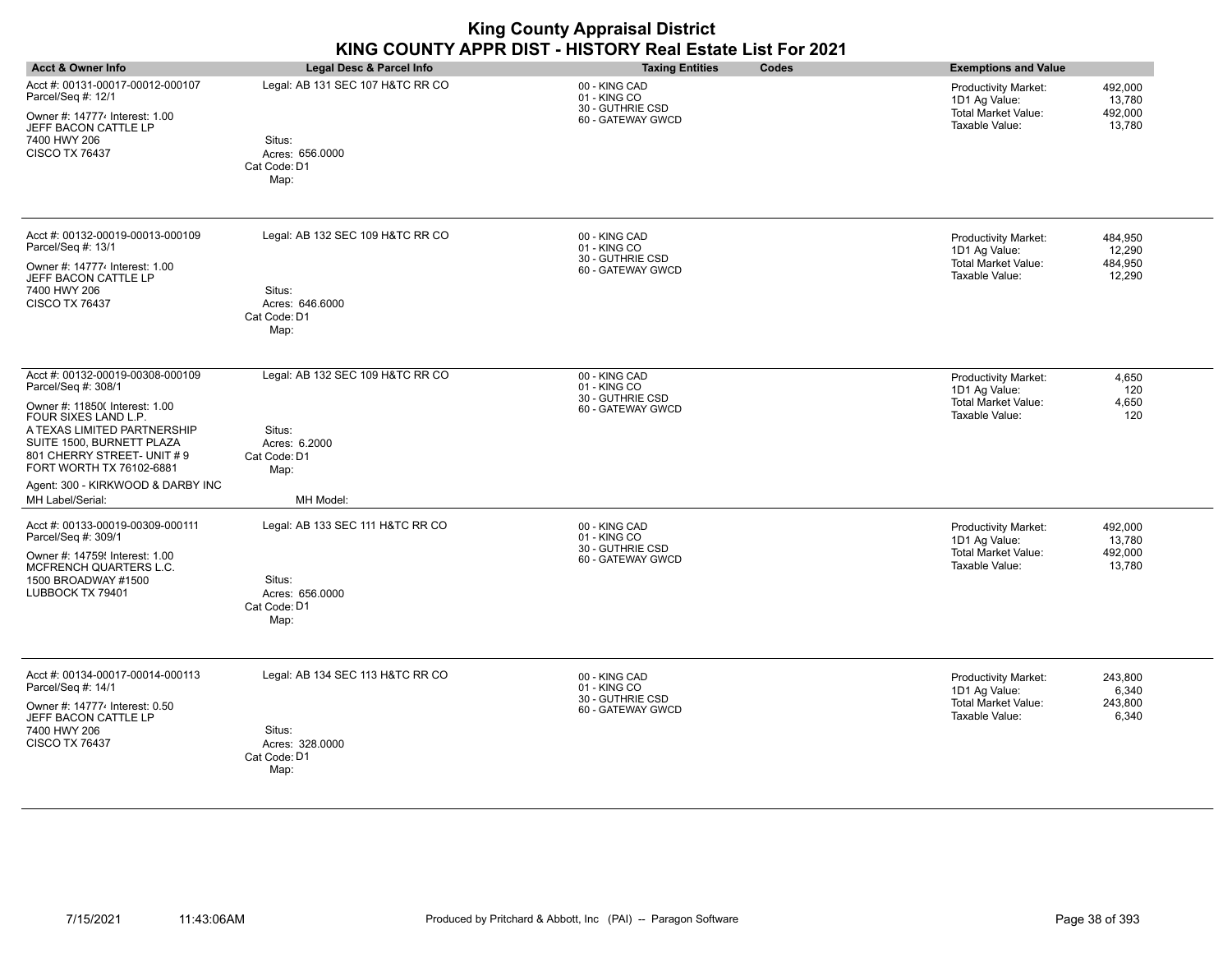| <b>Acct &amp; Owner Info</b>                                                                                                                                                                | Legal Desc & Parcel Info                                                                                  | <b>Taxing Entities</b><br>Codes                                        | <b>Exemptions and Value</b>                                                                                                          |  |
|---------------------------------------------------------------------------------------------------------------------------------------------------------------------------------------------|-----------------------------------------------------------------------------------------------------------|------------------------------------------------------------------------|--------------------------------------------------------------------------------------------------------------------------------------|--|
| Acct #: 00134-00017-00014-000113<br>Parcel/Seq #: 14/2<br>Owner #: 14777! Interest: 0.50<br>LYNDA WALLS CATTLE LP<br>111 WEST WHITE<br>EASTLAND TX 76448                                    | Legal: AB 134 SEC 113 H&TC RR CO<br>Situs:<br>Acres: 328.0000<br>Cat Code: D1<br>Map:                     | 00 - KING CAD<br>01 - KING CO<br>30 - GUTHRIE CSD<br>60 - GATEWAY GWCD | <b>Productivity Market:</b><br>243,800<br>6,340<br>1D1 Ag Value:<br><b>Total Market Value:</b><br>243,800<br>Taxable Value:<br>6,340 |  |
| Acct #: 00135-00017-00164-000115<br>Parcel/Seq #: 164/1<br>Owner #: 30100 Interest: 1.00<br><b>CRUM SUZANNE</b><br><b>BOX 130</b><br>CHEROKEE TX 76832                                      | Legal: AB 135 SEC 115 H&TC RR CO<br>Situs:<br>Acres: 164.0000<br>Cat Code: D1<br>Map:                     | 00 - KING CAD<br>01 - KING CO<br>30 - GUTHRIE CSD<br>60 - GATEWAY GWCD | <b>Productivity Market:</b><br>123,000<br>1D1 Ag Value:<br>3,440<br><b>Total Market Value:</b><br>123,000<br>Taxable Value:<br>3,440 |  |
| Acct #: 00135-00017-01071-000115<br>Parcel/Seq #: 1071/1<br>Owner #: 30100 Interest: 1.00<br><b>CRUM SUZANNE</b><br><b>BOX 130</b><br>CHEROKEE TX 76832                                     | Legal: AB 135 SEC 115 H&TC RR CO<br>Situs:<br>Acres: 492,0000<br>Cat Code: D1<br>Map:                     | 00 - KING CAD<br>01 - KING CO<br>30 - GUTHRIE CSD<br>60 - GATEWAY GWCD | Productivity Market:<br>369,000<br>1D1 Ag Value:<br>10,330<br><b>Total Market Value:</b><br>369,000<br>Taxable Value:<br>10,330      |  |
| Acct #: 00136-00017-01776-000117<br>Parcel/Seq #: 1776/1<br>Owner #: 13510( Interest: 1.00<br><b>WILSON MARY LOIS AND BILL</b><br><b>FAMILY LTD</b><br>DRAWER M-360<br>SNYDER TX 79550-0360 | Legal: AB 136 SEC 117 BLK F<br><b>H&amp;TC RR CO</b><br>Situs:<br>Acres: 219.0000<br>Cat Code: D1<br>Map: | 00 - KING CAD<br>01 - KING CO<br>30 - GUTHRIE CSD<br>60 - GATEWAY GWCD | 166,200<br><b>Productivity Market:</b><br>1D1 Ag Value:<br>7,910<br><b>Total Market Value:</b><br>166,200<br>7,910<br>Taxable Value: |  |
| Acct #: 00137-00017-02081-000125<br>Parcel/Seq #: 2081/1<br>Owner #: 30100 Interest: 1.00<br>CRUM SUZANNE<br><b>BOX 130</b><br>CHEROKEE TX 76832                                            | Legal: AB 137 SEC 125 H&TC RR CO<br>Situs:<br>Acres: 656.0000<br>Cat Code: D1<br>Map:                     | 00 - KING CAD<br>01 - KING CO<br>30 - GUTHRIE CSD<br>60 - GATEWAY GWCD | 492,000<br>Productivity Market:<br>13,780<br>1D1 Ag Value:<br>Total Market Value:<br>492,000<br>Taxable Value:<br>13,780             |  |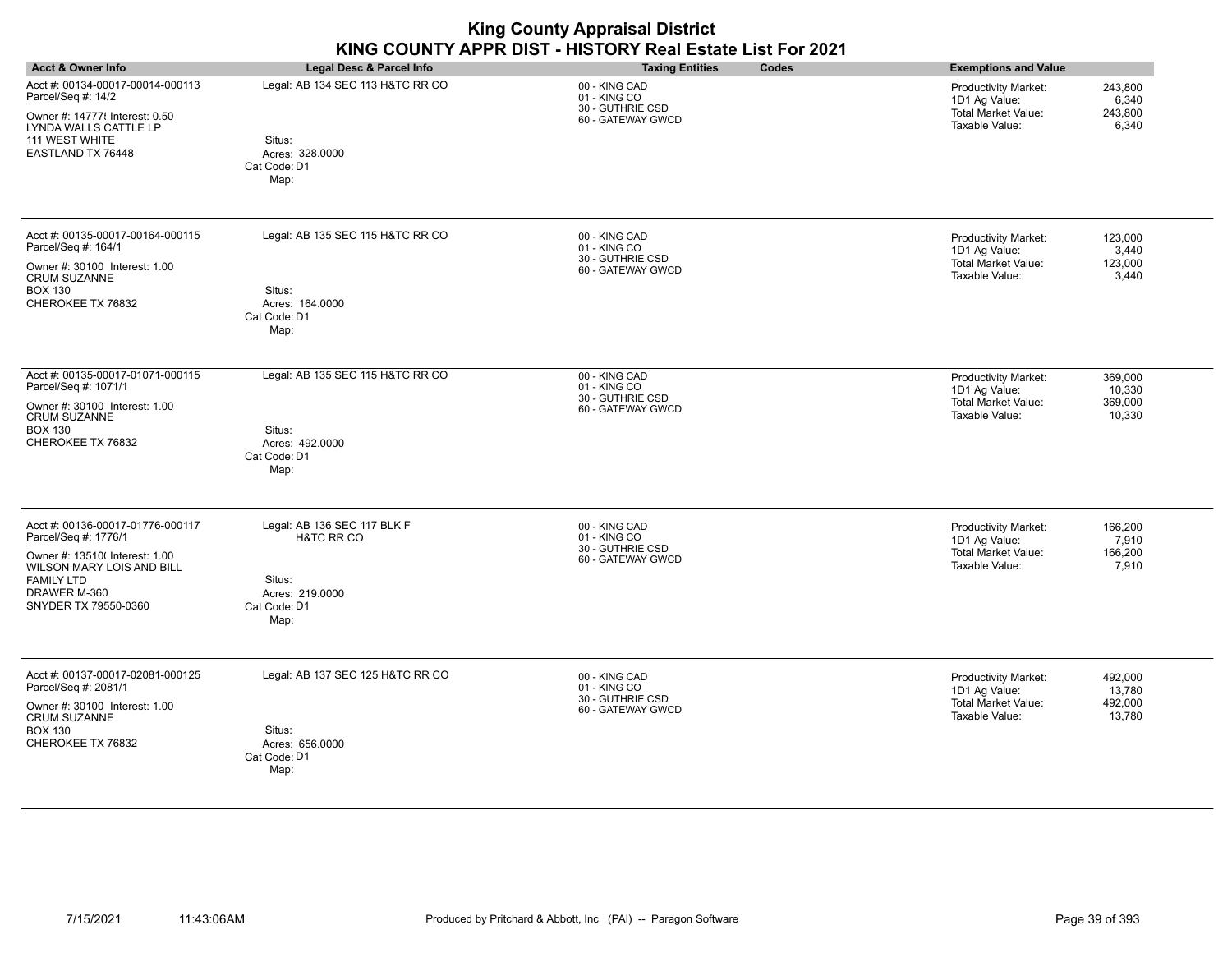| <b>King County Appraisal District</b><br>KING COUNTY APPR DIST - HISTORY Real Estate List For 2021                                                                                          |                                                                                                                                          |                                                                        |                                                                                                                                                                                                                                     |  |
|---------------------------------------------------------------------------------------------------------------------------------------------------------------------------------------------|------------------------------------------------------------------------------------------------------------------------------------------|------------------------------------------------------------------------|-------------------------------------------------------------------------------------------------------------------------------------------------------------------------------------------------------------------------------------|--|
| <b>Acct &amp; Owner Info</b>                                                                                                                                                                | <b>Legal Desc &amp; Parcel Info</b>                                                                                                      | <b>Taxing Entities</b><br>Codes                                        | <b>Exemptions and Value</b>                                                                                                                                                                                                         |  |
| Acct #: 00138-00017-01777-000127<br>Parcel/Seq #: 1777/1<br>Owner #: 13510( Interest: 1.00<br><b>WILSON MARY LOIS AND BILL</b><br><b>FAMILY LTD</b><br>DRAWER M-360<br>SNYDER TX 79550-0360 | Legal: AB 138 SEC 127 BLK F<br>H&TC RR CO<br>Situs:<br>Acres: 656.0000<br>Cat Code: D1<br>Map:                                           | 00 - KING CAD<br>01 - KING CO<br>30 - GUTHRIE CSD<br>60 - GATEWAY GWCD | Productivity Market:<br>490,730<br>1D1 Ag Value:<br>12.810<br><b>Total Market Value:</b><br>490,730<br>Taxable Value:<br>12,810                                                                                                     |  |
| Acct #: 00139-00019-00015-000000<br>Parcel/Seq #: 15/1<br>Owner #: 147774 Interest: 0.50<br>JEFF BACON CATTLE LP<br>7400 HWY 206<br><b>CISCO TX 76437</b>                                   | Legal: IMPROVEMENT ON AB 139<br>H&TC BLK F SEC 129<br>Situs: 1261 CR 448 GUTHRIE TX 79236<br>Acres: 82.0000<br>Cat Code: D1 E D2<br>Map: | 00 - KING CAD<br>01 - KING CO<br>30 - GUTHRIE CSD<br>60 - GATEWAY GWCD | 400<br>Land Homesite:<br>8,280<br>Improvement Homesite:<br>3,550<br>Improvement NonHomesite:<br>Productivity Market:<br>61,130<br>1D1 Ag Value:<br>1,550<br><b>Total Market Value:</b><br>73,360<br>Taxable Value:<br>13,780        |  |
| Acct #: 00139-00019-00015-000000<br>Parcel/Seq #: 15/2<br>Owner #: 14777! Interest: 0.50<br>LYNDA WALLS CATTLE LP<br><b>111 WEST WHITE</b><br>EASTLAND TX 76448                             | Legal: IMPROVEMENT ON AB 139<br>H&TC BLK F SEC 129<br>Situs: 1261 CR 448 GUTHRIE TX 79236<br>Acres: 82.0000<br>Cat Code: D1 E D2<br>Map: | 00 - KING CAD<br>01 - KING CO<br>30 - GUTHRIE CSD<br>60 - GATEWAY GWCD | 400<br>Land Homesite:<br>8,280<br>Improvement Homesite:<br>Improvement NonHomesite:<br>3,550<br><b>Productivity Market:</b><br>61.130<br>1D1 Ag Value:<br>1,550<br><b>Total Market Value:</b><br>73,360<br>Taxable Value:<br>13,780 |  |
| Acct #: 00139-00019-01778-000129<br>Parcel/Seq #: 1778/3<br>Owner #: 147728 Interest: 0.50<br>STRELECKI MARY L<br>7215 LAVENDALE CIRCLE<br>DALLAS TX 75230-3656                             | Legal: AB 139 SEC 129 H&TC RR CO<br>Situs:<br>Acres: 246.0000<br>Cat Code: D1<br>Map:                                                    | 00 - KING CAD<br>01 - KING CO<br>30 - GUTHRIE CSD<br>60 - GATEWAY GWCD | 184,500<br>Productivity Market:<br>1D1 Ag Value:<br>5,050<br><b>Total Market Value:</b><br>184,500<br>Taxable Value:<br>5.050                                                                                                       |  |
| Acct #: 00139-00019-01778-000129<br>Parcel/Seq #: 1778/1<br>Owner #: 14774; Interest: 0.50<br>WILSON FAMILY LTD. NANCY AND BILL<br>PO BOX 360<br>SNYDER TX 79550-0360                       | Legal: AB 139 SEC 129 H&TC RR CO<br>Situs:<br>Acres: 246.0000<br>Cat Code: D1<br>Map:                                                    | 00 - KING CAD<br>01 - KING CO<br>30 - GUTHRIE CSD<br>60 - GATEWAY GWCD | <b>Productivity Market:</b><br>184,500<br>1D1 Ag Value:<br>5,050<br><b>Total Market Value:</b><br>184,500<br>Taxable Value:<br>5,050                                                                                                |  |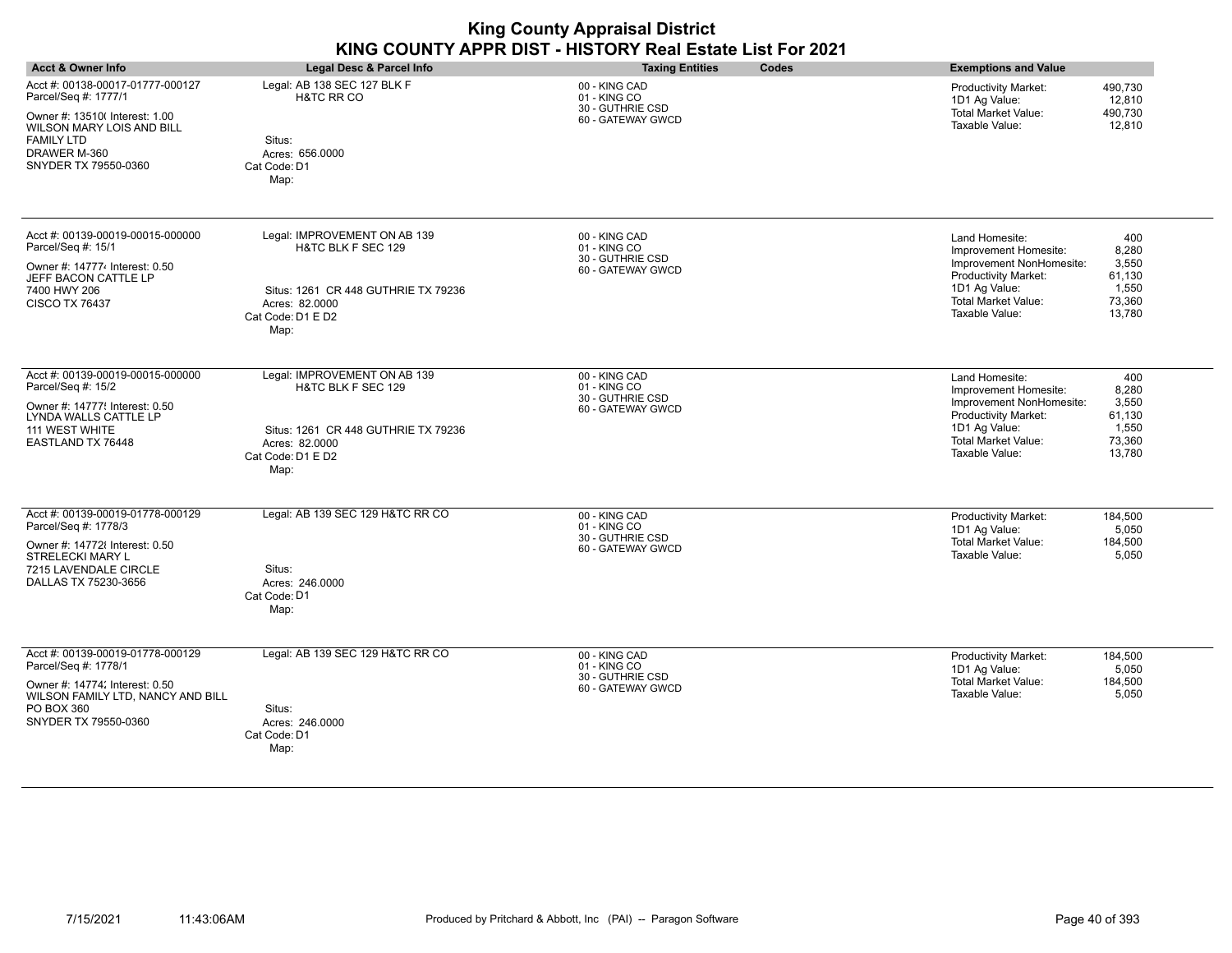| <b>Acct &amp; Owner Info</b>                                                                                                                                          | Legal Desc & Parcel Info                                                              | <b>Taxing Entities</b><br><b>Codes</b>                                 | <b>Exemptions and Value</b>                                                                                                          |
|-----------------------------------------------------------------------------------------------------------------------------------------------------------------------|---------------------------------------------------------------------------------------|------------------------------------------------------------------------|--------------------------------------------------------------------------------------------------------------------------------------|
| Acct #: 00140-00019-01779-000131<br>Parcel/Seq #: 1779/3<br>Owner #: 147728 Interest: 0.50<br>STRELECKI MARY L<br>7215 LAVENDALE CIRCLE<br>DALLAS TX 75230-3656       | Legal: AB 140 SEC 131 H&TC RR CO<br>Situs:<br>Acres: 328.0000<br>Cat Code: D1<br>Map: | 00 - KING CAD<br>01 - KING CO<br>30 - GUTHRIE CSD<br>60 - GATEWAY GWCD | 242,130<br><b>Productivity Market:</b><br>1D1 Ag Value:<br>5,960<br><b>Total Market Value:</b><br>242,130<br>Taxable Value:<br>5,960 |
| Acct #: 00140-00019-01779-000131<br>Parcel/Seq #: 1779/1<br>Owner #: 14774; Interest: 0.50<br>WILSON FAMILY LTD, NANCY AND BILL<br>PO BOX 360<br>SNYDER TX 79550-0360 | Legal: AB 140 SEC 131 H&TC RR CO<br>Situs:<br>Acres: 328.0000<br>Cat Code: D1<br>Map: | 00 - KING CAD<br>01 - KING CO<br>30 - GUTHRIE CSD<br>60 - GATEWAY GWCD | <b>Productivity Market:</b><br>242,130<br>1D1 Ag Value:<br>5,960<br><b>Total Market Value:</b><br>242,130<br>Taxable Value:<br>5,960 |
| Acct #: 00141-00017-01780-000133<br>Parcel/Seq #: 1780/3<br>Owner #: 147728 Interest: 0.50<br>STRELECKI MARY L<br>7215 LAVENDALE CIRCLE<br>DALLAS TX 75230-3656       | Legal: AB 141 SEC 133 H&TC RR CO<br>Situs:<br>Acres: 328.0000<br>Cat Code: D1<br>Map: | 00 - KING CAD<br>01 - KING CO<br>30 - GUTHRIE CSD<br>60 - GATEWAY GWCD | <b>Productivity Market:</b><br>246,000<br>1D1 Ag Value:<br>6,230<br>Total Market Value:<br>246,000<br>Taxable Value:<br>6,230        |
| Acct #: 00141-00017-01780-000133<br>Parcel/Seq #: 1780/1<br>Owner #: 14774; Interest: 0.50<br>WILSON FAMILY LTD, NANCY AND BILL<br>PO BOX 360<br>SNYDER TX 79550-0360 | Legal: AB 141 SEC 133 H&TC RR CO<br>Situs:<br>Acres: 328.0000<br>Cat Code: D1<br>Map: | 00 - KING CAD<br>01 - KING CO<br>30 - GUTHRIE CSD<br>60 - GATEWAY GWCD | <b>Productivity Market:</b><br>246,000<br>6,230<br>1D1 Ag Value:<br><b>Total Market Value:</b><br>246,000<br>Taxable Value:<br>6,230 |
| Acct #: 00142-00017-01073-000135<br>Parcel/Seq #: 1073/1<br>Owner #: 30100 Interest: 1.00<br><b>CRUM SUZANNE</b><br><b>BOX 130</b><br>CHEROKEE TX 76832               | Legal: AB 142 SEC 135 H&TC RR CO<br>Situs:<br>Acres: 492.0000<br>Cat Code: D1<br>Map: | 00 - KING CAD<br>01 - KING CO<br>30 - GUTHRIE CSD<br>60 - GATEWAY GWCD | Productivity Market:<br>369,000<br>9,590<br>1D1 Ag Value:<br><b>Total Market Value:</b><br>369,000<br>Taxable Value:<br>9,590        |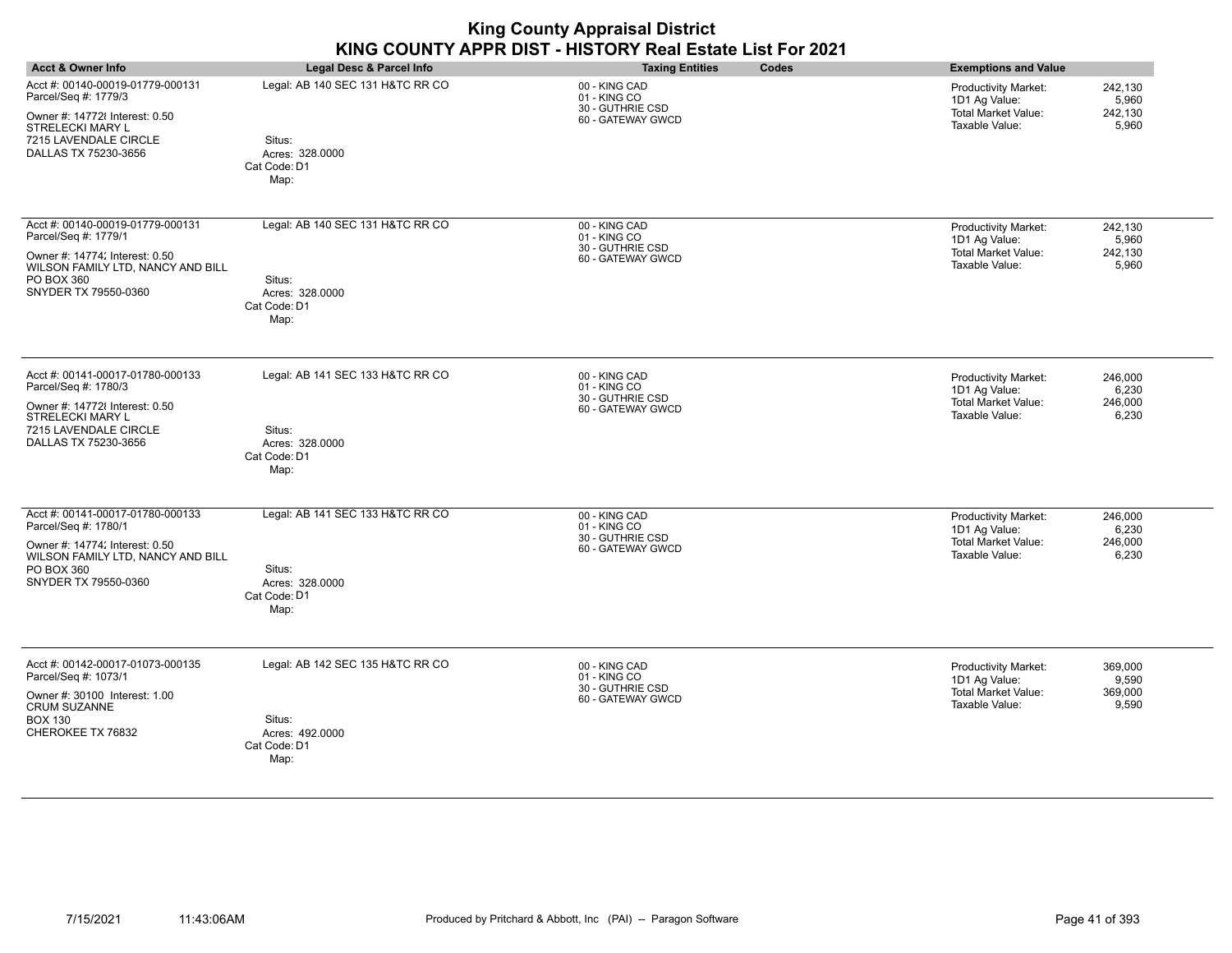| <b>King County Appraisal District</b><br>KING COUNTY APPR DIST - HISTORY Real Estate List For 2021                             |                                                   |                                                                        |                                                                                                                        |  |
|--------------------------------------------------------------------------------------------------------------------------------|---------------------------------------------------|------------------------------------------------------------------------|------------------------------------------------------------------------------------------------------------------------|--|
| <b>Acct &amp; Owner Info</b>                                                                                                   | <b>Legal Desc &amp; Parcel Info</b>               | <b>Taxing Entities</b><br>Codes                                        | <b>Exemptions and Value</b>                                                                                            |  |
| Acct #: 00142-00017-01781-000135<br>Parcel/Seq #: 1781/1<br>Owner #: 13510( Interest: 1.00<br><b>WILSON MARY LOIS AND BILL</b> | Legal: AB 142 SEC 135 BLK F<br>H&TC RR CO NE/4    | 00 - KING CAD<br>01 - KING CO<br>30 - GUTHRIE CSD<br>60 - GATEWAY GWCD | Productivity Market:<br>123,000<br>1D1 Ag Value:<br>3,120<br>Total Market Value:<br>123,000<br>Taxable Value:<br>3,120 |  |
| <b>FAMILY LTD</b><br>DRAWER M-360<br>SNYDER TX 79550-0360                                                                      | Situs:<br>Acres: 164.0000<br>Cat Code: D1<br>Map: |                                                                        |                                                                                                                        |  |
| Acct #: 00143-00017-00736-000137<br>Parcel/Seq #: 736/1                                                                        | Legal: AB 143 SEC 137 H&TC RR CO                  | 00 - KING CAD<br>01 - KING CO                                          | Productivity Market:<br>101,630<br>2,580<br>1D1 Ag Value:                                                              |  |
| Owner #: 14777 Interest: 0.50<br>ANGELA LTD                                                                                    |                                                   | 30 - GUTHRIE CSD<br>60 - GATEWAY GWCD                                  | Total Market Value:<br>101,630<br>Taxable Value:<br>2,580                                                              |  |
| 2011 SOUTH COUNTY RD 1120<br>MIDLAND TX 79706                                                                                  | Situs:<br>Acres: 135.5000<br>Cat Code: D1<br>Map: |                                                                        |                                                                                                                        |  |
| Acct #: 00143-00017-00736-000137<br>Parcel/Seq #: 736/2                                                                        | Legal: AB 143 SEC 137 H&TC RR CO                  | 00 - KING CAD<br>01 - KING CO                                          | Productivity Market:<br>101,630<br>1D1 Ag Value:<br>2,580                                                              |  |
| Owner #: 14767 Interest: 0.50<br><b>WAYLAND LTD</b>                                                                            |                                                   | 30 - GUTHRIE CSD<br>60 - GATEWAY GWCD                                  | Total Market Value:<br>101,630<br>Taxable Value:<br>2,580                                                              |  |
| PO BOX 116<br>STERLING CITY TX 76951                                                                                           | Situs:<br>Acres: 135.5000<br>Cat Code: D1<br>Map: |                                                                        |                                                                                                                        |  |
| Acct #: 00144-00017-00737-000145<br>Parcel/Seq #: 737/1                                                                        | Legal: AB 144 SEC 145 H&TC RR CO                  | 00 - KING CAD<br>01 - KING CO                                          | Productivity Market:<br>241,970<br>1D1 Ag Value:<br>6,210                                                              |  |
| Owner #: 14777, Interest: 0.50<br>ANGELA LTD<br>2011 SOUTH COUNTY RD 1120<br>MIDLAND TX 79706                                  | Situs:<br>Acres: 328.1000<br>Cat Code: D1<br>Map: | 30 - GUTHRIE CSD<br>60 - GATEWAY GWCD                                  | Total Market Value:<br>241,970<br>Taxable Value:<br>6,210                                                              |  |
| Acct #: 00144-00017-00737-000145<br>Parcel/Seq #: 737/2                                                                        | Legal: AB 144 SEC 145 H&TC RR CO                  | 00 - KING CAD<br>01 - KING CO                                          | Productivity Market:<br>241,970<br>1D1 Ag Value:<br>6,210                                                              |  |
| Owner #: 14767' Interest: 0.50<br><b>WAYLAND LTD</b>                                                                           |                                                   | 30 - GUTHRIE CSD<br>60 - GATEWAY GWCD                                  | <b>Total Market Value:</b><br>241,970<br>6,210<br>Taxable Value:                                                       |  |
| PO BOX 116<br>STERLING CITY TX 76951                                                                                           | Situs:<br>Acres: 328.1000<br>Cat Code: D1         |                                                                        |                                                                                                                        |  |
|                                                                                                                                | Map:                                              |                                                                        |                                                                                                                        |  |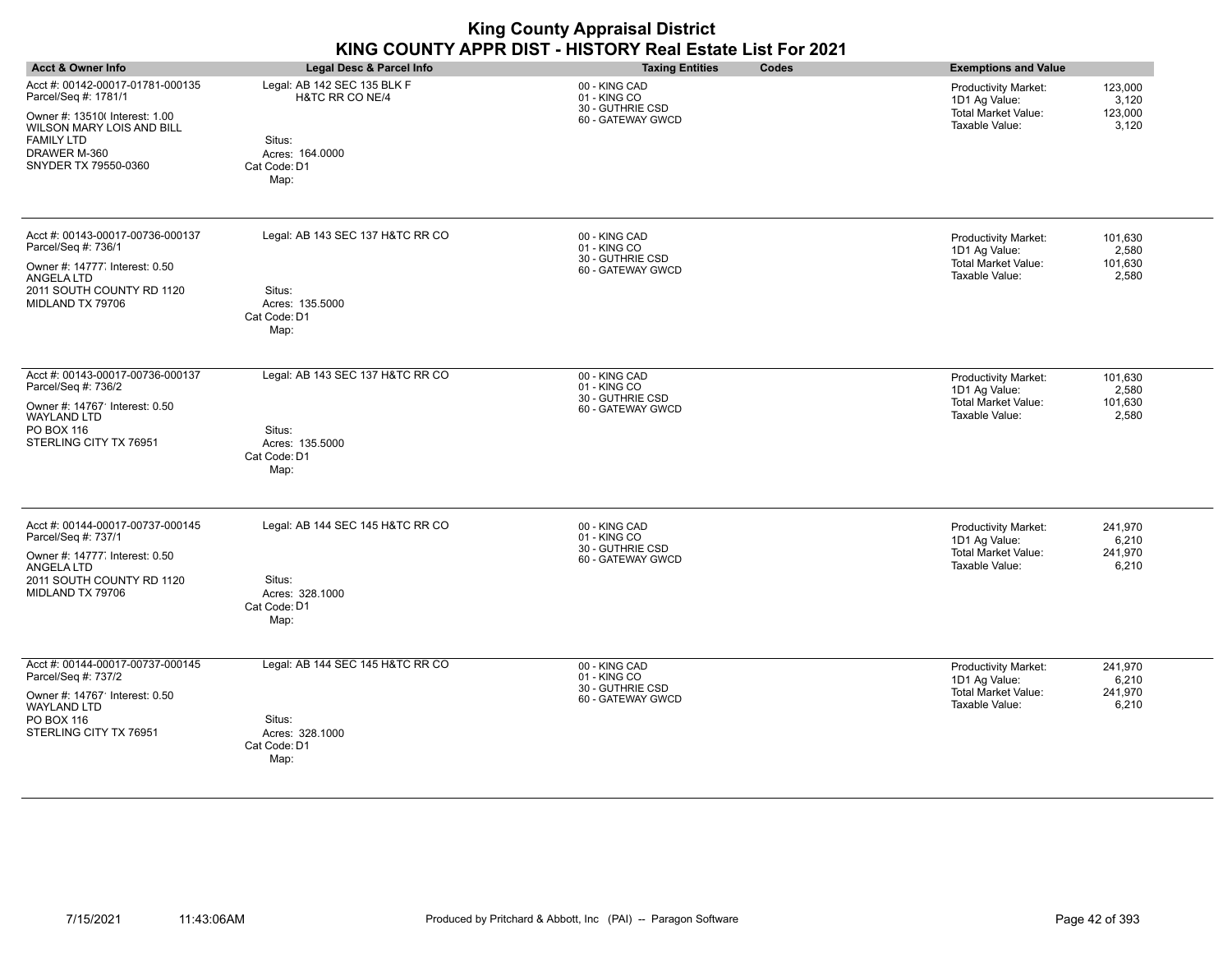| <b>King County Appraisal District</b><br>KING COUNTY APPR DIST - HISTORY Real Estate List For 2021                                                                   |                                                      |                                                                        |                                                                                                     |  |
|----------------------------------------------------------------------------------------------------------------------------------------------------------------------|------------------------------------------------------|------------------------------------------------------------------------|-----------------------------------------------------------------------------------------------------|--|
| <b>Acct &amp; Owner Info</b>                                                                                                                                         | Legal Desc & Parcel Info                             | <b>Taxing Entities</b><br>Codes                                        | <b>Exemptions and Value</b>                                                                         |  |
| Acct #: 00145-00017-01782-000147<br>Parcel/Seq #: 1782/1<br>Owner #: 13510( Interest: 1.00                                                                           | Legal: AB 145 SEC 147 BLK F<br>H&TC RR CO            | 00 - KING CAD<br>01 - KING CO<br>30 - GUTHRIE CSD<br>60 - GATEWAY GWCD | 489.800<br><b>Productivity Market:</b><br>12,110<br>1D1 Ag Value:<br>Total Market Value:<br>489,800 |  |
| <b>WILSON MARY LOIS AND BILL</b><br><b>FAMILY LTD</b><br>DRAWER M-360<br>SNYDER TX 79550-0360                                                                        | Situs:<br>Acres: 656.0000<br>Cat Code: D1<br>Map:    |                                                                        | Taxable Value:<br>12,110                                                                            |  |
| Acct #: 00146-00019-01684-000149<br>Parcel/Seq #: 1684/1                                                                                                             | Legal: AB 146 BLK F SEC 149<br><b>H&amp;TC RR CO</b> | 00 - KING CAD<br>01 - KING CO                                          | Productivity Market:<br>483,330<br>1D1 Ag Value:<br>11,700                                          |  |
| Owner #: 12210( Interest: 1.00<br>SPRINGER FAMILY RANCHES LP<br><b>PO BOX 280</b>                                                                                    | Situs:                                               | 30 - GUTHRIE CSD<br>60 - GATEWAY GWCD                                  | Total Market Value:<br>483,330<br>Taxable Value:<br>11,700                                          |  |
| ASPERMONT TX 79502                                                                                                                                                   | Acres: 656.0000<br>Cat Code: D1<br>Map:              |                                                                        |                                                                                                     |  |
| Acct #: 00147-00040-00453-000261<br>Parcel/Seq #: 453/1                                                                                                              | Legal: AB 147 SEC 261 H&TC RR CO                     | 00 - KING CAD<br>01 - KING CO                                          | Productivity Market:<br>330,000<br>1D1 Ag Value:<br>8,940                                           |  |
| Owner #: 14788; Interest: 1.00<br>ROBKEN, GARY C, TRUSTEE OF THE<br>LILLIAN FRANCES ROBKEN FAMILY<br><b>TRUST</b><br>5709 SILVER LAKE CIRCLE<br><b>WACO TX 76710</b> | Situs:<br>Acres: 440.0000<br>Cat Code: D1<br>Map:    | 30 - GUTHRIE CSD<br>60 - GATEWAY GWCD                                  | <b>Total Market Value:</b><br>330,000<br>8,940<br>Taxable Value:                                    |  |
| Acct #: 00148-00040-01206-000259                                                                                                                                     | Legal: AB 148 SEC 259 H&TC RR CO                     | 00 - KING CAD                                                          | Productivity Market:<br>485,500                                                                     |  |
| Parcel/Seq #: 1206/1<br>Owner #: 14785! Interest: 1.00                                                                                                               |                                                      | 01 - KING CO<br>30 - GUTHRIE CSD<br>60 - GATEWAY GWCD                  | 1D1 Ag Value:<br>13,590<br>Total Market Value:<br>485,500                                           |  |
| 4130, LLC<br><b>PO BOX 845</b><br>ASPERMONT TX 79502                                                                                                                 | Situs:<br>Acres: 647.3270<br>Cat Code: D1<br>Map:    |                                                                        | Taxable Value:<br>13,590                                                                            |  |
| Acct #: 00149-00040-01207-000257<br>Parcel/Seq #: 1207/1                                                                                                             | Legal: AB 149 SEC 257 H&TC RR CO                     | 00 - KING CAD<br>01 - KING CO                                          | 453,720<br>Productivity Market:<br>1D1 Ag Value:<br>11,490                                          |  |
| Owner #: 14785! Interest: 1.00<br>4130, LLC<br>PO BOX 845                                                                                                            | Situs:                                               | 30 - GUTHRIE CSD<br>60 - GATEWAY GWCD                                  | <b>Total Market Value:</b><br>453,720<br>11,490<br>Taxable Value:                                   |  |
| ASPERMONT TX 79502                                                                                                                                                   | Acres: 604.9540<br>Cat Code: D1<br>Map:              |                                                                        |                                                                                                     |  |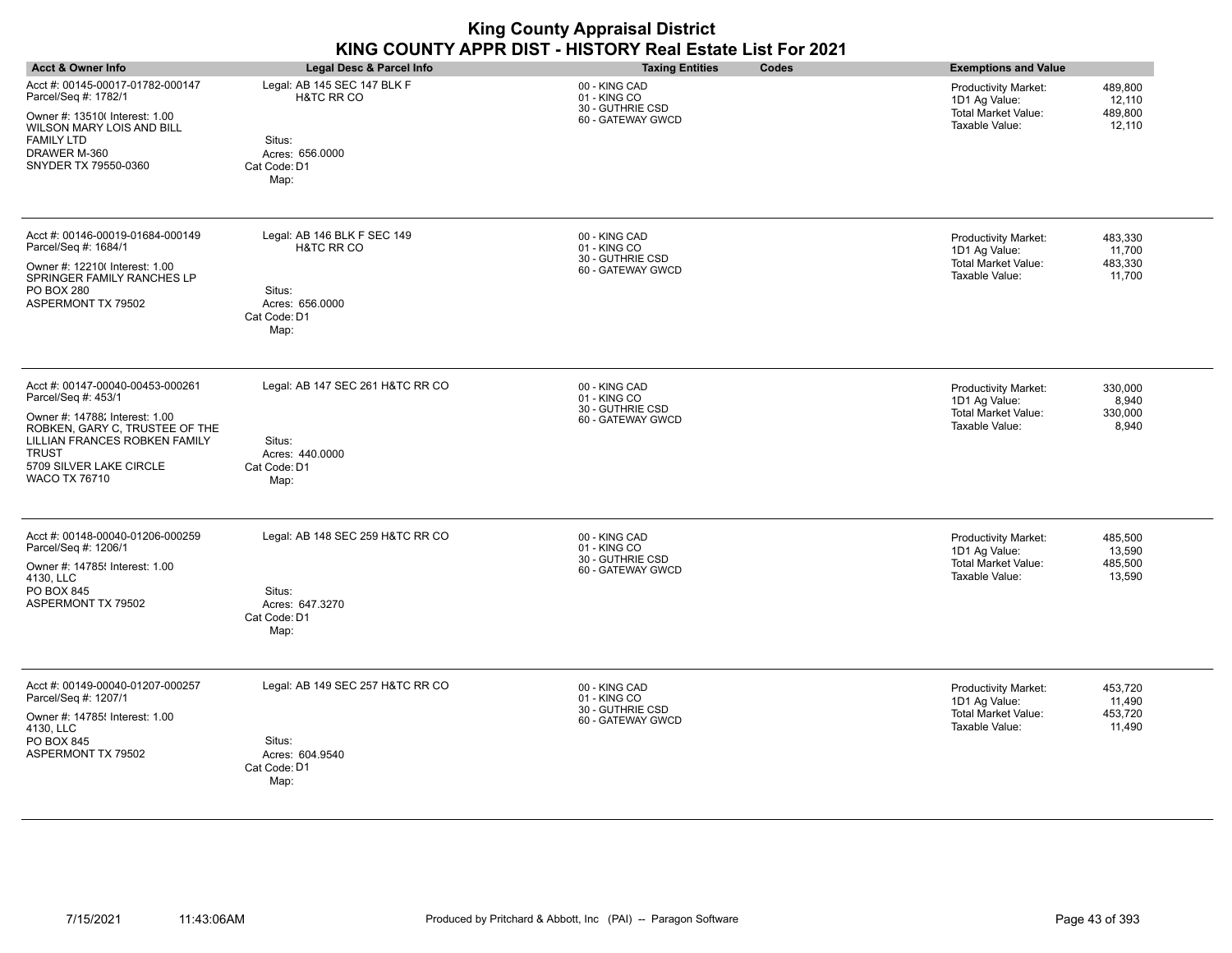| <b>Acct &amp; Owner Info</b>                                                                                                                                                         | <b>Legal Desc &amp; Parcel Info</b>                                                   | <b>Taxing Entities</b><br>Codes                                        | <b>Exemptions and Value</b>                                                                                                        |
|--------------------------------------------------------------------------------------------------------------------------------------------------------------------------------------|---------------------------------------------------------------------------------------|------------------------------------------------------------------------|------------------------------------------------------------------------------------------------------------------------------------|
| Acct #: 00149-00040-02395-000257<br>Parcel/Seq #: 2395/1<br>Owner #: 14759(Interest: 1.00<br>QB PASTURE RESERVE LLC<br>Wayne Kirk<br>6003 WARM MIST LANE<br>DALLAS TX 75248          | Legal: AB 149 SEC 257 H&TC RR CO<br>Situs:<br>Acres: 30.9800<br>Cat Code: D1<br>Map:  | 00 - KING CAD<br>01 - KING CO<br>30 - GUTHRIE CSD<br>60 - GATEWAY GWCD | 23,240<br><b>Productivity Market:</b><br>1D1 Ag Value:<br>590<br><b>Total Market Value:</b><br>23,240<br>Taxable Value:<br>590     |
| Acct #: 00149-00040-02456-000257<br>Parcel/Seq #: 2456/1<br>Owner #: 14772( Interest: 1.00<br>BROOK VALLEY RANCH, LLC<br>543 PARK HEIGHTS CIRCLE<br><b>TYLER TX 75701</b>            | Legal: AB 149 SEC 257 H&TC RR CO<br>Situs:<br>Acres: 4.7440<br>Cat Code: D1<br>Map:   | 00 - KING CAD<br>01 - KING CO<br>30 - GUTHRIE CSD<br>60 - GATEWAY GWCD | <b>Productivity Market:</b><br>3,560<br>1D1 Ag Value:<br>90<br><b>Total Market Value:</b><br>3,560<br>Taxable Value:<br>90         |
| Acct #: 00150-00040-01208-000255<br>Parcel/Seq #: 1208/1<br>Owner #: 14785{ Interest: 1.00<br>4130, LLC<br>PO BOX 845<br>ASPERMONT TX 79502                                          | Legal: AB 150 SEC 255 H&TC RR CO<br>Situs:<br>Acres: 408.5630<br>Cat Code: D1<br>Map: | 00 - KING CAD<br>01 - KING CO<br>30 - GUTHRIE CSD<br>60 - GATEWAY GWCD | Productivity Market:<br>306,420<br>7,760<br>1D1 Ag Value:<br><b>Total Market Value:</b><br>306,420<br>Taxable Value:<br>7,760      |
| Acct #: 00150-00040-02392-000255<br>Parcel/Seq #: 2392/1<br>Owner #: 14759( Interest: 1.00<br>QB PASTURE RESERVE LLC<br>Wayne Kirk<br>6003 WARM MIST LANE<br>DALLAS TX 75248         | Legal: AB 150 SEC 255 H&TCRR CO<br>Situs:<br>Acres: 118.7960<br>Cat Code: D1<br>Map:  | 00 - KING CAD<br>01 - KING CO<br>30 - GUTHRIE CSD<br>60 - GATEWAY GWCD | <b>Productivity Market:</b><br>89,100<br>1D1 Ag Value:<br>2,260<br><b>Total Market Value:</b><br>89,100<br>Taxable Value:<br>2,260 |
| Acct #: 00154-00044-02118-000117<br>Parcel/Seq #: 2118/1<br>Owner #: 14783' Interest: 1.00<br>MOORHOUSE & SON COMPANY<br>P.O. BOX 255<br>CR 377 HIGHWAY 82 WEST<br>BENJAMIN TX 79505 | Legal: AB 154 SEC 117 H&TC RR CO<br>Situs:<br>Acres: 640.0000<br>Cat Code: D1<br>Map: | 00 - KING CAD<br>01 - KING CO<br>30 - GUTHRIE CSD<br>60 - GATEWAY GWCD | <b>Productivity Market:</b><br>480,000<br>1D1 Ag Value:<br>13,440<br>Total Market Value:<br>480,000<br>Taxable Value:<br>13,440    |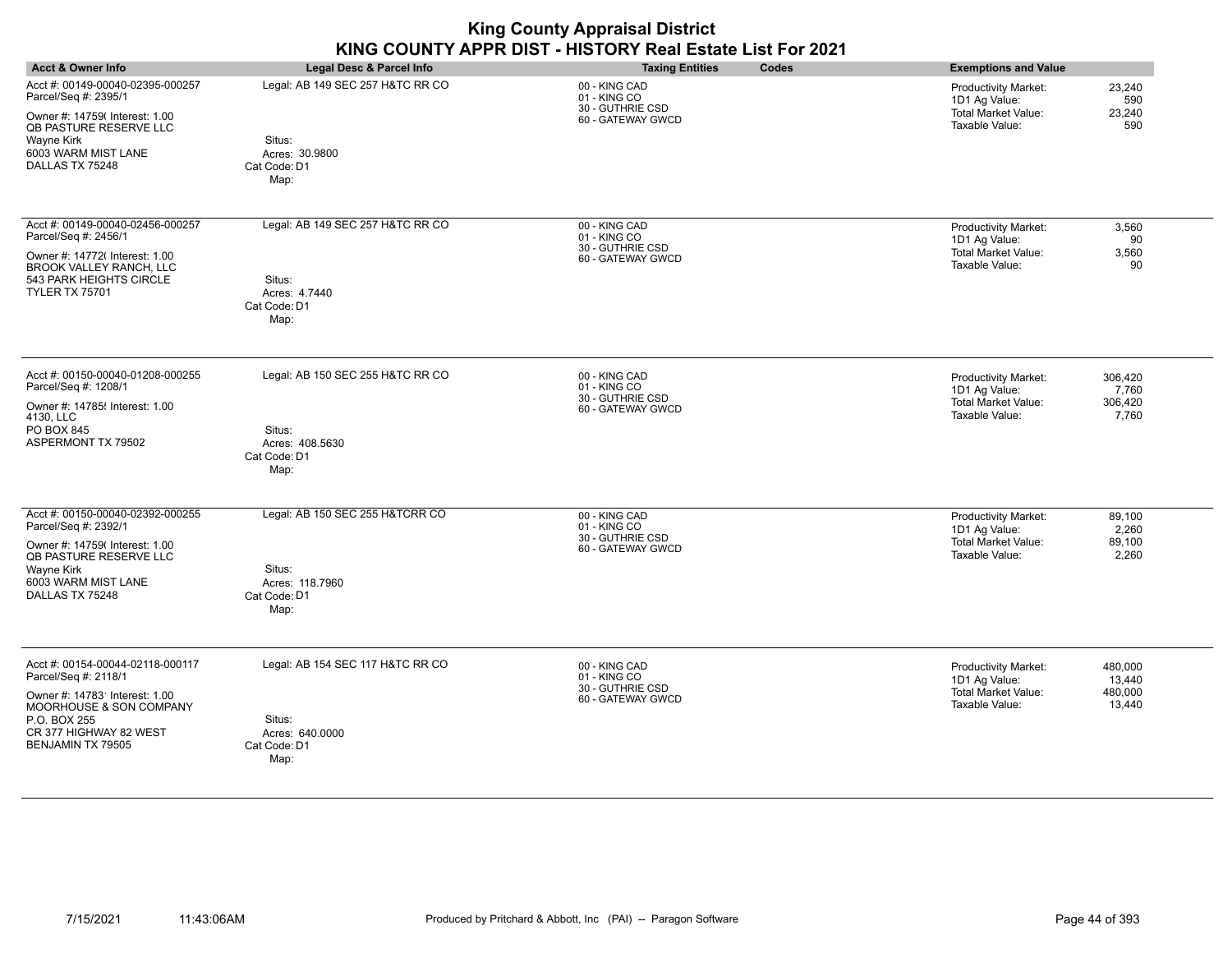| <b>Acct &amp; Owner Info</b>                                                                                                                                                                   | Legal Desc & Parcel Info                                                                                                                   | <b>Taxing Entities</b><br>Codes                                        | <b>Exemptions and Value</b>                                                                                                                                                                                                                        |
|------------------------------------------------------------------------------------------------------------------------------------------------------------------------------------------------|--------------------------------------------------------------------------------------------------------------------------------------------|------------------------------------------------------------------------|----------------------------------------------------------------------------------------------------------------------------------------------------------------------------------------------------------------------------------------------------|
| Acct #: 00156-00042-02354-000000<br>Parcel/Seq #: 2354/1<br>Owner #: 14786' Interest: 1.00<br>LEE LEWIS CONSTRUCTION, INC<br>PO BOX 65197<br>LUBBOCK TX 79464                                  | Legal: IMPROVEMENT ON AB 156<br>SEC 113 H&TC RR CO<br>Situs: 2893 HWY 222 GUTHRIE TX 79236<br>Acres: 640.7520<br>Cat Code: D1 E D2<br>Map: | 00 - KING CAD<br>01 - KING CO<br>30 - GUTHRIE CSD<br>60 - GATEWAY GWCD | Land NonHomesite:<br>12,000<br>Improvement Homesite:<br>501,690<br>92,960<br>Improvement NonHomesite:<br><b>Productivity Market:</b><br>467,410<br>1D1 Ag Value:<br>11,770<br><b>Total Market Value:</b><br>1,074,060<br>Taxable Value:<br>618,420 |
| Acct #: 00157-00042-00649-000111<br>Parcel/Seq #: 649/1<br>Owner #: 14751; Interest: 1.00<br>HENDERSON JAMES C<br>PO BOX 5132<br>MIDLAND TX 79704                                              | Legal: AB 157 SEC 111 H&TC RR CO<br>Situs:<br>Acres: 640.0000<br>Cat Code: D1<br>Map:                                                      | 00 - KING CAD<br>01 - KING CO<br>30 - GUTHRIE CSD<br>60 - GATEWAY GWCD | Productivity Market:<br>480,000<br>1D1 Ag Value:<br>12,160<br><b>Total Market Value:</b><br>480.000<br>Taxable Value:<br>12,160                                                                                                                    |
| Acct #: 00158-00037-00391-000057<br>Parcel/Seq #: 391/1<br>Owner #: 147826 Interest: 1.00<br>ROBERT BRANCH<br>TRUSTEE OF THE ROBERT BRANCH<br><b>TRUST</b><br>251 CR 404<br>ASPERMONT TX 79502 | Legal: AB 158 SEC 57 H&TC RR CO<br>Situs:<br>Acres: 145,0000<br>Cat Code: D1<br>Map:                                                       | 00 - KING CAD<br>01 - KING CO<br>30 - GUTHRIE CSD<br>60 - GATEWAY GWCD | Productivity Market:<br>105,600<br>1D1 Ag Value:<br>2,250<br><b>Total Market Value:</b><br>105,600<br>Taxable Value:<br>2,250                                                                                                                      |
| Acct #: 00159-00037-00838-000055<br>Parcel/Seq #: 838/1<br>Owner #: 97100 Interest: 1.00<br>J H PARRAMORE JR ESTATE LLC<br><b>VIRGINIA THINNES</b><br>2302 GATHRIGHT DR<br>ABILENE TX 79606    | Legal: AB 159 SEC 55 H&TC RR CO<br>Situs:<br>Acres: 656,0000<br>Cat Code: D1<br>Map:                                                       | 00 - KING CAD<br>01 - KING CO<br>30 - GUTHRIE CSD<br>60 - GATEWAY GWCD | Productivity Market:<br>492,000<br>1D1 Ag Value:<br>12,460<br><b>Total Market Value:</b><br>492,000<br>Taxable Value:<br>12,460                                                                                                                    |
| Acct #: 00160-00037-00749-000053<br>Parcel/Seq #: 749/1<br>Owner #: 92100 Interest: 1.00<br>NIBLO FAMILY PARTNERSHIP LTD<br>104 PINE STREET SUITE 601<br>ABILENE TX 79601                      | Legal: AB 160 SEC 53 H&TC RR CO<br>Situs:<br>Acres: 656.2000<br>Cat Code: D1<br>Map:                                                       | 00 - KING CAD<br>01 - KING CO<br>30 - GUTHRIE CSD<br>60 - GATEWAY GWCD | 492.150<br>Productivity Market:<br>1D1 Ag Value:<br>12,470<br><b>Total Market Value:</b><br>492,150<br>Taxable Value:<br>12,470                                                                                                                    |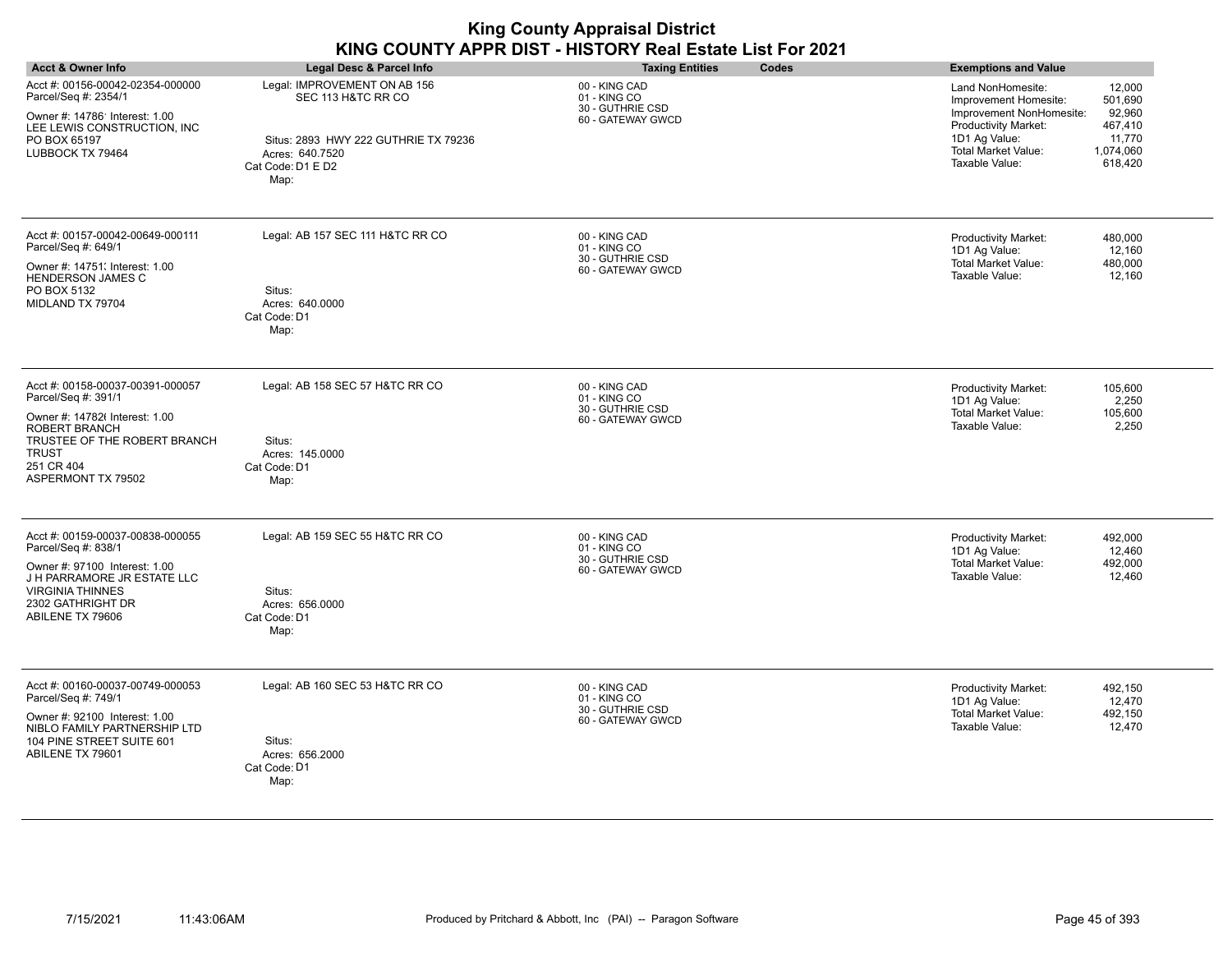| <b>King County Appraisal District</b><br>KING COUNTY APPR DIST - HISTORY Real Estate List For 2021                               |                                                   |                                                   |                                                                                                            |  |
|----------------------------------------------------------------------------------------------------------------------------------|---------------------------------------------------|---------------------------------------------------|------------------------------------------------------------------------------------------------------------|--|
| <b>Acct &amp; Owner Info</b>                                                                                                     | <b>Legal Desc &amp; Parcel Info</b>               | <b>Taxing Entities</b><br>Codes                   | <b>Exemptions and Value</b>                                                                                |  |
| Acct #: 00161-00035-00750-000051<br>Parcel/Seq #: 750/1                                                                          | Legal: AB 161 SEC 51 H&TC RR CO                   | 00 - KING CAD<br>01 - KING CO<br>30 - GUTHRIE CSD | <b>Productivity Market:</b><br>492.150<br>12.470<br>1D1 Ag Value:<br><b>Total Market Value:</b><br>492,150 |  |
| Owner #: 92100 Interest: 1.00<br>NIBLO FAMILY PARTNERSHIP LTD<br>104 PINE STREET SUITE 601<br>ABILENE TX 79601                   | Situs:<br>Acres: 656.2000<br>Cat Code: D1<br>Map: | 60 - GATEWAY GWCD                                 | Taxable Value:<br>12,470                                                                                   |  |
| Acct #: 00162-00035-00751-000049<br>Parcel/Seq #: 751/1                                                                          | Legal: AB 162 SEC 49 H&TC RR CO                   | 00 - KING CAD<br>01 - KING CO<br>30 - GUTHRIE CSD | <b>Productivity Market:</b><br>492.150<br>1D1 Ag Value:<br>12.470<br><b>Total Market Value:</b><br>492.150 |  |
| Owner #: 92100 Interest: 1.00<br>NIBLO FAMILY PARTNERSHIP LTD<br>104 PINE STREET SUITE 601<br>ABILENE TX 79601                   | Situs:<br>Acres: 656.2000<br>Cat Code: D1<br>Map: | 60 - GATEWAY GWCD                                 | Taxable Value:<br>12,470                                                                                   |  |
| Acct #: 00163-00037-00839-000047<br>Parcel/Seq #: 839/1                                                                          | Legal: AB 163 SEC 47 H&TC RR CO                   | 00 - KING CAD<br>01 - KING CO                     | 492,000<br>Productivity Market:<br>1D1 Ag Value:<br>12,460                                                 |  |
| Owner #: 97100 Interest: 1.00<br>J H PARRAMORE JR ESTATE LLC<br><b>VIRGINIA THINNES</b><br>2302 GATHRIGHT DR<br>ABILENE TX 79606 | Situs:<br>Acres: 656,0000<br>Cat Code: D1<br>Map: | 30 - GUTHRIE CSD<br>60 - GATEWAY GWCD             | <b>Total Market Value:</b><br>492,000<br>Taxable Value:<br>12,460                                          |  |
| Acct #: 00164-00037-00840-000045<br>Parcel/Seq #: 840/1                                                                          | Legal: AB 164 SEC 45 H&TC RR CO                   | 00 - KING CAD<br>01 - KING CO                     | Productivity Market:<br>492,000<br>1D1 Ag Value:<br>12,460                                                 |  |
| Owner #: 97100 Interest: 1.00<br>J H PARRAMORE JR ESTATE LLC<br><b>VIRGINIA THINNES</b><br>2302 GATHRIGHT DR<br>ABILENE TX 79606 | Situs:<br>Acres: 656,0000<br>Cat Code: D1<br>Map: | 30 - GUTHRIE CSD<br>60 - GATEWAY GWCD             | <b>Total Market Value:</b><br>492,000<br>Taxable Value:<br>12,460                                          |  |
| Acct #: 00165-00037-02015-000037<br>Parcel/Seq #: 2015/1                                                                         | Legal: AB 165 SEC 37 H&TC RR CO                   | 00 - KING CAD<br>01 - KING CO<br>30 - GUTHRIE CSD | Productivity Market:<br>95,900<br>2,090<br>1D1 Ag Value:                                                   |  |
| Owner #: 147826 Interest: 1.00<br>ROBERT BRANCH<br>TRUSTEE OF THE ROBERT BRANCH<br><b>TRUST</b><br>251 CR 404                    | Situs:<br>Acres: 131.2000<br>Cat Code: D1         | 60 - GATEWAY GWCD                                 | Total Market Value:<br>95,900<br>2,090<br>Taxable Value:                                                   |  |
| ASPERMONT TX 79502                                                                                                               | Map:                                              |                                                   |                                                                                                            |  |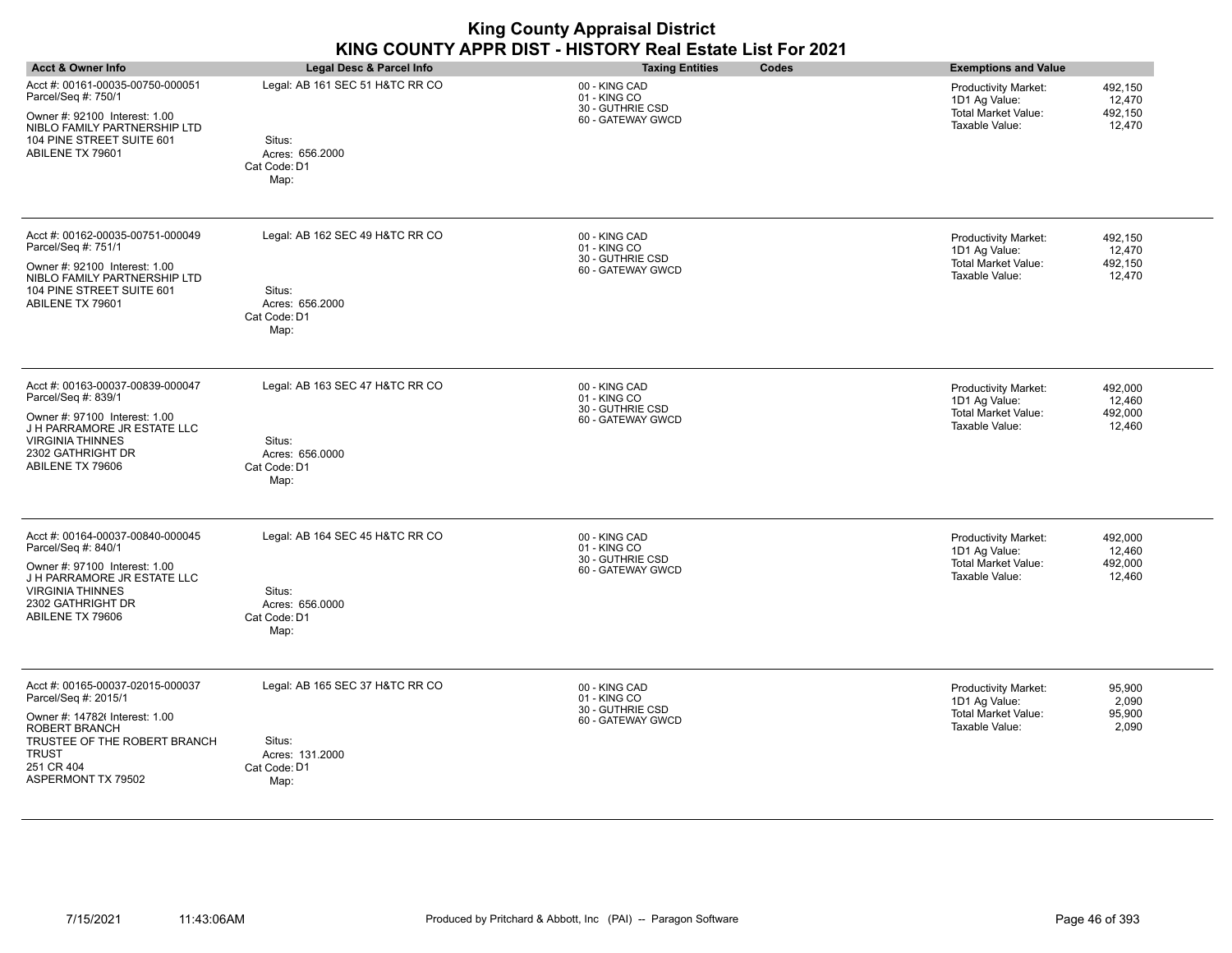| <b>King County Appraisal District</b>                     |  |
|-----------------------------------------------------------|--|
| KING COUNTY APPR DIST - HISTORY Real Estate List For 2021 |  |

| וואס טטווי - וטוס ראשון את האטטט<br>LJIAIT LIJI I VI<br>LVL I                                                                                                                               |                                                                                      |                                                                        |                                                                                                                                        |  |
|---------------------------------------------------------------------------------------------------------------------------------------------------------------------------------------------|--------------------------------------------------------------------------------------|------------------------------------------------------------------------|----------------------------------------------------------------------------------------------------------------------------------------|--|
| <b>Acct &amp; Owner Info</b>                                                                                                                                                                | Legal Desc & Parcel Info                                                             | <b>Taxing Entities</b><br>Codes                                        | <b>Exemptions and Value</b>                                                                                                            |  |
| Acct #: 00166-00037-00841-000035<br>Parcel/Seq #: 841/1<br>Owner #: 97100 Interest: 1.00<br>J H PARRAMORE JR ESTATE LLC<br><b>VIRGINIA THINNES</b><br>2302 GATHRIGHT DR<br>ABILENE TX 79606 | Legal: AB 166 SEC 35 H&TC RR CO<br>Situs:<br>Acres: 656.0000<br>Cat Code: D1<br>Map: | 00 - KING CAD<br>01 - KING CO<br>30 - GUTHRIE CSD<br>60 - GATEWAY GWCD | 492,000<br><b>Productivity Market:</b><br>12,460<br>1D1 Ag Value:<br>Total Market Value:<br>492,000<br>Taxable Value:<br>12,460        |  |
| Acct #: 00167-00037-00752-000033<br>Parcel/Seq #: 752/1<br>Owner #: 92100 Interest: 1.00<br>NIBLO FAMILY PARTNERSHIP LTD<br>104 PINE STREET SUITE 601<br>ABILENE TX 79601                   | Legal: AB 167 SEC 33 H&TC RR CO<br>Situs:<br>Acres: 656.2000<br>Cat Code: D1<br>Map: | 00 - KING CAD<br>01 - KING CO<br>30 - GUTHRIE CSD<br>60 - GATEWAY GWCD | <b>Productivity Market:</b><br>492,150<br>1D1 Ag Value:<br>12,470<br>Total Market Value:<br>492,150<br>Taxable Value:<br>12,470        |  |
| Acct #: 00168-00035-00753-000031<br>Parcel/Seq #: 753/1<br>Owner #: 92100 Interest: 1.00<br>NIBLO FAMILY PARTNERSHIP LTD<br>104 PINE STREET SUITE 601<br>ABILENE TX 79601                   | Legal: AB 168 SEC 31 H&TC RR CO<br>Situs:<br>Acres: 656.2000<br>Cat Code: D1<br>Map: | 00 - KING CAD<br>01 - KING CO<br>30 - GUTHRIE CSD<br>60 - GATEWAY GWCD | <b>Productivity Market:</b><br>492,150<br>1D1 Ag Value:<br>12,470<br><b>Total Market Value:</b><br>492,150<br>Taxable Value:<br>12,470 |  |
| Acct #: 00169-00035-01210-000029<br>Parcel/Seq #: 1210/1<br>Owner #: 14759( Interest: 1.00<br>QB PASTURE RESERVE LLC<br>Wayne Kirk<br>6003 WARM MIST LANE<br>DALLAS TX 75248                | Legal: AB 169 SEC 29 H&TC RR CO<br>Situs:<br>Acres: 668.2270<br>Cat Code: D1<br>Map: | 00 - KING CAD<br>01 - KING CO<br>30 - GUTHRIE CSD<br>60 - GATEWAY GWCD | <b>Productivity Market:</b><br>501,170<br>1D1 Ag Value:<br>12,700<br><b>Total Market Value:</b><br>501,170<br>Taxable Value:<br>12,700 |  |
| Acct #: 00170-00037-01211-000027<br>Parcel/Seq #: 1211/1<br>Owner #: 14759( Interest: 1.00<br>QB PASTURE RESERVE LLC<br>Wayne Kirk<br>6003 WARM MIST LANE<br>DALLAS TX 75248                | Legal: AB 170 SEC 27 H&TC RR CO<br>Situs:<br>Acres: 664.4770<br>Cat Code: D1<br>Map: | 00 - KING CAD<br>01 - KING CO<br>30 - GUTHRIE CSD<br>60 - GATEWAY GWCD | <b>Productivity Market:</b><br>498,360<br>1D1 Ag Value:<br>12,630<br>498,360<br>Total Market Value:<br>Taxable Value:<br>12,630        |  |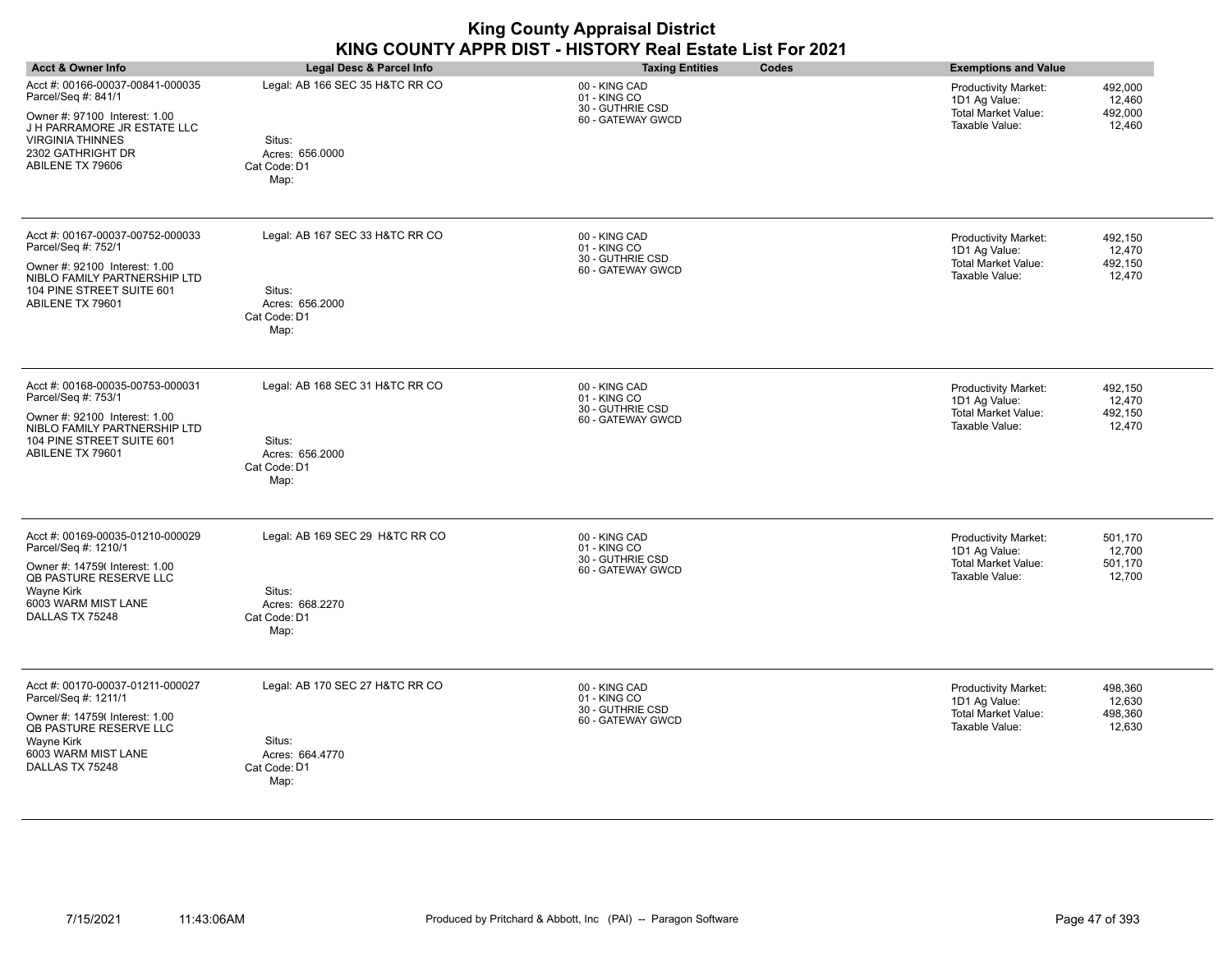| <b>Acct &amp; Owner Info</b>                                                                                                                                                 | Legal Desc & Parcel Info                                                             | <b>Taxing Entities</b><br>Codes                                        | <b>Exemptions and Value</b>                                                                                                            |
|------------------------------------------------------------------------------------------------------------------------------------------------------------------------------|--------------------------------------------------------------------------------------|------------------------------------------------------------------------|----------------------------------------------------------------------------------------------------------------------------------------|
| Acct #: 00171-00037-01212-000025<br>Parcel/Seq #: 1212/1<br>Owner #: 14759( Interest: 1.00<br>QB PASTURE RESERVE LLC<br>Wayne Kirk<br>6003 WARM MIST LANE<br>DALLAS TX 75248 | Legal: AB 171 SEC 25 H&TC RR CO<br>Situs:<br>Acres: 564.3120<br>Cat Code: D1<br>Map: | 00 - KING CAD<br>01 - KING CO<br>30 - GUTHRIE CSD<br>60 - GATEWAY GWCD | 423,230<br><b>Productivity Market:</b><br>1D1 Ag Value:<br>10,720<br><b>Total Market Value:</b><br>423,230<br>Taxable Value:<br>10,720 |
| Acct #: 00173-00040-01213-000015<br>Parcel/Seq #: 1213/1<br>Owner #: 14759( Interest: 1.00<br>QB PASTURE RESERVE LLC<br>Wayne Kirk<br>6003 WARM MIST LANE<br>DALLAS TX 75248 | Legal: AB 173 SEC 15 H&TC RR CO<br>Situs:<br>Acres: 668.5380<br>Cat Code: D1<br>Map: | 00 - KING CAD<br>01 - KING CO<br>30 - GUTHRIE CSD<br>60 - GATEWAY GWCD | Productivity Market:<br>501,400<br>1D1 Ag Value:<br>12,700<br>Total Market Value:<br>501,400<br>Taxable Value:<br>12,700               |
| Acct #: 00174-00040-01214-000013<br>Parcel/Seq #: 1214/1<br>Owner #: 14759( Interest: 1.00<br>QB PASTURE RESERVE LLC<br>Wayne Kirk<br>6003 WARM MIST LANE<br>DALLAS TX 75248 | Legal: AB 174 SEC 13 H&TC RR CO<br>Situs:<br>Acres: 668.9870<br>Cat Code: D1<br>Map: | 00 - KING CAD<br>01 - KING CO<br>30 - GUTHRIE CSD<br>60 - GATEWAY GWCD | 501,740<br>Productivity Market:<br>1D1 Ag Value:<br>12,710<br>Total Market Value:<br>501,740<br>Taxable Value:<br>12,710               |
| Acct #: 00175-00042-01215-000011<br>Parcel/Seq #: 1215/1<br>Owner #: 14759( Interest: 1.00<br>QB PASTURE RESERVE LLC<br>Wayne Kirk<br>6003 WARM MIST LANE<br>DALLAS TX 75248 | Legal: AB 175 SEC 11 H&TC RR CO<br>Situs:<br>Acres: 608.8330<br>Cat Code: D1<br>Map: | 00 - KING CAD<br>01 - KING CO<br>30 - GUTHRIE CSD<br>60 - GATEWAY GWCD | <b>Productivity Market:</b><br>456,620<br>1D1 Ag Value:<br>11,570<br><b>Total Market Value:</b><br>456,620<br>Taxable Value:<br>11,570 |
| Acct #: 00175-00042-02388-000011<br>Parcel/Seq #: 2388/1<br>Owner #: 14762' Interest: 1.00<br><b>KELSEY TD</b><br>PO BOX 60<br>GUTHRIE TX 79236                              | Legal: AB 175 SEC 11 H&TC RR CO<br>Situs:<br>Acres: 7.5700<br>Cat Code: D1<br>Map:   | 00 - KING CAD<br>01 - KING CO<br>30 - GUTHRIE CSD<br>60 - GATEWAY GWCD | 5,680<br><b>Productivity Market:</b><br>1D1 Ag Value:<br>140<br><b>Total Market Value:</b><br>5,680<br>Taxable Value:<br>140           |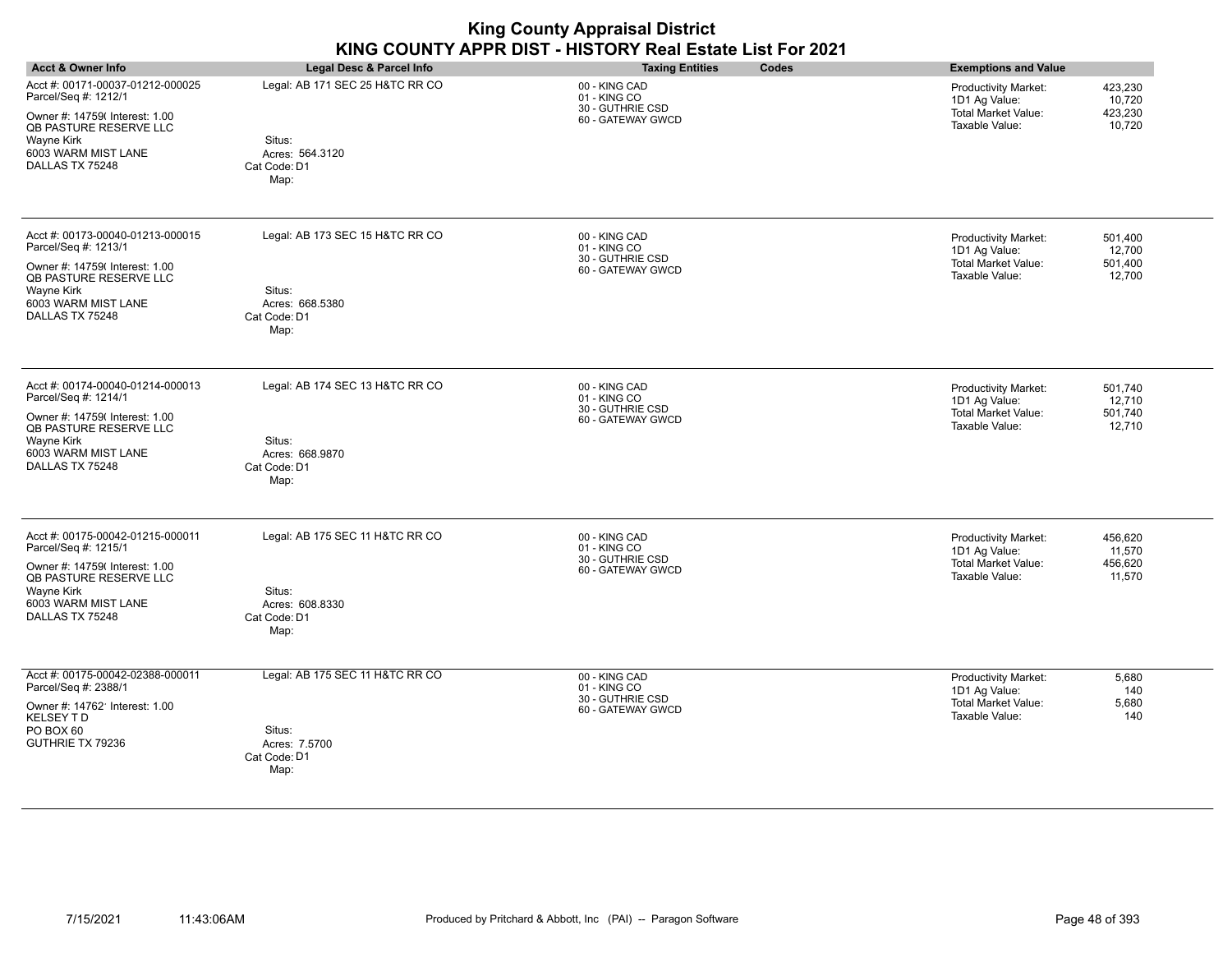|                                                                                                                                                                              |                                                                                     | <b>King County Appraisal District</b><br>KING COUNTY APPR DIST - HISTORY Real Estate List For 2021 |                                                                                                                                 |
|------------------------------------------------------------------------------------------------------------------------------------------------------------------------------|-------------------------------------------------------------------------------------|----------------------------------------------------------------------------------------------------|---------------------------------------------------------------------------------------------------------------------------------|
| <b>Acct &amp; Owner Info</b>                                                                                                                                                 | Legal Desc & Parcel Info                                                            | Codes<br><b>Taxing Entities</b>                                                                    | <b>Exemptions and Value</b>                                                                                                     |
| Acct #: 00175-00042-02540-000000<br>Parcel/Seq #: 2540/1<br>Owner #: 14765' Interest: 1.00<br>SPANISH BIT RANCH LLC<br>6003 WARM MIST LANE<br>DALLAS TX 75248                | Legal: AB 175 SEC 11 H&TC RR CO<br>Situs:<br>Acres: 53.5100<br>Cat Code: D1<br>Map: | 00 - KING CAD<br>01 - KING CO<br>30 - GUTHRIE CSD<br>60 - GATEWAY GWCD                             | 40,130<br><b>Productivity Market:</b><br>1D1 Ag Value:<br>1.020<br>Total Market Value:<br>40,130<br>Taxable Value:<br>1,020     |
| Acct #: 00176-00042-01216-000009<br>Parcel/Seq #: 1216/1<br>Owner #: 14759( Interest: 1.00<br>QB PASTURE RESERVE LLC<br>Wayne Kirk<br>6003 WARM MIST LANE<br>DALLAS TX 75248 | Legal: AB 176 SEC 9 H&TC RR CO<br>Situs:<br>Acres: 663.9190<br>Cat Code: D1<br>Map: | 00 - KING CAD<br>01 - KING CO<br>30 - GUTHRIE CSD<br>60 - GATEWAY GWCD                             | Productivity Market:<br>497,940<br>12,610<br>1D1 Ag Value:<br><b>Total Market Value:</b><br>497,940<br>Taxable Value:<br>12,610 |
| Acct #: 00176-00042-02450-000009<br>Parcel/Seq #: 2450/1<br>Owner #: 14761. Interest: 1.00<br>****** CONFIDENTIAL OWNER *******                                              | Legal: * CONFIDENTIAL OWNER *<br>Situs:<br>Acres: 2.5350<br>Cat Code: D1<br>Map:    | 00 - KING CAD<br>01 - KING CO<br>30 - GUTHRIE CSD<br>60 - GATEWAY GWCD                             | <b>Productivity Market:</b><br>1,900<br>1D1 Ag Value:<br>50<br><b>Total Market Value:</b><br>1,900<br>Taxable Value:<br>50      |
| Acct #: 00177-00040-01217-000007<br>Parcel/Seq #: 1217/1<br>Owner #: 14759(Interest: 1.00<br>QB PASTURE RESERVE LLC<br>Wayne Kirk<br>6003 WARM MIST LANE<br>DALLAS TX 75248  | Legal: AB 177 SEC 7 H&TC RR CO<br>Situs:<br>Acres: 661.9450<br>Cat Code: D1<br>Map: | 00 - KING CAD<br>01 - KING CO<br>30 - GUTHRIE CSD<br>60 - GATEWAY GWCD                             | Productivity Market:<br>496,460<br>12,580<br>1D1 Ag Value:<br><b>Total Market Value:</b><br>496,460<br>Taxable Value:<br>12,580 |
| Acct #: 00177-00040-02454-000007<br>Parcel/Seq #: 2454/1<br>Owner #: 14772( Interest: 1.00<br>BROOK VALLEY RANCH, LLC<br>543 PARK HEIGHTS CIRCLE<br><b>TYLER TX 75701</b>    | Legal: AB 177 SEC 7 H&TC RR CO<br>Situs:<br>Acres: 0.0500<br>Cat Code: D1<br>Map:   | 00 - KING CAD<br>01 - KING CO<br>30 - GUTHRIE CSD<br>60 - GATEWAY GWCD                             | Productivity Market:<br>40<br>1D1 Ag Value:<br>10<br>Total Market Value:<br>40<br>Taxable Value:<br>10                          |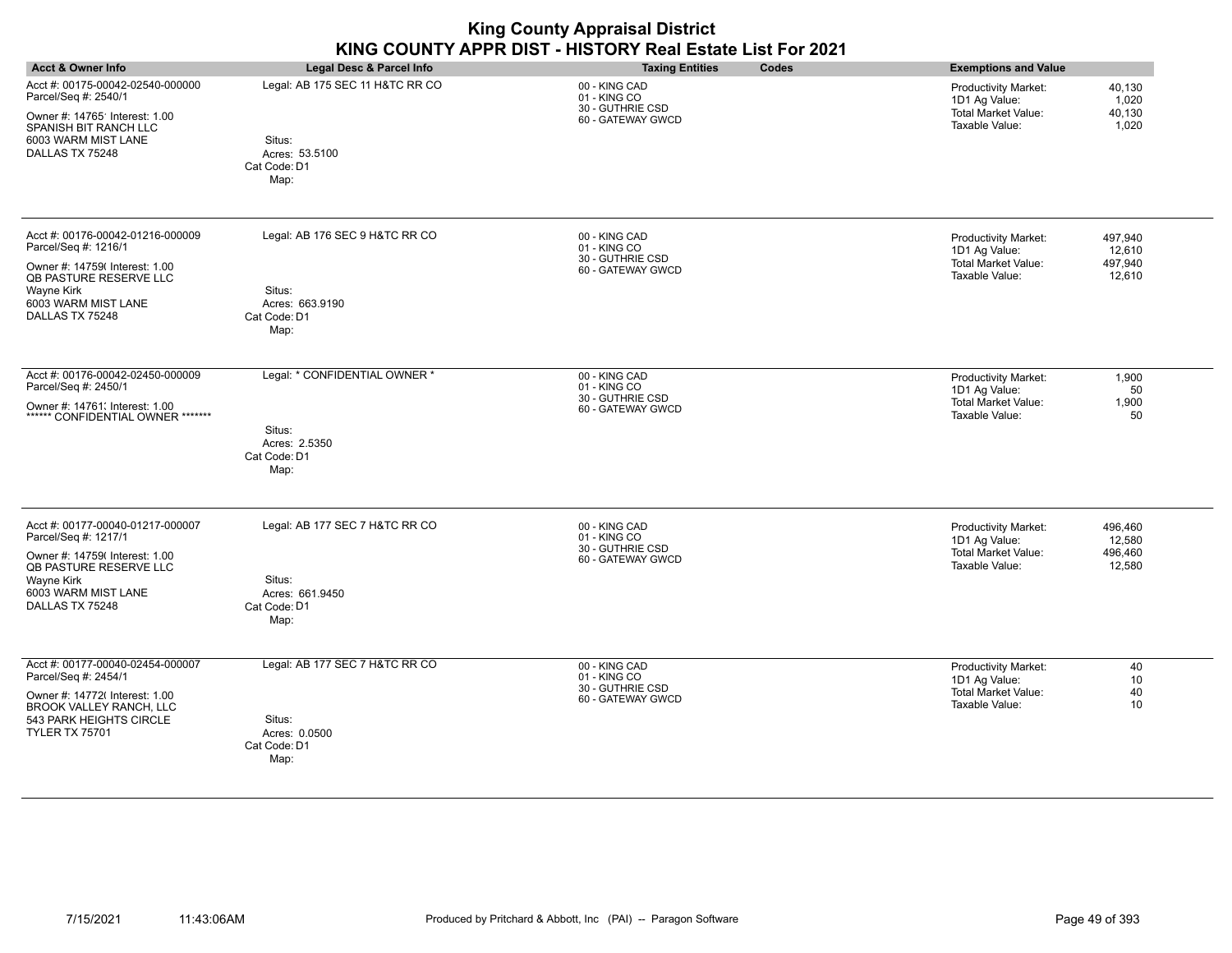| <b>Acct &amp; Owner Info</b>                                                                                                                                                                | Legal Desc & Parcel Info                                                                   | <b>Taxing Entities</b><br>Codes                                        | <b>Exemptions and Value</b>                                                                                                     |
|---------------------------------------------------------------------------------------------------------------------------------------------------------------------------------------------|--------------------------------------------------------------------------------------------|------------------------------------------------------------------------|---------------------------------------------------------------------------------------------------------------------------------|
| Acct #: 00178-00040-01218-000005<br>Parcel/Seq #: 1218/1<br>Owner #: 14759( Interest: 1.00<br>QB PASTURE RESERVE LLC<br>Wayne Kirk<br>6003 WARM MIST LANE<br>DALLAS TX 75248                | Legal: AB 178 SEC 5 H&TC RR CO<br>Situs:<br>Acres: 577.3770<br>Cat Code: D1<br>Map:        | 00 - KING CAD<br>01 - KING CO<br>30 - GUTHRIE CSD<br>60 - GATEWAY GWCD | Productivity Market:<br>423,070<br>1D1 Ag Value:<br>8,580<br><b>Total Market Value:</b><br>423,070<br>8,580<br>Taxable Value:   |
| Acct #: 00179-00017-01783-000097<br>Parcel/Seq #: 1783/1<br>Owner #: 13510( Interest: 1.00<br><b>WILSON MARY LOIS AND BILL</b><br><b>FAMILY LTD</b><br>DRAWER M-360<br>SNYDER TX 79550-0360 | Legal: AB 179 SEC 97 BLK F H&TC RR CO<br>Situs:<br>Acres: 218.6700<br>Cat Code: D1<br>Map: | 00 - KING CAD<br>01 - KING CO<br>30 - GUTHRIE CSD<br>60 - GATEWAY GWCD | Productivity Market:<br>174,550<br>22,530<br>1D1 Ag Value:<br>Total Market Value:<br>174,550<br>Taxable Value:<br>22,530        |
| Acct #: 00180-00017-00754-000093<br>Parcel/Seq #: 754/1<br>Owner #: 92100 Interest: 1.00<br>NIBLO FAMILY PARTNERSHIP LTD<br>104 PINE STREET SUITE 601<br><b>ABILENE TX 79601</b>            | Legal: AB 180 SEC 93 H&TC RR CO<br>Situs:<br>Acres: 656.2000<br>Cat Code: D1<br>Map:       | 00 - KING CAD<br>01 - KING CO<br>30 - GUTHRIE CSD<br>60 - GATEWAY GWCD | Productivity Market:<br>488,020<br>1D1 Ag Value:<br>11,810<br><b>Total Market Value:</b><br>488,020<br>Taxable Value:<br>11,810 |
| Acct #: 00181-00017-00842-000095<br>Parcel/Seq #: 842/1<br>Owner #: 97100 Interest: 1.00<br>J H PARRAMORE JR ESTATE LLC<br>VIRGINIA THINNES<br>2302 GATHRIGHT DR<br>ABILENE TX 79606        | Legal: AB 181 SEC 95 H&TC RR CO<br>Situs:<br>Acres: 656.0000<br>Cat Code: D1<br>Map:       | 00 - KING CAD<br>01 - KING CO<br>30 - GUTHRIE CSD<br>60 - GATEWAY GWCD | Productivity Market:<br>492,000<br>1D1 Ag Value:<br>12,850<br><b>Total Market Value:</b><br>492,000<br>Taxable Value:<br>12,850 |
| Acct #: 00182-00019-00755-000091<br>Parcel/Seq #: 755/1<br>Owner #: 92100 Interest: 1.00<br>NIBLO FAMILY PARTNERSHIP LTD<br>104 PINE STREET SUITE 601<br>ABILENE TX 79601                   | Legal: AB 182 SEC 91 H&TC RR CO<br>Situs:<br>Acres: 656.2000<br>Cat Code: D1<br>Map:       | 00 - KING CAD<br>01 - KING CO<br>30 - GUTHRIE CSD<br>60 - GATEWAY GWCD | Productivity Market:<br>495,350<br>1D1 Ag Value:<br>22,350<br><b>Total Market Value:</b><br>495,350<br>22,350<br>Taxable Value: |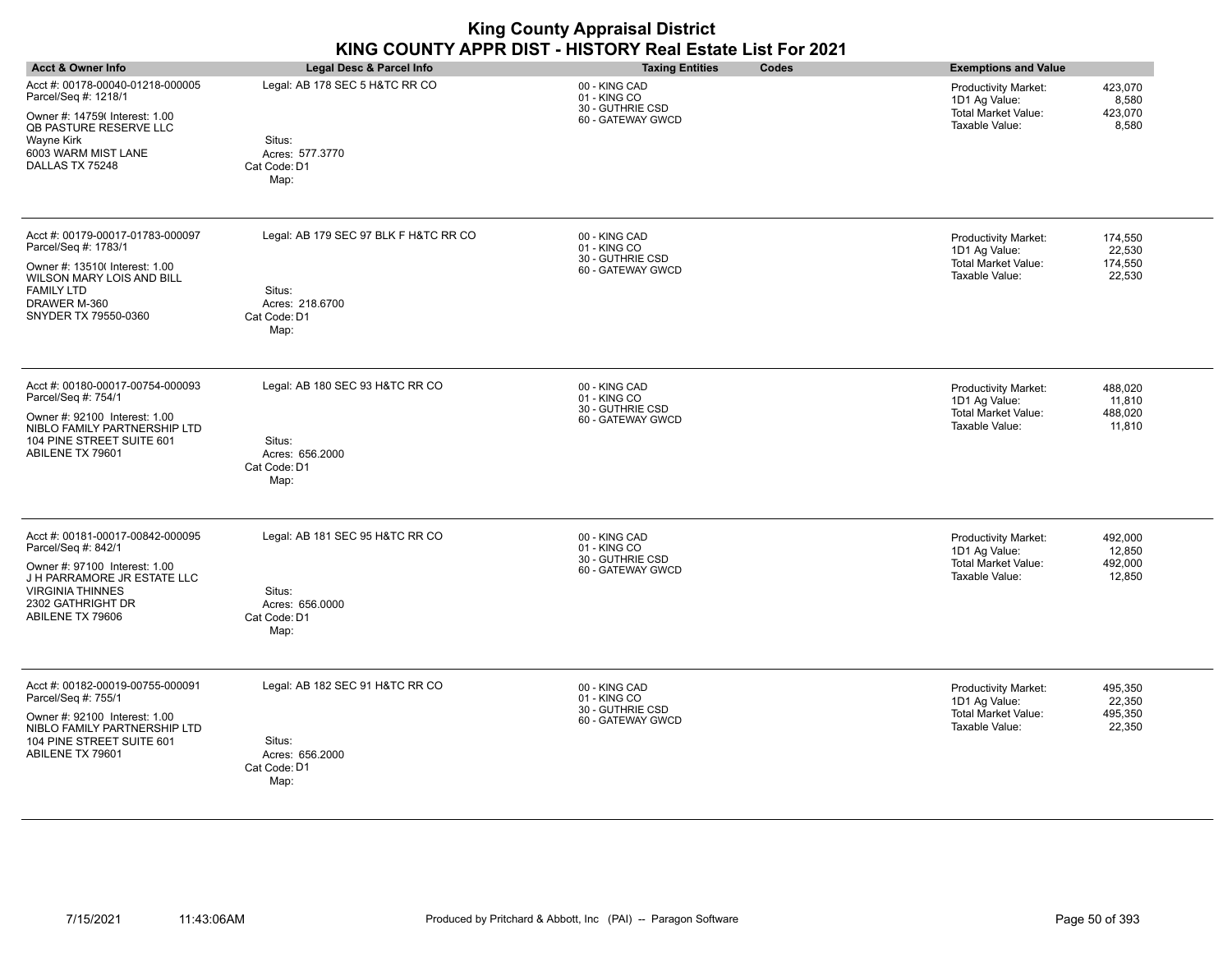| Acct #: 00183-00035-00756-000000<br>Legal: IMPROVEMENT ON AB 183<br>00 - KING CAD<br>800<br>Land Homesite:<br>01 - KING CO<br>BLK F SEC 89<br>23,520<br>Improvement Homesite:<br>30 - GUTHRIE CSD<br>11,550<br>Improvement NonHomesite:<br>60 - GATEWAY GWCD<br>Productivity Market:<br>493,230<br>NIBLO FAMILY PARTNERSHIP LTD<br>1D1 Ag Value:<br>18,650<br>Situs: 2723 S US HWY 83 GUTHRIE TX 79236<br>104 PINE STREET SUITE 601<br>Total Market Value:<br>529,100<br>Acres: 656.2000<br>Taxable Value:<br>54,520<br>Cat Code: D1 E D2<br>Map:<br>Legal: IMPROVEMENT ON AB 184<br>00 - KING CAD<br>Land NonHomesite:<br>800<br>Parcel/Seq #: 843/1<br>01 - KING CO<br><b>H&amp;TC BLK F SEC 87</b><br>15,670<br>Improvement Homesite:<br>30 - GUTHRIE CSD<br>5,580<br>Improvement NonHomesite:<br>Owner #: 97100 Interest: 1.00<br>60 - GATEWAY GWCD<br>Productivity Market:<br>491,080<br>J H PARRAMORE JR ESTATE LLC<br>1D1 Ag Value:<br>12,460<br>Situs: 2850 S US HWY 83 GUTHRIE TX 79236<br><b>Total Market Value:</b><br>513,130<br>2302 GATHRIGHT DR<br>Acres: 656.0000<br>Taxable Value:<br>34,510<br>ABILENE TX 79606<br>Cat Code: D1 E D2<br>Map:<br>Legal: AB 185 SEC 85 H&TC RR CO<br>00 - KING CAD<br>492,000<br>Productivity Market:<br>Parcel/Seq #: 845/1<br>01 - KING CO<br>1D1 Ag Value:<br>12,680<br>30 - GUTHRIE CSD<br>Total Market Value:<br>492,000<br>Owner #: 97100 Interest: 1.00<br>60 - GATEWAY GWCD<br>Taxable Value:<br>12,680<br>J H PARRAMORE JR ESTATE LLC<br>Situs:<br>Acres: 656.0000<br>ABILENE TX 79606<br>Cat Code: D1<br>Map:<br>Legal: AB 186 SEC 77 H&TC RR CO<br>00 - KING CAD<br>118,900<br>Productivity Market:<br>Parcel/Seq #: 2016/1<br>01 - KING CO<br>1D1 Ag Value:<br>2,460<br>30 - GUTHRIE CSD<br><b>Total Market Value:</b><br>118,900<br>Owner #: 147826 Interest: 1.00<br>60 - GATEWAY GWCD<br>Taxable Value:<br>2,460<br>ROBERT BRANCH<br>Situs:<br>Acres: 164.0000<br>251 CR 404<br>Cat Code: D1<br>ASPERMONT TX 79502<br>Map:<br>Legal: AB 187 SEC 75 H&TC RR CO<br>00 - KING CAD<br>492,000<br>Productivity Market:<br>01 - KING CO<br>1D1 Ag Value:<br>12,810<br>30 - GUTHRIE CSD<br><b>Total Market Value:</b><br>492,000<br>Owner #: 97100 Interest: 1.00<br>60 - GATEWAY GWCD<br>Taxable Value:<br>12,810<br>Situs:<br>2302 GATHRIGHT DR<br>Acres: 656.0000<br>ABILENE TX 79606<br>Cat Code: D1<br>Map: | <b>Acct &amp; Owner Info</b>                            | Legal Desc & Parcel Info | <b>Taxing Entities</b><br>Codes | <b>Exemptions and Value</b> |
|--------------------------------------------------------------------------------------------------------------------------------------------------------------------------------------------------------------------------------------------------------------------------------------------------------------------------------------------------------------------------------------------------------------------------------------------------------------------------------------------------------------------------------------------------------------------------------------------------------------------------------------------------------------------------------------------------------------------------------------------------------------------------------------------------------------------------------------------------------------------------------------------------------------------------------------------------------------------------------------------------------------------------------------------------------------------------------------------------------------------------------------------------------------------------------------------------------------------------------------------------------------------------------------------------------------------------------------------------------------------------------------------------------------------------------------------------------------------------------------------------------------------------------------------------------------------------------------------------------------------------------------------------------------------------------------------------------------------------------------------------------------------------------------------------------------------------------------------------------------------------------------------------------------------------------------------------------------------------------------------------------------------------------------------------------------------------------------------------------------------------------------------------------------------------------------------------------------------------------------------------------------------------------------------------------------------------------------------------------------------------|---------------------------------------------------------|--------------------------|---------------------------------|-----------------------------|
|                                                                                                                                                                                                                                                                                                                                                                                                                                                                                                                                                                                                                                                                                                                                                                                                                                                                                                                                                                                                                                                                                                                                                                                                                                                                                                                                                                                                                                                                                                                                                                                                                                                                                                                                                                                                                                                                                                                                                                                                                                                                                                                                                                                                                                                                                                                                                                          |                                                         |                          |                                 |                             |
|                                                                                                                                                                                                                                                                                                                                                                                                                                                                                                                                                                                                                                                                                                                                                                                                                                                                                                                                                                                                                                                                                                                                                                                                                                                                                                                                                                                                                                                                                                                                                                                                                                                                                                                                                                                                                                                                                                                                                                                                                                                                                                                                                                                                                                                                                                                                                                          | Parcel/Seq #: 756/1                                     |                          |                                 |                             |
|                                                                                                                                                                                                                                                                                                                                                                                                                                                                                                                                                                                                                                                                                                                                                                                                                                                                                                                                                                                                                                                                                                                                                                                                                                                                                                                                                                                                                                                                                                                                                                                                                                                                                                                                                                                                                                                                                                                                                                                                                                                                                                                                                                                                                                                                                                                                                                          | Owner #: 92100 Interest: 1.00                           |                          |                                 |                             |
|                                                                                                                                                                                                                                                                                                                                                                                                                                                                                                                                                                                                                                                                                                                                                                                                                                                                                                                                                                                                                                                                                                                                                                                                                                                                                                                                                                                                                                                                                                                                                                                                                                                                                                                                                                                                                                                                                                                                                                                                                                                                                                                                                                                                                                                                                                                                                                          |                                                         |                          |                                 |                             |
|                                                                                                                                                                                                                                                                                                                                                                                                                                                                                                                                                                                                                                                                                                                                                                                                                                                                                                                                                                                                                                                                                                                                                                                                                                                                                                                                                                                                                                                                                                                                                                                                                                                                                                                                                                                                                                                                                                                                                                                                                                                                                                                                                                                                                                                                                                                                                                          | ABILENE TX 79601                                        |                          |                                 |                             |
|                                                                                                                                                                                                                                                                                                                                                                                                                                                                                                                                                                                                                                                                                                                                                                                                                                                                                                                                                                                                                                                                                                                                                                                                                                                                                                                                                                                                                                                                                                                                                                                                                                                                                                                                                                                                                                                                                                                                                                                                                                                                                                                                                                                                                                                                                                                                                                          |                                                         |                          |                                 |                             |
|                                                                                                                                                                                                                                                                                                                                                                                                                                                                                                                                                                                                                                                                                                                                                                                                                                                                                                                                                                                                                                                                                                                                                                                                                                                                                                                                                                                                                                                                                                                                                                                                                                                                                                                                                                                                                                                                                                                                                                                                                                                                                                                                                                                                                                                                                                                                                                          |                                                         |                          |                                 |                             |
|                                                                                                                                                                                                                                                                                                                                                                                                                                                                                                                                                                                                                                                                                                                                                                                                                                                                                                                                                                                                                                                                                                                                                                                                                                                                                                                                                                                                                                                                                                                                                                                                                                                                                                                                                                                                                                                                                                                                                                                                                                                                                                                                                                                                                                                                                                                                                                          | Acct #: 00184-00037-00843-000000                        |                          |                                 |                             |
|                                                                                                                                                                                                                                                                                                                                                                                                                                                                                                                                                                                                                                                                                                                                                                                                                                                                                                                                                                                                                                                                                                                                                                                                                                                                                                                                                                                                                                                                                                                                                                                                                                                                                                                                                                                                                                                                                                                                                                                                                                                                                                                                                                                                                                                                                                                                                                          |                                                         |                          |                                 |                             |
|                                                                                                                                                                                                                                                                                                                                                                                                                                                                                                                                                                                                                                                                                                                                                                                                                                                                                                                                                                                                                                                                                                                                                                                                                                                                                                                                                                                                                                                                                                                                                                                                                                                                                                                                                                                                                                                                                                                                                                                                                                                                                                                                                                                                                                                                                                                                                                          |                                                         |                          |                                 |                             |
|                                                                                                                                                                                                                                                                                                                                                                                                                                                                                                                                                                                                                                                                                                                                                                                                                                                                                                                                                                                                                                                                                                                                                                                                                                                                                                                                                                                                                                                                                                                                                                                                                                                                                                                                                                                                                                                                                                                                                                                                                                                                                                                                                                                                                                                                                                                                                                          | <b>VIRGINIA THINNES</b>                                 |                          |                                 |                             |
|                                                                                                                                                                                                                                                                                                                                                                                                                                                                                                                                                                                                                                                                                                                                                                                                                                                                                                                                                                                                                                                                                                                                                                                                                                                                                                                                                                                                                                                                                                                                                                                                                                                                                                                                                                                                                                                                                                                                                                                                                                                                                                                                                                                                                                                                                                                                                                          |                                                         |                          |                                 |                             |
|                                                                                                                                                                                                                                                                                                                                                                                                                                                                                                                                                                                                                                                                                                                                                                                                                                                                                                                                                                                                                                                                                                                                                                                                                                                                                                                                                                                                                                                                                                                                                                                                                                                                                                                                                                                                                                                                                                                                                                                                                                                                                                                                                                                                                                                                                                                                                                          |                                                         |                          |                                 |                             |
|                                                                                                                                                                                                                                                                                                                                                                                                                                                                                                                                                                                                                                                                                                                                                                                                                                                                                                                                                                                                                                                                                                                                                                                                                                                                                                                                                                                                                                                                                                                                                                                                                                                                                                                                                                                                                                                                                                                                                                                                                                                                                                                                                                                                                                                                                                                                                                          | Acct #: 00185-00037-00845-000085                        |                          |                                 |                             |
|                                                                                                                                                                                                                                                                                                                                                                                                                                                                                                                                                                                                                                                                                                                                                                                                                                                                                                                                                                                                                                                                                                                                                                                                                                                                                                                                                                                                                                                                                                                                                                                                                                                                                                                                                                                                                                                                                                                                                                                                                                                                                                                                                                                                                                                                                                                                                                          |                                                         |                          |                                 |                             |
|                                                                                                                                                                                                                                                                                                                                                                                                                                                                                                                                                                                                                                                                                                                                                                                                                                                                                                                                                                                                                                                                                                                                                                                                                                                                                                                                                                                                                                                                                                                                                                                                                                                                                                                                                                                                                                                                                                                                                                                                                                                                                                                                                                                                                                                                                                                                                                          |                                                         |                          |                                 |                             |
|                                                                                                                                                                                                                                                                                                                                                                                                                                                                                                                                                                                                                                                                                                                                                                                                                                                                                                                                                                                                                                                                                                                                                                                                                                                                                                                                                                                                                                                                                                                                                                                                                                                                                                                                                                                                                                                                                                                                                                                                                                                                                                                                                                                                                                                                                                                                                                          | <b>VIRGINIA THINNES</b>                                 |                          |                                 |                             |
|                                                                                                                                                                                                                                                                                                                                                                                                                                                                                                                                                                                                                                                                                                                                                                                                                                                                                                                                                                                                                                                                                                                                                                                                                                                                                                                                                                                                                                                                                                                                                                                                                                                                                                                                                                                                                                                                                                                                                                                                                                                                                                                                                                                                                                                                                                                                                                          | 2302 GATHRIGHT DR                                       |                          |                                 |                             |
|                                                                                                                                                                                                                                                                                                                                                                                                                                                                                                                                                                                                                                                                                                                                                                                                                                                                                                                                                                                                                                                                                                                                                                                                                                                                                                                                                                                                                                                                                                                                                                                                                                                                                                                                                                                                                                                                                                                                                                                                                                                                                                                                                                                                                                                                                                                                                                          |                                                         |                          |                                 |                             |
|                                                                                                                                                                                                                                                                                                                                                                                                                                                                                                                                                                                                                                                                                                                                                                                                                                                                                                                                                                                                                                                                                                                                                                                                                                                                                                                                                                                                                                                                                                                                                                                                                                                                                                                                                                                                                                                                                                                                                                                                                                                                                                                                                                                                                                                                                                                                                                          | Acct #: 00186-00037-02016-000077                        |                          |                                 |                             |
|                                                                                                                                                                                                                                                                                                                                                                                                                                                                                                                                                                                                                                                                                                                                                                                                                                                                                                                                                                                                                                                                                                                                                                                                                                                                                                                                                                                                                                                                                                                                                                                                                                                                                                                                                                                                                                                                                                                                                                                                                                                                                                                                                                                                                                                                                                                                                                          |                                                         |                          |                                 |                             |
|                                                                                                                                                                                                                                                                                                                                                                                                                                                                                                                                                                                                                                                                                                                                                                                                                                                                                                                                                                                                                                                                                                                                                                                                                                                                                                                                                                                                                                                                                                                                                                                                                                                                                                                                                                                                                                                                                                                                                                                                                                                                                                                                                                                                                                                                                                                                                                          |                                                         |                          |                                 |                             |
|                                                                                                                                                                                                                                                                                                                                                                                                                                                                                                                                                                                                                                                                                                                                                                                                                                                                                                                                                                                                                                                                                                                                                                                                                                                                                                                                                                                                                                                                                                                                                                                                                                                                                                                                                                                                                                                                                                                                                                                                                                                                                                                                                                                                                                                                                                                                                                          | TRUSTEE OF THE ROBERT BRANCH                            |                          |                                 |                             |
|                                                                                                                                                                                                                                                                                                                                                                                                                                                                                                                                                                                                                                                                                                                                                                                                                                                                                                                                                                                                                                                                                                                                                                                                                                                                                                                                                                                                                                                                                                                                                                                                                                                                                                                                                                                                                                                                                                                                                                                                                                                                                                                                                                                                                                                                                                                                                                          | <b>TRUST</b>                                            |                          |                                 |                             |
|                                                                                                                                                                                                                                                                                                                                                                                                                                                                                                                                                                                                                                                                                                                                                                                                                                                                                                                                                                                                                                                                                                                                                                                                                                                                                                                                                                                                                                                                                                                                                                                                                                                                                                                                                                                                                                                                                                                                                                                                                                                                                                                                                                                                                                                                                                                                                                          |                                                         |                          |                                 |                             |
|                                                                                                                                                                                                                                                                                                                                                                                                                                                                                                                                                                                                                                                                                                                                                                                                                                                                                                                                                                                                                                                                                                                                                                                                                                                                                                                                                                                                                                                                                                                                                                                                                                                                                                                                                                                                                                                                                                                                                                                                                                                                                                                                                                                                                                                                                                                                                                          |                                                         |                          |                                 |                             |
|                                                                                                                                                                                                                                                                                                                                                                                                                                                                                                                                                                                                                                                                                                                                                                                                                                                                                                                                                                                                                                                                                                                                                                                                                                                                                                                                                                                                                                                                                                                                                                                                                                                                                                                                                                                                                                                                                                                                                                                                                                                                                                                                                                                                                                                                                                                                                                          | Acct #: 00187-00037-00846-000075<br>Parcel/Seq #: 846/1 |                          |                                 |                             |
|                                                                                                                                                                                                                                                                                                                                                                                                                                                                                                                                                                                                                                                                                                                                                                                                                                                                                                                                                                                                                                                                                                                                                                                                                                                                                                                                                                                                                                                                                                                                                                                                                                                                                                                                                                                                                                                                                                                                                                                                                                                                                                                                                                                                                                                                                                                                                                          |                                                         |                          |                                 |                             |
|                                                                                                                                                                                                                                                                                                                                                                                                                                                                                                                                                                                                                                                                                                                                                                                                                                                                                                                                                                                                                                                                                                                                                                                                                                                                                                                                                                                                                                                                                                                                                                                                                                                                                                                                                                                                                                                                                                                                                                                                                                                                                                                                                                                                                                                                                                                                                                          | J H PARRAMORE JR ESTATE LLC                             |                          |                                 |                             |
|                                                                                                                                                                                                                                                                                                                                                                                                                                                                                                                                                                                                                                                                                                                                                                                                                                                                                                                                                                                                                                                                                                                                                                                                                                                                                                                                                                                                                                                                                                                                                                                                                                                                                                                                                                                                                                                                                                                                                                                                                                                                                                                                                                                                                                                                                                                                                                          | <b>VIRGINIA THINNES</b>                                 |                          |                                 |                             |
|                                                                                                                                                                                                                                                                                                                                                                                                                                                                                                                                                                                                                                                                                                                                                                                                                                                                                                                                                                                                                                                                                                                                                                                                                                                                                                                                                                                                                                                                                                                                                                                                                                                                                                                                                                                                                                                                                                                                                                                                                                                                                                                                                                                                                                                                                                                                                                          |                                                         |                          |                                 |                             |
|                                                                                                                                                                                                                                                                                                                                                                                                                                                                                                                                                                                                                                                                                                                                                                                                                                                                                                                                                                                                                                                                                                                                                                                                                                                                                                                                                                                                                                                                                                                                                                                                                                                                                                                                                                                                                                                                                                                                                                                                                                                                                                                                                                                                                                                                                                                                                                          |                                                         |                          |                                 |                             |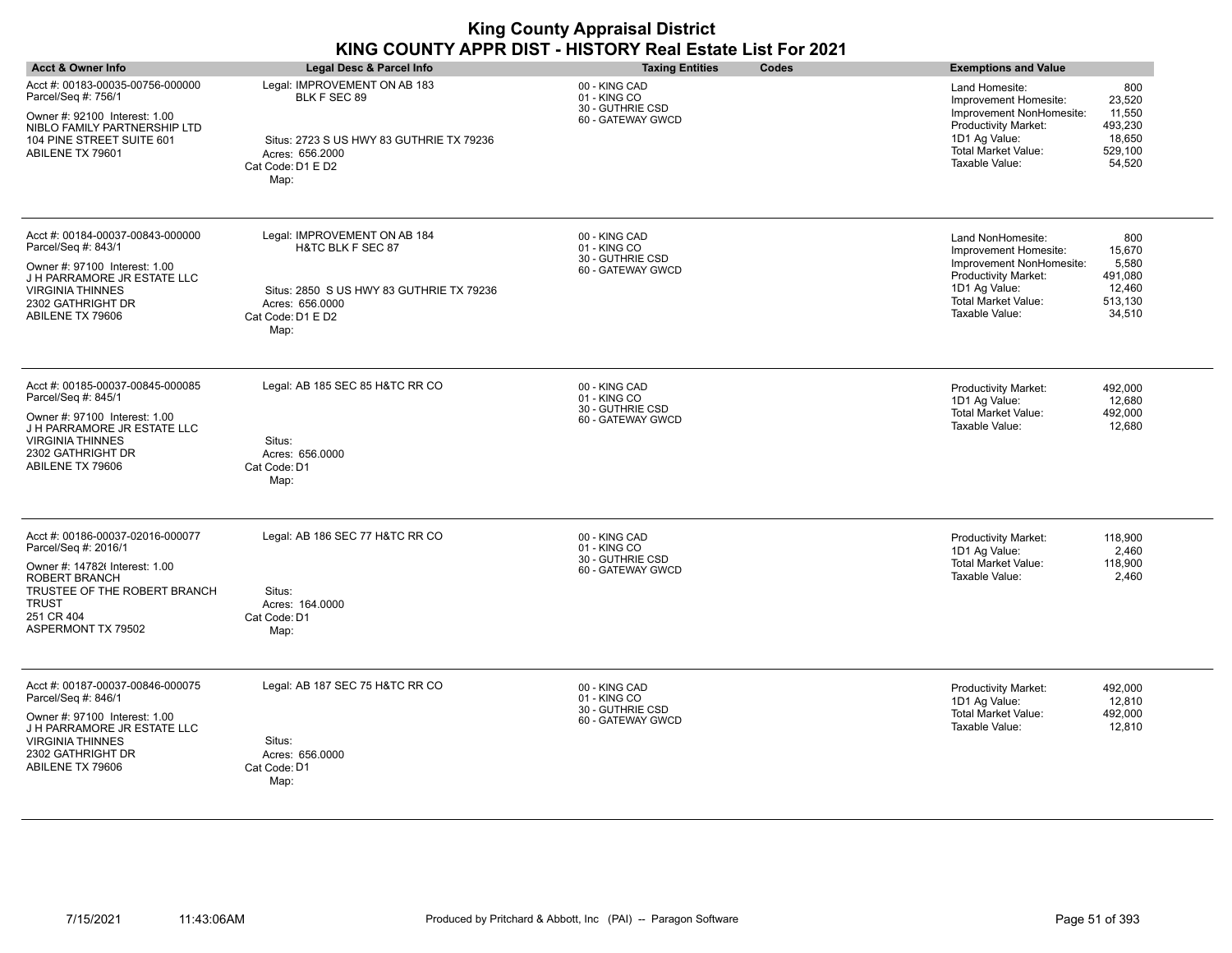| <b>King County Appraisal District</b><br>KING COUNTY APPR DIST - HISTORY Real Estate List For 2021                                                                                          |                                                                                      |                                                                        |                                                                                                                                        |
|---------------------------------------------------------------------------------------------------------------------------------------------------------------------------------------------|--------------------------------------------------------------------------------------|------------------------------------------------------------------------|----------------------------------------------------------------------------------------------------------------------------------------|
| <b>Acct &amp; Owner Info</b>                                                                                                                                                                | <b>Legal Desc &amp; Parcel Info</b>                                                  | <b>Taxing Entities</b><br>Codes                                        | <b>Exemptions and Value</b>                                                                                                            |
| Acct #: 00188-00037-00757-000073<br>Parcel/Seq #: 757/1<br>Owner #: 92100 Interest: 1.00<br>NIBLO FAMILY PARTNERSHIP LTD<br>104 PINE STREET SUITE 601<br>ABILENE TX 79601                   | Legal: AB 188 SEC 73 H&TC RR CO<br>Situs:<br>Acres: 656.2000<br>Cat Code: D1<br>Map: | 00 - KING CAD<br>01 - KING CO<br>30 - GUTHRIE CSD<br>60 - GATEWAY GWCD | 503,800<br><b>Productivity Market:</b><br>1D1 Ag Value:<br>33,590<br><b>Total Market Value:</b><br>503,800<br>Taxable Value:<br>33,590 |
| Acct #: 00189-00035-00758-000071<br>Parcel/Seq #: 758/1<br>Owner #: 92100 Interest: 1.00<br>NIBLO FAMILY PARTNERSHIP LTD<br>104 PINE STREET SUITE 601<br>ABILENE TX 79601                   | Legal: AB 189 SEC 71 H&TC RR CO<br>Situs:<br>Acres: 656.2000<br>Cat Code: D1<br>Map: | 00 - KING CAD<br>01 - KING CO<br>30 - GUTHRIE CSD<br>60 - GATEWAY GWCD | 492,150<br>Productivity Market:<br>1D1 Ag Value:<br>12,850<br><b>Total Market Value:</b><br>492,150<br>Taxable Value:<br>12,850        |
| Acct #: 00190-00035-00759-000069<br>Parcel/Seq #: 759/1<br>Owner #: 92100 Interest: 1.00<br>NIBLO FAMILY PARTNERSHIP LTD<br>104 PINE STREET SUITE 601<br>ABILENE TX 79601                   | Legal: AB 190 SEC 69 H&TC RR CO<br>Situs:<br>Acres: 656.2000<br>Cat Code: D1<br>Map: | 00 - KING CAD<br>01 - KING CO<br>30 - GUTHRIE CSD<br>60 - GATEWAY GWCD | Productivity Market:<br>492,150<br>1D1 Ag Value:<br>13,090<br><b>Total Market Value:</b><br>492,150<br>Taxable Value:<br>13,090        |
| Acct #: 00191-00037-00847-000067<br>Parcel/Seq #: 847/1<br>Owner #: 97100 Interest: 1.00<br>J H PARRAMORE JR ESTATE LLC<br><b>VIRGINIA THINNES</b><br>2302 GATHRIGHT DR<br>ABILENE TX 79606 | Legal: AB 191 SEC 67 H&TC RR CO<br>Situs:<br>Acres: 656.0000<br>Cat Code: D1<br>Map: | 00 - KING CAD<br>01 - KING CO<br>30 - GUTHRIE CSD<br>60 - GATEWAY GWCD | Productivity Market:<br>492,000<br>1D1 Ag Value:<br>13,600<br><b>Total Market Value:</b><br>492,000<br>Taxable Value:<br>13,600        |
| Acct #: 00192-00037-00848-000065<br>Parcel/Seq #: 848/1<br>Owner #: 97100 Interest: 1.00<br>J H PARRAMORE JR ESTATE LLC<br><b>VIRGINIA THINNES</b><br>2302 GATHRIGHT DR<br>ABILENE TX 79606 | Legal: AB 192 SEC 65 H&TC RR CO<br>Situs:<br>Acres: 656.0000<br>Cat Code: D1<br>Map: | 00 - KING CAD<br>01 - KING CO<br>30 - GUTHRIE CSD<br>60 - GATEWAY GWCD | Productivity Market:<br>492,000<br>1D1 Ag Value:<br>13,230<br><b>Total Market Value:</b><br>492,000<br>Taxable Value:<br>13,230        |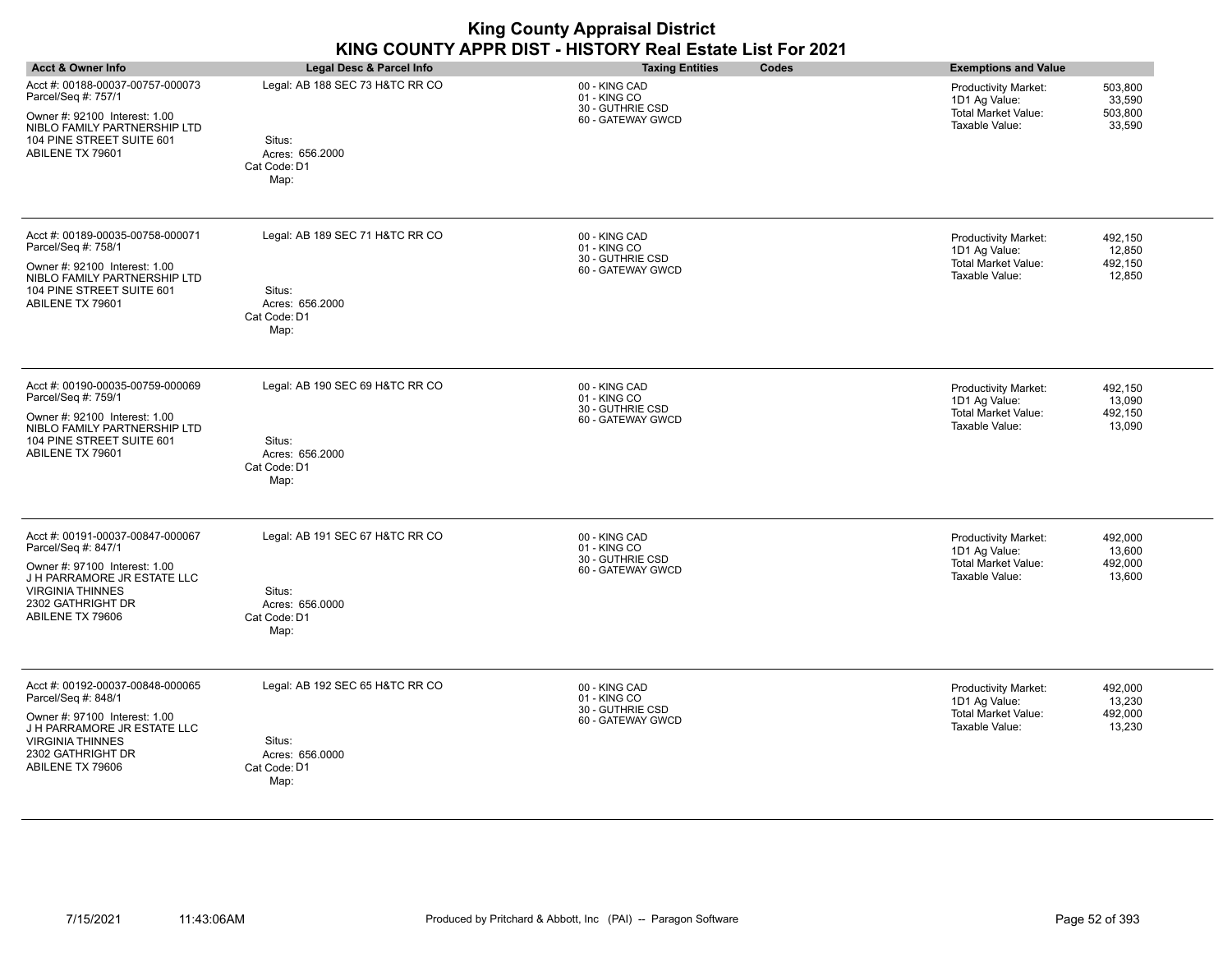| <b>Acct &amp; Owner Info</b>                                                                                                                                           | Legal Desc & Parcel Info                                                                                  | <b>Taxing Entities</b><br>Codes                                        | <b>Exemptions and Value</b>                                                                                                            |
|------------------------------------------------------------------------------------------------------------------------------------------------------------------------|-----------------------------------------------------------------------------------------------------------|------------------------------------------------------------------------|----------------------------------------------------------------------------------------------------------------------------------------|
| Acct #: 00194-00011-00189-000229<br>Parcel/Seq #: 189/1<br>Owner #: 14777, Interest: 0.50<br>ANGELA LTD<br>2011 SOUTH COUNTY RD 1120<br>MIDLAND TX 79706               | Legal: AB 194 SEC 229 H&TC RR CO<br>Situs:<br>Acres: 328.0000<br>Cat Code: D1<br>Map:                     | 00 - KING CAD<br>01 - KING CO<br>30 - GUTHRIE CSD<br>60 - GATEWAY GWCD | <b>Productivity Market:</b><br>246,000<br>1D1 Ag Value:<br>6,890<br><b>Total Market Value:</b><br>246,000<br>Taxable Value:<br>6,890   |
| Acct #: 00194-00011-00189-000229<br>Parcel/Seq #: 189/2<br>Owner #: 14767 Interest: 0.50<br><b>WAYLAND LTD</b><br>PO BOX 116<br>STERLING CITY TX 76951                 | Legal: AB 194 SEC 229 H&TC RR CO<br>Situs:<br>Acres: 328.0000<br>Cat Code: D1<br>Map:                     | 00 - KING CAD<br>01 - KING CO<br>30 - GUTHRIE CSD<br>60 - GATEWAY GWCD | 246,000<br><b>Productivity Market:</b><br>6,890<br>1D1 Ag Value:<br><b>Total Market Value:</b><br>246,000<br>Taxable Value:<br>6,890   |
| Acct #: 00195-00013-00080-000227<br>Parcel/Seq #: 80/1<br>Owner #: 14787 Interest: 1.00<br>GEO BEGGS GIRARD RANCH LP<br>306 WEST 7TH ST, STE 644<br>FT WORTH TX 76102  | Legal: AB 195 SEC 227 H&TC RR CO<br>Situs:<br>Acres: 656.2000<br>Cat Code: D1<br>Map:                     | 00 - KING CAD<br>01 - KING CO<br>30 - GUTHRIE CSD<br>60 - GATEWAY GWCD | 508,560<br><b>Productivity Market:</b><br>1D1 Ag Value:<br>18,370<br><b>Total Market Value:</b><br>508,560<br>Taxable Value:<br>18,370 |
| Acct #: 00196-00013-00081-000225<br>Parcel/Seq #: 81/1<br>Owner #: 14787, Interest: 1.00<br>GEO BEGGS GIRARD RANCH LP<br>306 WEST 7TH ST, STE 644<br>FT WORTH TX 76102 | Legal: AB 196 SEC 225 H&TC RR CO<br>Situs:<br>Acres: 656.2000<br>Cat Code: D1<br>Map:                     | 00 - KING CAD<br>01 - KING CO<br>30 - GUTHRIE CSD<br>60 - GATEWAY GWCD | <b>Productivity Market:</b><br>492,150<br>12,470<br>1D1 Ag Value:<br><b>Total Market Value:</b><br>492,150<br>Taxable Value:<br>12,470 |
| Acct #: 00198-00013-00860-000217<br>Parcel/Seq #: 860/1<br>Owner #: 147554 Interest: 0.50<br>BRISCOE BILL & GAYLE FAMILY TR<br><b>BOX 284</b><br>GRAHAM TX 76450       | Legal: AB 198 SEC 217 BLK F<br><b>H&amp;TC RR CO</b><br>Situs:<br>Acres: 145.8000<br>Cat Code: D1<br>Map: | 00 - KING CAD<br>01 - KING CO<br>30 - GUTHRIE CSD<br>60 - GATEWAY GWCD | Productivity Market:<br>109,350<br>1D1 Ag Value:<br>2,770<br><b>Total Market Value:</b><br>109,350<br>Taxable Value:<br>2,770          |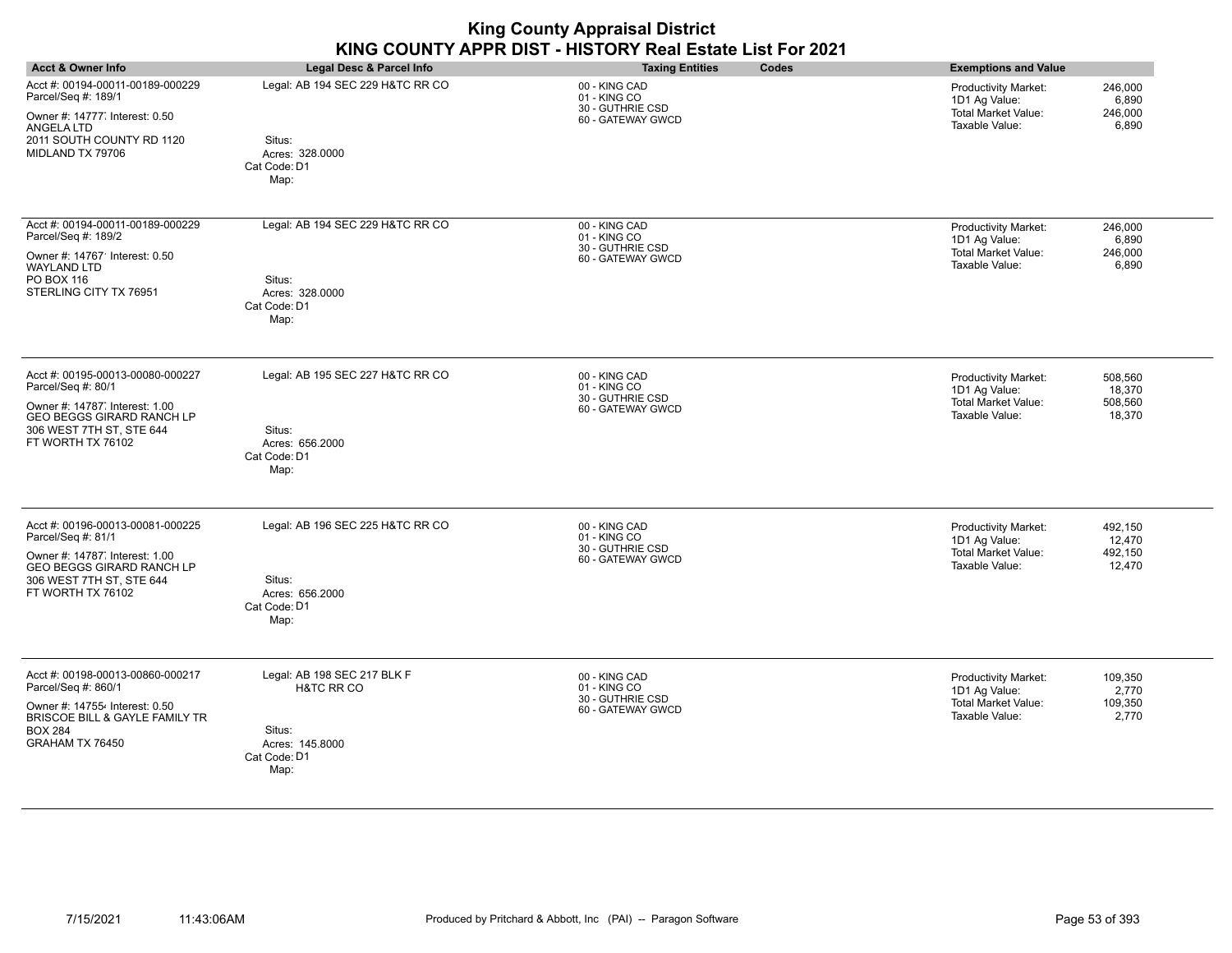|                                                                                                                                                                         |                                                                                                | <b>King County Appraisal District</b><br>KING COUNTY APPR DIST - HISTORY Real Estate List For 2021 |                                                                                                                                      |
|-------------------------------------------------------------------------------------------------------------------------------------------------------------------------|------------------------------------------------------------------------------------------------|----------------------------------------------------------------------------------------------------|--------------------------------------------------------------------------------------------------------------------------------------|
| <b>Acct &amp; Owner Info</b>                                                                                                                                            | Legal Desc & Parcel Info                                                                       | Codes<br><b>Taxing Entities</b>                                                                    | <b>Exemptions and Value</b>                                                                                                          |
| Acct #: 00198-00013-00860-000217<br>Parcel/Seq #: 860/2<br>Owner #: 14769; Interest: 0.50<br><b>FRIEDEL DOUGLAS</b><br>5000 CIRCLE RIDGE DR WEST<br>FORT WORTH TX 76114 | Legal: AB 198 SEC 217 BLK F<br>H&TC RR CO<br>Situs:<br>Acres: 145.8000<br>Cat Code: D1<br>Map: | 00 - KING CAD<br>01 - KING CO<br>30 - GUTHRIE CSD<br>60 - GATEWAY GWCD                             | Productivity Market:<br>109,350<br>1D1 Ag Value:<br>2.770<br>Total Market Value:<br>109,350<br>Taxable Value:<br>2,770               |
| Acct #: 00199-00013-00861-000215<br>Parcel/Seq #: 861/1<br>Owner #: 147554 Interest: 0.50<br>BRISCOE BILL & GAYLE FAMILY TR<br><b>BOX 284</b><br>GRAHAM TX 76450        | Legal: AB 199 SEC 215 BK F H&TC RR CO<br>Situs:<br>Acres: 328.1000<br>Cat Code: D1<br>Map:     | 00 - KING CAD<br>01 - KING CO<br>30 - GUTHRIE CSD<br>60 - GATEWAY GWCD                             | Productivity Market:<br>254,280<br>9,190<br>1D1 Ag Value:<br><b>Total Market Value:</b><br>254,280<br>Taxable Value:<br>9,190        |
| Acct #: 00199-00013-00861-000215<br>Parcel/Seq #: 861/2<br>Owner #: 14769; Interest: 0.50<br><b>FRIEDEL DOUGLAS</b><br>5000 CIRCLE RIDGE DR WEST<br>FORT WORTH TX 76114 | Legal: AB 199 SEC 215 BK F H&TC RR CO<br>Situs:<br>Acres: 328.1000<br>Cat Code: D1<br>Map:     | 00 - KING CAD<br>01 - KING CO<br>30 - GUTHRIE CSD<br>60 - GATEWAY GWCD                             | Productivity Market:<br>254,280<br>1D1 Ag Value:<br>9,190<br><b>Total Market Value:</b><br>254,280<br>Taxable Value:<br>9,190        |
| Acct #: 00200-00013-00192-000213<br>Parcel/Seq #: 192/1<br>Owner #: 14777, Interest: 0.50<br>ANGELA LTD<br>2011 SOUTH COUNTY RD 1120<br>MIDLAND TX 79706                | Legal: AB 200 SEC 213 H&TC RR CO<br>Situs:<br>Acres: 328.1000<br>Cat Code: D1<br>Map:          | 00 - KING CAD<br>01 - KING CO<br>30 - GUTHRIE CSD<br>60 - GATEWAY GWCD                             | 254,280<br><b>Productivity Market:</b><br>9,190<br>1D1 Ag Value:<br><b>Total Market Value:</b><br>254,280<br>Taxable Value:<br>9.190 |
| Acct #: 00200-00013-00192-000213<br>Parcel/Seq #: 192/2<br>Owner #: 14767 Interest: 0.50<br><b>WAYLAND LTD</b><br>PO BOX 116<br>STERLING CITY TX 76951                  | Legal: AB 200 SEC 213 H&TC RR CO<br>Situs:<br>Acres: 328.1000<br>Cat Code: D1<br>Map:          | 00 - KING CAD<br>01 - KING CO<br>30 - GUTHRIE CSD<br>60 - GATEWAY GWCD                             | Productivity Market:<br>254,280<br>1D1 Ag Value:<br>9,190<br>Total Market Value:<br>254,280<br>Taxable Value:<br>9,190               |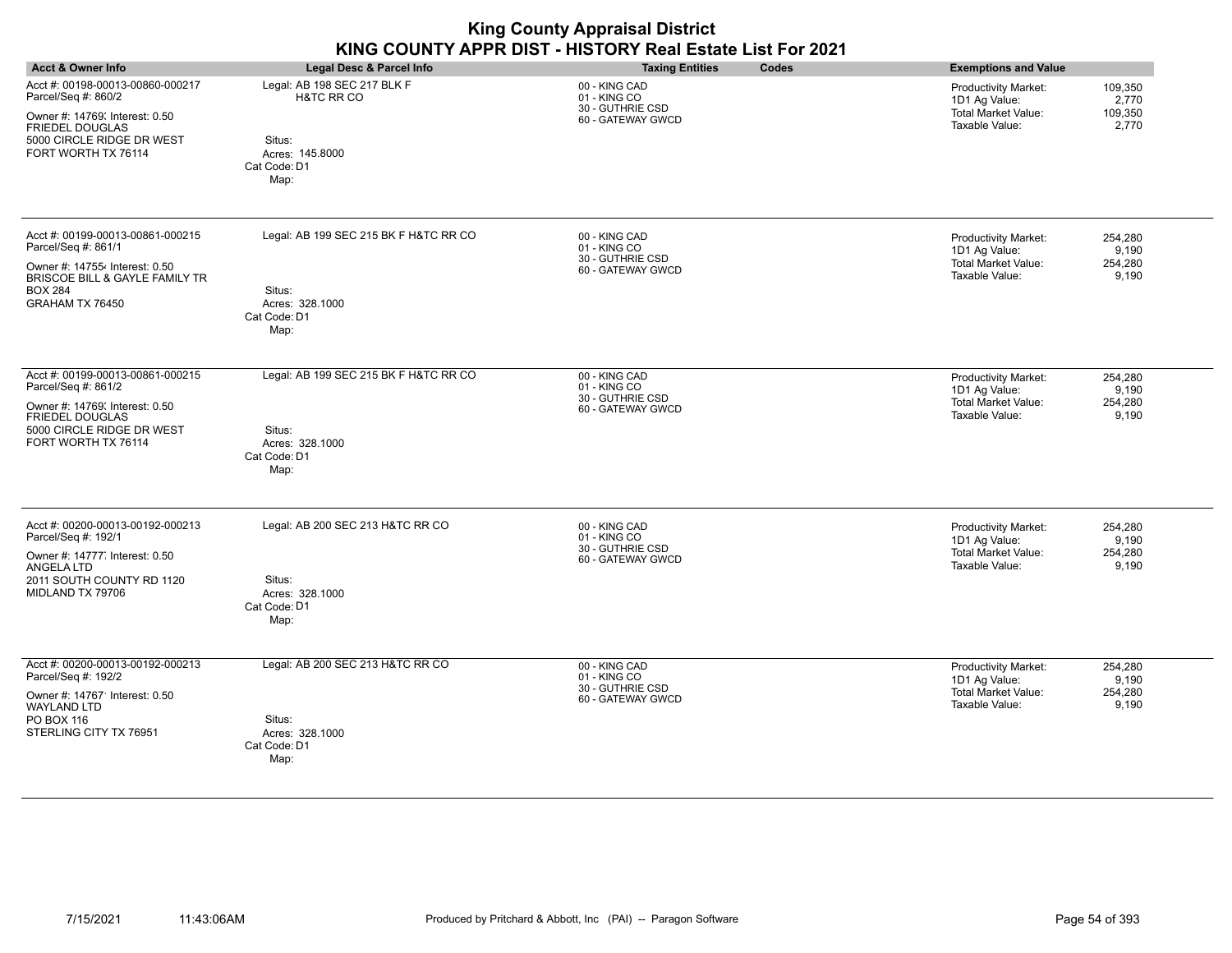| <b>Acct &amp; Owner Info</b>                                                                                                                                           | Legal Desc & Parcel Info                                                              | <b>Taxing Entities</b><br>Codes                                        | <b>Exemptions and Value</b>                                                                                                          |
|------------------------------------------------------------------------------------------------------------------------------------------------------------------------|---------------------------------------------------------------------------------------|------------------------------------------------------------------------|--------------------------------------------------------------------------------------------------------------------------------------|
| Acct #: 00201-00011-00193-000211<br>Parcel/Seq #: 193/1<br>Owner #: 14777 Interest: 0.50<br><b>ANGELA LTD</b><br>2011 SOUTH COUNTY RD 1120<br>MIDLAND TX 79706         | Legal: AB 201 SEC 211 H&TC RR CO<br>Situs:<br>Acres: 328.1000<br>Cat Code: D1<br>Map: | 00 - KING CAD<br>01 - KING CO<br>30 - GUTHRIE CSD<br>60 - GATEWAY GWCD | 246,080<br><b>Productivity Market:</b><br>1D1 Ag Value:<br>6,890<br><b>Total Market Value:</b><br>246,080<br>Taxable Value:<br>6,890 |
| Acct #: 00201-00011-00193-000211<br>Parcel/Seq #: 193/2<br>Owner #: 14767' Interest: 0.50<br>WAYLAND LTD<br>PO BOX 116<br>STERLING CITY TX 76951                       | Legal: AB 201 SEC 211 H&TC RR CO<br>Situs:<br>Acres: 328.1000<br>Cat Code: D1<br>Map: | 00 - KING CAD<br>01 - KING CO<br>30 - GUTHRIE CSD<br>60 - GATEWAY GWCD | <b>Productivity Market:</b><br>246,080<br>1D1 Ag Value:<br>6,890<br><b>Total Market Value:</b><br>246,080<br>Taxable Value:<br>6,890 |
| Acct #: 00202-00011-01784-000209<br>Parcel/Seq #: 1784/3<br>Owner #: 147728 Interest: 0.50<br>STRELECKI MARY L<br>7215 LAVENDALE CIRCLE<br>DALLAS TX 75230-3656        | Legal: AB 202 SEC 209 H&TC RR CO<br>Situs:<br>Acres: 328.0000<br>Cat Code: D1<br>Map: | 00 - KING CAD<br>01 - KING CO<br>30 - GUTHRIE CSD<br>60 - GATEWAY GWCD | 246,000<br><b>Productivity Market:</b><br>1D1 Ag Value:<br>6,780<br><b>Total Market Value:</b><br>246,000<br>Taxable Value:<br>6,780 |
| Acct #: 00202-00011-01784-000209<br>Parcel/Seq #: 1784/1<br>Owner #: 14774; Interest: 0.50<br>WILSON FAMILY LTD, NANCY AND BILL<br>PO BOX 360<br>SNYDER TX 79550-0360  | Legal: AB 202 SEC 209 H&TC RR CO<br>Situs:<br>Acres: 328.0000<br>Cat Code: D1<br>Map: | 00 - KING CAD<br>01 - KING CO<br>30 - GUTHRIE CSD<br>60 - GATEWAY GWCD | <b>Productivity Market:</b><br>246,000<br>1D1 Ag Value:<br>6,780<br><b>Total Market Value:</b><br>246,000<br>Taxable Value:<br>6,780 |
| Acct #: 00203-00013-01785-000207<br>Parcel/Seq #: 1785/3<br>Owner #: 147728 Interest: 0.50<br><b>STRELECKI MARY L</b><br>7215 LAVENDALE CIRCLE<br>DALLAS TX 75230-3656 | Legal: AB 203 SEC 207 H&TC RR CO<br>Situs:<br>Acres: 328.0000<br>Cat Code: D1<br>Map: | 00 - KING CAD<br>01 - KING CO<br>30 - GUTHRIE CSD<br>60 - GATEWAY GWCD | Productivity Market:<br>254,200<br>1D1 Ag Value:<br>9,190<br><b>Total Market Value:</b><br>254,200<br>Taxable Value:<br>9,190        |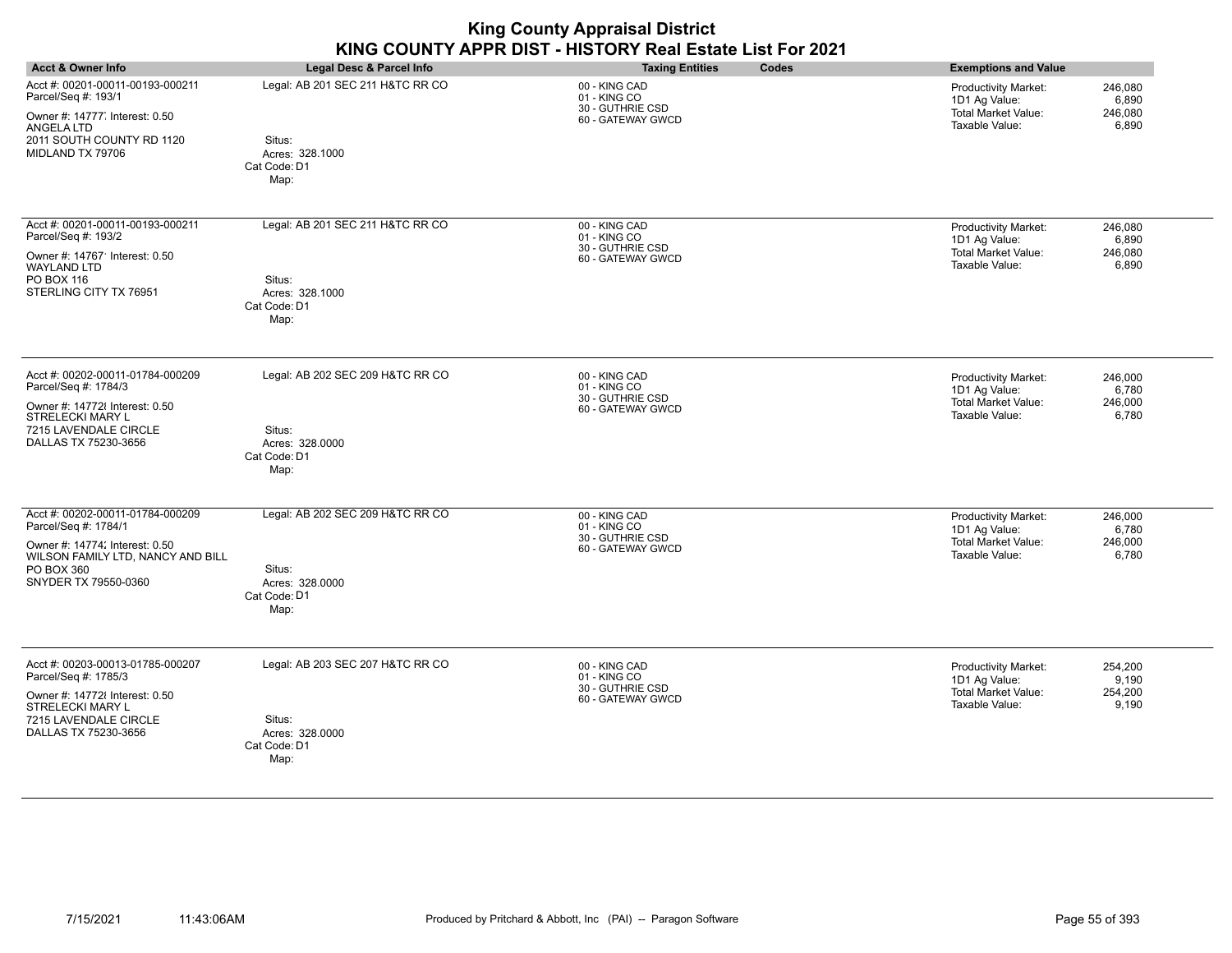| <b>Acct &amp; Owner Info</b>                                                                                                                                               | <b>Legal Desc &amp; Parcel Info</b>                                                                       | <b>Taxing Entities</b><br>Codes                                        | <b>Exemptions and Value</b>                                                                                                          |
|----------------------------------------------------------------------------------------------------------------------------------------------------------------------------|-----------------------------------------------------------------------------------------------------------|------------------------------------------------------------------------|--------------------------------------------------------------------------------------------------------------------------------------|
| Acct #: 00203-00013-01785-000207<br>Parcel/Seq #: 1785/1<br>Owner #: 14774; Interest: 0.50<br>WILSON FAMILY LTD, NANCY AND BILL<br>PO BOX 360<br>SNYDER TX 79550-0360      | Legal: AB 203 SEC 207 H&TC RR CO<br>Situs:<br>Acres: 328.0000<br>Cat Code: D1<br>Map:                     | 00 - KING CAD<br>01 - KING CO<br>30 - GUTHRIE CSD<br>60 - GATEWAY GWCD | 254,200<br><b>Productivity Market:</b><br>1D1 Ag Value:<br>9,190<br><b>Total Market Value:</b><br>254,200<br>Taxable Value:<br>9,190 |
| Acct #: 00205-00013-00862-000205<br>Parcel/Seq #: 862/1<br>Owner #: 147554 Interest: 0.50<br>BRISCOE BILL & GAYLE FAMILY TR<br><b>BOX 284</b><br>GRAHAM TX 76450           | Legal: AB 205 SEC 205 BK F H&TC RR CO<br>Situs:<br>Acres: 328.1000<br>Cat Code: D1<br>Map:                | 00 - KING CAD<br>01 - KING CO<br>30 - GUTHRIE CSD<br>60 - GATEWAY GWCD | Productivity Market:<br>246,080<br>6,890<br>1D1 Ag Value:<br><b>Total Market Value:</b><br>246,080<br>Taxable Value:<br>6,890        |
| Acct #: 00205-00013-00862-000205<br>Parcel/Seq #: 862/2<br>Owner #: 14769; Interest: 0.50<br><b>FRIEDEL DOUGLAS</b><br>5000 CIRCLE RIDGE DR WEST<br>FORT WORTH TX 76114    | Legal: AB 205 SEC 205 BK F H&TC RR CO<br>Situs:<br>Acres: 328.1000<br>Cat Code: D1<br>Map:                | 00 - KING CAD<br>01 - KING CO<br>30 - GUTHRIE CSD<br>60 - GATEWAY GWCD | Productivity Market:<br>246,080<br>1D1 Ag Value:<br>6,890<br><b>Total Market Value:</b><br>246,080<br>Taxable Value:<br>6,890        |
| Acct #: 00206-00013-01685-000197<br>Parcel/Seq #: 1685/1<br>Owner #: 12210( Interest: 1.00<br>SPRINGER FAMILY RANCHES LP<br>PO BOX 280<br>ASPERMONT TX 79502               | Legal: AB 206 SEC 197 BLK F<br><b>H&amp;TC RR CO</b><br>Situs:<br>Acres: 281,0000<br>Cat Code: D1<br>Map: | 00 - KING CAD<br>01 - KING CO<br>30 - GUTHRIE CSD<br>60 - GATEWAY GWCD | <b>Productivity Market:</b><br>208,650<br>1D1 Ag Value:<br>5,090<br><b>Total Market Value:</b><br>208,650<br>Taxable Value:<br>5,090 |
| Acct #: 00207-00013-01686-000195<br>Parcel/Seq #: 1686/1<br>Owner #: 12210( Interest: 1.00<br>SPRINGER FAMILY RANCHES LP<br><b>PO BOX 280</b><br><b>ASPERMONT TX 79502</b> | Legal: AB 207 SEC 195 BLK F<br><b>H&amp;TC RR CO</b><br>Situs:<br>Acres: 656.0000<br>Cat Code: D1<br>Map: | 00 - KING CAD<br>01 - KING CO<br>30 - GUTHRIE CSD<br>60 - GATEWAY GWCD | 475,600<br>Productivity Market:<br>1D1 Ag Value:<br>9,840<br><b>Total Market Value:</b><br>475,600<br>Taxable Value:<br>9,840        |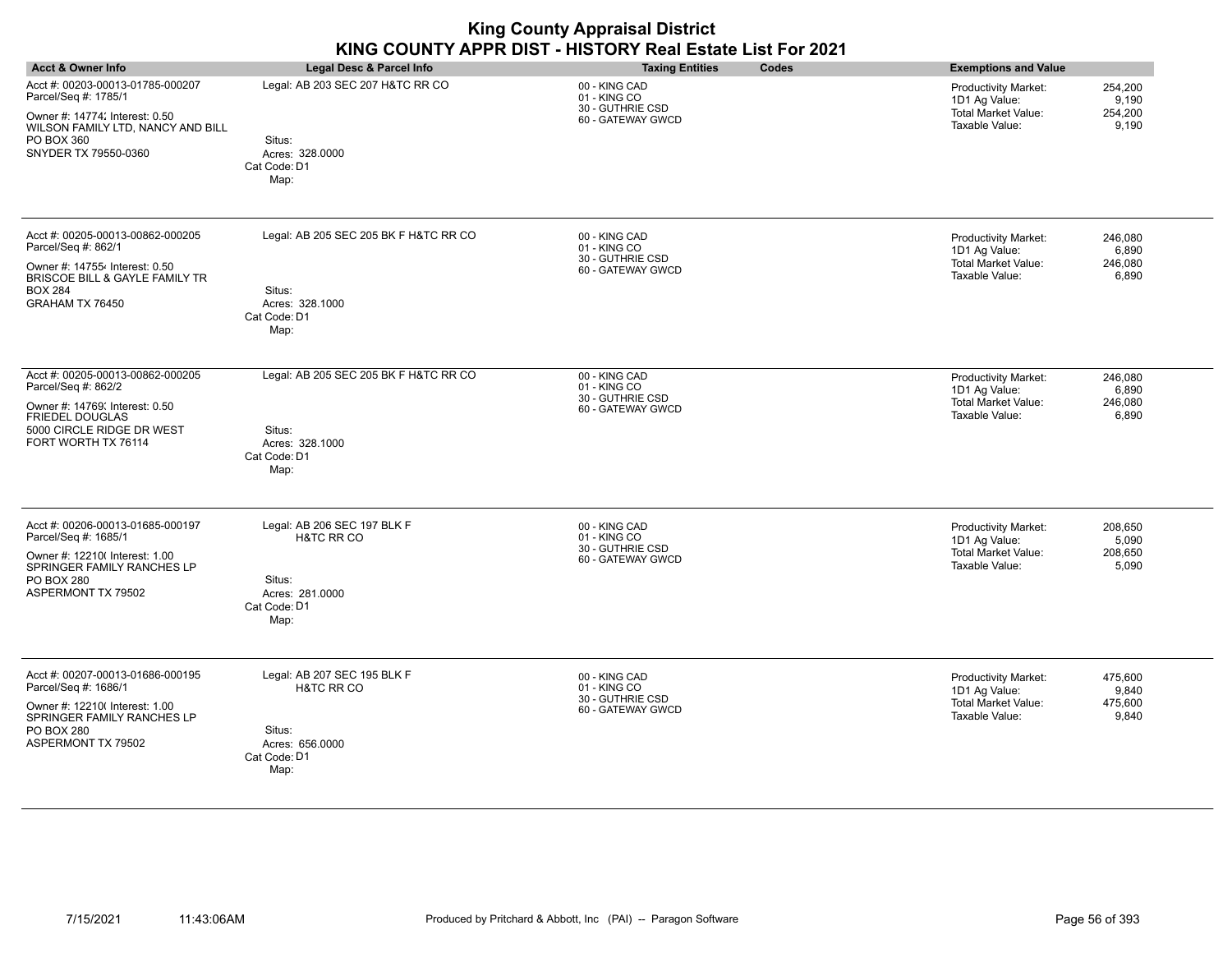| <b>King County Appraisal District</b><br>KING COUNTY APPR DIST - HISTORY Real Estate List For 2021                                                                    |                                                                                                           |                                                                        |                                                                                                                                 |  |
|-----------------------------------------------------------------------------------------------------------------------------------------------------------------------|-----------------------------------------------------------------------------------------------------------|------------------------------------------------------------------------|---------------------------------------------------------------------------------------------------------------------------------|--|
| <b>Acct &amp; Owner Info</b>                                                                                                                                          | <b>Legal Desc &amp; Parcel Info</b>                                                                       | Codes<br><b>Taxing Entities</b>                                        | <b>Exemptions and Value</b>                                                                                                     |  |
| Acct #: 00208-00013-01687-000193<br>Parcel/Seq #: 1687/1<br>Owner #: 12210( Interest: 1.00<br>SPRINGER FAMILY RANCHES LP<br><b>PO BOX 280</b><br>ASPERMONT TX 79502   | Legal: AB 208 BLK F SEC 193<br><b>H&amp;TC RR CO</b><br>Situs:<br>Acres: 656,0000<br>Cat Code: D1<br>Map: | 00 - KING CAD<br>01 - KING CO<br>30 - GUTHRIE CSD<br>60 - GATEWAY GWCD | 475,600<br>Productivity Market:<br>1D1 Ag Value:<br>9,840<br><b>Total Market Value:</b><br>475,600<br>Taxable Value:<br>9.840   |  |
| Acct #: 00209-00011-01786-000191<br>Parcel/Seq #: 1786/3<br>Owner #: 147728 Interest: 0.50<br>STRELECKI MARY L<br>7215 LAVENDALE CIRCLE<br>DALLAS TX 75230-3656       | Legal: AB 209 SEC 191 H&TC RR CO<br>Situs:<br>Acres: 328,0000<br>Cat Code: D1<br>Map:                     | 00 - KING CAD<br>01 - KING CO<br>30 - GUTHRIE CSD<br>60 - GATEWAY GWCD | Productivity Market:<br>254,630<br>1D1 Ag Value:<br>19,540<br><b>Total Market Value:</b><br>254,630<br>Taxable Value:<br>19,540 |  |
| Acct #: 00209-00011-01786-000191<br>Parcel/Seq #: 1786/1<br>Owner #: 14774; Interest: 0.50<br>WILSON FAMILY LTD, NANCY AND BILL<br>PO BOX 360<br>SNYDER TX 79550-0360 | Legal: AB 209 SEC 191 H&TC RR CO<br>Situs:<br>Acres: 328.0000<br>Cat Code: D1<br>Map:                     | 00 - KING CAD<br>01 - KING CO<br>30 - GUTHRIE CSD<br>60 - GATEWAY GWCD | 254.630<br>Productivity Market:<br>1D1 Ag Value:<br>19,540<br><b>Total Market Value:</b><br>254,630<br>Taxable Value:<br>19,540 |  |
| Acct #: 00210-00011-01688-000189<br>Parcel/Seq #: 1688/1<br>Owner #: 12210( Interest: 1.00<br>SPRINGER FAMILY RANCHES LP<br><b>PO BOX 280</b><br>ASPERMONT TX 79502   | Legal: AB 210 SEC 189 BLK F<br><b>H&amp;TC RR CO</b><br>Situs:<br>Acres: 656.0000<br>Cat Code: D1<br>Map: | 00 - KING CAD<br>01 - KING CO<br>30 - GUTHRIE CSD<br>60 - GATEWAY GWCD | 499,000<br>Productivity Market:<br>1D1 Ag Value:<br>33,340<br><b>Total Market Value:</b><br>499,000<br>Taxable Value:<br>33,340 |  |
| Acct #: 00211-00013-01689-000187<br>Parcel/Seq #: 1689/1<br>Owner #: 12210( Interest: 1.00<br>SPRINGER FAMILY RANCHES LP<br><b>PO BOX 280</b><br>ASPERMONT TX 79502   | Legal: AB 211 SEC 187 BLK F<br><b>H&amp;TC RR CO</b><br>Situs:<br>Acres: 656.0000<br>Cat Code: D1<br>Map: | 00 - KING CAD<br>01 - KING CO<br>30 - GUTHRIE CSD<br>60 - GATEWAY GWCD | Productivity Market:<br>475,600<br>1D1 Ag Value:<br>9,840<br><b>Total Market Value:</b><br>475,600<br>Taxable Value:<br>9,840   |  |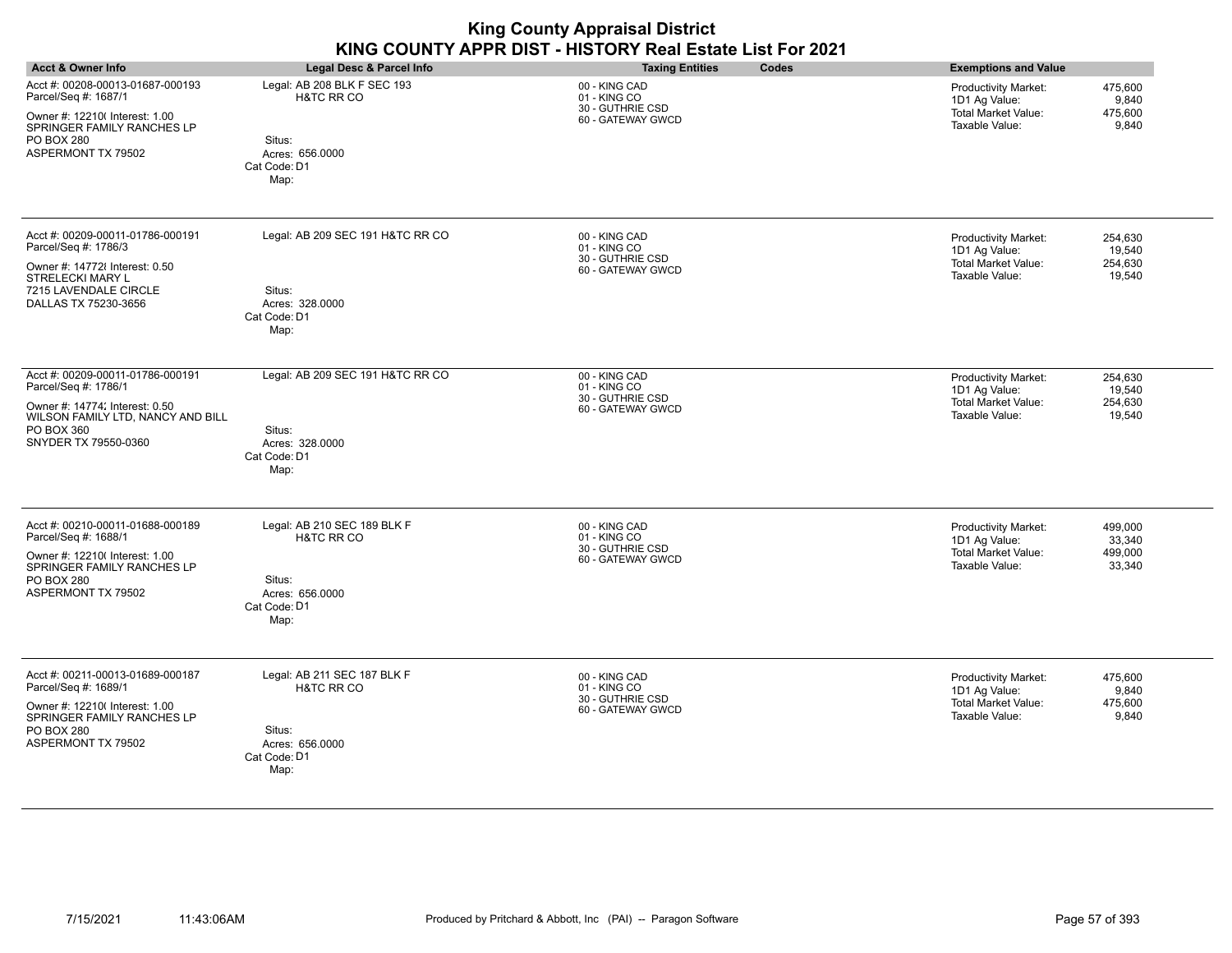| <b>King County Appraisal District</b><br>KING COUNTY APPR DIST - HISTORY Real Estate List For 2021                                                           |                                                                                                           |                                                                        |                                                                                                                                                                    |  |
|--------------------------------------------------------------------------------------------------------------------------------------------------------------|-----------------------------------------------------------------------------------------------------------|------------------------------------------------------------------------|--------------------------------------------------------------------------------------------------------------------------------------------------------------------|--|
| <b>Acct &amp; Owner Info</b>                                                                                                                                 | <b>Legal Desc &amp; Parcel Info</b>                                                                       | <b>Taxing Entities</b><br>Codes                                        | <b>Exemptions and Value</b>                                                                                                                                        |  |
| Acct #: 00212-00013-01690-000185<br>Parcel/Seq #: 1690/1<br>Owner #: 12210( Interest: 1.00<br>SPRINGER FAMILY RANCHES LP<br>PO BOX 280<br>ASPERMONT TX 79502 | Legal: AB 212 SEC 185 BLK F<br><b>H&amp;TC RR CO</b><br>Situs:<br>Acres: 656.0000<br>Cat Code: D1<br>Map: | 00 - KING CAD<br>01 - KING CO<br>30 - GUTHRIE CSD<br>60 - GATEWAY GWCD | Productivity Market:<br>475,600<br>1D1 Ag Value:<br>9,840<br><b>Total Market Value:</b><br>475,600<br>Taxable Value:<br>9,840                                      |  |
| Acct #: 00214-00013-01691-000177<br>Parcel/Seq #: 1691/1<br>Owner #: 12210( Interest: 1.00<br>SPRINGER FAMILY RANCHES LP<br>PO BOX 280<br>ASPERMONT TX 79502 | Legal: AB 214 SEC 177 BLK F<br><b>H&amp;TC RR CO</b><br>Situs:<br>Acres: 281.0000<br>Cat Code: D1<br>Map: | 00 - KING CAD<br>01 - KING CO<br>30 - GUTHRIE CSD<br>60 - GATEWAY GWCD | Productivity Market:<br>202,130<br>1D1 Ag Value:<br>3,560<br><b>Total Market Value:</b><br>202,130<br>Taxable Value:<br>3,560                                      |  |
| Acct #: 00215-00017-00738-000155<br>Parcel/Seq #: 738/1<br>Owner #: 14777 Interest: 0.50<br>ANGELA LTD<br>2011 SOUTH COUNTY RD 1120<br>MIDLAND TX 79706      | Legal: AB 215 SEC 155 H&TC RR CO<br>Situs:<br>Acres: 328.1000<br>Cat Code: D1<br>Map:                     | 00 - KING CAD<br>01 - KING CO<br>30 - GUTHRIE CSD<br>60 - GATEWAY GWCD | Productivity Market:<br>243,650<br>1D1 Ag Value:<br>6,270<br><b>Total Market Value:</b><br>243,650<br>Taxable Value:<br>6,270                                      |  |
| Acct #: 00215-00017-00738-000155<br>Parcel/Seq #: 738/2<br>Owner #: 14767 ' Interest: 0.50<br><b>WAYLAND LTD</b><br>PO BOX 116<br>STERLING CITY TX 76951     | Legal: AB 215 SEC 155 H&TC RR CO<br>Situs:<br>Acres: 328.1000<br>Cat Code: D1<br>Map:                     | 00 - KING CAD<br>01 - KING CO<br>30 - GUTHRIE CSD<br>60 - GATEWAY GWCD | Productivity Market:<br>243,650<br>1D1 Ag Value:<br>6.270<br><b>Total Market Value:</b><br>243,650<br>Taxable Value:<br>6,270                                      |  |
| Acct #: 00216-00017-02096-000157<br>Parcel/Seq #: 2096/1<br>Owner #: 14777. Interest: 0.50<br>ANGELA LTD<br>2011 SOUTH COUNTY RD 1120<br>MIDLAND TX 79706    | Legal: AB 216 SEC 157 H&TC RR CO<br>Situs:<br>Acres: 140.6000<br>Cat Code: D1 D2<br>Map:                  | 00 - KING CAD<br>01 - KING CO<br>30 - GUTHRIE CSD<br>60 - GATEWAY GWCD | 3,690<br>Improvement NonHomesite:<br>Productivity Market:<br>106,780<br>1D1 Ag Value:<br>5,350<br><b>Total Market Value:</b><br>110.470<br>Taxable Value:<br>9,040 |  |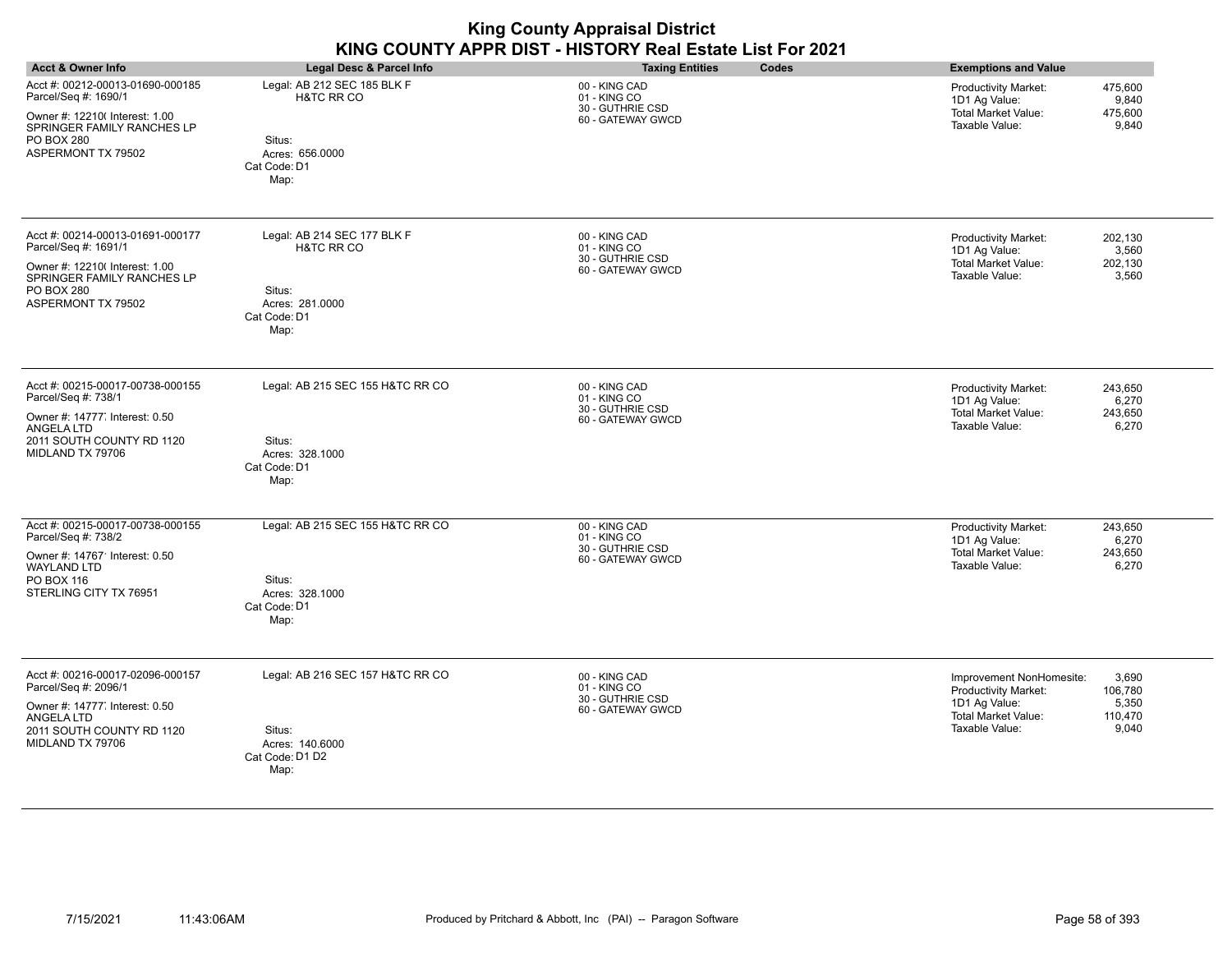| <b>Acct &amp; Owner Info</b>                                                                                                                                 | Legal Desc & Parcel Info                                                                       | <b>Taxing Entities</b><br>Codes                                        | <b>Exemptions and Value</b>                                                                                                                                        |
|--------------------------------------------------------------------------------------------------------------------------------------------------------------|------------------------------------------------------------------------------------------------|------------------------------------------------------------------------|--------------------------------------------------------------------------------------------------------------------------------------------------------------------|
| Acct #: 00216-00017-02096-000157<br>Parcel/Seq #: 2096/2<br>Owner #: 14767 ' Interest: 0.50<br><b>WAYLAND LTD</b><br>PO BOX 116<br>STERLING CITY TX 76951    | Legal: AB 216 SEC 157 H&TC RR CO<br>Situs:<br>Acres: 140.6000<br>Cat Code: D1 D2<br>Map:       | 00 - KING CAD<br>01 - KING CO<br>30 - GUTHRIE CSD<br>60 - GATEWAY GWCD | 3,690<br>Improvement NonHomesite:<br>106,780<br><b>Productivity Market:</b><br>5,350<br>1D1 Ag Value:<br>Total Market Value:<br>110,470<br>Taxable Value:<br>9,040 |
| Acct #: 00217-00013-00741-000165<br>Parcel/Seq #: 741/1<br>Owner #: 14777. Interest: 0.50<br>ANGELA LTD<br>2011 SOUTH COUNTY RD 1120<br>MIDLAND TX 79706     | Legal: AB 217 SEC 165 H&TC RR CO<br>Situs:<br>Acres: 328.1000<br>Cat Code: D1<br>Map:          | 00 - KING CAD<br>01 - KING CO<br>30 - GUTHRIE CSD<br>60 - GATEWAY GWCD | <b>Productivity Market:</b><br>244,470<br>1D1 Ag Value:<br>6,510<br><b>Total Market Value:</b><br>244,470<br>Taxable Value:<br>6,510                               |
| Acct #: 00217-00013-00741-000165<br>Parcel/Seq #: 741/2<br>Owner #: 14767' Interest: 0.50<br>WAYLAND LTD<br>PO BOX 116<br>STERLING CITY TX 76951             | Legal: AB 217 SEC 165 H&TC RR CO<br>Situs:<br>Acres: 328.1000<br>Cat Code: D1<br>Map:          | 00 - KING CAD<br>01 - KING CO<br>30 - GUTHRIE CSD<br>60 - GATEWAY GWCD | <b>Productivity Market:</b><br>244,470<br>1D1 Ag Value:<br>6,510<br>Total Market Value:<br>244,470<br>Taxable Value:<br>6,510                                      |
| Acct #: 00218-00013-01692-000167<br>Parcel/Seq #: 1692/1<br>Owner #: 12210( Interest: 1.00<br>SPRINGER FAMILY RANCHES LP<br>PO BOX 280<br>ASPERMONT TX 79502 | Legal: AB 218 BLK F SEC 167<br>H&TC RR CO<br>Situs:<br>Acres: 656.0000<br>Cat Code: D1<br>Map: | 00 - KING CAD<br>01 - KING CO<br>30 - GUTHRIE CSD<br>60 - GATEWAY GWCD | 492,000<br><b>Productivity Market:</b><br>1D1 Ag Value:<br>12,460<br><b>Total Market Value:</b><br>492,000<br>Taxable Value:<br>12,460                             |
| Acct #: 00219-00011-01693-000169<br>Parcel/Seq #: 1693/1<br>Owner #: 12210( Interest: 1.00<br>SPRINGER FAMILY RANCHES LP<br>PO BOX 280<br>ASPERMONT TX 79502 | Legal: AB 219 BLK F SEC 169<br>H&TC RR CO<br>Situs:<br>Acres: 656.0000<br>Cat Code: D1<br>Map: | 00 - KING CAD<br>01 - KING CO<br>30 - GUTHRIE CSD<br>60 - GATEWAY GWCD | 492,000<br><b>Productivity Market:</b><br>1D1 Ag Value:<br>13,780<br>Total Market Value:<br>492,000<br>Taxable Value:<br>13,780                                    |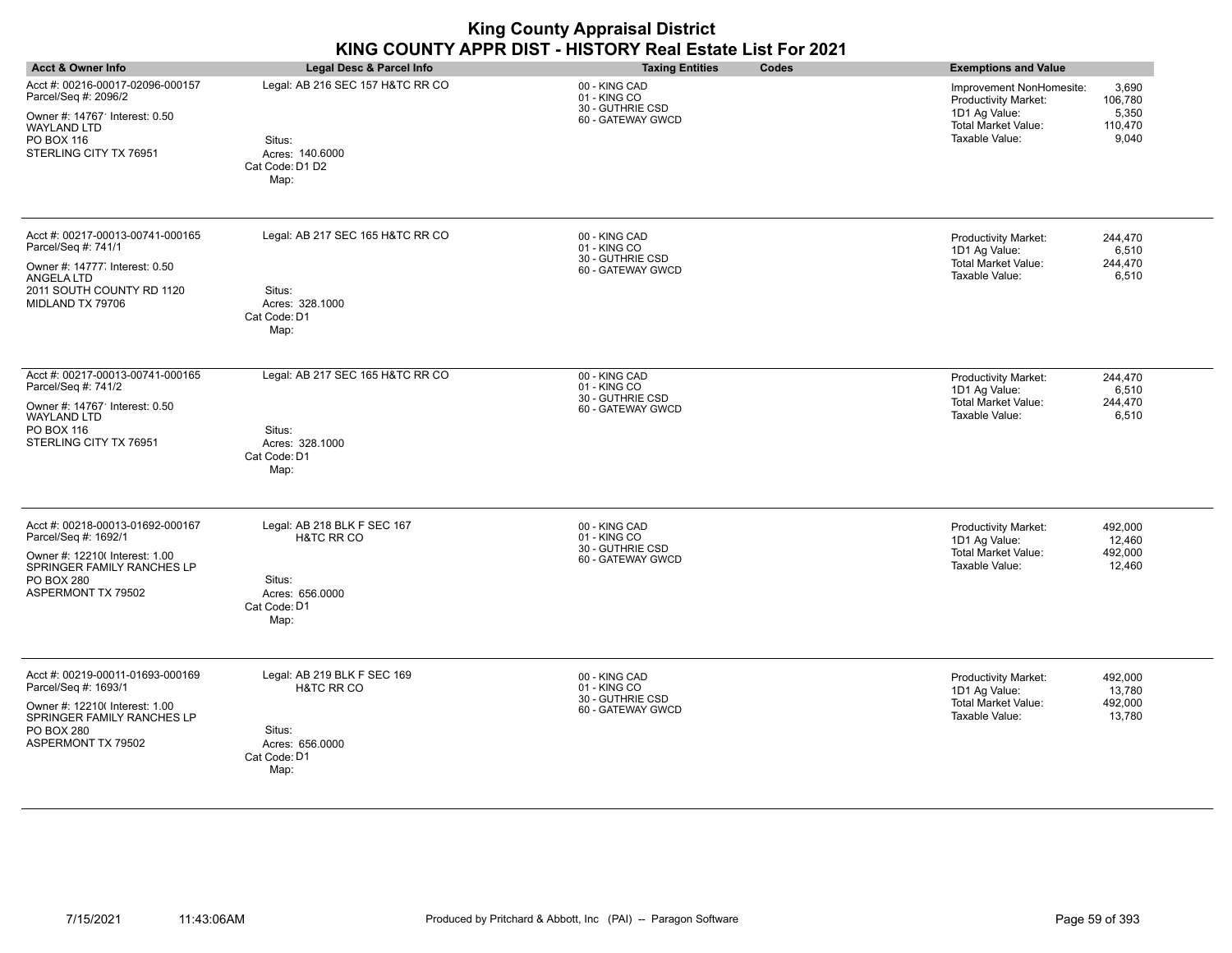| <b>Acct &amp; Owner Info</b>                                                                                                                                 | Legal Desc & Parcel Info                                                                                                         | <b>Taxing Entities</b><br>Codes                                        | <b>Exemptions and Value</b>                                                                                                                                                               |
|--------------------------------------------------------------------------------------------------------------------------------------------------------------|----------------------------------------------------------------------------------------------------------------------------------|------------------------------------------------------------------------|-------------------------------------------------------------------------------------------------------------------------------------------------------------------------------------------|
| Acct #: 00220-00011-01694-000000<br>Parcel/Seq #: 1694/1<br>Owner #: 12210( Interest: 1.00<br>SPRINGER FAMILY RANCHES LP<br>PO BOX 280<br>ASPERMONT TX 79502 | Legal: IMPROVEMENT ON AB 220<br>SEC 171 BLK F<br>Situs: 680 CR 448 GUTHRIE TX 79236<br>Acres: 656.0000<br>Cat Code: D1 E<br>Map: | 00 - KING CAD<br>01 - KING CO<br>30 - GUTHRIE CSD<br>60 - GATEWAY GWCD | Land Homesite:<br>12,000<br>323,260<br>Improvement Homesite:<br>480,750<br>Productivity Market:<br>1D1 Ag Value:<br>13,460<br>Total Market Value:<br>816,010<br>Taxable Value:<br>348,720 |
| Acct #: 00221-00013-01696-000173<br>Parcel/Seq #: 1696/1<br>Owner #: 12210( Interest: 1.00<br>SPRINGER FAMILY RANCHES LP<br>PO BOX 280<br>ASPERMONT TX 79502 | Legal: AB 221 SEC 173 BLK F<br>H&TC RR CO<br>Situs:<br>Acres: 656.0000<br>Cat Code: D1<br>Map:                                   | 00 - KING CAD<br>01 - KING CO<br>30 - GUTHRIE CSD<br>60 - GATEWAY GWCD | <b>Productivity Market:</b><br>491,900<br>1D1 Ag Value:<br>12,450<br><b>Total Market Value:</b><br>491,900<br>Taxable Value:<br>12,450                                                    |
| Acct #: 00222-00013-01697-000175<br>Parcel/Seq #: 1697/1<br>Owner #: 12210( Interest: 1.00<br>SPRINGER FAMILY RANCHES LP<br>PO BOX 280<br>ASPERMONT TX 79502 | Legal: AB 222 SEC 175 BLK F<br>H&TC RR CO<br>Situs:<br>Acres: 656.0000<br>Cat Code: D1<br>Map:                                   | 00 - KING CAD<br>01 - KING CO<br>30 - GUTHRIE CSD<br>60 - GATEWAY GWCD | 479,200<br>Productivity Market:<br>1D1 Ag Value:<br>10,790<br>Total Market Value:<br>479,200<br>Taxable Value:<br>10,790                                                                  |
| Acct #: 00223-00011-00201-000231<br>Parcel/Seq #: 201/1<br>Owner #: 14777, Interest: 0.50<br>ANGELA LTD<br>2011 SOUTH COUNTY RD 1120<br>MIDLAND TX 79706     | Legal: AB 223 SEC 231 H&TC RR CO<br>Situs:<br>Acres: 328.1000<br>Cat Code: D1<br>Map:                                            | 00 - KING CAD<br>01 - KING CO<br>30 - GUTHRIE CSD<br>60 - GATEWAY GWCD | <b>Productivity Market:</b><br>246,080<br>1D1 Ag Value:<br>6,890<br><b>Total Market Value:</b><br>246,080<br>Taxable Value:<br>6,890                                                      |
| Acct #: 00223-00011-00201-000231<br>Parcel/Seq #: 201/2<br>Owner #: 14767' Interest: 0.50<br><b>WAYLAND LTD</b><br>PO BOX 116<br>STERLING CITY TX 76951      | Legal: AB 223 SEC 231 H&TC RR CO<br>Situs:<br>Acres: 328.1000<br>Cat Code: D1<br>Map:                                            | 00 - KING CAD<br>01 - KING CO<br>30 - GUTHRIE CSD<br>60 - GATEWAY GWCD | <b>Productivity Market:</b><br>246,080<br>1D1 Ag Value:<br>6,890<br><b>Total Market Value:</b><br>246,080<br>Taxable Value:<br>6,890                                                      |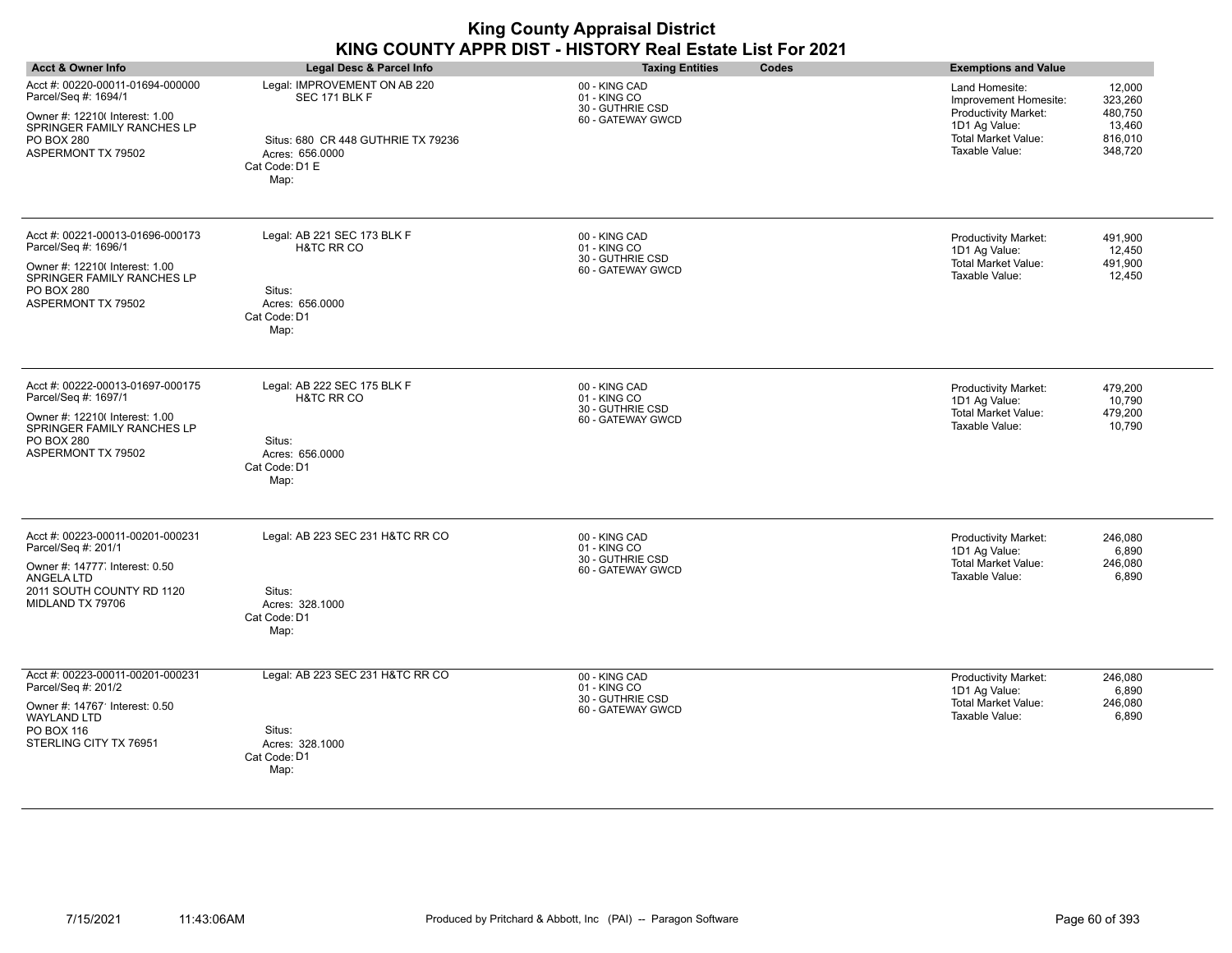| <b>Acct &amp; Owner Info</b>                                                                                                                                          | Legal Desc & Parcel Info                                                                                  | <b>Taxing Entities</b><br>Codes                                        | <b>Exemptions and Value</b>                                                                                                            |
|-----------------------------------------------------------------------------------------------------------------------------------------------------------------------|-----------------------------------------------------------------------------------------------------------|------------------------------------------------------------------------|----------------------------------------------------------------------------------------------------------------------------------------|
| Acct #: 00224-00013-00202-000233<br>Parcel/Seq #: 202/1<br>Owner #: 14777. Interest: 0.50<br><b>ANGELA LTD</b><br>2011 SOUTH COUNTY RD 1120<br>MIDLAND TX 79706       | Legal: AB 224 SEC 233 H&TC RR CO<br>Situs:<br>Acres: 328.1000<br>Cat Code: D1<br>Map:                     | 00 - KING CAD<br>01 - KING CO<br>30 - GUTHRIE CSD<br>60 - GATEWAY GWCD | 254,280<br><b>Productivity Market:</b><br>9,190<br>1D1 Ag Value:<br><b>Total Market Value:</b><br>254,280<br>Taxable Value:<br>9,190   |
| Acct #: 00224-00013-00202-000233<br>Parcel/Seq #: 202/2<br>Owner #: 14767' Interest: 0.50<br><b>WAYLAND LTD</b><br>PO BOX 116<br>STERLING CITY TX 76951               | Legal: AB 224 SEC 233 H&TC RR CO<br>Situs:<br>Acres: 328.1000<br>Cat Code: D1<br>Map:                     | 00 - KING CAD<br>01 - KING CO<br>30 - GUTHRIE CSD<br>60 - GATEWAY GWCD | <b>Productivity Market:</b><br>254,280<br>9,190<br>1D1 Ag Value:<br><b>Total Market Value:</b><br>254,280<br>Taxable Value:<br>9,190   |
| Acct #: 00225-00013-00082-000235<br>Parcel/Seq #: 82/1<br>Owner #: 14787 Interest: 1.00<br>GEO BEGGS GIRARD RANCH LP<br>306 WEST 7TH ST, STE 644<br>FT WORTH TX 76102 | Legal: AB 225 SEC 235 H&TC RR CO<br>Situs:<br>Acres: 306.2000<br>Cat Code: D1<br>Map:                     | 00 - KING CAD<br>01 - KING CO<br>30 - GUTHRIE CSD<br>60 - GATEWAY GWCD | 229,650<br><b>Productivity Market:</b><br>1D1 Ag Value:<br>5,820<br>229,650<br><b>Total Market Value:</b><br>Taxable Value:<br>5,820   |
| Acct #: 00227-00019-01698-000151<br>Parcel/Seq #: 1698/1<br>Owner #: 12210( Interest: 1.00<br>SPRINGER FAMILY RANCHES LP<br>PO BOX 280<br>ASPERMONT TX 79502          | Legal: AB 227 BLK F SEC 151<br><b>H&amp;TC RR CO</b><br>Situs:<br>Acres: 656.0000<br>Cat Code: D1<br>Map: | 00 - KING CAD<br>01 - KING CO<br>30 - GUTHRIE CSD<br>60 - GATEWAY GWCD | <b>Productivity Market:</b><br>488,630<br>1D1 Ag Value:<br>11,930<br><b>Total Market Value:</b><br>488,630<br>Taxable Value:<br>11,930 |
| Acct #: 00228-00019-01699-000153<br>Parcel/Seq #: 1699/1<br>Owner #: 12210( Interest: 1.00<br>SPRINGER FAMILY RANCHES LP<br>PO BOX 280<br>ASPERMONT TX 79502          | Legal: AB 228 BLK F SEC 153<br><b>H&amp;TC RR CO</b><br>Situs:<br>Acres: 656.0000<br>Cat Code: D1<br>Map: | 00 - KING CAD<br>01 - KING CO<br>30 - GUTHRIE CSD<br>60 - GATEWAY GWCD | 492,000<br><b>Productivity Market:</b><br>1D1 Ag Value:<br>12,460<br>492,000<br>Total Market Value:<br>Taxable Value:<br>12,460        |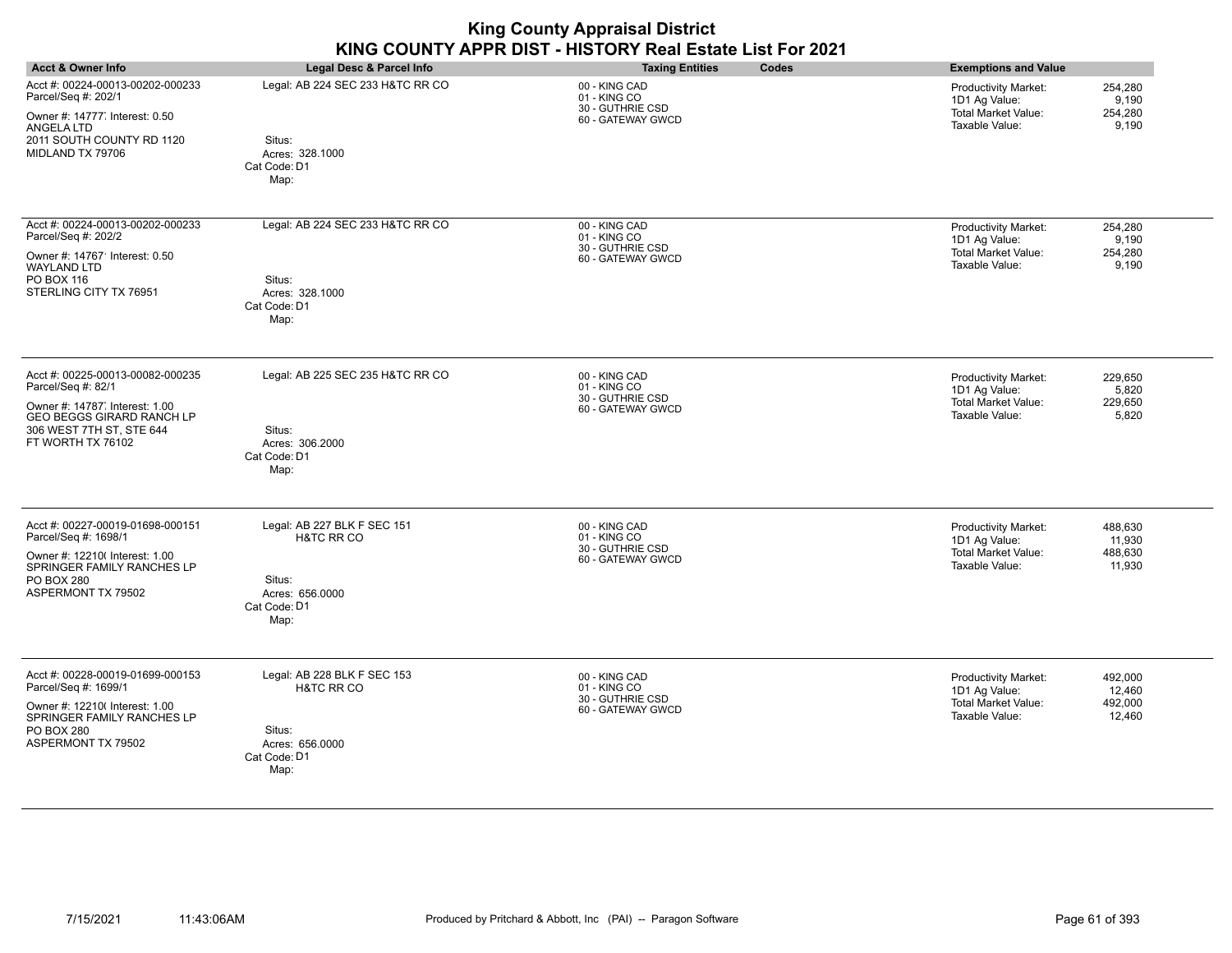|                                                                                                                                                                                                                                                                                                   |                                                                                                                                  | <b>King County Appraisal District</b><br>KING COUNTY APPR DIST - HISTORY Real Estate List For 2021 |                                                                                                                                        |
|---------------------------------------------------------------------------------------------------------------------------------------------------------------------------------------------------------------------------------------------------------------------------------------------------|----------------------------------------------------------------------------------------------------------------------------------|----------------------------------------------------------------------------------------------------|----------------------------------------------------------------------------------------------------------------------------------------|
| <b>Acct &amp; Owner Info</b>                                                                                                                                                                                                                                                                      | <b>Legal Desc &amp; Parcel Info</b>                                                                                              | <b>Taxing Entities</b><br>Codes                                                                    | <b>Exemptions and Value</b>                                                                                                            |
| Acct #: 00229-00023-01219-000001<br>Parcel/Seq #: 1219/1                                                                                                                                                                                                                                          | Legal: AB 229<br><b>SEC 1 BLK 511</b>                                                                                            | 00 - KING CAD<br>01 - KING CO                                                                      | <b>Productivity Market:</b><br>480,000<br>1D1 Ag Value:<br>13.440                                                                      |
| Owner #: 11850( Interest: 1.00<br>FOUR SIXES LAND L.P.<br>A TEXAS LIMITED PARTNERSHIP<br>SUITE 1500, BURNETT PLAZA<br>801 CHERRY STREET- UNIT #9<br>FORT WORTH TX 76102-6881                                                                                                                      | <b>I&amp;GN RR CO</b><br>Situs:<br>Acres: 640.0000<br>Cat Code: D1<br>Map:                                                       | 30 - GUTHRIE CSD<br>60 - GATEWAY GWCD                                                              | <b>Total Market Value:</b><br>480,000<br>Taxable Value:<br>13,440                                                                      |
| Agent: 300 - KIRKWOOD & DARBY INC<br>MH Label/Serial:                                                                                                                                                                                                                                             | MH Model:                                                                                                                        |                                                                                                    |                                                                                                                                        |
| Acct #: 00230-00005-01736-000001<br>Parcel/Seq #: 1736/1<br>Owner #: 147506 Interest: 1.00<br>TONGUE RIVER RANCH LTD<br>205 RANCH ROAD<br>PADUCAH TX 79248                                                                                                                                        | Legal: AB 230 SEC 1 BLK 516<br><b>I&amp;GN RR CO</b><br>Situs:<br>Acres: 640,0000<br>Cat Code: D1<br>Map:                        | 00 - KING CAD<br>01 - KING CO<br>30 - GUTHRIE CSD<br>60 - GATEWAY GWCD                             | Productivity Market:<br>514,950<br>1D1 Ag Value:<br>69,090<br>Total Market Value:<br>514,950<br>Taxable Value:<br>69,090               |
| Acct #: 00231-00023-01220-000001<br>Parcel/Seq #: 1220/1<br>Owner #: 11850( Interest: 1.00<br>FOUR SIXES LAND L.P.<br>A TEXAS LIMITED PARTNERSHIP<br>SUITE 1500, BURNETT PLAZA<br>801 CHERRY STREET- UNIT #9<br>FORT WORTH TX 76102-6881<br>Agent: 300 - KIRKWOOD & DARBY INC<br>MH Label/Serial: | Legal: AB 231<br><b>SEC 1 BLK 543</b><br><b>I&amp;GN RR CO</b><br>Situs:<br>Acres: 640.0000<br>Cat Code: D1<br>Map:<br>MH Model: | 00 - KING CAD<br>01 - KING CO<br>30 - GUTHRIE CSD<br>60 - GATEWAY GWCD                             | Productivity Market:<br>480,000<br>1D1 Ag Value:<br>13,440<br>Total Market Value:<br>480,000<br>Taxable Value:<br>13,440               |
| Acct #: 00232-00007-00888-000022<br>Parcel/Seq #: 888/1<br>Owner #: 10110( Interest: 1.00<br>PITCHFORK LAND & CATTLE CO<br><b>BOX 120</b><br>GUTHRIE TX 79236                                                                                                                                     | Legal: AB 232 SEC 22 I&GN RR CO<br>Situs:<br>Acres: 673.5900<br>Cat Code: D1<br>Map:                                             | 00 - KING CAD<br>01 - KING CO<br>30 - GUTHRIE CSD<br>60 - GATEWAY GWCD                             | <b>Productivity Market:</b><br>522,030<br>18,860<br>1D1 Ag Value:<br><b>Total Market Value:</b><br>522,030<br>Taxable Value:<br>18,860 |
| Acct #: 00233-00029-00212-000001<br>Parcel/Seq #: 212/1<br>Owner #: 11850( Interest: 1.00<br>FOUR SIXES LAND L.P.<br>A TEXAS LIMITED PARTNERSHIP<br>SUITE 1500, BURNETT PLAZA<br>801 CHERRY STREET- UNIT #9<br>FORT WORTH TX 76102-6881<br>Agent: 300 - KIRKWOOD & DARBY INC<br>MH Label/Serial:  | Legal: AB 233<br>SEC <sub>1</sub><br><b>I&amp;GN RR CO</b><br>Situs:<br>Acres: 639.4000<br>Cat Code: D1<br>Map:<br>MH Model:     | 00 - KING CAD<br>01 - KING CO<br>30 - GUTHRIE CSD<br>60 - GATEWAY GWCD                             | <b>Productivity Market:</b><br>486,490<br>15,370<br>1D1 Ag Value:<br><b>Total Market Value:</b><br>486,490<br>Taxable Value:<br>15,370 |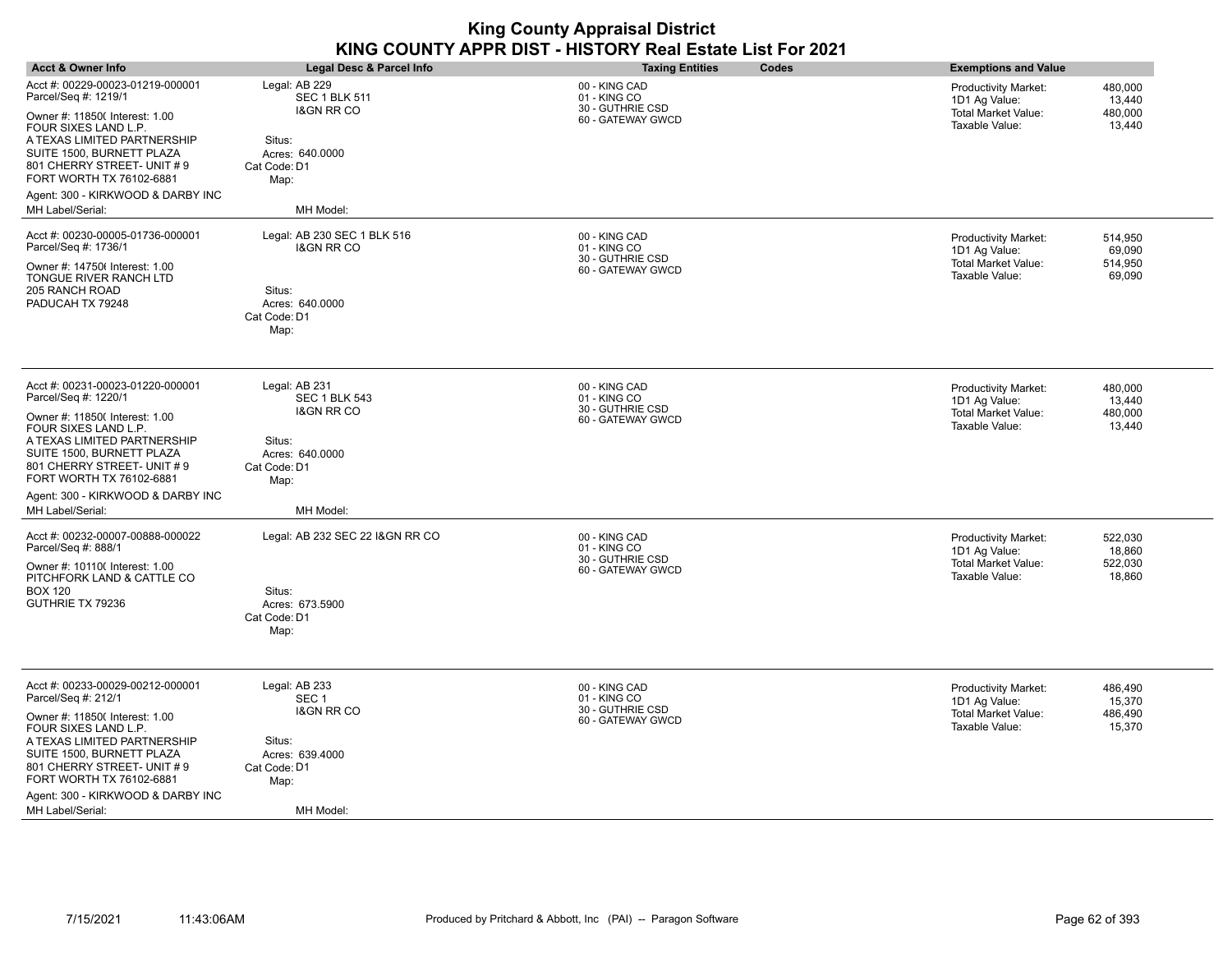| <b>Acct &amp; Owner Info</b>                                                                                                                                                                                                                                                                      | <b>Legal Desc &amp; Parcel Info</b>                                                                                        | <b>Taxing Entities</b><br>Codes                                        | <b>Exemptions and Value</b>                                                                                                            |
|---------------------------------------------------------------------------------------------------------------------------------------------------------------------------------------------------------------------------------------------------------------------------------------------------|----------------------------------------------------------------------------------------------------------------------------|------------------------------------------------------------------------|----------------------------------------------------------------------------------------------------------------------------------------|
| Acct #: 00234-00007-02159-000199<br>Parcel/Seq #: 2159/1<br>Owner #: 14766! Interest: 1.00<br><b>WILLOUGHBY LTD</b><br><b>HANCOCK WHITNEY BANK</b><br>PO BOX 3928<br>BEAUMONT TX 77704                                                                                                            | Legal: AB 234 SEC 199 I&GN RR CO<br>Situs:<br>Acres: 648.7000<br>Cat Code: D1<br>Map:                                      | 00 - KING CAD<br>01 - KING CO<br>30 - GUTHRIE CSD<br>60 - GATEWAY GWCD | 506,380<br><b>Productivity Market:</b><br>59,590<br>1D1 Ag Value:<br>Total Market Value:<br>506,380<br>59,590<br>Taxable Value:        |
| Acct #: 00235-00005-01737-000000<br>Parcel/Seq #: 1737/1<br>Owner #: 147506 Interest: 1.00<br>TONGUE RIVER RANCH LTD<br>205 RANCH ROAD<br>PADUCAH TX 79248                                                                                                                                        | Legal: AB 235 BLK 295<br><b>I&amp;GN RR CO</b><br>Situs:<br>Acres: 645.3700<br>Cat Code: D1<br>Map:                        | 00 - KING CAD<br>01 - KING CO<br>30 - GUTHRIE CSD<br>60 - GATEWAY GWCD | <b>Productivity Market:</b><br>480,570<br>1D1 Ag Value:<br>12,270<br><b>Total Market Value:</b><br>480,570<br>12,270<br>Taxable Value: |
| Acct #: 00236-00029-00991-000013<br>Parcel/Seq #: 991/1<br>Owner #: 10460( Interest: 1.00<br>RATLIFF DENNIS<br><b>HC 3 Box 63</b><br>PADUCAH TX 79248                                                                                                                                             | Legal: AB 236 SEC 13 I&GN RR CO<br>Situs:<br>Acres: 640.0000<br>Cat Code: D1<br>Map:                                       | 00 - KING CAD<br>01 - KING CO<br>30 - GUTHRIE CSD<br>60 - GATEWAY GWCD | 496,000<br><b>Productivity Market:</b><br>1D1 Ag Value:<br>17,920<br>Total Market Value:<br>496,000<br>Taxable Value:<br>17,920        |
| Acct #: 00237-00009-00889-000000<br>Parcel/Seq #: 889/1<br>Owner #: 10110( Interest: 1.00<br>PITCHFORK LAND & CATTLE CO<br><b>BOX 120</b><br>GUTHRIE TX 79236                                                                                                                                     | Legal: AB 237 I&GN RR CO<br>Situs:<br>Acres: 640.0000<br>Cat Code: D1<br>Map:                                              | 00 - KING CAD<br>01 - KING CO<br>30 - GUTHRIE CSD<br>60 - GATEWAY GWCD | <b>Productivity Market:</b><br>480,000<br>1D1 Ag Value:<br>12,160<br>Total Market Value:<br>480,000<br>Taxable Value:<br>12,160        |
| Acct #: 00238-00021-01222-000067<br>Parcel/Seq #: 1222/1<br>Owner #: 11850( Interest: 1.00<br>FOUR SIXES LAND L.P.<br>A TEXAS LIMITED PARTNERSHIP<br>SUITE 1500, BURNETT PLAZA<br>801 CHERRY STREET- UNIT #9<br>FORT WORTH TX 76102-6881<br>Agent: 300 - KIRKWOOD & DARBY INC<br>MH Label/Serial: | Legal: AB 238<br><b>SEC 67</b><br><b>INDIANOLA RR CO</b><br>Situs:<br>Acres: 629.5000<br>Cat Code: D1<br>Map:<br>MH Model: | 00 - KING CAD<br>01 - KING CO<br>30 - GUTHRIE CSD<br>60 - GATEWAY GWCD | 472,130<br><b>Productivity Market:</b><br>13,220<br>1D1 Ag Value:<br>472,130<br><b>Total Market Value:</b><br>13,220<br>Taxable Value: |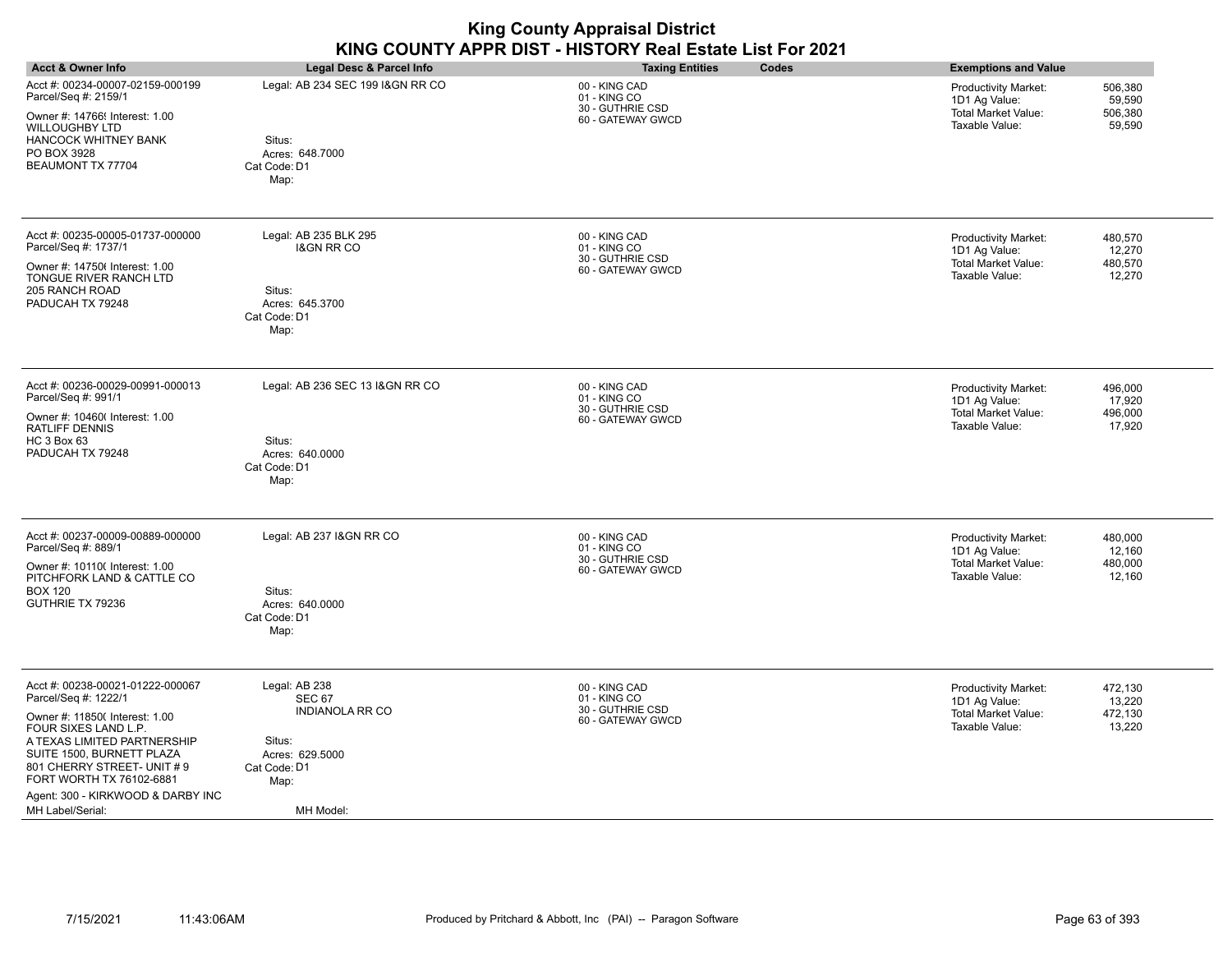| <b>Acct &amp; Owner Info</b>                                                                                                                                                                                                                                                                             | Legal Desc & Parcel Info                                                                                                   | <b>Taxing Entities</b><br>Codes                                        | <b>Exemptions and Value</b>                                                                                                                |
|----------------------------------------------------------------------------------------------------------------------------------------------------------------------------------------------------------------------------------------------------------------------------------------------------------|----------------------------------------------------------------------------------------------------------------------------|------------------------------------------------------------------------|--------------------------------------------------------------------------------------------------------------------------------------------|
| Acct #: 00239-00023-01223-000069<br>Parcel/Seq #: 1223/1<br>Owner #: 11850( Interest: 1.00<br>FOUR SIXES LAND L.P.<br>A TEXAS LIMITED PARTNERSHIP<br>SUITE 1500, BURNETT PLAZA<br>801 CHERRY STREET- UNIT # 9<br>FORT WORTH TX 76102-6881<br>Agent: 300 - KIRKWOOD & DARBY INC                           | Legal: AB 239<br><b>SEC 69</b><br><b>INDIANOLA RR CO</b><br>Situs:<br>Acres: 640.0000<br>Cat Code: D1<br>Map:              | 00 - KING CAD<br>01 - KING CO<br>30 - GUTHRIE CSD<br>60 - GATEWAY GWCD | <b>Productivity Market:</b><br>496,000<br>1D1 Ag Value:<br>17,920<br>Total Market Value:<br>496,000<br>Taxable Value:<br>17,920            |
| MH Label/Serial:                                                                                                                                                                                                                                                                                         | MH Model:                                                                                                                  |                                                                        |                                                                                                                                            |
| Acct #: 00240-00021-01224-000033<br>Parcel/Seq #: 1224/1<br>Owner #: 11850( Interest: 1.00<br>FOUR SIXES LAND L.P.<br>A TEXAS LIMITED PARTNERSHIP<br>SUITE 1500, BURNETT PLAZA<br>801 CHERRY STREET- UNIT # 9<br>FORT WORTH TX 76102-6881<br>Agent: 300 - KIRKWOOD & DARBY INC                           | Legal: AB 240<br><b>SEC 33</b><br><b>INDIANOLA RR CO</b><br>Situs:<br>Acres: 640.0000<br>Cat Code: D1<br>Map:              | 00 - KING CAD<br>01 - KING CO<br>30 - GUTHRIE CSD<br>60 - GATEWAY GWCD | 480,000<br><b>Productivity Market:</b><br>12,160<br>1D1 Ag Value:<br><b>Total Market Value:</b><br>480.000<br>Taxable Value:<br>12,160     |
| MH Label/Serial:                                                                                                                                                                                                                                                                                         | MH Model:                                                                                                                  |                                                                        |                                                                                                                                            |
| Acct #: 00241-00021-01225-000097<br>Parcel/Seq #: 1225/1<br>Owner #: 11850( Interest: 1.00<br>FOUR SIXES LAND L.P.<br>A TEXAS LIMITED PARTNERSHIP<br>SUITE 1500, BURNETT PLAZA<br>801 CHERRY STREET- UNIT # 9<br>FORT WORTH TX 76102-6881<br>Agent: 300 - KIRKWOOD & DARBY INC<br>MH Label/Serial:       | Legal: AB 241<br><b>SEC 97</b><br><b>INDIANOLA RR CO</b><br>Situs:<br>Acres: 640.0000<br>Cat Code: D1<br>Map:<br>MH Model: | 00 - KING CAD<br>01 - KING CO<br>30 - GUTHRIE CSD<br>60 - GATEWAY GWCD | 480,000<br><b>Productivity Market:</b><br>1D1 Ag Value:<br>13,440<br>480,000<br>Total Market Value:<br>Taxable Value:<br>13,440            |
| Acct #: 00242-00011-00175-000000<br>Parcel/Seq #: 175/1<br>Owner #: 10110( Interest: 1.00<br>PITCHFORK LAND & CATTLE CO<br>BOX 120<br>GUTHRIE TX 79236                                                                                                                                                   | Legal: AB 242 J IRWIN<br>Situs:<br>Acres: 640.0000<br>Cat Code: D1<br>Map:                                                 | 00 - KING CAD<br>01 - KING CO<br>30 - GUTHRIE CSD<br>60 - GATEWAY GWCD | <b>Productivity Market:</b><br>500,750<br>1D1 Ag Value:<br>44,570<br><b>Total Market Value:</b><br>500,750<br>Taxable Value:<br>44,570     |
| Acct #: 00243-00021-01226-000000<br>Parcel/Seq #: 1226/1<br>Owner #: 11850( Interest: 1.00<br>FOUR SIXES LAND L.P.<br>A TEXAS LIMITED PARTNERSHIP<br>SUITE 1500, BURNETT PLAZA<br>801 CHERRY STREET- UNIT #9<br>FORT WORTH TX 76102-6881<br>Agent: 300 - KIRKWOOD & DARBY INC<br><b>MH Label/Serial:</b> | Legal: AB 243<br><b>BLK 33/68</b><br>J N JONES<br>Situs:<br>Acres: 1,456.4000<br>Cat Code: D1<br>Map:<br>MH Model:         | 00 - KING CAD<br>01 - KING CO<br>30 - GUTHRIE CSD<br>60 - GATEWAY GWCD | 1,092,300<br><b>Productivity Market:</b><br>30,580<br>1D1 Ag Value:<br><b>Total Market Value:</b><br>1,092,300<br>Taxable Value:<br>30,580 |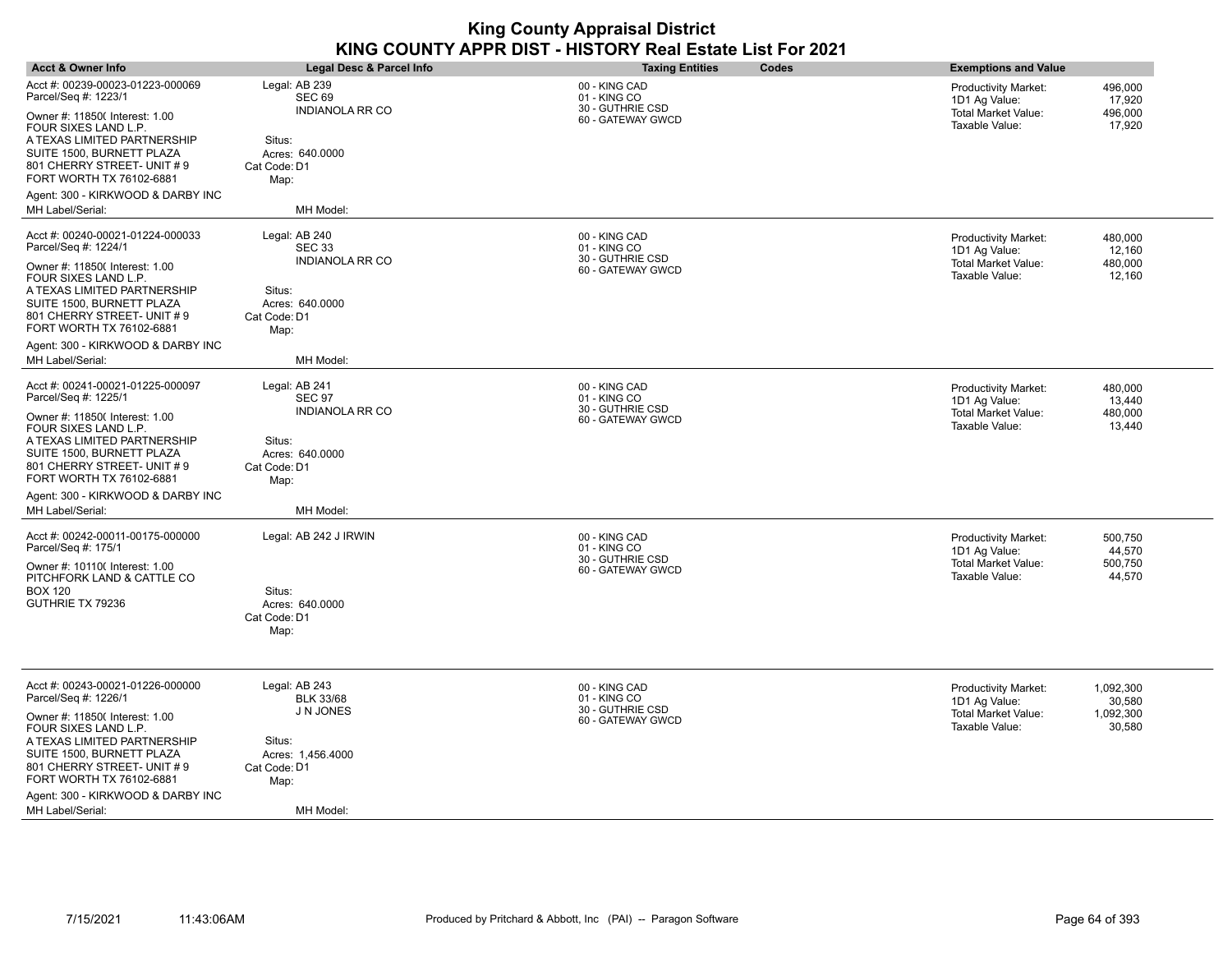| <b>King County Appraisal District</b><br>KING COUNTY APPR DIST - HISTORY Real Estate List For 2021                                                                                                                                                                                                |                                                                                                                      |                                                                        |                                                                                              |                                        |  |
|---------------------------------------------------------------------------------------------------------------------------------------------------------------------------------------------------------------------------------------------------------------------------------------------------|----------------------------------------------------------------------------------------------------------------------|------------------------------------------------------------------------|----------------------------------------------------------------------------------------------|----------------------------------------|--|
| <b>Acct &amp; Owner Info</b>                                                                                                                                                                                                                                                                      | Legal Desc & Parcel Info                                                                                             | <b>Taxing Entities</b><br>Codes                                        | <b>Exemptions and Value</b>                                                                  |                                        |  |
| Acct #: 00244-00011-00890-000000<br>Parcel/Seq #: 890/1                                                                                                                                                                                                                                           | Legal: AB 244<br>M G JONES                                                                                           | 00 - KING CAD<br>01 - KING CO<br>30 - GUTHRIE CSD                      | <b>Productivity Market:</b><br>1D1 Ag Value:                                                 | 240,000<br>6,720                       |  |
| Owner #: 10110( Interest: 1.00<br>PITCHFORK LAND & CATTLE CO<br><b>BOX 120</b><br>GUTHRIE TX 79236                                                                                                                                                                                                | Situs:<br>Acres: 320.0000<br>Cat Code: D1<br>Map:                                                                    | 60 - GATEWAY GWCD                                                      | <b>Total Market Value:</b><br>Taxable Value:                                                 | 240,000<br>6,720                       |  |
| Acct #: 00245-00019-01227-000000<br>Parcel/Seq #: 1227/1<br>Owner #: 11850( Interest: 1.00<br>FOUR SIXES LAND L.P.<br>A TEXAS LIMITED PARTNERSHIP<br>SUITE 1500, BURNETT PLAZA<br>801 CHERRY STREET- UNIT #9<br>FORT WORTH TX 76102-6881<br>Agent: 300 - KIRKWOOD & DARBY INC<br>MH Label/Serial: | Legal: AB 245<br><b>BLK 3740</b><br>J H KUYKENDALL<br>Situs:<br>Acres: 625,5000<br>Cat Code: D1<br>Map:<br>MH Model: | 00 - KING CAD<br>01 - KING CO<br>30 - GUTHRIE CSD<br>60 - GATEWAY GWCD | <b>Productivity Market:</b><br>1D1 Ag Value:<br><b>Total Market Value:</b><br>Taxable Value: | 463.560<br>11,800<br>463,560<br>11,800 |  |
| Acct #: 00246-00007-02160-000000<br>Parcel/Seq #: 2160/1<br>Owner #: 14766! Interest: 1.00<br><b>WILLOUGHBY LTD</b><br>HANCOCK WHITNEY BANK<br>PO BOX 3928<br>BEAUMONT TX 77704                                                                                                                   | Legal: AB 246 BLK 680<br>PHILLIP C LUCK<br>Situs:<br>Acres: 320.0000<br>Cat Code: D1<br>Map:                         | 00 - KING CAD<br>01 - KING CO<br>30 - GUTHRIE CSD<br>60 - GATEWAY GWCD | <b>Productivity Market:</b><br>1D1 Ag Value:<br><b>Total Market Value:</b><br>Taxable Value: | 253,200<br>31.900<br>253,200<br>31,900 |  |
| Acct #: 00247-00044-01228-000000<br>Parcel/Seq #: 1228/1<br>Owner #: 14774, Interest: 1.00<br><b>CURTIS 60 RANCH LLC</b><br>3535 SHILOH ROAD<br>TYLER TX 75707-1909                                                                                                                               | Legal: AB 247 BLK 207 G W LAMPSON<br>Situs:<br>Acres: 933.1670<br>Cat Code: D1<br>Map:                               | 00 - KING CAD<br>01 - KING CO<br>30 - GUTHRIE CSD<br>60 - GATEWAY GWCD | <b>Productivity Market:</b><br>1D1 Ag Value:<br>Total Market Value:<br>Taxable Value:        | 699,880<br>17,730<br>699,880<br>17,730 |  |
| Acct #: 00247-00044-02359-000000<br>Parcel/Seq #: 2359/1<br>Owner #: 14781, Interest: 1.00<br>ROSS DUNCAN PROPERTIES LLC<br>P.O. BOX 647<br>ARTESIA NM 88221-0647                                                                                                                                 | Legal: AB 247 BLK 207 G W LAMPSON<br>Situs:<br>Acres: 611.4900<br>Cat Code: D1<br>Map:                               | 00 - KING CAD<br>01 - KING CO<br>30 - GUTHRIE CSD<br>60 - GATEWAY GWCD | <b>Productivity Market:</b><br>1D1 Ag Value:<br>Total Market Value:<br>Taxable Value:        | 458,620<br>11,620<br>458,620<br>11,620 |  |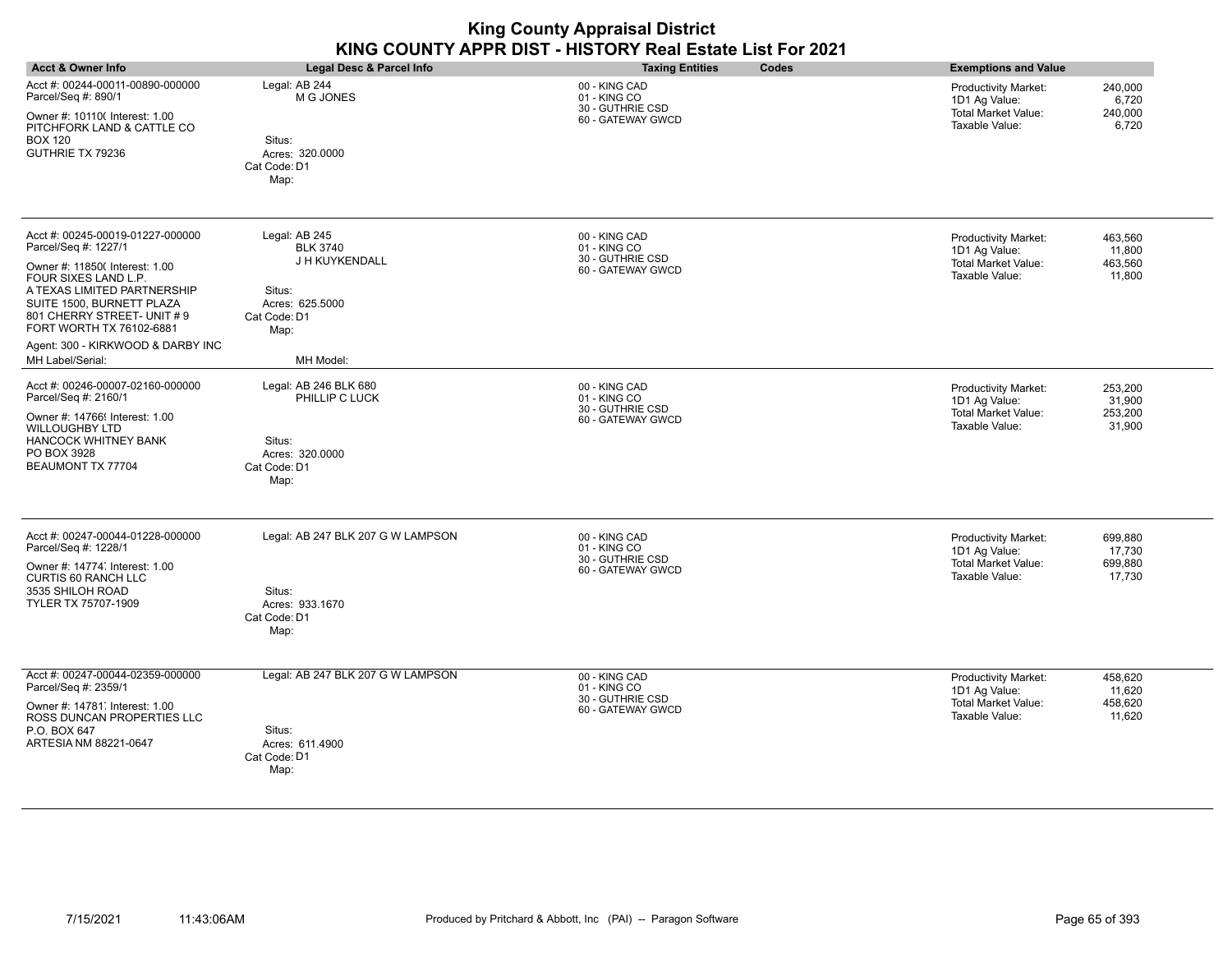| <b>Acct &amp; Owner Info</b>                                                                                       | Legal Desc & Parcel Info                                                                           | <b>Taxing Entities</b><br>Codes       |            | <b>Exemptions and Value</b>                                   |                                  |
|--------------------------------------------------------------------------------------------------------------------|----------------------------------------------------------------------------------------------------|---------------------------------------|------------|---------------------------------------------------------------|----------------------------------|
| Acct #: 00247-00044-02442-000000                                                                                   | Legal: AB 247 BLK 207 G W LAMPSON                                                                  | 00 - KING CAD                         |            | Productivity Market:                                          | 249,680                          |
| Parcel/Seq #: 2442/1                                                                                               |                                                                                                    | 01 - KING CO                          |            | 1D1 Ag Value:                                                 | 6,990                            |
| Owner #: 14761; Interest: 1.00<br>THOMPSON SLOAN<br>2350 CR 225<br>BRECKENRIDGE TX 76424-5816                      | Situs:<br>Acres: 332.9100<br>Cat Code: D1<br>Map:                                                  | 30 - GUTHRIE CSD<br>60 - GATEWAY GWCD |            | <b>Total Market Value:</b><br>Taxable Value:                  | 249,680<br>6,990                 |
| Acct #: 00248-00021-01229-000000<br>Parcel/Seq #: 1229/1                                                           | Legal: IMP ON AB 248 DEBBY MORRIS<br><b>BLK 20-123</b>                                             | 00 - KING CAD<br>01 - KING CO         |            | Land NonHomesite:<br>Improvement Homesite:                    | 13,600<br>364,180                |
| Owner #: 11850( Interest: 1.00<br>FOUR SIXES LAND L.P.                                                             | <b>VET BARN</b><br>1096-1106 DASH FOR CASH RD                                                      | 30 - GUTHRIE CSD<br>60 - GATEWAY GWCD |            | Improvement NonHomesite: 1,908,660<br>Productivity Market:    | 2,346,200                        |
| A TEXAS LIMITED PARTNERSHIP<br>SUITE 1500, BURNETT PLAZA<br>801 CHERRY STREET- UNIT #9<br>FORT WORTH TX 76102-6881 | Situs: 1098 DASH FOR CASH RD GUTHRIE TX 79236<br>Acres: 3,147.6280<br>Cat Code: D1 E D2<br>Map: 21 |                                       |            | 1D1 Ag Value:<br><b>Total Market Value:</b><br>Taxable Value: | 65,490<br>4,632,640<br>2,351,930 |
| Agent: 300 - KIRKWOOD & DARBY INC<br>MH Label/Serial:                                                              | MH Model:                                                                                          |                                       |            |                                                               |                                  |
| Acct #: 00248-00021-02609-000000<br>Parcel/Seq #: 2609/1                                                           | Legal: AB 248<br>BLK 20/123                                                                        | 00 - KING CAD<br>01 - KING CO         | **Exempt** | Land NonHomesite:<br><b>Total Market Value:</b>               | 40<br>40                         |
| Owner #: 147364 Interest: 1.00<br><b>GUTHRIE C S D</b><br><b>BOX 70</b><br>GUTHRIE TX 79236                        | <b>DEBBY MORRIS</b><br>Situs:<br>Acres: 0.0620<br>Cat Code: XVS<br>Map:                            | 30 - GUTHRIE CSD<br>60 - GATEWAY GWCD |            | Taxable Value:                                                | $\Omega$                         |
| Acct #: 00250-00009-00891-000000<br>Parcel/Seq #: 891/1                                                            | Legal: AB 250<br><b>THOMAS MATTISON</b>                                                            | 00 - KING CAD<br>01 - KING CO         |            | Productivity Market:                                          | 465,600                          |
| Owner #: 10110( Interest: 1.00<br>PITCHFORK LAND & CATTLE CO                                                       |                                                                                                    | 30 - GUTHRIE CSD<br>60 - GATEWAY GWCD |            | 1D1 Ag Value:<br><b>Total Market Value:</b><br>Taxable Value: | 13,040<br>465,600<br>13,040      |
| <b>BOX 120</b><br>GUTHRIE TX 79236                                                                                 | Situs:<br>Acres: 620.8000<br>Cat Code: D1<br>Map:                                                  |                                       |            |                                                               |                                  |
| Acct #: 00251-00011-01230-000000<br>Parcel/Seq #: 1230/1                                                           | Legal: AB 251<br><b>BLK 302</b>                                                                    | 00 - KING CAD<br>01 - KING CO         |            | Productivity Market:<br>1D1 Ag Value:                         | 720,000<br>19,800                |
| Owner #: 11850( Interest: 1.00<br>FOUR SIXES LAND L.P.<br>A TEXAS LIMITED PARTNERSHIP<br>SUITE 1500, BURNETT PLAZA | <b>ROBERT MCKINNEY</b><br>Situs:<br>Acres: 960.0000                                                | 30 - GUTHRIE CSD<br>60 - GATEWAY GWCD |            | <b>Total Market Value:</b><br>Taxable Value:                  | 720,000<br>19,800                |
| 801 CHERRY STREET- UNIT #9<br>FORT WORTH TX 76102-6881                                                             | Cat Code: D1<br>Map:                                                                               |                                       |            |                                                               |                                  |
| Agent: 300 - KIRKWOOD & DARBY INC<br>MH Label/Serial:                                                              | MH Model:                                                                                          |                                       |            |                                                               |                                  |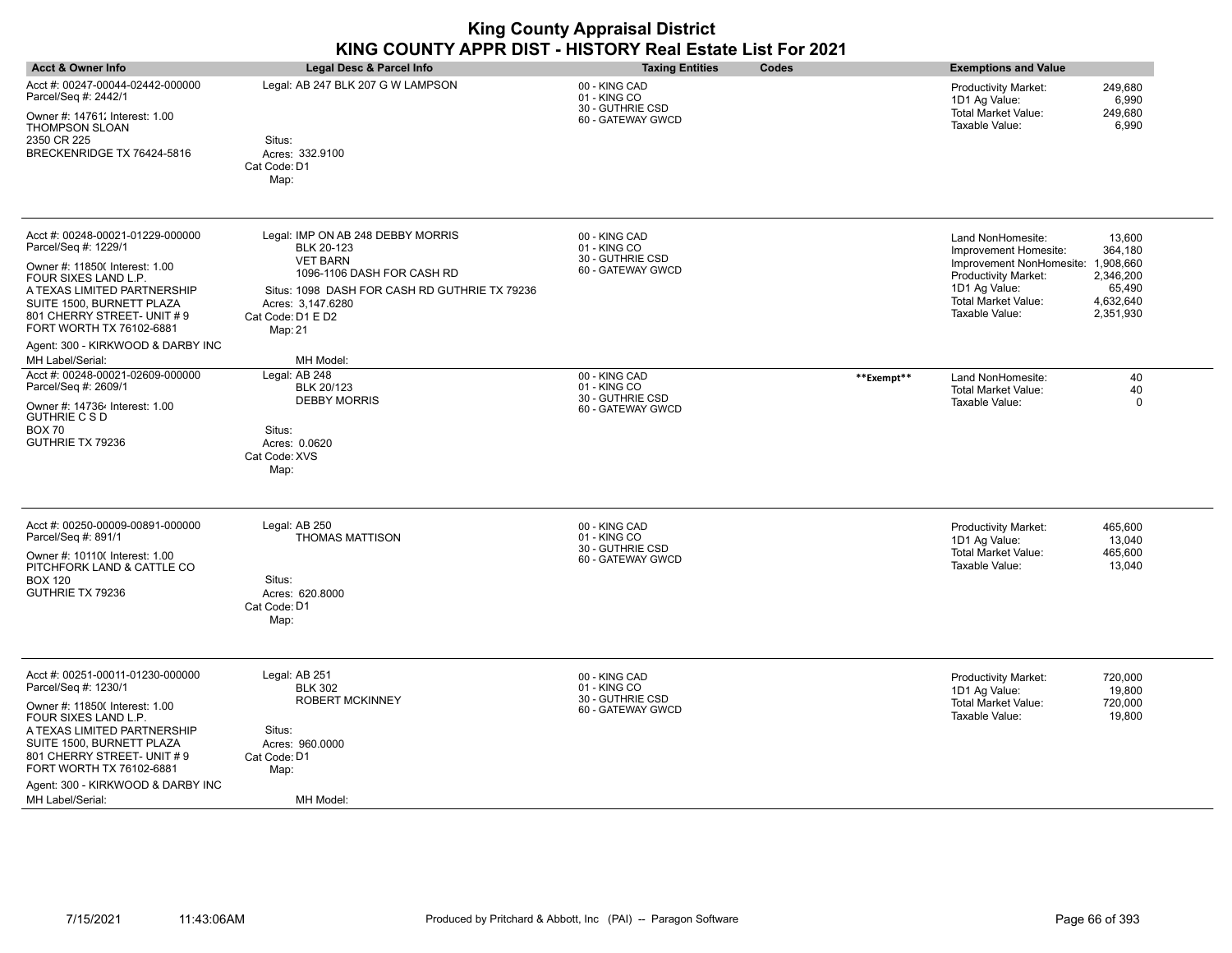| <b>Acct &amp; Owner Info</b>                                                                                                                                                                                                                                                                      | Legal Desc & Parcel Info                                                                                      | <b>Taxing Entities</b><br>Codes                                        | <b>Exemptions and Value</b>                                                                                                          |
|---------------------------------------------------------------------------------------------------------------------------------------------------------------------------------------------------------------------------------------------------------------------------------------------------|---------------------------------------------------------------------------------------------------------------|------------------------------------------------------------------------|--------------------------------------------------------------------------------------------------------------------------------------|
| Acct #: 00252-00011-00892-000001<br>Parcel/Seq #: 892/1<br>Owner #: 10110( Interest: 1.00<br>PITCHFORK LAND & CATTLE CO<br><b>BOX 120</b><br>GUTHRIE TX 79236                                                                                                                                     | Legal: AB 252 SEC 1 MEP&P RR CO<br>Situs:<br>Acres: 640.0000<br>Cat Code: D1<br>Map:                          | 00 - KING CAD<br>01 - KING CO<br>30 - GUTHRIE CSD<br>60 - GATEWAY GWCD | <b>Productivity Market:</b><br>502,880<br>1D1 Ag Value:<br>53,090<br>Total Market Value:<br>502,880<br>53,090<br>Taxable Value:      |
| Acct #: 00253-00011-00893-000002<br>Parcel/Seq #: 893/1<br>Owner #: 10110( Interest: 1.00<br>PITCHFORK LAND & CATTLE CO<br><b>BOX 120</b><br>GUTHRIE TX 79236                                                                                                                                     | Legal: AB 253 SEC 2 MEP&P RR CO<br>Situs:<br>Acres: 640.0000<br>Cat Code: D1<br>Map:                          | 00 - KING CAD<br>01 - KING CO<br>30 - GUTHRIE CSD<br>60 - GATEWAY GWCD | <b>Productivity Market:</b><br>496,000<br>17,920<br>1D1 Ag Value:<br>Total Market Value:<br>496,000<br>Taxable Value:<br>17,920      |
| Acct #: 00254-00046-01022-000001<br>Parcel/Seq #: 1022/1<br>Owner #: 14754; Interest: 1.00<br>SPIKEBOX LTD<br>PO Box 237<br>Benjamin TX 79505                                                                                                                                                     | Legal: AB 254 SUR 1 MEP&P RR CO<br>Situs:<br>Acres: 636.0380<br>Cat Code: D1<br>Map:                          | 00 - KING CAD<br>01 - KING CO<br>30 - GUTHRIE CSD<br>60 - GATEWAY GWCD | <b>Productivity Market:</b><br>461,130<br>1D1 Ag Value:<br>8,270<br><b>Total Market Value:</b><br>461,130<br>Taxable Value:<br>8,270 |
| Acct #: 00255-00025-00429-000000<br>Parcel/Seq #: 429/1<br>Owner #: 14784; Interest: 1.00<br>TERRA FIRMA ACQUISITIONS LLC A<br><b>TEXAS LIMITITED LI</b><br>A TEXAS LIMITED LIABILITY COMPANY<br>PO BOX 64189<br>LUBBOCK TX 79464                                                                 | Legal: AB 255 J V MASSEY<br>Situs:<br>Acres: 640.0000<br>Cat Code: D1<br>Map:                                 | 00 - KING CAD<br>01 - KING CO<br>30 - GUTHRIE CSD<br>60 - GATEWAY GWCD | 482,430<br><b>Productivity Market:</b><br>1D1 Ag Value:<br>17,130<br>482,430<br>Total Market Value:<br>Taxable Value:<br>17,130      |
| Acct #: 00256-00023-00231-000003<br>Parcel/Seq #: 1231/1<br>Owner #: 11850( Interest: 1.00<br>FOUR SIXES LAND L.P.<br>A TEXAS LIMITED PARTNERSHIP<br>SUITE 1500, BURNETT PLAZA<br>801 CHERRY STREET- UNIT #9<br>FORT WORTH TX 76102-6881<br>Agent: 300 - KIRKWOOD & DARBY INC<br>MH Label/Serial: | Legal: AB 256<br>SEC 3 BLK 11<br>J V MASSEY<br>Situs:<br>Acres: 640,0000<br>Cat Code: D1<br>Map:<br>MH Model: | 00 - KING CAD<br>01 - KING CO<br>30 - GUTHRIE CSD<br>60 - GATEWAY GWCD | <b>Productivity Market:</b><br>480,000<br>13,440<br>1D1 Ag Value:<br>Total Market Value:<br>480,000<br>Taxable Value:<br>13,440      |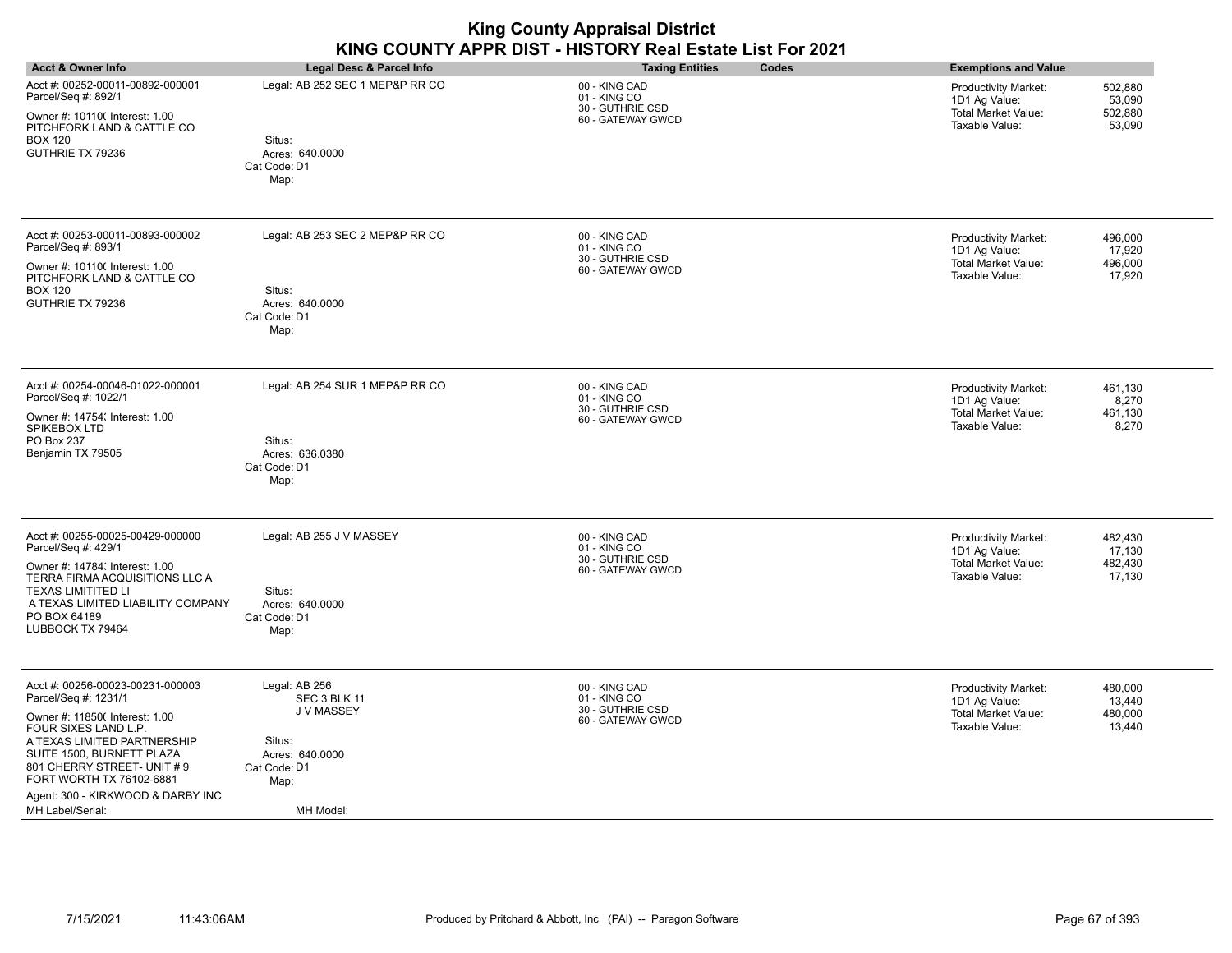| <b>King County Appraisal District</b><br>KING COUNTY APPR DIST - HISTORY Real Estate List For 2021                                                                                                                                                                                                |                                                                                                                      |                                                                        |                                                                                                                                        |  |
|---------------------------------------------------------------------------------------------------------------------------------------------------------------------------------------------------------------------------------------------------------------------------------------------------|----------------------------------------------------------------------------------------------------------------------|------------------------------------------------------------------------|----------------------------------------------------------------------------------------------------------------------------------------|--|
| <b>Acct &amp; Owner Info</b>                                                                                                                                                                                                                                                                      | Legal Desc & Parcel Info                                                                                             | <b>Taxing Entities</b><br>Codes                                        | <b>Exemptions and Value</b>                                                                                                            |  |
| Acct #: 00257-00011-00894-000001<br>Parcel/Seq #: 894/1<br>Owner #: 10110( Interest: 1.00<br>PITCHFORK LAND & CATTLE CO<br><b>BOX 120</b><br>GUTHRIE TX 79236                                                                                                                                     | Legal: AB 257 SEC 1 J V MASSEY<br>Situs:<br>Acres: 640.0000<br>Cat Code: D1<br>Map:                                  | 00 - KING CAD<br>01 - KING CO<br>30 - GUTHRIE CSD<br>60 - GATEWAY GWCD | 479,780<br><b>Productivity Market:</b><br>1D1 Ag Value:<br>12,130<br>479,780<br><b>Total Market Value:</b><br>Taxable Value:<br>12,130 |  |
| Acct #: 00258-00011-00895-000003<br>Parcel/Seq #: 895/1<br>Owner #: 10110( Interest: 1.00<br>PITCHFORK LAND & CATTLE CO<br><b>BOX 120</b><br>GUTHRIE TX 79236                                                                                                                                     | Legal: AB 258 SEC 3 J V MASSEY<br>Situs:<br>Acres: 640,0000<br>Cat Code: D1<br>Map:                                  | 00 - KING CAD<br>01 - KING CO<br>30 - GUTHRIE CSD<br>60 - GATEWAY GWCD | Productivity Market:<br>478,130<br>1D1 Ag Value:<br>11,940<br><b>Total Market Value:</b><br>478,130<br>Taxable Value:<br>11,940        |  |
| Acct #: 00259-00009-00896-000001<br>Parcel/Seq #: 896/1<br>Owner #: 10110( Interest: 1.00<br>PITCHFORK LAND & CATTLE CO<br><b>BOX 120</b><br>GUTHRIE TX 79236                                                                                                                                     | Legal: AB 259 SEC 1 J V MASSEY<br>Situs:<br>Acres: 635.5000<br>Cat Code: D1<br>Map:                                  | 00 - KING CAD<br>01 - KING CO<br>30 - GUTHRIE CSD<br>60 - GATEWAY GWCD | Productivity Market:<br>476,630<br>1D1 Ag Value:<br>12,180<br><b>Total Market Value:</b><br>476,630<br>Taxable Value:<br>12,180        |  |
| Acct #: 00260-00009-00897-000003<br>Parcel/Seq #: 897/1<br>Owner #: 10110( Interest: 1.00<br>PITCHFORK LAND & CATTLE CO<br><b>BOX 120</b><br>GUTHRIE TX 79236                                                                                                                                     | Legal: AB 260 SEC 3 J V MASSEY<br>Situs:<br>Acres: 640.0000<br>Cat Code: D1<br>Map:                                  | 00 - KING CAD<br>01 - KING CO<br>30 - GUTHRIE CSD<br>60 - GATEWAY GWCD | 480,000<br>Productivity Market:<br>1D1 Ag Value:<br>12,160<br><b>Total Market Value:</b><br>480,000<br>Taxable Value:<br>12,160        |  |
| Acct #: 00261-00011-01232-000000<br>Parcel/Seq #: 1232/1<br>Owner #: 11850( Interest: 1.00<br>FOUR SIXES LAND L.P.<br>A TEXAS LIMITED PARTNERSHIP<br>SUITE 1500, BURNETT PLAZA<br>801 CHERRY STREET- UNIT #9<br>FORT WORTH TX 76102-6881<br>Agent: 300 - KIRKWOOD & DARBY INC<br>MH Label/Serial: | Legal: AB 261<br><b>BLK 31/153</b><br>WM M NUNER<br>Situs:<br>Acres: 1,476.0000<br>Cat Code: D1<br>Map:<br>MH Model: | 00 - KING CAD<br>01 - KING CO<br>30 - GUTHRIE CSD<br>60 - GATEWAY GWCD | Productivity Market:<br>1,107,000<br>1D1 Ag Value:<br>30,940<br>Total Market Value:<br>1,107,000<br>Taxable Value:<br>30,940           |  |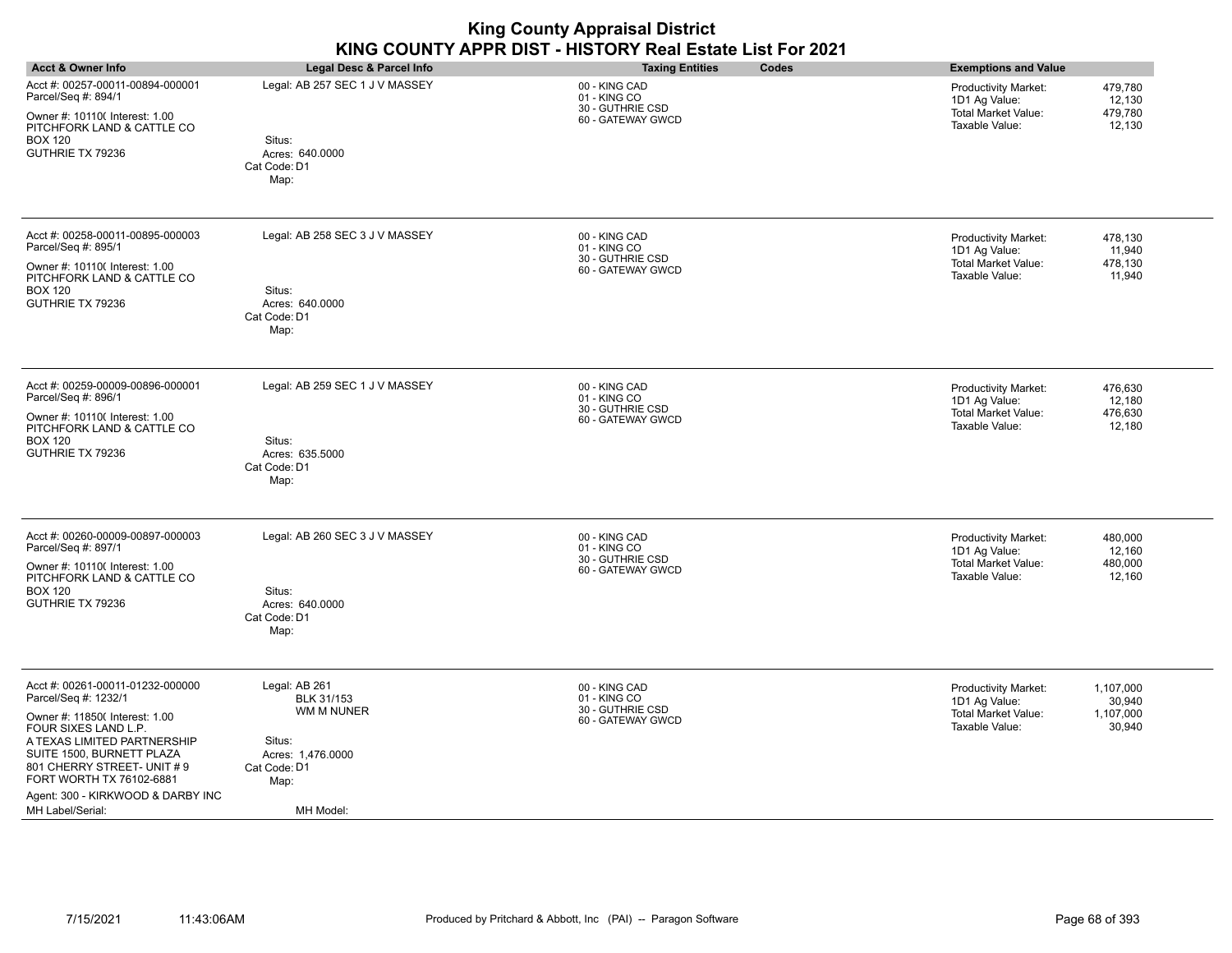| <b>Acct &amp; Owner Info</b>                                                                                                                                         | Legal Desc & Parcel Info                                                                          | <b>Taxing Entities</b><br>Codes                                        | <b>Exemptions and Value</b>                                                                                                     |
|----------------------------------------------------------------------------------------------------------------------------------------------------------------------|---------------------------------------------------------------------------------------------------|------------------------------------------------------------------------|---------------------------------------------------------------------------------------------------------------------------------|
| Acct #: 00263-00042-01233-000000<br>Parcel/Seq #: 1233/1<br>Owner #: 14765' Interest: 1.00<br>SPANISH BIT RANCH LLC<br>6003 WARM MIST LANE<br>DALLAS TX 75248        | Legal: AB 263 BLK 3476 WILLIS PRUITT<br>Situs:<br>Acres: 386.0090<br>Cat Code: D1<br>Map:         | 00 - KING CAD<br>01 - KING CO<br>30 - GUTHRIE CSD<br>60 - GATEWAY GWCD | <b>Productivity Market:</b><br>289,510<br>7,330<br>1D1 Ag Value:<br>Total Market Value:<br>289,510<br>Taxable Value:<br>7,330   |
| Acct #: 00263-00042-02425-000000<br>Parcel/Seq #: 2425/1<br>Owner #: 14761. Interest: 1.00<br>****** CONFIDENTIAL OWNER *******                                      | Legal: * CONFIDENTIAL OWNER *<br>Situs:<br>Acres: 26.2280<br>Cat Code: D1<br>Map:                 | 00 - KING CAD<br>01 - KING CO<br>30 - GUTHRIE CSD<br>60 - GATEWAY GWCD | Productivity Market:<br>19,670<br>1D1 Ag Value:<br>500<br><b>Total Market Value:</b><br>19,670<br>Taxable Value:<br>500         |
| Acct #: 00263-00042-02549-000000<br>Parcel/Seq #: 2549/1<br>Owner #: 14785{ Interest: 1.00<br>MILLICAN GARY AND WIFE DIANA<br>PO BOX 280<br>TUSCOLA TX 79562         | Legal: AB 263 BLK 3476 WILLIS PRUITT<br>Situs:<br>Acres: 719.0050<br>Cat Code: D1<br>Map:         | 00 - KING CAD<br>01 - KING CO<br>30 - GUTHRIE CSD<br>60 - GATEWAY GWCD | Productivity Market:<br>539,250<br>1D1 Ag Value:<br>13,660<br><b>Total Market Value:</b><br>539,250<br>Taxable Value:<br>13,660 |
| Acct #: 00263-00042-02603-000000<br>Parcel/Seq #: 2603/1<br>Owner #: 14784 Interest: 1.00<br>CUATRO COBB FAMILY PARTNERS, LTD<br>PO BOX 15<br>CRANFILLS GAP TX 76637 | Legal: AB 263 BLK 3476 WILLIS PRUITT<br>Situs:<br>Acres: 158.2200<br>Cat Code: D1<br>Map:         | 00 - KING CAD<br>01 - KING CO<br>30 - GUTHRIE CSD<br>60 - GATEWAY GWCD | Productivity Market:<br>118,670<br>1D1 Ag Value:<br>3,010<br>Total Market Value:<br>118,670<br>Taxable Value:<br>3,010          |
| Acct #: 00264-00046-00157-000003<br>Parcel/Seq #: 157/1<br>Owner #: 14781 Interest: 1.00<br>ROSS DUNCAN PROPERTIES LLC<br>P.O. BOX 647<br>ARTESIA NM 88221-0647      | Legal: AB 264 SEC 3 BLK 1/119<br>J POITEVENT<br>Situs:<br>Acres: 146.0000<br>Cat Code: D1<br>Map: | 00 - KING CAD<br>01 - KING CO<br>30 - GUTHRIE CSD<br>60 - GATEWAY GWCD | 105.850<br>Productivity Market:<br>1D1 Ag Value:<br>1,900<br><b>Total Market Value:</b><br>105,850<br>Taxable Value:<br>1,900   |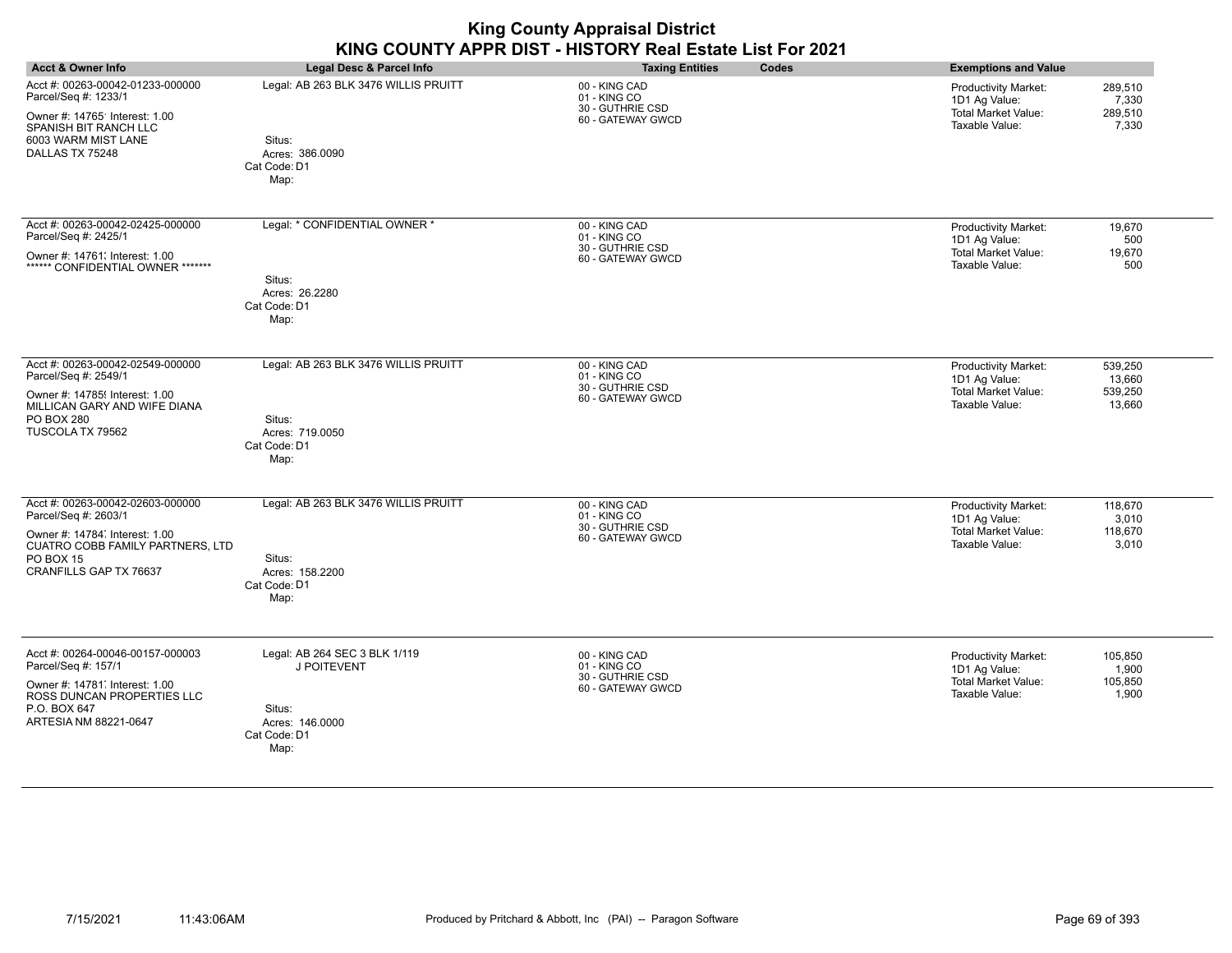|                                                                                                                                                                                                                                                                                                   |                                                                                                                           | <b>King County Appraisal District</b><br>KING COUNTY APPR DIST - HISTORY Real Estate List For 2021 |                                                                                                                                            |
|---------------------------------------------------------------------------------------------------------------------------------------------------------------------------------------------------------------------------------------------------------------------------------------------------|---------------------------------------------------------------------------------------------------------------------------|----------------------------------------------------------------------------------------------------|--------------------------------------------------------------------------------------------------------------------------------------------|
| <b>Acct &amp; Owner Info</b>                                                                                                                                                                                                                                                                      | Legal Desc & Parcel Info                                                                                                  | <b>Taxing Entities</b><br>Codes                                                                    | <b>Exemptions and Value</b>                                                                                                                |
| Acct #: 00265-00046-00158-000005<br>Parcel/Seq #: 158/1<br>Owner #: 14754; Interest: 1.00<br>SPIKEBOX LTD<br>PO Box 237<br>Benjamin TX 79505                                                                                                                                                      | Legal: AB 265 SEC 5 BLK 1/126<br>J POITEVENT<br>Situs:<br>Acres: 640,0000<br>Cat Code: D1<br>Map:                         | 00 - KING CAD<br>01 - KING CO<br>30 - GUTHRIE CSD<br>60 - GATEWAY GWCD                             | <b>Productivity Market:</b><br>464,000<br>8,320<br>1D1 Ag Value:<br>Total Market Value:<br>464,000<br>Taxable Value:<br>8,320              |
| Acct #: 00266-00046-00159-000011<br>Parcel/Seq #: 159/1<br>Owner #: 14781 Interest: 1.00<br>ROSS DUNCAN PROPERTIES LLC<br>P.O. BOX 647<br>ARTESIA NM 88221-0647                                                                                                                                   | Legal: AB 266 SEC 11 BLK 1/127<br>J POITEVENT<br>Situs:<br>Acres: 160.1000<br>Cat Code: D1<br>Map:                        | 00 - KING CAD<br>01 - KING CO<br>30 - GUTHRIE CSD<br>60 - GATEWAY GWCD                             | 116,070<br><b>Productivity Market:</b><br>1D1 Ag Value:<br>2,080<br><b>Total Market Value:</b><br>116,070<br>Taxable Value:<br>2,080       |
| Acct #: 00266-00046-02676-000011<br>Parcel/Seq #: 2676/1<br>Owner #: 14781. Interest: 1.00<br>ROSS DUNCAN PROPERTIES LLC<br>P.O. BOX 647<br>ARTESIA NM 88221-0647                                                                                                                                 | Legal: AB 266 SEC 11 BLK 1/127<br>J POITEVENT<br>Situs:<br>Acres: 2.9000<br>Cat Code: D1<br>Map:                          | 00 - KING CAD<br>01 - KING CO<br>30 - GUTHRIE CSD<br>60 - GATEWAY GWCD                             | <b>Productivity Market:</b><br>2,100<br>1D1 Ag Value:<br>40<br>2,100<br>Total Market Value:<br>Taxable Value:<br>40                        |
| Acct #: 00267-00021-01234-000037<br>Parcel/Seq #: 1234/1<br>Owner #: 11850( Interest: 1.00<br>FOUR SIXES LAND L.P.<br>A TEXAS LIMITED PARTNERSHIP<br>SUITE 1500, BURNETT PLAZA<br>801 CHERRY STREET- UNIT #9<br>FORT WORTH TX 76102-6881<br>Agent: 300 - KIRKWOOD & DARBY INC<br>MH Label/Serial: | Legal: AB 267<br>SEC 37 BLK 1/147<br>J POITEVENT<br>Situs:<br>Acres: 640.0000<br>Cat Code: D1<br>Map:<br>MH Model:        | 00 - KING CAD<br>01 - KING CO<br>30 - GUTHRIE CSD<br>60 - GATEWAY GWCD                             | 480.000<br><b>Productivity Market:</b><br>1D1 Ag Value:<br>12,960<br><b>Total Market Value:</b><br>480,000<br>Taxable Value:<br>12,960     |
| Acct #: 00268-00023-01235-000000<br>Parcel/Seq #: 1235/1<br>Owner #: 11850( Interest: 1.00<br>FOUR SIXES LAND L.P.<br>A TEXAS LIMITED PARTNERSHIP<br>SUITE 1500, BURNETT PLAZA<br>801 CHERRY STREET- UNIT #9<br>FORT WORTH TX 76102-6881<br>Agent: 300 - KIRKWOOD & DARBY INC<br>MH Label/Serial: | Legal: AB 268<br>BLK 998/1097<br><b>VJ B ROBINSON</b><br>Situs:<br>Acres: 2,303.0000<br>Cat Code: D1<br>Map:<br>MH Model: | 00 - KING CAD<br>01 - KING CO<br>30 - GUTHRIE CSD<br>60 - GATEWAY GWCD                             | <b>Productivity Market:</b><br>1,783,980<br>1D1 Ag Value:<br>64,240<br><b>Total Market Value:</b><br>1,783,980<br>Taxable Value:<br>64,240 |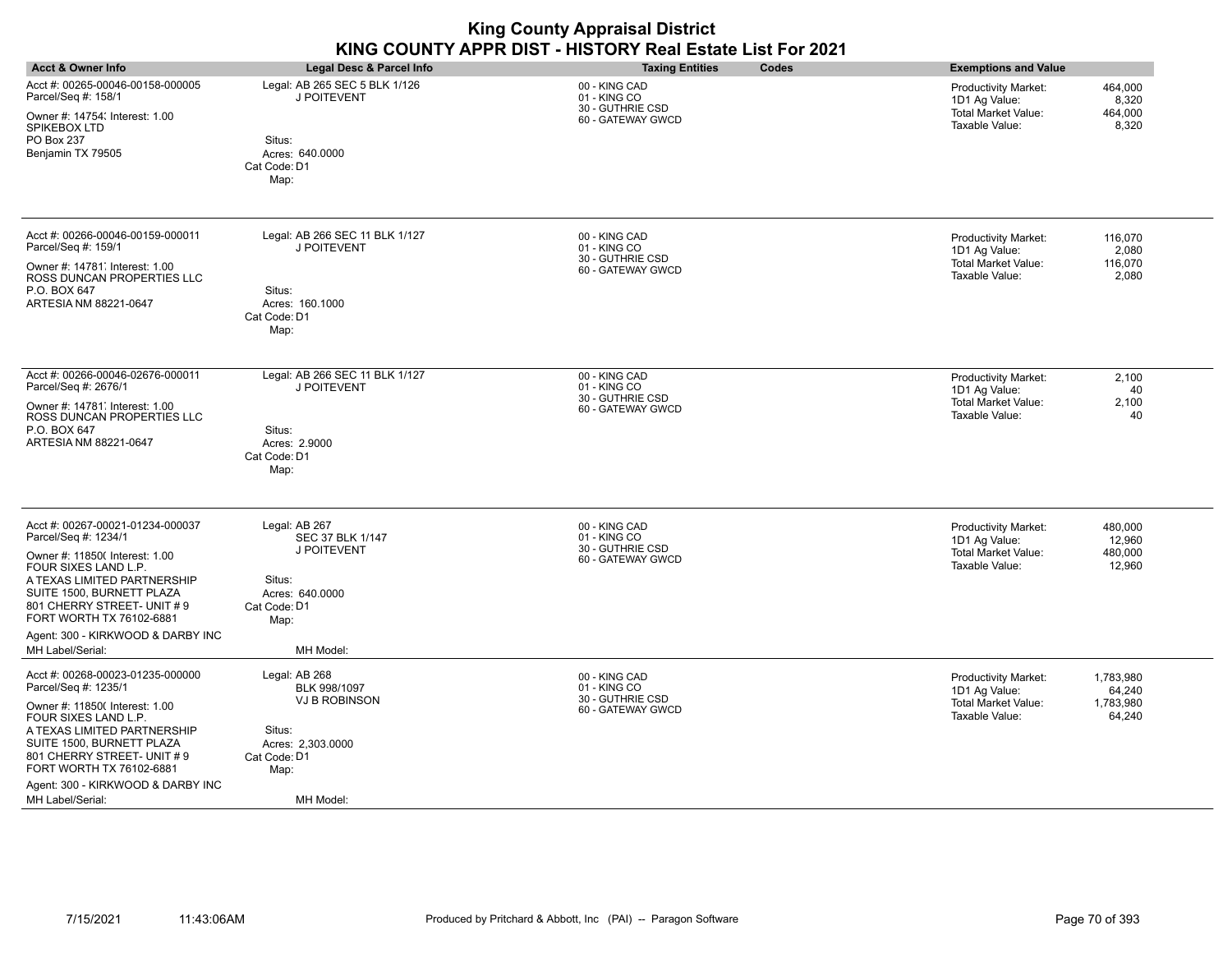| <b>Acct &amp; Owner Info</b>                                                                                                                                              | Legal Desc & Parcel Info                                                                                                                                                | <b>Taxing Entities</b><br>Codes                                        | <b>Exemptions and Value</b>                                                                                                                                                                                                                  |
|---------------------------------------------------------------------------------------------------------------------------------------------------------------------------|-------------------------------------------------------------------------------------------------------------------------------------------------------------------------|------------------------------------------------------------------------|----------------------------------------------------------------------------------------------------------------------------------------------------------------------------------------------------------------------------------------------|
| Acct #: 00268-00023-02117-000000<br>Parcel/Seq #: 2117/1<br>Owner #: 14728! Interest: 1.00<br>MENKE ELIZABETH<br>HANCOCK WHITNEY BANK<br>PO BOX 3928<br>BEAUMONT TX 77704 | Legal: AB 268 BLK 998/1097<br><b>JOHN B ROBINSON</b><br>Situs: 580 CR 117 GUTHRIE TX 79236<br>Acres: 1,410.0000<br>Cat Code: D1 D2<br>Map:                              | 00 - KING CAD<br>01 - KING CO<br>30 - GUTHRIE CSD<br>60 - GATEWAY GWCD | 5,810<br>Improvement NonHomesite:<br>Productivity Market:<br>1,152,350<br>1D1 Ag Value:<br>168,910<br><b>Total Market Value:</b><br>1,158,160<br>Taxable Value:<br>174,720                                                                   |
| Agent: 400 - PDS COMPANIES<br>MH Label/Serial:                                                                                                                            | MH Model:                                                                                                                                                               |                                                                        |                                                                                                                                                                                                                                              |
| Acct #: 00268-00023-02268-000000<br>Parcel/Seq #: 2268/1<br>Owner #: 147824 Interest: 1.00<br><b>STEPHEN MAAS</b><br>67 E CANYON VIEW DR<br>RANSOM CANYON TX 79366        | Legal: HOMESTEAD ON AB 268<br><b>J B ROBINSON</b><br>1980 PEACH TREE<br>(14X76)<br>Situs: 1100 E FM 193 GUTHRIE TX 79236<br>Acres: 21.6700<br>Cat Code: D1 E D2<br>Map: | 00 - KING CAD<br>01 - KING CO<br>30 - GUTHRIE CSD<br>60 - GATEWAY GWCD | Land Homesite:<br>600<br>Improvement Homesite:<br>13,830<br>Improvement NonHomesite:<br>5,730<br>Productivity Market:<br>16,020<br>1D1 Ag Value:<br>580<br><b>Total Market Value:</b><br>36,180<br>Taxable Value:<br>20,740                  |
| Acct #: 00268-00023-02299-000000<br>Parcel/Seq #: 2299/1<br>Owner #: 14785; Interest: 1.00<br>ROBERT W MASTERSON<br>PO BOX 180<br>GUTHRIE TX 79236                        | Legal: AB 268 998/1097<br><b>J B ROBINSON</b><br>Situs:<br>Acres: 470.7300<br>Cat Code: D1<br>Map:                                                                      | 00 - KING CAD<br>01 - KING CO<br>30 - GUTHRIE CSD<br>60 - GATEWAY GWCD | Productivity Market:<br>402,550<br>1D1 Ag Value:<br>71,970<br><b>Total Market Value:</b><br>402,550<br>Taxable Value:<br>71,970                                                                                                              |
| Acct #: 00268-00023-02641-000000<br>Parcel/Seq #: 2641/1<br>Owner #: 14773! Interest: 1.00<br>MASTERSON ROBERT W & WENDY L<br>PO BOX 180<br>GUTHRIE TX 79236              | Legal: AB 268<br><b>JB ROBINSON</b><br>Situs:<br>Acres: 59.6000<br>Cat Code: D1<br>Map:                                                                                 | 00 - KING CAD<br>01 - KING CO<br>30 - GUTHRIE CSD<br>60 - GATEWAY GWCD | Productivity Market:<br>46,190<br>1D1 Ag Value:<br>1,670<br><b>Total Market Value:</b><br>46,190<br>Taxable Value:<br>1,670                                                                                                                  |
| Acct #: 00268-00025-01068-000001<br>Parcel/Seq #: 1068/1<br>Owner #: 11310( Interest: 1.00<br><b>RUSH LARRY</b><br><b>BOX 34</b><br>GUTHRIE TX 79236                      | Legal: HOMESTEAD ON AB 268<br><b>J B ROBINSON</b><br>Situs: 591 CR 221 GUTHRIE TX 79236<br>Acres: 324.0000<br>Cat Code: D1 E<br>Map:                                    | 00 - KING CAD<br>01 - KING CO<br>30 - GUTHRIE CSD<br>60 - GATEWAY GWCD | Land Homesite:<br>600<br>** Homestead **<br>23,020<br>Improvement Homesite:<br>254.130<br><b>Productivity Market:</b><br>1D1 Ag Value:<br>29,400<br>Total Market Value:<br>277,750<br>Homestead Cap Loss:<br>430<br>Taxable Value:<br>52,590 |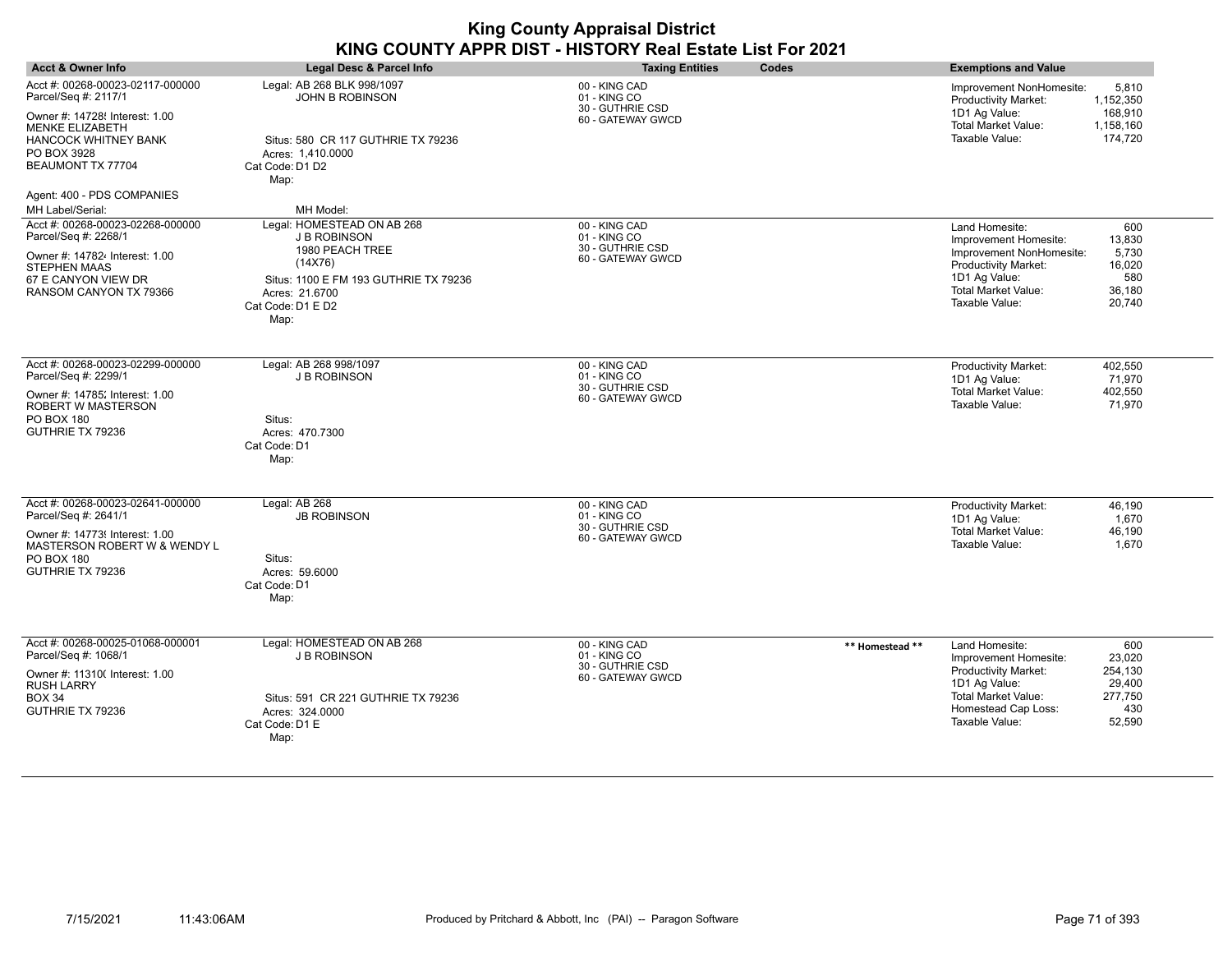| <b>Acct &amp; Owner Info</b>                                                                                                                                          | Legal Desc & Parcel Info                                                                                                            | <b>Taxing Entities</b><br>Codes                                        | <b>Exemptions and Value</b>                                                                                                                                                                    |
|-----------------------------------------------------------------------------------------------------------------------------------------------------------------------|-------------------------------------------------------------------------------------------------------------------------------------|------------------------------------------------------------------------|------------------------------------------------------------------------------------------------------------------------------------------------------------------------------------------------|
| Acct #: 00269-00042-01236-000000<br>Parcel/Seq #: 1236/1<br>Owner #: 14781, Interest: 1.00<br>ROSS DUNCAN PROPERTIES LLC<br>P.O. BOX 647<br>ARTESIA NM 88221-0647     | Legal: AB 269 BLK 14/72 WM E ROBERTS<br>Situs:<br>Acres: 352.5290<br>Cat Code: D1<br>Map:                                           | 00 - KING CAD<br>01 - KING CO<br>30 - GUTHRIE CSD<br>60 - GATEWAY GWCD | <b>Productivity Market:</b><br>264,400<br>1D1 Ag Value:<br>6,700<br><b>Total Market Value:</b><br>264,400<br>Taxable Value:<br>6,700                                                           |
| Acct #: 00269-00042-02493-000000<br>Parcel/Seq #: 2493/1<br>Owner #: 14761. Interest: 1.00<br><b>THOMPSON SLOAN</b><br>2350 CR 225<br>BRECKENRIDGE TX 76424-5816      | Legal: AB 269 BLK 14/72 WM E ROBERTS<br>Situs:<br>Acres: 281.8300<br>Cat Code: D1<br>Map:                                           | 00 - KING CAD<br>01 - KING CO<br>30 - GUTHRIE CSD<br>60 - GATEWAY GWCD | 211,370<br><b>Productivity Market:</b><br>5,350<br>1D1 Ag Value:<br><b>Total Market Value:</b><br>211,370<br>Taxable Value:<br>5,350                                                           |
| Acct #: 00269-00042-02538-000000<br>Parcel/Seq #: 2538/1<br>Owner #: 14765' Interest: 1.00<br>SPANISH BIT RANCH LLC<br>6003 WARM MIST LANE<br>DALLAS TX 75248         | Legal: AB 269 BLK 14/72 WM E ROBERTS<br>Situs:<br>Acres: 848.0400<br>Cat Code: D1<br>Map:                                           | 00 - KING CAD<br>01 - KING CO<br>30 - GUTHRIE CSD<br>60 - GATEWAY GWCD | <b>Productivity Market:</b><br>636,030<br>1D1 Ag Value:<br>16,110<br><b>Total Market Value:</b><br>636,030<br>Taxable Value:<br>16,110                                                         |
| Acct #: 00270-00025-00147-000314<br>Parcel/Seq #: 147/1<br>Owner #: 14761( Interest: 1.00<br>HALL JAMES H AND WIFE MARGARET<br><b>BOX 746</b><br>RUSTON LA 71237-0746 | Legal: AB 270 SEC 314<br><b>WASHINGTON ROARK</b><br>Situs: 410 CR 225 GUTHRIE TX 79236<br>Acres: 707.0000<br>Cat Code: D1 E<br>Map: | 00 - KING CAD<br>01 - KING CO<br>30 - GUTHRIE CSD<br>60 - GATEWAY GWCD | Land NonHomesite:<br>600<br>12,860<br>Improvement Homesite:<br><b>Productivity Market:</b><br>574,130<br>1D1 Ag Value:<br>84,050<br>Total Market Value:<br>587,590<br>Taxable Value:<br>97,510 |
| Acct #: 00270-00025-02104-000314<br>Parcel/Seq #: 2104/1<br>Owner #: 147724 Interest: 1.00<br><b>LANCASTER DARREN</b><br>700 WHISPERING WAY<br>PROSPER TX 75078-0558  | Legal: AB 270 SEC 314<br>WASHINGTON ROARK<br>Situs:<br>Acres: 115.5000<br>Cat Code: D1<br>Map:                                      | 00 - KING CAD<br>01 - KING CO<br>30 - GUTHRIE CSD<br>60 - GATEWAY GWCD | <b>Productivity Market:</b><br>89,510<br>1D1 Ag Value:<br>7,330<br><b>Total Market Value:</b><br>89,510<br>Taxable Value:<br>7,330                                                             |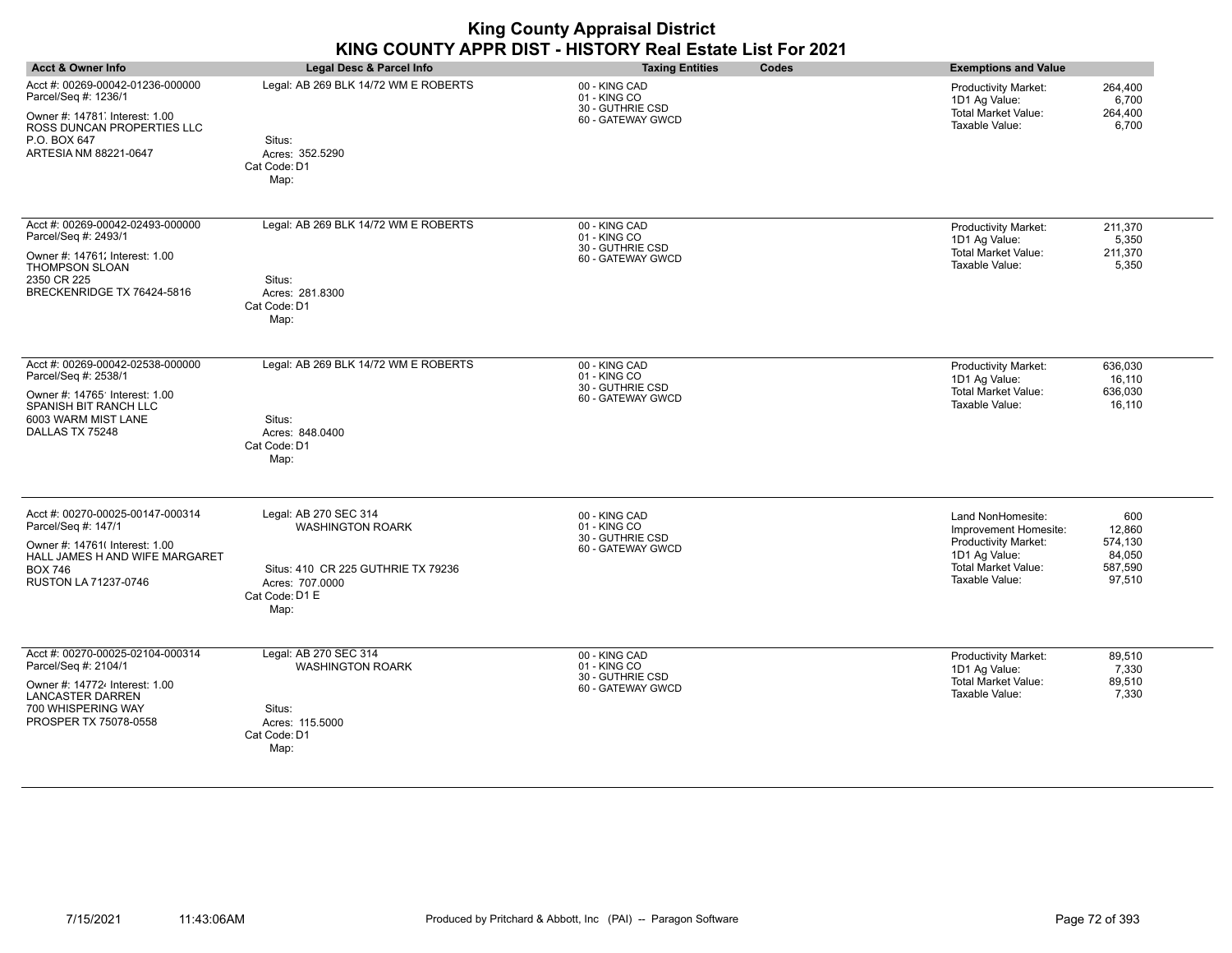| <b>Acct &amp; Owner Info</b>                                                                                                                                                                                                                                                                      | <b>Legal Desc &amp; Parcel Info</b>                                                                                | <b>Taxing Entities</b><br>Codes                                        | <b>Exemptions and Value</b>                                                                                                     |
|---------------------------------------------------------------------------------------------------------------------------------------------------------------------------------------------------------------------------------------------------------------------------------------------------|--------------------------------------------------------------------------------------------------------------------|------------------------------------------------------------------------|---------------------------------------------------------------------------------------------------------------------------------|
| Acct #: 00271-00011-00898-000001<br>Parcel/Seq #: 898/1<br>Owner #: 10110( Interest: 1.00<br>PITCHFORK LAND & CATTLE CO<br><b>BOX 120</b><br>GUTHRIE TX 79236                                                                                                                                     | Legal: AB 271 SEC 1 RUSK TRANS CO<br>Situs:<br>Acres: 640.0000<br>Cat Code: D1<br>Map:                             | 00 - KING CAD<br>01 - KING CO<br>30 - GUTHRIE CSD<br>60 - GATEWAY GWCD | 480,000<br>Productivity Market:<br>1D1 Ag Value:<br>13,440<br>Total Market Value:<br>480,000<br>Taxable Value:<br>13,440        |
| Acct #: 00273-00007-00316-000151<br>Parcel/Seq #: 316/1<br>Owner #: 14785(Interest: 1.00<br>JAMES AARON KING AND MARY ANN<br>KING REVOCABLE TRUST<br>JAMES AARON KING AND MARY ANN<br><b>KING</b><br>213 W 11TH STREET                                                                            | Legal: AB 273 SEC 151 BLK 40<br>STONE-KYLE & KYLE<br>Situs:<br>Acres: 640.0000<br>Cat Code: D1<br>Map:             | 00 - KING CAD<br>01 - KING CO<br>30 - GUTHRIE CSD<br>60 - GATEWAY GWCD | Productivity Market:<br>493,530<br>1D1 Ag Value:<br>33,650<br>Total Market Value:<br>493,530<br>Taxable Value:<br>33,650        |
| Acct #: 00274-00007-01738-000149<br>Parcel/Seq #: 1738/1<br>Owner #: 14750 (Interest: 1.00<br>TONGUE RIVER RANCH LTD<br>205 RANCH ROAD<br>PADUCAH TX 79248                                                                                                                                        | Legal: AB 274 SEC 149 BLK 39<br>STONE-KYLE & KYLE<br>Situs:<br>Acres: 655.6000<br>Cat Code: D1<br>Map:             | 00 - KING CAD<br>01 - KING CO<br>30 - GUTHRIE CSD<br>60 - GATEWAY GWCD | 499,880<br>Productivity Market:<br>35,670<br>1D1 Ag Value:<br><b>Total Market Value:</b><br>499,880<br>Taxable Value:<br>35,670 |
| Acct #: 00275-00023-01237-000001<br>Parcel/Seq #: 1237/1<br>Owner #: 11850( Interest: 1.00<br>FOUR SIXES LAND L.P.<br>A TEXAS LIMITED PARTNERSHIP<br>SUITE 1500, BURNETT PLAZA<br>801 CHERRY STREET- UNIT #9<br>FORT WORTH TX 76102-6881<br>Agent: 300 - KIRKWOOD & DARBY INC<br>MH Label/Serial: | Legal: AB 275<br>SEC <sub>1</sub><br>SA&MG RR CO<br>Situs:<br>Acres: 640.0000<br>Cat Code: D1<br>Map:<br>MH Model: | 00 - KING CAD<br>01 - KING CO<br>30 - GUTHRIE CSD<br>60 - GATEWAY GWCD | Productivity Market:<br>480,000<br>13,380<br>1D1 Ag Value:<br><b>Total Market Value:</b><br>480,000<br>Taxable Value:<br>13,380 |
| Acct #: 00276-00009-00899-000000<br>Parcel/Seq #: 899/1<br>Owner #: 10110( Interest: 1.00<br>PITCHFORK LAND & CATTLE CO<br><b>BOX 120</b><br>GUTHRIE TX 79236                                                                                                                                     | Legal: AB 276 SFIW CO<br>Situs:<br>Acres: 320.0000<br>Cat Code: D1<br>Map:                                         | 00 - KING CAD<br>01 - KING CO<br>30 - GUTHRIE CSD<br>60 - GATEWAY GWCD | Productivity Market:<br>240,000<br>1D1 Ag Value:<br>6,720<br>Total Market Value:<br>240,000<br>Taxable Value:<br>6,720          |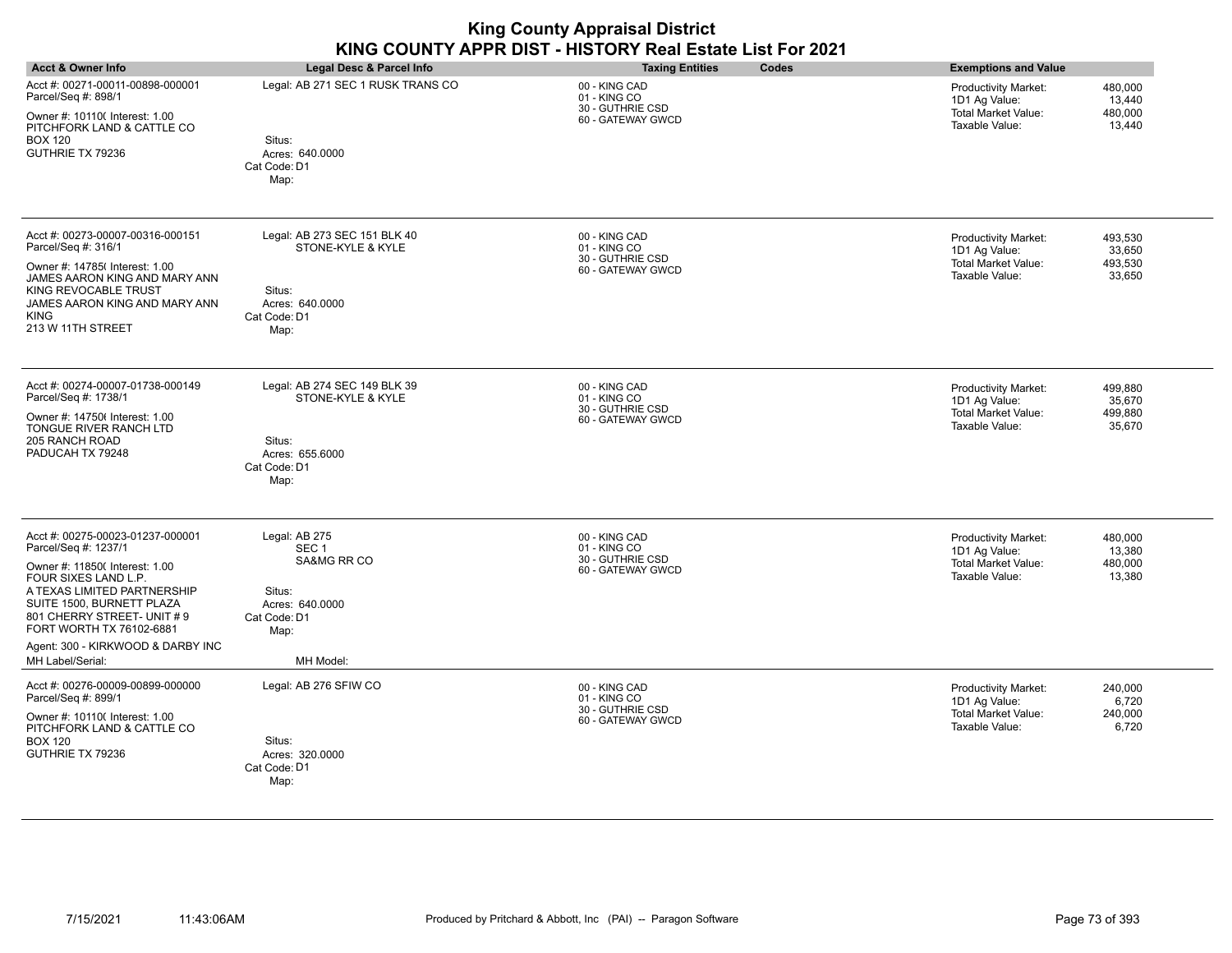| <b>Acct &amp; Owner Info</b>                                                                                                                                                                                                                                                                                           | Legal Desc & Parcel Info                                                                                                       | <b>Taxing Entities</b><br>Codes                                        | <b>Exemptions and Value</b>                                                                                                                                          |
|------------------------------------------------------------------------------------------------------------------------------------------------------------------------------------------------------------------------------------------------------------------------------------------------------------------------|--------------------------------------------------------------------------------------------------------------------------------|------------------------------------------------------------------------|----------------------------------------------------------------------------------------------------------------------------------------------------------------------|
| Acct #: 00277-00023-01238-000001<br>Parcel/Seq #: 1238/1<br>Owner #: 11850( Interest: 1.00<br>FOUR SIXES LAND L.P.<br>A TEXAS LIMITED PARTNERSHIP<br>SUITE 1500, BURNETT PLAZA<br>801 CHERRY STREET- UNIT # 9<br>FORT WORTH TX 76102-6881                                                                              | Legal: AB 277<br>SEC <sub>1</sub><br>SFIW CO<br>Situs:<br>Acres: 320,0000<br>Cat Code: D1<br>Map:                              | 00 - KING CAD<br>01 - KING CO<br>30 - GUTHRIE CSD<br>60 - GATEWAY GWCD | 247,680<br><b>Productivity Market:</b><br>1D1 Ag Value:<br>8,870<br>247,680<br>Total Market Value:<br>Taxable Value:<br>8,870                                        |
| Agent: 300 - KIRKWOOD & DARBY INC<br>MH Label/Serial:                                                                                                                                                                                                                                                                  | MH Model:                                                                                                                      |                                                                        |                                                                                                                                                                      |
| Acct #: 00278-00023-01239-000005<br>Parcel/Seq #: 1239/1<br>Owner #: 11850( Interest: 1.00<br>FOUR SIXES LAND L.P.<br>A TEXAS LIMITED PARTNERSHIP<br>SUITE 1500, BURNETT PLAZA<br>801 CHERRY STREET- UNIT # 9<br>FORT WORTH TX 76102-6881<br>Agent: 300 - KIRKWOOD & DARBY INC                                         | Legal: AB 278<br>SEC <sub>5</sub><br>SFIW CO<br>Situs:<br>Acres: 320,0000<br>Cat Code: D1<br>Map:                              | 00 - KING CAD<br>01 - KING CO<br>30 - GUTHRIE CSD<br>60 - GATEWAY GWCD | 248,000<br><b>Productivity Market:</b><br>8,960<br>1D1 Ag Value:<br>Total Market Value:<br>248,000<br>Taxable Value:<br>8,960                                        |
| MH Label/Serial:<br>Acct #: 00279-00023-01240-000001<br>Parcel/Seq #: 1240/1<br>Owner #: 11850( Interest: 1.00<br>FOUR SIXES LAND L.P.<br>A TEXAS LIMITED PARTNERSHIP<br>SUITE 1500, BURNETT PLAZA<br>801 CHERRY STREET- UNIT # 9<br>FORT WORTH TX 76102-6881<br>Agent: 300 - KIRKWOOD & DARBY INC<br>MH Label/Serial: | MH Model:<br>Legal: AB 279<br><b>SEC 1 BLK 71</b><br>SFIW CO<br>Situs:<br>Acres: 311.0000<br>Cat Code: D1<br>Map:<br>MH Model: | 00 - KING CAD<br>01 - KING CO<br>30 - GUTHRIE CSD<br>60 - GATEWAY GWCD | 233,480<br><b>Productivity Market:</b><br>6,360<br>1D1 Ag Value:<br>Total Market Value:<br>233,480<br>Taxable Value:<br>6,360                                        |
| Acct #: 00280-00011-02131-000001<br>Parcel/Seq #: 2131/1<br>Owner #: 10110( Interest: 1.00<br>PITCHFORK LAND & CATTLE CO<br>BOX 120<br>GUTHRIE TX 79236                                                                                                                                                                | Legal: AB 280 SEC 1 SFIW CO<br>Situs:<br>Acres: 320,0000<br>Cat Code: D1 D2<br>Map:                                            | 00 - KING CAD<br>01 - KING CO<br>30 - GUTHRIE CSD<br>60 - GATEWAY GWCD | 11,250<br>Improvement NonHomesite:<br>240,000<br><b>Productivity Market:</b><br>1D1 Ag Value:<br>6,720<br>Total Market Value:<br>251,250<br>Taxable Value:<br>17,970 |
| Acct #: 00281-00009-00901-000001<br>Parcel/Seq #: 901/1<br>Owner #: 10110( Interest: 1.00<br>PITCHFORK LAND & CATTLE CO<br>BOX 120<br>GUTHRIE TX 79236                                                                                                                                                                 | Legal: AB 281 SEC 1 SFIW CO<br>Situs:<br>Acres: 305.9400<br>Cat Code: D1<br>Map:                                               | 00 - KING CAD<br>01 - KING CO<br>30 - GUTHRIE CSD<br>60 - GATEWAY GWCD | 231,110<br><b>Productivity Market:</b><br>1D1 Ag Value:<br>6,890<br><b>Total Market Value:</b><br>231,110<br>Taxable Value:<br>6,890                                 |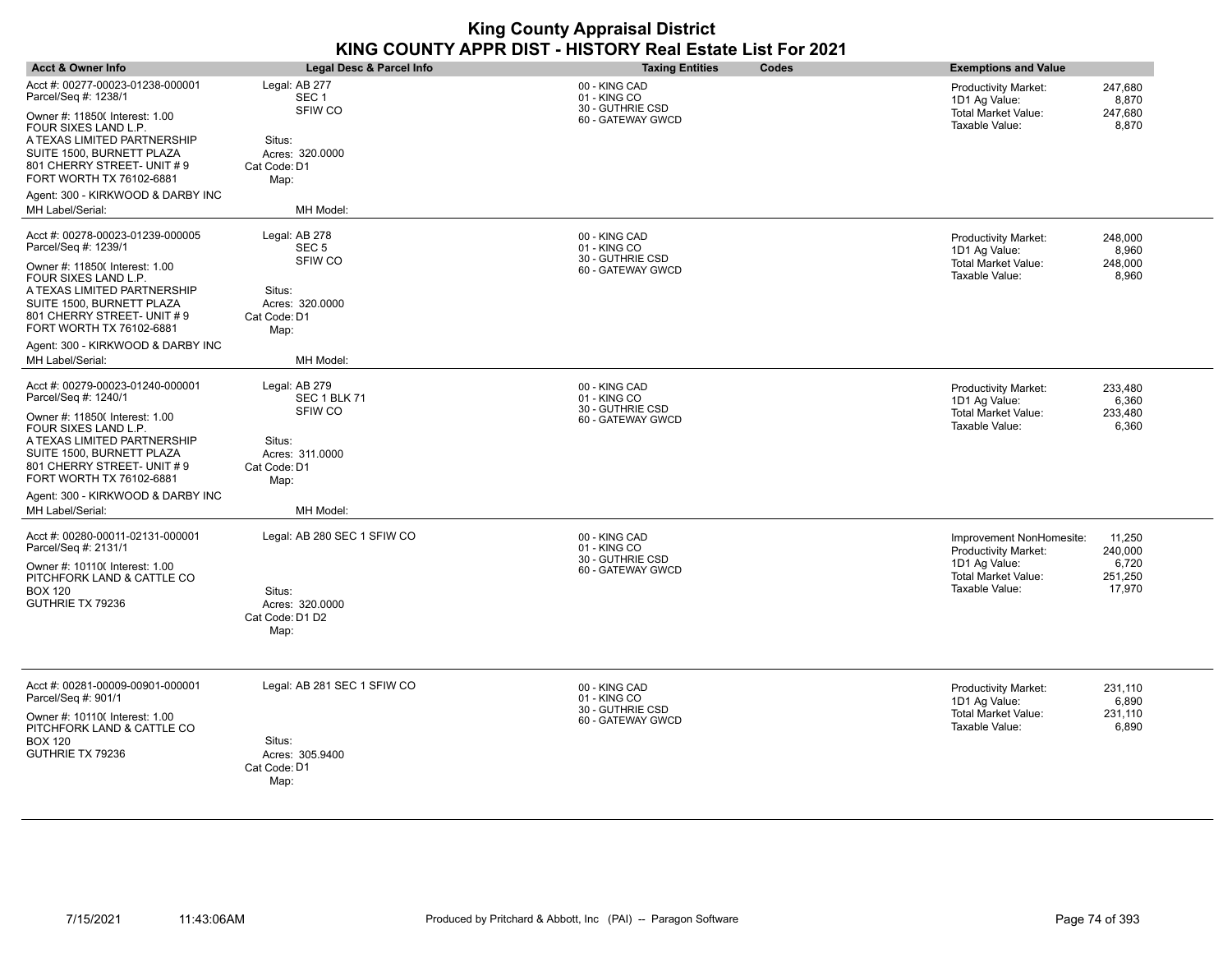| <b>Acct &amp; Owner Info</b>                                                                                                                                                                                                                                                                      | <b>Legal Desc &amp; Parcel Info</b>                                                                                                                                      | <b>Taxing Entities</b>                                                 | Codes | <b>Exemptions and Value</b>                                                                                                                                         |                                                                        |
|---------------------------------------------------------------------------------------------------------------------------------------------------------------------------------------------------------------------------------------------------------------------------------------------------|--------------------------------------------------------------------------------------------------------------------------------------------------------------------------|------------------------------------------------------------------------|-------|---------------------------------------------------------------------------------------------------------------------------------------------------------------------|------------------------------------------------------------------------|
| Acct #: 00282-00023-01241-000003<br>Parcel/Seq #: 1241/1<br>Owner #: 11850( Interest: 1.00<br>FOUR SIXES LAND L.P.<br>A TEXAS LIMITED PARTNERSHIP<br>SUITE 1500, BURNETT PLAZA<br>801 CHERRY STREET- UNIT # 9<br>FORT WORTH TX 76102-6881<br>Agent: 300 - KIRKWOOD & DARBY INC                    | Legal: AB 282<br>SEC 3 BLK 69<br>SFIW CO<br>Situs:<br>Acres: 320,0000<br>Cat Code: D1<br>Map:                                                                            | 00 - KING CAD<br>01 - KING CO<br>30 - GUTHRIE CSD<br>60 - GATEWAY GWCD |       | <b>Productivity Market:</b><br>1D1 Ag Value:<br><b>Total Market Value:</b><br>Taxable Value:                                                                        | 240,000<br>6,720<br>240,000<br>6,720                                   |
| MH Label/Serial:                                                                                                                                                                                                                                                                                  | MH Model:                                                                                                                                                                |                                                                        |       |                                                                                                                                                                     |                                                                        |
| Acct #: 00283-00019-01242-000001<br>Parcel/Seq #: 1242/1<br>Owner #: 11850( Interest: 1.00<br>FOUR SIXES LAND L.P.<br>A TEXAS LIMITED PARTNERSHIP<br>SUITE 1500, BURNETT PLAZA<br>801 CHERRY STREET- UNIT # 9<br>FORT WORTH TX 76102-6881<br>Agent: 300 - KIRKWOOD & DARBY INC                    | Legal: AB 283<br>SEC <sub>1</sub><br>SP RR CO<br>Situs:<br>Acres: 640.0000<br>Cat Code: D1<br>Map:                                                                       | 00 - KING CAD<br>01 - KING CO<br>30 - GUTHRIE CSD<br>60 - GATEWAY GWCD |       | <b>Productivity Market:</b><br>1D1 Ag Value:<br>Total Market Value:<br>Taxable Value:                                                                               | 475,150<br>12,280<br>475,150<br>12,280                                 |
| MH Label/Serial:                                                                                                                                                                                                                                                                                  | MH Model:                                                                                                                                                                |                                                                        |       |                                                                                                                                                                     |                                                                        |
| Acct #: 00284-00009-00902-000001<br>Parcel/Seq #: 902/1<br>Owner #: 10110( Interest: 1.00<br>PITCHFORK LAND & CATTLE CO<br>BOX 120<br>GUTHRIE TX 79236                                                                                                                                            | Legal: AB 284 SEC 1<br>SOMERVELL CO SCHOOL LAND<br>Situs:<br>Acres: 4,373.0000<br>Cat Code: D1<br>Map:                                                                   | 00 - KING CAD<br>01 - KING CO<br>30 - GUTHRIE CSD<br>60 - GATEWAY GWCD |       | <b>Productivity Market:</b><br>1D1 Ag Value:<br>Total Market Value:<br>Taxable Value:                                                                               | 3,279,750<br>86,910<br>3,279,750<br>86,910                             |
| Acct #: 00285-00011-01243-000000<br>Parcel/Seq #: 1243/1<br>Owner #: 11850( Interest: 1.00<br>FOUR SIXES LAND L.P.<br>A TEXAS LIMITED PARTNERSHIP<br>SUITE 1500, BURNETT PLAZA<br>801 CHERRY STREET- UNIT # 9<br>FORT WORTH TX 76102-6881<br>Agent: 300 - KIRKWOOD & DARBY INC                    | Legal: IMPROVEMENT ON AB 285<br>SOMERVALL CO SCHOOL LAND<br>SEC <sub>3</sub><br>Situs: 2380 CR 415 GUTHRIE TX 79236<br>Acres: 4.428,0000<br>Cat Code: D1 E D2<br>Map: 11 | 00 - KING CAD<br>01 - KING CO<br>30 - GUTHRIE CSD<br>60 - GATEWAY GWCD |       | Land Homesite:<br>Improvement Homesite:<br>Improvement NonHomesite:<br><b>Productivity Market:</b><br>1D1 Ag Value:<br><b>Total Market Value:</b><br>Taxable Value: | 750<br>52,690<br>12,060<br>3,312,750<br>84,590<br>3,378,250<br>150,090 |
| MH Label/Serial:                                                                                                                                                                                                                                                                                  | MH Model:                                                                                                                                                                |                                                                        |       |                                                                                                                                                                     |                                                                        |
| Acct #: 00286-00011-01245-000004<br>Parcel/Seq #: 1245/1<br>Owner #: 11850( Interest: 1.00<br>FOUR SIXES LAND L.P.<br>A TEXAS LIMITED PARTNERSHIP<br>SUITE 1500, BURNETT PLAZA<br>801 CHERRY STREET- UNIT #9<br>FORT WORTH TX 76102-6881<br>Agent: 300 - KIRKWOOD & DARBY INC<br>MH Label/Serial: | Legal: AB 286<br>SEC <sub>4</sub><br>SOMERVELL CO SCHOOL LAND<br>Situs:<br>Acres: 4,428.0000<br>Cat Code: D1<br>Map:<br>MH Model:                                        | 00 - KING CAD<br>01 - KING CO<br>30 - GUTHRIE CSD<br>60 - GATEWAY GWCD |       | <b>Productivity Market:</b><br>1D1 Ag Value:<br>Total Market Value:<br>Taxable Value:                                                                               | 3,318,150<br>84,550<br>3,318,150<br>84,550                             |

 $\overline{\phantom{a}}$ 

 $\overline{\phantom{a}}$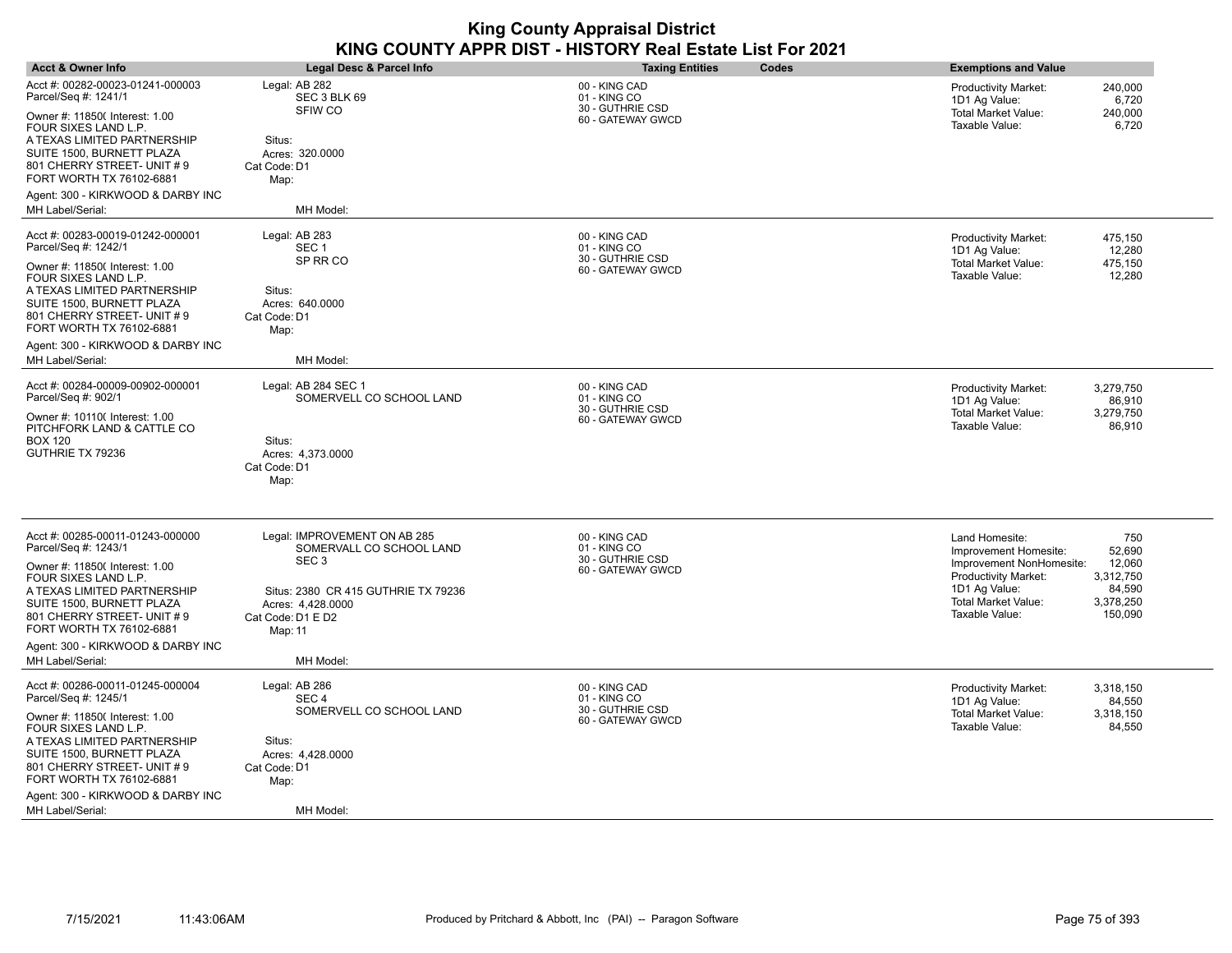| <b>Acct &amp; Owner Info</b>                                                                                                                                                   | Legal Desc & Parcel Info                                                                                                              | <b>Taxing Entities</b><br>Codes                                        | <b>Exemptions and Value</b>                                                                                                                                                                                                        |
|--------------------------------------------------------------------------------------------------------------------------------------------------------------------------------|---------------------------------------------------------------------------------------------------------------------------------------|------------------------------------------------------------------------|------------------------------------------------------------------------------------------------------------------------------------------------------------------------------------------------------------------------------------|
| Acct #: 00287-00009-01246-000002<br>Parcel/Seq #: 1246/1<br>Owner #: 11850( Interest: 1.00<br>FOUR SIXES LAND L.P.<br>A TEXAS LIMITED PARTNERSHIP<br>SUITE 1500, BURNETT PLAZA | Legal: AB 287<br>SEC 2 BLK 2<br>SOMERVELL CO SCHOOL LAND<br>Situs:<br>Acres: 1,990.0000                                               | 00 - KING CAD<br>01 - KING CO<br>30 - GUTHRIE CSD<br>60 - GATEWAY GWCD | 1,492,500<br>Productivity Market:<br>1D1 Ag Value:<br>40,530<br>Total Market Value:<br>1,492,500<br>Taxable Value:<br>40,530                                                                                                       |
| 801 CHERRY STREET- UNIT #9<br>FORT WORTH TX 76102-6881<br>Agent: 300 - KIRKWOOD & DARBY INC<br>MH Label/Serial:<br>Acct #: 00287-00009-02635-000002                            | Cat Code: D1<br>Map:<br>MH Model:<br>Legal: AB 287                                                                                    |                                                                        |                                                                                                                                                                                                                                    |
| Parcel/Seq #: 2632/1<br>Owner #: 10110( Interest: 1.00<br>PITCHFORK LAND & CATTLE CO<br><b>BOX 120</b><br>GUTHRIE TX 79236                                                     | SOMERVELL CO SCHOOL LAND<br>SEC <sub>2</sub><br>Situs: 1983 CR 111 GUTHRIE TX 79236<br>Acres: 2.524.1000<br>Cat Code: D1 E D2<br>Map: | 00 - KING CAD<br>01 - KING CO<br>30 - GUTHRIE CSD<br>60 - GATEWAY GWCD | 800<br>Land NonHomesite:<br>63,400<br>Improvement Homesite:<br>28,040<br>Improvement NonHomesite:<br>Productivity Market:<br>1,892,330<br>1D1 Ag Value:<br>49,420<br>Total Market Value:<br>1,984,570<br>Taxable Value:<br>141,660 |
| Acct #: 00288-00042-01247-000000<br>Parcel/Seq #: 1247/1<br>Owner #: 14765' Interest: 1.00<br>SPANISH BIT RANCH LLC<br>6003 WARM MIST LANE<br>DALLAS TX 75248                  | Legal: AB 288 BLK 32/126 THOMAS TODD<br>Situs:<br>Acres: 1,473.3850<br>Cat Code: D1<br>Map:                                           | 00 - KING CAD<br>01 - KING CO<br>30 - GUTHRIE CSD<br>60 - GATEWAY GWCD | Productivity Market:<br>1,105,040<br>1D1 Ag Value:<br>27,990<br>Total Market Value:<br>1,105,040<br>Taxable Value:<br>27,990                                                                                                       |
| Acct #: 00288-00042-02394-000000<br>Parcel/Seq #: 2394/1<br>Owner #: 14759( Interest: 1.00<br>QB PASTURE RESERVE LLC<br>Wayne Kirk<br>6003 WARM MIST LANE<br>DALLAS TX 75248   | Legal: AB 288 BLK 32/126<br>Situs:<br>Acres: 0.1050<br>Cat Code: D1<br>Map:                                                           | 00 - KING CAD<br>01 - KING CO<br>30 - GUTHRIE CSD<br>60 - GATEWAY GWCD | Productivity Market:<br>80<br>1D1 Ag Value:<br>10<br><b>Total Market Value:</b><br>80<br>Taxable Value:<br>10                                                                                                                      |
| Acct #: 00288-00042-02550-000000<br>Parcel/Seq #: 2550/1<br>Owner #: 14785! Interest: 1.00<br>MILLICAN GARY AND WIFE DIANA<br>PO BOX 280<br>TUSCOLA TX 79562                   | Legal: AB 288 BLK 32/126 THOMAS TODD<br>Situs:<br>Acres: 42.9000<br>Cat Code: D1<br>Map:                                              | 00 - KING CAD<br>01 - KING CO<br>30 - GUTHRIE CSD<br>60 - GATEWAY GWCD | Productivity Market:<br>32,180<br>1D1 Ag Value:<br>820<br>Total Market Value:<br>32,180<br>Taxable Value:<br>820                                                                                                                   |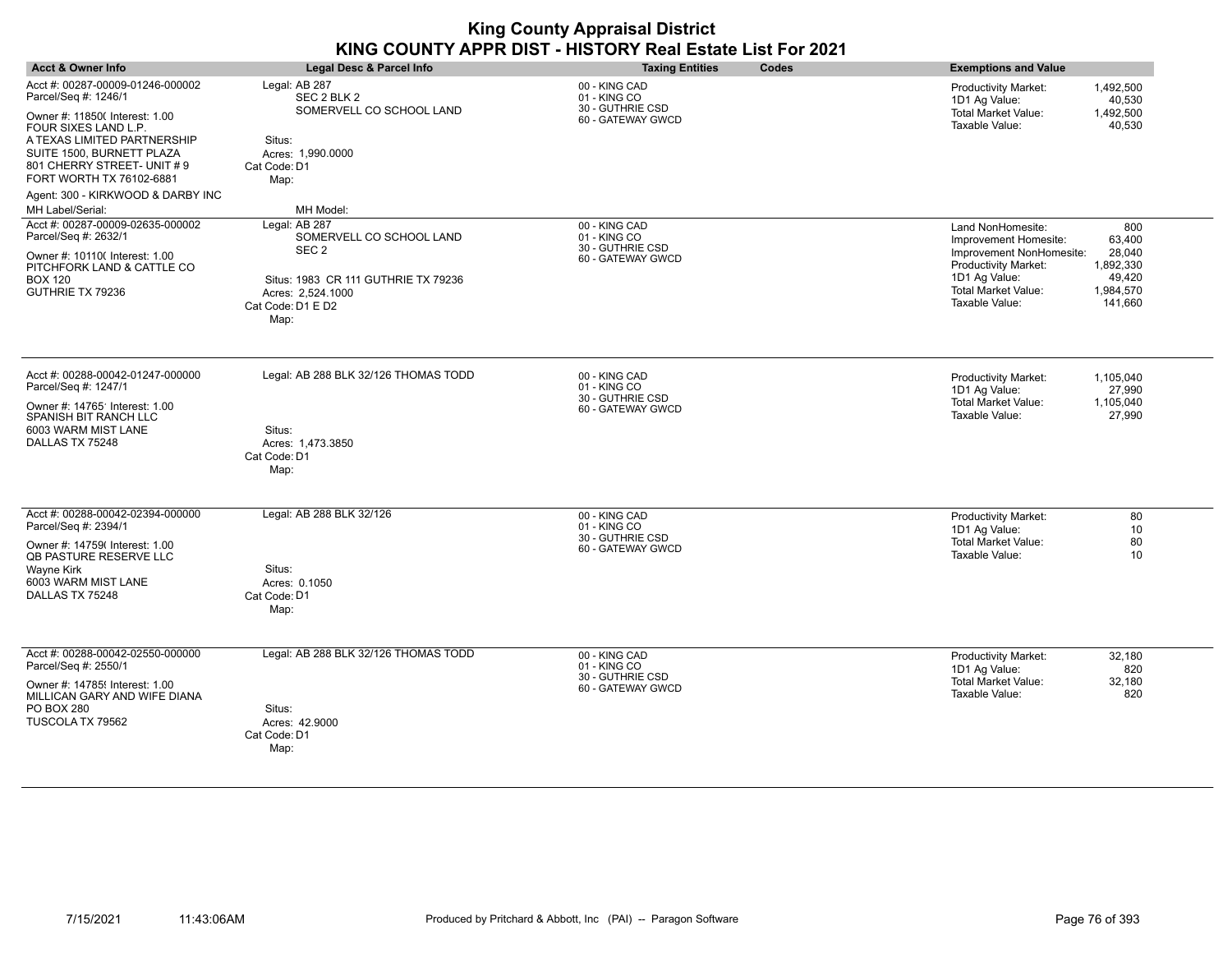| <b>Acct &amp; Owner Info</b>                                                                                                                                                                                                                                                                       | Legal Desc & Parcel Info                                                                                                | <b>Taxing Entities</b><br>Codes                                         | <b>Exemptions and Value</b>                                                                                                          |
|----------------------------------------------------------------------------------------------------------------------------------------------------------------------------------------------------------------------------------------------------------------------------------------------------|-------------------------------------------------------------------------------------------------------------------------|-------------------------------------------------------------------------|--------------------------------------------------------------------------------------------------------------------------------------|
| Acct #: 00289-00011-01248-000000<br>Parcel/Seq #: 1248/1<br>Owner #: 11850( Interest: 1.00<br>FOUR SIXES LAND L.P.<br>A TEXAS LIMITED PARTNERSHIP<br>SUITE 1500, BURNETT PLAZA<br>801 CHERRY STREET- UNIT # 9<br>FORT WORTH TX 76102-6881<br>Agent: 300 - KIRKWOOD & DARBY INC<br>MH Label/Serial: | Legal: AB 289<br><b>BLK 132</b><br><b>THOMAS TOBY</b><br>Situs:<br>Acres: 640.0000<br>Cat Code: D1<br>Map:<br>MH Model: | 00 - KING CAD<br>01 - KING CO<br>30 - GUTHRIE CSD<br>60 - GATEWAY GWCD  | <b>Productivity Market:</b><br>480,000<br>1D1 Ag Value:<br>13,160<br>Total Market Value:<br>480,000<br>Taxable Value:<br>13,160      |
| Acct #: 00291-00046-00462-000005<br>Parcel/Seq #: 462/1<br>Owner #: 80600 Interest: 1.00<br><b>GA &amp; ED LOWRANCE INC</b><br>8620 N NEW BRAUNFELS STE 306<br>SAN ANTONIO TX 78217-6361                                                                                                           | Legal: AB 291 SEC 5 T&NO RR CO<br>Situs:<br>Acres: 640.0000<br>Cat Code: D1<br>Map:                                     | 00 - KING CAD<br>01 - KING CO<br>90 - KING CO CISD<br>60 - GATEWAY GWCD | 464,000<br><b>Productivity Market:</b><br>8,320<br>1D1 Ag Value:<br><b>Total Market Value:</b><br>464,000<br>Taxable Value:<br>8,320 |
| Acct #: 00292-00031-00586-000001<br>Parcel/Seq #: 586/1<br>Owner #: 14768( Interest: 1.00<br><b>MRG LAND LLC</b><br><b>MIKE GIBSON</b><br>976 GIBSON RANCH RD<br>PADUCAH TX 79248                                                                                                                  | Legal: AB 292 SEC 1 TW&NG RR CO<br>Situs:<br>Acres: 640.0000<br>Cat Code: D1<br>Map:                                    | 00 - KING CAD<br>01 - KING CO<br>30 - GUTHRIE CSD<br>60 - GATEWAY GWCD  | 480,000<br><b>Productivity Market:</b><br>13,440<br>1D1 Ag Value:<br>Total Market Value:<br>480,000<br>Taxable Value:<br>13,440      |
| Acct #: 00293-00009-00904-000001<br>Parcel/Seq #: 904/1<br>Owner #: 10110( Interest: 1.00<br>PITCHFORK LAND & CATTLE CO<br><b>BOX 120</b><br>GUTHRIE TX 79236                                                                                                                                      | Legal: AB 293 SEC 1 H J WILLIAMSON<br>Situs:<br>Acres: 1,473.3000<br>Cat Code: D1<br>Map:                               | 00 - KING CAD<br>01 - KING CO<br>30 - GUTHRIE CSD<br>60 - GATEWAY GWCD  | <b>Productivity Market:</b><br>1,110,630<br>1D1 Ag Value:<br>32,520<br>Total Market Value:<br>1,110,630<br>Taxable Value:<br>32,520  |
| Acct #: 00294-00021-01250-000004<br>Parcel/Seq #: 1250/1<br>Owner #: 11850( Interest: 1.00<br>FOUR SIXES LAND L.P.<br>A TEXAS LIMITED PARTNERSHIP<br>SUITE 1500, BURNETT PLAZA<br>801 CHERRY STREET- UNIT #9<br>FORT WORTH TX 76102-6881<br>Agent: 300 - KIRKWOOD & DARBY INC<br>MH Label/Serial:  | Legal: AB 294<br><b>SEC 4/15</b><br>J T WILLIAMS<br>Situs:<br>Acres: 320.0000<br>Cat Code: D1<br>Map:<br>MH Model:      | 00 - KING CAD<br>01 - KING CO<br>30 - GUTHRIE CSD<br>60 - GATEWAY GWCD  | Productivity Market:<br>240,000<br>6,720<br>1D1 Ag Value:<br>Total Market Value:<br>240,000<br>Taxable Value:<br>6,720               |

 $\overline{\phantom{a}}$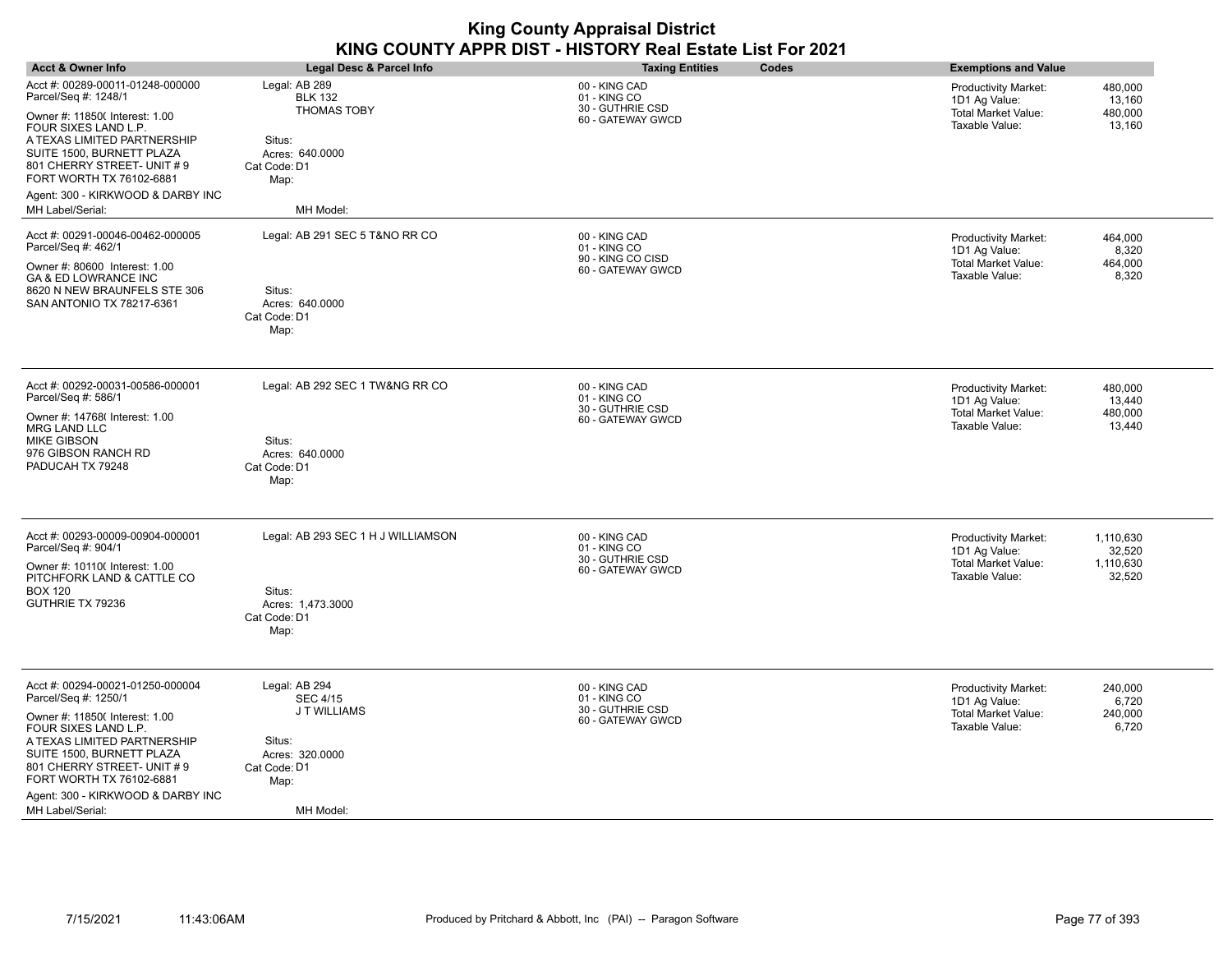| <b>Acct &amp; Owner Info</b>                                                                                                                                                             | <b>Legal Desc &amp; Parcel Info</b>                                                                        | <b>Taxing Entities</b><br>Codes                                         | <b>Exemptions and Value</b>                                                                                                            |
|------------------------------------------------------------------------------------------------------------------------------------------------------------------------------------------|------------------------------------------------------------------------------------------------------------|-------------------------------------------------------------------------|----------------------------------------------------------------------------------------------------------------------------------------|
| Acct #: 00295-00029-02185-000055<br>Parcel/Seq #: 2185/1<br>Owner #: 14768( Interest: 1.00<br><b>MRG LAND LLC</b><br><b>MIKE GIBSON</b><br>976 GIBSON RANCH RD<br>PADUCAH TX 79248       | Legal: AB 295 SEC 55 AB&M<br>Situs:<br>Acres: 640.0000<br>Cat Code: D1<br>Map:                             | 00 - KING CAD<br>01 - KING CO<br>30 - GUTHRIE CSD<br>60 - GATEWAY GWCD  | 464,000<br><b>Productivity Market:</b><br>1D1 Ag Value:<br>9,600<br><b>Total Market Value:</b><br>464,000<br>Taxable Value:<br>9,600   |
| Acct #: 00296-00048-00463-000047<br>Parcel/Seq #: 463/1<br>Owner #: 80600 Interest: 1.00<br><b>GA &amp; ED LOWRANCE INC</b><br>8620 N NEW BRAUNFELS STE 306<br>SAN ANTONIO TX 78217-6361 | Legal: AB 296 SEC 47 AB&M<br>Situs:<br>Acres: 640.0000<br>Cat Code: D1<br>Map:                             | 00 - KING CAD<br>01 - KING CO<br>30 - GUTHRIE CSD<br>60 - GATEWAY GWCD  | 464,010<br>Productivity Market:<br>8,860<br>1D1 Ag Value:<br><b>Total Market Value:</b><br>464,010<br>Taxable Value:<br>8,860          |
| Acct #: 00297-00048-00464-000043<br>Parcel/Seq #: 464/1<br>Owner #: 80600 Interest: 1.00<br>GA & ED LOWRANCE INC<br>8620 N NEW BRAUNFELS STE 306<br>SAN ANTONIO TX 78217-6361            | Legal: AB 297 SEC 43 AB&M<br>Situs:<br>Acres: 633.1200<br>Cat Code: D1<br>Map:                             | 00 - KING CAD<br>01 - KING CO<br>90 - KING CO CISD<br>60 - GATEWAY GWCD | Productivity Market:<br>459,020<br>8,460<br>1D1 Ag Value:<br><b>Total Market Value:</b><br>459,020<br>Taxable Value:<br>8,460          |
| Acct #: 00298-00048-00465-000041<br>Parcel/Seq #: 465/1<br>Owner #: 80600 Interest: 1.00<br><b>GA &amp; ED LOWRANCE INC</b><br>8620 N NEW BRAUNFELS STE 306<br>SAN ANTONIO TX 78217-6361 | Legal: AB 298 SEC 41 AB&M<br>Situs:<br>Acres: 640.0000<br>Cat Code: D1<br>Map:                             | 00 - KING CAD<br>01 - KING CO<br>90 - KING CO CISD<br>60 - GATEWAY GWCD | 478,730<br><b>Productivity Market:</b><br>1D1 Ag Value:<br>11,850<br><b>Total Market Value:</b><br>478,730<br>Taxable Value:<br>11,850 |
| Acct #: 00299-00007-00093-000020<br>Parcel/Seq #: 93/1<br>Owner #: 14766! Interest: 1.00<br>WILLOUGHBY LTD<br>HANCOCK WHITNEY BANK<br>PO BOX 3928<br>BEAUMONT TX 77704                   | Legal: AB 299 SEC 20 BLK 21/138<br><b>JOHN BRIGHT</b><br>Situs:<br>Acres: 193.0000<br>Cat Code: D1<br>Map: | 00 - KING CAD<br>01 - KING CO<br>30 - GUTHRIE CSD<br>60 - GATEWAY GWCD  | 153,780<br><b>Productivity Market:</b><br>20,010<br>1D1 Ag Value:<br>Total Market Value:<br>153,780<br>Taxable Value:<br>20,010        |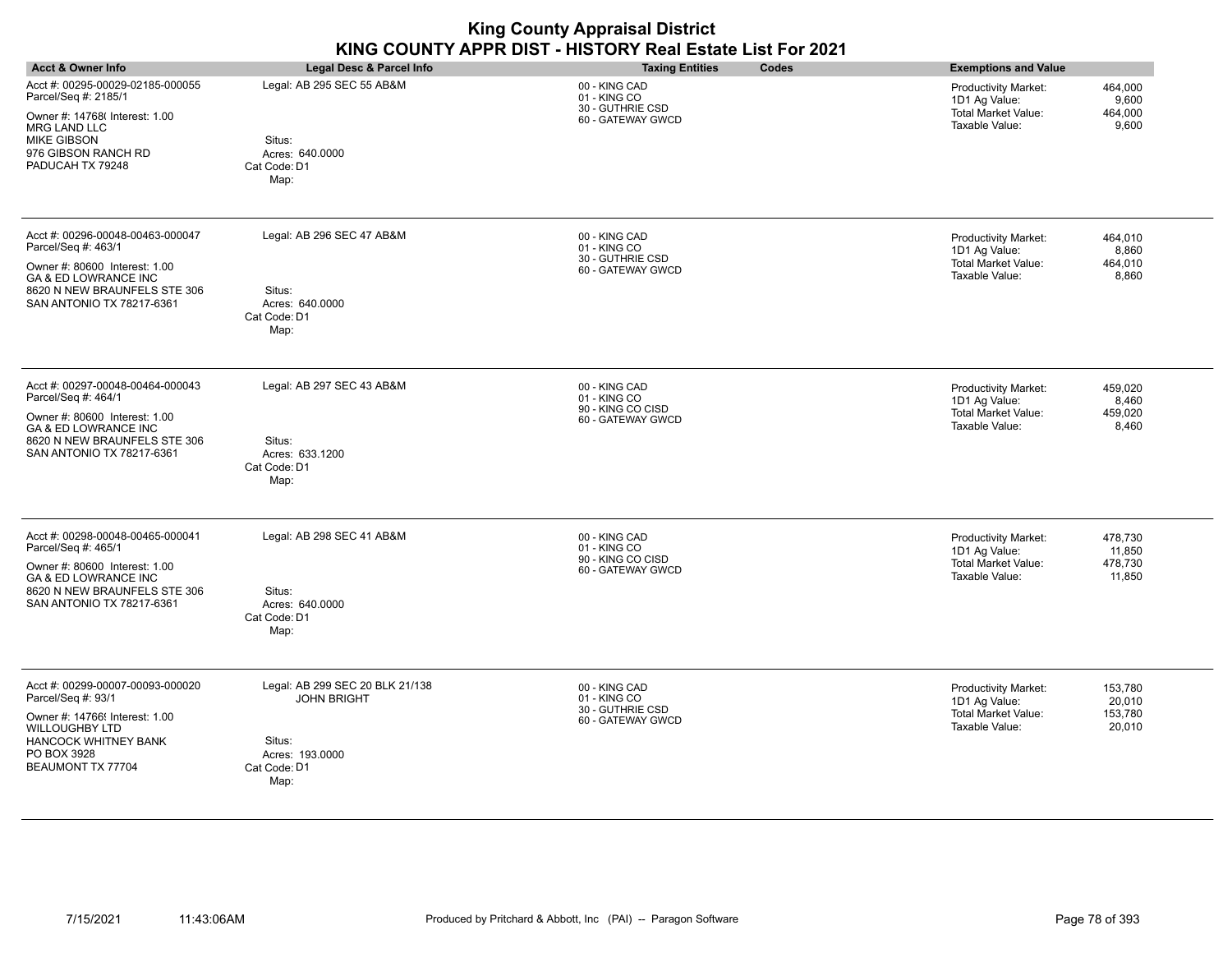| <b>King County Appraisal District</b>                            |
|------------------------------------------------------------------|
| <b>KING COUNTY APPR DIST - HISTORY Real Estate List For 2021</b> |

| <b>Acct &amp; Owner Info</b>                                                                                                                                                                                                                                                                      | Legal Desc & Parcel Info                                                                                     | <b>Taxing Entities</b><br>Codes                                         | <b>Exemptions and Value</b>                                                                                                            |
|---------------------------------------------------------------------------------------------------------------------------------------------------------------------------------------------------------------------------------------------------------------------------------------------------|--------------------------------------------------------------------------------------------------------------|-------------------------------------------------------------------------|----------------------------------------------------------------------------------------------------------------------------------------|
| Acct #: 00300-00048-00466-000001<br>Parcel/Seq #: 466/1<br>Owner #: 80600 Interest: 1.00<br>GA & ED LOWRANCE INC<br>8620 N NEW BRAUNFELS STE 306<br>SAN ANTONIO TX 78217-6361                                                                                                                     | Legal: AB 300 SEC 51 BS&F<br>Situs:<br>Acres: 640,0000<br>Cat Code: D1<br>Map:                               | 00 - KING CAD<br>01 - KING CO<br>90 - KING CO CISD<br>60 - GATEWAY GWCD | 464,000<br><b>Productivity Market:</b><br>9,600<br>1D1 Ag Value:<br><b>Total Market Value:</b><br>464,000<br>Taxable Value:<br>9,600   |
| Acct #: 00301-00048-00467-000053<br>Parcel/Seq #: 467/1<br>Owner #: 80600 Interest: 1.00<br>GA & ED LOWRANCE INC<br>8620 N NEW BRAUNFELS STE 306<br>SAN ANTONIO TX 78217-6361                                                                                                                     | Legal: AB 301 SEC 53 BS&F<br>Situs:<br>Acres: 640.0000<br>Cat Code: D1<br>Map:                               | 00 - KING CAD<br>01 - KING CO<br>90 - KING CO CISD<br>60 - GATEWAY GWCD | <b>Productivity Market:</b><br>464,000<br>8,890<br>1D1 Ag Value:<br>Total Market Value:<br>464,000<br>Taxable Value:<br>8,890          |
| Acct #: 00302-00048-00468-000049<br>Parcel/Seq #: 468/1<br>Owner #: 80600 Interest: 1.00<br><b>GA &amp; ED LOWRANCE INC</b><br>8620 N NEW BRAUNFELS STE 306<br>SAN ANTONIO TX 78217-6361                                                                                                          | Legal: AB 302 SEC 49 BS&F<br>Situs:<br>Acres: 633.1200<br>Cat Code: D1<br>Map:                               | 00 - KING CAD<br>01 - KING CO<br>90 - KING CO CISD<br>60 - GATEWAY GWCD | 459,010<br><b>Productivity Market:</b><br>10,820<br>1D1 Ag Value:<br><b>Total Market Value:</b><br>459,010<br>Taxable Value:<br>10,820 |
| Acct #: 00303-00031-00588-000001<br>Parcel/Seq #: 588/1<br>Owner #: 14768(Interest: 1.00<br><b>MRG LAND LLC</b><br><b>MIKE GIBSON</b><br>976 GIBSON RANCH RD<br>PADUCAH TX 79248                                                                                                                  | Legal: AB 303 SEC 1 B&B<br>Situs:<br>Acres: 640.0000<br>Cat Code: D1<br>Map:                                 | 00 - KING CAD<br>01 - KING CO<br>30 - GUTHRIE CSD<br>60 - GATEWAY GWCD  | 464,000<br><b>Productivity Market:</b><br>8,320<br>1D1 Ag Value:<br><b>Total Market Value:</b><br>464,000<br>Taxable Value:<br>8,320   |
| Acct #: 00304-00023-01251-000019<br>Parcel/Seq #: 1251/1<br>Owner #: 11850( Interest: 1.00<br>FOUR SIXES LAND L.P.<br>A TEXAS LIMITED PARTNERSHIP<br>SUITE 1500, BURNETT PLAZA<br>801 CHERRY STREET- UNIT #9<br>FORT WORTH TX 76102-6881<br>Agent: 300 - KIRKWOOD & DARBY INC<br>MH Label/Serial: | Legal: AB 304<br>SEC 19/124<br>J J CATHRON<br>Situs:<br>Acres: 106.0000<br>Cat Code: D1<br>Map:<br>MH Model: | 00 - KING CAD<br>01 - KING CO<br>30 - GUTHRIE CSD<br>60 - GATEWAY GWCD  | 79,500<br><b>Productivity Market:</b><br>2,200<br>1D1 Ag Value:<br><b>Total Market Value:</b><br>79,500<br>Taxable Value:<br>2,200     |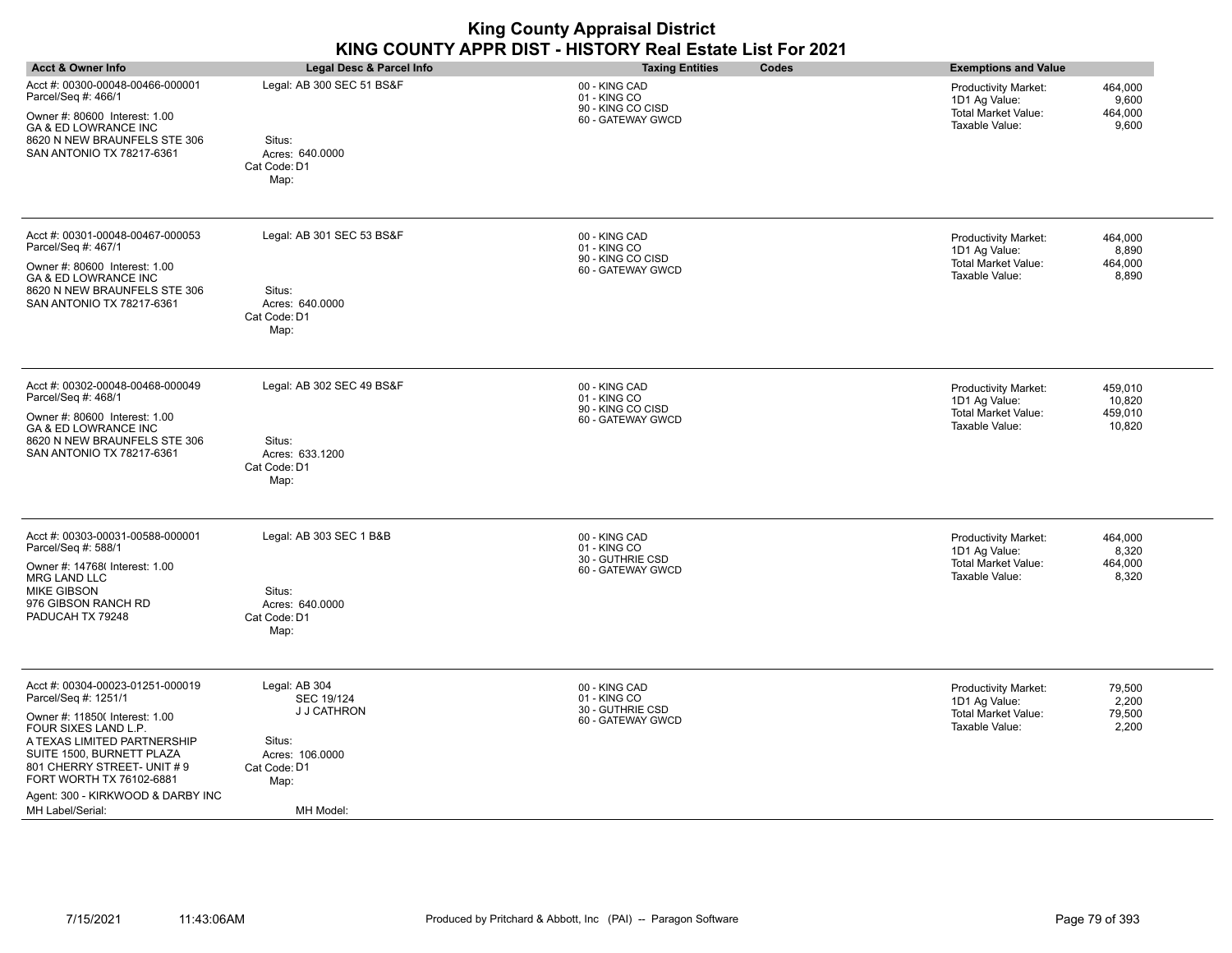| <b>King County Appraisal District</b><br>KING COUNTY APPR DIST - HISTORY Real Estate List For 2021                                                                                                                                                                                                |                                                                                                                                |                                                                        |                                                                                                                                        |
|---------------------------------------------------------------------------------------------------------------------------------------------------------------------------------------------------------------------------------------------------------------------------------------------------|--------------------------------------------------------------------------------------------------------------------------------|------------------------------------------------------------------------|----------------------------------------------------------------------------------------------------------------------------------------|
| <b>Acct &amp; Owner Info</b>                                                                                                                                                                                                                                                                      | Legal Desc & Parcel Info                                                                                                       | <b>Taxing Entities</b><br>Codes                                        | <b>Exemptions and Value</b>                                                                                                            |
| Acct #: 00305-00009-00905-000004<br>Parcel/Seq #: 905/1<br>Owner #: 10110( Interest: 1.00<br>PITCHFORK LAND & CATTLE CO<br><b>BOX 120</b><br>GUTHRIE TX 79236                                                                                                                                     | Legal: AB 305 SEC 4<br>A HUEPGEN<br>Situs:<br>Acres: 278.9000<br>Cat Code: D1<br>Map:                                          | 00 - KING CAD<br>01 - KING CO<br>30 - GUTHRIE CSD<br>60 - GATEWAY GWCD | 209,180<br><b>Productivity Market:</b><br>1D1 Ag Value:<br>5,860<br><b>Total Market Value:</b><br>209,180<br>Taxable Value:<br>5,860   |
| Acct #: 00306-00023-01252-000059<br>Parcel/Seq #: 1252/1<br>Owner #: 11850( Interest: 1.00<br>FOUR SIXES LAND L.P.<br>A TEXAS LIMITED PARTNERSHIP<br>SUITE 1500, BURNETT PLAZA<br>801 CHERRY STREET- UNIT #9<br>FORT WORTH TX 76102-6881<br>Agent: 300 - KIRKWOOD & DARBY INC<br>MH Label/Serial: | Legal: AB 306<br>SEC 59 BLK 13/2844<br><b>H&amp;GN RR CO</b><br>Situs:<br>Acres: 640.0000<br>Cat Code: D1<br>Map:<br>MH Model: | 00 - KING CAD<br>01 - KING CO<br>30 - GUTHRIE CSD<br>60 - GATEWAY GWCD | Productivity Market:<br>496,000<br>1D1 Ag Value:<br>17,920<br>Total Market Value:<br>496,000<br>Taxable Value:<br>17,920               |
| Acct #: 00307-00005-01739-000013<br>Parcel/Seq #: 1739/1<br>Owner #: 147506 Interest: 1.00<br>TONGUE RIVER RANCH LTD<br>205 RANCH ROAD<br>PADUCAH TX 79248                                                                                                                                        | Legal: AB 307 SEC 13 BLK 223<br><b>I&amp;GN RR CO</b><br>Situs:<br>Acres: 217.8100<br>Cat Code: D1<br>Map:                     | 00 - KING CAD<br>01 - KING CO<br>30 - GUTHRIE CSD<br>60 - GATEWAY GWCD | 168.800<br><b>Productivity Market:</b><br>1D1 Ag Value:<br>6,100<br><b>Total Market Value:</b><br>168,800<br>Taxable Value:<br>6,100   |
| Acct #: 00308-00009-00906-000019<br>Parcel/Seq #: 906/1<br>Owner #: 10110( Interest: 1.00<br>PITCHFORK LAND & CATTLE CO<br><b>BOX 120</b><br>GUTHRIE TX 79236                                                                                                                                     | Legal: AB 308 SEC 19 I&GN RR CO<br>Situs:<br>Acres: 185.9100<br>Cat Code: D1<br>Map:                                           | 00 - KING CAD<br>01 - KING CO<br>30 - GUTHRIE CSD<br>60 - GATEWAY GWCD | 139.430<br><b>Productivity Market:</b><br>3.900<br>1D1 Ag Value:<br><b>Total Market Value:</b><br>139,430<br>Taxable Value:<br>3,900   |
| Acct #: 00309-00023-00986-000017<br>Parcel/Seq #: 986/1<br>Owner #: 14770! Interest: 1.00<br>HYTE ANN LIVING TRUST<br><b>HC 3 Box 63</b><br>PADUCAH TX 79248                                                                                                                                      | Legal: AB 309 SEC 17 BLK 3817<br><b>I&amp;GN RR CO</b><br>Situs:<br>Acres: 596.8600<br>Cat Code: D1<br>Map:                    | 00 - KING CAD<br>01 - KING CO<br>30 - GUTHRIE CSD<br>60 - GATEWAY GWCD | <b>Productivity Market:</b><br>453.450<br>21,560<br>1D1 Ag Value:<br><b>Total Market Value:</b><br>453,450<br>Taxable Value:<br>21,560 |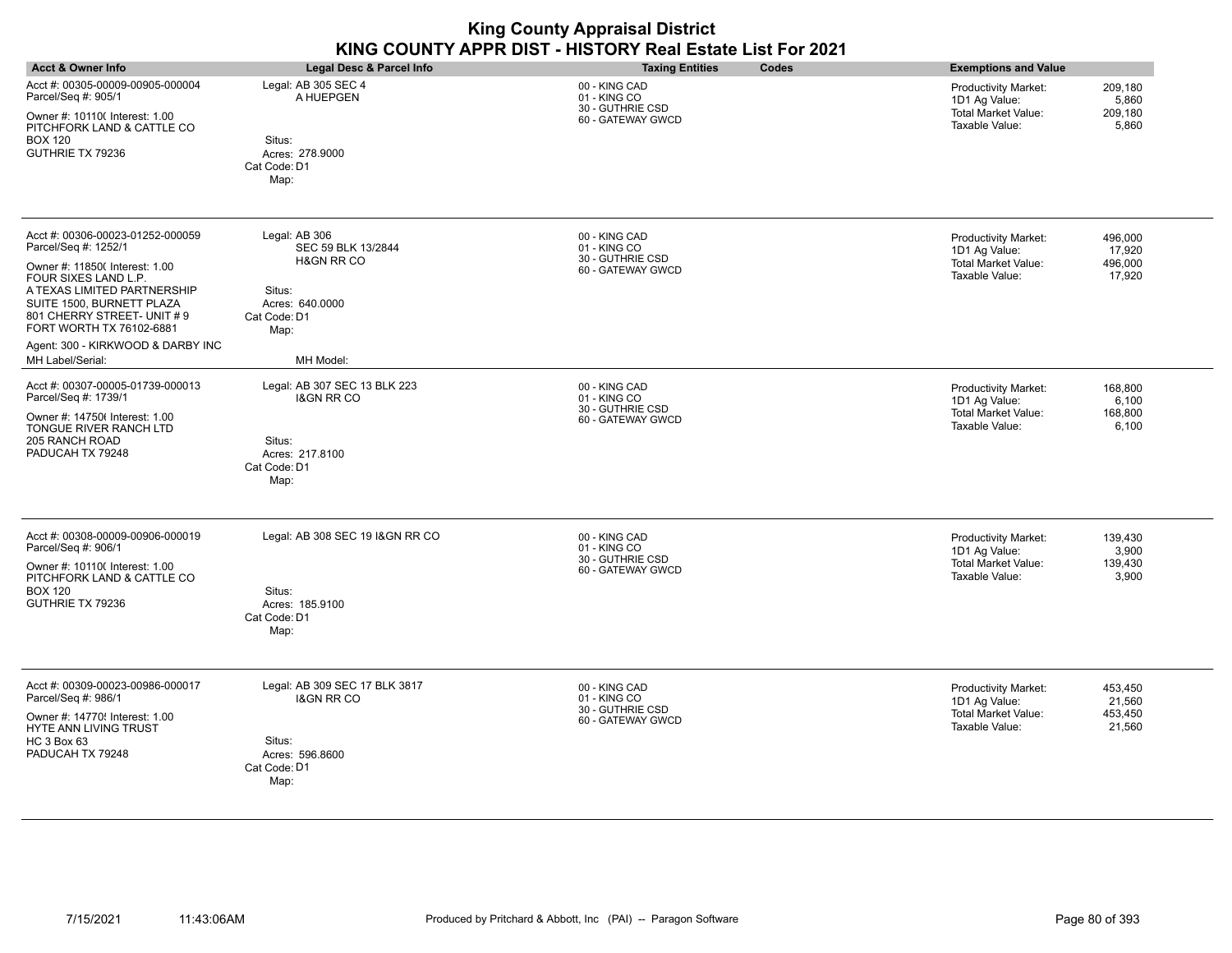| <b>Acct &amp; Owner Info</b>                                                                                                                                                                                                                                                  | Legal Desc & Parcel Info                                                                                                                          | <b>Taxing Entities</b>                                                 | Codes           | <b>Exemptions and Value</b>                                                                                                                                                                |                                                                      |
|-------------------------------------------------------------------------------------------------------------------------------------------------------------------------------------------------------------------------------------------------------------------------------|---------------------------------------------------------------------------------------------------------------------------------------------------|------------------------------------------------------------------------|-----------------|--------------------------------------------------------------------------------------------------------------------------------------------------------------------------------------------|----------------------------------------------------------------------|
| Acct #: 00309-00023-01761-000001<br>Parcel/Seq #: 1761/1<br>Owner #: 147834 Interest: 1.00<br>JOHNSON JUSTIN & KELLY<br><b>PO BOX 41</b><br>GUTHRIE TX 79236                                                                                                                  | Legal: IMPROVEMENT ON AB 309 SEC 15<br>BLK 118 TT RR CO<br>Situs: 590 N US HWY 83 GUTHRIE TX 79236<br>Acres: 43.1400<br>Cat Code: D1 E D2<br>Map: | 00 - KING CAD<br>01 - KING CO<br>30 - GUTHRIE CSD<br>60 - GATEWAY GWCD | ** Homestead ** | Land Homesite:<br>Improvement Homesite:<br>Improvement NonHomesite:<br><b>Productivity Market:</b><br>1D1 Ag Value:<br><b>Total Market Value:</b><br>Homestead Cap Loss:<br>Taxable Value: | 600<br>39,290<br>4,050<br>32,660<br>1,180<br>76,600<br>650<br>44,470 |
| Acct #: 00312-00023-00987-000002<br>Parcel/Seq #: 987/1<br>Owner #: 14770! Interest: 1.00<br>HYTE ANN LIVING TRUST<br><b>HC 3 Box 63</b><br>PADUCAH TX 79248                                                                                                                  | Legal: AB 312 SEC 2 BLK 228<br><b>I&amp;GN RR CO</b><br>Situs:<br>Acres: 640.0000<br>Cat Code: D1<br>Map:                                         | 00 - KING CAD<br>01 - KING CO<br>30 - GUTHRIE CSD<br>60 - GATEWAY GWCD |                 | <b>Productivity Market:</b><br>1D1 Ag Value:<br>Total Market Value:<br>Taxable Value:                                                                                                      | 480,000<br>13,440<br>480,000<br>13,440                               |
| Acct #: 00313-00007-00907-000014<br>Parcel/Seq #: 907/1<br>Owner #: 10110( Interest: 1.00<br>PITCHFORK LAND & CATTLE CO<br><b>BOX 120</b><br>GUTHRIE TX 79236                                                                                                                 | Legal: AB 313 SEC 14 I&GN RR CO<br>Situs:<br>Acres: 445.9600<br>Cat Code: D1<br>Map:                                                              | 00 - KING CAD<br>01 - KING CO<br>30 - GUTHRIE CSD<br>60 - GATEWAY GWCD |                 | <b>Productivity Market:</b><br>1D1 Ag Value:<br><b>Total Market Value:</b><br>Taxable Value:                                                                                               | 345,620<br>12,490<br>345,620<br>12,490                               |
| Acct #: 00313-00007-01253-000014<br>Parcel/Seq #: 1253/1<br>Owner #: 11850( Interest: 1.00<br>FOUR SIXES LAND L.P.<br>A TEXAS LIMITED PARTNERSHIP<br>SUITE 1500, BURNETT PLAZA<br>801 CHERRY STREET- UNIT #9<br>FORT WORTH TX 76102-6881<br>Agent: 300 - KIRKWOOD & DARBY INC | Legal: AB 313<br><b>SEC 14</b><br><b>I&amp;GN RR CO</b><br>Situs:<br>Acres: 41,0000<br>Cat Code: D1<br>Map:                                       | 00 - KING CAD<br>01 - KING CO<br>30 - GUTHRIE CSD<br>60 - GATEWAY GWCD |                 | Productivity Market:<br>1D1 Ag Value:<br><b>Total Market Value:</b><br>Taxable Value:                                                                                                      | 32,080<br>1,770<br>32,080<br>1.770                                   |
| MH Label/Serial:<br>Acct #: 00313-00007-01968-000014<br>Parcel/Seq #: 1968/1<br>Owner #: 14766! Interest: 1.00<br><b>WILLOUGHBY LTD</b><br>HANCOCK WHITNEY BANK<br>PO BOX 3928<br>BEAUMONT TX 77704                                                                           | MH Model:<br>Legal: AB 313 SEC 14 I&GN RR CO<br>Situs:<br>Acres: 83,0000<br>Cat Code: D1<br>Map:                                                  | 00 - KING CAD<br>01 - KING CO<br>30 - GUTHRIE CSD<br>60 - GATEWAY GWCD |                 | <b>Productivity Market:</b><br>1D1 Ag Value:<br><b>Total Market Value:</b><br>Taxable Value:                                                                                               | 63,850<br>6,880<br>63,850<br>6,880                                   |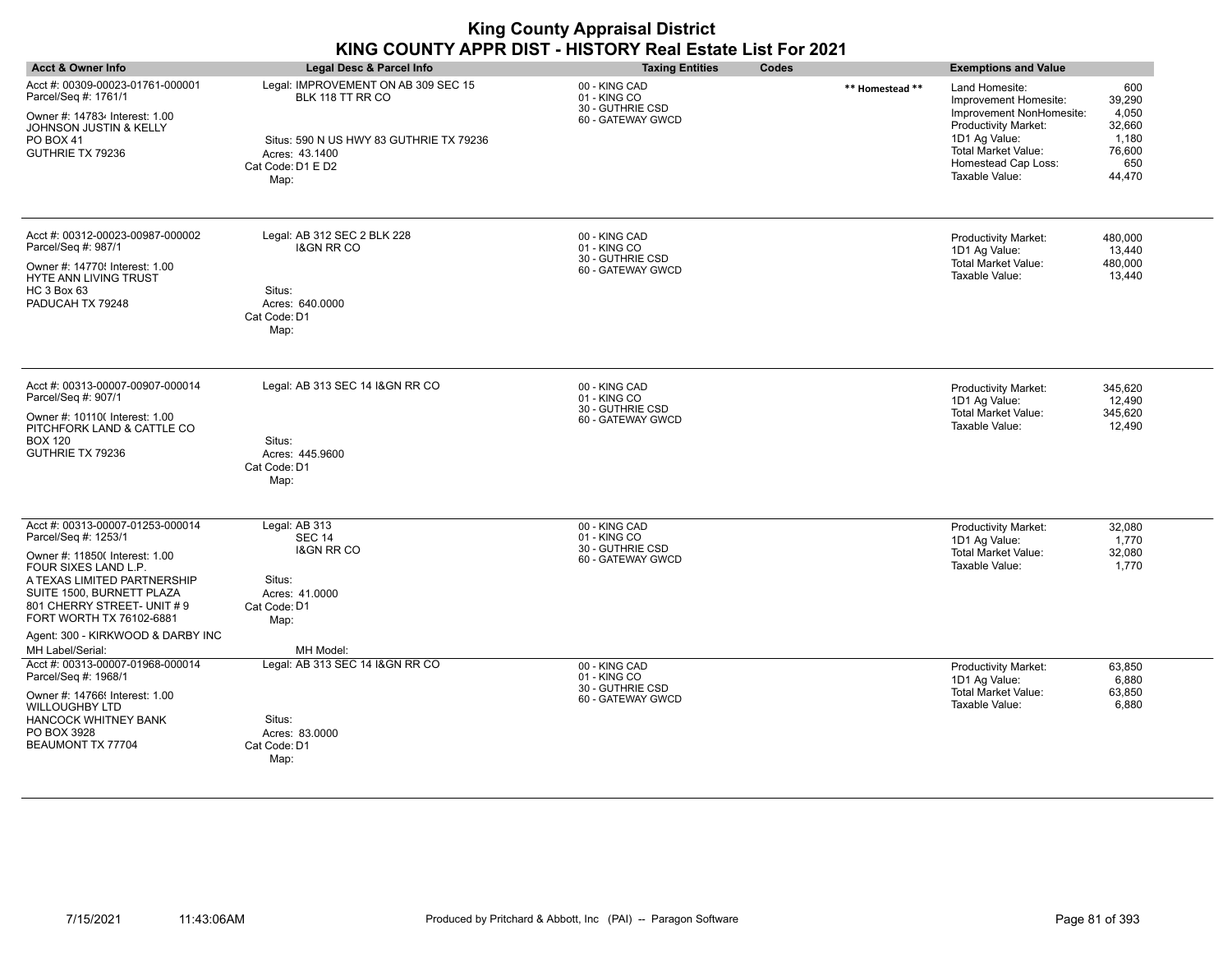|                                                                                                                                                                                    |                                                                                                             | <b>King County Appraisal District</b><br>KING COUNTY APPR DIST - HISTORY Real Estate List For 2021 |                                                                                                                                 |
|------------------------------------------------------------------------------------------------------------------------------------------------------------------------------------|-------------------------------------------------------------------------------------------------------------|----------------------------------------------------------------------------------------------------|---------------------------------------------------------------------------------------------------------------------------------|
| <b>Acct &amp; Owner Info</b>                                                                                                                                                       | Legal Desc & Parcel Info                                                                                    | <b>Taxing Entities</b><br>Codes                                                                    | <b>Exemptions and Value</b>                                                                                                     |
| Acct #: 00314-00007-01740-000018<br>Parcel/Seq #: 1740/1<br>Owner #: 147506 Interest: 1.00<br>TONGUE RIVER RANCH LTD<br>205 RANCH ROAD<br>PADUCAH TX 79248                         | Legal: AB 314 SEC 18 BLK 3837<br><b>I&amp;GN RR CO</b><br>Situs:<br>Acres: 91.7600<br>Cat Code: D1<br>Map:  | 00 - KING CAD<br>01 - KING CO<br>30 - GUTHRIE CSD<br>60 - GATEWAY GWCD                             | Productivity Market:<br>68,820<br>1D1 Ag Value:<br>1,740<br><b>Total Market Value:</b><br>68,820<br>Taxable Value:<br>1,740     |
| Acct #: 00314-00007-02161-000018<br>Parcel/Seq #: 2161/1<br>Owner #: 14766! Interest: 1.00<br><b>WILLOUGHBY LTD</b><br>HANCOCK WHITNEY BANK<br>PO BOX 3928<br>BEAUMONT TX 77704    | Legal: AB 314 SEC 18 BLK 3837<br><b>I&amp;GN RR CO</b><br>Situs:<br>Acres: 357.0000<br>Cat Code: D1<br>Map: | 00 - KING CAD<br>01 - KING CO<br>30 - GUTHRIE CSD<br>60 - GATEWAY GWCD                             | Productivity Market:<br>282,000<br>1D1 Ag Value:<br>35,180<br><b>Total Market Value:</b><br>282,000<br>Taxable Value:<br>35,180 |
| Acct #: 00315-00007-01775-000023<br>Parcel/Seq #: 1775/1<br>Owner #: 14766! Interest: 1.00<br>WILLOUGHBY LTD<br><b>HANCOCK WHITNEY BANK</b><br>PO BOX 3928<br>BEAUMONT TX 77704    | Legal: AB 315 SEC 23 I&GN RR CO<br>Situs:<br>Acres: 600.0000<br>Cat Code: D1<br>Map:                        | 00 - KING CAD<br>01 - KING CO<br>30 - GUTHRIE CSD<br>60 - GATEWAY GWCD                             | Productivity Market:<br>475.430<br>1D1 Ag Value:<br>60,560<br><b>Total Market Value:</b><br>475,430<br>Taxable Value:<br>60,560 |
| Acct #: 00316-00029-02186-000019<br>Parcel/Seq #: 2186/1<br>Owner #: 14768( Interest: 1.00<br><b>MRG LAND LLC</b><br><b>MIKE GIBSON</b><br>976 GIBSON RANCH RD<br>PADUCAH TX 79248 | Legal: AB 316 SEC 19 I RR CO<br>Situs:<br>Acres: 640.0000<br>Cat Code: D1<br>Map:                           | 00 - KING CAD<br>01 - KING CO<br>30 - GUTHRIE CSD<br>60 - GATEWAY GWCD                             | Productivity Market:<br>480,000<br>1D1 Ag Value:<br>12,160<br><b>Total Market Value:</b><br>480,000<br>Taxable Value:<br>12,160 |
| Acct #: 00317-00009-00908-000005<br>Parcel/Seq #: 908/1<br>Owner #: 10110( Interest: 1.00<br>PITCHFORK LAND & CATTLE CO<br><b>BOX 120</b><br>GUTHRIE TX 79236                      | Legal: AB 317 SEC 5<br><b>JOHN PILGRIM</b><br>Situs:<br>Acres: 532.0000<br>Cat Code: D1<br>Map:             | 00 - KING CAD<br>01 - KING CO<br>30 - GUTHRIE CSD<br>60 - GATEWAY GWCD                             | Productivity Market:<br>397.950<br>1D1 Ag Value:<br>10,600<br><b>Total Market Value:</b><br>397,950<br>Taxable Value:<br>10,600 |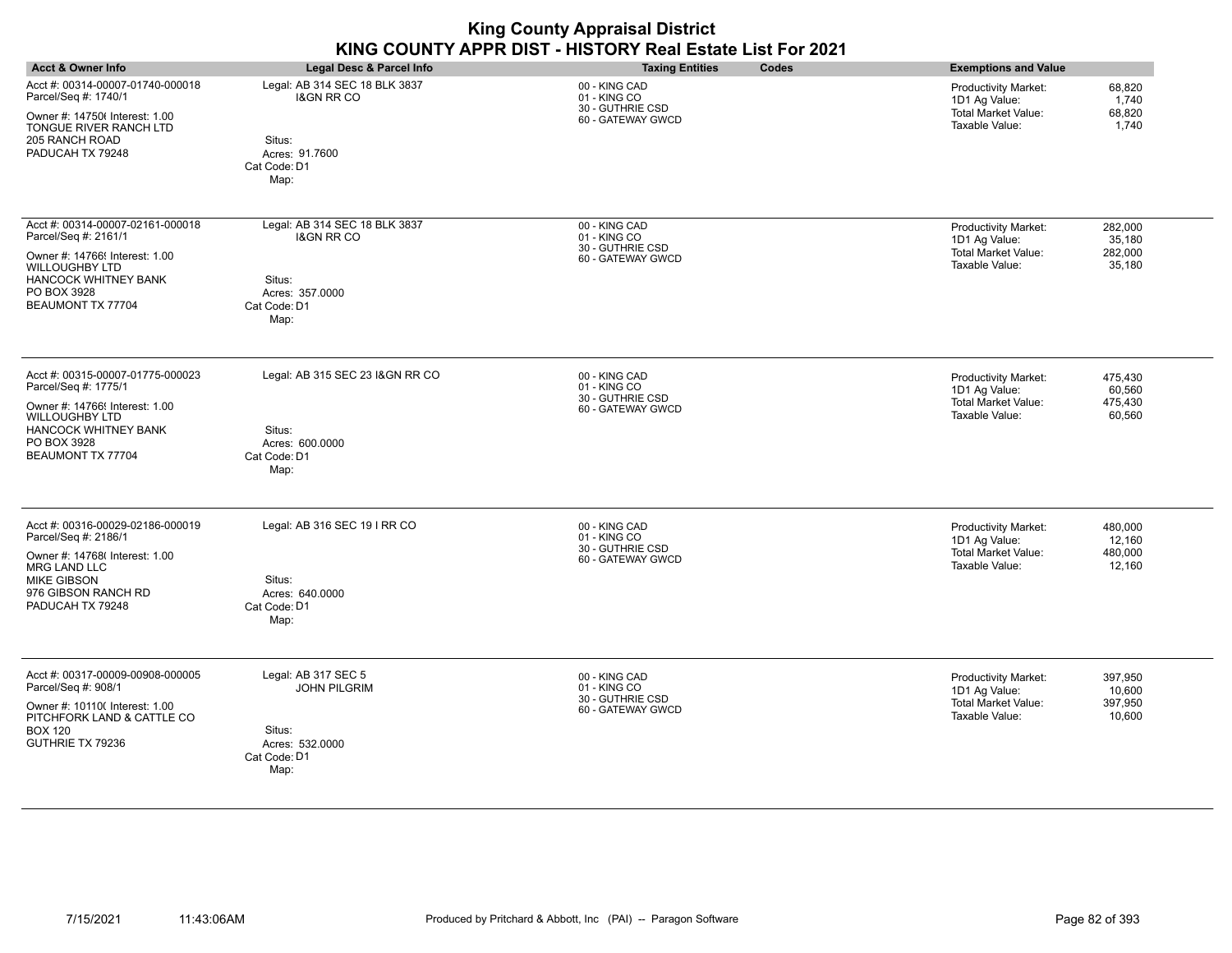| <b>Acct &amp; Owner Info</b>                                                                                                                                                                                                                                                                      | Legal Desc & Parcel Info                                                                                             | Codes<br><b>Taxing Entities</b>                                        | <b>Exemptions and Value</b>                                                                                                     |
|---------------------------------------------------------------------------------------------------------------------------------------------------------------------------------------------------------------------------------------------------------------------------------------------------|----------------------------------------------------------------------------------------------------------------------|------------------------------------------------------------------------|---------------------------------------------------------------------------------------------------------------------------------|
| Acct #: 00318-00031-00523-000001<br>Parcel/Seq #: 523/1<br>Owner #: 83600 Interest: 1.00<br>MASTERSON STOCKGROWERS<br>A TEXAS LIMITED LIABILITY CO<br><b>BOX 180</b><br>GUTHRIE TX 79236                                                                                                          | Legal: AB 318 SEC 1 TT RR CO<br>Situs: 1051 C R 251 GUTHRIE TX 79236<br>Acres: 578.0000<br>Cat Code: D1<br>Map:      | 00 - KING CAD<br>01 - KING CO<br>30 - GUTHRIE CSD<br>60 - GATEWAY GWCD | 433,500<br><b>Productivity Market:</b><br>1D1 Ag Value:<br>12,140<br>Total Market Value:<br>433,500<br>Taxable Value:<br>12,140 |
| Acct #: 00318-00031-01254-000001<br>Parcel/Seq #: 1254/1<br>Owner #: 11850( Interest: 1.00<br>FOUR SIXES LAND L.P.<br>A TEXAS LIMITED PARTNERSHIP<br>SUITE 1500, BURNETT PLAZA<br>801 CHERRY STREET- UNIT #9<br>FORT WORTH TX 76102-6881<br>Agent: 300 - KIRKWOOD & DARBY INC<br>MH Label/Serial: | Legal: AB 318<br><b>SEC 1 BLK 114</b><br>TT RR CO<br>Situs:<br>Acres: 61.7000<br>Cat Code: D1<br>Map:<br>MH Model:   | 00 - KING CAD<br>01 - KING CO<br>30 - GUTHRIE CSD<br>60 - GATEWAY GWCD | 46,280<br>Productivity Market:<br>1D1 Ag Value:<br>1,300<br>Total Market Value:<br>46,280<br>Taxable Value:<br>1,300            |
| Acct #: 00319-00019-01255-000000<br>Parcel/Seq #: 1255/1<br>Owner #: 11850( Interest: 1.00<br>FOUR SIXES LAND L.P.<br>A TEXAS LIMITED PARTNERSHIP<br>SUITE 1500, BURNETT PLAZA<br>801 CHERRY STREET- UNIT #9<br>FORT WORTH TX 76102-6881<br>Agent: 300 - KIRKWOOD & DARBY INC<br>MH Label/Serial: | Legal: AB 319<br><b>BLK 112</b><br>TYLER TAP RR CO<br>Situs:<br>Acres: 640.0000<br>Cat Code: D1<br>Map:<br>MH Model: | 00 - KING CAD<br>01 - KING CO<br>30 - GUTHRIE CSD<br>60 - GATEWAY GWCD | Productivity Market:<br>464,330<br>1D1 Ag Value:<br>9,680<br>Total Market Value:<br>464,330<br>Taxable Value:<br>9,680          |
| Acct #: 00320-00023-00988-000015<br>Parcel/Seq #: 988/1<br>Owner #: 14770! Interest: 1.00<br>HYTE ANN LIVING TRUST<br><b>HC 3 Box 63</b><br>PADUCAH TX 79248                                                                                                                                      | Legal: AB 320 SEC 15 BLK 118<br>TT RR CO<br>Situs:<br>Acres: 636,0000<br>Cat Code: D1<br>Map:                        | 00 - KING CAD<br>01 - KING CO<br>30 - GUTHRIE CSD<br>60 - GATEWAY GWCD | 492,910<br>Productivity Market:<br>1D1 Ag Value:<br>20,170<br><b>Total Market Value:</b><br>492,910<br>Taxable Value:<br>20,170 |
| Acct #: 00320-00023-02154-000015<br>Parcel/Seq #: 2154/1<br>Owner #: 147834 Interest: 1.00<br>JOHNSON JUSTIN & KELLY<br>PO BOX 41<br>GUTHRIE TX 79236                                                                                                                                             | Legal: AB 320 SEC 15 BLK 118<br>TT RR CO<br>Situs:<br>Acres: 19.1200<br>Cat Code: D1<br>Map:                         | 00 - KING CAD<br>01 - KING CO<br>30 - GUTHRIE CSD<br>60 - GATEWAY GWCD | 14,820<br><b>Productivity Market:</b><br>1D1 Ag Value:<br>540<br>Total Market Value:<br>14,820<br>Taxable Value:<br>540         |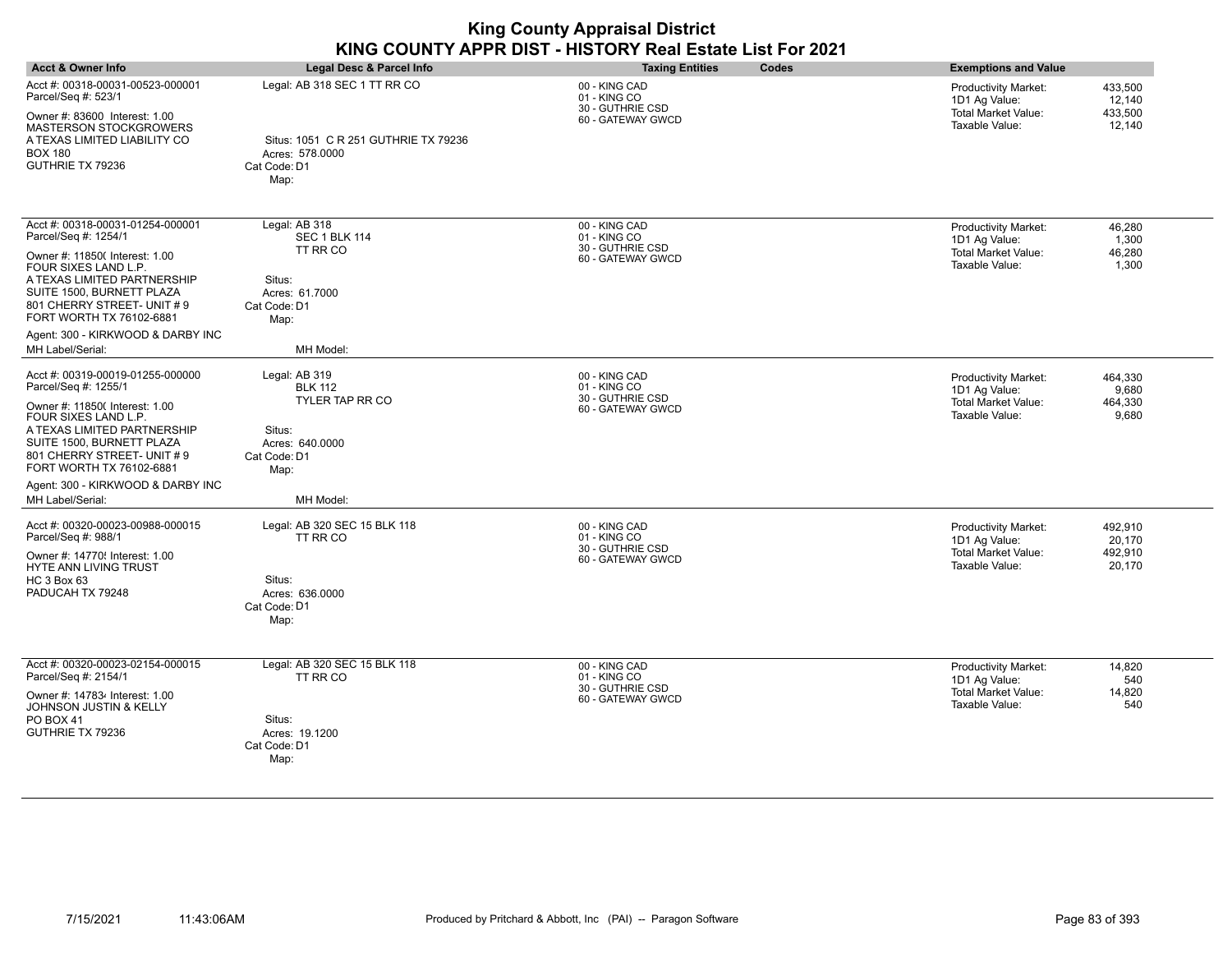| <b>Acct &amp; Owner Info</b>                                                                                                                                                        | Legal Desc & Parcel Info                                                                                                                                 | <b>Taxing Entities</b><br>Codes                                        | <b>Exemptions and Value</b>                                                                                                                                                                   |
|-------------------------------------------------------------------------------------------------------------------------------------------------------------------------------------|----------------------------------------------------------------------------------------------------------------------------------------------------------|------------------------------------------------------------------------|-----------------------------------------------------------------------------------------------------------------------------------------------------------------------------------------------|
| Acct #: 00321-00007-00095-000021<br>Parcel/Seq #: 95/1<br>Owner #: 14766! Interest: 1.00<br>WILLOUGHBY LTD<br><b>HANCOCK WHITNEY BANK</b><br>PO BOX 3928<br>BEAUMONT TX 77704       | Legal: AB 321 SEC 21 BLK 11<br><b>TCI CO</b><br>Situs:<br>Acres: 640.0000<br>Cat Code: D1<br>Map:                                                        | 00 - KING CAD<br>01 - KING CO<br>30 - GUTHRIE CSD<br>60 - GATEWAY GWCD | Productivity Market:<br>506,050<br>1D1 Ag Value:<br>63,400<br><b>Total Market Value:</b><br>506,050<br>Taxable Value:<br>63,400                                                               |
| Acct #: 00322-00042-00664-000001<br>Parcel/Seq #: 664/1<br>Owner #: 14783' Interest: 1.00<br>MOORHOUSE & SON COMPANY<br>P.O. BOX 255<br>CR 377 HIGHWAY 82 WEST<br>BENJAMIN TX 79505 | Legal: AB 322 SEC 1 AB&M<br>Situs:<br>Acres: 624.4700<br>Cat Code: D1<br>Map:                                                                            | 00 - KING CAD<br>01 - KING CO<br>30 - GUTHRIE CSD<br>60 - GATEWAY GWCD | Productivity Market:<br>475,250<br>1D1 Ag Value:<br>24,840<br><b>Total Market Value:</b><br>475,250<br>24,840<br>Taxable Value:                                                               |
| Acct #: 00324-00042-01256-000001<br>Parcel/Seq #: 1256/1<br>Owner #: 14781, Interest: 1.00<br>ROSS DUNCAN PROPERTIES LLC<br>P.O. BOX 647<br>ARTESIA NM 88221-0647                   | Legal: IMPROVEMENT<br>AB 324 SEC 1 BLK 122<br><b>JOHN H GIBSON</b><br>Situs: 2430 E HWY 82 GUTHRIE TX 79236<br>Acres: 605.9620<br>Cat Code: D1 E<br>Map: | 00 - KING CAD<br>01 - KING CO<br>30 - GUTHRIE CSD<br>60 - GATEWAY GWCD | Land Homesite:<br>600<br>140,220<br>Improvement Homesite:<br>453,720<br>Productivity Market:<br>1D1 Ag Value:<br>12,700<br><b>Total Market Value:</b><br>594,540<br>Taxable Value:<br>153,520 |
| Acct #: 00324-00042-02370-000001<br>Parcel/Seq #: 2370/1<br>Owner #: 147589 Interest: 1.00<br>LA MANCHA INVESTMENTS LTD<br>PO Box 53126<br>LUBBOCK TX 79453                         | Legal: AB 324 SEC 1 BLK 122<br><b>JOHN H GIBSON</b><br>Situs:<br>Acres: 12.6540<br>Cat Code: D1<br>Map:                                                  | 00 - KING CAD<br>01 - KING CO<br>30 - GUTHRIE CSD<br>60 - GATEWAY GWCD | Productivity Market:<br>9,490<br>1D1 Ag Value:<br>270<br><b>Total Market Value:</b><br>9,490<br>Taxable Value:<br>270                                                                         |
| Acct #: 00324-00042-02535-000000<br>Parcel/Seq #: 2535/1<br>Owner #: 14765' Interest: 1.00<br>SPANISH BIT RANCH LLC<br>6003 WARM MIST LANE<br>DALLAS TX 75248                       | Legal: AB 324 SEC 1 BLK 122<br>JOHN H GIBSON<br>Situs:<br>Acres: 7.3000<br>Cat Code: D1<br>Map:                                                          | 00 - KING CAD<br>01 - KING CO<br>30 - GUTHRIE CSD<br>60 - GATEWAY GWCD | Productivity Market:<br>5,480<br>1D1 Ag Value:<br>150<br><b>Total Market Value:</b><br>5,480<br>Taxable Value:<br>150                                                                         |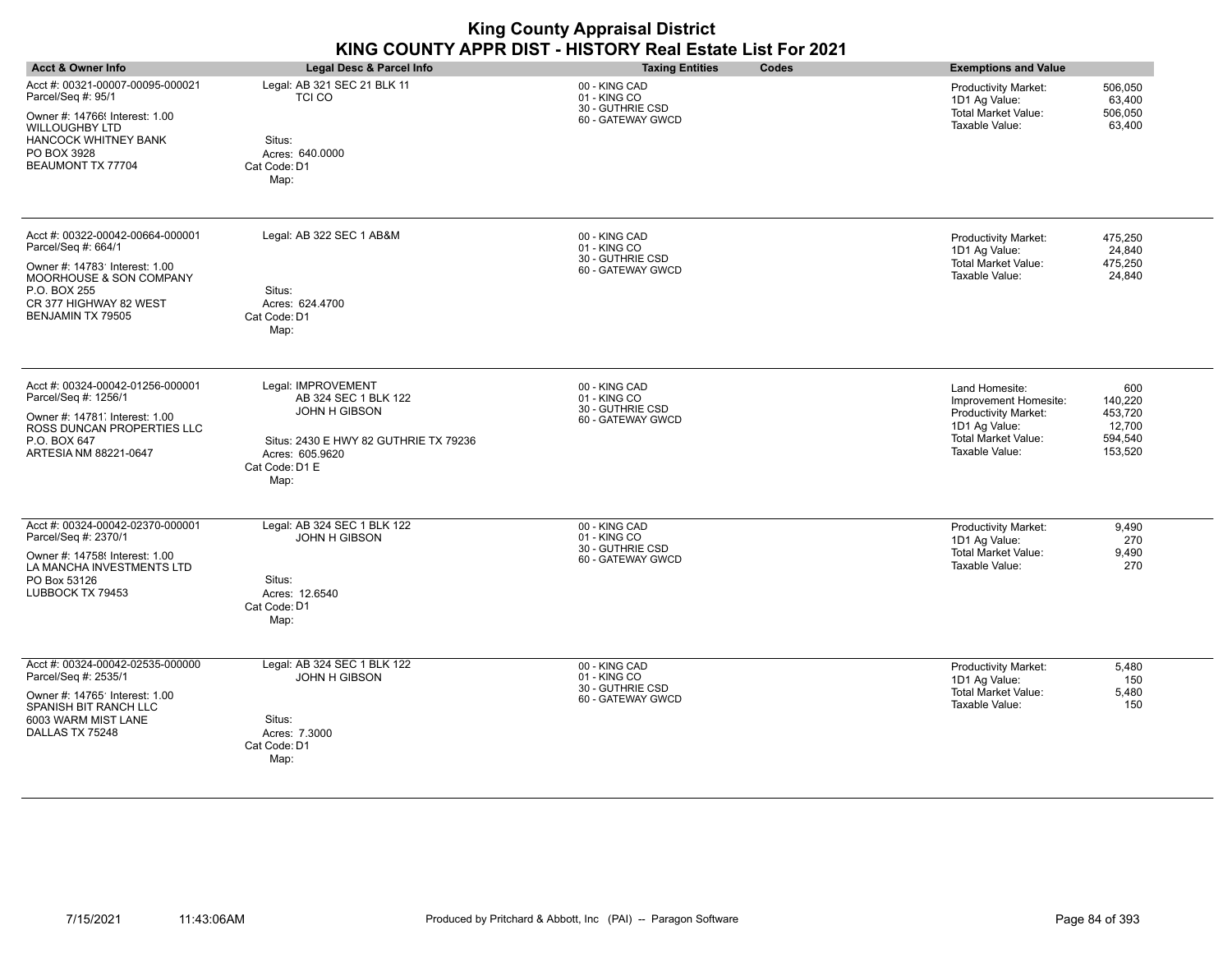| <b>Acct &amp; Owner Info</b>                                                                                                                                                                                                                                                                      | <b>Legal Desc &amp; Parcel Info</b>                                                                                                | <b>Taxing Entities</b><br>Codes                                        | <b>Exemptions and Value</b>                                                                                                     |
|---------------------------------------------------------------------------------------------------------------------------------------------------------------------------------------------------------------------------------------------------------------------------------------------------|------------------------------------------------------------------------------------------------------------------------------------|------------------------------------------------------------------------|---------------------------------------------------------------------------------------------------------------------------------|
| Acct #: 00325-00044-02559-000001<br>Parcel/Seq #: 2559/1<br>Owner #: 14781 Interest: 1.00<br>ROSS DUNCAN PROPERTIES LLC<br>P.O. BOX 647<br>ARTESIA NM 88221-0647                                                                                                                                  | Legal: AB 325 SEC 1 H&GN RR CO<br>Situs:<br>Acres: 346.7190<br>Cat Code: D1<br>Map:                                                | 00 - KING CAD<br>01 - KING CO<br>30 - GUTHRIE CSD<br>60 - GATEWAY GWCD | 260,040<br><b>Productivity Market:</b><br>1D1 Ag Value:<br>7,280<br>Total Market Value:<br>260,040<br>Taxable Value:<br>7,280   |
| Acct #: 00325-00044-02563-000001<br>Parcel/Seq #: 2563/1<br>Owner #: 14783( Interest: 1.00<br><b>BOB &amp; FAMILY CORP</b><br>1470 COUNTY PLACE ROAD<br>WEATHERFORD TX 76087                                                                                                                      | Legal: AB 325 SEC 1 H&GN RR CO<br>Situs:<br>Acres: 285.7000<br>Cat Code: D1<br>Map:                                                | 00 - KING CAD<br>01 - KING CO<br>30 - GUTHRIE CSD<br>60 - GATEWAY GWCD | Productivity Market:<br>214,280<br>1D1 Ag Value:<br>6,000<br>Total Market Value:<br>214,280<br>Taxable Value:<br>6,000          |
| Acct #: 00325-00044-02659-000000<br>Parcel/Seq #: 2659/1<br>Owner #: 14779' Interest: 1.00<br>SUNOCO PIPELINE LP<br><b>KE ANDREWS</b><br>2424 RIDGE ROAD<br>ROCKWALL TX 75087                                                                                                                     | Legal: AB 325 SEC 1 H&GN RR CO<br>Situs:<br>Acres: 5.3060<br>Cat Code: E<br>Map:                                                   | 00 - KING CAD<br>01 - KING CO<br>30 - GUTHRIE CSD<br>60 - GATEWAY GWCD | Land NonHomesite:<br>3,980<br><b>Total Market Value:</b><br>3,980<br>Taxable Value:<br>3,980                                    |
| Acct #: 00326-00021-01257-000024<br>Parcel/Seq #: 1257/1<br>Owner #: 11850( Interest: 1.00<br>FOUR SIXES LAND L.P.<br>A TEXAS LIMITED PARTNERSHIP<br>SUITE 1500, BURNETT PLAZA<br>801 CHERRY STREET- UNIT #9<br>FORT WORTH TX 76102-6881<br>Agent: 300 - KIRKWOOD & DARBY INC<br>MH Label/Serial: | Legal: AB 326<br><b>SEC 24 BLK 3826</b><br><b>I&amp;GN RR CO</b><br>Situs:<br>Acres: 647.1000<br>Cat Code: D1<br>Map:<br>MH Model: | 00 - KING CAD<br>01 - KING CO<br>30 - GUTHRIE CSD<br>60 - GATEWAY GWCD | Productivity Market:<br>485,330<br>13,590<br>1D1 Ag Value:<br>485,330<br><b>Total Market Value:</b><br>Taxable Value:<br>13,590 |
| Acct #: 00328-00023-01258-000000<br>Parcel/Seq #: 1258/1<br>Owner #: 11850( Interest: 1.00<br>FOUR SIXES LAND L.P.<br>A TEXAS LIMITED PARTNERSHIP<br>SUITE 1500, BURNETT PLAZA<br>801 CHERRY STREET- UNIT #9<br>FORT WORTH TX 76102-6881<br>Agent: 300 - KIRKWOOD & DARBY INC<br>MH Label/Serial: | Legal: AB 328<br><b>BLK 98</b><br>MEP&P RR CO<br>Situs:<br>Acres: 635.5000<br>Cat Code: D1<br>Map:<br>MH Model:                    | 00 - KING CAD<br>01 - KING CO<br>30 - GUTHRIE CSD<br>60 - GATEWAY GWCD | Productivity Market:<br>492,510<br>1D1 Ag Value:<br>17,790<br><b>Total Market Value:</b><br>492,510<br>Taxable Value:<br>17,790 |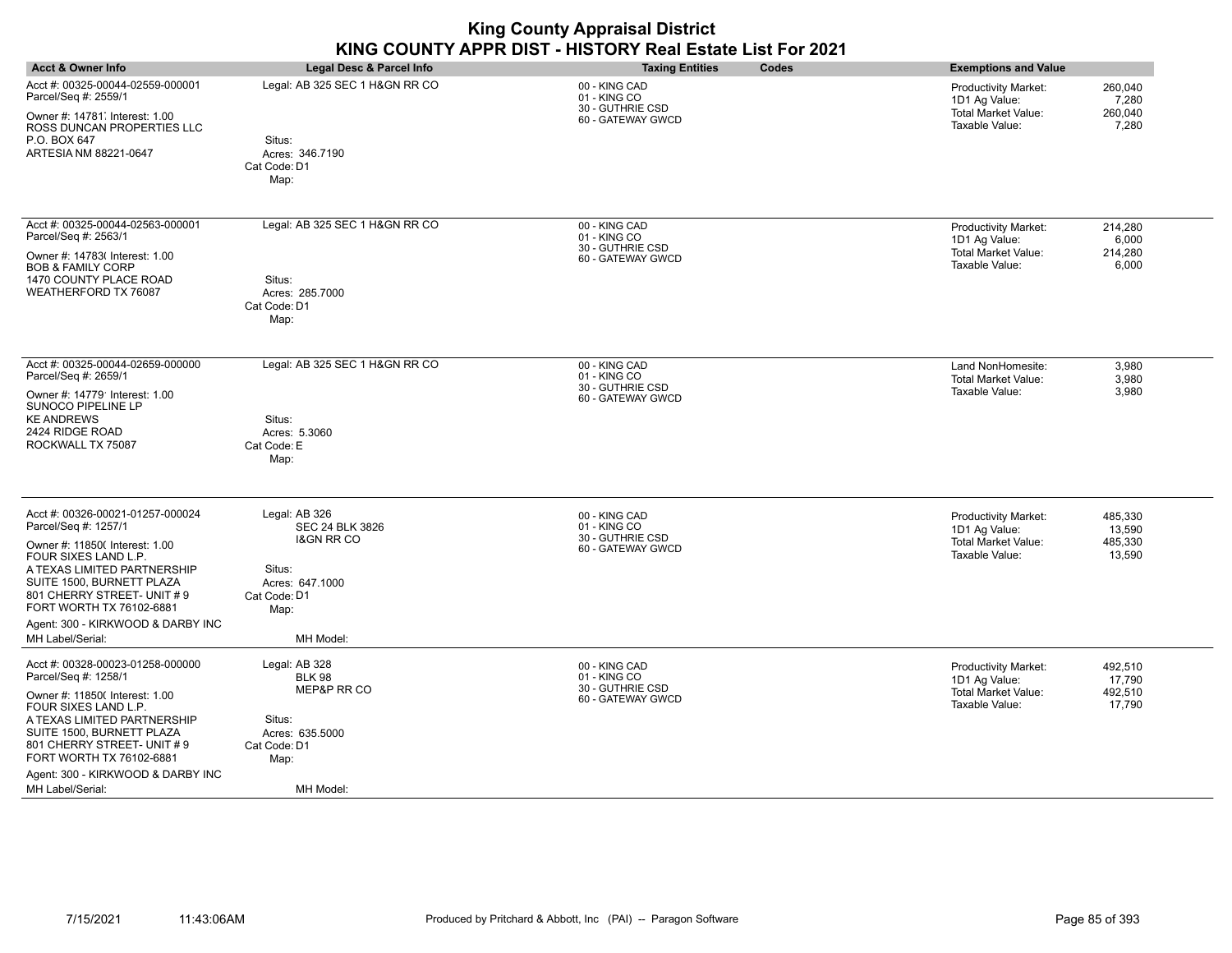| <b>King County Appraisal District</b><br>KING COUNTY APPR DIST - HISTORY Real Estate List For 2021                                                                                       |                                                                                                                 |                                                                        |                                                                                                                                                                                                      |
|------------------------------------------------------------------------------------------------------------------------------------------------------------------------------------------|-----------------------------------------------------------------------------------------------------------------|------------------------------------------------------------------------|------------------------------------------------------------------------------------------------------------------------------------------------------------------------------------------------------|
| <b>Acct &amp; Owner Info</b>                                                                                                                                                             | <b>Legal Desc &amp; Parcel Info</b>                                                                             | <b>Taxing Entities</b><br>Codes                                        | <b>Exemptions and Value</b>                                                                                                                                                                          |
| Acct #: 00329-00048-00469-000057<br>Parcel/Seq #: 469/1<br>Owner #: 80600 Interest: 1.00<br><b>GA &amp; ED LOWRANCE INC</b><br>8620 N NEW BRAUNFELS STE 306<br>SAN ANTONIO TX 78217-6361 | Legal: AB 329 SEC 57 TT RR CO<br>Situs:<br>Acres: 400.0000<br>Cat Code: D1<br>Map:                              | 00 - KING CAD<br>01 - KING CO<br>30 - GUTHRIE CSD<br>60 - GATEWAY GWCD | Productivity Market:<br>296,450<br>1D1 Ag Value:<br>7,950<br><b>Total Market Value:</b><br>296,450<br>Taxable Value:<br>7,950                                                                        |
| Acct #: 00329-00048-02614-000000<br>Parcel/Seq #: 2614/1<br>Owner #: 14768( Interest: 1.00<br><b>MRG LAND LLC</b><br><b>MIKE GIBSON</b><br>976 GIBSON RANCH RD<br>PADUCAH TX 79248       | Legal: IMPROVEMENT ON AB 329<br>TT&RR SEC 57<br>Situs: N OF CR 204<br>Acres: 313.0000<br>Cat Code: D1 E<br>Map: | 00 - KING CAD<br>01 - KING CO<br>30 - GUTHRIE CSD<br>60 - GATEWAY GWCD | Land NonHomesite:<br>400<br>Improvement Homesite:<br>31,620<br><b>Productivity Market:</b><br>230,560<br>1D1 Ag Value:<br>5,030<br><b>Total Market Value:</b><br>262,580<br>Taxable Value:<br>37.050 |
| Acct #: 00331-00025-00295-000000<br>Parcel/Seq #: 295/1<br>Owner #: 14737{ Interest: 1.00<br><b>GONZALEZ BACILISA</b><br>603 AVE C SW<br>CHILDRESS TX 79201                              | Legal: AB 331 BLK 2/202 J F HEATH<br>FM1168<br>Situs: fm 1168<br>Acres: 9.9700<br>Cat Code: E<br>Map:           | 00 - KING CAD<br>01 - KING CO<br>30 - GUTHRIE CSD<br>60 - GATEWAY GWCD | Land NonHomesite:<br>7,980<br>Improvement NonHomesite:<br>4,310<br>12,290<br>Total Market Value:<br>Taxable Value:<br>12,290                                                                         |
| Acct #: 00331-00025-00298-000000<br>Parcel/Seq #: 298/1<br>Owner #: 14767, Interest: 1.00<br><b>EVANS FAMILY TRUST</b><br>JACK W. EVANS, JR., TRUSTEE<br>6887 CR 127<br>CELINA TX 75009  | Legal: AB 331 J F HEATH<br>Situs:<br>Acres: 148.5430<br>Cat Code: D1<br>Map:                                    | 00 - KING CAD<br>01 - KING CO<br>30 - GUTHRIE CSD<br>60 - GATEWAY GWCD | Productivity Market:<br>118.720<br>1D1 Ag Value:<br>14,950<br><b>Total Market Value:</b><br>118,720<br>Taxable Value:<br>14.950                                                                      |
| Acct #: 00331-00025-00443-000000<br>Parcel/Seq #: 443/1<br>Owner #: 12780( Interest: 1.00<br>TRUELOCK SANDRA KAYE<br><b>PO BOX 995</b><br>PADUCAH TX 79248                               | Legal: AB 331 J F HEATH<br>Situs:<br>Acres: 184.8000<br>Cat Code: D1<br>Map:                                    | 00 - KING CAD<br>01 - KING CO<br>30 - GUTHRIE CSD<br>60 - GATEWAY GWCD | Productivity Market:<br>146,300<br>1D1 Ag Value:<br>14,980<br><b>Total Market Value:</b><br>146,300<br>Taxable Value:<br>14,980                                                                      |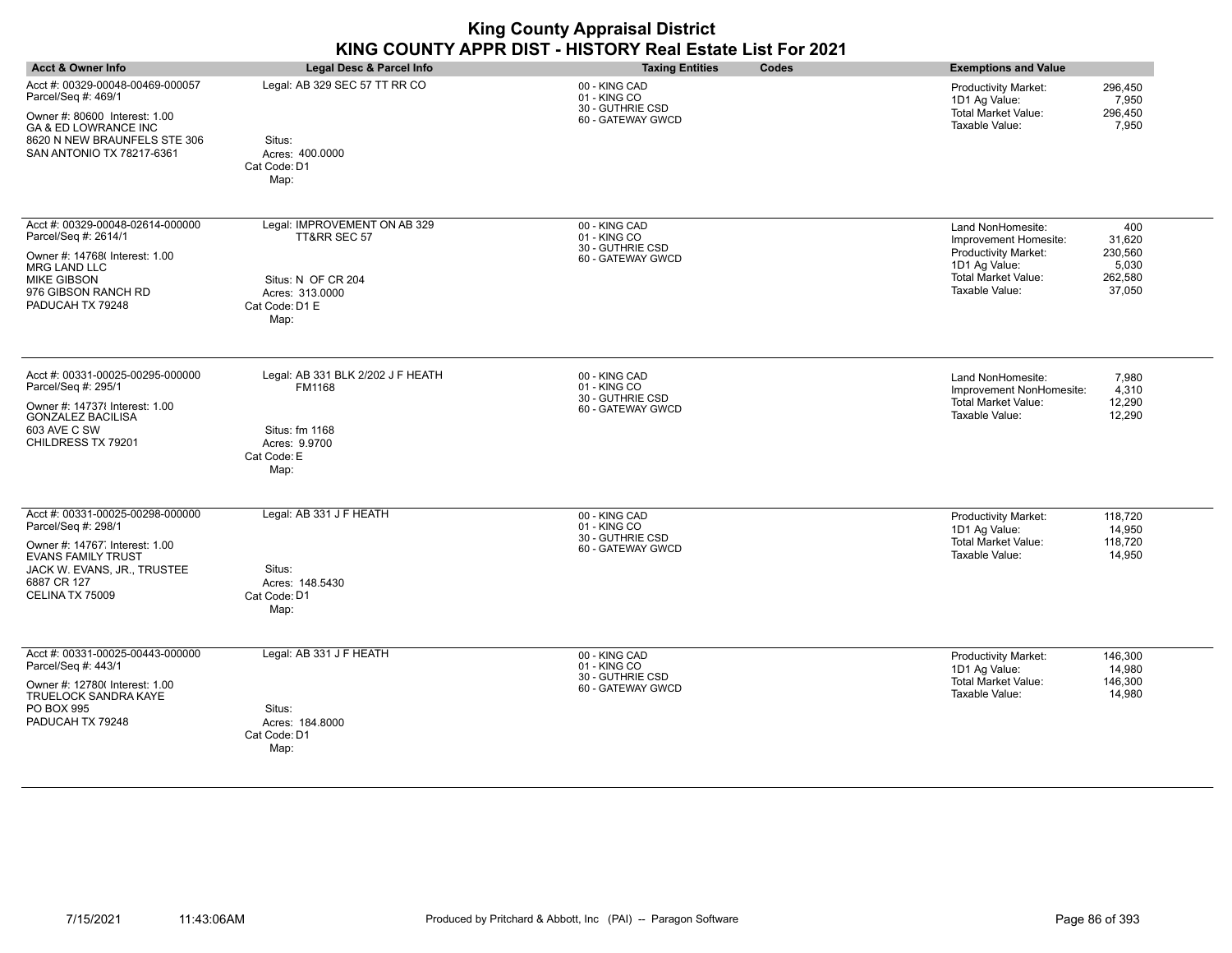| <b>Acct &amp; Owner Info</b>                                                                                                                                                         | Legal Desc & Parcel Info                                                                                                   | Codes<br><b>Taxing Entities</b>                                        | <b>Exemptions and Value</b>                                                                                                                                                                                                      |
|--------------------------------------------------------------------------------------------------------------------------------------------------------------------------------------|----------------------------------------------------------------------------------------------------------------------------|------------------------------------------------------------------------|----------------------------------------------------------------------------------------------------------------------------------------------------------------------------------------------------------------------------------|
| Acct #: 00331-00025-00459-000000<br>Parcel/Seq #: 459/1<br>Owner #: 14765 { Interest: 1.00<br>LONG JACK CALHOUN<br>30605 BERRY CREEK DRIVE<br>GEORGETOWN TX 78628-1167               | Legal: AB 331 J F HEATH<br>Situs:<br>Acres: 270.2000<br>Cat Code: D1<br>Map:                                               | 00 - KING CAD<br>01 - KING CO<br>30 - GUTHRIE CSD<br>60 - GATEWAY GWCD | Productivity Market:<br>217,220<br>1D1 Ag Value:<br>26,640<br><b>Total Market Value:</b><br>217,220<br>Taxable Value:<br>26,640                                                                                                  |
| Acct #: 00331-00025-00980-000001<br>Parcel/Seq #: 980/1<br>Owner #: 14781( Interest: 1.00<br><b>BURNS RICHARD H &amp; GRISELDA</b><br><b>BURNS</b><br>181 CR 233<br>PADUCAH TX 79248 | Legal: AB 331<br>J F HEATH<br>Situs: 1814 CR 233 GUTHRIE TX 79236<br>Acres: 213.4000<br>Cat Code: D1 E D2<br>Map:          | 00 - KING CAD<br>01 - KING CO<br>30 - GUTHRIE CSD<br>60 - GATEWAY GWCD | 600<br>Land Homesite:<br>20,970<br>Improvement Homesite:<br>Improvement NonHomesite:<br>1,320<br>Productivity Market:<br>175,750<br>1D1 Ag Value:<br>28,780<br><b>Total Market Value:</b><br>198.640<br>Taxable Value:<br>51,670 |
| Acct #: 00331-00025-02124-000000<br>Parcel/Seq #: 2124/1<br>Owner #: 96600 Interest: 1.00<br>PARNELL DOYLE WAYNE ET AL<br>HCR 3 BOX 30 B<br>PADUCAH TX 79248                         | Legal: AB 331 J F HEATH<br>Situs:<br>Acres: 462.0000<br>Cat Code: D1 D2<br>Map:                                            | 00 - KING CAD<br>01 - KING CO<br>30 - GUTHRIE CSD<br>60 - GATEWAY GWCD | 5,600<br>Improvement NonHomesite:<br>Productivity Market:<br>377.980<br>1D1 Ag Value:<br>51,100<br><b>Total Market Value:</b><br>383,580<br>Taxable Value:<br>56,700                                                             |
| Acct #: 00331-00025-02140-000000<br>Parcel/Seq #: 2140/1<br>Owner #: 11310( Interest: 1.00<br><b>RUSH LARRY</b><br><b>BOX 34</b><br>GUTHRIE TX 79236                                 | Legal: AB 331 J F HEATH<br>Situs: 151 CR 237 GUTHRIE TX 79236<br>Acres: 150,0000<br>Cat Code: D1<br>Map:                   | 00 - KING CAD<br>01 - KING CO<br>30 - GUTHRIE CSD<br>60 - GATEWAY GWCD | <b>Productivity Market:</b><br>120,470<br>1D1 Ag Value:<br>14,520<br>Total Market Value:<br>120,470<br>Taxable Value:<br>14,520                                                                                                  |
| Acct #: 00331-00025-02263-000001<br>Parcel/Seq #: 2263/1<br>Owner #: 14772' Interest: 1.00<br><b>IRELAND BILL</b><br>6507 N FM 2528<br>LUBBOCK TX 79415                              | Legal: HOME ON AB 331<br>J F HEATH<br>Situs: 1301 FM 1168 GUTHRIE TX 79236<br>Acres: 258,5200<br>Cat Code: D1 E D2<br>Map: | 00 - KING CAD<br>01 - KING CO<br>30 - GUTHRIE CSD<br>60 - GATEWAY GWCD | Land Homesite:<br>600<br>12,550<br>Improvement Homesite:<br>Improvement NonHomesite:<br>5,350<br>Productivity Market:<br>199,960<br>1D1 Ag Value:<br>19,130<br><b>Total Market Value:</b><br>218.460<br>37,630<br>Taxable Value: |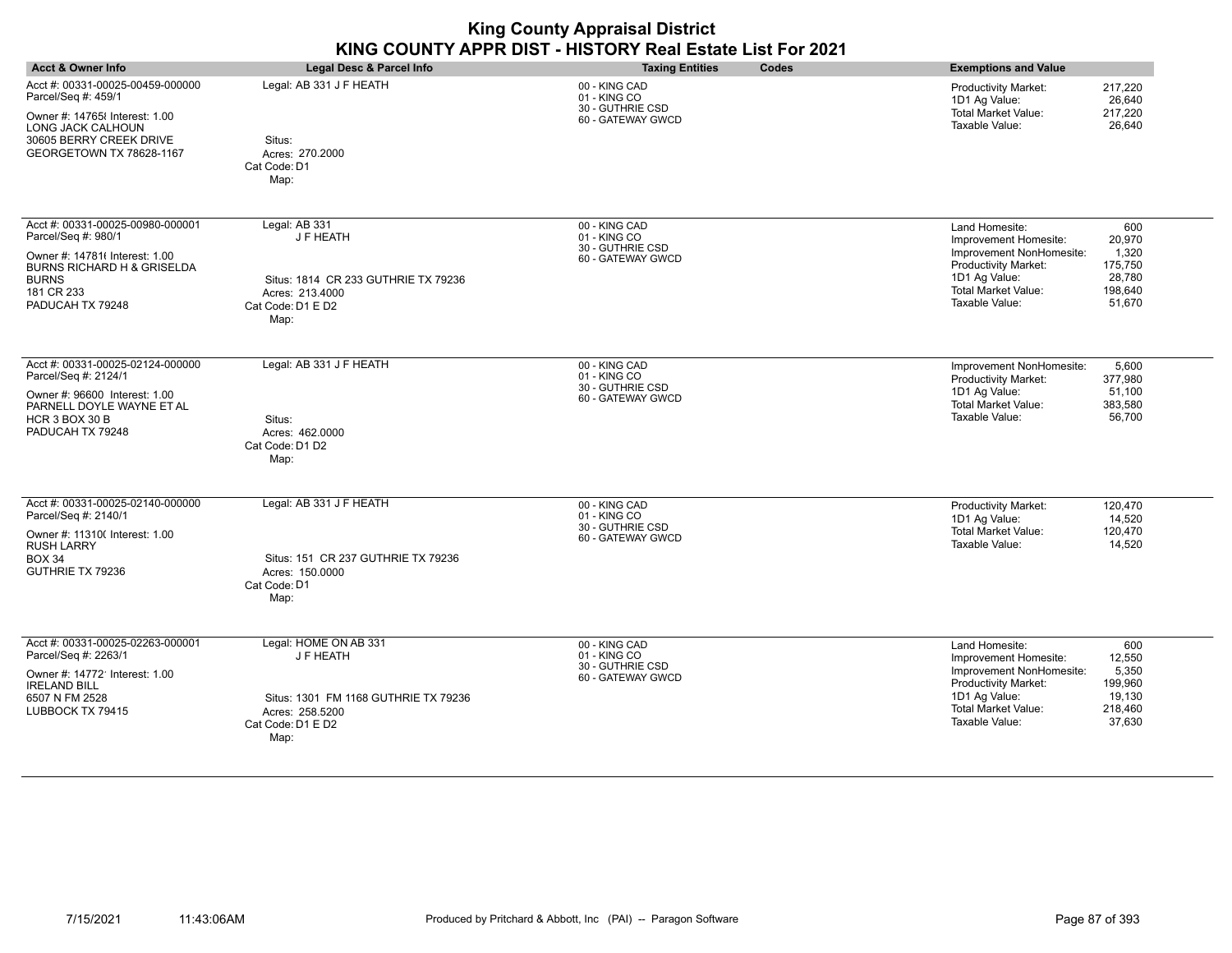| <b>Acct &amp; Owner Info</b>                                                                                                                                                                    | <b>Legal Desc &amp; Parcel Info</b>                                                 | <b>Taxing Entities</b><br>Codes                                        | <b>Exemptions and Value</b>                                                                                                            |
|-------------------------------------------------------------------------------------------------------------------------------------------------------------------------------------------------|-------------------------------------------------------------------------------------|------------------------------------------------------------------------|----------------------------------------------------------------------------------------------------------------------------------------|
| Acct #: 00332-00002-00591-000001<br>Parcel/Seq #: 591/1<br>Owner #: 14768( Interest: 1.00<br><b>MRG LAND LLC</b><br><b>MIKE GIBSON</b><br>976 GIBSON RANCH RD<br>PADUCAH TX 79248               | Legal: AB 332 SEC 1 H&GN RR CO<br>Situs:<br>Acres: 640.0000<br>Cat Code: D1<br>Map: | 00 - KING CAD<br>01 - KING CO<br>30 - GUTHRIE CSD<br>60 - GATEWAY GWCD | 494,530<br><b>Productivity Market:</b><br>1D1 Ag Value:<br>17,390<br><b>Total Market Value:</b><br>494,530<br>Taxable Value:<br>17,390 |
| Acct #: 00333-00011-00909-000009<br>Parcel/Seq #: 909/1<br>Owner #: 10110( Interest: 1.00<br>PITCHFORK LAND & CATTLE CO<br><b>BOX 120</b><br>GUTHRIE TX 79236                                   | Legal: AB 333 SEC 9 WT RR CO<br>Situs:<br>Acres: 640.0000<br>Cat Code: D1<br>Map:   | 00 - KING CAD<br>01 - KING CO<br>30 - GUTHRIE CSD<br>60 - GATEWAY GWCD | Productivity Market:<br>480,000<br>1D1 Ag Value:<br>12,160<br>Total Market Value:<br>480,000<br>Taxable Value:<br>12,160               |
| Acct #: 00334-00046-00785-000001<br>Parcel/Seq #: 785/1<br>Owner #: 14754; Interest: 1.00<br>SPIKEBOX LTD<br>PO Box 237<br>Benjamin TX 79505                                                    | Legal: AB 334 SEC 1 A COLEMAN<br>Situs:<br>Acres: 665.2800<br>Cat Code: D1<br>Map:  | 00 - KING CAD<br>01 - KING CO<br>30 - GUTHRIE CSD<br>60 - GATEWAY GWCD | 482,330<br>Productivity Market:<br>1D1 Ag Value:<br>8,650<br><b>Total Market Value:</b><br>482,330<br>Taxable Value:<br>8,650          |
| Acct #: 00335-00046-00524-000002<br>Parcel/Seq #: 524/1<br>Owner #: 83600 Interest: 1.00<br><b>MASTERSON STOCKGROWERS</b><br>A TEXAS LIMITED LIABILITY CO<br><b>BOX 180</b><br>GUTHRIE TX 79236 | Legal: AB 335 SEC 2 W H FISHER<br>Situs:<br>Acres: 75.1000<br>Cat Code: D1<br>Map:  | 00 - KING CAD<br>01 - KING CO<br>30 - GUTHRIE CSD<br>60 - GATEWAY GWCD | <b>Productivity Market:</b><br>54,450<br>980<br>1D1 Ag Value:<br>Total Market Value:<br>54,450<br>Taxable Value:<br>980                |
| Acct #: 00335-00046-00786-000002<br>Parcel/Seq #: 786/1<br>Owner #: 14754; Interest: 1.00<br>SPIKEBOX LTD<br>PO Box 237<br>Benjamin TX 79505                                                    | Legal: AB 335 SEC 2 W H FISHER<br>Situs:<br>Acres: 384.9400<br>Cat Code: D1<br>Map: | 00 - KING CAD<br>01 - KING CO<br>30 - GUTHRIE CSD<br>60 - GATEWAY GWCD | 279,080<br><b>Productivity Market:</b><br>1D1 Ag Value:<br>5,000<br><b>Total Market Value:</b><br>279,080<br>Taxable Value:<br>5,000   |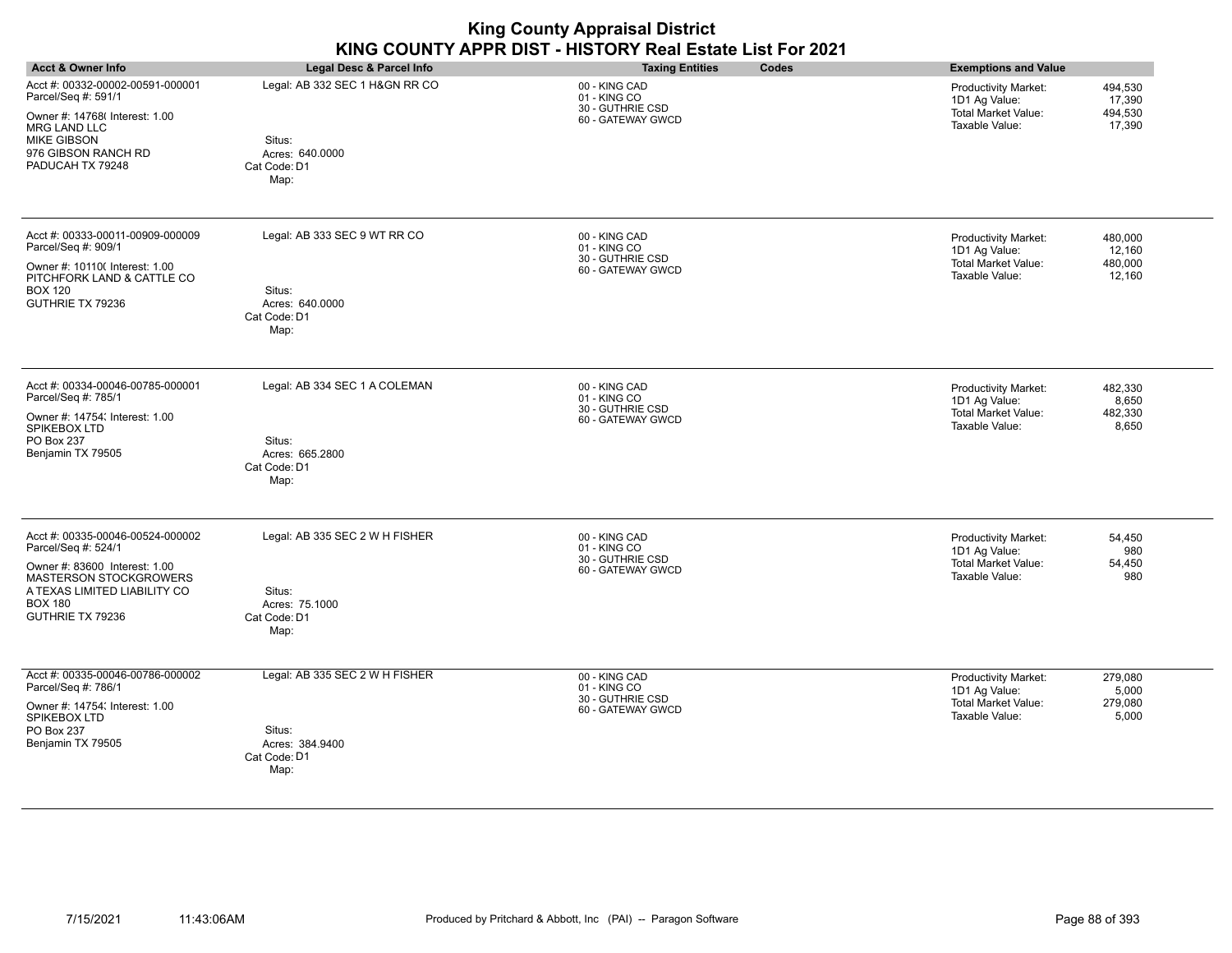| <b>King County Appraisal District</b>                     |
|-----------------------------------------------------------|
| KING COUNTY APPR DIST - HISTORY Real Estate List For 2021 |

| <b>Acct &amp; Owner Info</b>                                                                                                                                                                     | Legal Desc & Parcel Info                                                             | <b>Taxing Entities</b><br>Codes                                        | <b>Exemptions and Value</b>                                                                                                            |
|--------------------------------------------------------------------------------------------------------------------------------------------------------------------------------------------------|--------------------------------------------------------------------------------------|------------------------------------------------------------------------|----------------------------------------------------------------------------------------------------------------------------------------|
| Acct #: 00335-00046-02692-000002<br>Parcel/Seq #: 2692/1<br>Owner #: 14788' Interest: 0.50<br>BRYSON BIRD CREEK LLC<br>4549 BOLES ROAD<br>LABADIE MO 63055                                       | Legal: AB 335 SEC 2 W H FISHER<br>Situs:<br>Acres: 107.9500<br>Cat Code: D1<br>Map:  | 00 - KING CAD<br>01 - KING CO<br>30 - GUTHRIE CSD<br>60 - GATEWAY GWCD | Productivity Market:<br>78,270<br>1,410<br>1D1 Ag Value:<br><b>Total Market Value:</b><br>78,270<br>Taxable Value:<br>1,410            |
| Acct #: 00335-00046-02692-000002<br>Parcel/Seq #: 2692/2<br>Owner #: 14788( Interest: 0.50<br>MASTERSON RUSSELL PROPERTIES<br><b>LLC</b><br>4104 COUNTY ROAD 179<br><b>BRECKENRIDGE TX 76424</b> | Legal: AB 335 SEC 2 W H FISHER<br>Situs:<br>Acres: 107.9500<br>Cat Code: D1<br>Map:  | 00 - KING CAD<br>01 - KING CO<br>30 - GUTHRIE CSD<br>60 - GATEWAY GWCD | Productivity Market:<br>78,270<br>1D1 Ag Value:<br>1,410<br><b>Total Market Value:</b><br>78,270<br>Taxable Value:<br>1,410            |
| Acct #: 00337-00046-00525-000001<br>Parcel/Seq #: 525/1<br>Owner #: 83600 Interest: 1.00<br><b>MASTERSON STOCKGROWERS</b><br>A TEXAS LIMITED LIABILITY CO<br><b>BOX 180</b><br>GUTHRIE TX 79236  | Legal: AB 337 SEC 1 E L PARKER<br>Situs:<br>Acres: 279.0000<br>Cat Code: D1<br>Map:  | 00 - KING CAD<br>01 - KING CO<br>30 - GUTHRIE CSD<br>60 - GATEWAY GWCD | Productivity Market:<br>202,280<br>3,630<br>1D1 Ag Value:<br><b>Total Market Value:</b><br>202,280<br>Taxable Value:<br>3,630          |
| Acct #: 00337-00046-00787-000001<br>Parcel/Seq #: 787/1<br>Owner #: 14754; Interest: 1.00<br>SPIKEBOX LTD<br>PO Box 237<br>Benjamin TX 79505                                                     | Legal: AB 337 SEC 1 E L PARKER<br>Situs:<br>Acres: 379.6620<br>Cat Code: D1<br>Map:  | 00 - KING CAD<br>01 - KING CO<br>30 - GUTHRIE CSD<br>60 - GATEWAY GWCD | 275,250<br>Productivity Market:<br>1D1 Ag Value:<br>4,940<br><b>Total Market Value:</b><br>275,250<br>Taxable Value:<br>4,940          |
| Acct #: 00338-00042-01259-000112<br>Parcel/Seq #: 1259/1<br>Owner #: 14786' Interest: 1.00<br>LEE LEWIS CONSTRUCTION, INC<br>PO BOX 65197<br>LUBBOCK TX 79464                                    | Legal: AB 338 SEC 112 T B HANNA<br>Situs:<br>Acres: 641.2670<br>Cat Code: D1<br>Map: | 00 - KING CAD<br>01 - KING CO<br>30 - GUTHRIE CSD<br>60 - GATEWAY GWCD | <b>Productivity Market:</b><br>478,610<br>1D1 Ag Value:<br>12,000<br><b>Total Market Value:</b><br>478,610<br>Taxable Value:<br>12,000 |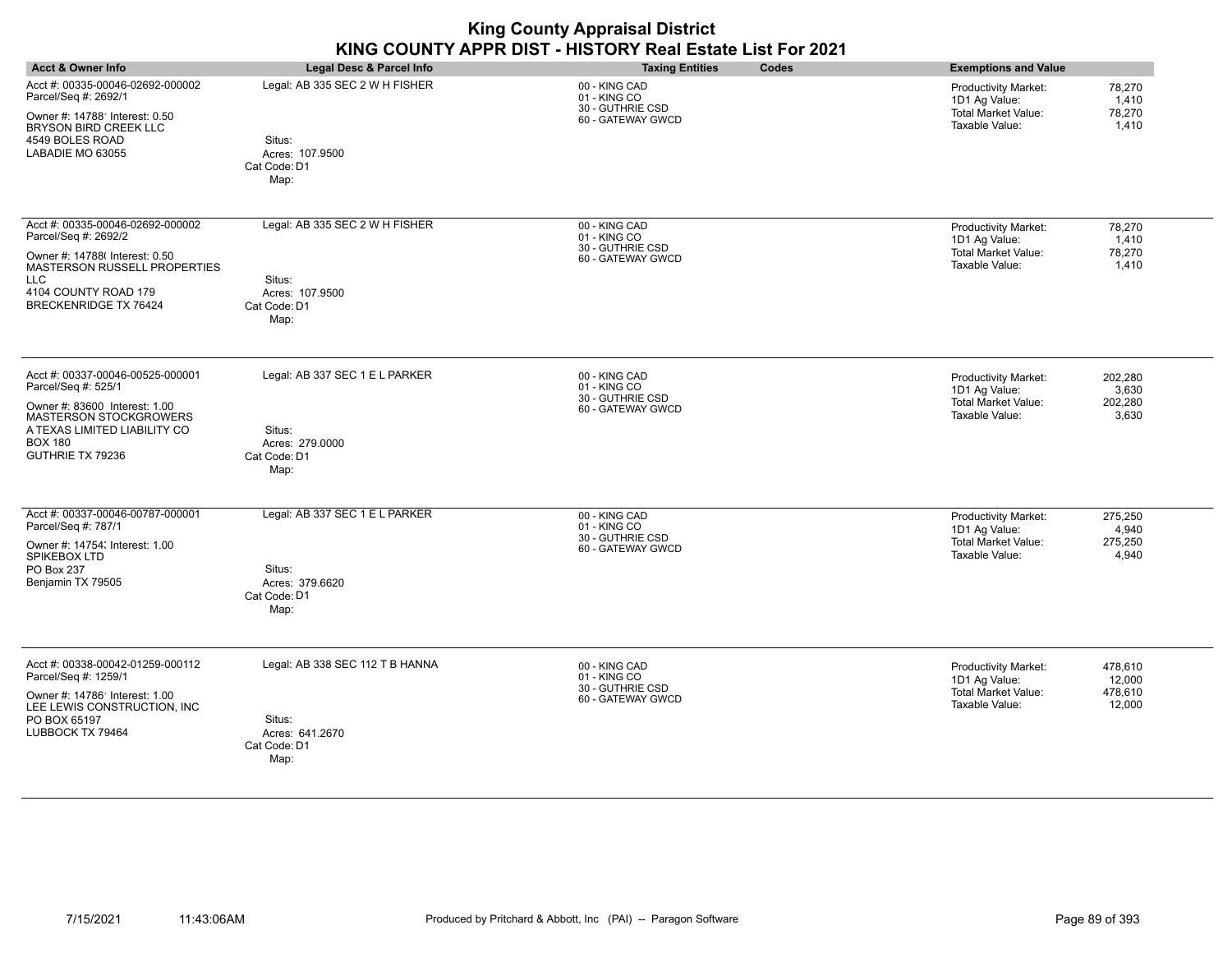| <b>Acct &amp; Owner Info</b>                                                                                                                                                | Legal Desc & Parcel Info                                                                  | <b>Taxing Entities</b><br>Codes                                        | <b>Exemptions and Value</b>                                                                                                                                        |
|-----------------------------------------------------------------------------------------------------------------------------------------------------------------------------|-------------------------------------------------------------------------------------------|------------------------------------------------------------------------|--------------------------------------------------------------------------------------------------------------------------------------------------------------------|
| Acct #: 00339-00042-01260-000114<br>Parcel/Seq #: 1260/1<br>Owner #: 14786' Interest: 1.00<br>LEE LEWIS CONSTRUCTION, INC<br>PO BOX 65197<br>LUBBOCK TX 79464               | Legal: AB 339 SEC 114 T B HANNA<br>Situs:<br>Acres: 307.3720<br>Cat Code: D1<br>Map:      | 00 - KING CAD<br>01 - KING CO<br>30 - GUTHRIE CSD<br>60 - GATEWAY GWCD | 230,530<br><b>Productivity Market:</b><br>5,840<br>1D1 Ag Value:<br><b>Total Market Value:</b><br>230,530<br>Taxable Value:<br>5,840                               |
| Acct #: 00340-00042-00682-000116<br>Parcel/Seq #: 682/1<br>Owner #: 14783( Interest: 1.00<br><b>BOB &amp; FAMILY CORP</b><br>1470 COUNTY PLACE ROAD<br>WEATHERFORD TX 76087 | Legal: AB 340 SEC 116 T B HANNA<br>Situs:<br>Acres: 322.6000<br>Cat Code: D1<br>Map:      | 00 - KING CAD<br>01 - KING CO<br>30 - GUTHRIE CSD<br>60 - GATEWAY GWCD | 255,670<br>Productivity Market:<br>27,980<br>1D1 Ag Value:<br>Total Market Value:<br>255,670<br>Taxable Value:<br>27,980                                           |
| Acct #: 00342-00042-01016-000000<br>Parcel/Seq #: 1016/1<br>Owner #: 14784 Interest: 1.00<br>TITANIUM INTEREST II LLC<br>6003 WARM MIST LANE<br>DALLAS TX 75248             | Legal: AB 342 SUR 96 T B HANNA<br>Situs:<br>Acres: 639.6400<br>Cat Code: D1<br>Map:       | 00 - KING CAD<br>01 - KING CO<br>30 - GUTHRIE CSD<br>60 - GATEWAY GWCD | 479,730<br><b>Productivity Market:</b><br>1D1 Ag Value:<br>13,430<br><b>Total Market Value:</b><br>479,730<br>Taxable Value:<br>13,430                             |
| Acct #: 00343-00042-02116-000098<br>Parcel/Seq #: 2116/1<br>Owner #: 14751; Interest: 1.00<br>HENDERSON JAMES C<br>PO BOX 5132<br>MIDLAND TX 79704                          | Legal: AB 343 SEC 98<br>T B HANNA<br>Situs:<br>Acres: 640,0000<br>Cat Code: D1 D2<br>Map: | 00 - KING CAD<br>01 - KING CO<br>30 - GUTHRIE CSD<br>60 - GATEWAY GWCD | Improvement NonHomesite:<br>160<br>Productivity Market:<br>497,010<br>1D1 Ag Value:<br>42,010<br><b>Total Market Value:</b><br>497,170<br>Taxable Value:<br>42,170 |
| Acct #: 00347-00042-01017-000000<br>Parcel/Seq #: 1017/1<br>Owner #: 14784( Interest: 1.00<br>TITANIUM INTEREST II LLC<br>6003 WARM MIST LANE<br>DALLAS TX 75248            | Legal: AB 347 SUR 84 E T HATHAWAY<br>Situs:<br>Acres: 645.5000<br>Cat Code: D1<br>Map:    | 00 - KING CAD<br>01 - KING CO<br>30 - GUTHRIE CSD<br>60 - GATEWAY GWCD | Productivity Market:<br>484,130<br>1D1 Ag Value:<br>12,260<br><b>Total Market Value:</b><br>484,130<br>Taxable Value:<br>12,260                                    |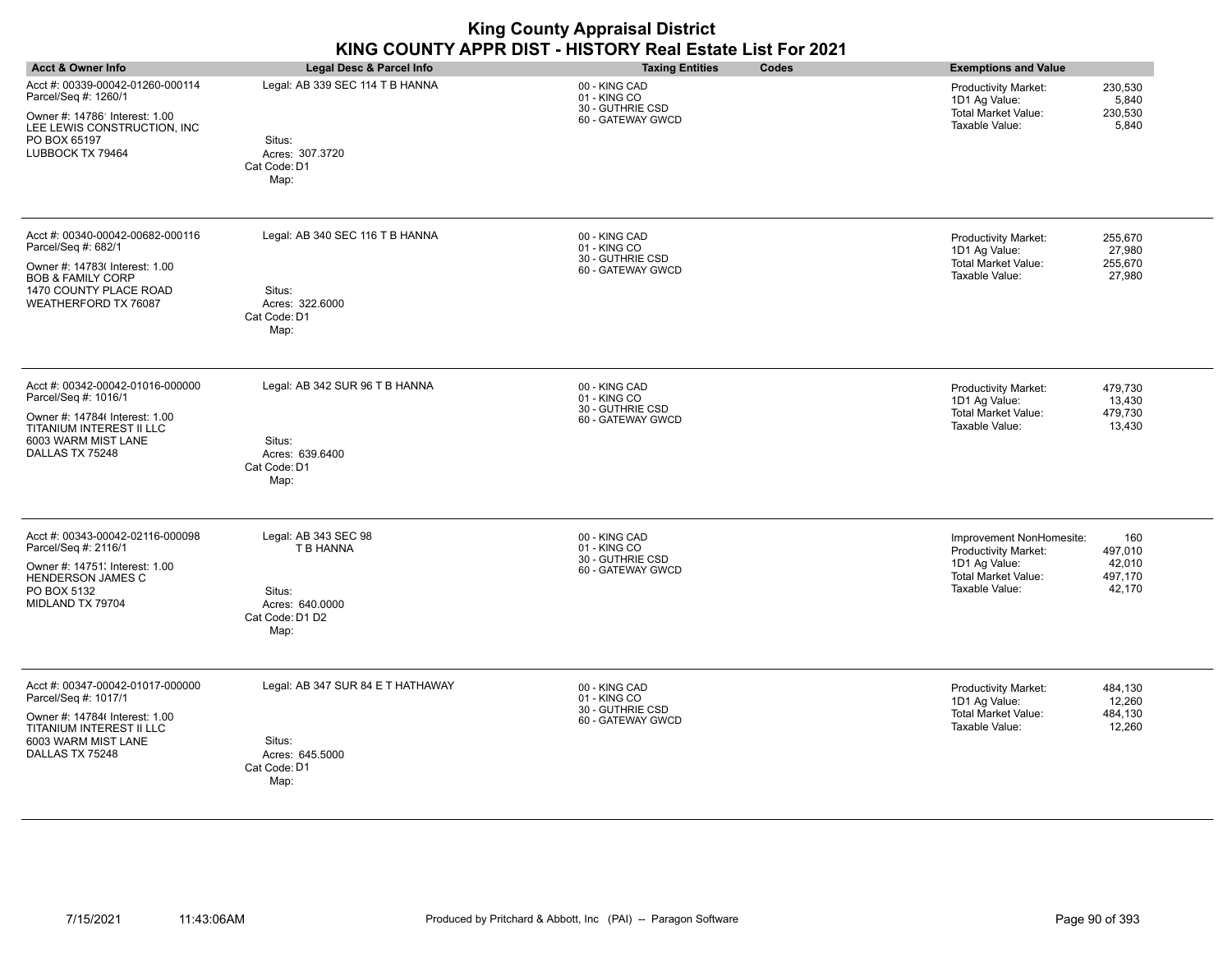| <b>Acct &amp; Owner Info</b>                                                                                                                                                                         | Legal Desc & Parcel Info                                                                                                                        | <b>Taxing Entities</b><br>Codes                                         | <b>Exemptions and Value</b>                                                                                                                                                                                                         |
|------------------------------------------------------------------------------------------------------------------------------------------------------------------------------------------------------|-------------------------------------------------------------------------------------------------------------------------------------------------|-------------------------------------------------------------------------|-------------------------------------------------------------------------------------------------------------------------------------------------------------------------------------------------------------------------------------|
| Acct #: 00349-00040-00445-000088<br>Parcel/Seq #: 445/1<br>Owner #: 14727( Interest: 1.00<br><b>MANGIS ALETTA</b><br>950 HUNTER TRL<br>BRIDGEPORT TX 76426-6910                                      | Legal: AB 349 S/2 SEC 88 E T HATHAWAY<br>Situs:<br>Acres: 320.0000<br>Cat Code: D1<br>Map:                                                      | 00 - KING CAD<br>01 - KING CO<br>30 - GUTHRIE CSD<br>60 - GATEWAY GWCD  | <b>Productivity Market:</b><br>240,000<br>1D1 Ag Value:<br>6,200<br><b>Total Market Value:</b><br>240,000<br>Taxable Value:<br>6,200                                                                                                |
| Acct #: 00349-00040-02103-000088<br>Parcel/Seq #: 2103/1<br>Owner #: 14780( Interest: 1.00<br>HAYNES ROBERT AND KAREN<br>10907 EAST CR 104<br>MIDLAND TX 79706                                       | Legal: AB 349 N/2 SEC 88 H&TC<br><b>4X ON ENTRANCE</b><br>Situs: 3200 CR 352 GUTHRIE TX 79236<br>Acres: 320.0000<br>Cat Code: D1 D2<br>Map:     | 00 - KING CAD<br>01 - KING CO<br>30 - GUTHRIE CSD<br>60 - GATEWAY GWCD  | Improvement NonHomesite:<br>13,680<br>Productivity Market:<br>244,450<br>1D1 Ag Value:<br>14,100<br>Total Market Value:<br>258,130<br>27,780<br>Taxable Value:                                                                      |
| Acct #: 00351-00040-01261-000086<br>Parcel/Seq #: 1261/1<br>Owner #: 147818 Interest: 1.00<br>J.M. CARNES FAMILY LIMITED<br><b>PARTNERSHIP</b><br>12 WOODLAND CREEK CIRCLE<br>WICHITA FALLS TX 76302 | Legal: IMPROVEMENT AB 351 SEC 86 BLK 435<br>E T HATHAWAY<br>Situs: 2849 CR 352 GUTHRIE TX 79236<br>Acres: 630.1860<br>Cat Code: D1 E D2<br>Map: | 00 - KING CAD<br>01 - KING CO<br>30 - GUTHRIE CSD<br>60 - GATEWAY GWCD  | Land Homesite:<br>800<br>Improvement Homesite:<br>140,680<br>Improvement NonHomesite:<br>14,720<br>Productivity Market:<br>471,890<br>1D1 Ag Value:<br>13,210<br><b>Total Market Value:</b><br>628,090<br>Taxable Value:<br>169,410 |
| Acct #: 00352-00046-00788-000079<br>Parcel/Seq #: 788/1<br>Owner #: 14754; Interest: 1.00<br>SPIKEBOX LTD<br>PO Box 237<br>Benjamin TX 79505                                                         | Legal: AB 352 SEC 79 W J MONTGOMERY<br>Situs:<br>Acres: 126,0000<br>Cat Code: D1<br>Map:                                                        | 00 - KING CAD<br>01 - KING CO<br>30 - GUTHRIE CSD<br>60 - GATEWAY GWCD  | Productivity Market:<br>91,350<br>1D1 Ag Value:<br>1,640<br><b>Total Market Value:</b><br>91,350<br>Taxable Value:<br>1,640                                                                                                         |
| Acct #: 00353-00046-00470-000077<br>Parcel/Seq #: 470/1<br>Owner #: 80600 Interest: 1.00<br><b>GA &amp; ED LOWRANCE INC</b><br>8620 N NEW BRAUNFELS STE 306<br>SAN ANTONIO TX 78217-6361             | Legal: AB 353 SEC 77 W J MONTGOMERY<br>Situs:<br>Acres: 640,0000<br>Cat Code: D1<br>Map:                                                        | 00 - KING CAD<br>01 - KING CO<br>90 - KING CO CISD<br>60 - GATEWAY GWCD | Productivity Market:<br>464,000<br>1D1 Ag Value:<br>8,320<br>Total Market Value:<br>464,000<br>Taxable Value:<br>8,320                                                                                                              |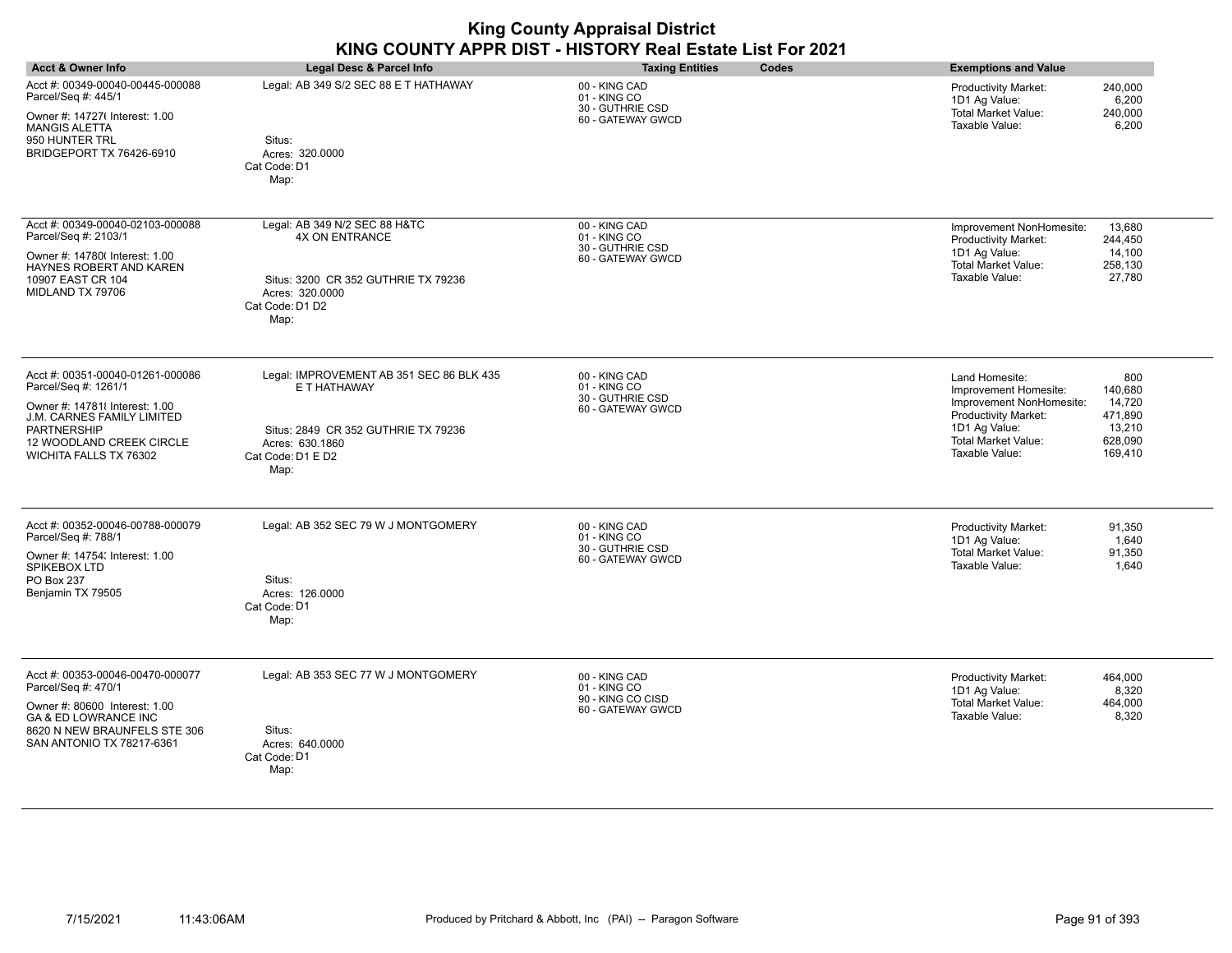| <b>Acct &amp; Owner Info</b>                                                                                                                                                             | Legal Desc & Parcel Info                                                                          | <b>Taxing Entities</b><br>Codes                                         | <b>Exemptions and Value</b>                                                                                                          |
|------------------------------------------------------------------------------------------------------------------------------------------------------------------------------------------|---------------------------------------------------------------------------------------------------|-------------------------------------------------------------------------|--------------------------------------------------------------------------------------------------------------------------------------|
| Acct #: 00354-00048-00471-000152<br>Parcel/Seq #: 471/1<br>Owner #: 80600 Interest: 1.00<br><b>GA &amp; ED LOWRANCE INC</b><br>8620 N NEW BRAUNFELS STE 306<br>SAN ANTONIO TX 78217-6361 | Legal: AB 354 SEC 152 W J MONTGOMERY<br>Situs:<br>Acres: 640,0000<br>Cat Code: D1<br>Map:         | 00 - KING CAD<br>01 - KING CO<br>90 - KING CO CISD<br>60 - GATEWAY GWCD | <b>Productivity Market:</b><br>469,350<br>1D1 Ag Value:<br>9,610<br><b>Total Market Value:</b><br>469,350<br>Taxable Value:<br>9,610 |
| Acct #: 00355-00048-00472-000151<br>Parcel/Seq #: 472/1<br>Owner #: 80600 Interest: 1.00<br><b>GA &amp; ED LOWRANCE INC</b><br>8620 N NEW BRAUNFELS STE 306<br>SAN ANTONIO TX 78217-6361 | Legal: AB 355 SEC 151 W J MONTGOMERY<br>Situs:<br>Acres: 480.0000<br>Cat Code: D1<br>Map:         | 00 - KING CAD<br>01 - KING CO<br>30 - GUTHRIE CSD<br>60 - GATEWAY GWCD  | Productivity Market:<br>348,000<br>1D1 Ag Value:<br>6,240<br><b>Total Market Value:</b><br>348,000<br>Taxable Value:<br>6,240        |
| Acct #: 00355-00048-00592-000151<br>Parcel/Seq #: 592/1<br>Owner #: 14768(Interest: 1.00<br>MRG LAND LLC<br><b>MIKE GIBSON</b><br>976 GIBSON RANCH RD<br>PADUCAH TX 79248                | Legal: AB 355 SEC 151 W J MONTGOMERY<br>W/PT<br>Situs:<br>Acres: 186.0000<br>Cat Code: D1<br>Map: | 00 - KING CAD<br>01 - KING CO<br>30 - GUTHRIE CSD<br>60 - GATEWAY GWCD  | Productivity Market:<br>134,850<br>1D1 Ag Value:<br>2,790<br><b>Total Market Value:</b><br>134,850<br>2,790<br>Taxable Value:        |
| Acct #: 00356-00046-00473-000076<br>Parcel/Seq #: 473/1<br>Owner #: 80600 Interest: 1.00<br><b>GA &amp; ED LOWRANCE INC</b><br>8620 N NEW BRAUNFELS STE 306<br>SAN ANTONIO TX 78217-6361 | Legal: AB 356 SEC 76 W J MONTGOMERY<br>Situs:<br>Acres: 456.2000<br>Cat Code: D1<br>Map:          | 00 - KING CAD<br>01 - KING CO<br>90 - KING CO CISD<br>60 - GATEWAY GWCD | <b>Productivity Market:</b><br>330,750<br>1D1 Ag Value:<br>6,500<br><b>Total Market Value:</b><br>330,750<br>Taxable Value:<br>6,500 |
| Acct #: 00357-00046-00474-000078<br>Parcel/Seq #: 474/1<br>Owner #: 80600 Interest: 1.00<br>GA & ED LOWRANCE INC<br>8620 N NEW BRAUNFELS STE 306<br>SAN ANTONIO TX 78217-6361            | Legal: AB 357 SEC 78 W J MONTGOMERY<br>Situs:<br>Acres: 170.0000<br>Cat Code: D1<br>Map:          | 00 - KING CAD<br>01 - KING CO<br>30 - GUTHRIE CSD<br>60 - GATEWAY GWCD  | 123,250<br>Productivity Market:<br>1D1 Ag Value:<br>2,210<br>123,250<br>Total Market Value:<br>Taxable Value:<br>2,210               |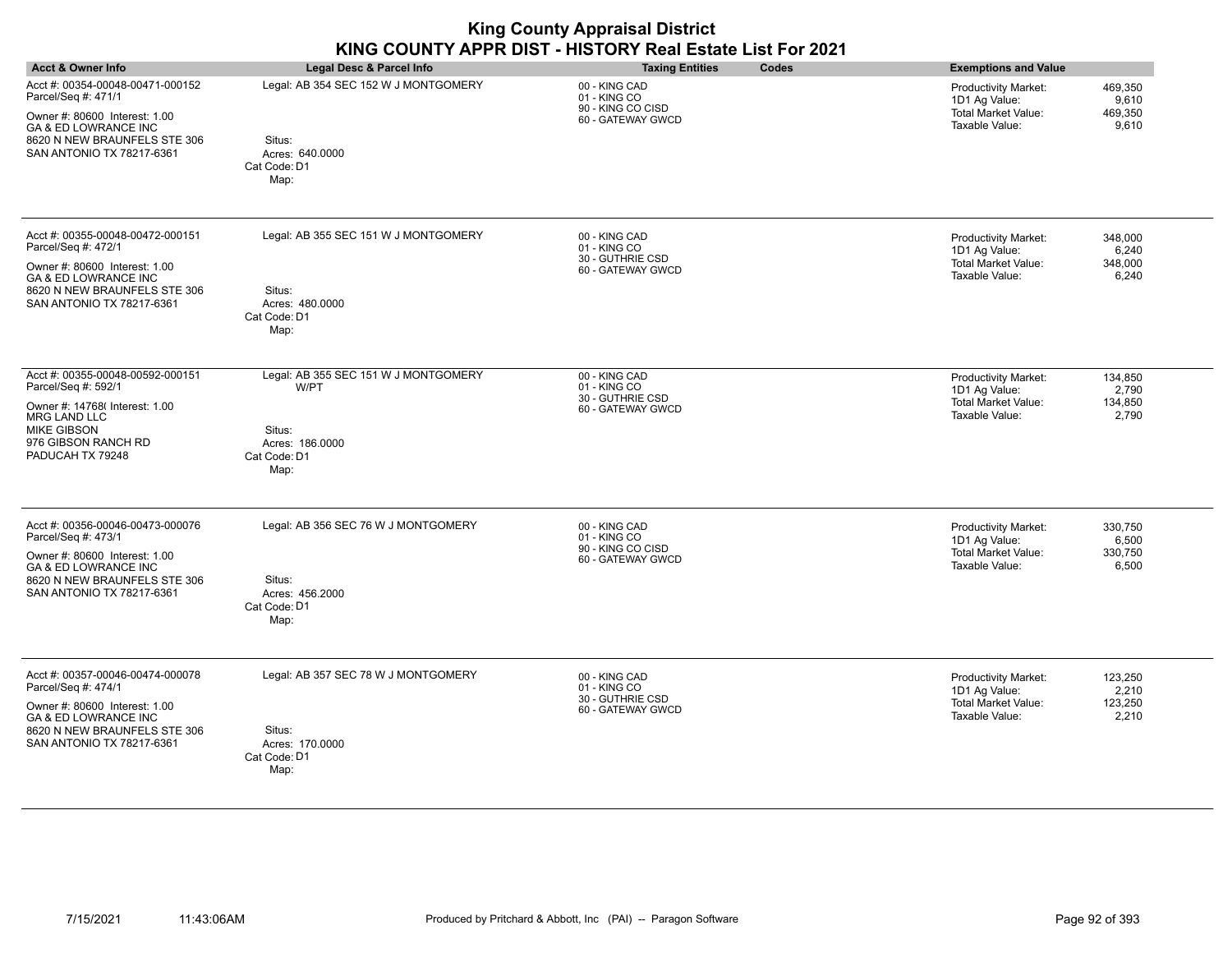| <b>Acct &amp; Owner Info</b>                                                                                                                                                             | Legal Desc & Parcel Info                                                                  | <b>Taxing Entities</b><br>Codes                                         | <b>Exemptions and Value</b>                                                                                                     |
|------------------------------------------------------------------------------------------------------------------------------------------------------------------------------------------|-------------------------------------------------------------------------------------------|-------------------------------------------------------------------------|---------------------------------------------------------------------------------------------------------------------------------|
| Acct #: 00357-00046-00789-000078<br>Parcel/Seq #: 789/1<br>Owner #: 14754; Interest: 1.00<br>SPIKEBOX LTD<br>PO Box 237<br>Benjamin TX 79505                                             | Legal: AB 357 SEC 78 W J MONTGOMERY<br>Situs:<br>Acres: 470.0000<br>Cat Code: D1<br>Map:  | 00 - KING CAD<br>01 - KING CO<br>30 - GUTHRIE CSD<br>60 - GATEWAY GWCD  | 340,750<br>Productivity Market:<br>1D1 Ag Value:<br>6,110<br>Total Market Value:<br>340,750<br>Taxable Value:<br>6,110          |
| Acct #: 00358-00048-00475-000150<br>Parcel/Seq #: 475/1<br>Owner #: 80600 Interest: 1.00<br>GA & ED LOWRANCE INC<br>8620 N NEW BRAUNFELS STE 306<br>SAN ANTONIO TX 78217-6361            | Legal: AB 358 SEC 150 W J MONTGOMERY<br>Situs:<br>Acres: 640.0000<br>Cat Code: D1<br>Map: | 00 - KING CAD<br>01 - KING CO<br>30 - GUTHRIE CSD<br>60 - GATEWAY GWCD  | Productivity Market:<br>463,850<br>1D1 Ag Value:<br>8,530<br>Total Market Value:<br>463,850<br>Taxable Value:<br>8,530          |
| Acct #: 00359-00031-00593-000158<br>Parcel/Seq #: 593/1<br>Owner #: 14768( Interest: 1.00<br>MRG LAND LLC<br><b>MIKE GIBSON</b><br>976 GIBSON RANCH RD<br>PADUCAH TX 79248               | Legal: AB 359 SEC 158 W J MONTGOMERY<br>Situs:<br>Acres: 640.0000<br>Cat Code: D1<br>Map: | 00 - KING CAD<br>01 - KING CO<br>30 - GUTHRIE CSD<br>60 - GATEWAY GWCD  | 464,000<br><b>Productivity Market:</b><br>1D1 Ag Value:<br>8,320<br>Total Market Value:<br>464,000<br>Taxable Value:<br>8,320   |
| Acct #: 00360-00048-00476-000154<br>Parcel/Seq #: 476/1<br>Owner #: 80600 Interest: 1.00<br><b>GA &amp; ED LOWRANCE INC</b><br>8620 N NEW BRAUNFELS STE 306<br>SAN ANTONIO TX 78217-6361 | Legal: AB 360 SEC 154 W J MONTGOMERY<br>Situs:<br>Acres: 575.0000<br>Cat Code: D1<br>Map: | 00 - KING CAD<br>01 - KING CO<br>90 - KING CO CISD<br>60 - GATEWAY GWCD | Productivity Market:<br>421,430<br>1D1 Ag Value:<br>11,100<br><b>Total Market Value:</b><br>421,430<br>Taxable Value:<br>11,100 |
| Acct #: 00361-00046-00790-000001<br>Parcel/Seq #: 790/1<br>Owner #: 14754; Interest: 1.00<br>SPIKEBOX LTD<br>PO Box 237<br>Benjamin TX 79505                                             | Legal: AB 361 SEC 1 MG&C<br>Situs:<br>Acres: 159.9320<br>Cat Code: D1<br>Map:             | 00 - KING CAD<br>01 - KING CO<br>30 - GUTHRIE CSD<br>60 - GATEWAY GWCD  | <b>Productivity Market:</b><br>115,950<br>2,080<br>1D1 Ag Value:<br>Total Market Value:<br>115,950<br>2,080<br>Taxable Value:   |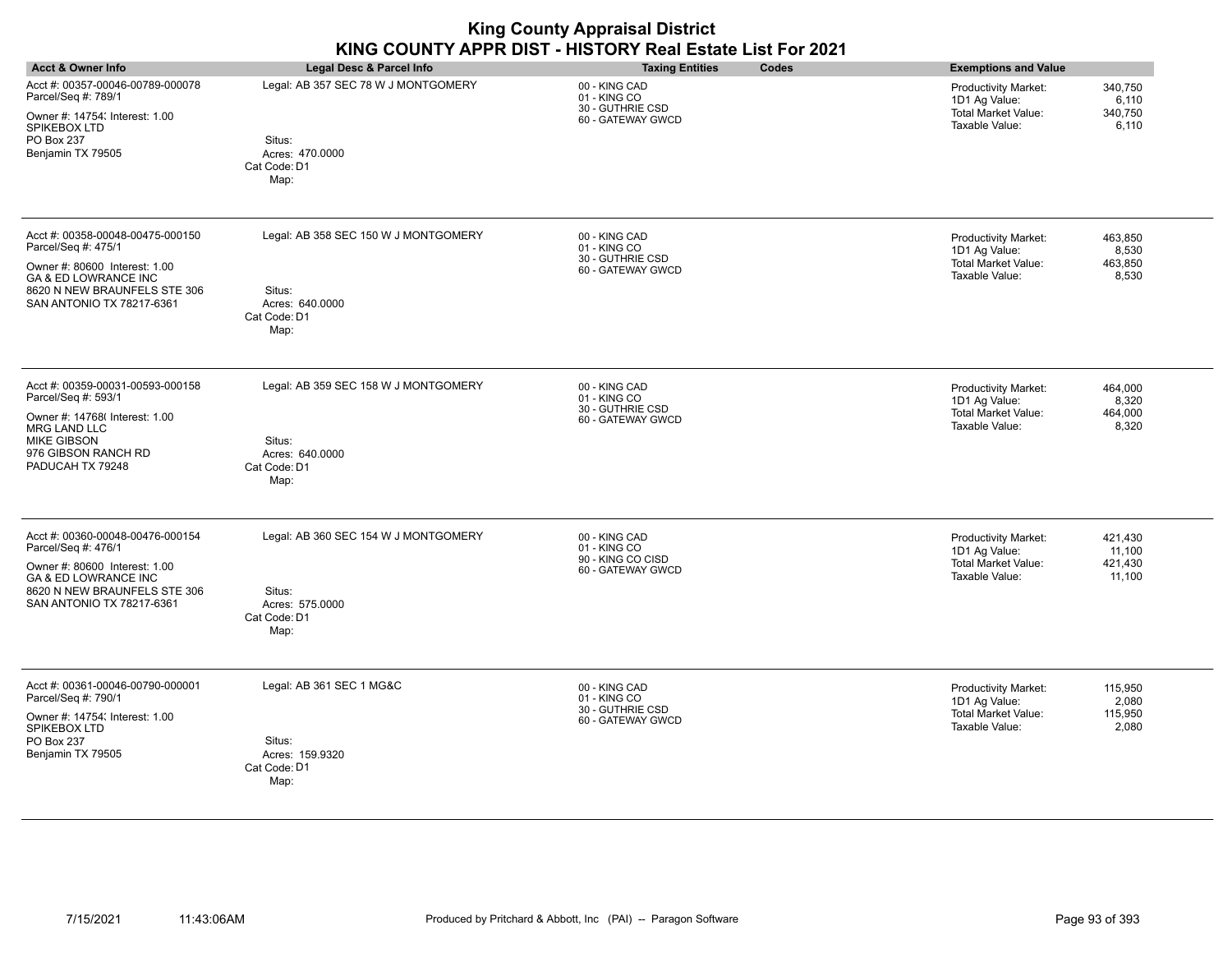| <b>Acct &amp; Owner Info</b>                                                                                                                                                      | Legal Desc & Parcel Info                                                                      | <b>Taxing Entities</b><br>Codes                                        | <b>Exemptions and Value</b>                                                                                                          |
|-----------------------------------------------------------------------------------------------------------------------------------------------------------------------------------|-----------------------------------------------------------------------------------------------|------------------------------------------------------------------------|--------------------------------------------------------------------------------------------------------------------------------------|
| Acct #: 00362-00048-00594-000048<br>Parcel/Seq #: 594/1<br>Owner #: 14768( Interest: 1.00<br><b>MRG LAND LLC</b><br><b>MIKE GIBSON</b><br>976 GIBSON RANCH RD<br>PADUCAH TX 79248 | Legal: AB 362 SEC 48 MG&C<br>Situs:<br>Acres: 640.0000<br>Cat Code: D1<br>Map:                | 00 - KING CAD<br>01 - KING CO<br>30 - GUTHRIE CSD<br>60 - GATEWAY GWCD | Productivity Market:<br>464,000<br>1D1 Ag Value:<br>9,600<br><b>Total Market Value:</b><br>464,000<br>Taxable Value:<br>9,600        |
| Acct #: 00363-00044-00791-000084<br>Parcel/Seq #: 791/1<br>Owner #: 14754; Interest: 1.00<br>SPIKEBOX LTD<br><b>PO Box 237</b><br>Benjamin TX 79505                               | Legal: AB 363 SEC 84 J B RECTOR<br>Situs:<br>Acres: 660.2200<br>Cat Code: D1<br>Map:          | 00 - KING CAD<br>01 - KING CO<br>30 - GUTHRIE CSD<br>60 - GATEWAY GWCD | <b>Productivity Market:</b><br>478.660<br>8,580<br>1D1 Ag Value:<br>Total Market Value:<br>478,660<br>Taxable Value:<br>8,580        |
| Acct #: 00364-00044-00792-000085<br>Parcel/Seq #: 792/1<br>Owner #: 14754; Interest: 1.00<br>SPIKEBOX LTD<br>PO Box 237<br>Benjamin TX 79505                                      | Legal: AB 364 SEC 85 J B RECTOR<br>Situs:<br>Acres: 643.7200<br>Cat Code: D1<br>Map:          | 00 - KING CAD<br>01 - KING CO<br>30 - GUTHRIE CSD<br>60 - GATEWAY GWCD | 466,700<br><b>Productivity Market:</b><br>1D1 Ag Value:<br>8,370<br><b>Total Market Value:</b><br>466,700<br>Taxable Value:<br>8,370 |
| Acct #: 00365-00033-00035-000092<br>Parcel/Seq #: 35/1<br>Owner #: 14787! Interest: 1.00<br>WHITAKER, DAVID & AMY<br>PO BOX 993<br>CHILDRESS TX 79201                             | Legal: AB 365 SEC 92 J B RECTOR<br>Situs:<br>Acres: 23.0000<br>Cat Code: D1<br>Map:           | 00 - KING CAD<br>01 - KING CO<br>30 - GUTHRIE CSD<br>60 - GATEWAY GWCD | Productivity Market:<br>16,180<br>1D1 Ag Value:<br>270<br><b>Total Market Value:</b><br>16,180<br>Taxable Value:<br>270              |
| Acct #: 00365-00033-02653-000092<br>Parcel/Seq #: 2653/1<br>Owner #: 14778, Interest: 1.00<br>DANIEL NANCY A<br>PO BOX 76<br>GUTHRIE TX 79236                                     | Legal: AB 365 SEC 92<br><b>JB RECTOR</b><br>Situs:<br>Acres: 232.8400<br>Cat Code: D1<br>Map: | 00 - KING CAD<br>01 - KING CO<br>30 - GUTHRIE CSD<br>60 - GATEWAY GWCD | <b>Productivity Market:</b><br>168,810<br>1D1 Ag Value:<br>3,030<br><b>Total Market Value:</b><br>168,810<br>Taxable Value:<br>3,030 |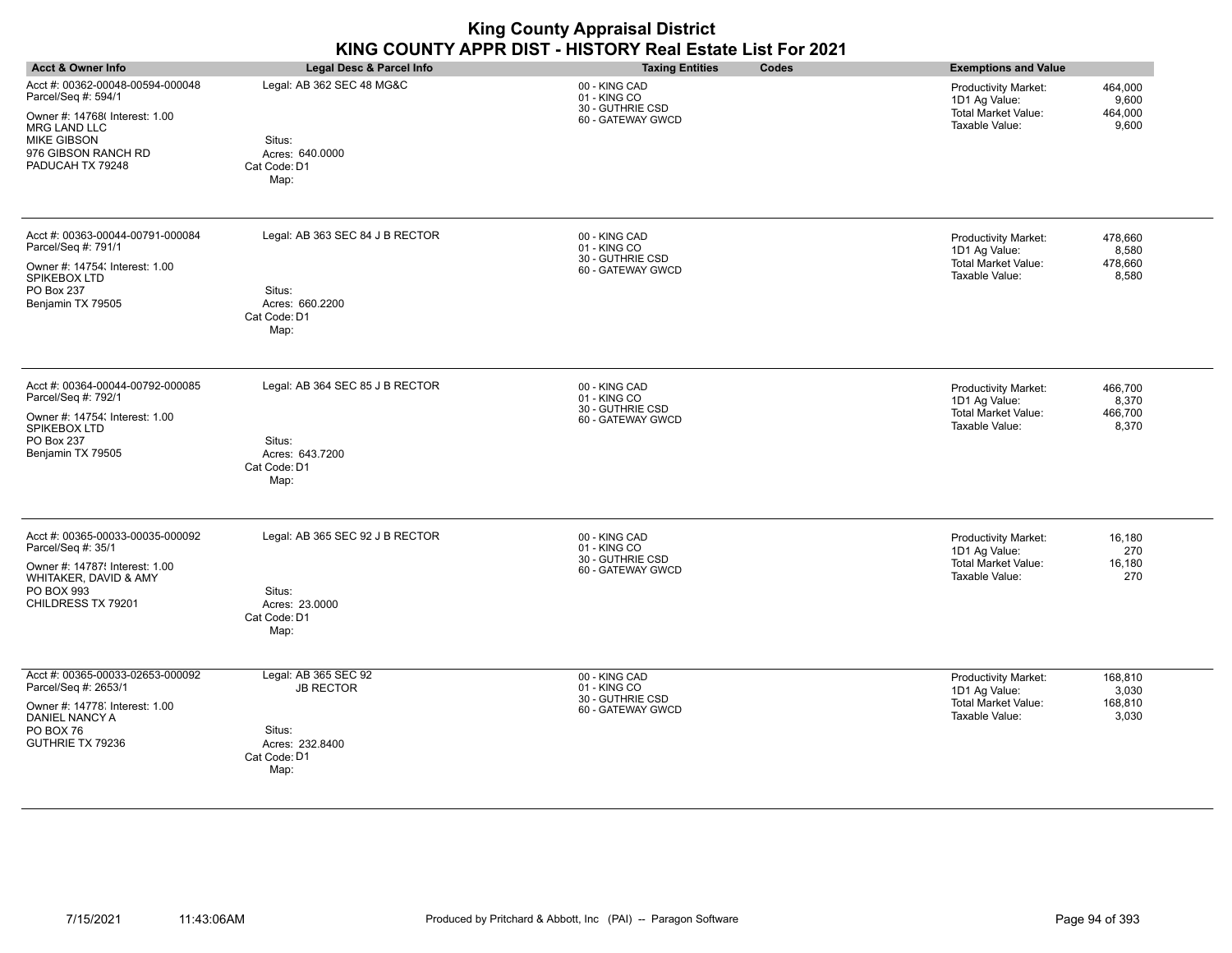| <b>King County Appraisal District</b><br>KING COUNTY APPR DIST - HISTORY Real Estate List For 2021                                                                                |                                                                                                  |                                                                        |                                                                                                                                      |  |  |
|-----------------------------------------------------------------------------------------------------------------------------------------------------------------------------------|--------------------------------------------------------------------------------------------------|------------------------------------------------------------------------|--------------------------------------------------------------------------------------------------------------------------------------|--|--|
| <b>Acct &amp; Owner Info</b>                                                                                                                                                      | Legal Desc & Parcel Info                                                                         | <b>Taxing Entities</b><br>Codes                                        | <b>Exemptions and Value</b>                                                                                                          |  |  |
| Acct #: 00365-00033-02660-000092<br>Parcel/Seq #: 2660/1<br>Owner #: 14787! Interest: 1.00<br>WHITAKER, DAVID & AMY<br>PO BOX 993<br>CHILDRESS TX 79201                           | Legal: JB RECTOR AB 365<br><b>SECTION 92</b><br>Situs:<br>Acres: 97.8770<br>Cat Code: D1<br>Map: | 00 - KING CAD<br>01 - KING CO<br>30 - GUTHRIE CSD<br>60 - GATEWAY GWCD | <b>Productivity Market:</b><br>70,960<br>1D1 Ag Value:<br>1,270<br><b>Total Market Value:</b><br>70,960<br>Taxable Value:<br>1,270   |  |  |
| Acct #: 00366-00033-00036-000093<br>Parcel/Seq #: 36/1<br>Owner #: 14778 Interest: 1.00<br><b>DANIEL RANCH LTD</b><br>PO BOX 76<br>GUTHRIE TX 79236                               | Legal: AB 366 SEC 93 J B RECTOR<br>Situs:<br>Acres: 285.0000<br>Cat Code: D1<br>Map:             | 00 - KING CAD<br>01 - KING CO<br>30 - GUTHRIE CSD<br>60 - GATEWAY GWCD | <b>Productivity Market:</b><br>206.630<br>4,280<br>1D1 Ag Value:<br><b>Total Market Value:</b><br>206,630<br>Taxable Value:<br>4,280 |  |  |
| Acct #: 00366-00033-02218-000093<br>Parcel/Seq #: 2218/1<br>Owner #: 147854 Interest: 1.00<br>LIMESTONE LIVESTOCK LLC<br>PO BOX 189<br>LOVINGTON NM 88260                         | Legal: AB 366 SEC 93 J B RECTOR<br>Situs:<br>Acres: 38.0000<br>Cat Code: D1<br>Map:              | 00 - KING CAD<br>01 - KING CO<br>30 - GUTHRIE CSD<br>60 - GATEWAY GWCD | 27,550<br>Productivity Market:<br>1D1 Ag Value:<br>570<br>Total Market Value:<br>27,550<br>Taxable Value:<br>570                     |  |  |
| Acct #: 00367-00033-00037-000102<br>Parcel/Seq #: 37/1<br>Owner #: 14739; Interest: 1.00<br>MONGRAIN GEORGE<br><b>BOX 71</b><br>KNOX CITY TX 79529                                | Legal: AB 367 SEC 102 J B RECTOR<br>Situs:<br>Acres: 473,0000<br>Cat Code: D1<br>Map:            | 00 - KING CAD<br>01 - KING CO<br>30 - GUTHRIE CSD<br>60 - GATEWAY GWCD | <b>Productivity Market:</b><br>341,830<br>1D1 Ag Value:<br>6,990<br><b>Total Market Value:</b><br>341,830<br>Taxable Value:<br>6,990 |  |  |
| Acct #: 00368-00031-00595-000060<br>Parcel/Seq #: 595/1<br>Owner #: 14768( Interest: 1.00<br><b>MRG LAND LLC</b><br><b>MIKE GIBSON</b><br>976 GIBSON RANCH RD<br>PADUCAH TX 79248 | Legal: AB 368 SEC 60 J B RECTOR<br>Situs:<br>Acres: 640.0000<br>Cat Code: D1<br>Map:             | 00 - KING CAD<br>01 - KING CO<br>30 - GUTHRIE CSD<br>60 - GATEWAY GWCD | 464,000<br><b>Productivity Market:</b><br>1D1 Ag Value:<br>8,320<br><b>Total Market Value:</b><br>464,000<br>Taxable Value:<br>8,320 |  |  |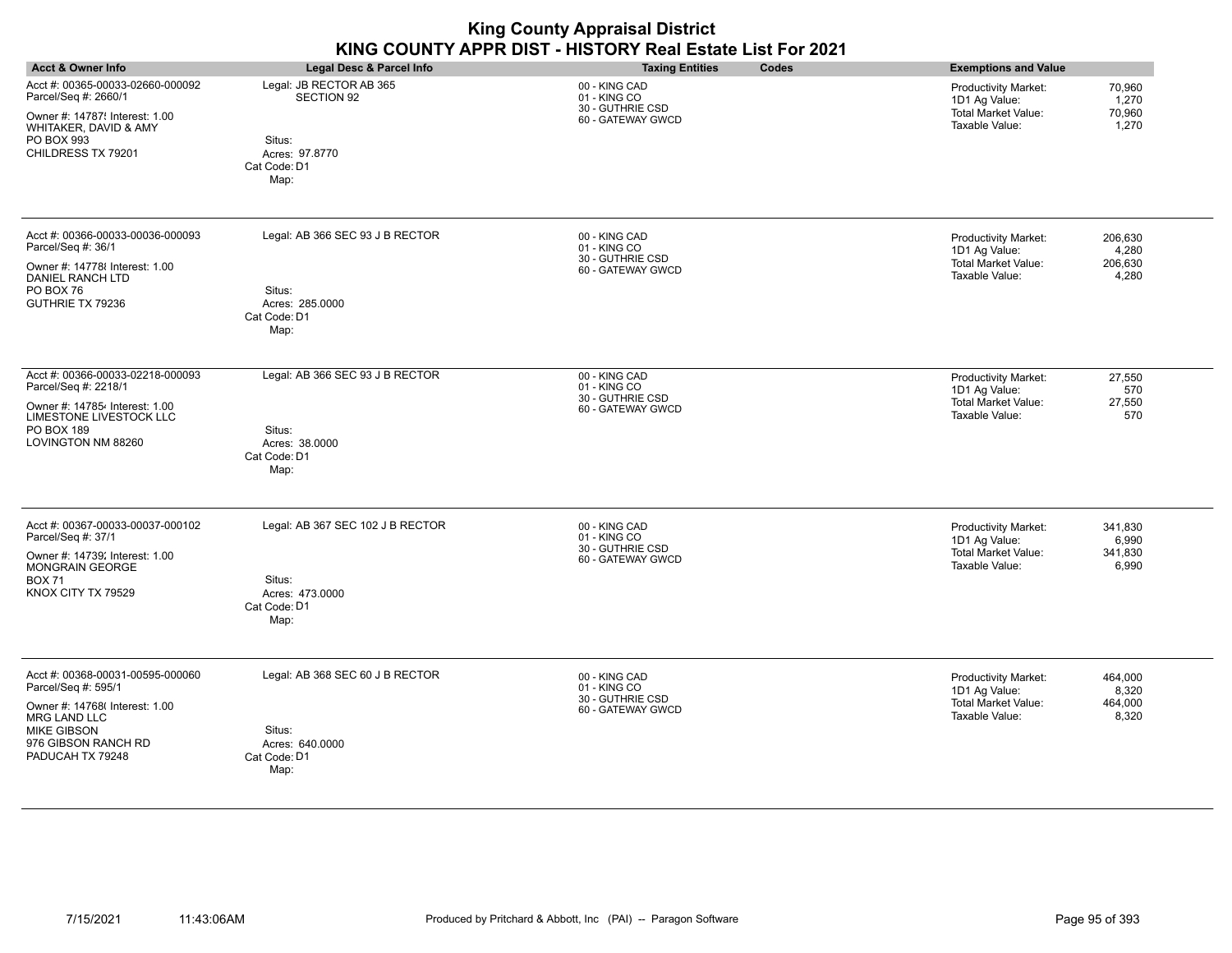| <b>King County Appraisal District</b><br>KING COUNTY APPR DIST - HISTORY Real Estate List For 2021                                                                       |                                                                                              |                                                                        |                                                                                                                                      |  |
|--------------------------------------------------------------------------------------------------------------------------------------------------------------------------|----------------------------------------------------------------------------------------------|------------------------------------------------------------------------|--------------------------------------------------------------------------------------------------------------------------------------|--|
| <b>Acct &amp; Owner Info</b>                                                                                                                                             | Legal Desc & Parcel Info                                                                     | <b>Taxing Entities</b><br>Codes                                        | <b>Exemptions and Value</b>                                                                                                          |  |
| Acct #: 00369-00033-00038-000097<br>Parcel/Seq #: 38/1<br>Owner #: 147854 Interest: 1.00<br><b>LIMESTONE LIVESTOCK LLC</b><br>PO BOX 189<br>LOVINGTON NM 88260           | Legal: AB 369 SEC 97 J B RECTOR<br>Situs:<br>Acres: 323.0000<br>Cat Code: D1<br>Map:         | 00 - KING CAD<br>01 - KING CO<br>30 - GUTHRIE CSD<br>60 - GATEWAY GWCD | 234,850<br><b>Productivity Market:</b><br>1D1 Ag Value:<br>5,030<br><b>Total Market Value:</b><br>234,850<br>Taxable Value:<br>5,030 |  |
| Acct #: 00369-00033-02220-000097<br>Parcel/Seq #: 2220/1<br>Owner #: 14787( Interest: 1.00<br>BOLIN CANYON RIVER RANCH, LLC<br>2201 BERKLEY DR<br>WICHITA FALLS TX 76308 | Legal: AB 369 SEC 97 J B RECTOR<br>Situs:<br>Acres: 282.0000<br>Cat Code: D1<br>Map:         | 00 - KING CAD<br>01 - KING CO<br>30 - GUTHRIE CSD<br>60 - GATEWAY GWCD | Productivity Market:<br>205,050<br>1D1 Ag Value:<br>4,410<br><b>Total Market Value:</b><br>205,050<br>Taxable Value:<br>4,410        |  |
| Acct #: 00369-00033-26490-000097<br>Parcel/Seq #: 2649/1<br>Owner #: 14778 Interest: 1.00<br><b>DANIEL RANCH LTD</b><br>PO BOX 76<br>GUTHRIE TX 79236                    | Legal: AB 369 SEC 97<br><b>JB RECTOR</b><br>Situs:<br>Acres: 13.8900<br>Cat Code: D1<br>Map: | 00 - KING CAD<br>01 - KING CO<br>30 - GUTHRIE CSD<br>60 - GATEWAY GWCD | Productivity Market:<br>11,110<br>1D1 Ag Value:<br>1.470<br><b>Total Market Value:</b><br>11,110<br>Taxable Value:<br>1,470          |  |
| Acct #: 00370-00033-02221-000101<br>Parcel/Seq #: 2221/1<br>Owner #: 14739; Interest: 1.00<br><b>MONGRAIN GEORGE</b><br><b>BOX 71</b><br>KNOX CITY TX 79529              | Legal: AB 370 SEC 101 J B RECTOR<br>Situs:<br>Acres: 356.0600<br>Cat Code: D1<br>Map:        | 00 - KING CAD<br>01 - KING CO<br>30 - GUTHRIE CSD<br>60 - GATEWAY GWCD | Productivity Market:<br>258,140<br>1D1 Ag Value:<br>4,630<br><b>Total Market Value:</b><br>258,140<br>Taxable Value:<br>4,630        |  |
| Acct #: 00370-00033-02243-000101<br>Parcel/Seq #: 2243/1<br>Owner #: 147854 Interest: 1.00<br>LIMESTONE LIVESTOCK LLC<br>PO BOX 189<br>LOVINGTON NM 88260                | Legal: AB 370 SEC 101 J B RECTOR<br>Situs:<br>Acres: 157.9400<br>Cat Code: D1<br>Map:        | 00 - KING CAD<br>01 - KING CO<br>30 - GUTHRIE CSD<br>60 - GATEWAY GWCD | Productivity Market:<br>114,510<br>1D1 Ag Value:<br>2,050<br><b>Total Market Value:</b><br>114,510<br>Taxable Value:<br>2,050        |  |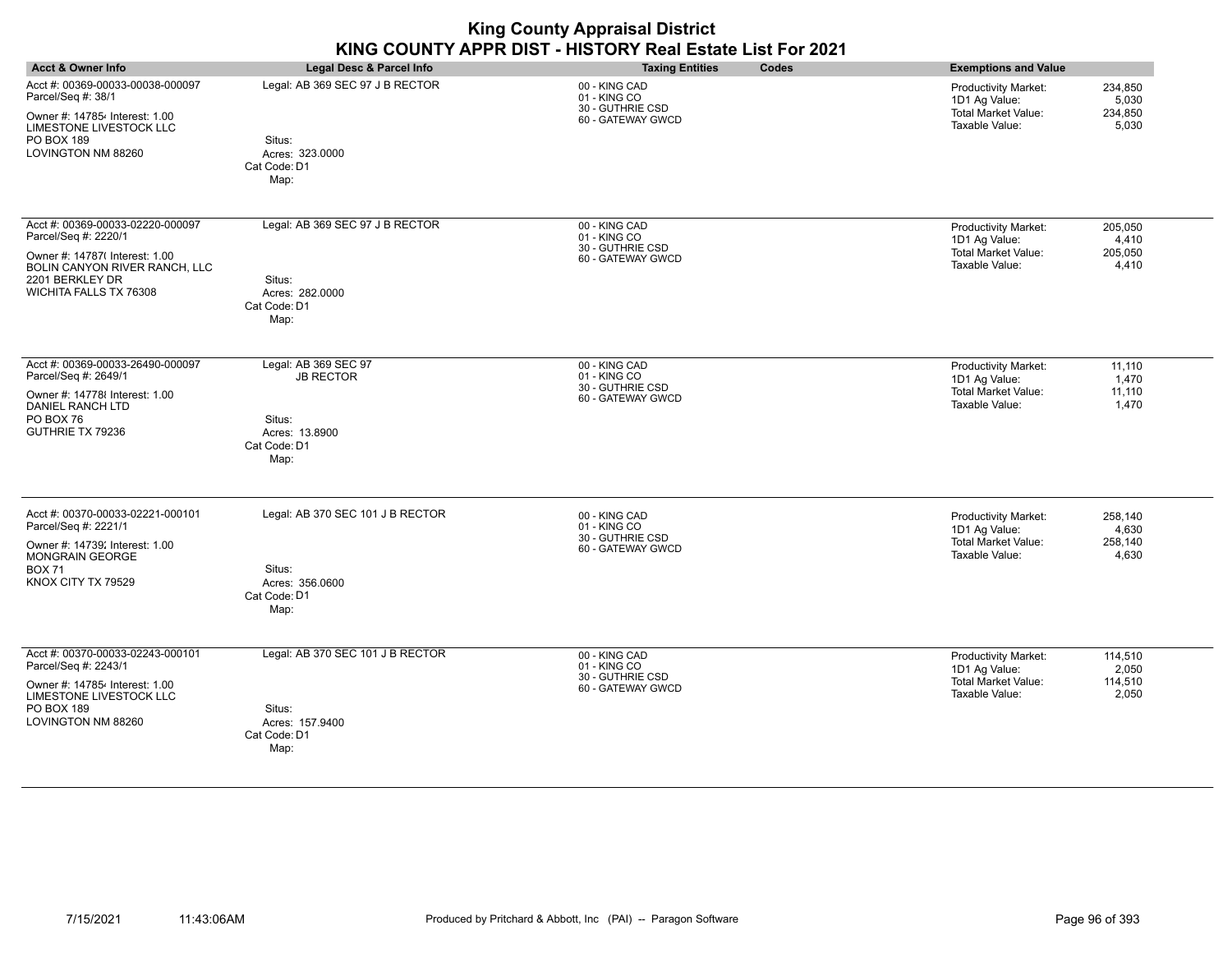| <b>Acct &amp; Owner Info</b>                                                                                                                                                             | Legal Desc & Parcel Info                                                               | <b>Taxing Entities</b><br>Codes                                        | <b>Exemptions and Value</b>                                                                                                    |
|------------------------------------------------------------------------------------------------------------------------------------------------------------------------------------------|----------------------------------------------------------------------------------------|------------------------------------------------------------------------|--------------------------------------------------------------------------------------------------------------------------------|
| Acct #: 00371-00033-00040-000108<br>Parcel/Seq #: 40/1<br>Owner #: 14787! Interest: 1.00<br>WHITAKER, DAVID & AMY<br>PO BOX 993<br>CHILDRESS TX 79201                                    | Legal: AB 371 SEC 108 J B RECTOR<br>Situs:<br>Acres: 173.0000<br>Cat Code: D1<br>Map:  | 00 - KING CAD<br>01 - KING CO<br>30 - GUTHRIE CSD<br>60 - GATEWAY GWCD | 125,430<br><b>Productivity Market:</b><br>2,250<br>1D1 Ag Value:<br>Total Market Value:<br>125,430<br>Taxable Value:<br>2,250  |
| Acct #: 00371-00033-00526-000108<br>Parcel/Seq #: 526/1<br>Owner #: 14788' Interest: 0.50<br>BRYSON BIRD CREEK LLC<br>4549 BOLES ROAD<br>LABADIE MO 63055                                | Legal: AB 371 SEC 108 J B RECTOR<br>Situs:<br>Acres: 248.2500<br>Cat Code: D1<br>Map:  | 00 - KING CAD<br>01 - KING CO<br>30 - GUTHRIE CSD<br>60 - GATEWAY GWCD | <b>Productivity Market:</b><br>179,980<br>1D1 Ag Value:<br>3,370<br>Total Market Value:<br>179,980<br>Taxable Value:<br>3,370  |
| Acct #: 00371-00033-00526-000108<br>Parcel/Seq #: 526/2<br>Owner #: 14788( Interest: 0.50<br>MASTERSON RUSSELL PROPERTIES<br>LLC<br>4104 COUNTY ROAD 179<br><b>BRECKENRIDGE TX 76424</b> | Legal: AB 371 SEC 108 J B RECTOR<br>Situs:<br>Acres: 248.2500<br>Cat Code: D1<br>Map:  | 00 - KING CAD<br>01 - KING CO<br>30 - GUTHRIE CSD<br>60 - GATEWAY GWCD | 179,980<br>Productivity Market:<br>3,370<br>1D1 Ag Value:<br>Total Market Value:<br>179,980<br>Taxable Value:<br>3,370         |
| Acct #: 00372-00044-00041-000091<br>Parcel/Seq #: 41/1<br>Owner #: 14787! Interest: 1.00<br>WHITAKER, DAVID & AMY<br>PO BOX 993<br>CHILDRESS TX 79201                                    | Legal: AB 372 SEC 91 J B RECTOR<br>Situs:<br>Acres: 47.7100<br>Cat Code: D1<br>Map:    | 00 - KING CAD<br>01 - KING CO<br>30 - GUTHRIE CSD<br>60 - GATEWAY GWCD | 34,590<br><b>Productivity Market:</b><br>620<br>1D1 Ag Value:<br><b>Total Market Value:</b><br>34,590<br>Taxable Value:<br>620 |
| Acct #: 00372-00044-02654-000091<br>Parcel/Seq #: 2654/1<br>Owner #: 14778: Interest: 1.00<br>DANIEL NANCY A<br>PO BOX 76<br>GUTHRIE TX 79236                                            | Legal: JB RECTOR<br>AB 372 SEC 91<br>Situs:<br>Acres: 211.8340<br>Cat Code: D1<br>Map: | 00 - KING CAD<br>01 - KING CO<br>30 - GUTHRIE CSD<br>60 - GATEWAY GWCD | Productivity Market:<br>153,580<br>1D1 Ag Value:<br>2,750<br><b>Total Market Value:</b><br>153,580<br>Taxable Value:<br>2,750  |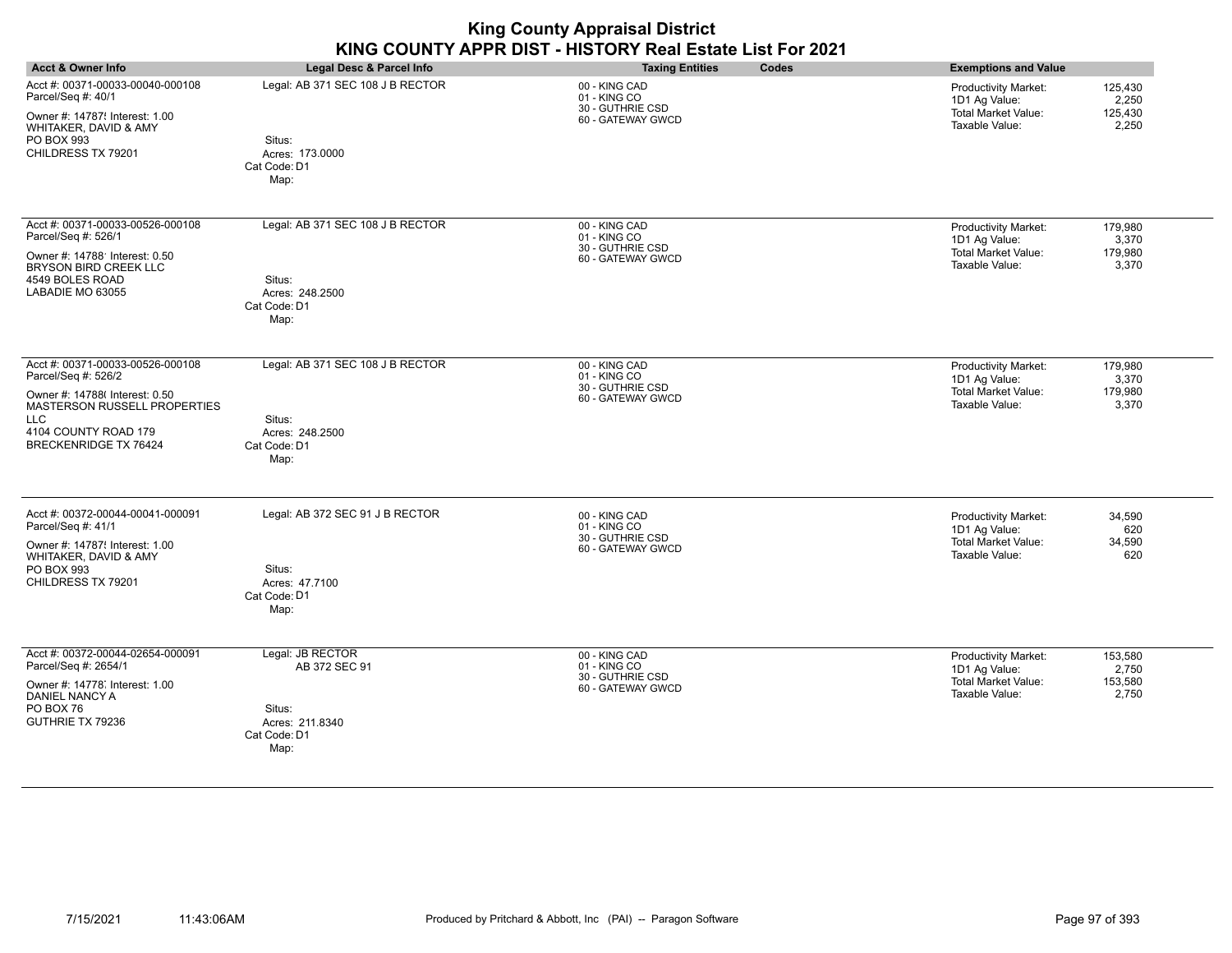| <b>King County Appraisal District</b>                     |  |
|-----------------------------------------------------------|--|
| KING COUNTY APPR DIST - HISTORY Real Estate List For 2021 |  |

| <b>Acct &amp; Owner Info</b>                                                                                                                                                                    | Legal Desc & Parcel Info                                                                                      | <b>Taxing Entities</b><br>Codes                                        | <b>Exemptions and Value</b>                                                                                                          |
|-------------------------------------------------------------------------------------------------------------------------------------------------------------------------------------------------|---------------------------------------------------------------------------------------------------------------|------------------------------------------------------------------------|--------------------------------------------------------------------------------------------------------------------------------------|
| Acct #: 00372-00044-02657-000091<br>Parcel/Seq #: 2657/1<br>Owner #: 14761; Interest: 1.00<br>****** CONFIDENTIAL OWNER *******                                                                 | Legal: * CONFIDENTIAL OWNER *<br>Situs:<br>Acres: 92.4840                                                     | 00 - KING CAD<br>01 - KING CO<br>30 - GUTHRIE CSD<br>60 - GATEWAY GWCD | <b>Productivity Market:</b><br>67,050<br>1D1 Ag Value:<br>1,200<br>Total Market Value:<br>67,050<br>Taxable Value:<br>1,200          |
| Acct #: 00373-00033-02222-000105<br>Parcel/Seq #: 2222/1<br>Owner #: 147854 Interest: 1.00<br>LIMESTONE LIVESTOCK LLC<br>PO BOX 189<br>LOVINGTON NM 88260                                       | Cat Code: D1<br>Map:<br>Legal: AB 373 SEC 105 J B RECTOR<br>Situs:<br>Acres: 200.0000<br>Cat Code: D1<br>Map: | 00 - KING CAD<br>01 - KING CO<br>30 - GUTHRIE CSD<br>60 - GATEWAY GWCD | <b>Productivity Market:</b><br>145,000<br>1D1 Ag Value:<br>2,600<br><b>Total Market Value:</b><br>145,000<br>Taxable Value:<br>2,600 |
| Acct #: 00374-00033-00043-000103<br>Parcel/Seq #: 43/1<br>Owner #: 14739; Interest: 1.00<br>MONGRAIN GEORGE<br><b>BOX 71</b><br>KNOX CITY TX 79529                                              | Legal: AB 374 SEC 103 J B RECTOR<br>Situs:<br>Acres: 320.0000<br>Cat Code: D1<br>Map:                         | 00 - KING CAD<br>01 - KING CO<br>30 - GUTHRIE CSD<br>60 - GATEWAY GWCD | Productivity Market:<br>231,900<br>1D1 Ag Value:<br>4,150<br>Total Market Value:<br>231,900<br>Taxable Value:<br>4,150               |
| Acct #: 00375-00033-00044-000109<br>Parcel/Seq #: 44/1<br>Owner #: 14787! Interest: 1.00<br>WHITAKER, DAVID & AMY<br>PO BOX 993<br>CHILDRESS TX 79201                                           | Legal: AB 375 SEC 109 J B RECTOR<br>Situs:<br>Acres: 57.0000<br>Cat Code: D1<br>Map:                          | 00 - KING CAD<br>01 - KING CO<br>30 - GUTHRIE CSD<br>60 - GATEWAY GWCD | Productivity Market:<br>41,330<br>1D1 Ag Value:<br>740<br><b>Total Market Value:</b><br>41,330<br>Taxable Value:<br>740              |
| Acct #: 00375-00033-00527-000109<br>Parcel/Seq #: 527/1<br>Owner #: 83600 Interest: 1.00<br><b>MASTERSON STOCKGROWERS</b><br>A TEXAS LIMITED LIABILITY CO<br><b>BOX 180</b><br>GUTHRIE TX 79236 | Legal: AB 375 SEC 109 J B RECTOR<br>Situs:<br>Acres: 21.7000<br>Cat Code: D1<br>Map:                          | 00 - KING CAD<br>01 - KING CO<br>30 - GUTHRIE CSD<br>60 - GATEWAY GWCD | <b>Productivity Market:</b><br>15,730<br>1D1 Ag Value:<br>280<br><b>Total Market Value:</b><br>15,730<br>Taxable Value:<br>280       |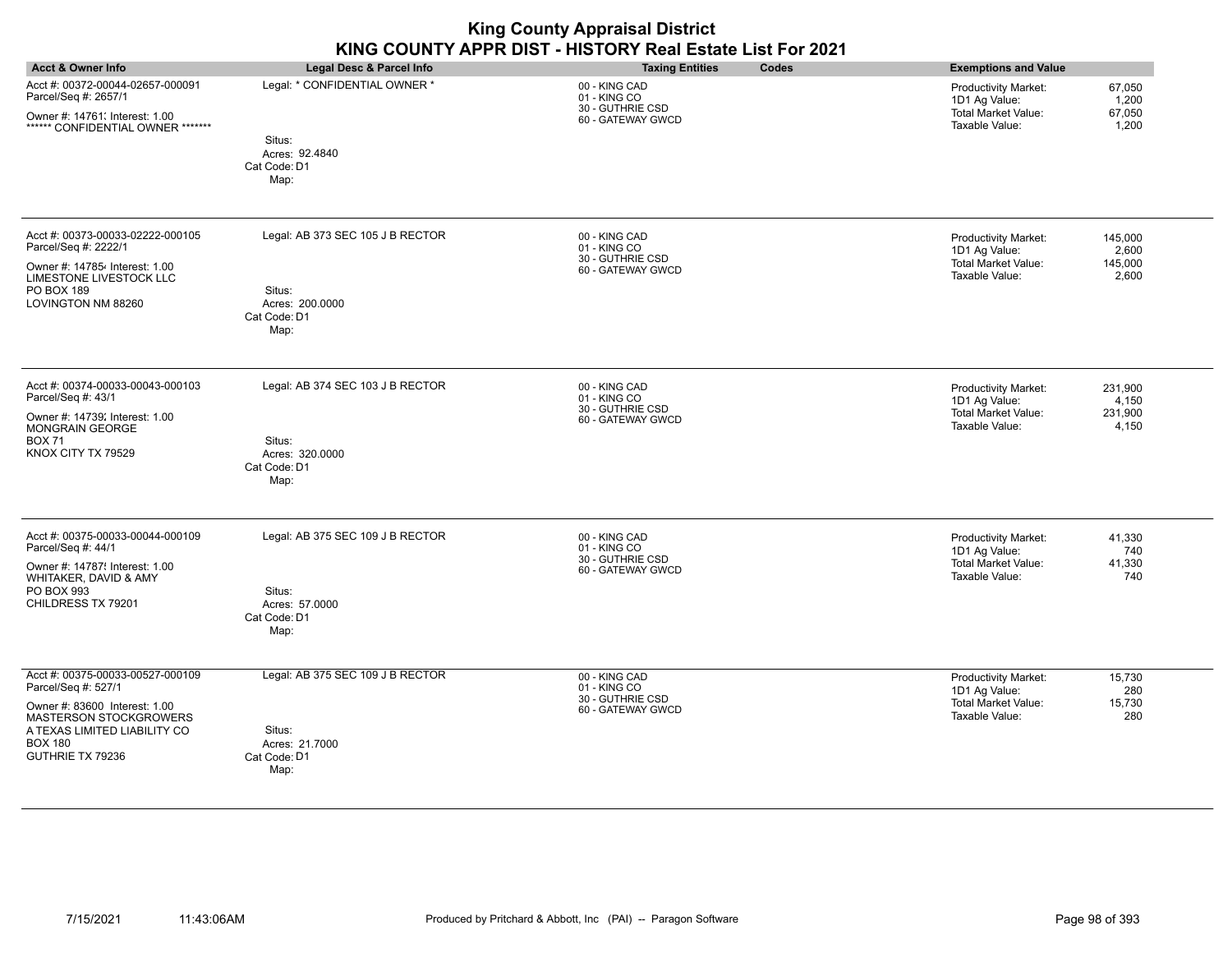| <b>King County Appraisal District</b><br>KING COUNTY APPR DIST - HISTORY Real Estate List For 2021                                                                                        |                                                                                       |                                                                        |                                                                                                                               |  |  |
|-------------------------------------------------------------------------------------------------------------------------------------------------------------------------------------------|---------------------------------------------------------------------------------------|------------------------------------------------------------------------|-------------------------------------------------------------------------------------------------------------------------------|--|--|
| <b>Acct &amp; Owner Info</b>                                                                                                                                                              | <b>Legal Desc &amp; Parcel Info</b>                                                   | <b>Taxing Entities</b><br>Codes                                        | <b>Exemptions and Value</b>                                                                                                   |  |  |
| Acct #: 00375-00033-02223-000109<br>Parcel/Seq #: 2223/1<br>Owner #: 14787( Interest: 1.00<br>BOLIN CANYON RIVER RANCH, LLC<br>2201 BERKLEY DR<br>WICHITA FALLS TX 76308                  | Legal: AB 375 SEC 109 J B RECTOR<br>Situs:<br>Acres: 73,0000<br>Cat Code: D1<br>Map:  | 00 - KING CAD<br>01 - KING CO<br>30 - GUTHRIE CSD<br>60 - GATEWAY GWCD | Productivity Market:<br>52,930<br>1D1 Ag Value:<br>950<br>Total Market Value:<br>52,930<br>Taxable Value:<br>950              |  |  |
| Acct #: 00375-00033-02693-000109<br>Parcel/Seq #: 2693/1<br>Owner #: 14788' Interest: 0.50<br>BRYSON BIRD CREEK LLC<br>4549 BOLES ROAD<br>LABADIE MO 63055                                | Legal: AB 375 SEC 109 J B RECTOR<br>Situs:<br>Acres: 237.9000<br>Cat Code: D1<br>Map: | 00 - KING CAD<br>01 - KING CO<br>30 - GUTHRIE CSD<br>60 - GATEWAY GWCD | Productivity Market:<br>172,480<br>3,100<br>1D1 Ag Value:<br>Total Market Value:<br>172,480<br>Taxable Value:<br>3,100        |  |  |
| Acct #: 00375-00033-02693-000109<br>Parcel/Seq #: 2693/2<br>Owner #: 14788(Interest: 0.50<br>MASTERSON RUSSELL PROPERTIES<br>LLC.<br>4104 COUNTY ROAD 179<br><b>BRECKENRIDGE TX 76424</b> | Legal: AB 375 SEC 109 J B RECTOR<br>Situs:<br>Acres: 237.9000<br>Cat Code: D1<br>Map: | 00 - KING CAD<br>01 - KING CO<br>30 - GUTHRIE CSD<br>60 - GATEWAY GWCD | Productivity Market:<br>172,480<br>1D1 Ag Value:<br>3,100<br><b>Total Market Value:</b><br>172,480<br>Taxable Value:<br>3,100 |  |  |
| Acct #: 00376-00044-00793-000000<br>Parcel/Seq #: 793/1<br>Owner #: 14754; Interest: 1.00<br>SPIKEBOX LTD<br>PO Box 237<br>Benjamin TX 79505                                              | Legal: AB 376 BLK 134 J B RECTOR<br>Situs:<br>Acres: 466.2760<br>Cat Code: D1<br>Map: | 00 - KING CAD<br>01 - KING CO<br>30 - GUTHRIE CSD<br>60 - GATEWAY GWCD | Productivity Market:<br>338,050<br>1D1 Ag Value:<br>6,060<br><b>Total Market Value:</b><br>338,050<br>Taxable Value:<br>6,060 |  |  |
| Acct #: 00377-00033-00045-000118<br>Parcel/Seq #: 45/1<br>Owner #: 14739; Interest: 1.00<br><b>MONGRAIN GEORGE</b><br><b>BOX 71</b><br>KNOX CITY TX 79529                                 | Legal: AB 377 SEC 118 J B RECTOR<br>Situs:<br>Acres: 584.0000<br>Cat Code: D1<br>Map: | 00 - KING CAD<br>01 - KING CO<br>30 - GUTHRIE CSD<br>60 - GATEWAY GWCD | Productivity Market:<br>413,320<br>1D1 Ag Value:<br>6,990<br><b>Total Market Value:</b><br>413,320<br>Taxable Value:<br>6,990 |  |  |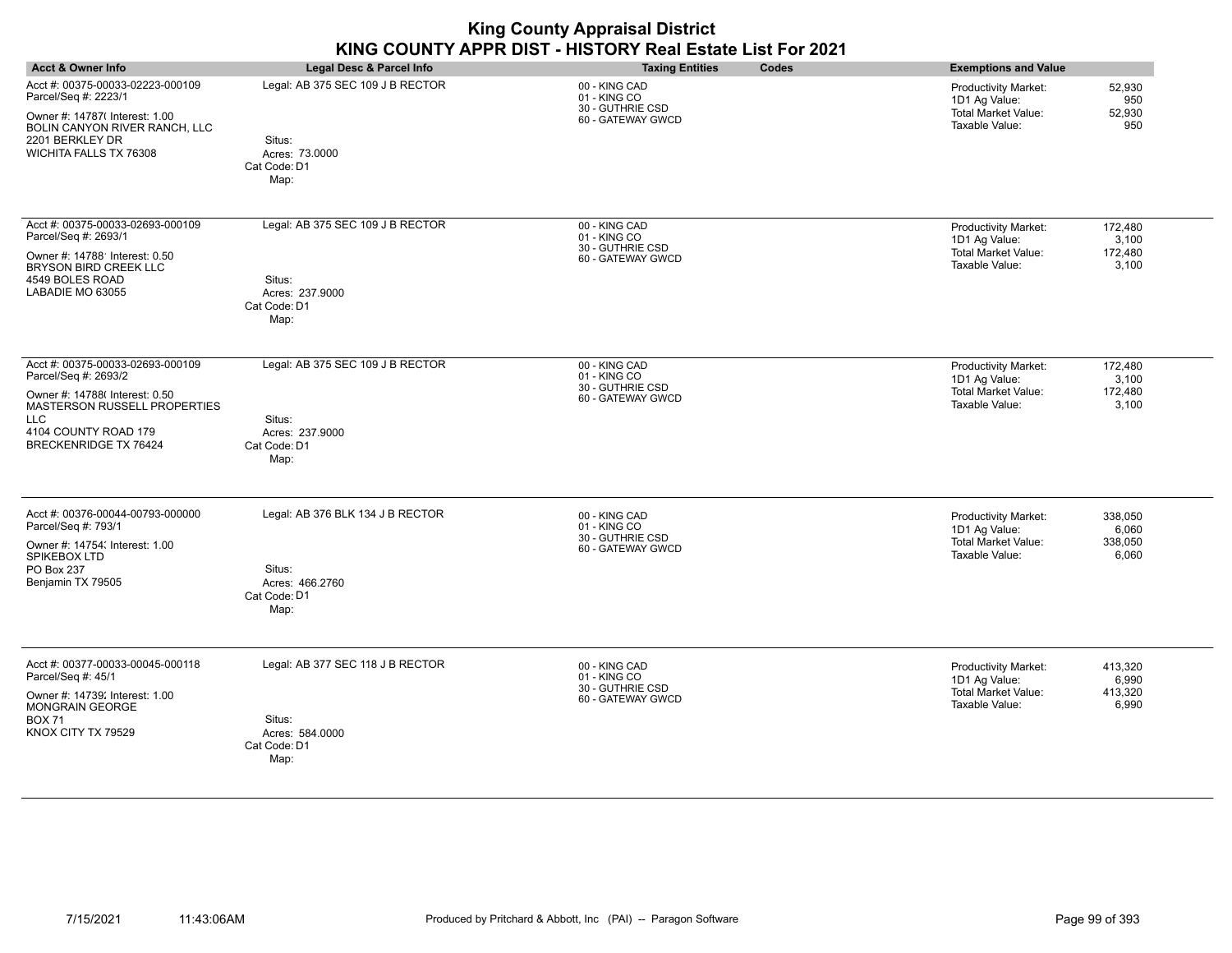| <b>King County Appraisal District</b>                     |  |
|-----------------------------------------------------------|--|
| KING COUNTY APPR DIST - HISTORY Real Estate List For 2021 |  |

| <b>Acct &amp; Owner Info</b>                                                                                                                                                                    | Legal Desc & Parcel Info                                                                | <b>Taxing Entities</b><br>Codes                                        | <b>Exemptions and Value</b>                                                                                                                                                                       |
|-------------------------------------------------------------------------------------------------------------------------------------------------------------------------------------------------|-----------------------------------------------------------------------------------------|------------------------------------------------------------------------|---------------------------------------------------------------------------------------------------------------------------------------------------------------------------------------------------|
| Acct #: 00377-00033-00528-000118<br>Parcel/Seq #: 528/1<br>Owner #: 14788' Interest: 0.50<br>BRYSON BIRD CREEK LLC<br>4549 BOLES ROAD<br>LABADIE MO 63055                                       | Legal: AB 377 SEC 118 J B RECTOR<br>Situs:<br>Acres: 26.1500<br>Cat Code: D1<br>Map:    | 00 - KING CAD<br>01 - KING CO<br>30 - GUTHRIE CSD<br>60 - GATEWAY GWCD | Productivity Market:<br>19,620<br>1D1 Ag Value:<br>500<br><b>Total Market Value:</b><br>19,620<br>Taxable Value:<br>500                                                                           |
| Acct #: 00377-00033-00528-000118<br>Parcel/Seq #: 528/2<br>Owner #: 14788( Interest: 0.50<br>MASTERSON RUSSELL PROPERTIES<br><b>LLC</b><br>4104 COUNTY ROAD 179<br><b>BRECKENRIDGE TX 76424</b> | Legal: AB 377 SEC 118 J B RECTOR<br>Situs:<br>Acres: 26.1500<br>Cat Code: D1<br>Map:    | 00 - KING CAD<br>01 - KING CO<br>30 - GUTHRIE CSD<br>60 - GATEWAY GWCD | 19,620<br><b>Productivity Market:</b><br>1D1 Ag Value:<br>500<br><b>Total Market Value:</b><br>19,620<br>Taxable Value:<br>500                                                                    |
| Acct #: 00378-00044-00794-000135<br>Parcel/Seq #: 794/1<br>Owner #: 14754; Interest: 1.00<br>SPIKEBOX LTD<br>PO Box 237<br>Benjamin TX 79505                                                    | Legal: AB 378 SEC 135 J B RECTOR<br>Situs:<br>Acres: 436.5260<br>Cat Code: D1<br>Map:   | 00 - KING CAD<br>01 - KING CO<br>30 - GUTHRIE CSD<br>60 - GATEWAY GWCD | Productivity Market:<br>316,480<br>1D1 Ag Value:<br>5,670<br><b>Total Market Value:</b><br>316,480<br>Taxable Value:<br>5,670                                                                     |
| Acct #: 00379-00033-00046-000131<br>Parcel/Seq #: 46/1<br>Owner #: 14787! Interest: 1.00<br>WHITAKER, DAVID & AMY<br><b>PO BOX 993</b><br>CHILDRESS TX 79201                                    | Legal: AB 379 SEC 131 J B RECTOR<br>Situs:<br>Acres: 332.0000<br>Cat Code: D1 E<br>Map: | 00 - KING CAD<br>01 - KING CO<br>30 - GUTHRIE CSD<br>60 - GATEWAY GWCD | Land Homesite:<br>700<br>81,010<br>Improvement Homesite:<br><b>Productivity Market:</b><br>239,980<br>1D1 Ag Value:<br>4,300<br><b>Total Market Value:</b><br>321,690<br>Taxable Value:<br>86,010 |
| Acct #: 00380-00044-00795-000136<br>Parcel/Seq #: 795/1<br>Owner #: 14754; Interest: 1.00<br>SPIKEBOX LTD<br>PO Box 237<br>Benjamin TX 79505                                                    | Legal: AB 380 SEC 136 J B RECTOR<br>Situs:<br>Acres: 456.4520<br>Cat Code: D1<br>Map:   | 00 - KING CAD<br>01 - KING CO<br>30 - GUTHRIE CSD<br>60 - GATEWAY GWCD | Productivity Market:<br>330,930<br>1D1 Ag Value:<br>5,930<br><b>Total Market Value:</b><br>330,930<br>Taxable Value:<br>5,930                                                                     |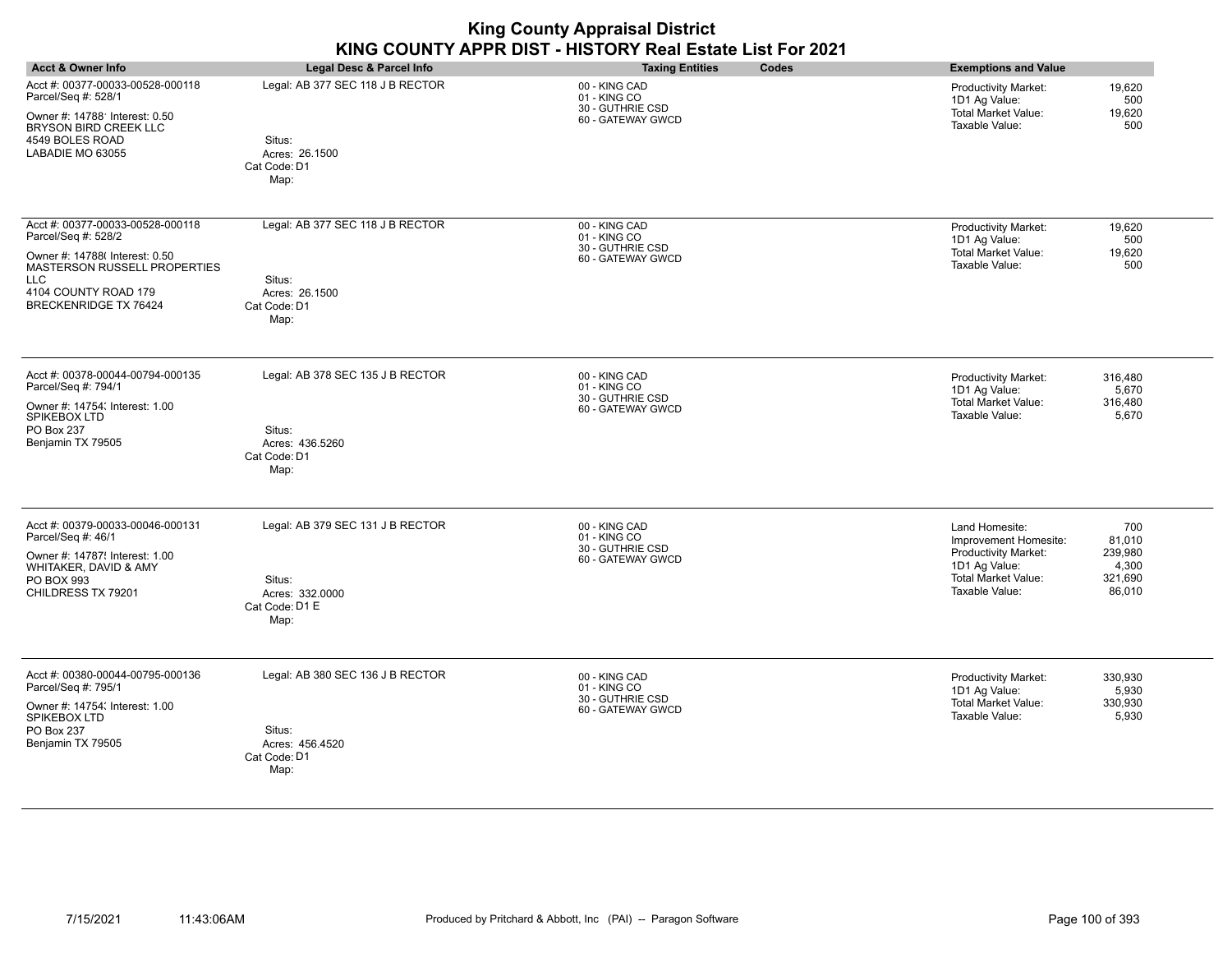| <b>Acct &amp; Owner Info</b>                                                                                                                                                             | Legal Desc & Parcel Info                                                              | <b>Taxing Entities</b><br>Codes                                         | <b>Exemptions and Value</b>                                                                                                   |
|------------------------------------------------------------------------------------------------------------------------------------------------------------------------------------------|---------------------------------------------------------------------------------------|-------------------------------------------------------------------------|-------------------------------------------------------------------------------------------------------------------------------|
| Acct #: 00381-00044-00796-000140<br>Parcel/Seq #: 796/1<br>Owner #: 14754; Interest: 1.00<br>SPIKEBOX LTD<br>PO Box 237<br>Benjamin TX 79505                                             | Legal: AB 381 SEC 140 J B RECTOR<br>Situs:<br>Acres: 627.4200<br>Cat Code: D1<br>Map: | 00 - KING CAD<br>01 - KING CO<br>30 - GUTHRIE CSD<br>60 - GATEWAY GWCD  | Productivity Market:<br>454,880<br>1D1 Ag Value:<br>8,160<br><b>Total Market Value:</b><br>454,880<br>Taxable Value:<br>8,160 |
| Acct #: 00382-00046-00477-000063<br>Parcel/Seq #: 477/1<br>Owner #: 80600 Interest: 1.00<br>GA & ED LOWRANCE INC<br>8620 N NEW BRAUNFELS STE 306<br>SAN ANTONIO TX 78217-6361            | Legal: AB 382 SEC 63 J B RECTOR<br>Situs:<br>Acres: 640.0000<br>Cat Code: D1<br>Map:  | 00 - KING CAD<br>01 - KING CO<br>90 - KING CO CISD<br>60 - GATEWAY GWCD | Productivity Market:<br>464,010<br>1D1 Ag Value:<br>8,390<br><b>Total Market Value:</b><br>464,010<br>Taxable Value:<br>8,390 |
| Acct #: 00383-00046-00478-000064<br>Parcel/Seq #: 478/1<br>Owner #: 80600 Interest: 1.00<br><b>GA &amp; ED LOWRANCE INC</b><br>8620 N NEW BRAUNFELS STE 306<br>SAN ANTONIO TX 78217-6361 | Legal: AB 383 SEC 64 J B RECTOR<br>Situs:<br>Acres: 640.0000<br>Cat Code: D1<br>Map:  | 00 - KING CAD<br>01 - KING CO<br>90 - KING CO CISD<br>60 - GATEWAY GWCD | 464,010<br>Productivity Market:<br>1D1 Ag Value:<br>9,600<br><b>Total Market Value:</b><br>464,010<br>Taxable Value:<br>9,600 |
| Acct #: 00384-00031-00596-000058<br>Parcel/Seq #: 596/1<br>Owner #: 14768( Interest: 1.00<br>MRG LAND LLC<br><b>MIKE GIBSON</b><br>976 GIBSON RANCH RD<br>PADUCAH TX 79248               | Legal: AB 384 SEC 58 J B RECTOR<br>Situs:<br>Acres: 640.0000<br>Cat Code: D1<br>Map:  | 00 - KING CAD<br>01 - KING CO<br>30 - GUTHRIE CSD<br>60 - GATEWAY GWCD  | Productivity Market:<br>464,000<br>1D1 Ag Value:<br>9,600<br><b>Total Market Value:</b><br>464,000<br>Taxable Value:<br>9,600 |
| Acct #: 00385-00046-00479-000062<br>Parcel/Seq #: 479/1<br>Owner #: 80600 Interest: 1.00<br>GA & ED LOWRANCE INC<br>8620 N NEW BRAUNFELS STE 306<br>SAN ANTONIO TX 78217-6361            | Legal: AB 385 SEC 62 J B RECTOR<br>Situs:<br>Acres: 640.0000<br>Cat Code: D1<br>Map:  | 00 - KING CAD<br>01 - KING CO<br>30 - GUTHRIE CSD<br>60 - GATEWAY GWCD  | Productivity Market:<br>464,000<br>1D1 Ag Value:<br>8,320<br><b>Total Market Value:</b><br>464,000<br>Taxable Value:<br>8,320 |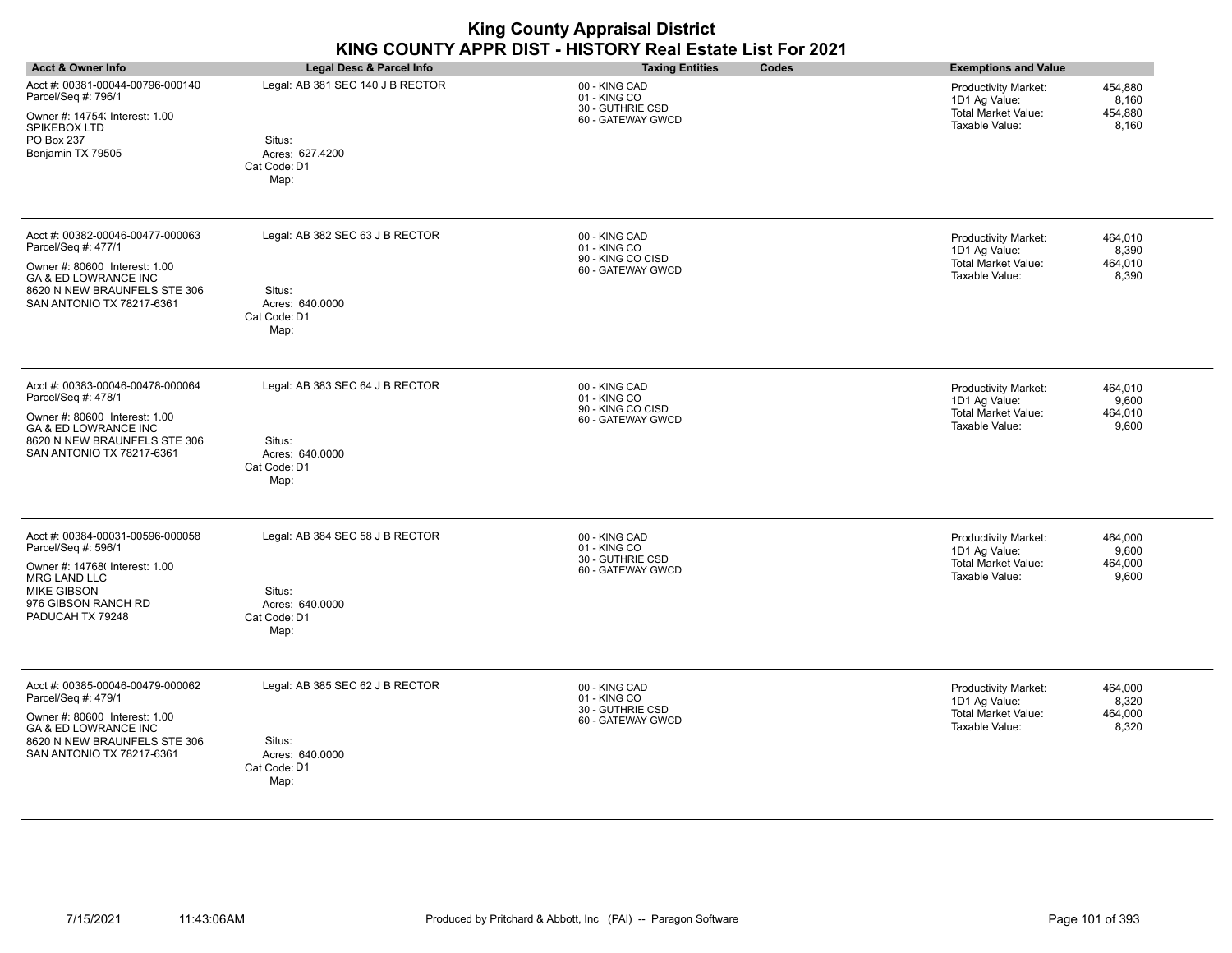| <b>King County Appraisal District</b>                     |
|-----------------------------------------------------------|
| KING COUNTY APPR DIST - HISTORY Real Estate List For 2021 |

| <b>Acct &amp; Owner Info</b>                                                                                                                                                             | Legal Desc & Parcel Info                                                             | <b>Taxing Entities</b><br>Codes                                         | <b>Exemptions and Value</b>                                                                                                          |
|------------------------------------------------------------------------------------------------------------------------------------------------------------------------------------------|--------------------------------------------------------------------------------------|-------------------------------------------------------------------------|--------------------------------------------------------------------------------------------------------------------------------------|
| Acct #: 00386-00046-00480-000065<br>Parcel/Seq #: 480/1<br>Owner #: 80600 Interest: 1.00<br><b>GA &amp; ED LOWRANCE INC</b><br>8620 N NEW BRAUNFELS STE 306<br>SAN ANTONIO TX 78217-6361 | Legal: AB 386 SEC 65 J B RECTOR<br>Situs:<br>Acres: 640.0000<br>Cat Code: D1<br>Map: | 00 - KING CAD<br>01 - KING CO<br>90 - KING CO CISD<br>60 - GATEWAY GWCD | 464,000<br><b>Productivity Market:</b><br>1D1 Ag Value:<br>9,600<br><b>Total Market Value:</b><br>464,000<br>Taxable Value:<br>9,600 |
| Acct #: 00387-00031-00597-000057<br>Parcel/Seq #: 597/1<br>Owner #: 14768( Interest: 1.00<br>MRG LAND LLC<br><b>MIKE GIBSON</b><br>976 GIBSON RANCH RD<br>PADUCAH TX 79248               | Legal: AB 387 SEC 57 J B RECTOR<br>Situs:<br>Acres: 640.0000<br>Cat Code: D1<br>Map: | 00 - KING CAD<br>01 - KING CO<br>30 - GUTHRIE CSD<br>60 - GATEWAY GWCD  | <b>Productivity Market:</b><br>464,010<br>1D1 Ag Value:<br>9,580<br><b>Total Market Value:</b><br>464,010<br>Taxable Value:<br>9,580 |
| Acct #: 00388-00046-00598-000061<br>Parcel/Seq #: 598/1<br>Owner #: 14768( Interest: 1.00<br><b>MRG LAND LLC</b><br><b>MIKE GIBSON</b><br>976 GIBSON RANCH RD<br>PADUCAH TX 79248        | Legal: AB 388 SEC 61 J B RECTOR<br>Situs:<br>Acres: 640.0000<br>Cat Code: D1<br>Map: | 00 - KING CAD<br>01 - KING CO<br>30 - GUTHRIE CSD<br>60 - GATEWAY GWCD  | <b>Productivity Market:</b><br>464,000<br>1D1 Ag Value:<br>8,320<br><b>Total Market Value:</b><br>464,000<br>Taxable Value:<br>8,320 |
| Acct #: 00389-00031-00599-000059<br>Parcel/Seq #: 599/1<br>Owner #: 14768(Interest: 1.00<br><b>MRG LAND LLC</b><br><b>MIKE GIBSON</b><br>976 GIBSON RANCH RD<br>PADUCAH TX 79248         | Legal: AB 389 SEC 59 J B RECTOR<br>Situs:<br>Acres: 640,0000<br>Cat Code: D1<br>Map: | 00 - KING CAD<br>01 - KING CO<br>30 - GUTHRIE CSD<br>60 - GATEWAY GWCD  | <b>Productivity Market:</b><br>464,000<br>8,320<br>1D1 Ag Value:<br><b>Total Market Value:</b><br>464,000<br>Taxable Value:<br>8,320 |
| Acct #: 00390-00044-00797-000090<br>Parcel/Seq #: 797/1<br>Owner #: 14754; Interest: 1.00<br>SPIKEBOX LTD<br>PO Box 237<br>Benjamin TX 79505                                             | Legal: AB 390 SEC 90 J B RECTOR<br>Situs:<br>Acres: 641.4700<br>Cat Code: D1<br>Map: | 00 - KING CAD<br>01 - KING CO<br>30 - GUTHRIE CSD<br>60 - GATEWAY GWCD  | 465,070<br><b>Productivity Market:</b><br>1D1 Ag Value:<br>8,340<br><b>Total Market Value:</b><br>465,070<br>Taxable Value:<br>8,340 |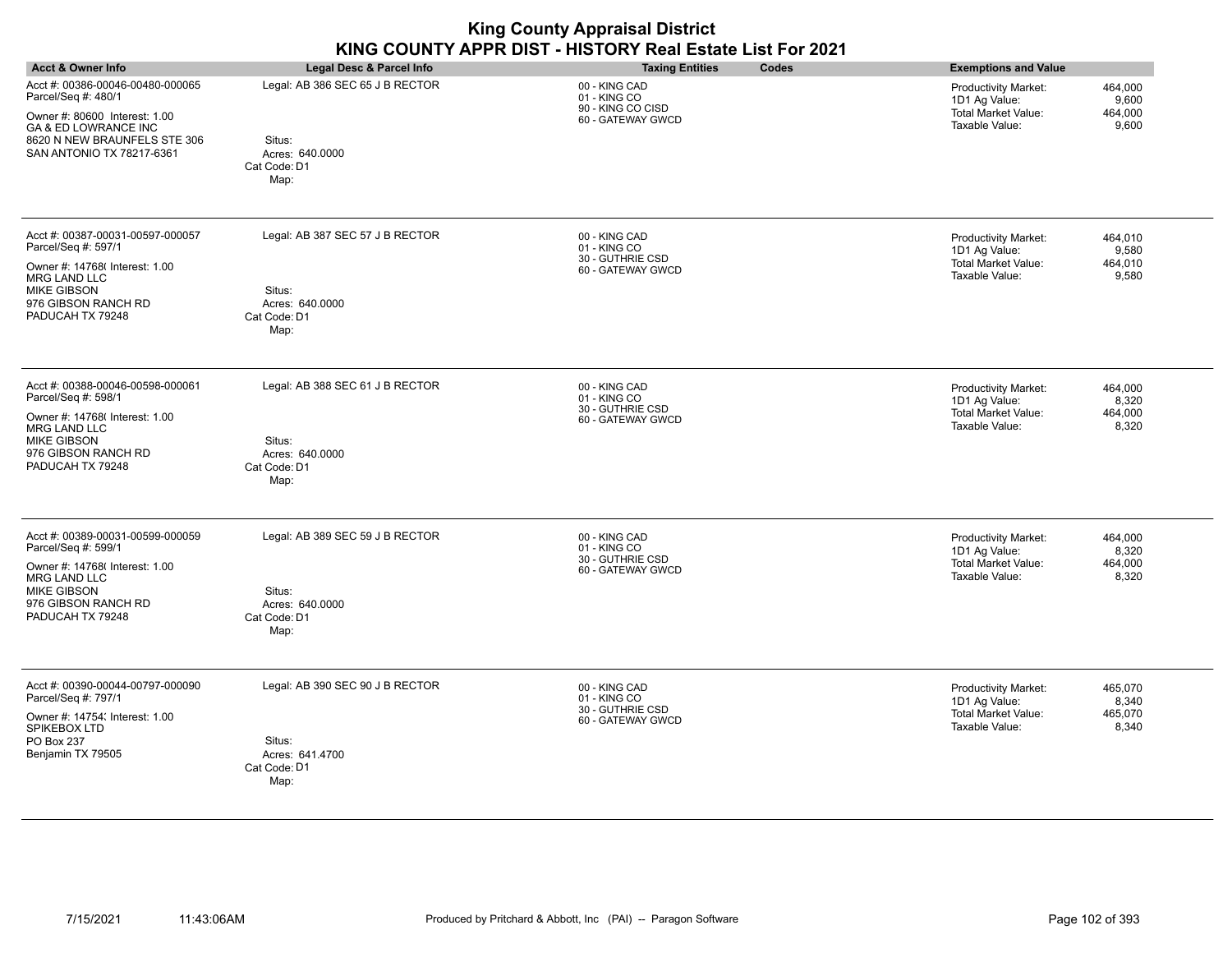| <b>King County Appraisal District</b><br>KING COUNTY APPR DIST - HISTORY Real Estate List For 2021                           |                                                   |                                                                        |                                                                                                                                 |  |
|------------------------------------------------------------------------------------------------------------------------------|---------------------------------------------------|------------------------------------------------------------------------|---------------------------------------------------------------------------------------------------------------------------------|--|
| <b>Acct &amp; Owner Info</b>                                                                                                 | Legal Desc & Parcel Info                          | <b>Taxing Entities</b><br>Codes                                        | <b>Exemptions and Value</b>                                                                                                     |  |
| Acct #: 00391-00033-00047-000096<br>Parcel/Seq #: 47/1<br>Owner #: 14778 Interest: 1.00<br><b>DANIEL RANCH LTD</b>           | Legal: AB 391 SEC 96 J B RECTOR                   | 00 - KING CAD<br>01 - KING CO<br>30 - GUTHRIE CSD<br>60 - GATEWAY GWCD | Productivity Market:<br>153.180<br>1D1 Ag Value:<br>20,300<br><b>Total Market Value:</b><br>153,180<br>Taxable Value:<br>20,300 |  |
| PO BOX 76<br>GUTHRIE TX 79236                                                                                                | Situs:<br>Acres: 191.4800<br>Cat Code: D1<br>Map: |                                                                        |                                                                                                                                 |  |
| Acct #: 00391-00033-02225-000096<br>Parcel/Seq #: 2225/1                                                                     | Legal: AB 391 SEC 96 J B RECTOR                   | 00 - KING CAD<br>01 - KING CO<br>30 - GUTHRIE CSD                      | Productivity Market:<br>301,650<br>1D1 Ag Value:<br>7,240                                                                       |  |
| Owner #: 14787(Interest: 1.00<br>BOLIN CANYON RIVER RANCH, LLC<br>2201 BERKLEY DR<br>WICHITA FALLS TX 76308                  | Situs:<br>Acres: 414,0000<br>Cat Code: D1<br>Map: | 60 - GATEWAY GWCD                                                      | Total Market Value:<br>301,650<br>Taxable Value:<br>7.240                                                                       |  |
| Acct #: 00391-00033-02226-000096<br>Parcel/Seq #: 2226/1<br>Owner #: 147854 Interest: 1.00<br><b>LIMESTONE LIVESTOCK LLC</b> | Legal: AB 391 SEC 96 J B RECTOR                   | 00 - KING CAD<br>01 - KING CO<br>30 - GUTHRIE CSD<br>60 - GATEWAY GWCD | Productivity Market:<br>162,200<br>1D1 Ag Value:<br>3,550<br><b>Total Market Value:</b><br>162,200<br>Taxable Value:<br>3,550   |  |
| PO BOX 189<br>LOVINGTON NM 88260                                                                                             | Situs:<br>Acres: 223.0000<br>Cat Code: D1<br>Map: |                                                                        |                                                                                                                                 |  |
| Acct #: 00392-00033-00048-000098<br>Parcel/Seq #: 48/1                                                                       | Legal: AB 392 SEC 98 J B RECTOR                   | 00 - KING CAD<br>01 - KING CO<br>30 - GUTHRIE CSD                      | Productivity Market:<br>294.350<br>1D1 Ag Value:<br>5.280                                                                       |  |
| Owner #: 14787( Interest: 1.00<br>BOLIN CANYON RIVER RANCH, LLC<br>2201 BERKLEY DR<br>WICHITA FALLS TX 76308                 | Situs:<br>Acres: 406,0000<br>Cat Code: D1<br>Map: | 60 - GATEWAY GWCD                                                      | <b>Total Market Value:</b><br>294,350<br>5,280<br>Taxable Value:                                                                |  |

| Acct #: 00392-00033-02227-000098<br>Parcel/Seq #: 2227/1                                      | Legal: AB 392 SEC 98 J B RECTOR                   | 00 - KING CAD<br>01 - KING CO         | <b>Productivity Market:</b><br>1D1 Ag Value: | 195,750<br>3,510 |  |
|-----------------------------------------------------------------------------------------------|---------------------------------------------------|---------------------------------------|----------------------------------------------|------------------|--|
| Owner #: 147854 Interest: 1.00<br>LIMESTONE LIVESTOCK LLC<br>PO BOX 189<br>LOVINGTON NM 88260 | Situs:<br>Acres: 270,0000<br>Cat Code: D1<br>Map: | 30 - GUTHRIE CSD<br>60 - GATEWAY GWCD | Total Market Value:<br>Taxable Value:        | 195,750<br>3,510 |  |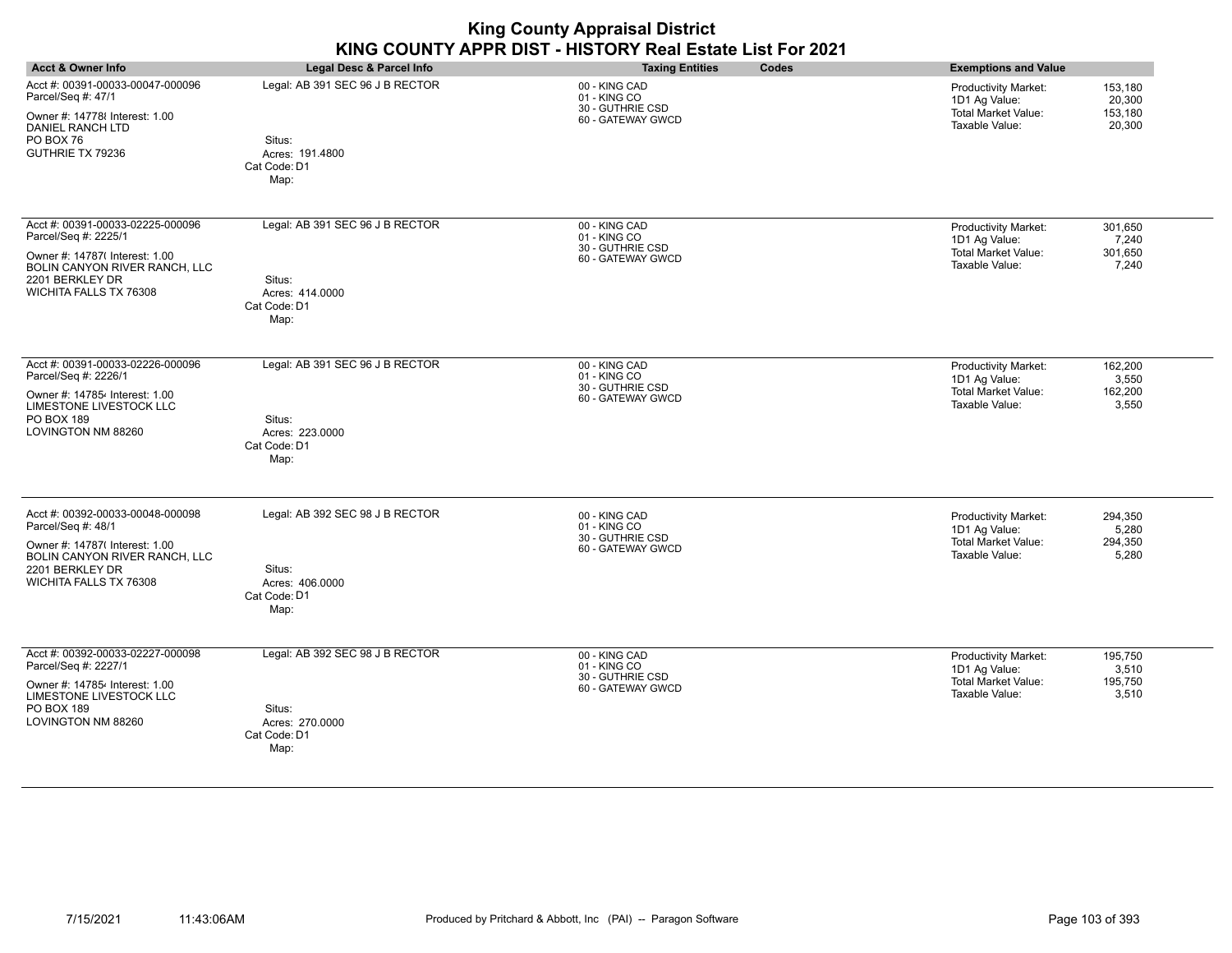| <b>Acct &amp; Owner Info</b>                                                                                                                                             | Legal Desc & Parcel Info                                                              | <b>Taxing Entities</b><br>Codes                                        | <b>Exemptions and Value</b>                                                                                                          |
|--------------------------------------------------------------------------------------------------------------------------------------------------------------------------|---------------------------------------------------------------------------------------|------------------------------------------------------------------------|--------------------------------------------------------------------------------------------------------------------------------------|
| Acct #: 00393-00033-02228-000099<br>Parcel/Seq #: 2228/1<br>Owner #: 14739; Interest: 1.00<br>MONGRAIN GEORGE<br><b>BOX 71</b><br>KNOX CITY TX 79529                     | Legal: AB 393 SEC 99 J B RECTOR<br>Situs:<br>Acres: 373.6150<br>Cat Code: D1<br>Map:  | 00 - KING CAD<br>01 - KING CO<br>30 - GUTHRIE CSD<br>60 - GATEWAY GWCD | 270,870<br><b>Productivity Market:</b><br>1D1 Ag Value:<br>4,860<br><b>Total Market Value:</b><br>270,870<br>Taxable Value:<br>4,860 |
| Acct #: 00393-00033-02229-000099<br>Parcel/Seq #: 2229/1<br>Owner #: 14787( Interest: 1.00<br>BOLIN CANYON RIVER RANCH, LLC<br>2201 BERKLEY DR<br>WICHITA FALLS TX 76308 | Legal: AB 393 SEC 99 J B RECTOR<br>Situs:<br>Acres: 200.0000<br>Cat Code: D1<br>Map:  | 00 - KING CAD<br>01 - KING CO<br>30 - GUTHRIE CSD<br>60 - GATEWAY GWCD | 145,000<br>Productivity Market:<br>1D1 Ag Value:<br>2,600<br><b>Total Market Value:</b><br>145,000<br>2,600<br>Taxable Value:        |
| Acct #: 00393-00033-02230-000099<br>Parcel/Seq #: 2230/1<br>Owner #: 147854 Interest: 1.00<br>LIMESTONE LIVESTOCK LLC<br>PO BOX 189<br>LOVINGTON NM 88260                | Legal: AB 393 SEC 99 J B RECTOR<br>Situs:<br>Acres: 152.3850<br>Cat Code: D1<br>Map:  | 00 - KING CAD<br>01 - KING CO<br>30 - GUTHRIE CSD<br>60 - GATEWAY GWCD | 110,480<br><b>Productivity Market:</b><br>1D1 Ag Value:<br>1,980<br><b>Total Market Value:</b><br>110,480<br>Taxable Value:<br>1,980 |
| Acct #: 00394-00033-00050-000100<br>Parcel/Seq #: 50/1<br>Owner #: 14739; Interest: 1.00<br><b>MONGRAIN GEORGE</b><br><b>BOX 71</b><br>KNOX CITY TX 79529                | Legal: AB 394 SEC 100 J B RECTOR<br>Situs:<br>Acres: 190.4400<br>Cat Code: D1<br>Map: | 00 - KING CAD<br>01 - KING CO<br>30 - GUTHRIE CSD<br>60 - GATEWAY GWCD | Productivity Market:<br>137,870<br>2,460<br>1D1 Ag Value:<br><b>Total Market Value:</b><br>137,870<br>Taxable Value:<br>2,460        |
| Acct #: 00394-00033-02242-000100<br>Parcel/Seq #: 2242/1<br>Owner #: 147854 Interest: 1.00<br>LIMESTONE LIVESTOCK LLC<br>PO BOX 189<br>LOVINGTON NM 88260                | Legal: AB 394 SEC 100 J B RECTOR<br>Situs:<br>Acres: 231.5600<br>Cat Code: D1<br>Map: | 00 - KING CAD<br>01 - KING CO<br>30 - GUTHRIE CSD<br>60 - GATEWAY GWCD | <b>Productivity Market:</b><br>167,960<br>1D1 Ag Value:<br>3,110<br><b>Total Market Value:</b><br>167,960<br>Taxable Value:<br>3,110 |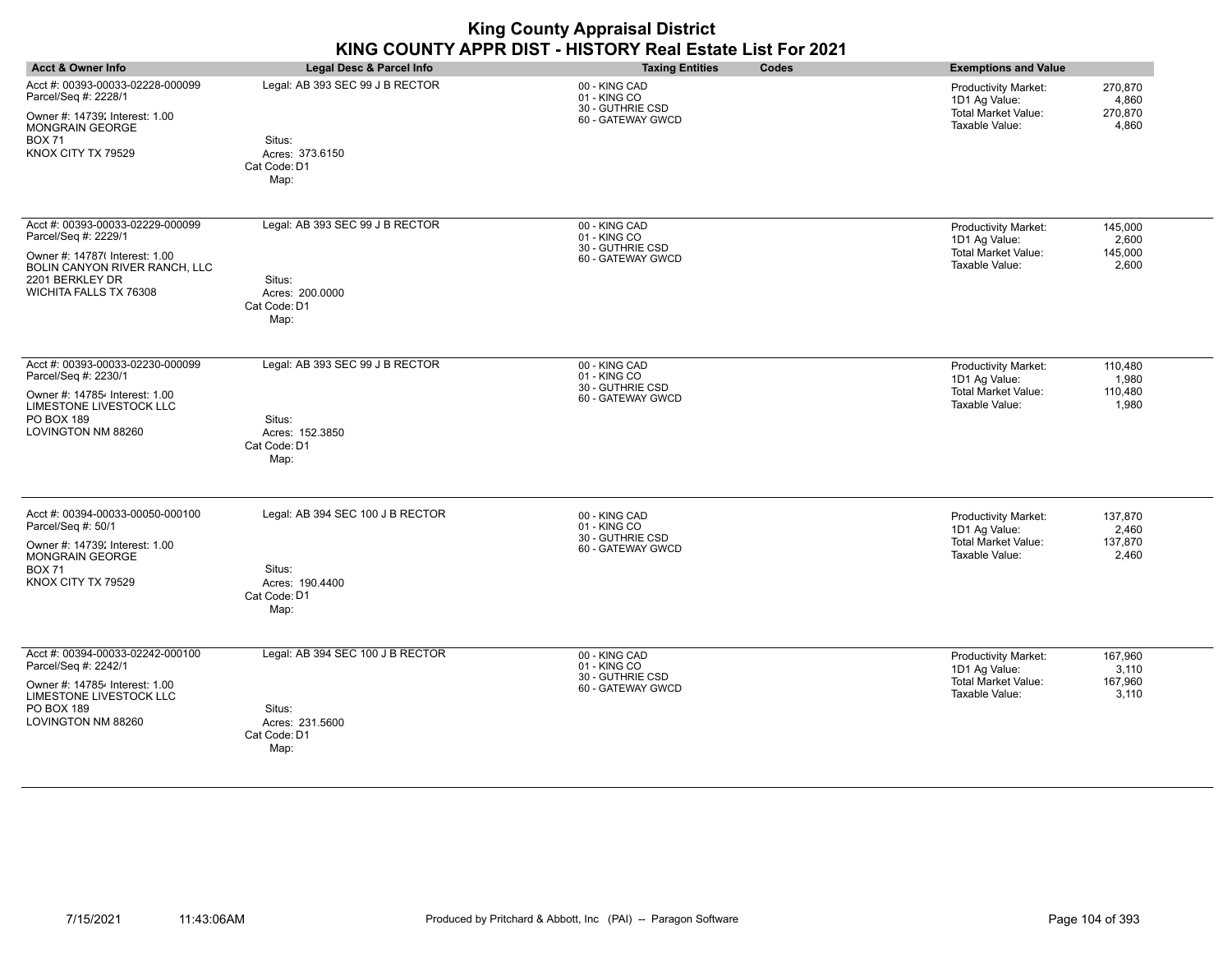| <b>King County Appraisal District</b>                     |  |
|-----------------------------------------------------------|--|
| KING COUNTY APPR DIST - HISTORY Real Estate List For 2021 |  |

| <b>Acct &amp; Owner Info</b>                                                                                                                                                                    | Legal Desc & Parcel Info                                                                | <b>Taxing Entities</b><br>Codes                                        | <b>Exemptions and Value</b>                                                                                                          |
|-------------------------------------------------------------------------------------------------------------------------------------------------------------------------------------------------|-----------------------------------------------------------------------------------------|------------------------------------------------------------------------|--------------------------------------------------------------------------------------------------------------------------------------|
| Acct #: 00395-00033-00529-000128<br>Parcel/Seq #: 529/1<br>Owner #: 14788' Interest: 0.50<br><b>BRYSON BIRD CREEK LLC</b><br>4549 BOLES ROAD<br>LABADIE MO 63055                                | Legal: AB 395 SEC 128 J B RECTOR<br>Situs:<br>Acres: 320.0000<br>Cat Code: D1<br>Map:   | 00 - KING CAD<br>01 - KING CO<br>30 - GUTHRIE CSD<br>60 - GATEWAY GWCD | 232,000<br><b>Productivity Market:</b><br>1D1 Ag Value:<br>4,800<br><b>Total Market Value:</b><br>232,000<br>Taxable Value:<br>4,800 |
| Acct #: 00395-00033-00529-000128<br>Parcel/Seq #: 529/2<br>Owner #: 14788( Interest: 0.50<br><b>MASTERSON RUSSELL PROPERTIES</b><br>LLC<br>4104 COUNTY ROAD 179<br><b>BRECKENRIDGE TX 76424</b> | Legal: AB 395 SEC 128 J B RECTOR<br>Situs:<br>Acres: 320.0000<br>Cat Code: D1<br>Map:   | 00 - KING CAD<br>01 - KING CO<br>30 - GUTHRIE CSD<br>60 - GATEWAY GWCD | 232,000<br><b>Productivity Market:</b><br>1D1 Ag Value:<br>4,800<br><b>Total Market Value:</b><br>232,000<br>Taxable Value:<br>4,800 |
| Acct #: 00396-00044-01029-000081<br>Parcel/Seq #: 1029/1<br>Owner #: 14754; Interest: 1.00<br>SPIKEBOX LTD<br>PO Box 237<br>Benjamin TX 79505                                                   | Legal: AB 396 SUR 81 JOHN B RECTOR<br>Situs:<br>Acres: 663.3140<br>Cat Code: D1<br>Map: | 00 - KING CAD<br>01 - KING CO<br>30 - GUTHRIE CSD<br>60 - GATEWAY GWCD | Productivity Market:<br>480,900<br>1D1 Ag Value:<br>8,620<br><b>Total Market Value:</b><br>480,900<br>Taxable Value:<br>8,620        |
| Acct #: 00397-00033-00051-000116<br>Parcel/Seq #: 51/1<br>Owner #: 14739; Interest: 1.00<br><b>MONGRAIN GEORGE</b><br><b>BOX 71</b><br>KNOX CITY TX 79529                                       | Legal: AB 397 SEC 116 J B RECTOR<br>Situs:<br>Acres: 205.0000<br>Cat Code: D1<br>Map:   | 00 - KING CAD<br>01 - KING CO<br>30 - GUTHRIE CSD<br>60 - GATEWAY GWCD | Productivity Market:<br>148,630<br>1D1 Ag Value:<br>2,670<br><b>Total Market Value:</b><br>148,630<br>Taxable Value:<br>2,670        |
| Acct #: 00397-00033-00530-000116<br>Parcel/Seq #: 530/1<br>Owner #: 14788' Interest: 0.50<br>BRYSON BIRD CREEK LLC<br>4549 BOLES ROAD<br>LABADIE MO 63055                                       | Legal: AB 397 SEC 116 J B RECTOR<br>Situs:<br>Acres: 235.4000<br>Cat Code: D1<br>Map:   | 00 - KING CAD<br>01 - KING CO<br>30 - GUTHRIE CSD<br>60 - GATEWAY GWCD | 170,670<br><b>Productivity Market:</b><br>1D1 Ag Value:<br>3,380<br><b>Total Market Value:</b><br>170,670<br>Taxable Value:<br>3,380 |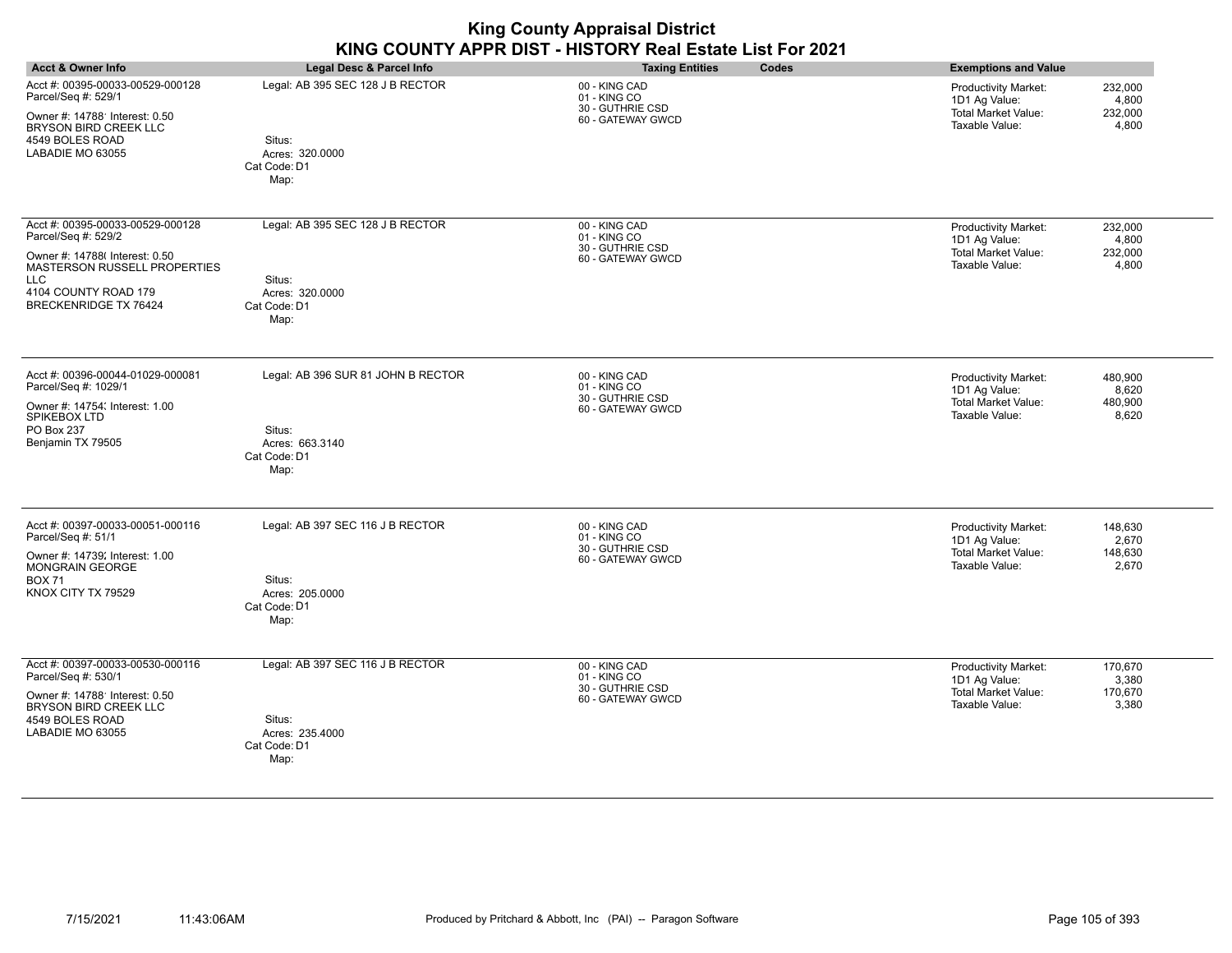| <b>Acct &amp; Owner Info</b>                                                                                                                                                                    | <b>Legal Desc &amp; Parcel Info</b>                                                   | <b>Taxing Entities</b><br>Codes                                        | <b>Exemptions and Value</b>                                                                                                          |
|-------------------------------------------------------------------------------------------------------------------------------------------------------------------------------------------------|---------------------------------------------------------------------------------------|------------------------------------------------------------------------|--------------------------------------------------------------------------------------------------------------------------------------|
| Acct #: 00397-00033-00530-000116<br>Parcel/Seq #: 530/2<br>Owner #: 14788( Interest: 0.50<br><b>MASTERSON RUSSELL PROPERTIES</b><br>LLC<br>4104 COUNTY ROAD 179<br><b>BRECKENRIDGE TX 76424</b> | Legal: AB 397 SEC 116 J B RECTOR<br>Situs:<br>Acres: 235.4000<br>Cat Code: D1<br>Map: | 00 - KING CAD<br>01 - KING CO<br>30 - GUTHRIE CSD<br>60 - GATEWAY GWCD | 170,670<br><b>Productivity Market:</b><br>1D1 Ag Value:<br>3,380<br><b>Total Market Value:</b><br>170,670<br>Taxable Value:<br>3,380 |
| Acct #: 00398-00033-00052-000115<br>Parcel/Seq #: 52/1<br>Owner #: 14739; Interest: 1.00<br><b>MONGRAIN GEORGE</b><br><b>BOX 71</b><br>KNOX CITY TX 79529                                       | Legal: AB 398 SEC 115 J B RECTOR<br>Situs:<br>Acres: 522.0000<br>Cat Code: D1<br>Map: | 00 - KING CAD<br>01 - KING CO<br>30 - GUTHRIE CSD<br>60 - GATEWAY GWCD | 363,450<br>Productivity Market:<br>1D1 Ag Value:<br>5,890<br><b>Total Market Value:</b><br>363,450<br>Taxable Value:<br>5,890        |
| Acct #: 00398-00033-00531-000115<br>Parcel/Seq #: 531/1<br>Owner #: 14788' Interest: 0.50<br>BRYSON BIRD CREEK LLC<br>4549 BOLES ROAD<br>LABADIE MO 63055                                       | Legal: AB 398 SEC 115 J B RECTOR<br>Situs:<br>Acres: 147.8500<br>Cat Code: D1<br>Map: | 00 - KING CAD<br>01 - KING CO<br>30 - GUTHRIE CSD<br>60 - GATEWAY GWCD | <b>Productivity Market:</b><br>107,190<br>1D1 Ag Value:<br>2,040<br><b>Total Market Value:</b><br>107,190<br>Taxable Value:<br>2,040 |
| Acct #: 00398-00033-00531-000115<br>Parcel/Seq #: 531/2<br>Owner #: 14788( Interest: 0.50<br><b>MASTERSON RUSSELL PROPERTIES</b><br>LLC<br>4104 COUNTY ROAD 179<br><b>BRECKENRIDGE TX 76424</b> | Legal: AB 398 SEC 115 J B RECTOR<br>Situs:<br>Acres: 147.8500<br>Cat Code: D1<br>Map: | 00 - KING CAD<br>01 - KING CO<br>30 - GUTHRIE CSD<br>60 - GATEWAY GWCD | <b>Productivity Market:</b><br>107,190<br>2,040<br>1D1 Ag Value:<br><b>Total Market Value:</b><br>107,190<br>Taxable Value:<br>2,040 |
| Acct #: 00399-00044-00053-000132<br>Parcel/Seq #: 53/1<br>Owner #: 14787! Interest: 1.00<br>WHITAKER, DAVID & AMY<br>PO BOX 993<br>CHILDRESS TX 79201                                           | Legal: AB 399 SEC 132 J B RECTOR<br>Situs:<br>Acres: 260.0000<br>Cat Code: D1<br>Map: | 00 - KING CAD<br>01 - KING CO<br>30 - GUTHRIE CSD<br>60 - GATEWAY GWCD | Productivity Market:<br>188,500<br>1D1 Ag Value:<br>3,380<br><b>Total Market Value:</b><br>188,500<br>Taxable Value:<br>3,380        |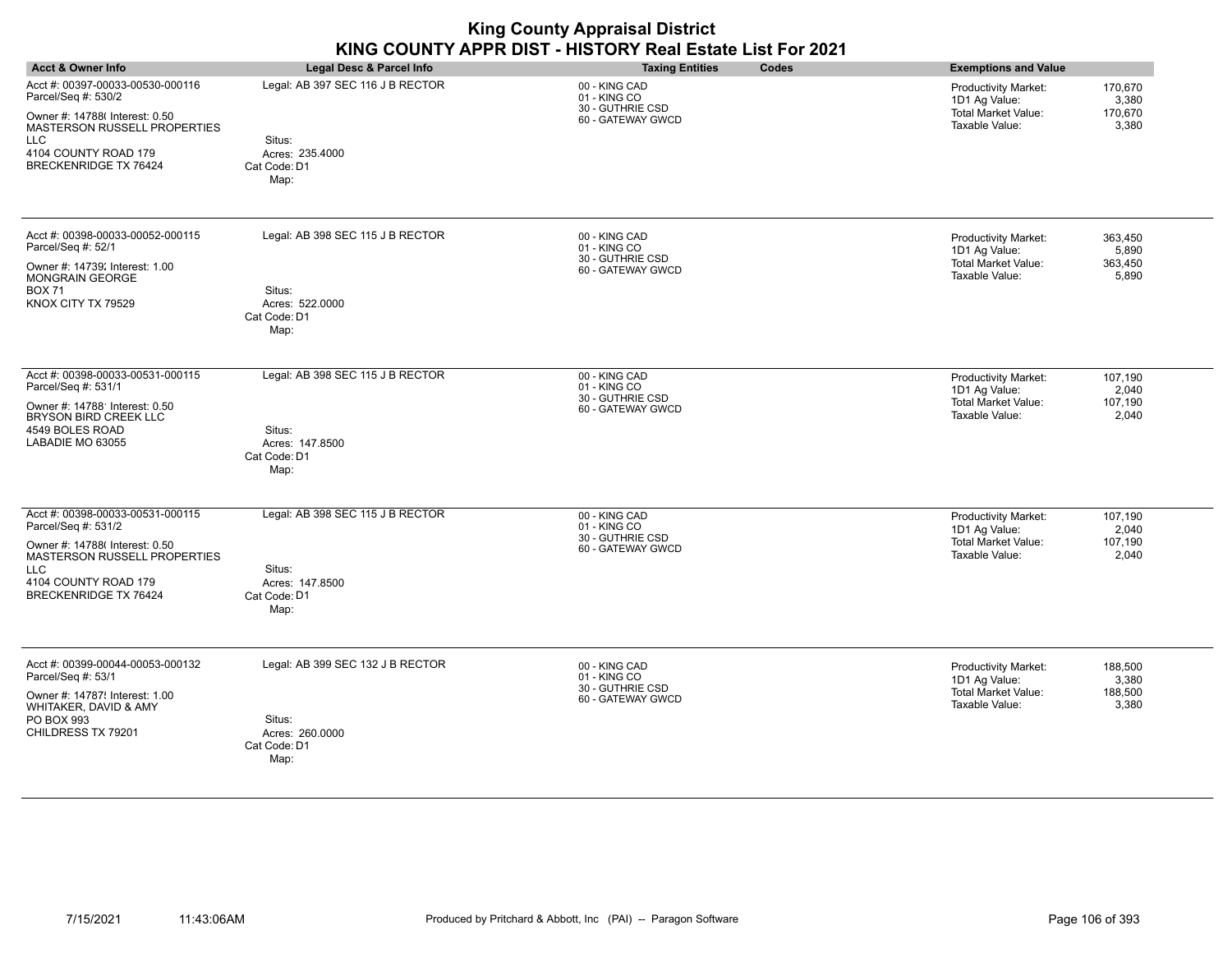|                                                                                                                          |                                                   | <b>King County Appraisal District</b><br>KING COUNTY APPR DIST - HISTORY Real Estate List For 2021 |                                                                                                                                |
|--------------------------------------------------------------------------------------------------------------------------|---------------------------------------------------|----------------------------------------------------------------------------------------------------|--------------------------------------------------------------------------------------------------------------------------------|
| <b>Acct &amp; Owner Info</b>                                                                                             | Legal Desc & Parcel Info                          | <b>Taxing Entities</b><br>Codes                                                                    | <b>Exemptions and Value</b>                                                                                                    |
| Acct #: 00400-00033-00054-000114<br>Parcel/Seq #: 54/1<br>Owner #: 14787(Interest: 1.00<br>BOLIN CANYON RIVER RANCH, LLC | Legal: AB 400 SEC 114 J B RECTOR                  | 00 - KING CAD<br>01 - KING CO<br>30 - GUTHRIE CSD<br>60 - GATEWAY GWCD                             | 34,800<br><b>Productivity Market:</b><br>1D1 Ag Value:<br>620<br><b>Total Market Value:</b><br>34,800<br>Taxable Value:<br>620 |
| 2201 BERKLEY DR<br>WICHITA FALLS TX 76308                                                                                | Situs:<br>Acres: 48,0000<br>Cat Code: D1<br>Map:  |                                                                                                    |                                                                                                                                |
| Acct #: 00400-00033-00532-000114<br>Parcel/Seq #: 532/1                                                                  | Legal: AB 400 SEC 114 J B RECTOR                  | 00 - KING CAD<br>01 - KING CO                                                                      | 159.690<br><b>Productivity Market:</b><br>1D1 Ag Value:<br>3,030                                                               |
| Owner #: 14788' Interest: 0.50<br>BRYSON BIRD CREEK LLC                                                                  |                                                   | 30 - GUTHRIE CSD<br>60 - GATEWAY GWCD                                                              | <b>Total Market Value:</b><br>159,690<br>Taxable Value:<br>3,030                                                               |
| 4549 BOLES ROAD<br>LABADIE MO 63055                                                                                      | Situs:<br>Acres: 220.2500<br>Cat Code: D1<br>Map: |                                                                                                    |                                                                                                                                |
| Acct #: 00400-00033-00532-000114<br>Parcel/Seq #: 532/2                                                                  | Legal: AB 400 SEC 114 J B RECTOR                  | 00 - KING CAD<br>01 - KING CO                                                                      | Productivity Market:<br>159,690<br>1D1 Ag Value:<br>3,030                                                                      |
| Owner #: 14788( Interest: 0.50<br>MASTERSON RUSSELL PROPERTIES                                                           | Situs:                                            | 30 - GUTHRIE CSD<br>60 - GATEWAY GWCD                                                              | Total Market Value:<br>159,690<br>Taxable Value:<br>3,030                                                                      |
| <b>LLC</b><br>4104 COUNTY ROAD 179<br><b>BRECKENRIDGE TX 76424</b>                                                       | Acres: 220.2500<br>Cat Code: D1<br>Map:           |                                                                                                    |                                                                                                                                |
| Acct #: 00400-00033-02232-000114<br>Parcel/Seq #: 2232/1                                                                 | Legal: AB 400 SEC 114 J B RECTOR                  | 00 - KING CAD<br>01 - KING CO                                                                      | <b>Productivity Market:</b><br>101,500<br>1D1 Ag Value:<br>1,820                                                               |
| Owner #: 14739; Interest: 1.00<br><b>MONGRAIN GEORGE</b>                                                                 |                                                   | 30 - GUTHRIE CSD<br>60 - GATEWAY GWCD                                                              | <b>Total Market Value:</b><br>101,500<br>Taxable Value:<br>1,820                                                               |
| <b>BOX 71</b><br>KNOX CITY TX 79529                                                                                      | Situs:<br>Acres: 140,0000<br>Cat Code: D1<br>Map: |                                                                                                    |                                                                                                                                |
| Acct #: 00401-00044-00055-000133<br>Parcel/Seq #: 55/1                                                                   | Legal: AB 401 SEC 133 J B RECTOR                  | 00 - KING CAD<br>01 - KING CO                                                                      | Productivity Market:<br>286,380<br>1D1 Ag Value:<br>5,140                                                                      |
| Owner #: 14787! Interest: 1.00<br>WHITAKER, DAVID & AMY                                                                  |                                                   | 30 - GUTHRIE CSD<br>60 - GATEWAY GWCD                                                              | <b>Total Market Value:</b><br>286,380<br>Taxable Value:<br>5,140                                                               |
| PO BOX 993<br>CHILDRESS TX 79201                                                                                         | Situs:<br>Acres: 395,0000<br>Cat Code: D1<br>Map: |                                                                                                    |                                                                                                                                |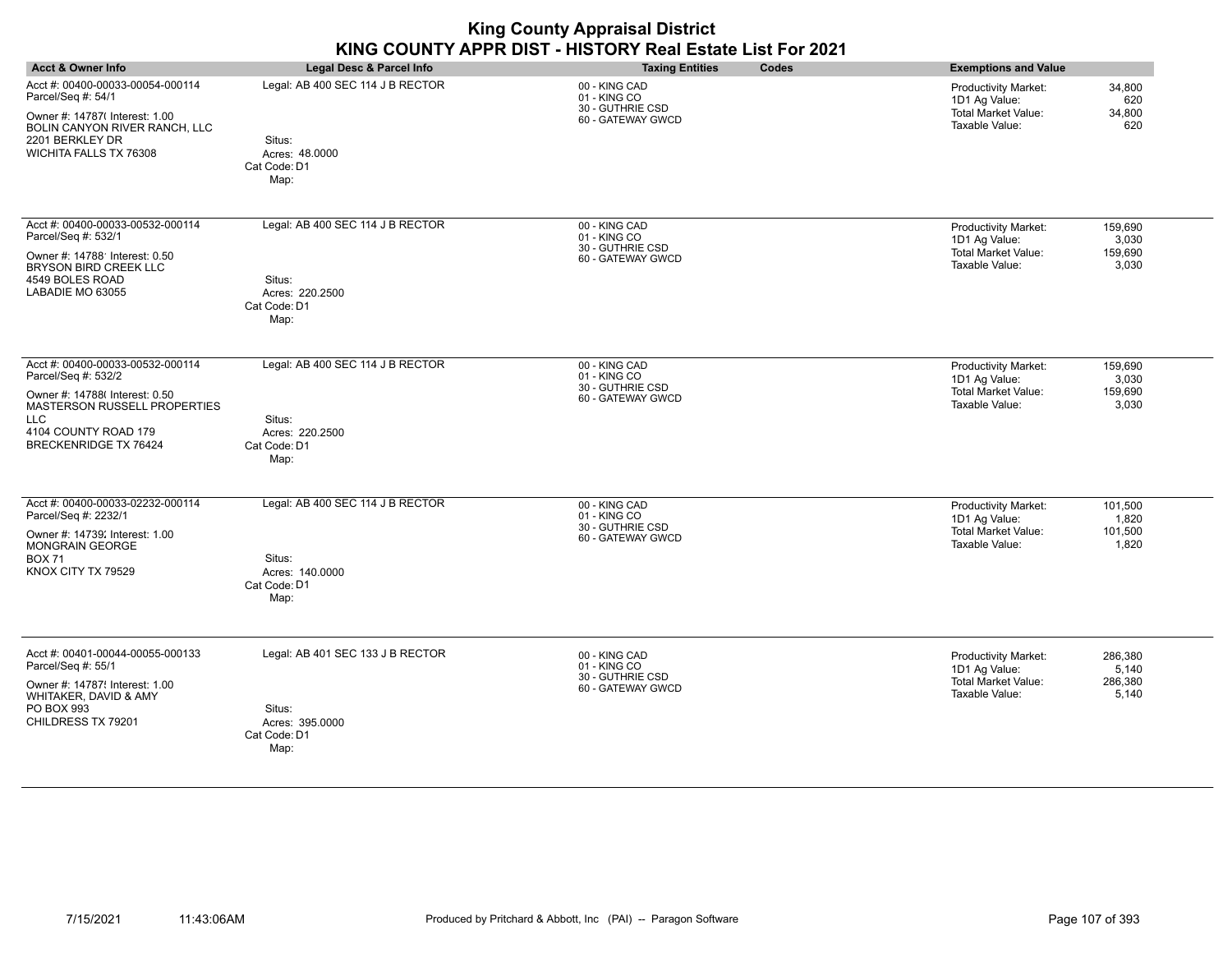| <b>Acct &amp; Owner Info</b>                                                                                                                                             | Legal Desc & Parcel Info                                                                      | <b>Taxing Entities</b><br>Codes                                        | <b>Exemptions and Value</b>                                                                                                          |
|--------------------------------------------------------------------------------------------------------------------------------------------------------------------------|-----------------------------------------------------------------------------------------------|------------------------------------------------------------------------|--------------------------------------------------------------------------------------------------------------------------------------|
| Acct #: 00402-00033-00056-000094<br>Parcel/Seq #: 56/1<br>Owner #: 14787! Interest: 1.00<br>WHITAKER, DAVID & AMY<br>PO BOX 993<br>CHILDRESS TX 79201                    | Legal: AB 402 SEC 94 J B RECTOR<br>Situs:<br>Acres: 624.0000<br>Cat Code: D1<br>Map:          | 00 - KING CAD<br>01 - KING CO<br>30 - GUTHRIE CSD<br>60 - GATEWAY GWCD | 452,410<br><b>Productivity Market:</b><br>1D1 Ag Value:<br>8,280<br><b>Total Market Value:</b><br>452,410<br>Taxable Value:<br>8,280 |
| Acct #: 00402-00033-02650-000094<br>Parcel/Seq #: 2650/1<br>Owner #: 14778 {Interest: 1.00<br><b>DANIEL RANCH LTD</b><br>PO BOX 76<br>GUTHRIE TX 79236                   | Legal: AB 402 SEC 94<br><b>JB RECTOR</b><br>Situs:<br>Acres: 141.2000<br>Cat Code: D1<br>Map: | 00 - KING CAD<br>01 - KING CO<br>30 - GUTHRIE CSD<br>60 - GATEWAY GWCD | 102,370<br><b>Productivity Market:</b><br>1D1 Ag Value:<br>2,120<br><b>Total Market Value:</b><br>102,370<br>Taxable Value:<br>2,120 |
| Acct #: 00403-00033-00057-000095<br>Parcel/Seq #: 57/1<br>Owner #: 14787! Interest: 1.00<br>WHITAKER, DAVID & AMY<br>PO BOX 993<br>CHILDRESS TX 79201                    | Legal: AB 403 SEC 95 J B RECTOR<br>Situs:<br>Acres: 467.4890<br>Cat Code: D1<br>Map:          | 00 - KING CAD<br>01 - KING CO<br>30 - GUTHRIE CSD<br>60 - GATEWAY GWCD | Productivity Market:<br>343,430<br>1D1 Ag Value:<br>11,850<br>Total Market Value:<br>343,430<br>Taxable Value:<br>11,850             |
| Acct #: 00403-00033-02233-000095<br>Parcel/Seq #: 2233/1<br>Owner #: 14787( Interest: 1.00<br>BOLIN CANYON RIVER RANCH, LLC<br>2201 BERKLEY DR<br>WICHITA FALLS TX 76308 | Legal: AB 403 SEC 95 J B RECTOR<br>Situs:<br>Acres: 241.0000<br>Cat Code: D1<br>Map:          | 00 - KING CAD<br>01 - KING CO<br>30 - GUTHRIE CSD<br>60 - GATEWAY GWCD | <b>Productivity Market:</b><br>174,730<br>3,130<br>1D1 Ag Value:<br><b>Total Market Value:</b><br>174,730<br>Taxable Value:<br>3,130 |
| Acct #: 00403-00033-02651-000095<br>Parcel/Seq #: 2651/1<br>Owner #: 14778 {Interest: 1.00<br>DANIEL RANCH LTD<br>PO BOX 76<br>GUTHRIE TX 79236                          | Legal: AB 403 SEC 95<br><b>JB RECTOR</b><br>Situs:<br>Acres: 93.4500<br>Cat Code: D1<br>Map:  | 00 - KING CAD<br>01 - KING CO<br>30 - GUTHRIE CSD<br>60 - GATEWAY GWCD | Productivity Market:<br>67,750<br>1D1 Ag Value:<br>1,400<br><b>Total Market Value:</b><br>67,750<br>Taxable Value:<br>1,400          |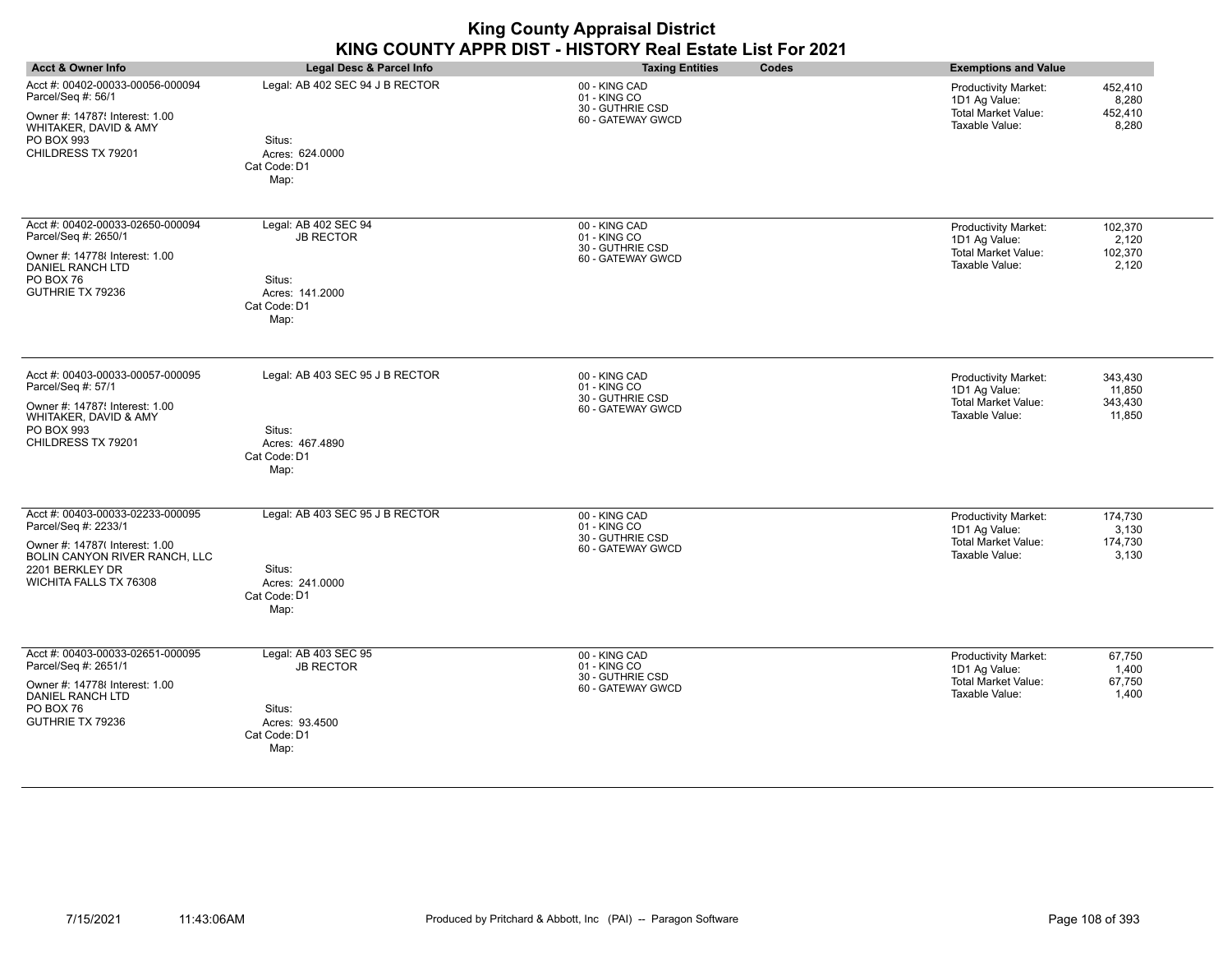|                                                                                                                                                                  |                                                               | <b>King County Appraisal District</b><br>KING COUNTY APPR DIST - HISTORY Real Estate List For 2021 |                                                                                                                               |
|------------------------------------------------------------------------------------------------------------------------------------------------------------------|---------------------------------------------------------------|----------------------------------------------------------------------------------------------------|-------------------------------------------------------------------------------------------------------------------------------|
| <b>Acct &amp; Owner Info</b>                                                                                                                                     | <b>Legal Desc &amp; Parcel Info</b>                           | <b>Taxing Entities</b><br>Codes                                                                    | <b>Exemptions and Value</b>                                                                                                   |
| Acct #: 00404-00033-00058-000110<br>Parcel/Seq #: 58/1<br>Owner #: 14787(Interest: 1.00<br>BOLIN CANYON RIVER RANCH, LLC<br>2201 BERKLEY DR                      | Legal: AB 404 SEC 110 J B RECTOR<br>Situs:                    | 00 - KING CAD<br>01 - KING CO<br>30 - GUTHRIE CSD<br>60 - GATEWAY GWCD                             | Productivity Market:<br>126,880<br>1D1 Ag Value:<br>2,280<br><b>Total Market Value:</b><br>126,880<br>Taxable Value:<br>2,280 |
| WICHITA FALLS TX 76308                                                                                                                                           | Acres: 175.0000<br>Cat Code: D1<br>Map:                       |                                                                                                    |                                                                                                                               |
| Acct #: 00404-00033-00533-000110<br>Parcel/Seq #: 533/1                                                                                                          | Legal: AB 404 SEC 110 J B RECTOR                              | 00 - KING CAD<br>01 - KING CO<br>30 - GUTHRIE CSD                                                  | Productivity Market:<br>169,650<br>1D1 Ag Value:<br>3,040                                                                     |
| Owner #: 14788' Interest: 0.50<br>BRYSON BIRD CREEK LLC<br>4549 BOLES ROAD<br>LABADIE MO 63055                                                                   | Situs:<br>Acres: 234.0000<br>Cat Code: D1<br>Map:             | 60 - GATEWAY GWCD                                                                                  | <b>Total Market Value:</b><br>169,650<br>Taxable Value:<br>3,040                                                              |
| Acct #: 00404-00033-00533-000110<br>Parcel/Seq #: 533/2<br>Owner #: 14788( Interest: 0.50<br>MASTERSON RUSSELL PROPERTIES<br>LLC<br>4104 COUNTY ROAD 179         | Legal: AB 404 SEC 110 J B RECTOR<br>Situs:<br>Acres: 234.0000 | 00 - KING CAD<br>01 - KING CO<br>30 - GUTHRIE CSD<br>60 - GATEWAY GWCD                             | Productivity Market:<br>169,650<br>1D1 Ag Value:<br>3,040<br>Total Market Value:<br>169,650<br>Taxable Value:<br>3,040        |
| <b>BRECKENRIDGE TX 76424</b>                                                                                                                                     | Cat Code: D1<br>Map:                                          |                                                                                                    |                                                                                                                               |
| Acct #: 00405-00033-00059-000111<br>Parcel/Seq #: 59/1<br>Owner #: 14787(Interest: 1.00                                                                          | Legal: AB 405 SEC 111 J B RECTOR                              | 00 - KING CAD<br>01 - KING CO<br>30 - GUTHRIE CSD<br>60 - GATEWAY GWCD                             | Productivity Market:<br>208.080<br>1D1 Ag Value:<br>3,730<br><b>Total Market Value:</b><br>208,080                            |
| <b>BOLIN CANYON RIVER RANCH. LLC</b><br>2201 BERKLEY DR<br>WICHITA FALLS TX 76308                                                                                | Situs:<br>Acres: 287.0000<br>Cat Code: D1<br>Map:             |                                                                                                    | Taxable Value:<br>3.730                                                                                                       |
| Acct #: 00405-00033-00534-000111<br>Parcel/Seq #: 534/1<br>Owner #: 14788' Interest: 0.50<br><b>BRYSON BIRD CREEK LLC</b><br>4549 BOLES ROAD<br>LABADIE MO 63055 | Legal: AB 405 SEC 111 J B RECTOR<br>Situs:                    | 00 - KING CAD<br>01 - KING CO<br>30 - GUTHRIE CSD<br>60 - GATEWAY GWCD                             | Productivity Market:<br>151,350<br>1D1 Ag Value:<br>2,960<br><b>Total Market Value:</b><br>151,350<br>2,960<br>Taxable Value: |
|                                                                                                                                                                  | Acres: 208.7500<br>Cat Code: D1<br>Map:                       |                                                                                                    |                                                                                                                               |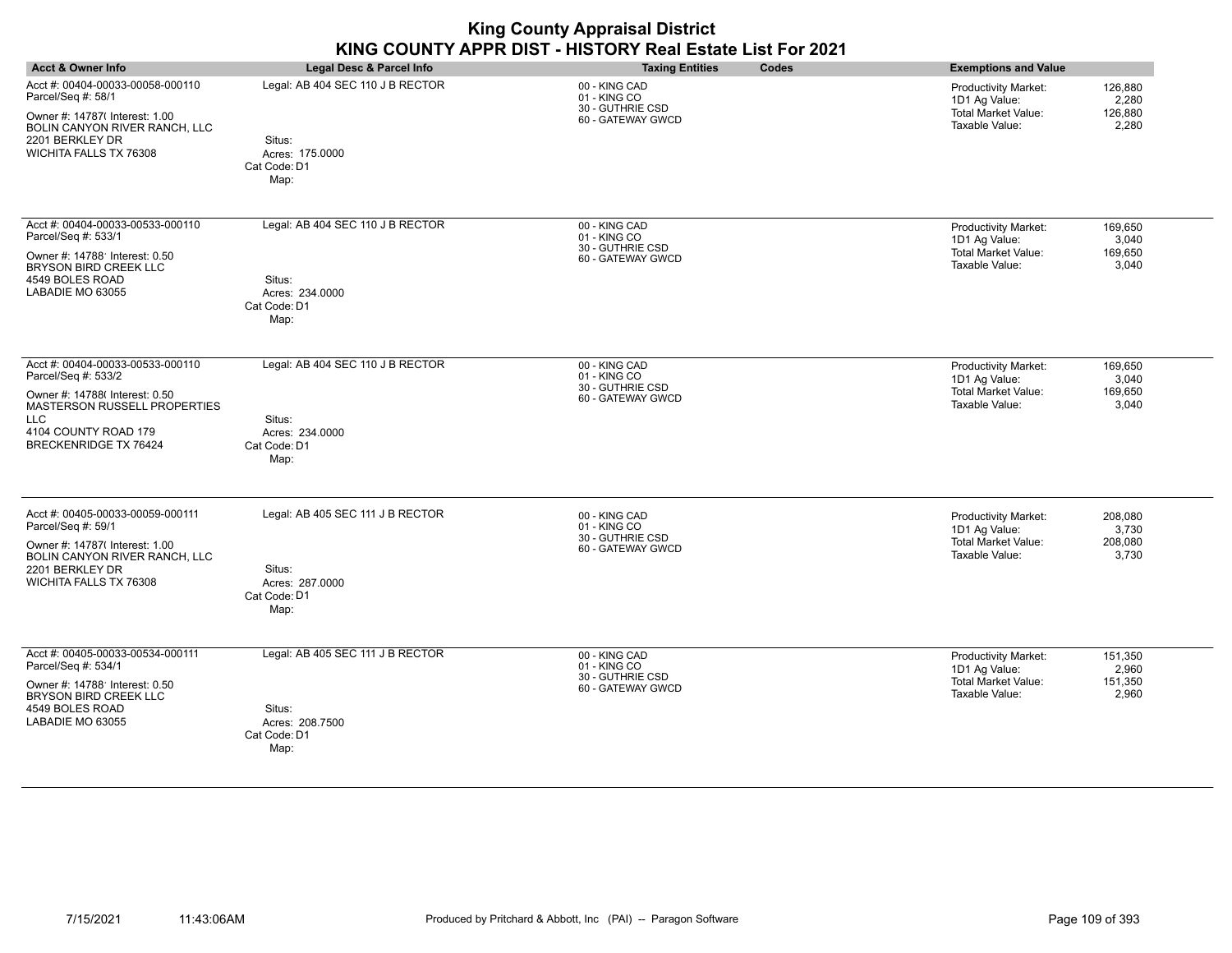| <b>Acct &amp; Owner Info</b>                                                                                                                                                                    | Legal Desc & Parcel Info                                                                                                | <b>Taxing Entities</b><br>Codes                                        | <b>Exemptions and Value</b>                                                                                                                                                                                                                 |
|-------------------------------------------------------------------------------------------------------------------------------------------------------------------------------------------------|-------------------------------------------------------------------------------------------------------------------------|------------------------------------------------------------------------|---------------------------------------------------------------------------------------------------------------------------------------------------------------------------------------------------------------------------------------------|
| Acct #: 00405-00033-00534-000111<br>Parcel/Seq #: 534/2<br>Owner #: 14788( Interest: 0.50<br>MASTERSON RUSSELL PROPERTIES<br><b>LLC</b><br>4104 COUNTY ROAD 179<br><b>BRECKENRIDGE TX 76424</b> | Legal: AB 405 SEC 111 J B RECTOR<br>Situs:<br>Acres: 208.7500<br>Cat Code: D1<br>Map:                                   | 00 - KING CAD<br>01 - KING CO<br>30 - GUTHRIE CSD<br>60 - GATEWAY GWCD | 151,350<br><b>Productivity Market:</b><br>2,960<br>1D1 Ag Value:<br><b>Total Market Value:</b><br>151,350<br>Taxable Value:<br>2,960                                                                                                        |
| Acct #: 00406-00033-00060-000113<br>Parcel/Seq #: 60/1<br>Owner #: 14787( Interest: 1.00<br>BOLIN CANYON RIVER RANCH, LLC<br>2201 BERKLEY DR<br>WICHITA FALLS TX 76308                          | Legal: AB 406 SEC 113 J B RECTOR<br>Situs:<br>Acres: 145.0000<br>Cat Code: D1<br>Map:                                   | 00 - KING CAD<br>01 - KING CO<br>30 - GUTHRIE CSD<br>60 - GATEWAY GWCD | 105,130<br><b>Productivity Market:</b><br>1D1 Ag Value:<br>1,890<br><b>Total Market Value:</b><br>105,130<br>Taxable Value:<br>1,890                                                                                                        |
| Acct #: 00406-00033-00535-000113<br>Parcel/Seq #: 535/1<br>Owner #: 14788' Interest: 0.50<br><b>BRYSON BIRD CREEK LLC</b><br>4549 BOLES ROAD<br>LABADIE MO 63055                                | Legal: AB 406 SEC 113 J B RECTOR<br>Situs:<br>Acres: 220.2500<br>Cat Code: D1<br>Map:                                   | 00 - KING CAD<br>01 - KING CO<br>30 - GUTHRIE CSD<br>60 - GATEWAY GWCD | 159,690<br><b>Productivity Market:</b><br>1D1 Ag Value:<br>3,050<br>159,690<br><b>Total Market Value:</b><br>Taxable Value:<br>3,050                                                                                                        |
| Acct #: 00406-00033-00535-000113<br>Parcel/Seq #: 535/2<br>Owner #: 14788( Interest: 0.50<br>MASTERSON RUSSELL PROPERTIES<br>LLC<br>4104 COUNTY ROAD 179<br><b>BRECKENRIDGE TX 76424</b>        | Legal: AB 406 SEC 113 J B RECTOR<br>Situs:<br>Acres: 220.2500<br>Cat Code: D1<br>Map:                                   | 00 - KING CAD<br>01 - KING CO<br>30 - GUTHRIE CSD<br>60 - GATEWAY GWCD | <b>Productivity Market:</b><br>159,690<br>3,050<br>1D1 Ag Value:<br><b>Total Market Value:</b><br>159,690<br>Taxable Value:<br>3,050                                                                                                        |
| Acct #: 00407-00033-00061-000112<br>Parcel/Seq #: 61/1<br>Owner #: 14787( Interest: 1.00<br>BOLIN CANYON RIVER RANCH, LLC<br>2201 BERKLEY DR<br>WICHITA FALLS TX 76308                          | Legal: AB 407 SEC 112 J B RECTOR<br>Situs: 925 CR 365 GUTHRIE TX 79236<br>Acres: 149.5000<br>Cat Code: D1 E1 D2<br>Map: | 00 - KING CAD<br>01 - KING CO<br>30 - GUTHRIE CSD<br>60 - GATEWAY GWCD | Land NonHomesite:<br>730<br>174,310<br>Improvement Homesite:<br>6,030<br>Improvement NonHomesite:<br><b>Productivity Market:</b><br>107,660<br>1,930<br>1D1 Ag Value:<br><b>Total Market Value:</b><br>288,730<br>Taxable Value:<br>183,000 |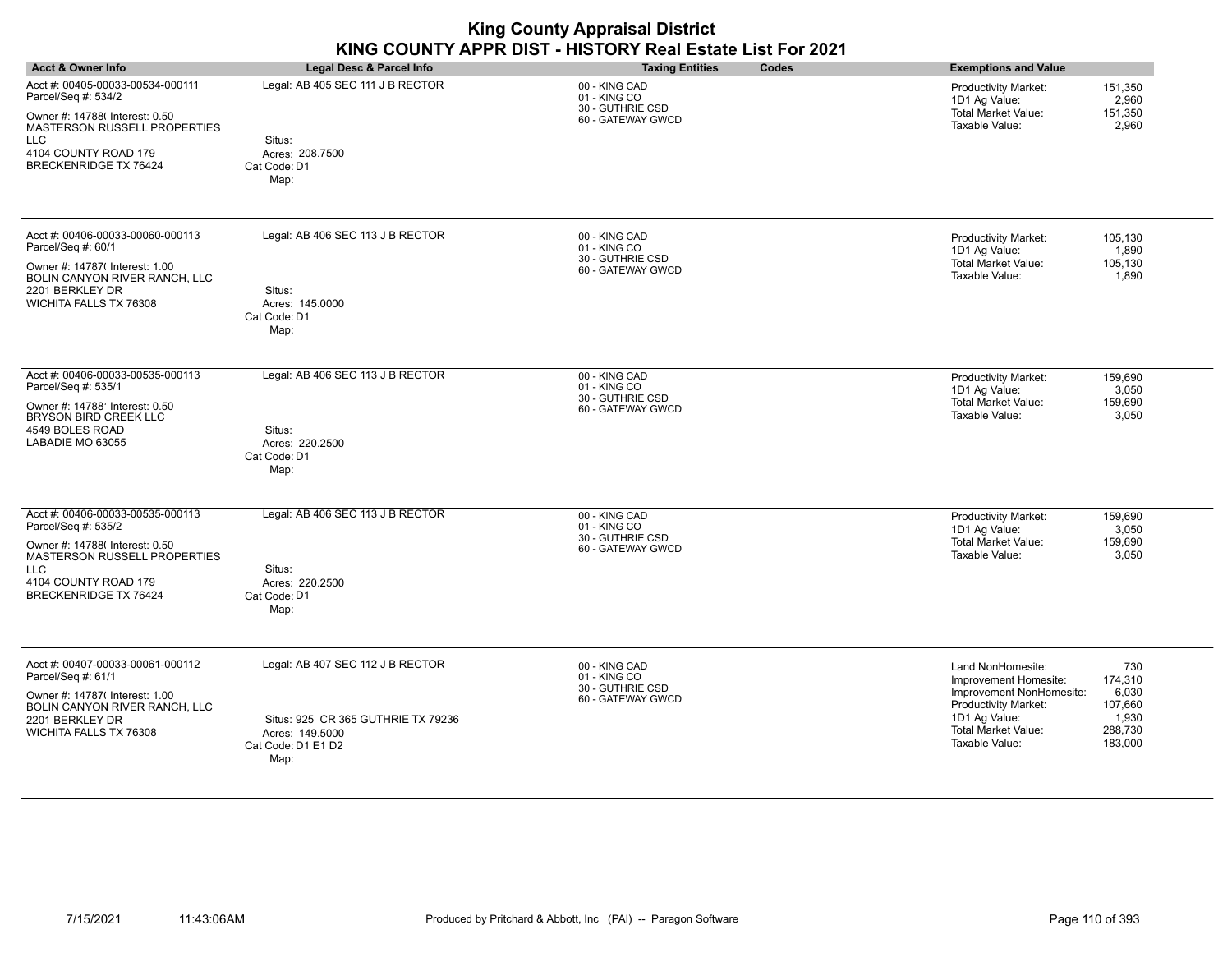| <b>Acct &amp; Owner Info</b>                                                                                                                                                             | Legal Desc & Parcel Info                                                              | <b>Taxing Entities</b><br>Codes                                        | <b>Exemptions and Value</b>                                                                                                          |
|------------------------------------------------------------------------------------------------------------------------------------------------------------------------------------------|---------------------------------------------------------------------------------------|------------------------------------------------------------------------|--------------------------------------------------------------------------------------------------------------------------------------|
| Acct #: 00407-00033-00536-000112<br>Parcel/Seq #: 536/1<br>Owner #: 14788' Interest: 0.50<br><b>BRYSON BIRD CREEK LLC</b><br>4549 BOLES ROAD<br>LABADIE MO 63055                         | Legal: AB 407 SEC 112 J B RECTOR<br>Situs:<br>Acres: 212.2500<br>Cat Code: D1<br>Map: | 00 - KING CAD<br>01 - KING CO<br>30 - GUTHRIE CSD<br>60 - GATEWAY GWCD | 153,880<br><b>Productivity Market:</b><br>1D1 Ag Value:<br>3,190<br><b>Total Market Value:</b><br>153,880<br>Taxable Value:<br>3,190 |
| Acct #: 00407-00033-00536-000112<br>Parcel/Seq #: 536/2<br>Owner #: 14788( Interest: 0.50<br>MASTERSON RUSSELL PROPERTIES<br>LLC<br>4104 COUNTY ROAD 179<br><b>BRECKENRIDGE TX 76424</b> | Legal: AB 407 SEC 112 J B RECTOR<br>Situs:<br>Acres: 212.2500<br>Cat Code: D1<br>Map: | 00 - KING CAD<br>01 - KING CO<br>30 - GUTHRIE CSD<br>60 - GATEWAY GWCD | Productivity Market:<br>153,880<br>1D1 Ag Value:<br>3,190<br><b>Total Market Value:</b><br>153,880<br>Taxable Value:<br>3,190        |
| Acct #: 00408-00033-00062-000127<br>Parcel/Seq #: 62/1<br>Owner #: 14787! Interest: 1.00<br>WHITAKER, DAVID & AMY<br>PO BOX 993<br>CHILDRESS TX 79201                                    | Legal: AB 408 SEC 127 J B RECTOR<br>Situs:<br>Acres: 276.8040<br>Cat Code: D1<br>Map: | 00 - KING CAD<br>01 - KING CO<br>30 - GUTHRIE CSD<br>60 - GATEWAY GWCD | <b>Productivity Market:</b><br>200,680<br>1D1 Ag Value:<br>3,600<br>Total Market Value:<br>200,680<br>Taxable Value:<br>3,600        |
| Acct #: 00408-00033-00537-000127<br>Parcel/Seq #: 537/1<br>Owner #: 14788' Interest: 0.50<br>BRYSON BIRD CREEK LLC<br>4549 BOLES ROAD<br>LABADIE MO 63055                                | Legal: AB 408 SEC 127 J B RECTOR<br>Situs:<br>Acres: 128,0000<br>Cat Code: D1<br>Map: | 00 - KING CAD<br>01 - KING CO<br>30 - GUTHRIE CSD<br>60 - GATEWAY GWCD | 92,800<br><b>Productivity Market:</b><br>1D1 Ag Value:<br>1,920<br><b>Total Market Value:</b><br>92,800<br>Taxable Value:<br>1,920   |
| Acct #: 00408-00033-00537-000127<br>Parcel/Seq #: 537/2<br>Owner #: 14788( Interest: 0.50<br>MASTERSON RUSSELL PROPERTIES<br>LLC<br>4104 COUNTY ROAD 179<br><b>BRECKENRIDGE TX 76424</b> | Legal: AB 408 SEC 127 J B RECTOR<br>Situs:<br>Acres: 128.0000<br>Cat Code: D1<br>Map: | 00 - KING CAD<br>01 - KING CO<br>30 - GUTHRIE CSD<br>60 - GATEWAY GWCD | <b>Productivity Market:</b><br>92,800<br>1D1 Ag Value:<br>1,920<br><b>Total Market Value:</b><br>92,800<br>Taxable Value:<br>1,920   |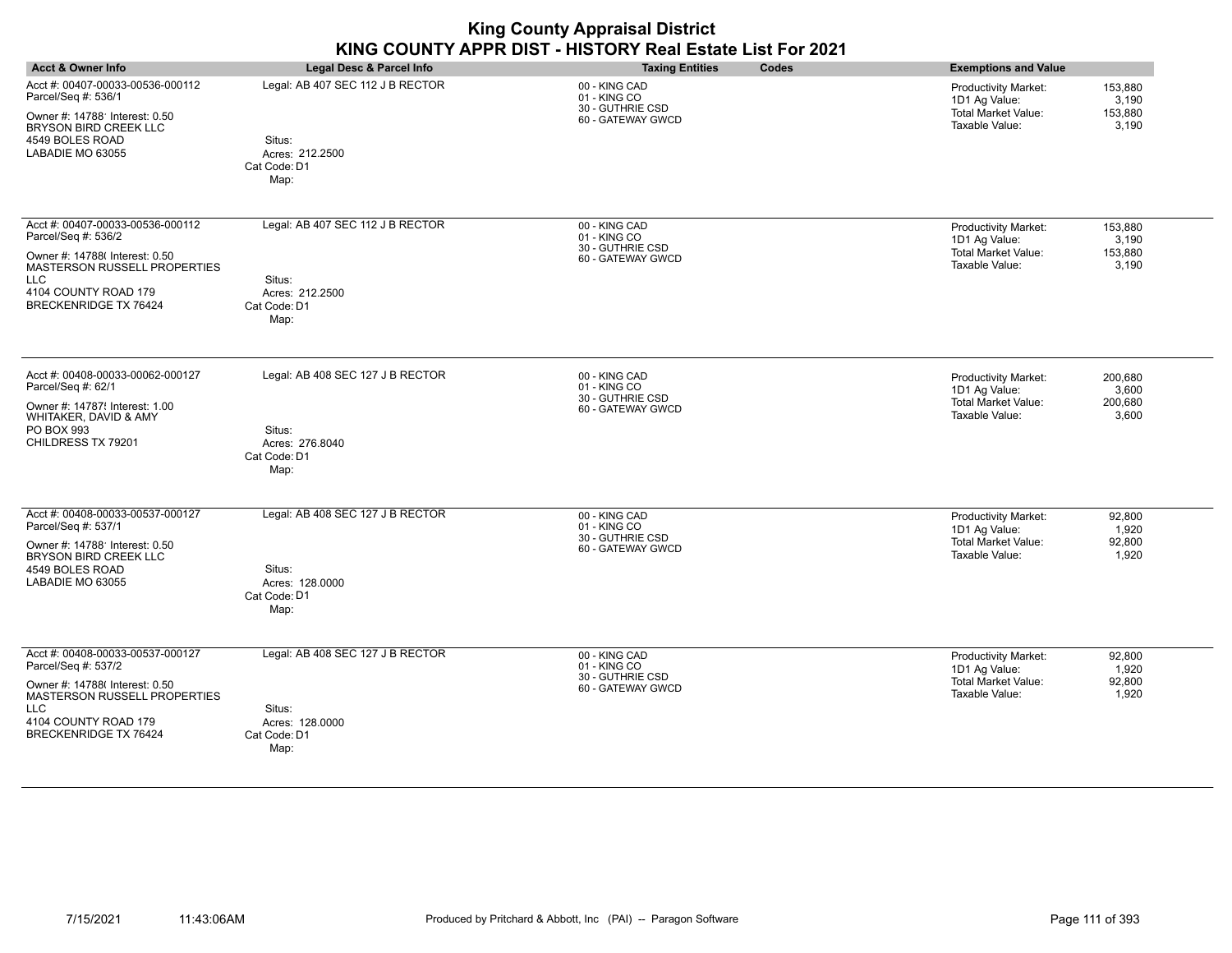| <b>Acct &amp; Owner Info</b>                                                                          | Legal Desc & Parcel Info                          | <b>Taxing Entities</b><br>Codes                   | <b>Exemptions and Value</b>                                                                               |
|-------------------------------------------------------------------------------------------------------|---------------------------------------------------|---------------------------------------------------|-----------------------------------------------------------------------------------------------------------|
| Acct #: 00409-00044-00798-000137<br>Parcel/Seq #: 798/1                                               | Legal: AB 409 SEC 137 J B RECTOR                  | 00 - KING CAD<br>01 - KING CO<br>30 - GUTHRIE CSD | 347,430<br><b>Productivity Market:</b><br>1D1 Ag Value:<br>6,230<br><b>Total Market Value:</b><br>347,430 |
| Owner #: 14754; Interest: 1.00<br>SPIKEBOX LTD<br>PO Box 237<br>Benjamin TX 79505                     | Situs:<br>Acres: 479.2070<br>Cat Code: D1<br>Map: | 60 - GATEWAY GWCD                                 | Taxable Value:<br>6,230                                                                                   |
| Acct #: 00410-00033-00063-000117<br>Parcel/Seq #: 63/1<br>Owner #: 14739; Interest: 1.00              | Legal: AB 410 SEC 117 J B RECTOR                  | 00 - KING CAD<br>01 - KING CO<br>30 - GUTHRIE CSD | 387,880<br>Productivity Market:<br>1D1 Ag Value:<br>8,030<br><b>Total Market Value:</b><br>387,880        |
| MONGRAIN GEORGE<br><b>BOX 71</b><br>KNOX CITY TX 79529                                                | Situs:<br>Acres: 535.0000<br>Cat Code: D1<br>Map: | 60 - GATEWAY GWCD                                 | Taxable Value:<br>8,030                                                                                   |
| Acct #: 00410-00033-00538-000117<br>Parcel/Seq #: 538/1                                               | Legal: AB 410 SEC 117 J B RECTOR                  | 00 - KING CAD<br>01 - KING CO<br>30 - GUTHRIE CSD | 49,160<br><b>Productivity Market:</b><br>1D1 Ag Value:<br>1,020                                           |
| Owner #: 14788' Interest: 0.50<br><b>BRYSON BIRD CREEK LLC</b><br>4549 BOLES ROAD<br>LABADIE MO 63055 | Situs:<br>Acres: 67.8000<br>Cat Code: D1          | 60 - GATEWAY GWCD                                 | <b>Total Market Value:</b><br>49,160<br>Taxable Value:<br>1,020                                           |
|                                                                                                       | Map:                                              |                                                   |                                                                                                           |
| Acct #: 00410-00033-00538-000117<br>Parcel/Seq #: 538/2                                               | Legal: AB 410 SEC 117 J B RECTOR                  | 00 - KING CAD<br>01 - KING CO<br>30 - GUTHRIE CSD | <b>Productivity Market:</b><br>49,160<br>1,020<br>1D1 Ag Value:                                           |
| Owner #: 14788( Interest: 0.50<br>MASTERSON RUSSELL PROPERTIES<br>LLC                                 | Situs:                                            | 60 - GATEWAY GWCD                                 | Total Market Value:<br>49,160<br>Taxable Value:<br>1,020                                                  |
| 4104 COUNTY ROAD 179<br><b>BRECKENRIDGE TX 76424</b>                                                  | Acres: 67.8000<br>Cat Code: D1<br>Map:            |                                                   |                                                                                                           |
| Acct #: 00411-00044-00799-000138<br>Parcel/Seq #: 799/1                                               | Legal: AB 411 SEC 138 J B RECTOR                  | 00 - KING CAD<br>01 - KING CO                     | Productivity Market:<br>275,400<br>1D1 Ag Value:<br>4,940                                                 |
| Owner #: 14754; Interest: 1.00<br>SPIKEBOX LTD                                                        |                                                   | 30 - GUTHRIE CSD<br>60 - GATEWAY GWCD             | <b>Total Market Value:</b><br>275,400<br>Taxable Value:<br>4,940                                          |
| PO Box 237<br>Benjamin TX 79505                                                                       | Situs:<br>Acres: 379.8630<br>Cat Code: D1<br>Map: |                                                   |                                                                                                           |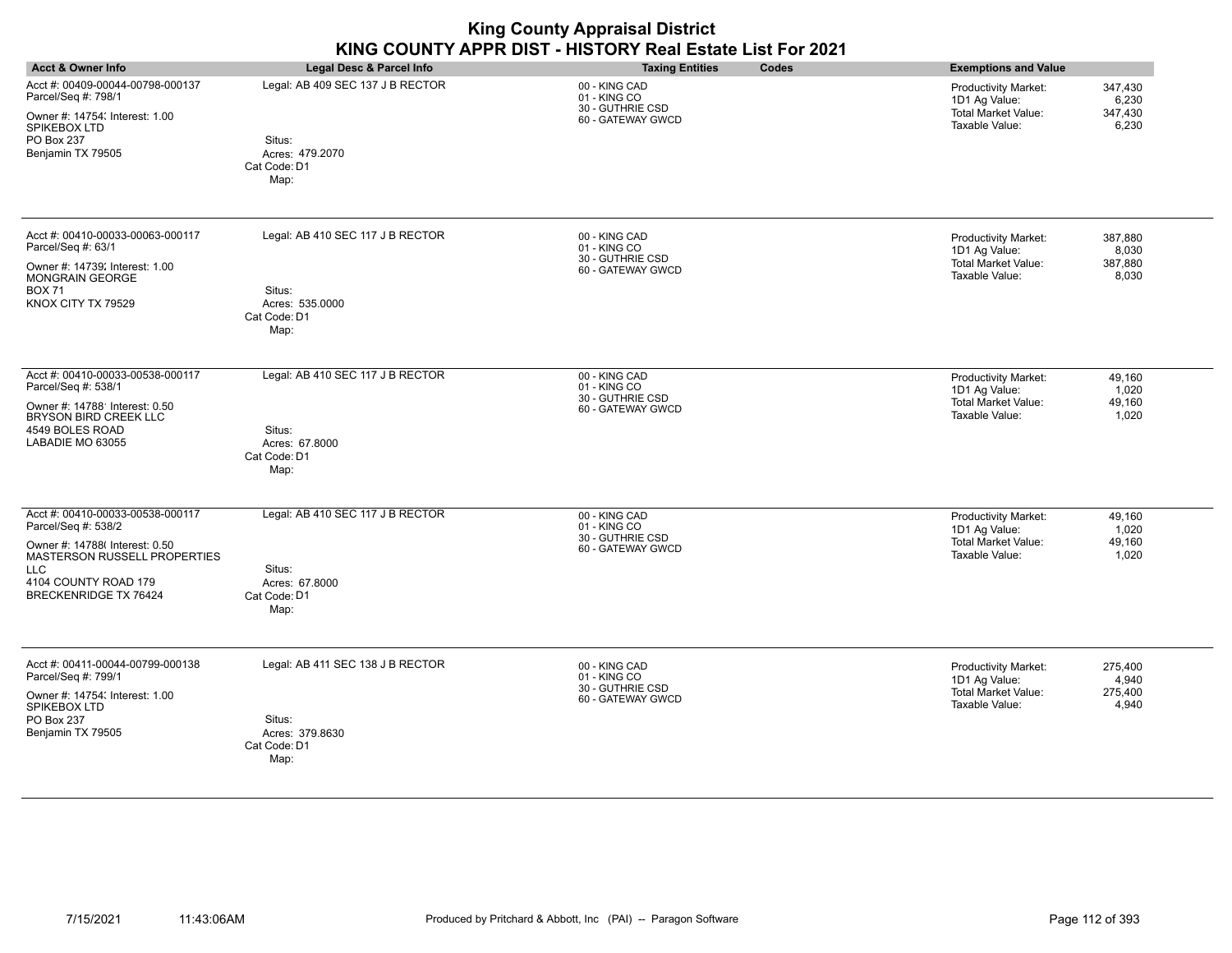|                                                                                                                                                                                                 |                                                                                                | <b>King County Appraisal District</b><br>KING COUNTY APPR DIST - HISTORY Real Estate List For 2021 |                                                                                                                                      |
|-------------------------------------------------------------------------------------------------------------------------------------------------------------------------------------------------|------------------------------------------------------------------------------------------------|----------------------------------------------------------------------------------------------------|--------------------------------------------------------------------------------------------------------------------------------------|
| <b>Acct &amp; Owner Info</b>                                                                                                                                                                    | Legal Desc & Parcel Info                                                                       | <b>Taxing Entities</b><br>Codes                                                                    | <b>Exemptions and Value</b>                                                                                                          |
| Acct #: 00412-00033-00064-000126<br>Parcel/Seq #: 64/1<br>Owner #: 14787! Interest: 1.00<br>WHITAKER, DAVID & AMY<br>PO BOX 993<br>CHILDRESS TX 79201                                           | Legal: AB 412 SEC 126 J B RECTOR<br>Situs:<br>Acres: 335.5000<br>Cat Code: D1<br>Map:          | 00 - KING CAD<br>01 - KING CO<br>30 - GUTHRIE CSD<br>60 - GATEWAY GWCD                             | 243,240<br><b>Productivity Market:</b><br>1D1 Ag Value:<br>4,360<br><b>Total Market Value:</b><br>243,240<br>Taxable Value:<br>4,360 |
| Acct #: 00412-00033-00539-000126<br>Parcel/Seq #: 539/1<br>Owner #: 83600 Interest: 1.00<br><b>MASTERSON STOCKGROWERS</b><br>A TEXAS LIMITED LIABILITY CO<br><b>BOX 180</b><br>GUTHRIE TX 79236 | Legal: AB 412 SEC 126 J B RECTOR<br>Situs:<br>Acres: 134.1000<br>Cat Code: D1<br>Map:          | 00 - KING CAD<br>01 - KING CO<br>30 - GUTHRIE CSD<br>60 - GATEWAY GWCD                             | Productivity Market:<br>97,220<br>2,010<br>1D1 Ag Value:<br>97,220<br><b>Total Market Value:</b><br>Taxable Value:<br>2,010          |
| Acct #: 00412-00033-02662-000126<br>Parcel/Seq #: 2662/1<br>Owner #: 14787! Interest: 1.00<br>WHITAKER, DAVID & AMY<br>PO BOX 993<br>CHILDRESS TX 79201                                         | Legal: AB 412 SEC 126<br><b>J B RECTOR</b><br>Situs:<br>Acres: 36.7460<br>Cat Code: D1<br>Map: | 00 - KING CAD<br>01 - KING CO<br>30 - GUTHRIE CSD<br>60 - GATEWAY GWCD                             | 26,640<br>Productivity Market:<br>1D1 Ag Value:<br>480<br><b>Total Market Value:</b><br>26,640<br>Taxable Value:<br>480              |
| Acct #: 00413-00033-00540-000121<br>Parcel/Seq #: 540/1<br>Owner #: 14788' Interest: 0.50<br>BRYSON BIRD CREEK LLC<br>4549 BOLES ROAD<br>LABADIE MO 63055                                       | Legal: AB 413 SEC 121 J B RECTOR<br>Situs:<br>Acres: 102.2250<br>Cat Code: D1<br>Map:          | 00 - KING CAD<br>01 - KING CO<br>30 - GUTHRIE CSD<br>60 - GATEWAY GWCD                             | <b>Productivity Market:</b><br>74,120<br>1D1 Ag Value:<br>1,540<br><b>Total Market Value:</b><br>74,120<br>Taxable Value:<br>1,540   |
| Acct #: 00413-00033-00540-000121<br>Parcel/Seq #: 540/2<br>Owner #: 14788(Interest: 0.50<br>MASTERSON RUSSELL PROPERTIES<br><b>LLC</b><br>4104 COUNTY ROAD 179<br><b>BRECKENRIDGE TX 76424</b>  | Legal: AB 413 SEC 121 J B RECTOR<br>Situs:<br>Acres: 102.2250<br>Cat Code: D1<br>Map:          | 00 - KING CAD<br>01 - KING CO<br>30 - GUTHRIE CSD<br>60 - GATEWAY GWCD                             | Productivity Market:<br>74,120<br>1,540<br>1D1 Ag Value:<br><b>Total Market Value:</b><br>74,120<br>Taxable Value:<br>1,540          |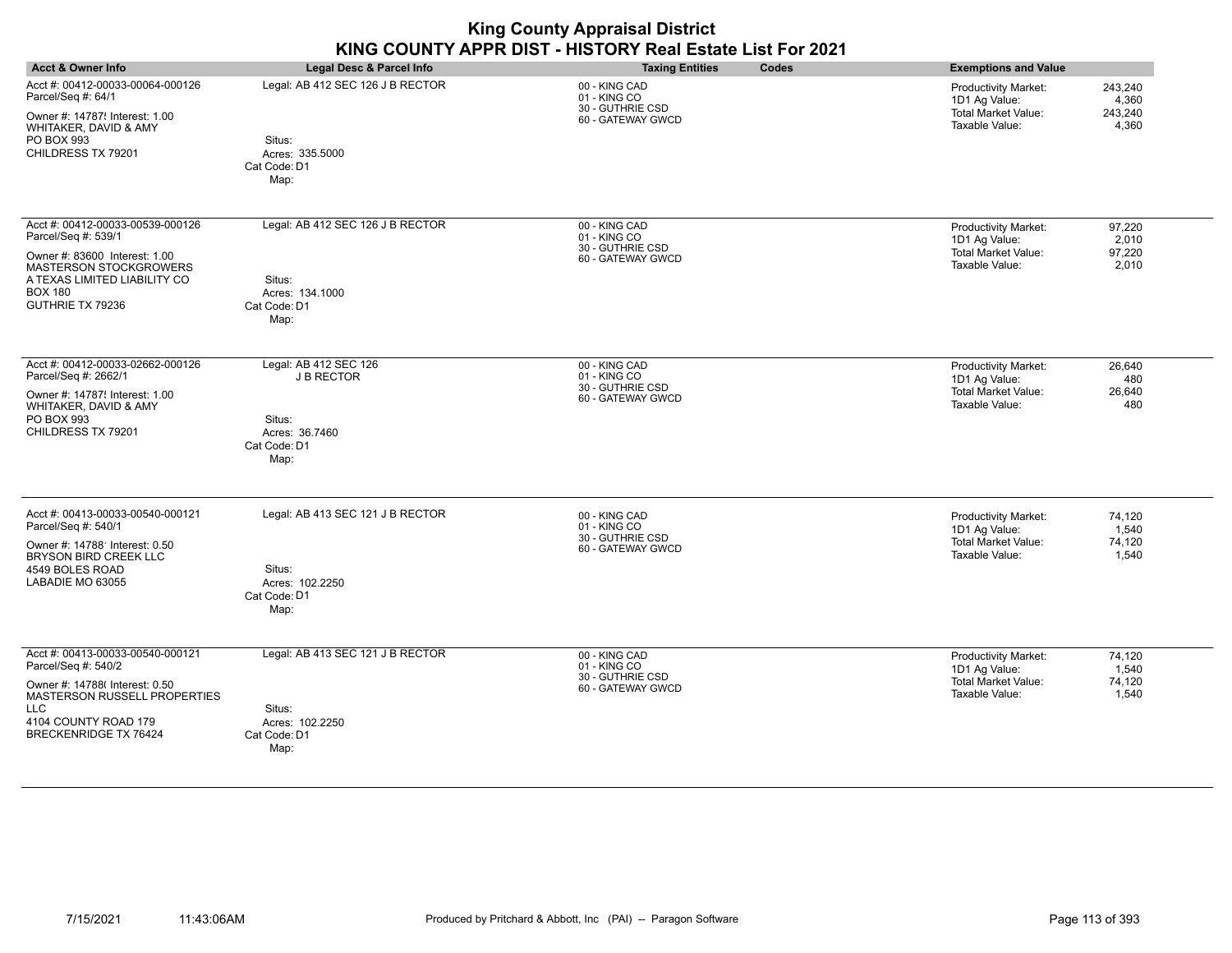| <b>King County Appraisal District</b><br>KING COUNTY APPR DIST - HISTORY Real Estate List For 2021                                                                                              |                                                                                                               |                                                                         |                                                                                                                               |
|-------------------------------------------------------------------------------------------------------------------------------------------------------------------------------------------------|---------------------------------------------------------------------------------------------------------------|-------------------------------------------------------------------------|-------------------------------------------------------------------------------------------------------------------------------|
| <b>Acct &amp; Owner Info</b>                                                                                                                                                                    | <b>Legal Desc &amp; Parcel Info</b>                                                                           | Codes<br><b>Taxing Entities</b>                                         | <b>Exemptions and Value</b>                                                                                                   |
| Acct #: 00414-00046-00481-000068<br>Parcel/Seq #: 481/1<br>Owner #: 80600 Interest: 1.00<br><b>GA &amp; ED LOWRANCE INC</b><br>8620 N NEW BRAUNFELS STE 306<br>SAN ANTONIO TX 78217-6361        | Legal: AB 414 SEC 68 J B RECTOR<br>Situs:<br>Acres: 640,0000                                                  | 00 - KING CAD<br>01 - KING CO<br>90 - KING CO CISD<br>60 - GATEWAY GWCD | Productivity Market:<br>464,010<br>9,220<br>1D1 Ag Value:<br>Total Market Value:<br>464,010<br>Taxable Value:<br>9,220        |
| Acct #: 00415-00044-00800-000139<br>Parcel/Seq #: 800/1<br>Owner #: 14754; Interest: 1.00<br>SPIKEBOX LTD<br>PO Box 237<br>Benjamin TX 79505                                                    | Cat Code: D1<br>Map:<br>Legal: AB 415 SEC 139 J B RECTOR<br>Situs:<br>Acres: 531.1040<br>Cat Code: D1<br>Map: | 00 - KING CAD<br>01 - KING CO<br>30 - GUTHRIE CSD<br>60 - GATEWAY GWCD  | Productivity Market:<br>385,050<br>6,900<br>1D1 Ag Value:<br><b>Total Market Value:</b><br>385,050<br>Taxable Value:<br>6,900 |
| Acct #: 00416-00046-00482-000071<br>Parcel/Seq #: 482/1<br>Owner #: 80600 Interest: 1.00<br>GA & ED LOWRANCE INC<br>8620 N NEW BRAUNFELS STE 306<br>SAN ANTONIO TX 78217-6361                   | Legal: AB 416 SEC 71 J B RECTOR<br>Situs:<br>Acres: 640,0000<br>Cat Code: D1<br>Map:                          | 00 - KING CAD<br>01 - KING CO<br>30 - GUTHRIE CSD<br>60 - GATEWAY GWCD  | Productivity Market:<br>464,000<br>1D1 Ag Value:<br>8,810<br><b>Total Market Value:</b><br>464,000<br>Taxable Value:<br>8,810 |
| Acct #: 00417-00033-00541-000119<br>Parcel/Seq #: 541/1<br>Owner #: 14788' Interest: 0.50<br><b>BRYSON BIRD CREEK LLC</b><br>4549 BOLES ROAD<br>LABADIE MO 63055                                | Legal: AB 417 SEC 119 J B RECTOR<br>Situs:<br>Acres: 320,0000<br>Cat Code: D1<br>Map:                         | 00 - KING CAD<br>01 - KING CO<br>30 - GUTHRIE CSD<br>60 - GATEWAY GWCD  | <b>Productivity Market:</b><br>232,000<br>1D1 Ag Value:<br>4,800<br>Total Market Value:<br>232,000<br>Taxable Value:<br>4,800 |
| Acct #: 00417-00033-00541-000119<br>Parcel/Seq #: 541/2<br>Owner #: 14788( Interest: 0.50<br>MASTERSON RUSSELL PROPERTIES<br><b>LLC</b><br>4104 COUNTY ROAD 179<br><b>BRECKENRIDGE TX 76424</b> | Legal: AB 417 SEC 119 J B RECTOR<br>Situs:<br>Acres: 320.0000<br>Cat Code: D1<br>Map:                         | 00 - KING CAD<br>01 - KING CO<br>30 - GUTHRIE CSD<br>60 - GATEWAY GWCD  | Productivity Market:<br>232,000<br>1D1 Ag Value:<br>4,800<br>Total Market Value:<br>232,000<br>Taxable Value:<br>4,800        |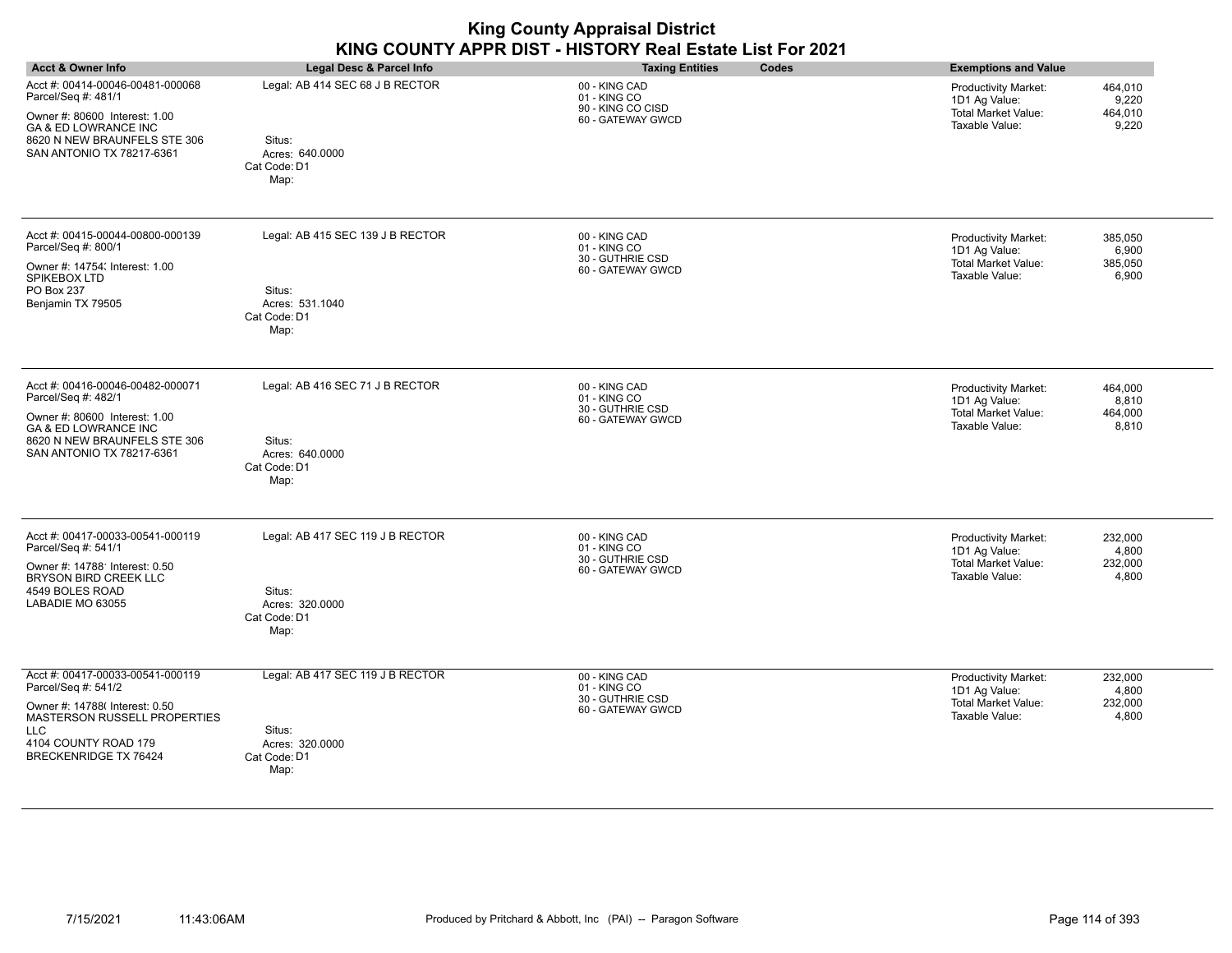| <b>King County Appraisal District</b>                     |  |
|-----------------------------------------------------------|--|
| KING COUNTY APPR DIST - HISTORY Real Estate List For 2021 |  |

|                                                                                                                                                                                          | וואט טטווור וטוט וואט טאט טאווו                                                         | LJIAIT LIJI I<br>LVL I                                                  |                                                                                                                                      |
|------------------------------------------------------------------------------------------------------------------------------------------------------------------------------------------|-----------------------------------------------------------------------------------------|-------------------------------------------------------------------------|--------------------------------------------------------------------------------------------------------------------------------------|
| <b>Acct &amp; Owner Info</b>                                                                                                                                                             | Legal Desc & Parcel Info                                                                | <b>Taxing Entities</b><br>Codes                                         | <b>Exemptions and Value</b>                                                                                                          |
| Acct #: 00418-00046-00483-000069<br>Parcel/Seq #: 483/1<br>Owner #: 80600 Interest: 1.00<br>GA & ED LOWRANCE INC<br>8620 N NEW BRAUNFELS STE 306<br>SAN ANTONIO TX 78217-6361            | Legal: AB 418 SEC 69 J B RECTOR<br>Situs:<br>Acres: 640.0000<br>Cat Code: D1<br>Map:    | 00 - KING CAD<br>01 - KING CO<br>90 - KING CO CISD<br>60 - GATEWAY GWCD | 464,000<br><b>Productivity Market:</b><br>9,070<br>1D1 Ag Value:<br><b>Total Market Value:</b><br>464,000<br>Taxable Value:<br>9,070 |
| Acct #: 00419-00046-00542-000072<br>Parcel/Seq #: 542/1<br>Owner #: 83600 Interest: 1.00<br>MASTERSON STOCKGROWERS<br>A TEXAS LIMITED LIABILITY CO<br><b>BOX 180</b><br>GUTHRIE TX 79236 | Legal: AB 419 SEC 72 J B RECTOR<br>Situs:<br>Acres: 640.0000<br>Cat Code: D1<br>Map:    | 00 - KING CAD<br>01 - KING CO<br>30 - GUTHRIE CSD<br>60 - GATEWAY GWCD  | <b>Productivity Market:</b><br>464,010<br>1D1 Ag Value:<br>8,800<br><b>Total Market Value:</b><br>464,010<br>Taxable Value:<br>8,800 |
| Acct #: 00420-00046-00484-000070<br>Parcel/Seq #: 484/1<br>Owner #: 80600 Interest: 1.00<br>GA & ED LOWRANCE INC<br>8620 N NEW BRAUNFELS STE 306<br>SAN ANTONIO TX 78217-6361            | Legal: AB 420 SEC 70 J B RECTOR<br>Situs:<br>Acres: 640.0000<br>Cat Code: D1<br>Map:    | 00 - KING CAD<br>01 - KING CO<br>90 - KING CO CISD<br>60 - GATEWAY GWCD | <b>Productivity Market:</b><br>464,000<br>1D1 Ag Value:<br>8,370<br><b>Total Market Value:</b><br>464,000<br>Taxable Value:<br>8,370 |
| Acct #: 00421-00046-00485-000067<br>Parcel/Seq #: 485/1<br>Owner #: 80600 Interest: 1.00<br>GA & ED LOWRANCE INC<br>8620 N NEW BRAUNFELS STE 306<br>SAN ANTONIO TX 78217-6361            | Legal: AB 421 SEC 67 J B RECTOR<br>Situs:<br>Acres: 640.0000<br>Cat Code: D1<br>Map:    | 00 - KING CAD<br>01 - KING CO<br>90 - KING CO CISD<br>60 - GATEWAY GWCD | <b>Productivity Market:</b><br>464,000<br>1D1 Ag Value:<br>9,070<br><b>Total Market Value:</b><br>464,000<br>Taxable Value:<br>9,070 |
| Acct #: 00422-00044-00801-000024<br>Parcel/Seq #: 801/1<br>Owner #: 14754; Interest: 1.00<br>SPIKEBOX LTD<br>PO Box 237<br>Benjamin TX 79505                                             | Legal: AB 422 SEC 24 R B MASTERSON<br>Situs:<br>Acres: 456.0000<br>Cat Code: D1<br>Map: | 00 - KING CAD<br>01 - KING CO<br>30 - GUTHRIE CSD<br>60 - GATEWAY GWCD  | Productivity Market:<br>330,600<br>1D1 Ag Value:<br>5,930<br><b>Total Market Value:</b><br>330,600<br>Taxable Value:<br>5,930        |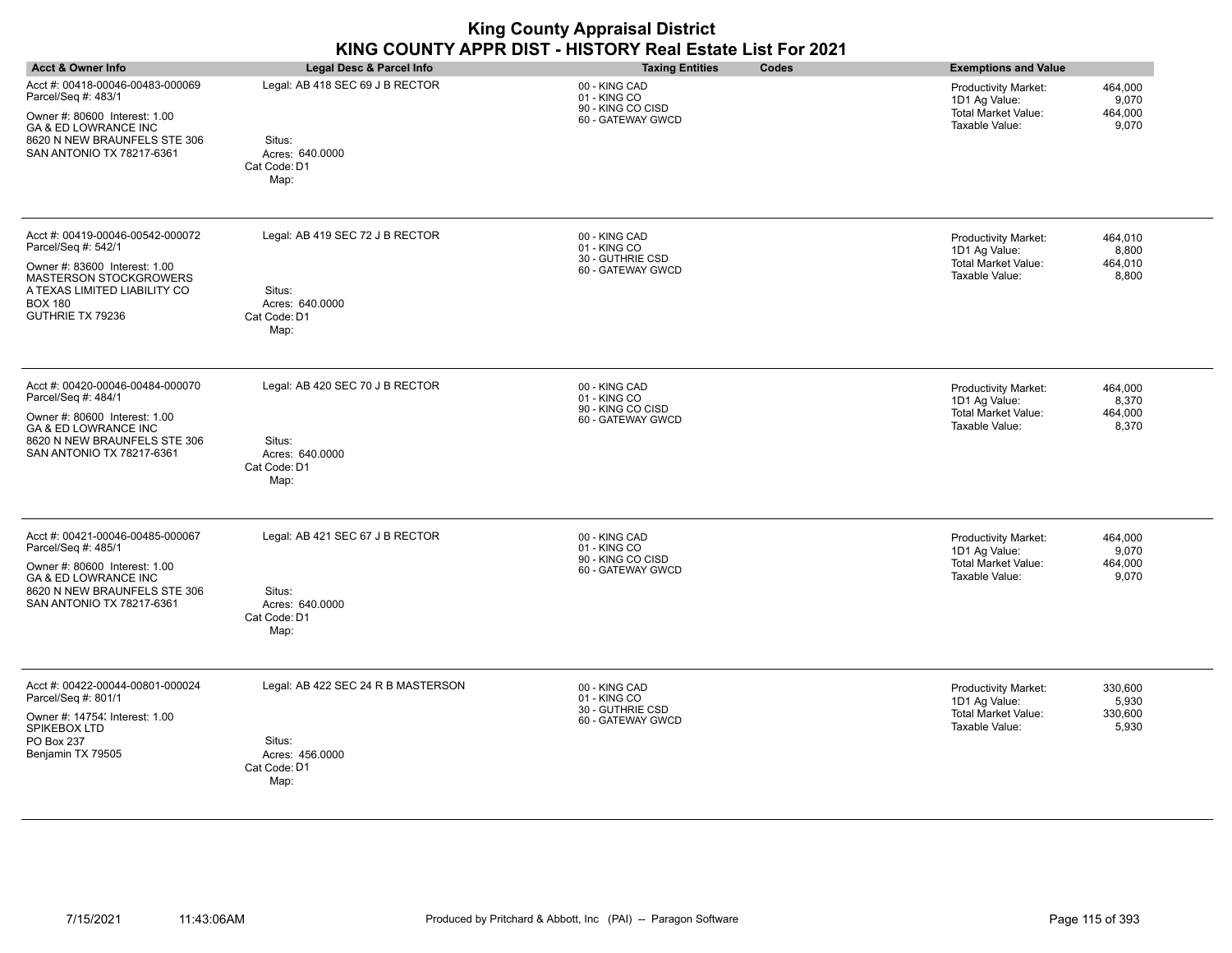| <b>Acct &amp; Owner Info</b>                                                                                                                            | <b>Legal Desc &amp; Parcel Info</b>                                                             | <b>Taxing Entities</b><br>Codes                                        | <b>Exemptions and Value</b>                                                                                                                                |
|---------------------------------------------------------------------------------------------------------------------------------------------------------|-------------------------------------------------------------------------------------------------|------------------------------------------------------------------------|------------------------------------------------------------------------------------------------------------------------------------------------------------|
| Acct #: 00423-00033-00065-000130<br>Parcel/Seq #: 65/1<br>Owner #: 14787! Interest: 1.00<br>WHITAKER, DAVID & AMY<br>PO BOX 993<br>CHILDRESS TX 79201   | Legal: AB 423 SEC 130 J B RECTOR<br>Situs:<br>Acres: 50.5000<br>Cat Code: D1<br>Map:            | 00 - KING CAD<br>01 - KING CO<br>30 - GUTHRIE CSD<br>60 - GATEWAY GWCD | 36,610<br>Productivity Market:<br>1D1 Ag Value:<br>660<br><b>Total Market Value:</b><br>36,610<br>Taxable Value:<br>660                                    |
| Acct #: 00424-00033-00066-000129<br>Parcel/Seq #: 66/1<br>Owner #: 14787! Interest: 1.00<br>WHITAKER, DAVID & AMY<br>PO BOX 993<br>CHILDRESS TX 79201   | Legal: AB 424 SEC 129 J B RECTOR<br>Situs:<br>Acres: 378.0000<br>Cat Code: D1 E<br>Map:         | 00 - KING CAD<br>01 - KING CO<br>30 - GUTHRIE CSD<br>60 - GATEWAY GWCD | Improvement Homesite:<br>92,890<br>Productivity Market:<br>274,050<br>1D1 Ag Value:<br>4,910<br>Total Market Value:<br>366,940<br>Taxable Value:<br>97,800 |
| Acct #: 00424-00033-02663-000129<br>Parcel/Seq #: 2663/1<br>Owner #: 14787! Interest: 1.00<br>WHITAKER, DAVID & AMY<br>PO BOX 993<br>CHILDRESS TX 79201 | Legal: JB RECTOR AB 424 SEC 129<br>Situs:<br>Acres: 19.7160<br>Cat Code: D1<br>Map:             | 00 - KING CAD<br>01 - KING CO<br>30 - GUTHRIE CSD<br>60 - GATEWAY GWCD | 14,290<br>Productivity Market:<br>1D1 Ag Value:<br>260<br><b>Total Market Value:</b><br>14,290<br>260<br>Taxable Value:                                    |
| Acct #: 00425-00044-00802-000089<br>Parcel/Seq #: 802/1<br>Owner #: 14754; Interest: 1.00<br>SPIKEBOX LTD<br>PO Box 237<br>Benjamin TX 79505            | Legal: AB 425 SEC 89 J B RECTOR<br>Situs:<br>Acres: 632.6930<br>Cat Code: D1<br>Map:            | 00 - KING CAD<br>01 - KING CO<br>30 - GUTHRIE CSD<br>60 - GATEWAY GWCD | Productivity Market:<br>458,700<br>1D1 Ag Value:<br>8,230<br>Total Market Value:<br>458,700<br>Taxable Value:<br>8,230                                     |
| Acct #: 00426-00033-02661-000130<br>Parcel/Seq #: 2661/1<br>Owner #: 14787! Interest: 1.00<br>WHITAKER, DAVID & AMY<br>PO BOX 993<br>CHILDRESS TX 79201 | Legal: J B RECTOR AB 423<br><b>SEC 130</b><br>Situs:<br>Acres: 237.8080<br>Cat Code: D1<br>Map: | 00 - KING CAD<br>01 - KING CO<br>30 - GUTHRIE CSD<br>60 - GATEWAY GWCD | 172,410<br>Productivity Market:<br>3,090<br>1D1 Ag Value:<br><b>Total Market Value:</b><br>172,410<br>Taxable Value:<br>3,090                              |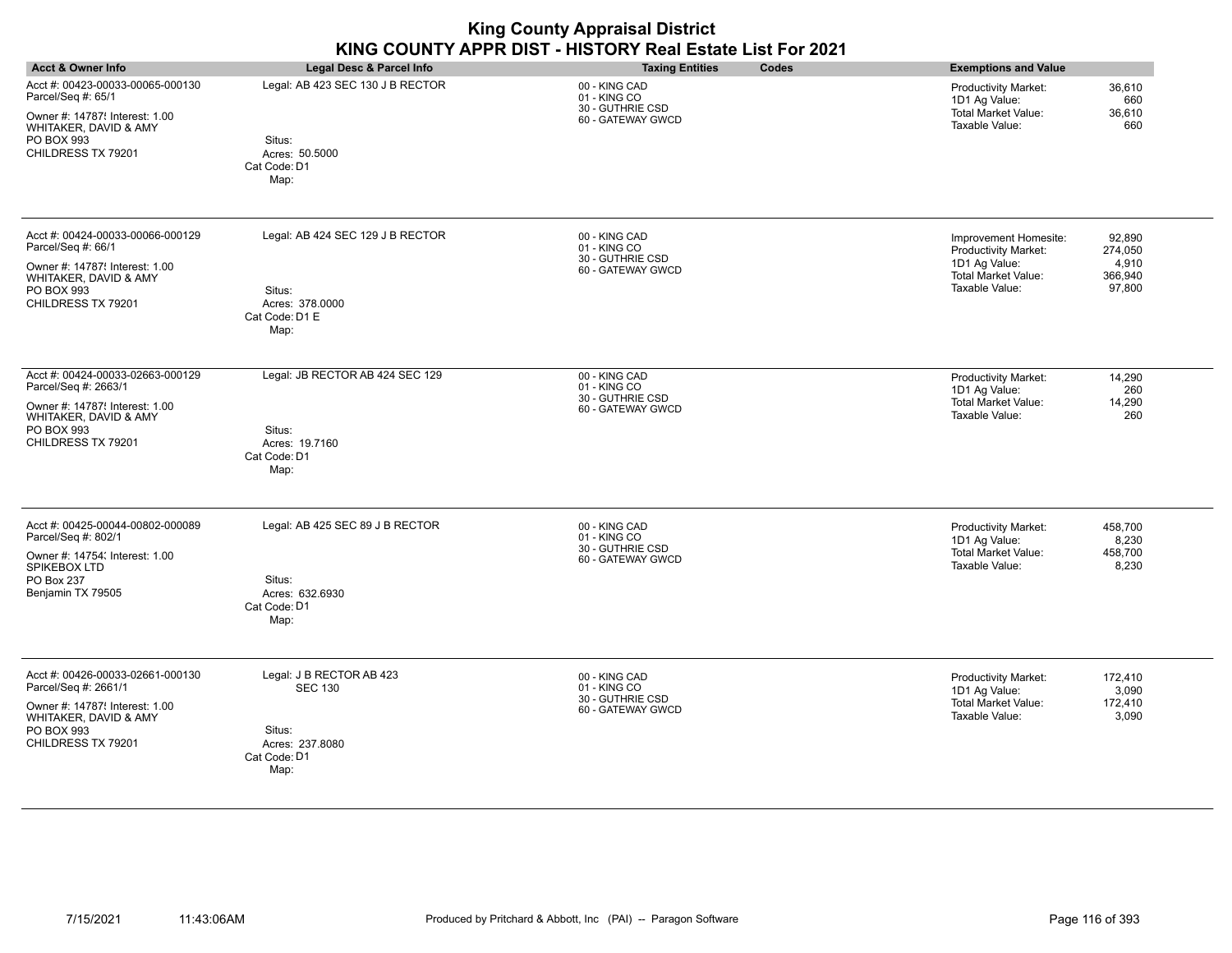| <b>Acct &amp; Owner Info</b>                                                                                                                         | Legal Desc & Parcel Info                                                                 | <b>Taxing Entities</b><br>Codes                                        | <b>Exemptions and Value</b>                                                                                                   |
|------------------------------------------------------------------------------------------------------------------------------------------------------|------------------------------------------------------------------------------------------|------------------------------------------------------------------------|-------------------------------------------------------------------------------------------------------------------------------|
| Acct #: 00426-00044-01032-000145<br>Parcel/Seq #: 1032/1<br>Owner #: 14754; Interest: 1.00<br>SPIKEBOX LTD<br>PO Box 237<br>Benjamin TX 79505        | Legal: AB 426 SUR 145 JOHN B RECTOR<br>Situs:<br>Acres: 356.3710<br>Cat Code: D1<br>Map: | 00 - KING CAD<br>01 - KING CO<br>30 - GUTHRIE CSD<br>60 - GATEWAY GWCD | Productivity Market:<br>261,370<br>1D1 Ag Value:<br>5,350<br><b>Total Market Value:</b><br>261,370<br>Taxable Value:<br>5,350 |
| Acct #: 00427-00044-01033-000082<br>Parcel/Seq #: 1033/1<br>Owner #: 14754; Interest: 1.00<br>SPIKEBOX LTD<br>PO Box 237<br>Benjamin TX 79505        | Legal: AB 427 SUR 82 JOHN B RECTOR<br>Situs:<br>Acres: 642.3040<br>Cat Code: D1<br>Map:  | 00 - KING CAD<br>01 - KING CO<br>30 - GUTHRIE CSD<br>60 - GATEWAY GWCD | Productivity Market:<br>465,670<br>1D1 Ag Value:<br>8,350<br><b>Total Market Value:</b><br>465,670<br>Taxable Value:<br>8,350 |
| Acct #: 00428-00044-00803-000088<br>Parcel/Seq #: 803/1<br>Owner #: 14754; Interest: 1.00<br>SPIKEBOX LTD<br>PO Box 237<br>Benjamin TX 79505         | Legal: AB 428 SEC 88 J B RECTOR<br>Situs:<br>Acres: 642.5640<br>Cat Code: D1<br>Map:     | 00 - KING CAD<br>01 - KING CO<br>30 - GUTHRIE CSD<br>60 - GATEWAY GWCD | Productivity Market:<br>465,860<br>1D1 Ag Value:<br>8,350<br><b>Total Market Value:</b><br>465,860<br>Taxable Value:<br>8,350 |
| Acct #: 00429-00044-01034-000083<br>Parcel/Seq #: 1034/1<br>Owner #: 14754; Interest: 1.00<br>SPIKEBOX LTD<br><b>PO Box 237</b><br>Benjamin TX 79505 | Legal: AB 429 SUR 83 JOHN B RECTOR<br>Situs:<br>Acres: 646.7420<br>Cat Code: D1<br>Map:  | 00 - KING CAD<br>01 - KING CO<br>30 - GUTHRIE CSD<br>60 - GATEWAY GWCD | 468,890<br>Productivity Market:<br>8,410<br>1D1 Ag Value:<br><b>Total Market Value:</b><br>468,890<br>Taxable Value:<br>8,410 |
| Acct #: 00430-00044-01035-000144<br>Parcel/Seq #: 1035/1<br>Owner #: 14754; Interest: 1.00<br>SPIKEBOX LTD<br>PO Box 237<br>Benjamin TX 79505        | Legal: AB 430 SUR 144 JOHN B RECTOR<br>Situs:<br>Acres: 432.0050<br>Cat Code: D1<br>Map: | 00 - KING CAD<br>01 - KING CO<br>30 - GUTHRIE CSD<br>60 - GATEWAY GWCD | 313,200<br>Productivity Market:<br>1D1 Ag Value:<br>5,620<br><b>Total Market Value:</b><br>313,200<br>5,620<br>Taxable Value: |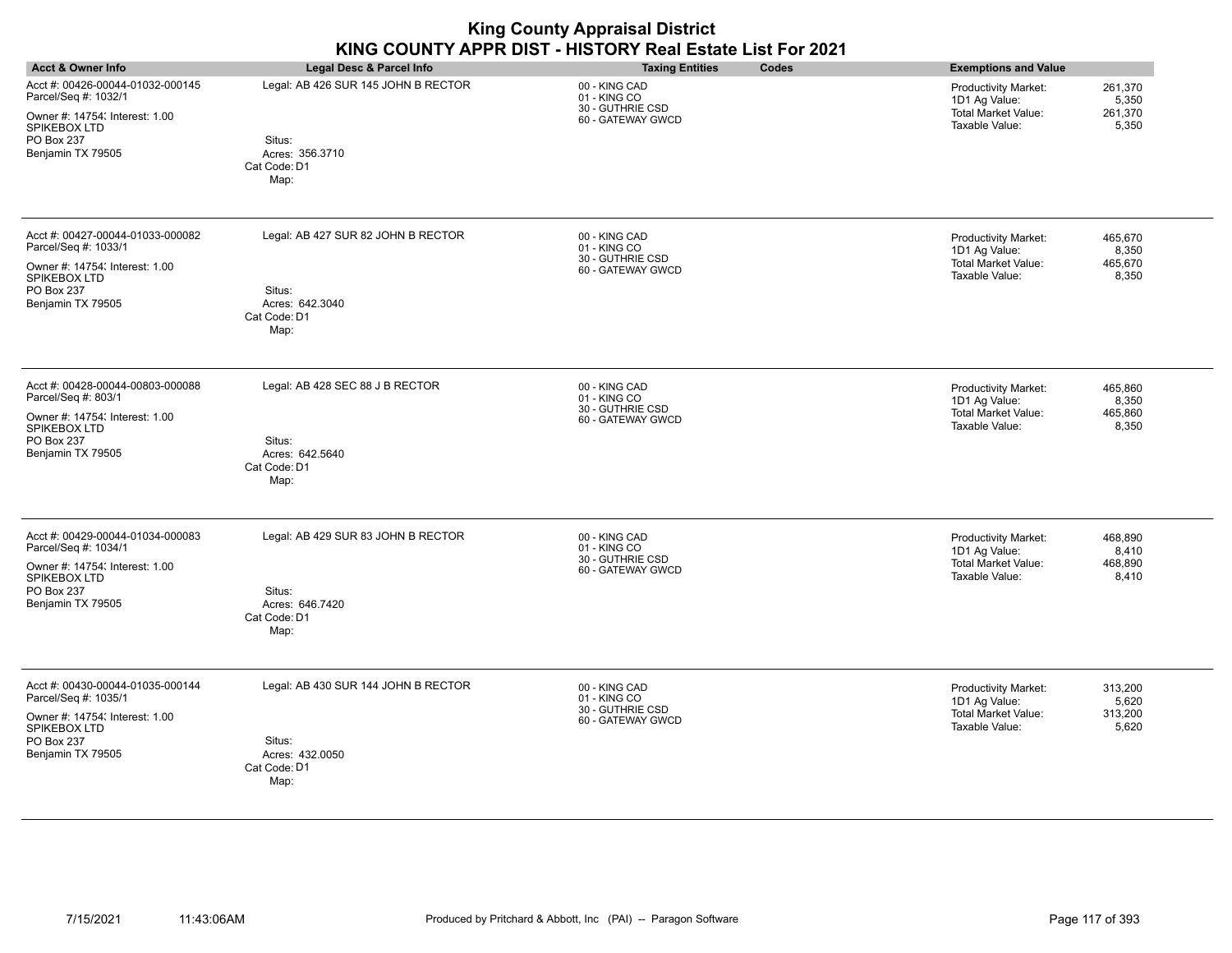| <b>Acct &amp; Owner Info</b>                                                                                                         |                                                   | Codes                                                                  |                                                                                                                                      |
|--------------------------------------------------------------------------------------------------------------------------------------|---------------------------------------------------|------------------------------------------------------------------------|--------------------------------------------------------------------------------------------------------------------------------------|
|                                                                                                                                      | Legal Desc & Parcel Info                          | <b>Taxing Entities</b>                                                 | <b>Exemptions and Value</b>                                                                                                          |
| Acct #: 00431-00033-00543-000120<br>Parcel/Seq #: 543/1<br>Owner #: 14788' Interest: 0.50<br>BRYSON BIRD CREEK LLC                   | Legal: AB 431 SEC 120 J B RECTOR                  | 00 - KING CAD<br>01 - KING CO<br>30 - GUTHRIE CSD<br>60 - GATEWAY GWCD | 215,330<br><b>Productivity Market:</b><br>1D1 Ag Value:<br>4,460<br><b>Total Market Value:</b><br>215,330<br>Taxable Value:<br>4,460 |
| 4549 BOLES ROAD<br>LABADIE MO 63055                                                                                                  | Situs:<br>Acres: 297.0000<br>Cat Code: D1<br>Map: |                                                                        |                                                                                                                                      |
| Acct #: 00431-00033-00543-000120<br>Parcel/Seq #: 543/2                                                                              | Legal: AB 431 SEC 120 J B RECTOR                  | 00 - KING CAD<br>01 - KING CO<br>30 - GUTHRIE CSD                      | <b>Productivity Market:</b><br>215,330<br>1D1 Ag Value:<br>4,460                                                                     |
| Owner #: 14788( Interest: 0.50<br>MASTERSON RUSSELL PROPERTIES<br><b>LLC</b><br>4104 COUNTY ROAD 179<br><b>BRECKENRIDGE TX 76424</b> | Situs:<br>Acres: 297.0000<br>Cat Code: D1<br>Map: | 60 - GATEWAY GWCD                                                      | <b>Total Market Value:</b><br>215,330<br>Taxable Value:<br>4,460                                                                     |
| Acct #: 00432-00033-00067-000106<br>Parcel/Seq #: 67/1                                                                               | Legal: AB 432 SEC 106 J B RECTOR                  | 00 - KING CAD<br>01 - KING CO                                          | <b>Productivity Market:</b><br>15,450<br>1D1 Ag Value:<br>320                                                                        |
| Owner #: 14778 {Interest: 1.00<br><b>DANIEL RANCH LTD</b>                                                                            |                                                   | 30 - GUTHRIE CSD<br>60 - GATEWAY GWCD                                  | Total Market Value:<br>15,450<br>Taxable Value:<br>320                                                                               |
| PO BOX 76<br>GUTHRIE TX 79236                                                                                                        | Situs:<br>Acres: 21.3110<br>Cat Code: D1<br>Map:  |                                                                        |                                                                                                                                      |
| Acct #: 00432-00033-02235-000106<br>Parcel/Seq #: 2235/1                                                                             | Legal: AB 432 SEC 106 J B RECTOR                  | 00 - KING CAD<br>01 - KING CO                                          | <b>Productivity Market:</b><br>284,450<br>5,890<br>1D1 Ag Value:                                                                     |
| Owner #: 147854 Interest: 1.00<br>LIMESTONE LIVESTOCK LLC                                                                            |                                                   | 30 - GUTHRIE CSD<br>60 - GATEWAY GWCD                                  | Total Market Value:<br>284,450<br>Taxable Value:<br>5,890                                                                            |
| PO BOX 189<br>LOVINGTON NM 88260                                                                                                     | Situs:<br>Acres: 392.3500<br>Cat Code: D1<br>Map: |                                                                        |                                                                                                                                      |
| Acct #: 00433-00033-00068-000104<br>Parcel/Seq #: 68/1                                                                               | Legal: AB 433 SEC 104 J B RECTOR                  | 00 - KING CAD<br>01 - KING CO                                          | <b>Productivity Market:</b><br>57,570<br>1D1 Ag Value:<br>1,030                                                                      |
| Owner #: 14739; Interest: 1.00<br><b>MONGRAIN GEORGE</b>                                                                             |                                                   | 30 - GUTHRIE CSD<br>60 - GATEWAY GWCD                                  | <b>Total Market Value:</b><br>57,570<br>Taxable Value:<br>1,030                                                                      |
| <b>BOX 71</b><br>KNOX CITY TX 79529                                                                                                  | Situs:<br>Acres: 79.4000<br>Cat Code: D1          |                                                                        |                                                                                                                                      |
|                                                                                                                                      | Map:                                              |                                                                        |                                                                                                                                      |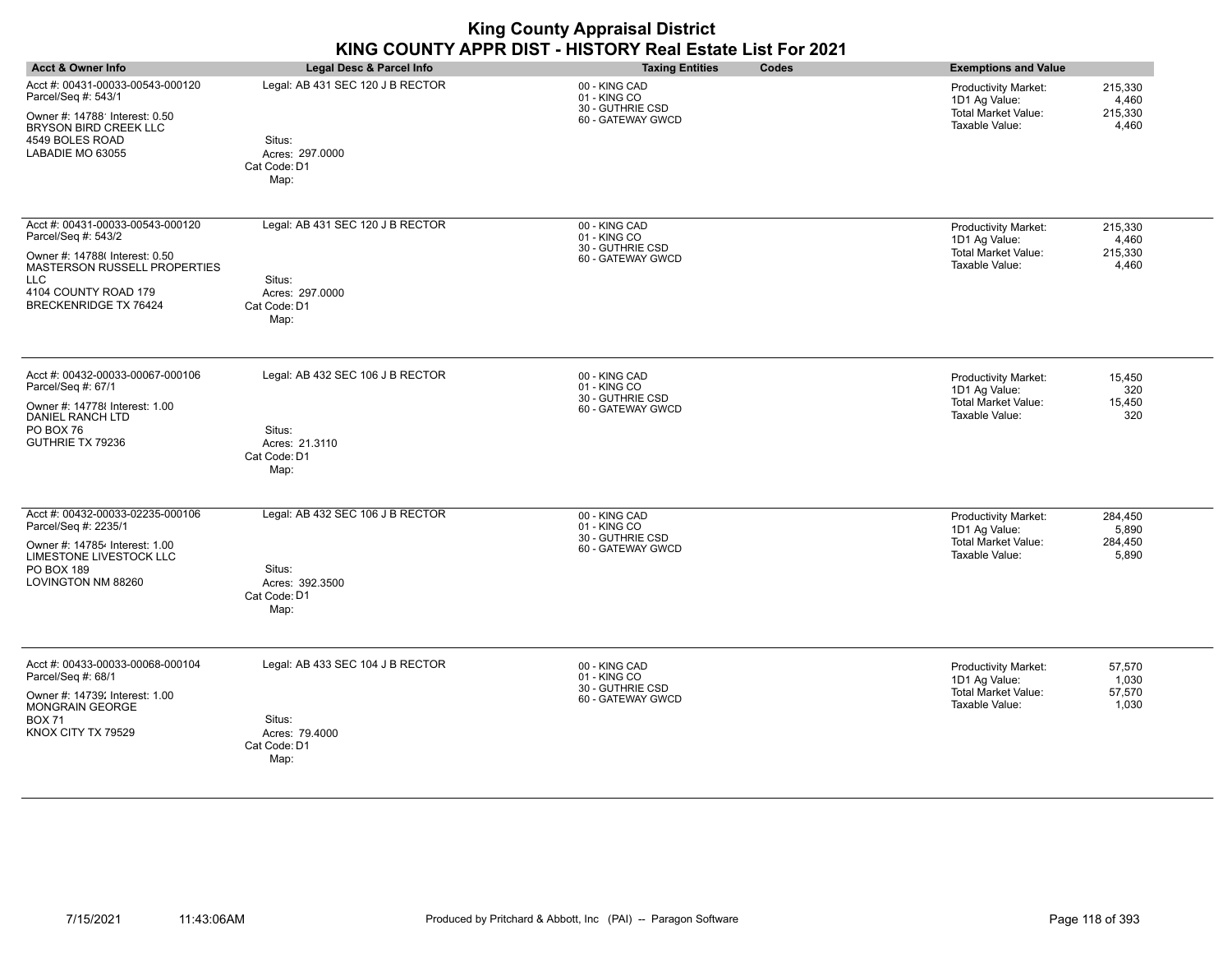| <b>Acct &amp; Owner Info</b>                                                                                                                                                                     | Legal Desc & Parcel Info                                                                 | <b>Taxing Entities</b><br>Codes                                        | <b>Exemptions and Value</b>                                                                                                          |
|--------------------------------------------------------------------------------------------------------------------------------------------------------------------------------------------------|------------------------------------------------------------------------------------------|------------------------------------------------------------------------|--------------------------------------------------------------------------------------------------------------------------------------|
| Acct #: 00434-00044-01036-000142<br>Parcel/Seq #: 1036/1<br>Owner #: 14754; Interest: 1.00<br>SPIKEBOX LTD<br><b>PO Box 237</b><br>Benjamin TX 79505                                             | Legal: AB 434 SUR 142 JOHN B RECTOR<br>Situs:<br>Acres: 566.5160<br>Cat Code: D1<br>Map: | 00 - KING CAD<br>01 - KING CO<br>30 - GUTHRIE CSD<br>60 - GATEWAY GWCD | <b>Productivity Market:</b><br>410,720<br>1D1 Ag Value:<br>7,360<br><b>Total Market Value:</b><br>410,720<br>Taxable Value:<br>7,360 |
| Acct #: 00435-00044-00804-000143<br>Parcel/Seq #: 804/1<br>Owner #: 14754; Interest: 1.00<br>SPIKEBOX LTD<br><b>PO Box 237</b><br>Benjamin TX 79505                                              | Legal: AB 435 SEC 143 J B RECTOR<br>Situs:<br>Acres: 432.4000<br>Cat Code: D1<br>Map:    | 00 - KING CAD<br>01 - KING CO<br>30 - GUTHRIE CSD<br>60 - GATEWAY GWCD | 313,490<br><b>Productivity Market:</b><br>1D1 Ag Value:<br>5,620<br><b>Total Market Value:</b><br>313,490<br>Taxable Value:<br>5,620 |
| Acct #: 00436-00031-00544-000037<br>Parcel/Seq #: 544/1<br>Owner #: 83600 Interest: 1.00<br><b>MASTERSON STOCKGROWERS</b><br>A TEXAS LIMITED LIABILITY CO<br><b>BOX 180</b><br>GUTHRIE TX 79236  | Legal: AB 436 SEC 37 R M THOMPSON<br>Situs:<br>Acres: 417,8000<br>Cat Code: D1<br>Map:   | 00 - KING CAD<br>01 - KING CO<br>30 - GUTHRIE CSD<br>60 - GATEWAY GWCD | <b>Productivity Market:</b><br>313,350<br>1D1 Ag Value:<br>7,940<br><b>Total Market Value:</b><br>313,350<br>Taxable Value:<br>7,940 |
| Acct #: 00436-02694-00544-000037<br>Parcel/Seq #: 2694/1<br>Owner #: 14788' Interest: 0.50<br><b>BRYSON BIRD CREEK LLC</b><br>4549 BOLES ROAD<br>LABADIE MO 63055                                | Legal: AB 436 SEC 37 R M THOMPSON<br>Situs:<br>Acres: 111.1000<br>Cat Code: D1<br>Map:   | 00 - KING CAD<br>01 - KING CO<br>30 - GUTHRIE CSD<br>60 - GATEWAY GWCD | 83,330<br><b>Productivity Market:</b><br>1D1 Ag Value:<br>2,110<br><b>Total Market Value:</b><br>83,330<br>Taxable Value:<br>2,110   |
| Acct #: 00436-02694-00544-000037<br>Parcel/Seq #: 2694/2<br>Owner #: 14788( Interest: 0.50<br>MASTERSON RUSSELL PROPERTIES<br><b>LLC</b><br>4104 COUNTY ROAD 179<br><b>BRECKENRIDGE TX 76424</b> | Legal: AB 436 SEC 37 R M THOMPSON<br>Situs:<br>Acres: 111.1000<br>Cat Code: D1<br>Map:   | 00 - KING CAD<br>01 - KING CO<br>30 - GUTHRIE CSD<br>60 - GATEWAY GWCD | <b>Productivity Market:</b><br>83,330<br>1D1 Ag Value:<br>2,110<br><b>Total Market Value:</b><br>83,330<br>2,110<br>Taxable Value:   |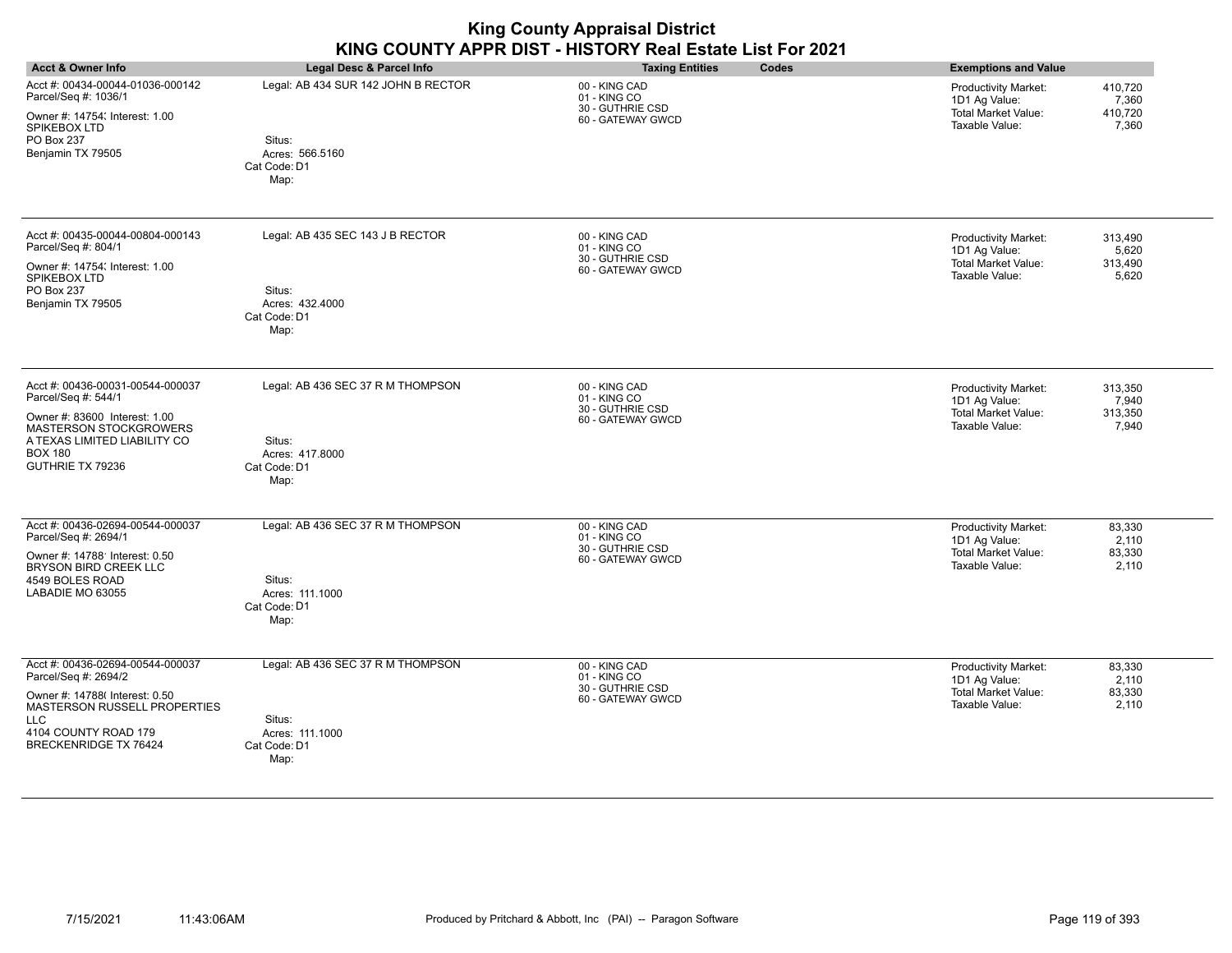| <b>Acct &amp; Owner Info</b>                                                                                                                                                                    | Legal Desc & Parcel Info                                                               | <b>Taxing Entities</b><br>Codes                                        | <b>Exemptions and Value</b>                                                                                                          |
|-------------------------------------------------------------------------------------------------------------------------------------------------------------------------------------------------|----------------------------------------------------------------------------------------|------------------------------------------------------------------------|--------------------------------------------------------------------------------------------------------------------------------------|
| Acct #: 00437-00031-00545-000038<br>Parcel/Seq #: 545/1<br>Owner #: 83600 Interest: 1.00<br><b>MASTERSON STOCKGROWERS</b><br>A TEXAS LIMITED LIABILITY CO<br><b>BOX 180</b><br>GUTHRIE TX 79236 | Legal: AB 437 SEC 38 R M THOMPSON<br>Situs:<br>Acres: 393.5000<br>Cat Code: D1<br>Map: | 00 - KING CAD<br>01 - KING CO<br>30 - GUTHRIE CSD<br>60 - GATEWAY GWCD | 285,290<br><b>Productivity Market:</b><br>1D1 Ag Value:<br>5,900<br><b>Total Market Value:</b><br>285,290<br>Taxable Value:<br>5,900 |
| Acct #: 00437-00031-02695-000038<br>Parcel/Seq #: 2695/1<br>Owner #: 14788' Interest: 0.50<br>BRYSON BIRD CREEK LLC<br>4549 BOLES ROAD<br>LABADIE MO 63055                                      | Legal: AB 437 SEC 38 R M THOMPSON<br>Situs:<br>Acres: 123.2500<br>Cat Code: D1<br>Map: | 00 - KING CAD<br>01 - KING CO<br>30 - GUTHRIE CSD<br>60 - GATEWAY GWCD | <b>Productivity Market:</b><br>89,360<br>1D1 Ag Value:<br>1,850<br><b>Total Market Value:</b><br>89,360<br>Taxable Value:<br>1,850   |
| Acct #: 00437-00031-02695-000038<br>Parcel/Seq #: 2695/2<br>Owner #: 14788(Interest: 0.50<br>MASTERSON RUSSELL PROPERTIES<br><b>LLC</b><br>4104 COUNTY ROAD 179<br><b>BRECKENRIDGE TX 76424</b> | Legal: AB 437 SEC 38 R M THOMPSON<br>Situs:<br>Acres: 123.2500<br>Cat Code: D1<br>Map: | 00 - KING CAD<br>01 - KING CO<br>30 - GUTHRIE CSD<br>60 - GATEWAY GWCD | 89,360<br><b>Productivity Market:</b><br>1,850<br>1D1 Ag Value:<br><b>Total Market Value:</b><br>89,360<br>Taxable Value:<br>1,850   |
| Acct #: 00438-00031-00546-000039<br>Parcel/Seq #: 546/1<br>Owner #: 83600 Interest: 1.00<br><b>MASTERSON STOCKGROWERS</b><br>A TEXAS LIMITED LIABILITY CO<br><b>BOX 180</b><br>GUTHRIE TX 79236 | Legal: AB 438 SEC 39 R M THOMPSON<br>Situs:<br>Acres: 407.4000<br>Cat Code: D1<br>Map: | 00 - KING CAD<br>01 - KING CO<br>30 - GUTHRIE CSD<br>60 - GATEWAY GWCD | 305,550<br><b>Productivity Market:</b><br>7,740<br>1D1 Ag Value:<br><b>Total Market Value:</b><br>305,550<br>Taxable Value:<br>7,740 |
| Acct #: 00438-00031-02696-000039<br>Parcel/Seq #: 2696/1<br>Owner #: 14788' Interest: 0.50<br>BRYSON BIRD CREEK LLC<br>4549 BOLES ROAD<br>LABADIE MO 63055                                      | Legal: AB 438 SEC 39 R M THOMPSON<br>Situs:<br>Acres: 116.3000<br>Cat Code: D1<br>Map: | 00 - KING CAD<br>01 - KING CO<br>30 - GUTHRIE CSD<br>60 - GATEWAY GWCD | Productivity Market:<br>87,230<br>1D1 Ag Value:<br>2,210<br><b>Total Market Value:</b><br>87,230<br>Taxable Value:<br>2,210          |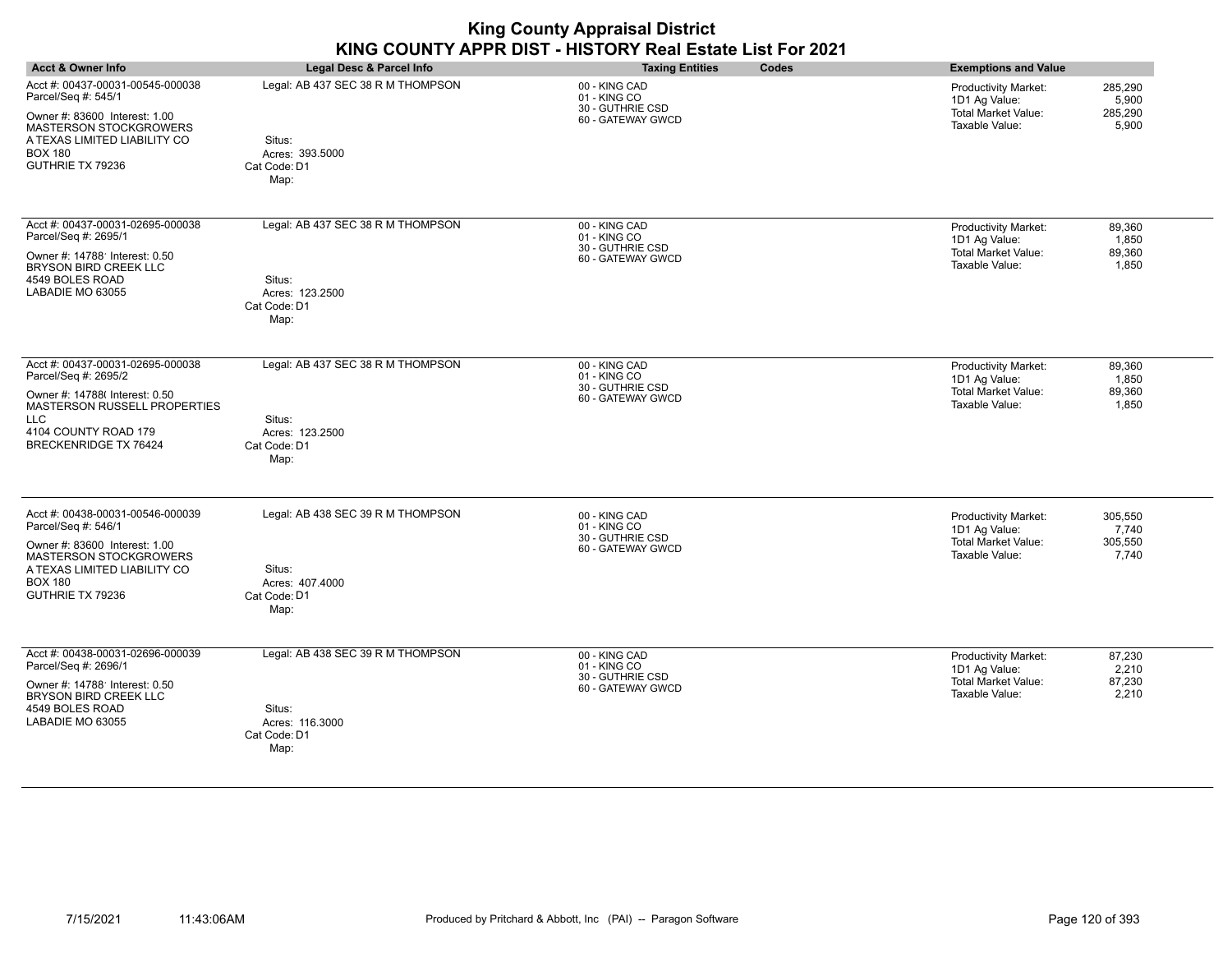| <b>Acct &amp; Owner Info</b>                                                                                                                                                                     | Legal Desc & Parcel Info                                                                     | <b>Taxing Entities</b><br>Codes                                        | <b>Exemptions and Value</b>                                                                                                                                             |
|--------------------------------------------------------------------------------------------------------------------------------------------------------------------------------------------------|----------------------------------------------------------------------------------------------|------------------------------------------------------------------------|-------------------------------------------------------------------------------------------------------------------------------------------------------------------------|
| Acct #: 00438-00031-02696-000039<br>Parcel/Seq #: 2696/2<br>Owner #: 14788( Interest: 0.50<br>MASTERSON RUSSELL PROPERTIES<br>LLC<br>4104 COUNTY ROAD 179<br>BRECKENRIDGE TX 76424               | Legal: AB 438 SEC 39 R M THOMPSON<br>Situs:<br>Acres: 116.3000<br>Cat Code: D1<br>Map:       | 00 - KING CAD<br>01 - KING CO<br>30 - GUTHRIE CSD<br>60 - GATEWAY GWCD | 87,230<br><b>Productivity Market:</b><br>1D1 Ag Value:<br>2,210<br><b>Total Market Value:</b><br>87,230<br>Taxable Value:<br>2,210                                      |
| Acct #: 00439-00031-00547-000000<br>Parcel/Seq #: 547/1<br>Owner #: 83600 Interest: 1.00<br>MASTERSON STOCKGROWERS<br>A TEXAS LIMITED LIABILITY CO<br><b>BOX 180</b><br>GUTHRIE TX 79236         | Legal: AB 439<br>RM THOMSON SEC 40<br>Situs:<br>Acres: 432,6000<br>Cat Code: D1<br>Map:      | 00 - KING CAD<br>01 - KING CO<br>30 - GUTHRIE CSD<br>60 - GATEWAY GWCD | <b>Productivity Market:</b><br>324,450<br>1D1 Ag Value:<br>8,220<br><b>Total Market Value:</b><br>324,450<br>Taxable Value:<br>8,220                                    |
| Acct #: 00439-00031-02697-000000<br>Parcel/Seq #: 2697/1<br>Owner #: 14788' Interest: 0.50<br>BRYSON BIRD CREEK LLC<br>4549 BOLES ROAD<br>LABADIE MO 63055                                       | Legal: AB 439<br>RM THOMSON SEC 40<br>Situs:<br>Acres: 103.7000<br>Cat Code: D1 D2<br>Map:   | 00 - KING CAD<br>01 - KING CO<br>30 - GUTHRIE CSD<br>60 - GATEWAY GWCD | 1,880<br>Improvement NonHomesite:<br>Productivity Market:<br>77,780<br>1D1 Ag Value:<br>1,970<br>79,660<br><b>Total Market Value:</b><br>Taxable Value:<br>3,850        |
| Acct #: 00439-00031-02697-000000<br>Parcel/Seq #: 2697/2<br>Owner #: 14788( Interest: 0.50<br>MASTERSON RUSSELL PROPERTIES<br><b>LLC</b><br>4104 COUNTY ROAD 179<br><b>BRECKENRIDGE TX 76424</b> | Legal: AB $439$<br>RM THOMSON SEC 40<br>Situs:<br>Acres: 103.7000<br>Cat Code: D1 D2<br>Map: | 00 - KING CAD<br>01 - KING CO<br>30 - GUTHRIE CSD<br>60 - GATEWAY GWCD | 1,880<br>Improvement NonHomesite:<br><b>Productivity Market:</b><br>77,780<br>1D1 Ag Value:<br>1,970<br><b>Total Market Value:</b><br>79,660<br>Taxable Value:<br>3,850 |
| Acct #: 00440-00044-00805-000047<br>Parcel/Seq #: 805/1<br>Owner #: 14754; Interest: 1.00<br>SPIKEBOX LTD<br>PO Box 237<br>Benjamin TX 79505                                                     | Legal: AB 440 SEC 47 R M THOMSON<br>Situs:<br>Acres: 347.8230<br>Cat Code: D1<br>Map:        | 00 - KING CAD<br>01 - KING CO<br>30 - GUTHRIE CSD<br>60 - GATEWAY GWCD | <b>Productivity Market:</b><br>252,170<br>4,520<br>1D1 Ag Value:<br><b>Total Market Value:</b><br>252,170<br>Taxable Value:<br>4,520                                    |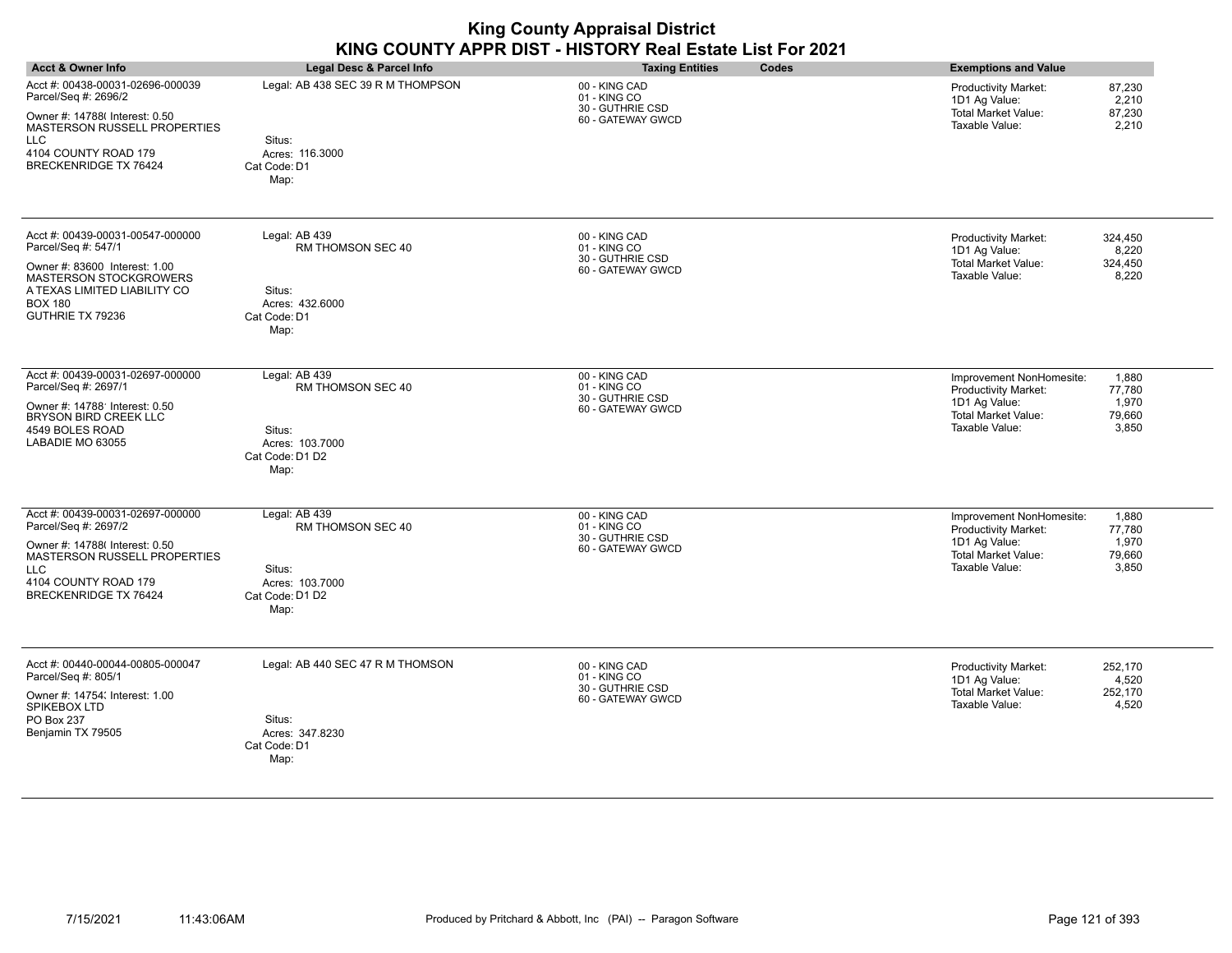| <b>Acct &amp; Owner Info</b>                                                                                                                                                             | Legal Desc & Parcel Info                                                              | <b>Taxing Entities</b><br>Codes                                         | <b>Exemptions and Value</b>                                                                                                   |
|------------------------------------------------------------------------------------------------------------------------------------------------------------------------------------------|---------------------------------------------------------------------------------------|-------------------------------------------------------------------------|-------------------------------------------------------------------------------------------------------------------------------|
| Acct #: 00441-00046-00486-000066<br>Parcel/Seq #: 486/1<br>Owner #: 80600 Interest: 1.00<br><b>GA &amp; ED LOWRANCE INC</b><br>8620 N NEW BRAUNFELS STE 306<br>SAN ANTONIO TX 78217-6361 | Legal: AB 441 SEC 66 J B RECTOR<br>Situs:<br>Acres: 640.0000<br>Cat Code: D1<br>Map:  | 00 - KING CAD<br>01 - KING CO<br>90 - KING CO CISD<br>60 - GATEWAY GWCD | 464,000<br>Productivity Market:<br>1D1 Ag Value:<br>9,600<br>Total Market Value:<br>464,000<br>Taxable Value:<br>9,600        |
| Acct #: 00442-00044-00806-000048<br>Parcel/Seq #: 806/1<br>Owner #: 14754; Interest: 1.00<br>SPIKEBOX LTD<br>PO Box 237<br>Benjamin TX 79505                                             | Legal: AB 442 SEC 48 R M THOMSON<br>Situs:<br>Acres: 329.8050<br>Cat Code: D1<br>Map: | 00 - KING CAD<br>01 - KING CO<br>30 - GUTHRIE CSD<br>60 - GATEWAY GWCD  | Productivity Market:<br>239,110<br>1D1 Ag Value:<br>4,290<br>Total Market Value:<br>239,110<br>Taxable Value:<br>4,290        |
| Acct #: 00443-00044-00807-000050<br>Parcel/Seq #: 807/1<br>Owner #: 14754; Interest: 1.00<br>SPIKEBOX LTD<br>PO Box 237<br>Benjamin TX 79505                                             | Legal: AB 443 SEC 50 R M THOMSON<br>Situs:<br>Acres: 345.0600<br>Cat Code: D1<br>Map: | 00 - KING CAD<br>01 - KING CO<br>30 - GUTHRIE CSD<br>60 - GATEWAY GWCD  | 250,170<br>Productivity Market:<br>1D1 Ag Value:<br>4,490<br><b>Total Market Value:</b><br>250,170<br>Taxable Value:<br>4,490 |
| Acct #: 00444-00044-01039-000052<br>Parcel/Seq #: 1039/1<br>Owner #: 14754; Interest: 1.00<br><b>SPIKEBOX LTD</b><br>PO Box 237<br>Benjamin TX 79505                                     | Legal: AB 444 SUR 52 R M THOMSON<br>Situs:<br>Acres: 648.1200<br>Cat Code: D1<br>Map: | 00 - KING CAD<br>01 - KING CO<br>30 - GUTHRIE CSD<br>60 - GATEWAY GWCD  | 469,890<br>Productivity Market:<br>8,430<br>1D1 Ag Value:<br><b>Total Market Value:</b><br>469,890<br>Taxable Value:<br>8,430 |
| Acct #: 00445-00044-01040-000053<br>Parcel/Seq #: 1040/1<br>Owner #: 14754; Interest: 1.00<br>SPIKEBOX LTD<br>PO Box 237<br>Benjamin TX 79505                                            | Legal: AB 445 SUR 53 R M THOMSON<br>Situs:<br>Acres: 629.2930<br>Cat Code: D1<br>Map: | 00 - KING CAD<br>01 - KING CO<br>30 - GUTHRIE CSD<br>60 - GATEWAY GWCD  | Productivity Market:<br>456,240<br>1D1 Ag Value:<br>8,180<br><b>Total Market Value:</b><br>456,240<br>Taxable Value:<br>8,180 |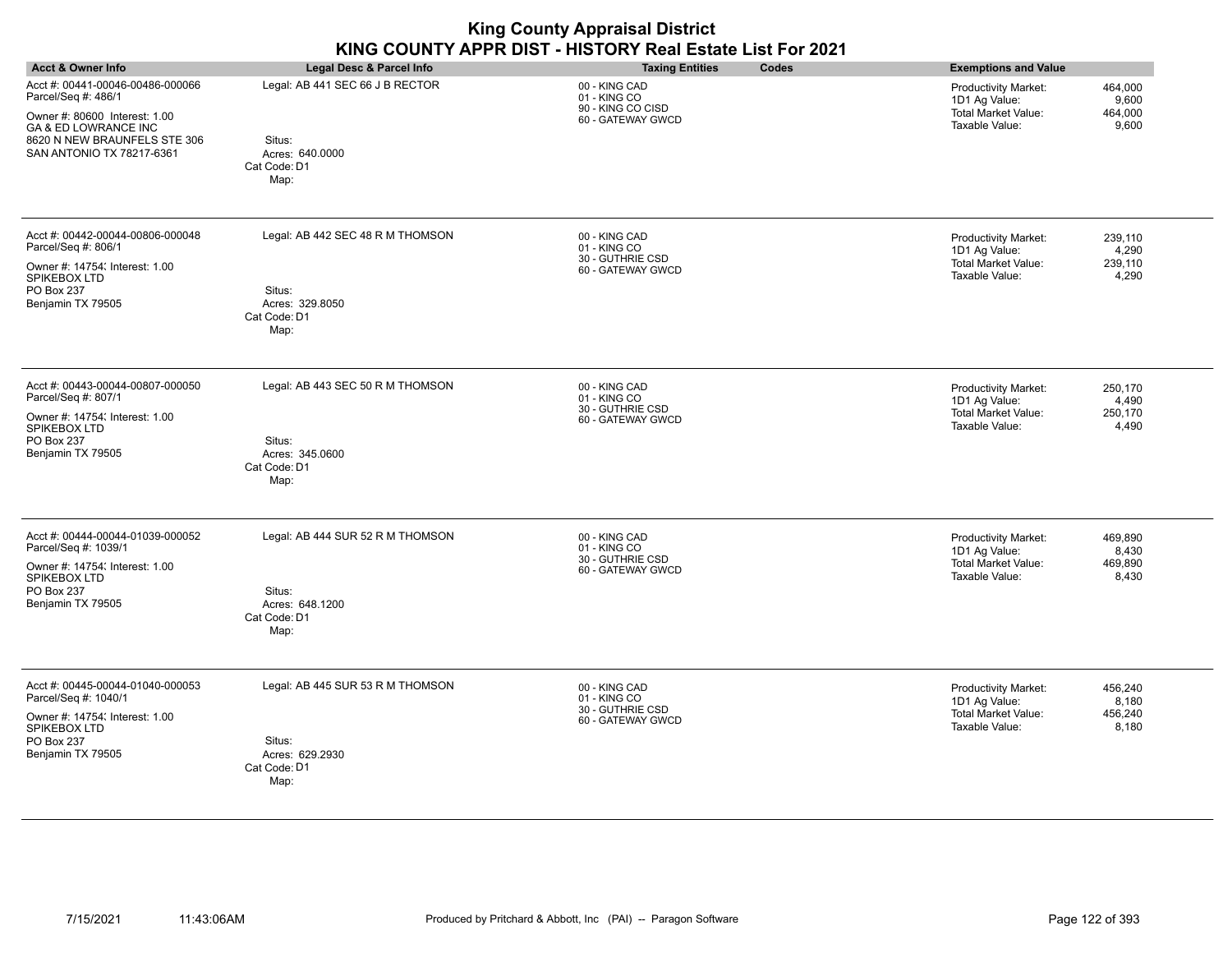| <b>Acct &amp; Owner Info</b>                                                                                                                                                                     | Legal Desc & Parcel Info                                                                                                                 | <b>Taxing Entities</b>                                                 | Codes | <b>Exemptions and Value</b>                                                                                                                                  |                                                                 |
|--------------------------------------------------------------------------------------------------------------------------------------------------------------------------------------------------|------------------------------------------------------------------------------------------------------------------------------------------|------------------------------------------------------------------------|-------|--------------------------------------------------------------------------------------------------------------------------------------------------------------|-----------------------------------------------------------------|
| Acct #: 00446-00003-02698-000000<br>Parcel/Seq #: 2698/1<br>Owner #: 14788' Interest: 0.50<br>BRYSON BIRD CREEK LLC<br>4549 BOLES ROAD<br>LABADIE MO 63055                                       | Legal: IMPROVEMENT ON AB 446<br>RM THOMSON SEC 41<br>Situs: 1050 CR 257 GUTHRIE TX 79236<br>Acres: 271.6500<br>Cat Code: D1 E D2<br>Map: | 00 - KING CAD<br>01 - KING CO<br>30 - GUTHRIE CSD<br>60 - GATEWAY GWCD |       | Land Homesite:<br>Improvement Homesite:<br>Improvement NonHomesite:<br>Productivity Market:<br>1D1 Ag Value:<br><b>Total Market Value:</b><br>Taxable Value: | 380<br>19,360<br>2,140<br>203,370<br>5,150<br>225,250<br>27,030 |
| Acct #: 00446-00003-02698-000000<br>Parcel/Seq #: 2698/2<br>Owner #: 14788( Interest: 0.50<br>MASTERSON RUSSELL PROPERTIES<br><b>LLC</b><br>4104 COUNTY ROAD 179<br><b>BRECKENRIDGE TX 76424</b> | Legal: IMPROVEMENT ON AB 446<br>RM THOMSON SEC 41<br>Situs: 1050 CR 257 GUTHRIE TX 79236<br>Acres: 271.6500<br>Cat Code: D1 E D2<br>Map: | 00 - KING CAD<br>01 - KING CO<br>30 - GUTHRIE CSD<br>60 - GATEWAY GWCD |       | Land Homesite:<br>Improvement Homesite:<br>Improvement NonHomesite:<br><b>Productivity Market:</b><br>1D1 Ag Value:<br>Total Market Value:<br>Taxable Value: | 380<br>19,360<br>2,140<br>203,370<br>5,150<br>225,250<br>27,030 |
| Acct #: 00446-00031-00549-000000<br>Parcel/Seq #: 549/1<br>Owner #: 83600 Interest: 1.00<br><b>MASTERSON STOCKGROWERS</b><br>A TEXAS LIMITED LIABILITY CO<br><b>BOX 180</b><br>GUTHRIE TX 79236  | Legal: AB 446<br><b>RM THOMSON SEC 41</b><br>Situs:<br>Acres: 96.7000<br>Cat Code: D1<br>Map:                                            | 00 - KING CAD<br>01 - KING CO<br>30 - GUTHRIE CSD<br>60 - GATEWAY GWCD |       | <b>Productivity Market:</b><br>1D1 Ag Value:<br><b>Total Market Value:</b><br>Taxable Value:                                                                 | 72,530<br>1.840<br>72,530<br>1,840                              |
| Acct #: 00447-00044-00069-000043<br>Parcel/Seq #: 69/1<br>Owner #: 14787! Interest: 1.00<br>WHITAKER, DAVID & AMY<br><b>PO BOX 993</b><br>CHILDRESS TX 79201                                     | Legal: AB 447 SEC 43 R M THOMSON<br>Situs:<br>Acres: 306.0000<br>Cat Code: D1<br>Map:                                                    | 00 - KING CAD<br>01 - KING CO<br>30 - GUTHRIE CSD<br>60 - GATEWAY GWCD |       | <b>Productivity Market:</b><br>1D1 Ag Value:<br><b>Total Market Value:</b><br>Taxable Value:                                                                 | 221,850<br>3,980<br>221,850<br>3,980                            |
| Acct #: 00447-00044-00550-000043<br>Parcel/Seq #: 550/1<br>Owner #: 14788' Interest: 0.50<br>BRYSON BIRD CREEK LLC<br>4549 BOLES ROAD<br>LABADIE MO 63055                                        | Legal: AB 447 SEC 43 R M THOMSON<br>Situs:<br>Acres: 119.9000<br>Cat Code: D1<br>Map:                                                    | 00 - KING CAD<br>01 - KING CO<br>30 - GUTHRIE CSD<br>60 - GATEWAY GWCD |       | Productivity Market:<br>1D1 Ag Value:<br><b>Total Market Value:</b><br>Taxable Value:                                                                        | 86,930<br>1,560<br>86,930<br>1,560                              |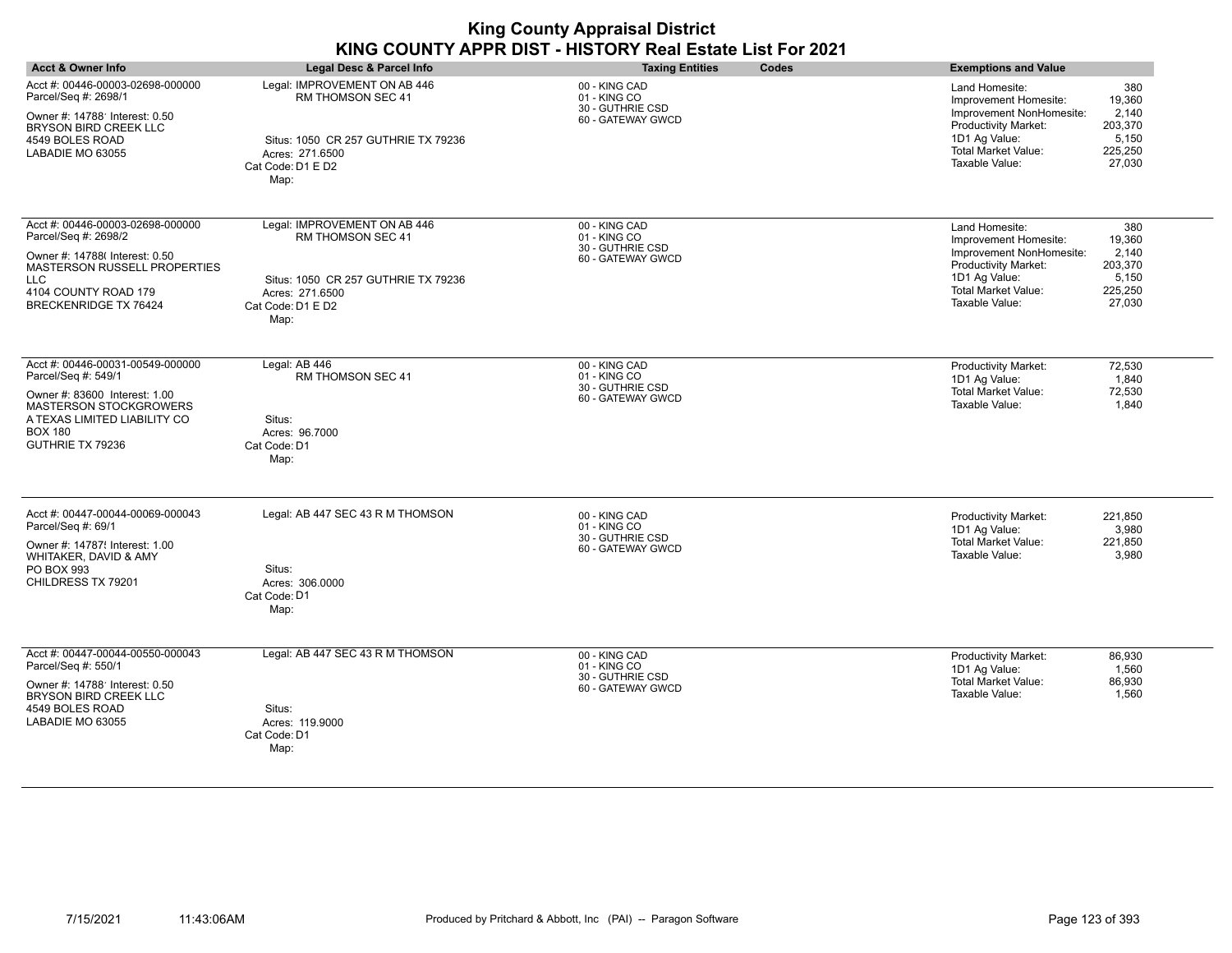| <b>Acct &amp; Owner Info</b>                                                                                                                                                                    | <b>Legal Desc &amp; Parcel Info</b>                                                   | <b>Taxing Entities</b><br>Codes                                        | <b>Exemptions and Value</b>                                                                                                          |
|-------------------------------------------------------------------------------------------------------------------------------------------------------------------------------------------------|---------------------------------------------------------------------------------------|------------------------------------------------------------------------|--------------------------------------------------------------------------------------------------------------------------------------|
| Acct #: 00447-00044-00550-000043<br>Parcel/Seq #: 550/2<br>Owner #: 14788( Interest: 0.50<br>MASTERSON RUSSELL PROPERTIES<br><b>LLC</b><br>4104 COUNTY ROAD 179<br><b>BRECKENRIDGE TX 76424</b> | Legal: AB 447 SEC 43 R M THOMSON<br>Situs:<br>Acres: 119.9000<br>Cat Code: D1<br>Map: | 00 - KING CAD<br>01 - KING CO<br>30 - GUTHRIE CSD<br>60 - GATEWAY GWCD | 86,930<br><b>Productivity Market:</b><br>1D1 Ag Value:<br>1,560<br><b>Total Market Value:</b><br>86,930<br>Taxable Value:<br>1,560   |
| Acct #: 00448-00031-00551-000027<br>Parcel/Seq #: 551/1<br>Owner #: 83600 Interest: 1.00<br><b>MASTERSON STOCKGROWERS</b><br>A TEXAS LIMITED LIABILITY CO<br><b>BOX 180</b><br>GUTHRIE TX 79236 | Legal: AB 448 SEC 27 R M THOMSON<br>Situs:<br>Acres: 640,0000<br>Cat Code: D1<br>Map: | 00 - KING CAD<br>01 - KING CO<br>30 - GUTHRIE CSD<br>60 - GATEWAY GWCD | <b>Productivity Market:</b><br>464,200<br>9,650<br>1D1 Ag Value:<br><b>Total Market Value:</b><br>464,200<br>Taxable Value:<br>9,650 |
| Acct #: 00449-00031-00552-000028<br>Parcel/Seq #: 552/1<br>Owner #: 83600 Interest: 1.00<br><b>MASTERSON STOCKGROWERS</b><br>A TEXAS LIMITED LIABILITY CO<br><b>BOX 180</b><br>GUTHRIE TX 79236 | Legal: AB 449 SEC 28 R M THOMSON<br>Situs:<br>Acres: 640.0000<br>Cat Code: D1<br>Map: | 00 - KING CAD<br>01 - KING CO<br>30 - GUTHRIE CSD<br>60 - GATEWAY GWCD | 464,000<br>Productivity Market:<br>9,600<br>1D1 Ag Value:<br><b>Total Market Value:</b><br>464,000<br>Taxable Value:<br>9,600        |
| Acct #: 00450-00044-00070-000044<br>Parcel/Seq #: 70/1<br>Owner #: 14787! Interest: 1.00<br>WHITAKER, DAVID & AMY<br>PO BOX 993<br>CHILDRESS TX 79201                                           | Legal: AB 450 SEC 44 R M THOMSON<br>Situs:<br>Acres: 522.0000<br>Cat Code: D1<br>Map: | 00 - KING CAD<br>01 - KING CO<br>30 - GUTHRIE CSD<br>60 - GATEWAY GWCD | Productivity Market:<br>378,450<br>1D1 Ag Value:<br>6,790<br><b>Total Market Value:</b><br>378,450<br>Taxable Value:<br>6,790        |
| Acct #: 00450-00044-00553-000044<br>Parcel/Seq #: 553/1<br>Owner #: 14788' Interest: 0.50<br>BRYSON BIRD CREEK LLC<br>4549 BOLES ROAD<br>LABADIE MO 63055                                       | Legal: AB 450 SEC 44 R M THOMSON<br>Situs:<br>Acres: 137.6500<br>Cat Code: D1<br>Map: | 00 - KING CAD<br>01 - KING CO<br>30 - GUTHRIE CSD<br>60 - GATEWAY GWCD | <b>Productivity Market:</b><br>99,800<br>1D1 Ag Value:<br>1,790<br><b>Total Market Value:</b><br>99,800<br>Taxable Value:<br>1,790   |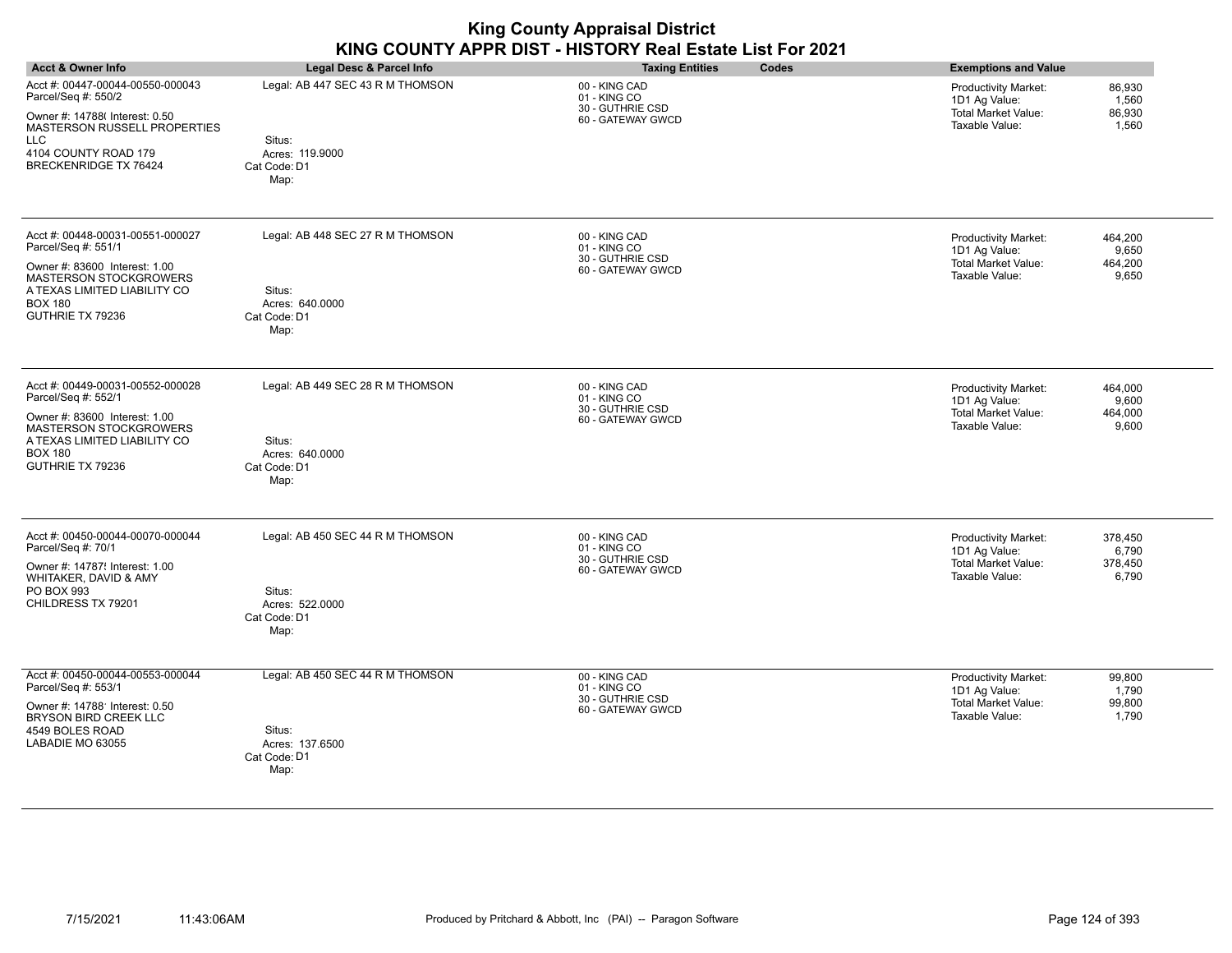| <b>Acct &amp; Owner Info</b>                                                                                                                                                                    | Legal Desc & Parcel Info                                                              | <b>Taxing Entities</b><br>Codes                                        | <b>Exemptions and Value</b>                                                                                                   |
|-------------------------------------------------------------------------------------------------------------------------------------------------------------------------------------------------|---------------------------------------------------------------------------------------|------------------------------------------------------------------------|-------------------------------------------------------------------------------------------------------------------------------|
| Acct #: 00450-00044-00553-000044<br>Parcel/Seq #: 553/2<br>Owner #: 14788( Interest: 0.50<br>MASTERSON RUSSELL PROPERTIES<br><b>LLC</b><br>4104 COUNTY ROAD 179<br><b>BRECKENRIDGE TX 76424</b> | Legal: AB 450 SEC 44 R M THOMSON<br>Situs:<br>Acres: 137.6500<br>Cat Code: D1<br>Map: | 00 - KING CAD<br>01 - KING CO<br>30 - GUTHRIE CSD<br>60 - GATEWAY GWCD | 99,800<br>Productivity Market:<br>1D1 Ag Value:<br>1,790<br><b>Total Market Value:</b><br>99,800<br>1,790<br>Taxable Value:   |
| Acct #: 00451-00044-00808-000045<br>Parcel/Seq #: 808/1<br>Owner #: 14754; Interest: 1.00<br>SPIKEBOX LTD<br>PO Box 237<br>Benjamin TX 79505                                                    | Legal: AB 451 SEC 45 R M THOMSON<br>Situs:<br>Acres: 636.0710<br>Cat Code: D1<br>Map: | 00 - KING CAD<br>01 - KING CO<br>30 - GUTHRIE CSD<br>60 - GATEWAY GWCD | Productivity Market:<br>461,150<br>1D1 Ag Value:<br>8,270<br>Total Market Value:<br>461,150<br>Taxable Value:<br>8,270        |
| Acct #: 00452-00044-00809-000046<br>Parcel/Seq #: 809/1<br>Owner #: 14754; Interest: 1.00<br>SPIKEBOX LTD<br>PO Box 237<br>Benjamin TX 79505                                                    | Legal: AB 452 SEC 46 R M THOMSON<br>Situs:<br>Acres: 313.0000<br>Cat Code: D1<br>Map: | 00 - KING CAD<br>01 - KING CO<br>30 - GUTHRIE CSD<br>60 - GATEWAY GWCD | Productivity Market:<br>226,930<br>1D1 Ag Value:<br>4,070<br><b>Total Market Value:</b><br>226,930<br>Taxable Value:<br>4,070 |
| Acct #: 00453-00046-01041-000054<br>Parcel/Seq #: 1041/1<br>Owner #: 14754; Interest: 1.00<br>SPIKEBOX LTD<br>PO Box 237<br>Benjamin TX 79505                                                   | Legal: AB 453 SUR 54 R M THOMSON<br>Situs:<br>Acres: 280.8310<br>Cat Code: D1<br>Map: | 00 - KING CAD<br>01 - KING CO<br>30 - GUTHRIE CSD<br>60 - GATEWAY GWCD | Productivity Market:<br>203,600<br>1D1 Ag Value:<br>3,650<br><b>Total Market Value:</b><br>203,600<br>3,650<br>Taxable Value: |
| Acct #: 00454-00044-01042-000075<br>Parcel/Seq #: 1042/1<br>Owner #: 14754; Interest: 1.00<br><b>SPIKEBOX LTD</b><br>PO Box 237<br>Benjamin TX 79505                                            | Legal: AB 454 SUR 75 R M THOMSON<br>Situs:<br>Acres: 509.7730<br>Cat Code: D1<br>Map: | 00 - KING CAD<br>01 - KING CO<br>30 - GUTHRIE CSD<br>60 - GATEWAY GWCD | 376,930<br>Productivity Market:<br>8,830<br>1D1 Ag Value:<br>Total Market Value:<br>376,930<br>Taxable Value:<br>8,830        |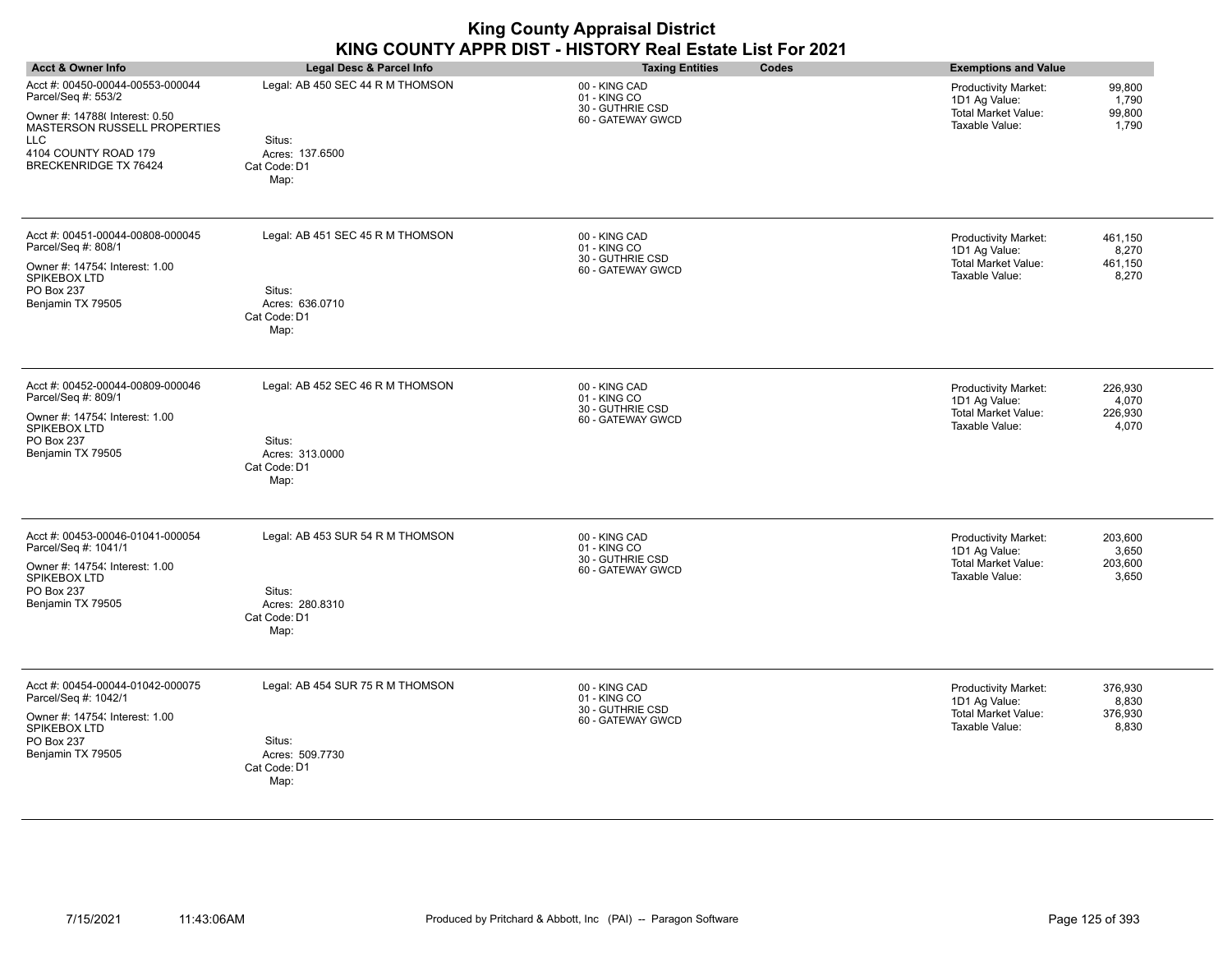| <b>King County Appraisal District</b>                     |  |
|-----------------------------------------------------------|--|
| KING COUNTY APPR DIST - HISTORY Real Estate List For 2021 |  |

|                                                                                                                                                                                                        | <u>ו טוש זו ואז ו וויטט טאנוזו</u>                                                    | vı                                                                     |                                                                                                                               |
|--------------------------------------------------------------------------------------------------------------------------------------------------------------------------------------------------------|---------------------------------------------------------------------------------------|------------------------------------------------------------------------|-------------------------------------------------------------------------------------------------------------------------------|
| <b>Acct &amp; Owner Info</b>                                                                                                                                                                           | Legal Desc & Parcel Info                                                              | <b>Taxing Entities</b><br>Codes                                        | <b>Exemptions and Value</b>                                                                                                   |
| Acct #: 00455-00044-00544-000049<br>Parcel/Seq #: 554/1<br>Owner #: 14788' Interest: 0.50<br>BRYSON BIRD CREEK LLC<br>4549 BOLES ROAD<br>LABADIE MO 63055                                              | Legal: AB 455 SEC 49 J B RECTOR<br>Situs:<br>Acres: 242.0000<br>Cat Code: D1<br>Map:  | 00 - KING CAD<br>01 - KING CO<br>30 - GUTHRIE CSD<br>60 - GATEWAY GWCD | 175,450<br><b>Productivity Market:</b><br>1D1 Ag Value:<br>3,150<br>Total Market Value:<br>175,450<br>Taxable Value:<br>3,150 |
| Acct #: 00455-00044-00544-000049<br>Parcel/Seq #: 554/2<br>Owner #: 14788( Interest: 0.50<br><b>MASTERSON RUSSELL PROPERTIES</b><br><b>LLC</b><br>4104 COUNTY ROAD 179<br><b>BRECKENRIDGE TX 76424</b> | Legal: AB 455 SEC 49 J B RECTOR<br>Situs:<br>Acres: 242.0000<br>Cat Code: D1<br>Map:  | 00 - KING CAD<br>01 - KING CO<br>30 - GUTHRIE CSD<br>60 - GATEWAY GWCD | 175,450<br>Productivity Market:<br>1D1 Ag Value:<br>3,150<br><b>Total Market Value:</b><br>175,450<br>Taxable Value:<br>3,150 |
| Acct #: 00455-00044-00810-000049<br>Parcel/Seq #: 810/1<br>Owner #: 14754; Interest: 1.00<br>SPIKEBOX LTD<br>PO Box 237<br>Benjamin TX 79505                                                           | Legal: AB 455 SEC 49 R M THOMSON<br>Situs:<br>Acres: 197.2360<br>Cat Code: D1<br>Map: | 00 - KING CAD<br>01 - KING CO<br>30 - GUTHRIE CSD<br>60 - GATEWAY GWCD | 143,000<br>Productivity Market:<br>1D1 Ag Value:<br>2,560<br><b>Total Market Value:</b><br>143,000<br>Taxable Value:<br>2,560 |
| Acct #: 00456-00031-00555-000036<br>Parcel/Seq #: 555/1<br>Owner #: 83600 Interest: 1.00<br>MASTERSON STOCKGROWERS<br>A TEXAS LIMITED LIABILITY CO<br><b>BOX 180</b><br>GUTHRIE TX 79236               | Legal: AB 456 SEC 36 R M THOMSON<br>Situs:<br>Acres: 640.0000<br>Cat Code: D1<br>Map: | 00 - KING CAD<br>01 - KING CO<br>30 - GUTHRIE CSD<br>60 - GATEWAY GWCD | Productivity Market:<br>464,000<br>1D1 Ag Value:<br>9,600<br><b>Total Market Value:</b><br>464,000<br>9,600<br>Taxable Value: |
| Acct #: 00457-00044-00811-000051<br>Parcel/Seq #: 811/1<br>Owner #: 14754; Interest: 1.00<br>SPIKEBOX LTD<br><b>PO Box 237</b><br>Benjamin TX 79505                                                    | Legal: AB 457 SEC 51 R M THOMSON<br>Situs:<br>Acres: 640.0000<br>Cat Code: D1<br>Map: | 00 - KING CAD<br>01 - KING CO<br>30 - GUTHRIE CSD<br>60 - GATEWAY GWCD | Productivity Market:<br>464,000<br>8,320<br>1D1 Ag Value:<br><b>Total Market Value:</b><br>464,000<br>Taxable Value:<br>8,320 |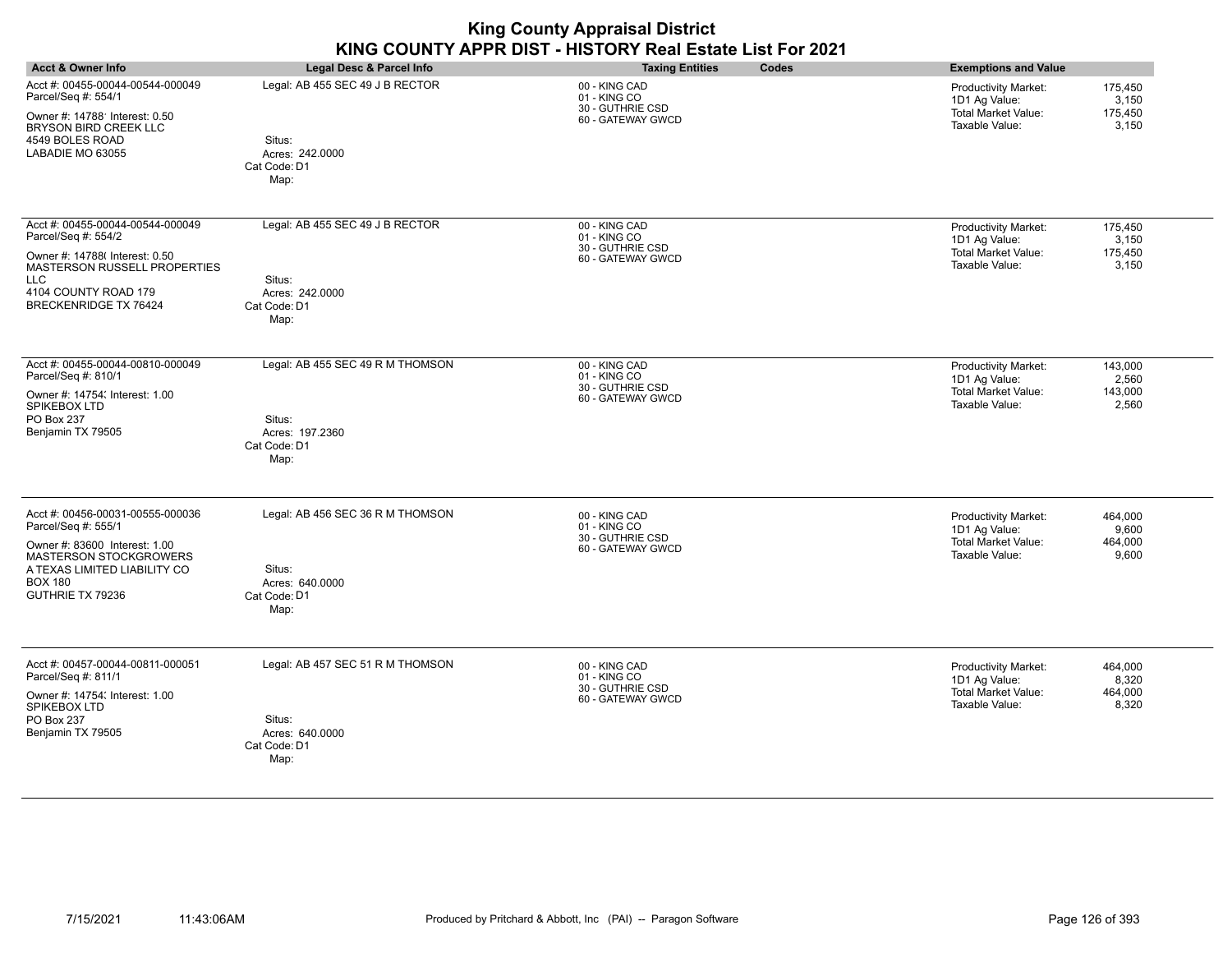| <b>Acct &amp; Owner Info</b>                                                                                                                                                                     | Legal Desc & Parcel Info                                                              | <b>Taxing Entities</b><br>Codes                                        | <b>Exemptions and Value</b>                                                                                                          |
|--------------------------------------------------------------------------------------------------------------------------------------------------------------------------------------------------|---------------------------------------------------------------------------------------|------------------------------------------------------------------------|--------------------------------------------------------------------------------------------------------------------------------------|
| Acct #: 00458-00031-00556-000042<br>Parcel/Seq #: 556/1<br>Owner #: 83600 Interest: 1.00<br>MASTERSON STOCKGROWERS<br>A TEXAS LIMITED LIABILITY CO<br><b>BOX 180</b><br>GUTHRIE TX 79236         | Legal: AB 458 SEC 42 R M THOMSON<br>Situs:<br>Acres: 134,6000<br>Cat Code: D1<br>Map: | 00 - KING CAD<br>01 - KING CO<br>30 - GUTHRIE CSD<br>60 - GATEWAY GWCD | 97,590<br><b>Productivity Market:</b><br>2,020<br>1D1 Ag Value:<br><b>Total Market Value:</b><br>97,590<br>Taxable Value:<br>2,020   |
| Acct #: 00458-00031-02699-000042<br>Parcel/Seq #: 2699/1<br>Owner #: 14788' Interest: 0.50<br>BRYSON BIRD CREEK LLC<br>4549 BOLES ROAD<br>LABADIE MO 63055                                       | Legal: AB 458 SEC 42 R M THOMSON<br>Situs:<br>Acres: 252.7000<br>Cat Code: D1<br>Map: | 00 - KING CAD<br>01 - KING CO<br>30 - GUTHRIE CSD<br>60 - GATEWAY GWCD | <b>Productivity Market:</b><br>183,210<br>1D1 Ag Value:<br>3,420<br><b>Total Market Value:</b><br>183,210<br>Taxable Value:<br>3,420 |
| Acct #: 00458-00031-02699-000042<br>Parcel/Seq #: 2699/2<br>Owner #: 14788( Interest: 0.50<br>MASTERSON RUSSELL PROPERTIES<br><b>LLC</b><br>4104 COUNTY ROAD 179<br><b>BRECKENRIDGE TX 76424</b> | Legal: AB 458 SEC 42 R M THOMSON<br>Situs:<br>Acres: 252.7000<br>Cat Code: D1<br>Map: | 00 - KING CAD<br>01 - KING CO<br>30 - GUTHRIE CSD<br>60 - GATEWAY GWCD | 183,210<br><b>Productivity Market:</b><br>1D1 Ag Value:<br>3,420<br><b>Total Market Value:</b><br>183,210<br>Taxable Value:<br>3,420 |
| Acct #: 00459-00046-01044-000055<br>Parcel/Seq #: 1044/1<br>Owner #: 14754; Interest: 1.00<br>SPIKEBOX LTD<br>PO Box 237<br>Benjamin TX 79505                                                    | Legal: AB 459 SUR 55 R M THOMSON<br>Situs:<br>Acres: 563.6210<br>Cat Code: D1<br>Map: | 00 - KING CAD<br>01 - KING CO<br>30 - GUTHRIE CSD<br>60 - GATEWAY GWCD | <b>Productivity Market:</b><br>408,630<br>1D1 Ag Value:<br>7,330<br>Total Market Value:<br>408,630<br>Taxable Value:<br>7,330        |
| Acct #: 00460-00046-00812-000074<br>Parcel/Seq #: 812/1<br>Owner #: 14754; Interest: 1.00<br>SPIKEBOX LTD<br>PO Box 237<br>Benjamin TX 79505                                                     | Legal: AB 460 SEC 74 R M THOMSON<br>Situs:<br>Acres: 582.0000<br>Cat Code: D1<br>Map: | 00 - KING CAD<br>01 - KING CO<br>30 - GUTHRIE CSD<br>60 - GATEWAY GWCD | <b>Productivity Market:</b><br>421,950<br>1D1 Ag Value:<br>7,570<br><b>Total Market Value:</b><br>421,950<br>Taxable Value:<br>7,570 |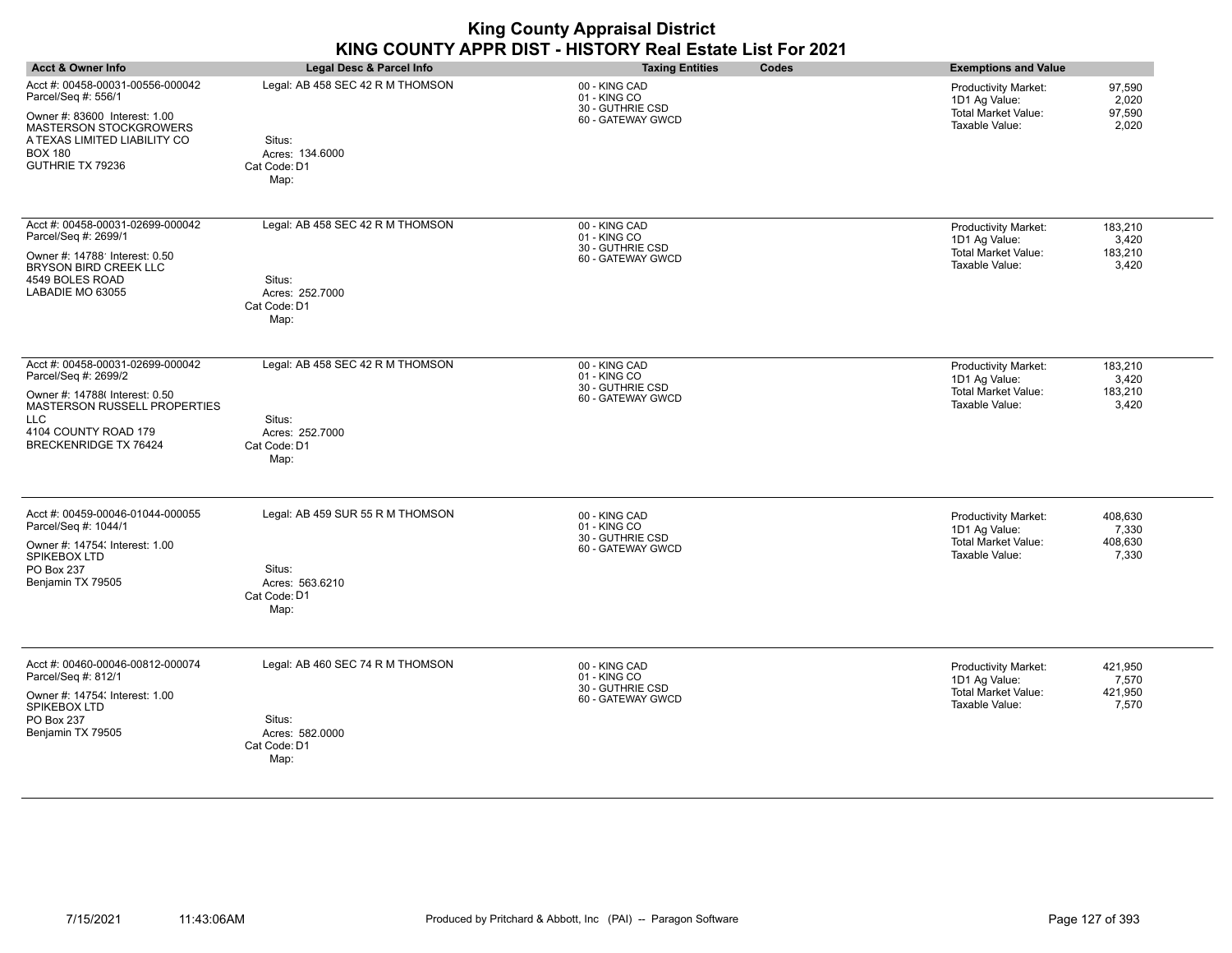| <b>Acct &amp; Owner Info</b>                                                                                                                                                      | Legal Desc & Parcel Info                                                               | <b>Taxing Entities</b><br>Codes                                        | <b>Exemptions and Value</b>                                                                                                          |
|-----------------------------------------------------------------------------------------------------------------------------------------------------------------------------------|----------------------------------------------------------------------------------------|------------------------------------------------------------------------|--------------------------------------------------------------------------------------------------------------------------------------|
| Acct #: 00461-00029-00600-000167<br>Parcel/Seq #: 600/1<br>Owner #: 14768( Interest: 1.00<br><b>MRG LAND LLC</b><br><b>MIKE GIBSON</b><br>976 GIBSON RANCH RD<br>PADUCAH TX 79248 | Legal: AB 461 SEC 167 R M THOMSON<br>Situs:<br>Acres: 640.0000<br>Cat Code: D1<br>Map: | 00 - KING CAD<br>01 - KING CO<br>30 - GUTHRIE CSD<br>60 - GATEWAY GWCD | 464,000<br><b>Productivity Market:</b><br>1D1 Ag Value:<br>8,320<br><b>Total Market Value:</b><br>464,000<br>Taxable Value:<br>8,320 |
| Acct #: 00462-00029-00601-000165<br>Parcel/Seq #: 601/1<br>Owner #: 14768( Interest: 1.00<br><b>MRG LAND LLC</b><br><b>MIKE GIBSON</b><br>976 GIBSON RANCH RD<br>PADUCAH TX 79248 | Legal: AB 462 SEC 165 R M THOMSON<br>Situs:<br>Acres: 640.0000<br>Cat Code: D1<br>Map: | 00 - KING CAD<br>01 - KING CO<br>30 - GUTHRIE CSD<br>60 - GATEWAY GWCD | 466,280<br>Productivity Market:<br>1D1 Ag Value:<br>9,970<br><b>Total Market Value:</b><br>466,280<br>Taxable Value:<br>9,970        |
| Acct #: 00463-00046-00813-000001<br>Parcel/Seq #: 813/1<br>Owner #: 14754; Interest: 1.00<br>SPIKEBOX LTD<br>PO Box 237<br>Benjamin TX 79505                                      | Legal: AB 463 SEC 1 R M THOMSON<br>Situs:<br>Acres: 652.8000<br>Cat Code: D1<br>Map:   | 00 - KING CAD<br>01 - KING CO<br>30 - GUTHRIE CSD<br>60 - GATEWAY GWCD | Productivity Market:<br>473,280<br>1D1 Ag Value:<br>8,490<br><b>Total Market Value:</b><br>473,280<br>Taxable Value:<br>8,490        |
| Acct #: 00464-00046-00814-000002<br>Parcel/Seq #: 814/1<br>Owner #: 14754; Interest: 1.00<br>SPIKEBOX LTD<br>PO Box 237<br>Benjamin TX 79505                                      | Legal: AB 464 SEC 2 R M THOMSON<br>Situs:<br>Acres: 651.8200<br>Cat Code: D1<br>Map:   | 00 - KING CAD<br>01 - KING CO<br>30 - GUTHRIE CSD<br>60 - GATEWAY GWCD | 472,570<br><b>Productivity Market:</b><br>1D1 Ag Value:<br>8,470<br><b>Total Market Value:</b><br>472,570<br>Taxable Value:<br>8,470 |
| Acct #: 00465-00046-00815-000003<br>Parcel/Seq #: 815/1<br>Owner #: 14754; Interest: 1.00<br>SPIKEBOX LTD<br>PO Box 237<br>Benjamin TX 79505                                      | Legal: AB 465 SEC 3 R M THOMSON<br>Situs:<br>Acres: 653.3200<br>Cat Code: D1<br>Map:   | 00 - KING CAD<br>01 - KING CO<br>30 - GUTHRIE CSD<br>60 - GATEWAY GWCD | <b>Productivity Market:</b><br>473,660<br>8,490<br>1D1 Ag Value:<br><b>Total Market Value:</b><br>473,660<br>Taxable Value:<br>8,490 |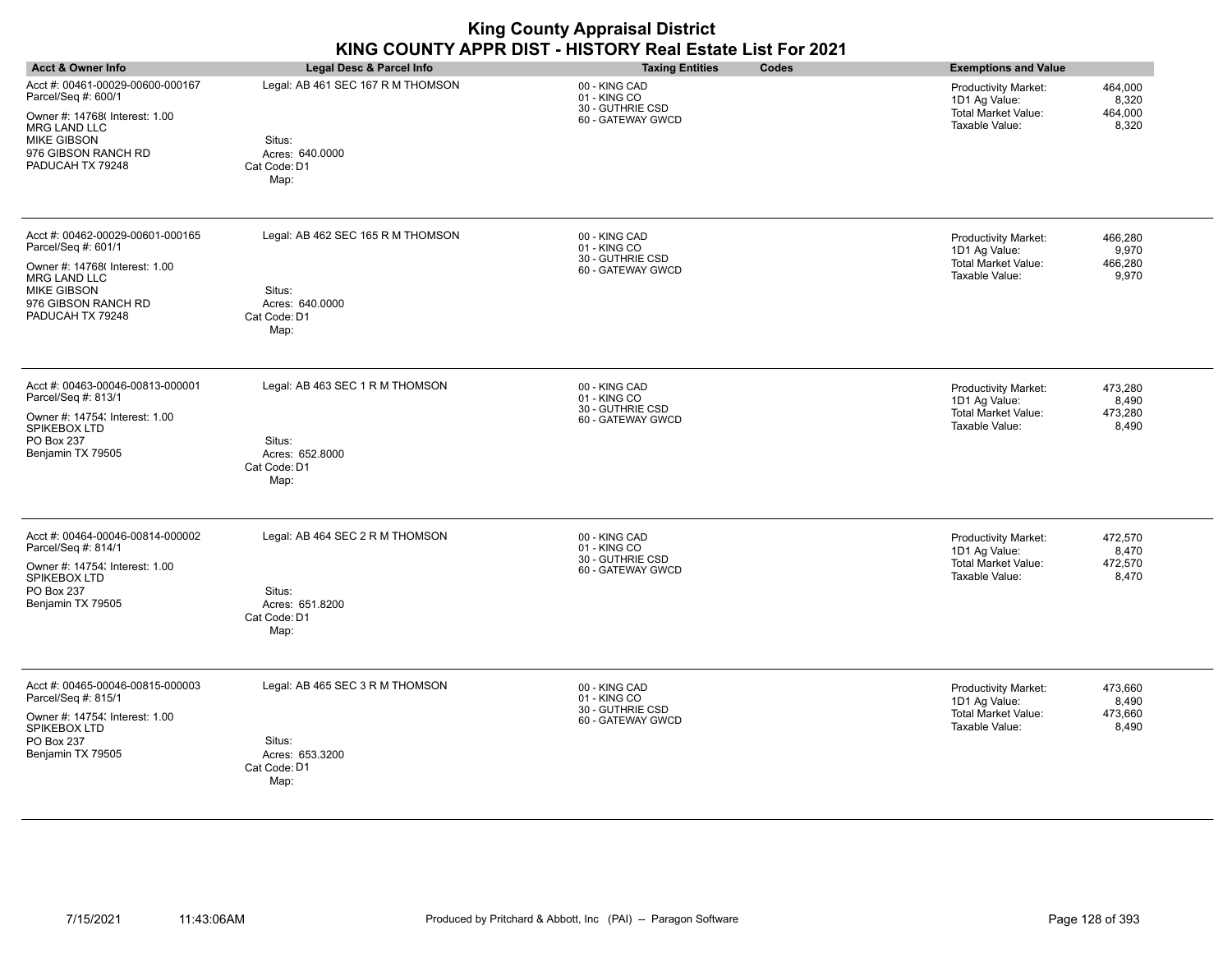| <b>Acct &amp; Owner Info</b>                                                                                                                                                  | Legal Desc & Parcel Info                                                             | <b>Taxing Entities</b><br>Codes                                        | <b>Exemptions and Value</b>                                                                                                   |
|-------------------------------------------------------------------------------------------------------------------------------------------------------------------------------|--------------------------------------------------------------------------------------|------------------------------------------------------------------------|-------------------------------------------------------------------------------------------------------------------------------|
| Acct #: 00466-00046-01048-000004<br>Parcel/Seq #: 1048/1<br>Owner #: 14754; Interest: 1.00<br>SPIKEBOX LTD<br>PO Box 237<br>Benjamin TX 79505                                 | Legal: AB 466 SUR 4 R M THOMSON<br>Situs:<br>Acres: 654.7500<br>Cat Code: D1<br>Map: | 00 - KING CAD<br>01 - KING CO<br>30 - GUTHRIE CSD<br>60 - GATEWAY GWCD | Productivity Market:<br>474,690<br>8,510<br>1D1 Ag Value:<br><b>Total Market Value:</b><br>474,690<br>Taxable Value:<br>8,510 |
| Acct #: 00467-00046-00487-000005<br>Parcel/Seq #: 487/1<br>Owner #: 80600 Interest: 1.00<br>GA & ED LOWRANCE INC<br>8620 N NEW BRAUNFELS STE 306<br>SAN ANTONIO TX 78217-6361 | Legal: AB 467 SEC 5 M M THOMSON<br>Situs:<br>Acres: 640.0000<br>Cat Code: D1<br>Map: | 00 - KING CAD<br>01 - KING CO<br>30 - GUTHRIE CSD<br>60 - GATEWAY GWCD | 464,000<br>Productivity Market:<br>1D1 Ag Value:<br>8,320<br><b>Total Market Value:</b><br>464,000<br>Taxable Value:<br>8,320 |
| Acct #: 00468-00046-00488-000006<br>Parcel/Seq #: 488/1<br>Owner #: 80600 Interest: 1.00<br>GA & ED LOWRANCE INC<br>8620 N NEW BRAUNFELS STE 306<br>SAN ANTONIO TX 78217-6361 | Legal: AB 468 SEC 6 R M THOMSON<br>Situs:<br>Acres: 640.0000<br>Cat Code: D1<br>Map: | 00 - KING CAD<br>01 - KING CO<br>30 - GUTHRIE CSD<br>60 - GATEWAY GWCD | 464,000<br>Productivity Market:<br>1D1 Ag Value:<br>8,320<br><b>Total Market Value:</b><br>464,000<br>Taxable Value:<br>8,320 |
| Acct #: 00469-00046-00489-000007<br>Parcel/Seq #: 489/1<br>Owner #: 80600 Interest: 1.00<br>GA & ED LOWRANCE INC<br>8620 N NEW BRAUNFELS STE 306<br>SAN ANTONIO TX 78217-6361 | Legal: AB 469 SEC 7 R M THOMSON<br>Situs:<br>Acres: 640.0000<br>Cat Code: D1<br>Map: | 00 - KING CAD<br>01 - KING CO<br>30 - GUTHRIE CSD<br>60 - GATEWAY GWCD | 464,000<br>Productivity Market:<br>1D1 Ag Value:<br>8,320<br>Total Market Value:<br>464,000<br>Taxable Value:<br>8,320        |
| Acct #: 00470-00046-00490-000009<br>Parcel/Seq #: 490/1<br>Owner #: 80600 Interest: 1.00<br>GA & ED LOWRANCE INC<br>8620 N NEW BRAUNFELS STE 306<br>SAN ANTONIO TX 78217-6361 | Legal: AB 470 SEC 9 R M THOMSON<br>Situs:<br>Acres: 640.0000<br>Cat Code: D1<br>Map: | 00 - KING CAD<br>01 - KING CO<br>30 - GUTHRIE CSD<br>60 - GATEWAY GWCD | Productivity Market:<br>464,010<br>1D1 Ag Value:<br>9,320<br><b>Total Market Value:</b><br>464,010<br>9,320<br>Taxable Value: |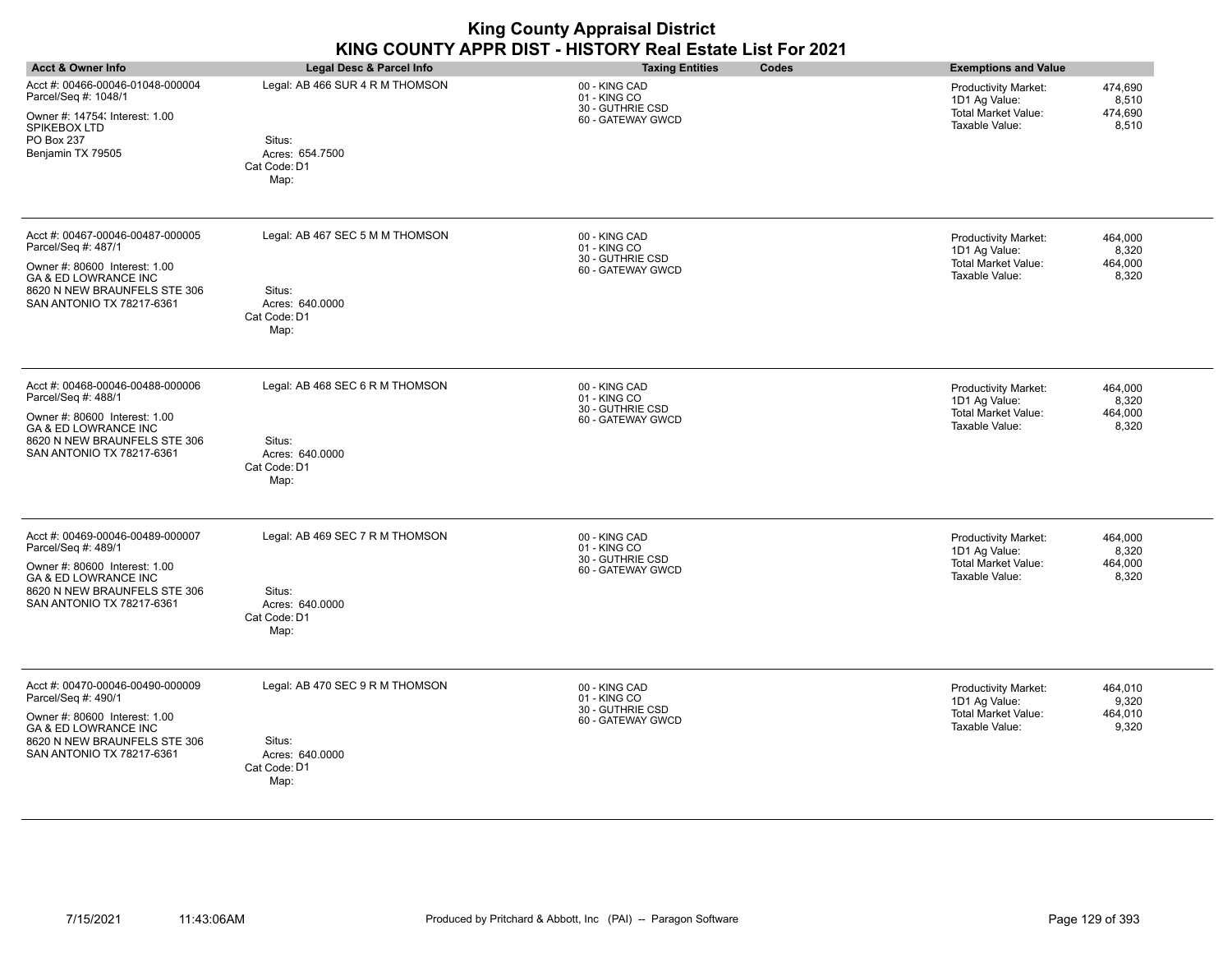| <b>Acct &amp; Owner Info</b>                                                                                                                                                                                                                                                                      | <b>Legal Desc &amp; Parcel Info</b>                                                                              | <b>Taxing Entities</b><br>Codes                                        | <b>Exemptions and Value</b>                                                                                                                                                                                                             |
|---------------------------------------------------------------------------------------------------------------------------------------------------------------------------------------------------------------------------------------------------------------------------------------------------|------------------------------------------------------------------------------------------------------------------|------------------------------------------------------------------------|-----------------------------------------------------------------------------------------------------------------------------------------------------------------------------------------------------------------------------------------|
| Acct #: 00471-00031-00557-000015<br>Parcel/Seq #: 557/1<br>Owner #: 83600 Interest: 1.00<br><b>MASTERSON STOCKGROWERS</b><br>A TEXAS LIMITED LIABILITY CO<br><b>BOX 180</b><br>GUTHRIE TX 79236                                                                                                   | Legal: AB 471 SEC 15 R M THOMSON<br>Situs:<br>Acres: 640.0000<br>Cat Code: D1<br>Map:                            | 00 - KING CAD<br>01 - KING CO<br>30 - GUTHRIE CSD<br>60 - GATEWAY GWCD | <b>Productivity Market:</b><br>480,000<br>12,160<br>1D1 Ag Value:<br>Total Market Value:<br>480,000<br>Taxable Value:<br>12,160                                                                                                         |
| Acct #: 00472-00031-00558-000016<br>Parcel/Seq #: 558/1<br>Owner #: 83600 Interest: 1.00<br>MASTERSON STOCKGROWERS<br>A TEXAS LIMITED LIABILITY CO<br><b>BOX 180</b><br>GUTHRIE TX 79236                                                                                                          | Legal: AB 472 SEC 16 R M THOMSON<br>Situs:<br>Acres: 640.0000<br>Cat Code: D1<br>Map:                            | 00 - KING CAD<br>01 - KING CO<br>30 - GUTHRIE CSD<br>60 - GATEWAY GWCD | Productivity Market:<br>479,350<br>13,280<br>1D1 Ag Value:<br><b>Total Market Value:</b><br>479,350<br>Taxable Value:<br>13,280                                                                                                         |
| Acct #: 00472-00031-01262-000016<br>Parcel/Seq #: 1262/1<br>Owner #: 11850( Interest: 1.00<br>FOUR SIXES LAND L.P.<br>A TEXAS LIMITED PARTNERSHIP<br>SUITE 1500, BURNETT PLAZA<br>801 CHERRY STREET- UNIT #9<br>FORT WORTH TX 76102-6881<br>Agent: 300 - KIRKWOOD & DARBY INC<br>MH Label/Serial: | Legal: AB 472<br><b>SEC 16</b><br>R M THOMPSON<br>Situs:<br>Acres: 144,0000<br>Cat Code: D1<br>Map:<br>MH Model: | 00 - KING CAD<br>01 - KING CO<br>30 - GUTHRIE CSD<br>60 - GATEWAY GWCD | Productivity Market:<br>108,000<br>3,020<br>1D1 Ag Value:<br>Total Market Value:<br>108,000<br>Taxable Value:<br>3,020                                                                                                                  |
| Acct #: 00473-00031-00559-000018<br>Parcel/Seq #: 559/1<br>Owner #: 83600 Interest: 1.00<br><b>MASTERSON STOCKGROWERS</b><br>A TEXAS LIMITED LIABILITY CO<br><b>BOX 180</b><br>GUTHRIE TX 79236                                                                                                   | Legal: AB 473 SEC 18 R M THOMSON<br>Situs:<br>Acres: 496.0000<br>Cat Code: D1<br>Map:                            | 00 - KING CAD<br>01 - KING CO<br>30 - GUTHRIE CSD<br>60 - GATEWAY GWCD | Productivity Market:<br>359,600<br>1D1 Ag Value:<br>7,440<br><b>Total Market Value:</b><br>359,600<br>Taxable Value:<br>7,440                                                                                                           |
| Acct #: 00474-00031-00560-000000<br>Parcel/Seq #: 560/1<br>Owner #: 83600 Interest: 1.00<br>MASTERSON STOCKGROWERS<br>A TEXAS LIMITED LIABILITY CO<br><b>BOX 180</b><br>GUTHRIE TX 79236                                                                                                          | Legal: IMPROVEMENT ON 474<br>RM THOMSON SEC 19<br>Situs:<br>Acres: 640.0000<br>Cat Code: D1 E D2<br>Map:         | 00 - KING CAD<br>01 - KING CO<br>30 - GUTHRIE CSD<br>60 - GATEWAY GWCD | Land NonHomesite:<br>4,000<br>42,360<br>Improvement Homesite:<br>133,610<br>Improvement NonHomesite:<br><b>Productivity Market:</b><br>461,650<br>1D1 Ag Value:<br>9,830<br>Total Market Value:<br>641,620<br>189,800<br>Taxable Value: |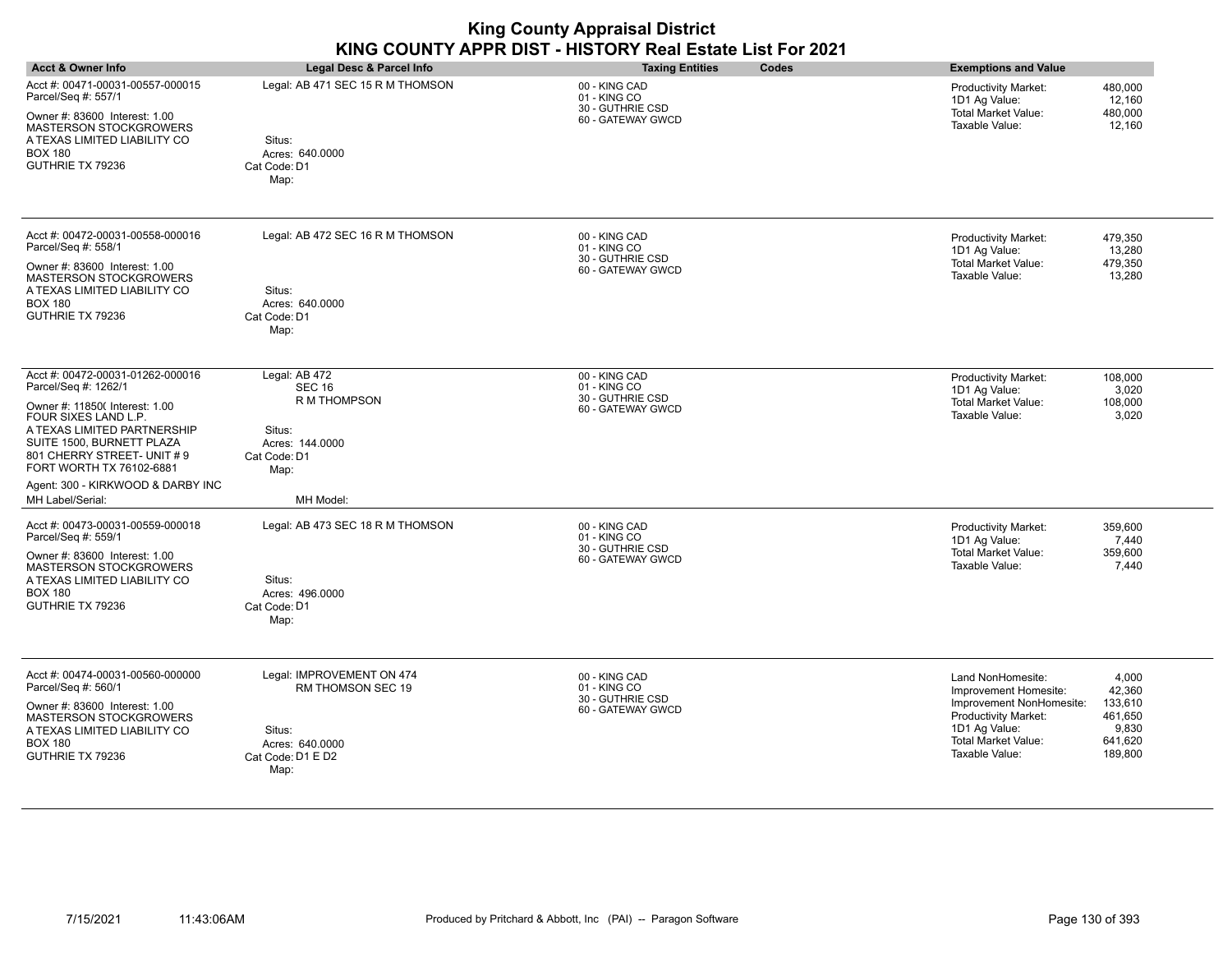| <b>Acct &amp; Owner Info</b>                                                                                                                                                             | Legal Desc & Parcel Info                                                              | <b>Taxing Entities</b><br>Codes                                         | <b>Exemptions and Value</b>                                                                                                   |
|------------------------------------------------------------------------------------------------------------------------------------------------------------------------------------------|---------------------------------------------------------------------------------------|-------------------------------------------------------------------------|-------------------------------------------------------------------------------------------------------------------------------|
| Acct #: 00475-00046-00562-000021<br>Parcel/Seq #: 562/1<br>Owner #: 83600 Interest: 1.00<br>MASTERSON STOCKGROWERS<br>A TEXAS LIMITED LIABILITY CO<br><b>BOX 180</b><br>GUTHRIE TX 79236 | Legal: AB 475 SEC 21 R M THOMSON<br>Situs:<br>Acres: 640.0000<br>Cat Code: D1<br>Map: | 00 - KING CAD<br>01 - KING CO<br>30 - GUTHRIE CSD<br>60 - GATEWAY GWCD  | Productivity Market:<br>464,000<br>1D1 Ag Value:<br>9,600<br>Total Market Value:<br>464,000<br>Taxable Value:<br>9,600        |
| Acct #: 00476-00046-00491-000022<br>Parcel/Seq #: 491/1<br>Owner #: 80600 Interest: 1.00<br>GA & ED LOWRANCE INC<br>8620 N NEW BRAUNFELS STE 306<br>SAN ANTONIO TX 78217-6361            | Legal: AB 476 SEC 22 R M THOMSON<br>Situs:<br>Acres: 640.0000<br>Cat Code: D1<br>Map: | 00 - KING CAD<br>01 - KING CO<br>30 - GUTHRIE CSD<br>60 - GATEWAY GWCD  | 464.000<br>Productivity Market:<br>1D1 Ag Value:<br>9,300<br>Total Market Value:<br>464,000<br>Taxable Value:<br>9,300        |
| Acct #: 00477-00046-00492-000025<br>Parcel/Seq #: 492/1<br>Owner #: 80600 Interest: 1.00<br>GA & ED LOWRANCE INC<br>8620 N NEW BRAUNFELS STE 306<br>SAN ANTONIO TX 78217-6361            | Legal: AB 477 SEC 25 R M THOMSON<br>Situs:<br>Acres: 640.0000<br>Cat Code: D1<br>Map: | 00 - KING CAD<br>01 - KING CO<br>90 - KING CO CISD<br>60 - GATEWAY GWCD | Productivity Market:<br>463,830<br>1D1 Ag Value:<br>8,400<br><b>Total Market Value:</b><br>463,830<br>Taxable Value:<br>8,400 |
| Acct #: 00478-00046-00493-000023<br>Parcel/Seq #: 493/1<br>Owner #: 80600 Interest: 1.00<br><b>GA &amp; ED LOWRANCE INC</b><br>8620 N NEW BRAUNFELS STE 306<br>SAN ANTONIO TX 78217-6361 | Legal: AB 478 SEC 23 R M THOMSON<br>Situs:<br>Acres: 640.0000<br>Cat Code: D1<br>Map: | 00 - KING CAD<br>01 - KING CO<br>30 - GUTHRIE CSD<br>60 - GATEWAY GWCD  | 464,000<br>Productivity Market:<br>8,320<br>1D1 Ag Value:<br>Total Market Value:<br>464,000<br>Taxable Value:<br>8,320        |
| Acct #: 00479-00046-00563-000010<br>Parcel/Seq #: 563/1<br>Owner #: 83600 Interest: 1.00<br>MASTERSON STOCKGROWERS<br>A TEXAS LIMITED LIABILITY CO<br><b>BOX 180</b><br>GUTHRIE TX 79236 | Legal: AB 479 SEC 10 R M THOMSON<br>Situs:<br>Acres: 640.0000<br>Cat Code: D1<br>Map: | 00 - KING CAD<br>01 - KING CO<br>30 - GUTHRIE CSD<br>60 - GATEWAY GWCD  | Productivity Market:<br>464,010<br>1D1 Ag Value:<br>9,520<br><b>Total Market Value:</b><br>464,010<br>Taxable Value:<br>9,520 |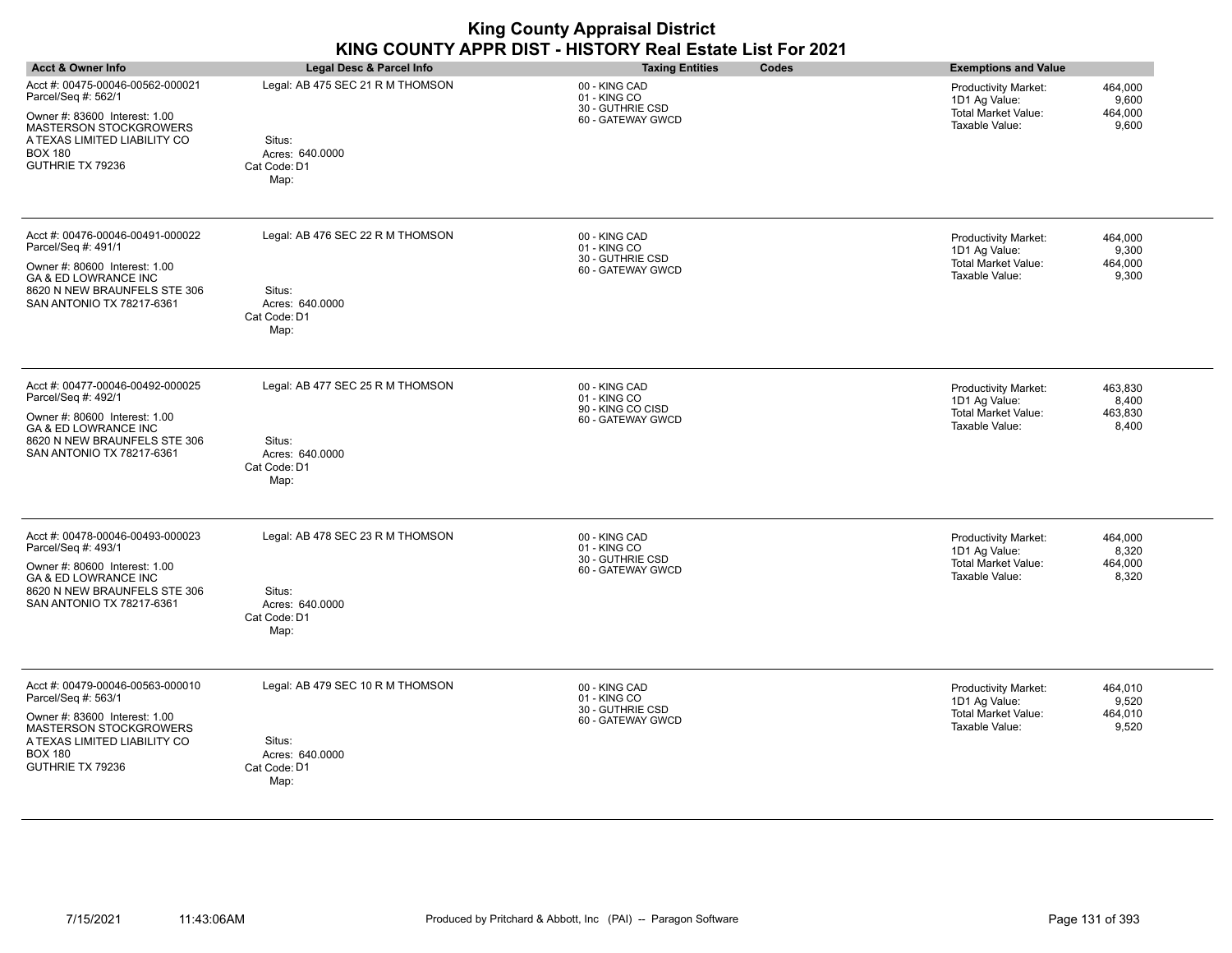| <b>Acct &amp; Owner Info</b>                                                                                                                                                             | Legal Desc & Parcel Info                                                              | <b>Taxing Entities</b><br>Codes                                         | <b>Exemptions and Value</b>                                                                                                   |
|------------------------------------------------------------------------------------------------------------------------------------------------------------------------------------------|---------------------------------------------------------------------------------------|-------------------------------------------------------------------------|-------------------------------------------------------------------------------------------------------------------------------|
| Acct #: 00480-00031-00564-000017<br>Parcel/Seq #: 564/1<br>Owner #: 83600 Interest: 1.00<br>MASTERSON STOCKGROWERS<br>A TEXAS LIMITED LIABILITY CO<br><b>BOX 180</b><br>GUTHRIE TX 79236 | Legal: AB 480 SEC 17 R M THOMSON<br>Situs:<br>Acres: 640.0000<br>Cat Code: D1<br>Map: | 00 - KING CAD<br>01 - KING CO<br>30 - GUTHRIE CSD<br>60 - GATEWAY GWCD  | Productivity Market:<br>464,000<br>1D1 Ag Value:<br>9,600<br>Total Market Value:<br>464,000<br>Taxable Value:<br>9,600        |
| Acct #: 00481-00031-00565-000011<br>Parcel/Seq #: 565/1<br>Owner #: 83600 Interest: 1.00<br>MASTERSON STOCKGROWERS<br>A TEXAS LIMITED LIABILITY CO<br><b>BOX 180</b><br>GUTHRIE TX 79236 | Legal: AB 481 SEC 11 R M THOMSON<br>Situs:<br>Acres: 640.0000<br>Cat Code: D1<br>Map: | 00 - KING CAD<br>01 - KING CO<br>30 - GUTHRIE CSD<br>60 - GATEWAY GWCD  | Productivity Market:<br>480,000<br>1D1 Ag Value:<br>13,440<br>Total Market Value:<br>480,000<br>Taxable Value:<br>13,440      |
| Acct #: 00482-00031-00566-000020<br>Parcel/Seq #: 566/1<br>Owner #: 83600 Interest: 1.00<br>MASTERSON STOCKGROWERS<br>A TEXAS LIMITED LIABILITY CO<br><b>BOX 180</b><br>GUTHRIE TX 79236 | Legal: AB 482 SEC 20 R M THOMSON<br>Situs:<br>Acres: 640.0000<br>Cat Code: D1<br>Map: | 00 - KING CAD<br>01 - KING CO<br>30 - GUTHRIE CSD<br>60 - GATEWAY GWCD  | 476,100<br>Productivity Market:<br>1D1 Ag Value:<br>12,500<br>Total Market Value:<br>476,100<br>Taxable Value:<br>12,500      |
| Acct #: 00483-00046-00494-000008<br>Parcel/Seq #: 494/1<br>Owner #: 80600 Interest: 1.00<br>GA & ED LOWRANCE INC<br>8620 N NEW BRAUNFELS STE 306<br>SAN ANTONIO TX 78217-6361            | Legal: AB 483 SEC 8 R M THOMSON<br>Situs:<br>Acres: 640.0000<br>Cat Code: D1<br>Map:  | 00 - KING CAD<br>01 - KING CO<br>30 - GUTHRIE CSD<br>60 - GATEWAY GWCD  | 464,010<br>Productivity Market:<br>1D1 Ag Value:<br>8,350<br><b>Total Market Value:</b><br>464,010<br>Taxable Value:<br>8,350 |
| Acct #: 00484-00046-00495-000026<br>Parcel/Seq #: 495/1<br>Owner #: 80600 Interest: 1.00<br><b>GA &amp; ED LOWRANCE INC</b><br>8620 N NEW BRAUNFELS STE 306<br>SAN ANTONIO TX 78217-6361 | Legal: AB 484 SEC 26 R M THOMSON<br>Situs:<br>Acres: 640.0000<br>Cat Code: D1<br>Map: | 00 - KING CAD<br>01 - KING CO<br>90 - KING CO CISD<br>60 - GATEWAY GWCD | Productivity Market:<br>464,000<br>1D1 Ag Value:<br>8,320<br><b>Total Market Value:</b><br>464,000<br>Taxable Value:<br>8,320 |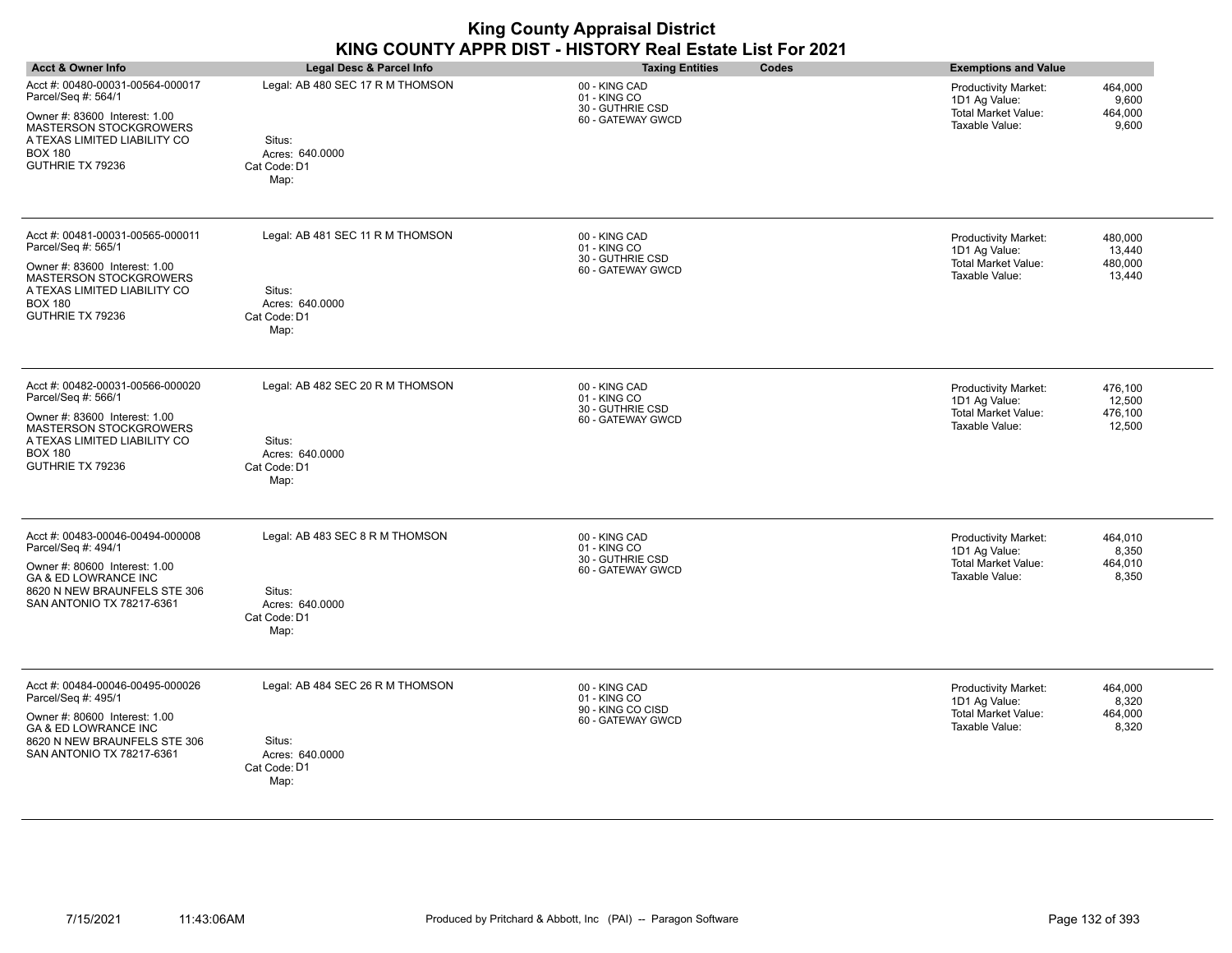| <b>Acct &amp; Owner Info</b>                                                                                                                                                                    | Legal Desc & Parcel Info                                                                                                              | <b>Taxing Entities</b><br>Codes                                         | <b>Exemptions and Value</b>                                                                                                                                                                               |
|-------------------------------------------------------------------------------------------------------------------------------------------------------------------------------------------------|---------------------------------------------------------------------------------------------------------------------------------------|-------------------------------------------------------------------------|-----------------------------------------------------------------------------------------------------------------------------------------------------------------------------------------------------------|
| Acct #: 00485-00046-00496-000024<br>Parcel/Seq #: 496/1<br>Owner #: 80600 Interest: 1.00<br><b>GA &amp; ED LOWRANCE INC</b><br>8620 N NEW BRAUNFELS STE 306<br>SAN ANTONIO TX 78217-6361        | Legal: AB 485 SEC 24 R M THOMSON<br>Situs:<br>Acres: 640.0000<br>Cat Code: D1<br>Map:                                                 | 00 - KING CAD<br>01 - KING CO<br>90 - KING CO CISD<br>60 - GATEWAY GWCD | 464,000<br><b>Productivity Market:</b><br>8,320<br>1D1 Ag Value:<br>Total Market Value:<br>464,000<br>Taxable Value:<br>8,320                                                                             |
| Acct #: 00486-00031-00567-000031<br>Parcel/Seq #: 567/1<br>Owner #: 83600 Interest: 1.00<br>MASTERSON STOCKGROWERS<br>A TEXAS LIMITED LIABILITY CO<br><b>BOX 180</b><br>GUTHRIE TX 79236        | Legal: AB 486 SEC 31 R M THOMSON<br>Situs:<br>Acres: 640.0000<br>Cat Code: D1<br>Map:                                                 | 00 - KING CAD<br>01 - KING CO<br>30 - GUTHRIE CSD<br>60 - GATEWAY GWCD  | 472,280<br><b>Productivity Market:</b><br>10,930<br>1D1 Ag Value:<br>Total Market Value:<br>472,280<br>Taxable Value:<br>10,930                                                                           |
| Acct #: 00487-00031-00568-000013<br>Parcel/Seq #: 568/1<br>Owner #: 83600 Interest: 1.00<br>MASTERSON STOCKGROWERS<br>A TEXAS LIMITED LIABILITY CO<br><b>BOX 180</b><br>GUTHRIE TX 79236        | Legal: AB 487 SEC 13 R M THOMSON<br>Situs:<br>Acres: 640.0000<br>Cat Code: D1<br>Map:                                                 | 00 - KING CAD<br>01 - KING CO<br>30 - GUTHRIE CSD<br>60 - GATEWAY GWCD  | 473,430<br><b>Productivity Market:</b><br>11,870<br>1D1 Ag Value:<br><b>Total Market Value:</b><br>473,430<br>Taxable Value:<br>11,870                                                                    |
| Acct #: 00488-00031-00569-000000<br>Parcel/Seq #: 569/1<br>Owner #: 83600 Interest: 1.00<br>MASTERSON STOCKGROWERS<br>A TEXAS LIMITED LIABILITY CO<br><b>BOX 180</b><br>GUTHRIE TX 79236        | Legal: IMPROVEMENT ON AB 488<br>RM THOMSON SEC 12<br>Situs: 1053 CR 251 GUTHRIE TX 79236<br>Acres: 640.0000<br>Cat Code: D1 E<br>Map: | 00 - KING CAD<br>01 - KING CO<br>30 - GUTHRIE CSD<br>60 - GATEWAY GWCD  | Land NonHomesite:<br>1,600<br>Improvement Homesite:<br>385,660<br>474,130<br><b>Productivity Market:</b><br>1D1 Ag Value:<br>12,350<br><b>Total Market Value:</b><br>861,390<br>Taxable Value:<br>399,610 |
| Acct #: 00489-00031-00571-000029<br>Parcel/Seq #: 571/1<br>Owner #: 83600 Interest: 1.00<br><b>MASTERSON STOCKGROWERS</b><br>A TEXAS LIMITED LIABILITY CO<br><b>BOX 180</b><br>GUTHRIE TX 79236 | Legal: AB 489 SEC 29 R M THOMSON<br>Situs:<br>Acres: 640.0000<br>Cat Code: D1<br>Map:                                                 | 00 - KING CAD<br>01 - KING CO<br>30 - GUTHRIE CSD<br>60 - GATEWAY GWCD  | 464,000<br><b>Productivity Market:</b><br>1D1 Ag Value:<br>9,600<br><b>Total Market Value:</b><br>464,000<br>Taxable Value:<br>9,600                                                                      |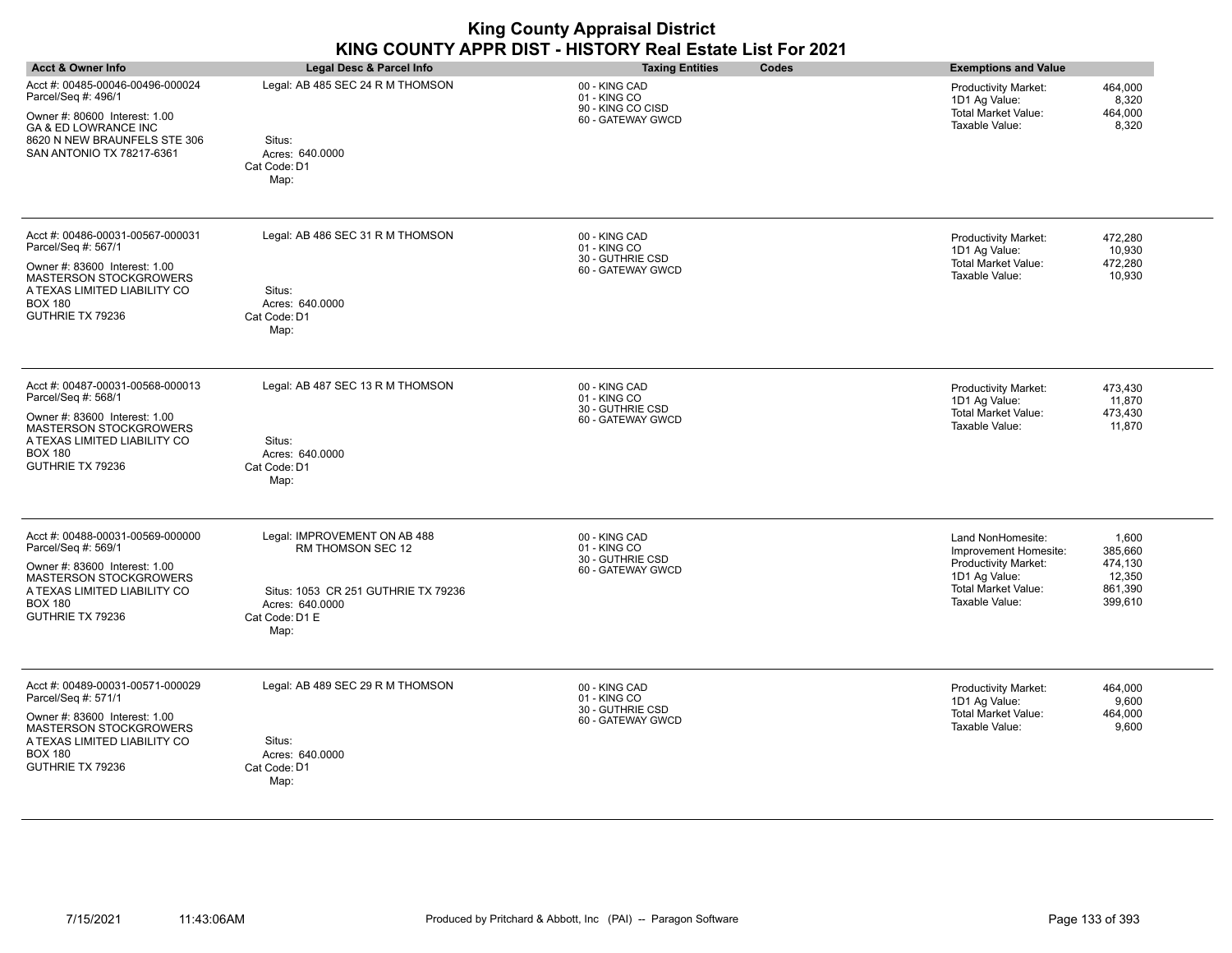| <b>Acct &amp; Owner Info</b>                                                                                                                                                             | Legal Desc & Parcel Info                                                              | <b>Taxing Entities</b><br>Codes                                        | <b>Exemptions and Value</b>                                                                                                   |
|------------------------------------------------------------------------------------------------------------------------------------------------------------------------------------------|---------------------------------------------------------------------------------------|------------------------------------------------------------------------|-------------------------------------------------------------------------------------------------------------------------------|
| Acct #: 00490-00031-00572-000030<br>Parcel/Seq #: 572/1<br>Owner #: 83600 Interest: 1.00<br>MASTERSON STOCKGROWERS<br>A TEXAS LIMITED LIABILITY CO<br><b>BOX 180</b><br>GUTHRIE TX 79236 | Legal: AB 490 SEC 30 R M THOMSON<br>Situs:<br>Acres: 640.0000<br>Cat Code: D1<br>Map: | 00 - KING CAD<br>01 - KING CO<br>30 - GUTHRIE CSD<br>60 - GATEWAY GWCD | <b>Productivity Market:</b><br>464,500<br>1D1 Ag Value:<br>9,680<br>464,500<br>Total Market Value:<br>Taxable Value:<br>9,680 |
| Acct #: 00491-00031-00573-000032<br>Parcel/Seq #: 573/1<br>Owner #: 83600 Interest: 1.00<br>MASTERSON STOCKGROWERS<br>A TEXAS LIMITED LIABILITY CO<br><b>BOX 180</b><br>GUTHRIE TX 79236 | Legal: AB 491 SEC 32 R M THOMSON<br>Situs:<br>Acres: 640.0000<br>Cat Code: D1<br>Map: | 00 - KING CAD<br>01 - KING CO<br>30 - GUTHRIE CSD<br>60 - GATEWAY GWCD | 475,850<br>Productivity Market:<br>1D1 Ag Value:<br>11,500<br>Total Market Value:<br>475,850<br>Taxable Value:<br>11,500      |
| Acct #: 00492-00031-00574-000033<br>Parcel/Seq #: 574/1<br>Owner #: 83600 Interest: 1.00<br>MASTERSON STOCKGROWERS<br>A TEXAS LIMITED LIABILITY CO<br><b>BOX 180</b><br>GUTHRIE TX 79236 | Legal: AB 492 SEC 33 R M THOMSON<br>Situs:<br>Acres: 640.0000<br>Cat Code: D1<br>Map: | 00 - KING CAD<br>01 - KING CO<br>30 - GUTHRIE CSD<br>60 - GATEWAY GWCD | Productivity Market:<br>480,000<br>1D1 Ag Value:<br>12,160<br>Total Market Value:<br>480,000<br>Taxable Value:<br>12,160      |
| Acct #: 00493-00031-00575-000014<br>Parcel/Seq #: 575/1<br>Owner #: 83600 Interest: 1.00<br>MASTERSON STOCKGROWERS<br>A TEXAS LIMITED LIABILITY CO<br><b>BOX 180</b><br>GUTHRIE TX 79236 | Legal: AB 493 SEC 14 R M THOMSON<br>Situs:<br>Acres: 640.0000<br>Cat Code: D1<br>Map: | 00 - KING CAD<br>01 - KING CO<br>30 - GUTHRIE CSD<br>60 - GATEWAY GWCD | Productivity Market:<br>474,480<br>1D1 Ag Value:<br>12,120<br>Total Market Value:<br>474,480<br>Taxable Value:<br>12,120      |
| Acct #: 00494-00031-00576-000034<br>Parcel/Seq #: 576/1<br>Owner #: 83600 Interest: 1.00<br>MASTERSON STOCKGROWERS<br>A TEXAS LIMITED LIABILITY CO<br><b>BOX 180</b><br>GUTHRIE TX 79236 | Legal: AB 494 SEC 34 R M THOMSON<br>Situs:<br>Acres: 640.0000<br>Cat Code: D1<br>Map: | 00 - KING CAD<br>01 - KING CO<br>30 - GUTHRIE CSD<br>60 - GATEWAY GWCD | 480,000<br>Productivity Market:<br>1D1 Ag Value:<br>12,160<br>Total Market Value:<br>480,000<br>Taxable Value:<br>12,160      |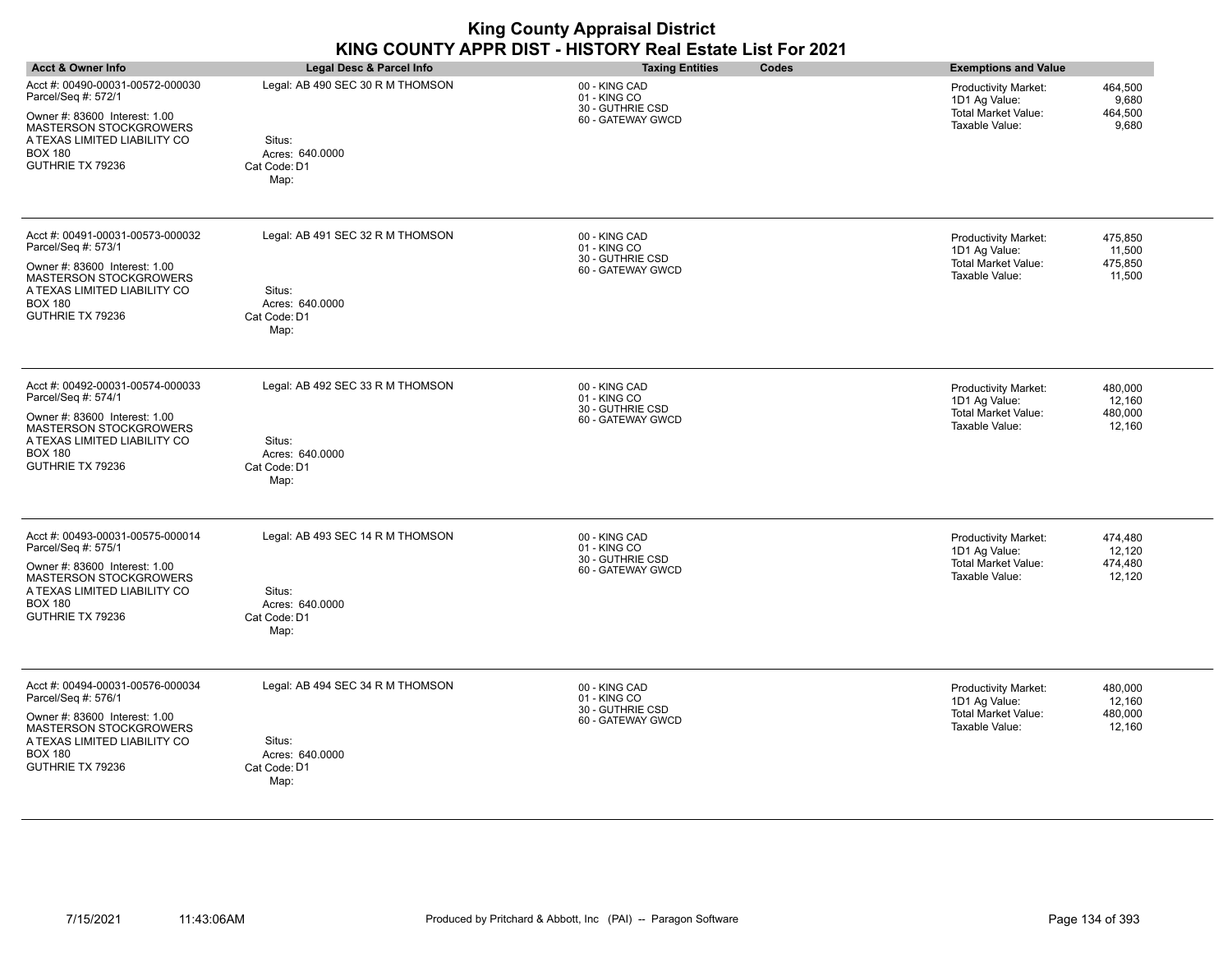| <b>Acct &amp; Owner Info</b>                                                                                                                                                             | Legal Desc & Parcel Info                                                               | <b>Taxing Entities</b><br>Codes                                         | <b>Exemptions and Value</b>                                                                                                   |
|------------------------------------------------------------------------------------------------------------------------------------------------------------------------------------------|----------------------------------------------------------------------------------------|-------------------------------------------------------------------------|-------------------------------------------------------------------------------------------------------------------------------|
| Acct #: 00495-00031-00577-000035<br>Parcel/Seq #: 577/1<br>Owner #: 83600 Interest: 1.00<br>MASTERSON STOCKGROWERS<br>A TEXAS LIMITED LIABILITY CO<br><b>BOX 180</b><br>GUTHRIE TX 79236 | Legal: AB 495 SEC 35 R M THOMSON<br>Situs:<br>Acres: 640.0000<br>Cat Code: D1<br>Map:  | 00 - KING CAD<br>01 - KING CO<br>30 - GUTHRIE CSD<br>60 - GATEWAY GWCD  | Productivity Market:<br>480,000<br>1D1 Ag Value:<br>12,160<br>Total Market Value:<br>480,000<br>Taxable Value:<br>12,160      |
| Acct #: 00496-00029-00602-000166<br>Parcel/Seq #: 602/1<br>Owner #: 14768( Interest: 1.00<br><b>MRG LAND LLC</b><br><b>MIKE GIBSON</b><br>976 GIBSON RANCH RD<br>PADUCAH TX 79248        | Legal: AB 496 SEC 166 R M THOMSON<br>Situs:<br>Acres: 640.0000<br>Cat Code: D1<br>Map: | 00 - KING CAD<br>01 - KING CO<br>30 - GUTHRIE CSD<br>60 - GATEWAY GWCD  | Productivity Market:<br>464,010<br>1D1 Ag Value:<br>8,830<br>Total Market Value:<br>464,010<br>Taxable Value:<br>8,830        |
| Acct #: 00497-00029-00603-000164<br>Parcel/Seq #: 603/1<br>Owner #: 14768(Interest: 1.00<br><b>MRG LAND LLC</b><br><b>MIKE GIBSON</b><br>976 GIBSON RANCH RD<br>PADUCAH TX 79248         | Legal: AB 497 SEC 164 R M THOMSON<br>Situs:<br>Acres: 640.0000<br>Cat Code: D1<br>Map: | 00 - KING CAD<br>01 - KING CO<br>30 - GUTHRIE CSD<br>60 - GATEWAY GWCD  | Productivity Market:<br>470,700<br>1D1 Ag Value:<br>10,670<br>Total Market Value:<br>470,700<br>Taxable Value:<br>10,670      |
| Acct #: 00498-00048-00497-000155<br>Parcel/Seq #: 497/1<br>Owner #: 80600 Interest: 1.00<br><b>GA &amp; ED LOWRANCE INC</b><br>8620 N NEW BRAUNFELS STE 306<br>SAN ANTONIO TX 78217-6361 | Legal: AB 498 SEC 155 R M THOMSON<br>Situs:<br>Acres: 100.0000<br>Cat Code: D1<br>Map: | 00 - KING CAD<br>01 - KING CO<br>90 - KING CO CISD<br>60 - GATEWAY GWCD | 75,000<br>Productivity Market:<br>1D1 Ag Value:<br>2,020<br><b>Total Market Value:</b><br>75,000<br>Taxable Value:<br>2,020   |
| Acct #: 00499-00029-00604-000161<br>Parcel/Seq #: 604/1<br>Owner #: 14768( Interest: 1.00<br><b>MRG LAND LLC</b><br><b>MIKE GIBSON</b><br>976 GIBSON RANCH RD<br>PADUCAH TX 79248        | Legal: AB 499 SEC 161 R M THOMSON<br>Situs:<br>Acres: 640.0000<br>Cat Code: D1<br>Map: | 00 - KING CAD<br>01 - KING CO<br>30 - GUTHRIE CSD<br>60 - GATEWAY GWCD  | Productivity Market:<br>465,300<br>1D1 Ag Value:<br>9,910<br><b>Total Market Value:</b><br>465,300<br>Taxable Value:<br>9,910 |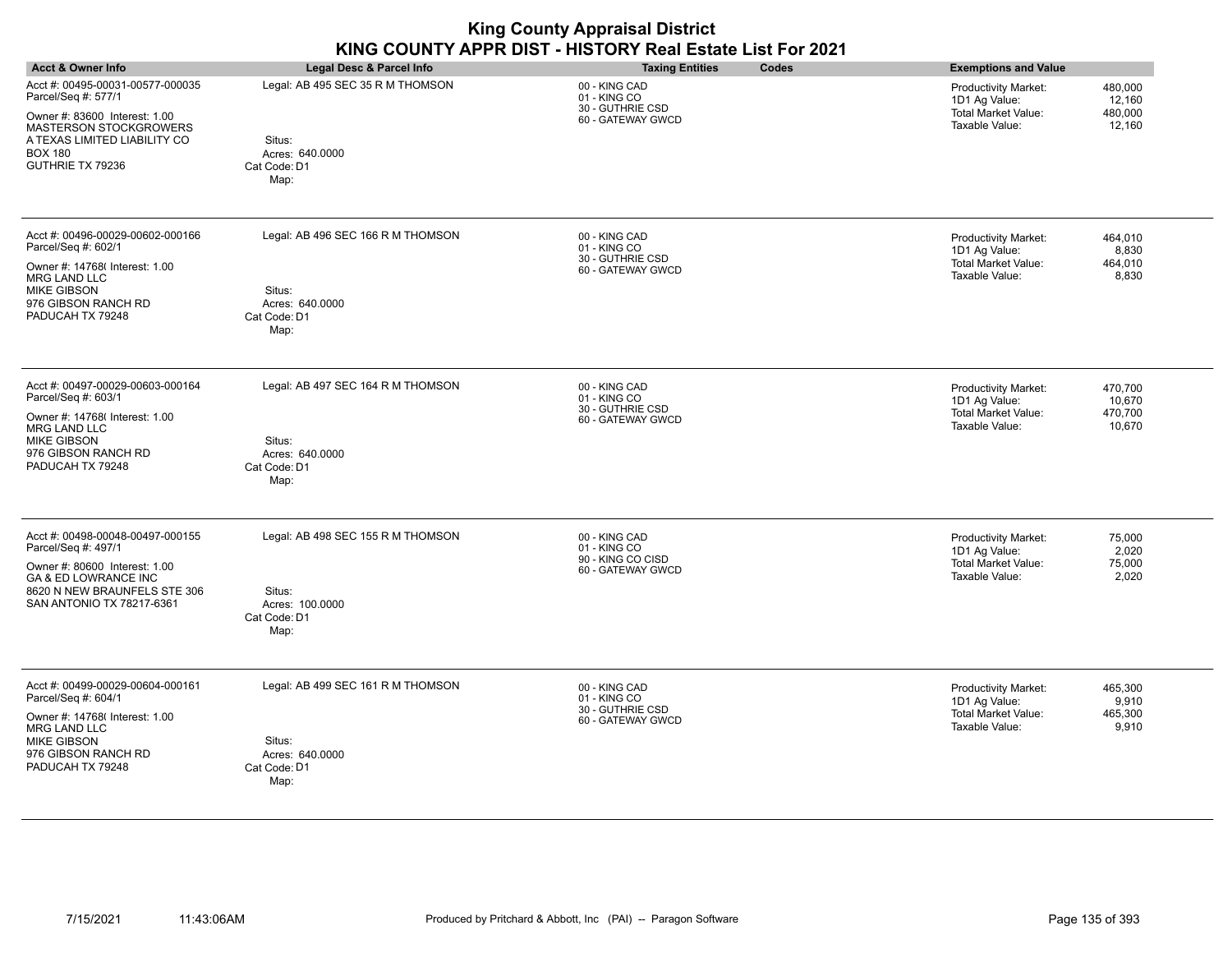| <b>Acct &amp; Owner Info</b>                                                                                                                                                             | <b>Legal Desc &amp; Parcel Info</b>                                                               | <b>Taxing Entities</b><br>Codes                                        | <b>Exemptions and Value</b>                                                                                                            |
|------------------------------------------------------------------------------------------------------------------------------------------------------------------------------------------|---------------------------------------------------------------------------------------------------|------------------------------------------------------------------------|----------------------------------------------------------------------------------------------------------------------------------------|
| Acct #: 00500-00029-00605-000162<br>Parcel/Seq #: 605/1<br>Owner #: 14768(Interest: 1.00<br><b>MRG LAND LLC</b><br><b>MIKE GIBSON</b><br>976 GIBSON RANCH RD<br>PADUCAH TX 79248         | Legal: AB 500 SEC 162 R M THOMSON<br>Situs:<br>Acres: 640.0000<br>Cat Code: D1<br>Map:            | 00 - KING CAD<br>01 - KING CO<br>30 - GUTHRIE CSD<br>60 - GATEWAY GWCD | <b>Productivity Market:</b><br>479,050<br>1D1 Ag Value:<br>13,210<br><b>Total Market Value:</b><br>479,050<br>Taxable Value:<br>13,210 |
| Acct #: 00501-00029-00606-000163<br>Parcel/Seq #: 606/1<br>Owner #: 14768( Interest: 1.00<br>MRG LAND LLC<br><b>MIKE GIBSON</b><br>976 GIBSON RANCH RD<br>PADUCAH TX 79248               | Legal: AB 501 SEC 163 R M THOMSON<br>Situs:<br>Acres: 640,0000<br>Cat Code: D1<br>Map:            | 00 - KING CAD<br>01 - KING CO<br>30 - GUTHRIE CSD<br>60 - GATEWAY GWCD | <b>Productivity Market:</b><br>478,150<br>11,860<br>1D1 Ag Value:<br><b>Total Market Value:</b><br>478,150<br>Taxable Value:<br>11,860 |
| Acct #: 00502-00048-00498-000168<br>Parcel/Seq #: 498/1<br>Owner #: 80600 Interest: 1.00<br><b>GA &amp; ED LOWRANCE INC</b><br>8620 N NEW BRAUNFELS STE 306<br>SAN ANTONIO TX 78217-6361 | Legal: AB 502 SEC 168 R M THOMSON<br>Situs:<br>Acres: 400.0000<br>Cat Code: D1<br>Map:            | 00 - KING CAD<br>01 - KING CO<br>30 - GUTHRIE CSD<br>60 - GATEWAY GWCD | Productivity Market:<br>290,050<br>1D1 Ag Value:<br>5,210<br><b>Total Market Value:</b><br>290,050<br>Taxable Value:<br>5,210          |
| Acct #: 00502-00048-00607-000168<br>Parcel/Seq #: 607/1<br>Owner #: 14768( Interest: 1.00<br><b>MRG LAND LLC</b><br><b>MIKE GIBSON</b><br>976 GIBSON RANCH RD<br>PADUCAH TX 79248        | Legal: AB 502 SEC 168 R M THOMSON<br>(W 1/2)<br>Situs:<br>Acres: 308.0000<br>Cat Code: D1<br>Map: | 00 - KING CAD<br>01 - KING CO<br>30 - GUTHRIE CSD<br>60 - GATEWAY GWCD | 223,300<br><b>Productivity Market:</b><br>1D1 Ag Value:<br>4,000<br><b>Total Market Value:</b><br>223,300<br>Taxable Value:<br>4,000   |
| Acct #: 00503-00031-00578-000169<br>Parcel/Seq #: 578/1<br>Owner #: 83600 Interest: 1.00<br>MASTERSON STOCKGROWERS<br>A TEXAS LIMITED LIABILITY CO<br><b>BOX 180</b><br>GUTHRIE TX 79236 | Legal: AB 503 SEC 169 R M THOMSON<br>Situs:<br>Acres: 320.0000<br>Cat Code: D1<br>Map:            | 00 - KING CAD<br>01 - KING CO<br>30 - GUTHRIE CSD<br>60 - GATEWAY GWCD | 239,350<br><b>Productivity Market:</b><br>1D1 Ag Value:<br>6,560<br><b>Total Market Value:</b><br>239,350<br>6,560<br>Taxable Value:   |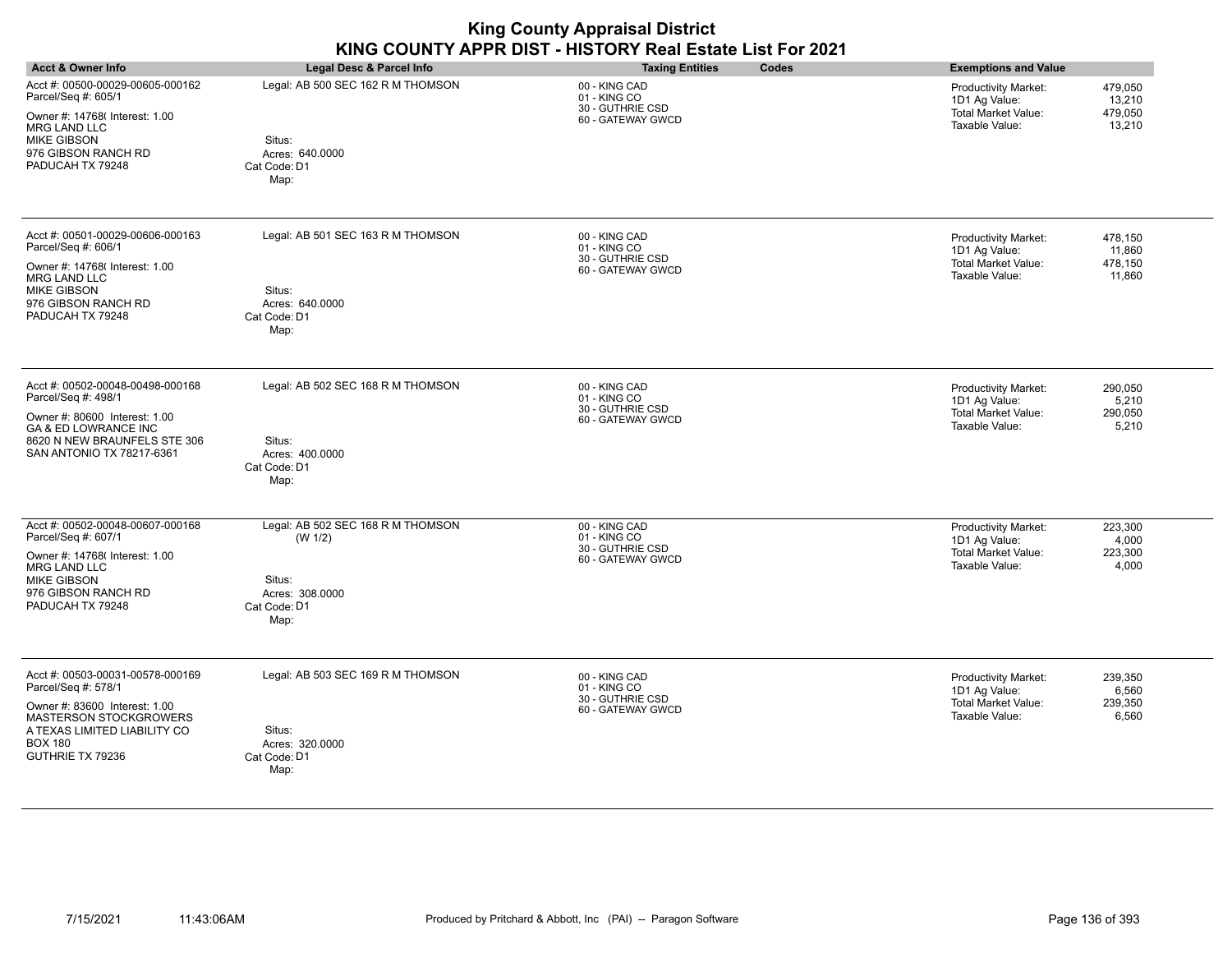|                                                                                                                                                                                                                                                                               |                                                                                                            | <b>King County Appraisal District</b><br>KING COUNTY APPR DIST - HISTORY Real Estate List For 2021 |                                                                                                                                      |
|-------------------------------------------------------------------------------------------------------------------------------------------------------------------------------------------------------------------------------------------------------------------------------|------------------------------------------------------------------------------------------------------------|----------------------------------------------------------------------------------------------------|--------------------------------------------------------------------------------------------------------------------------------------|
| <b>Acct &amp; Owner Info</b>                                                                                                                                                                                                                                                  | Legal Desc & Parcel Info                                                                                   | <b>Taxing Entities</b><br>Codes                                                                    | <b>Exemptions and Value</b>                                                                                                          |
| Acct #: 00503-00031-01263-000169<br>Parcel/Seq #: 1263/1<br>Owner #: 11850( Interest: 1.00<br>FOUR SIXES LAND L.P.<br>A TEXAS LIMITED PARTNERSHIP<br>SUITE 1500, BURNETT PLAZA<br>801 CHERRY STREET- UNIT #9<br>FORT WORTH TX 76102-6881<br>Agent: 300 - KIRKWOOD & DARBY INC | Legal: AB 503<br><b>SEC 169</b><br><b>R M THOMSON</b><br>Situs:<br>Acres: 194.0000<br>Cat Code: D1<br>Map: | 00 - KING CAD<br>01 - KING CO<br>30 - GUTHRIE CSD<br>60 - GATEWAY GWCD                             | Productivity Market:<br>144,630<br>1D1 Ag Value:<br>3,870<br><b>Total Market Value:</b><br>144,630<br>Taxable Value:<br>3,870        |
| MH Label/Serial:                                                                                                                                                                                                                                                              | MH Model:                                                                                                  |                                                                                                    |                                                                                                                                      |
| Acct #: 00504-00033-00579-000170<br>Parcel/Seq #: 579/1<br>Owner #: 83600 Interest: 1.00<br>MASTERSON STOCKGROWERS<br>A TEXAS LIMITED LIABILITY CO<br><b>BOX 180</b><br>GUTHRIE TX 79236                                                                                      | Legal: AB 504 SEC 170 R M THOMSON<br>Situs:<br>Acres: 306.4000<br>Cat Code: D1<br>Map:                     | 00 - KING CAD<br>01 - KING CO<br>30 - GUTHRIE CSD<br>60 - GATEWAY GWCD                             | 222,140<br><b>Productivity Market:</b><br>1D1 Ag Value:<br>4.600<br><b>Total Market Value:</b><br>222,140<br>Taxable Value:<br>4,600 |
| Acct #: 00504-00033-02702-000170<br>Parcel/Seq #: 2702/1<br>Owner #: 14788' Interest: 0.50<br>BRYSON BIRD CREEK LLC<br>4549 BOLES ROAD<br>LABADIE MO 63055                                                                                                                    | Legal: AB 504 SEC 170 R M THOMSON<br>Situs:<br>Acres: 118.8000<br>Cat Code: D1<br>Map:                     | 00 - KING CAD<br>01 - KING CO<br>30 - GUTHRIE CSD<br>60 - GATEWAY GWCD                             | Productivity Market:<br>86,130<br>1D1 Ag Value:<br>1,780<br><b>Total Market Value:</b><br>86,130<br>Taxable Value:<br>1,780          |
| Acct #: 00504-00033-02702-000170<br>Parcel/Seq #: 2702/2<br>Owner #: 14788( Interest: 0.50<br>MASTERSON RUSSELL PROPERTIES<br><b>LLC</b><br>4104 COUNTY ROAD 179<br><b>BRECKENRIDGE TX 76424</b>                                                                              | Legal: AB 504 SEC 170 R M THOMSON<br>Situs:<br>Acres: 118.8000<br>Cat Code: D1<br>Map:                     | 00 - KING CAD<br>01 - KING CO<br>30 - GUTHRIE CSD<br>60 - GATEWAY GWCD                             | Productivity Market:<br>86,130<br>1D1 Ag Value:<br>1,780<br><b>Total Market Value:</b><br>86.130<br>Taxable Value:<br>1,780          |
| Acct #: 00505-00031-00608-000157<br>Parcel/Seq #: 608/1<br>Owner #: 14768(Interest: 1.00<br>MRG LAND LLC<br><b>MIKE GIBSON</b><br>976 GIBSON RANCH RD<br>PADUCAH TX 79248                                                                                                     | Legal: AB 505 SEC 157 R M THOMSON<br>Situs:<br>Acres: 640.0000<br>Cat Code: D1<br>Map:                     | 00 - KING CAD<br>01 - KING CO<br>30 - GUTHRIE CSD<br>60 - GATEWAY GWCD                             | Productivity Market:<br>464,000<br>1D1 Ag Value:<br>8,320<br><b>Total Market Value:</b><br>464,000<br>Taxable Value:<br>8,320        |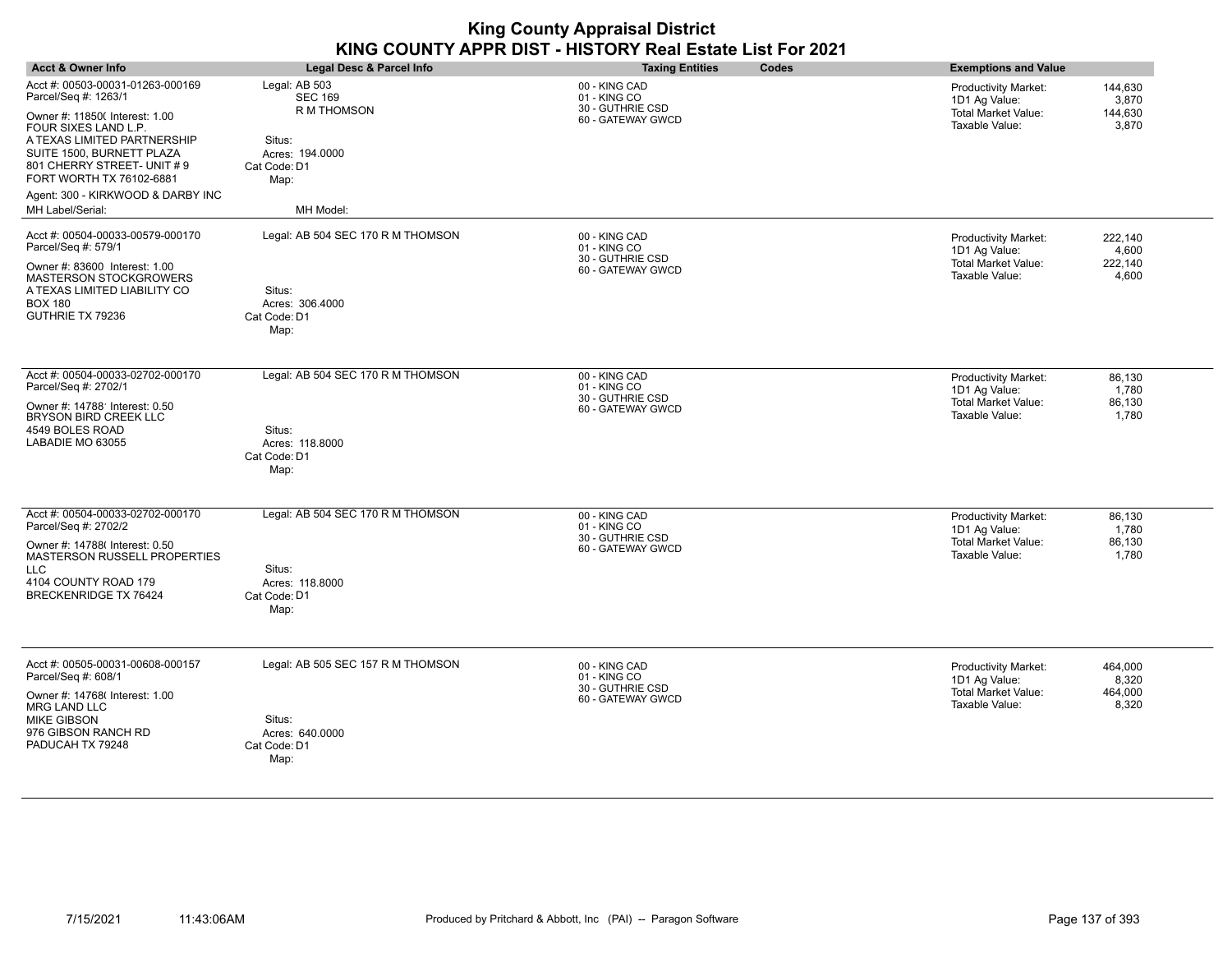| <b>Acct &amp; Owner Info</b>                                                                                                                                                                                                                                                                      | Legal Desc & Parcel Info                                                                                            | <b>Taxing Entities</b><br>Codes                                         | <b>Exemptions and Value</b>                                                                                                            |
|---------------------------------------------------------------------------------------------------------------------------------------------------------------------------------------------------------------------------------------------------------------------------------------------------|---------------------------------------------------------------------------------------------------------------------|-------------------------------------------------------------------------|----------------------------------------------------------------------------------------------------------------------------------------|
| Acct #: 00506-00031-00609-000159<br>Parcel/Seq #: 609/1<br>Owner #: 14768( Interest: 1.00<br>MRG LAND LLC<br><b>MIKE GIBSON</b><br>976 GIBSON RANCH RD<br>PADUCAH TX 79248                                                                                                                        | Legal: AB 506 SEC 159 R M THOMSON<br>Situs:<br>Acres: 546.0000<br>Cat Code: D1<br>Map:                              | 00 - KING CAD<br>01 - KING CO<br>30 - GUTHRIE CSD<br>60 - GATEWAY GWCD  | 398,750<br><b>Productivity Market:</b><br>1D1 Ag Value:<br>7,790<br>398,750<br>Total Market Value:<br>Taxable Value:<br>7,790          |
| Acct #: 00507-00031-00610-000160<br>Parcel/Seq #: 610/1<br>Owner #: 14768( Interest: 1.00<br><b>MRG LAND LLC</b><br><b>MIKE GIBSON</b><br>976 GIBSON RANCH RD<br>PADUCAH TX 79248                                                                                                                 | Legal: AB 507 SEC 160 R M THOMSON<br>Situs:<br>Acres: 572.0000<br>Cat Code: D1<br>Map:                              | 00 - KING CAD<br>01 - KING CO<br>30 - GUTHRIE CSD<br>60 - GATEWAY GWCD  | 414,700<br><b>Productivity Market:</b><br>1D1 Ag Value:<br>7,440<br>414,700<br>Total Market Value:<br>7,440<br>Taxable Value:          |
| Acct #: 00508-00048-00499-000153<br>Parcel/Seq #: 499/1<br>Owner #: 80600 Interest: 1.00<br>GA & ED LOWRANCE INC<br>8620 N NEW BRAUNFELS STE 306<br>SAN ANTONIO TX 78217-6361                                                                                                                     | Legal: AB 508 SEC 153 R M THOMSON<br>Situs:<br>Acres: 640.0000<br>Cat Code: D1<br>Map:                              | 00 - KING CAD<br>01 - KING CO<br>90 - KING CO CISD<br>60 - GATEWAY GWCD | 480,000<br><b>Productivity Market:</b><br>1D1 Ag Value:<br>12,180<br>Total Market Value:<br>480,000<br>Taxable Value:<br>12,180        |
| Acct #: 00509-00035-01264-000010<br>Parcel/Seq #: 1264/1<br>Owner #: 14762' Interest: 1.00<br><b>KELSEY TD</b><br>PO BOX 60<br>GUTHRIE TX 79236                                                                                                                                                   | Legal: AB 509 SEC 10 T A THOMSON<br>Situs:<br>Acres: 567.9200<br>Cat Code: D1<br>Map:                               | 00 - KING CAD<br>01 - KING CO<br>30 - GUTHRIE CSD<br>60 - GATEWAY GWCD  | <b>Productivity Market:</b><br>425,940<br>11,930<br>1D1 Ag Value:<br><b>Total Market Value:</b><br>425,940<br>Taxable Value:<br>11,930 |
| Acct #: 00509-00035-02327-000010<br>Parcel/Seq #: 2327/1<br>Owner #: 11850( Interest: 1.00<br>FOUR SIXES LAND L.P.<br>A TEXAS LIMITED PARTNERSHIP<br>SUITE 1500, BURNETT PLAZA<br>801 CHERRY STREET- UNIT #9<br>FORT WORTH TX 76102-6881<br>Agent: 300 - KIRKWOOD & DARBY INC<br>MH Label/Serial: | Legal: AB 509<br><b>SEC 10</b><br><b>TATHOMSON</b><br>Situs:<br>Acres: 84.0000<br>Cat Code: D1<br>Map:<br>MH Model: | 00 - KING CAD<br>01 - KING CO<br>30 - GUTHRIE CSD<br>60 - GATEWAY GWCD  | <b>Productivity Market:</b><br>63,000<br>1,760<br>1D1 Ag Value:<br><b>Total Market Value:</b><br>63,000<br>Taxable Value:<br>1,760     |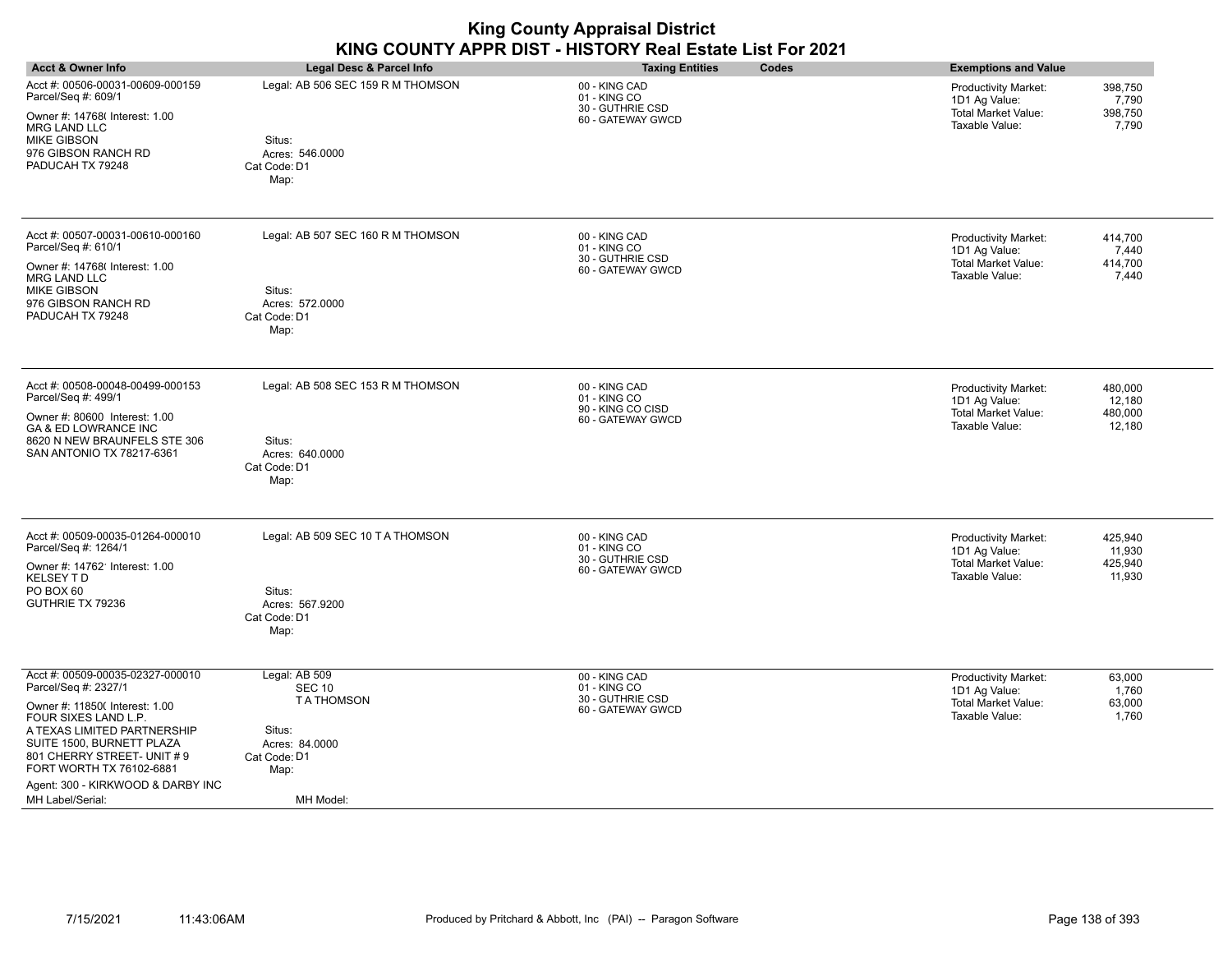| <b>Acct &amp; Owner Info</b>                                                                                                                                                                                                                                                                       | Legal Desc & Parcel Info                                                                                                | <b>Taxing Entities</b><br>Codes                                        | <b>Exemptions and Value</b>                                                                                                            |
|----------------------------------------------------------------------------------------------------------------------------------------------------------------------------------------------------------------------------------------------------------------------------------------------------|-------------------------------------------------------------------------------------------------------------------------|------------------------------------------------------------------------|----------------------------------------------------------------------------------------------------------------------------------------|
| Acct #: 00510-00035-01265-000016<br>Parcel/Seq #: 1265/1<br>Owner #: 14762' Interest: 1.00<br><b>KELSEY TD</b><br>PO BOX 60<br>GUTHRIE TX 79236                                                                                                                                                    | Legal: AB 510 SEC 16 T A THOMSON<br>Situs:<br>Acres: 282.9590<br>Cat Code: D1<br>Map:                                   | 00 - KING CAD<br>01 - KING CO<br>30 - GUTHRIE CSD<br>60 - GATEWAY GWCD | Productivity Market:<br>212,220<br>5,380<br>1D1 Ag Value:<br>Total Market Value:<br>212,220<br>Taxable Value:<br>5,380                 |
| Acct #: 00510-00035-02443-000016<br>Parcel/Seq #: 2443/1<br>Owner #: 14761; Interest: 1.00<br>THOMPSON SLOAN<br>2350 CR 225<br>BRECKENRIDGE TX 76424-5816                                                                                                                                          | Legal: AB 510 SEC 16 T A THOMSON<br>Situs:<br>Acres: 366.7800<br>Cat Code: D1<br>Map:                                   | 00 - KING CAD<br>01 - KING CO<br>30 - GUTHRIE CSD<br>60 - GATEWAY GWCD | Productivity Market:<br>275,090<br>1D1 Ag Value:<br>6,970<br><b>Total Market Value:</b><br>275,090<br>Taxable Value:<br>6,970          |
| Acct #: 00511-00035-01266-000007<br>Parcel/Seq #: 1266/1<br>Owner #: 11850( Interest: 1.00<br>FOUR SIXES LAND L.P.<br>A TEXAS LIMITED PARTNERSHIP<br>SUITE 1500, BURNETT PLAZA<br>801 CHERRY STREET- UNIT # 9<br>FORT WORTH TX 76102-6881<br>Agent: 300 - KIRKWOOD & DARBY INC<br>MH Label/Serial: | Legal: AB 511<br>SEC <sub>7</sub><br><b>TATHOMSON</b><br>Situs:<br>Acres: 640.0000<br>Cat Code: D1<br>Map:<br>MH Model: | 00 - KING CAD<br>01 - KING CO<br>30 - GUTHRIE CSD<br>60 - GATEWAY GWCD | Productivity Market:<br>480,000<br>1D1 Ag Value:<br>12,160<br><b>Total Market Value:</b><br>480,000<br>Taxable Value:<br>12,160        |
| Acct #: 00512-00035-01267-000008<br>Parcel/Seq #: 1267/1<br>Owner #: 11850( Interest: 1.00<br>FOUR SIXES LAND L.P.<br>A TEXAS LIMITED PARTNERSHIP<br>SUITE 1500, BURNETT PLAZA<br>801 CHERRY STREET- UNIT #9<br>FORT WORTH TX 76102-6881<br>Agent: 300 - KIRKWOOD & DARBY INC<br>MH Label/Serial:  | Legal: AB 512<br>SEC <sub>8</sub><br><b>TATHOMSON</b><br>Situs:<br>Acres: 640.0000<br>Cat Code: D1<br>Map:<br>MH Model: | 00 - KING CAD<br>01 - KING CO<br>30 - GUTHRIE CSD<br>60 - GATEWAY GWCD | 480,000<br><b>Productivity Market:</b><br>1D1 Ag Value:<br>12,160<br><b>Total Market Value:</b><br>480,000<br>Taxable Value:<br>12,160 |
| Acct #: 00513-00035-01268-000017<br>Parcel/Seq #: 1268/1<br>Owner #: 14762' Interest: 1.00<br><b>KELSEY TD</b><br>PO BOX 60<br>GUTHRIE TX 79236                                                                                                                                                    | Legal: AB 513 SEC 17 R M THOMPSON<br>Situs:<br>Acres: 233.2320<br>Cat Code: D1<br>Map:                                  | 00 - KING CAD<br>01 - KING CO<br>30 - GUTHRIE CSD<br>60 - GATEWAY GWCD | 174,920<br>Productivity Market:<br>1D1 Ag Value:<br>4,900<br><b>Total Market Value:</b><br>174,920<br>Taxable Value:<br>4,900          |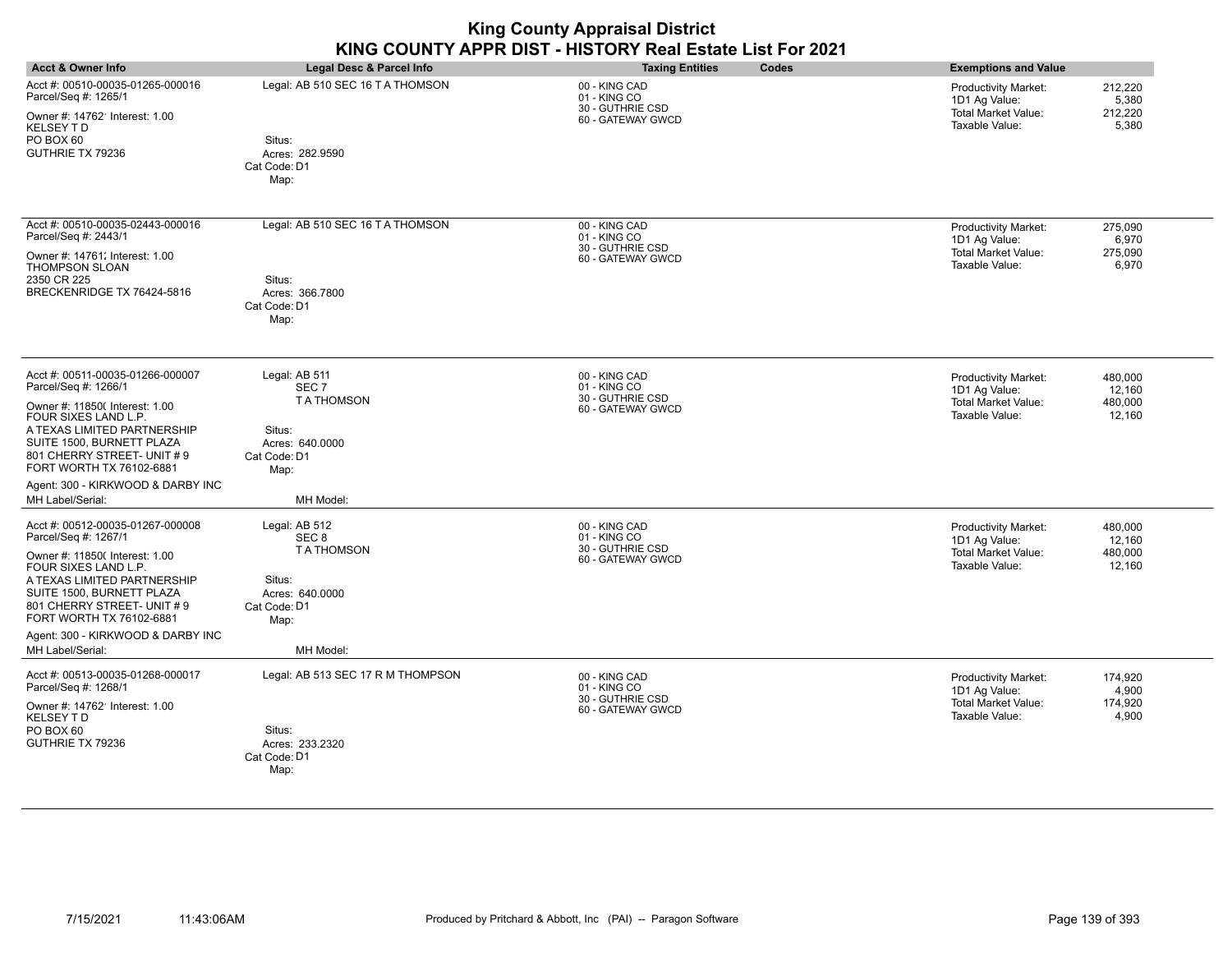| <b>Acct &amp; Owner Info</b>                                                                                                                                                                                                                                                                      | Legal Desc & Parcel Info                                                                                                | <b>Taxing Entities</b><br>Codes                                        | <b>Exemptions and Value</b>                                                                                                     |
|---------------------------------------------------------------------------------------------------------------------------------------------------------------------------------------------------------------------------------------------------------------------------------------------------|-------------------------------------------------------------------------------------------------------------------------|------------------------------------------------------------------------|---------------------------------------------------------------------------------------------------------------------------------|
| Acct #: 00513-00035-02444-000017<br>Parcel/Seq #: 2444/1<br>Owner #: 14761; Interest: 1.00<br><b>THOMPSON SLOAN</b><br>2350 CR 225<br>BRECKENRIDGE TX 76424-5816                                                                                                                                  | Legal: AB 513 SEC 17 R M THOMPSON<br>Situs:<br>Acres: 415.3000<br>Cat Code: D1<br>Map:                                  | 00 - KING CAD<br>01 - KING CO<br>30 - GUTHRIE CSD<br>60 - GATEWAY GWCD | 311,480<br>Productivity Market:<br>1D1 Ag Value:<br>8,720<br>Total Market Value:<br>311,480<br>Taxable Value:<br>8,720          |
| Acct #: 00514-00035-01269-000006<br>Parcel/Seq #: 1269/1<br>Owner #: 11850( Interest: 1.00<br>FOUR SIXES LAND L.P.<br>A TEXAS LIMITED PARTNERSHIP<br>SUITE 1500, BURNETT PLAZA<br>801 CHERRY STREET- UNIT #9<br>FORT WORTH TX 76102-6881<br>Agent: 300 - KIRKWOOD & DARBY INC<br>MH Label/Serial: | Legal: AB 514<br>SEC <sub>6</sub><br><b>TATHOMSON</b><br>Situs:<br>Acres: 640.0000<br>Cat Code: D1<br>Map:<br>MH Model: | 00 - KING CAD<br>01 - KING CO<br>30 - GUTHRIE CSD<br>60 - GATEWAY GWCD | 480,000<br>Productivity Market:<br>1D1 Ag Value:<br>12,160<br>Total Market Value:<br>480,000<br>Taxable Value:<br>12,160        |
| Acct #: 00515-00035-01270-000015<br>Parcel/Seq #: 1270/1<br>Owner #: 14762' Interest: 1.00<br><b>KELSEY TD</b><br>PO BOX 60<br>GUTHRIE TX 79236                                                                                                                                                   | Legal: AB 515 SEC 15 T A THOMSON<br>Situs:<br>Acres: 612.8070<br>Cat Code: D1<br>Map:                                   | 00 - KING CAD<br>01 - KING CO<br>30 - GUTHRIE CSD<br>60 - GATEWAY GWCD | 459.610<br>Productivity Market:<br>1D1 Ag Value:<br>11,640<br><b>Total Market Value:</b><br>459,610<br>Taxable Value:<br>11,640 |
| Acct #: 00515-00035-02494-000015<br>Parcel/Seq #: 2494/1<br>Owner #: 14761; Interest: 1.00<br><b>THOMPSON SLOAN</b><br>2350 CR 225<br>BRECKENRIDGE TX 76424-5816                                                                                                                                  | Legal: AB 515 SEC 15 T A THOMSON<br>Situs:<br>Acres: 36.9400<br>Cat Code: D1<br>Map:                                    | 00 - KING CAD<br>01 - KING CO<br>30 - GUTHRIE CSD<br>60 - GATEWAY GWCD | 27,710<br><b>Productivity Market:</b><br>1D1 Ag Value:<br>700<br><b>Total Market Value:</b><br>27,710<br>Taxable Value:<br>700  |
| Acct #: 00516-00035-01271-000004<br>Parcel/Seq #: 1271/1<br>Owner #: 11850( Interest: 1.00<br>FOUR SIXES LAND L.P.<br>A TEXAS LIMITED PARTNERSHIP<br>SUITE 1500, BURNETT PLAZA<br>801 CHERRY STREET- UNIT #9<br>FORT WORTH TX 76102-6881<br>Agent: 300 - KIRKWOOD & DARBY INC<br>MH Label/Serial: | Legal: AB 516<br>SEC <sub>4</sub><br><b>TATHOMSON</b><br>Situs:<br>Acres: 640.0000<br>Cat Code: D1<br>Map:<br>MH Model: | 00 - KING CAD<br>01 - KING CO<br>30 - GUTHRIE CSD<br>60 - GATEWAY GWCD | Productivity Market:<br>480,000<br>1D1 Ag Value:<br>12,160<br><b>Total Market Value:</b><br>480,000<br>Taxable Value:<br>12,160 |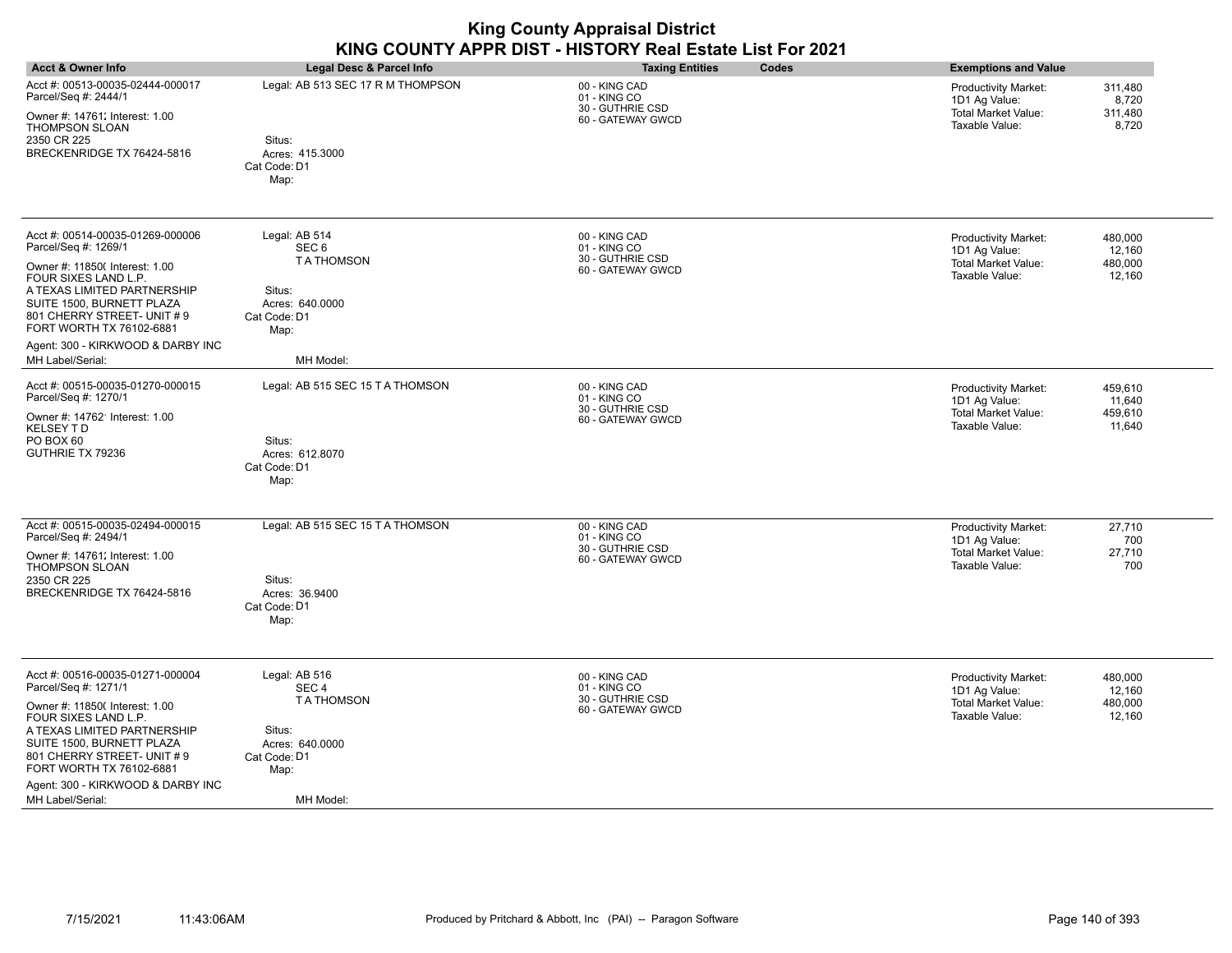| <b>Acct &amp; Owner Info</b>                                                                                                                                                                                                                                                                      | Legal Desc & Parcel Info                                                                                                | <b>Taxing Entities</b><br>Codes                                        | <b>Exemptions and Value</b>                                                                                                          |
|---------------------------------------------------------------------------------------------------------------------------------------------------------------------------------------------------------------------------------------------------------------------------------------------------|-------------------------------------------------------------------------------------------------------------------------|------------------------------------------------------------------------|--------------------------------------------------------------------------------------------------------------------------------------|
| Acct #: 00517-00035-01272-000014<br>Parcel/Seq #: 1272/1<br>Owner #: 14762 Interest: 1.00<br><b>KELSEY TD</b><br>PO BOX 60<br>GUTHRIE TX 79236                                                                                                                                                    | Legal: AB 517 SEC 14 TA THOMSON<br>Situs:<br>Acres: 497.1290<br>Cat Code: D1<br>Map:                                    | 00 - KING CAD<br>01 - KING CO<br>30 - GUTHRIE CSD<br>60 - GATEWAY GWCD | 372,850<br><b>Productivity Market:</b><br>9.450<br>1D1 Ag Value:<br><b>Total Market Value:</b><br>372,850<br>Taxable Value:<br>9,450 |
| Acct #: 00518-00035-01273-000013<br>Parcel/Seq #: 1273/1<br>Owner #: 14762' Interest: 1.00<br><b>KELSEY TD</b><br>PO BOX 60<br>GUTHRIE TX 79236                                                                                                                                                   | Legal: AB 518 SEC 13 T A THOMSON<br>Situs:<br>Acres: 428.2490<br>Cat Code: D1<br>Map:                                   | 00 - KING CAD<br>01 - KING CO<br>30 - GUTHRIE CSD<br>60 - GATEWAY GWCD | Productivity Market:<br>321,190<br>1D1 Ag Value:<br>8,140<br><b>Total Market Value:</b><br>321,190<br>Taxable Value:<br>8,140        |
| Acct #: 00518-00035-02328-000013<br>Parcel/Seq #: 2328/1<br>Owner #: 11850( Interest: 1.00<br>FOUR SIXES LAND L.P.<br>A TEXAS LIMITED PARTNERSHIP<br>SUITE 1500, BURNETT PLAZA<br>801 CHERRY STREET- UNIT #9<br>FORT WORTH TX 76102-6881<br>Agent: 300 - KIRKWOOD & DARBY INC<br>MH Label/Serial: | Legal: AB 518<br><b>SEC 13</b><br><b>TATHOMSON</b><br>Situs:<br>Acres: 85.0000<br>Cat Code: D1<br>Map:<br>MH Model:     | 00 - KING CAD<br>01 - KING CO<br>30 - GUTHRIE CSD<br>60 - GATEWAY GWCD | 63,750<br>Productivity Market:<br>1D1 Ag Value:<br>1,620<br><b>Total Market Value:</b><br>63,750<br>Taxable Value:<br>1,620          |
| Acct #: 00519-00035-01274-000005<br>Parcel/Seq #: 1274/1<br>Owner #: 11850( Interest: 1.00<br>FOUR SIXES LAND L.P.<br>A TEXAS LIMITED PARTNERSHIP<br>SUITE 1500, BURNETT PLAZA<br>801 CHERRY STREET- UNIT #9<br>FORT WORTH TX 76102-6881<br>Agent: 300 - KIRKWOOD & DARBY INC<br>MH Label/Serial: | Legal: AB 519<br>SEC <sub>5</sub><br><b>TATHOMSON</b><br>Situs:<br>Acres: 640.0000<br>Cat Code: D1<br>Map:<br>MH Model: | 00 - KING CAD<br>01 - KING CO<br>30 - GUTHRIE CSD<br>60 - GATEWAY GWCD | 480.000<br>Productivity Market:<br>1D1 Ag Value:<br>12,160<br><b>Total Market Value:</b><br>480,000<br>Taxable Value:<br>12,160      |
| Acct #: 00520-00035-01275-000003<br>Parcel/Seq #: 1275/1<br>Owner #: 11850( Interest: 1.00<br>FOUR SIXES LAND L.P.<br>A TEXAS LIMITED PARTNERSHIP<br>SUITE 1500, BURNETT PLAZA<br>801 CHERRY STREET- UNIT #9<br>FORT WORTH TX 76102-6881<br>Agent: 300 - KIRKWOOD & DARBY INC<br>MH Label/Serial: | Legal: AB 520<br>SEC <sub>3</sub><br><b>TATHOMSON</b><br>Situs:<br>Acres: 640.0000<br>Cat Code: D1<br>Map:<br>MH Model: | 00 - KING CAD<br>01 - KING CO<br>30 - GUTHRIE CSD<br>60 - GATEWAY GWCD | 480,000<br>Productivity Market:<br>1D1 Ag Value:<br>12,160<br><b>Total Market Value:</b><br>480,000<br>Taxable Value:<br>12,160      |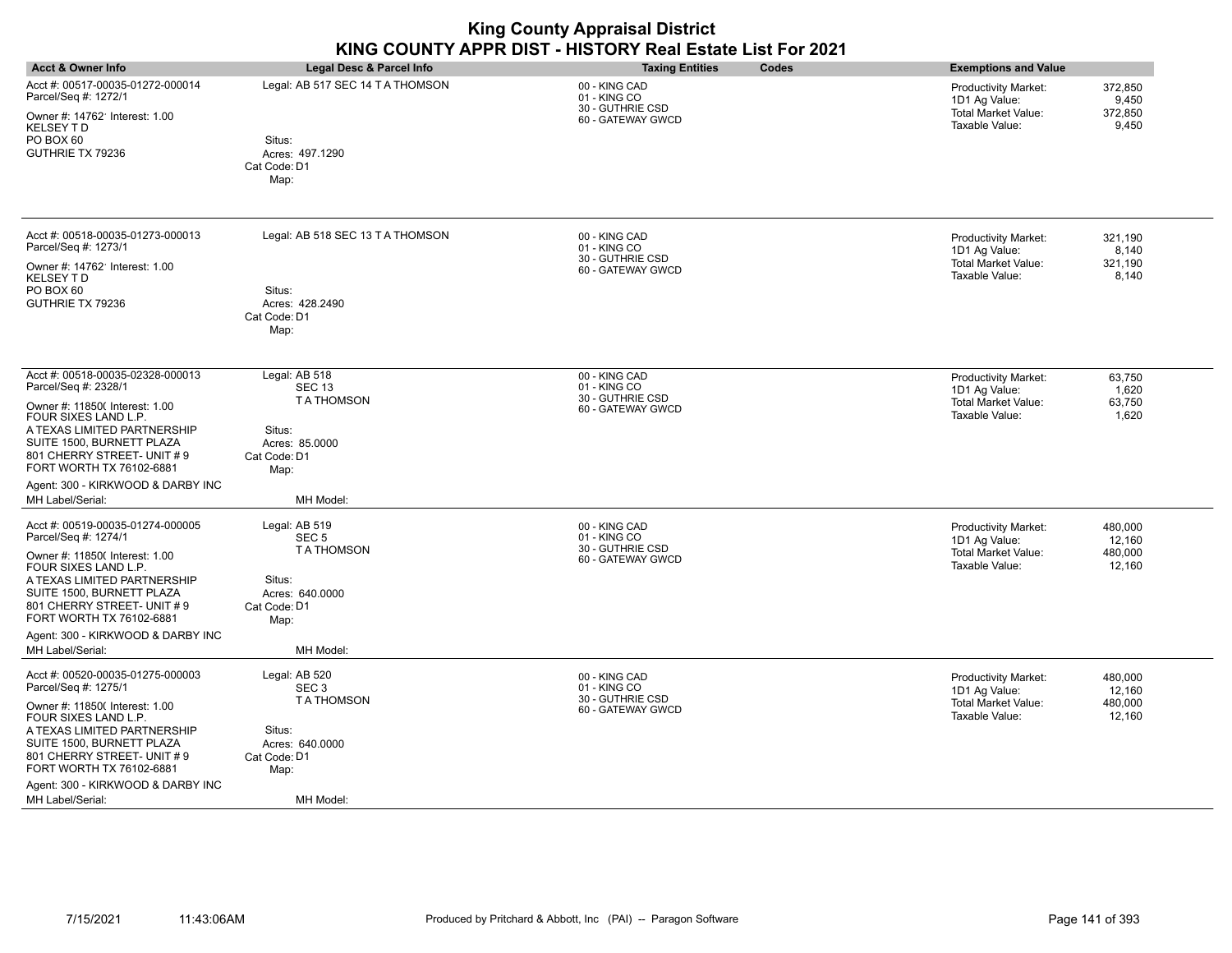| <b>Acct &amp; Owner Info</b>                                                                                                                                                                                                                                                                      | <b>Legal Desc &amp; Parcel Info</b>                                                                                     | <b>Taxing Entities</b><br>Codes                                        | <b>Exemptions and Value</b>                                                                                                            |
|---------------------------------------------------------------------------------------------------------------------------------------------------------------------------------------------------------------------------------------------------------------------------------------------------|-------------------------------------------------------------------------------------------------------------------------|------------------------------------------------------------------------|----------------------------------------------------------------------------------------------------------------------------------------|
| Acct #: 00521-00035-01276-000012<br>Parcel/Seq #: 1276/1<br>Owner #: 14762' Interest: 1.00<br><b>KELSEY TD</b><br>PO BOX 60<br>GUTHRIE TX 79236                                                                                                                                                   | Legal: AB 521 SEC 12 T A THOMSON<br>Situs:<br>Acres: 567.4030<br>Cat Code: D1<br>Map:                                   | 00 - KING CAD<br>01 - KING CO<br>30 - GUTHRIE CSD<br>60 - GATEWAY GWCD | <b>Productivity Market:</b><br>425,550<br>1D1 Ag Value:<br>10,780<br>Total Market Value:<br>425,550<br>Taxable Value:<br>10,780        |
| Acct #: 00521-00035-02329-000012<br>Parcel/Seq #: 2329/1<br>Owner #: 11850( Interest: 1.00<br>FOUR SIXES LAND L.P.<br>A TEXAS LIMITED PARTNERSHIP<br>SUITE 1500, BURNETT PLAZA<br>801 CHERRY STREET- UNIT #9<br>FORT WORTH TX 76102-6881<br>Agent: 300 - KIRKWOOD & DARBY INC<br>MH Label/Serial: | Legal: AB 521<br><b>SEC 12</b><br><b>TATHOMSON</b><br>Situs:<br>Acres: 94,0000<br>Cat Code: D1<br>Map:<br>MH Model:     | 00 - KING CAD<br>01 - KING CO<br>30 - GUTHRIE CSD<br>60 - GATEWAY GWCD | 70,500<br><b>Productivity Market:</b><br>1,790<br>1D1 Ag Value:<br>70,500<br>Total Market Value:<br>Taxable Value:<br>1,790            |
| Acct #: 00522-00035-01277-000011<br>Parcel/Seq #: 1277/1<br>Owner #: 14762' Interest: 1.00<br><b>KELSEY TD</b><br>PO BOX 60<br>GUTHRIE TX 79236                                                                                                                                                   | Legal: AB 522 SEC 11 T A THOMSON<br>Situs:<br>Acres: 538.4920<br>Cat Code: D1<br>Map:                                   | 00 - KING CAD<br>01 - KING CO<br>30 - GUTHRIE CSD<br>60 - GATEWAY GWCD | 403,870<br><b>Productivity Market:</b><br>1D1 Ag Value:<br>10,230<br>403,870<br><b>Total Market Value:</b><br>10,230<br>Taxable Value: |
| Acct #: 00522-00035-02330-000011<br>Parcel/Seq #: 2330/1<br>Owner #: 11850( Interest: 1.00<br>FOUR SIXES LAND L.P.<br>A TEXAS LIMITED PARTNERSHIP<br>SUITE 1500, BURNETT PLAZA<br>801 CHERRY STREET- UNIT #9<br>FORT WORTH TX 76102-6881<br>Agent: 300 - KIRKWOOD & DARBY INC<br>MH Label/Serial: | Legal: AB 522<br><b>SEC 11</b><br><b>TATHOMSON</b><br>Situs:<br>Acres: 121.0000<br>Cat Code: D1<br>Map:<br>MH Model:    | 00 - KING CAD<br>01 - KING CO<br>30 - GUTHRIE CSD<br>60 - GATEWAY GWCD | 90,750<br>Productivity Market:<br>1D1 Ag Value:<br>2,300<br>Total Market Value:<br>90,750<br>Taxable Value:<br>2,300                   |
| Acct #: 00523-00035-01278-000009<br>Parcel/Seq #: 1278/1<br>Owner #: 11850( Interest: 1.00<br>FOUR SIXES LAND L.P.<br>A TEXAS LIMITED PARTNERSHIP<br>SUITE 1500, BURNETT PLAZA<br>801 CHERRY STREET- UNIT #9<br>FORT WORTH TX 76102-6881<br>Agent: 300 - KIRKWOOD & DARBY INC<br>MH Label/Serial: | Legal: AB 523<br>SEC <sub>9</sub><br><b>TATHOMSON</b><br>Situs:<br>Acres: 640,0000<br>Cat Code: D1<br>Map:<br>MH Model: | 00 - KING CAD<br>01 - KING CO<br>30 - GUTHRIE CSD<br>60 - GATEWAY GWCD | Productivity Market:<br>480,000<br>1D1 Ag Value:<br>12,580<br><b>Total Market Value:</b><br>480,000<br>Taxable Value:<br>12,580        |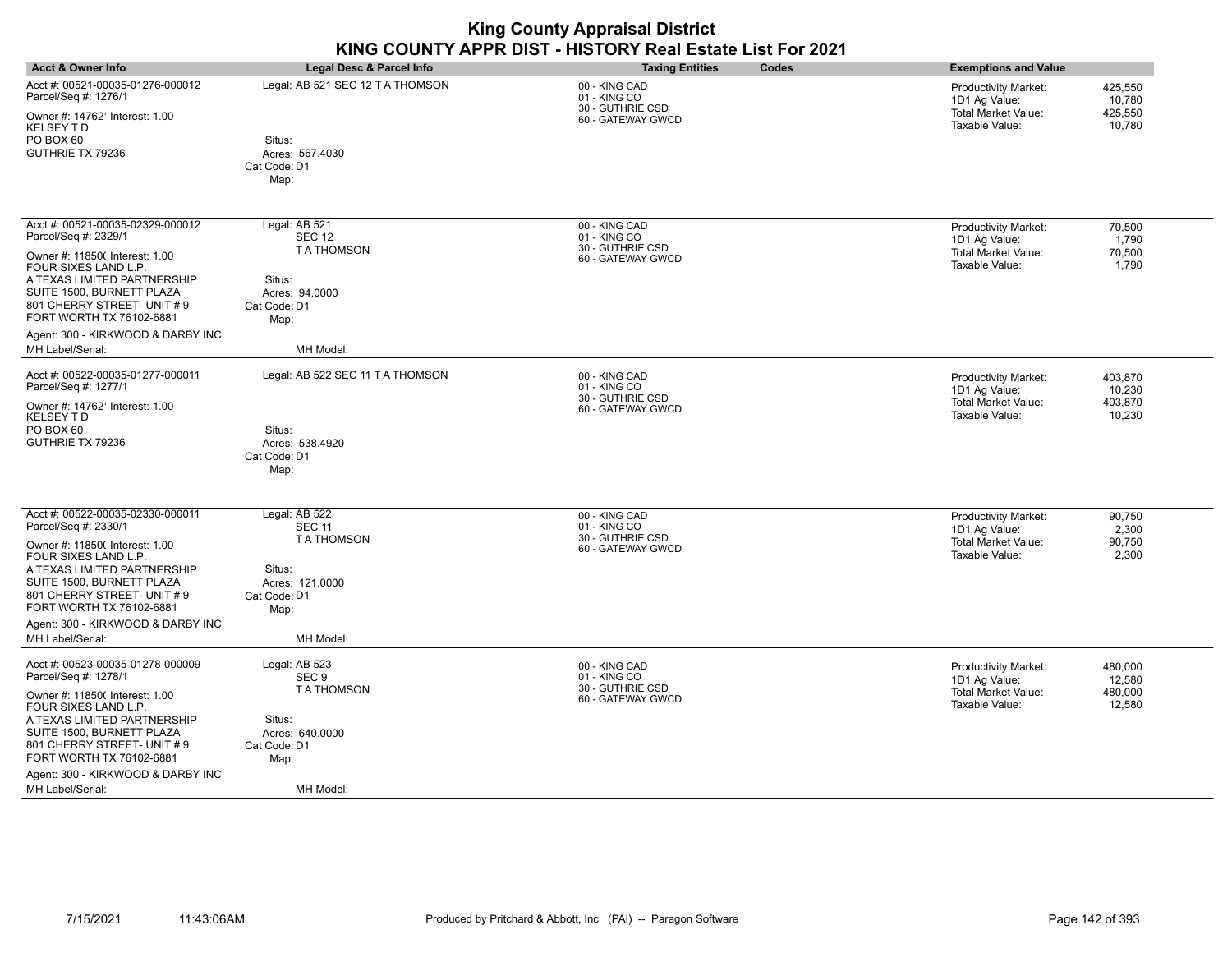| <b>Acct &amp; Owner Info</b>                             | Legal Desc & Parcel Info         | <b>Taxing Entities</b><br>Codes                   | <b>Exemptions and Value</b>                                       |
|----------------------------------------------------------|----------------------------------|---------------------------------------------------|-------------------------------------------------------------------|
| Acct #: 00524-00035-01279-000001                         | Legal: AB 524                    |                                                   |                                                                   |
| Parcel/Seq #: 1279/1                                     | SEC <sub>1</sub>                 | 00 - KING CAD<br>01 - KING CO<br>30 - GUTHRIE CSD | 480,000<br>Productivity Market:<br>12,300<br>1D1 Ag Value:        |
| Owner #: 11850( Interest: 1.00                           | <b>TATHOMSON</b>                 | 60 - GATEWAY GWCD                                 | <b>Total Market Value:</b><br>480,000<br>Taxable Value:<br>12,300 |
| FOUR SIXES LAND L.P.<br>A TEXAS LIMITED PARTNERSHIP      | Situs:                           |                                                   |                                                                   |
| SUITE 1500, BURNETT PLAZA                                | Acres: 640.0000                  |                                                   |                                                                   |
| 801 CHERRY STREET- UNIT #9<br>FORT WORTH TX 76102-6881   | Cat Code: D1                     |                                                   |                                                                   |
| Agent: 300 - KIRKWOOD & DARBY INC                        | Map:                             |                                                   |                                                                   |
| MH Label/Serial:                                         | MH Model:                        |                                                   |                                                                   |
| Acct #: 00525-00035-01280-000018                         | Legal: AB 525 SEC 18 R M THOMSON | 00 - KING CAD                                     |                                                                   |
| Parcel/Seq #: 1280/1                                     |                                  | 01 - KING CO                                      | Productivity Market:<br>472,400<br>10,490<br>1D1 Ag Value:        |
| Owner #: 14761: Interest: 1.00                           |                                  | 30 - GUTHRIE CSD<br>60 - GATEWAY GWCD             | <b>Total Market Value:</b><br>472,400<br>Taxable Value:<br>10,490 |
| THOMPSON SLOAN<br>2350 CR 225                            | Situs:                           |                                                   |                                                                   |
| BRECKENRIDGE TX 76424-5816                               | Acres: 644.4700                  |                                                   |                                                                   |
|                                                          | Cat Code: D1<br>Map:             |                                                   |                                                                   |
|                                                          |                                  |                                                   |                                                                   |
|                                                          |                                  |                                                   |                                                                   |
| Acct #: 00526-00035-01281-000019                         | Legal: AB 526 SEC 19 R M THOMSON | 00 - KING CAD                                     | Productivity Market:<br>459,190                                   |
| Parcel/Seq #: 1281/1                                     |                                  | 01 - KING CO<br>30 - GUTHRIE CSD                  | 1D1 Ag Value:<br>11,630                                           |
| Owner #: 14762' Interest: 1.00<br><b>KELSEY TD</b>       |                                  | 60 - GATEWAY GWCD                                 | <b>Total Market Value:</b><br>459,190<br>Taxable Value:<br>11,630 |
| PO BOX 60                                                | Situs:                           |                                                   |                                                                   |
| GUTHRIE TX 79236                                         | Acres: 612.2550                  |                                                   |                                                                   |
|                                                          | Cat Code: D1<br>Map:             |                                                   |                                                                   |
|                                                          |                                  |                                                   |                                                                   |
| Acct #: 00526-00035-02445-000019                         | Legal: AB 526 SEC 19 R M THOMSON | 00 - KING CAD                                     | Productivity Market:<br>24,160                                    |
| Parcel/Seq #: 2445/1                                     |                                  | 01 - KING CO                                      | 1D1 Ag Value:<br>610                                              |
| Owner #: 14761; Interest: 1.00                           |                                  | 30 - GUTHRIE CSD<br>60 - GATEWAY GWCD             | <b>Total Market Value:</b><br>24,160                              |
| THOMPSON SLOAN<br>2350 CR 225                            | Situs:                           |                                                   | Taxable Value:<br>610                                             |
| BRECKENRIDGE TX 76424-5816                               | Acres: 32.2100                   |                                                   |                                                                   |
|                                                          | Cat Code: D1                     |                                                   |                                                                   |
|                                                          | Map:                             |                                                   |                                                                   |
|                                                          |                                  |                                                   |                                                                   |
| Acct #: 00527-00035-01282-000020<br>Parcel/Seq #: 1282/1 | Legal: AB 527 SEC 20 R M THOMSON | 00 - KING CAD<br>01 - KING CO<br>30 - GUTHRIE CSD | Productivity Market:<br>358,890                                   |
| Owner #: 14762' Interest: 1.00                           |                                  |                                                   | 1D1 Ag Value:<br>9,090<br>Total Market Value:<br>358,890          |
| KELSEY T D                                               |                                  | 60 - GATEWAY GWCD                                 | Taxable Value:<br>9,090                                           |
| PO BOX 60                                                | Situs:                           |                                                   |                                                                   |
| GUTHRIE TX 79236                                         | Acres: 478.5250<br>Cat Code: D1  |                                                   |                                                                   |
|                                                          | Map:                             |                                                   |                                                                   |
|                                                          |                                  |                                                   |                                                                   |

 $\overline{\phantom{a}}$ 

 $\overline{\phantom{a}}$ 

 $\overline{\phantom{a}}$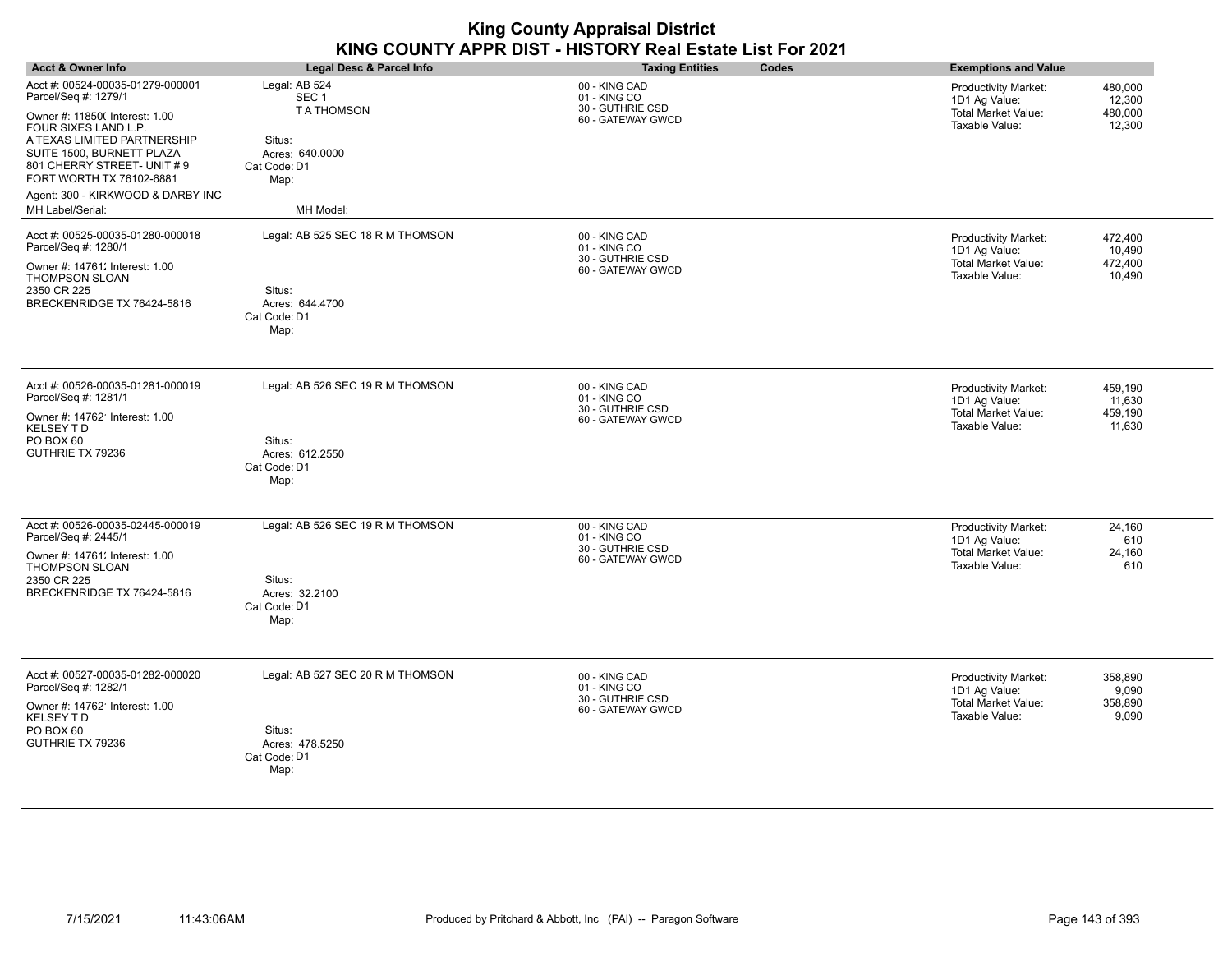| <b>Acct &amp; Owner Info</b>                                                                                                                                                                                                                                                                      | Legal Desc & Parcel Info                                                                                                  | <b>Taxing Entities</b><br>Codes                                        | <b>Exemptions and Value</b>                                                                                                            |
|---------------------------------------------------------------------------------------------------------------------------------------------------------------------------------------------------------------------------------------------------------------------------------------------------|---------------------------------------------------------------------------------------------------------------------------|------------------------------------------------------------------------|----------------------------------------------------------------------------------------------------------------------------------------|
| Acct #: 00528-00035-01283-000021<br>Parcel/Seq #: 1283/1<br>Owner #: 14762' Interest: 1.00<br><b>KELSEY TD</b><br>PO BOX 60<br>GUTHRIE TX 79236                                                                                                                                                   | Legal: AB 528 SEC 21 R M THOMSON<br>Situs:<br>Acres: 439.7560<br>Cat Code: D1<br>Map:                                     | 00 - KING CAD<br>01 - KING CO<br>30 - GUTHRIE CSD<br>60 - GATEWAY GWCD | 329,820<br><b>Productivity Market:</b><br>8,360<br>1D1 Ag Value:<br><b>Total Market Value:</b><br>329,820<br>Taxable Value:<br>8,360   |
| Acct #: 00529-00035-01284-000022<br>Parcel/Seq #: 1284/1<br>Owner #: 14762' Interest: 1.00<br><b>KELSEY TD</b><br>PO BOX 60<br>GUTHRIE TX 79236                                                                                                                                                   | Legal: AB 529 SEC 22 R M THOMSON<br>Situs:<br>Acres: 638.1640<br>Cat Code: D1<br>Map:                                     | 00 - KING CAD<br>01 - KING CO<br>30 - GUTHRIE CSD<br>60 - GATEWAY GWCD | 478,620<br><b>Productivity Market:</b><br>1D1 Ag Value:<br>12,130<br><b>Total Market Value:</b><br>478,620<br>Taxable Value:<br>12,130 |
| Acct #: 00529-00035-02452-000022<br>Parcel/Seq #: 2452/1<br>Owner #: 14761. Interest: 1.00<br>THOMPSON SLOAN<br>2350 CR 225<br>BRECKENRIDGE TX 76424-5816                                                                                                                                         | Legal: AB 529 SEC 22 T M THOMSON<br>Situs:<br>Acres: 0.5400<br>Cat Code: D1<br>Map:                                       | 00 - KING CAD<br>01 - KING CO<br>30 - GUTHRIE CSD<br>60 - GATEWAY GWCD | Productivity Market:<br>410<br>1D1 Ag Value:<br>10<br><b>Total Market Value:</b><br>410<br>Taxable Value:<br>10                        |
| Acct #: 00530-00035-01285-000002<br>Parcel/Seq #: 1285/1<br>Owner #: 11850( Interest: 1.00<br>FOUR SIXES LAND L.P.<br>A TEXAS LIMITED PARTNERSHIP<br>SUITE 1500, BURNETT PLAZA<br>801 CHERRY STREET- UNIT #9<br>FORT WORTH TX 76102-6881<br>Agent: 300 - KIRKWOOD & DARBY INC<br>MH Label/Serial: | Legal: AB 530<br>SEC <sub>2</sub><br><b>R M THOMSON</b><br>Situs:<br>Acres: 640.0000<br>Cat Code: D1<br>Map:<br>MH Model: | 00 - KING CAD<br>01 - KING CO<br>30 - GUTHRIE CSD<br>60 - GATEWAY GWCD | 480,000<br><b>Productivity Market:</b><br>1D1 Ag Value:<br>12,160<br><b>Total Market Value:</b><br>480,000<br>Taxable Value:<br>12,160 |
| Acct #: 00531-00046-00816-000056<br>Parcel/Seq #: 816/1<br>Owner #: 14754; Interest: 1.00<br>SPIKEBOX LTD<br>PO Box 237<br>Benjamin TX 79505                                                                                                                                                      | Legal: AB 531 SEC 56 R M THOMSON<br>Situs:<br>Acres: 738.5800<br>Cat Code: D1<br>Map:                                     | 00 - KING CAD<br>01 - KING CO<br>30 - GUTHRIE CSD<br>60 - GATEWAY GWCD | 535,470<br>Productivity Market:<br>1D1 Ag Value:<br>9,600<br><b>Total Market Value:</b><br>535,470<br>Taxable Value:<br>9,600          |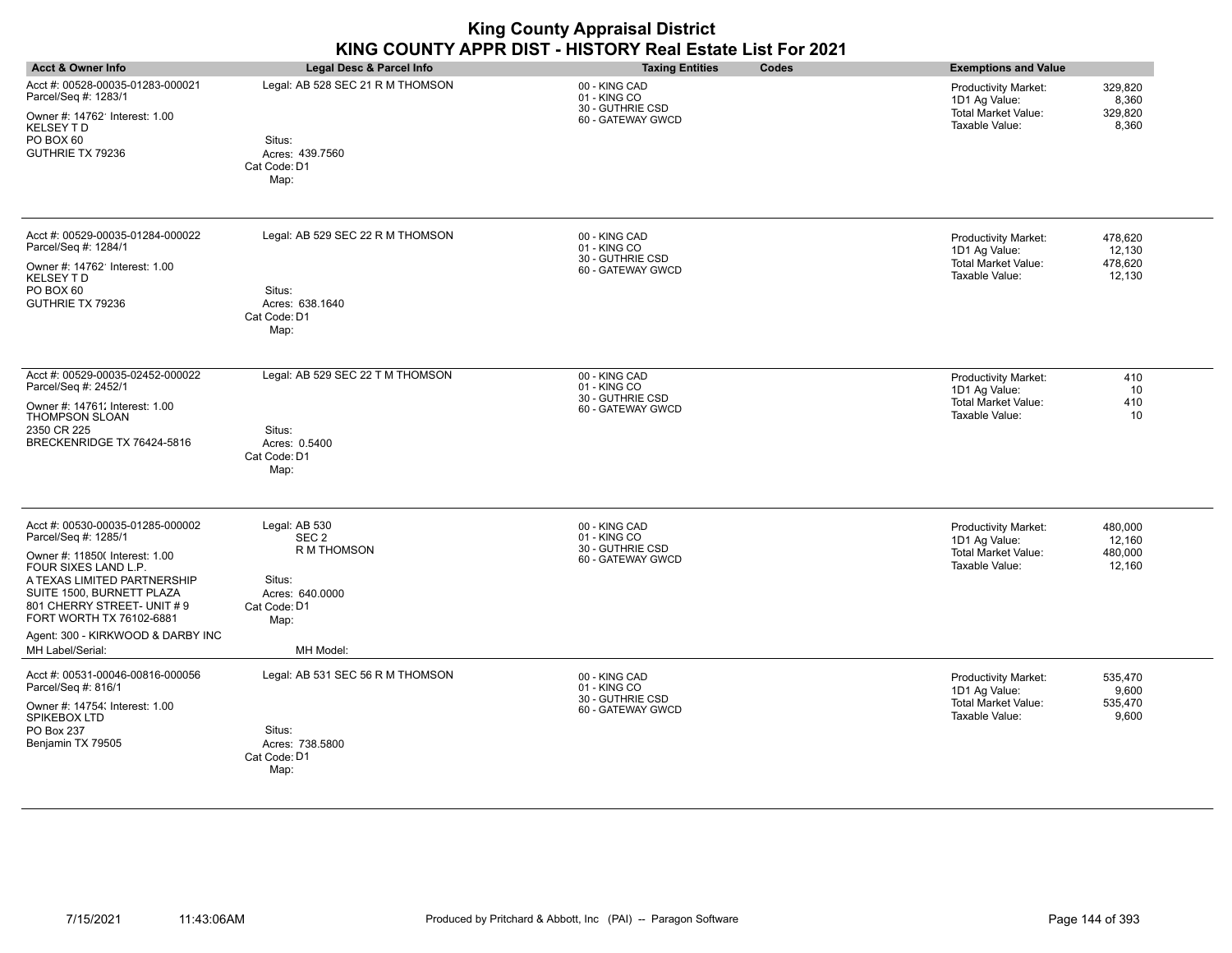| <b>Acct &amp; Owner Info</b>                                                                                                  | <b>Legal Desc &amp; Parcel Info</b>               | <b>Taxing Entities</b><br>Codes                                        | <b>Exemptions and Value</b>                                                                                                          |
|-------------------------------------------------------------------------------------------------------------------------------|---------------------------------------------------|------------------------------------------------------------------------|--------------------------------------------------------------------------------------------------------------------------------------|
| Acct #: 00532-00046-00817-000073                                                                                              | Legal: AB 532 SEC 73 R M THOMSON                  |                                                                        |                                                                                                                                      |
| Parcel/Seq #: 817/1<br>Owner #: 14754; Interest: 1.00<br>SPIKEBOX LTD                                                         |                                                   | 00 - KING CAD<br>01 - KING CO<br>30 - GUTHRIE CSD<br>60 - GATEWAY GWCD | 517,730<br><b>Productivity Market:</b><br>1D1 Ag Value:<br>9,280<br><b>Total Market Value:</b><br>517,730<br>Taxable Value:<br>9,280 |
| PO Box 237<br>Benjamin TX 79505                                                                                               | Situs:<br>Acres: 714.1100<br>Cat Code: D1<br>Map: |                                                                        |                                                                                                                                      |
| Acct #: 00533-00048-00411-000156<br>Parcel/Seq #: 411/1                                                                       | Legal: AB 533 SEC 156 R M THOMSON                 | 00 - KING CAD<br>01 - KING CO<br>90 - KING CO CISD                     | <b>Productivity Market:</b><br>122,160<br>1D1 Ag Value:<br>2,190                                                                     |
| Owner #: 14774( Interest: 1.00<br>BURGESS Y RANCH COMPANY LLC<br>PO BOX 9900<br>AMARILLO TX 79105                             | Situs:<br>Acres: 168.5000<br>Cat Code: D1<br>Map: | 60 - GATEWAY GWCD                                                      | <b>Total Market Value:</b><br>122,160<br>Taxable Value:<br>2,190                                                                     |
| Acct #: 00534-00046-00818-000172<br>Parcel/Seq #: 818/1<br>Owner #: 14754; Interest: 1.00<br>SPIKEBOX LTD                     | Legal: AB 534 SEC 172 R M THOMSON                 | 00 - KING CAD<br>01 - KING CO<br>30 - GUTHRIE CSD<br>60 - GATEWAY GWCD | <b>Productivity Market:</b><br>124,120<br>1D1 Ag Value:<br>2,230<br><b>Total Market Value:</b><br>124,120<br>Taxable Value:<br>2,230 |
| PO Box 237<br>Benjamin TX 79505                                                                                               | Situs:<br>Acres: 171.1940<br>Cat Code: D1<br>Map: |                                                                        |                                                                                                                                      |
| Acct #: 00535-00046-00580-000173<br>Parcel/Seq #: 580/1                                                                       | Legal: AB 535 SEC 173 R M THOMSON                 | 00 - KING CAD<br>01 - KING CO<br>30 - GUTHRIE CSD                      | 398,490<br><b>Productivity Market:</b><br>1D1 Ag Value:<br>7,250                                                                     |
| Owner #: 83600 Interest: 1.00<br>MASTERSON STOCKGROWERS<br>A TEXAS LIMITED LIABILITY CO<br><b>BOX 180</b><br>GUTHRIE TX 79236 | Situs:<br>Acres: 549.6300<br>Cat Code: D1<br>Map: | 60 - GATEWAY GWCD                                                      | <b>Total Market Value:</b><br>398,490<br>Taxable Value:<br>7,250                                                                     |
| Acct #: 00535-00046-02703-000173<br>Parcel/Seq #: 2703/1                                                                      | Legal: AB 535 SEC 173 R M THOMSON                 | 00 - KING CAD<br>01 - KING CO<br>30 - GUTHRIE CSD                      | <b>Productivity Market:</b><br>32,760<br>1D1 Ag Value:<br>590                                                                        |
| Owner #: 14788' Interest: 0.50<br>BRYSON BIRD CREEK LLC<br>4549 BOLES ROAD<br>LABADIE MO 63055                                | Situs:<br>Acres: 45.1850<br>Cat Code: D1          | 60 - GATEWAY GWCD                                                      | <b>Total Market Value:</b><br>32,760<br>Taxable Value:<br>590                                                                        |
|                                                                                                                               | Map:                                              |                                                                        |                                                                                                                                      |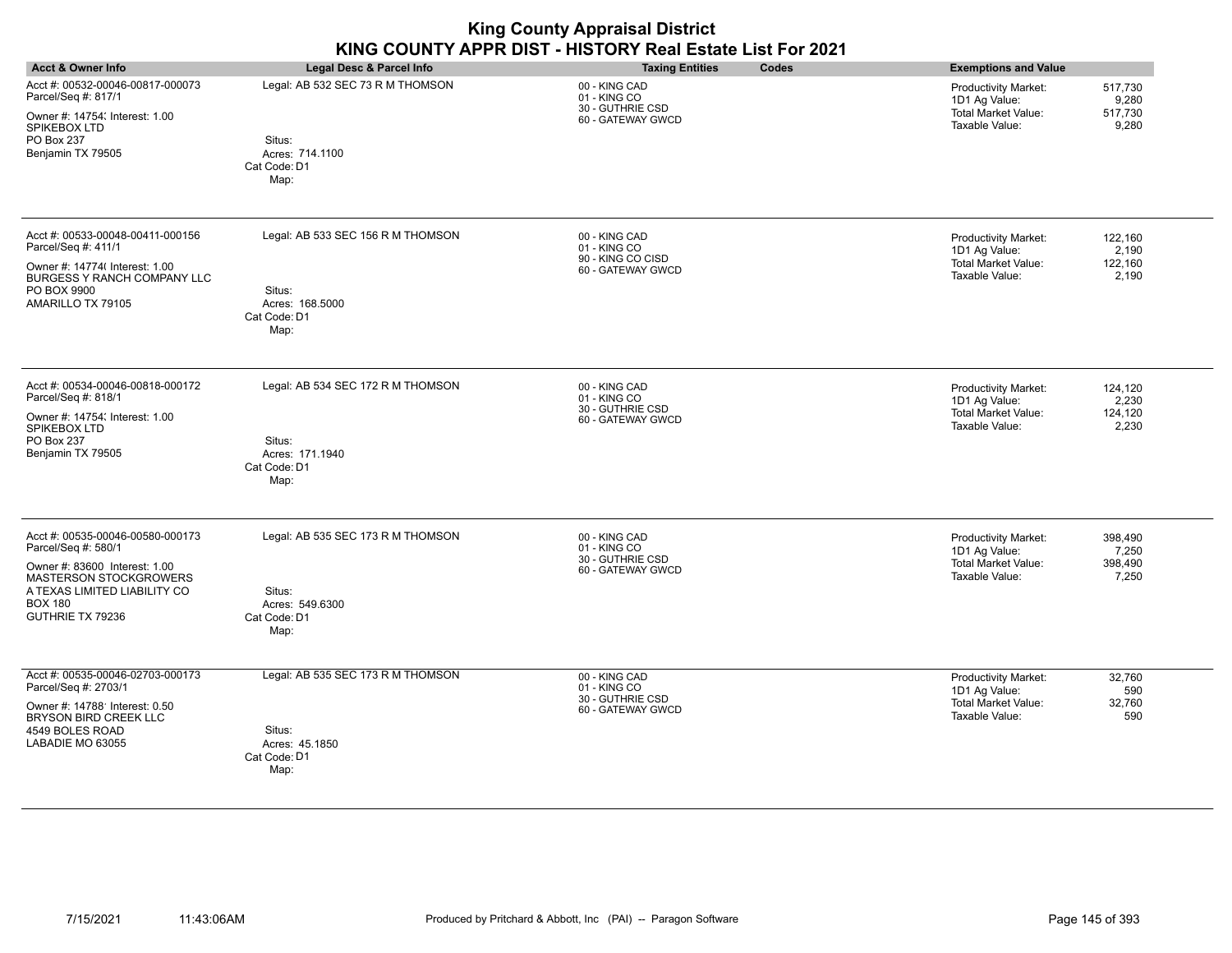| <b>Acct &amp; Owner Info</b>                                  | <b>Legal Desc &amp; Parcel Info</b>                      | <b>Taxing Entities</b><br>Codes                   | <b>Exemptions and Value</b>                                      |
|---------------------------------------------------------------|----------------------------------------------------------|---------------------------------------------------|------------------------------------------------------------------|
| Acct #: 00535-00046-02703-000173<br>Parcel/Seq #: 2703/2      | Legal: AB 535 SEC 173 R M THOMSON                        | 00 - KING CAD<br>01 - KING CO<br>30 - GUTHRIE CSD | 32,760<br><b>Productivity Market:</b><br>1D1 Ag Value:<br>590    |
| Owner #: 14788(Interest: 0.50<br>MASTERSON RUSSELL PROPERTIES |                                                          | 60 - GATEWAY GWCD                                 | <b>Total Market Value:</b><br>32,760<br>Taxable Value:<br>590    |
| <b>LLC</b>                                                    | Situs:                                                   |                                                   |                                                                  |
| 4104 COUNTY ROAD 179<br><b>BRECKENRIDGE TX 76424</b>          | Acres: 45.1850<br>Cat Code: D1<br>Map:                   |                                                   |                                                                  |
| Acct #: 00536-00046-00160-000004<br>Parcel/Seq #: 160/1       | Legal: AB 536 SEC 4 BLK 1/119<br><b>WEBSTER, DANIEL</b>  | 00 - KING CAD<br>01 - KING CO                     | <b>Productivity Market:</b><br>464,000<br>1D1 Ag Value:<br>8,320 |
| Owner #: 14754; Interest: 1.00<br>SPIKEBOX LTD                |                                                          | 30 - GUTHRIE CSD<br>60 - GATEWAY GWCD             | <b>Total Market Value:</b><br>464,000<br>Taxable Value:<br>8,320 |
| PO Box 237                                                    | Situs:                                                   |                                                   |                                                                  |
| Benjamin TX 79505                                             | Acres: 640.0000<br>Cat Code: D1<br>Map:                  |                                                   |                                                                  |
| Acct #: 00537-00046-00161-000012<br>Parcel/Seq #: 161/1       | Legal: AB 537 SEC 12 BLK 1/127<br><b>WEBSTER, DANIEL</b> | 00 - KING CAD<br>01 - KING CO                     | <b>Productivity Market:</b><br>439,500<br>1D1 Ag Value:<br>7,880 |
| Owner #: 14754; Interest: 1.00<br>SPIKEBOX LTD                |                                                          | 30 - GUTHRIE CSD<br>60 - GATEWAY GWCD             | <b>Total Market Value:</b><br>439,500<br>Taxable Value:<br>7,880 |
| PO Box 237                                                    | Situs:                                                   |                                                   |                                                                  |
| Benjamin TX 79505                                             | Acres: 606.2000<br>Cat Code: D1<br>Map:                  |                                                   |                                                                  |
| Acct #: 00537-00046-02675-000012                              | Legal: AB 537 SEC 12 BLK 1/127                           | 00 - KING CAD                                     | 24,510<br><b>Productivity Market:</b>                            |
| Parcel/Seq #: 2675/1                                          | <b>WEBSTER, DANIEL</b>                                   | 01 - KING CO<br>30 - GUTHRIE CSD                  | 1D1 Ag Value:<br>440                                             |
| Owner #: 14781 Interest: 1.00<br>ROSS DUNCAN PROPERTIES LLC   |                                                          | 60 - GATEWAY GWCD                                 | <b>Total Market Value:</b><br>24,510<br>Taxable Value:<br>440    |
| P.O. BOX 647                                                  | Situs:                                                   |                                                   |                                                                  |
| ARTESIA NM 88221-0647                                         | Acres: 33.8000                                           |                                                   |                                                                  |
|                                                               | Cat Code: D1<br>Map:                                     |                                                   |                                                                  |
|                                                               |                                                          |                                                   |                                                                  |
| Acct #: 00538-00044-02590-000002<br>Parcel/Seq #: 2590/1      | Legal: AB 538 SEC 2 DANIEL WEBSTER                       | 00 - KING CAD<br>01 - KING CO                     | <b>Productivity Market:</b><br>269,640<br>1D1 Ag Value:<br>6,660 |
| Owner #: 14781, Interest: 1.00                                |                                                          | 30 - GUTHRIE CSD                                  | <b>Total Market Value:</b><br>269,640                            |
| ROSS DUNCAN PROPERTIES LLC                                    |                                                          | 60 - GATEWAY GWCD                                 | Taxable Value:<br>6,660                                          |
| P.O. BOX 647<br>ARTESIA NM 88221-0647                         | Situs:<br>Acres: 363.5800                                |                                                   |                                                                  |
|                                                               | Cat Code: D1<br>Map:                                     |                                                   |                                                                  |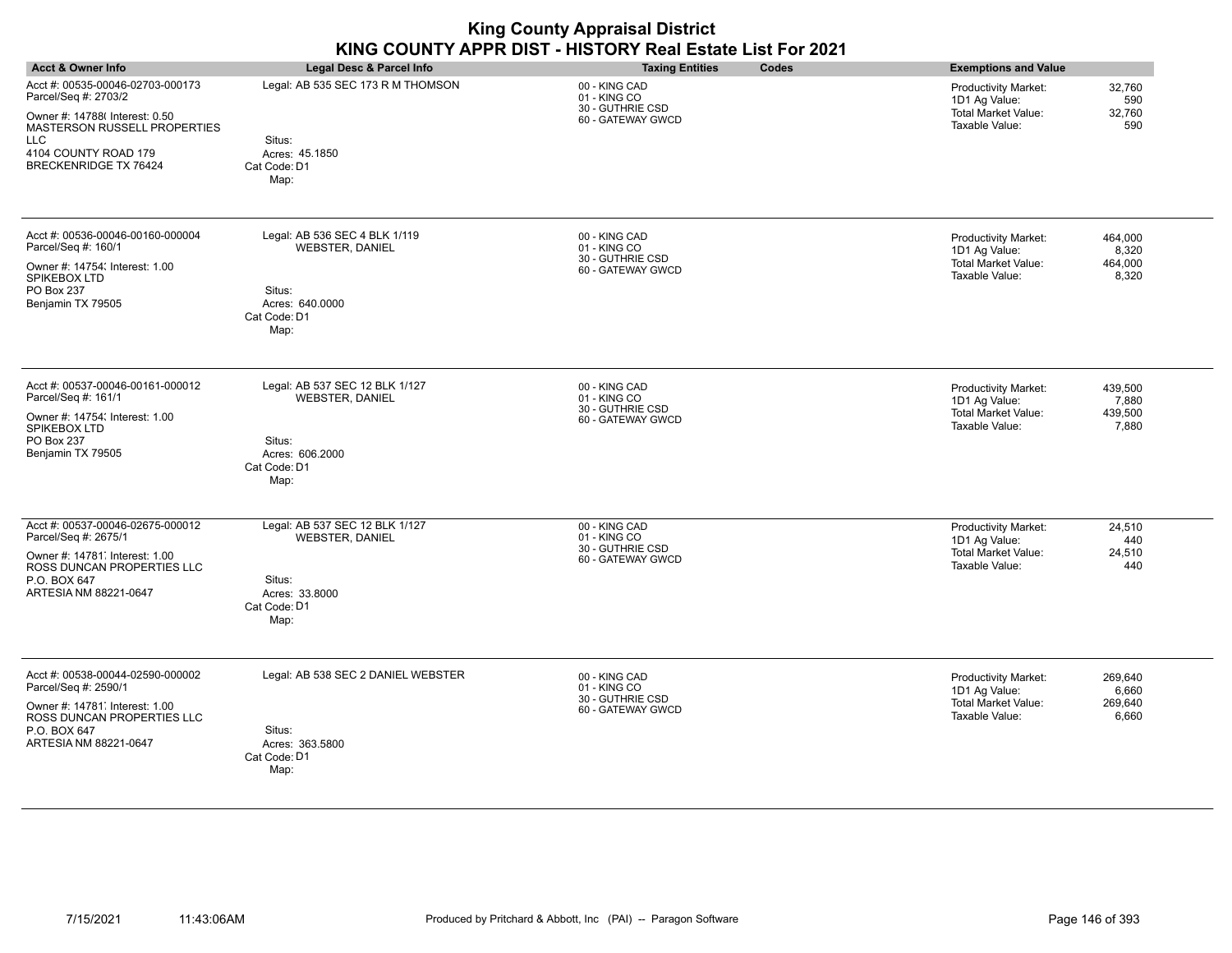| Acct & Owner Info                                                                                                                                        | <b>Legal Desc &amp; Parcel Info</b>                           | Codes<br><b>Taxing Entities</b>                                        | <b>Exemptions and Value</b>                                                                  |
|----------------------------------------------------------------------------------------------------------------------------------------------------------|---------------------------------------------------------------|------------------------------------------------------------------------|----------------------------------------------------------------------------------------------|
| Acct #: 00538-00044-02658-000000<br>Parcel/Seq #: 2658/1<br>Owner #: 14779' Interest: 1.00<br>SUNOCO PIPELINE LP<br><b>KE ANDREWS</b><br>2424 RIDGE ROAD | Legal: AB 538 SEC 2 DANIEL WEBSTER<br>Situs:<br>Acres: 1.4600 | 00 - KING CAD<br>01 - KING CO<br>30 - GUTHRIE CSD<br>60 - GATEWAY GWCD | Land NonHomesite:<br>1,100<br><b>Total Market Value:</b><br>1,100<br>Taxable Value:<br>1,100 |
| ROCKWALL TX 75087                                                                                                                                        | Cat Code: E<br>Map:                                           |                                                                        |                                                                                              |
| Acct #: 00539-00044-00684-000118<br>Parcel/Seq #: 684/1                                                                                                  | Legal: AB 539 SEC 118 D WEBSTER                               | 00 - KING CAD<br>01 - KING CO                                          | Productivity Market:<br>480,000<br>13,440<br>1D1 Ag Value:                                   |
| Owner #: 14783( Interest: 1.00<br><b>BOB &amp; FAMILY CORP</b>                                                                                           |                                                               | 30 - GUTHRIE CSD<br>60 - GATEWAY GWCD                                  | <b>Total Market Value:</b><br>480,000<br>Taxable Value:<br>13,440                            |
| 1470 COUNTY PLACE ROAD<br>WEATHERFORD TX 76087                                                                                                           | Situs:<br>Acres: 640,0000<br>Cat Code: D1<br>Map:             |                                                                        |                                                                                              |
| Acct #: 00544-00009-01286-000004<br>Parcel/Seq #: 1286/1                                                                                                 | Legal: AB 544<br>SEC <sub>4</sub>                             | 00 - KING CAD<br>01 - KING CO                                          | 480,000<br>Productivity Market:<br>12,180<br>1D1 Ag Value:                                   |
| Owner #: 11850( Interest: 1.00<br>FOUR SIXES LAND L.P.                                                                                                   | <b>I WARNETT</b>                                              | 30 - GUTHRIE CSD<br>60 - GATEWAY GWCD                                  | <b>Total Market Value:</b><br>480,000<br>Taxable Value:<br>12,180                            |
| A TEXAS LIMITED PARTNERSHIP<br>SUITE 1500, BURNETT PLAZA                                                                                                 | Situs:<br>Acres: 640.0000                                     |                                                                        |                                                                                              |
| 801 CHERRY STREET- UNIT #9<br>FORT WORTH TX 76102-6881                                                                                                   | Cat Code: D1<br>Map:                                          |                                                                        |                                                                                              |
| Agent: 300 - KIRKWOOD & DARBY INC                                                                                                                        |                                                               |                                                                        |                                                                                              |
| MH Label/Serial:                                                                                                                                         | MH Model:                                                     |                                                                        |                                                                                              |
| Acct #: 00545-00019-01287-000000<br>Parcel/Seq #: 1287/1                                                                                                 | Legal: AB 545<br><b>BLK 422/2</b>                             | 00 - KING CAD<br>01 - KING CO                                          | 473,930<br><b>Productivity Market:</b><br>11,880<br>1D1 Ag Value:                            |
| Owner #: 118500 Interest: 1.00<br>FOUR SIXES LAND L.P.                                                                                                   | <b>I WARNETT</b>                                              | 30 - GUTHRIE CSD<br>60 - GATEWAY GWCD                                  | 473,930<br><b>Total Market Value:</b><br>Taxable Value:<br>11,880                            |
| A TEXAS LIMITED PARTNERSHIP<br>SUITE 1500, BURNETT PLAZA<br>801 CHERRY STREET- UNIT #9<br>FORT WORTH TX 76102-6881                                       | Situs:<br>Acres: 640.0000<br>Cat Code: D1<br>Map:             |                                                                        |                                                                                              |
| Agent: 300 - KIRKWOOD & DARBY INC                                                                                                                        |                                                               |                                                                        |                                                                                              |
| MH Label/Serial:                                                                                                                                         | MH Model:                                                     |                                                                        |                                                                                              |
| Acct #: 00546-00009-01288-000002<br>Parcel/Seq #: 1288/1                                                                                                 | Legal: AB 546<br>SEC <sub>2</sub>                             | 00 - KING CAD<br>01 - KING CO<br>30 - GUTHRIE CSD                      | Productivity Market:<br>480,000<br>1D1 Ag Value:<br>13,440                                   |
| Owner #: 11850( Interest: 1.00<br>FOUR SIXES LAND L.P.                                                                                                   | <b>I W ARNETT</b>                                             | 60 - GATEWAY GWCD                                                      | <b>Total Market Value:</b><br>480,000<br>Taxable Value:<br>13,440                            |
| A TEXAS LIMITED PARTNERSHIP<br>SUITE 1500, BURNETT PLAZA                                                                                                 | Situs:<br>Acres: 640.0000                                     |                                                                        |                                                                                              |
| 801 CHERRY STREET- UNIT #9<br>FORT WORTH TX 76102-6881                                                                                                   | Cat Code: D1<br>Map:                                          |                                                                        |                                                                                              |
| Agent: 300 - KIRKWOOD & DARBY INC<br>MH Label/Serial:                                                                                                    | MH Model:                                                     |                                                                        |                                                                                              |
|                                                                                                                                                          |                                                               |                                                                        |                                                                                              |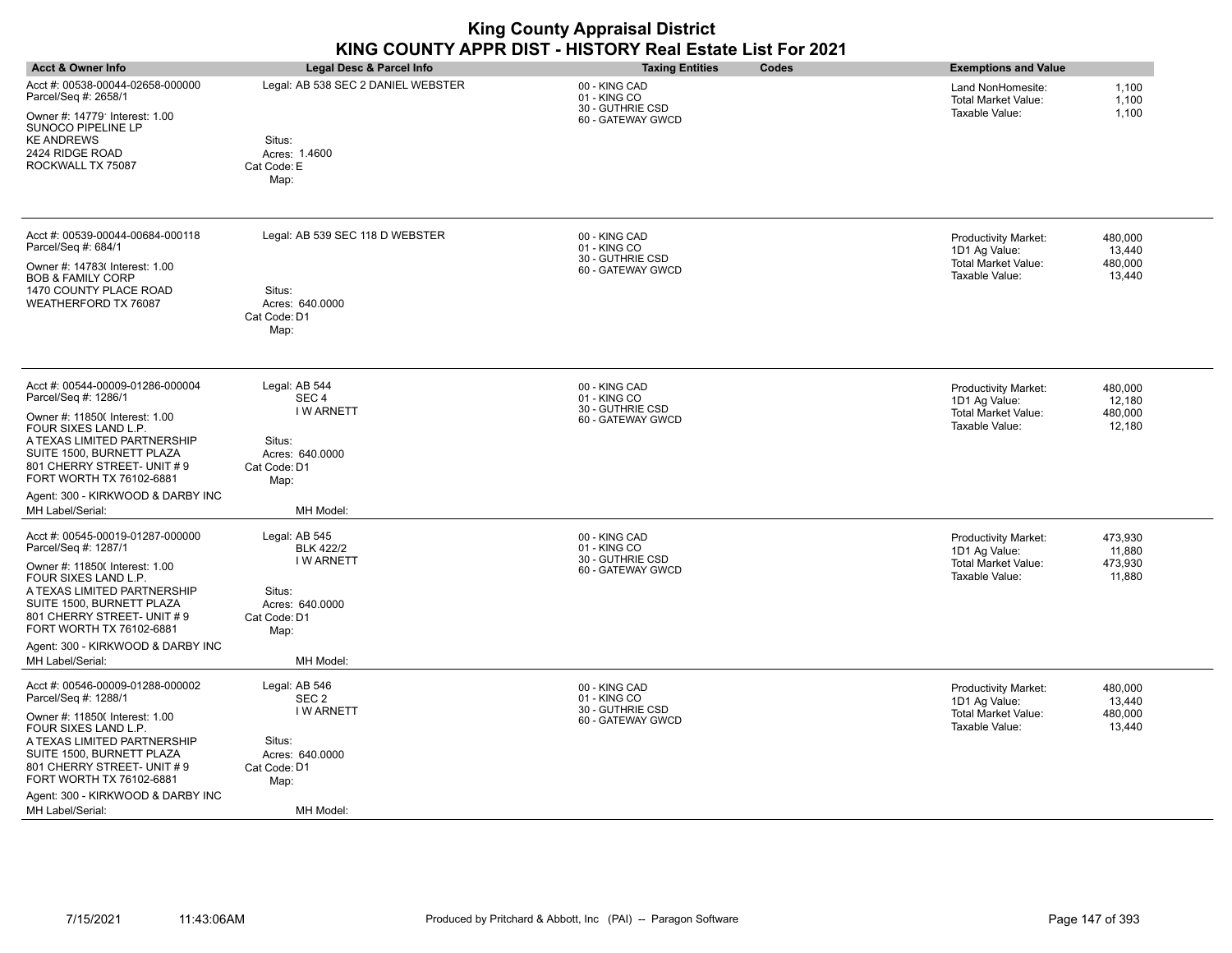| Acct #: 00547-00021-01289-000040<br>Legal: AB 547<br>00 - KING CAD<br><b>Productivity Market:</b><br>480,000<br>Parcel/Seq #: 1289/1<br>01 - KING CO<br><b>SEC 40</b><br>13,440<br>1D1 Ag Value:<br>30 - GUTHRIE CSD<br><b>IWARNETT</b><br>Total Market Value:<br>480,000<br>Owner #: 11850( Interest: 1.00<br>60 - GATEWAY GWCD<br>Taxable Value:<br>13,440<br>FOUR SIXES LAND L.P.<br>A TEXAS LIMITED PARTNERSHIP<br>Situs:<br>SUITE 1500, BURNETT PLAZA<br>Acres: 640.0000 |  |
|-------------------------------------------------------------------------------------------------------------------------------------------------------------------------------------------------------------------------------------------------------------------------------------------------------------------------------------------------------------------------------------------------------------------------------------------------------------------------------|--|
|                                                                                                                                                                                                                                                                                                                                                                                                                                                                               |  |
| 801 CHERRY STREET- UNIT # 9<br>Cat Code: D1<br>FORT WORTH TX 76102-6881<br>Map:<br>Agent: 300 - KIRKWOOD & DARBY INC                                                                                                                                                                                                                                                                                                                                                          |  |
| MH Label/Serial:<br>MH Model:                                                                                                                                                                                                                                                                                                                                                                                                                                                 |  |
| Acct #: 00548-00023-01290-000002<br>Legal: AB 548<br>00 - KING CAD<br>241,380<br><b>Productivity Market:</b><br>01 - KING CO<br>Parcel/Seq #: 1290/1<br>SEC 2 BLK 71<br>6,790<br>1D1 Ag Value:<br>30 - GUTHRIE CSD                                                                                                                                                                                                                                                            |  |
| <b>I WARNETT</b><br>Total Market Value:<br>241,380<br>Owner #: 11850( Interest: 1.00<br>60 - GATEWAY GWCD<br>Taxable Value:<br>6,790<br>FOUR SIXES LAND L.P.<br>A TEXAS LIMITED PARTNERSHIP<br>Situs:<br>SUITE 1500, BURNETT PLAZA<br>Acres: 320.0000<br>801 CHERRY STREET- UNIT # 9<br>Cat Code: D1<br>FORT WORTH TX 76102-6881<br>Map:                                                                                                                                      |  |
| Agent: 300 - KIRKWOOD & DARBY INC<br>MH Label/Serial:<br>MH Model:                                                                                                                                                                                                                                                                                                                                                                                                            |  |
|                                                                                                                                                                                                                                                                                                                                                                                                                                                                               |  |
| Acct #: 00549-00031-01291-000030<br>Legal: AB 549<br>00 - KING CAD<br>468,900<br><b>Productivity Market:</b><br>Parcel/Seq #: 1291/1<br>01 - KING CO<br><b>SEC 30</b><br>1D1 Ag Value:<br>10,780<br>30 - GUTHRIE CSD                                                                                                                                                                                                                                                          |  |
| <b>A ARNETT</b><br>Total Market Value:<br>468,900<br>Owner #: 11850( Interest: 1.00<br>60 - GATEWAY GWCD<br>Taxable Value:<br>10,780<br>FOUR SIXES LAND L.P.<br>A TEXAS LIMITED PARTNERSHIP<br>Situs:<br>SUITE 1500, BURNETT PLAZA<br>Acres: 640.0000<br>801 CHERRY STREET- UNIT # 9<br>Cat Code: D1<br>FORT WORTH TX 76102-6881<br>Map:                                                                                                                                      |  |
| Agent: 300 - KIRKWOOD & DARBY INC                                                                                                                                                                                                                                                                                                                                                                                                                                             |  |
| MH Label/Serial:<br>MH Model:                                                                                                                                                                                                                                                                                                                                                                                                                                                 |  |
| Acct #: 00550-00023-01292-000032<br>Legal: AB 550<br>00 - KING CAD<br><b>Productivity Market:</b><br>480,000<br>Parcel/Seq #: 1292/1<br>01 - KING CO<br><b>SEC 32</b><br>1D1 Ag Value:<br>12,160<br>30 - GUTHRIE CSD<br><b>LEWIS DRYFORS</b><br><b>Total Market Value:</b><br>480,000<br>Owner #: 11850( Interest: 1.00<br>60 - GATEWAY GWCD<br>Taxable Value:<br>12,160<br>FOUR SIXES LAND L.P.                                                                              |  |
| Situs:<br>A TEXAS LIMITED PARTNERSHIP<br>SUITE 1500, BURNETT PLAZA<br>Acres: 640,0000<br>801 CHERRY STREET- UNIT # 9<br>Cat Code: D1<br>FORT WORTH TX 76102-6881<br>Map:                                                                                                                                                                                                                                                                                                      |  |
| Agent: 300 - KIRKWOOD & DARBY INC<br>MH Label/Serial:<br>MH Model:                                                                                                                                                                                                                                                                                                                                                                                                            |  |
| Acct #: 00551-00021-01293-000068<br>Legal: AB 551<br>00 - KING CAD<br>480,000<br><b>Productivity Market:</b><br>Parcel/Seq #: 1293/1<br><b>SEC 68</b><br>01 - KING CO<br>12,160<br>1D1 Ag Value:                                                                                                                                                                                                                                                                              |  |
| 30 - GUTHRIE CSD<br><b>LEWIS DRYFOOS</b><br>Total Market Value:<br>480,000<br>Owner #: 11850( Interest: 1.00<br>60 - GATEWAY GWCD<br>Taxable Value:<br>12,160<br>FOUR SIXES LAND L.P.<br>A TEXAS LIMITED PARTNERSHIP<br>Situs:<br>SUITE 1500, BURNETT PLAZA<br>Acres: 640.0000<br>801 CHERRY STREET- UNIT # 9<br>Cat Code: D1<br>FORT WORTH TX 76102-6881<br>Map:                                                                                                             |  |
| Agent: 300 - KIRKWOOD & DARBY INC<br>MH Label/Serial:<br>MH Model:                                                                                                                                                                                                                                                                                                                                                                                                            |  |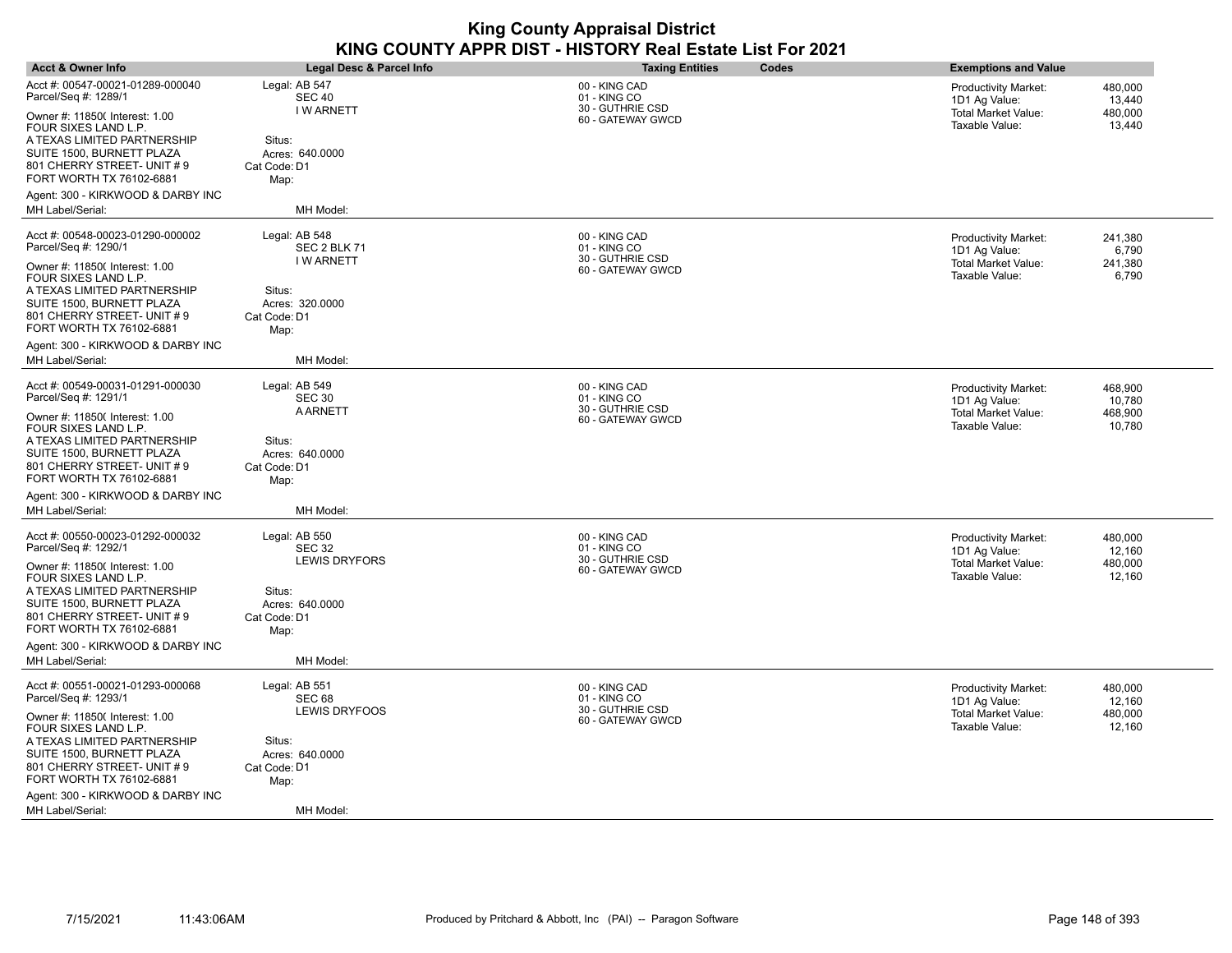|                                                                                                                                                                                                                                                                               |                                                                                                                | <b>King County Appraisal District</b><br>KING COUNTY APPR DIST - HISTORY Real Estate List For 2021 |                                                                                                                                                                             |
|-------------------------------------------------------------------------------------------------------------------------------------------------------------------------------------------------------------------------------------------------------------------------------|----------------------------------------------------------------------------------------------------------------|----------------------------------------------------------------------------------------------------|-----------------------------------------------------------------------------------------------------------------------------------------------------------------------------|
| <b>Acct &amp; Owner Info</b>                                                                                                                                                                                                                                                  | Legal Desc & Parcel Info                                                                                       | <b>Taxing Entities</b><br>Codes                                                                    | <b>Exemptions and Value</b>                                                                                                                                                 |
| Acct #: 00552-00023-02175-000004<br>Parcel/Seq #: 2175/1<br>Owner #: 11850( Interest: 1.00<br>FOUR SIXES LAND L.P.<br>A TEXAS LIMITED PARTNERSHIP<br>SUITE 1500, BURNETT PLAZA<br>801 CHERRY STREET- UNIT #9<br>FORT WORTH TX 76102-6881<br>Agent: 300 - KIRKWOOD & DARBY INC | Legal: AB 552<br><b>SEC 4 BLK 302</b><br>LOUIS DRYFOOS<br>Situs:<br>Acres: 640.0000<br>Cat Code: D1 D2<br>Map: | 00 - KING CAD<br>01 - KING CO<br>30 - GUTHRIE CSD<br>60 - GATEWAY GWCD                             | Improvement NonHomesite:<br>3,750<br><b>Productivity Market:</b><br>480.000<br>1D1 Ag Value:<br>12,160<br><b>Total Market Value:</b><br>483,750<br>Taxable Value:<br>15,910 |
| MH Label/Serial:                                                                                                                                                                                                                                                              | MH Model:                                                                                                      |                                                                                                    |                                                                                                                                                                             |
| Acct #: 00553-00040-00454-000002<br>Parcel/Seq #: 454/1<br>Owner #: 147716 Interest: 1.00<br>KINDER MORGAN PRODUCTION<br>PROPERTY TAX PRODUCTION<br>PO BOX 4372<br><b>HOUSTON TX 77210-4372</b>                                                                               | Legal: AB 553 SEC 2 J G EUSTIS<br>Situs:<br>Acres: 241,6600<br>Cat Code: D1<br>Map:                            | 00 - KING CAD<br>01 - KING CO<br>30 - GUTHRIE CSD<br>60 - GATEWAY GWCD                             | 181,250<br><b>Productivity Market:</b><br>1D1 Ag Value:<br>4,590<br><b>Total Market Value:</b><br>181,250<br>Taxable Value:<br>4,590                                        |
| Acct #: 00553-00042-00151-000002<br>Parcel/Seq #: 151/1<br>Owner #: 14780; Interest: 1.00<br>ROCK ROYALTY, INC<br>6688 NORTH CENTRAL EXPRESSWAY<br><b>STE 1610</b><br>DALLAS TX 75206                                                                                         | Legal: AB 553 SEC 2 J G EUSTISS<br>Situs:<br>Acres: 54.3100<br>Cat Code: D1<br>Map:                            | 00 - KING CAD<br>01 - KING CO<br>30 - GUTHRIE CSD<br>60 - GATEWAY GWCD                             | <b>Productivity Market:</b><br>40,730<br>1D1 Ag Value:<br>1,030<br><b>Total Market Value:</b><br>40,730<br>Taxable Value:<br>1,030                                          |
| Acct #: 00553-00042-01018-000000<br>Parcel/Seq #: 1018/1<br>Owner #: 14784(Interest: 1.00<br>TITANIUM INTEREST II LLC<br>6003 WARM MIST LANE<br>DALLAS TX 75248                                                                                                               | Legal: AB 553 SUR 2 J G EUSTIS<br>Situs:<br>Acres: 399.3400<br>Cat Code: D1<br>Map:                            | 00 - KING CAD<br>01 - KING CO<br>30 - GUTHRIE CSD<br>60 - GATEWAY GWCD                             | <b>Productivity Market:</b><br>299,510<br>7,590<br>1D1 Ag Value:<br><b>Total Market Value:</b><br>299,510<br>Taxable Value:<br>7,590                                        |
| Acct #: 00553-00042-01295-000002<br>Parcel/Seq #: 1295/1<br>Owner #: 147848 Interest: 1.00<br><b>BALES FAMILY HOLDINGS LLC</b><br>4411 CARDINAL LANE<br>MIDLAND TX 79707                                                                                                      | Legal: AB 553 SEC 2 J G EUSTIS<br>Situs:<br>Acres: 140.0500<br>Cat Code: D1<br>Map:                            | 00 - KING CAD<br>01 - KING CO<br>30 - GUTHRIE CSD<br>60 - GATEWAY GWCD                             | Productivity Market:<br>105,040<br>1D1 Ag Value:<br>2.660<br>Total Market Value:<br>105,040<br>Taxable Value:<br>2,660                                                      |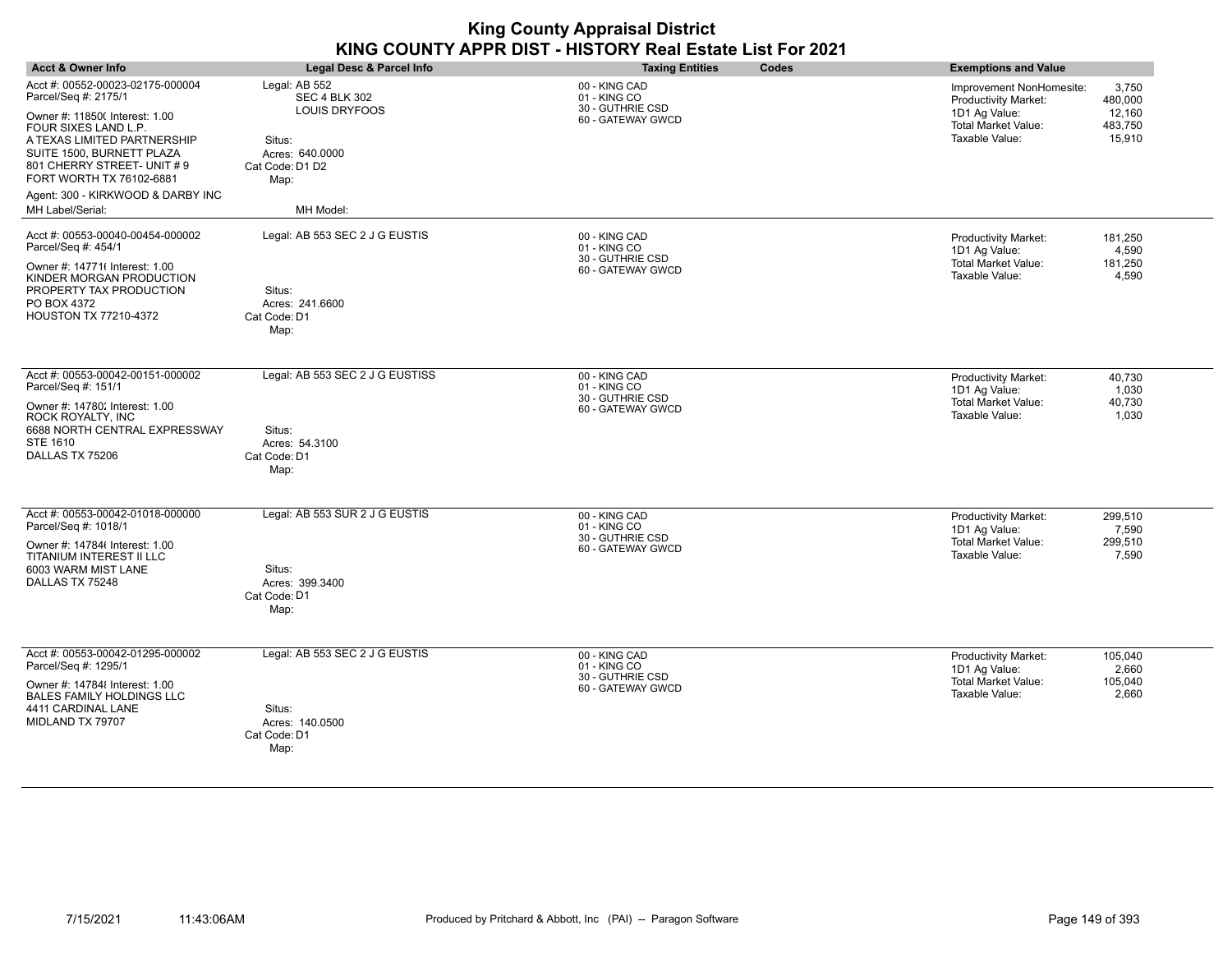|                                                                                                                                                                  |                                                                                     | <b>King County Appraisal District</b><br>KING COUNTY APPR DIST - HISTORY Real Estate List For 2021 |                                                                                                                               |
|------------------------------------------------------------------------------------------------------------------------------------------------------------------|-------------------------------------------------------------------------------------|----------------------------------------------------------------------------------------------------|-------------------------------------------------------------------------------------------------------------------------------|
| <b>Acct &amp; Owner Info</b>                                                                                                                                     | <b>Legal Desc &amp; Parcel Info</b>                                                 | <b>Taxing Entities</b><br>Codes                                                                    | <b>Exemptions and Value</b>                                                                                                   |
| Acct #: 00553-00042-02468-000002<br>Parcel/Seq #: 2468/1<br>Owner #: 14784( Interest: 1.00<br>TITANIUM INTEREST II LLC<br>6003 WARM MIST LANE<br>DALLAS TX 75248 | Legal: AB 553 SEC 2 J G EUSTIS<br>Situs:<br>Acres: 53.9510<br>Cat Code: D1<br>Map:  | 00 - KING CAD<br>01 - KING CO<br>30 - GUTHRIE CSD<br>60 - GATEWAY GWCD                             | 40,460<br>Productivity Market:<br>1D1 Ag Value:<br>1,030<br><b>Total Market Value:</b><br>40,460<br>Taxable Value:<br>1,030   |
| Acct #: 00553-00042-02681-000002<br>Parcel/Seq #: 2681/1<br>Owner #: 147849 Interest: 1.00<br>REAVES, RAY LEE & STACY JO<br>PO BOX 1794<br>GRAHAM TX 76450-7794  | Legal: AB 553 SEC 2 J G EUSTICE<br>Situs:<br>Acres: 34.1680<br>Cat Code: D1<br>Map: | 00 - KING CAD<br>01 - KING CO<br>30 - GUTHRIE CSD<br>60 - GATEWAY GWCD                             | Productivity Market:<br>25,630<br>1D1 Ag Value:<br>650<br><b>Total Market Value:</b><br>25,630<br>Taxable Value:<br>650       |
| Acct #: 00554-00042-00652-000001<br>Parcel/Seq #: 652/1<br>Owner #: 14751; Interest: 1.00<br><b>HENDERSON JAMES C</b><br>PO BOX 5132<br>MIDLAND TX 79704         | Legal: AB 554 SEC 1 J G EUSTES<br>Situs:<br>Acres: 174.8000<br>Cat Code: D1<br>Map: | 00 - KING CAD<br>01 - KING CO<br>30 - GUTHRIE CSD<br>60 - GATEWAY GWCD                             | Productivity Market:<br>131,930<br>1D1 Ag Value:<br>5,590<br><b>Total Market Value:</b><br>131,930<br>Taxable Value:<br>5,590 |
| Acct #: 00554-00042-01296-000001<br>Parcel/Seq #: 1296/1<br>Owner #: 14786' Interest: 1.00<br>LEE LEWIS CONSTRUCTION, INC<br>PO BOX 65197<br>LUBBOCK TX 79464    | Legal: AB 554 SEC 1 J G EUSTIS<br>Situs:<br>Acres: 51.7660<br>Cat Code: D1<br>Map:  | 00 - KING CAD<br>01 - KING CO<br>30 - GUTHRIE CSD<br>60 - GATEWAY GWCD                             | Productivity Market:<br>40,460<br>1D1 Ag Value:<br>4,800<br><b>Total Market Value:</b><br>40,460<br>Taxable Value:<br>4,800   |
| Acct #: 00554-00042-02459-000001<br>Parcel/Seq #: 2459/1<br>Owner #: 14784( Interest: 1.00<br>TITANIUM INTEREST II LLC<br>6003 WARM MIST LANE<br>DALLAS TX 75248 | Legal: AB 554 SEC 1 J G EUSTIS<br>Situs:<br>Acres: 83.1100<br>Cat Code: D1<br>Map:  | 00 - KING CAD<br>01 - KING CO<br>30 - GUTHRIE CSD<br>60 - GATEWAY GWCD                             | 62,330<br>Productivity Market:<br>1D1 Ag Value:<br>1,580<br><b>Total Market Value:</b><br>62,330<br>Taxable Value:<br>1,580   |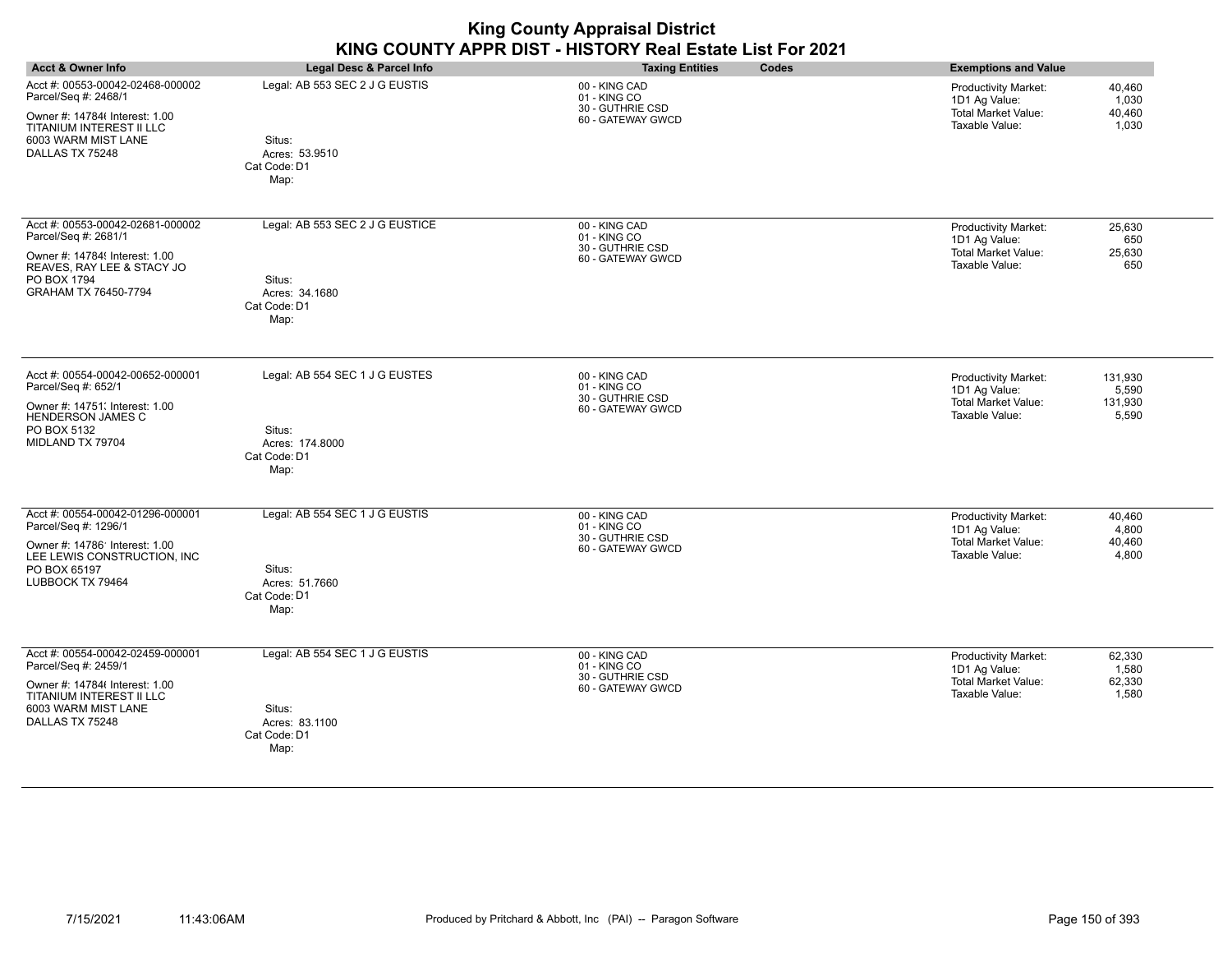| <b>Acct &amp; Owner Info</b>                                                                                                                                     | Legal Desc & Parcel Info                                                                                                                        | <b>Taxing Entities</b><br>Codes                                        | <b>Exemptions and Value</b>                                                                                                                                                   |
|------------------------------------------------------------------------------------------------------------------------------------------------------------------|-------------------------------------------------------------------------------------------------------------------------------------------------|------------------------------------------------------------------------|-------------------------------------------------------------------------------------------------------------------------------------------------------------------------------|
| Acct #: 00554-00042-02521-000000<br>Parcel/Seq #: 2521/1<br>Owner #: 14784( Interest: 1.00<br>TITANIUM INTEREST II LLC<br>6003 WARM MIST LANE<br>DALLAS TX 75248 | Legal: IMPROVEMENT ON AB 554<br>SUR 1 J G EUSTIS<br>Situs: 2930 HWY 222 #A #B #C GUTHRIE TX 79236<br>Acres: 339.8400<br>Cat Code: D1 D2<br>Map: | 00 - KING CAD<br>01 - KING CO<br>30 - GUTHRIE CSD<br>60 - GATEWAY GWCD | Improvement NonHomesite:<br>170,680<br><b>Productivity Market:</b><br>254,880<br>1D1 Ag Value:<br>6,460<br><b>Total Market Value:</b><br>425,560<br>Taxable Value:<br>177,140 |
| Acct #: 00555-00040-00354-000090<br>Parcel/Seq #: 354/3<br>Owner #: 14772. Interest: 0.17<br>CHAMBERS CAROL JAN THOMPSON<br>PO BOX 155<br>KNOX CITY TX 79529     | Legal: AB 555 SEC 90 T B HANNA<br>Situs:<br>Acres: 106.6688<br>Cat Code: D1<br>Map:                                                             | 00 - KING CAD<br>01 - KING CO<br>30 - GUTHRIE CSD<br>60 - GATEWAY GWCD | 81,970<br>Productivity Market:<br>1D1 Ag Value:<br>5,340<br><b>Total Market Value:</b><br>81,970<br>Taxable Value:<br>5,340                                                   |
| Acct #: 00555-00040-00354-000090<br>Parcel/Seq #: 354/2<br>Owner #: 14757! Interest: 0.17<br><b>CHAMBERS EDDIE L</b><br>PO BOX 155<br>KNOX CITY TX 79529         | Legal: AB 555 SEC 90 T B HANNA<br>Situs:<br>Acres: 106.6688<br>Cat Code: D1<br>Map:                                                             | 00 - KING CAD<br>01 - KING CO<br>30 - GUTHRIE CSD<br>60 - GATEWAY GWCD | 81,970<br>Productivity Market:<br>1D1 Ag Value:<br>5,340<br>Total Market Value:<br>81,970<br>Taxable Value:<br>5,340                                                          |
| Acct #: 00555-00040-00354-000090<br>Parcel/Seq #: 354/1<br>Owner #: 14758( Interest: 0.33<br>EARLES ROBERT V & WIFE DEBORAH<br>235 CR 205<br>HASKELL TX 79521    | Legal: AB 555 SEC 90 T B HANNA<br>Situs:<br>Acres: 213.3376<br>Cat Code: D1<br>Map:                                                             | 00 - KING CAD<br>01 - KING CO<br>30 - GUTHRIE CSD<br>60 - GATEWAY GWCD | Productivity Market:<br>163,930<br>10.670<br>1D1 Ag Value:<br>Total Market Value:<br>163,930<br>Taxable Value:<br>10,670                                                      |
| Acct #: 00555-00040-00354-000090<br>Parcel/Seq #: 354/5<br>Owner #: 14758; Interest: 0.17<br>THOMPSON MARK ALLEN<br>221 STEARMAN DR<br>GEORGETOWN TX 78628-2322  | Legal: AB 555 SEC 90 T B HANNA<br>Situs:<br>Acres: 106.6624<br>Cat Code: D1<br>Map:                                                             | 00 - KING CAD<br>01 - KING CO<br>30 - GUTHRIE CSD<br>60 - GATEWAY GWCD | 81,960<br><b>Productivity Market:</b><br>1D1 Ag Value:<br>5,340<br><b>Total Market Value:</b><br>81,960<br>Taxable Value:<br>5,340                                            |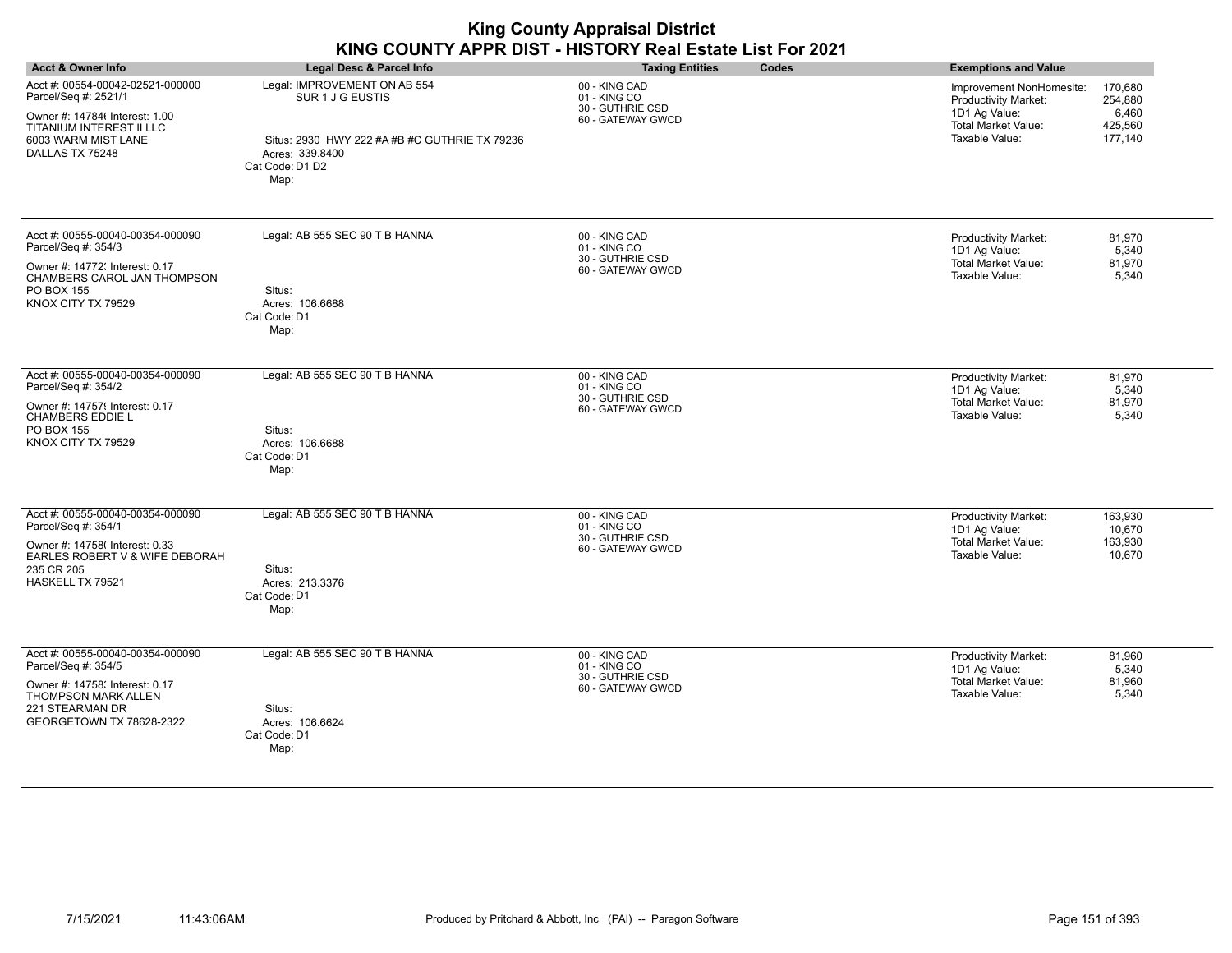| <b>Acct &amp; Owner Info</b>                                                                                                                                                                                                                                                                      | Legal Desc & Parcel Info                                                                                                  | Codes<br><b>Taxing Entities</b>                                        | <b>Exemptions and Value</b>                                                                                                            |
|---------------------------------------------------------------------------------------------------------------------------------------------------------------------------------------------------------------------------------------------------------------------------------------------------|---------------------------------------------------------------------------------------------------------------------------|------------------------------------------------------------------------|----------------------------------------------------------------------------------------------------------------------------------------|
| Acct #: 00555-00040-00354-000090<br>Parcel/Seq #: 354/4<br>Owner #: 14758; Interest: 0.17<br>THOMPSON STEVEN & WIFE JAMIE<br>605 BENNETT DRIVE<br>DUMAS TX 79029                                                                                                                                  | Legal: AB 555 SEC 90 T B HANNA<br>Situs:<br>Acres: 106.6624<br>Cat Code: D1<br>Map:                                       | 00 - KING CAD<br>01 - KING CO<br>30 - GUTHRIE CSD<br>60 - GATEWAY GWCD | 81,960<br><b>Productivity Market:</b><br>1D1 Ag Value:<br>5,340<br>81,960<br>Total Market Value:<br>5,340<br>Taxable Value:            |
| Acct #: 00556-00007-00910-000002<br>Parcel/Seq #: 910/1<br>Owner #: 10110( Interest: 1.00<br>PITCHFORK LAND & CATTLE CO<br><b>BOX 120</b><br>GUTHRIE TX 79236                                                                                                                                     | Legal: AB 556 SEC 2 SAM LAZARUS<br>Situs:<br>Acres: 633.2000<br>Cat Code: D1<br>Map:                                      | 00 - KING CAD<br>01 - KING CO<br>30 - GUTHRIE CSD<br>60 - GATEWAY GWCD | <b>Productivity Market:</b><br>474,900<br>13,300<br>1D1 Ag Value:<br>Total Market Value:<br>474,900<br>Taxable Value:<br>13,300        |
| Acct #: 00557-00023-01297-000001<br>Parcel/Seq #: 1297/1<br>Owner #: 11850( Interest: 1.00<br>FOUR SIXES LAND L.P.<br>A TEXAS LIMITED PARTNERSHIP<br>SUITE 1500, BURNETT PLAZA<br>801 CHERRY STREET- UNIT #9<br>FORT WORTH TX 76102-6881<br>Agent: 300 - KIRKWOOD & DARBY INC<br>MH Label/Serial: | Legal: AB 557<br>SEC <sub>1</sub><br><b>SAM LAZARUS</b><br>Situs:<br>Acres: 640,0000<br>Cat Code: D1<br>Map:<br>MH Model: | 00 - KING CAD<br>01 - KING CO<br>30 - GUTHRIE CSD<br>60 - GATEWAY GWCD | 480,000<br><b>Productivity Market:</b><br>12,600<br>1D1 Ag Value:<br><b>Total Market Value:</b><br>480,000<br>Taxable Value:<br>12,600 |
| Acct #: 00558-00023-01298-000002<br>Parcel/Seq #: 1298/1<br>Owner #: 11850( Interest: 1.00<br>FOUR SIXES LAND L.P.<br>A TEXAS LIMITED PARTNERSHIP<br>SUITE 1500, BURNETT PLAZA<br>801 CHERRY STREET- UNIT #9<br>FORT WORTH TX 76102-6881<br>Agent: 300 - KIRKWOOD & DARBY INC<br>MH Label/Serial: | Legal: AB 558<br>SEC <sub>2</sub><br><b>SAM LAZARUS</b><br>Situs:<br>Acres: 640,0000<br>Cat Code: D1<br>Map:<br>MH Model: | 00 - KING CAD<br>01 - KING CO<br>30 - GUTHRIE CSD<br>60 - GATEWAY GWCD | 485,150<br><b>Productivity Market:</b><br>14,050<br>1D1 Ag Value:<br><b>Total Market Value:</b><br>485,150<br>Taxable Value:<br>14,050 |
| Acct #: 00559-00019-01299-000002<br>Parcel/Seq #: 1299/1<br>Owner #: 118500 Interest: 1.00<br>FOUR SIXES LAND L.P.<br>A TEXAS LIMITED PARTNERSHIP<br>SUITE 1500, BURNETT PLAZA<br>801 CHERRY STREET- UNIT #9<br>FORT WORTH TX 76102-6881<br>Agent: 300 - KIRKWOOD & DARBY INC<br>MH Label/Serial: | Legal: AB 559<br>SEC <sub>2</sub><br><b>SAM LAZARUS</b><br>Situs:<br>Acres: 640.0000<br>Cat Code: D1<br>Map:<br>MH Model: | 00 - KING CAD<br>01 - KING CO<br>30 - GUTHRIE CSD<br>60 - GATEWAY GWCD | <b>Productivity Market:</b><br>480,000<br>1D1 Ag Value:<br>13,440<br>Total Market Value:<br>480,000<br>Taxable Value:<br>13,440        |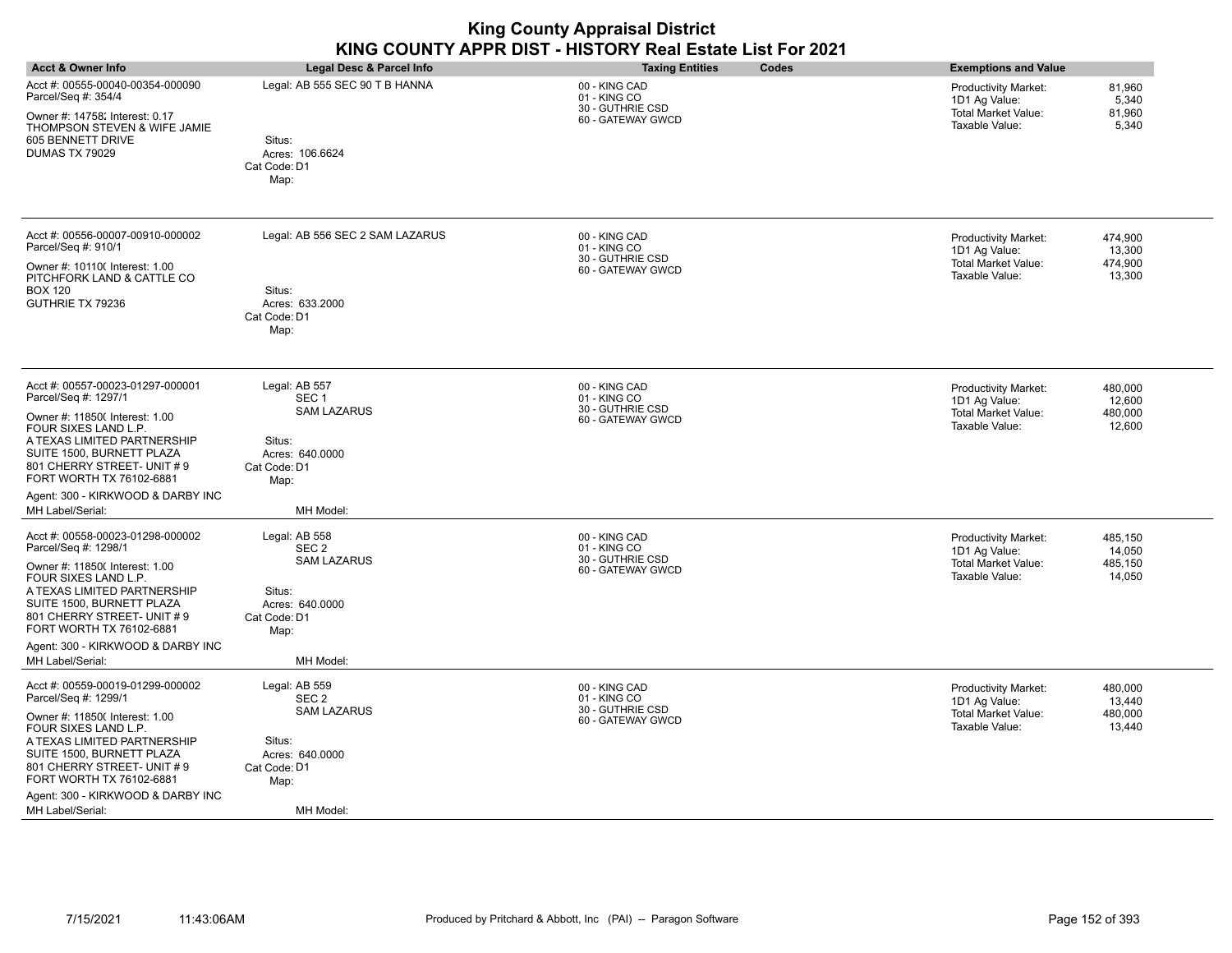| <b>Acct &amp; Owner Info</b>                                                                                                                                                  | Legal Desc & Parcel Info                                                | <b>Taxing Entities</b><br><b>Codes</b>                                 | <b>Exemptions and Value</b>                                                                                              |
|-------------------------------------------------------------------------------------------------------------------------------------------------------------------------------|-------------------------------------------------------------------------|------------------------------------------------------------------------|--------------------------------------------------------------------------------------------------------------------------|
| Acct #: 00560-00019-01300-000003<br>Parcel/Seq #: 1300/1<br>Owner #: 11850( Interest: 1.00<br>FOUR SIXES LAND L.P.                                                            | Legal: AB 560<br>SEC <sub>3</sub><br><b>SAM LAZARUS</b>                 | 00 - KING CAD<br>01 - KING CO<br>30 - GUTHRIE CSD<br>60 - GATEWAY GWCD | Productivity Market:<br>476,250<br>12,540<br>1D1 Ag Value:<br>Total Market Value:<br>476,250<br>Taxable Value:<br>12,540 |
| A TEXAS LIMITED PARTNERSHIP<br>SUITE 1500, BURNETT PLAZA<br>801 CHERRY STREET- UNIT # 9<br>FORT WORTH TX 76102-6881                                                           | Situs:<br>Acres: 640.0000<br>Cat Code: D1<br>Map:                       |                                                                        |                                                                                                                          |
| Agent: 300 - KIRKWOOD & DARBY INC<br>MH Label/Serial:                                                                                                                         | MH Model:                                                               |                                                                        |                                                                                                                          |
| Acct #: 00561-00019-01301-000005<br>Parcel/Seq #: 1301/1                                                                                                                      | Legal: AB 561<br>SEC <sub>5</sub>                                       | 00 - KING CAD<br>01 - KING CO<br>30 - GUTHRIE CSD                      | <b>Productivity Market:</b><br>467,430<br>10,250<br>1D1 Ag Value:                                                        |
| Owner #: 11850( Interest: 1.00<br>FOUR SIXES LAND L.P.<br>A TEXAS LIMITED PARTNERSHIP<br>SUITE 1500, BURNETT PLAZA<br>801 CHERRY STREET- UNIT # 9<br>FORT WORTH TX 76102-6881 | <b>SAM LAZARUS</b><br>Situs:<br>Acres: 640.0000<br>Cat Code: D1<br>Map: | 60 - GATEWAY GWCD                                                      | Total Market Value:<br>467,430<br>Taxable Value:<br>10,250                                                               |
| Agent: 300 - KIRKWOOD & DARBY INC<br>MH Label/Serial:                                                                                                                         | MH Model:                                                               |                                                                        |                                                                                                                          |
|                                                                                                                                                                               |                                                                         |                                                                        |                                                                                                                          |
| Acct #: 00562-00019-01302-000006<br>Parcel/Seq #: 1302/1                                                                                                                      | Legal: AB 562<br>SEC <sub>6</sub>                                       | 00 - KING CAD<br>01 - KING CO<br>30 - GUTHRIE CSD                      | 472,300<br>Productivity Market:<br>11,230<br>1D1 Ag Value:                                                               |
| Owner #: 11850( Interest: 1.00<br>FOUR SIXES LAND L.P.<br>A TEXAS LIMITED PARTNERSHIP<br>SUITE 1500, BURNETT PLAZA<br>801 CHERRY STREET- UNIT # 9<br>FORT WORTH TX 76102-6881 | <b>SAM LAZARUS</b><br>Situs:<br>Acres: 640.0000<br>Cat Code: D1<br>Map: | 60 - GATEWAY GWCD                                                      | Total Market Value:<br>472,300<br>Taxable Value:<br>11,230                                                               |
| Agent: 300 - KIRKWOOD & DARBY INC                                                                                                                                             |                                                                         |                                                                        |                                                                                                                          |
| MH Label/Serial:                                                                                                                                                              | MH Model:                                                               |                                                                        |                                                                                                                          |
| Acct #: 00563-00019-01303-000007<br>Parcel/Seq #: 1303/1<br>Owner #: 11850( Interest: 1.00<br>FOUR SIXES LAND L.P.                                                            | Legal: AB 563<br>SEC <sub>7</sub><br><b>SAM LAZARUS</b>                 | 00 - KING CAD<br>01 - KING CO<br>30 - GUTHRIE CSD<br>60 - GATEWAY GWCD | Productivity Market:<br>480.000<br>12,160<br>1D1 Ag Value:<br>480,000<br>Total Market Value:<br>Taxable Value:<br>12,160 |
| A TEXAS LIMITED PARTNERSHIP<br>SUITE 1500, BURNETT PLAZA<br>801 CHERRY STREET- UNIT # 9<br>FORT WORTH TX 76102-6881                                                           | Situs:<br>Acres: 640.0000<br>Cat Code: D1<br>Map:                       |                                                                        |                                                                                                                          |
| Agent: 300 - KIRKWOOD & DARBY INC                                                                                                                                             |                                                                         |                                                                        |                                                                                                                          |
| MH Label/Serial:                                                                                                                                                              | MH Model:                                                               |                                                                        |                                                                                                                          |
| Acct #: 00564-00031-01304-000012<br>Parcel/Seq #: 1304/1                                                                                                                      | Legal: AB 564<br><b>SEC 12</b>                                          | 00 - KING CAD<br>01 - KING CO                                          | Productivity Market:<br>429,380<br>12,020<br>1D1 Ag Value:                                                               |
| Owner #: 11850( Interest: 1.00<br>FOUR SIXES LAND L.P.<br>A TEXAS LIMITED PARTNERSHIP<br>SUITE 1500, BURNETT PLAZA<br>801 CHERRY STREET- UNIT # 9<br>FORT WORTH TX 76102-6881 | <b>SAM LAZARUS</b><br>Situs:<br>Acres: 572.5000<br>Cat Code: D1<br>Map: | 30 - GUTHRIE CSD<br>60 - GATEWAY GWCD                                  | <b>Total Market Value:</b><br>429,380<br>Taxable Value:<br>12,020                                                        |
| Agent: 300 - KIRKWOOD & DARBY INC                                                                                                                                             |                                                                         |                                                                        |                                                                                                                          |
| MH Label/Serial:                                                                                                                                                              | MH Model:                                                               |                                                                        |                                                                                                                          |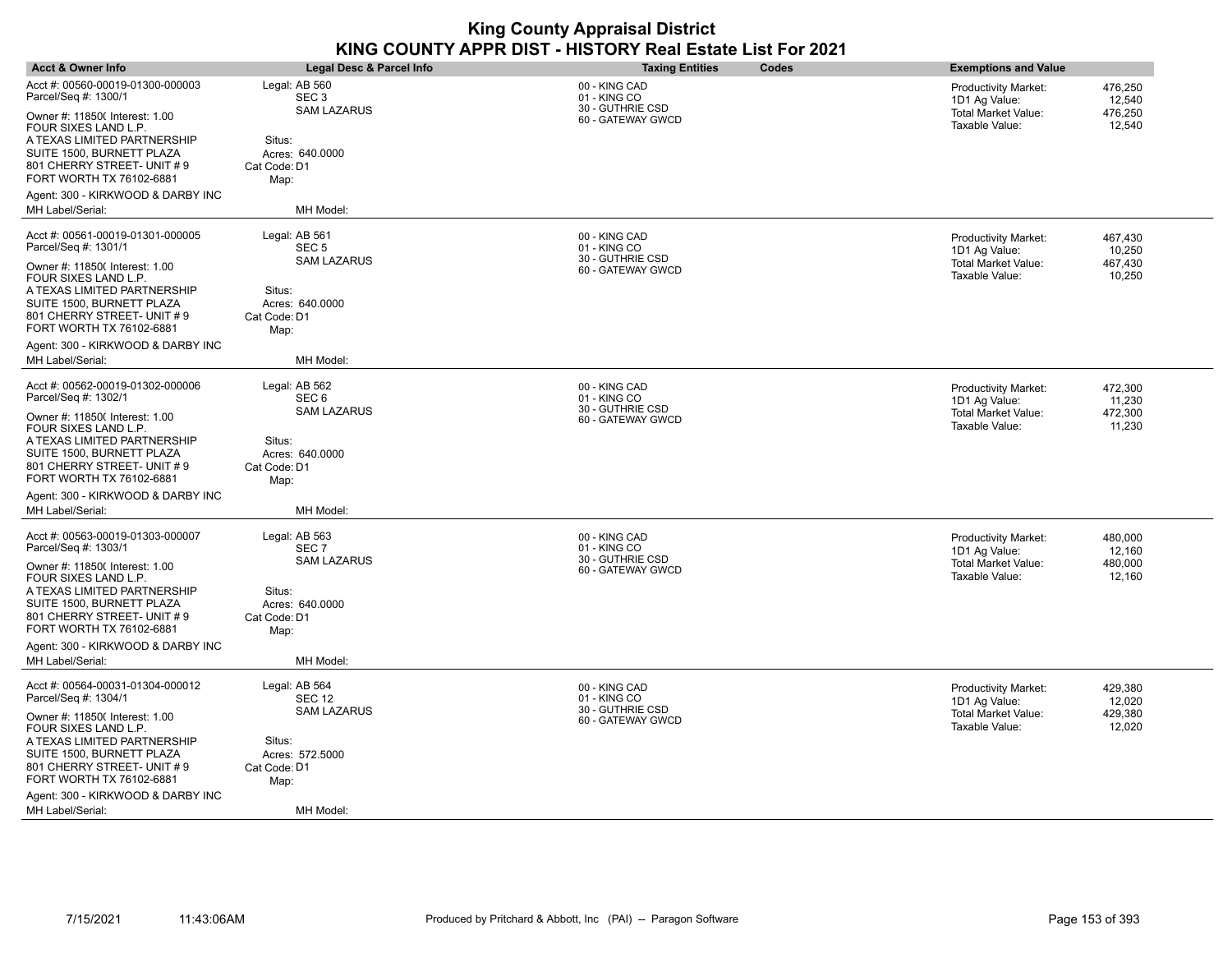| <b>Acct &amp; Owner Info</b>                                                                                                                                                  | <b>Legal Desc &amp; Parcel Info</b>                     | <b>Taxing Entities</b><br>Codes                                        | <b>Exemptions and Value</b>                                                                                                            |
|-------------------------------------------------------------------------------------------------------------------------------------------------------------------------------|---------------------------------------------------------|------------------------------------------------------------------------|----------------------------------------------------------------------------------------------------------------------------------------|
| Acct #: 00565-00023-01305-000008<br>Parcel/Seq #: 1305/1<br>Owner #: 11850( Interest: 1.00                                                                                    | Legal: AB 565<br>SEC <sub>8</sub><br><b>SAM LAZARUS</b> | 00 - KING CAD<br>01 - KING CO<br>30 - GUTHRIE CSD<br>60 - GATEWAY GWCD | <b>Productivity Market:</b><br>467,080<br>12,530<br>1D1 Ag Value:<br>Total Market Value:<br>467,080                                    |
| FOUR SIXES LAND L.P.<br>A TEXAS LIMITED PARTNERSHIP<br>SUITE 1500, BURNETT PLAZA<br>801 CHERRY STREET- UNIT # 9<br>FORT WORTH TX 76102-6881                                   | Situs:<br>Acres: 622.5000<br>Cat Code: D1<br>Map:       |                                                                        | 12,530<br>Taxable Value:                                                                                                               |
| Agent: 300 - KIRKWOOD & DARBY INC<br>MH Label/Serial:                                                                                                                         | MH Model:                                               |                                                                        |                                                                                                                                        |
|                                                                                                                                                                               |                                                         |                                                                        |                                                                                                                                        |
| Acct #: 00566-00019-02176-000001<br>Parcel/Seq #: 2176/1                                                                                                                      | Legal: AB 566<br>SEC 1<br><b>SAM LAZARUS</b>            | 00 - KING CAD<br>01 - KING CO<br>30 - GUTHRIE CSD                      | Improvement NonHomesite:<br>7,500<br>480,000<br><b>Productivity Market:</b>                                                            |
| Owner #: 11850( Interest: 1.00<br>FOUR SIXES LAND L.P.<br>A TEXAS LIMITED PARTNERSHIP<br>SUITE 1500, BURNETT PLAZA<br>801 CHERRY STREET- UNIT # 9<br>FORT WORTH TX 76102-6881 | Situs:<br>Acres: 640.0000<br>Cat Code: D1 D2<br>Map:    | 60 - GATEWAY GWCD                                                      | 1D1 Ag Value:<br>13,440<br>Total Market Value:<br>487,500<br>20,940<br>Taxable Value:                                                  |
| Agent: 300 - KIRKWOOD & DARBY INC<br>MH Label/Serial:                                                                                                                         | MH Model:                                               |                                                                        |                                                                                                                                        |
| Acct #: 00567-00007-00911-000003<br>Parcel/Seq #: 911/1                                                                                                                       | Legal: AB 567 SEC 3<br><b>SAM LAZARUS</b>               | 00 - KING CAD<br>01 - KING CO<br>30 - GUTHRIE CSD                      | <b>Productivity Market:</b><br>468,750<br>1D1 Ag Value:<br>13,130                                                                      |
| Owner #: 10110( Interest: 1.00<br>PITCHFORK LAND & CATTLE CO<br><b>BOX 120</b><br>GUTHRIE TX 79236                                                                            | Situs:<br>Acres: 625.0000<br>Cat Code: D1<br>Map:       | 60 - GATEWAY GWCD                                                      | Total Market Value:<br>468,750<br>13,130<br>Taxable Value:                                                                             |
| Acct #: 00568-00009-00912-000004<br>Parcel/Seq #: 912/1<br>Owner #: 10110( Interest: 1.00                                                                                     | Legal: AB 568 SEC 4<br><b>SAM LAZARUS</b>               | 00 - KING CAD<br>01 - KING CO<br>30 - GUTHRIE CSD<br>60 - GATEWAY GWCD | 468,750<br><b>Productivity Market:</b><br>1D1 Ag Value:<br>13,130<br><b>Total Market Value:</b><br>468,750<br>Taxable Value:<br>13,130 |
| PITCHFORK LAND & CATTLE CO<br>BOX 120<br>GUTHRIE TX 79236                                                                                                                     | Situs:<br>Acres: 625.0000<br>Cat Code: D1<br>Map:       |                                                                        |                                                                                                                                        |
| Acct #: 00569-00009-00913-000005<br>Parcel/Seq #: 913/1<br>Owner #: 10110( Interest: 1.00                                                                                     | Legal: AB 569 SEC 5<br><b>SAM LAZARUS</b>               | 00 - KING CAD<br>01 - KING CO<br>30 - GUTHRIE CSD<br>60 - GATEWAY GWCD | <b>Productivity Market:</b><br>570,530<br>1D1 Ag Value:<br>15,970<br>Total Market Value:<br>570,530                                    |
| PITCHFORK LAND & CATTLE CO<br>BOX 120<br>GUTHRIE TX 79236                                                                                                                     | Situs:<br>Acres: 760.7000<br>Cat Code: D1<br>Map:       |                                                                        | Taxable Value:<br>15,970                                                                                                               |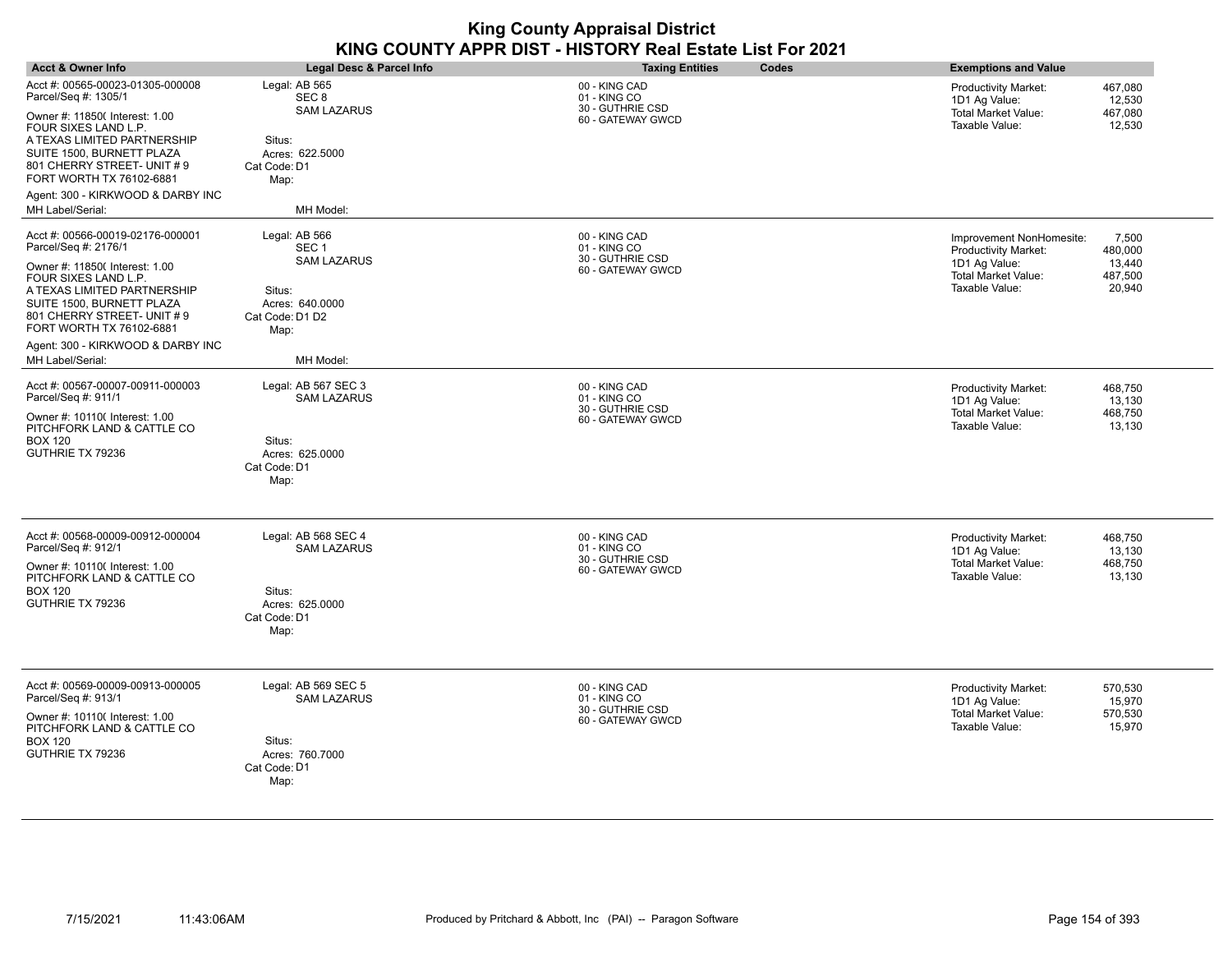| <b>Acct &amp; Owner Info</b>                                                                                                                                                  | <b>Legal Desc &amp; Parcel Info</b>                                     | <b>Taxing Entities</b>                                                 | Codes | <b>Exemptions and Value</b>                                                                                       |                                                 |
|-------------------------------------------------------------------------------------------------------------------------------------------------------------------------------|-------------------------------------------------------------------------|------------------------------------------------------------------------|-------|-------------------------------------------------------------------------------------------------------------------|-------------------------------------------------|
| Acct #: 00570-00023-01307-000006<br>Parcel/Seq #: 1307/1<br>Owner #: 11850( Interest: 1.00<br>FOUR SIXES LAND L.P.<br>A TEXAS LIMITED PARTNERSHIP                             | Legal: AB 570<br>SEC <sub>6</sub><br><b>SAM LAZARUS</b><br>Situs:       | 00 - KING CAD<br>01 - KING CO<br>30 - GUTHRIE CSD<br>60 - GATEWAY GWCD |       | Improvement NonHomesite:<br><b>Productivity Market:</b><br>1D1 Ag Value:<br>Total Market Value:<br>Taxable Value: | 7,500<br>492,400<br>16,630<br>499,900<br>24,130 |
| SUITE 1500, BURNETT PLAZA<br>801 CHERRY STREET- UNIT # 9<br>FORT WORTH TX 76102-6881<br>Agent: 300 - KIRKWOOD & DARBY INC                                                     | Acres: 640.0000<br>Cat Code: D1 D2<br>Map:                              |                                                                        |       |                                                                                                                   |                                                 |
| MH Label/Serial:                                                                                                                                                              | MH Model:                                                               |                                                                        |       |                                                                                                                   |                                                 |
| Acct #: 00571-00023-01308-000002<br>Parcel/Seq #: 1308/1                                                                                                                      | Legal: AB 571<br>SEC <sub>2</sub>                                       | 00 - KING CAD<br>01 - KING CO<br>30 - GUTHRIE CSD                      |       | <b>Productivity Market:</b><br>1D1 Ag Value:                                                                      | 480,000<br>12,160                               |
| Owner #: 11850( Interest: 1.00<br>FOUR SIXES LAND L.P.<br>A TEXAS LIMITED PARTNERSHIP<br>SUITE 1500, BURNETT PLAZA<br>801 CHERRY STREET- UNIT # 9<br>FORT WORTH TX 76102-6881 | <b>SAM LAZARUS</b><br>Situs:<br>Acres: 640.0000<br>Cat Code: D1<br>Map: | 60 - GATEWAY GWCD                                                      |       | Total Market Value:<br>Taxable Value:                                                                             | 480,000<br>12,160                               |
| Agent: 300 - KIRKWOOD & DARBY INC                                                                                                                                             |                                                                         |                                                                        |       |                                                                                                                   |                                                 |
| MH Label/Serial:                                                                                                                                                              | MH Model:                                                               |                                                                        |       |                                                                                                                   |                                                 |
| Acct #: 00572-00019-01309-000003<br>Parcel/Seq #: 1309/1                                                                                                                      | Legal: AB 572<br>SEC <sub>3</sub><br><b>SAM LAZARUS</b>                 | 00 - KING CAD<br>01 - KING CO<br>30 - GUTHRIE CSD                      |       | <b>Productivity Market:</b><br>1D1 Ag Value:                                                                      | 480.000<br>12,940                               |
| Owner #: 11850( Interest: 1.00<br>FOUR SIXES LAND L.P.<br>A TEXAS LIMITED PARTNERSHIP<br>SUITE 1500, BURNETT PLAZA<br>801 CHERRY STREET- UNIT # 9<br>FORT WORTH TX 76102-6881 | Situs:<br>Acres: 640.0000<br>Cat Code: D1<br>Map:                       | 60 - GATEWAY GWCD                                                      |       | Total Market Value:<br>Taxable Value:                                                                             | 480,000<br>12,940                               |
| Agent: 300 - KIRKWOOD & DARBY INC<br>MH Label/Serial:                                                                                                                         | MH Model:                                                               |                                                                        |       |                                                                                                                   |                                                 |
| Acct #: 00573-00019-01310-000008<br>Parcel/Seq #: 1310/1                                                                                                                      | Legal: AB 573<br>SEC <sub>8</sub>                                       | 00 - KING CAD<br>01 - KING CO                                          |       | <b>Productivity Market:</b><br>1D1 Ag Value:                                                                      | 234,750<br>6,070                                |
| Owner #: 11850( Interest: 1.00<br>FOUR SIXES LAND L.P.                                                                                                                        | <b>SAM LAZARUS</b>                                                      | 30 - GUTHRIE CSD<br>60 - GATEWAY GWCD                                  |       | <b>Total Market Value:</b><br>Taxable Value:                                                                      | 234,750<br>6,070                                |
| A TEXAS LIMITED PARTNERSHIP<br>SUITE 1500, BURNETT PLAZA<br>801 CHERRY STREET- UNIT # 9<br>FORT WORTH TX 76102-6881                                                           | Situs:<br>Acres: 313,0000<br>Cat Code: D1<br>Map:                       |                                                                        |       |                                                                                                                   |                                                 |
| Agent: 300 - KIRKWOOD & DARBY INC                                                                                                                                             |                                                                         |                                                                        |       |                                                                                                                   |                                                 |
| MH Label/Serial:                                                                                                                                                              | MH Model:                                                               |                                                                        |       |                                                                                                                   |                                                 |
| Acct #: 00574-00019-01311-000004<br>Parcel/Seq #: 1311/1                                                                                                                      | Legal: AB 574<br>SEC <sub>4</sub>                                       | 00 - KING CAD<br>01 - KING CO<br>30 - GUTHRIE CSD                      |       | <b>Productivity Market:</b><br>1D1 Ag Value:                                                                      | 461,750<br>10,610                               |
| Owner #: 11850( Interest: 1.00<br>FOUR SIXES LAND L.P.<br>A TEXAS LIMITED PARTNERSHIP<br>SUITE 1500, BURNETT PLAZA                                                            | <b>SAM LAZARUS</b><br>Situs:<br>Acres: 630.0000                         | 60 - GATEWAY GWCD                                                      |       | Total Market Value:<br>Taxable Value:                                                                             | 461,750<br>10,610                               |
| 801 CHERRY STREET- UNIT # 9<br>FORT WORTH TX 76102-6881                                                                                                                       | Cat Code: D1<br>Map:                                                    |                                                                        |       |                                                                                                                   |                                                 |
| Agent: 300 - KIRKWOOD & DARBY INC<br>MH Label/Serial:                                                                                                                         | MH Model:                                                               |                                                                        |       |                                                                                                                   |                                                 |

 $\overline{\phantom{a}}$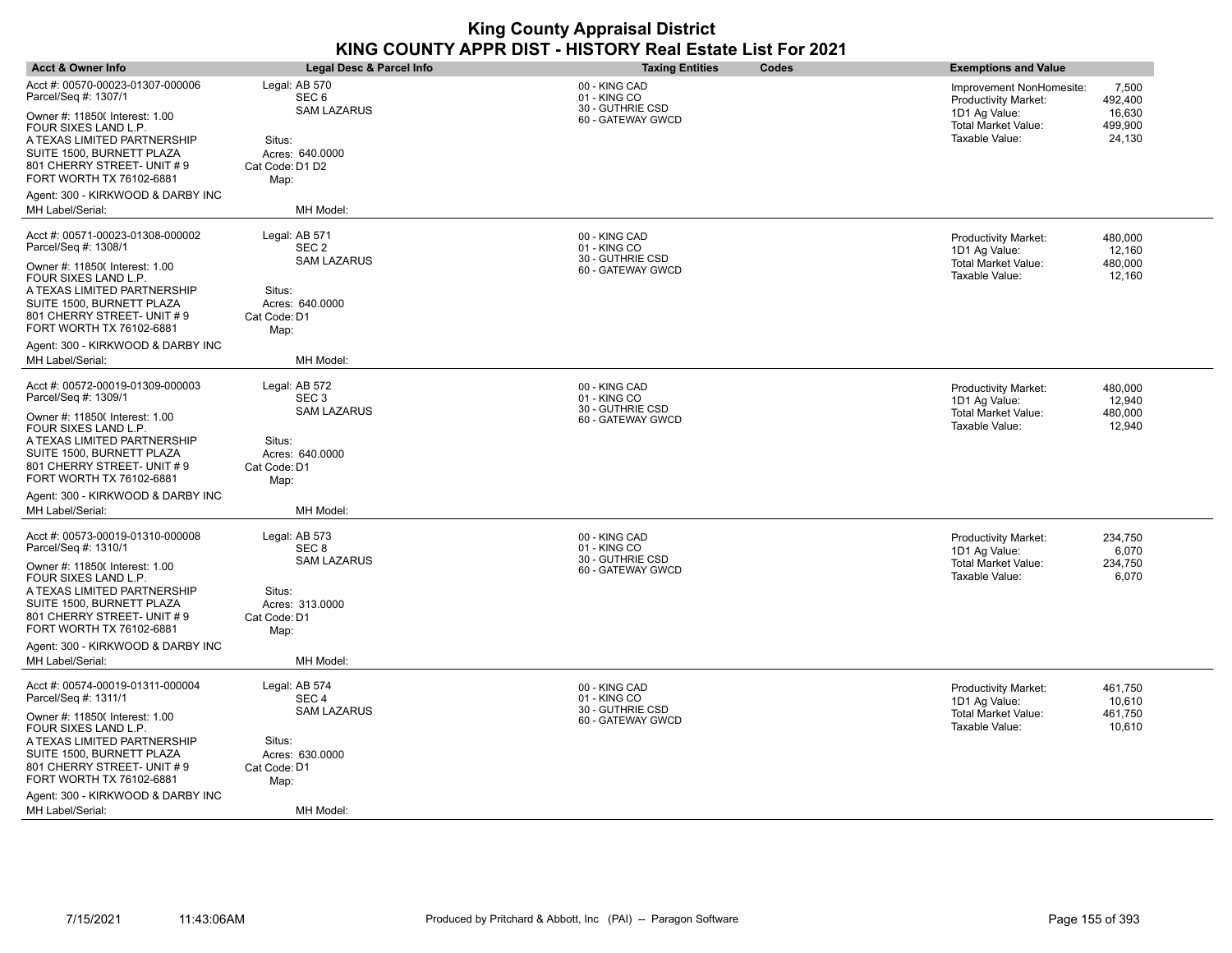| <b>Acct &amp; Owner Info</b>                                                          | Legal Desc & Parcel Info                                | <b>Taxing Entities</b>                            | Codes | <b>Exemptions and Value</b>                                         |                              |
|---------------------------------------------------------------------------------------|---------------------------------------------------------|---------------------------------------------------|-------|---------------------------------------------------------------------|------------------------------|
| Acct #: 00575-00023-01312-000001<br>Parcel/Seq #: 1312/1                              | Legal: AB 575<br>SEC <sub>1</sub><br><b>SAM LAZARUS</b> | 00 - KING CAD<br>01 - KING CO<br>30 - GUTHRIE CSD |       | <b>Productivity Market:</b><br>1D1 Ag Value:<br>Total Market Value: | 480,000<br>13,440<br>480,000 |
| Owner #: 11850( Interest: 1.00<br>FOUR SIXES LAND L.P.<br>A TEXAS LIMITED PARTNERSHIP | Situs:                                                  | 60 - GATEWAY GWCD                                 |       | Taxable Value:                                                      | 13,440                       |
| SUITE 1500, BURNETT PLAZA                                                             | Acres: 640.0000                                         |                                                   |       |                                                                     |                              |
| 801 CHERRY STREET- UNIT # 9<br>FORT WORTH TX 76102-6881                               | Cat Code: D1<br>Map:                                    |                                                   |       |                                                                     |                              |
| Agent: 300 - KIRKWOOD & DARBY INC                                                     |                                                         |                                                   |       |                                                                     |                              |
| MH Label/Serial:                                                                      | MH Model:                                               |                                                   |       |                                                                     |                              |
| Acct #: 00576-00023-01313-000009<br>Parcel/Seq #: 1313/1                              | Legal: AB 576<br>SEC <sub>9</sub>                       | 00 - KING CAD<br>01 - KING CO                     |       | <b>Productivity Market:</b><br>1D1 Ag Value:                        | 480,000<br>12,800            |
| Owner #: 11850( Interest: 1.00<br>FOUR SIXES LAND L.P.                                | <b>SAM LAZARUS</b>                                      | 30 - GUTHRIE CSD<br>60 - GATEWAY GWCD             |       | Total Market Value:<br>Taxable Value:                               | 480,000<br>12,800            |
| A TEXAS LIMITED PARTNERSHIP                                                           | Situs:                                                  |                                                   |       |                                                                     |                              |
| SUITE 1500, BURNETT PLAZA<br>801 CHERRY STREET- UNIT # 9<br>FORT WORTH TX 76102-6881  | Acres: 640.0000<br>Cat Code: D1<br>Map:                 |                                                   |       |                                                                     |                              |
| Agent: 300 - KIRKWOOD & DARBY INC                                                     |                                                         |                                                   |       |                                                                     |                              |
| MH Label/Serial:                                                                      | MH Model:                                               |                                                   |       |                                                                     |                              |
| Acct #: 00577-00023-01314-000010<br>Parcel/Seq #: 1314/1                              | Legal: AB 577<br><b>SEC 10</b>                          | 00 - KING CAD<br>01 - KING CO<br>30 - GUTHRIE CSD |       | Productivity Market:<br>1D1 Ag Value:                               | 480,250<br>12,690            |
| Owner #: 11850( Interest: 1.00<br>FOUR SIXES LAND L.P.                                | <b>SAM LAZARUS</b>                                      | 60 - GATEWAY GWCD                                 |       | Total Market Value:<br>Taxable Value:                               | 480,250<br>12,690            |
| A TEXAS LIMITED PARTNERSHIP<br>SUITE 1500, BURNETT PLAZA                              | Situs:<br>Acres: 640.0000                               |                                                   |       |                                                                     |                              |
| 801 CHERRY STREET- UNIT # 9<br>FORT WORTH TX 76102-6881                               | Cat Code: D1<br>Map:                                    |                                                   |       |                                                                     |                              |
| Agent: 300 - KIRKWOOD & DARBY INC                                                     |                                                         |                                                   |       |                                                                     |                              |
| MH Label/Serial:                                                                      | MH Model:                                               |                                                   |       |                                                                     |                              |
| Acct #: 00578-00023-01315-000011<br>Parcel/Seq #: 1315/1                              | Legal: AB 578<br><b>SEC 11</b>                          | 00 - KING CAD<br>01 - KING CO                     |       | <b>Productivity Market:</b><br>1D1 Ag Value:                        | 480,000<br>12,700            |
| Owner #: 11850( Interest: 1.00<br>FOUR SIXES LAND L.P.                                | <b>SAM LAZARUS</b>                                      | 30 - GUTHRIE CSD<br>60 - GATEWAY GWCD             |       | Total Market Value:<br>Taxable Value:                               | 480,000<br>12,700            |
| A TEXAS LIMITED PARTNERSHIP                                                           | Situs:                                                  |                                                   |       |                                                                     |                              |
| SUITE 1500, BURNETT PLAZA<br>801 CHERRY STREET- UNIT # 9<br>FORT WORTH TX 76102-6881  | Acres: 640,0000<br>Cat Code: D1<br>Map:                 |                                                   |       |                                                                     |                              |
| Agent: 300 - KIRKWOOD & DARBY INC                                                     |                                                         |                                                   |       |                                                                     |                              |
| MH Label/Serial:                                                                      | MH Model:                                               |                                                   |       |                                                                     |                              |
| Acct #: 00579-00021-01316-000005<br>Parcel/Seq #: 1316/1                              | Legal: AB 579<br>SEC <sub>5</sub>                       | 00 - KING CAD<br>01 - KING CO                     |       | <b>Productivity Market:</b><br>1D1 Ag Value:                        | 259,500<br>6,570             |
| Owner #: 11850( Interest: 1.00<br>FOUR SIXES LAND L.P.                                | <b>SAM LAZARUS</b>                                      | 30 - GUTHRIE CSD<br>60 - GATEWAY GWCD             |       | <b>Total Market Value:</b><br>Taxable Value:                        | 259,500<br>6,570             |
| A TEXAS LIMITED PARTNERSHIP                                                           | Situs:                                                  |                                                   |       |                                                                     |                              |
| SUITE 1500, BURNETT PLAZA<br>801 CHERRY STREET- UNIT # 9<br>FORT WORTH TX 76102-6881  | Acres: 346.0000<br>Cat Code: D1<br>Map:                 |                                                   |       |                                                                     |                              |
| Agent: 300 - KIRKWOOD & DARBY INC                                                     |                                                         |                                                   |       |                                                                     |                              |
| MH Label/Serial:                                                                      | MH Model:                                               |                                                   |       |                                                                     |                              |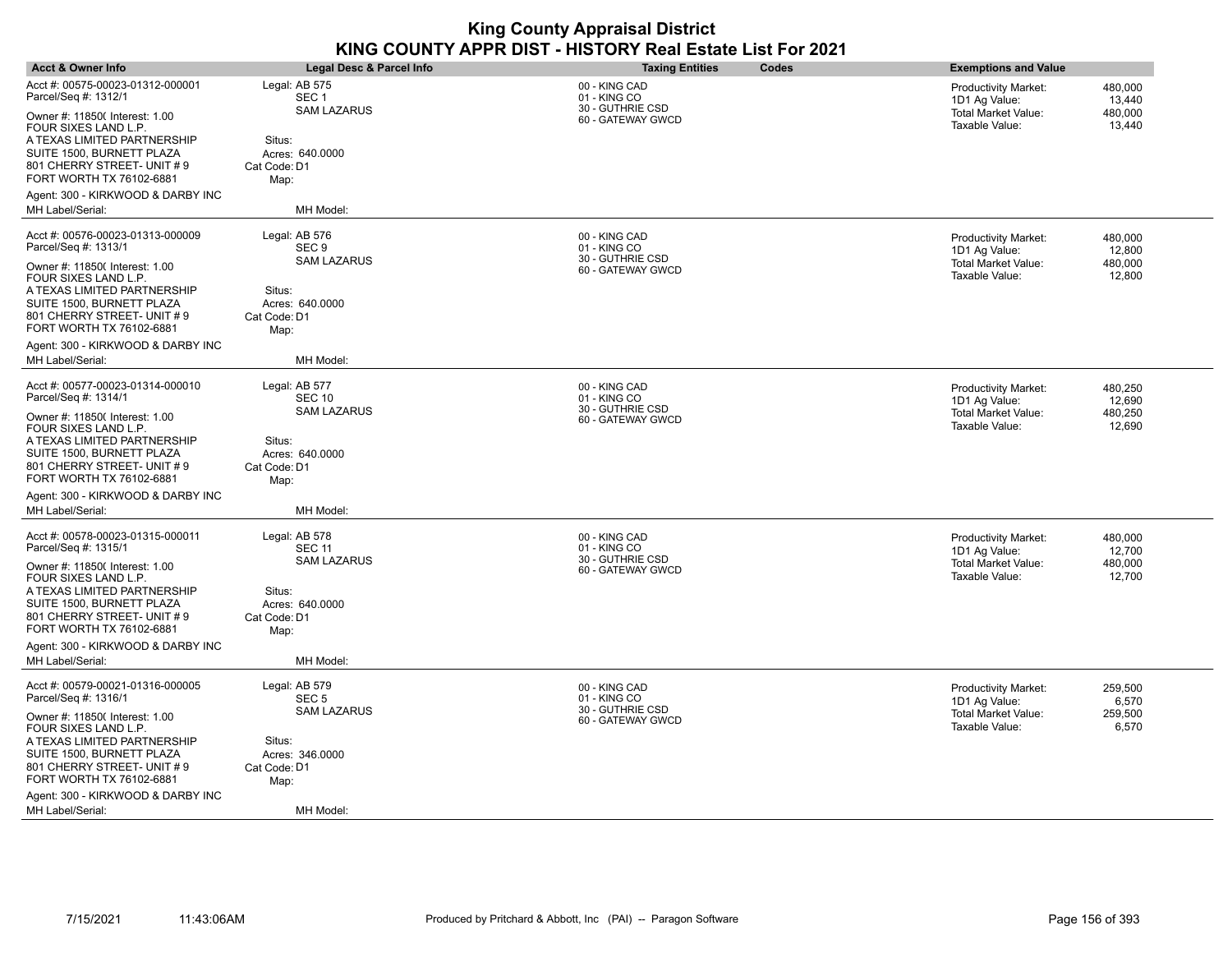| <b>Acct &amp; Owner Info</b>                                                                                                                                                  | Legal Desc & Parcel Info                                                | <b>Taxing Entities</b>                                                 | Codes | <b>Exemptions and Value</b>                                                                  |                                        |
|-------------------------------------------------------------------------------------------------------------------------------------------------------------------------------|-------------------------------------------------------------------------|------------------------------------------------------------------------|-------|----------------------------------------------------------------------------------------------|----------------------------------------|
| Acct #: 00580-00009-01317-000001<br>Parcel/Seq #: 1317/1<br>Owner #: 11850( Interest: 1.00<br>FOUR SIXES LAND L.P.                                                            | Legal: AB 580<br>SEC <sub>1</sub><br><b>SAM LAZARUS</b>                 | 00 - KING CAD<br>01 - KING CO<br>30 - GUTHRIE CSD<br>60 - GATEWAY GWCD |       | <b>Productivity Market:</b><br>1D1 Ag Value:<br>Total Market Value:<br>Taxable Value:        | 471,680<br>12,120<br>471,680<br>12,120 |
| A TEXAS LIMITED PARTNERSHIP<br>SUITE 1500, BURNETT PLAZA<br>801 CHERRY STREET- UNIT # 9<br>FORT WORTH TX 76102-6881<br>Agent: 300 - KIRKWOOD & DARBY INC                      | Situs:<br>Acres: 640.0000<br>Cat Code: D1<br>Map:                       |                                                                        |       |                                                                                              |                                        |
| MH Label/Serial:                                                                                                                                                              | MH Model:                                                               |                                                                        |       |                                                                                              |                                        |
| Acct #: 00581-00023-01318-000005<br>Parcel/Seq #: 1318/1                                                                                                                      | Legal: AB 581<br>SEC <sub>5</sub><br><b>SAM LAZARUS</b>                 | 00 - KING CAD<br>01 - KING CO<br>30 - GUTHRIE CSD                      |       | <b>Productivity Market:</b><br>1D1 Ag Value:                                                 | 156,310<br>5,630                       |
| Owner #: 11850( Interest: 1.00<br>FOUR SIXES LAND L.P.<br>A TEXAS LIMITED PARTNERSHIP<br>SUITE 1500, BURNETT PLAZA<br>801 CHERRY STREET- UNIT # 9<br>FORT WORTH TX 76102-6881 | Situs:<br>Acres: 201.7500<br>Cat Code: D1<br>Map:                       | 60 - GATEWAY GWCD                                                      |       | Total Market Value:<br>Taxable Value:                                                        | 156,310<br>5,630                       |
| Agent: 300 - KIRKWOOD & DARBY INC<br>MH Label/Serial:                                                                                                                         | MH Model:                                                               |                                                                        |       |                                                                                              |                                        |
| Acct #: 00582-00021-01319-000003<br>Parcel/Seq #: 1319/1                                                                                                                      | Legal: AB 582<br>SEC <sub>3</sub>                                       | 00 - KING CAD<br>01 - KING CO                                          |       | <b>Productivity Market:</b><br>1D1 Ag Value:                                                 | 453,380<br>11,490                      |
| Owner #: 11850( Interest: 1.00<br>FOUR SIXES LAND L.P.<br>A TEXAS LIMITED PARTNERSHIP<br>SUITE 1500, BURNETT PLAZA<br>801 CHERRY STREET- UNIT # 9<br>FORT WORTH TX 76102-6881 | <b>SAM LAZARUS</b><br>Situs:<br>Acres: 604.5000<br>Cat Code: D1<br>Map: | 30 - GUTHRIE CSD<br>60 - GATEWAY GWCD                                  |       | Total Market Value:<br>Taxable Value:                                                        | 453,380<br>11,490                      |
| Agent: 300 - KIRKWOOD & DARBY INC<br>MH Label/Serial:                                                                                                                         | MH Model:                                                               |                                                                        |       |                                                                                              |                                        |
| Acct #: 00583-00033-01320-000013<br>Parcel/Seq #: 1320/1<br>Owner #: 11850( Interest: 1.00                                                                                    | Legal: AB 583<br><b>SEC 13</b><br><b>SAM LAZARUS</b>                    | 00 - KING CAD<br>01 - KING CO<br>30 - GUTHRIE CSD<br>60 - GATEWAY GWCD |       | <b>Productivity Market:</b><br>1D1 Ag Value:<br><b>Total Market Value:</b><br>Taxable Value: | 480,000<br>12,160<br>480,000<br>12,160 |
| FOUR SIXES LAND L.P.<br>A TEXAS LIMITED PARTNERSHIP<br>SUITE 1500, BURNETT PLAZA<br>801 CHERRY STREET- UNIT # 9<br>FORT WORTH TX 76102-6881                                   | Situs:<br>Acres: 640,0000<br>Cat Code: D1<br>Map:                       |                                                                        |       |                                                                                              |                                        |
| Agent: 300 - KIRKWOOD & DARBY INC<br>MH Label/Serial:                                                                                                                         | MH Model:                                                               |                                                                        |       |                                                                                              |                                        |
| Acct #: 00584-00033-01321-000012<br>Parcel/Seq #: 1321/1                                                                                                                      | Legal: AB 584<br><b>SEC 12</b>                                          | 00 - KING CAD<br>01 - KING CO<br>30 - GUTHRIE CSD                      |       | <b>Productivity Market:</b><br>1D1 Ag Value:                                                 | 480,000<br>12,160                      |
| Owner #: 11850( Interest: 1.00<br>FOUR SIXES LAND L.P.<br>A TEXAS LIMITED PARTNERSHIP<br>SUITE 1500, BURNETT PLAZA<br>801 CHERRY STREET- UNIT # 9<br>FORT WORTH TX 76102-6881 | <b>SAM LAZARUS</b><br>Situs:<br>Acres: 640.0000<br>Cat Code: D1<br>Map: | 60 - GATEWAY GWCD                                                      |       | Total Market Value:<br>Taxable Value:                                                        | 480,000<br>12,160                      |
| Agent: 300 - KIRKWOOD & DARBY INC<br>MH Label/Serial:                                                                                                                         | MH Model:                                                               |                                                                        |       |                                                                                              |                                        |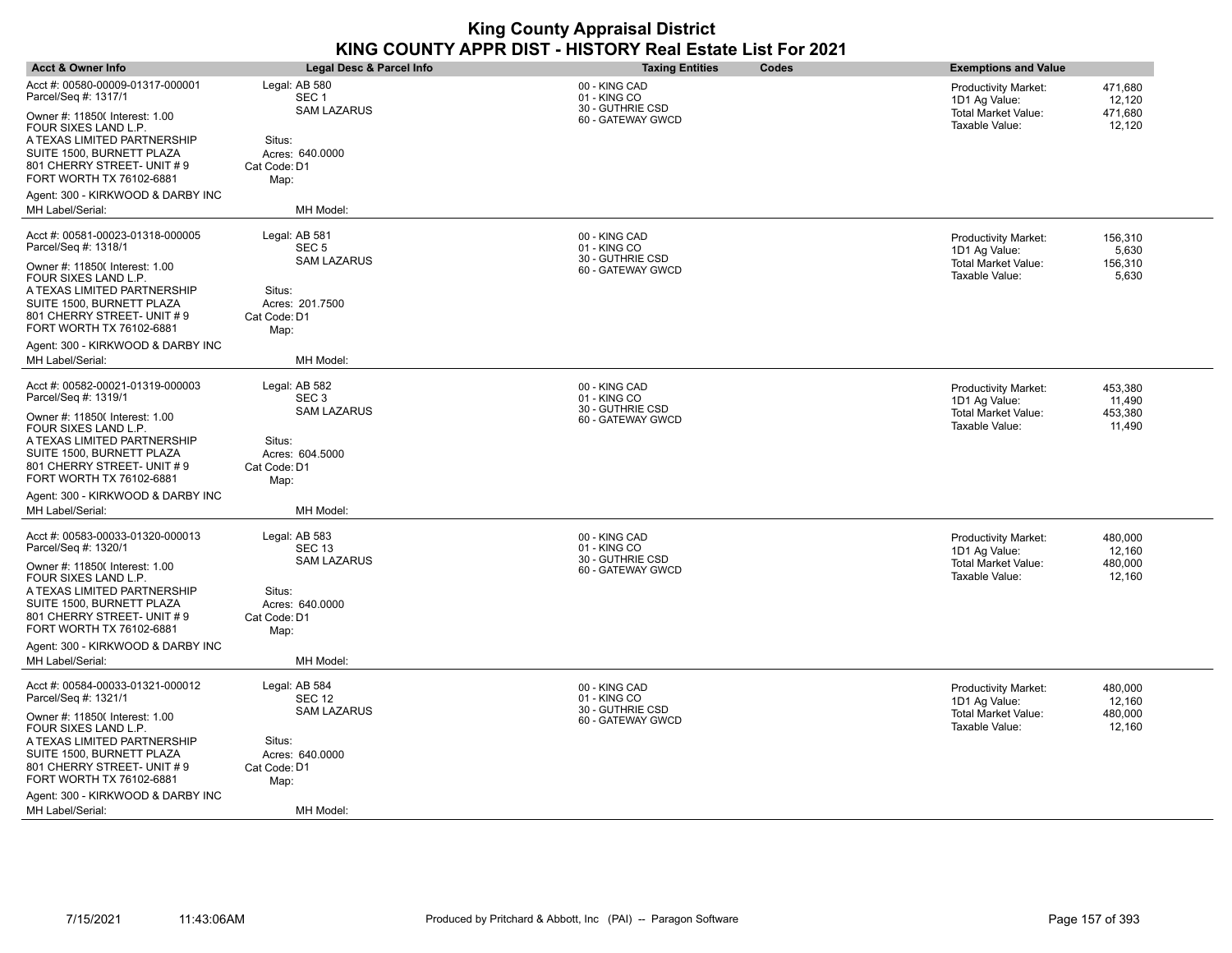| <b>Acct &amp; Owner Info</b>                                                                                                                                                  | Legal Desc & Parcel Info                                                | <b>Taxing Entities</b><br>Codes                                        |            | <b>Exemptions and Value</b>                                                    |                                        |
|-------------------------------------------------------------------------------------------------------------------------------------------------------------------------------|-------------------------------------------------------------------------|------------------------------------------------------------------------|------------|--------------------------------------------------------------------------------|----------------------------------------|
| Acct #: 00585-00021-01322-000010<br>Parcel/Seq #: 1322/1                                                                                                                      | Legal: AB 585<br><b>SEC 10 BLK 10</b><br><b>SAM LAZARUS</b>             | 00 - KING CAD<br>01 - KING CO<br>30 - GUTHRIE CSD                      |            | <b>Productivity Market:</b><br>1D1 Ag Value:                                   | 464,650<br>9.760                       |
| Owner #: 11850( Interest: 1.00<br>FOUR SIXES LAND L.P.<br>A TEXAS LIMITED PARTNERSHIP<br>SUITE 1500, BURNETT PLAZA<br>801 CHERRY STREET- UNIT # 9<br>FORT WORTH TX 76102-6881 | Situs:<br>Acres: 640.0000<br>Cat Code: D1<br>Map:                       | 60 - GATEWAY GWCD                                                      |            | Total Market Value:<br>Taxable Value:                                          | 464,650<br>9,760                       |
| Agent: 300 - KIRKWOOD & DARBY INC<br>MH Label/Serial:                                                                                                                         | MH Model:                                                               |                                                                        |            |                                                                                |                                        |
| Acct #: 00586-00021-01323-000008<br>Parcel/Seq #: 1323/1                                                                                                                      | Legal: AB 586<br>SEC <sub>8</sub>                                       | 00 - KING CAD<br>01 - KING CO                                          |            | <b>Productivity Market:</b><br>1D1 Ag Value:                                   | 472,980<br>11,040                      |
| Owner #: 11850( Interest: 1.00<br>FOUR SIXES LAND L.P.<br>A TEXAS LIMITED PARTNERSHIP<br>SUITE 1500, BURNETT PLAZA<br>801 CHERRY STREET- UNIT # 9<br>FORT WORTH TX 76102-6881 | <b>SAM LAZARUS</b><br>Situs:<br>Acres: 640,0000<br>Cat Code: D1<br>Map: | 30 - GUTHRIE CSD<br>60 - GATEWAY GWCD                                  |            | <b>Total Market Value:</b><br>Taxable Value:                                   | 472,980<br>11,040                      |
| Agent: 300 - KIRKWOOD & DARBY INC<br>MH Label/Serial:                                                                                                                         | MH Model:                                                               |                                                                        |            |                                                                                |                                        |
| Acct #: 00587-00021-01324-000008<br>Parcel/Seq #: 1324/1                                                                                                                      | Legal: AB 587<br>SEC 8                                                  | 00 - KING CAD<br>01 - KING CO                                          |            | Productivity Market:<br>1D1 Ag Value:                                          | 480,000<br>12,160                      |
| Owner #: 11850( Interest: 1.00<br>FOUR SIXES LAND L.P.<br>A TEXAS LIMITED PARTNERSHIP<br>SUITE 1500, BURNETT PLAZA<br>801 CHERRY STREET- UNIT # 9<br>FORT WORTH TX 76102-6881 | <b>SAM LAZARUS</b><br>Situs:<br>Acres: 640.0000<br>Cat Code: D1<br>Map: | 30 - GUTHRIE CSD<br>60 - GATEWAY GWCD                                  |            | Total Market Value:<br>Taxable Value:                                          | 480,000<br>12,160                      |
| Agent: 300 - KIRKWOOD & DARBY INC<br>MH Label/Serial:                                                                                                                         | MH Model:                                                               |                                                                        |            |                                                                                |                                        |
| Acct #: 00588-00021-01325-000004<br>Parcel/Seq #: 1325/1<br>Owner #: 11850( Interest: 1.00<br>FOUR SIXES LAND L.P.                                                            | Legal: AB 588<br>SEC <sub>4</sub><br><b>SAM LAZARUS</b>                 | 00 - KING CAD<br>01 - KING CO<br>30 - GUTHRIE CSD<br>60 - GATEWAY GWCD |            | Productivity Market:<br>1D1 Ag Value:<br>Total Market Value:<br>Taxable Value: | 469,700<br>13,150<br>469,700<br>13,150 |
| A TEXAS LIMITED PARTNERSHIP<br>SUITE 1500, BURNETT PLAZA<br>801 CHERRY STREET- UNIT # 9<br>FORT WORTH TX 76102-6881                                                           | Situs:<br>Acres: 626.2700<br>Cat Code: D1<br>Map:                       |                                                                        |            |                                                                                |                                        |
| Agent: 300 - KIRKWOOD & DARBY INC<br>MH Label/Serial:                                                                                                                         | MH Model:                                                               |                                                                        |            |                                                                                |                                        |
| Acct #: 00588-00021-02514-000000<br>Parcel/Seq #: 2514/1                                                                                                                      | Legal: AB 588 SEC 4 SAM LAZARUS                                         | 00 - KING CAD<br>01 - KING CO<br>30 - GUTHRIE CSD                      | **Exempt** | Land NonHomesite:<br>Total Market Value:                                       | 330<br>330                             |
| Owner #: 14763( Interest: 1.00<br>STATE OF TEXAS<br>UNKNOWN - EXEMPT<br>AUSTIN TX                                                                                             | Situs:<br>Acres: 0.4460<br>Cat Code: XVX<br>Map:                        | 60 - GATEWAY GWCD                                                      |            | Taxable Value:                                                                 | $\Omega$                               |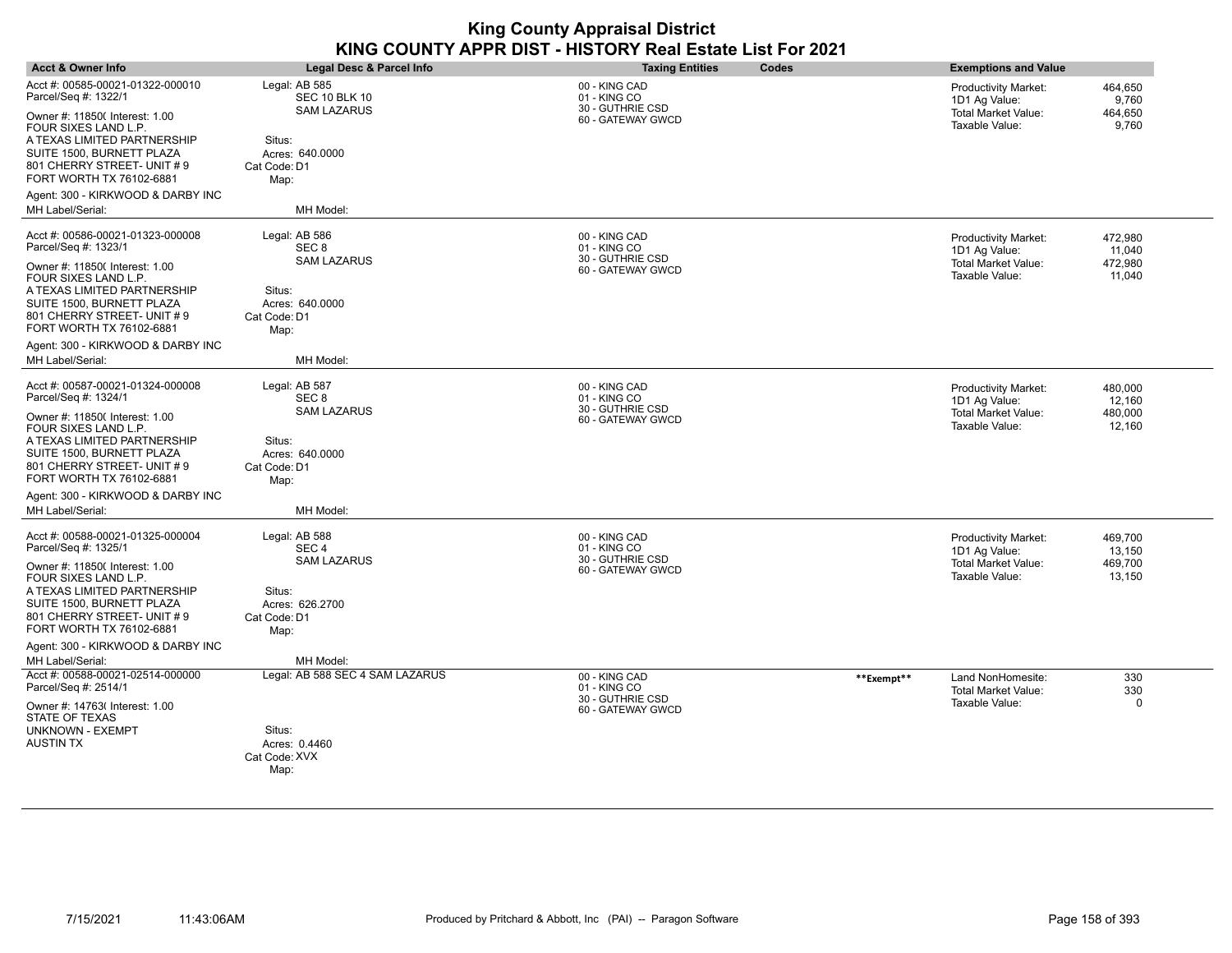| <b>Acct &amp; Owner Info</b>                                                                                                                                                                                                                                                                       | Legal Desc & Parcel Info                                                                                                  | <b>Taxing Entities</b><br><b>Codes</b>                                 | <b>Exemptions and Value</b>                                                                                                   |
|----------------------------------------------------------------------------------------------------------------------------------------------------------------------------------------------------------------------------------------------------------------------------------------------------|---------------------------------------------------------------------------------------------------------------------------|------------------------------------------------------------------------|-------------------------------------------------------------------------------------------------------------------------------|
| Acct #: 00589-00021-01326-000001<br>Parcel/Seq #: 1326/1<br>Owner #: 11850( Interest: 1.00<br>FOUR SIXES LAND L.P.<br>A TEXAS LIMITED PARTNERSHIP<br>SUITE 1500, BURNETT PLAZA<br>801 CHERRY STREET- UNIT # 9<br>FORT WORTH TX 76102-6881                                                          | Legal: AB 589<br>SEC <sub>1</sub><br><b>SAM LAZARUS</b><br>Situs:<br>Acres: 640,0000<br>Cat Code: D1<br>Map:              | 00 - KING CAD<br>01 - KING CO<br>30 - GUTHRIE CSD<br>60 - GATEWAY GWCD | Productivity Market:<br>480,000<br>12,160<br>1D1 Ag Value:<br>Total Market Value:<br>480,000<br>Taxable Value:<br>12,160      |
| Agent: 300 - KIRKWOOD & DARBY INC<br>MH Label/Serial:                                                                                                                                                                                                                                              | MH Model:                                                                                                                 |                                                                        |                                                                                                                               |
| Acct #: 00590-00021-01327-000011<br>Parcel/Seq #: 1327/1<br>Owner #: 11850( Interest: 1.00<br>FOUR SIXES LAND L.P.<br>A TEXAS LIMITED PARTNERSHIP<br>SUITE 1500, BURNETT PLAZA<br>801 CHERRY STREET- UNIT # 9<br>FORT WORTH TX 76102-6881                                                          | Legal: AB 590<br><b>SEC 11</b><br><b>SAM LAZARUS</b><br>Situs:<br>Acres: 304.5000<br>Cat Code: D1                         | 00 - KING CAD<br>01 - KING CO<br>30 - GUTHRIE CSD<br>60 - GATEWAY GWCD | <b>Productivity Market:</b><br>223,460<br>5,220<br>1D1 Ag Value:<br>Total Market Value:<br>223,460<br>Taxable Value:<br>5,220 |
| Agent: 300 - KIRKWOOD & DARBY INC                                                                                                                                                                                                                                                                  | Map:                                                                                                                      |                                                                        |                                                                                                                               |
| MH Label/Serial:                                                                                                                                                                                                                                                                                   | MH Model:                                                                                                                 |                                                                        |                                                                                                                               |
| Acct #: 00591-00009-01328-000002<br>Parcel/Seq #: 1328/1<br>Owner #: 11850( Interest: 1.00<br>FOUR SIXES LAND L.P.<br>A TEXAS LIMITED PARTNERSHIP<br>SUITE 1500, BURNETT PLAZA<br>801 CHERRY STREET- UNIT # 9<br>FORT WORTH TX 76102-6881<br>Agent: 300 - KIRKWOOD & DARBY INC<br>MH Label/Serial: | Legal: AB 591<br>SEC <sub>2</sub><br><b>SAM LAZARUS</b><br>Situs:<br>Acres: 585.2500<br>Cat Code: D1<br>Map:<br>MH Model: | 00 - KING CAD<br>01 - KING CO<br>30 - GUTHRIE CSD<br>60 - GATEWAY GWCD | Productivity Market:<br>438.940<br>11,970<br>1D1 Ag Value:<br>Total Market Value:<br>438,940<br>Taxable Value:<br>11,970      |
| Acct #: 00592-00021-01329-000009<br>Parcel/Seq #: 1329/1<br>Owner #: 11850( Interest: 1.00<br>FOUR SIXES LAND L.P.<br>A TEXAS LIMITED PARTNERSHIP<br>SUITE 1500, BURNETT PLAZA<br>801 CHERRY STREET- UNIT # 9<br>FORT WORTH TX 76102-6881<br>Agent: 300 - KIRKWOOD & DARBY INC<br>MH Label/Serial: | Legal: AB 592<br>SEC <sub>9</sub><br><b>SAM LAZARUS</b><br>Situs:<br>Acres: 640.0000<br>Cat Code: D1<br>Map:<br>MH Model: | 00 - KING CAD<br>01 - KING CO<br>30 - GUTHRIE CSD<br>60 - GATEWAY GWCD | Productivity Market:<br>476.600<br>11,830<br>1D1 Ag Value:<br>Total Market Value:<br>476,600<br>11,830<br>Taxable Value:      |
| Acct #: 00593-00021-01330-000007<br>Parcel/Seq #: 1330/1<br>Owner #: 11850( Interest: 1.00<br>FOUR SIXES LAND L.P.<br>A TEXAS LIMITED PARTNERSHIP<br>SUITE 1500, BURNETT PLAZA<br>801 CHERRY STREET- UNIT # 9<br>FORT WORTH TX 76102-6881<br>Agent: 300 - KIRKWOOD & DARBY INC<br>MH Label/Serial: | Legal: AB 593<br>SEC <sub>7</sub><br><b>SAM LAZARUS</b><br>Situs:<br>Acres: 640.0000<br>Cat Code: D1<br>Map:<br>MH Model: | 00 - KING CAD<br>01 - KING CO<br>30 - GUTHRIE CSD<br>60 - GATEWAY GWCD | Productivity Market:<br>480,000<br>1D1 Ag Value:<br>12,160<br>Total Market Value:<br>480,000<br>Taxable Value:<br>12,160      |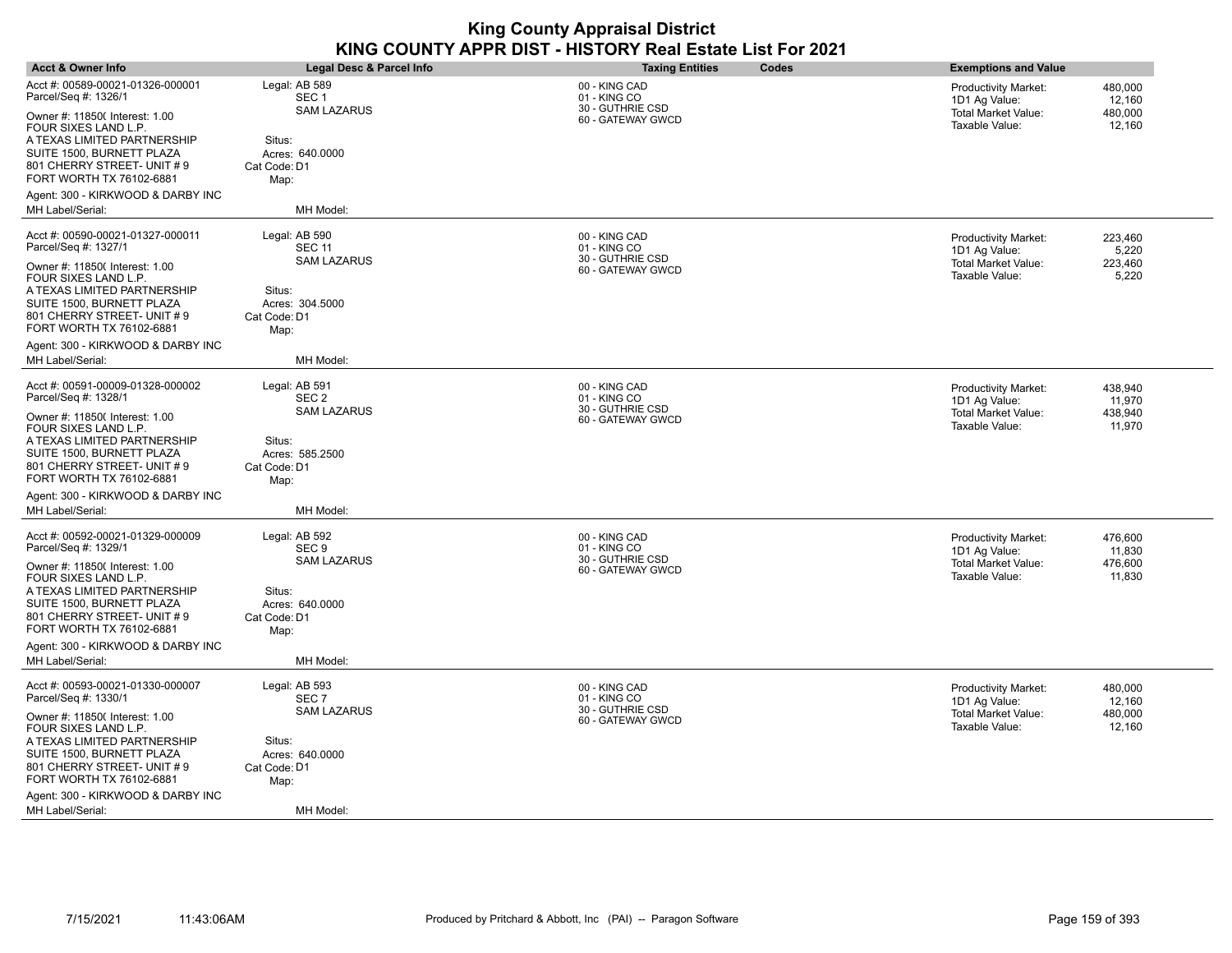|                                                                                                                                                                              |                                                                         | .<br>KING COUNTY APPR DIST - HISTORY Real Estate List For 2021 |                                                                   |
|------------------------------------------------------------------------------------------------------------------------------------------------------------------------------|-------------------------------------------------------------------------|----------------------------------------------------------------|-------------------------------------------------------------------|
| <b>Acct &amp; Owner Info</b>                                                                                                                                                 | Legal Desc & Parcel Info                                                | <b>Taxing Entities</b><br>Codes                                | <b>Exemptions and Value</b>                                       |
| Acct #: 00594-00009-00914-000022<br>Parcel/Seq #: 914/1                                                                                                                      | Legal: AB 594 SEC 22<br><b>SAM LAZARUS</b>                              | 00 - KING CAD<br>01 - KING CO<br>30 - GUTHRIE CSD              | Productivity Market:<br>279,000<br>1D1 Ag Value:<br>7,810         |
| Owner #: 10110( Interest: 1.00<br>PITCHFORK LAND & CATTLE CO<br><b>BOX 120</b><br>GUTHRIE TX 79236                                                                           | Situs:<br>Acres: 372.0000                                               | 60 - GATEWAY GWCD                                              | <b>Total Market Value:</b><br>279,000<br>Taxable Value:<br>7,810  |
|                                                                                                                                                                              | Cat Code: D1<br>Map:                                                    |                                                                |                                                                   |
| Acct #: 00595-00021-01331-000005<br>Parcel/Seq #: 1331/1                                                                                                                     | Legal: AB 595<br>SEC <sub>5</sub>                                       | 00 - KING CAD<br>01 - KING CO                                  | Productivity Market:<br>480,000<br>1D1 Ag Value:<br>13,440        |
| Owner #: 11850( Interest: 1.00<br>FOUR SIXES LAND L.P.<br>A TEXAS LIMITED PARTNERSHIP                                                                                        | <b>SAM LAZARUS</b><br>Situs:                                            | 30 - GUTHRIE CSD<br>60 - GATEWAY GWCD                          | <b>Total Market Value:</b><br>480,000<br>Taxable Value:<br>13,440 |
| SUITE 1500, BURNETT PLAZA<br>801 CHERRY STREET- UNIT #9<br>FORT WORTH TX 76102-6881                                                                                          | Acres: 640,0000<br>Cat Code: D1<br>Map:                                 |                                                                |                                                                   |
| Agent: 300 - KIRKWOOD & DARBY INC<br>MH Label/Serial:                                                                                                                        | MH Model:                                                               |                                                                |                                                                   |
| Acct #: 00596-00023-01332-000004<br>Parcel/Seq #: 1332/1                                                                                                                     | Legal: AB 596<br>SEC <sub>4</sub>                                       | 00 - KING CAD<br>01 - KING CO<br>30 - GUTHRIE CSD              | 152,190<br>Productivity Market:<br>4,150<br>1D1 Ag Value:         |
| Owner #: 11850( Interest: 1.00<br>FOUR SIXES LAND L.P.<br>A TEXAS LIMITED PARTNERSHIP<br>SUITE 1500, BURNETT PLAZA<br>801 CHERRY STREET- UNIT #9<br>FORT WORTH TX 76102-6881 | <b>SAM LAZARUS</b><br>Situs:<br>Acres: 201.7500<br>Cat Code: D1<br>Map: | 60 - GATEWAY GWCD                                              | <b>Total Market Value:</b><br>152,190<br>Taxable Value:<br>4,150  |
| Agent: 300 - KIRKWOOD & DARBY INC<br>MH Label/Serial:                                                                                                                        | MH Model:                                                               |                                                                |                                                                   |
| Acct #: 00597-00021-01333-000003<br>Parcel/Seq #: 1333/1                                                                                                                     | Legal: AB 597<br>SEC <sub>3</sub>                                       | 00 - KING CAD<br>01 - KING CO                                  | Productivity Market:<br>480,000<br>1D1 Ag Value:<br>12,160        |
| Owner #: 11850( Interest: 1.00<br>FOUR SIXES LAND L.P.                                                                                                                       | <b>SAM LAZARUS</b>                                                      | 30 - GUTHRIE CSD<br>60 - GATEWAY GWCD                          | <b>Total Market Value:</b><br>480,000<br>Taxable Value:<br>12,160 |
| A TEXAS LIMITED PARTNERSHIP<br>SUITE 1500, BURNETT PLAZA<br>801 CHERRY STREET- UNIT #9<br>FORT WORTH TX 76102-6881                                                           | Situs:<br>Acres: 640.0000<br>Cat Code: D1<br>Map:                       |                                                                |                                                                   |
| Agent: 300 - KIRKWOOD & DARBY INC<br>MH Label/Serial:                                                                                                                        | MH Model:                                                               |                                                                |                                                                   |
| Acct #: 00598-00021-01334-000002<br>Parcel/Seq #: 1334/1                                                                                                                     | Legal: AB 598<br>SEC <sub>2</sub>                                       | 00 - KING CAD<br>01 - KING CO                                  | Productivity Market:<br>354.560<br>1D1 Ag Value:<br>9,930         |
| Owner #: 11850( Interest: 1.00<br>FOUR SIXES LAND L.P.<br>A TEXAS LIMITED PARTNERSHIP                                                                                        | <b>SAM LAZARUS</b><br>Situs:                                            | 30 - GUTHRIE CSD<br>60 - GATEWAY GWCD                          | <b>Total Market Value:</b><br>354,560<br>Taxable Value:<br>9,930  |
| SUITE 1500, BURNETT PLAZA<br>801 CHERRY STREET- UNIT #9<br>FORT WORTH TX 76102-6881                                                                                          | Acres: 472.7500<br>Cat Code: D1<br>Map:                                 |                                                                |                                                                   |
| Agent: 300 - KIRKWOOD & DARBY INC<br>MH Label/Serial:                                                                                                                        | MH Model:                                                               |                                                                |                                                                   |

# **King County Appraisal District**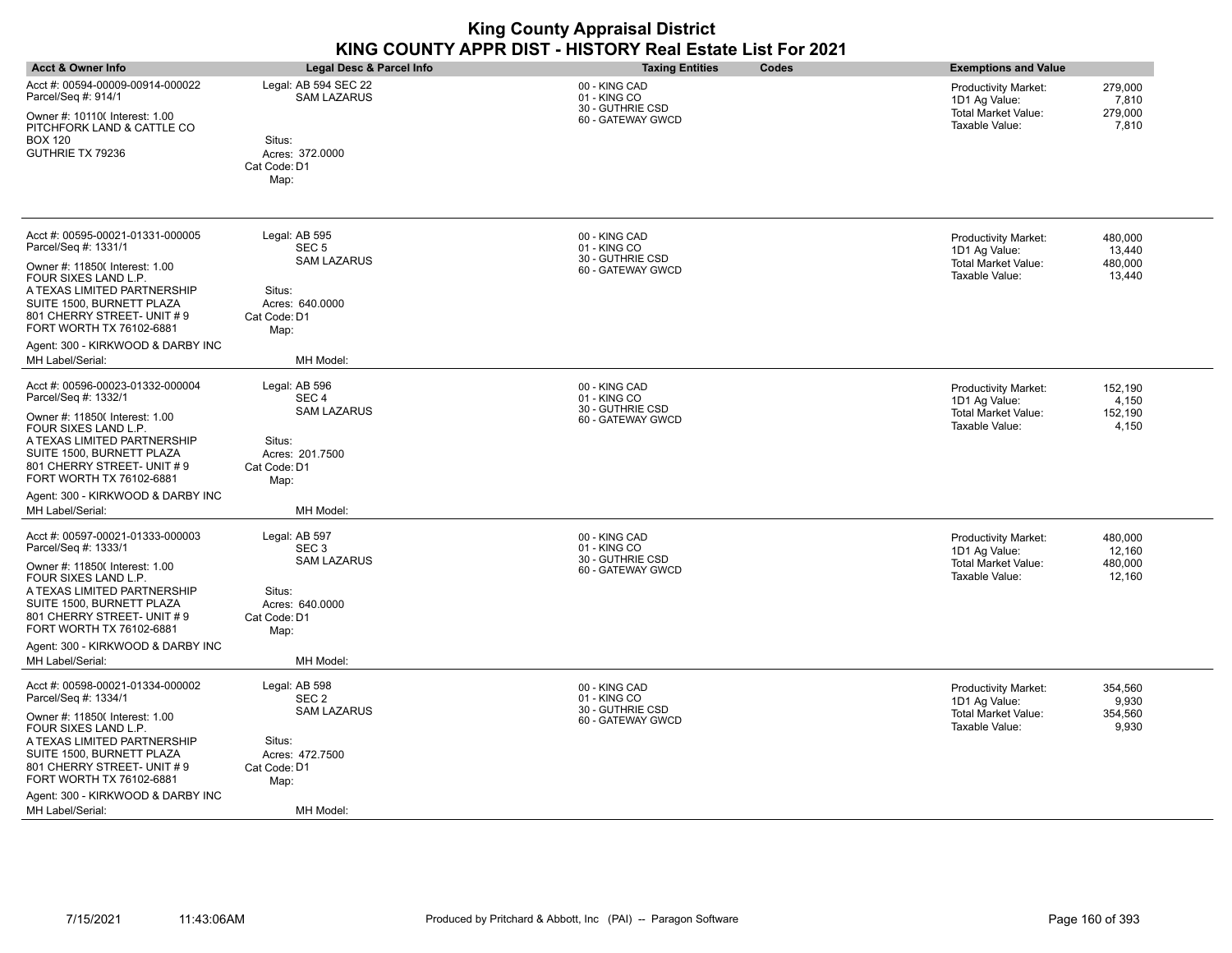| <b>Acct &amp; Owner Info</b>                                                                                                                                                  | <b>Legal Desc &amp; Parcel Info</b>                                     | <b>Taxing Entities</b>                                                 | Codes | <b>Exemptions and Value</b>                                                                  |                                        |
|-------------------------------------------------------------------------------------------------------------------------------------------------------------------------------|-------------------------------------------------------------------------|------------------------------------------------------------------------|-------|----------------------------------------------------------------------------------------------|----------------------------------------|
| Acct #: 00599-00019-01335-000009<br>Parcel/Seq #: 1335/1<br>Owner #: 11850( Interest: 1.00<br>FOUR SIXES LAND L.P.                                                            | Legal: AB 599<br>SEC <sub>9</sub><br><b>SAM LAZARUS</b>                 | 00 - KING CAD<br>01 - KING CO<br>30 - GUTHRIE CSD<br>60 - GATEWAY GWCD |       | <b>Productivity Market:</b><br>1D1 Ag Value:<br>Total Market Value:<br>Taxable Value:        | 211,100<br>5,830<br>211,100<br>5,830   |
| A TEXAS LIMITED PARTNERSHIP<br>SUITE 1500, BURNETT PLAZA<br>801 CHERRY STREET- UNIT # 9<br>FORT WORTH TX 76102-6881<br>Agent: 300 - KIRKWOOD & DARBY INC                      | Situs:<br>Acres: 282.0000<br>Cat Code: D1<br>Map:                       |                                                                        |       |                                                                                              |                                        |
| MH Label/Serial:                                                                                                                                                              | MH Model:                                                               |                                                                        |       |                                                                                              |                                        |
| Acct #: 00600-00021-01336-000004<br>Parcel/Seq #: 1336/1                                                                                                                      | Legal: AB 600<br>SEC <sub>4</sub><br><b>SAM LAZARUS</b>                 | 00 - KING CAD<br>01 - KING CO<br>30 - GUTHRIE CSD                      |       | <b>Productivity Market:</b><br>1D1 Ag Value:                                                 | 453,000<br>11,480                      |
| Owner #: 11850( Interest: 1.00<br>FOUR SIXES LAND L.P.<br>A TEXAS LIMITED PARTNERSHIP<br>SUITE 1500, BURNETT PLAZA<br>801 CHERRY STREET- UNIT # 9<br>FORT WORTH TX 76102-6881 | Situs:<br>Acres: 604.0000<br>Cat Code: D1<br>Map:                       | 60 - GATEWAY GWCD                                                      |       | Total Market Value:<br>Taxable Value:                                                        | 453,000<br>11,480                      |
| Agent: 300 - KIRKWOOD & DARBY INC<br>MH Label/Serial:                                                                                                                         | MH Model:                                                               |                                                                        |       |                                                                                              |                                        |
| Acct #: 00601-00023-01337-000002<br>Parcel/Seq #: 1337/1                                                                                                                      | Legal: AB 601<br>SEC <sub>2</sub>                                       | 00 - KING CAD<br>01 - KING CO                                          |       | <b>Productivity Market:</b><br>1D1 Ag Value:                                                 | 480,000<br>13,440                      |
| Owner #: 11850( Interest: 1.00<br>FOUR SIXES LAND L.P.<br>A TEXAS LIMITED PARTNERSHIP<br>SUITE 1500, BURNETT PLAZA<br>801 CHERRY STREET- UNIT # 9<br>FORT WORTH TX 76102-6881 | <b>SAM LAZARUS</b><br>Situs:<br>Acres: 640.0000<br>Cat Code: D1<br>Map: | 30 - GUTHRIE CSD<br>60 - GATEWAY GWCD                                  |       | Total Market Value:<br>Taxable Value:                                                        | 480,000<br>13,440                      |
| Agent: 300 - KIRKWOOD & DARBY INC<br>MH Label/Serial:                                                                                                                         | MH Model:                                                               |                                                                        |       |                                                                                              |                                        |
| Acct #: 00602-00033-01338-000036<br>Parcel/Seq #: 1338/1<br>Owner #: 11850( Interest: 1.00<br>FOUR SIXES LAND L.P.                                                            | Legal: AB 602<br><b>SEC 36</b><br><b>SAM LAZARUS</b>                    | 00 - KING CAD<br>01 - KING CO<br>30 - GUTHRIE CSD<br>60 - GATEWAY GWCD |       | <b>Productivity Market:</b><br>1D1 Ag Value:<br><b>Total Market Value:</b><br>Taxable Value: | 480,000<br>12,160<br>480,000<br>12,160 |
| A TEXAS LIMITED PARTNERSHIP<br>SUITE 1500, BURNETT PLAZA<br>801 CHERRY STREET- UNIT # 9<br>FORT WORTH TX 76102-6881                                                           | Situs:<br>Acres: 640,0000<br>Cat Code: D1<br>Map:                       |                                                                        |       |                                                                                              |                                        |
| Agent: 300 - KIRKWOOD & DARBY INC<br>MH Label/Serial:                                                                                                                         | MH Model:                                                               |                                                                        |       |                                                                                              |                                        |
| Acct #: 00603-00023-01339-000028<br>Parcel/Seq #: 1339/1                                                                                                                      | Legal: AB 603<br><b>SEC 28</b>                                          | 00 - KING CAD<br>01 - KING CO<br>30 - GUTHRIE CSD                      |       | <b>Productivity Market:</b><br>1D1 Ag Value:                                                 | 480,000<br>12,160                      |
| Owner #: 11850( Interest: 1.00<br>FOUR SIXES LAND L.P.<br>A TEXAS LIMITED PARTNERSHIP<br>SUITE 1500, BURNETT PLAZA<br>801 CHERRY STREET- UNIT # 9<br>FORT WORTH TX 76102-6881 | <b>SAM LAZARUS</b><br>Situs:<br>Acres: 640.0000<br>Cat Code: D1<br>Map: | 60 - GATEWAY GWCD                                                      |       | Total Market Value:<br>Taxable Value:                                                        | 480,000<br>12,160                      |
| Agent: 300 - KIRKWOOD & DARBY INC<br>MH Label/Serial:                                                                                                                         | MH Model:                                                               |                                                                        |       |                                                                                              |                                        |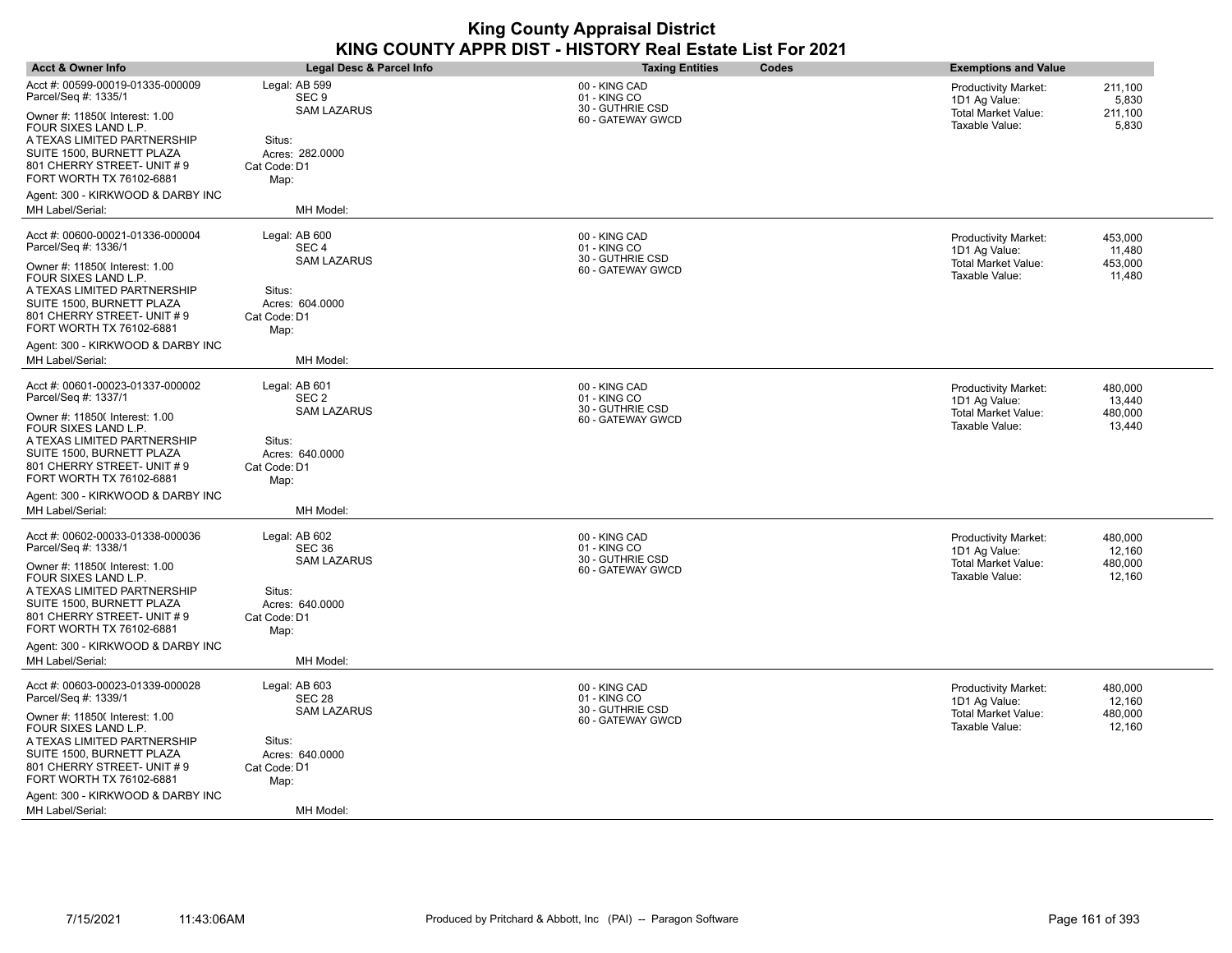| <b>Acct &amp; Owner Info</b>                                                                                                                                                                                  | Legal Desc & Parcel Info                                                                          | <b>Taxing Entities</b><br>Codes                                        | <b>Exemptions and Value</b>                                                                                                     |
|---------------------------------------------------------------------------------------------------------------------------------------------------------------------------------------------------------------|---------------------------------------------------------------------------------------------------|------------------------------------------------------------------------|---------------------------------------------------------------------------------------------------------------------------------|
| Acct #: 00604-00021-01340-000098<br>Parcel/Seq #: 1340/1<br>Owner #: 11850( Interest: 1.00<br>FOUR SIXES LAND L.P.<br>A TEXAS LIMITED PARTNERSHIP<br>SUITE 1500, BURNETT PLAZA<br>801 CHERRY STREET- UNIT # 9 | Legal: AB 604<br><b>SEC 98</b><br><b>SAM LAZARUS</b><br>Situs:<br>Acres: 640.0000<br>Cat Code: D1 | 00 - KING CAD<br>01 - KING CO<br>30 - GUTHRIE CSD<br>60 - GATEWAY GWCD | <b>Productivity Market:</b><br>480,000<br>1D1 Ag Value:<br>12,160<br>480,000<br>Total Market Value:<br>Taxable Value:<br>12,160 |
| FORT WORTH TX 76102-6881                                                                                                                                                                                      | Map:                                                                                              |                                                                        |                                                                                                                                 |
| Agent: 300 - KIRKWOOD & DARBY INC<br>MH Label/Serial:                                                                                                                                                         | MH Model:                                                                                         |                                                                        |                                                                                                                                 |
| Acct #: 00605-00021-01341-000038<br>Parcel/Seq #: 1341/1<br>Owner #: 11850( Interest: 1.00<br>FOUR SIXES LAND L.P.                                                                                            | Legal: AB 605<br>SEC 38<br><b>SAM LAZARUS</b>                                                     | 00 - KING CAD<br>01 - KING CO<br>30 - GUTHRIE CSD<br>60 - GATEWAY GWCD | <b>Productivity Market:</b><br>480.000<br>1D1 Ag Value:<br>12,160<br>Total Market Value:<br>480,000<br>Taxable Value:<br>12,160 |
| A TEXAS LIMITED PARTNERSHIP<br>SUITE 1500, BURNETT PLAZA<br>801 CHERRY STREET- UNIT # 9<br>FORT WORTH TX 76102-6881                                                                                           | Situs:<br>Acres: 640.0000<br>Cat Code: D1<br>Map:                                                 |                                                                        |                                                                                                                                 |
| Agent: 300 - KIRKWOOD & DARBY INC<br>MH Label/Serial:                                                                                                                                                         | MH Model:                                                                                         |                                                                        |                                                                                                                                 |
| Acct #: 00606-00021-01342-000034<br>Parcel/Seq #: 1342/1                                                                                                                                                      | Legal: AB 606<br><b>SEC 34 BLK 34</b>                                                             | 00 - KING CAD<br>01 - KING CO<br>30 - GUTHRIE CSD                      | <b>Productivity Market:</b><br>480,000<br>1D1 Ag Value:<br>13,400                                                               |
| Owner #: 11850( Interest: 1.00<br>FOUR SIXES LAND L.P.<br>A TEXAS LIMITED PARTNERSHIP<br>SUITE 1500, BURNETT PLAZA<br>801 CHERRY STREET- UNIT #9<br>FORT WORTH TX 76102-6881                                  | <b>SAM LAZARUS</b><br>Situs:<br>Acres: 640,0000<br>Cat Code: D1<br>Map:                           | 60 - GATEWAY GWCD                                                      | Total Market Value:<br>480,000<br>Taxable Value:<br>13,400                                                                      |
| Agent: 300 - KIRKWOOD & DARBY INC                                                                                                                                                                             |                                                                                                   |                                                                        |                                                                                                                                 |
| MH Label/Serial:                                                                                                                                                                                              | MH Model:                                                                                         |                                                                        |                                                                                                                                 |
| Acct #: 00607-00031-00611-000018<br>Parcel/Seq #: 611/1<br>Owner #: 14768( Interest: 1.00<br>MRG LAND LLC<br>MIKE GIBSON<br>976 GIBSON RANCH RD<br>PADUCAH TX 79248                                           | Legal: AB 607 SEC 18 SAM LAZARUS<br>Situs:<br>Acres: 640.0000<br>Cat Code: D1                     | 00 - KING CAD<br>01 - KING CO<br>30 - GUTHRIE CSD<br>60 - GATEWAY GWCD | Productivity Market:<br>480,000<br>1D1 Ag Value:<br>12,160<br>Total Market Value:<br>480,000<br>Taxable Value:<br>12,160        |
|                                                                                                                                                                                                               | Map:                                                                                              |                                                                        |                                                                                                                                 |
| Acct #: 00612-00044-01051-000080<br>Parcel/Seq #: 1051/1                                                                                                                                                      | Legal: AB 612 SUR 80 JOHN B RECTOR                                                                | 00 - KING CAD<br>01 - KING CO                                          | <b>Productivity Market:</b><br>490,740<br>1D1 Ag Value:<br>8,800                                                                |
| Owner #: 14754; Interest: 1.00<br>SPIKEBOX LTD<br>PO Box 237<br>Benjamin TX 79505                                                                                                                             | Situs:<br>Acres: 676.8820<br>Cat Code: D1<br>Map:                                                 | 30 - GUTHRIE CSD<br>60 - GATEWAY GWCD                                  | 490,740<br>Total Market Value:<br>Taxable Value:<br>8,800                                                                       |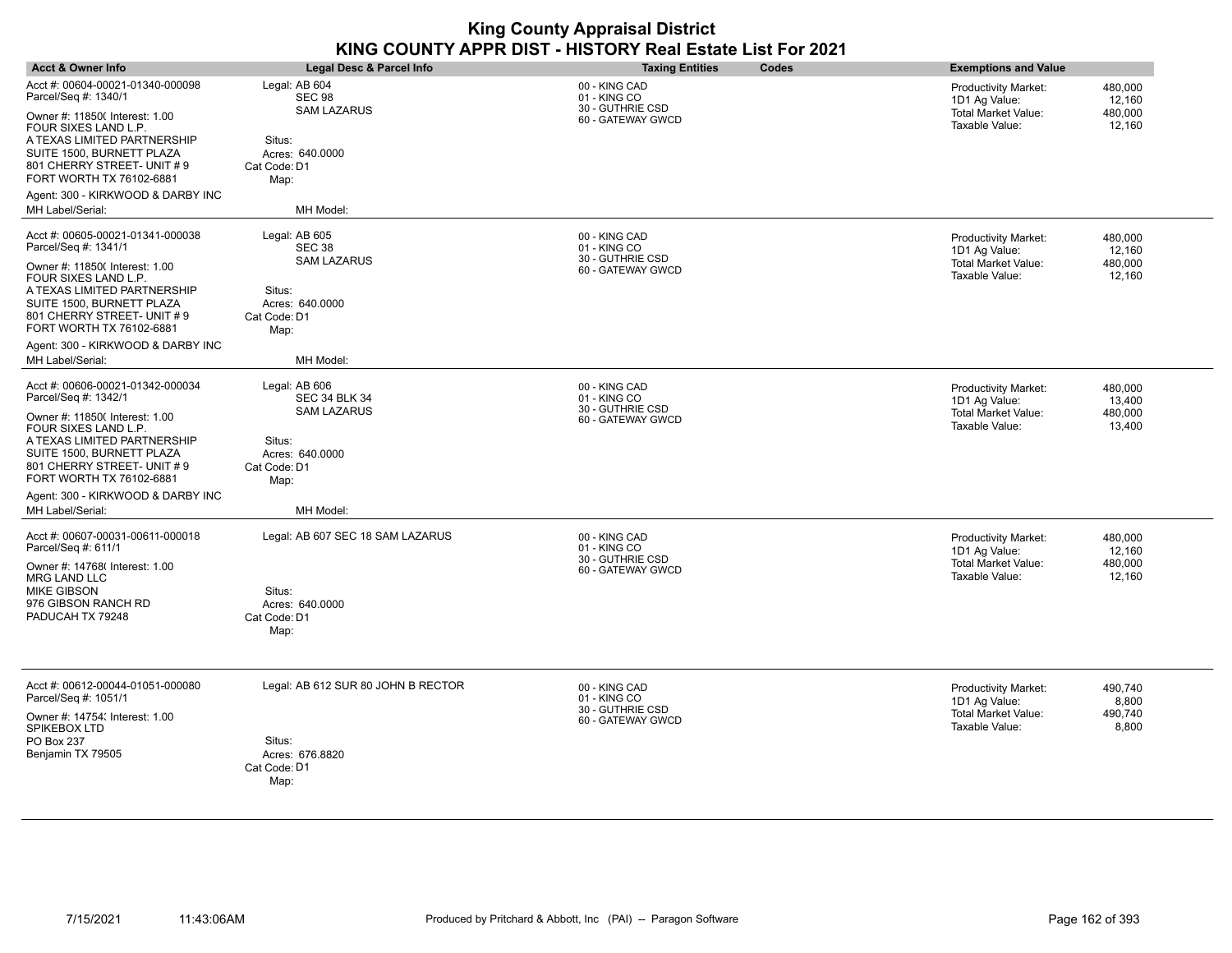| <b>Acct &amp; Owner Info</b>                                                                                                                                                                                                                                                                      | Legal Desc & Parcel Info                                                                                               | <b>Taxing Entities</b><br>Codes                                        | <b>Exemptions and Value</b>                                                                                                            |
|---------------------------------------------------------------------------------------------------------------------------------------------------------------------------------------------------------------------------------------------------------------------------------------------------|------------------------------------------------------------------------------------------------------------------------|------------------------------------------------------------------------|----------------------------------------------------------------------------------------------------------------------------------------|
| Acct #: 00616-00033-00581-000175<br>Parcel/Seq #: 581/1<br>Owner #: 14788' Interest: 0.50<br><b>BRYSON BIRD CREEK LLC</b><br>4549 BOLES ROAD<br>LABADIE MO 63055                                                                                                                                  | Legal: AB 616 SEC 175 J B RECTOR<br>Situs:<br>Acres: 97.5000<br>Cat Code: D1<br>Map:                                   | 00 - KING CAD<br>01 - KING CO<br>30 - GUTHRIE CSD<br>60 - GATEWAY GWCD | 70,690<br><b>Productivity Market:</b><br>1D1 Ag Value:<br>1,470<br>Total Market Value:<br>70,690<br>Taxable Value:<br>1,470            |
| Acct #: 00616-00033-00581-000175<br>Parcel/Seq #: 581/2<br>Owner #: 14788( Interest: 0.50<br><b>MASTERSON RUSSELL PROPERTIES</b><br><b>LLC</b><br>4104 COUNTY ROAD 179<br><b>BRECKENRIDGE TX 76424</b>                                                                                            | Legal: AB 616 SEC 175 J B RECTOR<br>Situs:<br>Acres: 97.5000<br>Cat Code: D1<br>Map:                                   | 00 - KING CAD<br>01 - KING CO<br>30 - GUTHRIE CSD<br>60 - GATEWAY GWCD | <b>Productivity Market:</b><br>70,690<br>1D1 Ag Value:<br>1,470<br>70,690<br><b>Total Market Value:</b><br>Taxable Value:<br>1,470     |
| Acct #: 00618-00033-02236-000174<br>Parcel/Seq #: 2236/1<br>Owner #: 147854 Interest: 1.00<br>LIMESTONE LIVESTOCK LLC<br>PO BOX 189<br>LOVINGTON NM 88260                                                                                                                                         | Legal: AB 618 SEC 174 J B RECTOR<br>Situs:<br>Acres: 12.6000<br>Cat Code: D1<br>Map:                                   | 00 - KING CAD<br>01 - KING CO<br>30 - GUTHRIE CSD<br>60 - GATEWAY GWCD | 9,140<br>Productivity Market:<br>160<br>1D1 Ag Value:<br>Total Market Value:<br>9,140<br>Taxable Value:<br>160                         |
| Acct #: 00620-00007-00915-000001<br>Parcel/Seq #: 915/1<br>Owner #: 10110( Interest: 1.00<br>PITCHFORK LAND & CATTLE CO<br><b>BOX 120</b><br>GUTHRIE TX 79236                                                                                                                                     | Legal: AB 620 SEC 1 M SCHNEIDER<br>Situs:<br>Acres: 518.0000<br>Cat Code: D1<br>Map:                                   | 00 - KING CAD<br>01 - KING CO<br>30 - GUTHRIE CSD<br>60 - GATEWAY GWCD | Productivity Market:<br>388,500<br>10,880<br>1D1 Ag Value:<br>Total Market Value:<br>388,500<br>Taxable Value:<br>10,880               |
| Acct #: 00621-00007-01343-000002<br>Parcel/Seq #: 1343/1<br>Owner #: 11850( Interest: 1.00<br>FOUR SIXES LAND L.P.<br>A TEXAS LIMITED PARTNERSHIP<br>SUITE 1500, BURNETT PLAZA<br>801 CHERRY STREET- UNIT #9<br>FORT WORTH TX 76102-6881<br>Agent: 300 - KIRKWOOD & DARBY INC<br>MH Label/Serial: | Legal: AB 621<br><b>SEC 2 BLK 3508</b><br>A SEISFELD<br>Situs:<br>Acres: 640.0000<br>Cat Code: D1<br>Map:<br>MH Model: | 00 - KING CAD<br>01 - KING CO<br>30 - GUTHRIE CSD<br>60 - GATEWAY GWCD | <b>Productivity Market:</b><br>496,000<br>17,920<br>1D1 Ag Value:<br><b>Total Market Value:</b><br>496.000<br>17,920<br>Taxable Value: |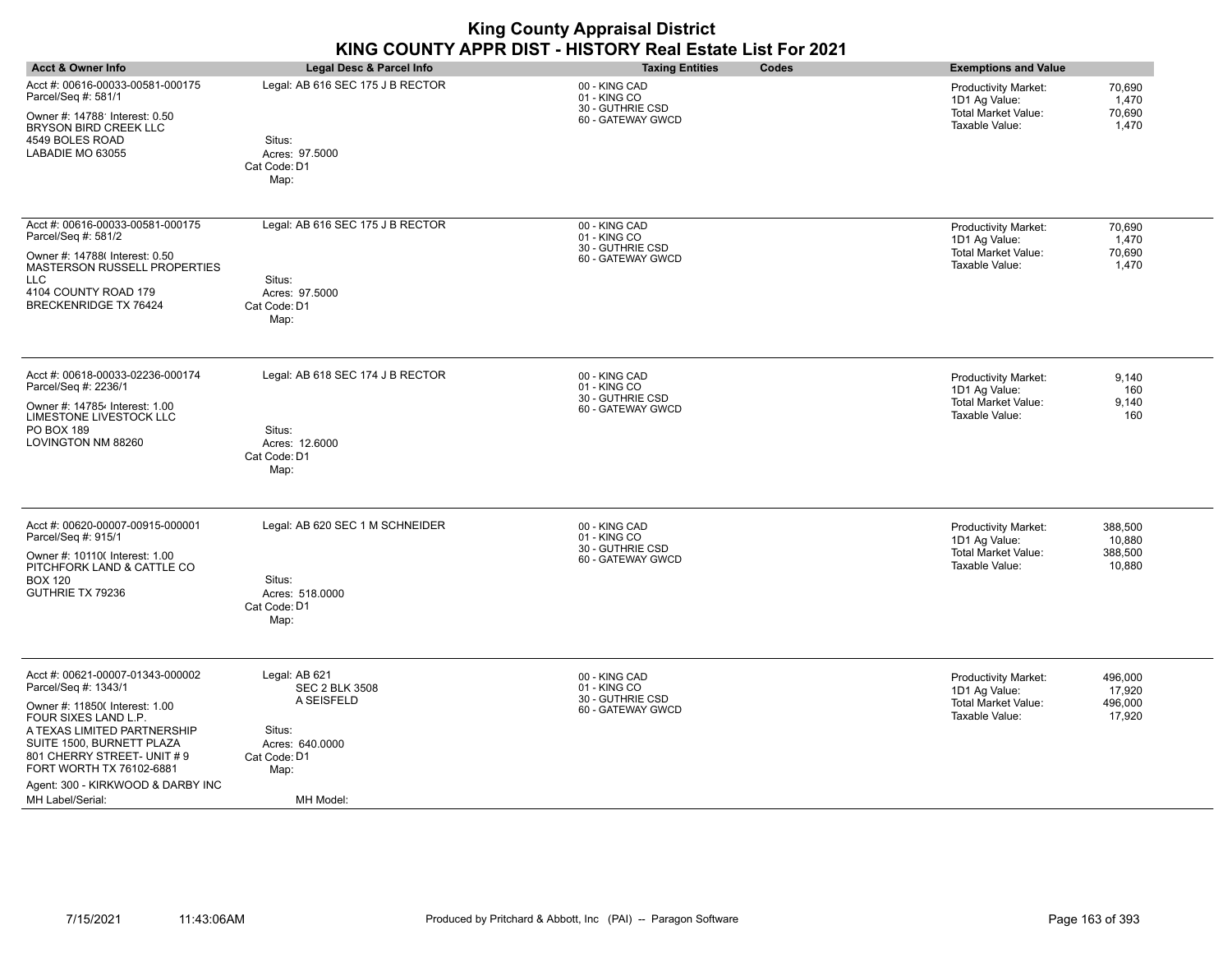| <b>Acct &amp; Owner Info</b>                                                                                                                                                                                                                                                                      | Legal Desc & Parcel Info                                                                                        | <b>Taxing Entities</b><br>Codes                                        | <b>Exemptions and Value</b>                                                                                                          |
|---------------------------------------------------------------------------------------------------------------------------------------------------------------------------------------------------------------------------------------------------------------------------------------------------|-----------------------------------------------------------------------------------------------------------------|------------------------------------------------------------------------|--------------------------------------------------------------------------------------------------------------------------------------|
| Acct #: 00624-00031-00582-000171<br>Parcel/Seq #: 582/1<br>Owner #: 83600 Interest: 1.00<br>MASTERSON STOCKGROWERS<br>A TEXAS LIMITED LIABILITY CO<br><b>BOX 180</b><br>GUTHRIE TX 79236                                                                                                          | Legal: AB 624 SEC 171 R M THOMSON<br>Situs:<br>Acres: 550.0000<br>Cat Code: D1<br>Map:                          | 00 - KING CAD<br>01 - KING CO<br>30 - GUTHRIE CSD<br>60 - GATEWAY GWCD | 411,480<br><b>Productivity Market:</b><br>1D1 Ag Value:<br>11,310<br>411,480<br>Total Market Value:<br>Taxable Value:<br>11,310      |
| Acct #: 00624-00031-01344-000171<br>Parcel/Seq #: 1344/1<br>Owner #: 11850( Interest: 1.00<br>FOUR SIXES LAND L.P.<br>A TEXAS LIMITED PARTNERSHIP<br>SUITE 1500, BURNETT PLAZA<br>801 CHERRY STREET- UNIT #9<br>FORT WORTH TX 76102-6881<br>Agent: 300 - KIRKWOOD & DARBY INC<br>MH Label/Serial: | Legal: AB 624<br><b>SEC 171</b><br>R M THOMSON<br>Situs:<br>Acres: 89.3000<br>Cat Code: D1<br>Map:<br>MH Model: | 00 - KING CAD<br>01 - KING CO<br>30 - GUTHRIE CSD<br>60 - GATEWAY GWCD | <b>Productivity Market:</b><br>66,980<br>1D1 Ag Value:<br>1,880<br><b>Total Market Value:</b><br>66,980<br>Taxable Value:<br>1,880   |
| Acct #: 00625-00046-00819-000174<br>Parcel/Seq #: 819/1<br>Owner #: 14754; Interest: 1.00<br>SPIKEBOX LTD<br>PO Box 237<br>Benjamin TX 79505                                                                                                                                                      | Legal: AB 625 SEC 174 R M THOMSON<br>Situs:<br>Acres: 327.7480<br>Cat Code: D1<br>Map:                          | 00 - KING CAD<br>01 - KING CO<br>30 - GUTHRIE CSD<br>60 - GATEWAY GWCD | 237,620<br>Productivity Market:<br>1D1 Ag Value:<br>4,260<br><b>Total Market Value:</b><br>237,620<br>Taxable Value:<br>4,260        |
| Acct #: 00627-00044-00820-000180<br>Parcel/Seq #: 820/1<br>Owner #: 14754; Interest: 1.00<br>SPIKEBOX LTD<br>PO Box 237<br>Benjamin TX 79505                                                                                                                                                      | Legal: AB 627 SEC 180 R M THOMSON<br>Situs:<br>Acres: 640.0000<br>Cat Code: D1<br>Map:                          | 00 - KING CAD<br>01 - KING CO<br>30 - GUTHRIE CSD<br>60 - GATEWAY GWCD | <b>Productivity Market:</b><br>464,000<br>1D1 Ag Value:<br>8,320<br><b>Total Market Value:</b><br>464,000<br>Taxable Value:<br>8,320 |
| Acct #: 00628-00031-00612-000001<br>Parcel/Seq #: 612/1<br>Owner #: 14768( Interest: 1.00<br>MRG LAND LLC<br><b>MIKE GIBSON</b><br>976 GIBSON RANCH RD<br>PADUCAH TX 79248                                                                                                                        | Legal: AB 628 SEC 1 R M THOMSON<br>Situs:<br>Acres: 640.0000<br>Cat Code: D1<br>Map:                            | 00 - KING CAD<br>01 - KING CO<br>30 - GUTHRIE CSD<br>60 - GATEWAY GWCD | Productivity Market:<br>464,000<br>1D1 Ag Value:<br>8,320<br><b>Total Market Value:</b><br>464,000<br>Taxable Value:<br>8,320        |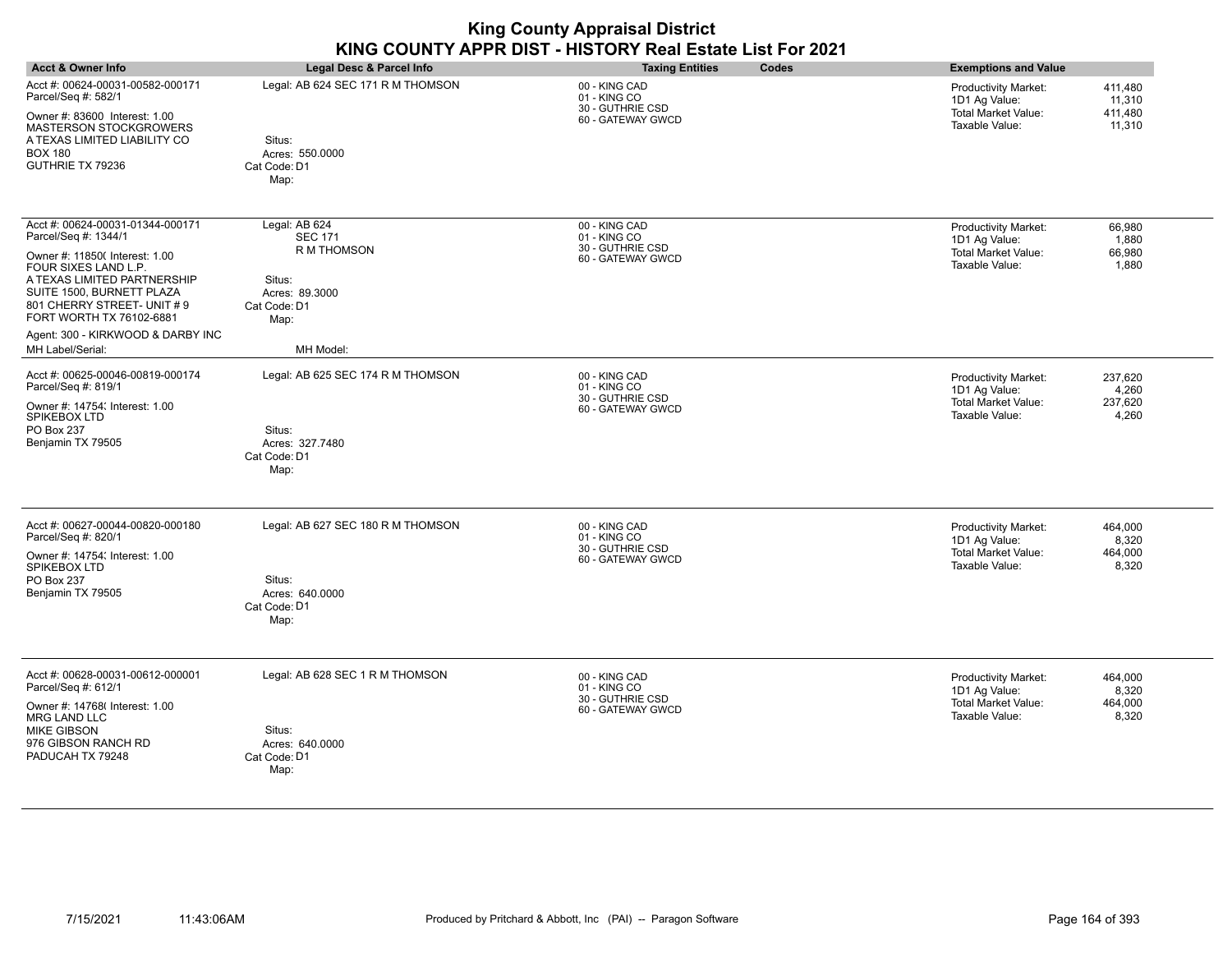| <b>Acct &amp; Owner Info</b>                                                          | Legal Desc & Parcel Info                | <b>Taxing Entities</b><br>Codes                   | <b>Exemptions and Value</b>                                       |
|---------------------------------------------------------------------------------------|-----------------------------------------|---------------------------------------------------|-------------------------------------------------------------------|
| Acct #: 00630-00035-01345-000001                                                      | Legal: AB 630                           |                                                   |                                                                   |
| Parcel/Seq #: 1345/1                                                                  | SEC <sub>1</sub>                        | 00 - KING CAD<br>01 - KING CO<br>30 - GUTHRIE CSD | <b>Productivity Market:</b><br>480,000<br>1D1 Ag Value:<br>12,160 |
| Owner #: 11850( Interest: 1.00<br>FOUR SIXES LAND L.P.<br>A TEXAS LIMITED PARTNERSHIP | <b>LATHOMSON</b><br>Situs:              | 60 - GATEWAY GWCD                                 | 480,000<br>Total Market Value:<br>Taxable Value:<br>12,160        |
| SUITE 1500, BURNETT PLAZA<br>801 CHERRY STREET- UNIT # 9<br>FORT WORTH TX 76102-6881  | Acres: 640.0000<br>Cat Code: D1<br>Map: |                                                   |                                                                   |
| Agent: 300 - KIRKWOOD & DARBY INC<br>MH Label/Serial:                                 | MH Model:                               |                                                   |                                                                   |
| Acct #: 00632-00044-01053-000183<br>Parcel/Seq #: 1053/1                              | Legal: AB 632 SUR 183 R M THOMSON       | 00 - KING CAD<br>01 - KING CO<br>30 - GUTHRIE CSD | 137,110<br><b>Productivity Market:</b><br>1D1 Ag Value:<br>3,320  |
| Owner #: 14754; Interest: 1.00<br>SPIKEBOX LTD<br>PO Box 237                          | Situs:                                  | 60 - GATEWAY GWCD                                 | <b>Total Market Value:</b><br>137,110<br>Taxable Value:<br>3,320  |
| Benjamin TX 79505                                                                     | Acres: 183.7370<br>Cat Code: D1<br>Map: |                                                   |                                                                   |
| Acct #: 00633-00044-01054-000176<br>Parcel/Seq #: 1054/1                              | Legal: AB 633 SUR 176 R M THOMSON       | 00 - KING CAD<br>01 - KING CO                     | 478,480<br><b>Productivity Market:</b><br>1D1 Ag Value:<br>8,580  |
| Owner #: 14754; Interest: 1.00<br>SPIKEBOX LTD<br>PO Box 237                          | Situs:                                  | 30 - GUTHRIE CSD<br>60 - GATEWAY GWCD             | <b>Total Market Value:</b><br>478,480<br>Taxable Value:<br>8,580  |
| Benjamin TX 79505                                                                     | Acres: 659.9710<br>Cat Code: D1<br>Map: |                                                   |                                                                   |
| Acct #: 00634-00044-01055-000177<br>Parcel/Seq #: 1055/1                              | Legal: AB 634 SUR 177 R M THOMSON       | 00 - KING CAD<br>01 - KING CO                     | 475,200<br><b>Productivity Market:</b><br>8,520<br>1D1 Ag Value:  |
| Owner #: 14754; Interest: 1.00<br>SPIKEBOX LTD                                        |                                         | 30 - GUTHRIE CSD<br>60 - GATEWAY GWCD             | <b>Total Market Value:</b><br>475,200<br>Taxable Value:<br>8,520  |
| PO Box 237                                                                            | Situs:                                  |                                                   |                                                                   |
| Benjamin TX 79505                                                                     | Acres: 655.4420<br>Cat Code: D1         |                                                   |                                                                   |
|                                                                                       | Map:                                    |                                                   |                                                                   |
| Acct #: 00635-00044-00821-000178<br>Parcel/Seq #: 821/1                               | Legal: AB 635 SEC 178 R M THOMSON       | 00 - KING CAD<br>01 - KING CO                     | <b>Productivity Market:</b><br>464,000<br>1D1 Ag Value:<br>8,320  |
| Owner #: 14754; Interest: 1.00<br>SPIKEBOX LTD                                        |                                         | 30 - GUTHRIE CSD<br>60 - GATEWAY GWCD             | Total Market Value:<br>464,000<br>Taxable Value:<br>8,320         |
| PO Box 237<br>Benjamin TX 79505                                                       | Situs:<br>Acres: 640.0000               |                                                   |                                                                   |
|                                                                                       | Cat Code: D1<br>Map:                    |                                                   |                                                                   |
|                                                                                       |                                         |                                                   |                                                                   |

÷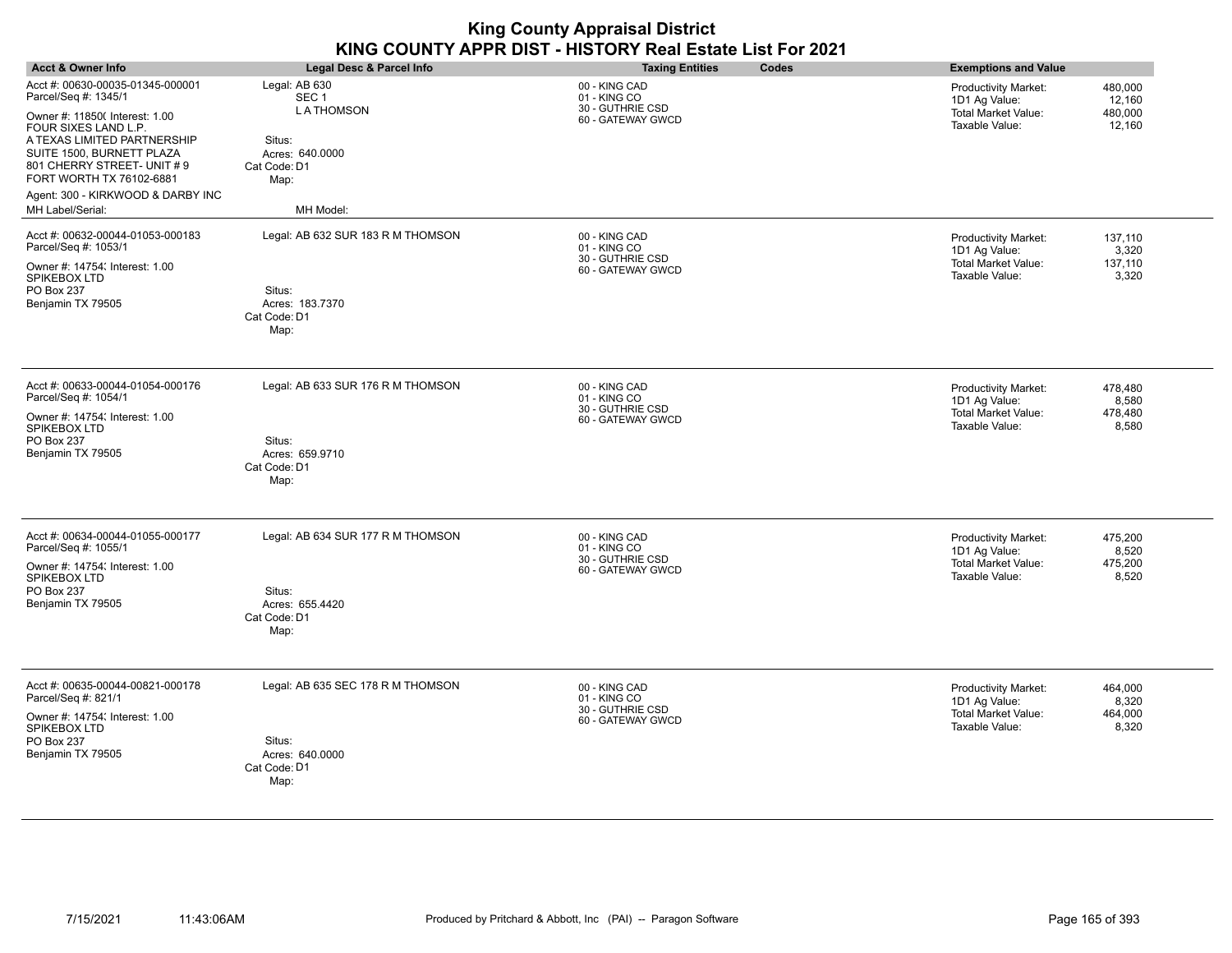| <b>Acct &amp; Owner Info</b>                                                                                                                                      | <b>Legal Desc &amp; Parcel Info</b>                                                    | <b>Taxing Entities</b><br>Codes                                        | <b>Exemptions and Value</b>                                                                                                          |
|-------------------------------------------------------------------------------------------------------------------------------------------------------------------|----------------------------------------------------------------------------------------|------------------------------------------------------------------------|--------------------------------------------------------------------------------------------------------------------------------------|
| Acct #: 00635-00044-02591-000178<br>Parcel/Seq #: 2591/1<br>Owner #: 14781, Interest: 1.00<br>ROSS DUNCAN PROPERTIES LLC<br>P.O. BOX 647<br>ARTESIA NM 88221-0647 | Legal: AB 635 SEC 178 R M THOMSON<br>Situs:<br>Acres: 204.8910<br>Cat Code: D1<br>Map: | 00 - KING CAD<br>01 - KING CO<br>30 - GUTHRIE CSD<br>60 - GATEWAY GWCD | 148,550<br><b>Productivity Market:</b><br>1D1 Ag Value:<br>2,660<br><b>Total Market Value:</b><br>148,550<br>Taxable Value:<br>2,660 |
| Acct #: 00636-00044-00822-000179<br>Parcel/Seq #: 822/1<br>Owner #: 14754; Interest: 1.00<br>SPIKEBOX LTD<br>PO Box 237<br>Benjamin TX 79505                      | Legal: AB 636 SEC 179 R M THOMSON<br>Situs:<br>Acres: 640.0000<br>Cat Code: D1<br>Map: | 00 - KING CAD<br>01 - KING CO<br>30 - GUTHRIE CSD<br>60 - GATEWAY GWCD | 464,000<br><b>Productivity Market:</b><br>1D1 Ag Value:<br>8,320<br><b>Total Market Value:</b><br>464,000<br>Taxable Value:<br>8,320 |
| Acct #: 00636-00044-02592-000179<br>Parcel/Seq #: 2592/1<br>Owner #: 14781, Interest: 1.00<br>ROSS DUNCAN PROPERTIES LLC<br>P.O. BOX 647<br>ARTESIA NM 88221-0647 | Legal: AB 636 SEC 179 R M THOMSON<br>Situs:<br>Acres: 218,0060<br>Cat Code: D1<br>Map: | 00 - KING CAD<br>01 - KING CO<br>30 - GUTHRIE CSD<br>60 - GATEWAY GWCD | <b>Productivity Market:</b><br>158,050<br>1D1 Ag Value:<br>2,830<br><b>Total Market Value:</b><br>158,050<br>Taxable Value:<br>2,830 |
| Acct #: 00637-00044-01058-000182<br>Parcel/Seq #: 1058/1<br>Owner #: 14754; Interest: 1.00<br>SPIKEBOX LTD<br>PO Box 237<br>Benjamin TX 79505                     | Legal: AB 637 SUR 182 R M THOMSON<br>Situs:<br>Acres: 202.7780<br>Cat Code: D1<br>Map: | 00 - KING CAD<br>01 - KING CO<br>30 - GUTHRIE CSD<br>60 - GATEWAY GWCD | <b>Productivity Market:</b><br>147,010<br>1D1 Ag Value:<br>2,640<br><b>Total Market Value:</b><br>147,010<br>Taxable Value:<br>2,640 |
| Acct #: 00638-00044-01059-000181<br>Parcel/Seq #: 1059/1<br>Owner #: 14754; Interest: 1.00<br>SPIKEBOX LTD<br>PO Box 237<br>Benjamin TX 79505                     | Legal: AB 638 SUR 181 R M THOMSON<br>Situs:<br>Acres: 306.0010<br>Cat Code: D1<br>Map: | 00 - KING CAD<br>01 - KING CO<br>30 - GUTHRIE CSD<br>60 - GATEWAY GWCD | 225,850<br>Productivity Market:<br>1D1 Ag Value:<br>4,940<br><b>Total Market Value:</b><br>225,850<br>Taxable Value:<br>4,940        |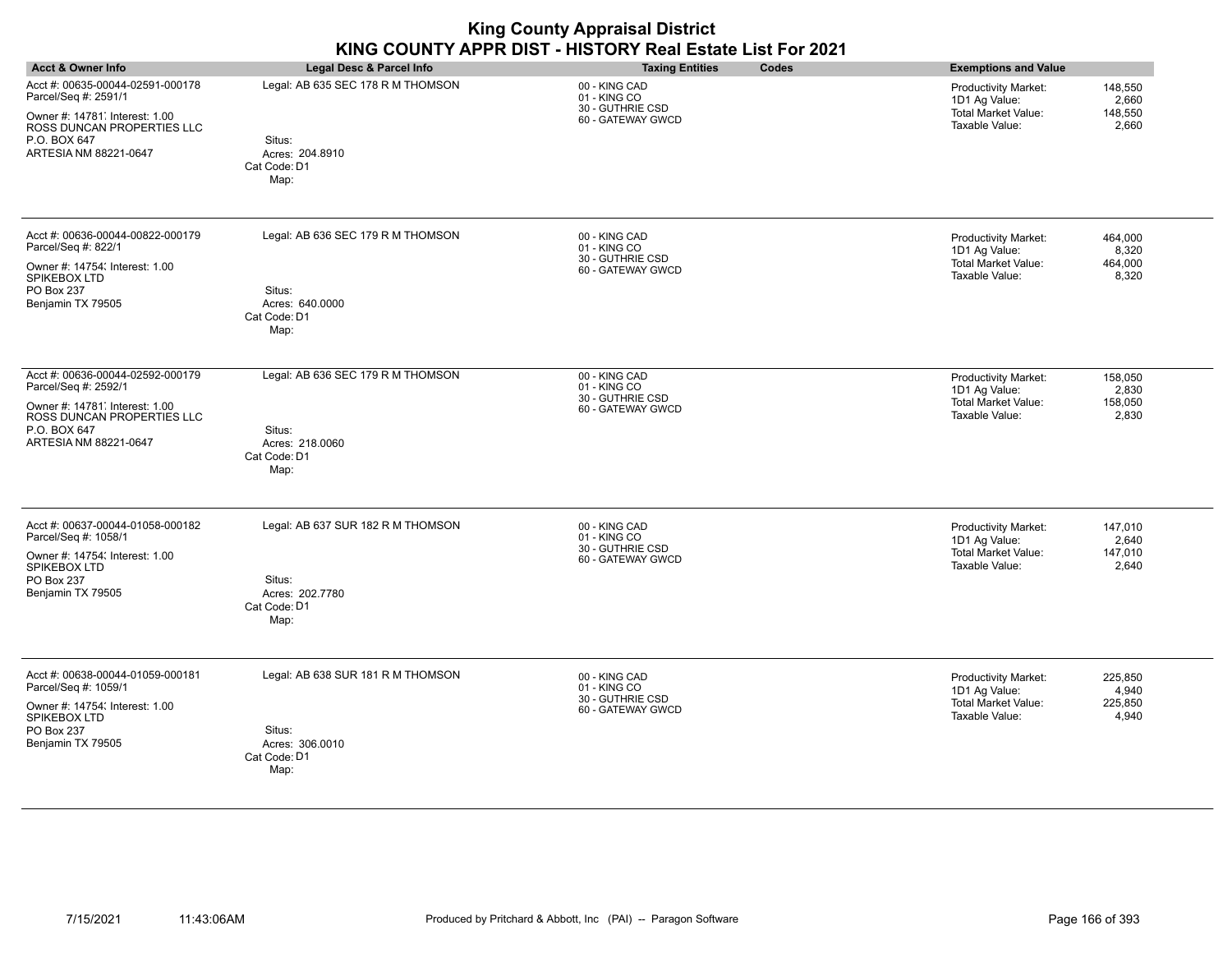| <b>Acct &amp; Owner Info</b>                                                                                                                 | <b>Legal Desc &amp; Parcel Info</b>                                                    | <b>Taxing Entities</b><br>Codes                                        | <b>Exemptions and Value</b>                                                                                                            |
|----------------------------------------------------------------------------------------------------------------------------------------------|----------------------------------------------------------------------------------------|------------------------------------------------------------------------|----------------------------------------------------------------------------------------------------------------------------------------|
| Acct #: 00639-00044-00823-000184<br>Parcel/Seq #: 823/1<br>Owner #: 14754; Interest: 1.00<br>SPIKEBOX LTD<br>PO Box 237<br>Benjamin TX 79505 | Legal: AB 639 SEC 184 R M THOMSON<br>Situs:<br>Acres: 369.8000<br>Cat Code: D1<br>Map: | 00 - KING CAD<br>01 - KING CO<br>30 - GUTHRIE CSD<br>60 - GATEWAY GWCD | 269,880<br><b>Productivity Market:</b><br>1D1 Ag Value:<br>5,230<br><b>Total Market Value:</b><br>269,880<br>Taxable Value:<br>5,230   |
| Acct #: 00640-00044-00824-000185<br>Parcel/Seq #: 824/1<br>Owner #: 14754; Interest: 1.00<br>SPIKEBOX LTD<br>PO Box 237<br>Benjamin TX 79505 | Legal: AB 640 SEC 185 R M THOMSON<br>Situs:<br>Acres: 480.5440<br>Cat Code: D1<br>Map: | 00 - KING CAD<br>01 - KING CO<br>30 - GUTHRIE CSD<br>60 - GATEWAY GWCD | <b>Productivity Market:</b><br>348,390<br>1D1 Ag Value:<br>6,250<br><b>Total Market Value:</b><br>348,390<br>Taxable Value:<br>6,250   |
| Acct #: 00640-00044-02656-000185<br>Parcel/Seq #: 2656/1<br>Owner #: 14761; Interest: 1.00<br>****** CONFIDENTIAL OWNER *******              | Legal: * CONFIDENTIAL OWNER *<br>Situs:<br>Acres: 355.1730<br>Cat Code: D1<br>Map:     | 00 - KING CAD<br>01 - KING CO<br>30 - GUTHRIE CSD<br>60 - GATEWAY GWCD | <b>Productivity Market:</b><br>257,500<br>1D1 Ag Value:<br>5,330<br><b>Total Market Value:</b><br>257,500<br>Taxable Value:<br>5,330   |
| Acct #: 00641-00042-02426-000001<br>Parcel/Seq #: 2426/1<br>Owner #: 14761. Interest: 1.00<br>****** CONFIDENTIAL OWNER *******              | Legal: * CONFIDENTIAL OWNER *<br>Situs:<br>Acres: 630.0500<br>Cat Code: D1<br>Map:     | 00 - KING CAD<br>01 - KING CO<br>30 - GUTHRIE CSD<br>60 - GATEWAY GWCD | <b>Productivity Market:</b><br>472,540<br>1D1 Ag Value:<br>13,230<br><b>Total Market Value:</b><br>472,540<br>13,230<br>Taxable Value: |
| Acct #: 00642-00042-02427-000002<br>Parcel/Seq #: 2427/1<br>Owner #: 14761. Interest: 1.00<br>****** CONFIDENTIAL OWNER *******              | Legal: * CONFIDENTIAL OWNER *<br>Situs:<br>Acres: 331.1640<br>Cat Code: D1<br>Map:     | 00 - KING CAD<br>01 - KING CO<br>30 - GUTHRIE CSD<br>60 - GATEWAY GWCD | 248,370<br>Productivity Market:<br>1D1 Ag Value:<br>6,950<br>Total Market Value:<br>248,370<br>Taxable Value:<br>6,950                 |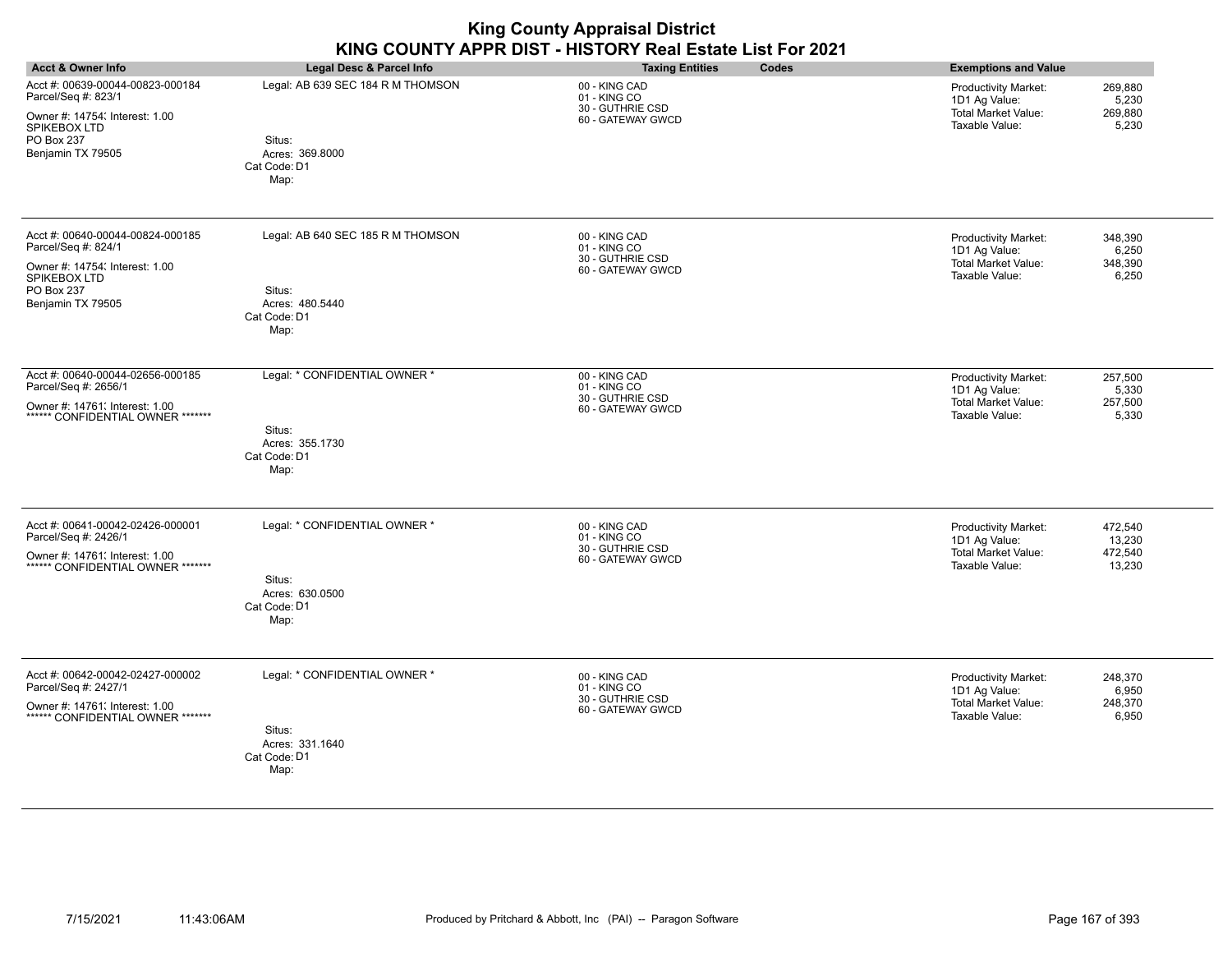| <b>Acct &amp; Owner Info</b>                                                                                                                                              | <b>Legal Desc &amp; Parcel Info</b>                                                                           | <b>Taxing Entities</b><br>Codes                                        | <b>Exemptions and Value</b>                                                                                                          |
|---------------------------------------------------------------------------------------------------------------------------------------------------------------------------|---------------------------------------------------------------------------------------------------------------|------------------------------------------------------------------------|--------------------------------------------------------------------------------------------------------------------------------------|
| Acct #: 00642-00042-02472-000002<br>Parcel/Seq #: 2472/1<br>Owner #: 14785! Interest: 1.00<br>MILLICAN GARY AND WIFE DIANA<br>PO BOX 280<br>TUSCOLA TX 79562              | Legal: AB 642 SEC 2 R M THOMSON<br>Situs:<br>Acres: 268.9560<br>Cat Code: D1<br>Map:                          | 00 - KING CAD<br>01 - KING CO<br>30 - GUTHRIE CSD<br>60 - GATEWAY GWCD | 201,720<br><b>Productivity Market:</b><br>1D1 Ag Value:<br>5,650<br><b>Total Market Value:</b><br>201,720<br>Taxable Value:<br>5,650 |
| Acct #: 00642-00042-02679-000002<br>Parcel/Seq #: 2679/1<br>Owner #: 14784! Interest: 1.00<br>REAVES, RAY LEE & STACY JO<br>PO BOX 1794<br>GRAHAM TX 76450-7794           | Legal: AB 642 SEC 2 R M THOMSON<br>2525 CR 379<br>Situs: GUTHRIE TX<br>Acres: 18.7600<br>Cat Code: D1<br>Map: | 00 - KING CAD<br>01 - KING CO<br>30 - GUTHRIE CSD<br>60 - GATEWAY GWCD | 14,070<br>Productivity Market:<br>1D1 Ag Value:<br>390<br><b>Total Market Value:</b><br>14,070<br>Taxable Value:<br>390              |
| Acct #: 00643-00042-02462-000003<br>Parcel/Seq #: 2462/1<br>Owner #: 14784 { Interest: 1.00<br><b>BALES FAMILY HOLDINGS LLC</b><br>4411 CARDINAL LANE<br>MIDLAND TX 79707 | Legal: AB 643 SEC 3 R M THOMSON<br>Situs:<br>Acres: 69.5540<br>Cat Code: D1<br>Map:                           | 00 - KING CAD<br>01 - KING CO<br>30 - GUTHRIE CSD<br>60 - GATEWAY GWCD | Productivity Market:<br>52,170<br>1D1 Ag Value:<br>1,320<br><b>Total Market Value:</b><br>52,170<br>1,320<br>Taxable Value:          |
| Acct #: 00643-00042-02473-000003<br>Parcel/Seq #: 2473/1<br>Owner #: 14785{ Interest: 1.00<br>MILLICAN GARY AND WIFE DIANA<br>PO BOX 280<br>TUSCOLA TX 79562              | Legal: AB 643 SEC 3 R M THOMSON<br>Situs:<br>Acres: 191.4410<br>Cat Code: D1<br>Map:                          | 00 - KING CAD<br>01 - KING CO<br>30 - GUTHRIE CSD<br>60 - GATEWAY GWCD | <b>Productivity Market:</b><br>143,580<br>1D1 Ag Value:<br>4,020<br><b>Total Market Value:</b><br>143,580<br>Taxable Value:<br>4,020 |
| Acct #: 00643-00042-02680-000003<br>Parcel/Seq #: 2680/1<br>Owner #: 14784! Interest: 1.00<br>REAVES, RAY LEE & STACY JO<br>PO BOX 1794<br>GRAHAM TX 76450-7794           | Legal: AB 643 SEC 3 R M THOMSON<br>Situs:<br>Acres: 313.3720<br>Cat Code: D1<br>Map:                          | 00 - KING CAD<br>01 - KING CO<br>30 - GUTHRIE CSD<br>60 - GATEWAY GWCD | 235,030<br><b>Productivity Market:</b><br>1D1 Ag Value:<br>6,580<br><b>Total Market Value:</b><br>235,030<br>Taxable Value:<br>6,580 |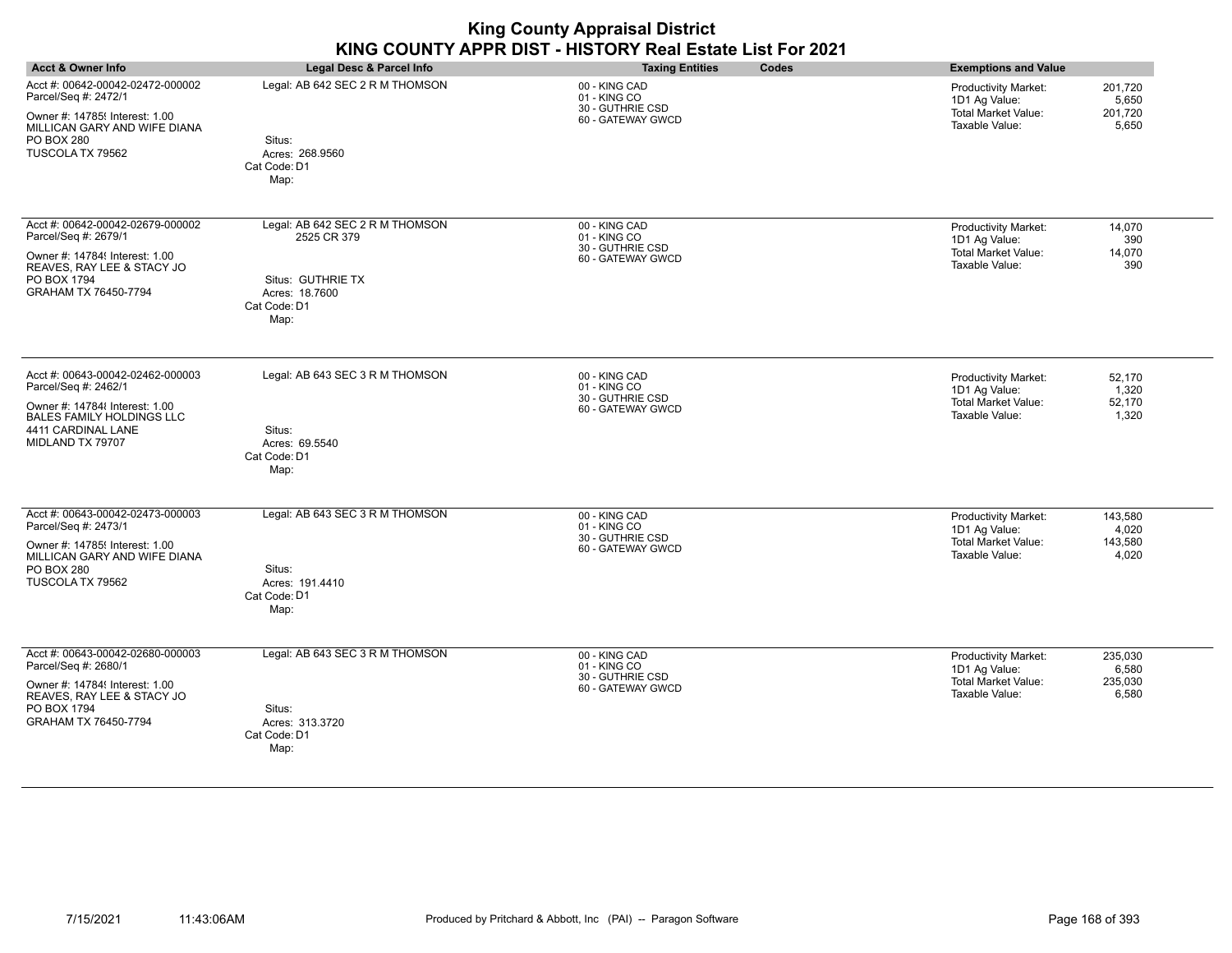| <b>Acct &amp; Owner Info</b>                                                                                                                                             | Legal Desc & Parcel Info                                                                                               | <b>Taxing Entities</b><br>Codes                                        | <b>Exemptions and Value</b>                                                                                                                                                                                                           |
|--------------------------------------------------------------------------------------------------------------------------------------------------------------------------|------------------------------------------------------------------------------------------------------------------------|------------------------------------------------------------------------|---------------------------------------------------------------------------------------------------------------------------------------------------------------------------------------------------------------------------------------|
| Acct #: 00644-00042-01349-000006<br>Parcel/Seq #: 1349/1<br>Owner #: 14786' Interest: 1.00<br>LEE LEWIS CONSTRUCTION, INC<br>PO BOX 65197<br>LUBBOCK TX 79464            | Legal: AB 644 SEC 6 R M THOMSON<br>Situs:<br>Acres: 503.2990<br>Cat Code: D1<br>Map:                                   | 00 - KING CAD<br>01 - KING CO<br>30 - GUTHRIE CSD<br>60 - GATEWAY GWCD | 377,470<br><b>Productivity Market:</b><br>1D1 Ag Value:<br>9,560<br><b>Total Market Value:</b><br>377,470<br>Taxable Value:<br>9,560                                                                                                  |
| Acct #: 00644-00042-02460-000006<br>Parcel/Seq #: 2460/1<br>Owner #: 14784( Interest: 1.00<br>TITANIUM INTEREST II LLC<br>6003 WARM MIST LANE<br>DALLAS TX 75248         | Legal: AB 644 SEC 6 R M THOMSON<br>Situs:<br>Acres: 45.9270<br>Cat Code: D1<br>Map:                                    | 00 - KING CAD<br>01 - KING CO<br>30 - GUTHRIE CSD<br>60 - GATEWAY GWCD | Productivity Market:<br>34,450<br>1D1 Ag Value:<br>870<br><b>Total Market Value:</b><br>34,450<br>Taxable Value:<br>870                                                                                                               |
| Acct #: 00645-00042-02464-000007<br>Parcel/Seq #: 2464/1<br>Owner #: 147848 Interest: 1.00<br><b>BALES FAMILY HOLDINGS LLC</b><br>4411 CARDINAL LANE<br>MIDLAND TX 79707 | Legal: AB 645 SEC 7 R M THOMSON<br>Situs:<br>Acres: 86.2600<br>Cat Code: D1<br>Map:                                    | 00 - KING CAD<br>01 - KING CO<br>30 - GUTHRIE CSD<br>60 - GATEWAY GWCD | Productivity Market:<br>64,700<br>1,640<br>1D1 Ag Value:<br><b>Total Market Value:</b><br>64,700<br>Taxable Value:<br>1,640                                                                                                           |
| Acct #: 00645-00042-02469-000007<br>Parcel/Seq #: 2469/1<br>Owner #: 14784( Interest: 1.00<br>TITANIUM INTEREST II LLC<br>6003 WARM MIST LANE<br>DALLAS TX 75248         | Legal: AB 645 SEC 7 R M THOMSON<br>Situs:<br>Acres: 428.7020<br>Cat Code: D1 E2 D2<br>Map:                             | 00 - KING CAD<br>01 - KING CO<br>30 - GUTHRIE CSD<br>60 - GATEWAY GWCD | 22,330<br>Improvement Homesite:<br>35,970<br>Improvement NonHomesite:<br>321,530<br>Productivity Market:<br>1D1 Ag Value:<br>8,150<br><b>Total Market Value:</b><br>379,830<br>Taxable Value:<br>66,450                               |
| Acct #: 00646-00042-02461-000008<br>Parcel/Seq #: 2461/1<br>Owner #: 147848 Interest: 1.00<br><b>BALES FAMILY HOLDINGS LLC</b><br>4411 CARDINAL LANE<br>MIDLAND TX 79707 | Legal: AB 646 SEC 8 R M THOMSON<br>Situs: 2490 CR 379 GUTHRIE TX 79236<br>Acres: 575.1070<br>Cat Code: D1 E D2<br>Map: | 00 - KING CAD<br>01 - KING CO<br>30 - GUTHRIE CSD<br>60 - GATEWAY GWCD | 800<br>Land NonHomesite:<br>89,980<br>Improvement Homesite:<br>21,140<br>Improvement NonHomesite:<br>Productivity Market:<br>430,580<br>1D1 Ag Value:<br>10,910<br><b>Total Market Value:</b><br>542,500<br>Taxable Value:<br>122,830 |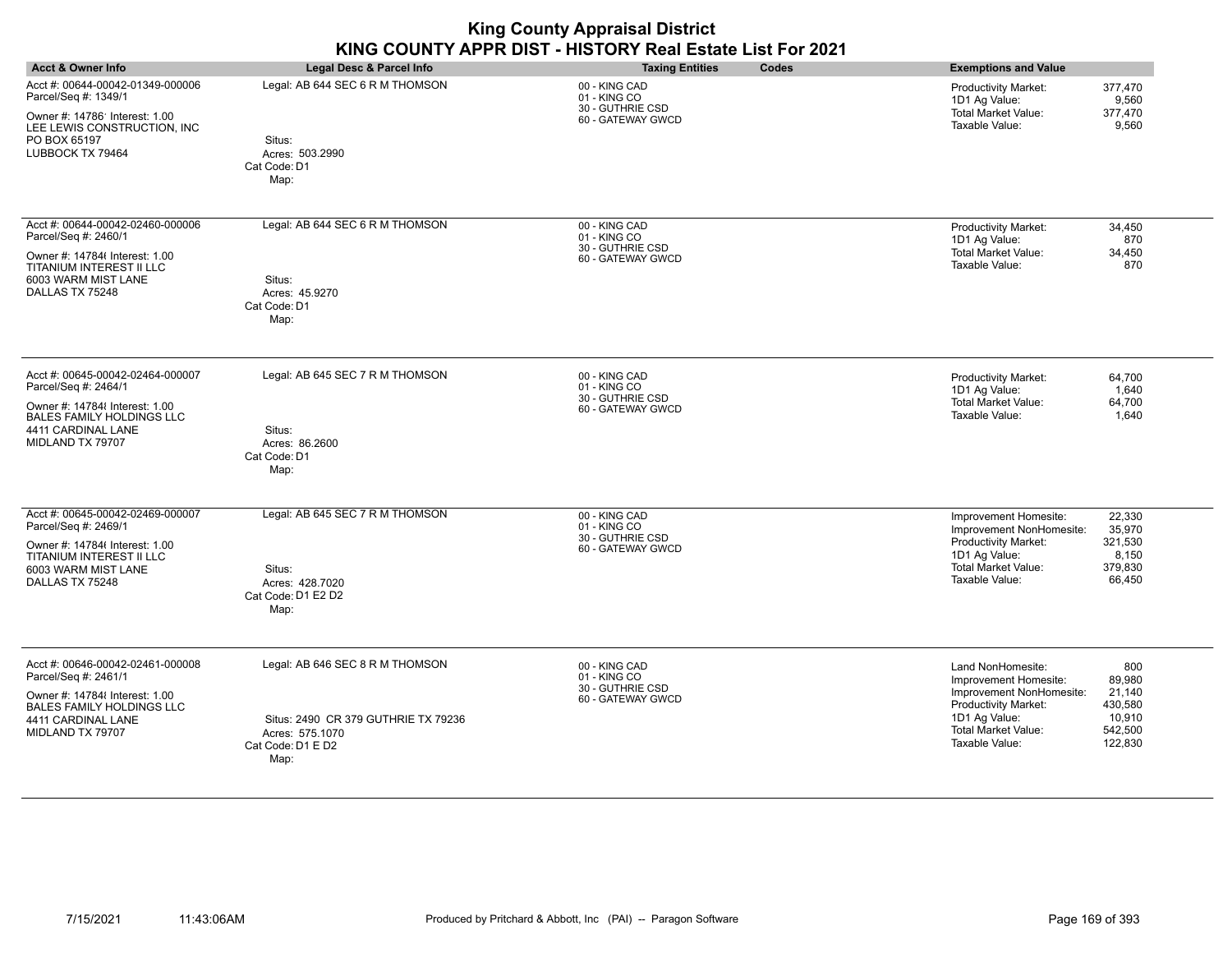| <b>Acct &amp; Owner Info</b>                                                                                                                                                 | Legal Desc & Parcel Info                                                            | <b>Taxing Entities</b><br>Codes                                        | <b>Exemptions and Value</b>                                                                                                    |
|------------------------------------------------------------------------------------------------------------------------------------------------------------------------------|-------------------------------------------------------------------------------------|------------------------------------------------------------------------|--------------------------------------------------------------------------------------------------------------------------------|
| Acct #: 00646-00042-02474-000008<br>Parcel/Seq #: 2474/1<br>Owner #: 14785! Interest: 1.00<br>MILLICAN GARY AND WIFE DIANA<br>PO BOX 280<br>TUSCOLA TX 79562                 | Legal: AB 646 SEC 8 R M THOMSON<br>Situs:<br>Acres: 26.0570<br>Cat Code: D1<br>Map: | 00 - KING CAD<br>01 - KING CO<br>30 - GUTHRIE CSD<br>60 - GATEWAY GWCD | 19,540<br><b>Productivity Market:</b><br>1D1 Ag Value:<br>550<br><b>Total Market Value:</b><br>19,540<br>Taxable Value:<br>550 |
| Acct #: 00646-00042-02478-000008<br>Parcel/Seq #: 2478/1<br>Owner #: 147841 Interest: 1.00<br>CUATRO COBB FAMILY PARTNERS, LTD<br><b>PO BOX 15</b><br>CRANFILLS GAP TX 76637 | Legal: AB 646 SEC 8 R M THOMSON<br>Situs:<br>Acres: 15.9790<br>Cat Code: D1<br>Map: | 00 - KING CAD<br>01 - KING CO<br>30 - GUTHRIE CSD<br>60 - GATEWAY GWCD | <b>Productivity Market:</b><br>11,980<br>1D1 Ag Value:<br>340<br><b>Total Market Value:</b><br>11,980<br>Taxable Value:<br>340 |
| Acct #: 00647-00042-02428-000009<br>Parcel/Seq #: 2428/1<br>Owner #: 14761. Interest: 1.00<br>****** CONFIDENTIAL OWNER *******                                              | Legal: * CONFIDENTIAL OWNER *<br>Situs:<br>Acres: 8.8650<br>Cat Code: D1<br>Map:    | 00 - KING CAD<br>01 - KING CO<br>30 - GUTHRIE CSD<br>60 - GATEWAY GWCD | 6,650<br><b>Productivity Market:</b><br>1D1 Ag Value:<br>190<br><b>Total Market Value:</b><br>6,650<br>Taxable Value:<br>190   |
| Acct #: 00647-00042-02467-000009<br>Parcel/Seq #: 2467/1<br>Owner #: 14784 { Interest: 1.00<br>BALES FAMILY HOLDINGS LLC<br>4411 CARDINAL LANE<br>MIDLAND TX 79707           | Legal: AB 647 SEC 9 R M THOMSON<br>Situs:<br>Acres: 45.8080<br>Cat Code: D1<br>Map: | 00 - KING CAD<br>01 - KING CO<br>30 - GUTHRIE CSD<br>60 - GATEWAY GWCD | 34,360<br><b>Productivity Market:</b><br>870<br>1D1 Ag Value:<br><b>Total Market Value:</b><br>34,360<br>Taxable Value:<br>870 |
| Acct #: 00647-00042-02479-000009<br>Parcel/Seq #: 2479/1<br>Owner #: 14784: Interest: 1.00<br>CUATRO COBB FAMILY PARTNERS, LTD<br><b>PO BOX 15</b><br>CRANFILLS GAP TX 76637 | Legal: AB 647 SEC 9 R M THOMSON<br>Situs:<br>Acres: 46.5110<br>Cat Code: D1<br>Map: | 00 - KING CAD<br>01 - KING CO<br>30 - GUTHRIE CSD<br>60 - GATEWAY GWCD | Productivity Market:<br>34,880<br>1D1 Ag Value:<br>980<br><b>Total Market Value:</b><br>34,880<br>Taxable Value:<br>980        |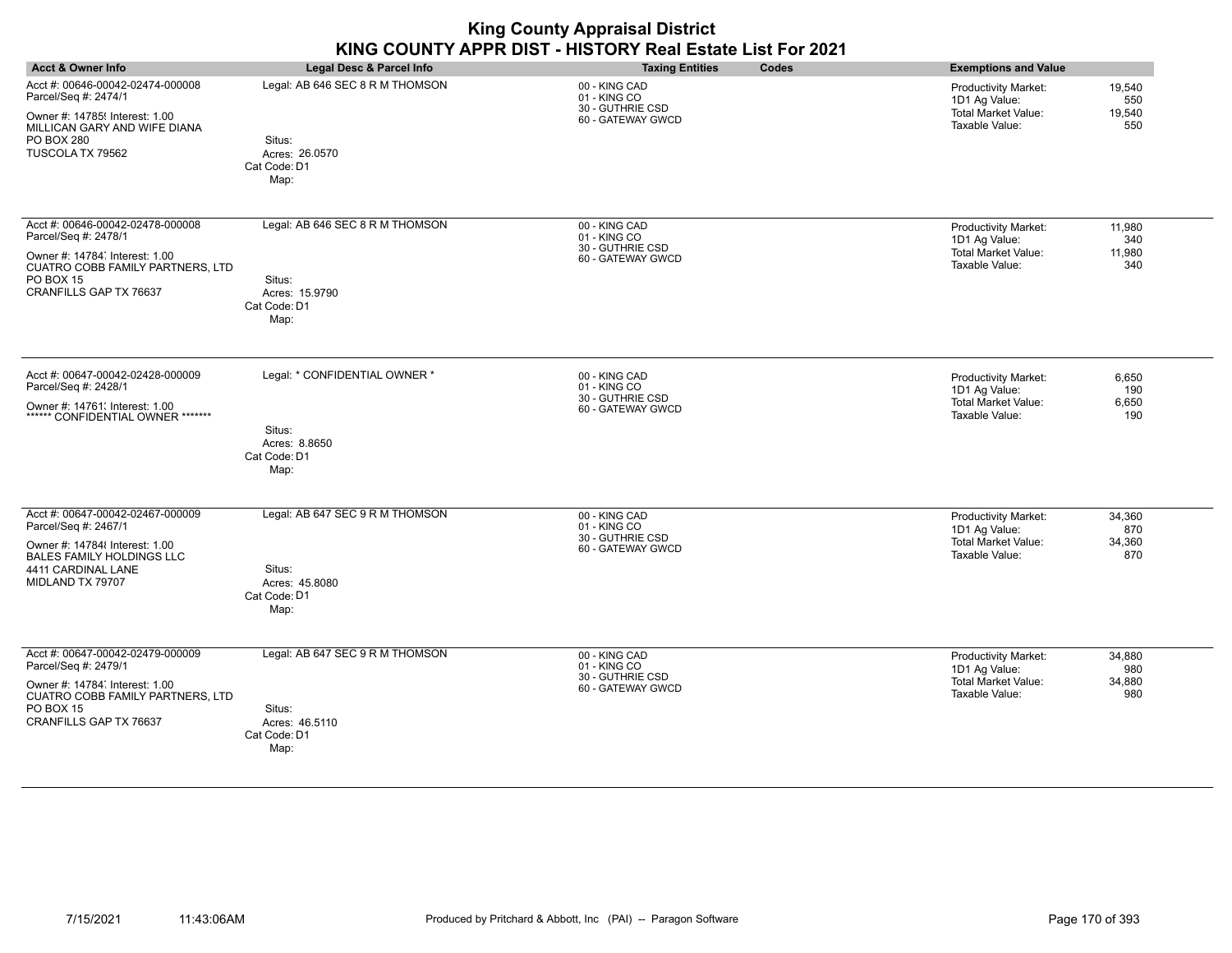| <b>Acct &amp; Owner Info</b>                                                                                                                                                | Legal Desc & Parcel Info                                                                                                                         | <b>Taxing Entities</b><br>Codes                                        | <b>Exemptions and Value</b>                                                                                                                                                                                                           |
|-----------------------------------------------------------------------------------------------------------------------------------------------------------------------------|--------------------------------------------------------------------------------------------------------------------------------------------------|------------------------------------------------------------------------|---------------------------------------------------------------------------------------------------------------------------------------------------------------------------------------------------------------------------------------|
| Acct #: 00647-00042-02520-000000<br>Parcel/Seq #: 2520/1<br>Owner #: 14785! Interest: 1.00<br>MILLICAN GARY AND WIFE DIANA<br>PO BOX 280<br>TUSCOLA TX 79562                | Legal: IMPROVEMENT ON AB 647 SEC 9<br>R M THOMSON<br>Situs: 2510 CR 379 GUTHRIE TX 79236<br>Acres: 474.6840<br>Cat Code: D1 E D2<br>Map:         | 00 - KING CAD<br>01 - KING CO<br>30 - GUTHRIE CSD<br>60 - GATEWAY GWCD | 800<br>Land NonHomesite:<br>Improvement Homesite:<br>118,300<br>15,770<br>Improvement NonHomesite:<br>Productivity Market:<br>355,260<br>1D1 Ag Value:<br>9,950<br><b>Total Market Value:</b><br>490,130<br>Taxable Value:<br>144,820 |
| Acct #: 00648-00042-02463-000010<br>Parcel/Seq #: 2463/1<br>Owner #: 147848 Interest: 1.00<br>BALES FAMILY HOLDINGS LLC<br>4411 CARDINAL LANE<br>MIDLAND TX 79707           | Legal: AB 648 SEC 10 R M THOMSON<br>Situs:<br>Acres: 1.2000<br>Cat Code: D1<br>Map:                                                              | 00 - KING CAD<br>01 - KING CO<br>30 - GUTHRIE CSD<br>60 - GATEWAY GWCD | <b>Productivity Market:</b><br>900<br>1D1 Ag Value:<br>20<br><b>Total Market Value:</b><br>900<br>Taxable Value:<br>20                                                                                                                |
| Acct #: 00648-00042-02552-000010<br>Parcel/Seq #: 2552/1<br>Owner #: 14784 Interest: 1.00<br>CUATRO COBB FAMILY PARTNERS, LTD<br><b>PO BOX 15</b><br>CRANFILLS GAP TX 76637 | Legal: IMPROVMENT ON AB 648 SEC 10<br>R M THOMSON BLK 10<br>Situs: 2770 HWY 222 GUTHRIE TX 79236<br>Acres: 246.3380<br>Cat Code: D1 E D2<br>Map: | 00 - KING CAD<br>01 - KING CO<br>30 - GUTHRIE CSD<br>60 - GATEWAY GWCD | 800<br>Land NonHomesite:<br>63,330<br>Improvement Homesite:<br>Improvement NonHomesite:<br>20,940<br>Productivity Market:<br>184,000<br>1D1 Ag Value:<br>5,150<br><b>Total Market Value:</b><br>269,070<br>Taxable Value:<br>90,220   |
| Acct #: 00648-00047-02470-000010<br>Parcel/Seq #: 2470/1<br>Owner #: 14784( Interest: 1.00<br>TITANIUM INTEREST II LLC<br>6003 WARM MIST LANE<br>DALLAS TX 75248            | Legal: AB 648 SEC 10 R M THOMSON<br>Situs:<br>Acres: 380.1560<br>Cat Code: D1<br>Map:                                                            | 00 - KING CAD<br>01 - KING CO<br>30 - GUTHRIE CSD<br>60 - GATEWAY GWCD | Productivity Market:<br>285,120<br>1D1 Ag Value:<br>7,220<br><b>Total Market Value:</b><br>285,120<br>Taxable Value:<br>7,220                                                                                                         |
| Acct #: 00649-00042-02429-000011<br>Parcel/Seq #: 2429/1<br>Owner #: 14761. Interest: 1.00<br>****** CONFIDENTIAL OWNER *******                                             | Legal: * CONFIDENTIAL OWNER *<br>Situs:<br>Acres: 581.5230<br>Cat Code: D1<br>Map:                                                               | 00 - KING CAD<br>01 - KING CO<br>30 - GUTHRIE CSD<br>60 - GATEWAY GWCD | 436,140<br><b>Productivity Market:</b><br>1D1 Ag Value:<br>11,050<br><b>Total Market Value:</b><br>436,140<br>Taxable Value:<br>11,050                                                                                                |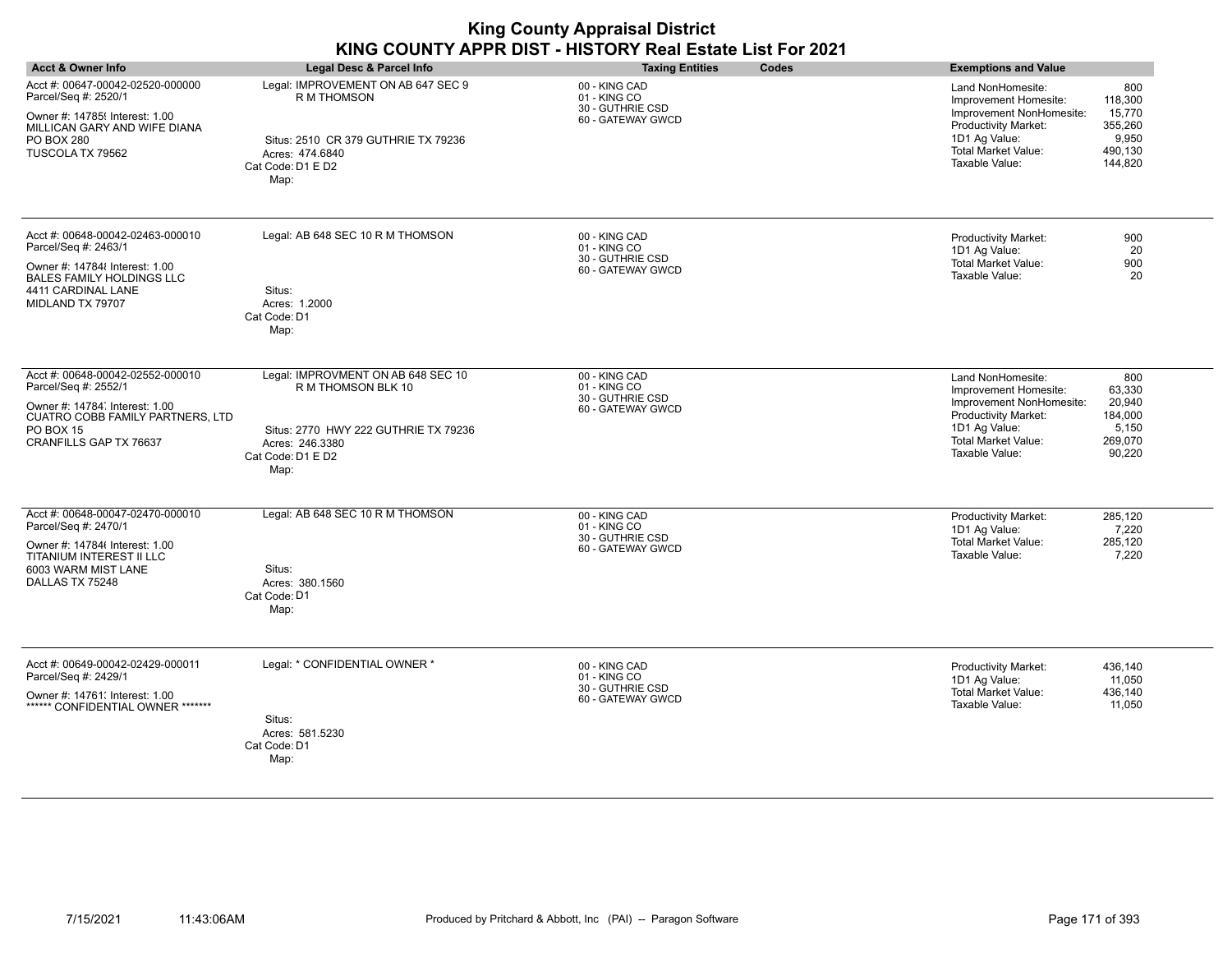|                                                                                                                                                                                  |                                                                                       | <b>King County Appraisal District</b><br>KING COUNTY APPR DIST - HISTORY Real Estate List For 2021 |                                                                                                                                      |
|----------------------------------------------------------------------------------------------------------------------------------------------------------------------------------|---------------------------------------------------------------------------------------|----------------------------------------------------------------------------------------------------|--------------------------------------------------------------------------------------------------------------------------------------|
| <b>Acct &amp; Owner Info</b>                                                                                                                                                     | <b>Legal Desc &amp; Parcel Info</b>                                                   | <b>Taxing Entities</b><br>Codes                                                                    | <b>Exemptions and Value</b>                                                                                                          |
| Acct #: 00650-00040-01355-000012<br>Parcel/Seq #: 1355/1<br>Owner #: 14772( Interest: 1.00<br><b>BROOK VALLEY RANCH, LLC</b><br>543 PARK HEIGHTS CIRCLE<br><b>TYLER TX 75701</b> | Legal: AB 650 SEC 12 R M THOMSON<br>Situs:<br>Acres: 238.6940<br>Cat Code: D1<br>Map: | 00 - KING CAD<br>01 - KING CO<br>30 - GUTHRIE CSD<br>60 - GATEWAY GWCD                             | <b>Productivity Market:</b><br>179,020<br>1D1 Ag Value:<br>4,540<br><b>Total Market Value:</b><br>179,020<br>Taxable Value:<br>4,540 |
| Acct #: 00650-00042-02430-000012<br>Parcel/Seq #: 2430/1<br>Owner #: 14761. Interest: 1.00<br>****** CONFIDENTIAL OWNER *******                                                  | Legal: * CONFIDENTIAL OWNER *<br>Situs:<br>Acres: 406.9910<br>Cat Code: D1<br>Map:    | 00 - KING CAD<br>01 - KING CO<br>30 - GUTHRIE CSD<br>60 - GATEWAY GWCD                             | 305,240<br><b>Productivity Market:</b><br>1D1 Ag Value:<br>7,730<br><b>Total Market Value:</b><br>305,240<br>Taxable Value:<br>7,730 |
| Acct #: 00651-00040-02457-000013<br>Parcel/Seq #: 2457/1<br>Owner #: 14772( Interest: 1.00<br><b>BROOK VALLEY RANCH, LLC</b><br>543 PARK HEIGHTS CIRCLE<br><b>TYLER TX 75701</b> | Legal: AB 651 SEC 13 R M THOMSON<br>Situs:<br>Acres: 40.4480<br>Cat Code: D1<br>Map:  | 00 - KING CAD<br>01 - KING CO<br>30 - GUTHRIE CSD<br>60 - GATEWAY GWCD                             | Productivity Market:<br>30,340<br>1D1 Ag Value:<br>770<br><b>Total Market Value:</b><br>30,340<br>Taxable Value:<br>770              |
| Acct #: 00651-00040-02487-000013<br>Parcel/Seq #: 2487/1<br>Owner #: 14785! Interest: 1.00<br>4130, LLC<br>PO BOX 845<br>ASPERMONT TX 79502                                      | Legal: AB 651 SEC 13 R M THOMSON<br>Situs:<br>Acres: 150.4450<br>Cat Code: D1<br>Map: | 00 - KING CAD<br>01 - KING CO<br>30 - GUTHRIE CSD<br>60 - GATEWAY GWCD                             | 120,360<br>Productivity Market:<br>4,960<br>1D1 Ag Value:<br><b>Total Market Value:</b><br>120,360<br>Taxable Value:<br>4.960        |
| Acct #: 00651-00040-02508-000013<br>Parcel/Seq #: 2508/1<br>Owner #: 14772; Interest: 1.00<br><b>DWAYNE JOHNSON LLC</b><br>5336 STATE HIGHWAY 222 EAST<br>KNOX CITY TX 79529     | Legal: AB 651 SEC 13 R M THOMSON<br>Situs:<br>Acres: 6.9680<br>Cat Code: D1<br>Map:   | 00 - KING CAD<br>01 - KING CO<br>30 - GUTHRIE CSD<br>60 - GATEWAY GWCD                             | <b>Productivity Market:</b><br>5,230<br>1D1 Ag Value:<br>130<br><b>Total Market Value:</b><br>5,230<br>Taxable Value:<br>130         |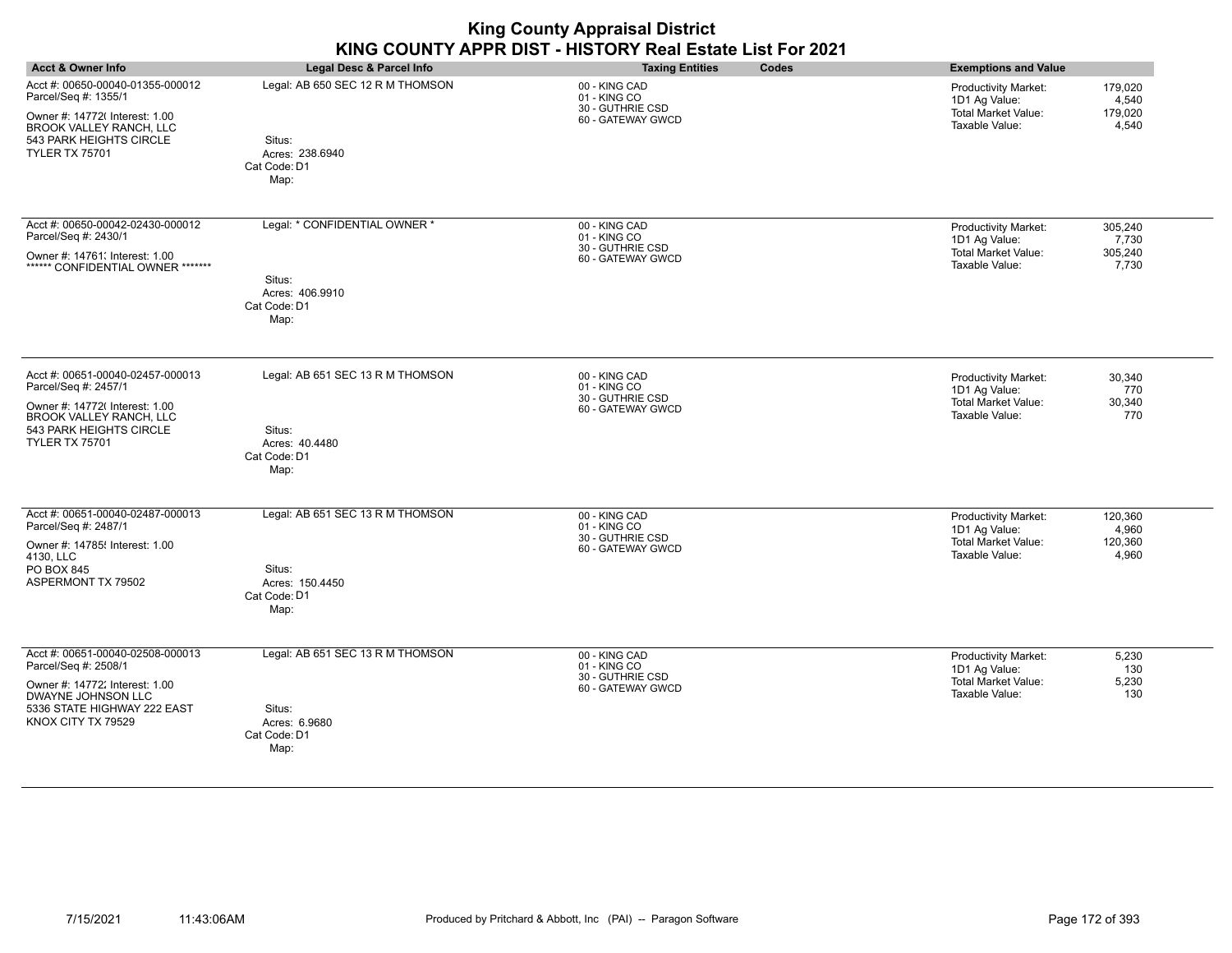|                                                                                                                                                                      |                                                                                      | <b>King County Appraisal District</b><br>KING COUNTY APPR DIST - HISTORY Real Estate List For 2021 |                                                                                                                             |
|----------------------------------------------------------------------------------------------------------------------------------------------------------------------|--------------------------------------------------------------------------------------|----------------------------------------------------------------------------------------------------|-----------------------------------------------------------------------------------------------------------------------------|
| <b>Acct &amp; Owner Info</b>                                                                                                                                         | Legal Desc & Parcel Info                                                             | <b>Taxing Entities</b><br>Codes                                                                    | <b>Exemptions and Value</b>                                                                                                 |
| Acct #: 00652-00042-02431-000014<br>Parcel/Seq #: 2431/1<br>Owner #: 14761; Interest: 1.00<br>****** CONFIDENTIAL OWNER *******                                      | Legal: * CONFIDENTIAL OWNER *                                                        | 00 - KING CAD<br>01 - KING CO<br>30 - GUTHRIE CSD<br>60 - GATEWAY GWCD                             | Productivity Market:<br>92,640<br>1D1 Ag Value:<br>2,350<br><b>Total Market Value:</b><br>92,640<br>Taxable Value:<br>2,350 |
|                                                                                                                                                                      | Situs:<br>Acres: 123.5150<br>Cat Code: D1<br>Map:                                    |                                                                                                    |                                                                                                                             |
| Acct #: 00652-00042-02476-000014<br>Parcel/Seq #: 2476/1<br>Owner #: 14785! Interest: 1.00<br>MILLICAN GARY AND WIFE DIANA                                           | Legal: AB 652 SEC 14 R M THOMSON                                                     | 00 - KING CAD<br>01 - KING CO<br>30 - GUTHRIE CSD<br>60 - GATEWAY GWCD                             | Productivity Market:<br>29,690<br>1D1 Ag Value:<br>750<br><b>Total Market Value:</b><br>29,690<br>Taxable Value:<br>750     |
| PO BOX 280<br>TUSCOLA TX 79562                                                                                                                                       | Situs:<br>Acres: 39.5880<br>Cat Code: D1<br>Map:                                     |                                                                                                    |                                                                                                                             |
| Acct #: 00652-00042-02480-000014<br>Parcel/Seq #: 2480/1<br>Owner #: 14784 Interest: 1.00<br>CUATRO COBB FAMILY PARTNERS, LTD<br>PO BOX 15<br>CRANFILLS GAP TX 76637 | Legal: AB 652 SEC 14 R M THOMSON<br>Situs:<br>Acres: 57.6440<br>Cat Code: D1<br>Map: | 00 - KING CAD<br>01 - KING CO<br>30 - GUTHRIE CSD<br>60 - GATEWAY GWCD                             | 43,230<br>Productivity Market:<br>1D1 Ag Value:<br>1,210<br><b>Total Market Value:</b><br>43,230<br>Taxable Value:<br>1,210 |
| Acct #: 00652-00042-02496-000014<br>Parcel/Seq #: 2496/1<br>Owner #: 14785! Interest: 1.00<br>MILLICAN GARY AND WIFE DIANA<br><b>PO BOX 280</b><br>TUSCOLA TX 79562  | Legal: AB 652 SEC 14 R M THOMSON<br>Situs:<br>Acres: 0.5000<br>Cat Code: D1<br>Map:  | 00 - KING CAD<br>01 - KING CO<br>30 - GUTHRIE CSD<br>60 - GATEWAY GWCD                             | Productivity Market:<br>380<br>1D1 Ag Value:<br>10<br><b>Total Market Value:</b><br>380<br>Taxable Value:<br>10             |
| Acct #: 00653-00042-01358-000015<br>Parcel/Seq #: 1358/1<br>Owner #: 14765' Interest: 1.00<br>SPANISH BIT RANCH LLC<br>6003 WARM MIST LANE<br>DALLAS TX 75248        | Legal: AB 653 SEC 15 R M THOMSON<br>Situs:<br>Acres: 76.9830<br>Cat Code: D1<br>Map: | 00 - KING CAD<br>01 - KING CO<br>30 - GUTHRIE CSD<br>60 - GATEWAY GWCD                             | 57,740<br>Productivity Market:<br>1D1 Ag Value:<br>1,460<br><b>Total Market Value:</b><br>57,740<br>Taxable Value:<br>1,460 |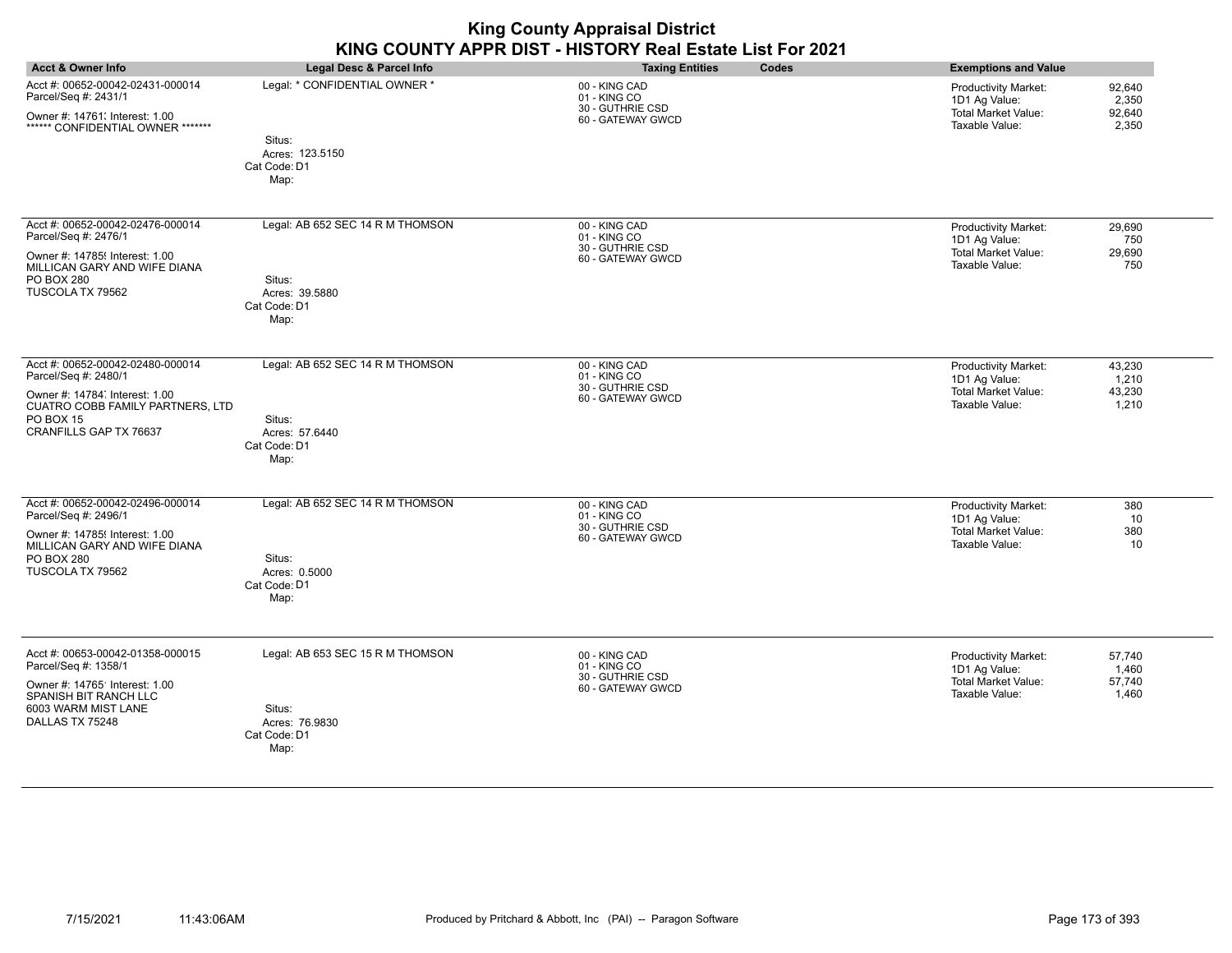| <b>Acct &amp; Owner Info</b>                                                                                                                                                       | Legal Desc & Parcel Info                                                              | <b>Taxing Entities</b><br>Codes                                        | <b>Exemptions and Value</b>                                                                                                        |
|------------------------------------------------------------------------------------------------------------------------------------------------------------------------------------|---------------------------------------------------------------------------------------|------------------------------------------------------------------------|------------------------------------------------------------------------------------------------------------------------------------|
| Acct #: 00653-00042-02465-000015<br>Parcel/Seq #: 2465/1<br>Owner #: 14784 Interest: 1.00<br><b>BALES FAMILY HOLDINGS LLC</b><br>4411 CARDINAL LANE<br>MIDLAND TX 79707            | Legal: AB 653 SEC 15 R M THOMSON<br>Situs:<br>Acres: 21.3020<br>Cat Code: D1<br>Map:  | 00 - KING CAD<br>01 - KING CO<br>30 - GUTHRIE CSD<br>60 - GATEWAY GWCD | 15,980<br>Productivity Market:<br>1D1 Ag Value:<br>400<br><b>Total Market Value:</b><br>15,980<br>Taxable Value:<br>400            |
| Acct #: 00653-00042-02481-000015<br>Parcel/Seq #: 2481/1<br>Owner #: 14784 Interest: 1.00<br>CUATRO COBB FAMILY PARTNERS, LTD<br>PO BOX 15<br>CRANFILLS GAP TX 76637               | Legal: AB 653 SEC 15 R M THOMSON<br>Situs:<br>Acres: 357.0620<br>Cat Code: D1<br>Map: | 00 - KING CAD<br>01 - KING CO<br>30 - GUTHRIE CSD<br>60 - GATEWAY GWCD | Productivity Market:<br>267,800<br>1D1 Ag Value:<br>7,500<br><b>Total Market Value:</b><br>267,800<br>Taxable Value:<br>7,500      |
| Acct #: 00653-00042-02607-000015<br>Parcel/Seq #: 2607/1<br>Owner #: 14784 Interest: 1.00<br>CUATRO COBB FAMILY PARTNERS, LTD<br><b>PO BOX 15</b><br><b>CRANFILLS GAP TX 76637</b> | Legal: AB 653 SEC 15 R M THOMSON<br>Situs:<br>Acres: 127.5340<br>Cat Code: D1<br>Map: | 00 - KING CAD<br>01 - KING CO<br>30 - GUTHRIE CSD<br>60 - GATEWAY GWCD | 95,650<br><b>Productivity Market:</b><br>1D1 Ag Value:<br>2,420<br><b>Total Market Value:</b><br>95,650<br>Taxable Value:<br>2,420 |
| Acct #: 00654-00042-02466-000016<br>Parcel/Seq #: 2466/1<br>Owner #: 14784 Interest: 1.00<br><b>BALES FAMILY HOLDINGS LLC</b><br>4411 CARDINAL LANE<br>MIDLAND TX 79707            | Legal: AB 654 SEC 16 R M THOMSON<br>Situs:<br>Acres: 60.7200<br>Cat Code: D1<br>Map:  | 00 - KING CAD<br>01 - KING CO<br>30 - GUTHRIE CSD<br>60 - GATEWAY GWCD | <b>Productivity Market:</b><br>45,540<br>1,150<br>1D1 Ag Value:<br><b>Total Market Value:</b><br>45,540<br>Taxable Value:<br>1,150 |
| Acct #: 00654-00042-02471-000016<br>Parcel/Seq #: 2471/1<br>Owner #: 14784( Interest: 1.00<br>TITANIUM INTEREST II LLC<br>6003 WARM MIST LANE<br>DALLAS TX 75248                   | Legal: AB 654 SEC 16 R M THOMSON<br>Situs:<br>Acres: 8.1510<br>Cat Code: D1<br>Map:   | 00 - KING CAD<br>01 - KING CO<br>30 - GUTHRIE CSD<br>60 - GATEWAY GWCD | <b>Productivity Market:</b><br>6,110<br>1D1 Ag Value:<br>150<br><b>Total Market Value:</b><br>6,110<br>Taxable Value:<br>150       |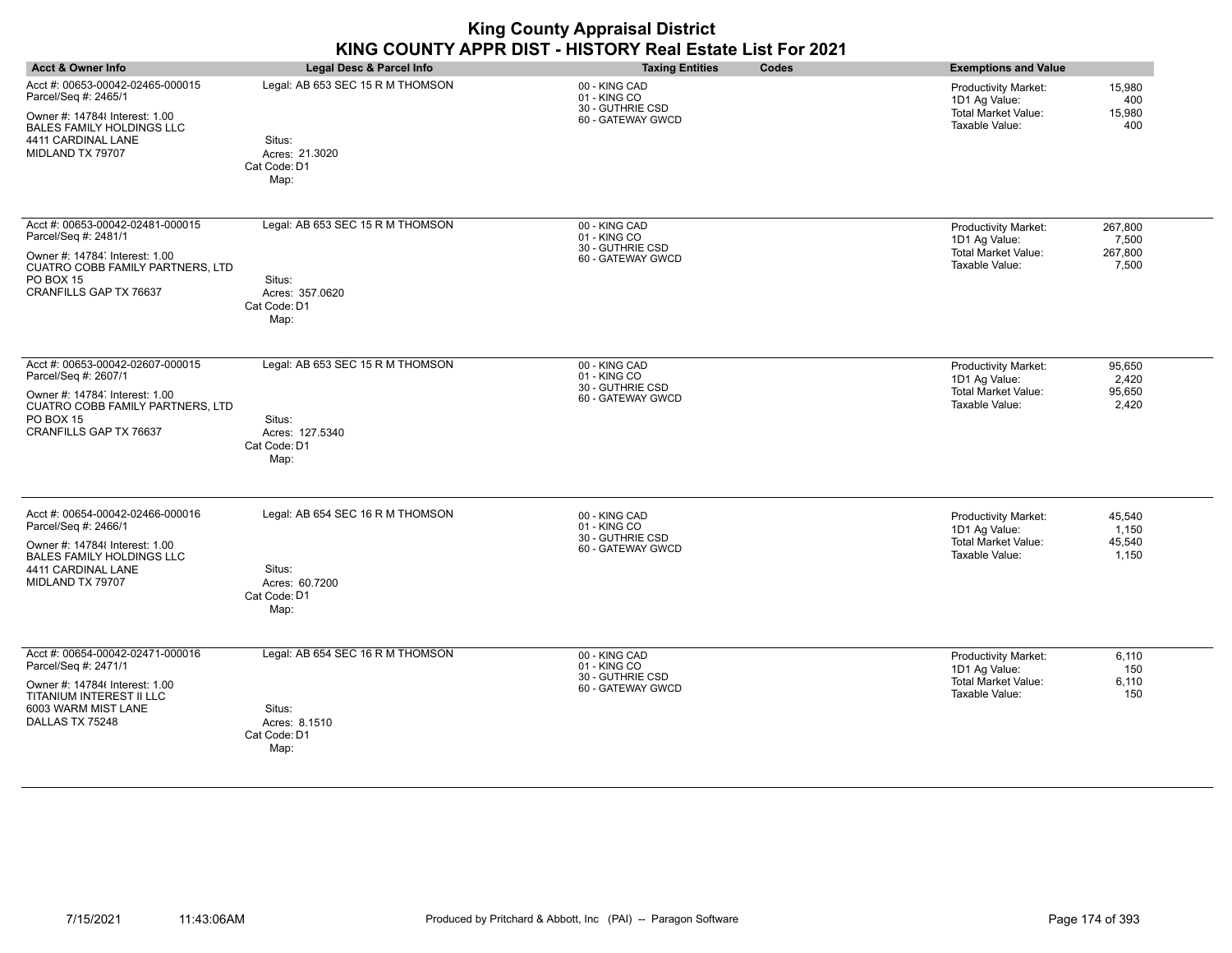| <b>Acct &amp; Owner Info</b>                                                                                                                                                                                              | <b>Legal Desc &amp; Parcel Info</b>                                                                                                                                  | <b>Taxing Entities</b><br><b>Codes</b>                                 | <b>Exemptions and Value</b>                                                                                                                                                                                                   |
|---------------------------------------------------------------------------------------------------------------------------------------------------------------------------------------------------------------------------|----------------------------------------------------------------------------------------------------------------------------------------------------------------------|------------------------------------------------------------------------|-------------------------------------------------------------------------------------------------------------------------------------------------------------------------------------------------------------------------------|
|                                                                                                                                                                                                                           |                                                                                                                                                                      |                                                                        |                                                                                                                                                                                                                               |
| Acct #: 00654-00042-02482-000016<br>Parcel/Seq #: 2482/1<br>Owner #: 14784, Interest: 1.00<br>CUATRO COBB FAMILY PARTNERS, LTD<br>PO BOX 15<br>CRANFILLS GAP TX 76637                                                     | Legal: AB 654 SEC 16 R M THOMSON<br>Situs:<br>Acres: 415.1540<br>Cat Code: D1<br>Map:                                                                                | 00 - KING CAD<br>01 - KING CO<br>30 - GUTHRIE CSD<br>60 - GATEWAY GWCD | 311,370<br><b>Productivity Market:</b><br>1D1 Ag Value:<br>7,890<br><b>Total Market Value:</b><br>311,370<br>Taxable Value:<br>7,890                                                                                          |
| Acct #: 00659-00048-00500-000044<br>Parcel/Seq #: 500/1<br>Owner #: 80600 Interest: 1.00<br>GA & ED LOWRANCE INC<br>8620 N NEW BRAUNFELS STE 306<br>SAN ANTONIO TX 78217-6361                                             | Legal: AB 659 SEC 44 J F THOMSON<br>Situs:<br>Acres: 640,0000<br>Cat Code: D1<br>Map:                                                                                | 00 - KING CAD<br>01 - KING CO<br>30 - GUTHRIE CSD<br>60 - GATEWAY GWCD | Productivity Market:<br>476,950<br>11,430<br>1D1 Ag Value:<br>Total Market Value:<br>476,950<br>Taxable Value:<br>11,430                                                                                                      |
| Acct #: 00662-00040-01360-000262<br>Parcel/Seq #: 1360/1<br>Owner #: 147884 Interest: 1.00<br>DENISE JACKSON BORDELON,<br>TRUSTEE<br>OF THE ROLLING TW TRUST<br>3225 MCLEOD DRIVE, SUITE 777<br>LAS VEGAS NV 89121        | Legal: AB 662 SEC 262 H&TC RR BLK 13<br>Situs: GUTHRIE TX 79236<br>Acres: 446.3800<br>Cat Code: D1<br>Map:                                                           | 00 - KING CAD<br>01 - KING CO<br>30 - GUTHRIE CSD<br>60 - GATEWAY GWCD | 334,790<br>Productivity Market:<br>1D1 Ag Value:<br>9,170<br><b>Total Market Value:</b><br>334,790<br>Taxable Value:<br>9,170                                                                                                 |
| Acct #: 00662-00040-02412-000000<br>Parcel/Seq #: 2412/1<br>Owner #: 14772; Interest: 1.00<br>DWAYNE JOHNSON LLC<br>5336 STATE HIGHWAY 222 EAST<br>KNOX CITY TX 79529                                                     | Legal: IMPROVEMENT ON AB 126<br>SEC 85 BLK 13 H&TC RR CO<br><b>J G CARRUTH</b><br>Situs: 2846 CR 379 GUTHRIE TX 79236<br>Acres: 21.6240<br>Cat Code: D1 E D2<br>Map: | 00 - KING CAD<br>01 - KING CO<br>30 - GUTHRIE CSD<br>60 - GATEWAY GWCD | Land NonHomesite:<br>1,600<br>Improvement Homesite:<br>121,610<br>Improvement NonHomesite:<br>41,360<br>Productivity Market:<br>14,720<br>1D1 Ag Value:<br>410<br>Total Market Value:<br>179,290<br>Taxable Value:<br>164,980 |
| Acct #: 00663-00040-02177-000260<br>Parcel/Seq #: 2177/1<br>Owner #: 147884 Interest: 1.00<br>DENISE JACKSON BORDELON,<br><b>TRUSTEE</b><br>OF THE ROLLING TW TRUST<br>3225 MCLEOD DRIVE, SUITE 777<br>LAS VEGAS NV 89121 | Legal: AB 663 SEC 260 H&TCRR CO BLK F<br>Situs:<br>Acres: 469.8510<br>Cat Code: D1<br>Map:                                                                           | 00 - KING CAD<br>01 - KING CO<br>30 - GUTHRIE CSD<br>60 - GATEWAY GWCD | 352,380<br><b>Productivity Market:</b><br>1D1 Ag Value:<br>9,860<br><b>Total Market Value:</b><br>352,380<br>Taxable Value:<br>9,860                                                                                          |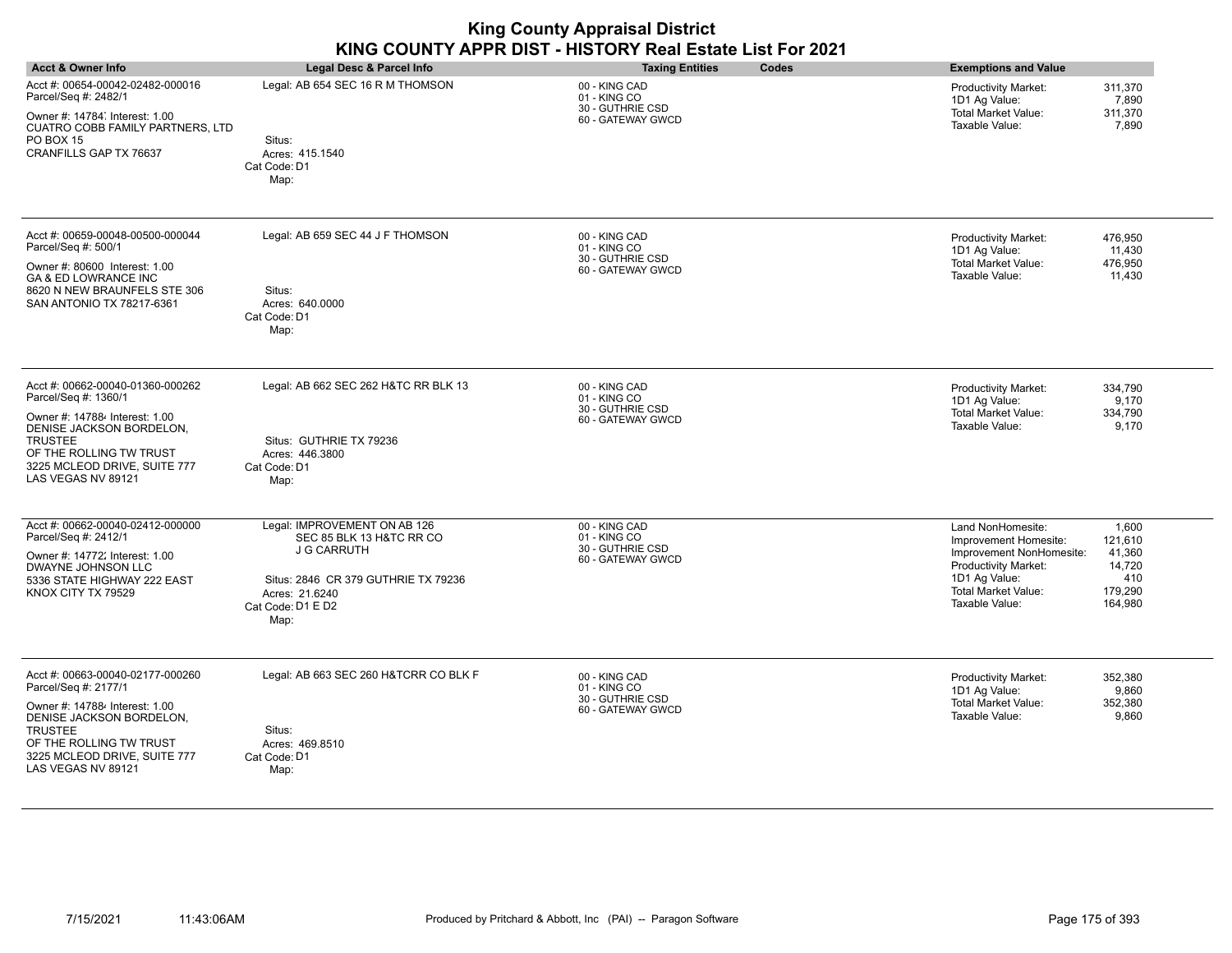| <b>Acct &amp; Owner Info</b>                                                                                                                                                                                                             | Legal Desc & Parcel Info                                                                                                  | <b>Taxing Entities</b>                                                 | Codes      | <b>Exemptions and Value</b>                                                                  |                                        |
|------------------------------------------------------------------------------------------------------------------------------------------------------------------------------------------------------------------------------------------|---------------------------------------------------------------------------------------------------------------------------|------------------------------------------------------------------------|------------|----------------------------------------------------------------------------------------------|----------------------------------------|
| Acct #: 00663-00040-02488-000260<br>Parcel/Seq #: 2488/1<br>Owner #: 14785! Interest: 1.00<br>4130, LLC<br>PO BOX 845<br>ASPERMONT TX 79502                                                                                              | Legal: AB 663 SEC 260 H&TCRR CO BLK F<br>Situs:<br>Acres: 174.9480<br>Cat Code: D1<br>Map:                                | 00 - KING CAD<br>01 - KING CO<br>30 - GUTHRIE CSD<br>60 - GATEWAY GWCD |            | <b>Productivity Market:</b><br>1D1 Ag Value:<br>Total Market Value:<br>Taxable Value:        | 131,210<br>3,670<br>131,210<br>3,670   |
| Acct #: 00664-00000-02553-000000<br>Parcel/Seq #: 2553/1<br>Owner #: 14763( Interest: 1.00<br><b>STATE OF TEXAS</b><br><b>UNKNOWN - EXEMPT</b><br><b>AUSTIN TX</b>                                                                       | Legal: AB 664 SEC 2 D BLANKENSHIP<br>Situs:<br>Acres: 0.8100<br>Cat Code: XVX<br>Map:                                     | 00 - KING CAD<br>01 - KING CO<br>30 - GUTHRIE CSD<br>60 - GATEWAY GWCD | **Exempt** | Land NonHomesite:<br><b>Total Market Value:</b><br>Taxable Value:                            | 610<br>610<br>0                        |
| Acct #: 00664-00021-00230-000002<br>Parcel/Seq #: 230/1<br>Owner #: 48600 Interest: 1.00<br><b>GRAVES ROBERT (B0B)</b><br>BOX 56<br>GUTHRIE TX 79236-0056                                                                                | Legal: AB 664 SEC 2 D BLANKENSHIP<br>Situs: 1591 SOUTH BAKER ST GUTHRIE TX 79236<br>Acres: 0.5000<br>Cat Code: E1<br>Map: | 00 - KING CAD<br>01 - KING CO<br>30 - GUTHRIE CSD<br>60 - GATEWAY GWCD |            | Land Homesite:<br>Improvement Homesite:<br><b>Total Market Value:</b><br>Taxable Value:      | 300<br>53,670<br>53,970<br>53,970      |
| Acct #: 00664-00021-01362-000002<br>Parcel/Seq #: 1362/1<br>Owner #: 11850( Interest: 1.00<br>FOUR SIXES LAND L.P.<br>A TEXAS LIMITED PARTNERSHIP<br>SUITE 1500, BURNETT PLAZA<br>801 CHERRY STREET- UNIT #9<br>FORT WORTH TX 76102-6881 | Legal: AB 664<br>SEC <sub>2</sub><br><b>D BLANKENSHIP</b><br>Situs:<br>Acres: 569.2300<br>Cat Code: D1<br>Map:            | 00 - KING CAD<br>01 - KING CO<br>30 - GUTHRIE CSD<br>60 - GATEWAY GWCD |            | <b>Productivity Market:</b><br>1D1 Ag Value:<br><b>Total Market Value:</b><br>Taxable Value: | 426,920<br>11,780<br>426,920<br>11,780 |
| Agent: 300 - KIRKWOOD & DARBY INC<br>MH Label/Serial:<br>Acct #: 00664-00021-02511-000000<br>Parcel/Seq #: 2511/1<br>Owner #: 14763( Interest: 1.00<br><b>STATE OF TEXAS</b><br><b>UNKNOWN - EXEMPT</b><br><b>AUSTIN TX</b>              | MH Model:<br>Legal: AB 664 SEC 2 D BLANKENSHIP<br>Situs:<br>Acres: 15.4040<br>Cat Code: XVX<br>Map:                       | 00 - KING CAD<br>01 - KING CO<br>30 - GUTHRIE CSD<br>60 - GATEWAY GWCD | **Exempt** | Land NonHomesite:<br>Total Market Value:<br>Taxable Value:                                   | 11,550<br>11,550<br>$\mathbf 0$        |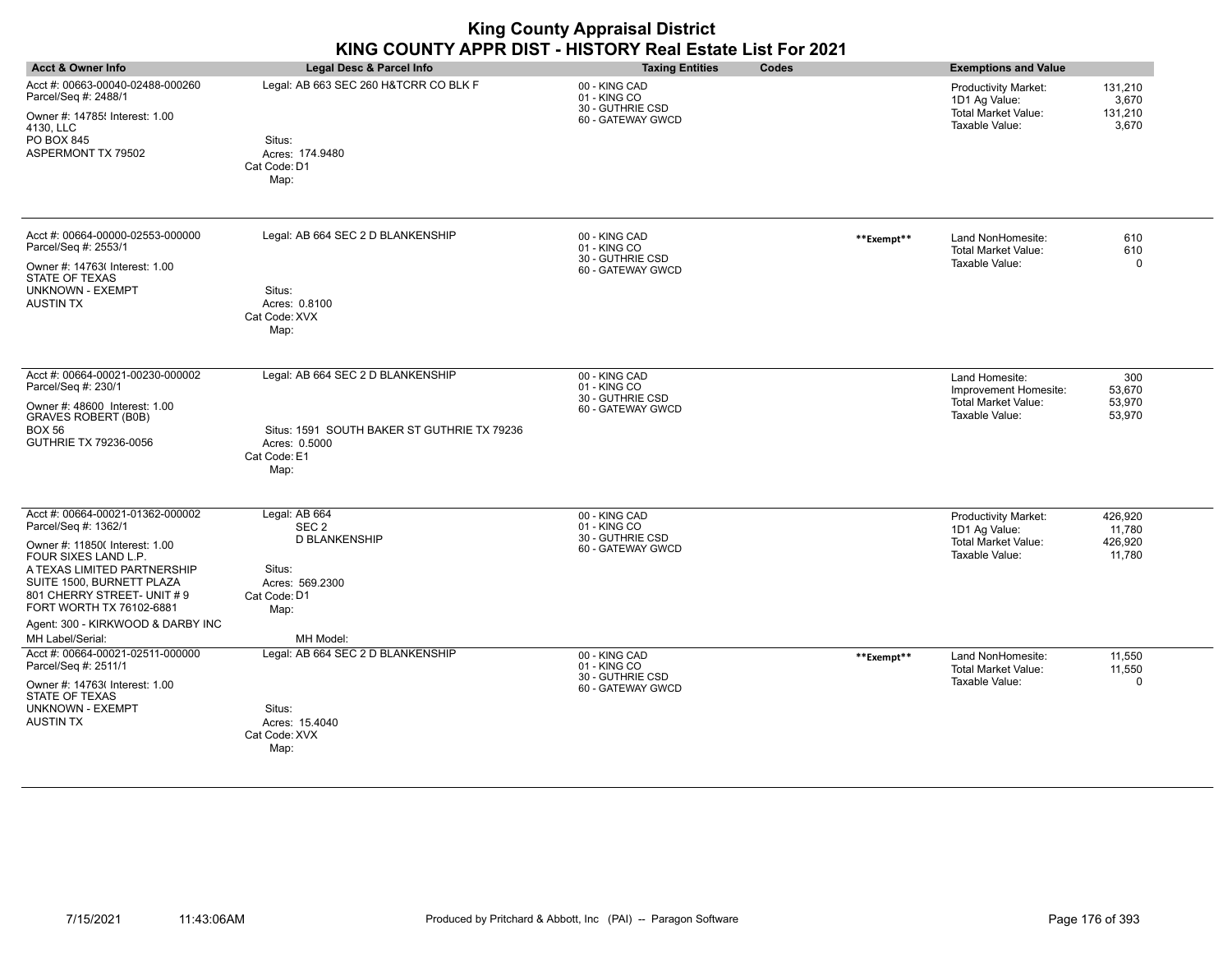| <b>Acct &amp; Owner Info</b>                                                                                                                                                                                             | Legal Desc & Parcel Info                                                                                    | <b>Taxing Entities</b><br>Codes                                        | <b>Exemptions and Value</b>                                                                                                                                   |
|--------------------------------------------------------------------------------------------------------------------------------------------------------------------------------------------------------------------------|-------------------------------------------------------------------------------------------------------------|------------------------------------------------------------------------|---------------------------------------------------------------------------------------------------------------------------------------------------------------|
| Acct #: 00665-00025-00992-000000<br>Parcel/Seq #: 992/1<br>Owner #: 14786 Interest: 1.00<br>RATLIFF DIANA<br>8728 SAGEBRUSH TRAIL<br>CROSSROADS TX 76227                                                                 | Legal: AB 665 DAN BLANKENSHIP<br>SEC 4 D&W<br>Situs:<br>Acres: 640.0000<br>Cat Code: D1<br>Map:             | 00 - KING CAD<br>01 - KING CO<br>30 - GUTHRIE CSD<br>60 - GATEWAY GWCD | 495,080<br>Productivity Market:<br>1D1 Ag Value:<br>33,860<br>Total Market Value:<br>495,080<br>Taxable Value:<br>33,860                                      |
| Acct #: 00666-00029-02199-000000<br>Parcel/Seq #: 2199/1<br>Owner #: 14788; Interest: 1.00<br>GREG TRAVIS AND JONI TRAVIS<br>TRUSTEES<br>OF THE TRAVIS FAMILY LIVING TRUST<br>5513 PINNACLE OAK DRIVE<br>SACHSE TX 75048 | Legal: AB 666 BLK 2 SUR 6<br><b>DAN BLANKENSHIP</b><br>Situs:<br>Acres: 640.0000<br>Cat Code: D1 D2<br>Map: | 00 - KING CAD<br>01 - KING CO<br>30 - GUTHRIE CSD<br>60 - GATEWAY GWCD | Improvement NonHomesite:<br>4,540<br>480,900<br>Productivity Market:<br>1D1 Ag Value:<br>13,690<br>Total Market Value:<br>485,440<br>Taxable Value:<br>18,230 |
| Acct #: 00667-00035-01363-000058<br>Parcel/Seq #: 1363/1<br>Owner #: 14761; Interest: 1.00<br>THOMPSON SLOAN<br>2350 CR 225<br>BRECKENRIDGE TX 76424-5816                                                                | Legal: AB 667 SEC 58 R F CAMPBELL<br>Situs:<br>Acres: 644.1000<br>Cat Code: D1<br>Map:                      | 00 - KING CAD<br>01 - KING CO<br>30 - GUTHRIE CSD<br>60 - GATEWAY GWCD | Productivity Market:<br>483,080<br>1D1 Ag Value:<br>13,530<br><b>Total Market Value:</b><br>483,080<br>Taxable Value:<br>13,530                               |
| Acct #: 00668-00035-01364-000058<br>Parcel/Seq #: 1364/1<br>Owner #: 14762' Interest: 1.00<br>KELSEY T D<br>PO BOX 60<br>GUTHRIE TX 79236                                                                                | Legal: AB 668 SEC 58 R F CAMPBELL<br>Situs:<br>Acres: 179.2280<br>Cat Code: D1<br>Map:                      | 00 - KING CAD<br>01 - KING CO<br>30 - GUTHRIE CSD<br>60 - GATEWAY GWCD | Productivity Market:<br>134,420<br>3,760<br>1D1 Ag Value:<br><b>Total Market Value:</b><br>134,420<br>Taxable Value:<br>3,760                                 |
| Acct #: 00668-00035-02447-000058<br>Parcel/Seq #: 2447/1<br>Owner #: 14761: Interest: 1.00<br>THOMPSON SLOAN<br>2350 CR 225<br>BRECKENRIDGE TX 76424-5816                                                                | Legal: AB 668 SEC 58 R F CAMPBELL<br>Situs:<br>Acres: 558.7700<br>Cat Code: D1<br>Map:                      | 00 - KING CAD<br>01 - KING CO<br>30 - GUTHRIE CSD<br>60 - GATEWAY GWCD | <b>Productivity Market:</b><br>419,080<br>1D1 Ag Value:<br>11,730<br><b>Total Market Value:</b><br>419,080<br>Taxable Value:<br>11,730                        |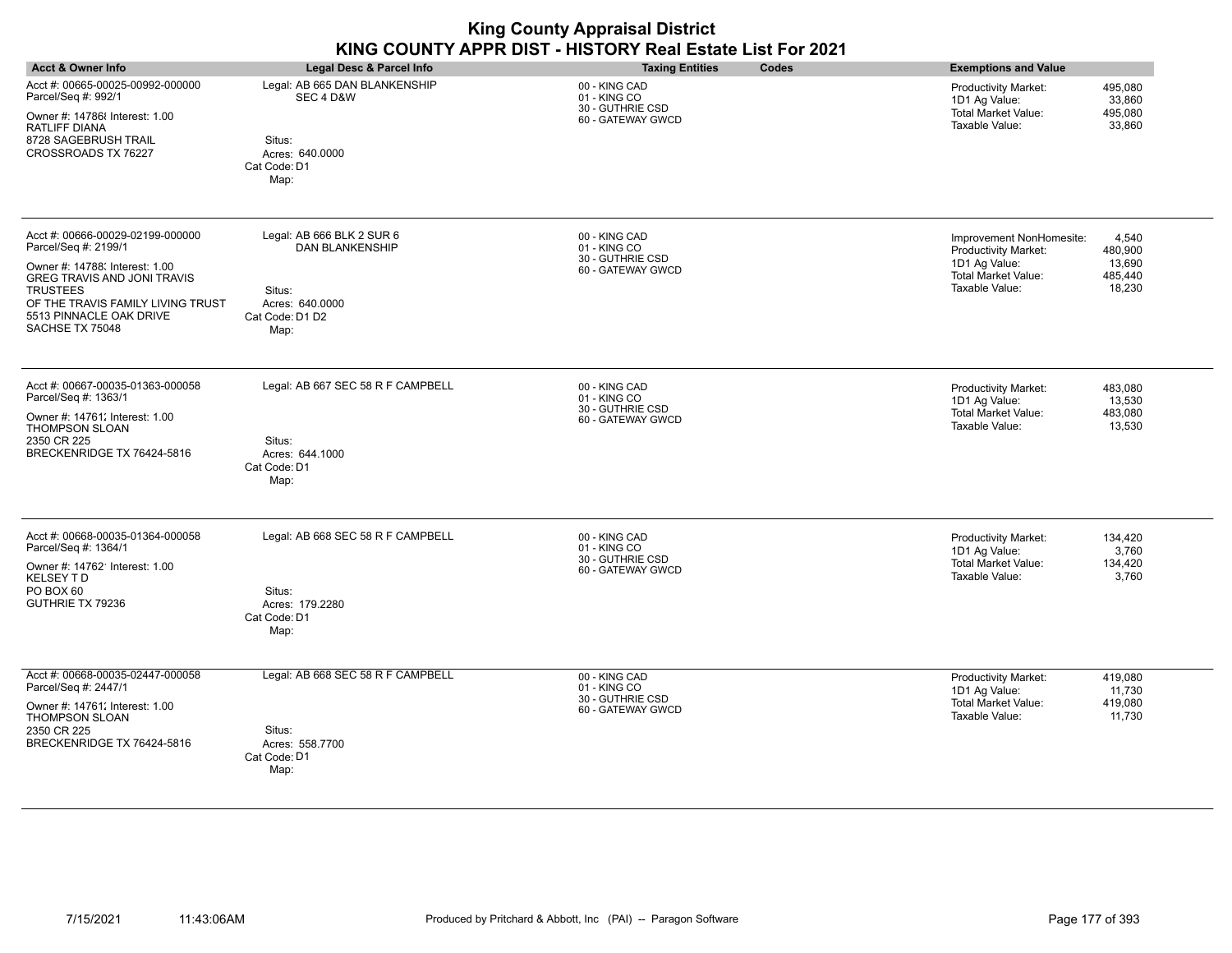| <b>Acct &amp; Owner Info</b>                                                                                                                | Legal Desc & Parcel Info                          | <b>Taxing Entities</b><br><b>Codes</b>                                 | <b>Exemptions and Value</b>                                                                  |
|---------------------------------------------------------------------------------------------------------------------------------------------|---------------------------------------------------|------------------------------------------------------------------------|----------------------------------------------------------------------------------------------|
| Acct #: 00669-00033-01365-000032<br>Parcel/Seq #: 1365/1<br>Owner #: 11850( Interest: 1.00                                                  | Legal: AB 669<br><b>SEC 32</b><br>R F CAMPBELL    | 00 - KING CAD<br>01 - KING CO<br>30 - GUTHRIE CSD<br>60 - GATEWAY GWCD | 473,480<br>Productivity Market:<br>12,790<br>1D1 Ag Value:<br>Total Market Value:<br>473,480 |
| FOUR SIXES LAND L.P.<br>A TEXAS LIMITED PARTNERSHIP<br>SUITE 1500, BURNETT PLAZA<br>801 CHERRY STREET- UNIT # 9<br>FORT WORTH TX 76102-6881 | Situs:<br>Acres: 631.3000<br>Cat Code: D1<br>Map: |                                                                        | Taxable Value:<br>12,790                                                                     |
| Agent: 300 - KIRKWOOD & DARBY INC                                                                                                           |                                                   |                                                                        |                                                                                              |
| MH Label/Serial:                                                                                                                            | MH Model:                                         |                                                                        |                                                                                              |
| Acct #: 00671-00023-01366-000006<br>Parcel/Seq #: 1366/1                                                                                    | Legal: AB 671<br>SEC <sub>6</sub>                 | 00 - KING CAD<br>01 - KING CO<br>30 - GUTHRIE CSD                      | <b>Productivity Market:</b><br>496,000<br>1D1 Ag Value:<br>17,920                            |
| Owner #: 11850( Interest: 1.00<br>FOUR SIXES LAND L.P.                                                                                      | H HUGHES                                          | 60 - GATEWAY GWCD                                                      | Total Market Value:<br>496,000<br>Taxable Value:<br>17,920                                   |
| A TEXAS LIMITED PARTNERSHIP<br>SUITE 1500, BURNETT PLAZA<br>801 CHERRY STREET- UNIT # 9<br>FORT WORTH TX 76102-6881                         | Situs:<br>Acres: 640.0000<br>Cat Code: D1<br>Map: |                                                                        |                                                                                              |
| Agent: 300 - KIRKWOOD & DARBY INC<br>MH Label/Serial:                                                                                       | MH Model:                                         |                                                                        |                                                                                              |
| Acct #: 00672-00035-01367-000054<br>Parcel/Seq #: 1367/1                                                                                    | Legal: AB 672 SEC 54 FRANK HAMILTON               | 00 - KING CAD<br>01 - KING CO                                          | 61,220<br><b>Productivity Market:</b><br>1D1 Ag Value:<br>1,710                              |
| Owner #: 14762' Interest: 1.00<br><b>KELSEY TD</b>                                                                                          |                                                   | 30 - GUTHRIE CSD<br>60 - GATEWAY GWCD                                  | <b>Total Market Value:</b><br>61,220<br>Taxable Value:<br>1,710                              |
| PO BOX 60<br>GUTHRIE TX 79236                                                                                                               | Situs:<br>Acres: 81.6230<br>Cat Code: D1<br>Map:  |                                                                        |                                                                                              |
| Acct #: 00672-00054-02331-000054                                                                                                            | Legal: AB 672                                     | 00 - KING CAD                                                          | 421,500<br><b>Productivity Market:</b>                                                       |
| Parcel/Seq #: 2331/1<br>Owner #: 11850( Interest: 1.00                                                                                      | <b>SEC 54</b><br><b>FRANK HAMILTON</b>            | 01 - KING CO<br>30 - GUTHRIE CSD<br>60 - GATEWAY GWCD                  | 11,800<br>1D1 Ag Value:<br><b>Total Market Value:</b><br>421,500                             |
| FOUR SIXES LAND L.P.<br>A TEXAS LIMITED PARTNERSHIP                                                                                         | Situs:                                            |                                                                        | Taxable Value:<br>11,800                                                                     |
| SUITE 1500, BURNETT PLAZA<br>801 CHERRY STREET- UNIT #9<br>FORT WORTH TX 76102-6881                                                         | Acres: 562.0000<br>Cat Code: D1<br>Map:           |                                                                        |                                                                                              |
| Agent: 300 - KIRKWOOD & DARBY INC                                                                                                           |                                                   |                                                                        |                                                                                              |
| <b>MH Label/Serial:</b>                                                                                                                     | MH Model:                                         |                                                                        |                                                                                              |
| Acct #: 00673-00044-01368-000026<br>Parcel/Seq #: 1368/1                                                                                    | Legal: AB 673 SEC 26 FRANK HAMILTON               | 00 - KING CAD<br>01 - KING CO                                          | <b>Productivity Market:</b><br>465,880<br>1D1 Ag Value:<br>11,800                            |
| Owner #: 14774: Interest: 1.00<br><b>CURTIS 60 RANCH LLC</b>                                                                                |                                                   | 30 - GUTHRIE CSD<br>60 - GATEWAY GWCD                                  | <b>Total Market Value:</b><br>465,880<br>Taxable Value:<br>11,800                            |
| 3535 SHILOH ROAD<br>TYLER TX 75707-1909                                                                                                     | Situs:<br>Acres: 621.1670<br>Cat Code: D1<br>Map: |                                                                        |                                                                                              |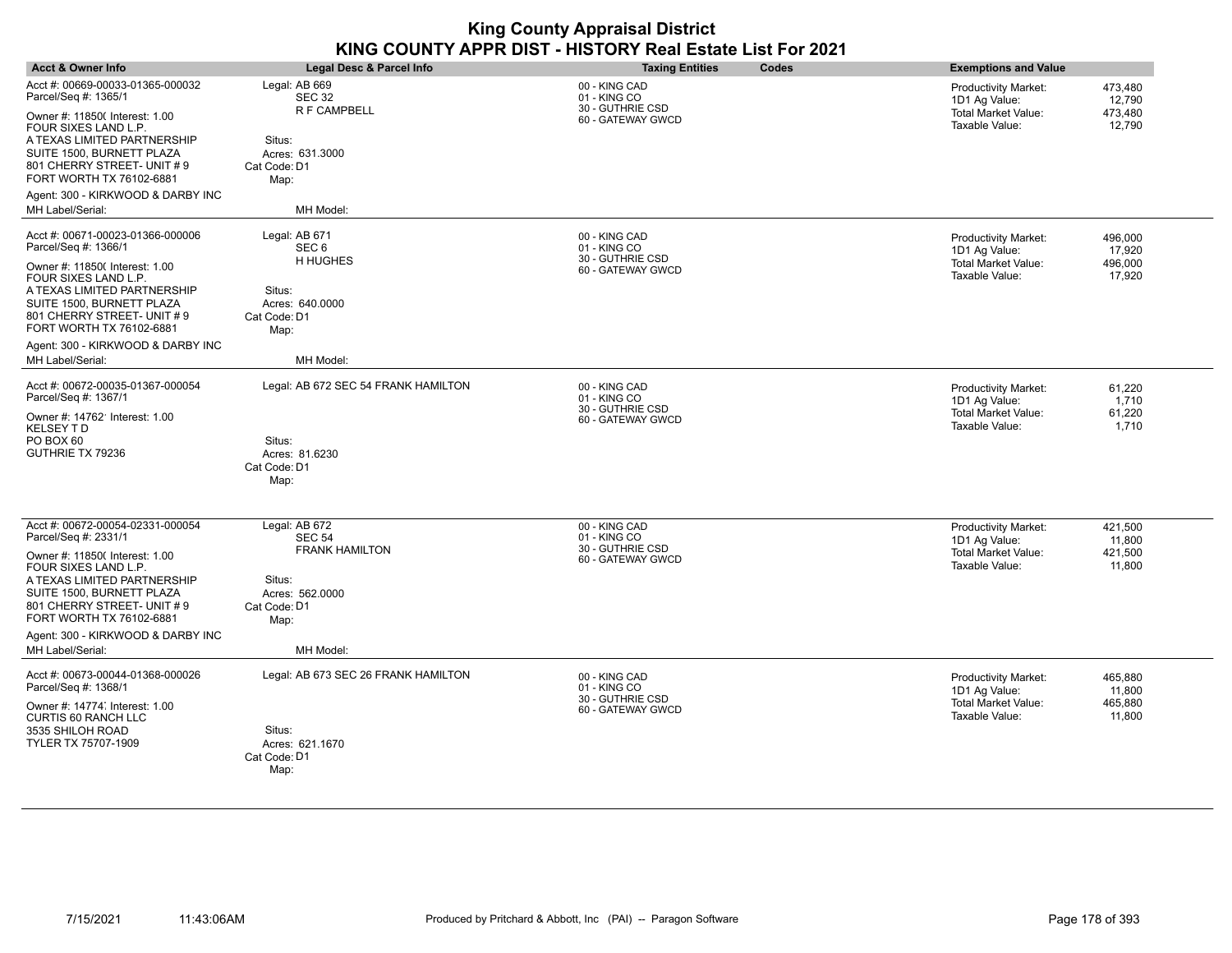| <b>Acct &amp; Owner Info</b>                                                                                        | Legal Desc & Parcel Info                           | <b>Taxing Entities</b><br>Codes       | <b>Exemptions and Value</b>                                                                |
|---------------------------------------------------------------------------------------------------------------------|----------------------------------------------------|---------------------------------------|--------------------------------------------------------------------------------------------|
| Acct #: 00674-00019-01369-000022<br>Parcel/Seq #: 1369/1                                                            | Legal: AB 674<br><b>SEC 22</b>                     | 00 - KING CAD<br>01 - KING CO         | <b>Productivity Market:</b><br>469,600<br>1D1 Ag Value:<br>10,930                          |
| Owner #: 11850( Interest: 1.00<br>FOUR SIXES LAND L.P.                                                              | <b>FRANK HAMILTON</b>                              | 30 - GUTHRIE CSD<br>60 - GATEWAY GWCD | Total Market Value:<br>469,600<br>Taxable Value:<br>10,930                                 |
| A TEXAS LIMITED PARTNERSHIP<br>SUITE 1500, BURNETT PLAZA<br>801 CHERRY STREET- UNIT # 9<br>FORT WORTH TX 76102-6881 | Situs:<br>Acres: 640,0000<br>Cat Code: D1<br>Map:  |                                       |                                                                                            |
| Agent: 300 - KIRKWOOD & DARBY INC<br>MH Label/Serial:                                                               | MH Model:                                          |                                       |                                                                                            |
| Acct #: 00675-00033-00072-000012<br>Parcel/Seq #: 72/1                                                              | Legal: AB 675 SEC 12 BS&F<br><b>FRANK HAMILTON</b> | 00 - KING CAD<br>01 - KING CO         | 233,230<br><b>Productivity Market:</b><br>4,860<br>1D1 Ag Value:                           |
| Owner #: 14739; Interest: 1.00<br>MONGRAIN GEORGE                                                                   |                                                    | 30 - GUTHRIE CSD<br>60 - GATEWAY GWCD | Total Market Value:<br>233,230<br>Taxable Value:<br>4,860                                  |
| BOX 71<br>KNOX CITY TX 79529                                                                                        | Situs:<br>Acres: 321.5000<br>Cat Code: D1<br>Map:  |                                       |                                                                                            |
| Acct #: 00675-00033-01370-000012<br>Parcel/Seq #: 1370/1                                                            | Legal: AB 675<br><b>SEC 12</b>                     | 00 - KING CAD<br>01 - KING CO         | <b>Productivity Market:</b><br>232,180                                                     |
| Owner #: 11850( Interest: 1.00<br>FOUR SIXES LAND L.P.                                                              | BS&F                                               | 30 - GUTHRIE CSD<br>60 - GATEWAY GWCD | 1D1 Ag Value:<br>4,850<br><b>Total Market Value:</b><br>232,180<br>Taxable Value:<br>4,850 |
| A TEXAS LIMITED PARTNERSHIP<br>SUITE 1500, BURNETT PLAZA<br>801 CHERRY STREET- UNIT # 9<br>FORT WORTH TX 76102-6881 | Situs:<br>Acres: 320,0000<br>Cat Code: D1<br>Map:  |                                       |                                                                                            |
| Agent: 300 - KIRKWOOD & DARBY INC                                                                                   |                                                    |                                       |                                                                                            |
| MH Label/Serial:                                                                                                    | MH Model:                                          |                                       |                                                                                            |
| Acct #: 00676-00023-01371-000060<br>Parcel/Seq #: 1371/1                                                            | Legal: AB 676<br><b>SEC 60</b>                     | 00 - KING CAD<br>01 - KING CO         | <b>Productivity Market:</b><br>491,900<br>1D1 Ag Value:<br>16,450                          |
| Owner #: 11850( Interest: 1.00<br>FOUR SIXES LAND L.P.                                                              | <b>B E JACOBS</b>                                  | 30 - GUTHRIE CSD<br>60 - GATEWAY GWCD | 491,900<br>Total Market Value:<br>Taxable Value:<br>16,450                                 |
| A TEXAS LIMITED PARTNERSHIP<br>SUITE 1500, BURNETT PLAZA                                                            | Situs:<br>Acres: 640,0000                          |                                       |                                                                                            |
| 801 CHERRY STREET- UNIT # 9<br>FORT WORTH TX 76102-6881                                                             | Cat Code: D1<br>Map:                               |                                       |                                                                                            |
| Agent: 300 - KIRKWOOD & DARBY INC                                                                                   |                                                    |                                       |                                                                                            |
| MH Label/Serial:                                                                                                    | MH Model:                                          |                                       |                                                                                            |
| Acct #: 00677-00025-00015-000002<br>Parcel/Seq #: 215/1                                                             | Legal: AB 677 SEC 2 A L JACOBS                     | 00 - KING CAD<br>01 - KING CO         | 14,210<br><b>Productivity Market:</b><br>1,880<br>1D1 Ag Value:                            |
| Owner #: 14783' Interest: 1.00<br>GIBSON LAUREL                                                                     |                                                    | 30 - GUTHRIE CSD<br>60 - GATEWAY GWCD | Total Market Value:<br>14,210<br>Taxable Value:<br>1,880                                   |
| 7102 LOG HOLLOW<br>HOUSTON TX 77040                                                                                 | Situs:<br>Acres: 17.7570<br>Cat Code: D1           |                                       |                                                                                            |
|                                                                                                                     | Map:                                               |                                       |                                                                                            |

÷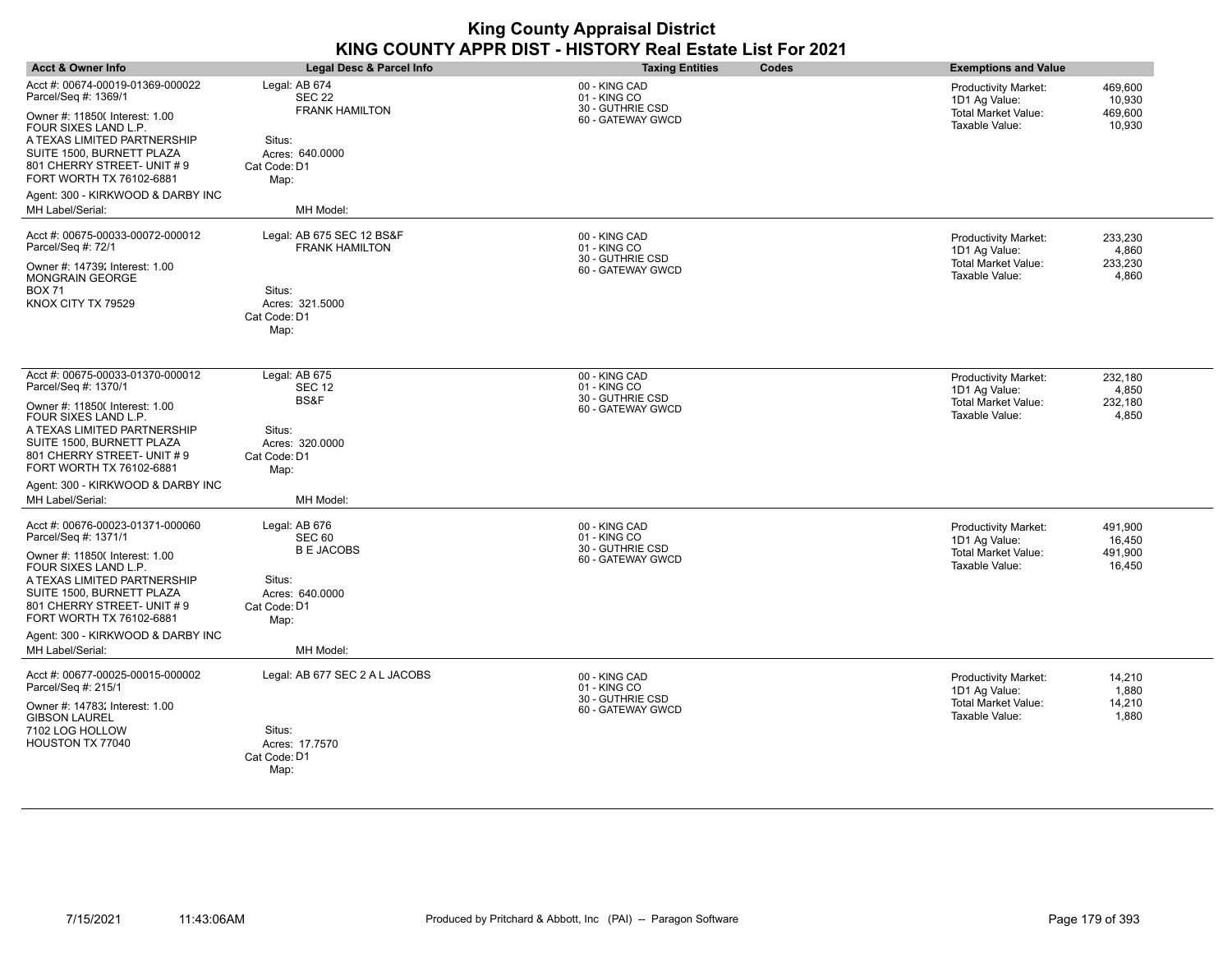| <b>Acct &amp; Owner Info</b>                                                                                                                                                                                                                                                                       | Legal Desc & Parcel Info                                                                                                 | <b>Taxing Entities</b>                                                 | <b>Codes</b> | <b>Exemptions and Value</b>                                                                  |                                        |
|----------------------------------------------------------------------------------------------------------------------------------------------------------------------------------------------------------------------------------------------------------------------------------------------------|--------------------------------------------------------------------------------------------------------------------------|------------------------------------------------------------------------|--------------|----------------------------------------------------------------------------------------------|----------------------------------------|
| Acct #: 00677-00025-00213-000001<br>Parcel/Seq #: 213/1<br>Owner #: 11850( Interest: 1.00<br>FOUR SIXES LAND L.P.<br>A TEXAS LIMITED PARTNERSHIP<br>SUITE 1500, BURNETT PLAZA<br>801 CHERRY STREET- UNIT # 9<br>FORT WORTH TX 76102-6881<br>Agent: 300 - KIRKWOOD & DARBY INC                      | Legal: AB 677<br>SEC <sub>1</sub><br>A L JACOBS<br>Situs:<br>Acres: 557.4300<br>Cat Code: D1<br>Map:                     | 00 - KING CAD<br>01 - KING CO<br>30 - GUTHRIE CSD<br>60 - GATEWAY GWCD |              | <b>Productivity Market:</b><br>1D1 Ag Value:<br>Total Market Value:<br>Taxable Value:        | 432,170<br>27,620<br>432,170<br>27,620 |
| MH Label/Serial:                                                                                                                                                                                                                                                                                   | MH Model:                                                                                                                |                                                                        |              |                                                                                              |                                        |
| Acct #: 00677-00025-02671-000002<br>Parcel/Seq #: 2672/1<br>Owner #: 14776(Interest: 1.00<br><b>GIBSON CRAIG</b><br>2376 KNOTTINGHAM ROAD<br>COLUMBUS OH 43221                                                                                                                                     | Legal: AB 677 SEC 2 A L JACOBS<br>Situs:<br>Acres: 64.8130<br>Cat Code: D1<br>Map:                                       | 00 - KING CAD<br>01 - KING CO<br>30 - GUTHRIE CSD<br>60 - GATEWAY GWCD |              | <b>Productivity Market:</b><br>1D1 Ag Value:<br>Total Market Value:<br>Taxable Value:        | 51,850<br>6,870<br>51,850<br>6,870     |
| Acct #: 00678-00023-01372-000006<br>Parcel/Seq #: 1372/1<br>Owner #: 11850( Interest: 1.00<br>FOUR SIXES LAND L.P.<br>A TEXAS LIMITED PARTNERSHIP<br>SUITE 1500, BURNETT PLAZA<br>801 CHERRY STREET- UNIT # 9<br>FORT WORTH TX 76102-6881<br>Agent: 300 - KIRKWOOD & DARBY INC<br>MH Label/Serial: | Legal: AB 678<br>SEC <sub>6</sub><br>LO JACOBS<br>Situs:<br>Acres: 320.0000<br>Cat Code: D1<br>Map:<br>MH Model:         | 00 - KING CAD<br>01 - KING CO<br>30 - GUTHRIE CSD<br>60 - GATEWAY GWCD |              | <b>Productivity Market:</b><br>1D1 Ag Value:<br>Total Market Value:<br>Taxable Value:        | 248,000<br>8,960<br>248,000<br>8,960   |
| Acct #: 00679-00023-01373-000004<br>Parcel/Seq #: 1373/1<br>Owner #: 11850( Interest: 1.00<br>FOUR SIXES LAND L.P.<br>A TEXAS LIMITED PARTNERSHIP<br>SUITE 1500, BURNETT PLAZA<br>801 CHERRY STREET- UNIT # 9<br>FORT WORTH TX 76102-6881<br>Agent: 300 - KIRKWOOD & DARBY INC<br>MH Label/Serial: | Legal: AB 679<br>SEC <sub>4</sub><br>LO JACOBS<br>Situs:<br>Acres: 320.0000<br>Cat Code: D1<br>Map:<br>MH Model:         | 00 - KING CAD<br>01 - KING CO<br>30 - GUTHRIE CSD<br>60 - GATEWAY GWCD |              | <b>Productivity Market:</b><br>1D1 Ag Value:<br><b>Total Market Value:</b><br>Taxable Value: | 245,500<br>8,260<br>245,500<br>8,260   |
| Acct #: 00680-00035-01374-000002<br>Parcel/Seq #: 1374/1<br>Owner #: 11850( Interest: 1.00<br>FOUR SIXES LAND L.P.<br>A TEXAS LIMITED PARTNERSHIP<br>SUITE 1500, BURNETT PLAZA<br>801 CHERRY STREET- UNIT # 9<br>FORT WORTH TX 76102-6881<br>Agent: 300 - KIRKWOOD & DARBY INC<br>MH Label/Serial: | Legal: AB 680<br>SEC <sub>2</sub><br><b>B E JACOBS</b><br>Situs:<br>Acres: 640.0000<br>Cat Code: D1<br>Map:<br>MH Model: | 00 - KING CAD<br>01 - KING CO<br>30 - GUTHRIE CSD<br>60 - GATEWAY GWCD |              | <b>Productivity Market:</b><br>1D1 Ag Value:<br><b>Total Market Value:</b><br>Taxable Value: | 480,000<br>12,160<br>480,000<br>12,160 |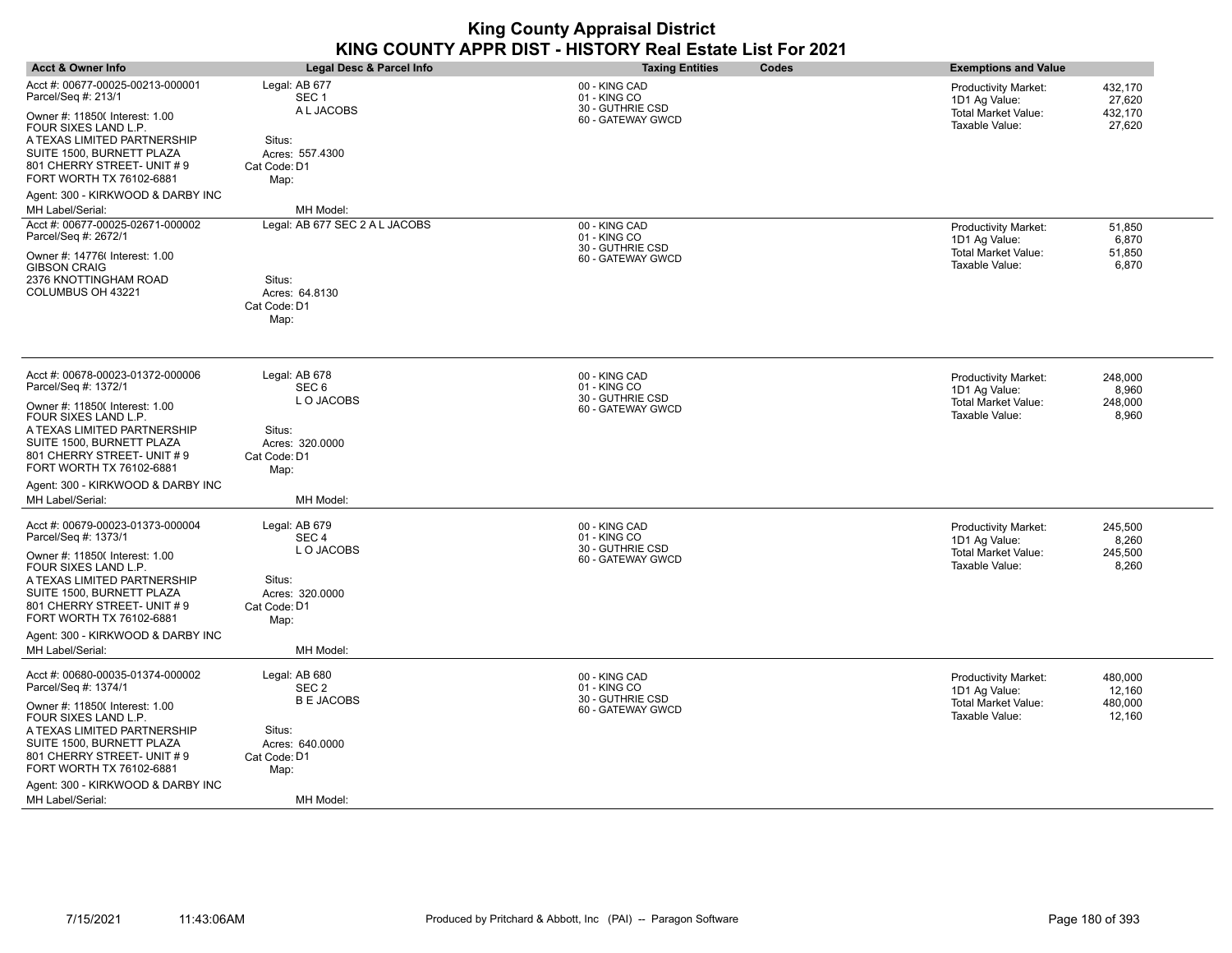| <b>Acct &amp; Owner Info</b>                                                                                                                                                                                                                                                                      | Legal Desc & Parcel Info                                                                                                 | <b>Taxing Entities</b><br>Codes                                        | <b>Exemptions and Value</b>                                                                                                                                                 |
|---------------------------------------------------------------------------------------------------------------------------------------------------------------------------------------------------------------------------------------------------------------------------------------------------|--------------------------------------------------------------------------------------------------------------------------|------------------------------------------------------------------------|-----------------------------------------------------------------------------------------------------------------------------------------------------------------------------|
| Acct #: 00681-00031-00613-000002<br>Parcel/Seq #: 613/1<br>Owner #: 14768( Interest: 1.00<br><b>MRG LAND LLC</b><br><b>MIKE GIBSON</b><br>976 GIBSON RANCH RD<br>PADUCAH TX 79248                                                                                                                 | Legal: AB 681 SEC 2 B E JACOBS<br>Situs:<br>Acres: 640.0000<br>Cat Code: D1<br>Map:                                      | 00 - KING CAD<br>01 - KING CO<br>30 - GUTHRIE CSD<br>60 - GATEWAY GWCD | 464,000<br><b>Productivity Market:</b><br>8,320<br>1D1 Ag Value:<br><b>Total Market Value:</b><br>464,000<br>Taxable Value:<br>8,320                                        |
| Acct #: 00682-00025-00216-000002<br>Parcel/Seq #: 216/1<br>Owner #: 14783; Interest: 1.00<br><b>GIBSON LAUREL</b><br>7102 LOG HOLLOW<br>HOUSTON TX 77040                                                                                                                                          | Legal: AB 682 SEC 2 B E JACOBS<br>Situs:<br>Acres: 362.5760<br>Cat Code: D1<br>Map:                                      | 00 - KING CAD<br>01 - KING CO<br>30 - GUTHRIE CSD<br>60 - GATEWAY GWCD | Productivity Market:<br>279,880<br>1D1 Ag Value:<br>9,810<br><b>Total Market Value:</b><br>279,880<br>Taxable Value:<br>9,810                                               |
| Acct #: 00682-00025-01375-000002<br>Parcel/Seq #: 1375/1<br>Owner #: 11850( Interest: 1.00<br>FOUR SIXES LAND L.P.<br>A TEXAS LIMITED PARTNERSHIP<br>SUITE 1500, BURNETT PLAZA<br>801 CHERRY STREET- UNIT #9<br>FORT WORTH TX 76102-6881<br>Agent: 300 - KIRKWOOD & DARBY INC<br>MH Label/Serial: | Legal: AB 682<br>SEC <sub>2</sub><br><b>BE JACOBS</b><br>Situs:<br>Acres: 277.2000<br>Cat Code: D1<br>Map:<br>MH Model:  | 00 - KING CAD<br>01 - KING CO<br>30 - GUTHRIE CSD<br>60 - GATEWAY GWCD | 211,430<br><b>Productivity Market:</b><br>1D1 Ag Value:<br>6,810<br>Total Market Value:<br>211,430<br>Taxable Value:<br>6,810                                               |
| Acct #: 00683-00023-01376-000004<br>Parcel/Seq #: 1376/1<br>Owner #: 118500 Interest: 1.00<br>FOUR SIXES LAND L.P.<br>A TEXAS LIMITED PARTNERSHIP<br>SUITE 1500, BURNETT PLAZA<br>801 CHERRY STREET- UNIT #9<br>FORT WORTH TX 76102-6881<br>Agent: 300 - KIRKWOOD & DARBY INC<br>MH Label/Serial: | Legal: AB 683<br>SEC 4 BLK 11<br><b>B E JACOBS</b><br>Situs:<br>Acres: 640,0000<br>Cat Code: D1<br>Map:<br>MH Model:     | 00 - KING CAD<br>01 - KING CO<br>30 - GUTHRIE CSD<br>60 - GATEWAY GWCD | 496.000<br><b>Productivity Market:</b><br>1D1 Ag Value:<br>17,920<br><b>Total Market Value:</b><br>496,000<br>Taxable Value:<br>17,920                                      |
| Acct #: 00684-00023-02178-000070<br>Parcel/Seq #: 2178/1<br>Owner #: 11850( Interest: 1.00<br>FOUR SIXES LAND L.P.<br>A TEXAS LIMITED PARTNERSHIP<br>SUITE 1500, BURNETT PLAZA<br>801 CHERRY STREET- UNIT #9<br>FORT WORTH TX 76102-6881<br>Agent: 300 - KIRKWOOD & DARBY INC<br>MH Label/Serial: | Legal: AB 684<br><b>SEC 70</b><br><b>B E JACOBS</b><br>Situs:<br>Acres: 640.0000<br>Cat Code: D1 D2<br>Map:<br>MH Model: | 00 - KING CAD<br>01 - KING CO<br>30 - GUTHRIE CSD<br>60 - GATEWAY GWCD | 7,500<br>Improvement NonHomesite:<br><b>Productivity Market:</b><br>491,500<br>1D1 Ag Value:<br>16,660<br><b>Total Market Value:</b><br>499,000<br>Taxable Value:<br>24,160 |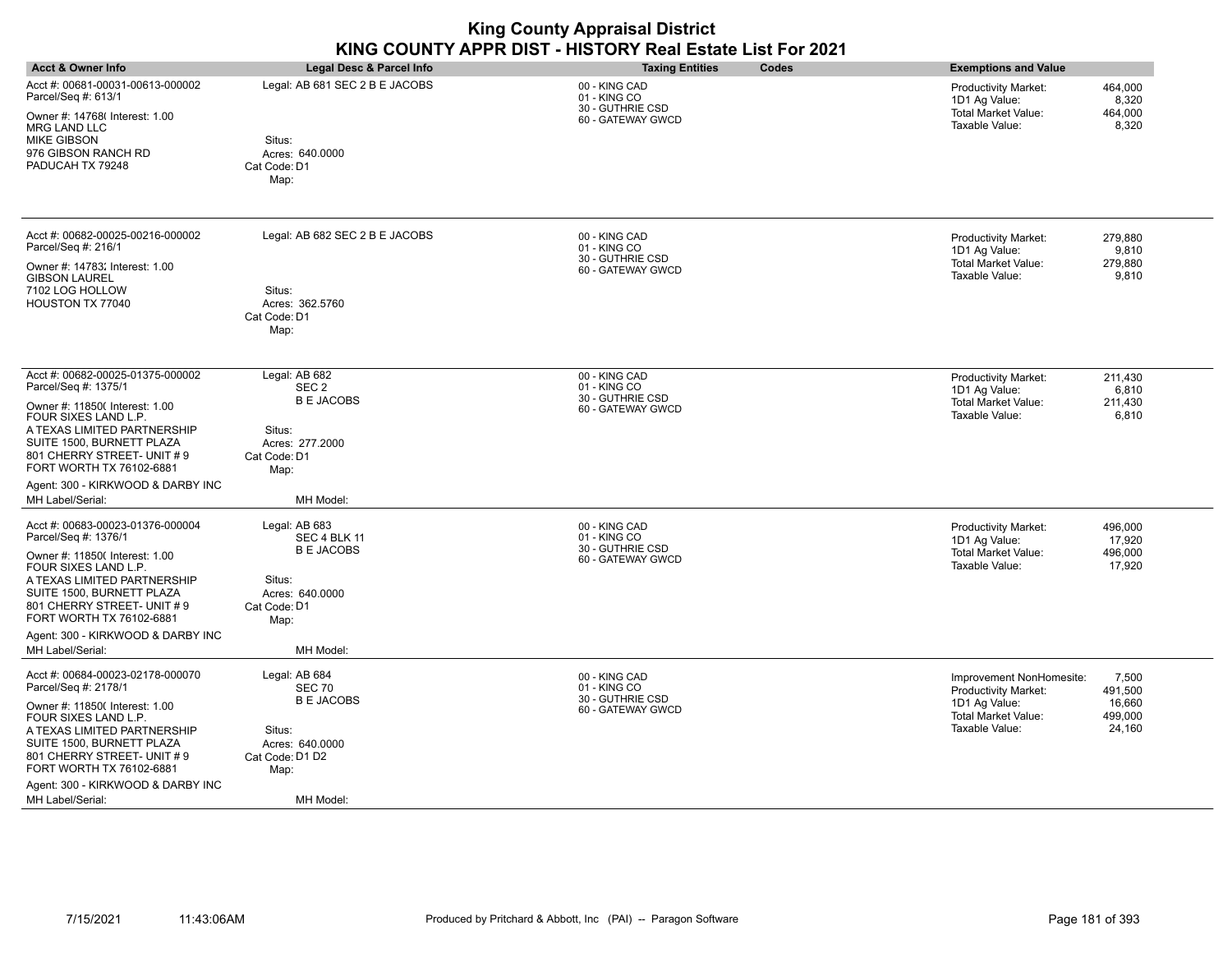| <b>Acct &amp; Owner Info</b>                                                                                                                                                                                                                                                                      | Legal Desc & Parcel Info                                                                                                                           | <b>Taxing Entities</b><br>Codes                                        | <b>Exemptions and Value</b>                                                                                                                                                                                                                                               |
|---------------------------------------------------------------------------------------------------------------------------------------------------------------------------------------------------------------------------------------------------------------------------------------------------|----------------------------------------------------------------------------------------------------------------------------------------------------|------------------------------------------------------------------------|---------------------------------------------------------------------------------------------------------------------------------------------------------------------------------------------------------------------------------------------------------------------------|
| Acct #: 00685-00031-00614-000020<br>Parcel/Seq #: 614/1<br>Owner #: 14768( Interest: 1.00<br><b>MRG LAND LLC</b><br><b>MIKE GIBSON</b><br>976 GIBSON RANCH RD<br>PADUCAH TX 79248                                                                                                                 | Legal: AB 685 SEC 20 J R JOHNSON<br>Situs:<br>Acres: 640.0000<br>Cat Code: D1<br>Map:                                                              | 00 - KING CAD<br>01 - KING CO<br>30 - GUTHRIE CSD<br>60 - GATEWAY GWCD | 469,130<br><b>Productivity Market:</b><br>1D1 Ag Value:<br>9,560<br><b>Total Market Value:</b><br>469,130<br>Taxable Value:<br>9,560                                                                                                                                      |
| Acct #: 00686-00019-01378-000024<br>Parcel/Seq #: 1378/1<br>Owner #: 118500 Interest: 1.00<br>FOUR SIXES LAND L.P.<br>A TEXAS LIMITED PARTNERSHIP<br>SUITE 1500, BURNETT PLAZA<br>801 CHERRY STREET- UNIT #9<br>FORT WORTH TX 76102-6881<br>Agent: 300 - KIRKWOOD & DARBY INC<br>MH Label/Serial: | Legal: AB 686<br><b>SEC 24</b><br>JAMES R JOHNSON<br>Situs:<br>Acres: 634.9500<br>Cat Code: D1<br>Map:<br>MH Model:                                | 00 - KING CAD<br>01 - KING CO<br>30 - GUTHRIE CSD<br>60 - GATEWAY GWCD | 470,210<br><b>Productivity Market:</b><br>1D1 Ag Value:<br>11,110<br><b>Total Market Value:</b><br>470,210<br>Taxable Value:<br>11,110                                                                                                                                    |
| Acct #: 00687-00033-02503-000000<br>Parcel/Seq #: 2503/1<br>Owner #: 14758 Interest: 1.00<br><b>SCATES E W JR</b><br>PO BOX 8708<br><b>TYLER TX 75711</b>                                                                                                                                         | Legal: IMPROVEMENT ON AB 687<br>SEC 18 JAMES R JOHNSON<br>Situs: 2019 E US HWY 82 GUTHRIE TX 79236<br>Acres: 669.8750<br>Cat Code: D1 E D2<br>Map: | 00 - KING CAD<br>01 - KING CO<br>30 - GUTHRIE CSD<br>60 - GATEWAY GWCD | 800<br>Land Homesite:<br>170,440<br>Improvement Homesite:<br>52,350<br>New Improvement Homesite:<br>Improvement NonHomesite:<br>8,080<br>501,660<br>Productivity Market:<br>1D1 Ag Value:<br>12,860<br><b>Total Market Value:</b><br>733,330<br>Taxable Value:<br>244,530 |
| Acct #: 00689-00035-01380-000060<br>Parcel/Seq #: 1380/1<br>Owner #: 14762' Interest: 1.00<br><b>KELSEY TD</b><br>PO BOX 60<br>GUTHRIE TX 79236                                                                                                                                                   | Legal: AB 689 SEC 60 GEORGE B LUCAS<br>Situs:<br>Acres: 17.7660<br>Cat Code: D1<br>Map:                                                            | 00 - KING CAD<br>01 - KING CO<br>30 - GUTHRIE CSD<br>60 - GATEWAY GWCD | Productivity Market:<br>13,320<br>1D1 Ag Value:<br>340<br><b>Total Market Value:</b><br>13,320<br>Taxable Value:<br>340                                                                                                                                                   |
| Acct #: 00689-00035-02448-000060<br>Parcel/Seq #: 2448/1<br>Owner #: 14761. Interest: 1.00<br><b>THOMPSON SLOAN</b><br>2350 CR 225<br>BRECKENRIDGE TX 76424-5816                                                                                                                                  | Legal: AB 689 SEC 60 GEORGE B LUCAS<br>Situs:<br>Acres: 621.3000<br>Cat Code: D1<br>Map:                                                           | 00 - KING CAD<br>01 - KING CO<br>30 - GUTHRIE CSD<br>60 - GATEWAY GWCD | Productivity Market:<br>465,980<br>1D1 Ag Value:<br>11,800<br><b>Total Market Value:</b><br>465.980<br>Taxable Value:<br>11,800                                                                                                                                           |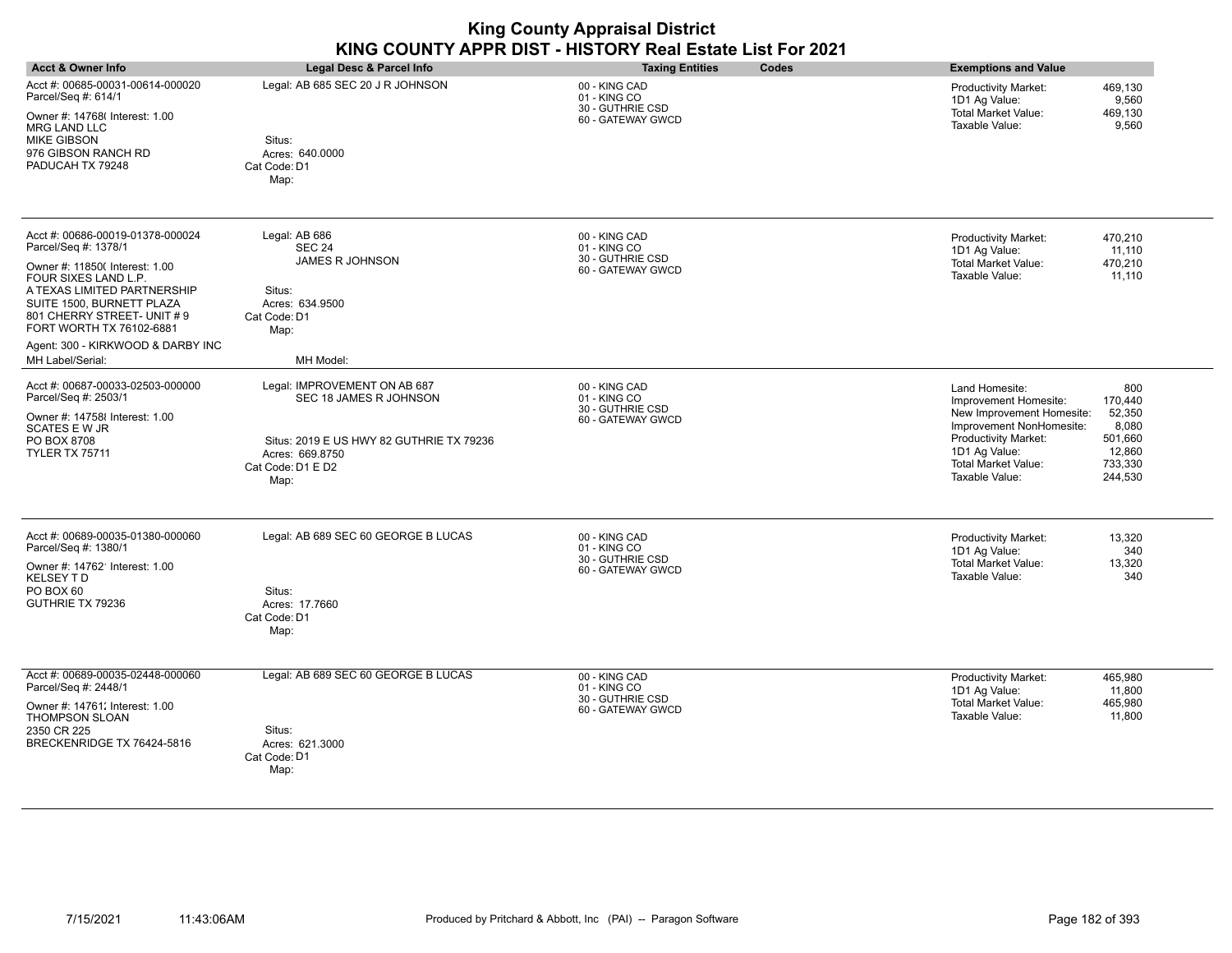| <b>Acct &amp; Owner Info</b>                                                                                                                                                                                                                                                                      | <b>Legal Desc &amp; Parcel Info</b>                                                                                                          | <b>Taxing Entities</b><br>Codes                                        |                 | <b>Exemptions and Value</b>                                                                                                                                         |                                                                        |
|---------------------------------------------------------------------------------------------------------------------------------------------------------------------------------------------------------------------------------------------------------------------------------------------------|----------------------------------------------------------------------------------------------------------------------------------------------|------------------------------------------------------------------------|-----------------|---------------------------------------------------------------------------------------------------------------------------------------------------------------------|------------------------------------------------------------------------|
| Acct #: 00690-00033-02368-000030<br>Parcel/Seq #: 2368/1<br>Owner #: 14758 Interest: 1.00<br><b>SCATES E W JR</b><br>PO BOX 8708<br><b>TYLER TX 75711</b>                                                                                                                                         | Legal: AB 690 SEC 30 GEORGE B LUCAS<br>Situs:<br>Acres: 50.6520<br>Cat Code: D1<br>Map:                                                      | 00 - KING CAD<br>01 - KING CO<br>30 - GUTHRIE CSD<br>60 - GATEWAY GWCD |                 | Productivity Market:<br>1D1 Ag Value:<br><b>Total Market Value:</b><br>Taxable Value:                                                                               | 39,260<br>1,420<br>39,260<br>1,420                                     |
| Acct #: 00690-00033-02519-000030<br>Parcel/Seq #: 2519/1<br>Owner #: 14762' Interest: 1.00<br>KELSEY T D<br>PO BOX 60<br>GUTHRIE TX 79236                                                                                                                                                         | Legal: HOMESTEAD ON AB 690<br>SEC 30 GEORGE B LUCAS<br>Situs: 2022 E HWY 82 GUTHRIE TX 79236<br>Acres: 544.1420<br>Cat Code: D1 E D2<br>Map: | 00 - KING CAD<br>01 - KING CO<br>30 - GUTHRIE CSD<br>60 - GATEWAY GWCD | ** Homestead ** | Land Homesite:<br>Improvement Homesite:<br>Improvement NonHomesite:<br><b>Productivity Market:</b><br>1D1 Ag Value:<br><b>Total Market Value:</b><br>Taxable Value: | 4,000<br>446,400<br>100,100<br>404,360<br>11,070<br>954,860<br>561,570 |
| Acct #: 00691-00033-01382-000010<br>Parcel/Seq #: 1382/1<br>Owner #: 11850( Interest: 1.00<br>FOUR SIXES LAND L.P.<br>A TEXAS LIMITED PARTNERSHIP<br>SUITE 1500. BURNETT PLAZA<br>801 CHERRY STREET- UNIT #9<br>FORT WORTH TX 76102-6881<br>Agent: 300 - KIRKWOOD & DARBY INC<br>MH Label/Serial: | Legal: AB 691<br><b>SEC 10</b><br><b>GEORGE B LUCAS</b><br>Situs:<br>Acres: 627.3000<br>Cat Code: D1<br>Map:<br>MH Model:                    | 00 - KING CAD<br>01 - KING CO<br>30 - GUTHRIE CSD<br>60 - GATEWAY GWCD |                 | Productivity Market:<br>1D1 Ag Value:<br><b>Total Market Value:</b><br>Taxable Value:                                                                               | 465,090<br>11,060<br>465,090<br>11,060                                 |
| Acct #: 00692-00009-00916-000002<br>Parcel/Seq #: 916/1<br>Owner #: 10110( Interest: 1.00<br>PITCHFORK LAND & CATTLE CO<br><b>BOX 120</b><br>GUTHRIE TX 79236                                                                                                                                     | Legal: AB 692 SEC 2<br>J M MADDOX (1/2 SFIW)<br>Situs:<br>Acres: 314.0000<br>Cat Code: D1<br>Map:                                            | 00 - KING CAD<br>01 - KING CO<br>30 - GUTHRIE CSD<br>60 - GATEWAY GWCD |                 | Productivity Market:<br>1D1 Ag Value:<br><b>Total Market Value:</b><br>Taxable Value:                                                                               | 235,500<br>6,590<br>235,500<br>6,590                                   |
| Acct #: 00694-00031-00583-000002<br>Parcel/Seq #: 583/1<br>Owner #: 83600 Interest: 1.00<br><b>MASTERSON STOCKGROWERS</b><br>A TEXAS LIMITED LIABILITY CO<br><b>BOX 180</b><br>GUTHRIE TX 79236                                                                                                   | Legal: AB 694 SEC 2 D N ROBINSON<br>Situs:<br>Acres: 640.0000<br>Cat Code: D1<br>Map:                                                        | 00 - KING CAD<br>01 - KING CO<br>30 - GUTHRIE CSD<br>60 - GATEWAY GWCD |                 | Productivity Market:<br>1D1 Ag Value:<br><b>Total Market Value:</b><br>Taxable Value:                                                                               | 464,000<br>9,320<br>464,000<br>9,320                                   |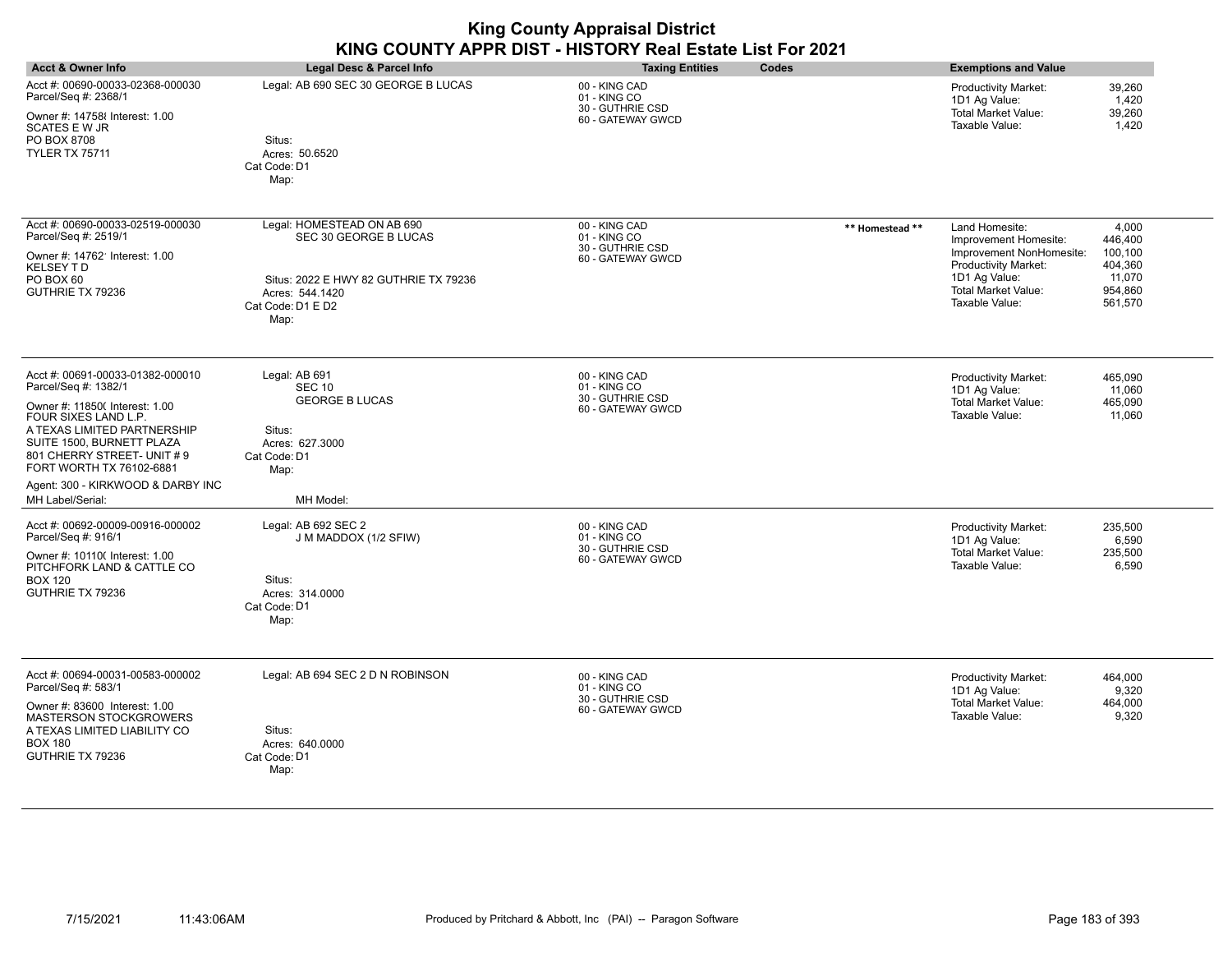| <b>Acct &amp; Owner Info</b>                                                                                                                                                                                                                                                                      | <b>Legal Desc &amp; Parcel Info</b>                                                                              | <b>Taxing Entities</b><br>Codes                                        | <b>Exemptions and Value</b>                                                                                                            |
|---------------------------------------------------------------------------------------------------------------------------------------------------------------------------------------------------------------------------------------------------------------------------------------------------|------------------------------------------------------------------------------------------------------------------|------------------------------------------------------------------------|----------------------------------------------------------------------------------------------------------------------------------------|
| Acct #: 00695-00031-00615-000002<br>Parcel/Seq #: 615/1<br>Owner #: 14768( Interest: 1.00<br><b>MRG LAND LLC</b><br><b>MIKE GIBSON</b><br>976 GIBSON RANCH RD<br>PADUCAH TX 79248                                                                                                                 | Legal: AB 695 SEC 2 D N ROBINSON<br>Situs:<br>Acres: 640.0000<br>Cat Code: D1<br>Map:                            | 00 - KING CAD<br>01 - KING CO<br>30 - GUTHRIE CSD<br>60 - GATEWAY GWCD | 476,180<br><b>Productivity Market:</b><br>1D1 Ag Value:<br>12,530<br>Total Market Value:<br>476,180<br>Taxable Value:<br>12,530        |
| Acct #: 00696-00029-00616-000008<br>Parcel/Seq #: 616/1<br>Owner #: 14768( Interest: 1.00<br><b>MRG LAND LLC</b><br><b>MIKE GIBSON</b><br>976 GIBSON RANCH RD<br>PADUCAH TX 79248                                                                                                                 | Legal: AB 696 SEC 8 D N ROBINSON<br>Situs:<br>Acres: 640,0000<br>Cat Code: D1<br>Map:                            | 00 - KING CAD<br>01 - KING CO<br>30 - GUTHRIE CSD<br>60 - GATEWAY GWCD | <b>Productivity Market:</b><br>486,280<br>15,200<br>1D1 Ag Value:<br>486,280<br><b>Total Market Value:</b><br>Taxable Value:<br>15,200 |
| Acct #: 00697-00029-02187-000012<br>Parcel/Seq #: 2187/1<br>Owner #: 14768( Interest: 1.00<br><b>MRG LAND LLC</b><br><b>MIKE GIBSON</b><br>976 GIBSON RANCH RD<br>PADUCAH TX 79248                                                                                                                | Legal: AB 697 SEC 12 D N ROBINSON<br>Situs:<br>Acres: 640.0000<br>Cat Code: D1<br>Map:                           | 00 - KING CAD<br>01 - KING CO<br>30 - GUTHRIE CSD<br>60 - GATEWAY GWCD | <b>Productivity Market:</b><br>496,000<br>1D1 Ag Value:<br>17,920<br>496,000<br>Total Market Value:<br>Taxable Value:<br>17,920        |
| Acct #: 00698-00031-00619-000014<br>Parcel/Seq #: 619/1<br>Owner #: 14768( Interest: 1.00<br><b>MRG LAND LLC</b><br><b>MIKE GIBSON</b><br>976 GIBSON RANCH RD<br>PADUCAH TX 79248                                                                                                                 | Legal: AB 698 SEC 14 D N ROBINSON<br>Situs:<br>Acres: 640.0000<br>Cat Code: D1<br>Map:                           | 00 - KING CAD<br>01 - KING CO<br>30 - GUTHRIE CSD<br>60 - GATEWAY GWCD | 480,000<br><b>Productivity Market:</b><br>13,440<br>1D1 Ag Value:<br>Total Market Value:<br>480,000<br>Taxable Value:<br>13,440        |
| Acct #: 00701-00009-01383-000002<br>Parcel/Seq #: 1383/1<br>Owner #: 11850( Interest: 1.00<br>FOUR SIXES LAND L.P.<br>A TEXAS LIMITED PARTNERSHIP<br>SUITE 1500, BURNETT PLAZA<br>801 CHERRY STREET- UNIT #9<br>FORT WORTH TX 76102-6881<br>Agent: 300 - KIRKWOOD & DARBY INC<br>MH Label/Serial: | Legal: AB 701<br>SEC 2 BLK 73<br>J S VAN SLYKE<br>Situs:<br>Acres: 320.0000<br>Cat Code: D1<br>Map:<br>MH Model: | 00 - KING CAD<br>01 - KING CO<br>30 - GUTHRIE CSD<br>60 - GATEWAY GWCD | 239.480<br><b>Productivity Market:</b><br>1D1 Ag Value:<br>6,640<br><b>Total Market Value:</b><br>239,480<br>Taxable Value:<br>6,640   |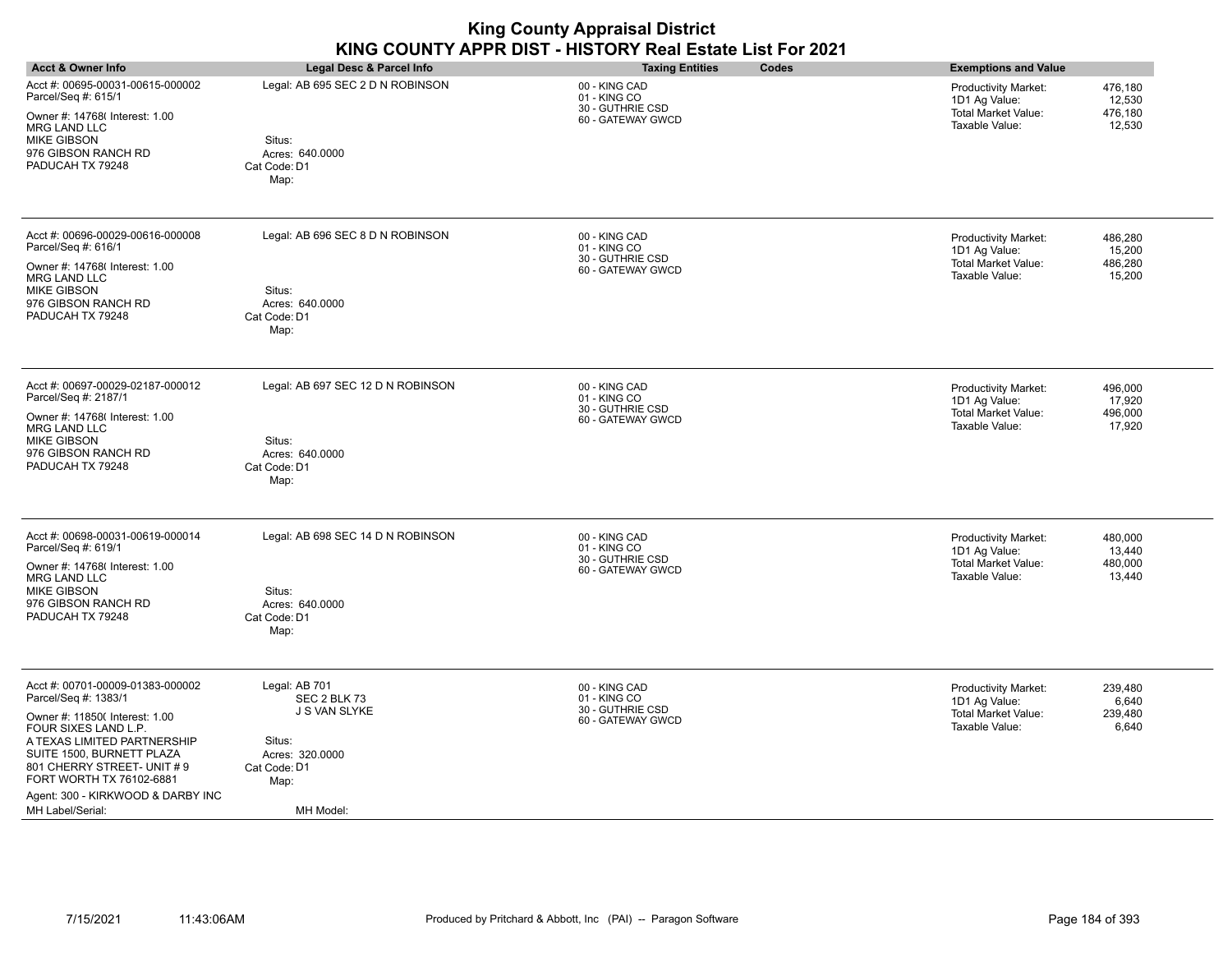| <b>Acct &amp; Owner Info</b>                                                                                                                                                                                                              | Legal Desc & Parcel Info                                                                                     | <b>Taxing Entities</b><br>Codes                                        | <b>Exemptions and Value</b>                                                                                                     |
|-------------------------------------------------------------------------------------------------------------------------------------------------------------------------------------------------------------------------------------------|--------------------------------------------------------------------------------------------------------------|------------------------------------------------------------------------|---------------------------------------------------------------------------------------------------------------------------------|
| Acct #: 00702-00021-01384-000002<br>Parcel/Seq #: 1384/1<br>Owner #: 11850( Interest: 1.00<br>FOUR SIXES LAND L.P.<br>A TEXAS LIMITED PARTNERSHIP<br>SUITE 1500, BURNETT PLAZA<br>801 CHERRY STREET- UNIT # 9<br>FORT WORTH TX 76102-6881 | Legal: AB 702<br>SEC <sub>2</sub><br><b>JOHN WILSON</b><br>Situs:<br>Acres: 640.0000<br>Cat Code: D1<br>Map: | 00 - KING CAD<br>01 - KING CO<br>30 - GUTHRIE CSD<br>60 - GATEWAY GWCD | <b>Productivity Market:</b><br>480,000<br>1D1 Ag Value:<br>13,440<br>Total Market Value:<br>480,000<br>Taxable Value:<br>13,440 |
| Agent: 300 - KIRKWOOD & DARBY INC                                                                                                                                                                                                         |                                                                                                              |                                                                        |                                                                                                                                 |
| MH Label/Serial:                                                                                                                                                                                                                          | MH Model:                                                                                                    |                                                                        |                                                                                                                                 |
| Acct #: 00703-00011-01385-000002<br>Parcel/Seq #: 1385/1<br>Owner #: 11850( Interest: 1.00                                                                                                                                                | Legal: AB 703<br>SEC <sub>2</sub><br><b>JOHN WILSON</b>                                                      | 00 - KING CAD<br>01 - KING CO<br>30 - GUTHRIE CSD                      | <b>Productivity Market:</b><br>478,500<br>1D1 Ag Value:<br>11,980<br>Total Market Value:<br>478,500                             |
| FOUR SIXES LAND L.P.<br>A TEXAS LIMITED PARTNERSHIP<br>SUITE 1500, BURNETT PLAZA<br>801 CHERRY STREET- UNIT # 9<br>FORT WORTH TX 76102-6881                                                                                               | Situs:<br>Acres: 640.0000<br>Cat Code: D1<br>Map:                                                            | 60 - GATEWAY GWCD                                                      | Taxable Value:<br>11,980                                                                                                        |
| Agent: 300 - KIRKWOOD & DARBY INC<br>MH Label/Serial:                                                                                                                                                                                     | MH Model:                                                                                                    |                                                                        |                                                                                                                                 |
| Acct #: 00704-00021-01386-000002<br>Parcel/Seq #: 1386/1                                                                                                                                                                                  | Legal: AB 704<br>SEC <sub>2</sub><br><b>JOHN WILSON</b>                                                      | 00 - KING CAD<br>01 - KING CO<br>30 - GUTHRIE CSD                      | 464,000<br><b>Productivity Market:</b><br>9,600<br>1D1 Ag Value:                                                                |
| Owner #: 11850( Interest: 1.00<br>FOUR SIXES LAND L.P.<br>A TEXAS LIMITED PARTNERSHIP<br>SUITE 1500, BURNETT PLAZA                                                                                                                        | Situs:<br>Acres: 640.0000                                                                                    | 60 - GATEWAY GWCD                                                      | Total Market Value:<br>464,000<br>Taxable Value:<br>9,600                                                                       |
| 801 CHERRY STREET- UNIT # 9<br>FORT WORTH TX 76102-6881<br>Agent: 300 - KIRKWOOD & DARBY INC                                                                                                                                              | Cat Code: D1<br>Map:                                                                                         |                                                                        |                                                                                                                                 |
| MH Label/Serial:                                                                                                                                                                                                                          | MH Model:                                                                                                    |                                                                        |                                                                                                                                 |
| Acct #: 00705-00033-01387-000014<br>Parcel/Seq #: 1387/1                                                                                                                                                                                  | Legal: AB 705<br><b>SEC 14</b><br><b>GEORGE WARREN</b>                                                       | 00 - KING CAD<br>01 - KING CO<br>30 - GUTHRIE CSD                      | <b>Productivity Market:</b><br>480,000<br>12,160<br>1D1 Ag Value:<br>480,000<br>Total Market Value:                             |
| Owner #: 11850( Interest: 1.00<br>FOUR SIXES LAND L.P.                                                                                                                                                                                    |                                                                                                              | 60 - GATEWAY GWCD                                                      | Taxable Value:<br>12,160                                                                                                        |
| A TEXAS LIMITED PARTNERSHIP<br>SUITE 1500, BURNETT PLAZA<br>801 CHERRY STREET- UNIT # 9<br>FORT WORTH TX 76102-6881                                                                                                                       | Situs:<br>Acres: 640.0000<br>Cat Code: D1<br>Map:                                                            |                                                                        |                                                                                                                                 |
| Agent: 300 - KIRKWOOD & DARBY INC                                                                                                                                                                                                         |                                                                                                              |                                                                        |                                                                                                                                 |
| MH Label/Serial:                                                                                                                                                                                                                          | MH Model:                                                                                                    |                                                                        |                                                                                                                                 |
| Acct #: 00706-00033-02364-000022<br>Parcel/Seq #: 2364/1                                                                                                                                                                                  | Legal: AB 706 SEC 22 GEORGE WARREN                                                                           | 00 - KING CAD<br>01 - KING CO<br>30 - GUTHRIE CSD                      | Productivity Market:<br>37,210<br>1D1 Ag Value:<br>770                                                                          |
| Owner #: 14758 {Interest: 1.00<br>SCATES E W JR<br>PO BOX 8708<br><b>TYLER TX 75711</b>                                                                                                                                                   | Situs:<br>Acres: 51.3180<br>Cat Code: D1<br>Map:                                                             | 60 - GATEWAY GWCD                                                      | Total Market Value:<br>37,210<br>Taxable Value:<br>770                                                                          |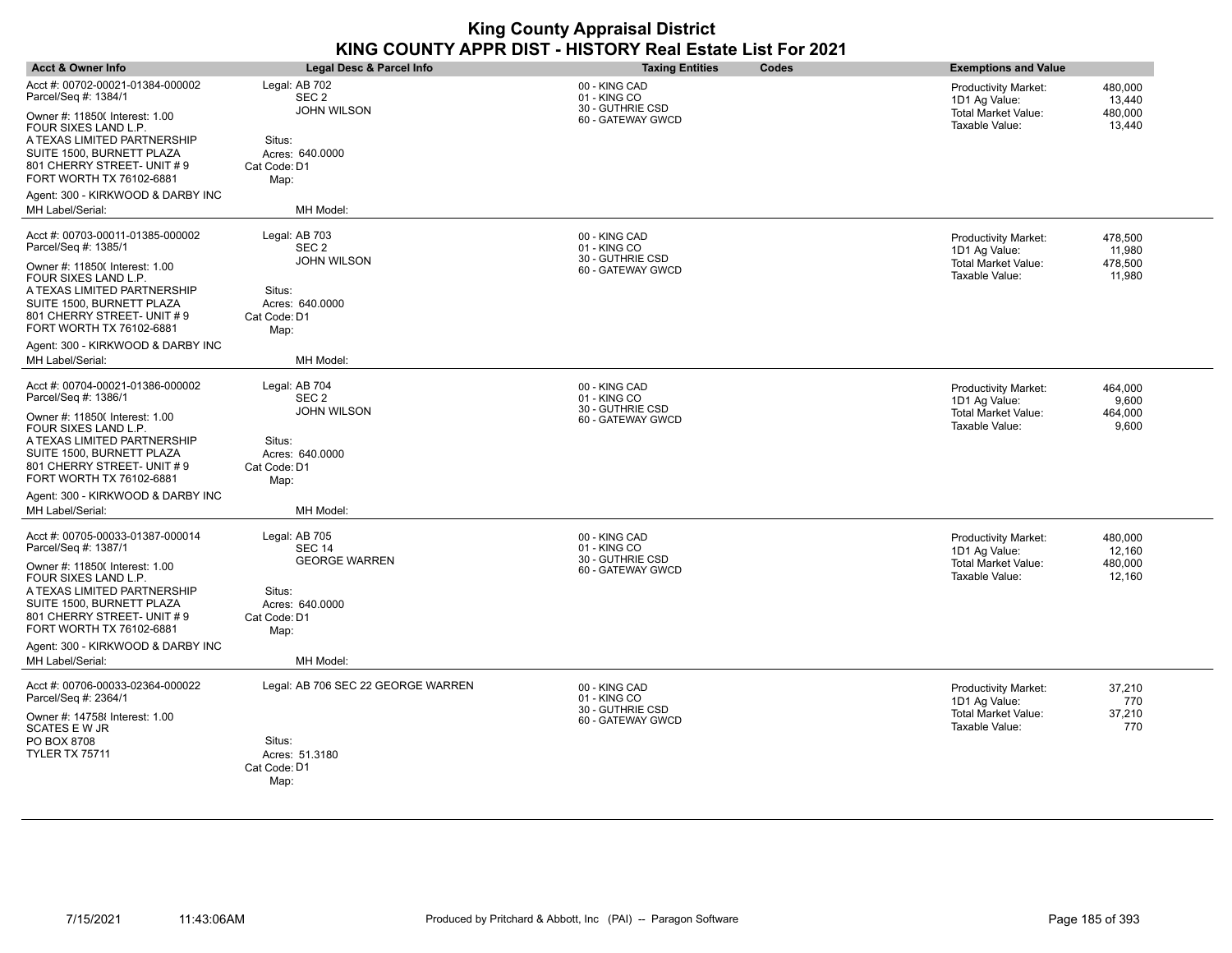| <b>Acct &amp; Owner Info</b>                                                                                                                                       | <b>Legal Desc &amp; Parcel Info</b>                                                                                                      | <b>Taxing Entities</b><br>Codes                                        | <b>Exemptions and Value</b>                                                                                                                                                                                                         |
|--------------------------------------------------------------------------------------------------------------------------------------------------------------------|------------------------------------------------------------------------------------------------------------------------------------------|------------------------------------------------------------------------|-------------------------------------------------------------------------------------------------------------------------------------------------------------------------------------------------------------------------------------|
| Acct #: 00706-00033-02414-000000<br>Parcel/Seq #: 2414/1<br>Owner #: 14774 Interest: 1.00<br><b>CURTIS 60 RANCH LLC</b><br>3535 SHILOH ROAD<br>TYLER TX 75707-1909 | Legal: IMPROVEMENT ON AB 706<br>SEC 22 BS&F BLK 3<br>Situs: 1941 CR 365 GUTHRIE TX 79236<br>Acres: 560.5910<br>Cat Code: D1 E D2<br>Map: | 00 - KING CAD<br>01 - KING CO<br>30 - GUTHRIE CSD<br>60 - GATEWAY GWCD | 800<br>Land Homesite:<br>159,740<br>Improvement Homesite:<br>63,740<br>Improvement NonHomesite:<br><b>Productivity Market:</b><br>419,690<br>1D1 Ag Value:<br>10,630<br>Total Market Value:<br>643,970<br>Taxable Value:<br>234,910 |
| Acct #: 00707-00033-01389-000028<br>Parcel/Seq #: 1389/1<br>Owner #: 14761; Interest: 1.00<br><b>THOMPSON SLOAN</b><br>2350 CR 225<br>BRECKENRIDGE TX 76424-5816   | Legal: AB 707 SEC 28 GEORGE WARREN<br>Situs:<br>Acres: 384.8600<br>Cat Code: D1<br>Map:                                                  | 00 - KING CAD<br>01 - KING CO<br>30 - GUTHRIE CSD<br>60 - GATEWAY GWCD | 288,650<br><b>Productivity Market:</b><br>1D1 Ag Value:<br>8,080<br>288,650<br><b>Total Market Value:</b><br>Taxable Value:<br>8,080                                                                                                |
| Acct #: 00707-00033-02366-000028<br>Parcel/Seq #: 2366/1<br>Owner #: 14758 Interest: 1.00<br><b>SCATES E W JR</b><br>PO BOX 8708<br><b>TYLER TX 75711</b>          | Legal: AB 707 SEC 28 GEORGE WARREN<br>Situs:<br>Acres: 266.6660<br>Cat Code: D1<br>Map:                                                  | 00 - KING CAD<br>01 - KING CO<br>30 - GUTHRIE CSD<br>60 - GATEWAY GWCD | 200,000<br><b>Productivity Market:</b><br>1D1 Ag Value:<br>5,600<br><b>Total Market Value:</b><br>200,000<br>Taxable Value:<br>5,600                                                                                                |
| Acct #: 00708-00019-00016-000112<br>Parcel/Seq #: 16/1<br>Owner #: 147774 Interest: 0.50<br>JEFF BACON CATTLE LP<br>7400 HWY 206<br><b>CISCO TX 76437</b>          | Legal: AB 708 SEC 112 H&TC<br><b>J W ANDERSON</b><br>Situs:<br>Acres: 331.0600<br>Cat Code: D1<br>Map:                                   | 00 - KING CAD<br>01 - KING CO<br>30 - GUTHRIE CSD<br>60 - GATEWAY GWCD | 248,300<br><b>Productivity Market:</b><br>1D1 Ag Value:<br>6,290<br><b>Total Market Value:</b><br>248,300<br>Taxable Value:<br>6,290                                                                                                |
| Acct #: 00708-00019-00016-000112<br>Parcel/Seq #: 16/2<br>Owner #: 14777! Interest: 0.50<br>LYNDA WALLS CATTLE LP<br>111 WEST WHITE<br>EASTLAND TX 76448           | Legal: AB 708 SEC 112 H&TC<br><b>J W ANDERSON</b><br>Situs:<br>Acres: 331.0600<br>Cat Code: D1<br>Map:                                   | 00 - KING CAD<br>01 - KING CO<br>30 - GUTHRIE CSD<br>60 - GATEWAY GWCD | <b>Productivity Market:</b><br>248,300<br>1D1 Ag Value:<br>6,290<br>Total Market Value:<br>248,300<br>Taxable Value:<br>6,290                                                                                                       |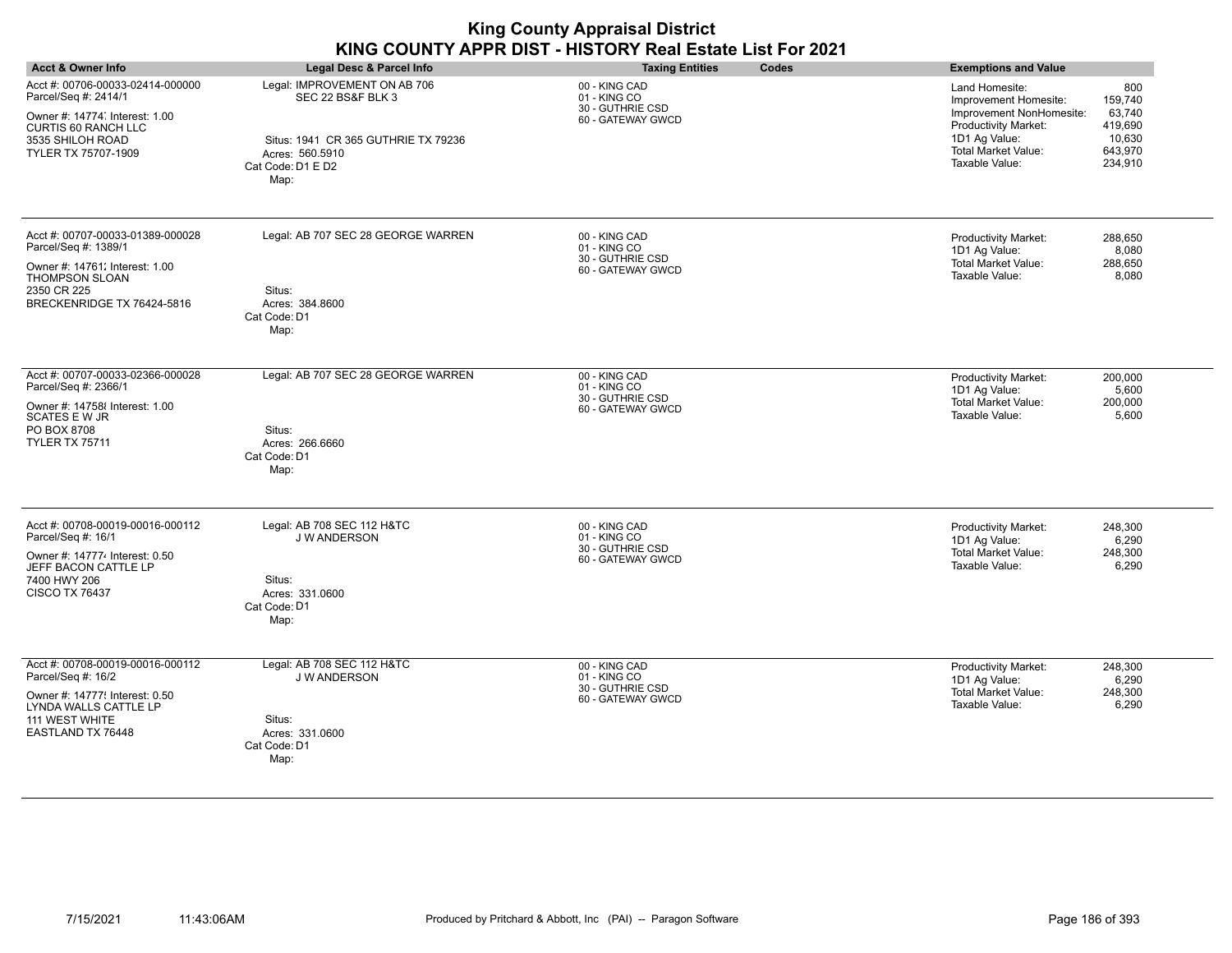| <b>King County Appraisal District</b><br>KING COUNTY APPR DIST - HISTORY Real Estate List For 2021                                                                                                                                                                                                |                                                                                                                             |                                                                        |                                                                                                                                        |  |
|---------------------------------------------------------------------------------------------------------------------------------------------------------------------------------------------------------------------------------------------------------------------------------------------------|-----------------------------------------------------------------------------------------------------------------------------|------------------------------------------------------------------------|----------------------------------------------------------------------------------------------------------------------------------------|--|
| <b>Acct &amp; Owner Info</b>                                                                                                                                                                                                                                                                      | <b>Legal Desc &amp; Parcel Info</b>                                                                                         | <b>Taxing Entities</b><br>Codes                                        | <b>Exemptions and Value</b>                                                                                                            |  |
| Acct #: 00709-00037-00760-000088<br>Parcel/Seq #: 760/1<br>Owner #: 92100 Interest: 1.00<br>NIBLO FAMILY PARTNERSHIP LTD<br>104 PINE STREET SUITE 601<br>ABILENE TX 79601                                                                                                                         | Legal: AB 709 SEC 88 H&TC<br>JANE K ANDERSON<br>Situs:<br>Acres: 656.0000<br>Cat Code: D1<br>Map:                           | 00 - KING CAD<br>01 - KING CO<br>30 - GUTHRIE CSD<br>60 - GATEWAY GWCD | 500,330<br><b>Productivity Market:</b><br>1D1 Ag Value:<br>28,140<br><b>Total Market Value:</b><br>500,330<br>Taxable Value:<br>28,140 |  |
| Acct #: 00710-00046-00584-000000<br>Parcel/Seq #: 584/1<br>Owner #: 83600 Interest: 1.00<br><b>MASTERSON STOCKGROWERS</b><br>A TEXAS LIMITED LIABILITY CO<br><b>BOX 180</b><br>GUTHRIE TX 79236                                                                                                   | Legal: AB 710 J T BIRD<br>Situs:<br>Acres: 83.4000<br>Cat Code: D1<br>Map:                                                  | 00 - KING CAD<br>01 - KING CO<br>30 - GUTHRIE CSD<br>60 - GATEWAY GWCD | 60,470<br><b>Productivity Market:</b><br>1D1 Ag Value:<br>1,080<br><b>Total Market Value:</b><br>60,470<br>Taxable Value:<br>1,080     |  |
| Acct #: 00711-00021-01390-000006<br>Parcel/Seq #: 1390/1<br>Owner #: 11850( Interest: 1.00<br>FOUR SIXES LAND L.P.<br>A TEXAS LIMITED PARTNERSHIP<br>SUITE 1500, BURNETT PLAZA<br>801 CHERRY STREET- UNIT #9<br>FORT WORTH TX 76102-6881<br>Agent: 300 - KIRKWOOD & DARBY INC<br>MH Label/Serial: | Legal: AB 711<br>SEC <sub>6</sub><br><b>GEORGE BURDEN</b><br>Situs:<br>Acres: 640.0000<br>Cat Code: D1<br>Map:<br>MH Model: | 00 - KING CAD<br>01 - KING CO<br>30 - GUTHRIE CSD<br>60 - GATEWAY GWCD | Productivity Market:<br>480.000<br>1D1 Ag Value:<br>12,200<br>Total Market Value:<br>480,000<br>Taxable Value:<br>12,200               |  |
| Acct #: 00712-00019-01391-000048<br>Parcel/Seq #: 1391/1<br>Owner #: 11850( Interest: 1.00<br>FOUR SIXES LAND L.P.<br>A TEXAS LIMITED PARTNERSHIP<br>SUITE 1500, BURNETT PLAZA<br>801 CHERRY STREET- UNIT #9<br>FORT WORTH TX 76102-6881<br>Agent: 300 - KIRKWOOD & DARBY INC<br>MH Label/Serial: | Legal: AB 712<br><b>SEC 48</b><br><b>GEORGE BURDEN</b><br>Situs:<br>Acres: 628.0000<br>Cat Code: D1<br>Map:<br>MH Model:    | 00 - KING CAD<br>01 - KING CO<br>30 - GUTHRIE CSD<br>60 - GATEWAY GWCD | Productivity Market:<br>471,000<br>13,190<br>1D1 Ag Value:<br><b>Total Market Value:</b><br>471,000<br>Taxable Value:<br>13,190        |  |
| Acct #: 00713-00019-01392-000042<br>Parcel/Seq #: 1392/1<br>Owner #: 11850( Interest: 1.00<br>FOUR SIXES LAND L.P.<br>A TEXAS LIMITED PARTNERSHIP<br>SUITE 1500, BURNETT PLAZA<br>801 CHERRY STREET- UNIT #9<br>FORT WORTH TX 76102-6881<br>Agent: 300 - KIRKWOOD & DARBY INC<br>MH Label/Serial: | Legal: AB 713<br><b>SEC 42</b><br><b>GEORGE BURDEN</b><br>Situs:<br>Acres: 640.0000<br>Cat Code: D1<br>Map:<br>MH Model:    | 00 - KING CAD<br>01 - KING CO<br>30 - GUTHRIE CSD<br>60 - GATEWAY GWCD | 480.000<br>Productivity Market:<br>1D1 Ag Value:<br>13,440<br><b>Total Market Value:</b><br>480,000<br>Taxable Value:<br>13,440        |  |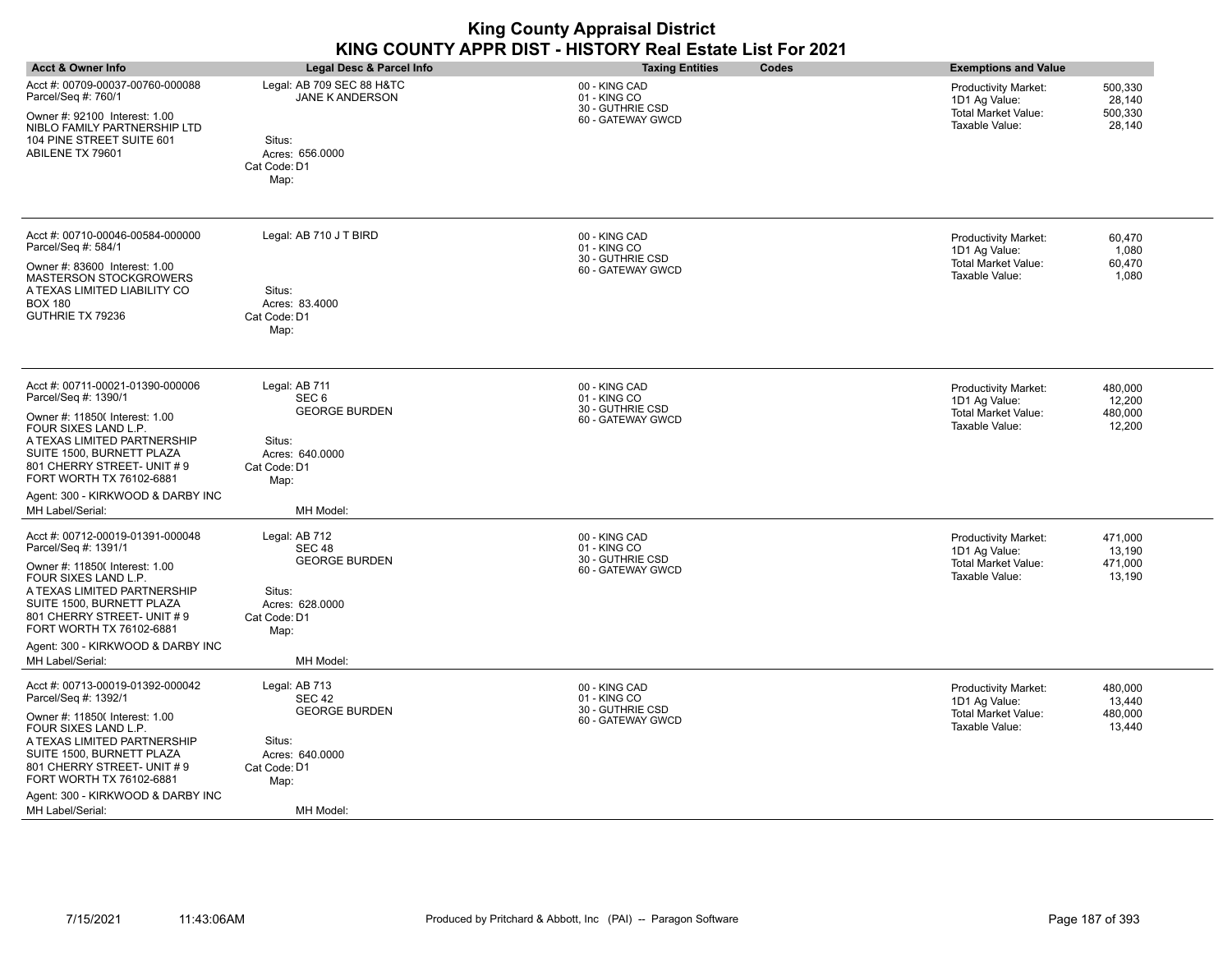|                              | <b>King County Appraisal District</b><br>KING COUNTY APPR DIST - HISTORY Real Estate List For 2021 |                 |       |                             |
|------------------------------|----------------------------------------------------------------------------------------------------|-----------------|-------|-----------------------------|
| <b>Acct &amp; Owner Info</b> | <b>Legal Desc &amp; Parcel Info</b>                                                                | Taxing Entities | Codes | <b>Exemptions and Value</b> |
|                              |                                                                                                    |                 |       |                             |

| ACCT & OWNER INTO                                                                                                                                                                                                                                                                                 | Legal Desc & Parcel Info                                                                                                         | raxing Entitles<br>codes                                                | <b>Exemptions and value</b>                                                                                                            |
|---------------------------------------------------------------------------------------------------------------------------------------------------------------------------------------------------------------------------------------------------------------------------------------------------|----------------------------------------------------------------------------------------------------------------------------------|-------------------------------------------------------------------------|----------------------------------------------------------------------------------------------------------------------------------------|
| Acct #: 00714-00035-01393-000026<br>Parcel/Seq #: 1393/1<br>Owner #: 11850( Interest: 1.00<br>FOUR SIXES LAND L.P.<br>A TEXAS LIMITED PARTNERSHIP<br>SUITE 1500, BURNETT PLAZA<br>801 CHERRY STREET- UNIT #9<br>FORT WORTH TX 76102-6881<br>Agent: 300 - KIRKWOOD & DARBY INC<br>MH Label/Serial: | Legal: AB 714<br><b>SEC 26 BLK 162</b><br><b>GEORGE BURDEN</b><br>Situs:<br>Acres: 640,0000<br>Cat Code: D1<br>Map:<br>MH Model: | 00 - KING CAD<br>01 - KING CO<br>30 - GUTHRIE CSD<br>60 - GATEWAY GWCD  | <b>Productivity Market:</b><br>480.000<br>1D1 Ag Value:<br>12,160<br><b>Total Market Value:</b><br>480,000<br>Taxable Value:<br>12,160 |
| Acct #: 00722-00048-00412-000002<br>Parcel/Seq #: 412/1<br>Owner #: 14774( Interest: 1.00<br>BURGESS Y RANCH COMPANY LLC<br>PO BOX 9900<br>AMARILLO TX 79105                                                                                                                                      | Legal: AB 722 SEC 2 H G BEDFORD<br>Situs:<br>Acres: 100.0000<br>Cat Code: D1<br>Map:                                             | 00 - KING CAD<br>01 - KING CO<br>90 - KING CO CISD<br>60 - GATEWAY GWCD | 72,500<br>Productivity Market:<br>1D1 Ag Value:<br>1,300<br><b>Total Market Value:</b><br>72,500<br>1,300<br>Taxable Value:            |
| Acct #: 00723-00048-00413-000004<br>Parcel/Seq #: 413/1<br>Owner #: 14774( Interest: 1.00<br>BURGESS Y RANCH COMPANY LLC<br>PO BOX 9900<br>AMARILLO TX 79105                                                                                                                                      | Legal: AB 723 SEC 4 H G BEDFORD<br>Situs:<br>Acres: 314,0000<br>Cat Code: D1<br>Map:                                             | 00 - KING CAD<br>01 - KING CO<br>90 - KING CO CISD<br>60 - GATEWAY GWCD | Productivity Market:<br>227,650<br>1D1 Ag Value:<br>4,430<br>Total Market Value:<br>227,650<br>Taxable Value:<br>4,430                 |
| Acct #: 00724-00048-00414-000006<br>Parcel/Seq #: 414/1<br>Owner #: 14774( Interest: 1.00<br><b>BURGESS Y RANCH COMPANY LLC</b><br>PO BOX 9900<br>AMARILLO TX 79105                                                                                                                               | Legal: AB 724 SEC 6 H G BEDFORD<br>Situs:<br>Acres: 640,0000<br>Cat Code: D1<br>Map:                                             | 00 - KING CAD<br>01 - KING CO<br>90 - KING CO CISD<br>60 - GATEWAY GWCD | 464,000<br><b>Productivity Market:</b><br>1D1 Ag Value:<br>8,320<br>Total Market Value:<br>464,000<br>Taxable Value:<br>8,320          |
| Acct #: 00726-00007-00917-000138<br>Parcel/Seq #: 917/1<br>Owner #: 10110( Interest: 1.00<br>PITCHFORK LAND & CATTLE CO<br><b>BOX 120</b><br>GUTHRIE TX 79236                                                                                                                                     | Legal: AB 726 SEC 138<br><b>D BLANKENSHIP</b><br>Situs:<br>Acres: 692.5000<br>Cat Code: D1<br>Map:                               | 00 - KING CAD<br>01 - KING CO<br>30 - GUTHRIE CSD<br>60 - GATEWAY GWCD  | 536,690<br>Productivity Market:<br>19,390<br>1D1 Ag Value:<br><b>Total Market Value:</b><br>536,690<br>Taxable Value:<br>19,390        |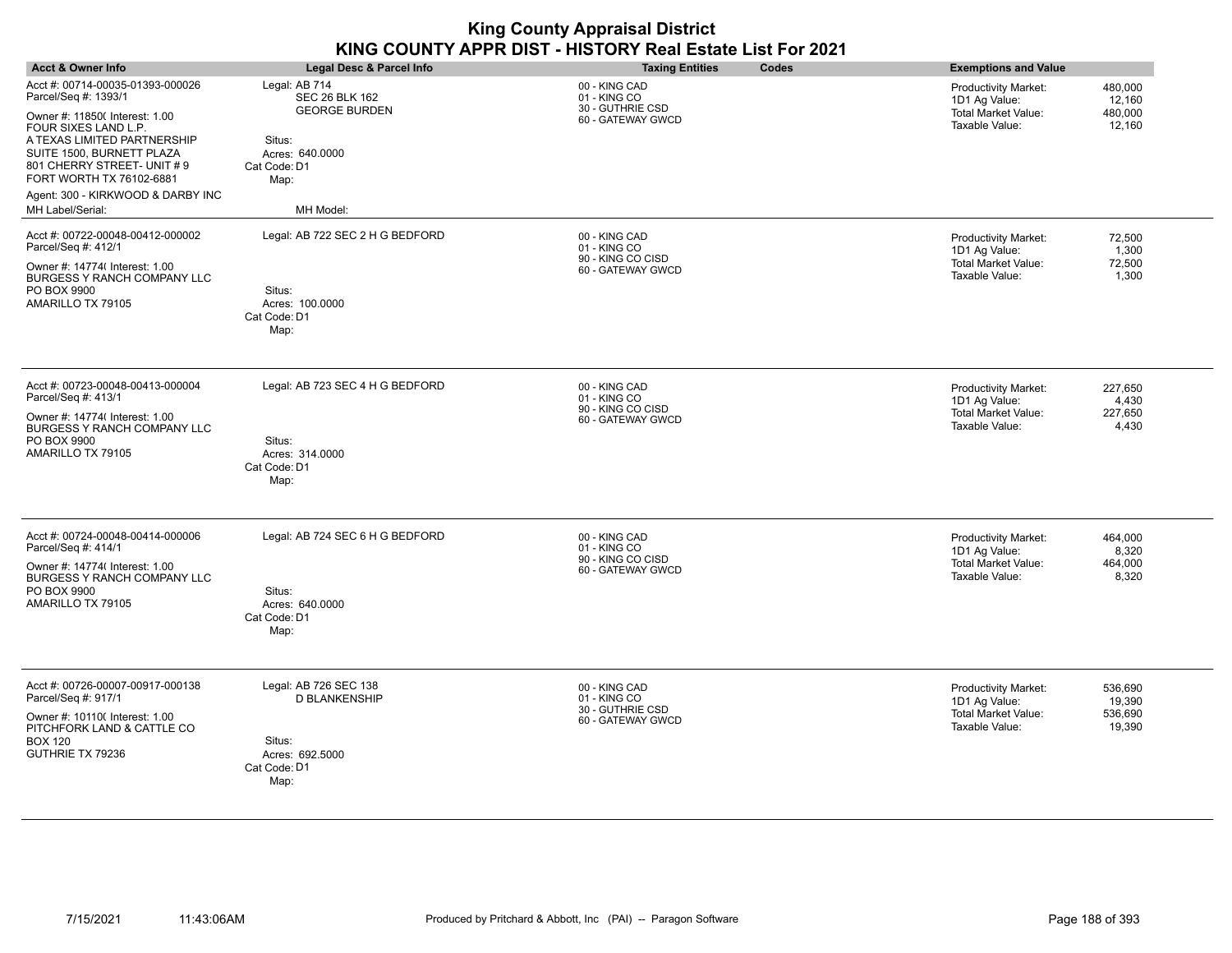| <b>King County Appraisal District</b><br>KING COUNTY APPR DIST - HISTORY Real Estate List For 2021                                                            |                                                                                                                               |                                                                        |                                                                                                                                                                      |  |
|---------------------------------------------------------------------------------------------------------------------------------------------------------------|-------------------------------------------------------------------------------------------------------------------------------|------------------------------------------------------------------------|----------------------------------------------------------------------------------------------------------------------------------------------------------------------|--|
| <b>Acct &amp; Owner Info</b>                                                                                                                                  | <b>Legal Desc &amp; Parcel Info</b>                                                                                           | <b>Taxing Entities</b><br>Codes                                        | <b>Exemptions and Value</b>                                                                                                                                          |  |
| Acct #: 00727-00007-00918-000142<br>Parcel/Seq #: 918/1<br>Owner #: 10110( Interest: 1.00<br>PITCHFORK LAND & CATTLE CO<br><b>BOX 120</b><br>GUTHRIE TX 79236 | Legal: AB 727 SEC 142<br><b>T CARTWRIGHT</b><br>Situs:<br>Acres: 679.0000<br>Cat Code: D1<br>Map:                             | 00 - KING CAD<br>01 - KING CO<br>30 - GUTHRIE CSD<br>60 - GATEWAY GWCD | 526,230<br><b>Productivity Market:</b><br>1D1 Ag Value:<br>19,010<br>Total Market Value:<br>526,230<br>Taxable Value:<br>19,010                                      |  |
| Acct #: 00728-00007-00919-000144<br>Parcel/Seq #: 919/1<br>Owner #: 10110( Interest: 1.00<br>PITCHFORK LAND & CATTLE CO<br><b>BOX 120</b><br>GUTHRIE TX 79236 | Legal: AB 728 SEC 144<br><b>T CARTWRIGHT</b><br>Situs:<br>Acres: 669.2000<br>Cat Code: D1<br>Map:                             | 00 - KING CAD<br>01 - KING CO<br>30 - GUTHRIE CSD<br>60 - GATEWAY GWCD | <b>Productivity Market:</b><br>524,390<br>1D1 Ag Value:<br>30,590<br><b>Total Market Value:</b><br>524,390<br>Taxable Value:<br>30,590                               |  |
| Acct #: 00729-00007-00920-000000<br>Parcel/Seq #: 920/1<br>Owner #: 10110( Interest: 1.00<br>PITCHFORK LAND & CATTLE CO<br><b>BOX 120</b><br>GUTHRIE TX 79236 | Legal: IMPROVEMENT ON AB 729<br><b>T CARTWRIGHT</b><br><b>SEC 146</b><br>Situs:<br>Acres: 674.7000<br>Cat Code: D1 D2<br>Map: | 00 - KING CAD<br>01 - KING CO<br>30 - GUTHRIE CSD<br>60 - GATEWAY GWCD | 3,680<br>Improvement NonHomesite:<br>Productivity Market:<br>524,870<br>1D1 Ag Value:<br>36,450<br><b>Total Market Value:</b><br>528,550<br>Taxable Value:<br>40,130 |  |
| Acct #: 00730-00007-00921-000148<br>Parcel/Seq #: 921/1<br>Owner #: 10110( Interest: 1.00<br>PITCHFORK LAND & CATTLE CO<br><b>BOX 120</b><br>GUTHRIE TX 79236 | Legal: AB 730 SEC 148<br><b>T CARTWRIGHT</b><br>Situs:<br>Acres: 674.0000<br>Cat Code: D1<br>Map:                             | 00 - KING CAD<br>01 - KING CO<br>30 - GUTHRIE CSD<br>60 - GATEWAY GWCD | Productivity Market:<br>525,430<br>1D1 Ag Value:<br>39,900<br>Total Market Value:<br>525,430<br>Taxable Value:<br>39,900                                             |  |
| Acct #: 00731-00007-00922-000156<br>Parcel/Seq #: 922/1<br>Owner #: 10110( Interest: 1.00<br>PITCHFORK LAND & CATTLE CO<br><b>BOX 120</b><br>GUTHRIE TX 79236 | Legal: AB 731 SEC 156<br><b>T CARTWRIGHT</b><br>Situs:<br>Acres: 690.8000<br>Cat Code: D1<br>Map:                             | 00 - KING CAD<br>01 - KING CO<br>30 - GUTHRIE CSD<br>60 - GATEWAY GWCD | 535.370<br>Productivity Market:<br>19,340<br>1D1 Ag Value:<br><b>Total Market Value:</b><br>535,370<br>Taxable Value:<br>19,340                                      |  |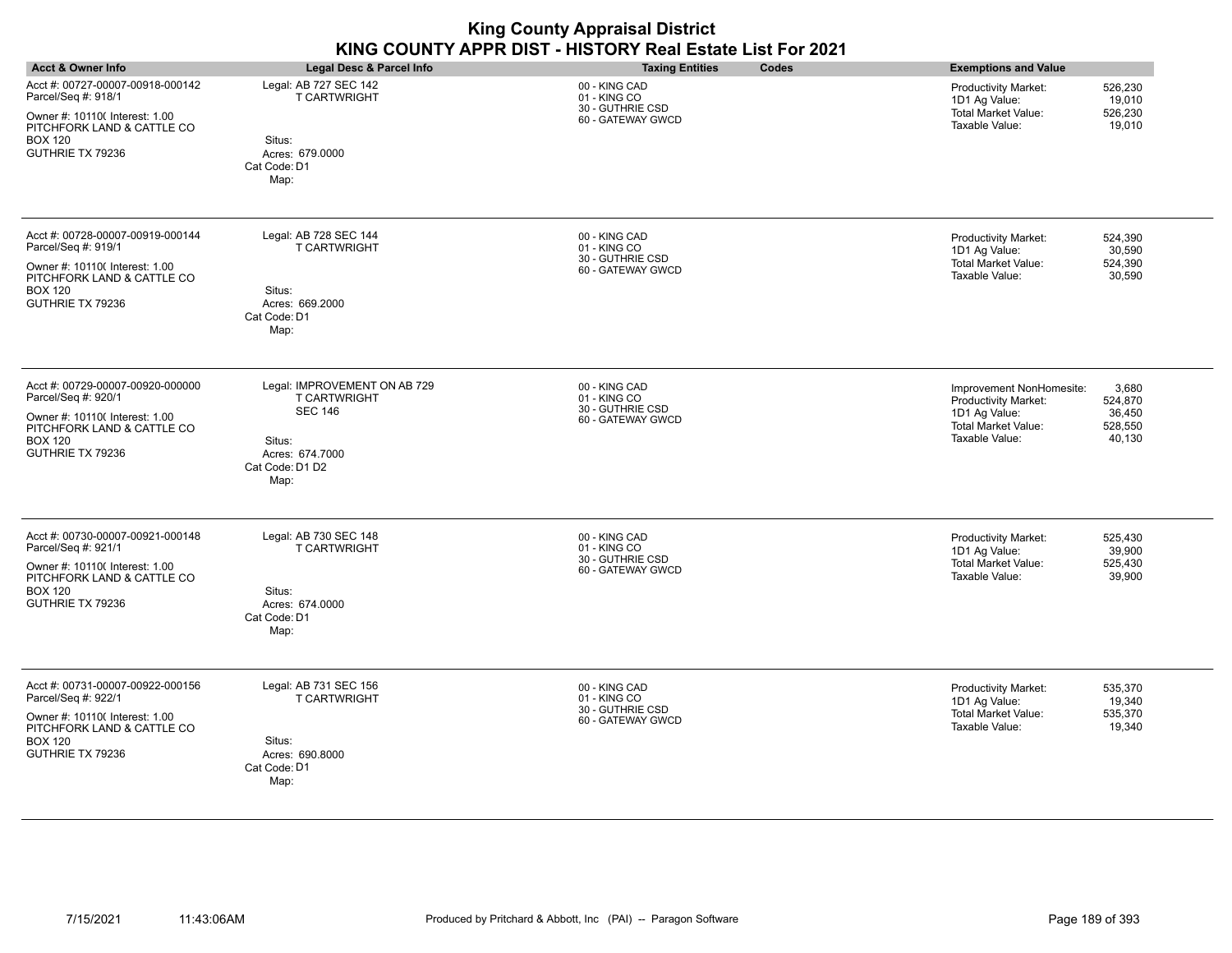| <b>King County Appraisal District</b><br>KING COUNTY APPR DIST - HISTORY Real Estate List For 2021                                                            |                                                                                                         |                                                                        |                                                                                                                                 |
|---------------------------------------------------------------------------------------------------------------------------------------------------------------|---------------------------------------------------------------------------------------------------------|------------------------------------------------------------------------|---------------------------------------------------------------------------------------------------------------------------------|
| <b>Acct &amp; Owner Info</b>                                                                                                                                  | <b>Legal Desc &amp; Parcel Info</b>                                                                     | <b>Taxing Entities</b><br>Codes                                        | <b>Exemptions and Value</b>                                                                                                     |
| Acct #: 00732-00009-00923-000154<br>Parcel/Seq #: 923/1<br>Owner #: 10110( Interest: 1.00<br>PITCHFORK LAND & CATTLE CO<br><b>BOX 120</b><br>GUTHRIE TX 79236 | Legal: AB 732 SEC 154<br><b>T CARTWRIGHT</b><br>Situs:<br>Acres: 658.9000<br>Cat Code: D1<br>Map:       | 00 - KING CAD<br>01 - KING CO<br>30 - GUTHRIE CSD<br>60 - GATEWAY GWCD | 510,650<br><b>Productivity Market:</b><br>1D1 Ag Value:<br>18,450<br>Total Market Value:<br>510,650<br>Taxable Value:<br>18,450 |
| Acct #: 00733-00007-00924-000158<br>Parcel/Seq #: 924/1<br>Owner #: 101100 Interest: 1.00<br>PITCHFORK LAND & CATTLE CO<br><b>BOX 120</b><br>GUTHRIE TX 79236 | Legal: AB 733 SEC 158 BLK 1<br><b>T CARTWRIGHT</b><br>Situs:<br>Acres: 674.5000<br>Cat Code: D1<br>Map: | 00 - KING CAD<br>01 - KING CO<br>30 - GUTHRIE CSD<br>60 - GATEWAY GWCD | <b>Productivity Market:</b><br>522,740<br>1D1 Ag Value:<br>18,890<br>522,740<br>Total Market Value:<br>Taxable Value:<br>18,890 |
| Acct #: 00734-00007-01741-000150<br>Parcel/Seq #: 1741/1<br>Owner #: 147506 Interest: 1.00<br>TONGUE RIVER RANCH LTD<br>205 RANCH ROAD<br>PADUCAH TX 79248    | Legal: AB 734 SEC 150 BLK 39<br>C L CARTER JR<br>Situs:<br>Acres: 640.0000<br>Cat Code: D1<br>Map:      | 00 - KING CAD<br>01 - KING CO<br>30 - GUTHRIE CSD<br>60 - GATEWAY GWCD | Productivity Market:<br>480,000<br>1D1 Ag Value:<br>13,440<br><b>Total Market Value:</b><br>480,000<br>Taxable Value:<br>13,440 |
| Acct #: 00735-00005-01742-000002<br>Parcel/Seq #: 1742/1<br>Owner #: 147506 Interest: 1.00<br>TONGUE RIVER RANCH LTD<br>205 RANCH ROAD<br>PADUCAH TX 79248    | Legal: AB 735 SEC 2 BLK 1/983<br>L S CARTER<br>Situs:<br>Acres: 645.5600<br>Cat Code: D1<br>Map:        | 00 - KING CAD<br>01 - KING CO<br>30 - GUTHRIE CSD<br>60 - GATEWAY GWCD | Productivity Market:<br>484,170<br>1D1 Ag Value:<br>12,270<br>Total Market Value:<br>484,170<br>Taxable Value:<br>12,270        |
| Acct #: 00736-00005-01743-000006<br>Parcel/Seq #: 1743/1<br>Owner #: 147506 Interest: 1.00<br>TONGUE RIVER RANCH LTD<br>205 RANCH ROAD<br>PADUCAH TX 79248    | Legal: AB 736 SEC 6 BLK 192<br>T M CARTER<br>Situs:<br>Acres: 664.4000<br>Cat Code: D1<br>Map:          | 00 - KING CAD<br>01 - KING CO<br>30 - GUTHRIE CSD<br>60 - GATEWAY GWCD | 505.350<br>Productivity Market:<br>1D1 Ag Value:<br>32,090<br><b>Total Market Value:</b><br>505,350<br>Taxable Value:<br>32,090 |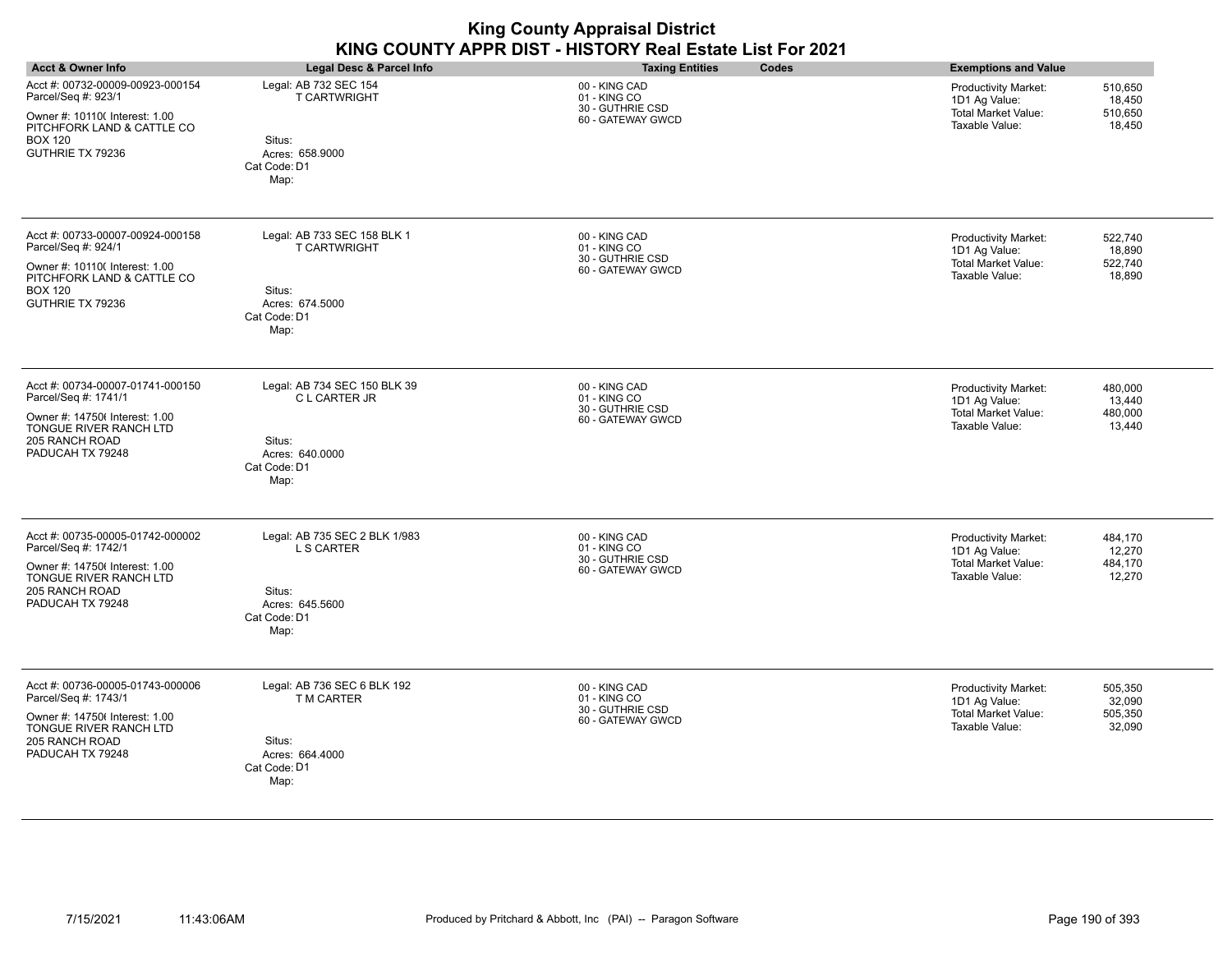| <b>Acct &amp; Owner Info</b>                                                                                                                                                                                                             | Legal Desc & Parcel Info                                                                                                                                           | <b>Taxing Entities</b><br>Codes                                        | <b>Exemptions and Value</b>                                                                                                                                                                                                                   |
|------------------------------------------------------------------------------------------------------------------------------------------------------------------------------------------------------------------------------------------|--------------------------------------------------------------------------------------------------------------------------------------------------------------------|------------------------------------------------------------------------|-----------------------------------------------------------------------------------------------------------------------------------------------------------------------------------------------------------------------------------------------|
| Acct #: 00737-00019-02397-000110<br>Parcel/Seq #: 2397/1<br>Owner #: 11850( Interest: 1.00<br>FOUR SIXES LAND L.P.<br>A TEXAS LIMITED PARTNERSHIP<br>SUITE 1500, BURNETT PLAZA<br>801 CHERRY STREET- UNIT #9<br>FORT WORTH TX 76102-6881 | Legal: AB 737 SEC 110 H&TC<br>C P CUNNINGHAM<br>Situs:<br>Acres: 140.0000<br>Cat Code: D1<br>Map:                                                                  | 00 - KING CAD<br>01 - KING CO<br>30 - GUTHRIE CSD<br>60 - GATEWAY GWCD | <b>Productivity Market:</b><br>108,500<br>1D1 Ag Value:<br>12,320<br>Total Market Value:<br>108,500<br>Taxable Value:<br>12,320                                                                                                               |
| Agent: 300 - KIRKWOOD & DARBY INC<br>MH Label/Serial:                                                                                                                                                                                    | MH Model:                                                                                                                                                          |                                                                        |                                                                                                                                                                                                                                               |
| Acct #: 00737-00019-02416-000000<br>Parcel/Seq #: 2416/1<br>Owner #: 14759! Interest: 1.00<br>MCFRENCH QUARTERS L.C.<br>1500 BROADWAY #1500<br>LUBBOCK TX 79401                                                                          | Legal: IMPROVMENT ON AB 737<br><b>SEC 110 H&amp;TC</b><br>C P CUNNINGHAM<br>Situs: 2600 US HWY 83 GUTHRIE TX 79236<br>Acres: 504.0000<br>Cat Code: D1 E D2<br>Map: | 00 - KING CAD<br>01 - KING CO<br>30 - GUTHRIE CSD<br>60 - GATEWAY GWCD | Land NonHomesite:<br>600<br>268,960<br>Improvement Homesite:<br>Improvement NonHomesite:<br>17,450<br>377,250<br><b>Productivity Market:</b><br>1D1 Ag Value:<br>10,560<br><b>Total Market Value:</b><br>664,260<br>Taxable Value:<br>297,570 |
| Acct #: 00738-00005-01744-000004<br>Parcel/Seq #: 1744/1<br>Owner #: 14750( Interest: 1.00<br>TONGUE RIVER RANCH LTD<br>205 RANCH ROAD<br>PADUCAH TX 79248                                                                               | Legal: AB 738 SEC 4 BLK 191<br><b>CL CARTER</b><br>Situs:<br>Acres: 675.7000<br>Cat Code: D1<br>Map:                                                               | 00 - KING CAD<br>01 - KING CO<br>30 - GUTHRIE CSD<br>60 - GATEWAY GWCD | Productivity Market:<br>504,130<br>13,780<br>1D1 Ag Value:<br><b>Total Market Value:</b><br>504,130<br>Taxable Value:<br>13,780                                                                                                               |
| Acct #: 00739-00005-01745-000004<br>Parcel/Seq #: 1745/1<br>Owner #: 14750( Interest: 1.00<br>TONGUE RIVER RANCH LTD<br>205 RANCH ROAD<br>PADUCAH TX 79248                                                                               | Legal: AB 739 SEC 4 BLK 1/984<br><b>CL CARTER</b><br>Situs:<br>Acres: 640.0000<br>Cat Code: D1<br>Map:                                                             | 00 - KING CAD<br>01 - KING CO<br>30 - GUTHRIE CSD<br>60 - GATEWAY GWCD | Productivity Market:<br>489,930<br>1D1 Ag Value:<br>16,140<br><b>Total Market Value:</b><br>489,930<br>Taxable Value:<br>16,140                                                                                                               |
| Acct #: 00740-00005-01746-000006<br>Parcel/Seq #: 1746/1<br>Owner #: 14750 (Interest: 1.00<br>TONGUE RIVER RANCH LTD<br>205 RANCH ROAD<br>PADUCAH TX 79248                                                                               | Legal: AB 740 SEC 6 BLK 1/985<br><b>CL CARTER</b><br>Situs:<br>Acres: 642.8600<br>Cat Code: D1<br>Map:                                                             | 00 - KING CAD<br>01 - KING CO<br>30 - GUTHRIE CSD<br>60 - GATEWAY GWCD | Productivity Market:<br>495,250<br>1D1 Ag Value:<br>16,930<br><b>Total Market Value:</b><br>495,250<br>Taxable Value:<br>16,930                                                                                                               |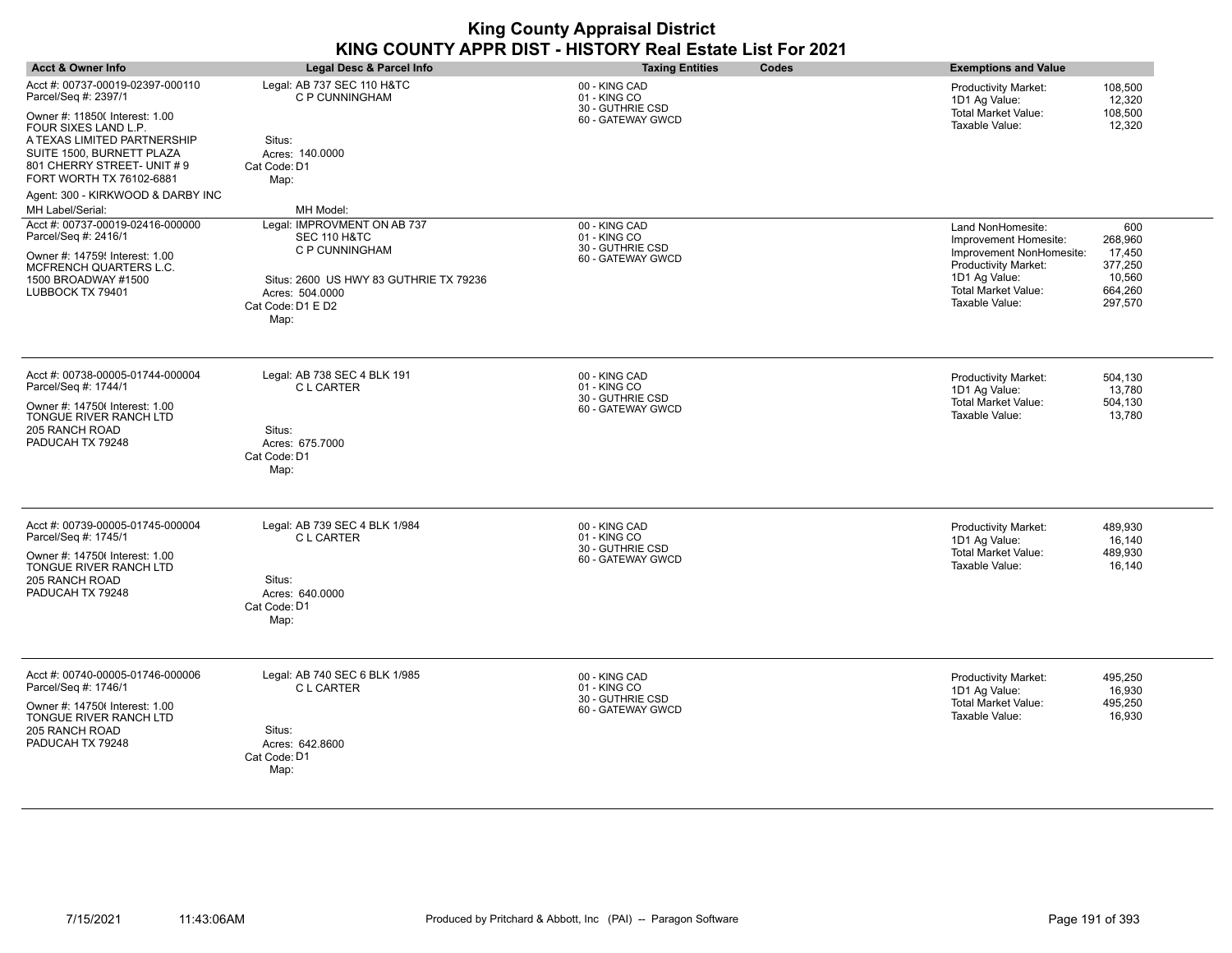| <b>King County Appraisal District</b><br>KING COUNTY APPR DIST - HISTORY Real Estate List For 2021                          |                                                      |                                                                        |                                                                                                                                        |  |
|-----------------------------------------------------------------------------------------------------------------------------|------------------------------------------------------|------------------------------------------------------------------------|----------------------------------------------------------------------------------------------------------------------------------------|--|
| <b>Acct &amp; Owner Info</b>                                                                                                | <b>Legal Desc &amp; Parcel Info</b>                  | <b>Taxing Entities</b><br>Codes                                        | <b>Exemptions and Value</b>                                                                                                            |  |
| Acct #: 00741-00005-01648-000000<br>Parcel/Seq #: 1648/1<br>Owner #: 14783! Interest: 1.00<br>MCPETERSON HUNTING LODGE, LLC | Legal: AB 741 SUR 8 BLK 1 CERT 1/975<br>BS&F         | 00 - KING CAD<br>01 - KING CO<br>30 - GUTHRIE CSD<br>60 - GATEWAY GWCD | 361.540<br><b>Productivity Market:</b><br>35,530<br>1D1 Ag Value:<br><b>Total Market Value:</b><br>361,540<br>Taxable Value:<br>35,530 |  |
| 2402 BUSHNELL ROAD<br>LAKE CHARLES LA 70611                                                                                 | Situs:<br>Acres: 464.2000<br>Cat Code: D1<br>Map:    |                                                                        |                                                                                                                                        |  |
| Acct #: 00742-00005-01747-000008<br>Parcel/Seq #: 1747/1                                                                    | Legal: AB 742 SEC 8 BLK 1/986<br><b>CLCARTER</b>     | 00 - KING CAD<br>01 - KING CO<br>30 - GUTHRIE CSD                      | 499.340<br>Productivity Market:<br>1D1 Ag Value:<br>17,640                                                                             |  |
| Owner #: 14750 (Interest: 1.00<br>TONGUE RIVER RANCH LTD                                                                    |                                                      | 60 - GATEWAY GWCD                                                      | <b>Total Market Value:</b><br>499.340<br>Taxable Value:<br>17,640                                                                      |  |
| 205 RANCH ROAD<br>PADUCAH TX 79248                                                                                          | Situs:<br>Acres: 646.6000<br>Cat Code: D1<br>Map:    |                                                                        |                                                                                                                                        |  |
| Acct #: 00744-00017-00165-000106<br>Parcel/Seq #: 165/1                                                                     | Legal: AB 744 SEC 106 H&TC<br><b>J S CRAIGHEAD</b>   | 00 - KING CAD<br>01 - KING CO                                          | Productivity Market:<br>492.000<br>13,780<br>1D1 Ag Value:                                                                             |  |
| Owner #: 30100 Interest: 1.00<br><b>CRUM SUZANNE</b><br><b>BOX 130</b>                                                      | Situs:                                               | 30 - GUTHRIE CSD<br>60 - GATEWAY GWCD                                  | <b>Total Market Value:</b><br>492.000<br>Taxable Value:<br>13,780                                                                      |  |
| CHEROKEE TX 76832                                                                                                           | Acres: 656.0000<br>Cat Code: D1<br>Map:              |                                                                        |                                                                                                                                        |  |
| Acct #: 00745-00017-00166-000116<br>Parcel/Seq #: 166/1                                                                     | Legal: AB 745 SEC 116 H&TC<br><b>J S CRAIGHEAD</b>   | 00 - KING CAD<br>01 - KING CO                                          | Productivity Market:<br>492,000<br>1D1 Ag Value:<br>13,780                                                                             |  |
| Owner #: 30100 Interest: 1.00<br><b>CRUM SUZANNE</b>                                                                        |                                                      | 30 - GUTHRIE CSD<br>60 - GATEWAY GWCD                                  | <b>Total Market Value:</b><br>492,000<br>Taxable Value:<br>13,780                                                                      |  |
| <b>BOX 130</b><br>CHEROKEE TX 76832                                                                                         | Situs:<br>Acres: 656.0000<br>Cat Code: D1<br>Map:    |                                                                        |                                                                                                                                        |  |
| Acct #: 00746-00017-01074-000126<br>Parcel/Seq #: 1074/1                                                                    | Legal: AB 746 SEC 126 H&TC F<br><b>J S CRAIGHEAD</b> | 00 - KING CAD<br>01 - KING CO                                          | 369.000<br>Productivity Market:<br>10,330<br>1D1 Ag Value:                                                                             |  |
| Owner #: 30100 Interest: 1.00<br><b>CRUM SUZANNE</b>                                                                        |                                                      | 30 - GUTHRIE CSD<br>60 - GATEWAY GWCD                                  | <b>Total Market Value:</b><br>369,000<br>Taxable Value:<br>10,330                                                                      |  |
| <b>BOX 130</b><br>CHEROKEE TX 76832                                                                                         | Situs:<br>Acres: 492,0000                            |                                                                        |                                                                                                                                        |  |
|                                                                                                                             | Cat Code: D1<br>Map:                                 |                                                                        |                                                                                                                                        |  |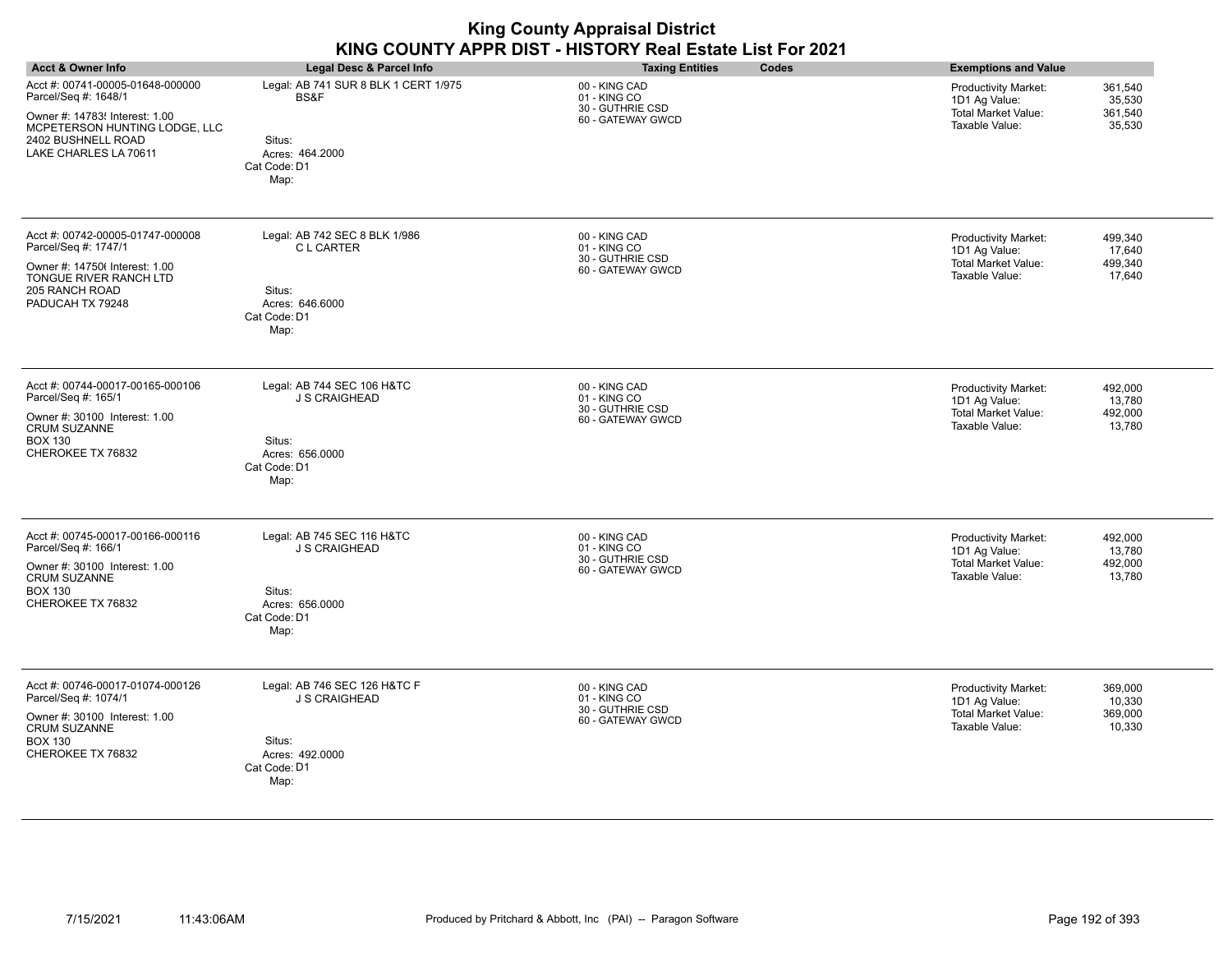| <b>Acct &amp; Owner Info</b>                                                                                                                                                                                                                                                                      | Legal Desc & Parcel Info                                                                                       | Codes<br><b>Taxing Entities</b>                                        | <b>Exemptions and Value</b>                                                                                                            |
|---------------------------------------------------------------------------------------------------------------------------------------------------------------------------------------------------------------------------------------------------------------------------------------------------|----------------------------------------------------------------------------------------------------------------|------------------------------------------------------------------------|----------------------------------------------------------------------------------------------------------------------------------------|
| Acct #: 00746-00017-01787-000126<br>Parcel/Seq #: 1787/1<br>Owner #: 13510( Interest: 1.00<br><b>WILSON MARY LOIS AND BILL</b><br><b>FAMILY LTD</b><br>DRAWER M-360<br>SNYDER TX 79550-0360                                                                                                       | Legal: AB 746 SEC 126 BLK F H&TC N/4<br>J S CRAIGHEAD<br>Situs:<br>Acres: 164.0000<br>Cat Code: D1<br>Map:     | 00 - KING CAD<br>01 - KING CO<br>30 - GUTHRIE CSD<br>60 - GATEWAY GWCD | 123,000<br><b>Productivity Market:</b><br>1D1 Ag Value:<br>3,430<br>123,000<br>Total Market Value:<br>Taxable Value:<br>3,430          |
| Acct #: 00747-00017-00849-000096<br>Parcel/Seq #: 849/1<br>Owner #: 97100 Interest: 1.00<br>J H PARRAMORE JR ESTATE LLC<br><b>VIRGINIA THINNES</b><br>2302 GATHRIGHT DR<br>ABILENE TX 79606                                                                                                       | Legal: AB 747 SEC 96 H&TC F<br>J S COX<br>Situs:<br>Acres: 656,0000<br>Cat Code: D1<br>Map:                    | 00 - KING CAD<br>01 - KING CO<br>30 - GUTHRIE CSD<br>60 - GATEWAY GWCD | 492,000<br>Productivity Market:<br>13,780<br>1D1 Ag Value:<br><b>Total Market Value:</b><br>492.000<br>Taxable Value:<br>13,780        |
| Acct #: 00748-00021-01394-000040<br>Parcel/Seq #: 1394/1<br>Owner #: 11850( Interest: 1.00<br>FOUR SIXES LAND L.P.<br>A TEXAS LIMITED PARTNERSHIP<br>SUITE 1500, BURNETT PLAZA<br>801 CHERRY STREET- UNIT #9<br>FORT WORTH TX 76102-6881<br>Agent: 300 - KIRKWOOD & DARBY INC<br>MH Label/Serial: | Legal: AB 748<br><b>SEC 40</b><br>W H DAY<br>Situs:<br>Acres: 640,0000<br>Cat Code: D1<br>Map:<br>MH Model:    | 00 - KING CAD<br>01 - KING CO<br>30 - GUTHRIE CSD<br>60 - GATEWAY GWCD | 480.000<br><b>Productivity Market:</b><br>1D1 Ag Value:<br>13,440<br>480,000<br>Total Market Value:<br>Taxable Value:<br>13,440        |
| Acct #: 00749-00021-01395-000004<br>Parcel/Seq #: 1395/1<br>Owner #: 11850( Interest: 1.00<br>FOUR SIXES LAND L.P.<br>A TEXAS LIMITED PARTNERSHIP<br>SUITE 1500, BURNETT PLAZA<br>801 CHERRY STREET- UNIT #9<br>FORT WORTH TX 76102-6881<br>Agent: 300 - KIRKWOOD & DARBY INC<br>MH Label/Serial: | Legal: AB 749<br>SEC <sub>4</sub><br>W H DAY<br>Situs:<br>Acres: 640.0000<br>Cat Code: D1<br>Map:<br>MH Model: | 00 - KING CAD<br>01 - KING CO<br>30 - GUTHRIE CSD<br>60 - GATEWAY GWCD | Productivity Market:<br>480,000<br>1D1 Ag Value:<br>12,300<br><b>Total Market Value:</b><br>480,000<br>Taxable Value:<br>12,300        |
| Acct #: 00750-00021-01396-000038<br>Parcel/Seq #: 1396/1<br>Owner #: 11850( Interest: 1.00<br>FOUR SIXES LAND L.P.<br>A TEXAS LIMITED PARTNERSHIP<br>SUITE 1500, BURNETT PLAZA<br>801 CHERRY STREET- UNIT #9<br>FORT WORTH TX 76102-6881<br>Agent: 300 - KIRKWOOD & DARBY INC<br>MH Label/Serial: | Legal: AB 750<br><b>SEC 38</b><br>W H DAY<br>Situs:<br>Acres: 640,0000<br>Cat Code: D1<br>Map:<br>MH Model:    | 00 - KING CAD<br>01 - KING CO<br>30 - GUTHRIE CSD<br>60 - GATEWAY GWCD | <b>Productivity Market:</b><br>480,000<br>13,160<br>1D1 Ag Value:<br><b>Total Market Value:</b><br>480,000<br>Taxable Value:<br>13,160 |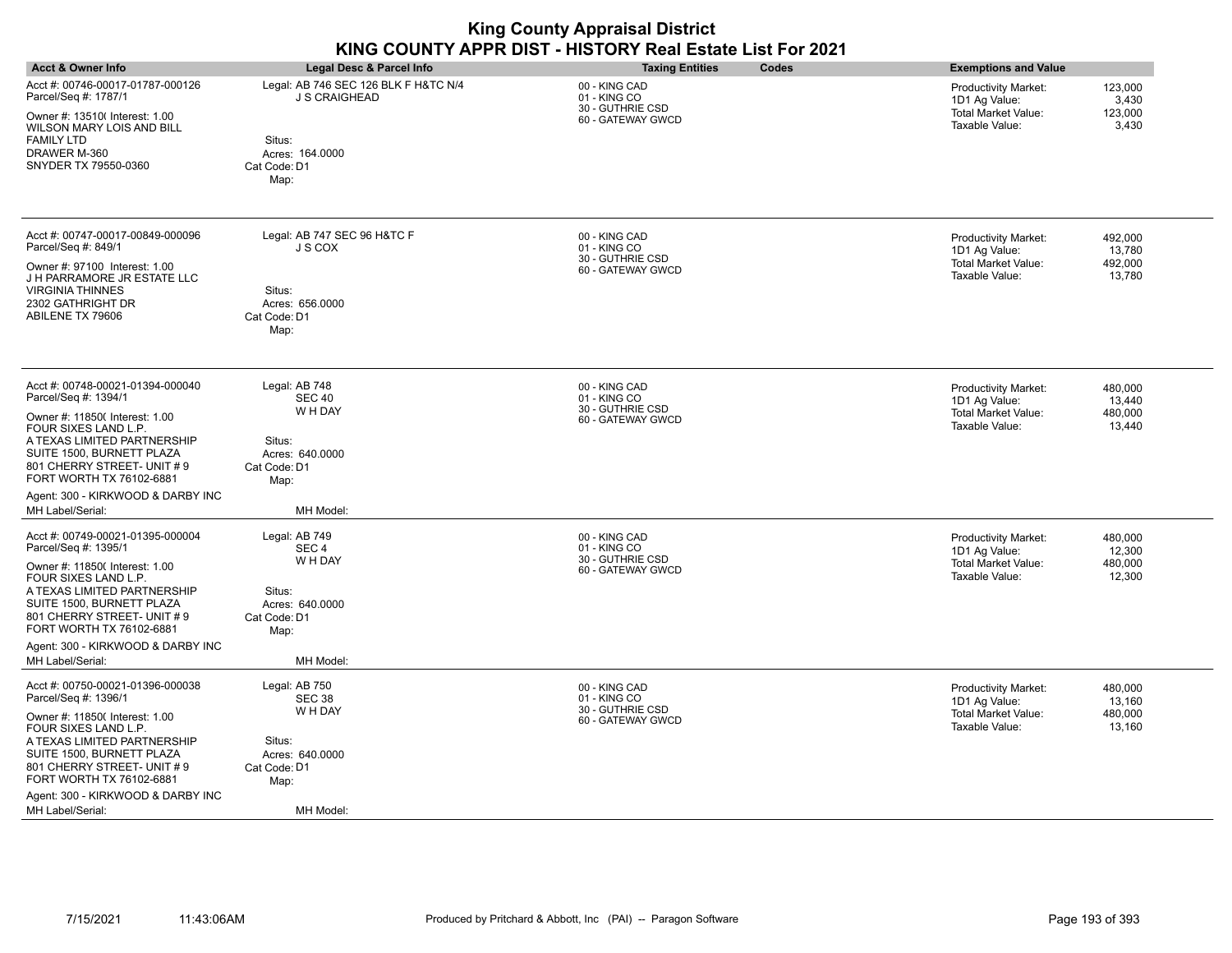| <b>King County Appraisal District</b><br>KING COUNTY APPR DIST - HISTORY Real Estate List For 2021                                                            |                                                                                                         |                                                                        |                                                                                                                                        |  |
|---------------------------------------------------------------------------------------------------------------------------------------------------------------|---------------------------------------------------------------------------------------------------------|------------------------------------------------------------------------|----------------------------------------------------------------------------------------------------------------------------------------|--|
| <b>Acct &amp; Owner Info</b>                                                                                                                                  | Legal Desc & Parcel Info                                                                                | <b>Taxing Entities</b><br>Codes                                        | <b>Exemptions and Value</b>                                                                                                            |  |
| Acct #: 00753-00007-00925-000176<br>Parcel/Seq #: 925/1<br>Owner #: 10110( Interest: 1.00<br>PITCHFORK LAND & CATTLE CO<br><b>BOX 120</b><br>GUTHRIE TX 79236 | Legal: AB 753 SEC 176<br><b>DOUGLAS HENTZ</b><br>Situs:<br>Acres: 656.0000<br>Cat Code: D1<br>Map:      | 00 - KING CAD<br>01 - KING CO<br>30 - GUTHRIE CSD<br>60 - GATEWAY GWCD | <b>Productivity Market:</b><br>492,000<br>1D1 Ag Value:<br>13,780<br><b>Total Market Value:</b><br>492,000<br>Taxable Value:<br>13,780 |  |
| Acct #: 00765-00007-00926-000270<br>Parcel/Seq #: 926/1<br>Owner #: 10110( Interest: 1.00<br>PITCHFORK LAND & CATTLE CO<br><b>BOX 120</b><br>GUTHRIE TX 79236 | Legal: AB 765 SEC 270<br>C A GARDNER<br>Situs:<br>Acres: 692.0000<br>Cat Code: D1<br>Map:               | 00 - KING CAD<br>01 - KING CO<br>30 - GUTHRIE CSD<br>60 - GATEWAY GWCD | 536,300<br>Productivity Market:<br>1D1 Ag Value:<br>19,380<br>Total Market Value:<br>536,300<br>Taxable Value:<br>19,380               |  |
| Acct #: 00774-00005-01748-000164<br>Parcel/Seq #: 1748/1<br>Owner #: 147506 Interest: 1.00<br>TONGUE RIVER RANCH LTD<br>205 RANCH ROAD<br>PADUCAH TX 79248    | Legal: AB 774 SEC 164 BLK 20<br><b>HIGE HUGHES</b><br>Situs:<br>Acres: 328.5000<br>Cat Code: D1<br>Map: | 00 - KING CAD<br>01 - KING CO<br>30 - GUTHRIE CSD<br>60 - GATEWAY GWCD | Productivity Market:<br>246,380<br>1D1 Ag Value:<br>6,900<br><b>Total Market Value:</b><br>246,380<br>Taxable Value:<br>6.900          |  |
| Acct #: 00775-00007-00340-000166<br>Parcel/Seq #: 340/1<br>Owner #: 147506 Interest: 1.00<br>TONGUE RIVER RANCH LTD<br>205 RANCH ROAD<br>PADUCAH TX 79248     | Legal: AB 775 SEC 166<br><b>HIGE HUGHES</b><br>Situs:<br>Acres: 322.0000<br>Cat Code: D1<br>Map:        | 00 - KING CAD<br>01 - KING CO<br>30 - GUTHRIE CSD<br>60 - GATEWAY GWCD | Productivity Market:<br>256,800<br>1D1 Ag Value:<br>32,740<br>Total Market Value:<br>256,800<br>Taxable Value:<br>32,740               |  |
| Acct #: 00776-00009-00927-000262<br>Parcel/Seq #: 927/1<br>Owner #: 10110( Interest: 1.00<br>PITCHFORK LAND & CATTLE CO<br><b>BOX 120</b><br>GUTHRIE TX 79236 | Legal: AB 776 SEC 262<br>HIGE HUGHES (1/2 A&B)<br>Situs:<br>Acres: 346.3300<br>Cat Code: D1<br>Map:     | 00 - KING CAD<br>01 - KING CO<br>30 - GUTHRIE CSD<br>60 - GATEWAY GWCD | Productivity Market:<br>259,750<br>1D1 Ag Value:<br>6,580<br>Total Market Value:<br>259,750<br>Taxable Value:<br>6,580                 |  |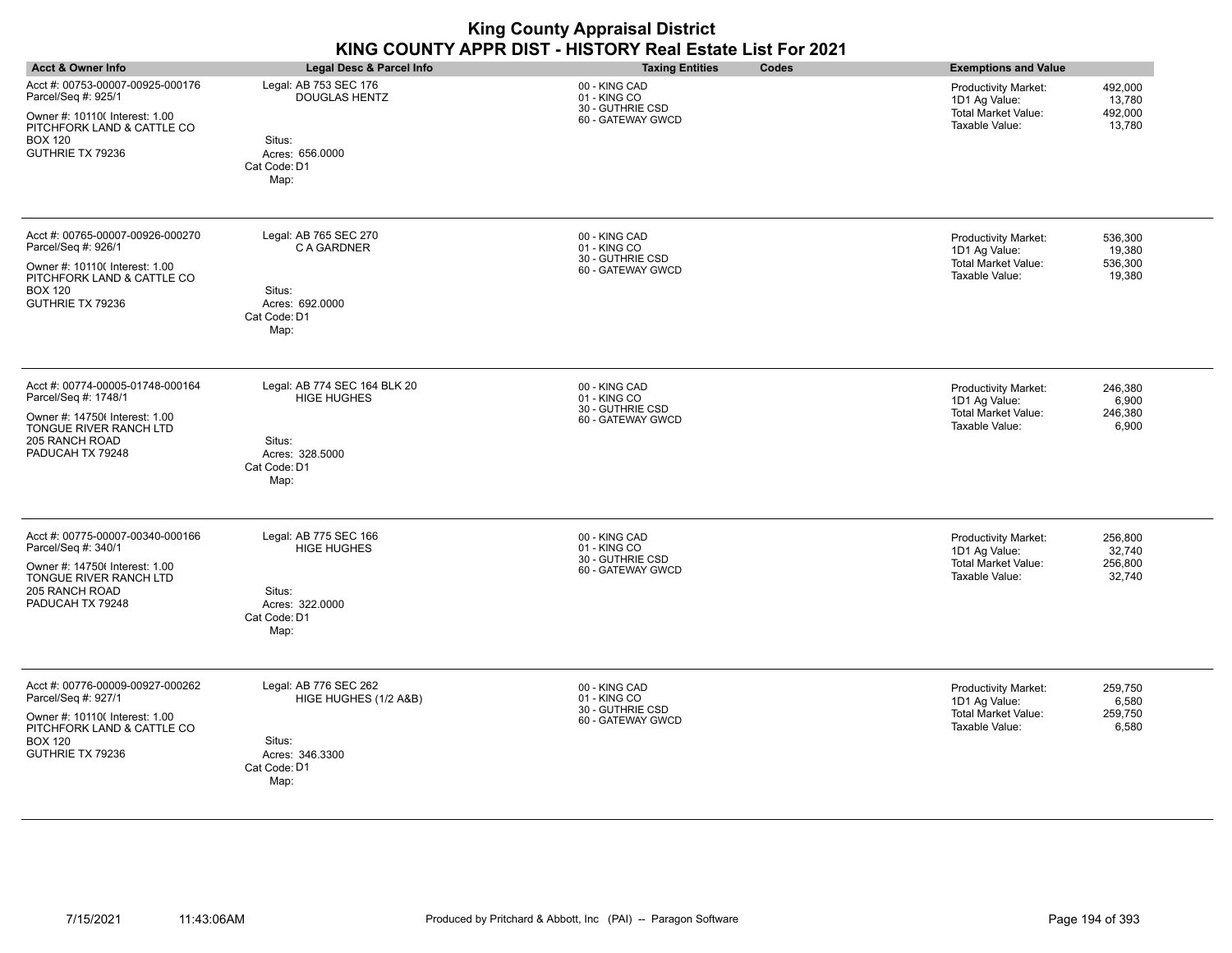| <b>King County Appraisal District</b><br>KING COUNTY APPR DIST - HISTORY Real Estate List For 2021                                                                                                                                                                                                |                                                                                                                          |                                                                        |                                                                                                                                 |  |
|---------------------------------------------------------------------------------------------------------------------------------------------------------------------------------------------------------------------------------------------------------------------------------------------------|--------------------------------------------------------------------------------------------------------------------------|------------------------------------------------------------------------|---------------------------------------------------------------------------------------------------------------------------------|--|
| <b>Acct &amp; Owner Info</b>                                                                                                                                                                                                                                                                      | <b>Legal Desc &amp; Parcel Info</b>                                                                                      | <b>Taxing Entities</b><br>Codes                                        | <b>Exemptions and Value</b>                                                                                                     |  |
| Acct #: 00779-00009-00928-000226<br>Parcel/Seq #: 928/1<br>Owner #: 10110( Interest: 1.00<br>PITCHFORK LAND & CATTLE CO<br><b>BOX 120</b><br>GUTHRIE TX 79236                                                                                                                                     | Legal: AB 779 SEC 226<br>H H HUGHES (1/2 A&B)<br>Situs:<br>Acres: 320.0000<br>Cat Code: D1<br>Map:                       | 00 - KING CAD<br>01 - KING CO<br>30 - GUTHRIE CSD<br>60 - GATEWAY GWCD | 240,000<br>Productivity Market:<br>1D1 Ag Value:<br>6,720<br><b>Total Market Value:</b><br>240,000<br>Taxable Value:<br>6,720   |  |
| Acct #: 00783-00011-00929-000070<br>Parcel/Seq #: 929/1<br>Owner #: 10110( Interest: 1.00<br>PITCHFORK LAND & CATTLE CO<br><b>BOX 120</b><br>GUTHRIE TX 79236                                                                                                                                     | Legal: AB 783 SEC 70<br>L O JACOBS (1/2 SFIW)<br>Situs:<br>Acres: 320.0000<br>Cat Code: D1<br>Map:                       | 00 - KING CAD<br>01 - KING CO<br>30 - GUTHRIE CSD<br>60 - GATEWAY GWCD | 240,000<br>Productivity Market:<br>1D1 Ag Value:<br>6,720<br><b>Total Market Value:</b><br>240,000<br>Taxable Value:<br>6,720   |  |
| Acct #: 00784-00011-00930-000002<br>Parcel/Seq #: 930/1<br>Owner #: 10110( Interest: 1.00<br>PITCHFORK LAND & CATTLE CO<br><b>BOX 120</b><br>GUTHRIE TX 79236                                                                                                                                     | Legal: AB 784 SEC 2<br>L O JACOBS (1/2 SFIW)<br>Situs:<br>Acres: 640.0000<br>Cat Code: D1<br>Map:                        | 00 - KING CAD<br>01 - KING CO<br>30 - GUTHRIE CSD<br>60 - GATEWAY GWCD | 480,000<br>Productivity Market:<br>1D1 Ag Value:<br>12,160<br><b>Total Market Value:</b><br>480,000<br>Taxable Value:<br>12,160 |  |
| Acct #: 00785-00011-00931-000004<br>Parcel/Seq #: 931/1<br>Owner #: 10110( Interest: 1.00<br>PITCHFORK LAND & CATTLE CO<br><b>BOX 120</b><br>GUTHRIE TX 79236                                                                                                                                     | Legal: AB 785 SEC 4<br>L O JACOBS (1/2 SFIW)<br>Situs:<br>Acres: 640.0000<br>Cat Code: D1<br>Map:                        | 00 - KING CAD<br>01 - KING CO<br>30 - GUTHRIE CSD<br>60 - GATEWAY GWCD | Productivity Market:<br>480,000<br>1D1 Ag Value:<br>12,160<br><b>Total Market Value:</b><br>480.000<br>Taxable Value:<br>12,160 |  |
| Acct #: 00786-00021-01397-000023<br>Parcel/Seq #: 1397/1<br>Owner #: 11850( Interest: 1.00<br>FOUR SIXES LAND L.P.<br>A TEXAS LIMITED PARTNERSHIP<br>SUITE 1500, BURNETT PLAZA<br>801 CHERRY STREET- UNIT #9<br>FORT WORTH TX 76102-6881<br>Agent: 300 - KIRKWOOD & DARBY INC<br>MH Label/Serial: | Legal: AB 786<br><b>SEC 23</b><br><b>MARTRUM LEWIS</b><br>Situs:<br>Acres: 160.0000<br>Cat Code: D1<br>Map:<br>MH Model: | 00 - KING CAD<br>01 - KING CO<br>30 - GUTHRIE CSD<br>60 - GATEWAY GWCD | Productivity Market:<br>120,000<br>1D1 Ag Value:<br>3,360<br><b>Total Market Value:</b><br>120,000<br>Taxable Value:<br>3,360   |  |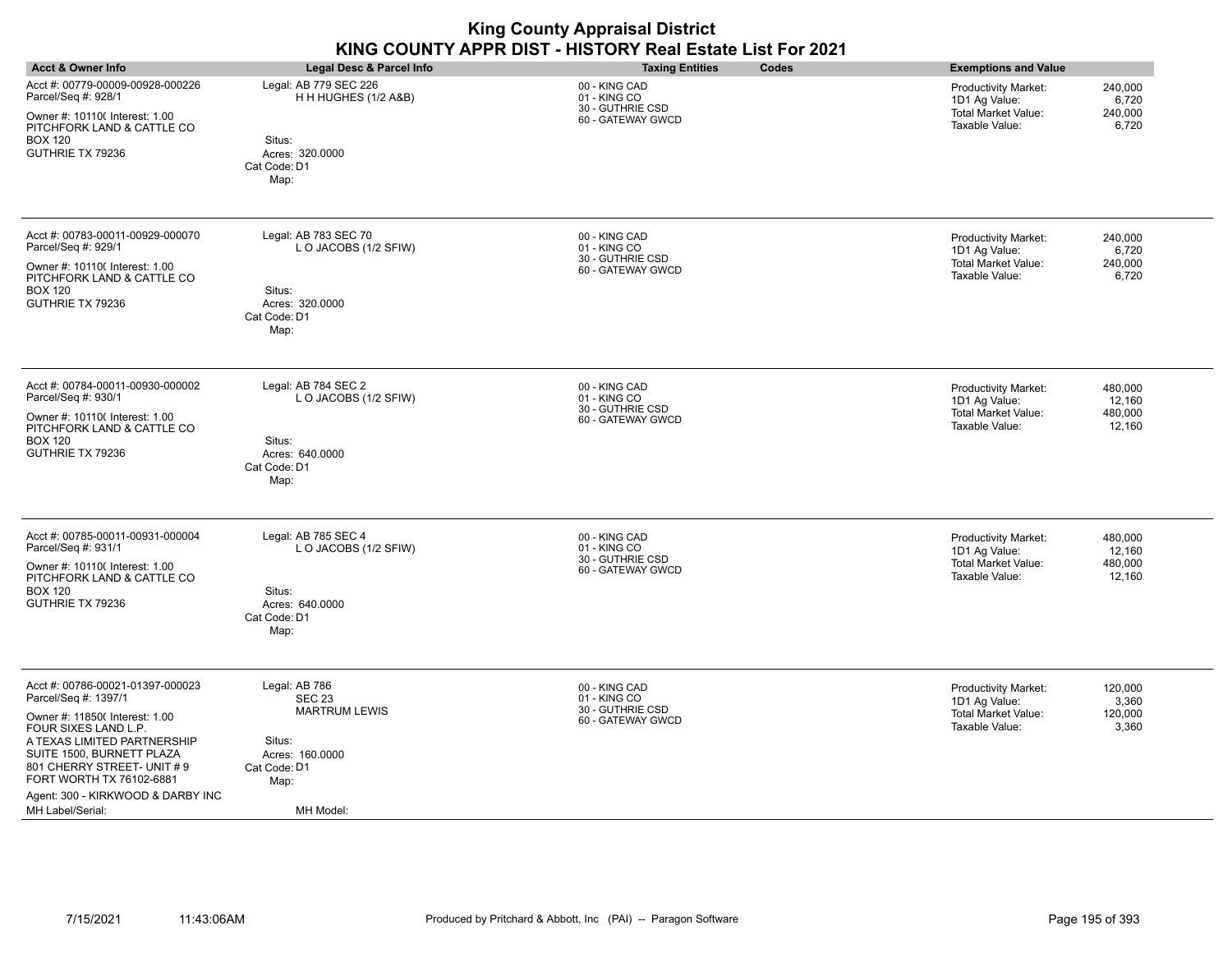| <b>King County Appraisal District</b><br>KING COUNTY APPR DIST - HISTORY Real Estate List For 2021                                                                                                                                                                                                |                                                                                                                    |                                                                        |                                                                                                                                 |  |
|---------------------------------------------------------------------------------------------------------------------------------------------------------------------------------------------------------------------------------------------------------------------------------------------------|--------------------------------------------------------------------------------------------------------------------|------------------------------------------------------------------------|---------------------------------------------------------------------------------------------------------------------------------|--|
| <b>Acct &amp; Owner Info</b>                                                                                                                                                                                                                                                                      | <b>Legal Desc &amp; Parcel Info</b>                                                                                | <b>Taxing Entities</b><br>Codes                                        | <b>Exemptions and Value</b>                                                                                                     |  |
| Acct #: 00788-00035-01398-000030<br>Parcel/Seq #: 1398/1<br>Owner #: 14759( Interest: 1.00<br><b>QB PASTURE RESERVE LLC</b><br>Wayne Kirk<br>6003 WARM MIST LANE<br>DALLAS TX 75248                                                                                                               | Legal: AB 788 SEC 30 J W LILLY<br>Situs:<br>Acres: 641.6500<br>Cat Code: D1<br>Map:                                | 00 - KING CAD<br>01 - KING CO<br>30 - GUTHRIE CSD<br>60 - GATEWAY GWCD | 481,240<br><b>Productivity Market:</b><br>1D1 Ag Value:<br>12,190<br>Total Market Value:<br>481,240<br>Taxable Value:<br>12,190 |  |
| Acct #: 00788-00035-02389-000030<br>Parcel/Seq #: 2389/1<br>Owner #: 14762' Interest: 1.00<br><b>KELSEY TD</b><br>PO BOX 60<br>GUTHRIE TX 79236                                                                                                                                                   | Legal: AB 788 SEC 30 J W LILLY<br>Situs:<br>Acres: 28.1450<br>Cat Code: D1<br>Map:                                 | 00 - KING CAD<br>01 - KING CO<br>30 - GUTHRIE CSD<br>60 - GATEWAY GWCD | Productivity Market:<br>21,110<br>1D1 Ag Value:<br>530<br>Total Market Value:<br>21,110<br>Taxable Value:<br>530                |  |
| Acct #: 00791-00019-01788-000130<br>Parcel/Seq #: 1788/3<br>Owner #: 147728 Interest: 0.50<br>STRELECKI MARY L<br>7215 LAVENDALE CIRCLE<br>DALLAS TX 75230-3656                                                                                                                                   | Legal: AB 791 SEC 130 H&TC F<br><b>HARRY LITTLE</b><br>Situs:<br>Acres: 328.0000<br>Cat Code: D1<br>Map:           | 00 - KING CAD<br>01 - KING CO<br>30 - GUTHRIE CSD<br>60 - GATEWAY GWCD | Productivity Market:<br>246,000<br>1D1 Ag Value:<br>6,890<br><b>Total Market Value:</b><br>246,000<br>Taxable Value:<br>6,890   |  |
| Acct #: 00791-00019-01788-000130<br>Parcel/Seq #: 1788/1<br>Owner #: 14774; Interest: 0.50<br>WILSON FAMILY LTD, NANCY AND BILL<br>PO BOX 360<br>SNYDER TX 79550-0360                                                                                                                             | Legal: AB 791 SEC 130 H&TC F<br><b>HARRY LITTLE</b><br>Situs:<br>Acres: 328.0000<br>Cat Code: D1<br>Map:           | 00 - KING CAD<br>01 - KING CO<br>30 - GUTHRIE CSD<br>60 - GATEWAY GWCD | Productivity Market:<br>246,000<br>1D1 Ag Value:<br>6,890<br><b>Total Market Value:</b><br>246,000<br>Taxable Value:<br>6,890   |  |
| Acct #: 00797-00009-01399-000002<br>Parcel/Seq #: 1399/1<br>Owner #: 11850( Interest: 1.00<br>FOUR SIXES LAND L.P.<br>A TEXAS LIMITED PARTNERSHIP<br>SUITE 1500, BURNETT PLAZA<br>801 CHERRY STREET- UNIT #9<br>FORT WORTH TX 76102-6881<br>Agent: 300 - KIRKWOOD & DARBY INC<br>MH Label/Serial: | Legal: AB 797<br>SEC <sub>2</sub><br>J J MULLANY<br>Situs:<br>Acres: 640,0000<br>Cat Code: D1<br>Map:<br>MH Model: | 00 - KING CAD<br>01 - KING CO<br>30 - GUTHRIE CSD<br>60 - GATEWAY GWCD | 480,000<br>Productivity Market:<br>1D1 Ag Value:<br>12,800<br>Total Market Value:<br>480,000<br>Taxable Value:<br>12,800        |  |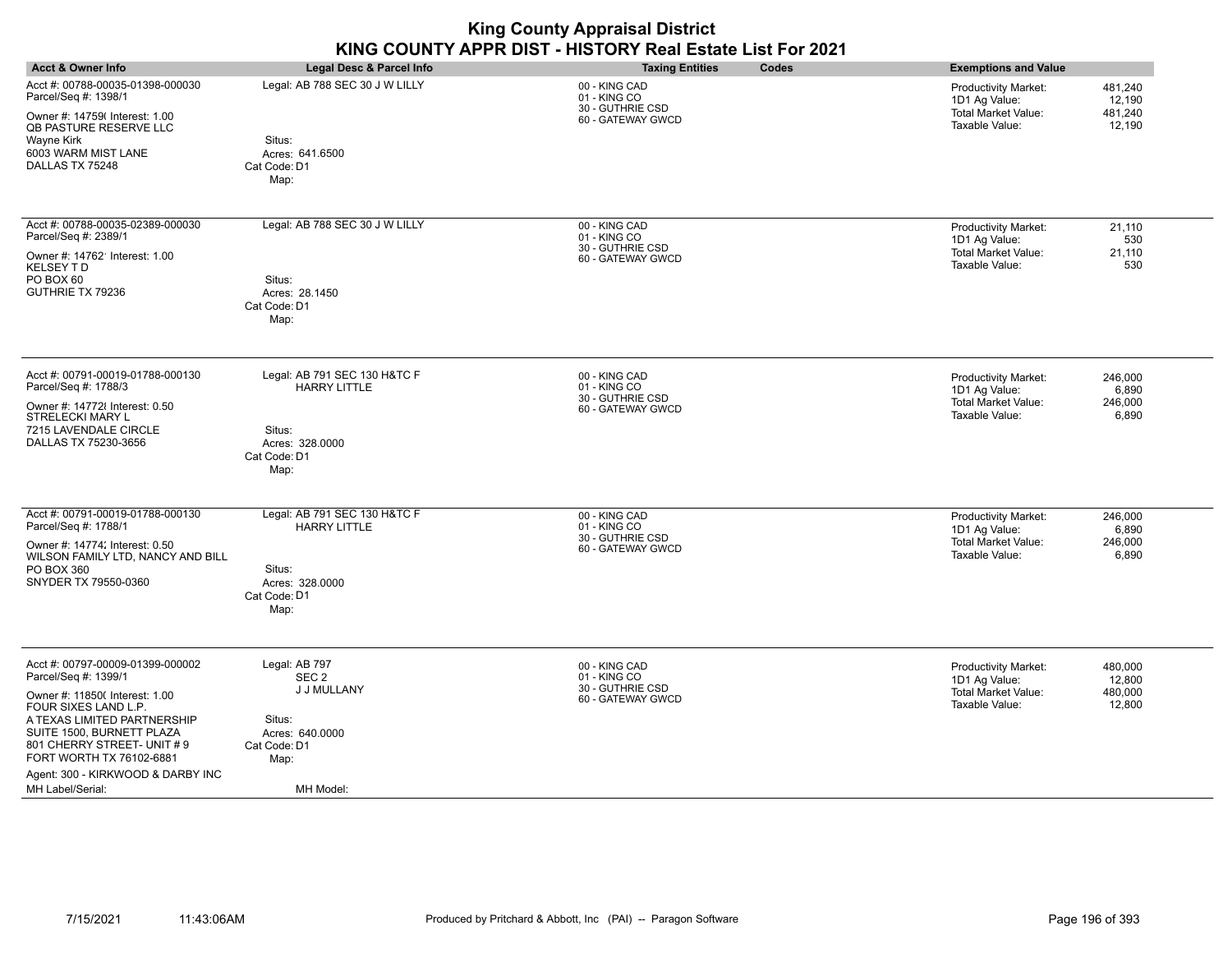| <b>Acct &amp; Owner Info</b>                                                                                                                                                                                                                                                                              | Legal Desc & Parcel Info                                                                                                                | <b>Taxing Entities</b><br>Codes                                        | <b>Exemptions and Value</b>                                                                                                                                                                                                                |
|-----------------------------------------------------------------------------------------------------------------------------------------------------------------------------------------------------------------------------------------------------------------------------------------------------------|-----------------------------------------------------------------------------------------------------------------------------------------|------------------------------------------------------------------------|--------------------------------------------------------------------------------------------------------------------------------------------------------------------------------------------------------------------------------------------|
| Acct #: 00800-00031-01400-000016<br>Parcel/Seq #: 1400/1<br>Owner #: 11850( Interest: 1.00<br>FOUR SIXES LAND L.P.<br>A TEXAS LIMITED PARTNERSHIP<br>SUITE 1500, BURNETT PLAZA<br>801 CHERRY STREET- UNIT # 9<br>FORT WORTH TX 76102-6881<br>Agent: 300 - KIRKWOOD & DARBY INC<br><b>MH Label/Serial:</b> | Legal: AB 800<br><b>SEC 16</b><br><b>H M MONTGOMERY</b><br>Situs:<br>Acres: 640.0000<br>Cat Code: D1<br>Map:<br>MH Model:               | 00 - KING CAD<br>01 - KING CO<br>30 - GUTHRIE CSD<br>60 - GATEWAY GWCD | <b>Productivity Market:</b><br>480,000<br>1D1 Ag Value:<br>12,160<br>480,000<br>Total Market Value:<br>Taxable Value:<br>12,160                                                                                                            |
| Acct #: 00801-00017-00017-000108<br>Parcel/Seq #: 17/1<br>Owner #: 147774 Interest: 1.00<br>JEFF BACON CATTLE LP<br>7400 HWY 206<br><b>CISCO TX 76437</b>                                                                                                                                                 | Legal: AB 801 SEC 108 H&TC F<br>C A MCALLISTER<br>Situs:<br>Acres: 656,0000<br>Cat Code: D1<br>Map:                                     | 00 - KING CAD<br>01 - KING CO<br>30 - GUTHRIE CSD<br>60 - GATEWAY GWCD | 492,000<br><b>Productivity Market:</b><br>1D1 Ag Value:<br>13,780<br><b>Total Market Value:</b><br>492,000<br>Taxable Value:<br>13,780                                                                                                     |
| Acct #: 00802-00037-00850-000086<br>Parcel/Seq #: 850/1<br>Owner #: 97100 Interest: 1.00<br>J H PARRAMORE JR ESTATE LLC<br><b>VIRGINIA THINNES</b><br>2302 GATHRIGHT DR<br>ABILENE TX 79606                                                                                                               | Legal: AB 802 SEC 86 H&TC F<br><b>J MCALLISTER</b><br>Situs:<br>Acres: 656.0000<br>Cat Code: D1<br>Map:                                 | 00 - KING CAD<br>01 - KING CO<br>30 - GUTHRIE CSD<br>60 - GATEWAY GWCD | 487,260<br><b>Productivity Market:</b><br>1D1 Ag Value:<br>12,000<br>Total Market Value:<br>487,260<br>Taxable Value:<br>12,000                                                                                                            |
| Acct #: 00805-00040-01401-000000<br>Parcel/Seq #: 1401/1<br>Owner #: 14759( Interest: 1.00<br>QB PASTURE RESERVE LLC<br>Wayne Kirk<br>6003 WARM MIST LANE<br>DALLAS TX 75248                                                                                                                              | Legal: IMPROVEMENT ON AB 805<br>H&TC BLK F SEC 6<br>Situs: 2501 CR 352 GUTHRIE TX 79236<br>Acres: 661.2310<br>Cat Code: D1 E D2<br>Map: | 00 - KING CAD<br>01 - KING CO<br>30 - GUTHRIE CSD<br>60 - GATEWAY GWCD | Land Homesite:<br>1,600<br>55,560<br>Improvement Homesite:<br>Improvement NonHomesite:<br>12,410<br><b>Productivity Market:</b><br>493,320<br>12,260<br>1D1 Ag Value:<br>562,890<br><b>Total Market Value:</b><br>Taxable Value:<br>81,830 |
| Acct #: 00806-00040-01402-000008<br>Parcel/Seq #: 1402/1<br>Owner #: 14759(Interest: 1.00<br>QB PASTURE RESERVE LLC<br>Wayne Kirk<br>6003 WARM MIST LANE<br>DALLAS TX 75248                                                                                                                               | Legal: AB 806 SEC 8 A MCCLUNG<br>Situs:<br>Acres: 657.5940<br>Cat Code: D1<br>Map:                                                      | 00 - KING CAD<br>01 - KING CO<br>30 - GUTHRIE CSD<br>60 - GATEWAY GWCD | 493,200<br><b>Productivity Market:</b><br>1D1 Ag Value:<br>12,490<br>493,200<br>Total Market Value:<br>12,490<br>Taxable Value:                                                                                                            |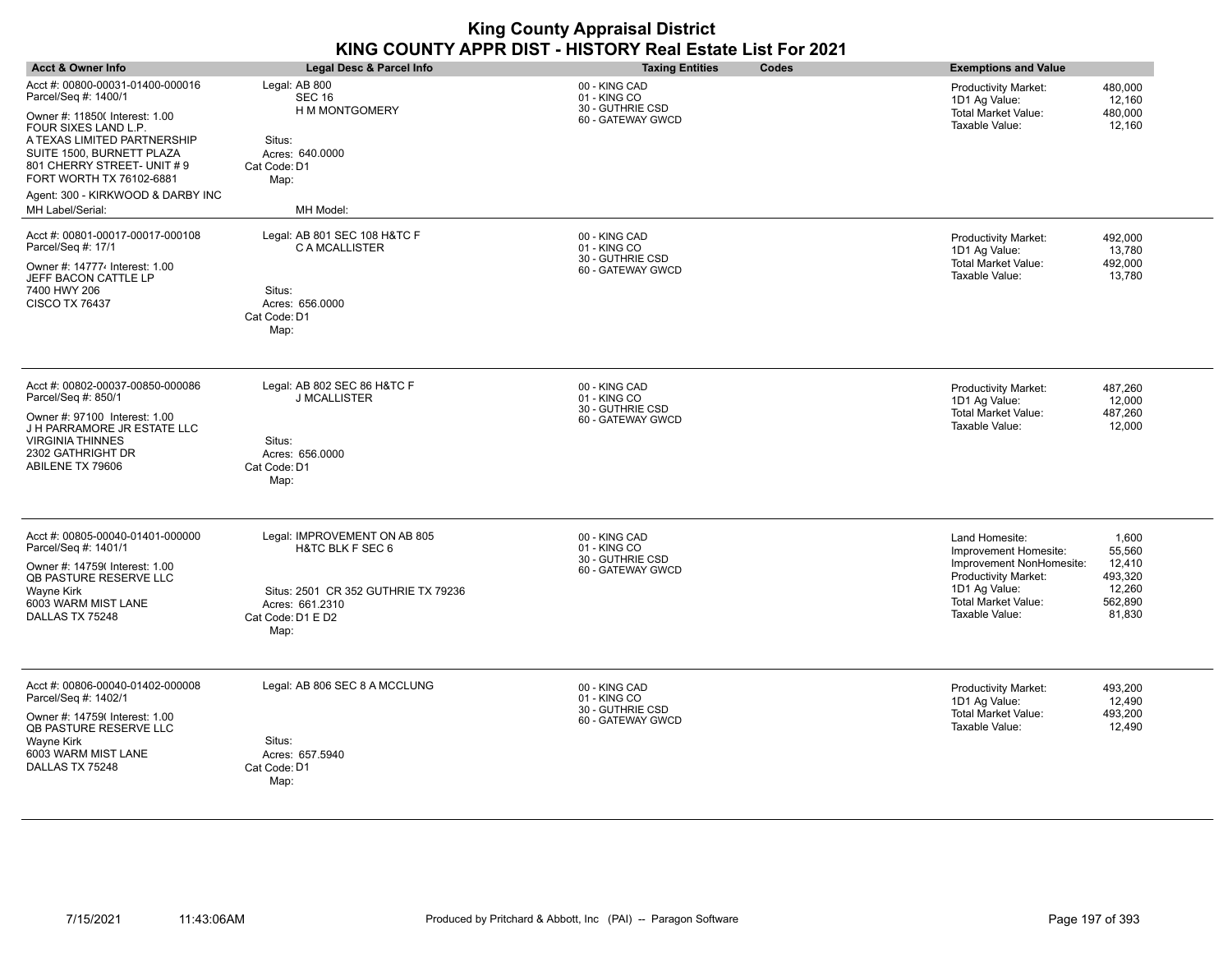| <b>King County Appraisal District</b><br>KING COUNTY APPR DIST - HISTORY Real Estate List For 2021                                                                                                                                                                                                |                                                                                                                   |                                                                        |                                                                                                                                        |  |
|---------------------------------------------------------------------------------------------------------------------------------------------------------------------------------------------------------------------------------------------------------------------------------------------------|-------------------------------------------------------------------------------------------------------------------|------------------------------------------------------------------------|----------------------------------------------------------------------------------------------------------------------------------------|--|
| <b>Acct &amp; Owner Info</b>                                                                                                                                                                                                                                                                      | <b>Legal Desc &amp; Parcel Info</b>                                                                               | <b>Taxing Entities</b><br>Codes                                        | <b>Exemptions and Value</b>                                                                                                            |  |
| Acct #: 00806-00040-02391-000008<br>Parcel/Seq #: 2391/1<br>Owner #: 14772( Interest: 1.00<br><b>BROOK VALLEY RANCH, LLC</b><br>543 PARK HEIGHTS CIRCLE<br><b>TYLER TX 75701</b>                                                                                                                  | Legal: AB 806 SEC 8 A MCCLUNG<br>Situs:<br>Acres: 5.2050                                                          | 00 - KING CAD<br>01 - KING CO<br>30 - GUTHRIE CSD<br>60 - GATEWAY GWCD | 3,900<br>Productivity Market:<br>1D1 Ag Value:<br>100<br><b>Total Market Value:</b><br>3,900<br>Taxable Value:<br>100                  |  |
| Acct #: 00806-00040-02432-000008<br>Parcel/Seq #: 2432/1<br>Owner #: 14761. Interest: 1.00<br>****** CONFIDENTIAL OWNER *******                                                                                                                                                                   | Cat Code: D1<br>Map:<br>Legal: * CONFIDENTIAL OWNER *<br>Situs:<br>Acres: 1.4850                                  | 00 - KING CAD<br>01 - KING CO<br>30 - GUTHRIE CSD<br>60 - GATEWAY GWCD | 1,110<br>Productivity Market:<br>1D1 Ag Value:<br>30<br><b>Total Market Value:</b><br>1,110<br>Taxable Value:<br>30                    |  |
| Acct #: 00808-00013-00083-000224<br>Parcel/Seq #: 83/1<br>Owner #: 14787, Interest: 1.00<br><b>GEO BEGGS GIRARD RANCH LP</b><br>306 WEST 7TH ST. STE 644<br>FT WORTH TX 76102                                                                                                                     | Cat Code: D1<br>Map:<br>Legal: AB 808 SEC 224 A MCCLUNG<br>Situs:<br>Acres: 225.0000<br>Cat Code: D1<br>Map:      | 00 - KING CAD<br>01 - KING CO<br>30 - GUTHRIE CSD<br>60 - GATEWAY GWCD | Productivity Market:<br>168.750<br>4,280<br>1D1 Ag Value:<br>Total Market Value:<br>168,750<br>Taxable Value:<br>4,280                 |  |
| Acct #: 00811-00019-01403-000046<br>Parcel/Seq #: 1403/1<br>Owner #: 11850( Interest: 1.00<br>FOUR SIXES LAND L.P.<br>A TEXAS LIMITED PARTNERSHIP<br>SUITE 1500, BURNETT PLAZA<br>801 CHERRY STREET- UNIT #9<br>FORT WORTH TX 76102-6881<br>Agent: 300 - KIRKWOOD & DARBY INC<br>MH Label/Serial: | Legal: AB 811<br>SEC <sub>46</sub><br>C B RIDER<br>Situs:<br>Acres: 631.5000<br>Cat Code: D1<br>Map:<br>MH Model: | 00 - KING CAD<br>01 - KING CO<br>30 - GUTHRIE CSD<br>60 - GATEWAY GWCD | 473.630<br><b>Productivity Market:</b><br>1D1 Ag Value:<br>13,260<br><b>Total Market Value:</b><br>473,630<br>Taxable Value:<br>13,260 |  |
| Acct #: 00812-00019-01404-000050<br>Parcel/Seq #: 1404/1<br>Owner #: 11850( Interest: 1.00<br>FOUR SIXES LAND L.P.<br>A TEXAS LIMITED PARTNERSHIP<br>SUITE 1500, BURNETT PLAZA<br>801 CHERRY STREET- UNIT #9<br>FORT WORTH TX 76102-6881<br>Agent: 300 - KIRKWOOD & DARBY INC<br>MH Label/Serial: | Legal: AB 812<br><b>SEC 50</b><br>C B RIDER<br>Situs:<br>Acres: 640.0000<br>Cat Code: D1<br>Map:<br>MH Model:     | 00 - KING CAD<br>01 - KING CO<br>30 - GUTHRIE CSD<br>60 - GATEWAY GWCD | 480,000<br>Productivity Market:<br>1D1 Ag Value:<br>13,160<br><b>Total Market Value:</b><br>480,000<br>Taxable Value:<br>13,160        |  |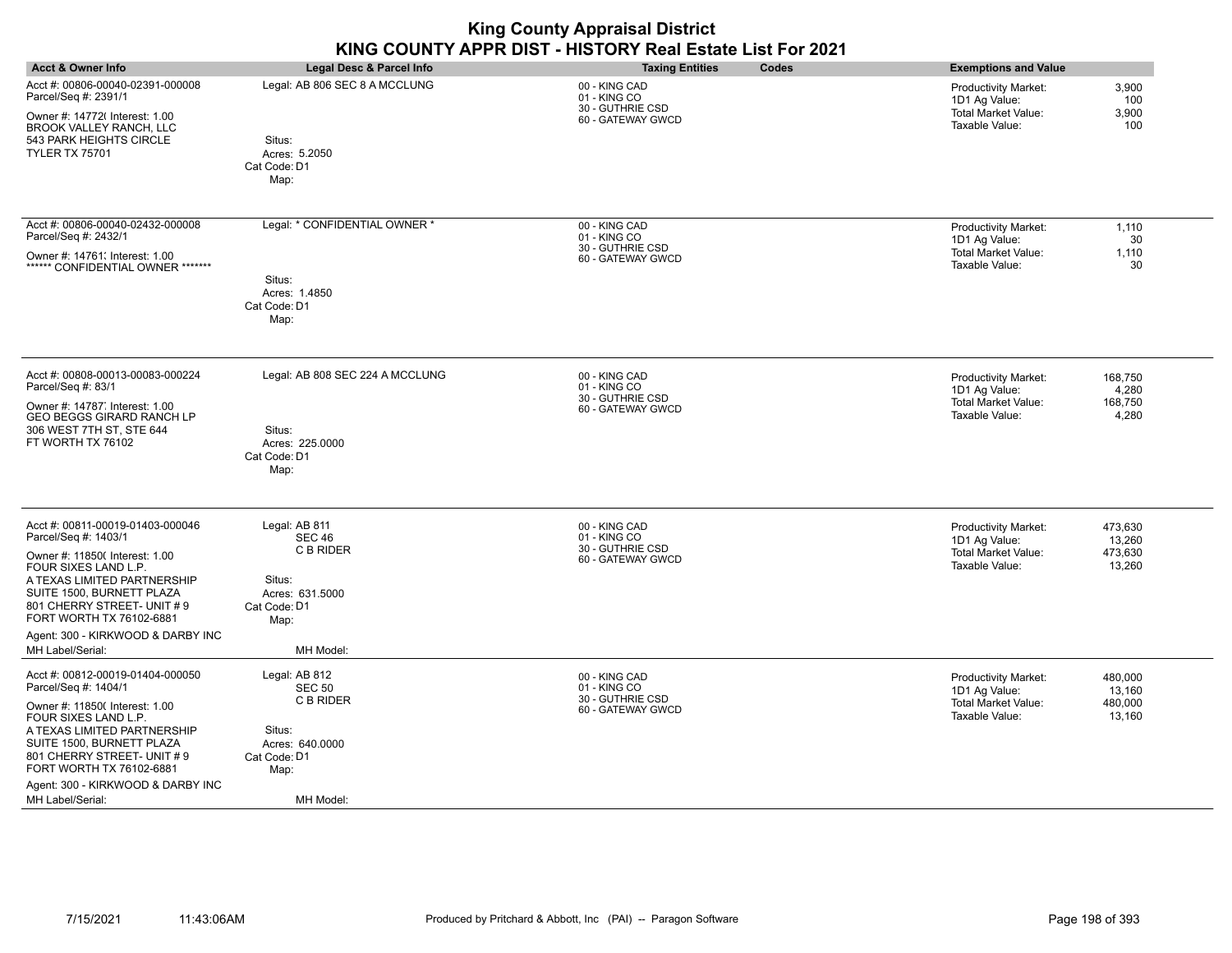|                                                                                                                                                                              |                                                                         | <b>King County Appraisal District</b><br>KING COUNTY APPR DIST - HISTORY Real Estate List For 2021 |                                                                   |
|------------------------------------------------------------------------------------------------------------------------------------------------------------------------------|-------------------------------------------------------------------------|----------------------------------------------------------------------------------------------------|-------------------------------------------------------------------|
| <b>Acct &amp; Owner Info</b>                                                                                                                                                 | <b>Legal Desc &amp; Parcel Info</b>                                     | <b>Taxing Entities</b><br>Codes                                                                    | <b>Exemptions and Value</b>                                       |
| Acct #: 00813-00019-01405-000052<br>Parcel/Seq #: 1405/1                                                                                                                     | Legal: AB 813<br><b>SEC 52</b>                                          | 00 - KING CAD<br>01 - KING CO                                                                      | 464,000<br><b>Productivity Market:</b><br>1D1 Ag Value:<br>9,600  |
| Owner #: 11850( Interest: 1.00<br>FOUR SIXES LAND L.P.<br>A TEXAS LIMITED PARTNERSHIP<br>SUITE 1500. BURNETT PLAZA<br>801 CHERRY STREET- UNIT #9<br>FORT WORTH TX 76102-6881 | C B RIDER<br>Situs:<br>Acres: 640.0000<br>Cat Code: D1<br>Map:          | 30 - GUTHRIE CSD<br>60 - GATEWAY GWCD                                                              | <b>Total Market Value:</b><br>464,000<br>Taxable Value:<br>9,600  |
| Agent: 300 - KIRKWOOD & DARBY INC<br>MH Label/Serial:                                                                                                                        | MH Model:                                                               |                                                                                                    |                                                                   |
| Acct #: 00814-00048-00501-000012<br>Parcel/Seq #: 501/1                                                                                                                      | Legal: AB 814 SEC 12 M A STEELE                                         | 00 - KING CAD<br>01 - KING CO                                                                      | 492,460<br>Productivity Market:<br>1D1 Ag Value:<br>41,730        |
| Owner #: 80600 Interest: 1.00<br>GA & ED LOWRANCE INC<br>8620 N NEW BRAUNFELS STE 306<br>SAN ANTONIO TX 78217-6361                                                           | Situs:<br>Acres: 640.0000<br>Cat Code: D1<br>Map:                       | 90 - KING CO CISD<br>60 - GATEWAY GWCD                                                             | Total Market Value:<br>492,460<br>Taxable Value:<br>41.730        |
| Acct #: 00815-00023-01406-000002<br>Parcel/Seq #: 1406/1                                                                                                                     | Legal: AB 815<br>SEC <sub>2</sub>                                       | 00 - KING CAD<br>01 - KING CO                                                                      | <b>Productivity Market:</b><br>480.000<br>13,440<br>1D1 Ag Value: |
| Owner #: 11850( Interest: 1.00<br>FOUR SIXES LAND L.P.<br>A TEXAS LIMITED PARTNERSHIP<br>SUITE 1500, BURNETT PLAZA<br>801 CHERRY STREET- UNIT #9<br>FORT WORTH TX 76102-6881 | <b>M SCHNEIDER</b><br>Situs:<br>Acres: 640.0000<br>Cat Code: D1<br>Map: | 30 - GUTHRIE CSD<br>60 - GATEWAY GWCD                                                              | Total Market Value:<br>480,000<br>Taxable Value:<br>13,440        |
| Agent: 300 - KIRKWOOD & DARBY INC<br>MH Label/Serial:                                                                                                                        | MH Model:                                                               |                                                                                                    |                                                                   |
| Acct #: 00816-00023-01407-000002<br>Parcel/Seq #: 1407/1                                                                                                                     | Legal: AB 816<br>SEC <sub>2</sub>                                       | 00 - KING CAD<br>01 - KING CO                                                                      | <b>Productivity Market:</b><br>241,100<br>1D1 Ag Value:<br>6,950  |
| Owner #: 11850( Interest: 1.00<br>FOUR SIXES LAND L.P.<br>A TEXAS LIMITED PARTNERSHIP<br>SUITE 1500. BURNETT PLAZA<br>801 CHERRY STREET- UNIT #9<br>FORT WORTH TX 76102-6881 | <b>M SCHNEIDER</b><br>Situs:<br>Acres: 320,0000<br>Cat Code: D1<br>Map: | 30 - GUTHRIE CSD<br>60 - GATEWAY GWCD                                                              | <b>Total Market Value:</b><br>241,100<br>Taxable Value:<br>6,950  |
| Agent: 300 - KIRKWOOD & DARBY INC<br>MH Label/Serial:                                                                                                                        | MH Model:                                                               |                                                                                                    |                                                                   |
| Acct #: 00817-00021-01408-000034<br>Parcel/Seq #: 1408/1                                                                                                                     | Legal: AB 817<br><b>SEC 34</b>                                          | 00 - KING CAD<br>01 - KING CO                                                                      | 480,000<br>Productivity Market:<br>1D1 Ag Value:<br>12,160        |
| Owner #: 11850( Interest: 1.00<br>FOUR SIXES LAND L.P.<br>A TEXAS LIMITED PARTNERSHIP<br>SUITE 1500, BURNETT PLAZA<br>801 CHERRY STREET- UNIT #9<br>FORT WORTH TX 76102-6881 | J H STRADLEY<br>Situs:<br>Acres: 640.0000<br>Cat Code: D1<br>Map:       | 30 - GUTHRIE CSD<br>60 - GATEWAY GWCD                                                              | Total Market Value:<br>480,000<br>Taxable Value:<br>12,160        |
| Agent: 300 - KIRKWOOD & DARBY INC<br>MH Label/Serial:                                                                                                                        | MH Model:                                                               |                                                                                                    |                                                                   |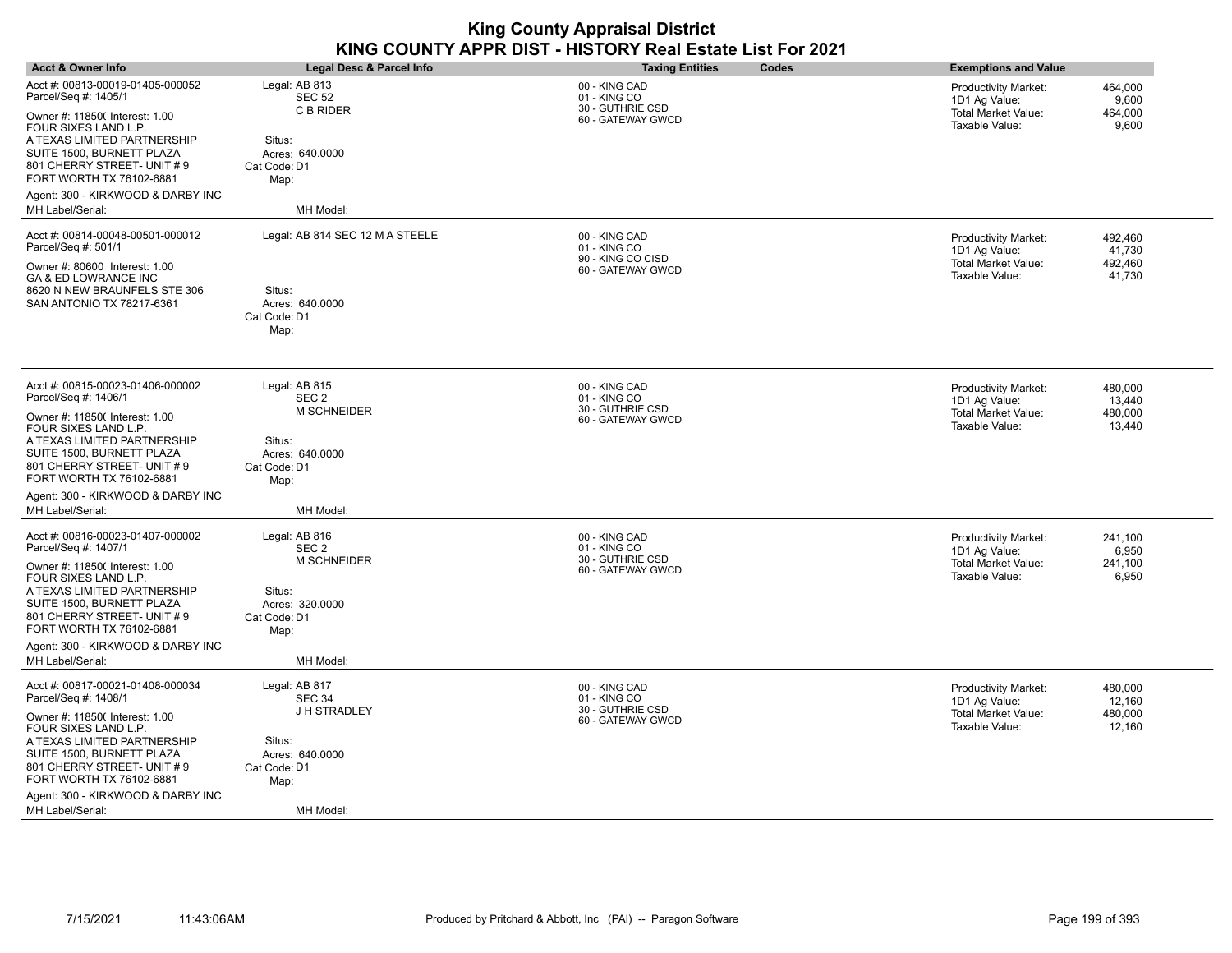| <b>Acct &amp; Owner Info</b>                                                                                                                                                  | Legal Desc & Parcel Info                                                 | <b>Taxing Entities</b><br>Codes                                        | <b>Exemptions and Value</b>                                                                                       |                                                 |
|-------------------------------------------------------------------------------------------------------------------------------------------------------------------------------|--------------------------------------------------------------------------|------------------------------------------------------------------------|-------------------------------------------------------------------------------------------------------------------|-------------------------------------------------|
| Acct #: 00818-00021-02181-000034<br>Parcel/Seq #: 2181/1<br>Owner #: 11850( Interest: 1.00<br>FOUR SIXES LAND L.P.<br>A TEXAS LIMITED PARTNERSHIP                             | Legal: AB 818<br><b>SEC 34</b><br><b>JH STRADLEY</b><br>Situs:           | 00 - KING CAD<br>01 - KING CO<br>30 - GUTHRIE CSD<br>60 - GATEWAY GWCD | Improvement NonHomesite:<br><b>Productivity Market:</b><br>1D1 Ag Value:<br>Total Market Value:<br>Taxable Value: | 8,000<br>474,450<br>13,280<br>482,450<br>21,280 |
| SUITE 1500, BURNETT PLAZA<br>801 CHERRY STREET- UNIT # 9<br>FORT WORTH TX 76102-6881<br>Agent: 300 - KIRKWOOD & DARBY INC                                                     | Acres: 632,6000<br>Cat Code: D1 D2<br>Map:                               |                                                                        |                                                                                                                   |                                                 |
| MH Label/Serial:                                                                                                                                                              | MH Model:                                                                |                                                                        |                                                                                                                   |                                                 |
| Acct #: 00819-00021-01410-000036<br>Parcel/Seq #: 1410/1                                                                                                                      | Legal: AB 819<br>SEC 36                                                  | 00 - KING CAD<br>01 - KING CO<br>30 - GUTHRIE CSD                      | <b>Productivity Market:</b><br>1D1 Ag Value:                                                                      | 480,000<br>13,440                               |
| Owner #: 11850( Interest: 1.00<br>FOUR SIXES LAND L.P.<br>A TEXAS LIMITED PARTNERSHIP<br>SUITE 1500, BURNETT PLAZA<br>801 CHERRY STREET- UNIT # 9<br>FORT WORTH TX 76102-6881 | <b>J H STRADLEY</b><br>Situs:<br>Acres: 640.0000<br>Cat Code: D1<br>Map: | 60 - GATEWAY GWCD                                                      | <b>Total Market Value:</b><br>Taxable Value:                                                                      | 480,000<br>13,440                               |
| Agent: 300 - KIRKWOOD & DARBY INC<br>MH Label/Serial:                                                                                                                         | MH Model:                                                                |                                                                        |                                                                                                                   |                                                 |
| Acct #: 00820-00037-00851-000074<br>Parcel/Seq #: 851/1                                                                                                                       | Legal: AB 820 SEC 74 H&TC F<br>F N SCHROEDER                             | 00 - KING CAD<br>01 - KING CO<br>30 - GUTHRIE CSD                      | <b>Productivity Market:</b><br>1D1 Ag Value:                                                                      | 492,000<br>13,760                               |
| Owner #: 97100 Interest: 1.00<br>J H PARRAMORE JR ESTATE LLC<br>VIRGINIA THINNES<br>2302 GATHRIGHT DR<br>ABILENE TX 79606                                                     | Situs:<br>Acres: 656.0000<br>Cat Code: D1<br>Map:                        | 60 - GATEWAY GWCD                                                      | Total Market Value:<br>Taxable Value:                                                                             | 492,000<br>13,760                               |
| Acct #: 00821-00037-00852-000066<br>Parcel/Seq #: 852/1<br>Owner #: 97100 Interest: 1.00                                                                                      | Legal: AB 821 SEC 66 H&TC F<br>F N SCHROEDER                             | 00 - KING CAD<br>01 - KING CO<br>30 - GUTHRIE CSD<br>60 - GATEWAY GWCD | <b>Productivity Market:</b><br>1D1 Ag Value:<br><b>Total Market Value:</b><br>Taxable Value:                      | 492,000<br>12,500<br>492,000<br>12,500          |
| J H PARRAMORE JR ESTATE LLC<br><b>VIRGINIA THINNES</b><br>2302 GATHRIGHT DR<br>ABILENE TX 79606                                                                               | Situs:<br>Acres: 656,0000<br>Cat Code: D1<br>Map:                        |                                                                        |                                                                                                                   |                                                 |
| Acct #: 00822-00037-00761-000068<br>Parcel/Seq #: 761/1                                                                                                                       | Legal: AB 822 SEC 68 H&TC F<br><b>F N SCHROEDER</b>                      | 00 - KING CAD<br>01 - KING CO<br>30 - GUTHRIE CSD                      | <b>Productivity Market:</b><br>1D1 Ag Value:                                                                      | 495,200<br>18,730                               |
| Owner #: 92100 Interest: 1.00<br>NIBLO FAMILY PARTNERSHIP LTD<br>104 PINE STREET SUITE 601<br>ABILENE TX 79601                                                                | Situs:<br>Acres: 656.0000<br>Cat Code: D1<br>Map:                        | 60 - GATEWAY GWCD                                                      | Total Market Value:<br>Taxable Value:                                                                             | 495,200<br>18,730                               |

÷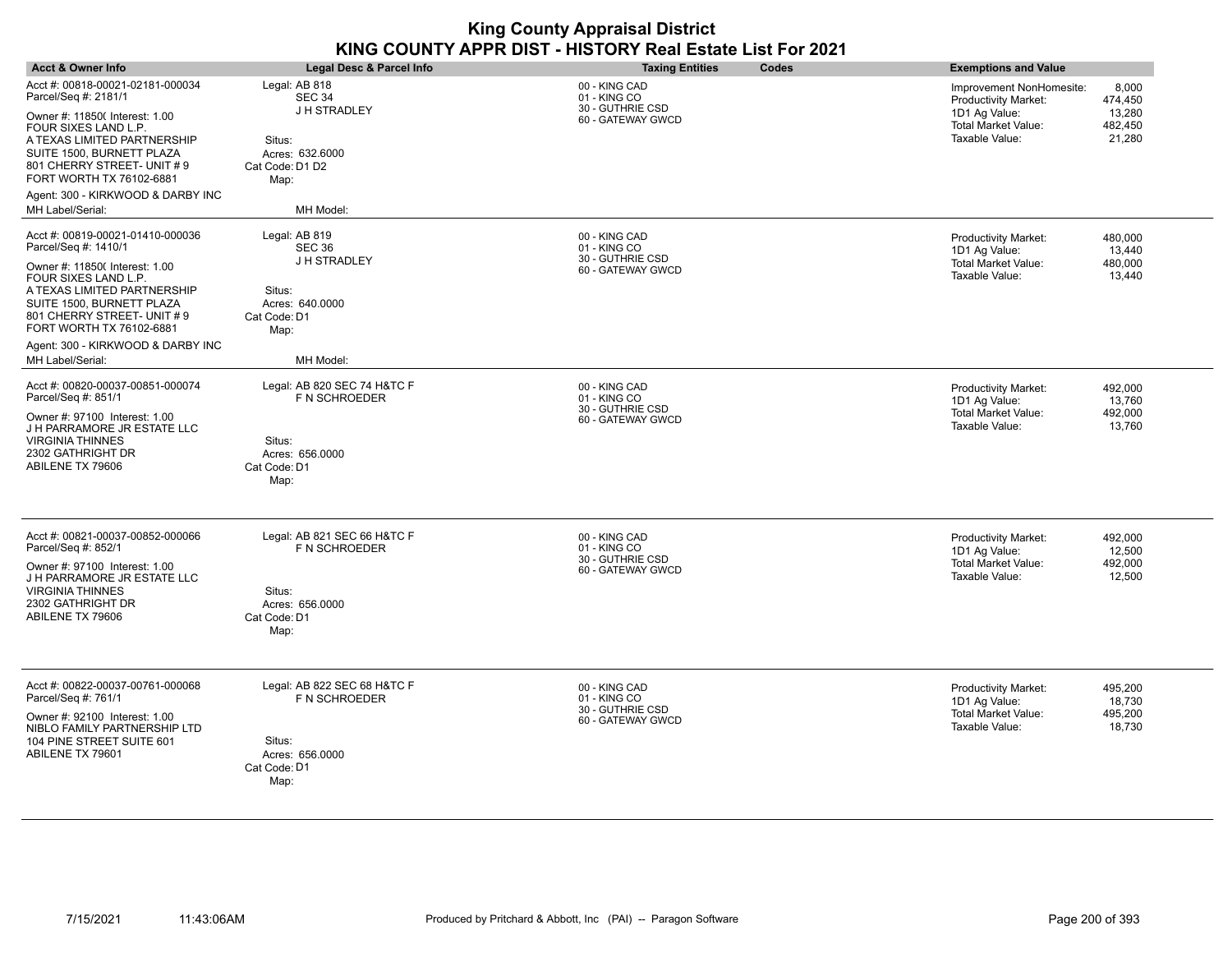| <b>King County Appraisal District</b><br>KING COUNTY APPR DIST - HISTORY Real Estate List For 2021                                                                                           |                                                                                                      |                                                                        |                                                                                                                                                                      |  |
|----------------------------------------------------------------------------------------------------------------------------------------------------------------------------------------------|------------------------------------------------------------------------------------------------------|------------------------------------------------------------------------|----------------------------------------------------------------------------------------------------------------------------------------------------------------------|--|
| <b>Acct &amp; Owner Info</b>                                                                                                                                                                 | Legal Desc & Parcel Info                                                                             | <b>Taxing Entities</b><br>Codes                                        | <b>Exemptions and Value</b>                                                                                                                                          |  |
| Acct #: 00823-00035-00762-000072<br>Parcel/Seq #: 762/1<br>Owner #: 92100 Interest: 1.00<br>NIBLO FAMILY PARTNERSHIP LTD<br>104 PINE STREET SUITE 601<br>ABILENE TX 79601                    | Legal: AB 823 SEC 72 H&TC F<br>F N SCHROEDER<br>Situs:<br>Acres: 656.0000<br>Cat Code: D1<br>Map:    | 00 - KING CAD<br>01 - KING CO<br>30 - GUTHRIE CSD<br>60 - GATEWAY GWCD | Productivity Market:<br>492.000<br>1D1 Ag Value:<br>13,160<br><b>Total Market Value:</b><br>492,000<br>Taxable Value:<br>13,160                                      |  |
| Acct #: 00824-00037-02126-000076<br>Parcel/Seq #: 2126/1<br>Owner #: 97100 Interest: 1.00<br>J H PARRAMORE JR ESTATE LLC<br><b>VIRGINIA THINNES</b><br>2302 GATHRIGHT DR<br>ABILENE TX 79606 | Legal: AB 824 SEC 76 H&TC F<br>F N SCHROEDER<br>Situs:<br>Acres: 656.0000<br>Cat Code: D1 D2<br>Map: | 00 - KING CAD<br>01 - KING CO<br>30 - GUTHRIE CSD<br>60 - GATEWAY GWCD | 2.000<br>Improvement NonHomesite:<br>Productivity Market:<br>492.000<br>1D1 Ag Value:<br>13.770<br><b>Total Market Value:</b><br>494,000<br>Taxable Value:<br>15,770 |  |
| Acct #: 00826-00019-00763-000092<br>Parcel/Seq #: 763/1<br>Owner #: 92100 Interest: 1.00<br>NIBLO FAMILY PARTNERSHIP LTD<br>104 PINE STREET SUITE 601<br>ABILENE TX 79601                    | Legal: AB 826 SEC 92 H&TC F<br><b>F SCHOUP</b><br>Situs:<br>Acres: 656.0000<br>Cat Code: D1<br>Map:  | 00 - KING CAD<br>01 - KING CO<br>30 - GUTHRIE CSD<br>60 - GATEWAY GWCD | Productivity Market:<br>492,600<br>1D1 Ag Value:<br>15,380<br><b>Total Market Value:</b><br>492,600<br>Taxable Value:<br>15,380                                      |  |
| Acct #: 00827-00017-00018-000129<br>Parcel/Seq #: 18/1<br>Owner #: 147774 Interest: 0.50<br>JEFF BACON CATTLE LP<br>7400 HWY 206<br><b>CISCO TX 76437</b>                                    | Legal: AB 827 SEC 129 H&TC<br>F SCHOUP<br>Situs:<br>Acres: 82.0000<br>Cat Code: D1<br>Map:           | 00 - KING CAD<br>01 - KING CO<br>30 - GUTHRIE CSD<br>60 - GATEWAY GWCD | Productivity Market:<br>61,430<br>1D1 Ag Value:<br>1,550<br><b>Total Market Value:</b><br>61,430<br>Taxable Value:<br>1,550                                          |  |
| Acct #: 00827-00017-00018-000129<br>Parcel/Seq #: 18/2<br>Owner #: 14777! Interest: 0.50<br>LYNDA WALLS CATTLE LP<br><b>111 WEST WHITE</b><br>EASTLAND TX 76448                              | Legal: AB 827 SEC 129 H&TC<br><b>F SCHOUP</b><br>Situs:<br>Acres: 82.0000<br>Cat Code: D1<br>Map:    | 00 - KING CAD<br>01 - KING CO<br>30 - GUTHRIE CSD<br>60 - GATEWAY GWCD | 61,430<br>Productivity Market:<br>1D1 Ag Value:<br>1,550<br><b>Total Market Value:</b><br>61,430<br>Taxable Value:<br>1,550                                          |  |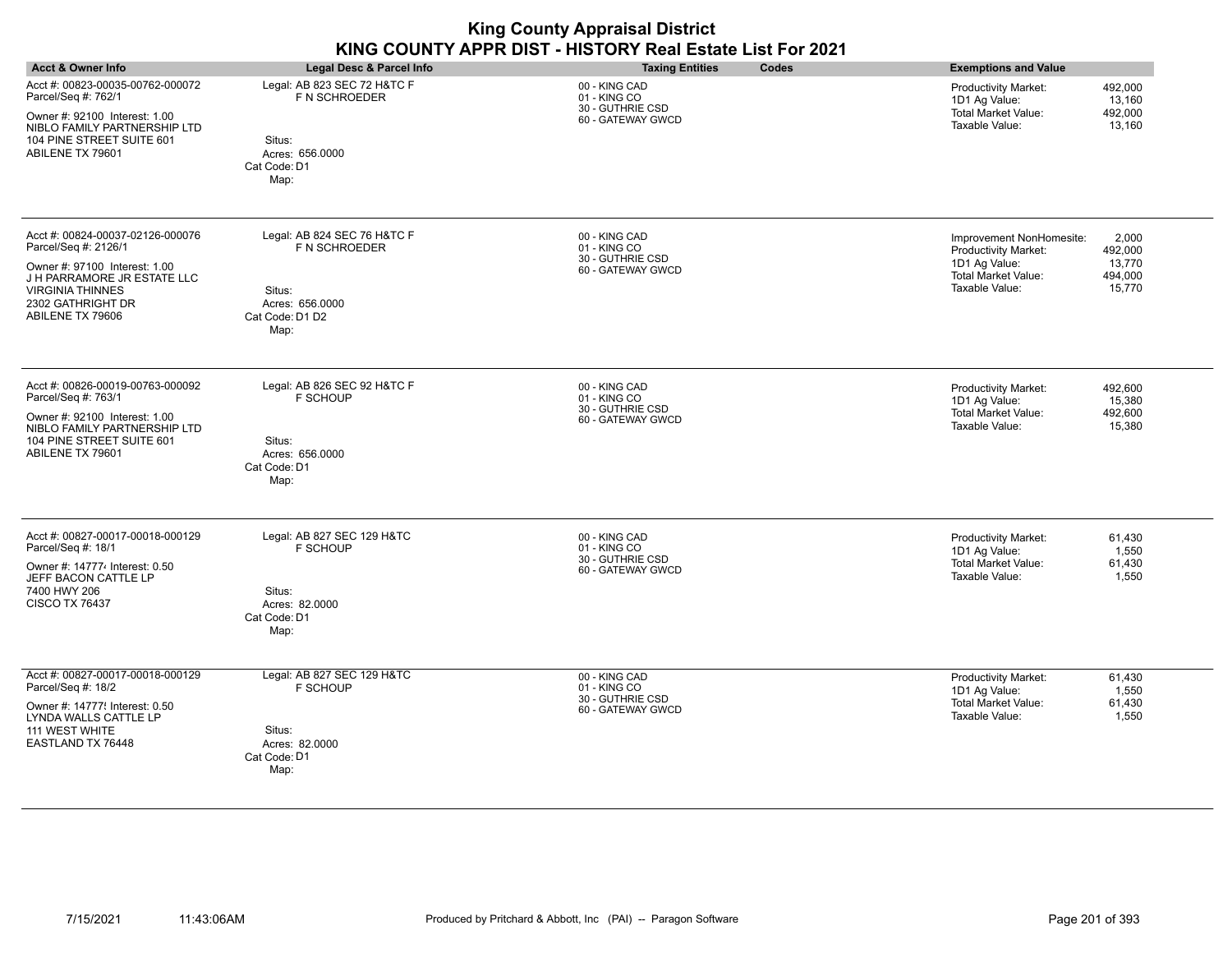| <b>Acct &amp; Owner Info</b>                                                                                                                                          | Legal Desc & Parcel Info                                                                                                     | <b>Taxing Entities</b><br>Codes                                        | <b>Exemptions and Value</b>                                                                                                                                          |
|-----------------------------------------------------------------------------------------------------------------------------------------------------------------------|------------------------------------------------------------------------------------------------------------------------------|------------------------------------------------------------------------|----------------------------------------------------------------------------------------------------------------------------------------------------------------------|
| Acct #: 00827-00017-01789-000128<br>Parcel/Seq #: 1789/3<br>Owner #: 147728 Interest: 0.50<br>STRELECKI MARY L<br>7215 LAVENDALE CIRCLE<br>DALLAS TX 75230-3656       | Legal: AB 827 SEC 128 H&TC W/2 SE/4<br>F SCHOUP<br>Situs:<br>Acres: 246.0000<br>Cat Code: D1<br>Map:                         | 00 - KING CAD<br>01 - KING CO<br>30 - GUTHRIE CSD<br>60 - GATEWAY GWCD | Productivity Market:<br>184,150<br>1D1 Ag Value:<br>4,660<br><b>Total Market Value:</b><br>184,150<br>Taxable Value:<br>4,660                                        |
| Acct #: 00827-00017-01789-000128<br>Parcel/Seq #: 1789/1<br>Owner #: 14774; Interest: 0.50<br>WILSON FAMILY LTD, NANCY AND BILL<br>PO BOX 360<br>SNYDER TX 79550-0360 | Legal: AB 827 SEC 128 H&TC W/2 SE/4<br><b>F SCHOUP</b><br>Situs:<br>Acres: 246.0000<br>Cat Code: D1<br>Map:                  | 00 - KING CAD<br>01 - KING CO<br>30 - GUTHRIE CSD<br>60 - GATEWAY GWCD | Productivity Market:<br>184,150<br>1D1 Ag Value:<br>4,660<br><b>Total Market Value:</b><br>184,150<br>Taxable Value:<br>4,660                                        |
| Acct #: 00833-00007-02139-000162<br>Parcel/Seq #: 2139/1<br>Owner #: 14766. Interest: 1.00<br><b>MILLARD MORRIS</b><br>205 RANCH ROAD<br>PADUCAH TX 79248             | Legal: AB 833 SEC 162<br><b>J WILSON</b><br>Situs:<br>Acres: 620,0000<br>Cat Code: D1<br>Map:                                | 00 - KING CAD<br>01 - KING CO<br>30 - GUTHRIE CSD<br>60 - GATEWAY GWCD | Productivity Market:<br>487,730<br>1D1 Ag Value:<br>57,370<br><b>Total Market Value:</b><br>487,730<br>Taxable Value:<br>57,370                                      |
| Acct #: 00834-00007-00932-000136<br>Parcel/Seq #: 932/1<br>Owner #: 10110( Interest: 1.00<br>PITCHFORK LAND & CATTLE CO<br><b>BOX 120</b><br>GUTHRIE TX 79236         | Legal: AB 834 SEC 136<br><b>JOHN WILSON</b><br>Situs:<br>Acres: 691.4000<br>Cat Code: D1<br>Map:                             | 00 - KING CAD<br>01 - KING CO<br>30 - GUTHRIE CSD<br>60 - GATEWAY GWCD | Productivity Market:<br>535,840<br>1D1 Ag Value:<br>19,360<br>Total Market Value:<br>535,840<br>Taxable Value:<br>19,360                                             |
| Acct #: 00835-00007-00933-000000<br>Parcel/Seq #: 933/1<br>Owner #: 10110( Interest: 1.00<br>PITCHFORK LAND & CATTLE CO<br><b>BOX 120</b><br>GUTHRIE TX 79236         | Legal: IMPROVEMENT ON AB 835<br><b>JOHN WILSON</b><br><b>SEC 140</b><br>Situs:<br>Acres: 689.1000<br>Cat Code: D1 D2<br>Map: | 00 - KING CAD<br>01 - KING CO<br>30 - GUTHRIE CSD<br>60 - GATEWAY GWCD | Improvement NonHomesite:<br>3,920<br>Productivity Market:<br>534,050<br>1D1 Ag Value:<br>19,290<br><b>Total Market Value:</b><br>537,970<br>Taxable Value:<br>23,210 |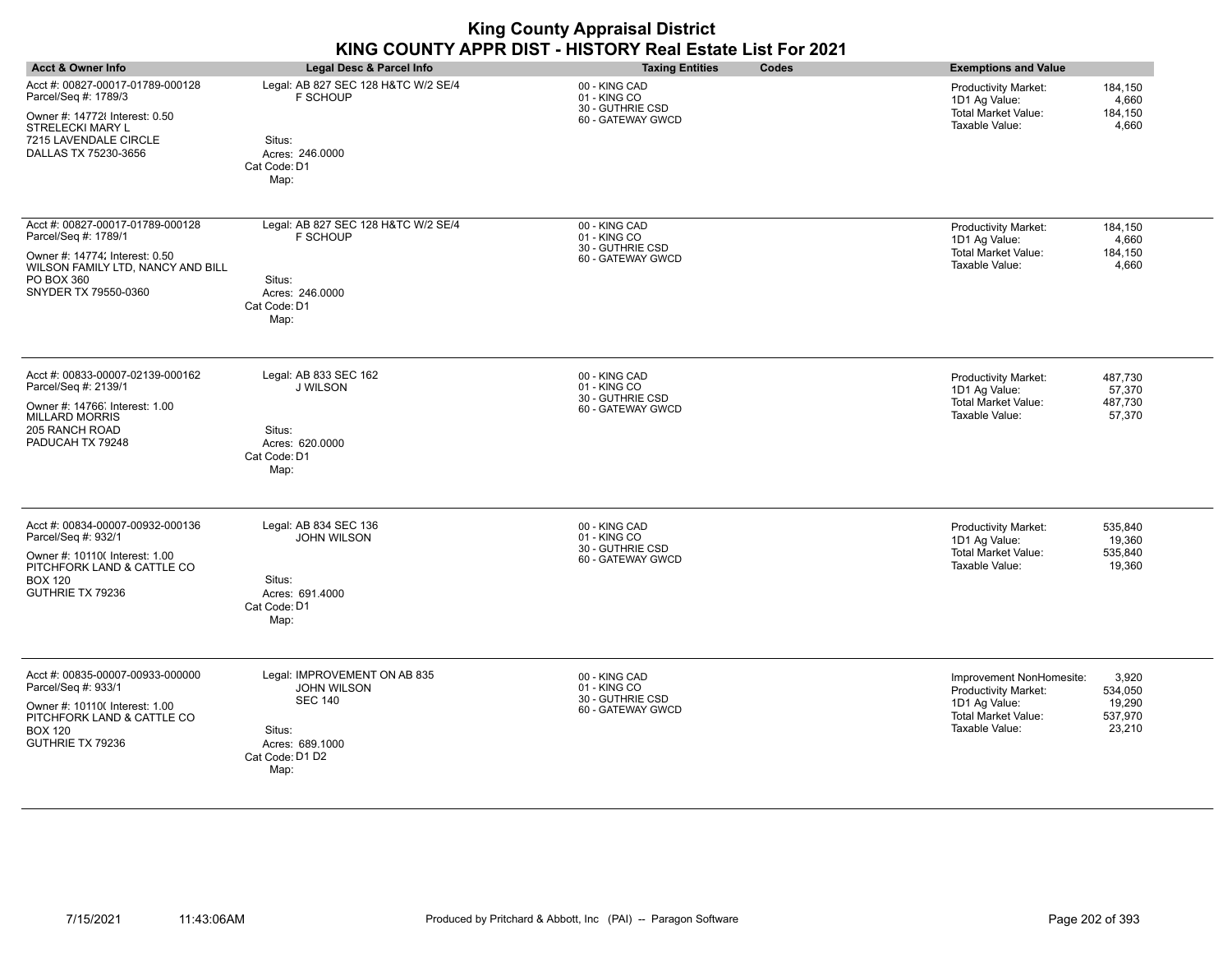| <b>King County Appraisal District</b><br>KING COUNTY APPR DIST - HISTORY Real Estate List For 2021                                                                                                                  |                                                                                                                    |                                                                        |                                                                                                                                        |  |
|---------------------------------------------------------------------------------------------------------------------------------------------------------------------------------------------------------------------|--------------------------------------------------------------------------------------------------------------------|------------------------------------------------------------------------|----------------------------------------------------------------------------------------------------------------------------------------|--|
| <b>Acct &amp; Owner Info</b>                                                                                                                                                                                        | Legal Desc & Parcel Info                                                                                           | <b>Taxing Entities</b><br>Codes                                        | <b>Exemptions and Value</b>                                                                                                            |  |
| Acct #: 00836-00007-00934-000160<br>Parcel/Seq #: 934/1<br>Owner #: 101100 Interest: 1.00<br>PITCHFORK LAND & CATTLE CO<br><b>BOX 120</b><br>GUTHRIE TX 79236                                                       | Legal: AB 836 SEC 160<br><b>JOHN WILSON</b><br>Situs:<br>Acres: 297.2000<br>Cat Code: D1<br>Map:                   | 00 - KING CAD<br>01 - KING CO<br>30 - GUTHRIE CSD<br>60 - GATEWAY GWCD | 230,380<br><b>Productivity Market:</b><br>1D1 Ag Value:<br>8.480<br><b>Total Market Value:</b><br>230,380<br>Taxable Value:<br>8,480   |  |
| Acct #: 00836-00007-01926-000160<br>Parcel/Seq #: 1926/2<br>Owner #: 147264 Interest: 0.33<br><b>WILLOUGHBY EDWARD</b><br><b>HANCOCK WHITNEY BANK</b><br>PO BOX 3928<br>BEAUMONT TX 77704                           | Legal: AB 836 SEC 160 BLK 1114 BS&F<br>1/3 UNDIVIDED INTEREST<br>Situs:<br>Acres: 124.9875<br>Cat Code: D1<br>Map: | 00 - KING CAD<br>01 - KING CO<br>30 - GUTHRIE CSD<br>60 - GATEWAY GWCD | Productivity Market:<br>101.120<br>14,600<br>1D1 Ag Value:<br><b>Total Market Value:</b><br>101,120<br>Taxable Value:<br>14,600        |  |
| Acct #: 00836-00007-01926-000160<br>Parcel/Seq #: 1926/3<br>Owner #: 14726! Interest: 0.33<br><b>WILLOUGHBY JENNIFER</b><br><b>HANCOCK WHITNEY BANK</b><br>PO BOX 3928<br>BEAUMONT TX 77704                         | Legal: AB 836 SEC 160 BLK 1114 BS&F<br>1/3 UNDIVIDED INTEREST<br>Situs:<br>Acres: 124.9875<br>Cat Code: D1<br>Map: | 00 - KING CAD<br>01 - KING CO<br>30 - GUTHRIE CSD<br>60 - GATEWAY GWCD | Productivity Market:<br>101,120<br>1D1 Ag Value:<br>14,600<br><b>Total Market Value:</b><br>101,120<br>Taxable Value:<br>14,600        |  |
| Acct #: 00836-00007-01926-000160<br>Parcel/Seq #: 1926/1<br>Owner #: 14726; Interest: 0.33<br>WILLOUGHBY RAY W III<br><b>HANCOCK WHITNEY BANK</b><br>PO BOX 3928<br>BEAUMONT TX 77704<br>Agent: 400 - PDS COMPANIES | Legal: AB 836 SEC 160 BLK 1114 BS&F<br>1/3 UNDIVIDED INTEREST<br>Situs:<br>Acres: 125.0250<br>Cat Code: D1<br>Map: | 00 - KING CAD<br>01 - KING CO<br>30 - GUTHRIE CSD<br>60 - GATEWAY GWCD | <b>Productivity Market:</b><br>101,150<br>1D1 Ag Value:<br>14,600<br><b>Total Market Value:</b><br>101,150<br>Taxable Value:<br>14,600 |  |
| MH Label/Serial:                                                                                                                                                                                                    | MH Model:                                                                                                          |                                                                        |                                                                                                                                        |  |
| Acct #: 00837-00017-00854-000094<br>Parcel/Seq #: 854/1<br>Owner #: 97100 Interest: 1.00<br>J H PARRAMORE JR ESTATE LLC<br><b>VIRGINIA THINNES</b><br>2302 GATHRIGHT DR<br>ABILENE TX 79606                         | Legal: AB 837 SEC 94 H&TC F<br>P S WARREN<br>Situs:<br>Acres: 656.0000<br>Cat Code: D1<br>Map:                     | 00 - KING CAD<br>01 - KING CO<br>30 - GUTHRIE CSD<br>60 - GATEWAY GWCD | 492.000<br><b>Productivity Market:</b><br>1D1 Ag Value:<br>13,320<br><b>Total Market Value:</b><br>492,000<br>Taxable Value:<br>13.320 |  |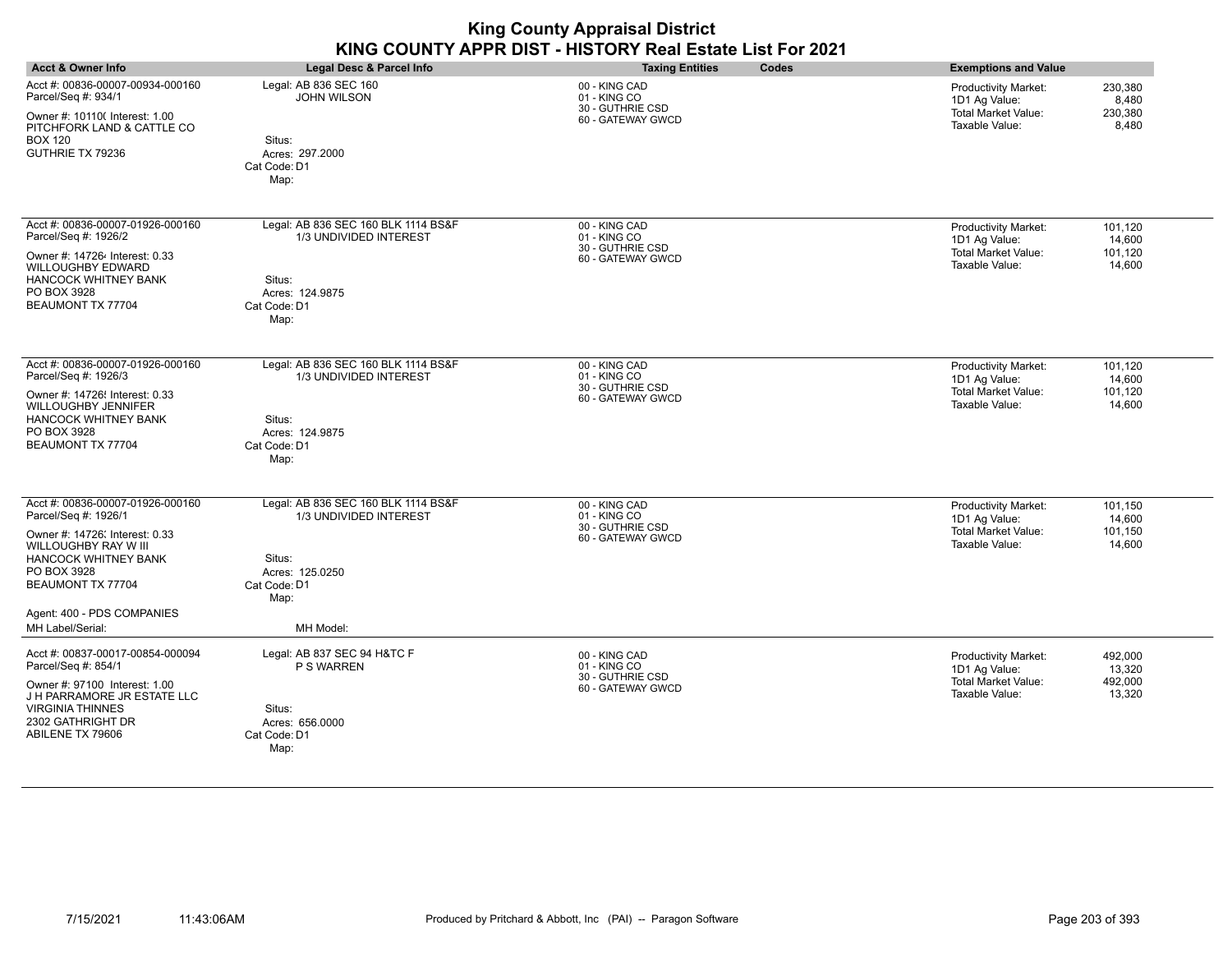| <b>Acct &amp; Owner Info</b>                                                        | Legal Desc & Parcel Info                               | <b>Taxing Entities</b><br>Codes       | <b>Exemptions and Value</b>                                                                |  |
|-------------------------------------------------------------------------------------|--------------------------------------------------------|---------------------------------------|--------------------------------------------------------------------------------------------|--|
| Acct #: 00838-00037-01411-000028<br>Parcel/Seq #: 1411/1                            | Legal: AB 838 SEC 28 A E WATKINS                       | 00 - KING CAD<br>01 - KING CO         | <b>Productivity Market:</b><br>499,990<br>1D1 Ag Value:<br>12,670                          |  |
| Owner #: 14759(Interest: 1.00<br><b>QB PASTURE RESERVE LLC</b><br><b>Wayne Kirk</b> | Situs:                                                 | 30 - GUTHRIE CSD<br>60 - GATEWAY GWCD | <b>Total Market Value:</b><br>499,990<br>Taxable Value:<br>12,670                          |  |
| 6003 WARM MIST LANE<br>DALLAS TX 75248                                              | Acres: 666.6590<br>Cat Code: D1<br>Map:                |                                       |                                                                                            |  |
| Acct #: 00840-00019-02163-000132<br>Parcel/Seq #: 2163/3                            | Legal: AB 840 SEC 132 H&TC F<br><b>J S WORSTER</b>     | 00 - KING CAD<br>01 - KING CO         | 2,000<br>Improvement NonHomesite:<br><b>Productivity Market:</b><br>246,000                |  |
| Owner #: 147728 Interest: 0.50<br>STRELECKI MARY L                                  |                                                        | 30 - GUTHRIE CSD<br>60 - GATEWAY GWCD | 1D1 Ag Value:<br>6,890<br><b>Total Market Value:</b><br>248,000                            |  |
| 7215 LAVENDALE CIRCLE<br>DALLAS TX 75230-3656                                       | Situs:<br>Acres: 328,0000<br>Cat Code: D1 D2<br>Map:   |                                       | 8,890<br>Taxable Value:                                                                    |  |
| Acct #: 00840-00019-02163-000132<br>Parcel/Seq #: 2163/1                            | Legal: AB 840 SEC 132 H&TC F<br><b>J S WORSTER</b>     | 00 - KING CAD<br>01 - KING CO         | 2,000<br>Improvement NonHomesite:<br><b>Productivity Market:</b><br>246,000                |  |
| Owner #: 14774; Interest: 0.50<br>WILSON FAMILY LTD, NANCY AND BILL<br>PO BOX 360   | Situs:                                                 | 30 - GUTHRIE CSD<br>60 - GATEWAY GWCD | 1D1 Ag Value:<br>6,890<br><b>Total Market Value:</b><br>248,000<br>Taxable Value:<br>8,890 |  |
| SNYDER TX 79550-0360                                                                | Acres: 328.0000<br>Cat Code: D1 D2<br>Map:             |                                       |                                                                                            |  |
| Acct #: 00841-00017-01791-000134<br>Parcel/Seq #: 1791/1                            | Legal: AB 841 SEC 134 BLK F H&TC<br><b>J S WORSTER</b> | 00 - KING CAD<br>01 - KING CO         | <b>Productivity Market:</b><br>492.000<br>1D1 Ag Value:<br>12,460                          |  |
| Owner #: 13510( Interest: 1.00<br>WILSON MARY LOIS AND BILL                         |                                                        | 30 - GUTHRIE CSD<br>60 - GATEWAY GWCD | <b>Total Market Value:</b><br>492,000<br>Taxable Value:<br>12,460                          |  |
| <b>FAMILY LTD</b><br>DRAWER M-360                                                   | Situs:                                                 |                                       |                                                                                            |  |
| SNYDER TX 79550-0360                                                                | Acres: 656.0000<br>Cat Code: D1<br>Map:                |                                       |                                                                                            |  |
| Acct #: 00847-00025-00113-000000                                                    | Legal: AB 847 SEC 1                                    | 00 - KING CAD<br>01 - KING CO         | 260<br>Improvement NonHomesite:<br>255,760                                                 |  |
| Owner #: 14777! Interest: 1.00                                                      | AB&M                                                   | 30 - GUTHRIE CSD<br>60 - GATEWAY GWCD | 1D1 Ag Value:<br>29,050<br>256,020                                                         |  |
| PO BOX 310<br>MAYPEARL TX 76064                                                     | Situs:<br>Acres: 330.0000<br>Cat Code: D1 D2           |                                       | Taxable Value:<br>29,310                                                                   |  |
| Parcel/Seq #: 113/1<br>BRIGMAN FRED & ANN LIVING TRUST                              | H&TC F<br>Map:                                         |                                       | <b>Productivity Market:</b><br><b>Total Market Value:</b>                                  |  |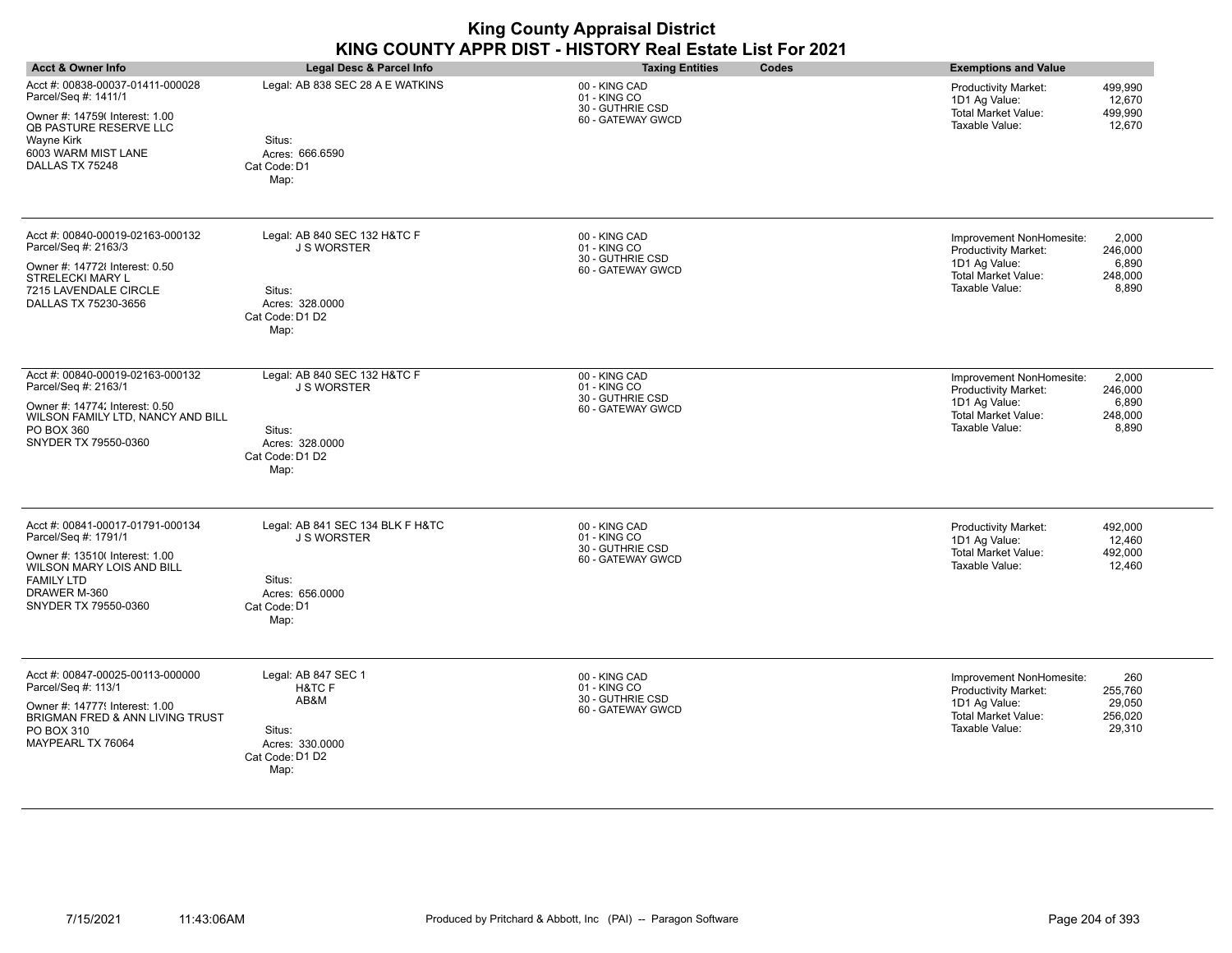| <b>Acct &amp; Owner Info</b>                                                                                                                                                                                                                                                                      | Legal Desc & Parcel Info                                                                                                                                                 | <b>Taxing Entities</b><br>Codes                                        | <b>Exemptions and Value</b>                                                                                                                                                                                                          |
|---------------------------------------------------------------------------------------------------------------------------------------------------------------------------------------------------------------------------------------------------------------------------------------------------|--------------------------------------------------------------------------------------------------------------------------------------------------------------------------|------------------------------------------------------------------------|--------------------------------------------------------------------------------------------------------------------------------------------------------------------------------------------------------------------------------------|
| Acct #: 00847-00025-00341-000001<br>Parcel/Seq #: 341/1<br>Owner #: 14777! Interest: 1.00<br><b>BRIGMAN FRED &amp; ANN LIVING TRUST</b><br>PO BOX 310<br>MAYPEARL TX 76064                                                                                                                        | Legal: AB 847 SEC 1 H&TC F AB&M<br>Situs: 350 N HWY 83 GUTHRIE TX 79236<br>Acres: 164.0000<br>Cat Code: D1<br>Map:                                                       | 00 - KING CAD<br>01 - KING CO<br>30 - GUTHRIE CSD<br>60 - GATEWAY GWCD | Productivity Market:<br>131,530<br>1D1 Ag Value:<br>16,460<br><b>Total Market Value:</b><br>131,530<br>Taxable Value:<br>16,460                                                                                                      |
| Acct #: 00847-00025-00402-000000<br>Parcel/Seq #: 402/1<br>Owner #: 67600 Interest: 1.00<br>HURT JAY REX AND SHIRLEY<br><b>BOX 93</b><br>GUTHRIE TX 79236-0093                                                                                                                                    | Legal: AB 847 SEC H&TC F AB&M<br>Situs: 1007 SCHOOL CIRCLE GUTHRIE TX 79236<br>Acres: 155.0000<br>Cat Code: D1<br>Map:                                                   | 00 - KING CAD<br>01 - KING CO<br>30 - GUTHRIE CSD<br>60 - GATEWAY GWCD | 124,080<br><b>Productivity Market:</b><br>1D1 Ag Value:<br>15,530<br>Total Market Value:<br>124,080<br>Taxable Value:<br>15,530                                                                                                      |
| Acct #: 00855-00023-01412-000000<br>Parcel/Seq #: 1412/1<br>Owner #: 11850( Interest: 1.00<br>FOUR SIXES LAND L.P.<br>A TEXAS LIMITED PARTNERSHIP<br>SUITE 1500, BURNETT PLAZA<br>801 CHERRY STREET- UNIT #9<br>FORT WORTH TX 76102-6881<br>Agent: 300 - KIRKWOOD & DARBY INC<br>MH Label/Serial: | Legal: IMPROVEMENT ON AB 855<br>T MARTINEZ BLK 441<br>6666 NORTH CAMP<br>Situs: 880 CR 117 GUTHRIE TX 79236<br>Acres: 640.0000<br>Cat Code: D1 E D2<br>Map:<br>MH Model: | 00 - KING CAD<br>01 - KING CO<br>30 - GUTHRIE CSD<br>60 - GATEWAY GWCD | Land NonHomesite:<br>780<br>51,470<br>Improvement Homesite:<br>Improvement NonHomesite:<br>12,810<br>Productivity Market:<br>501,630<br>1D1 Ag Value:<br>34,300<br><b>Total Market Value:</b><br>566,690<br>Taxable Value:<br>99,360 |
| Acct #: 00857-00042-01414-000010<br>Parcel/Seq #: 1414/1<br>Owner #: 14759( Interest: 1.00<br>QB PASTURE RESERVE LLC<br>Wayne Kirk<br>6003 WARM MIST LANE<br>DALLAS TX 75248                                                                                                                      | Legal: AB 857 SEC 10 CHARLES E PRATT<br>Situs:<br>Acres: 662.2500<br>Cat Code: D1<br>Map:                                                                                | 00 - KING CAD<br>01 - KING CO<br>30 - GUTHRIE CSD<br>60 - GATEWAY GWCD | Productivity Market:<br>496,690<br>1D1 Ag Value:<br>12,580<br><b>Total Market Value:</b><br>496,690<br>Taxable Value:<br>12,580                                                                                                      |
| Acct #: 00857-00042-02451-000010<br>Parcel/Seq #: 2451/1<br>Owner #: 14761. Interest: 1.00<br>****** CONFIDENTIAL OWNER *******                                                                                                                                                                   | Legal: * CONFIDENTIAL OWNER *<br>Situs:<br>Acres: 1.1850<br>Cat Code: D1<br>Map:                                                                                         | 00 - KING CAD<br>01 - KING CO<br>30 - GUTHRIE CSD<br>60 - GATEWAY GWCD | Productivity Market:<br>890<br>1D1 Ag Value:<br>20<br>Total Market Value:<br>890<br>Taxable Value:<br>20                                                                                                                             |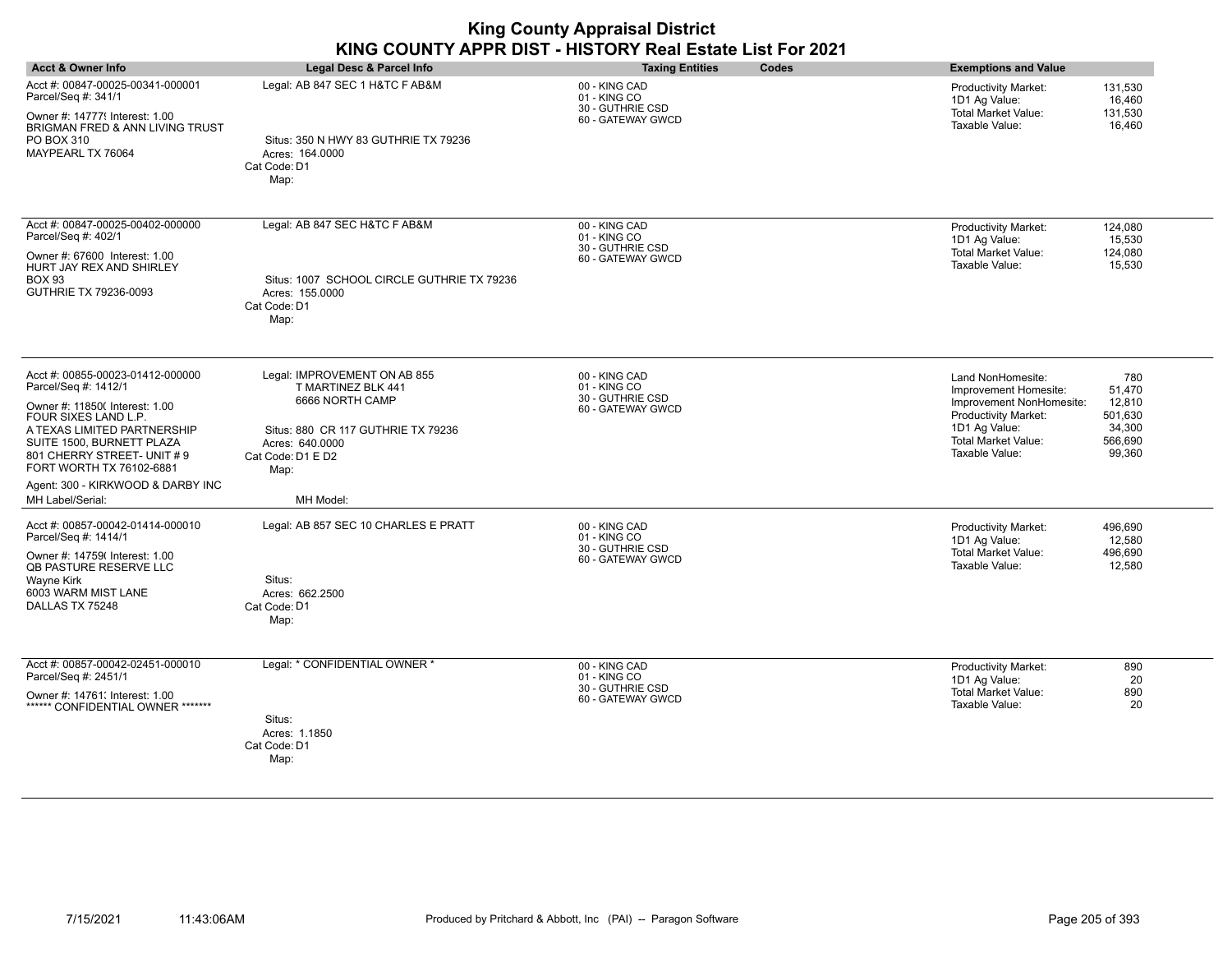| <b>Acct &amp; Owner Info</b>                                                                                                                                                 | Legal Desc & Parcel Info                                                                  | <b>Taxing Entities</b><br>Codes                                        | <b>Exemptions and Value</b>                                                                                                     |
|------------------------------------------------------------------------------------------------------------------------------------------------------------------------------|-------------------------------------------------------------------------------------------|------------------------------------------------------------------------|---------------------------------------------------------------------------------------------------------------------------------|
| Acct #: 00857-00042-02497-000010<br>Parcel/Seq #: 2497/1<br>Owner #: 14765' Interest: 1.00<br>SPANISH BIT RANCH LLC<br>6003 WARM MIST LANE<br>DALLAS TX 75248                | Legal: AB 857 SEC 10 CHARLES E PRATT<br>Situs:<br>Acres: 5.1890<br>Cat Code: D1<br>Map:   | 00 - KING CAD<br>01 - KING CO<br>30 - GUTHRIE CSD<br>60 - GATEWAY GWCD | 3,890<br>Productivity Market:<br>1D1 Ag Value:<br>100<br>Total Market Value:<br>3,890<br>Taxable Value:<br>100                  |
| Acct #: 00858-00042-01415-000012<br>Parcel/Seq #: 1415/1<br>Owner #: 14759( Interest: 1.00<br>QB PASTURE RESERVE LLC<br>Wayne Kirk<br>6003 WARM MIST LANE<br>DALLAS TX 75248 | Legal: AB 858 SEC 12 CHARLES E PRATT<br>Situs:<br>Acres: 669.4500<br>Cat Code: D1<br>Map: | 00 - KING CAD<br>01 - KING CO<br>30 - GUTHRIE CSD<br>60 - GATEWAY GWCD | 502,090<br>Productivity Market:<br>1D1 Ag Value:<br>12,720<br><b>Total Market Value:</b><br>502,090<br>Taxable Value:<br>12,720 |
| Acct #: 00859-00040-01416-000014<br>Parcel/Seq #: 1416/1<br>Owner #: 14759( Interest: 1.00<br>QB PASTURE RESERVE LLC<br>Wayne Kirk<br>6003 WARM MIST LANE<br>DALLAS TX 75248 | Legal: AB 859 SEC 14 CHARLES E PRATT<br>Situs:<br>Acres: 668.1650<br>Cat Code: D1<br>Map: | 00 - KING CAD<br>01 - KING CO<br>30 - GUTHRIE CSD<br>60 - GATEWAY GWCD | Productivity Market:<br>501,120<br>1D1 Ag Value:<br>12,700<br>Total Market Value:<br>501,120<br>12,700<br>Taxable Value:        |
| Acct #: 00860-00040-01417-000016<br>Parcel/Seq #: 1417/1<br>Owner #: 14759( Interest: 1.00<br>QB PASTURE RESERVE LLC<br>Wayne Kirk<br>6003 WARM MIST LANE<br>DALLAS TX 75248 | Legal: AB 860 SEC 16 CHARLES E PRATT<br>Situs:<br>Acres: 575.4790<br>Cat Code: D1<br>Map: | 00 - KING CAD<br>01 - KING CO<br>30 - GUTHRIE CSD<br>60 - GATEWAY GWCD | Productivity Market:<br>417,220<br>1D1 Ag Value:<br>7,480<br><b>Total Market Value:</b><br>417,220<br>Taxable Value:<br>7,480   |
| Acct #: 00861-00037-01418-000026<br>Parcel/Seq #: 1418/1<br>Owner #: 14759( Interest: 1.00<br>QB PASTURE RESERVE LLC<br>Wayne Kirk<br>6003 WARM MIST LANE<br>DALLAS TX 75248 | Legal: AB 861 SEC 26 CHARLES E PRATT<br>Situs:<br>Acres: 663.1510<br>Cat Code: D1<br>Map: | 00 - KING CAD<br>01 - KING CO<br>30 - GUTHRIE CSD<br>60 - GATEWAY GWCD | Productivity Market:<br>497,360<br>1D1 Ag Value:<br>12,600<br><b>Total Market Value:</b><br>497,360<br>Taxable Value:<br>12,600 |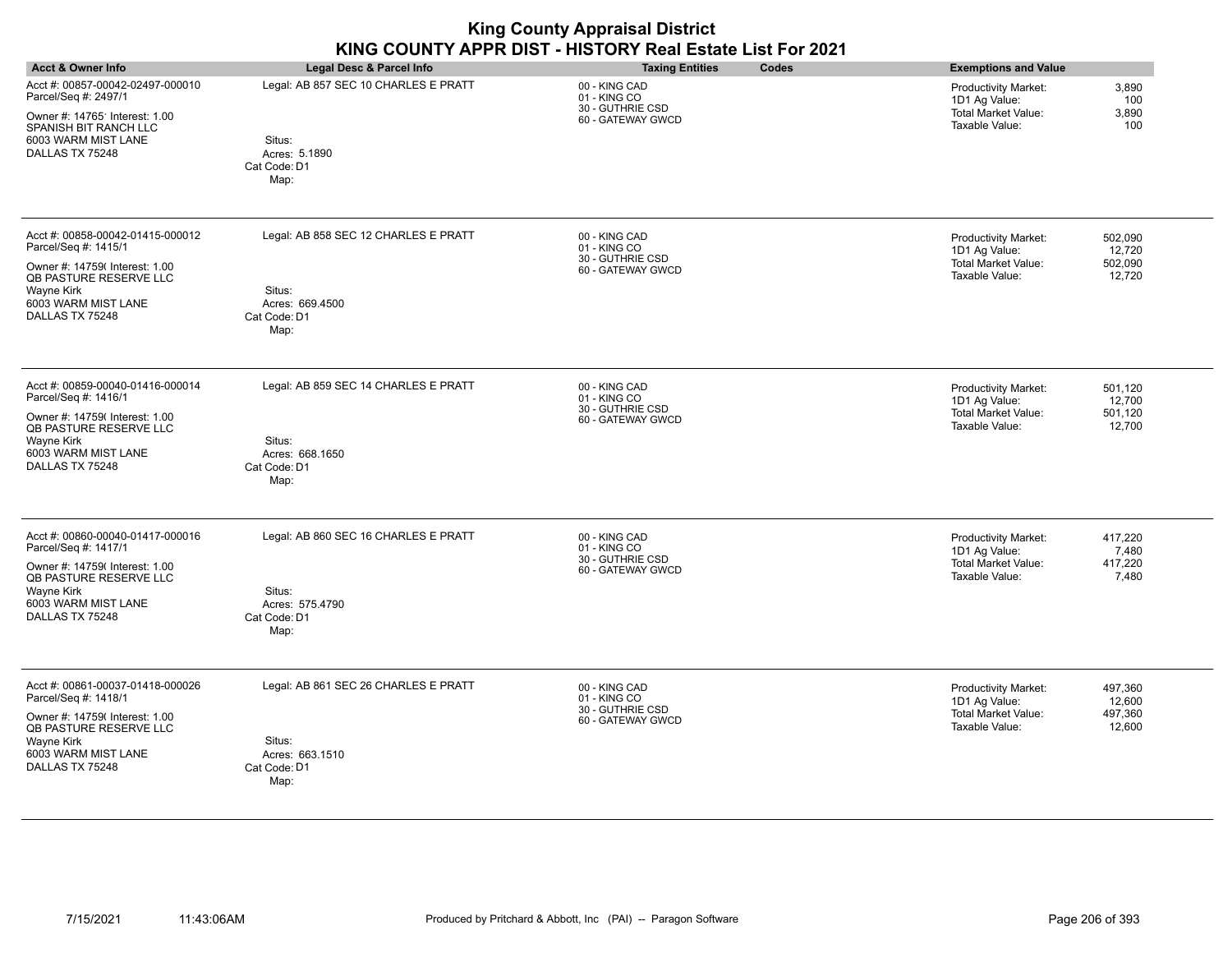|                                                                                                                                                                                     |                                                                                                                  | <b>King County Appraisal District</b><br>KING COUNTY APPR DIST - HISTORY Real Estate List For 2021 |                                                                                                                                                                                                                            |
|-------------------------------------------------------------------------------------------------------------------------------------------------------------------------------------|------------------------------------------------------------------------------------------------------------------|----------------------------------------------------------------------------------------------------|----------------------------------------------------------------------------------------------------------------------------------------------------------------------------------------------------------------------------|
| <b>Acct &amp; Owner Info</b>                                                                                                                                                        | <b>Legal Desc &amp; Parcel Info</b>                                                                              | <b>Taxing Entities</b><br>Codes                                                                    | <b>Exemptions and Value</b>                                                                                                                                                                                                |
| Acct #: 00863-00035-00764-000090<br>Parcel/Seq #: 764/1<br>Owner #: 92100 Interest: 1.00<br>NIBLO FAMILY PARTNERSHIP LTD<br>104 PINE STREET SUITE 601<br>ABILENE TX 79601           | Legal: AB 863 SEC 90 H&TC F<br><b>CHARLES E PRATT</b><br>Situs:<br>Acres: 656,0000<br>Cat Code: D1<br>Map:       | 00 - KING CAD<br>01 - KING CO<br>30 - GUTHRIE CSD<br>60 - GATEWAY GWCD                             | 492,000<br><b>Productivity Market:</b><br>1D1 Ag Value:<br>13,750<br><b>Total Market Value:</b><br>492,000<br>13,750<br>Taxable Value:                                                                                     |
| Acct #: 00866-00009-00935-000000<br>Parcel/Seq #: 935/1<br>Owner #: 10110( Interest: 1.00<br>PITCHFORK LAND & CATTLE CO<br><b>BOX 120</b><br>GUTHRIE TX 79236                       | Legal: AB 866 R ARDREY<br>Situs:<br>Acres: 153.5000<br>Cat Code: D1<br>Map:                                      | 00 - KING CAD<br>01 - KING CO<br>30 - GUTHRIE CSD<br>60 - GATEWAY GWCD                             | 118.310<br>Productivity Market:<br>1D1 Ag Value:<br>4.120<br><b>Total Market Value:</b><br>118.310<br>Taxable Value:<br>4,120                                                                                              |
| Acct #: 00867-00042-00665-000000<br>Parcel/Seq #: 665/1<br>Owner #: 14783' Interest: 1.00<br>MOORHOUSE & SON COMPANY<br>P.O. BOX 255<br>CR 377 HIGHWAY 82 WEST<br>BENJAMIN TX 79505 | Legal: AB 867 H E BROWDER<br>Situs: 2120 CR 377 GUTHRIE TX 79236<br>Acres: 110.5000<br>Cat Code: D1 E D2<br>Map: | 00 - KING CAD<br>01 - KING CO<br>30 - GUTHRIE CSD<br>60 - GATEWAY GWCD                             | 4,000<br>Land Homesite:<br>49,090<br>Improvement Homesite:<br>18,560<br>Improvement NonHomesite:<br>Productivity Market:<br>79,630<br>1D1 Ag Value:<br>3,070<br>Total Market Value:<br>151,280<br>Taxable Value:<br>74,720 |
| Acct #: 00868-00042-00666-000000<br>Parcel/Seq #: 666/1<br>Owner #: 14783' Interest: 1.00<br>MOORHOUSE & SON COMPANY<br>P.O. BOX 255<br>CR 377 HIGHWAY 82 WEST<br>BENJAMIN TX 79505 | Legal: AB 868 C I BROWDER<br>Situs:<br>Acres: 82,9460<br>Cat Code: D1<br>Map:                                    | 00 - KING CAD<br>01 - KING CO<br>30 - GUTHRIE CSD<br>60 - GATEWAY GWCD                             | <b>Productivity Market:</b><br>62,210<br>1D1 Ag Value:<br>1,740<br>Total Market Value:<br>62,210<br>Taxable Value:<br>1,740                                                                                                |
| Acct #: 00869-00042-00667-000000<br>Parcel/Seq #: 667/1<br>Owner #: 14783' Interest: 1.00<br>MOORHOUSE & SON COMPANY<br>P.O. BOX 255<br>CR 377 HIGHWAY 82 WEST<br>BENJAMIN TX 79505 | Legal: AB 869 W E BROWDER<br>Situs:<br>Acres: 70.1750<br>Cat Code: D1<br>Map:                                    | 00 - KING CAD<br>01 - KING CO<br>30 - GUTHRIE CSD<br>60 - GATEWAY GWCD                             | Productivity Market:<br>52,630<br>1D1 Ag Value:<br>1,470<br><b>Total Market Value:</b><br>52,630<br>Taxable Value:<br>1,470                                                                                                |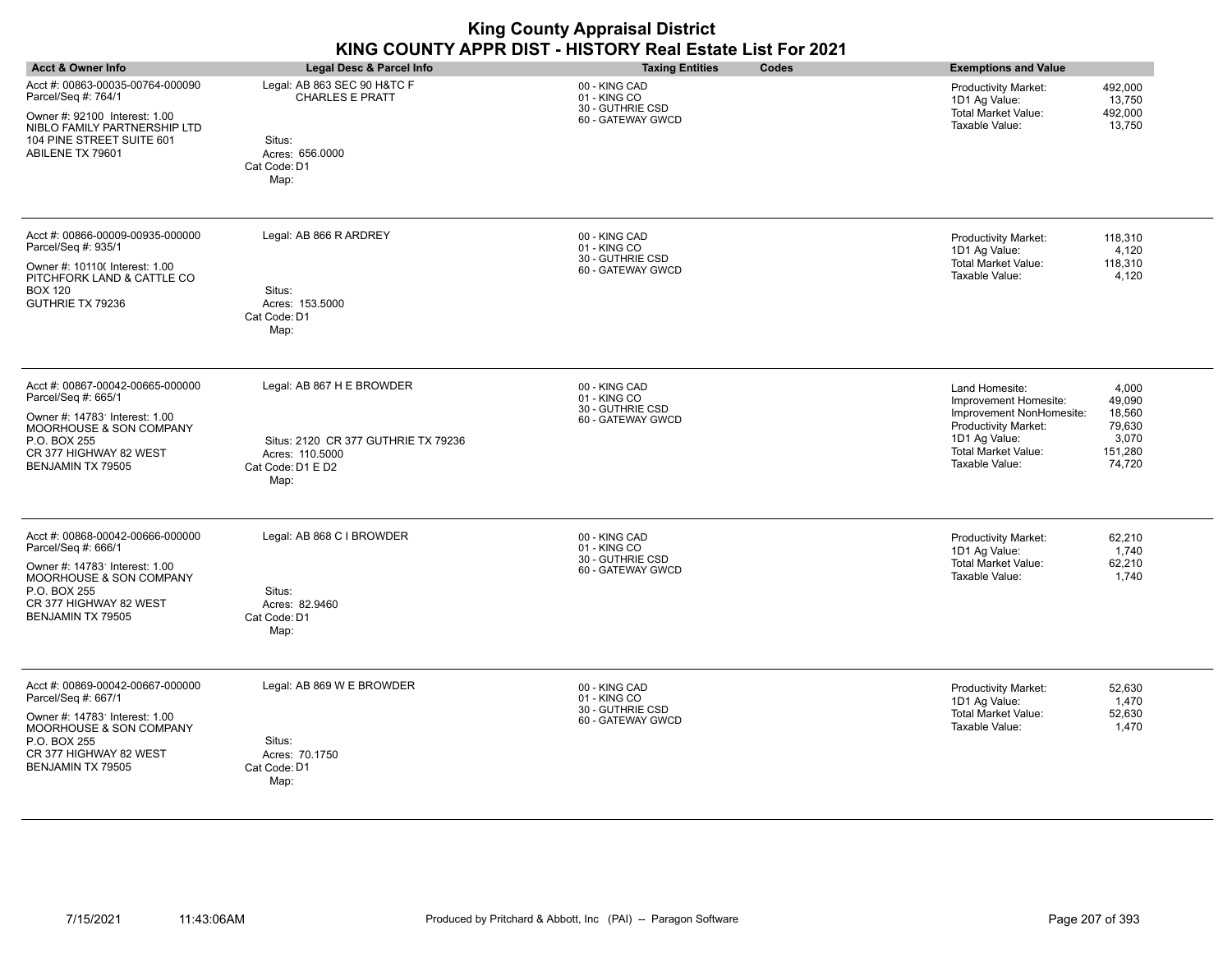| <b>Acct &amp; Owner Info</b>                                                                                                                                                                                                                                                                      | Legal Desc & Parcel Info                                                                      | <b>Taxing Entities</b><br>Codes                                        | <b>Exemptions and Value</b>                                                                                                        |
|---------------------------------------------------------------------------------------------------------------------------------------------------------------------------------------------------------------------------------------------------------------------------------------------------|-----------------------------------------------------------------------------------------------|------------------------------------------------------------------------|------------------------------------------------------------------------------------------------------------------------------------|
| Acct #: 00870-00021-00936-000000<br>Parcel/Seq #: 936/1<br>Owner #: 10110( Interest: 1.00<br>PITCHFORK LAND & CATTLE CO<br><b>BOX 120</b><br>GUTHRIE TX 79236                                                                                                                                     | Legal: AB 870 P L GIBSON<br>Situs:<br>Acres: 72.7400<br>Cat Code: D1<br>Map:                  | 00 - KING CAD<br>01 - KING CO<br>30 - GUTHRIE CSD<br>60 - GATEWAY GWCD | 54,560<br>Productivity Market:<br>1,530<br>1D1 Ag Value:<br><b>Total Market Value:</b><br>54,560<br>Taxable Value:<br>1,530        |
| Acct #: 00870-00021-01419-000000<br>Parcel/Seq #: 1419/1<br>Owner #: 11850( Interest: 1.00<br>FOUR SIXES LAND L.P.<br>A TEXAS LIMITED PARTNERSHIP<br>SUITE 1500, BURNETT PLAZA<br>801 CHERRY STREET- UNIT #9<br>FORT WORTH TX 76102-6881<br>Agent: 300 - KIRKWOOD & DARBY INC<br>MH Label/Serial: | Legal: AB 870<br>P L GIBSON<br>Situs:<br>Acres: 44.6200<br>Cat Code: D1<br>Map:<br>MH Model:  | 00 - KING CAD<br>01 - KING CO<br>30 - GUTHRIE CSD<br>60 - GATEWAY GWCD | 33,470<br><b>Productivity Market:</b><br>1D1 Ag Value:<br>940<br>Total Market Value:<br>33,470<br>Taxable Value:<br>940            |
| Acct #: 00871-00021-01420-000000<br>Parcel/Seq #: 1420/1<br>Owner #: 11850( Interest: 1.00<br>FOUR SIXES LAND L.P.<br>A TEXAS LIMITED PARTNERSHIP<br>SUITE 1500, BURNETT PLAZA<br>801 CHERRY STREET- UNIT #9<br>FORT WORTH TX 76102-6881<br>Agent: 300 - KIRKWOOD & DARBY INC<br>MH Label/Serial: | Legal: AB 871<br>J F GIBSON<br>Situs:<br>Acres: 160.0000<br>Cat Code: D1<br>Map:<br>MH Model: | 00 - KING CAD<br>01 - KING CO<br>30 - GUTHRIE CSD<br>60 - GATEWAY GWCD | 120,000<br><b>Productivity Market:</b><br>1D1 Ag Value:<br>3,360<br>120,000<br>Total Market Value:<br>Taxable Value:<br>3,360      |
| Acct #: 00872-00009-00937-000000<br>Parcel/Seq #: 937/1<br>Owner #: 10110( Interest: 1.00<br>PITCHFORK LAND & CATTLE CO<br><b>BOX 120</b><br>GUTHRIE TX 79236                                                                                                                                     | Legal: AB 872 J H LYNN<br>Situs:<br>Acres: 54.2400<br>Cat Code: D1<br>Map:                    | 00 - KING CAD<br>01 - KING CO<br>30 - GUTHRIE CSD<br>60 - GATEWAY GWCD | <b>Productivity Market:</b><br>41,610<br>1D1 Ag Value:<br>1,400<br>Total Market Value:<br>41,610<br>Taxable Value:<br>1,400        |
| Acct #: 00873-00048-00620-000002<br>Parcel/Seq #: 620/1<br>Owner #: 14768( Interest: 1.00<br><b>MRG LAND LLC</b><br>MIKE GIBSON<br>976 GIBSON RANCH RD<br>PADUCAH TX 79248                                                                                                                        | Legal: AB 873 SEC 2 E L RIBBLE<br>Situs:<br>Acres: 80.0000<br>Cat Code: D1<br>Map:            | 00 - KING CAD<br>01 - KING CO<br>30 - GUTHRIE CSD<br>60 - GATEWAY GWCD | 60,000<br><b>Productivity Market:</b><br>1D1 Ag Value:<br>1,520<br><b>Total Market Value:</b><br>60,000<br>Taxable Value:<br>1,520 |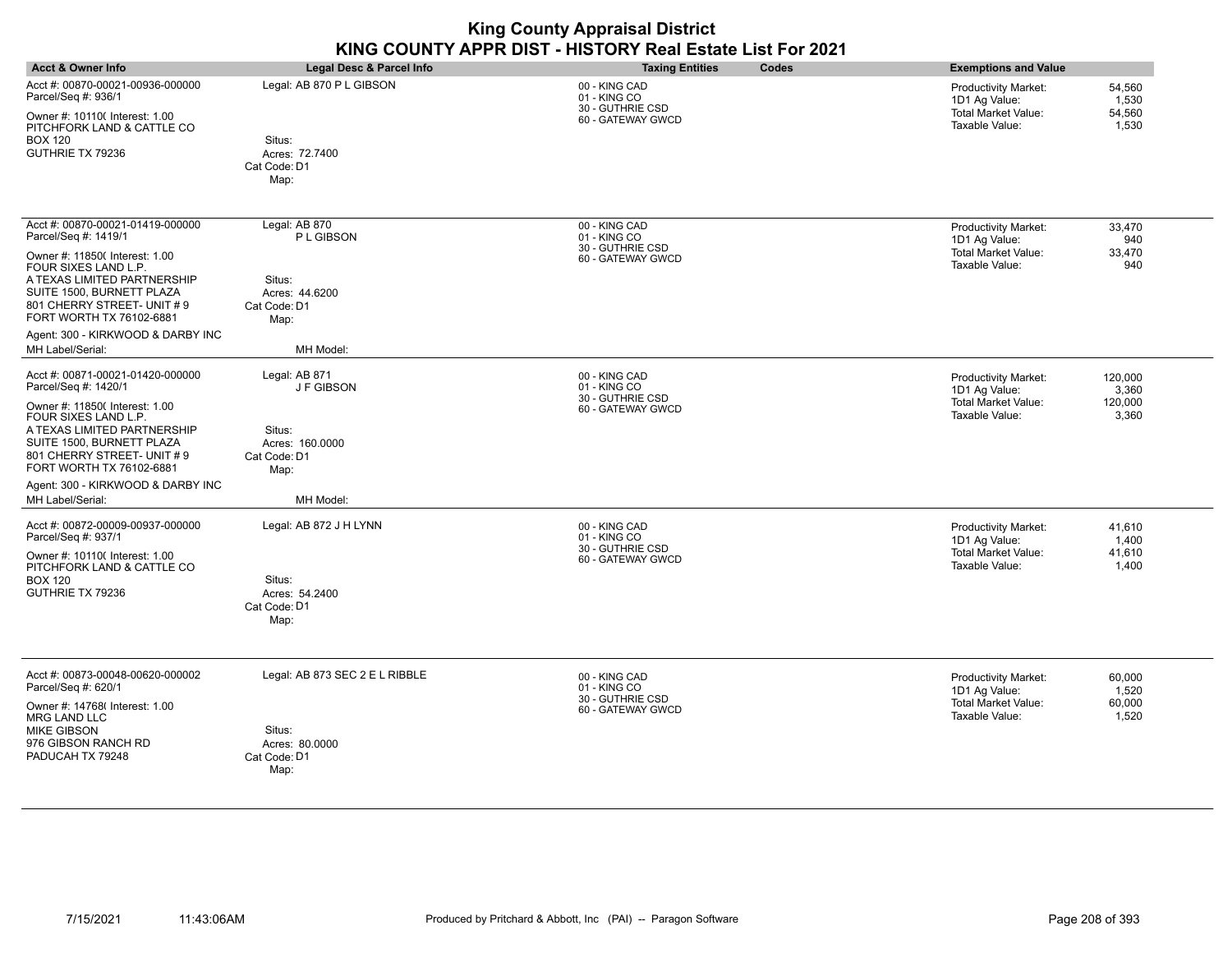| <b>Acct &amp; Owner Info</b>                                                                                                                                                                   | Legal Desc & Parcel Info                                                         | <b>Taxing Entities</b><br>Codes                                        | <b>Exemptions and Value</b>                                                                                                          |
|------------------------------------------------------------------------------------------------------------------------------------------------------------------------------------------------|----------------------------------------------------------------------------------|------------------------------------------------------------------------|--------------------------------------------------------------------------------------------------------------------------------------|
| Acct #: 00874-00042-00687-000000<br>Parcel/Seq #: 687/1<br>Owner #: 14783' Interest: 1.00<br><b>MOORHOUSE &amp; SON COMPANY</b><br>P.O. BOX 255<br>CR 377 HIGHWAY 82 WEST<br>BENJAMIN TX 79505 | Legal: AB 874 C A BOHNER<br>Situs:<br>Acres: 160.0000<br>Cat Code: D1<br>Map:    | 00 - KING CAD<br>01 - KING CO<br>30 - GUTHRIE CSD<br>60 - GATEWAY GWCD | <b>Productivity Market:</b><br>121,800<br>6,320<br>1D1 Ag Value:<br><b>Total Market Value:</b><br>121,800<br>6,320<br>Taxable Value: |
| Acct #: 00875-00042-00668-000000<br>Parcel/Seq #: 668/1<br>Owner #: 14783' Interest: 1.00<br>MOORHOUSE & SON COMPANY<br>P.O. BOX 255<br>CR 377 HIGHWAY 82 WEST<br>BENJAMIN TX 79505            | Legal: AB 875 J L FULLINGIM<br>Situs:<br>Acres: 160.0000<br>Cat Code: D1<br>Map: | 00 - KING CAD<br>01 - KING CO<br>30 - GUTHRIE CSD<br>60 - GATEWAY GWCD | 122,700<br>Productivity Market:<br>7,950<br>1D1 Ag Value:<br>122,700<br>Total Market Value:<br>Taxable Value:<br>7,950               |
| Acct #: 00876-00044-00688-000000<br>Parcel/Seq #: 688/1<br>Owner #: 14783' Interest: 1.00<br>MOORHOUSE & SON COMPANY<br>P.O. BOX 255<br>CR 377 HIGHWAY 82 WEST<br>BENJAMIN TX 79505            | Legal: AB 876 L I HENSLEY<br>Situs:<br>Acres: 164.8340<br>Cat Code: D1<br>Map:   | 00 - KING CAD<br>01 - KING CO<br>30 - GUTHRIE CSD<br>60 - GATEWAY GWCD | Productivity Market:<br>123,630<br>1D1 Ag Value:<br>3,460<br>Total Market Value:<br>123,630<br>Taxable Value:<br>3,460               |
| Acct #: 00885-00044-00689-000000<br>Parcel/Seq #: 689/1<br>Owner #: 14783' Interest: 1.00<br>MOORHOUSE & SON COMPANY<br>P.O. BOX 255<br>CR 377 HIGHWAY 82 WEST<br>BENJAMIN TX 79505            | Legal: AB 885 N A COX<br>Situs:<br>Acres: 159.6800<br>Cat Code: D1<br>Map:       | 00 - KING CAD<br>01 - KING CO<br>30 - GUTHRIE CSD<br>60 - GATEWAY GWCD | Productivity Market:<br>119,760<br>1D1 Ag Value:<br>3,230<br><b>Total Market Value:</b><br>119,760<br>Taxable Value:<br>3,230        |
| Acct #: 00885-00044-00825-000000<br>Parcel/Seq #: 825/1<br>Owner #: 14754; Interest: 1.00<br>SPIKEBOX LTD<br>PO Box 237<br>Benjamin TX 79505                                                   | Legal: AB 885 N A COX<br>Situs:<br>Acres: 0.3200<br>Cat Code: D1<br>Map:         | 00 - KING CAD<br>01 - KING CO<br>30 - GUTHRIE CSD<br>60 - GATEWAY GWCD | 230<br><b>Productivity Market:</b><br>1D1 Ag Value:<br>20<br>Total Market Value:<br>230<br>Taxable Value:<br>20                      |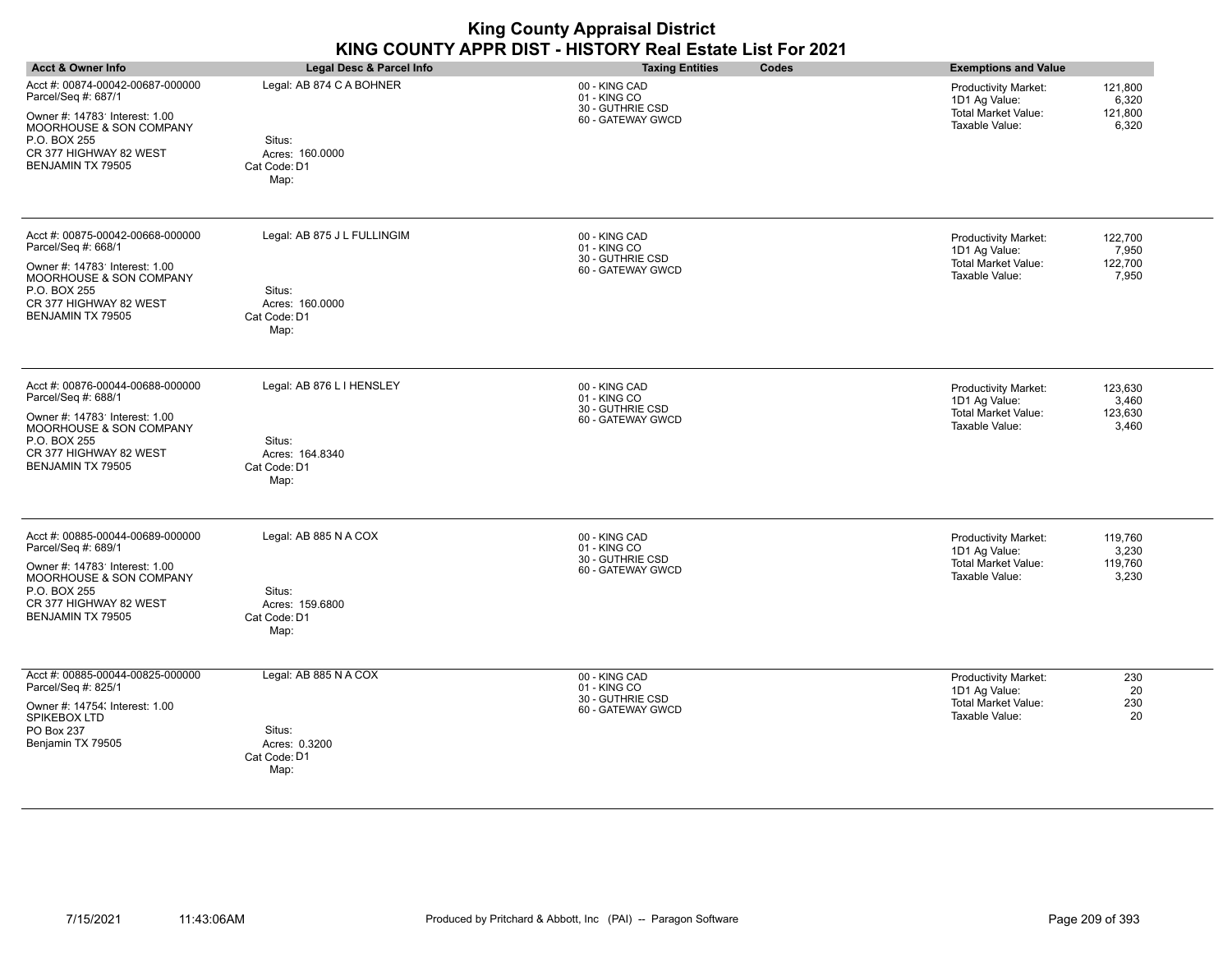|                                                                                                                                                                                     |                                                                                  | <b>King County Appraisal District</b><br>KING COUNTY APPR DIST - HISTORY Real Estate List For 2021 |                                                                                                                               |
|-------------------------------------------------------------------------------------------------------------------------------------------------------------------------------------|----------------------------------------------------------------------------------|----------------------------------------------------------------------------------------------------|-------------------------------------------------------------------------------------------------------------------------------|
| <b>Acct &amp; Owner Info</b>                                                                                                                                                        | <b>Legal Desc &amp; Parcel Info</b>                                              | <b>Taxing Entities</b><br>Codes                                                                    | <b>Exemptions and Value</b>                                                                                                   |
| Acct #: 00887-00044-00690-000000<br>Parcel/Seq #: 690/1<br>Owner #: 14783' Interest: 1.00<br>MOORHOUSE & SON COMPANY<br>P.O. BOX 255<br>CR 377 HIGHWAY 82 WEST<br>BENJAMIN TX 79505 | Legal: AB 887 C W DAVENPORT<br>Situs:<br>Acres: 25.6800<br>Cat Code: D1<br>Map:  | 00 - KING CAD<br>01 - KING CO<br>30 - GUTHRIE CSD<br>60 - GATEWAY GWCD                             | 19,260<br>Productivity Market:<br>1D1 Ag Value:<br>490<br><b>Total Market Value:</b><br>19,260<br>Taxable Value:<br>490       |
| Acct #: 00887-00044-00826-000000<br>Parcel/Seq #: 826/1<br>Owner #: 14754; Interest: 1.00<br>SPIKEBOX LTD<br>PO Box 237<br>Benjamin TX 79505                                        | Legal: AB 887 C W DAVENPORT<br>Situs:<br>Acres: 134.3200<br>Cat Code: D1<br>Map: | 00 - KING CAD<br>01 - KING CO<br>30 - GUTHRIE CSD<br>60 - GATEWAY GWCD                             | Productivity Market:<br>102,090<br>1D1 Ag Value:<br>4,900<br><b>Total Market Value:</b><br>102,090<br>Taxable Value:<br>4,900 |
| Acct #: 00888-00042-01421-000000<br>Parcel/Seq #: 1421/1<br>Owner #: 14781 Interest: 1.00<br>ROSS DUNCAN PROPERTIES LLC<br>P.O. BOX 647<br>ARTESIA NM 88221-0647                    | Legal: AB 888 W L EMERY<br>Situs:<br>Acres: 47,4280<br>Cat Code: D1<br>Map:      | 00 - KING CAD<br>01 - KING CO<br>30 - GUTHRIE CSD<br>60 - GATEWAY GWCD                             | 35,570<br>Productivity Market:<br>1D1 Ag Value:<br>1,000<br><b>Total Market Value:</b><br>35,570<br>Taxable Value:<br>1,000   |
| Acct #: 00888-00042-02371-000000<br>Parcel/Seq #: 2371/1<br>Owner #: 14758! Interest: 1.00<br>LA MANCHA INVESTMENTS LTD<br>PO Box 53126<br>LUBBOCK TX 79453                         | Legal: AB 888 W L EMERY<br>Situs:<br>Acres: 44.6170<br>Cat Code: D1<br>Map:      | 00 - KING CAD<br>01 - KING CO<br>30 - GUTHRIE CSD<br>60 - GATEWAY GWCD                             | 33,460<br>Productivity Market:<br>1D1 Ag Value:<br>940<br><b>Total Market Value:</b><br>33,460<br>Taxable Value:<br>940       |
| Acct #: 00888-00042-02534-000000<br>Parcel/Seq #: 2534/1<br>Owner #: 14765' Interest: 1.00<br>SPANISH BIT RANCH LLC<br>6003 WARM MIST LANE<br>DALLAS TX 75248                       | Legal: AB 888 W L EMERY<br>Situs:<br>Acres: 113.4000<br>Cat Code: D1<br>Map:     | 00 - KING CAD<br>01 - KING CO<br>30 - GUTHRIE CSD<br>60 - GATEWAY GWCD                             | Productivity Market:<br>85,050<br>1D1 Ag Value:<br>2,380<br><b>Total Market Value:</b><br>85,050<br>Taxable Value:<br>2,380   |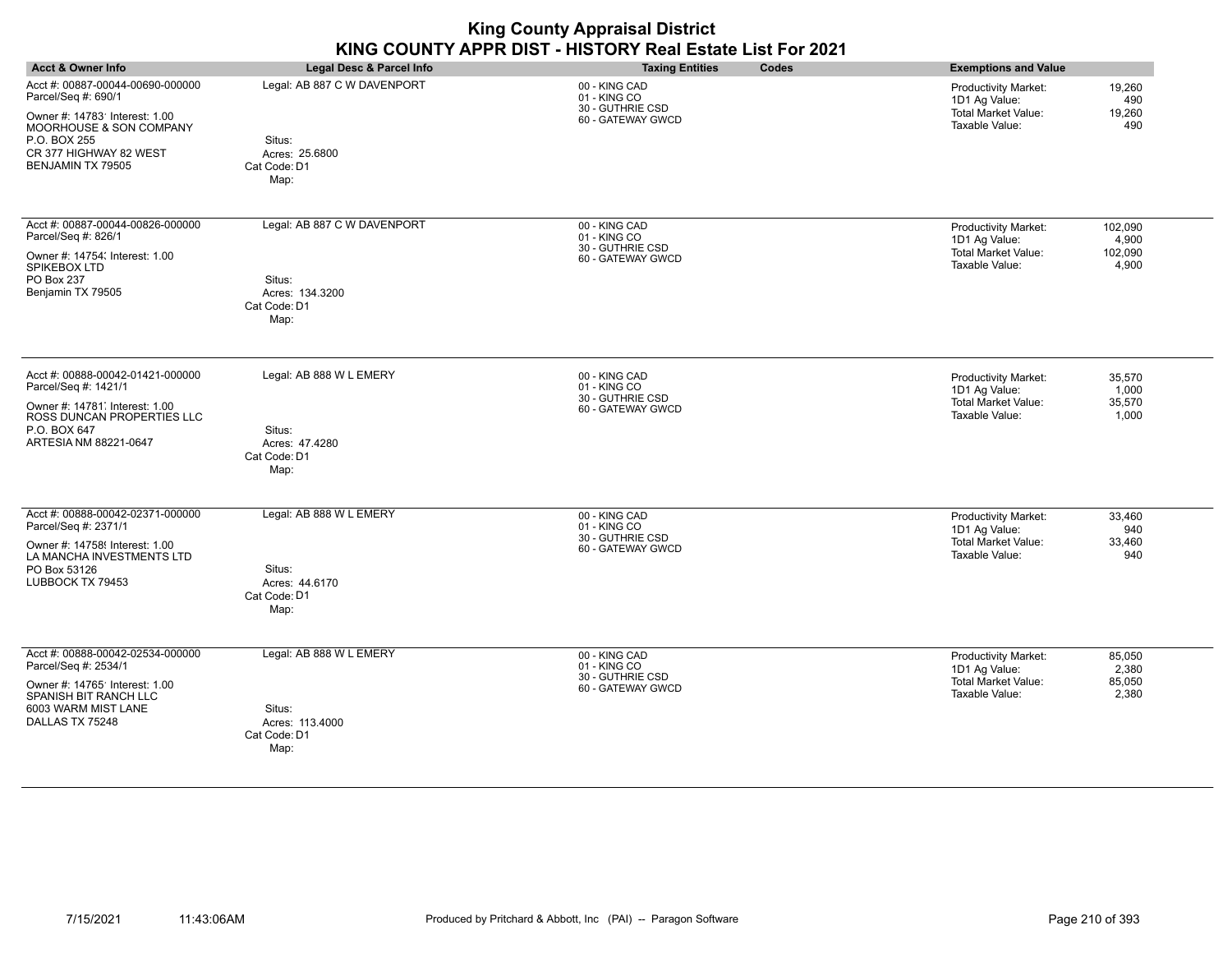| <b>Acct &amp; Owner Info</b>                                                                                                                                                                   | Legal Desc & Parcel Info                                                                                            | Codes<br><b>Taxing Entities</b>                                         |            | <b>Exemptions and Value</b>                                                                  |                                      |
|------------------------------------------------------------------------------------------------------------------------------------------------------------------------------------------------|---------------------------------------------------------------------------------------------------------------------|-------------------------------------------------------------------------|------------|----------------------------------------------------------------------------------------------|--------------------------------------|
| Acct #: 00890-00007-00783-000000<br>Parcel/Seq #: 783/1<br>Owner #: 96100 Interest: 1.00<br>PARK BETTY<br>2940 E FM 193<br>PADUCAH 79248                                                       | Legal: AB 890 S O FRAZIER<br>Situs:<br>Acres: 41.8300<br>Cat Code: D1<br>Map:                                       | 00 - KING CAD<br>01 - KING CO<br>30 - GUTHRIE CSD<br>60 - GATEWAY GWCD  |            | Productivity Market:<br>1D1 Ag Value:<br><b>Total Market Value:</b><br>Taxable Value:        | 33,070<br>3,750<br>33,070<br>3,750   |
| Acct #: 00890-00007-02613-000000<br>Parcel/Seq #: 2613/1<br>Owner #: 14736; Interest: 1.00<br><b>KING COUNTY</b><br><b>BOX 127</b><br>GUTHRIE TX 79236                                         | Legal: AB 890 (DUMONT CEMETERY)<br>S O FRAZIER<br><b>DUMONT</b><br>Situs:<br>Acres: 2.1700<br>Cat Code: XVC<br>Map: | 00 - KING CAD<br>01 - KING CO<br>30 - GUTHRIE CSD<br>60 - GATEWAY GWCD  | **Exempt** | Land NonHomesite:<br>Total Market Value:<br>Taxable Value:                                   | 1,630<br>1,630<br>$\mathbf 0$        |
| Acct #: 00895-00042-00670-000000<br>Parcel/Seq #: 670/1<br>Owner #: 14783' Interest: 1.00<br><b>MOORHOUSE &amp; SON COMPANY</b><br>P.O. BOX 255<br>CR 377 HIGHWAY 82 WEST<br>BENJAMIN TX 79505 | Legal: AB 895 WM HENSLEY JR<br>Situs:<br>Acres: 157.3500<br>Cat Code: D1<br>Map:                                    | 00 - KING CAD<br>01 - KING CO<br>30 - GUTHRIE CSD<br>60 - GATEWAY GWCD  |            | Productivity Market:<br>1D1 Ag Value:<br><b>Total Market Value:</b><br>Taxable Value:        | 118,010<br>3,010<br>118,010<br>3,010 |
| Acct #: 00899-00048-00415-000044<br>Parcel/Seq #: 415/1<br>Owner #: 14774( Interest: 1.00<br>BURGESS Y RANCH COMPANY LLC<br>PO BOX 9900<br>AMARILLO TX 79105                                   | Legal: AB 899 SEC 44 F P KNOTT<br>Situs:<br>Acres: 287.0000<br>Cat Code: D1<br>Map:                                 | 00 - KING CAD<br>01 - KING CO<br>90 - KING CO CISD<br>60 - GATEWAY GWCD |            | Productivity Market:<br>1D1 Ag Value:<br>Total Market Value:<br>Taxable Value:               | 214,350<br>5,240<br>214,350<br>5,240 |
| Acct #: 00899-00048-00621-000044<br>Parcel/Seq #: 621/1<br>Owner #: 14768( Interest: 1.00<br>MRG LAND LLC<br>MIKE GIBSON<br>976 GIBSON RANCH RD<br>PADUCAH TX 79248                            | Legal: AB 899 SEC 44 F P KNOTT<br>Situs:<br>Acres: 60.0000<br>Cat Code: D1<br>Map:                                  | 00 - KING CAD<br>01 - KING CO<br>90 - KING CO CISD<br>60 - GATEWAY GWCD |            | <b>Productivity Market:</b><br>1D1 Ag Value:<br><b>Total Market Value:</b><br>Taxable Value: | 45,000<br>1,140<br>45,000<br>1,140   |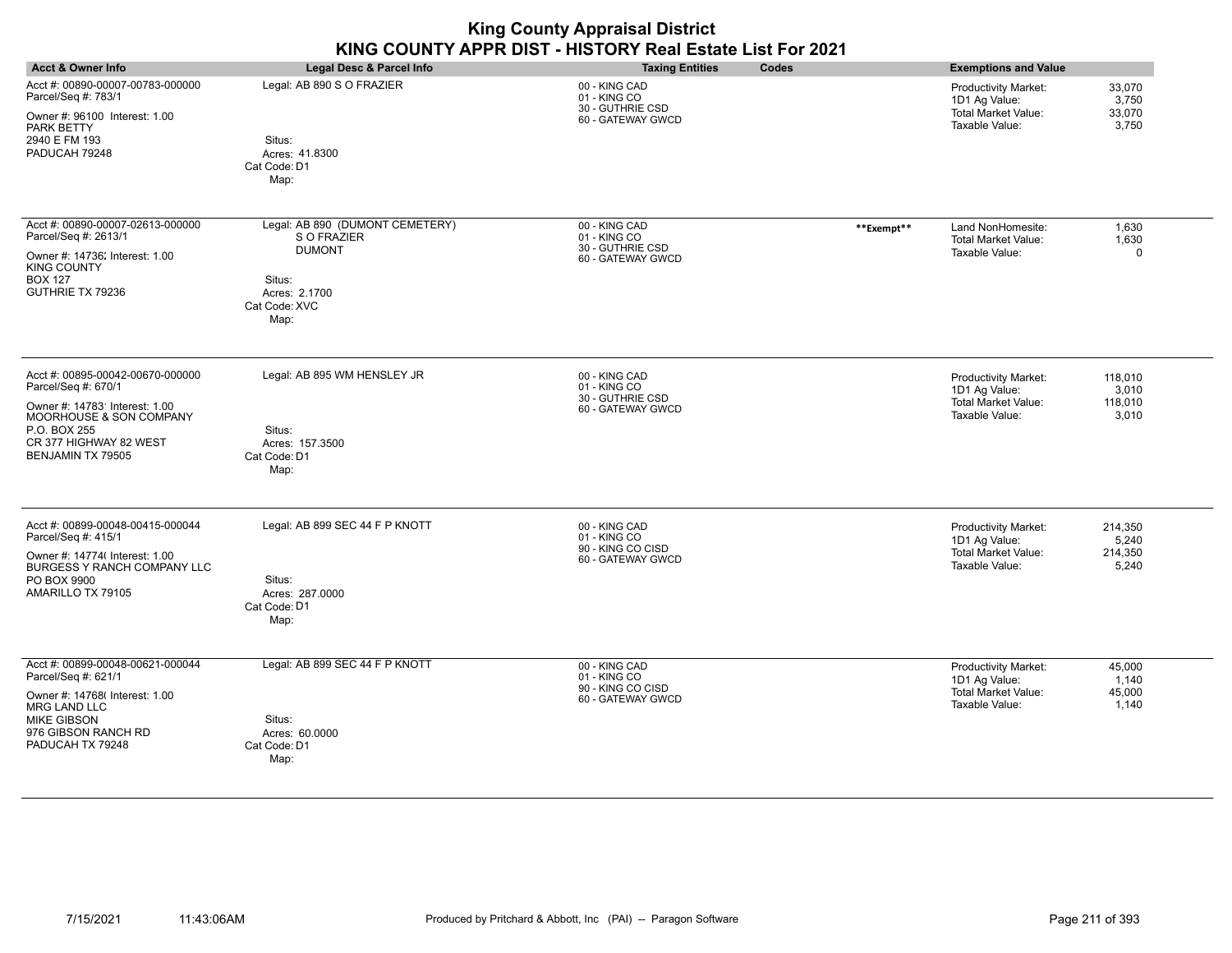|                                                                                                                                                                                                                                                                                                   |                                                                                                                                       | <b>King County Appraisal District</b><br>KING COUNTY APPR DIST - HISTORY Real Estate List For 2021 |                                                                                                                                                                                                                               |
|---------------------------------------------------------------------------------------------------------------------------------------------------------------------------------------------------------------------------------------------------------------------------------------------------|---------------------------------------------------------------------------------------------------------------------------------------|----------------------------------------------------------------------------------------------------|-------------------------------------------------------------------------------------------------------------------------------------------------------------------------------------------------------------------------------|
| <b>Acct &amp; Owner Info</b>                                                                                                                                                                                                                                                                      | <b>Legal Desc &amp; Parcel Info</b>                                                                                                   | <b>Taxing Entities</b><br>Codes                                                                    | <b>Exemptions and Value</b>                                                                                                                                                                                                   |
| Acct #: 00900-00048-00416-000045<br>Parcel/Seq #: 416/1<br>Owner #: 14774( Interest: 1.00<br><b>BURGESS Y RANCH COMPANY LLC</b><br>PO BOX 9900<br>AMARILLO TX 79105                                                                                                                               | Legal: AB 900 SEC 45 F P KNOTT<br>Situs:<br>Acres: 300.0000<br>Cat Code: D1<br>Map:                                                   | 00 - KING CAD<br>01 - KING CO<br>90 - KING CO CISD<br>60 - GATEWAY GWCD                            | 217,510<br><b>Productivity Market:</b><br>1D1 Ag Value:<br>4.110<br>Total Market Value:<br>217,510<br>Taxable Value:<br>4,110                                                                                                 |
| Acct #: 00901-00048-00417-000046<br>Parcel/Seq #: 417/1<br>Owner #: 14774( Interest: 1.00<br>BURGESS Y RANCH COMPANY LLC<br>PO BOX 9900<br>AMARILLO TX 79105                                                                                                                                      | Legal: AB 901 SEC 46 F P KNOTT<br>Situs:<br>Acres: 100.5000<br>Cat Code: D1<br>Map:                                                   | 00 - KING CAD<br>01 - KING CO<br>90 - KING CO CISD<br>60 - GATEWAY GWCD                            | 72,870<br>Productivity Market:<br>1D1 Ag Value:<br>1,360<br><b>Total Market Value:</b><br>72,870<br>Taxable Value:<br>1,360                                                                                                   |
| Acct #: 00905-00007-00097-000000<br>Parcel/Seq #: 97/1<br>Owner #: 14785; Interest: 1.00<br>PETER KRAHN NEUFELD AND WIFE<br>LINDA DYCK NEUFELD<br>332 CR 302A<br>SEMINOLE TX 79360                                                                                                                | Legal: IMPROVEMENT ON AB 905<br><b>TW BOHNER</b><br>Situs: 550 CR 101 GUTHRIE TX 79236<br>Acres: 44,0000<br>Cat Code: D1 E D2<br>Map: | 00 - KING CAD<br>01 - KING CO<br>30 - GUTHRIE CSD<br>60 - GATEWAY GWCD                             | Land NonHomesite:<br>800<br>6,040<br>Improvement Homesite:<br>130<br>Improvement NonHomesite:<br>Productivity Market:<br>34,250<br>1D1 Ag Value:<br>4,300<br><b>Total Market Value:</b><br>41,220<br>Taxable Value:<br>11,270 |
| Acct #: 00907-00035-01422-000000<br>Parcel/Seq #: 1422/1<br>Owner #: 11850( Interest: 1.00<br>FOUR SIXES LAND L.P.<br>A TEXAS LIMITED PARTNERSHIP<br>SUITE 1500, BURNETT PLAZA<br>801 CHERRY STREET- UNIT #9<br>FORT WORTH TX 76102-6881<br>Agent: 300 - KIRKWOOD & DARBY INC<br>MH Label/Serial: | Legal: AB 907<br><b>HL ROSECRANS</b><br>Situs:<br>Acres: 160.0000<br>Cat Code: D1<br>Map:<br>MH Model:                                | 00 - KING CAD<br>01 - KING CO<br>30 - GUTHRIE CSD<br>60 - GATEWAY GWCD                             | Productivity Market:<br>120,000<br>3,360<br>1D1 Ag Value:<br><b>Total Market Value:</b><br>120,000<br>Taxable Value:<br>3,360                                                                                                 |
| Acct #: 00908-00035-01423-000000<br>Parcel/Seq #: 1423/1<br>Owner #: 11850( Interest: 1.00<br>FOUR SIXES LAND L.P.<br>A TEXAS LIMITED PARTNERSHIP<br>SUITE 1500, BURNETT PLAZA<br>801 CHERRY STREET- UNIT #9<br>FORT WORTH TX 76102-6881<br>Agent: 300 - KIRKWOOD & DARBY INC<br>MH Label/Serial: | Legal: AB 908<br>P J ROSECRANS<br>Situs:<br>Acres: 160.0000<br>Cat Code: D1<br>Map:<br>MH Model:                                      | 00 - KING CAD<br>01 - KING CO<br>30 - GUTHRIE CSD<br>60 - GATEWAY GWCD                             | Productivity Market:<br>120,000<br>1D1 Ag Value:<br>3,360<br><b>Total Market Value:</b><br>120,000<br>Taxable Value:<br>3,360                                                                                                 |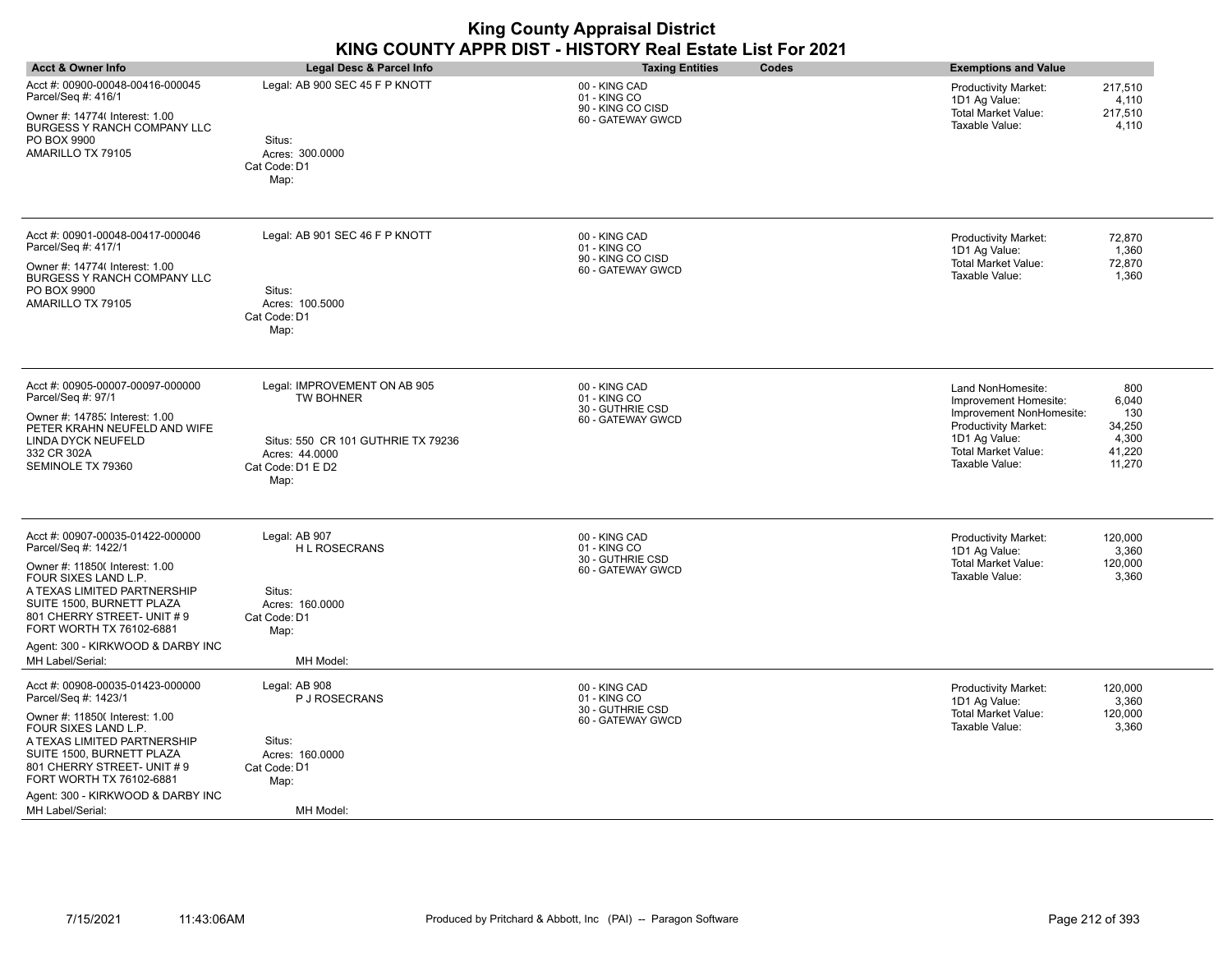|                                                                                                                                                                                     |                                                                                         | <b>King County Appraisal District</b><br>KING COUNTY APPR DIST - HISTORY Real Estate List For 2021 |                                                                                                                               |
|-------------------------------------------------------------------------------------------------------------------------------------------------------------------------------------|-----------------------------------------------------------------------------------------|----------------------------------------------------------------------------------------------------|-------------------------------------------------------------------------------------------------------------------------------|
| <b>Acct &amp; Owner Info</b>                                                                                                                                                        | Legal Desc & Parcel Info                                                                | <b>Taxing Entities</b><br>Codes                                                                    | <b>Exemptions and Value</b>                                                                                                   |
| Acct #: 00909-00042-00691-000000<br>Parcel/Seq #: 691/1<br>Owner #: 14783' Interest: 1.00<br>MOORHOUSE & SON COMPANY<br>P.O. BOX 255<br>CR 377 HIGHWAY 82 WEST<br>BENJAMIN TX 79505 | Legal: AB 909<br><b>CS STRADLEY</b><br>Situs:<br>Acres: 80,0000<br>Cat Code: D1<br>Map: | 00 - KING CAD<br>01 - KING CO<br>30 - GUTHRIE CSD<br>60 - GATEWAY GWCD                             | Productivity Market:<br>60,600<br>1D1 Ag Value:<br>2,700<br>Total Market Value:<br>60,600<br>Taxable Value:<br>2,700          |
| Acct #: 00911-00025-00994-000011<br>Parcel/Seq #: 994/1<br>Owner #: 14775, Interest: 0.33<br>HENRY DANNY LEE<br>192 CR 191<br>GAINESVILLE TX 76240                                  | Legal: AB 911 SEC 11 BS&F<br>Situs:<br>Acres: 213.7600<br>Cat Code: D1<br>Map:          | 00 - KING CAD<br>01 - KING CO<br>30 - GUTHRIE CSD<br>60 - GATEWAY GWCD                             | Productivity Market:<br>161,920<br>1D1 Ag Value:<br>4,940<br><b>Total Market Value:</b><br>161,920<br>Taxable Value:<br>4,940 |
| Acct #: 00911-00025-00994-000011<br>Parcel/Seq #: 994/3<br>Owner #: 14775! Interest: 0.33<br>HENRY GARY WAYNE<br><b>PO BOX 547</b><br>PADUCAH TX 79248                              | Legal: AB 911 SEC 11 BS&F<br>Situs:<br>Acres: 213.1200<br>Cat Code: D1<br>Map:          | 00 - KING CAD<br>01 - KING CO<br>30 - GUTHRIE CSD<br>60 - GATEWAY GWCD                             | Productivity Market:<br>161,430<br>1D1 Ag Value:<br>4,920<br><b>Total Market Value:</b><br>161,430<br>Taxable Value:<br>4,920 |
| Acct #: 00911-00025-00994-000011<br>Parcel/Seq #: 994/2<br>Owner #: 14775 {Interest: 0.33<br>HENRY PATRICK WADE<br>PO BOX 547<br>PADUCAH TX 79248                                   | Legal: AB 911 SEC 11 BS&F<br>Situs:<br>Acres: 213.1200<br>Cat Code: D1<br>Map:          | 00 - KING CAD<br>01 - KING CO<br>30 - GUTHRIE CSD<br>60 - GATEWAY GWCD                             | Productivity Market:<br>161,430<br>1D1 Ag Value:<br>4,920<br><b>Total Market Value:</b><br>161,430<br>Taxable Value:<br>4,920 |
| Acct #: 00912-00042-00671-000000<br>Parcel/Seq #: 671/1<br>Owner #: 14783' Interest: 1.00<br>MOORHOUSE & SON COMPANY<br>P.O. BOX 255<br>CR 377 HIGHWAY 82 WEST<br>BENJAMIN TX 79505 | Legal: AB 912 W BROWDER<br>Situs:<br>Acres: 81.9310<br>Cat Code: D1<br>Map:             | 00 - KING CAD<br>01 - KING CO<br>30 - GUTHRIE CSD<br>60 - GATEWAY GWCD                             | Productivity Market:<br>62,400<br>3,330<br>1D1 Ag Value:<br><b>Total Market Value:</b><br>62,400<br>Taxable Value:<br>3,330   |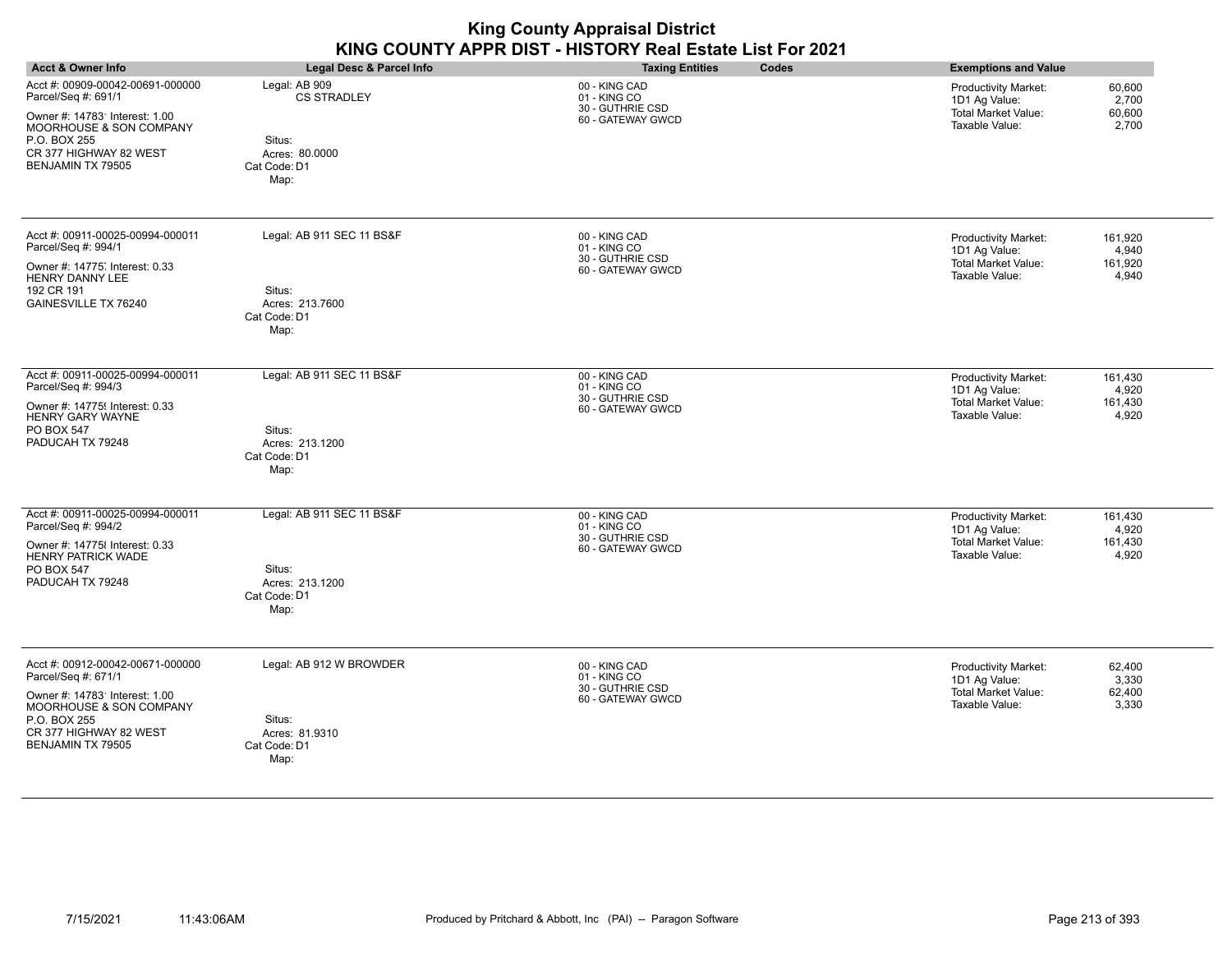| <b>Acct &amp; Owner Info</b>                                                                                                                                                                                                                                                                      | Legal Desc & Parcel Info                                                                          | <b>Taxing Entities</b><br>Codes                                        | <b>Exemptions and Value</b>                                                                                                          |
|---------------------------------------------------------------------------------------------------------------------------------------------------------------------------------------------------------------------------------------------------------------------------------------------------|---------------------------------------------------------------------------------------------------|------------------------------------------------------------------------|--------------------------------------------------------------------------------------------------------------------------------------|
| Acct #: 00914-00011-00364-000000<br>Parcel/Seq #: 364/1<br>Owner #: 14786! Interest: 1.00<br>JAMES LASATER FOX & KATHY RAE<br><b>FOX</b><br>PO BOX 11<br>GUTHRIE TX 79236                                                                                                                         | Legal: AB 914 J R DAVIDSON<br>Situs:<br>Acres: 160.0000<br>Cat Code: D1<br>Map:                   | 00 - KING CAD<br>01 - KING CO<br>30 - GUTHRIE CSD<br>60 - GATEWAY GWCD | 120,850<br><b>Productivity Market:</b><br>1D1 Ag Value:<br>4,800<br><b>Total Market Value:</b><br>120,850<br>Taxable Value:<br>4,800 |
| Acct #: 00915-00023-01424-000000<br>Parcel/Seq #: 1424/1<br>Owner #: 11850( Interest: 1.00<br>FOUR SIXES LAND L.P.<br>A TEXAS LIMITED PARTNERSHIP<br>SUITE 1500, BURNETT PLAZA<br>801 CHERRY STREET- UNIT #9<br>FORT WORTH TX 76102-6881<br>Agent: 300 - KIRKWOOD & DARBY INC<br>MH Label/Serial: | Legal: AB 915<br><b>JA GAGE</b><br>Situs:<br>Acres: 148.0000<br>Cat Code: D1<br>Map:<br>MH Model: | 00 - KING CAD<br>01 - KING CO<br>30 - GUTHRIE CSD<br>60 - GATEWAY GWCD | <b>Productivity Market:</b><br>114,230<br>1D1 Ag Value:<br>3,970<br><b>Total Market Value:</b><br>114,230<br>Taxable Value:<br>3,970 |
| Acct #: 00918-00023-01425-000000<br>Parcel/Seq #: 1425/1<br>Owner #: 11850( Interest: 1.00<br>FOUR SIXES LAND L.P.<br>A TEXAS LIMITED PARTNERSHIP<br>SUITE 1500, BURNETT PLAZA<br>801 CHERRY STREET- UNIT #9<br>FORT WORTH TX 76102-6881<br>Agent: 300 - KIRKWOOD & DARBY INC<br>MH Label/Serial: | Legal: AB 918<br>A D HAGAN<br>Situs:<br>Acres: 160,0000<br>Cat Code: D1<br>Map:<br>MH Model:      | 00 - KING CAD<br>01 - KING CO<br>30 - GUTHRIE CSD<br>60 - GATEWAY GWCD | 122,880<br>Productivity Market:<br>1D1 Ag Value:<br>4,140<br><b>Total Market Value:</b><br>122,880<br>Taxable Value:<br>4,140        |
| Acct #: 00920-00017-00019-000114<br>Parcel/Seq #: 19/1<br>Owner #: 147774 Interest: 0.50<br>JEFF BACON CATTLE LP<br>7400 HWY 206<br><b>CISCO TX 76437</b>                                                                                                                                         | Legal: AB 920 SEC 114 H&TC F<br>C E NEW<br>Situs:<br>Acres: 328.0000<br>Cat Code: D1<br>Map:      | 00 - KING CAD<br>01 - KING CO<br>30 - GUTHRIE CSD<br>60 - GATEWAY GWCD | 246,000<br>Productivity Market:<br>1D1 Ag Value:<br>6,890<br><b>Total Market Value:</b><br>246,000<br>Taxable Value:<br>6,890        |
| Acct #: 00920-00017-00019-000114<br>Parcel/Seq #: 19/2<br>Owner #: 14777! Interest: 0.50<br>LYNDA WALLS CATTLE LP<br>111 WEST WHITE<br>EASTLAND TX 76448                                                                                                                                          | Legal: AB 920 SEC 114 H&TC F<br>C E NEW<br>Situs:<br>Acres: 328.0000<br>Cat Code: D1<br>Map:      | 00 - KING CAD<br>01 - KING CO<br>30 - GUTHRIE CSD<br>60 - GATEWAY GWCD | 246,000<br><b>Productivity Market:</b><br>1D1 Ag Value:<br>6,890<br><b>Total Market Value:</b><br>246,000<br>Taxable Value:<br>6,890 |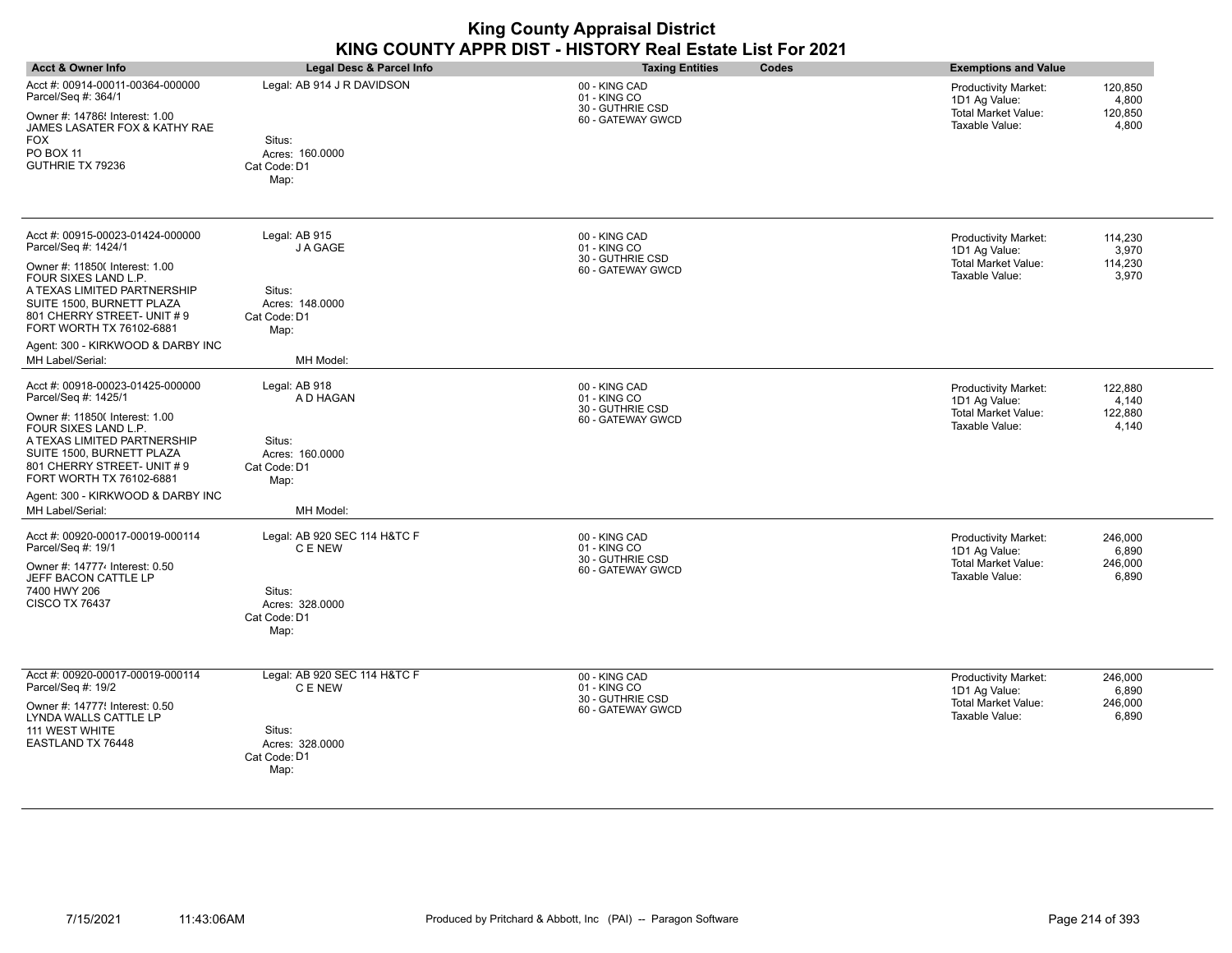| <b>Acct &amp; Owner Info</b>                                                                                                                                                                                                                                                                      | Legal Desc & Parcel Info                                                                                                | <b>Taxing Entities</b><br>Codes                                        | <b>Exemptions and Value</b>                                                                                                            |
|---------------------------------------------------------------------------------------------------------------------------------------------------------------------------------------------------------------------------------------------------------------------------------------------------|-------------------------------------------------------------------------------------------------------------------------|------------------------------------------------------------------------|----------------------------------------------------------------------------------------------------------------------------------------|
| Acct #: 00923-00005-00100-000000<br>Parcel/Seq #: 100/1<br>Owner #: 147694 Interest: 1.00<br>PHY MICHAEL AND JENNIFER<br>15801 CR 1870<br>LUBBOCK TX 79424                                                                                                                                        | Legal: AB 923 J T SAYERS<br>Situs:<br>Acres: 53.0000<br>Cat Code: D1<br>Map:                                            | 00 - KING CAD<br>01 - KING CO<br>30 - GUTHRIE CSD<br>60 - GATEWAY GWCD | 40,650<br><b>Productivity Market:</b><br>1D1 Ag Value:<br>2,580<br>40,650<br>Total Market Value:<br>2,580<br>Taxable Value:            |
| Acct #: 00931-00007-00116-000001<br>Parcel/Seq #: 116/1<br>Owner #: 22600 Interest: 1.00<br>CARPENTER HAROLD & ALICE LAVENIA<br><b>BOX 594</b><br>SLATON TX 79364-0594                                                                                                                            | Legal: AB 931 SEC 1 C M ALLEN<br>Situs:<br>Acres: 130,0000<br>Cat Code: D1<br>Map:                                      | 00 - KING CAD<br>01 - KING CO<br>30 - GUTHRIE CSD<br>60 - GATEWAY GWCD | 106,900<br>Productivity Market:<br>1D1 Ag Value:<br>16,680<br>Total Market Value:<br>106,900<br>16,680<br>Taxable Value:               |
| Acct #: 00931-00007-01120-000000<br>Parcel/Seq #: 1120/1<br>Owner #: 14764( Interest: 1.00<br>OLIVER TERRY AND WIFE LINDA<br>601 CR 101<br>PADUCAH TX 79248                                                                                                                                       | Legal: AB 931 C M ALLEN<br>Situs:<br>Acres: 31.0000<br>Cat Code: D1<br>Map:                                             | 00 - KING CAD<br>01 - KING CO<br>30 - GUTHRIE CSD<br>60 - GATEWAY GWCD | <b>Productivity Market:</b><br>25,300<br>3,790<br>1D1 Ag Value:<br><b>Total Market Value:</b><br>25,300<br>Taxable Value:<br>3,790     |
| Acct #: 00932-00007-00117-000001<br>Parcel/Seq #: 117/1<br>Owner #: 22600 Interest: 1.00<br>CARPENTER HAROLD & ALICE LAVENIA<br><b>BOX 594</b><br>SLATON TX 79364-0594                                                                                                                            | Legal: AB 932 SEC 1 C M ALLEN<br>Situs:<br>Acres: 160.0000<br>Cat Code: D1<br>Map:                                      | 00 - KING CAD<br>01 - KING CO<br>30 - GUTHRIE CSD<br>60 - GATEWAY GWCD | <b>Productivity Market:</b><br>128,780<br>1D1 Ag Value:<br>16,220<br><b>Total Market Value:</b><br>128,780<br>Taxable Value:<br>16,220 |
| Acct #: 00935-00023-01249-000000<br>Parcel/Seq #: 1249/1<br>Owner #: 11850( Interest: 1.00<br>FOUR SIXES LAND L.P.<br>A TEXAS LIMITED PARTNERSHIP<br>SUITE 1500, BURNETT PLAZA<br>801 CHERRY STREET- UNIT #9<br>FORT WORTH TX 76102-6881<br>Agent: 300 - KIRKWOOD & DARBY INC<br>MH Label/Serial: | Legal: AB 935<br><b>BLK 349</b><br><b>THOMAS TOBY</b><br>Situs:<br>Acres: 629.5000<br>Cat Code: D1<br>Map:<br>MH Model: | 00 - KING CAD<br>01 - KING CO<br>30 - GUTHRIE CSD<br>60 - GATEWAY GWCD | Productivity Market:<br>456,390<br>1D1 Ag Value:<br>8,180<br><b>Total Market Value:</b><br>456,390<br>Taxable Value:<br>8,180          |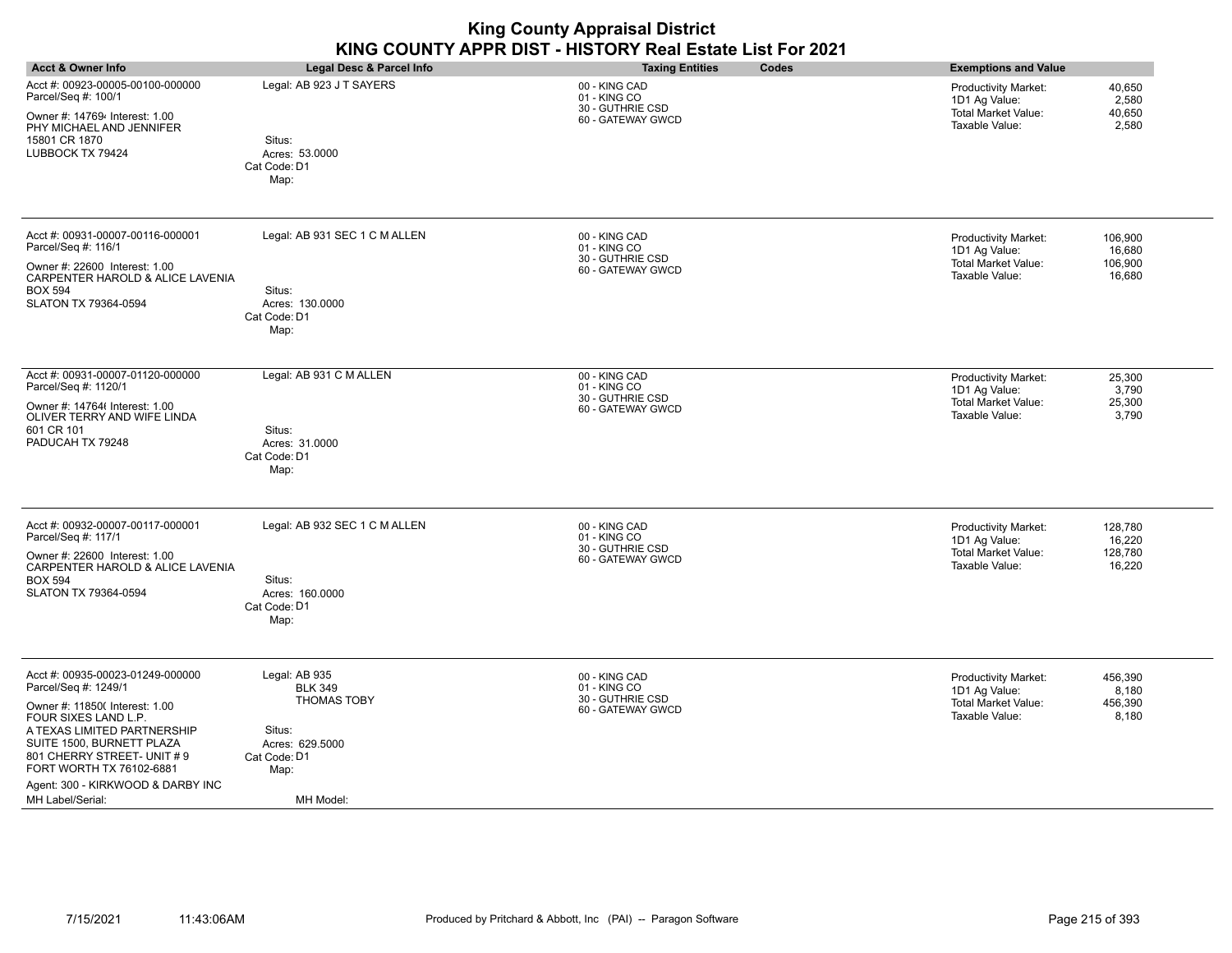| <b>Acct &amp; Owner Info</b>                                                                                                                                                        | Legal Desc & Parcel Info                                                            | <b>Taxing Entities</b><br>Codes                                         | <b>Exemptions and Value</b>                                                                                                          |
|-------------------------------------------------------------------------------------------------------------------------------------------------------------------------------------|-------------------------------------------------------------------------------------|-------------------------------------------------------------------------|--------------------------------------------------------------------------------------------------------------------------------------|
| Acct #: 00936-00011-00365-000000<br>Parcel/Seq #: 365/1<br>Owner #: 59100 Interest: 1.00<br>FOX JAMES L<br>PO BOX 11<br>GUTHRIE TX 79236                                            | Legal: AB 936 J T DAVIDSON<br>Situs:<br>Acres: 160.0000<br>Cat Code: D1<br>Map:     | 00 - KING CAD<br>01 - KING CO<br>30 - GUTHRIE CSD<br>60 - GATEWAY GWCD  | Productivity Market:<br>121,250<br>1D1 Ag Value:<br>5,490<br>Total Market Value:<br>121,250<br>Taxable Value:<br>5,490               |
| Acct #: 00938-00044-00693-000000<br>Parcel/Seq #: 693/1<br>Owner #: 14783' Interest: 1.00<br>MOORHOUSE & SON COMPANY<br>P.O. BOX 255<br>CR 377 HIGHWAY 82 WEST<br>BENJAMIN TX 79505 | Legal: AB 938 T V GORDON<br>Situs:<br>Acres: 147,5900<br>Cat Code: D1<br>Map:       | 00 - KING CAD<br>01 - KING CO<br>30 - GUTHRIE CSD<br>60 - GATEWAY GWCD  | Productivity Market:<br>110,690<br>1D1 Ag Value:<br>3,100<br><b>Total Market Value:</b><br>110,690<br>Taxable Value:<br>3,100        |
| Acct #: 00940-00048-00418-000047<br>Parcel/Seq #: 418/1<br>Owner #: 14774( Interest: 1.00<br>BURGESS Y RANCH COMPANY LLC<br>PO BOX 9900<br>AMARILLO TX 79105                        | Legal: AB 940 SEC 47 F P KNOTT<br>Situs:<br>Acres: 201.0000<br>Cat Code: D1<br>Map: | 00 - KING CAD<br>01 - KING CO<br>90 - KING CO CISD<br>60 - GATEWAY GWCD | 145,730<br><b>Productivity Market:</b><br>1D1 Ag Value:<br>2,610<br><b>Total Market Value:</b><br>145,730<br>Taxable Value:<br>2,610 |
| Acct #: 00941-00029-00622-000055<br>Parcel/Seq #: 622/1<br>Owner #: 14768( Interest: 1.00<br><b>MRG LAND LLC</b><br><b>MIKE GIBSON</b><br>976 GIBSON RANCH RD<br>PADUCAH TX 79248   | Legal: AB 941 SEC 55 F P KNOTT<br>Situs:<br>Acres: 640.0000<br>Cat Code: D1<br>Map: | 00 - KING CAD<br>01 - KING CO<br>30 - GUTHRIE CSD<br>60 - GATEWAY GWCD  | Productivity Market:<br>485,430<br>1D1 Ag Value:<br>14,960<br><b>Total Market Value:</b><br>485,430<br>Taxable Value:<br>14,960      |
| Acct #: 00942-00048-00419-000049<br>Parcel/Seq #: 419/1<br>Owner #: 14774( Interest: 1.00<br>BURGESS Y RANCH COMPANY LLC<br>PO BOX 9900<br>AMARILLO TX 79105                        | Legal: AB 942 SEC 49 F P KNOTT<br>Situs:<br>Acres: 367.0000<br>Cat Code: D1<br>Map: | 00 - KING CAD<br>01 - KING CO<br>90 - KING CO CISD<br>60 - GATEWAY GWCD | Productivity Market:<br>266.100<br>1D1 Ag Value:<br>4,780<br><b>Total Market Value:</b><br>266,100<br>Taxable Value:<br>4,780        |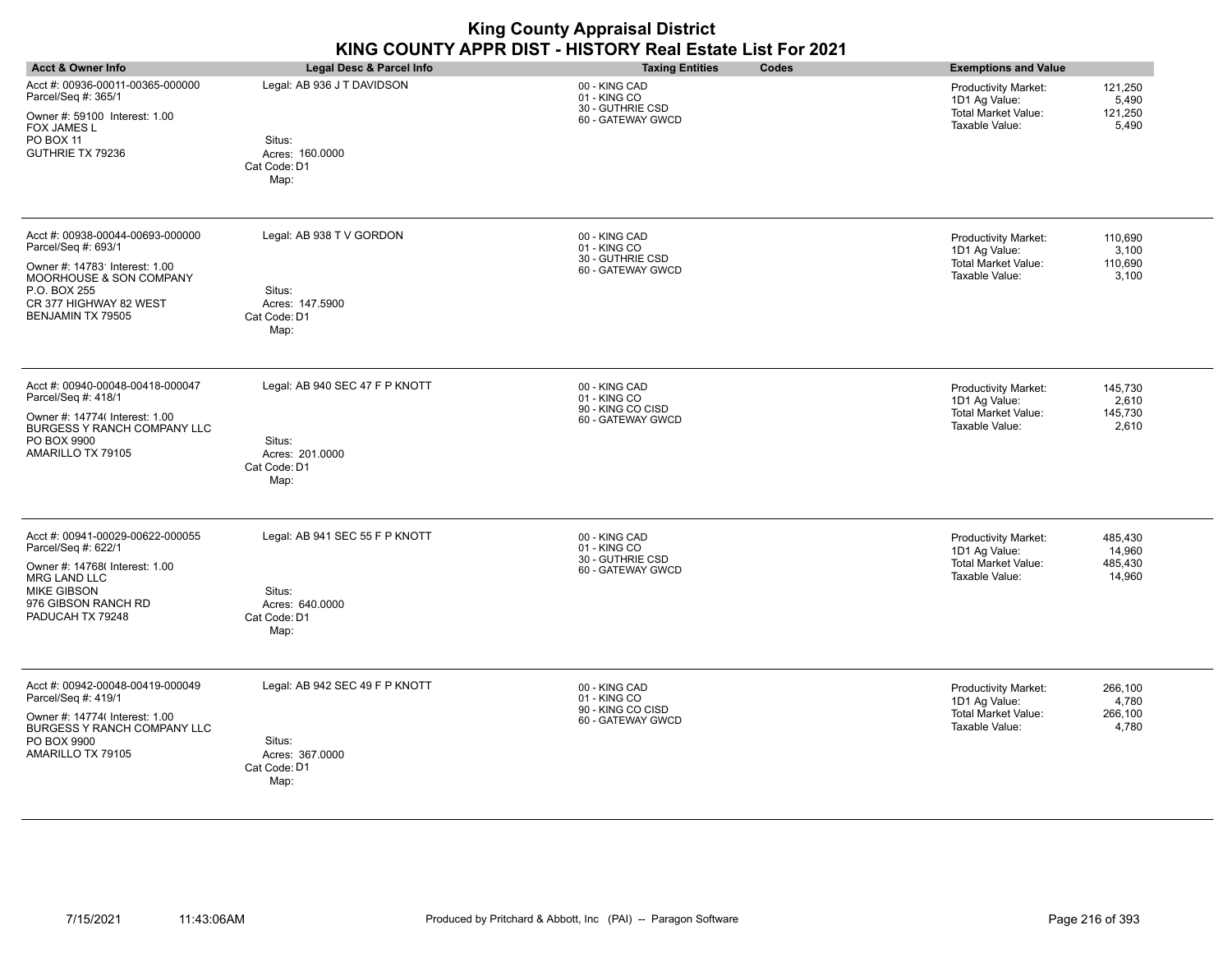| <b>Acct &amp; Owner Info</b>                                                                                                                                                      | Legal Desc & Parcel Info                                                            | <b>Taxing Entities</b><br>Codes                                         | <b>Exemptions and Value</b>                                                                                                          |
|-----------------------------------------------------------------------------------------------------------------------------------------------------------------------------------|-------------------------------------------------------------------------------------|-------------------------------------------------------------------------|--------------------------------------------------------------------------------------------------------------------------------------|
| Acct #: 00942-00048-00623-000049<br>Parcel/Seq #: 623/1<br>Owner #: 14768(Interest: 1.00<br><b>MRG LAND LLC</b><br><b>MIKE GIBSON</b><br>976 GIBSON RANCH RD<br>PADUCAH TX 79248  | Legal: AB 942 SEC 49 F P KNOTT<br>Situs:<br>Acres: 48.0000<br>Cat Code: D1<br>Map:  | 00 - KING CAD<br>01 - KING CO<br>90 - KING CO CISD<br>60 - GATEWAY GWCD | Productivity Market:<br>34,950<br>1D1 Ag Value:<br>660<br><b>Total Market Value:</b><br>34,950<br>660<br>Taxable Value:              |
| Acct #: 00943-00048-00420-000048<br>Parcel/Seq #: 420/1<br>Owner #: 14774( Interest: 1.00<br>BURGESS Y RANCH COMPANY LLC<br>PO BOX 9900<br>AMARILLO TX 79105                      | Legal: AB 943 SEC 48 F P KNOTT<br>Situs:<br>Acres: 640.0000<br>Cat Code: D1<br>Map: | 00 - KING CAD<br>01 - KING CO<br>90 - KING CO CISD<br>60 - GATEWAY GWCD | Productivity Market:<br>464,000<br>1D1 Ag Value:<br>8,320<br><b>Total Market Value:</b><br>464,000<br>Taxable Value:<br>8,320        |
| Acct #: 00944-00029-00624-000052<br>Parcel/Seq #: 624/1<br>Owner #: 14768( Interest: 1.00<br><b>MRG LAND LLC</b><br><b>MIKE GIBSON</b><br>976 GIBSON RANCH RD<br>PADUCAH TX 79248 | Legal: AB 944 SEC 52 F P KNOTT<br>Situs:<br>Acres: 640.0000<br>Cat Code: D1<br>Map: | 00 - KING CAD<br>01 - KING CO<br>30 - GUTHRIE CSD<br>60 - GATEWAY GWCD  | 479,650<br>Productivity Market:<br>1D1 Ag Value:<br>12,070<br>Total Market Value:<br>479,650<br>Taxable Value:<br>12,070             |
| Acct #: 00945-00048-00625-000050<br>Parcel/Seq #: 625/1<br>Owner #: 14768(Interest: 1.00<br>MRG LAND LLC<br><b>MIKE GIBSON</b><br>976 GIBSON RANCH RD<br>PADUCAH TX 79248         | Legal: AB 945 SEC 50 F P KNOTT<br>Situs:<br>Acres: 399.0000<br>Cat Code: D1<br>Map: | 00 - KING CAD<br>01 - KING CO<br>30 - GUTHRIE CSD<br>60 - GATEWAY GWCD  | <b>Productivity Market:</b><br>299,250<br>1D1 Ag Value:<br>7,580<br><b>Total Market Value:</b><br>299,250<br>Taxable Value:<br>7,580 |
| Acct #: 00946-00048-00626-000051<br>Parcel/Seq #: 626/1<br>Owner #: 14768( Interest: 1.00<br><b>MRG LAND LLC</b><br><b>MIKE GIBSON</b><br>976 GIBSON RANCH RD<br>PADUCAH TX 79248 | Legal: AB 946 SEC 51 F P KNOTT<br>Situs:<br>Acres: 640.0000<br>Cat Code: D1<br>Map: | 00 - KING CAD<br>01 - KING CO<br>30 - GUTHRIE CSD<br>60 - GATEWAY GWCD  | Productivity Market:<br>475,150<br>1D1 Ag Value:<br>10,990<br>Total Market Value:<br>475,150<br>Taxable Value:<br>10,990             |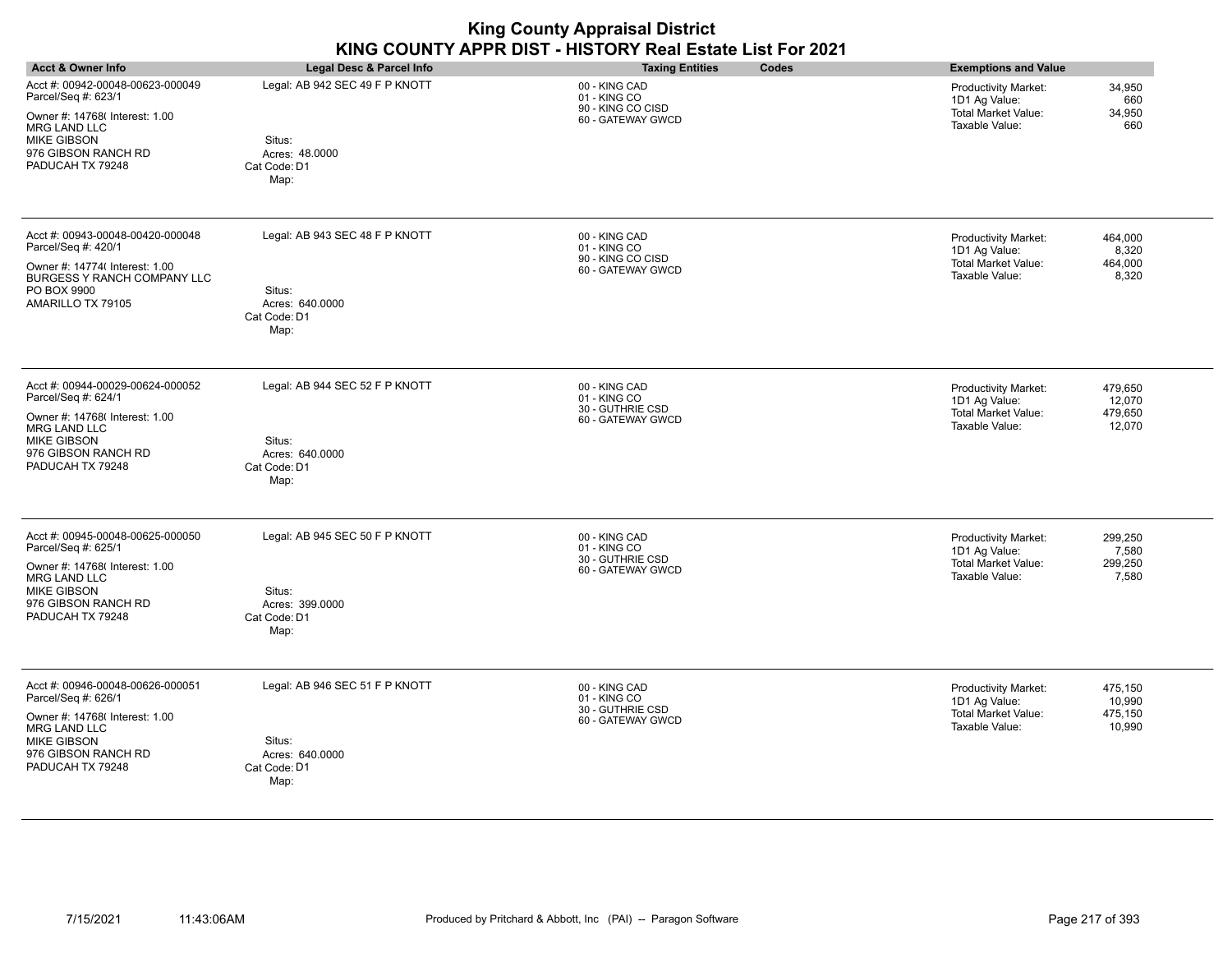| <b>Acct &amp; Owner Info</b>                                                                                                                                                                                                                                                                      | <b>Legal Desc &amp; Parcel Info</b>                                                         | <b>Taxing Entities</b><br>Codes                                        | <b>Exemptions and Value</b>                                                                                                        |
|---------------------------------------------------------------------------------------------------------------------------------------------------------------------------------------------------------------------------------------------------------------------------------------------------|---------------------------------------------------------------------------------------------|------------------------------------------------------------------------|------------------------------------------------------------------------------------------------------------------------------------|
| Acct #: 00947-00029-00627-000053<br>Parcel/Seq #: 627/1<br>Owner #: 14768( Interest: 1.00<br><b>MRG LAND LLC</b><br><b>MIKE GIBSON</b><br>976 GIBSON RANCH RD<br>PADUCAH TX 79248                                                                                                                 | Legal: AB 947 SEC 53 F P KNOTT<br>Situs:<br>Acres: 640.0000<br>Cat Code: D1<br>Map:         | 00 - KING CAD<br>01 - KING CO<br>30 - GUTHRIE CSD<br>60 - GATEWAY GWCD | 464,000<br>Productivity Market:<br>9,600<br>1D1 Ag Value:<br>464,000<br>Total Market Value:<br>9,600<br>Taxable Value:             |
| Acct #: 00948-00029-00628-000054<br>Parcel/Seq #: 628/1<br>Owner #: 14768(Interest: 1.00<br><b>MRG LAND LLC</b><br><b>MIKE GIBSON</b><br>976 GIBSON RANCH RD<br>PADUCAH TX 79248                                                                                                                  | Legal: AB 948 SEC 54 F P KNOTT<br>Situs:<br>Acres: 640.0000<br>Cat Code: D1<br>Map:         | 00 - KING CAD<br>01 - KING CO<br>30 - GUTHRIE CSD<br>60 - GATEWAY GWCD | 480,000<br><b>Productivity Market:</b><br>1D1 Ag Value:<br>12,160<br>480,000<br>Total Market Value:<br>Taxable Value:<br>12,160    |
| Acct #: 00952-00044-00695-000000<br>Parcel/Seq #: 695/1<br>Owner #: 14783' Interest: 1.00<br>MOORHOUSE & SON COMPANY<br>P.O. BOX 255<br>CR 377 HIGHWAY 82 WEST<br>BENJAMIN TX 79505                                                                                                               | Legal: AB 952 J B TOWNSEND<br>Situs:<br>Acres: 92.9600<br>Cat Code: D1<br>Map:              | 00 - KING CAD<br>01 - KING CO<br>30 - GUTHRIE CSD<br>60 - GATEWAY GWCD | <b>Productivity Market:</b><br>69,720<br>1D1 Ag Value:<br>1,770<br>Total Market Value:<br>69,720<br>Taxable Value:<br>1,770        |
| Acct #: 00952-00044-01062-000000<br>Parcel/Seq #: 1062/1<br>Owner #: 14754; Interest: 1.00<br>SPIKEBOX LTD<br>PO Box 237<br>Benjamin TX 79505                                                                                                                                                     | Legal: AB 952 J B TOWNSEND<br>Situs:<br>Acres: 68.4730<br>Cat Code: D1<br>Map:              | 00 - KING CAD<br>01 - KING CO<br>30 - GUTHRIE CSD<br>60 - GATEWAY GWCD | 50,990<br><b>Productivity Market:</b><br>1,260<br>1D1 Ag Value:<br><b>Total Market Value:</b><br>50,990<br>Taxable Value:<br>1,260 |
| Acct #: 00953-00021-01426-000000<br>Parcel/Seq #: 1426/1<br>Owner #: 11850( Interest: 1.00<br>FOUR SIXES LAND L.P.<br>A TEXAS LIMITED PARTNERSHIP<br>SUITE 1500, BURNETT PLAZA<br>801 CHERRY STREET- UNIT #9<br>FORT WORTH TX 76102-6881<br>Agent: 300 - KIRKWOOD & DARBY INC<br>MH Label/Serial: | Legal: AB 953<br>L P WEST<br>Situs:<br>Acres: 117.8400<br>Cat Code: D1<br>Map:<br>MH Model: | 00 - KING CAD<br>01 - KING CO<br>30 - GUTHRIE CSD<br>60 - GATEWAY GWCD | 88,380<br><b>Productivity Market:</b><br>2,470<br>1D1 Ag Value:<br>88,380<br><b>Total Market Value:</b><br>Taxable Value:<br>2,470 |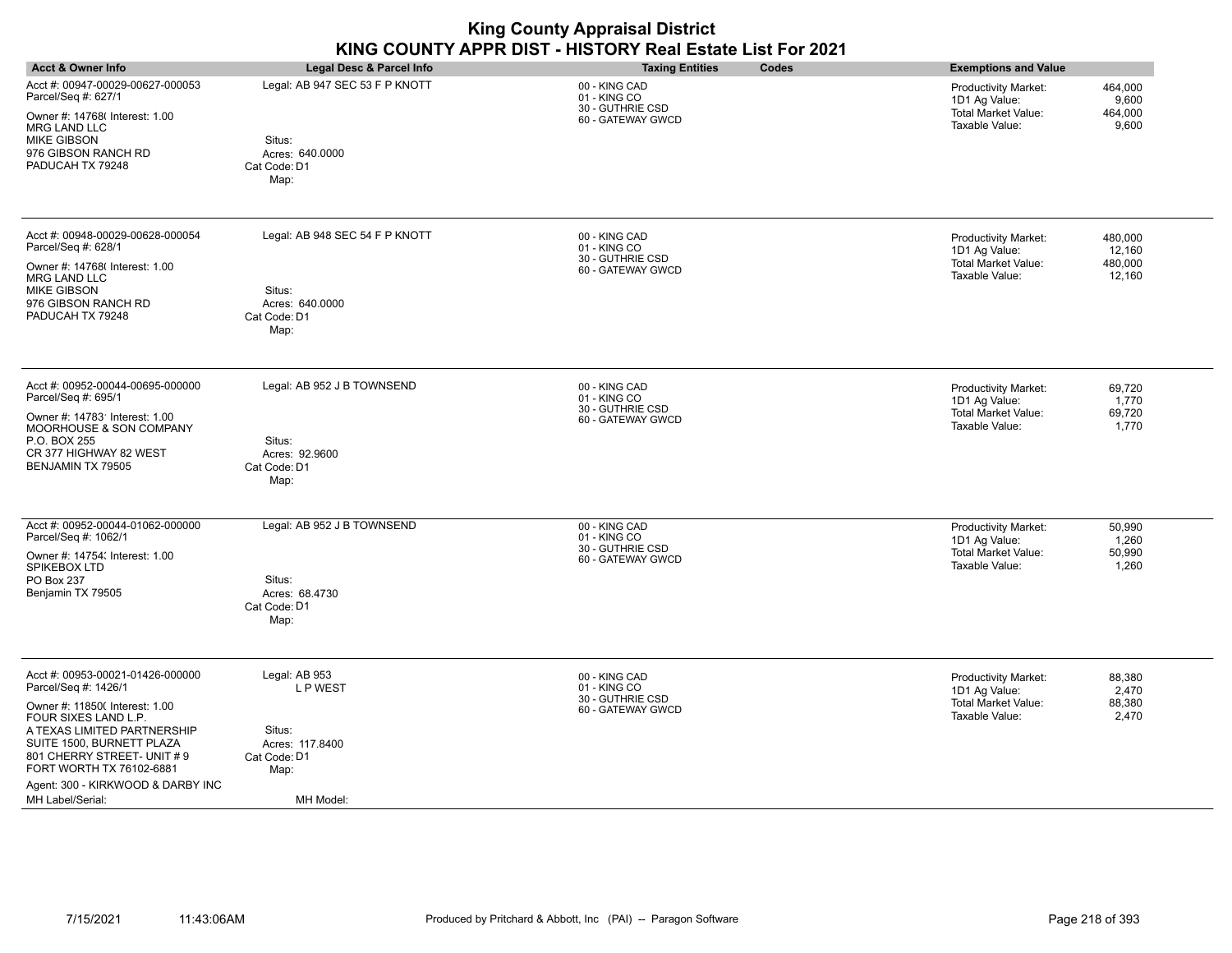| <b>Acct &amp; Owner Info</b>                                                                                                                                                                                     | <b>Legal Desc &amp; Parcel Info</b>                                                                                | <b>Taxing Entities</b>                                                 | Codes      | <b>Exemptions and Value</b>                                                                                                        |
|------------------------------------------------------------------------------------------------------------------------------------------------------------------------------------------------------------------|--------------------------------------------------------------------------------------------------------------------|------------------------------------------------------------------------|------------|------------------------------------------------------------------------------------------------------------------------------------|
| Acct #: 00953-00021-02512-000000<br>Parcel/Seq #: 2512/1<br>Owner #: 14763( Interest: 1.00<br>STATE OF TEXAS<br>UNKNOWN - EXEMPT<br>AUSTIN TX                                                                    | Legal: AB 953 L P WEST<br>Situs:<br>Acres: 0.7540<br>Cat Code: XVX<br>Map:                                         | 00 - KING CAD<br>01 - KING CO<br>30 - GUTHRIE CSD<br>60 - GATEWAY GWCD | **Exempt** | 570<br>Land NonHomesite:<br>570<br><b>Total Market Value:</b><br>Taxable Value:<br>$\Omega$                                        |
| Acct #: 00954-00025-00342-000000<br>Parcel/Seq #: 342/1<br>Owner #: 14777! Interest: 1.00<br>BRIGMAN FRED & ANN LIVING TRUST<br>PO BOX 310<br>MAYPEARL TX 76064                                                  | Legal: AB 954 J C BALLARD<br>Situs:<br>Acres: 15.8200<br>Cat Code: D1<br>Map:                                      | 00 - KING CAD<br>01 - KING CO<br>30 - GUTHRIE CSD<br>60 - GATEWAY GWCD |            | 12,560<br><b>Productivity Market:</b><br>1D1 Ag Value:<br>1,380<br><b>Total Market Value:</b><br>12,560<br>Taxable Value:<br>1,380 |
| Acct #: 00954-00025-00400-000000<br>Parcel/Seq #: 400/1<br>Owner #: 67600 Interest: 1.00<br>HURT JAY REX AND SHIRLEY<br><b>BOX 93</b><br>GUTHRIE TX 79236-0093                                                   | Legal: AB 954 J C BALLARD<br>Situs: 1007 SCHOOL CIRCLE GUTHRIE TX 79236<br>Acres: 138.1800<br>Cat Code: D1<br>Map: | 00 - KING CAD<br>01 - KING CO<br>30 - GUTHRIE CSD<br>60 - GATEWAY GWCD |            | 113,440<br><b>Productivity Market:</b><br>16,950<br>1D1 Ag Value:<br>Total Market Value:<br>113,440<br>Taxable Value:<br>16,950    |
| Acct #: 00955-00042-01427-000000<br>Parcel/Seq #: 1427/1<br>Owner #: 14781 Interest: 1.00<br>ROSS DUNCAN PROPERTIES LLC<br>P.O. BOX 647<br>ARTESIA NM 88221-0647                                                 | Legal: AB 955 E A FORD<br>Situs:<br>Acres: 144.8030<br>Cat Code: D1<br>Map:                                        | 00 - KING CAD<br>01 - KING CO<br>30 - GUTHRIE CSD<br>60 - GATEWAY GWCD |            | Productivity Market:<br>108,600<br>1D1 Ag Value:<br>2,750<br><b>Total Market Value:</b><br>108,600<br>Taxable Value:<br>2,750      |
| Acct #: 00956-00005-00317-000002<br>Parcel/Seq #: 317/1<br>Owner #: 14785( Interest: 1.00<br>JAMES AARON KING AND MARY ANN<br>KING REVOCABLE TRUST<br>JAMES AARON KING AND MARY ANN<br>KING<br>213 W 11TH STREET | Legal: AB 956 SEC 2 BLK 175<br><b>G W KING</b><br>Situs:<br>Acres: 40.0000<br>Cat Code: D1<br>Map:                 | 00 - KING CAD<br>01 - KING CO<br>30 - GUTHRIE CSD<br>60 - GATEWAY GWCD |            | 32,000<br><b>Productivity Market:</b><br>1D1 Ag Value:<br>4,240<br>Total Market Value:<br>32,000<br>Taxable Value:<br>4,240        |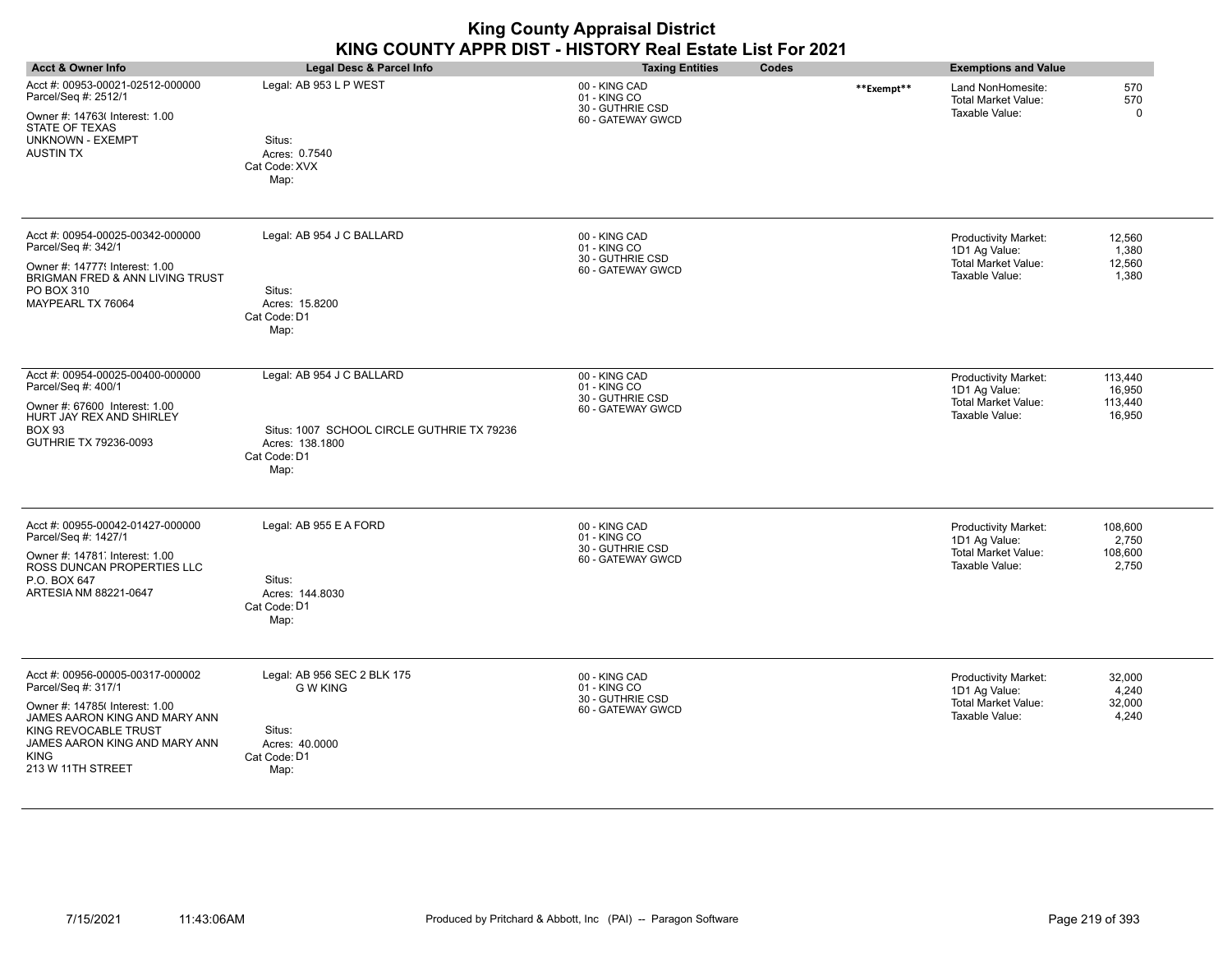| <b>Acct &amp; Owner Info</b>                                                                                                                                                                                                                                                                      | Legal Desc & Parcel Info                                                                           | <b>Taxing Entities</b><br>Codes                                        | <b>Exemptions and Value</b>                                                                                                          |
|---------------------------------------------------------------------------------------------------------------------------------------------------------------------------------------------------------------------------------------------------------------------------------------------------|----------------------------------------------------------------------------------------------------|------------------------------------------------------------------------|--------------------------------------------------------------------------------------------------------------------------------------|
| Acct #: 00956-00007-01109-000001<br>Parcel/Seq #: 1109/1<br>Owner #: 14753; Interest: 1.00<br>THE JIM AND LINDA MADDOX LIVING<br><b>TRUST</b><br>3000 CABANISS LANE<br><b>WEATHERFORD TX 76088</b>                                                                                                | Legal: AB 956 SEC 1 G W KING<br>Situs:<br>Acres: 120.0000<br>Cat Code: D1<br>Map:                  | 00 - KING CAD<br>01 - KING CO<br>30 - GUTHRIE CSD<br>60 - GATEWAY GWCD | 94,250<br><b>Productivity Market:</b><br>1D1 Ag Value:<br>7,470<br>Total Market Value:<br>94,250<br>Taxable Value:<br>7,470          |
| Acct #: 00957-00040-00209-000000<br>Parcel/Seq #: 209/1<br>Owner #: 40100 Interest: 1.00<br><b>GANTT LONGBOTHAM MARTHA</b><br><b>RICK GANTT</b><br>3205 CREEKWOOD CIRCLE<br>WACO TX 76710                                                                                                         | Legal: AB 957 ELIJAH BOREN<br>Situs:<br>Acres: 46.7200<br>Cat Code: E<br>Map:                      | 00 - KING CAD<br>01 - KING CO<br>30 - GUTHRIE CSD<br>60 - GATEWAY GWCD | 35,040<br>Land NonHomesite:<br><b>Total Market Value:</b><br>35,040<br>Taxable Value:<br>35,040                                      |
| Acct #: 00957-00040-00450-000000<br>Parcel/Seq #: 450/1<br>Owner #: 14771( Interest: 1.00<br>KINDER MORGAN PRODUCTION<br>PROPERTY TAX PRODUCTION<br>PO BOX 4372<br>HOUSTON TX 77210-4372                                                                                                          | Legal: AB 957 ELIJAH BOREN<br>Situs:<br>Acres: 62.8000<br>Cat Code: D1<br>Map:                     | 00 - KING CAD<br>01 - KING CO<br>30 - GUTHRIE CSD<br>60 - GATEWAY GWCD | Productivity Market:<br>47,100<br>1,320<br>1D1 Ag Value:<br><b>Total Market Value:</b><br>47,100<br>1,320<br>Taxable Value:          |
| Acct #: 00960-00007-00938-000076<br>Parcel/Seq #: 938/1<br>Owner #: 10110( Interest: 1.00<br>PITCHFORK LAND & CATTLE CO<br><b>BOX 120</b><br>GUTHRIE TX 79236                                                                                                                                     | Legal: AB 960 SEC 76 A SIESFELD<br>Situs:<br>Acres: 65.0000<br>Cat Code: D1<br>Map:                | 00 - KING CAD<br>01 - KING CO<br>30 - GUTHRIE CSD<br>60 - GATEWAY GWCD | Productivity Market:<br>48,750<br>1D1 Ag Value:<br>1,370<br><b>Total Market Value:</b><br>48,750<br>Taxable Value:<br>1,370          |
| Acct #: 00961-00023-01428-000000<br>Parcel/Seq #: 1428/1<br>Owner #: 11850( Interest: 1.00<br>FOUR SIXES LAND L.P.<br>A TEXAS LIMITED PARTNERSHIP<br>SUITE 1500, BURNETT PLAZA<br>801 CHERRY STREET- UNIT #9<br>FORT WORTH TX 76102-6881<br>Agent: 300 - KIRKWOOD & DARBY INC<br>MH Label/Serial: | Legal: AB 961<br>T J BLANKENSHIP<br>Situs:<br>Acres: 160.0000<br>Cat Code: D1<br>Map:<br>MH Model: | 00 - KING CAD<br>01 - KING CO<br>30 - GUTHRIE CSD<br>60 - GATEWAY GWCD | <b>Productivity Market:</b><br>120,000<br>3,360<br>1D1 Ag Value:<br>120,000<br><b>Total Market Value:</b><br>Taxable Value:<br>3,360 |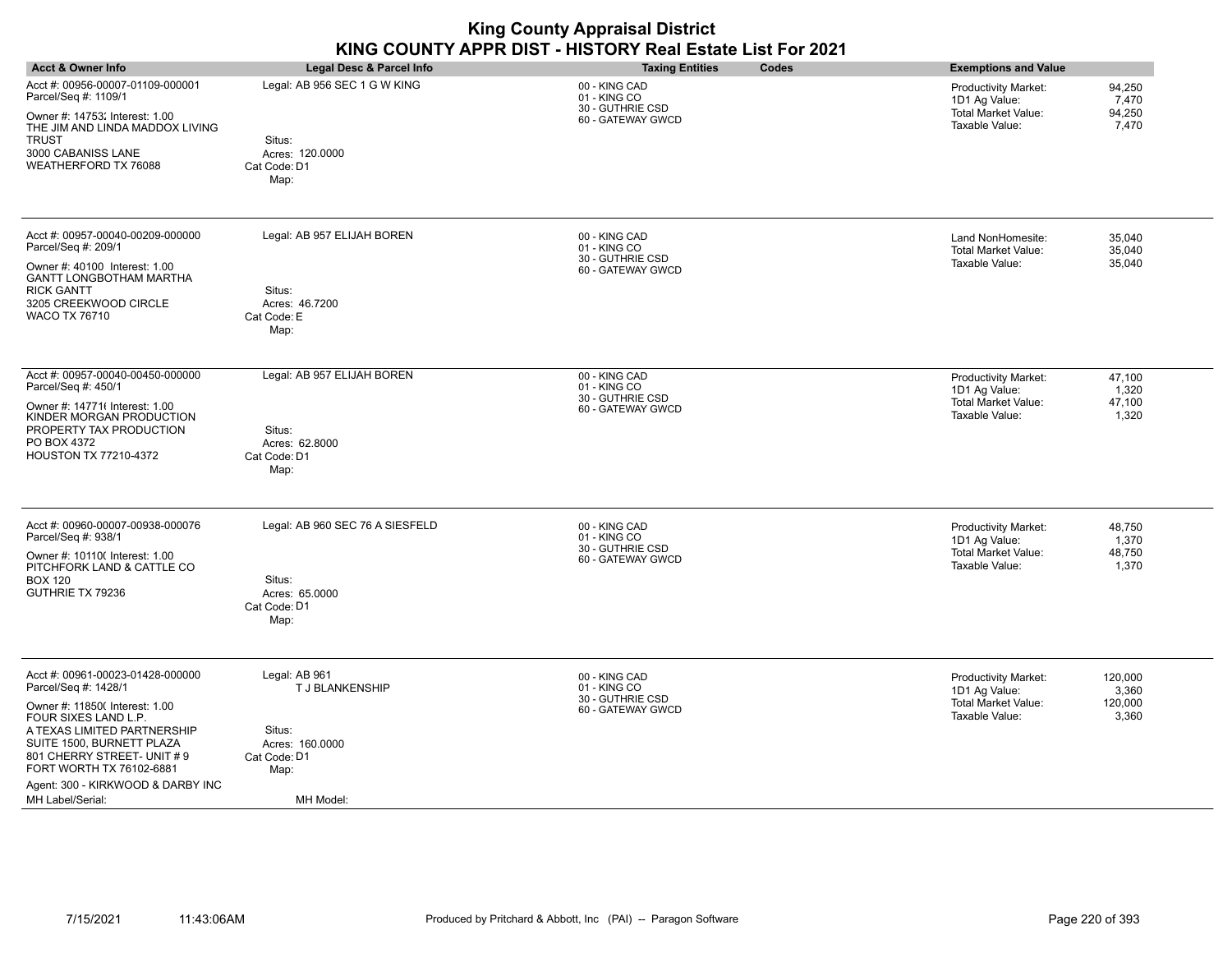|                                                                                                                                                                                  |                                                                                                                                                                       | <b>King County Appraisal District</b><br>KING COUNTY APPR DIST - HISTORY Real Estate List For 2021 |                 |                                                                                              |                                     |
|----------------------------------------------------------------------------------------------------------------------------------------------------------------------------------|-----------------------------------------------------------------------------------------------------------------------------------------------------------------------|----------------------------------------------------------------------------------------------------|-----------------|----------------------------------------------------------------------------------------------|-------------------------------------|
| <b>Acct &amp; Owner Info</b>                                                                                                                                                     | <b>Legal Desc &amp; Parcel Info</b>                                                                                                                                   | <b>Taxing Entities</b>                                                                             | Codes           | <b>Exemptions and Value</b>                                                                  |                                     |
| Acct #: 00962-00029-00330-000041<br>Parcel/Seq #: 330/1<br>Owner #: 14767! Interest: 1.00<br>BMB IRREVOCABLE FAMILY TRUST<br>1863 CR 485<br>PADUCAH TX 79248                     | Legal: AB 962 SEC 41 C L CARTER<br>Situs:<br>Acres: 64.0000<br>Cat Code: D1<br>Map:                                                                                   | 00 - KING CAD<br>01 - KING CO<br>30 - GUTHRIE CSD<br>60 - GATEWAY GWCD                             |                 | <b>Productivity Market:</b><br>1D1 Ag Value:<br><b>Total Market Value:</b><br>Taxable Value: | 50,880<br>5,770<br>50,880<br>5,770  |
| Acct #: 00964-00029-00629-000054<br>Parcel/Seq #: 629/1<br>Owner #: 14768(Interest: 1.00<br><b>MRG LAND LLC</b><br><b>MIKE GIBSON</b><br>976 GIBSON RANCH RD<br>PADUCAH TX 79248 | Legal: AB 964 SEC 54 G W GAYLOR<br>Situs:<br>Acres: 80,0000<br>Cat Code: D1<br>Map:                                                                                   | 00 - KING CAD<br>01 - KING CO<br>30 - GUTHRIE CSD<br>60 - GATEWAY GWCD                             |                 | <b>Productivity Market:</b><br>1D1 Ag Value:<br><b>Total Market Value:</b><br>Taxable Value: | 60,000<br>1,520<br>60,000<br>1,520  |
| Acct #: 00965-00000-02623-000000<br>Parcel/Seq #: 2623/1<br>Owner #: 14770, Interest: 1.00<br>SIMPSON BOBBY AND LAKENNA<br><b>HC 2 BOX 440</b><br>PADUCAH TX 79248               | Legal: AB 965<br><b>DUMONT</b><br>Situs: 424 HOLLAR GUTHRIE TX 79236<br>Acres: 7.0630<br>Cat Code: E<br>Map:                                                          | 00 - KING CAD<br>01 - KING CO<br>30 - GUTHRIE CSD<br>60 - GATEWAY GWCD                             |                 | Land NonHomesite:<br><b>Total Market Value:</b><br>Taxable Value:                            | 5,650<br>5,650<br>5,650             |
| Acct #: 00965-00005-00318-000000<br>Parcel/Seq #: 318/1<br>Owner #: 14736; Interest: 1.00<br><b>KING COUNTY</b><br><b>BOX 127</b><br>GUTHRIE TX 79236                            | Legal: AB 965 (PREC 1 BARN/FIRE)<br>SEC <sub>9</sub><br><b>J H GIBSON</b><br><b>DUMONT</b><br>Situs: 324 S FM 193 DUMONT TX<br>Acres: 2.0000<br>Cat Code: XVC<br>Map: | 00 - KING CAD<br>01 - KING CO<br>30 - GUTHRIE CSD<br>60 - GATEWAY GWCD                             | **Exempt**      | Land NonHomesite:<br>Improvement NonHomesite:<br>Total Market Value:<br>Taxable Value:       | 1,500<br>6.700<br>8,200<br>$\Omega$ |
| Acct #: 00965-00005-00782-000009<br>Parcel/Seq #: 782/1<br>Owner #: 14753' Interest: 1.00<br>JACOBS JAMES E JR<br><b>HC-2 BOX 43</b><br>PADUCAH TX 79248                         | Legal: HOMESTEAD ON AB 965<br>SEC <sub>9</sub><br><b>J H GIBSON</b><br>Situs: 350 S FM 193 #A DUMONT TX 79232<br>Acres: 2.0000<br>Cat Code: A1<br>Map:                | 00 - KING CAD<br>01 - KING CO<br>30 - GUTHRIE CSD<br>60 - GATEWAY GWCD                             | ** Homestead ** | Land Homesite:<br>Improvement Homesite:<br><b>Total Market Value:</b><br>Taxable Value:      | 1,200<br>52,820<br>54,020<br>54,020 |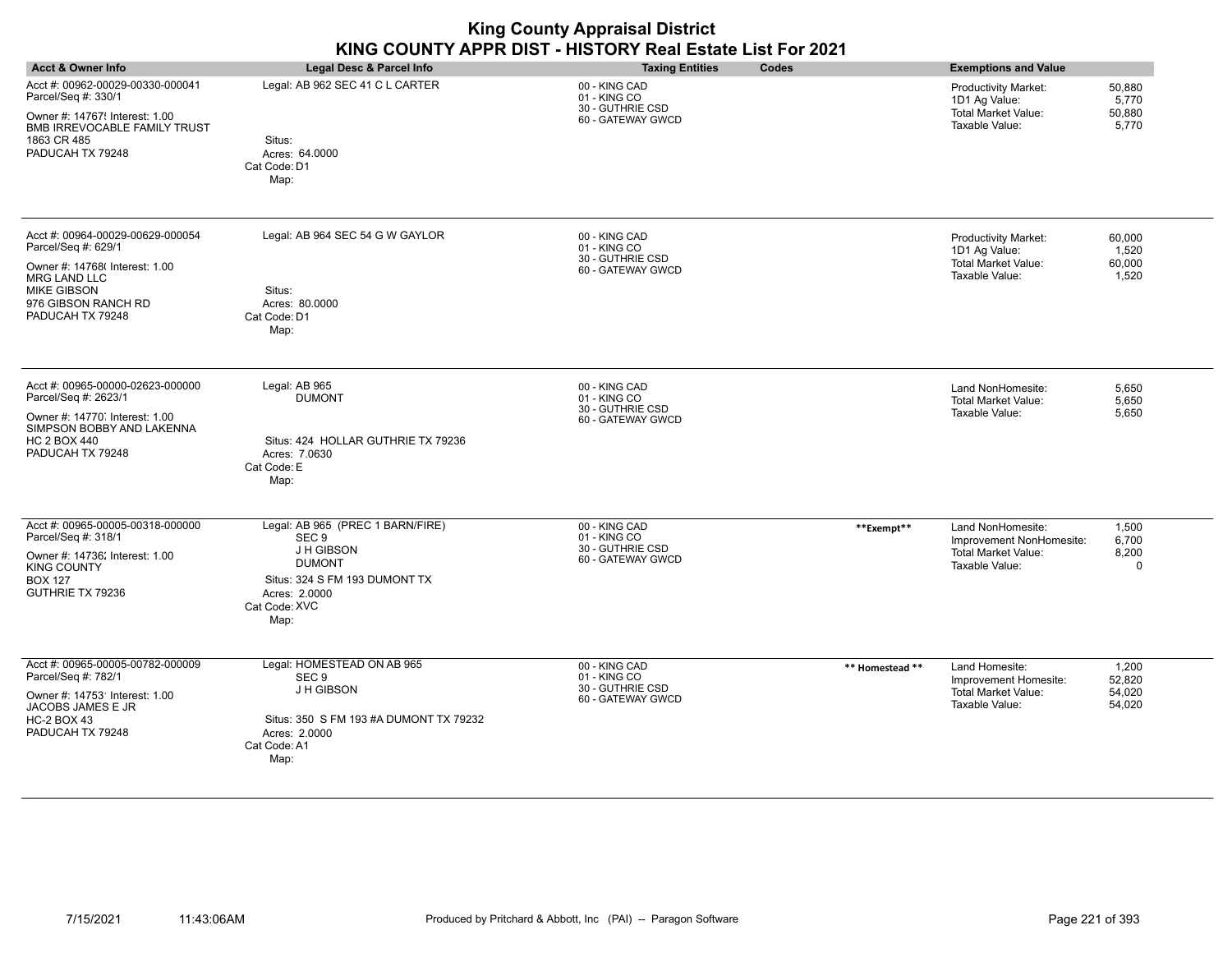|                                                                                                                                                                     |                                                                                                                                                                 | <b>King County Appraisal District</b><br>KING COUNTY APPR DIST - HISTORY Real Estate List For 2021 |            |                                                                                               |                                         |
|---------------------------------------------------------------------------------------------------------------------------------------------------------------------|-----------------------------------------------------------------------------------------------------------------------------------------------------------------|----------------------------------------------------------------------------------------------------|------------|-----------------------------------------------------------------------------------------------|-----------------------------------------|
| <b>Acct &amp; Owner Info</b>                                                                                                                                        | Legal Desc & Parcel Info                                                                                                                                        | Codes<br><b>Taxing Entities</b>                                                                    |            | <b>Exemptions and Value</b>                                                                   |                                         |
| Acct #: 00965-00005-01127-000009<br>Parcel/Seq #: 1127/1<br>Owner #: 14783 Interest: 1.00<br>CARL AND LISA COX<br>PO BOX 1284<br>SHALLOWATER TX 79363               | Legal: AB 965 SEC 9 J H GIBSON<br>Situs:<br>Acres: 20.0000<br>Cat Code: D1<br>Map:                                                                              | 00 - KING CAD<br>01 - KING CO<br>30 - GUTHRIE CSD<br>60 - GATEWAY GWCD                             |            | Productivity Market:<br>1D1 Ag Value:<br><b>Total Market Value:</b><br>Taxable Value:         | 16,200<br>2.180<br>16,200<br>2,180      |
| Acct #: 00965-00005-01950-000000<br>Parcel/Seq #: 1950/1<br>Owner #: 67600 Interest: 1.00<br>HURT JAY REX AND SHIRLEY<br><b>BOX 93</b><br>GUTHRIE TX 79236-0093     | Legal: AB 965 SEC 9 J H GIBSON<br>Situs:<br>Acres: 34.5000<br>Cat Code: D1<br>Map:                                                                              | 00 - KING CAD<br>01 - KING CO<br>30 - GUTHRIE CSD<br>60 - GATEWAY GWCD                             |            | Productivity Market:<br>1D1 Ag Value:<br><b>Total Market Value:</b><br>Taxable Value:         | 27.600<br>3,660<br>27,600<br>3,660      |
| Acct #: 00965-00005-02610-000000<br>Parcel/Seq #: 2610/1<br>Owner #: 14755, Interest: 1.00<br>ROBERTSON ROGERS GUYLENE<br>248 WOODSY HOLW<br>GOODRICH TX 77335-7971 | Legal: AB 965 SEC 9<br>J H GIBSON<br>Situs: 306 S FM 193 DUMONT TX<br>Acres: 1.7850<br>Cat Code: C1<br>Map:                                                     | 00 - KING CAD<br>01 - KING CO<br>30 - GUTHRIE CSD<br>60 - GATEWAY GWCD                             |            | Land NonHomesite:<br>Improvement NonHomesite:<br><b>Total Market Value:</b><br>Taxable Value: | 1,340<br>7.060<br>8.400<br>8,400        |
| Acct #: 00965-00005-02612-000000<br>Parcel/Seq #: 2612/1<br>Owner #: 14736; Interest: 1.00<br><b>KING COUNTY</b><br><b>BOX 127</b><br>GUTHRIE TX 79236              | Legal: AB 965 (DUMONT CC)<br>SEC <sub>9</sub><br>J H GIBSON S/1.785 AC OF N/2<br><b>DUMONT</b><br>Situs: 324 S FM 193<br>Acres: 1.7850<br>Cat Code: XVC<br>Map: | 00 - KING CAD<br>01 - KING CO<br>30 - GUTHRIE CSD<br>60 - GATEWAY GWCD                             | **Exempt** | Land NonHomesite:<br>Improvement NonHomesite:<br><b>Total Market Value:</b><br>Taxable Value: | 1,340<br>282,540<br>283,880<br>$\Omega$ |
| Acct #: 00965-00005-02674-000000<br>Parcel/Seq #: 2674/1<br>Owner #: 14783, Interest: 1.00<br><b>HATFIELD REGGIE</b><br>PO BOX 165<br>GUTHRIE TX 79236              | Legal: JOHN H GIBSON SURVEY<br><b>SEC 9 AB 965</b><br>Situs:<br>Acres: 4.9650<br>Cat Code: E<br>Map:                                                            | 00 - KING CAD<br>01 - KING CO<br>30 - GUTHRIE CSD<br>60 - GATEWAY GWCD                             |            | Land NonHomesite:<br><b>Total Market Value:</b><br>Taxable Value:                             | 3,600<br>3,600<br>3,600                 |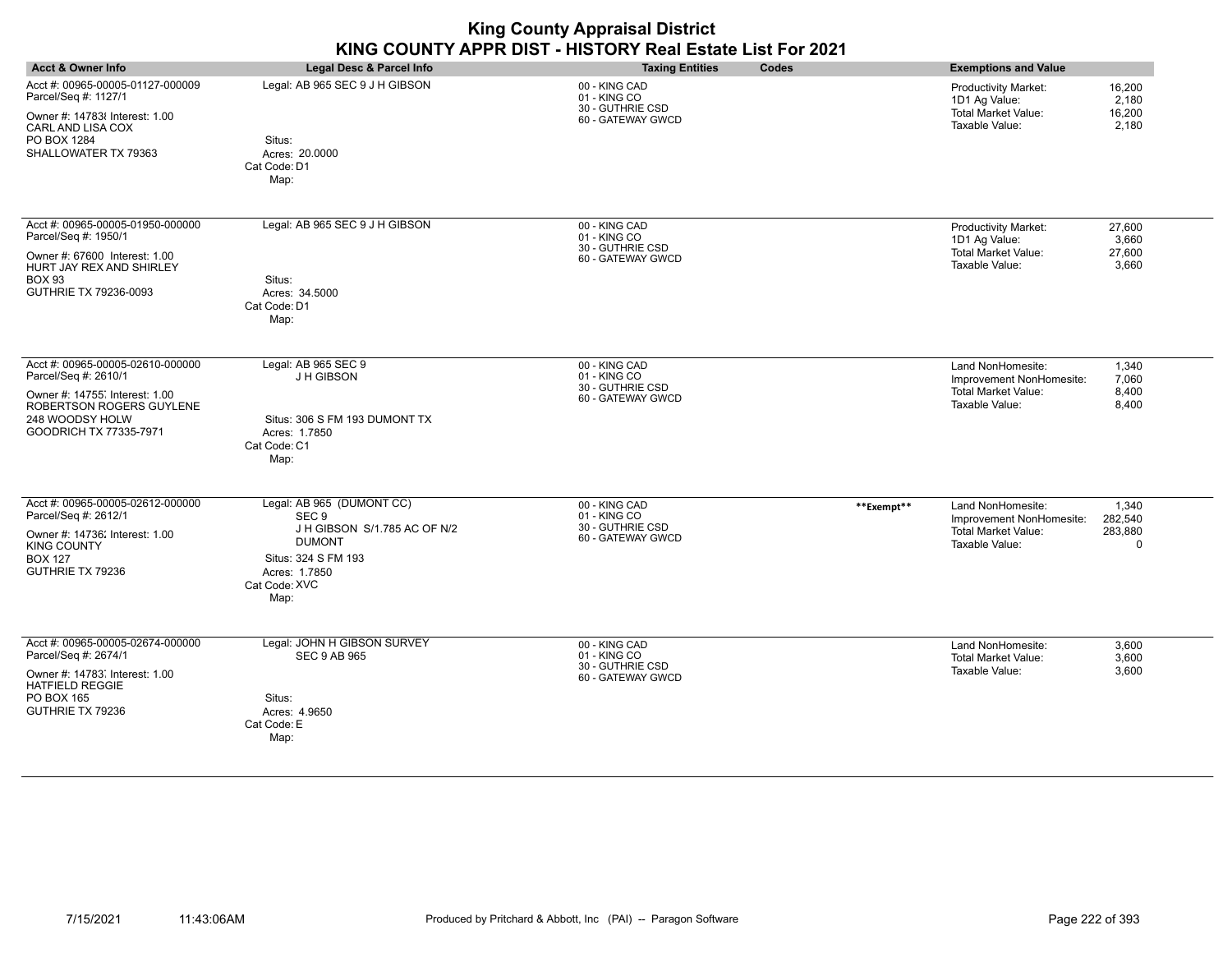| <b>Acct &amp; Owner Info</b>                                                                                       | Legal Desc & Parcel Info                          | <b>Taxing Entities</b><br>Codes                                        | <b>Exemptions and Value</b>                                                                             |
|--------------------------------------------------------------------------------------------------------------------|---------------------------------------------------|------------------------------------------------------------------------|---------------------------------------------------------------------------------------------------------|
| Acct #: 00966-00007-00112-000073<br>Parcel/Seq #: 112/1<br>Owner #: 147874 Interest: 1.00                          | Legal: AB 966 SEC 73 H&GN RR CO                   | 00 - KING CAD<br>01 - KING CO<br>30 - GUTHRIE CSD<br>60 - GATEWAY GWCD | 49,800<br><b>Productivity Market:</b><br>1D1 Ag Value:<br>3,070<br><b>Total Market Value:</b><br>49,800 |
| DON & GAYLE BROTHERS FAMILY<br>PARTNERSHIP, LP<br>9620 RIVERCREST DRIVE<br>DENTON TX 76207                         | Situs:<br>Acres: 65.0000<br>Cat Code: D1<br>Map:  |                                                                        | Taxable Value:<br>3,070                                                                                 |
| Acct #: 00967-00013-00084-000237<br>Parcel/Seq #: 84/1                                                             | Legal: AB 967 SEC 237 H&TC RR CO                  | 00 - KING CAD<br>01 - KING CO                                          | 80,250<br><b>Productivity Market:</b><br>2,250<br>1D1 Ag Value:                                         |
| Owner #: 14787 Interest: 1.00<br><b>GEO BEGGS GIRARD RANCH LP</b><br>306 WEST 7TH ST, STE 644<br>FT WORTH TX 76102 | Situs:<br>Acres: 107.0000<br>Cat Code: D1<br>Map: | 30 - GUTHRIE CSD<br>60 - GATEWAY GWCD                                  | <b>Total Market Value:</b><br>80,250<br>Taxable Value:<br>2,250                                         |
| Acct #: 00969-00005-00207-000010<br>Parcel/Seq #: 207/1                                                            | Legal: AB 969 SEC 10 C W HOLT                     | 00 - KING CAD<br>01 - KING CO                                          | Productivity Market:<br>18,560<br>1D1 Ag Value:<br>2,950                                                |
| Owner #: 14787; Interest: 1.00<br><b>KRISTA LAVRAE ADAMS</b><br>413 GALLARDIA<br>AMARILLO TX 79108                 | Situs:<br>Acres: 22.5000<br>Cat Code: D1<br>Map:  | 30 - GUTHRIE CSD<br>60 - GATEWAY GWCD                                  | <b>Total Market Value:</b><br>18,560<br>Taxable Value:<br>2,950                                         |
| Acct #: 00969-00005-01117-000010<br>Parcel/Seq #: 1117/4                                                           | Legal: AB 969 SEC 10 C W HOLT                     | 00 - KING CAD<br>01 - KING CO<br>30 - GUTHRIE CSD                      | <b>Productivity Market:</b><br>4,230<br>1D1 Ag Value:<br>670                                            |
| Owner #: 14776! Interest: 0.25<br>MARTIN SMITH SUMMER<br>6408 ROUGH RD<br>CLEBURNE TX 76031-0972                   | Situs:<br>Acres: 5.1250<br>Cat Code: D1<br>Map:   | 60 - GATEWAY GWCD                                                      | <b>Total Market Value:</b><br>4,230<br>Taxable Value:<br>670                                            |
| Acct #: 00969-00005-01117-000010<br>Parcel/Seq #: 1117/3                                                           | Legal: AB 969 SEC 10 C W HOLT                     | 00 - KING CAD<br>01 - KING CO<br>30 - GUTHRIE CSD                      | <b>Productivity Market:</b><br>4,230<br>1D1 Ag Value:<br>670                                            |
| Owner #: 147764 Interest: 0.25<br>PERSALL SMITH JANELLE<br>2395 HARRISON ST<br>BEAUMONT TX 77702-1752              | Situs:<br>Acres: 5.1250<br>Cat Code: D1<br>Map:   | 60 - GATEWAY GWCD                                                      | <b>Total Market Value:</b><br>4,230<br>Taxable Value:<br>670                                            |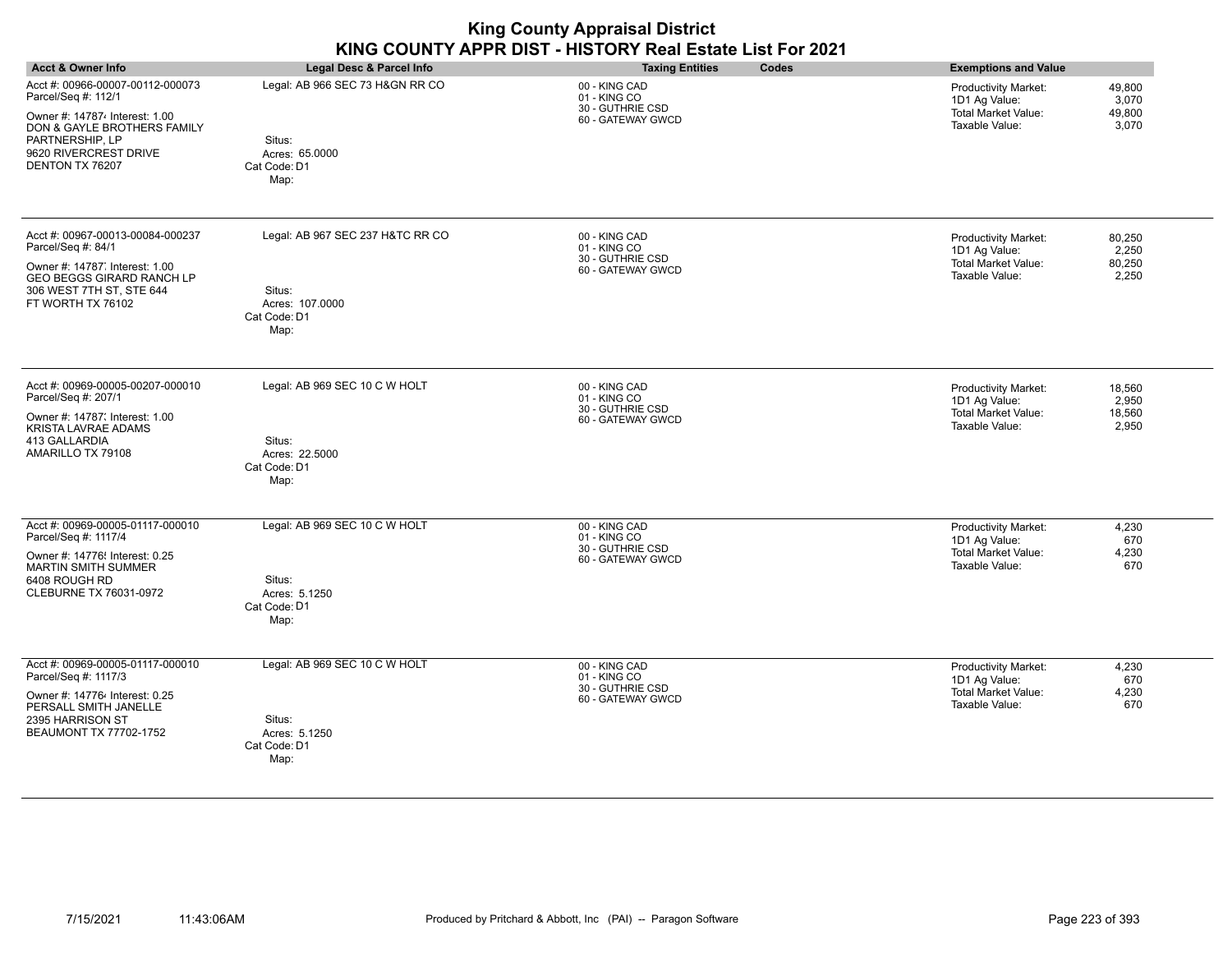|                                                                                                                                                                 |                                                                                          | <b>King County Appraisal District</b><br>KING COUNTY APPR DIST - HISTORY Real Estate List For 2021 |                                                                                                                                                                                                          |
|-----------------------------------------------------------------------------------------------------------------------------------------------------------------|------------------------------------------------------------------------------------------|----------------------------------------------------------------------------------------------------|----------------------------------------------------------------------------------------------------------------------------------------------------------------------------------------------------------|
| <b>Acct &amp; Owner Info</b>                                                                                                                                    | Legal Desc & Parcel Info                                                                 | <b>Taxing Entities</b><br>Codes                                                                    | <b>Exemptions and Value</b>                                                                                                                                                                              |
| Acct #: 00969-00005-01117-000010<br>Parcel/Seq #: 1117/1<br>Owner #: 14776; Interest: 0.25<br>SMITH MARK D<br>7203 61ST STREET<br>LUBBOCK TX 79407              | Legal: AB 969 SEC 10 C W HOLT<br>Situs:<br>Acres: 5.1250<br>Cat Code: D1<br>Map:         | 00 - KING CAD<br>01 - KING CO<br>30 - GUTHRIE CSD<br>60 - GATEWAY GWCD                             | Productivity Market:<br>4,230<br>1D1 Ag Value:<br>670<br><b>Total Market Value:</b><br>4,230<br>Taxable Value:<br>670                                                                                    |
| Acct #: 00969-00005-01117-000010<br>Parcel/Seq #: 1117/2<br>Owner #: 14776; Interest: 0.25<br>SMITH TODD J<br>163 CR 112<br>PADUCAH TX 79248                    | Legal: AB 969 SEC 10 C W HOLT<br>Situs:<br>Acres: 5.1250<br>Cat Code: D1<br>Map:         | 00 - KING CAD<br>01 - KING CO<br>30 - GUTHRIE CSD<br>60 - GATEWAY GWCD                             | Productivity Market:<br>4,230<br>1D1 Ag Value:<br>670<br><b>Total Market Value:</b><br>4,230<br>Taxable Value:<br>670                                                                                    |
| Acct #: 00969-00005-01128-000010<br>Parcel/Seq #: 1128/1<br>Owner #: 14783 Interest: 1.00<br>CARL AND LISA COX<br>PO BOX 1284<br>SHALLOWATER TX 79363           | Legal: AB 969 SEC 10 C W HOLT<br>Situs:<br>Acres: 45.0000<br>Cat Code: D1<br>Map:        | 00 - KING CAD<br>01 - KING CO<br>30 - GUTHRIE CSD<br>60 - GATEWAY GWCD                             | Productivity Market:<br>37,130<br>1D1 Ag Value:<br>5,900<br>Total Market Value:<br>37,130<br>Taxable Value:<br>5,900                                                                                     |
| Acct #: 00970-00009-00939-000194<br>Parcel/Seq #: 939/1<br>Owner #: 10110( Interest: 1.00<br>PITCHFORK LAND & CATTLE CO<br><b>BOX 120</b><br>GUTHRIE TX 79236   | Legal: AB 970 SEC 194<br>H H HUGHES<br>Situs:<br>Acres: 536,0000<br>Cat Code: D1<br>Map: | 00 - KING CAD<br>01 - KING CO<br>30 - GUTHRIE CSD<br>60 - GATEWAY GWCD                             | 402,000<br>Productivity Market:<br>1D1 Ag Value:<br>11,260<br><b>Total Market Value:</b><br>402,000<br>Taxable Value:<br>11,260                                                                          |
| Acct #: 00972-00025-00343-000000<br>Parcel/Seq #: 343/1<br>Owner #: 14777! Interest: 1.00<br>BRIGMAN FRED & ANN LIVING TRUST<br>PO BOX 310<br>MAYPEARL TX 76064 | Legal: AB 972 R P HUMPHRIES<br>Situs:<br>Acres: 160.0000<br>Cat Code: D1 E<br>Map:       | 00 - KING CAD<br>01 - KING CO<br>30 - GUTHRIE CSD<br>60 - GATEWAY GWCD                             | Land Homesite:<br>700<br>158,670<br>New Improvement Homesite:<br><b>Productivity Market:</b><br>123.850<br>10,960<br>1D1 Ag Value:<br><b>Total Market Value:</b><br>283,220<br>Taxable Value:<br>170,330 |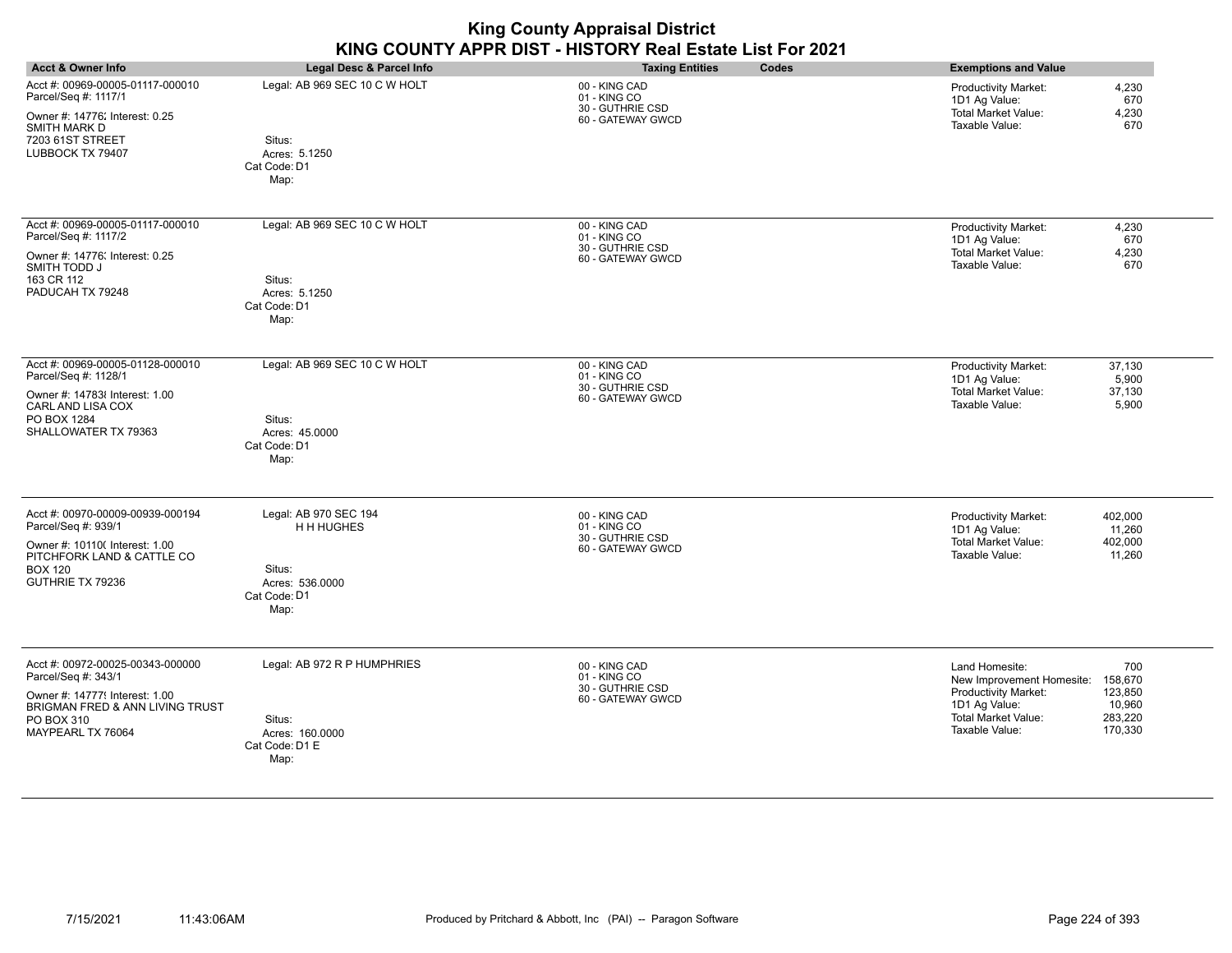|                                                                                                                                                                                   |                                                                                               | <b>King County Appraisal District</b><br>KING COUNTY APPR DIST - HISTORY Real Estate List For 2021 |                                                                                                                                    |
|-----------------------------------------------------------------------------------------------------------------------------------------------------------------------------------|-----------------------------------------------------------------------------------------------|----------------------------------------------------------------------------------------------------|------------------------------------------------------------------------------------------------------------------------------------|
| <b>Acct &amp; Owner Info</b>                                                                                                                                                      | <b>Legal Desc &amp; Parcel Info</b>                                                           | <b>Taxing Entities</b><br>Codes                                                                    | <b>Exemptions and Value</b>                                                                                                        |
| Acct #: 00973-00007-00940-000077<br>Parcel/Seq #: 940/1<br>Owner #: 101100 Interest: 1.00<br>PITCHFORK LAND & CATTLE CO<br><b>BOX 120</b><br>GUTHRIE TX 79236                     | Legal: AB 973 SEC 77<br>I RR CO<br>Situs:<br>Acres: 65.0000<br>Cat Code: D1<br>Map:           | 00 - KING CAD<br>01 - KING CO<br>30 - GUTHRIE CSD<br>60 - GATEWAY GWCD                             | 48,750<br><b>Productivity Market:</b><br>1D1 Ag Value:<br>1,370<br><b>Total Market Value:</b><br>48,750<br>Taxable Value:<br>1,370 |
| Acct #: 00974-00007-00941-000075<br>Parcel/Seq #: 941/1<br>Owner #: 10110( Interest: 1.00<br>PITCHFORK LAND & CATTLE CO<br><b>BOX 120</b><br>GUTHRIE TX 79236                     | Legal: AB 974 SEC 75<br>I RR CO<br>Situs:<br>Acres: 65.0000<br>Cat Code: D1<br>Map:           | 00 - KING CAD<br>01 - KING CO<br>30 - GUTHRIE CSD<br>60 - GATEWAY GWCD                             | 48.750<br><b>Productivity Market:</b><br>1D1 Ag Value:<br>1,370<br><b>Total Market Value:</b><br>48,750<br>Taxable Value:<br>1,370 |
| Acct #: 00975-00009-00942-000006<br>Parcel/Seq #: 942/1<br>Owner #: 10110( Interest: 1.00<br>PITCHFORK LAND & CATTLE CO<br><b>BOX 120</b><br>GUTHRIE TX 79236                     | Legal: AB 975 SEC 6<br><b>SAM LAZARUS</b><br>Situs:<br>Acres: 50.0000<br>Cat Code: D1<br>Map: | 00 - KING CAD<br>01 - KING CO<br>30 - GUTHRIE CSD<br>60 - GATEWAY GWCD                             | <b>Productivity Market:</b><br>37,500<br>1D1 Ag Value:<br>1,050<br><b>Total Market Value:</b><br>37,500<br>Taxable Value:<br>1,050 |
| Acct #: 00980-00048-00630-000004<br>Parcel/Seq #: 630/1<br>Owner #: 14768( Interest: 1.00<br><b>MRG LAND LLC</b><br><b>MIKE GIBSON</b><br>976 GIBSON RANCH RD<br>PADUCAH TX 79248 | Legal: AB 980 SEC 4 E L RIBBLE<br>Situs:<br>Acres: 160,0000<br>Cat Code: D1<br>Map:           | 00 - KING CAD<br>01 - KING CO<br>30 - GUTHRIE CSD<br>60 - GATEWAY GWCD                             | Productivity Market:<br>116,850<br>1D1 Ag Value:<br>2,290<br>Total Market Value:<br>116,850<br>2,290<br>Taxable Value:             |
| Acct #: 00982-00013-00085-000234<br>Parcel/Seq #: 85/1<br>Owner #: 14787 Interest: 1.00<br><b>GEO BEGGS GIRARD RANCH LP</b><br>306 WEST 7TH ST, STE 644<br>FT WORTH TX 76102      | Legal: AB 982 SEC 234 B SHEFFIELD<br>Situs:<br>Acres: 194.0000<br>Cat Code: D1<br>Map:        | 00 - KING CAD<br>01 - KING CO<br>30 - GUTHRIE CSD<br>60 - GATEWAY GWCD                             | <b>Productivity Market:</b><br>145,500<br>1D1 Ag Value:<br>3,690<br>Total Market Value:<br>145,500<br>Taxable Value:<br>3,690      |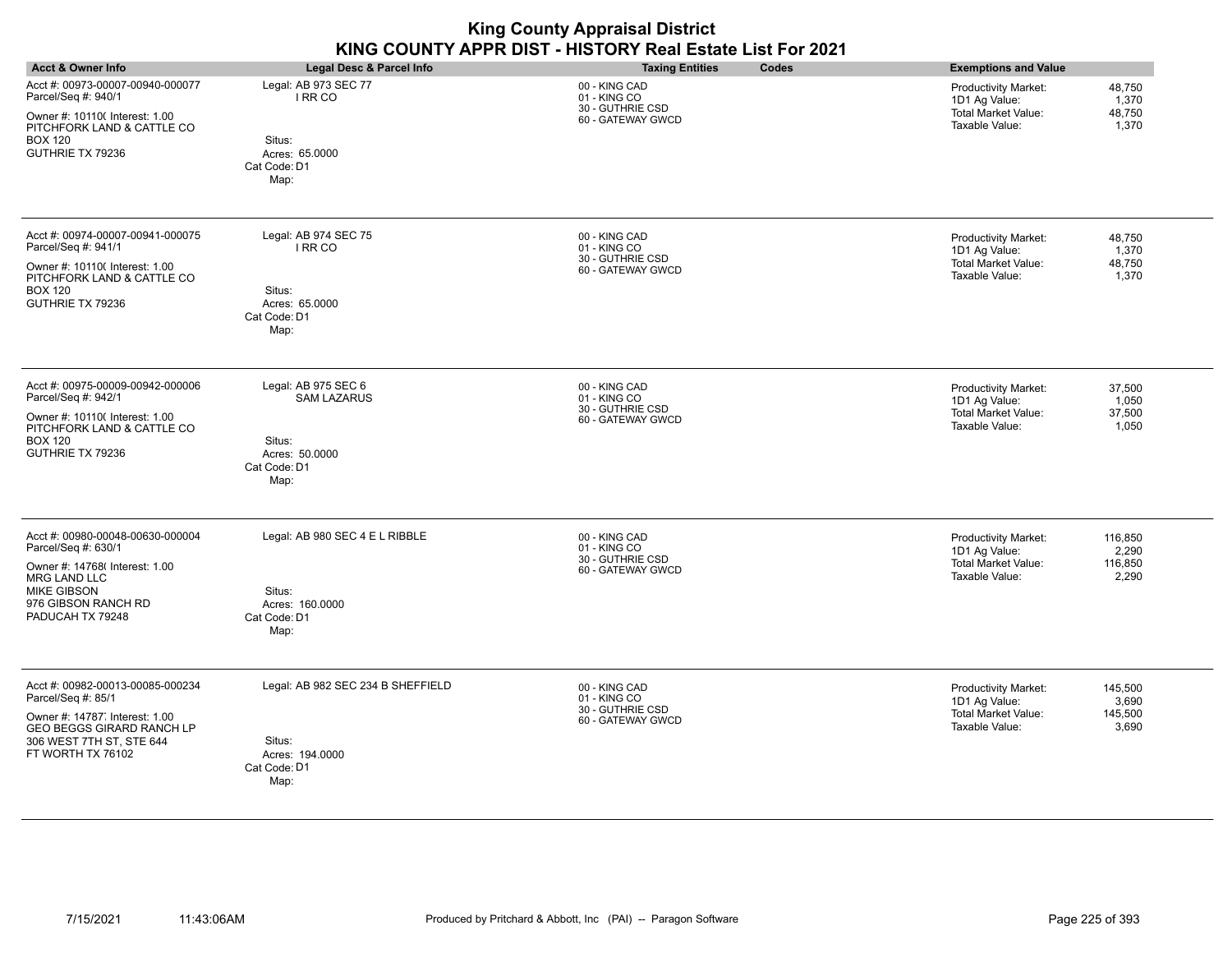|                                                                                                                                                               | ומוסטט טוווו                                                                                                        | .ouuv<br>ັ                                                             |                                                                                                                                 |
|---------------------------------------------------------------------------------------------------------------------------------------------------------------|---------------------------------------------------------------------------------------------------------------------|------------------------------------------------------------------------|---------------------------------------------------------------------------------------------------------------------------------|
| <b>Acct &amp; Owner Info</b>                                                                                                                                  | Legal Desc & Parcel Info                                                                                            | <b>Taxing Entities</b><br>Codes                                        | <b>Exemptions and Value</b>                                                                                                     |
| Acct #: 00983-00011-00943-000018<br>Parcel/Seq #: 943/1<br>Owner #: 10110( Interest: 1.00<br>PITCHFORK LAND & CATTLE CO<br><b>BOX 120</b><br>GUTHRIE TX 79236 | Legal: AB 983 SEC 18 T A THOMSON<br>Situs:<br>Acres: 253.4000<br>Cat Code: D1<br>Map:                               | 00 - KING CAD<br>01 - KING CO<br>30 - GUTHRIE CSD<br>60 - GATEWAY GWCD | Productivity Market:<br>190,050<br>1D1 Ag Value:<br>5,320<br><b>Total Market Value:</b><br>190,050<br>5,320<br>Taxable Value:   |
| Acct #: 00984-00011-00944-000020<br>Parcel/Seq #: 944/1<br>Owner #: 10110( Interest: 1.00<br>PITCHFORK LAND & CATTLE CO<br><b>BOX 120</b><br>GUTHRIE TX 79236 | Legal: AB 984 SEC 20 TA THOMSON<br>Situs:<br>Acres: 654.0000<br>Cat Code: D1<br>Map:                                | 00 - KING CAD<br>01 - KING CO<br>30 - GUTHRIE CSD<br>60 - GATEWAY GWCD | Productivity Market:<br>490,500<br>1D1 Ag Value:<br>13,730<br><b>Total Market Value:</b><br>490,500<br>Taxable Value:<br>13,730 |
| Acct #: 00985-00011-00945-000007<br>Parcel/Seq #: 945/1<br>Owner #: 10110( Interest: 1.00<br>PITCHFORK LAND & CATTLE CO<br><b>BOX 120</b><br>GUTHRIE TX 79236 | Legal: AB 985 SEC 7<br><b>WTRRCO</b><br>Situs:<br>Acres: 65.0000<br>Cat Code: D1<br>Map:                            | 00 - KING CAD<br>01 - KING CO<br>30 - GUTHRIE CSD<br>60 - GATEWAY GWCD | Productivity Market:<br>48,750<br>1D1 Ag Value:<br>1,240<br><b>Total Market Value:</b><br>48,750<br>Taxable Value:<br>1,240     |
| Acct #: 00986-00005-00208-000002<br>Parcel/Seq #: 208/1<br>Owner #: 14787; Interest: 1.00<br>KRISTA LAVRAE ADAMS<br>413 GALLARDIA<br>AMARILLO TX 79108        | Legal: AB 986 SEC 2 BLK 175<br><b>JABREITLING</b><br>Situs:<br>Acres: 161.5000<br>Cat Code: D1<br>Map:              | 00 - KING CAD<br>01 - KING CO<br>30 - GUTHRIE CSD<br>60 - GATEWAY GWCD | 129,610<br>Productivity Market:<br>1D1 Ag Value:<br>15,720<br><b>Total Market Value:</b><br>129,610<br>Taxable Value:<br>15,720 |
| Acct #: 00987-00005-01075-000002<br>Parcel/Seq #: 1075/1<br>Owner #: 11510( Interest: 1.00<br>SMITH JOHN<br>425 S FM 193<br>PADUCAH TX 79248                  | Legal: AB 987 NE/4<br>SEC <sub>2</sub><br><b>S A BREITLING</b><br>Situs:<br>Acres: 161.5000<br>Cat Code: D1<br>Map: | 00 - KING CAD<br>01 - KING CO<br>30 - GUTHRIE CSD<br>60 - GATEWAY GWCD | Productivity Market:<br>125,160<br>1D1 Ag Value:<br>10,980<br><b>Total Market Value:</b><br>125,160<br>Taxable Value:<br>10,980 |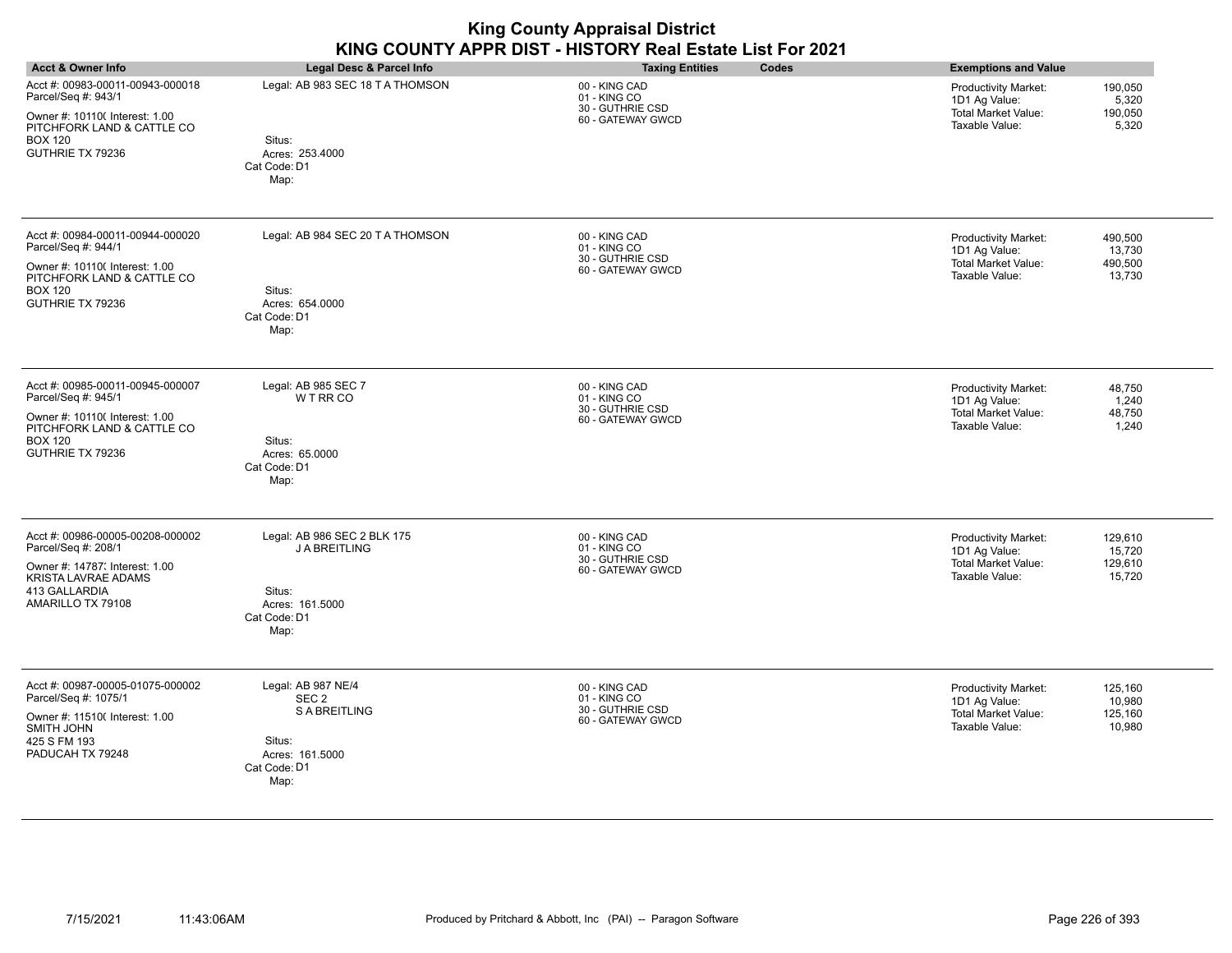|                                                                                                                                                                                  |                                                                                                                                                          | <b>King County Appraisal District</b><br>KING COUNTY APPR DIST - HISTORY Real Estate List For 2021 |            |                                                                                                             |                                         |
|----------------------------------------------------------------------------------------------------------------------------------------------------------------------------------|----------------------------------------------------------------------------------------------------------------------------------------------------------|----------------------------------------------------------------------------------------------------|------------|-------------------------------------------------------------------------------------------------------------|-----------------------------------------|
| <b>Acct &amp; Owner Info</b>                                                                                                                                                     | <b>Legal Desc &amp; Parcel Info</b>                                                                                                                      | <b>Taxing Entities</b>                                                                             | Codes      | <b>Exemptions and Value</b>                                                                                 |                                         |
| Acct #: 00998-00003-02049-000000<br>Parcel/Seq #: 2049/1<br>Owner #: 14736(Interest: 1.00<br>LIVING CHURCH OF JESUS CHRIST<br>AT MIDWAY<br><b>GUTHRIE RT</b><br>PADUCAH TX 79248 | Legal: AB 998 H A GLENN<br>P&A - 988 EA SLOAN<br>13 MI N OF GUTHRIE<br>Situs: 265 N US HWY 83 GUTHRIE TX 79236<br>Acres: 0.0000<br>Cat Code: XVR<br>Map: | 00 - KING CAD<br>01 - KING CO<br>30 - GUTHRIE CSD<br>60 - GATEWAY GWCD                             | **Exempt** | Improvement NonHomesite:<br>New Improvement<br>NonHomesite:<br><b>Total Market Value:</b><br>Taxable Value: | 7,780<br>119.630<br>127,410<br>$\Omega$ |
| Acct #: 00998-00025-00776-000000<br>Parcel/Seq #: 776/1<br>Owner #: 14721; Interest: 1.00<br>NORTHCUTT ALICE<br>4926 6TH STREET<br>LUBBOCK TX 79416-4919                         | Legal: AB 998 E A SLOAN<br>Situs: 250 N US HWY 83 GUTHRIE TX 79236<br>Acres: 5.0000<br>Cat Code: E<br>Map:                                               | 00 - KING CAD<br>01 - KING CO<br>30 - GUTHRIE CSD<br>60 - GATEWAY GWCD                             |            | Land NonHomesite:<br>Total Market Value:<br>Taxable Value:                                                  | 3,000<br>3,000<br>3,000                 |
| Acct #: 00998-00029-00344-000000<br>Parcel/Seq #: 344/1<br>Owner #: 14777! Interest: 1.00<br>BRIGMAN FRED & ANN LIVING TRUST<br>PO BOX 310<br>MAYPEARL TX 76064                  | Legal: AB 998 E A SLOAN<br>Situs:<br>Acres: 40,0000<br>Cat Code: D1<br>Map:                                                                              | 00 - KING CAD<br>01 - KING CO<br>30 - GUTHRIE CSD<br>60 - GATEWAY GWCD                             |            | <b>Productivity Market:</b><br>1D1 Ag Value:<br><b>Total Market Value:</b><br>Taxable Value:                | 31,310<br>2,110<br>31,310<br>2,110      |
| Acct #: 00998-00029-00401-000000<br>Parcel/Seq #: 401/1<br>Owner #: 67600 Interest: 1.00<br>HURT JAY REX AND SHIRLEY<br><b>BOX 93</b><br>GUTHRIE TX 79236-0093                   | Legal: AB 998 E A SLOAN<br>Situs:<br>Acres: 30,0000<br>Cat Code: D1<br>Map:                                                                              | 00 - KING CAD<br>01 - KING CO<br>30 - GUTHRIE CSD<br>60 - GATEWAY GWCD                             |            | Productivity Market:<br>1D1 Ag Value:<br><b>Total Market Value:</b><br>Taxable Value:                       | 24,000<br>3.180<br>24,000<br>3.180      |
| Acct #: 00998-00029-26480-000000<br>Parcel/Seq #: 2648/1<br>Owner #: 14761( Interest: 1.00<br>HALL JAMES H AND WIFE MARGARET<br><b>BOX 746</b><br>RUSTON LA 71237-0746           | Legal: AB 998 E A SLOAN<br>Situs:<br>Acres: 48.2700<br>Cat Code: E<br>Map:                                                                               | 00 - KING CAD<br>01 - KING CO<br>30 - GUTHRIE CSD<br>60 - GATEWAY GWCD                             |            | Land NonHomesite:<br><b>Total Market Value:</b><br>Taxable Value:                                           | 6,280<br>6,280<br>6,280                 |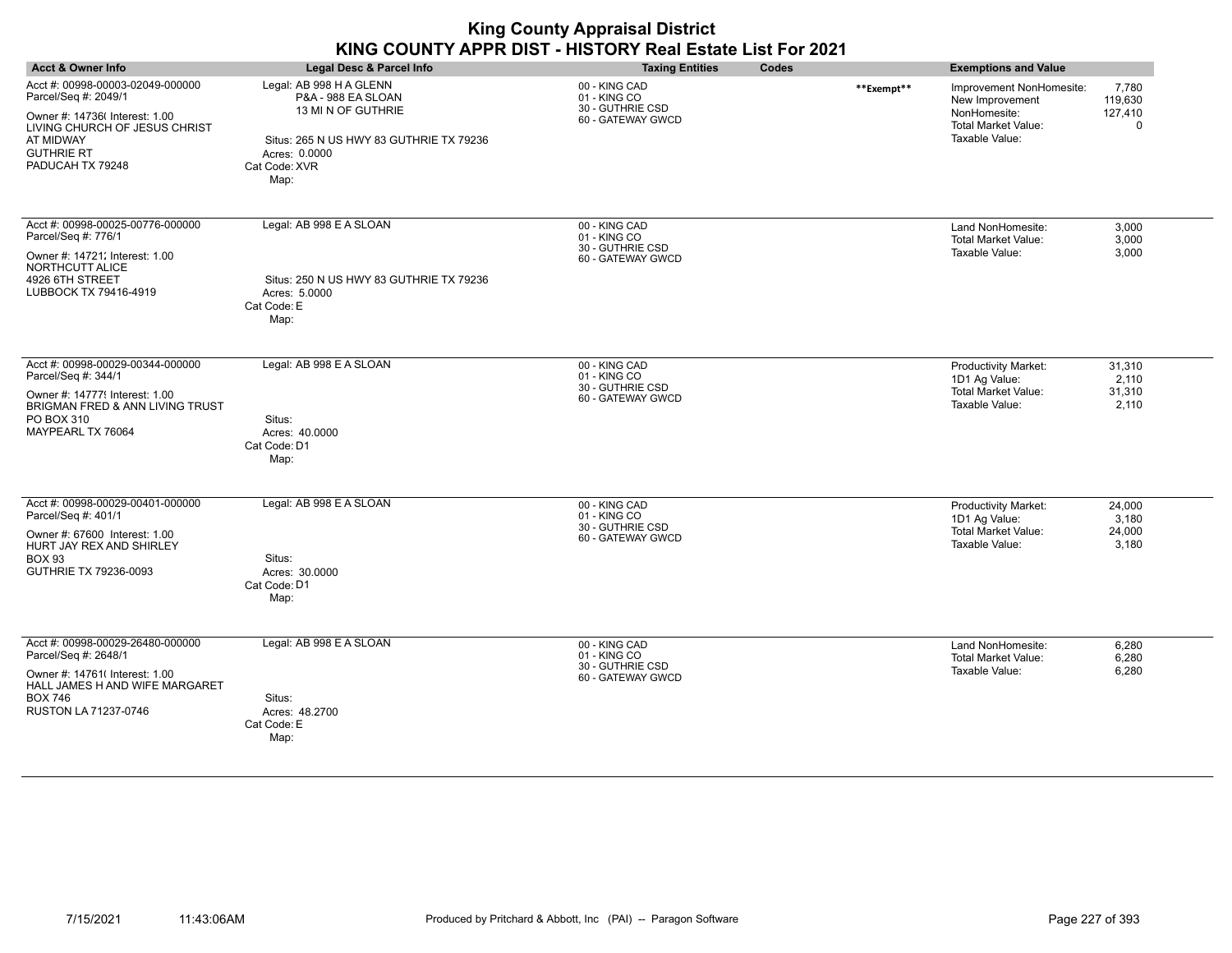| <b>Acct &amp; Owner Info</b>                                                                                                                             | Legal Desc & Parcel Info                                                                 | <b>Taxing Entities</b><br>Codes                                        |                 | <b>Exemptions and Value</b>                                                                                                                                         |                                                                  |
|----------------------------------------------------------------------------------------------------------------------------------------------------------|------------------------------------------------------------------------------------------|------------------------------------------------------------------------|-----------------|---------------------------------------------------------------------------------------------------------------------------------------------------------------------|------------------------------------------------------------------|
| Acct #: 01001-00025-00995-000002<br>Parcel/Seq #: 995/1<br>Owner #: 14775: Interest: 0.33<br>HENRY DANNY LEE<br>192 CR 191<br>GAINESVILLE TX 76240       | Legal: N/2 AB 1001 SEC 2 W G BACKUS<br>Situs:<br>Acres: 106.8800<br>Cat Code: D1<br>Map: | 00 - KING CAD<br>01 - KING CO<br>30 - GUTHRIE CSD<br>60 - GATEWAY GWCD |                 | <b>Productivity Market:</b><br>1D1 Ag Value:<br>Total Market Value:<br>Taxable Value:                                                                               | 81,240<br>3,880<br>81,240<br>3,880                               |
| Acct #: 01001-00025-00995-000002<br>Parcel/Seq #: 995/3<br>Owner #: 14775 !Interest: 0.33<br><b>HENRY GARY WAYNE</b><br>PO BOX 547<br>PADUCAH TX 79248   | Legal: N/2 AB 1001 SEC 2 W G BACKUS<br>Situs:<br>Acres: 106.5600<br>Cat Code: D1<br>Map: | 00 - KING CAD<br>01 - KING CO<br>30 - GUTHRIE CSD<br>60 - GATEWAY GWCD |                 | Productivity Market:<br>1D1 Ag Value:<br>Total Market Value:<br>Taxable Value:                                                                                      | 81,000<br>3,870<br>81,000<br>3,870                               |
| Acct #: 01001-00025-00995-000002<br>Parcel/Seq #: 995/2<br>Owner #: 14775 {Interest: 0.33<br>HENRY PATRICK WADE<br><b>PO BOX 547</b><br>PADUCAH TX 79248 | Legal: N/2 AB 1001 SEC 2 W G BACKUS<br>Situs:<br>Acres: 106.5600<br>Cat Code: D1<br>Map: | 00 - KING CAD<br>01 - KING CO<br>30 - GUTHRIE CSD<br>60 - GATEWAY GWCD |                 | Productivity Market:<br>1D1 Ag Value:<br>Total Market Value:<br>Taxable Value:                                                                                      | 81,000<br>3,870<br>81,000<br>3,870                               |
| Acct #: 01001-00025-02030-000002<br>Parcel/Seq #: 2030/1<br>Owner #: 14773; Interest: 1.00<br>****** CONFIDENTIAL OWNER *******                          | Legal: * CONFIDENTIAL OWNER *<br>Situs:<br>Acres: 321.0000<br>Cat Code: D1 E D2<br>Map:  | 00 - KING CAD<br>01 - KING CO<br>30 - GUTHRIE CSD<br>60 - GATEWAY GWCD | ** Homestead ** | Land Homesite:<br>Improvement Homesite:<br>Improvement NonHomesite:<br><b>Productivity Market:</b><br>1D1 Ag Value:<br><b>Total Market Value:</b><br>Taxable Value: | 600<br>55,380<br>8,290<br>258,750<br>34,660<br>323,020<br>98,930 |
| Acct #: 01001-00025-02515-000002<br>Parcel/Seq #: 2515/1<br>Owner #: 14773; Interest: 1.00<br>****** CONFIDENTIAL OWNER *******                          | Legal: * CONFIDENTIAL OWNER *<br>Situs:<br>Acres: 0.0000<br>Cat Code: M1<br>Map:         | 00 - KING CAD<br>01 - KING CO<br>30 - GUTHRIE CSD<br>60 - GATEWAY GWCD |                 | Improvement Homesite:<br><b>Total Market Value:</b><br>Taxable Value:                                                                                               | 40,980<br>40,980<br>40,980                                       |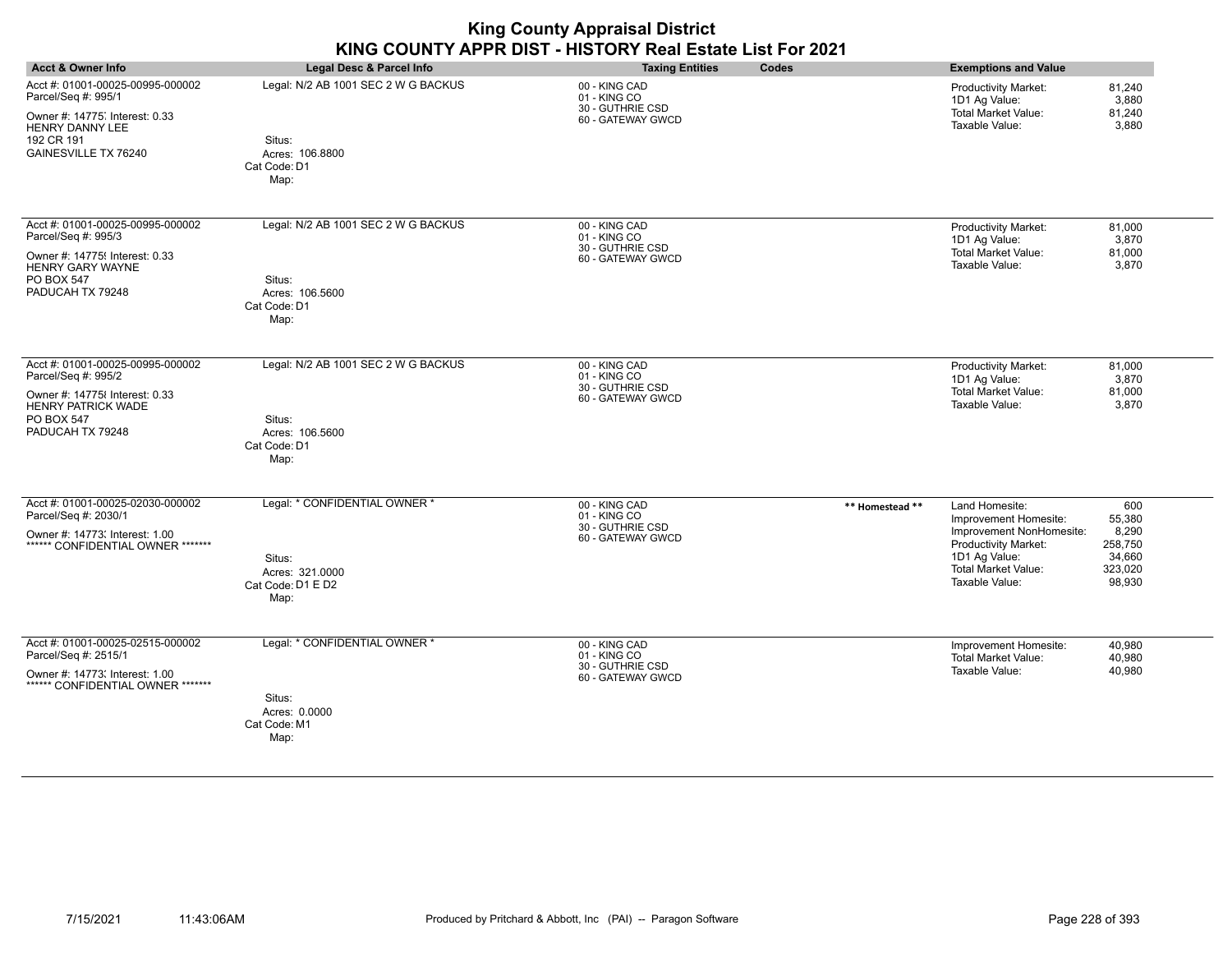| <b>Acct &amp; Owner Info</b>                                                                                                                                                                         | Legal Desc & Parcel Info                                                                         | <b>Taxing Entities</b><br>Codes                                         | <b>Exemptions and Value</b>                                                                                                          |
|------------------------------------------------------------------------------------------------------------------------------------------------------------------------------------------------------|--------------------------------------------------------------------------------------------------|-------------------------------------------------------------------------|--------------------------------------------------------------------------------------------------------------------------------------|
| Acct #: 01002-00029-00441-000010<br>Parcel/Seq #: 441/2<br>Owner #: 147624 Interest: 0.50<br><b>SWIM CYNTHIAA</b><br><b>JAMES K SWIM</b><br>113 NE LAKE FORREST LN<br>BENTONVILLE AR 72712-4909      | Legal: AB 1002 SEC 10 C F BERRY<br>Situs:<br>Acres: 53.5000<br>Cat Code: D1<br>Map:              | 00 - KING CAD<br>01 - KING CO<br>30 - GUTHRIE CSD<br>60 - GATEWAY GWCD  | 42,590<br>Productivity Market:<br>1D1 Ag Value:<br>5,010<br><b>Total Market Value:</b><br>42,590<br>Taxable Value:<br>5,010          |
| Acct #: 01002-00029-00441-000010<br>Parcel/Seq #: 441/1<br>Owner #: 14762. Interest: 0.50<br>SWIM JAMES K AND MARSHA G<br><b>JAMES K SWIM</b><br>113 NE LAKE FORREST LN<br>BENTONVILLE AR 72712-4909 | Legal: AB 1002 SEC 10 C F BERRY<br>Situs:<br>Acres: 53.5000<br>Cat Code: D1<br>Map:              | 00 - KING CAD<br>01 - KING CO<br>30 - GUTHRIE CSD<br>60 - GATEWAY GWCD  | Productivity Market:<br>42,590<br>1D1 Ag Value:<br>5,010<br><b>Total Market Value:</b><br>42,590<br>Taxable Value:<br>5,010          |
| Acct #: 01003-00042-01429-000002<br>Parcel/Seq #: 1429/1<br>Owner #: 14781 Interest: 1.00<br>ROSS DUNCAN PROPERTIES LLC<br>P.O. BOX 647<br>ARTESIA NM 88221-0647                                     | Legal: AB 1003 SEC 2 A G BLAKEY<br>Situs:<br>Acres: 360.6710<br>Cat Code: D1<br>Map:             | 00 - KING CAD<br>01 - KING CO<br>30 - GUTHRIE CSD<br>60 - GATEWAY GWCD  | Productivity Market:<br>270,500<br>1D1 Ag Value:<br>7,170<br><b>Total Market Value:</b><br>270,500<br>Taxable Value:<br>7,170        |
| Acct #: 01003-00042-02536-000000<br>Parcel/Seq #: 2536/1<br>Owner #: 14765' Interest: 1.00<br>SPANISH BIT RANCH LLC<br>6003 WARM MIST LANE<br>DALLAS TX 75248                                        | Legal: AB 1003 SEC 2 A G BLAKEY<br>Situs:<br>Acres: 249.8500<br>Cat Code: D1<br>Map:             | 00 - KING CAD<br>01 - KING CO<br>30 - GUTHRIE CSD<br>60 - GATEWAY GWCD  | <b>Productivity Market:</b><br>187,390<br>1D1 Ag Value:<br>4,850<br><b>Total Market Value:</b><br>187,390<br>Taxable Value:<br>4,850 |
| Acct #: 01004-00048-00421-000050<br>Parcel/Seq #: 421/1<br>Owner #: 14774( Interest: 1.00<br>BURGESS Y RANCH COMPANY LLC<br>PO BOX 9900<br>AMARILLO TX 79105                                         | Legal: AB 1004 SEC 50 BS&F<br>J C BLACKWELL<br>Situs:<br>Acres: 182.0000<br>Cat Code: D1<br>Map: | 00 - KING CAD<br>01 - KING CO<br>90 - KING CO CISD<br>60 - GATEWAY GWCD | Productivity Market:<br>131,950<br>2,370<br>1D1 Ag Value:<br><b>Total Market Value:</b><br>131,950<br>Taxable Value:<br>2,370        |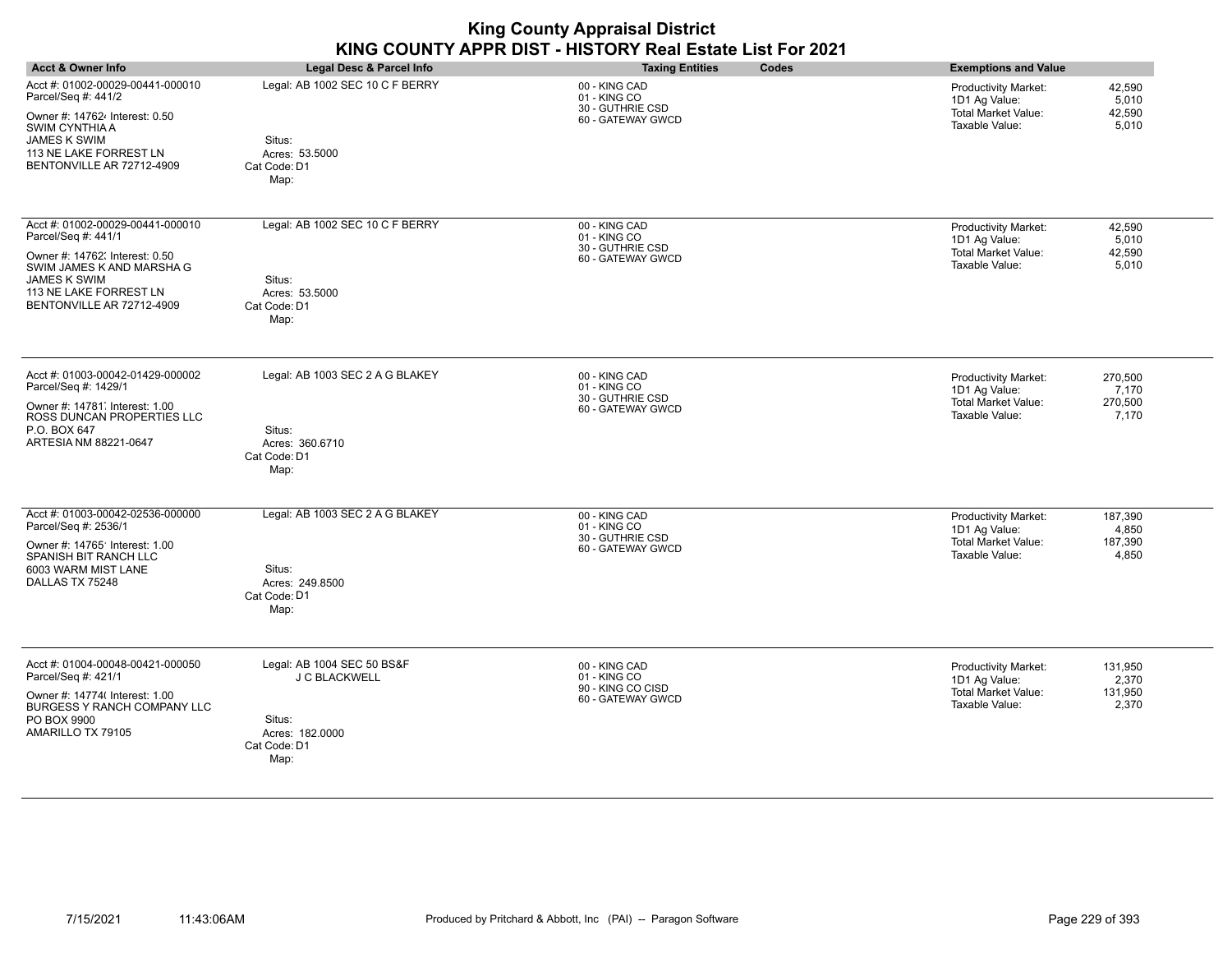|                                                                                                                                                                                   |                                                                                                  | <b>King County Appraisal District</b><br>KING COUNTY APPR DIST - HISTORY Real Estate List For 2021 |                                                                                              |                                        |
|-----------------------------------------------------------------------------------------------------------------------------------------------------------------------------------|--------------------------------------------------------------------------------------------------|----------------------------------------------------------------------------------------------------|----------------------------------------------------------------------------------------------|----------------------------------------|
| <b>Acct &amp; Owner Info</b>                                                                                                                                                      | Legal Desc & Parcel Info                                                                         | Codes<br><b>Taxing Entities</b>                                                                    | <b>Exemptions and Value</b>                                                                  |                                        |
| Acct #: 01004-00048-00631-000050<br>Parcel/Seq #: 631/1<br>Owner #: 14768( Interest: 1.00<br><b>MRG LAND LLC</b><br><b>MIKE GIBSON</b><br>976 GIBSON RANCH RD<br>PADUCAH TX 79248 | Legal: AB 1004 SEC 50 BS&F<br>J C BLACKWELL<br>Situs:<br>Acres: 458,0000<br>Cat Code: D1<br>Map: | 00 - KING CAD<br>01 - KING CO<br>90 - KING CO CISD<br>60 - GATEWAY GWCD                            | <b>Productivity Market:</b><br>1D1 Ag Value:<br><b>Total Market Value:</b><br>Taxable Value: | 332,050<br>5,950<br>332,050<br>5,950   |
| Acct #: 01005-00048-00502-000052<br>Parcel/Seq #: 502/1<br>Owner #: 80600 Interest: 1.00<br>GA & ED LOWRANCE INC<br>8620 N NEW BRAUNFELS STE 306<br>SAN ANTONIO TX 78217-6361     | Legal: AB 1005 SEC 52 J C BLACKWELL<br>Situs:<br>Acres: 415.0000<br>Cat Code: D1<br>Map:         | 00 - KING CAD<br>01 - KING CO<br>90 - KING CO CISD<br>60 - GATEWAY GWCD                            | <b>Productivity Market:</b><br>1D1 Ag Value:<br><b>Total Market Value:</b><br>Taxable Value: | 300,880<br>5,400<br>300,880<br>5,400   |
| Acct #: 01008-00007-00946-000174<br>Parcel/Seq #: 946/1<br>Owner #: 10110( Interest: 1.00<br>PITCHFORK LAND & CATTLE CO<br><b>BOX 120</b><br>GUTHRIE TX 79236                     | Legal: AB 1008 SEC 174<br>J R BRYANT<br>Situs:<br>Acres: 320.0000<br>Cat Code: D1<br>Map:        | 00 - KING CAD<br>01 - KING CO<br>30 - GUTHRIE CSD<br>60 - GATEWAY GWCD                             | <b>Productivity Market:</b><br>1D1 Ag Value:<br>Total Market Value:<br>Taxable Value:        | 251,630<br>29,350<br>251,630<br>29,350 |
| Acct #: 01009-00007-00993-000168<br>Parcel/Seq #: 993/4<br>Owner #: 14776! Interest: 0.25<br>MARTIN SMITH SUMMER<br>6408 ROUGH RD<br>CLEBURNE TX 76031-0972                       | Legal: AB 1009 SEC 168 J R BRYANT<br>Situs:<br>Acres: 164.0000<br>Cat Code: D1<br>Map:           | 00 - KING CAD<br>01 - KING CO<br>30 - GUTHRIE CSD<br>60 - GATEWAY GWCD                             | Productivity Market:<br>1D1 Ag Value:<br><b>Total Market Value:</b><br>Taxable Value:        | 127,580<br>8,470<br>127,580<br>8,470   |
| Acct #: 01009-00007-00993-000168<br>Parcel/Seq #: 993/3<br>Owner #: 147764 Interest: 0.25<br>PERSALL SMITH JANELLE<br>2395 HARRISON ST<br>BEAUMONT TX 77702-1752                  | Legal: AB 1009 SEC 168 J R BRYANT<br>Situs:<br>Acres: 164.0000<br>Cat Code: D1<br>Map:           | 00 - KING CAD<br>01 - KING CO<br>30 - GUTHRIE CSD<br>60 - GATEWAY GWCD                             | Productivity Market:<br>1D1 Ag Value:<br><b>Total Market Value:</b><br>Taxable Value:        | 127,580<br>8.470<br>127,580<br>8,470   |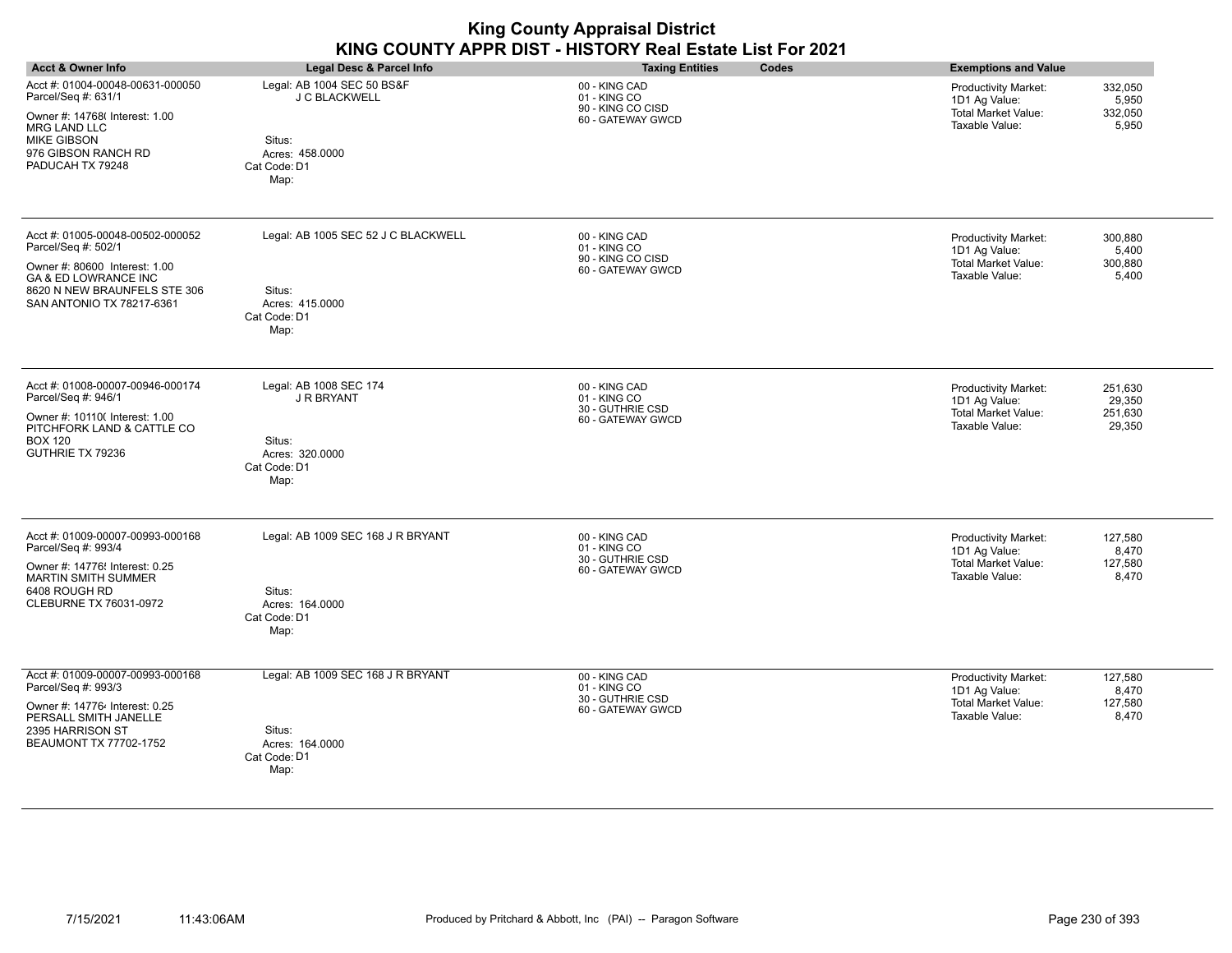| <b>Acct &amp; Owner Info</b>                                                                                                                                                                                                                                                                      | <b>Legal Desc &amp; Parcel Info</b>                                                                        | Codes<br><b>Taxing Entities</b>                                        | <b>Exemptions and Value</b>                                                                                                          |
|---------------------------------------------------------------------------------------------------------------------------------------------------------------------------------------------------------------------------------------------------------------------------------------------------|------------------------------------------------------------------------------------------------------------|------------------------------------------------------------------------|--------------------------------------------------------------------------------------------------------------------------------------|
| Acct #: 01009-00007-00993-000168<br>Parcel/Seq #: 993/1<br>Owner #: 14776; Interest: 0.25<br><b>SMITH MARK D</b><br>7203 61ST STREET<br>LUBBOCK TX 79407                                                                                                                                          | Legal: AB 1009 SEC 168 J R BRYANT<br>Situs:<br>Acres: 164.0000<br>Cat Code: D1<br>Map:                     | 00 - KING CAD<br>01 - KING CO<br>30 - GUTHRIE CSD<br>60 - GATEWAY GWCD | 127,580<br>Productivity Market:<br>1D1 Ag Value:<br>8,470<br><b>Total Market Value:</b><br>127,580<br>Taxable Value:<br>8,470        |
| Acct #: 01009-00007-00993-000168<br>Parcel/Seq #: 993/2<br>Owner #: 14776; Interest: 0.25<br>SMITH TODD J<br>163 CR 112<br>PADUCAH TX 79248                                                                                                                                                       | Legal: AB 1009 SEC 168 J R BRYANT<br>Situs:<br>Acres: 164.0000<br>Cat Code: D1<br>Map:                     | 00 - KING CAD<br>01 - KING CO<br>30 - GUTHRIE CSD<br>60 - GATEWAY GWCD | 127,580<br><b>Productivity Market:</b><br>1D1 Ag Value:<br>8,470<br><b>Total Market Value:</b><br>127,580<br>Taxable Value:<br>8,470 |
| Acct #: 01010-00007-00947-000152<br>Parcel/Seq #: 947/1<br>Owner #: 10110( Interest: 1.00<br>PITCHFORK LAND & CATTLE CO<br><b>BOX 120</b><br>GUTHRIE TX 79236                                                                                                                                     | Legal: AB 1010 SEC 152<br>J R BRYANT<br>Situs:<br>Acres: 163.5000<br>Cat Code: D1<br>Map:                  | 00 - KING CAD<br>01 - KING CO<br>30 - GUTHRIE CSD<br>60 - GATEWAY GWCD | Productivity Market:<br>123,430<br>3,660<br>1D1 Ag Value:<br>123,430<br>Total Market Value:<br>Taxable Value:<br>3,660               |
| Acct #: 01011-00011-01430-000000<br>Parcel/Seq #: 1430/1<br>Owner #: 11850( Interest: 1.00<br>FOUR SIXES LAND L.P.<br>A TEXAS LIMITED PARTNERSHIP<br>SUITE 1500, BURNETT PLAZA<br>801 CHERRY STREET- UNIT #9<br>FORT WORTH TX 76102-6881<br>Agent: 300 - KIRKWOOD & DARBY INC<br>MH Label/Serial: | Legal: AB 1011<br><b>GEORGE CAMPBELL</b><br>Situs:<br>Acres: 160,0000<br>Cat Code: D1<br>Map:<br>MH Model: | 00 - KING CAD<br>01 - KING CO<br>30 - GUTHRIE CSD<br>60 - GATEWAY GWCD | Productivity Market:<br>120,000<br>1D1 Ag Value:<br>3,140<br>Total Market Value:<br>120,000<br>Taxable Value:<br>3,140               |
| Acct #: 01014-00044-00696-000002<br>Parcel/Seq #: 696/1<br>Owner #: 14783' Interest: 1.00<br><b>MOORHOUSE &amp; SON COMPANY</b><br>P.O. BOX 255<br>CR 377 HIGHWAY 82 WEST<br>BENJAMIN TX 79505                                                                                                    | Legal: AB 1014 SEC 2 AB&M<br>L V CRISWELL<br>Situs:<br>Acres: 633.1000<br>Cat Code: D1<br>Map:             | 00 - KING CAD<br>01 - KING CO<br>30 - GUTHRIE CSD<br>60 - GATEWAY GWCD | Productivity Market:<br>474,830<br>1D1 Ag Value:<br>12,910<br>474,830<br>Total Market Value:<br>Taxable Value:<br>12,910             |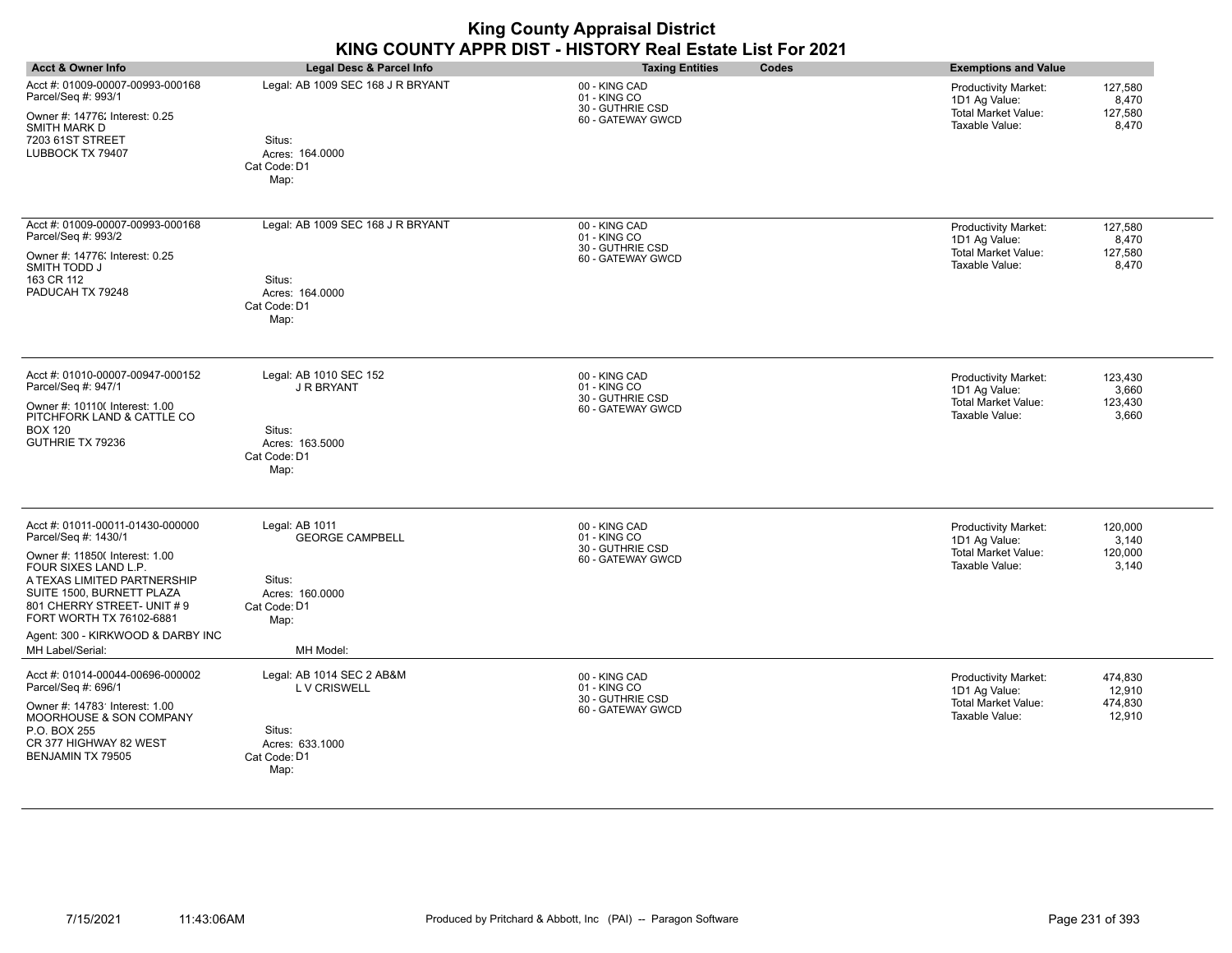|                                                                                                                                                                 |                                                                                                     | <b>King County Appraisal District</b><br>KING COUNTY APPR DIST - HISTORY Real Estate List For 2021 |                                                                                                                                                                                                     |
|-----------------------------------------------------------------------------------------------------------------------------------------------------------------|-----------------------------------------------------------------------------------------------------|----------------------------------------------------------------------------------------------------|-----------------------------------------------------------------------------------------------------------------------------------------------------------------------------------------------------|
| <b>Acct &amp; Owner Info</b>                                                                                                                                    | <b>Legal Desc &amp; Parcel Info</b>                                                                 | <b>Taxing Entities</b><br>Codes                                                                    | <b>Exemptions and Value</b>                                                                                                                                                                         |
| Acct #: 01016-00011-00190-000230<br>Parcel/Seq #: 190/1<br>Owner #: 14777 Interest: 0.50<br><b>ANGELA LTD</b><br>2011 SOUTH COUNTY RD 1120<br>MIDLAND TX 79706  | Legal: AB 1016 SEC 230 H&TC F<br>J T DAVIDSON<br>Situs:<br>Acres: 328.1000<br>Cat Code: D1<br>Map:  | 00 - KING CAD<br>01 - KING CO<br>30 - GUTHRIE CSD<br>60 - GATEWAY GWCD                             | Productivity Market:<br>246,080<br>1D1 Ag Value:<br>6,890<br>Total Market Value:<br>246,080<br>Taxable Value:<br>6.890                                                                              |
| Acct #: 01016-00011-00190-000230<br>Parcel/Seq #: 190/2<br>Owner #: 14767' Interest: 0.50<br><b>WAYLAND LTD</b><br>PO BOX 116<br>STERLING CITY TX 76951         | Legal: AB 1016 SEC 230 H&TC F<br>JT DAVIDSON<br>Situs:<br>Acres: 328.1000<br>Cat Code: D1<br>Map:   | 00 - KING CAD<br>01 - KING CO<br>30 - GUTHRIE CSD<br>60 - GATEWAY GWCD                             | 246,080<br><b>Productivity Market:</b><br>1D1 Ag Value:<br>6,890<br><b>Total Market Value:</b><br>246,080<br>Taxable Value:<br>6,890                                                                |
| Acct #: 01017-00007-00948-000170<br>Parcel/Seq #: 948/1<br>Owner #: 10110( Interest: 1.00<br>PITCHFORK LAND & CATTLE CO<br><b>BOX 120</b><br>GUTHRIE TX 79236   | Legal: AB 1017 SEC 170 N B GAGE<br>Situs:<br>Acres: 336.7000<br>Cat Code: D1<br>Map:                | 00 - KING CAD<br>01 - KING CO<br>30 - GUTHRIE CSD<br>60 - GATEWAY GWCD                             | Productivity Market:<br>277,780<br>1D1 Ag Value:<br>44,100<br><b>Total Market Value:</b><br>277,780<br>Taxable Value:<br>44.100                                                                     |
| Acct #: 01018-00007-00949-000268<br>Parcel/Seq #: 949/1<br>Owner #: 10110( Interest: 1.00<br>PITCHFORK LAND & CATTLE CO<br><b>BOX 120</b><br>GUTHRIE TX 79236   | Legal: AB 1018 SEC 268<br>D H GAGE<br>Situs:<br>Acres: 674.7200<br>Cat Code: D1<br>Map:             | 00 - KING CAD<br>01 - KING CO<br>30 - GUTHRIE CSD<br>60 - GATEWAY GWCD                             | Productivity Market:<br>520.240<br>1D1 Ag Value:<br>18.140<br><b>Total Market Value:</b><br>520,240<br>Taxable Value:<br>18,140                                                                     |
| Acct #: 01019-00011-02164-000210<br>Parcel/Seq #: 2164/3<br>Owner #: 147728 Interest: 0.50<br>STRELECKI MARY L<br>7215 LAVENDALE CIRCLE<br>DALLAS TX 75230-3656 | Legal: AB 1019 SEC 210 H&TC F<br>J S GOSE<br>Situs:<br>Acres: 327.5000<br>Cat Code: D1 E D2<br>Map: | 00 - KING CAD<br>01 - KING CO<br>30 - GUTHRIE CSD<br>60 - GATEWAY GWCD                             | 4,020<br>Improvement Homesite:<br>Improvement NonHomesite:<br>720<br>Productivity Market:<br>245,140<br>1D1 Ag Value:<br>6,810<br><b>Total Market Value:</b><br>249,880<br>Taxable Value:<br>11,550 |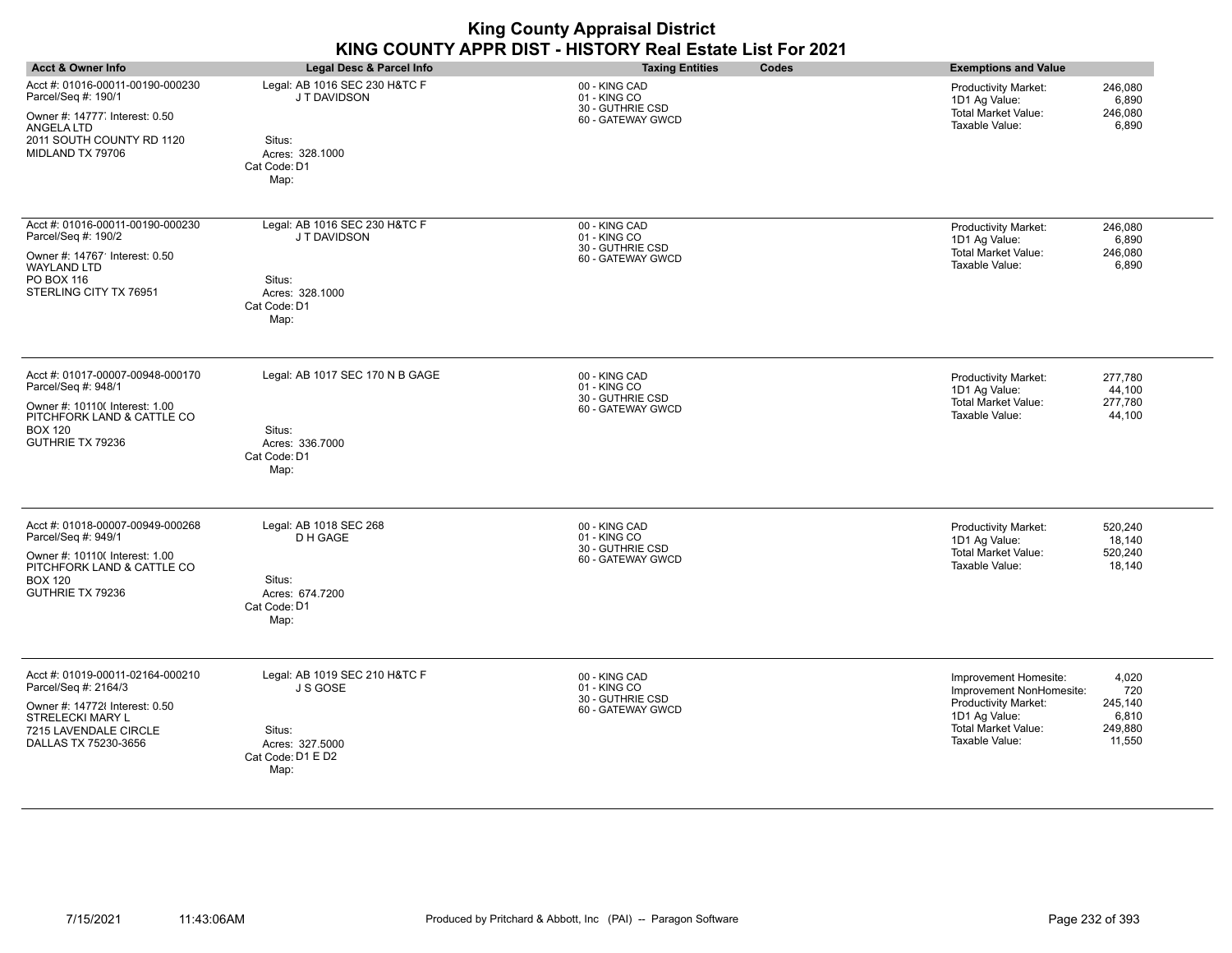|                                                                                                                                                                                           |                                                                                                              | <b>King County Appraisal District</b><br>KING COUNTY APPR DIST - HISTORY Real Estate List For 2021 |                                                                                                                                                                                                            |
|-------------------------------------------------------------------------------------------------------------------------------------------------------------------------------------------|--------------------------------------------------------------------------------------------------------------|----------------------------------------------------------------------------------------------------|------------------------------------------------------------------------------------------------------------------------------------------------------------------------------------------------------------|
| <b>Acct &amp; Owner Info</b>                                                                                                                                                              | <b>Legal Desc &amp; Parcel Info</b>                                                                          | Codes<br><b>Taxing Entities</b>                                                                    | <b>Exemptions and Value</b>                                                                                                                                                                                |
| Acct #: 01019-00011-02164-000210<br>Parcel/Seq #: 2164/1<br>Owner #: 14774; Interest: 0.50<br>WILSON FAMILY LTD, NANCY AND BILL<br>PO BOX 360<br>SNYDER TX 79550-0360                     | Legal: AB 1019 SEC 210 H&TC F<br>J S GOSE<br>Situs:<br>Acres: 327.5000<br>Cat Code: D1 E D2<br>Map:          | 00 - KING CAD<br>01 - KING CO<br>30 - GUTHRIE CSD<br>60 - GATEWAY GWCD                             | 4,020<br>Improvement Homesite:<br>Improvement NonHomesite:<br>720<br><b>Productivity Market:</b><br>245,140<br>1D1 Ag Value:<br>6,810<br><b>Total Market Value:</b><br>249,880<br>Taxable Value:<br>11,550 |
| Acct #: 01020-00017-00742-000156<br>Parcel/Seq #: 742/1<br>Owner #: 14777, Interest: 0.50<br>ANGELA LTD<br>2011 SOUTH COUNTY RD 1120<br>MIDLAND TX 79706                                  | Legal: AB 1020 SEC 156 H&TC F<br><b>GEO W GILKERSON</b><br>Situs:<br>Acres: 325.6000<br>Cat Code: D1<br>Map: | 00 - KING CAD<br>01 - KING CO<br>30 - GUTHRIE CSD<br>60 - GATEWAY GWCD                             | Productivity Market:<br>243,680<br>9,190<br>1D1 Ag Value:<br><b>Total Market Value:</b><br>243,680<br>Taxable Value:<br>9,190                                                                              |
| Acct #: 01020-00017-00742-000156<br>Parcel/Seq #: 742/2<br>Owner #: 14767' Interest: 0.50<br><b>WAYLAND LTD</b><br>PO BOX 116<br>STERLING CITY TX 76951                                   | Legal: AB 1020 SEC 156 H&TC F<br><b>GEO W GILKERSON</b><br>Situs:<br>Acres: 325.6000<br>Cat Code: D1<br>Map: | 00 - KING CAD<br>01 - KING CO<br>30 - GUTHRIE CSD<br>60 - GATEWAY GWCD                             | <b>Productivity Market:</b><br>243,680<br>1D1 Ag Value:<br>9,190<br><b>Total Market Value:</b><br>243,680<br>Taxable Value:<br>9,190                                                                       |
| Acct #: 01021-00029-00118-000010<br>Parcel/Seq #: 118/1<br>Owner #: 14784; Interest: 1.00<br>SAMUEL L JACKSON<br><b>PO BOX 95</b><br>SPRINGLAKE TX 79082                                  | Legal: AB 1021 SEC 10 D&W 2<br>R N GILLIS<br>Situs:<br>Acres: 4.6670<br>Cat Code: D1<br>Map:                 | 00 - KING CAD<br>01 - KING CO<br>30 - GUTHRIE CSD<br>60 - GATEWAY GWCD                             | Productivity Market:<br>3,620<br>1D1 Ag Value:<br>320<br><b>Total Market Value:</b><br>3,620<br>Taxable Value:<br>320                                                                                      |
| Acct #: 01021-00029-00442-000010<br>Parcel/Seq #: 442/2<br>Owner #: 147624 Interest: 0.50<br>SWIM CYNTHIA A<br><b>JAMES K SWIM</b><br>113 NE LAKE FORREST LN<br>BENTONVILLE AR 72712-4909 | Legal: AB 1021 SEC 10 D&W 2<br>R N GILLIS<br>Situs:<br>Acres: 80.0000<br>Cat Code: D1<br>Map:                | 00 - KING CAD<br>01 - KING CO<br>30 - GUTHRIE CSD<br>60 - GATEWAY GWCD                             | 63,680<br><b>Productivity Market:</b><br>1D1 Ag Value:<br>7.470<br><b>Total Market Value:</b><br>63,680<br>Taxable Value:<br>7,470                                                                         |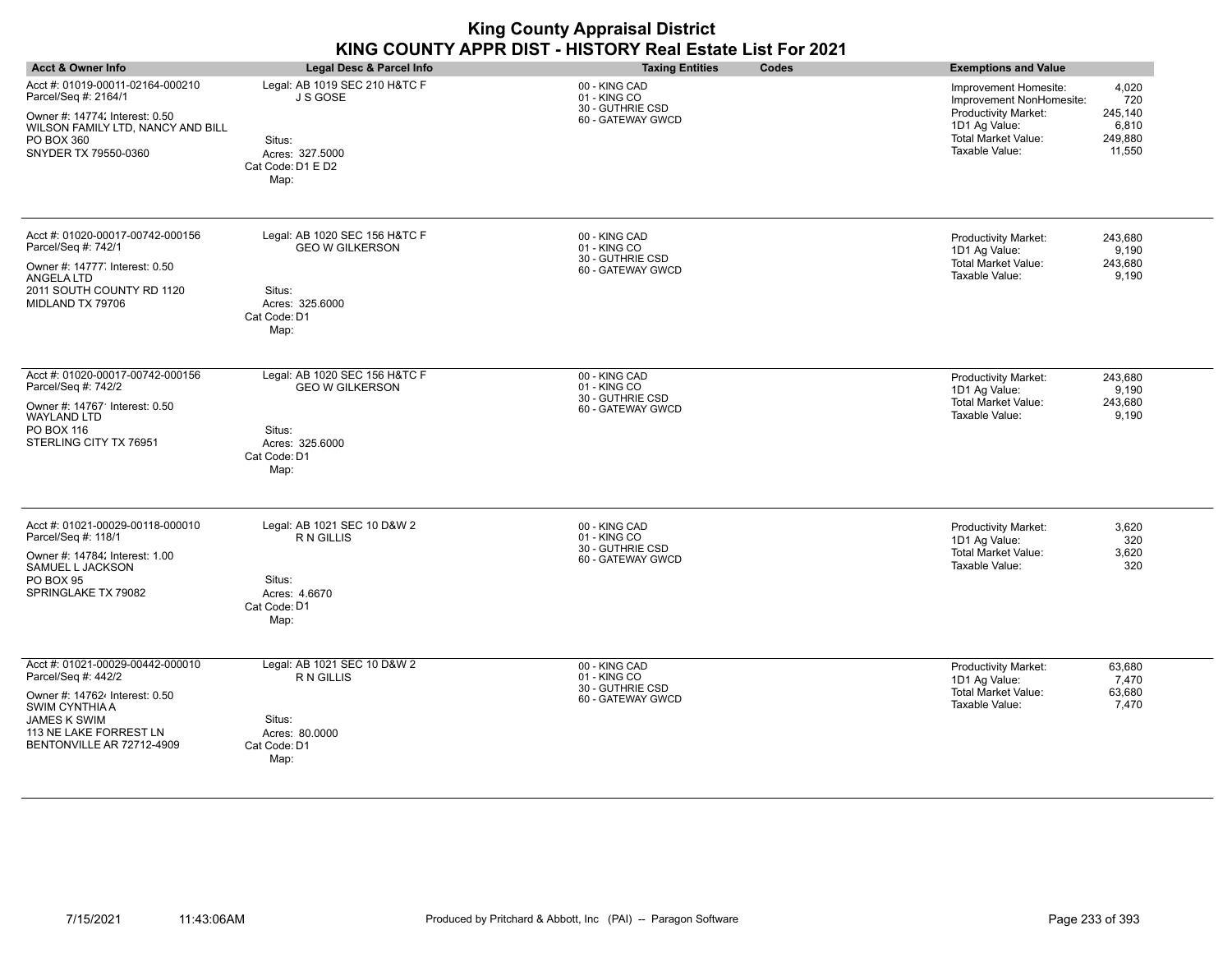|                                                                                                                                                                         |                                                                       | <b>King County Appraisal District</b><br>KING COUNTY APPR DIST - HISTORY Real Estate List For 2021 |                                                                                                                                                 |
|-------------------------------------------------------------------------------------------------------------------------------------------------------------------------|-----------------------------------------------------------------------|----------------------------------------------------------------------------------------------------|-------------------------------------------------------------------------------------------------------------------------------------------------|
| <b>Acct &amp; Owner Info</b>                                                                                                                                            | Legal Desc & Parcel Info                                              | <b>Taxing Entities</b><br>Codes                                                                    | <b>Exemptions and Value</b>                                                                                                                     |
| Acct #: 01021-00029-00442-000010<br>Parcel/Seq #: 442/1<br>Owner #: 14762; Interest: 0.50<br>SWIM JAMES K AND MARSHA G<br><b>JAMES K SWIM</b><br>113 NE LAKE FORREST LN | Legal: AB 1021 SEC 10 D&W 2<br>R N GILLIS<br>Situs:<br>Acres: 80.0000 | 00 - KING CAD<br>01 - KING CO<br>30 - GUTHRIE CSD<br>60 - GATEWAY GWCD                             | Productivity Market:<br>63,680<br>1D1 Ag Value:<br>7,470<br>Total Market Value:<br>63.680<br>Taxable Value:<br>7,470                            |
| BENTONVILLE AR 72712-4909                                                                                                                                               | Cat Code: D1<br>Map:                                                  |                                                                                                    |                                                                                                                                                 |
| Acct #: 01021-00029-01859-000000<br>Parcel/Seq #: 1859/1                                                                                                                | Legal: AB 1021 D&W 2<br>R N GILLIS                                    | 00 - KING CAD<br>01 - KING CO<br>30 - GUTHRIE CSD                                                  | 95,510<br><b>Productivity Market:</b><br>1D1 Ag Value:<br>7,460<br><b>Total Market Value:</b><br>95,510                                         |
| Owner #: 14759' Interest: 1.00<br>PORTER MITCHIAL ET AL<br>MITCH PORTER<br>206 ZORINA DR                                                                                | Situs:<br>Acres: 121.5600                                             | 60 - GATEWAY GWCD                                                                                  | Taxable Value:<br>7.460                                                                                                                         |
| SAN ANTONIO TX 78213                                                                                                                                                    | Cat Code: D1<br>Map:                                                  |                                                                                                    |                                                                                                                                                 |
| Acct #: 01021-00029-01860-000000<br>Parcel/Seq #: 1860/1                                                                                                                | Legal: AB 1021 D&W 2<br>R N GILLIS                                    | 00 - KING CAD<br>01 - KING CO<br>30 - GUTHRIE CSD                                                  | Productivity Market:<br>27,840<br>2,160<br>1D1 Ag Value:                                                                                        |
| Owner #: 147214 Interest: 1.00<br>PORTER PATSY HAVINS<br>2912 68TH ST<br>LUBBOCK TX 79413                                                                               | Situs:<br>Acres: 35.4400<br>Cat Code: D1<br>Map:                      | 60 - GATEWAY GWCD                                                                                  | <b>Total Market Value:</b><br>27,840<br>Taxable Value:<br>2,160                                                                                 |
| Acct #: 01022-00042-01431-000056<br>Parcel/Seq #: 1431/1                                                                                                                | Legal: AB 1022 SEC 56 S L GRAVES                                      | 00 - KING CAD<br>01 - KING CO                                                                      | Productivity Market:<br>468,610<br>1D1 Ag Value:<br>12,990                                                                                      |
| Owner #: 14758! Interest: 1.00<br>LA MANCHA INVESTMENTS LTD<br>PO Box 53126<br>LUBBOCK TX 79453                                                                         | Situs:<br>Acres: 624.8080<br>Cat Code: D1<br>Map:                     | 30 - GUTHRIE CSD<br>60 - GATEWAY GWCD                                                              | <b>Total Market Value:</b><br>468,610<br>Taxable Value:<br>12,990                                                                               |
| Acct #: 01024-00011-00950-000000<br>Parcel/Seq #: 950/1                                                                                                                 | Legal: IMPROVEMENT ON AB 1024<br><b>RC HANNAH</b>                     | 00 - KING CAD<br>01 - KING CO                                                                      | 800<br>Land NonHomesite:<br>10,780<br>Improvement Homesite:                                                                                     |
| Owner #: 10110( Interest: 1.00<br>PITCHFORK LAND & CATTLE CO<br><b>BOX 120</b><br>GUTHRIE TX 79236                                                                      | SEC <sub>2</sub><br>Situs:<br>Acres: 640.0000                         | 30 - GUTHRIE CSD<br>60 - GATEWAY GWCD                                                              | Improvement NonHomesite:<br>4,430<br><b>Productivity Market:</b><br>479,250<br>1D1 Ag Value:<br>13,420<br><b>Total Market Value:</b><br>495,260 |
|                                                                                                                                                                         | Cat Code: D1 E D2<br>Map:                                             |                                                                                                    | Taxable Value:<br>29,430                                                                                                                        |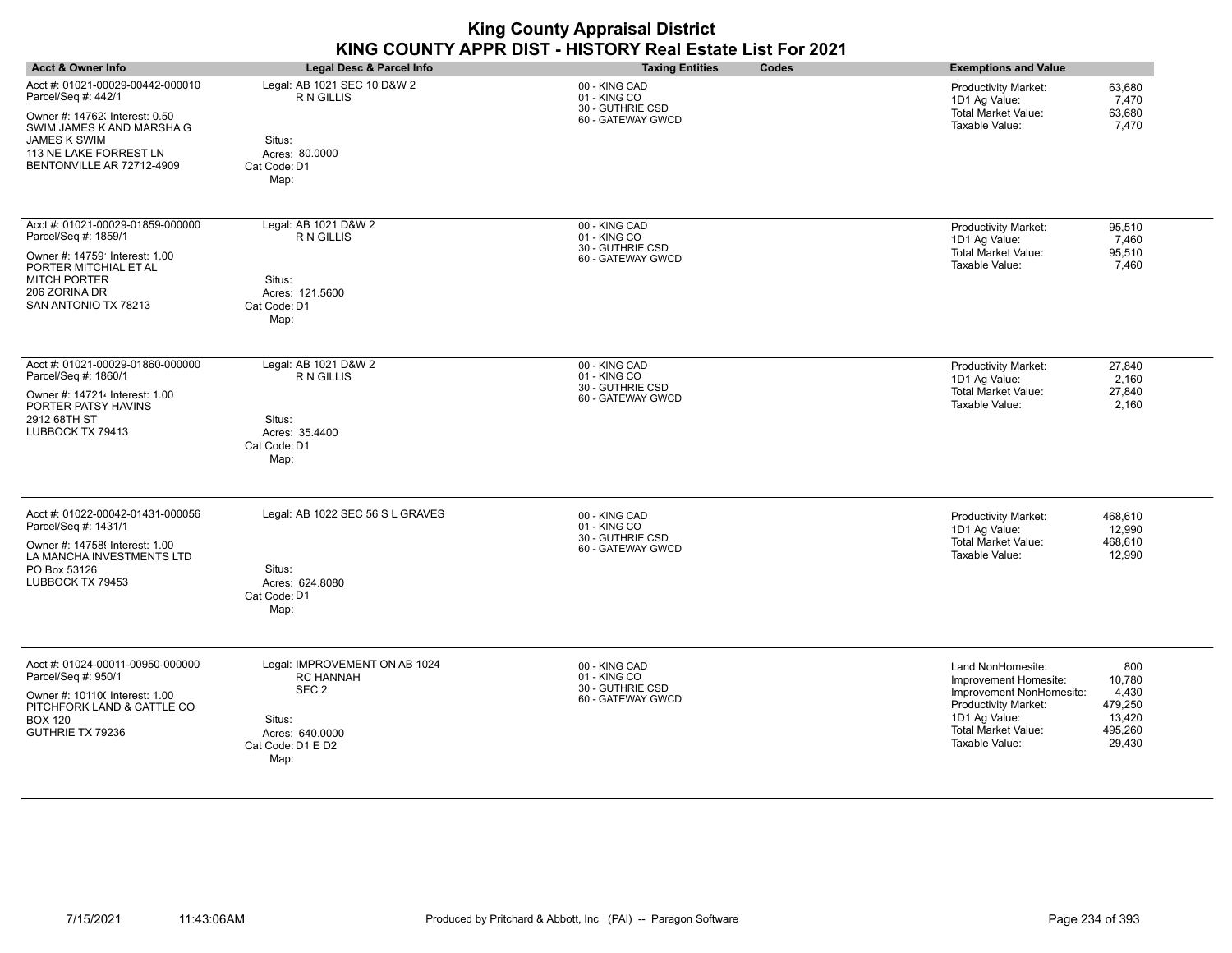|                                                                                                                                                               |                                                                                                                     | <b>King County Appraisal District</b><br>KING COUNTY APPR DIST - HISTORY Real Estate List For 2021 |                                                                                                                                                                          |
|---------------------------------------------------------------------------------------------------------------------------------------------------------------|---------------------------------------------------------------------------------------------------------------------|----------------------------------------------------------------------------------------------------|--------------------------------------------------------------------------------------------------------------------------------------------------------------------------|
| <b>Acct &amp; Owner Info</b>                                                                                                                                  | Legal Desc & Parcel Info                                                                                            | Codes<br><b>Taxing Entities</b>                                                                    | <b>Exemptions and Value</b>                                                                                                                                              |
| Acct #: 01025-00011-00952-000010<br>Parcel/Seq #: 952/1<br>Owner #: 10110( Interest: 1.00<br>PITCHFORK LAND & CATTLE CO<br><b>BOX 120</b><br>GUTHRIE TX 79236 | Legal: AB 1025 SEC 10<br>R C HANNAH<br>Situs:<br>Acres: 640.0000<br>Cat Code: D1<br>Map:                            | 00 - KING CAD<br>01 - KING CO<br>30 - GUTHRIE CSD<br>60 - GATEWAY GWCD                             | Productivity Market:<br>480,000<br>1D1 Ag Value:<br>12,160<br>Total Market Value:<br>480,000<br>Taxable Value:<br>12,160                                                 |
| Acct #: 01026-00025-00404-000000<br>Parcel/Seq #: 404/1<br>Owner #: 68100 Interest: 1.00<br><b>HUTCHINSON O D</b><br>1910 GOBER ST<br>PADUCAH TX 79248        | Legal: AB 1026 D&W<br>W P HILL<br>Situs:<br>Acres: 160,0000<br>Cat Code: D1<br>Map:                                 | 00 - KING CAD<br>01 - KING CO<br>30 - GUTHRIE CSD<br>60 - GATEWAY GWCD                             | <b>Productivity Market:</b><br>128,250<br>16,290<br>1D1 Ag Value:<br><b>Total Market Value:</b><br>128,250<br>Taxable Value:<br>16,290                                   |
| Acct #: 01027-00025-02098-000002<br>Parcel/Seq #: 2098/1<br>Owner #: 11310( Interest: 1.00<br><b>RUSH LARRY</b><br><b>BOX 34</b><br>GUTHRIE TX 79236          | Legal: AB 1027 SEC 2 D&W<br>W P HILL<br>Situs:<br>Acres: 160.4000<br>Cat Code: D1 E<br>Map:                         | 00 - KING CAD<br>01 - KING CO<br>30 - GUTHRIE CSD<br>60 - GATEWAY GWCD                             | 1,950<br>Improvement Homesite:<br><b>Productivity Market:</b><br>128.130<br>1D1 Ag Value:<br>14,740<br><b>Total Market Value:</b><br>130,080<br>Taxable Value:<br>16,690 |
| Acct #: 01028-00005-00388-000008<br>Parcel/Seq #: 388/1<br>Owner #: 147694 Interest: 1.00<br>PHY MICHAEL AND JENNIFER<br>15801 CR 1870<br>LUBBOCK TX 79424    | Legal: AB 1028 SEC 8 A P HOLLAR<br>Situs:<br>Acres: 21.9000<br>Cat Code: D1<br>Map:                                 | 00 - KING CAD<br>01 - KING CO<br>30 - GUTHRIE CSD<br>60 - GATEWAY GWCD                             | <b>Productivity Market:</b><br>16,430<br>1D1 Ag Value:<br>420<br><b>Total Market Value:</b><br>16,430<br>Taxable Value:<br>420                                           |
| Acct #: 01028-00005-01874-000008<br>Parcel/Seq #: 1874/1<br>Owner #: 147694 Interest: 1.00<br>PHY MICHAEL AND JENNIFER<br>15801 CR 1870<br>LUBBOCK TX 79424   | Legal: AB 1028 SEC 8 A P HOLLAR<br>Situs: 196 FM 2569 GUTHRIE TX 79236<br>Acres: 39.5000<br>Cat Code: D1 E2<br>Map: | 00 - KING CAD<br>01 - KING CO<br>30 - GUTHRIE CSD<br>60 - GATEWAY GWCD                             | Land Homesite:<br>600<br><b>Productivity Market:</b><br>28,880<br>1D1 Ag Value:<br>730<br><b>Total Market Value:</b><br>29,480<br>Taxable Value:<br>1,330                |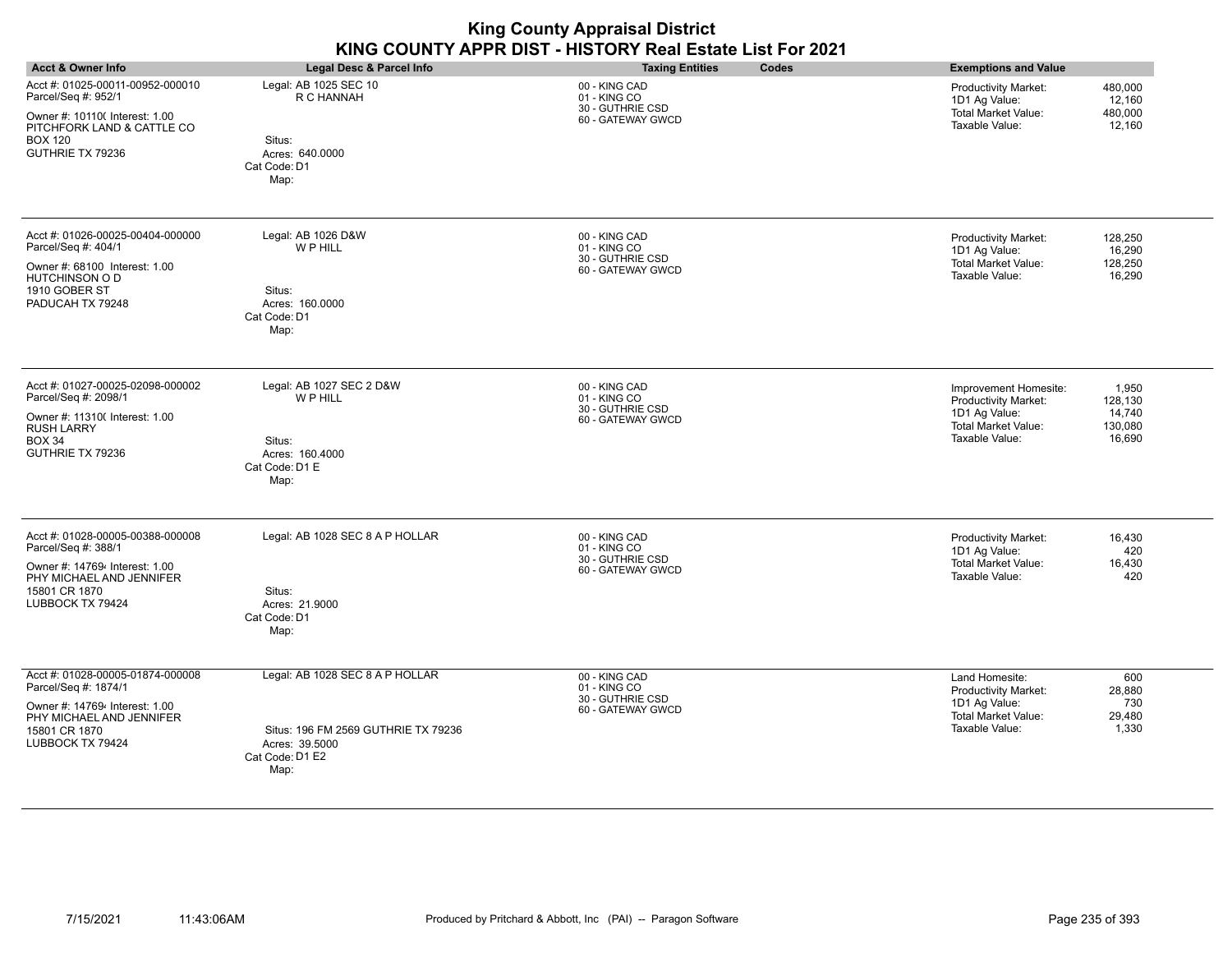| <b>Acct &amp; Owner Info</b>                                                                                                                                                                                                                                                                      | <b>Legal Desc &amp; Parcel Info</b>                                                                                                                                  | <b>Taxing Entities</b>                                                 | Codes           | <b>Exemptions and Value</b>                                                                                                                                         |                                                                   |
|---------------------------------------------------------------------------------------------------------------------------------------------------------------------------------------------------------------------------------------------------------------------------------------------------|----------------------------------------------------------------------------------------------------------------------------------------------------------------------|------------------------------------------------------------------------|-----------------|---------------------------------------------------------------------------------------------------------------------------------------------------------------------|-------------------------------------------------------------------|
| Acct #: 01029-00005-01013-000004<br>Parcel/Seq #: 1013/1<br>Owner #: 14729, Interest: 1.00<br><b>BRADY STEPHEN</b><br>215 FM 2569<br>PADUCAH TX 79248                                                                                                                                             | Legal: AB 1029 SEC 4 J H GIBSON SUR<br>W/2 OF THE NW/4<br>Situs: 215 FM 2569 GUTHRIE TX 79236<br>Acres: 80,0000<br>Cat Code: D1 E D2<br>Map:                         | 00 - KING CAD<br>01 - KING CO<br>30 - GUTHRIE CSD<br>60 - GATEWAY GWCD | ** Homestead ** | Land Homesite:<br>Improvement Homesite:<br>Improvement NonHomesite:<br><b>Productivity Market:</b><br>1D1 Ag Value:<br><b>Total Market Value:</b><br>Taxable Value: | 600<br>258,870<br>41,600<br>62,480<br>3,700<br>363,550<br>304,770 |
| Acct #: 01030-00025-00984-000002<br>Parcel/Seq #: 984/1<br>Owner #: 14786 Interest: 1.00<br>RATLIFF DIANA<br>8728 SAGEBRUSH TRAIL<br>CROSSROADS TX 76227                                                                                                                                          | Legal: AB 1030 SEC 2 D&W<br>A B LONG<br>Situs:<br>Acres: 160.0000<br>Cat Code: D1<br>Map:                                                                            | 00 - KING CAD<br>01 - KING CO<br>30 - GUTHRIE CSD<br>60 - GATEWAY GWCD |                 | Productivity Market:<br>1D1 Ag Value:<br><b>Total Market Value:</b><br>Taxable Value:                                                                               | 127,500<br>12,190<br>127,500<br>12,190                            |
| Acct #: 01030-00025-02032-000002<br>Parcel/Seq #: 2032/1<br>Owner #: 14737( Interest: 1.00<br>MCCAULEY CHRIS & CHARLOTTE<br>1400 FM 1168<br>PADUCAH TX 79248                                                                                                                                      | Legal: AB 1030 SEC 2 D&W<br>A B LONG<br>Situs: 1400 FM 1168 GUTHRIE TX 79236<br>Acres: 4.0000<br>Cat Code: E1<br>Map:                                                | 00 - KING CAD<br>01 - KING CO<br>30 - GUTHRIE CSD<br>60 - GATEWAY GWCD | ** Homestead ** | Land Homesite:<br>Improvement Homesite:<br><b>Total Market Value:</b><br>Taxable Value:                                                                             | 2,400<br>54,300<br>56,700<br>56,700                               |
| Acct #: 01030-00025-02264-000000<br>Parcel/Seq #: 2264/1<br>Owner #: 147518 Interest: 1.00<br><b>MCCAULEY JERRY DON &amp; AUBREY</b><br><b>OWENS MELVIN</b><br><b>HCR 3 BOX 52</b><br>PADUCAH TX 79248                                                                                            | Legal: IMPROVEMENT ON AB 1030<br>SEC 2 D&W<br>A B LONG<br>1998 CLAYTON (DOUBLE-WIDE)<br>Situs: 1410 FM 1168 GUTHRIE TX 79236<br>Acres: 1.0000<br>Cat Code: E<br>Map: | 00 - KING CAD<br>01 - KING CO<br>30 - GUTHRIE CSD<br>60 - GATEWAY GWCD |                 | Land Homesite:<br>Improvement Homesite:<br><b>Total Market Value:</b><br>Taxable Value:                                                                             | 600<br>30,190<br>30,790<br>30,790                                 |
| Acct #: 01031-00011-01432-000000<br>Parcel/Seq #: 1432/1<br>Owner #: 11850( Interest: 1.00<br>FOUR SIXES LAND L.P.<br>A TEXAS LIMITED PARTNERSHIP<br>SUITE 1500, BURNETT PLAZA<br>801 CHERRY STREET- UNIT #9<br>FORT WORTH TX 76102-6881<br>Agent: 300 - KIRKWOOD & DARBY INC<br>MH Label/Serial: | Legal: AB 1031<br><b>TC LOWRY</b><br>Situs:<br>Acres: 160.0000<br>Cat Code: D1<br>Map:<br>MH Model:                                                                  | 00 - KING CAD<br>01 - KING CO<br>30 - GUTHRIE CSD<br>60 - GATEWAY GWCD |                 | Productivity Market:<br>1D1 Ag Value:<br><b>Total Market Value:</b><br>Taxable Value:                                                                               | 120,000<br>3,240<br>120,000<br>3,240                              |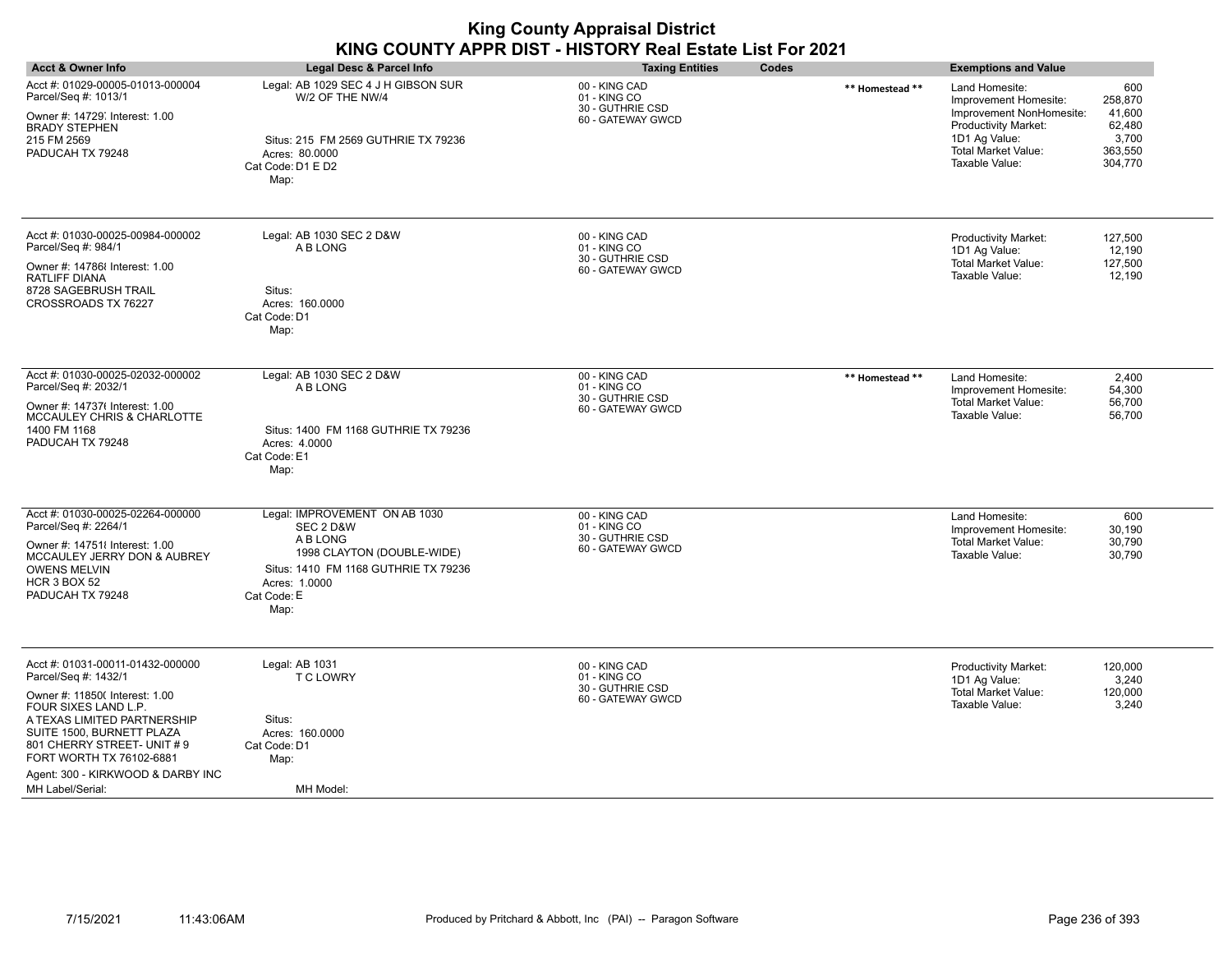|                                                                                                                                                                        |                                                                                                                             | <b>King County Appraisal District</b><br>KING COUNTY APPR DIST - HISTORY Real Estate List For 2021 |                                                                                                                                                             |
|------------------------------------------------------------------------------------------------------------------------------------------------------------------------|-----------------------------------------------------------------------------------------------------------------------------|----------------------------------------------------------------------------------------------------|-------------------------------------------------------------------------------------------------------------------------------------------------------------|
| <b>Acct &amp; Owner Info</b>                                                                                                                                           | Legal Desc & Parcel Info                                                                                                    | <b>Taxing Entities</b><br>Codes                                                                    | <b>Exemptions and Value</b>                                                                                                                                 |
| Acct #: 01032-00011-01794-000192<br>Parcel/Seq #: 1794/3<br>Owner #: 147728 Interest: 0.50<br><b>STRELECKI MARY L</b><br>7215 LAVENDALE CIRCLE<br>DALLAS TX 75230-3656 | Legal: AB 1032 SEC 192 H&TC F<br><b>W S MARTIN</b><br>Situs:<br>Acres: 328,0000<br>Cat Code: D1<br>Map:                     | 00 - KING CAD<br>01 - KING CO<br>30 - GUTHRIE CSD<br>60 - GATEWAY GWCD                             | Productivity Market:<br>246,000<br>1D1 Ag Value:<br>6,620<br><b>Total Market Value:</b><br>246,000<br>Taxable Value:<br>6,620                               |
| Acct #: 01032-00011-01794-000192<br>Parcel/Seq #: 1794/1<br>Owner #: 14774; Interest: 0.50<br>WILSON FAMILY LTD, NANCY AND BILL<br>PO BOX 360<br>SNYDER TX 79550-0360  | Legal: AB 1032 SEC 192 H&TC F<br><b>W S MARTIN</b><br>Situs:<br>Acres: 328,0000<br>Cat Code: D1<br>Map:                     | 00 - KING CAD<br>01 - KING CO<br>30 - GUTHRIE CSD<br>60 - GATEWAY GWCD                             | Productivity Market:<br>246,000<br>1D1 Ag Value:<br>6.620<br><b>Total Market Value:</b><br>246,000<br>6,620<br>Taxable Value:                               |
| Acct #: 01033-00033-02087-000016<br>Parcel/Seq #: 2087/1<br>Owner #: 14778 Interest: 1.00<br><b>DANIEL RANCH LTD</b><br>PO BOX 76<br>GUTHRIE TX 79236                  | Legal: AB 1033 SEC 16 BS&F<br><b>B A MERRICK</b><br>Situs:<br>Acres: 187.4540<br>Cat Code: D1<br>Map:                       | 00 - KING CAD<br>01 - KING CO<br>30 - GUTHRIE CSD<br>60 - GATEWAY GWCD                             | Productivity Market:<br>135,900<br>1D1 Ag Value:<br>2,810<br>Total Market Value:<br>135,900<br>Taxable Value:<br>2,810                                      |
| Acct #: 01033-00033-02237-000016<br>Parcel/Seq #: 2237/1<br>Owner #: 147854 Interest: 1.00<br><b>LIMESTONE LIVESTOCK LLC</b><br>PO BOX 189<br>LOVINGTON NM 88260       | Legal: AB 1033 SEC 16 BS&F<br><b>B A MERRICK</b><br>Situs:<br>Acres: 455.0000<br>Cat Code: D1 D2<br>Map:                    | 00 - KING CAD<br>01 - KING CO<br>30 - GUTHRIE CSD<br>60 - GATEWAY GWCD                             | Improvement NonHomesite:<br>3,730<br>Productivity Market:<br>329,880<br>1D1 Ag Value:<br>5,920<br>Total Market Value:<br>333,610<br>Taxable Value:<br>9,650 |
| Acct #: 01033-00033-02262-000016<br>Parcel/Seq #: 2262/1<br>Owner #: 147854 Interest: 1.00<br><b>LIMESTONE LIVESTOCK LLC</b><br>PO BOX 189<br>LOVINGTON NM 88260       | Legal: AB 1033 SEC 16<br><b>B A MERRICK</b><br>Situs: 1801 CR 257 GUTHRIE TX 79236<br>Acres: 1.0000<br>Cat Code: E1<br>Map: | 00 - KING CAD<br>01 - KING CO<br>30 - GUTHRIE CSD<br>60 - GATEWAY GWCD                             | Land Homesite:<br>600<br>Improvement Homesite:<br>82,860<br><b>Total Market Value:</b><br>83,460<br>Taxable Value:<br>83,460                                |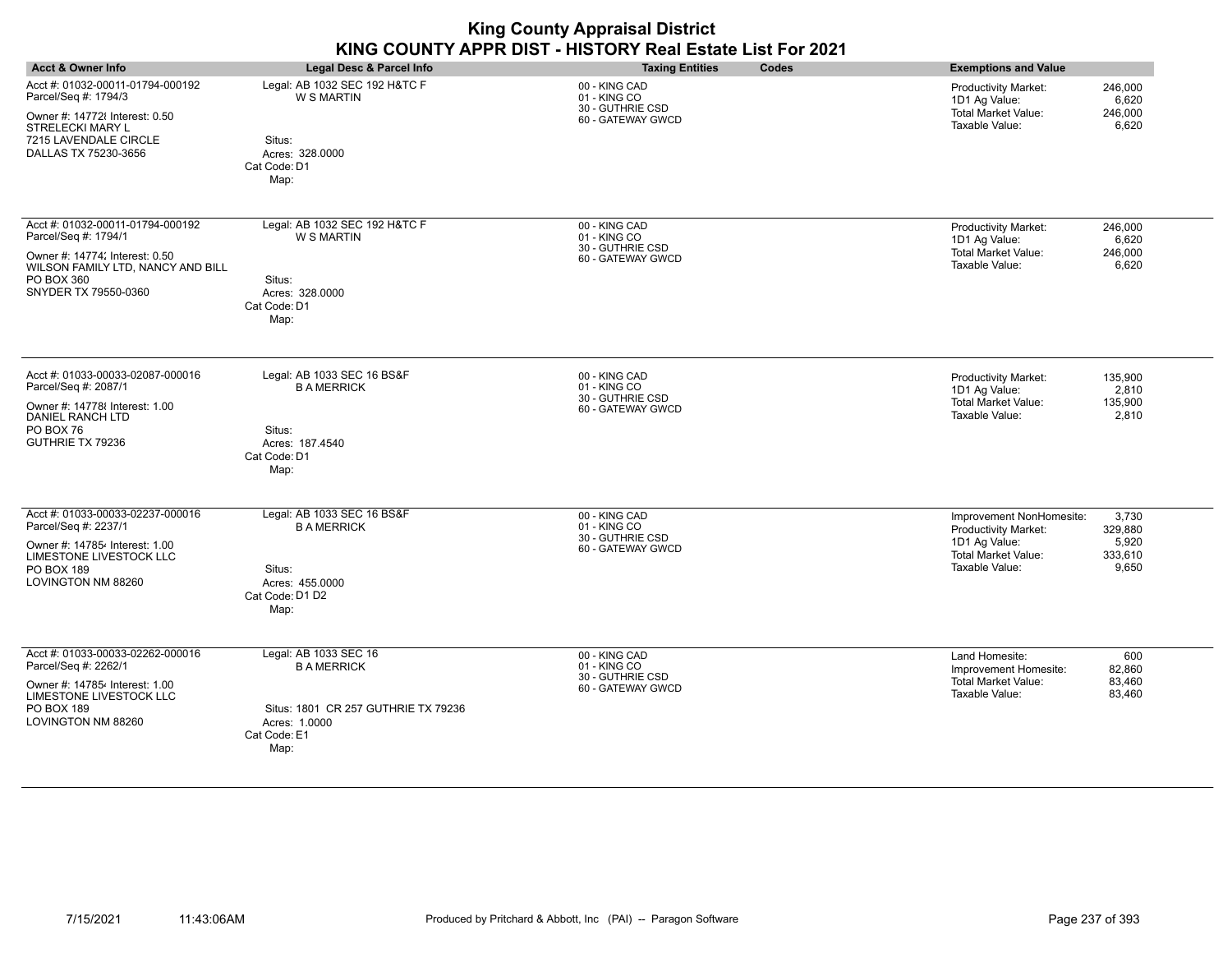|                                                                                                                                                           |                                                                                                                                                                            | <b>King County Appraisal District</b><br>KING COUNTY APPR DIST - HISTORY Real Estate List For 2021 |                                                                                                                                                                                                                                                 |
|-----------------------------------------------------------------------------------------------------------------------------------------------------------|----------------------------------------------------------------------------------------------------------------------------------------------------------------------------|----------------------------------------------------------------------------------------------------|-------------------------------------------------------------------------------------------------------------------------------------------------------------------------------------------------------------------------------------------------|
| <b>Acct &amp; Owner Info</b>                                                                                                                              | Legal Desc & Parcel Info                                                                                                                                                   | <b>Taxing Entities</b><br>Codes                                                                    | <b>Exemptions and Value</b>                                                                                                                                                                                                                     |
| Acct #: 01033-00033-02365-000016<br>Parcel/Seq #: 2365/1<br>Owner #: 14758 Interest: 1.00<br><b>SCATES E W JR</b><br>PO BOX 8708<br><b>TYLER TX 75711</b> | Legal: AB 1033 SEC 16 BS&F<br><b>B A MERRICK</b><br>Situs:<br>Acres: 34.0450<br>Cat Code: D1<br>Map:                                                                       | 00 - KING CAD<br>01 - KING CO<br>30 - GUTHRIE CSD<br>60 - GATEWAY GWCD                             | <b>Productivity Market:</b><br>25,530<br>1D1 Ag Value:<br>710<br>Total Market Value:<br>25,530<br>Taxable Value:<br>710                                                                                                                         |
| Acct #: 01034-00033-00074-000000<br>Parcel/Seq #: 74/1<br>Owner #: 14778 Interest: 1.00<br><b>DANIEL RANCH LTD</b><br>PO BOX 76<br>GUTHRIE TX 79236       | Legal: IMPROVEMENT ON AB 1034<br>BS&F BLK 3 SEC 20<br><b>HEADQUARTERS HOMESITES</b><br>Situs: 1781 CR 365 GUTHRIE TX 79236<br>Acres: 589.0000<br>Cat Code: D1 E D2<br>Map: | 00 - KING CAD<br>01 - KING CO<br>30 - GUTHRIE CSD<br>60 - GATEWAY GWCD                             | 7,700<br>Land NonHomesite:<br>146,000<br>Improvement Homesite:<br>Improvement NonHomesite:<br>16,850<br><b>Productivity Market:</b><br>433,250<br>1D1 Ag Value:<br>17,660<br><b>Total Market Value:</b><br>603,800<br>Taxable Value:<br>188,210 |
| Acct #: 01034-00033-02652-000020<br>Parcel/Seq #: 2652/1<br>Owner #: 14778, Interest: 1.00<br>DANIEL NANCY A<br>PO BOX 76<br>GUTHRIE TX 79236             | Legal: AB 1034 BLK 3 SEC 20<br>BS&F<br>Situs:<br>Acres: 53.8300<br>Cat Code: D1<br>Map:                                                                                    | 00 - KING CAD<br>01 - KING CO<br>30 - GUTHRIE CSD<br>60 - GATEWAY GWCD                             | 40,370<br><b>Productivity Market:</b><br>1D1 Ag Value:<br>1,020<br><b>Total Market Value:</b><br>40,370<br>Taxable Value:<br>1,020                                                                                                              |
| Acct #: 01035-00044-00076-000024<br>Parcel/Seq #: 76/1<br>Owner #: 14778, Interest: 1.00<br><b>DANIEL NANCY A</b><br>PO BOX 76<br>GUTHRIE TX 79236        | Legal: AB 1035 SEC 24 BS&F<br><b>B A MERRICK</b><br>Situs:<br>Acres: 224.2850<br>Cat Code: D1<br>Map:                                                                      | 00 - KING CAD<br>01 - KING CO<br>30 - GUTHRIE CSD<br>60 - GATEWAY GWCD                             | 162,610<br><b>Productivity Market:</b><br>1D1 Ag Value:<br>2,920<br>Total Market Value:<br>162,610<br>Taxable Value:<br>2,920                                                                                                                   |
| Acct #: 01035-00044-02655-000024<br>Parcel/Seq #: 2655/1<br>Owner #: 14761; Interest: 1.00<br>****** CONFIDENTIAL OWNER *******                           | Legal: * CONFIDENTIAL OWNER *<br>Situs:<br>Acres: 270.8530<br>Cat Code: D1<br>Map:                                                                                         | 00 - KING CAD<br>01 - KING CO<br>30 - GUTHRIE CSD<br>60 - GATEWAY GWCD                             | <b>Productivity Market:</b><br>196,370<br>1D1 Ag Value:<br>3,520<br><b>Total Market Value:</b><br>196,370<br>3,520<br>Taxable Value:                                                                                                            |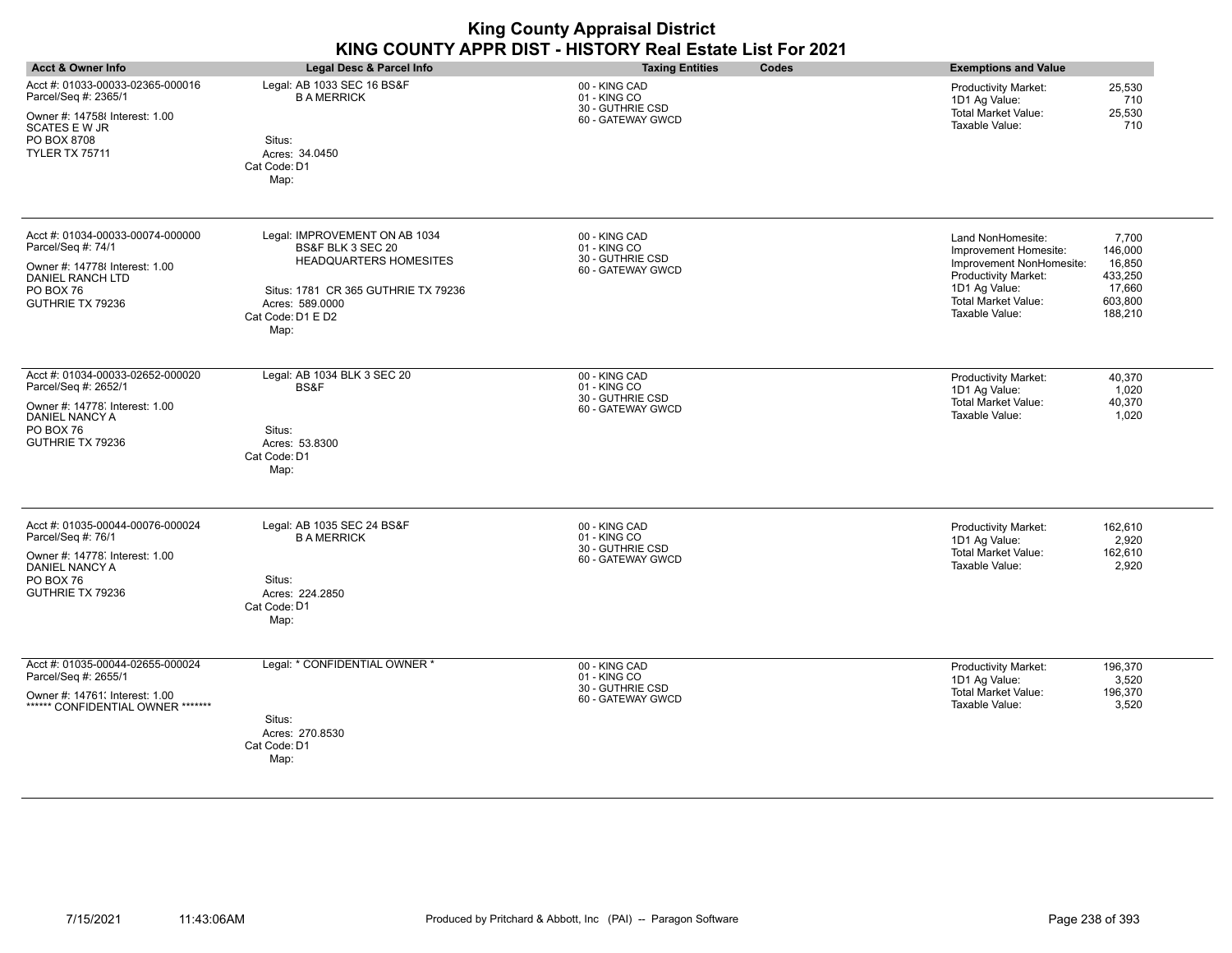|                                                                                                                                                                                                    |                                                                                                      | <b>King County Appraisal District</b><br>KING COUNTY APPR DIST - HISTORY Real Estate List For 2021 |                                                                                                                                      |
|----------------------------------------------------------------------------------------------------------------------------------------------------------------------------------------------------|------------------------------------------------------------------------------------------------------|----------------------------------------------------------------------------------------------------|--------------------------------------------------------------------------------------------------------------------------------------|
| <b>Acct &amp; Owner Info</b>                                                                                                                                                                       | <b>Legal Desc &amp; Parcel Info</b>                                                                  | Codes<br><b>Taxing Entities</b>                                                                    | <b>Exemptions and Value</b>                                                                                                          |
| Acct #: 01036-00042-00396-000076<br>Parcel/Seq #: 396/2<br>Owner #: 147811 Interest: 0.26<br><b>CYNTHIA POTTS</b><br><b>PO BOX 794</b><br>SEAGRAVES TX 79359                                       | Legal: AB 1036 SEC 76 H&TC 13<br>R A MOORE<br>Situs:<br>Acres: 166.2298<br>Cat Code: D1<br>Map:      | 00 - KING CAD<br>01 - KING CO<br>30 - GUTHRIE CSD<br>60 - GATEWAY GWCD                             | <b>Productivity Market:</b><br>125,470<br>1D1 Ag Value:<br>5,350<br><b>Total Market Value:</b><br>125,470<br>Taxable Value:<br>5,350 |
| Acct #: 01036-00042-00396-000076<br>Parcel/Seq #: 396/3<br>Owner #: 14781; Interest: 0.11<br>DORIS M JONES<br>10416 EAST CR 7300<br>SLATON TX 79364                                                | Legal: AB 1036 SEC 76 H&TC 13<br>R A MOORE<br>Situs:<br>Acres: 70.6560<br>Cat Code: D1<br>Map:       | 00 - KING CAD<br>01 - KING CO<br>30 - GUTHRIE CSD<br>60 - GATEWAY GWCD                             | Productivity Market:<br>53,330<br>1D1 Ag Value:<br>2,270<br><b>Total Market Value:</b><br>53,330<br>Taxable Value:<br>2,270          |
| Acct #: 01036-00042-00396-000076<br>Parcel/Seq #: 396/5<br>Owner #: 14782( Interest: 0.26<br><b>JESSICA STONE DICKSON TRUST</b><br><b>CYNTHIA POTTS</b><br><b>PO BOX 794</b><br>SEAGRAVES TX 79359 | Legal: AB 1036 SEC 76 H&TC 13<br><b>RAMOORE</b><br>Situs:<br>Acres: 166.2291<br>Cat Code: D1<br>Map: | 00 - KING CAD<br>01 - KING CO<br>30 - GUTHRIE CSD<br>60 - GATEWAY GWCD                             | <b>Productivity Market:</b><br>125,460<br>1D1 Ag Value:<br>5.350<br><b>Total Market Value:</b><br>125.460<br>Taxable Value:<br>5,350 |
| Acct #: 01036-00042-00396-000076<br>Parcel/Seq #: 396/1<br>Owner #: 14787 Interest: 0.11<br>MARGARET H GOSS AND ROBERT L<br>GOSS<br>622 NORTH GRAND AVENUE<br>CARMEN OK 73726                      | Legal: AB 1036 SEC 76 H&TC 13<br>R A MOORE<br>Situs:<br>Acres: 70.6560<br>Cat Code: D1<br>Map:       | 00 - KING CAD<br>01 - KING CO<br>30 - GUTHRIE CSD<br>60 - GATEWAY GWCD                             | <b>Productivity Market:</b><br>53,330<br>1D1 Ag Value:<br>2,270<br>Total Market Value:<br>53,330<br>Taxable Value:<br>2,270          |
| Acct #: 01036-00042-00396-000076<br>Parcel/Seq #: 396/4<br>Owner #: 14781! Interest: 0.26<br>STONE HOWELL CHRISTOPHER<br>204 N AVE M<br>HASKELL TX 79521                                           | Legal: AB 1036 SEC 76 H&TC 13<br>R A MOORE<br>Situs:<br>Acres: 166.2291<br>Cat Code: D1<br>Map:      | 00 - KING CAD<br>01 - KING CO<br>30 - GUTHRIE CSD<br>60 - GATEWAY GWCD                             | <b>Productivity Market:</b><br>125,460<br>1D1 Ag Value:<br>5,350<br>Total Market Value:<br>125,460<br>Taxable Value:<br>5,350        |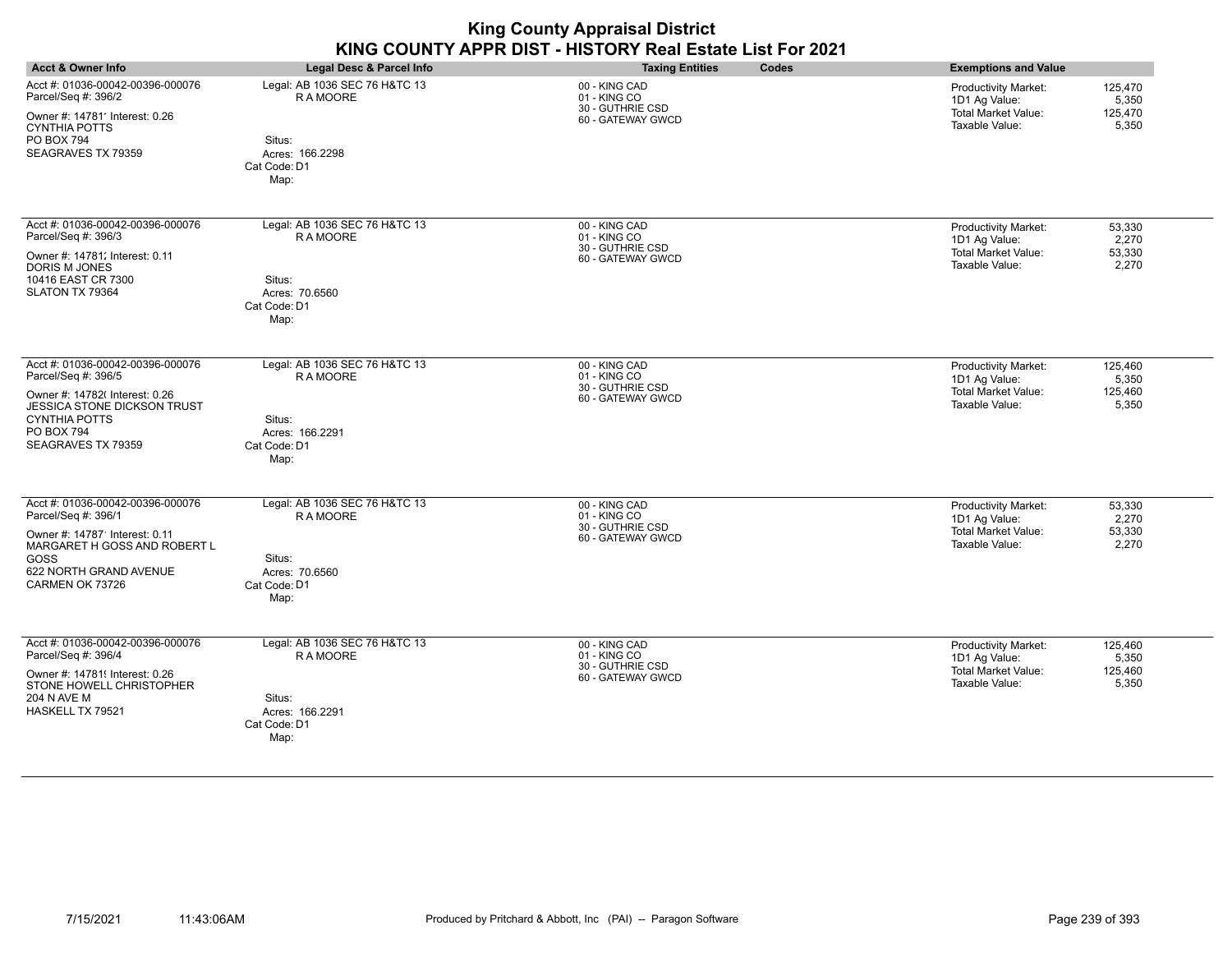| <b>Acct &amp; Owner Info</b>                                                                                                                                     | Legal Desc & Parcel Info                                                                        | <b>Taxing Entities</b><br>Codes                                        | <b>Exemptions and Value</b>                                                                                                                                                                                                               |
|------------------------------------------------------------------------------------------------------------------------------------------------------------------|-------------------------------------------------------------------------------------------------|------------------------------------------------------------------------|-------------------------------------------------------------------------------------------------------------------------------------------------------------------------------------------------------------------------------------------|
| Acct #: 01037-00042-00009-000000<br>Parcel/Seq #: 9/1<br>Owner #: 14756! Interest: 0.60<br>ARNOLD BARNEY B<br>4042 AVONDALE ST<br>ABILENE TX 79605               | Legal: IMPROVEMENT ON AB 1037<br>Situs: HWY 222<br>Acres: 382.2000<br>Cat Code: D1 E D2<br>Map: | 00 - KING CAD<br>01 - KING CO<br>30 - GUTHRIE CSD<br>60 - GATEWAY GWCD | 480<br>Land NonHomesite:<br>6,350<br>Improvement Homesite:<br>3,230<br>Improvement NonHomesite:<br><b>Productivity Market:</b><br>290,000<br>1D1 Ag Value:<br>14,610<br><b>Total Market Value:</b><br>300,060<br>Taxable Value:<br>24,670 |
| Acct #: 01037-00042-00009-000000<br>Parcel/Seq #: 9/2<br>Owner #: 14757( Interest: 0.20<br>ARNOLD BARNEY CHAD<br><b>BOX 163</b><br>CEDAR CREEK TX 78612-0163     | Legal: IMPROVEMENT ON AB 1037<br>Situs: HWY 222<br>Acres: 127.4000<br>Cat Code: D1 E D2<br>Map: | 00 - KING CAD<br>01 - KING CO<br>30 - GUTHRIE CSD<br>60 - GATEWAY GWCD | Land NonHomesite:<br>160<br>2,120<br>Improvement Homesite:<br>Improvement NonHomesite:<br>1,080<br>96,670<br>Productivity Market:<br>1D1 Ag Value:<br>4,870<br><b>Total Market Value:</b><br>100,030<br>Taxable Value:<br>8,230           |
| Acct #: 01037-00042-00009-000000<br>Parcel/Seq #: 9/3<br>Owner #: 14757 Interest: 0.20<br><b>ARNOLD PATRICK ROSS</b><br>14502 FM 2404<br>HAWLEY TX 79525         | Legal: IMPROVEMENT ON AB 1037<br>Situs: HWY 222<br>Acres: 127.4000<br>Cat Code: D1 E D2<br>Map: | 00 - KING CAD<br>01 - KING CO<br>30 - GUTHRIE CSD<br>60 - GATEWAY GWCD | Land NonHomesite:<br>160<br>2,120<br>Improvement Homesite:<br>Improvement NonHomesite:<br>1,080<br>Productivity Market:<br>96,670<br>1D1 Ag Value:<br>4,870<br><b>Total Market Value:</b><br>100,030<br>Taxable Value:<br>8,230           |
| Acct #: 01037-00042-01020-000072<br>Parcel/Seq #: 1020/1<br>Owner #: 14784( Interest: 1.00<br>TITANIUM INTEREST II LLC<br>6003 WARM MIST LANE<br>DALLAS TX 75248 | Legal: AB 1037 SEC 72 R A MOORE<br>Situs:<br>Acres: 2.1200<br>Cat Code: D1<br>Map:              | 00 - KING CAD<br>01 - KING CO<br>30 - GUTHRIE CSD<br>60 - GATEWAY GWCD | Productivity Market:<br>1,590<br>1D1 Ag Value:<br>40<br><b>Total Market Value:</b><br>1,590<br>Taxable Value:<br>40                                                                                                                       |
| Acct #: 01038-00040-00356-000082<br>Parcel/Seq #: 356/3<br>Owner #: 14772; Interest: 0.17<br>CHAMBERS CAROL JAN THOMPSON<br>PO BOX 155<br>KNOX CITY TX 79529     | Legal: AB 1038 SEC 82 R A MOORE<br>Situs:<br>Acres: 106.6688<br>Cat Code: D1<br>Map:            | 00 - KING CAD<br>01 - KING CO<br>30 - GUTHRIE CSD<br>60 - GATEWAY GWCD | 80,000<br>Productivity Market:<br>1D1 Ag Value:<br>2,030<br><b>Total Market Value:</b><br>80,000<br>Taxable Value:<br>2,030                                                                                                               |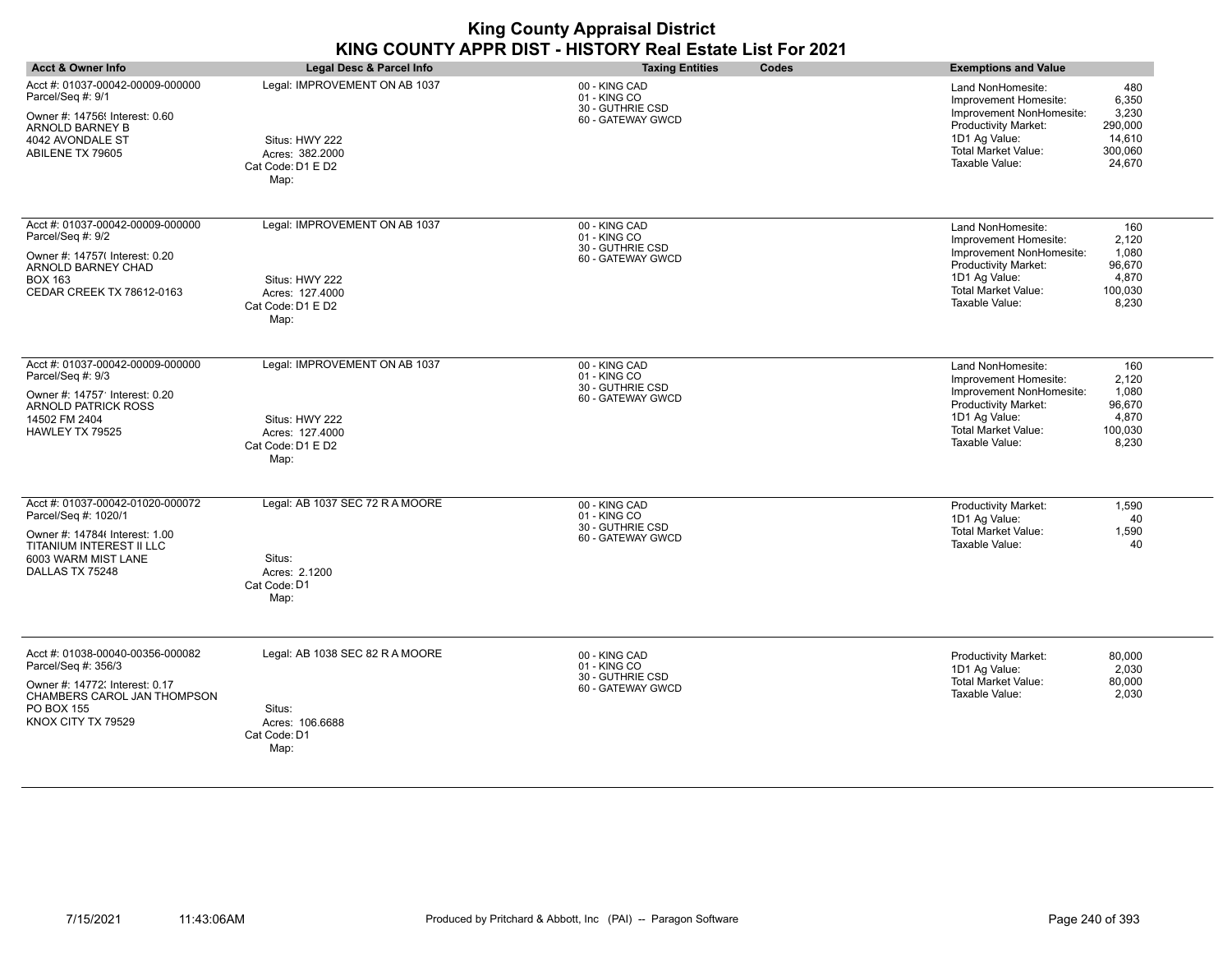| <b>Acct &amp; Owner Info</b>                                                                                                                                                                | <b>Legal Desc &amp; Parcel Info</b>                                                          | Codes<br><b>Taxing Entities</b>                                        | <b>Exemptions and Value</b>                                                                                                        |
|---------------------------------------------------------------------------------------------------------------------------------------------------------------------------------------------|----------------------------------------------------------------------------------------------|------------------------------------------------------------------------|------------------------------------------------------------------------------------------------------------------------------------|
| Acct #: 01038-00040-00356-000082<br>Parcel/Seq #: 356/2<br>Owner #: 14757! Interest: 0.17<br>CHAMBERS EDDIE L<br>PO BOX 155<br>KNOX CITY TX 79529                                           | Legal: AB 1038 SEC 82 R A MOORE<br>Situs:<br>Acres: 106.6688<br>Cat Code: D1<br>Map:         | 00 - KING CAD<br>01 - KING CO<br>30 - GUTHRIE CSD<br>60 - GATEWAY GWCD | Productivity Market:<br>80,000<br>1D1 Ag Value:<br>2,030<br>80,000<br><b>Total Market Value:</b><br>Taxable Value:<br>2,030        |
| Acct #: 01038-00040-00356-000082<br>Parcel/Seq #: 356/1<br>Owner #: 14758( Interest: 0.33<br>EARLES ROBERT V & WIFE DEBORAH<br>235 CR 205<br>HASKELL TX 79521                               | Legal: AB 1038 SEC 82 R A MOORE<br>Situs:<br>Acres: 213.3376<br>Cat Code: D1<br>Map:         | 00 - KING CAD<br>01 - KING CO<br>30 - GUTHRIE CSD<br>60 - GATEWAY GWCD | 160,000<br>Productivity Market:<br>1D1 Ag Value:<br>4,050<br><b>Total Market Value:</b><br>160,000<br>Taxable Value:<br>4,050      |
| Acct #: 01038-00040-00356-000082<br>Parcel/Seq #: 356/5<br>Owner #: 14758; Interest: 0.17<br>THOMPSON MARK ALLEN<br>221 STEARMAN DR<br>GEORGETOWN TX 78628-2322                             | Legal: AB 1038 SEC 82 R A MOORE<br>Situs:<br>Acres: 106.6624<br>Cat Code: D1<br>Map:         | 00 - KING CAD<br>01 - KING CO<br>30 - GUTHRIE CSD<br>60 - GATEWAY GWCD | <b>Productivity Market:</b><br>80,000<br>2,030<br>1D1 Ag Value:<br>80,000<br><b>Total Market Value:</b><br>Taxable Value:<br>2,030 |
| Acct #: 01038-00040-00356-000082<br>Parcel/Seq #: 356/4<br>Owner #: 14758; Interest: 0.17<br>THOMPSON STEVEN & WIFE JAMIE<br>605 BENNETT DRIVE<br>DUMAS TX 79029                            | Legal: AB 1038 SEC 82 R A MOORE<br>Situs:<br>Acres: 106.6624<br>Cat Code: D1<br>Map:         | 00 - KING CAD<br>01 - KING CO<br>30 - GUTHRIE CSD<br>60 - GATEWAY GWCD | Productivity Market:<br>80,000<br>1D1 Ag Value:<br>2,030<br>80,000<br><b>Total Market Value:</b><br>Taxable Value:<br>2,030        |
| Acct #: 01039-00037-00855-000056<br>Parcel/Seq #: 855/1<br>Owner #: 97100 Interest: 1.00<br>J H PARRAMORE JR ESTATE LLC<br><b>VIRGINIA THINNES</b><br>2302 GATHRIGHT DR<br>ABILENE TX 79606 | Legal: AB 1039 SEC 56 H&TC F<br>C E NEW<br>Situs:<br>Acres: 656.0000<br>Cat Code: D1<br>Map: | 00 - KING CAD<br>01 - KING CO<br>30 - GUTHRIE CSD<br>60 - GATEWAY GWCD | Productivity Market:<br>492,000<br>12,690<br>1D1 Ag Value:<br>Total Market Value:<br>492,000<br>Taxable Value:<br>12,690           |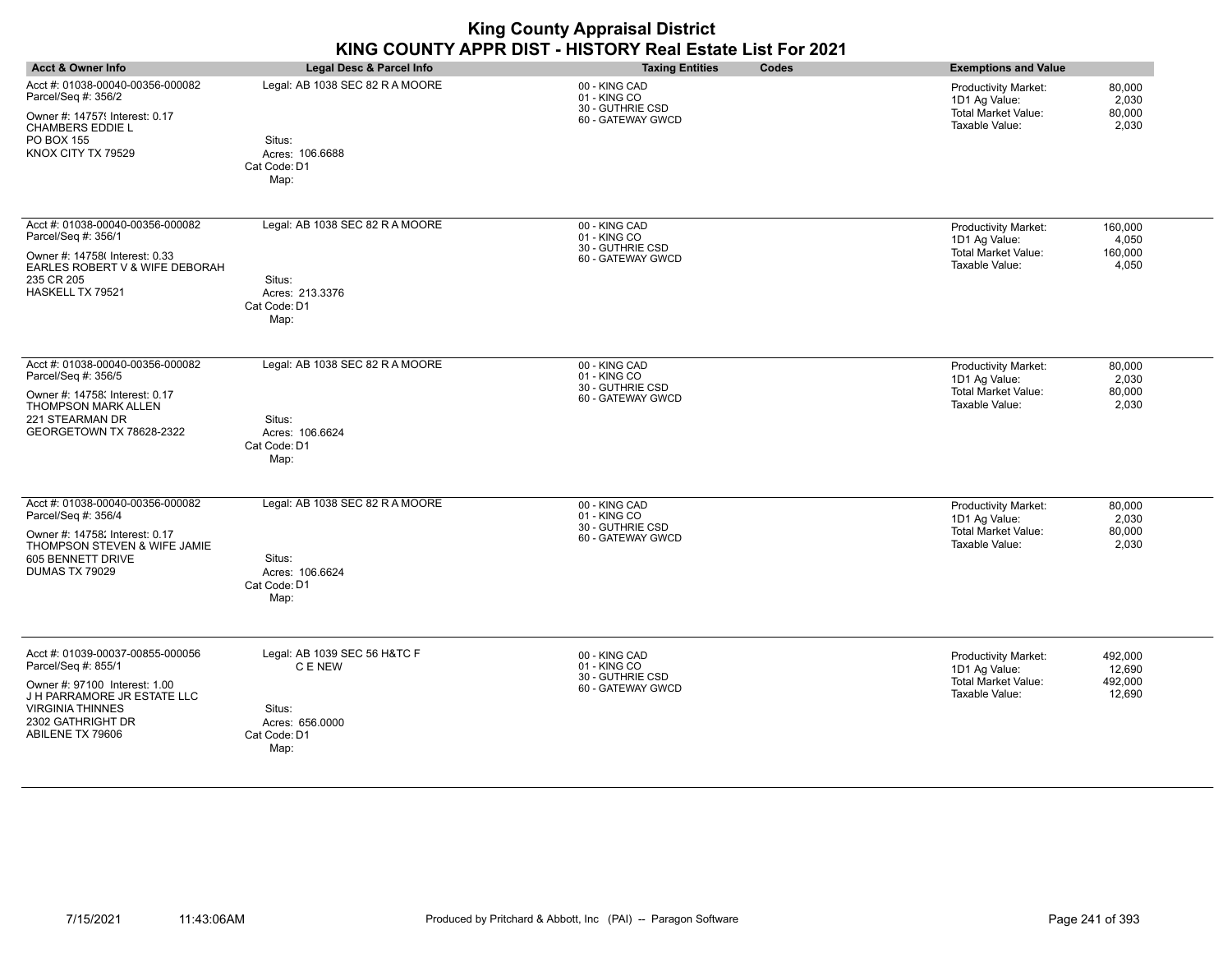| <b>King County Appraisal District</b><br>KING COUNTY APPR DIST - HISTORY Real Estate List For 2021                                                                            |                                                                                        |                                                                         |                                                                                                                               |  |
|-------------------------------------------------------------------------------------------------------------------------------------------------------------------------------|----------------------------------------------------------------------------------------|-------------------------------------------------------------------------|-------------------------------------------------------------------------------------------------------------------------------|--|
| <b>Acct &amp; Owner Info</b>                                                                                                                                                  | Legal Desc & Parcel Info                                                               | <b>Taxing Entities</b><br>Codes                                         | <b>Exemptions and Value</b>                                                                                                   |  |
| Acct #: 01040-00037-00856-000046<br>Parcel/Seq #: 856/1                                                                                                                       | Legal: AB 1040 SEC 46 H&TC F<br>C E NEW                                                | 00 - KING CAD<br>01 - KING CO<br>30 - GUTHRIE CSD                       | Productivity Market:<br>492,000<br>1D1 Ag Value:<br>12,460<br><b>Total Market Value:</b><br>492,000                           |  |
| Owner #: 97100 Interest: 1.00<br>J H PARRAMORE JR ESTATE LLC<br><b>VIRGINIA THINNES</b><br>2302 GATHRIGHT DR<br>ABILENE TX 79606                                              | Situs:<br>Acres: 656.0000<br>Cat Code: D1<br>Map:                                      | 60 - GATEWAY GWCD                                                       | Taxable Value:<br>12,460                                                                                                      |  |
| Acct #: 01041-00037-00857-000054<br>Parcel/Seq #: 857/1                                                                                                                       | Legal: AB 1041 SEC 54 H&TC F<br>C E NEW                                                | 00 - KING CAD<br>01 - KING CO                                           | Productivity Market:<br>492.000<br>12,480<br>1D1 Ag Value:                                                                    |  |
| Owner #: 97100 Interest: 1.00<br>J H PARRAMORE JR ESTATE LLC<br><b>VIRGINIA THINNES</b><br>2302 GATHRIGHT DR<br>ABILENE TX 79606                                              | Situs:<br>Acres: 656,0000<br>Cat Code: D1<br>Map:                                      | 30 - GUTHRIE CSD<br>60 - GATEWAY GWCD                                   | <b>Total Market Value:</b><br>492,000<br>Taxable Value:<br>12,480                                                             |  |
| Acct #: 01042-00013-00191-000228<br>Parcel/Seq #: 191/1                                                                                                                       | Legal: AB 1042 SEC 228 H&TC F<br>W C PRESLEY                                           | 00 - KING CAD<br>01 - KING CO                                           | Productivity Market:<br>254,280<br>1D1 Ag Value:<br>9,190                                                                     |  |
| Owner #: 14777 Interest: 0.50<br><b>ANGELA LTD</b><br>2011 SOUTH COUNTY RD 1120<br>MIDLAND TX 79706                                                                           | Situs:<br>Acres: 328.1000<br>Cat Code: D1<br>Map:                                      | 30 - GUTHRIE CSD<br>60 - GATEWAY GWCD                                   | <b>Total Market Value:</b><br>254,280<br>Taxable Value:<br>9,190                                                              |  |
| Acct #: 01042-00013-00191-000228<br>Parcel/Seq #: 191/2                                                                                                                       | Legal: AB 1042 SEC 228 H&TC F<br><b>W C PRESLEY</b>                                    | 00 - KING CAD<br>01 - KING CO                                           | Productivity Market:<br>254,280<br>1D1 Ag Value:<br>9,190                                                                     |  |
| Owner #: 14767' Interest: 0.50<br><b>WAYLAND LTD</b><br>PO BOX 116<br>STERLING CITY TX 76951                                                                                  | Situs:<br>Acres: 328.1000<br>Cat Code: D1<br>Map:                                      | 30 - GUTHRIE CSD<br>60 - GATEWAY GWCD                                   | <b>Total Market Value:</b><br>254,280<br>Taxable Value:<br>9,190                                                              |  |
| Acct #: 01043-00048-00503-000010<br>Parcel/Seq #: 503/1<br>Owner #: 80600 Interest: 1.00<br>GA & ED LOWRANCE INC<br>8620 N NEW BRAUNFELS STE 306<br>SAN ANTONIO TX 78217-6361 | Legal: AB 1043 SEC 10 G F RATLIFF<br>Situs:<br>Acres: 640.0000<br>Cat Code: D1<br>Map: | 00 - KING CAD<br>01 - KING CO<br>90 - KING CO CISD<br>60 - GATEWAY GWCD | Productivity Market:<br>464,830<br>1D1 Ag Value:<br>8,520<br><b>Total Market Value:</b><br>464,830<br>Taxable Value:<br>8,520 |  |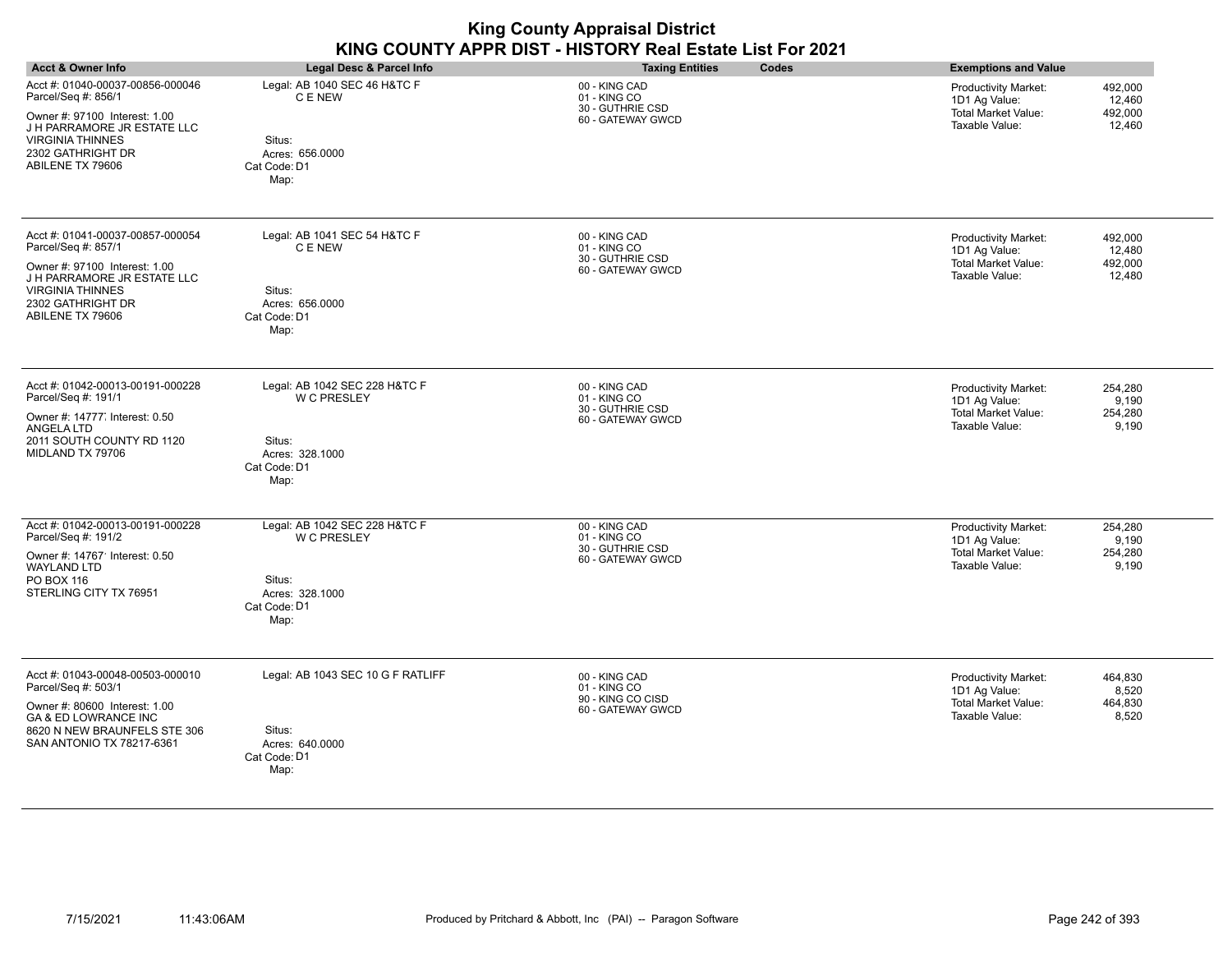| <b>King County Appraisal District</b><br>KING COUNTY APPR DIST - HISTORY Real Estate List For 2021                                                                                       |                                                                                                |                                                                         |                                                                                                                                        |  |
|------------------------------------------------------------------------------------------------------------------------------------------------------------------------------------------|------------------------------------------------------------------------------------------------|-------------------------------------------------------------------------|----------------------------------------------------------------------------------------------------------------------------------------|--|
| <b>Acct &amp; Owner Info</b>                                                                                                                                                             | Legal Desc & Parcel Info                                                                       | <b>Taxing Entities</b><br>Codes                                         | <b>Exemptions and Value</b>                                                                                                            |  |
| Acct #: 01044-00048-00504-000042<br>Parcel/Seq #: 504/1<br>Owner #: 80600 Interest: 1.00<br><b>GA &amp; ED LOWRANCE INC</b><br>8620 N NEW BRAUNFELS STE 306<br>SAN ANTONIO TX 78217-6361 | Legal: AB 1044 SEC 42 AB&M 10<br>O S REID<br>Situs:<br>Acres: 640.0000<br>Cat Code: D1<br>Map: | 00 - KING CAD<br>01 - KING CO<br>90 - KING CO CISD<br>60 - GATEWAY GWCD | <b>Productivity Market:</b><br>470,700<br>1D1 Ag Value:<br>10,640<br><b>Total Market Value:</b><br>470,700<br>Taxable Value:<br>10,640 |  |
| Acct #: 01045-00048-00505-000058<br>Parcel/Seq #: 505/1<br>Owner #: 80600 Interest: 1.00<br><b>GA &amp; ED LOWRANCE INC</b><br>8620 N NEW BRAUNFELS STE 306<br>SAN ANTONIO TX 78217-6361 | Legal: AB 1045 SEC 58 O S REID<br>Situs:<br>Acres: 400.0000<br>Cat Code: D1<br>Map:            | 00 - KING CAD<br>01 - KING CO<br>30 - GUTHRIE CSD<br>60 - GATEWAY GWCD  | <b>Productivity Market:</b><br>290.000<br>6,000<br>1D1 Ag Value:<br><b>Total Market Value:</b><br>290.000<br>Taxable Value:<br>6,000   |  |
| Acct #: 01045-00048-00632-000058<br>Parcel/Seq #: 632/1<br>Owner #: 14768( Interest: 1.00<br><b>MRG LAND LLC</b><br><b>MIKE GIBSON</b><br>976 GIBSON RANCH RD<br>PADUCAH TX 79248        | Legal: AB 1045 SEC 58 O S REID<br>(W 1/2)<br>Situs:<br>Acres: 240.0000<br>Cat Code: D1<br>Map: | 00 - KING CAD<br>01 - KING CO<br>30 - GUTHRIE CSD<br>60 - GATEWAY GWCD  | 174,000<br>Productivity Market:<br>1D1 Ag Value:<br>3,600<br>Total Market Value:<br>174,000<br>Taxable Value:<br>3,600                 |  |
| Acct #: 01046-00048-00506-000054<br>Parcel/Seq #: 506/1<br>Owner #: 80600 Interest: 1.00<br>GA & ED LOWRANCE INC<br>8620 N NEW BRAUNFELS STE 306<br>SAN ANTONIO TX 78217-6361            | Legal: AB 1046 SEC 54 O S REID<br>Situs:<br>Acres: 570.9000<br>Cat Code: D1<br>Map:            | 00 - KING CAD<br>01 - KING CO<br>90 - KING CO CISD<br>60 - GATEWAY GWCD | <b>Productivity Market:</b><br>413,900<br>1D1 Ag Value:<br>7,420<br><b>Total Market Value:</b><br>413,900<br>Taxable Value:<br>7,420   |  |
| Acct #: 01047-00029-00633-000056<br>Parcel/Seq #: 633/1<br>Owner #: 14768( Interest: 1.00<br>MRG LAND LLC<br><b>MIKE GIBSON</b><br>976 GIBSON RANCH RD<br>PADUCAH TX 79248               | Legal: AB 1047 SEC 56 O S REID<br>Situs:<br>Acres: 640.0000<br>Cat Code: D1<br>Map:            | 00 - KING CAD<br>01 - KING CO<br>30 - GUTHRIE CSD<br>60 - GATEWAY GWCD  | 464.000<br><b>Productivity Market:</b><br>1D1 Ag Value:<br>8,320<br><b>Total Market Value:</b><br>464,000<br>Taxable Value:<br>8,320   |  |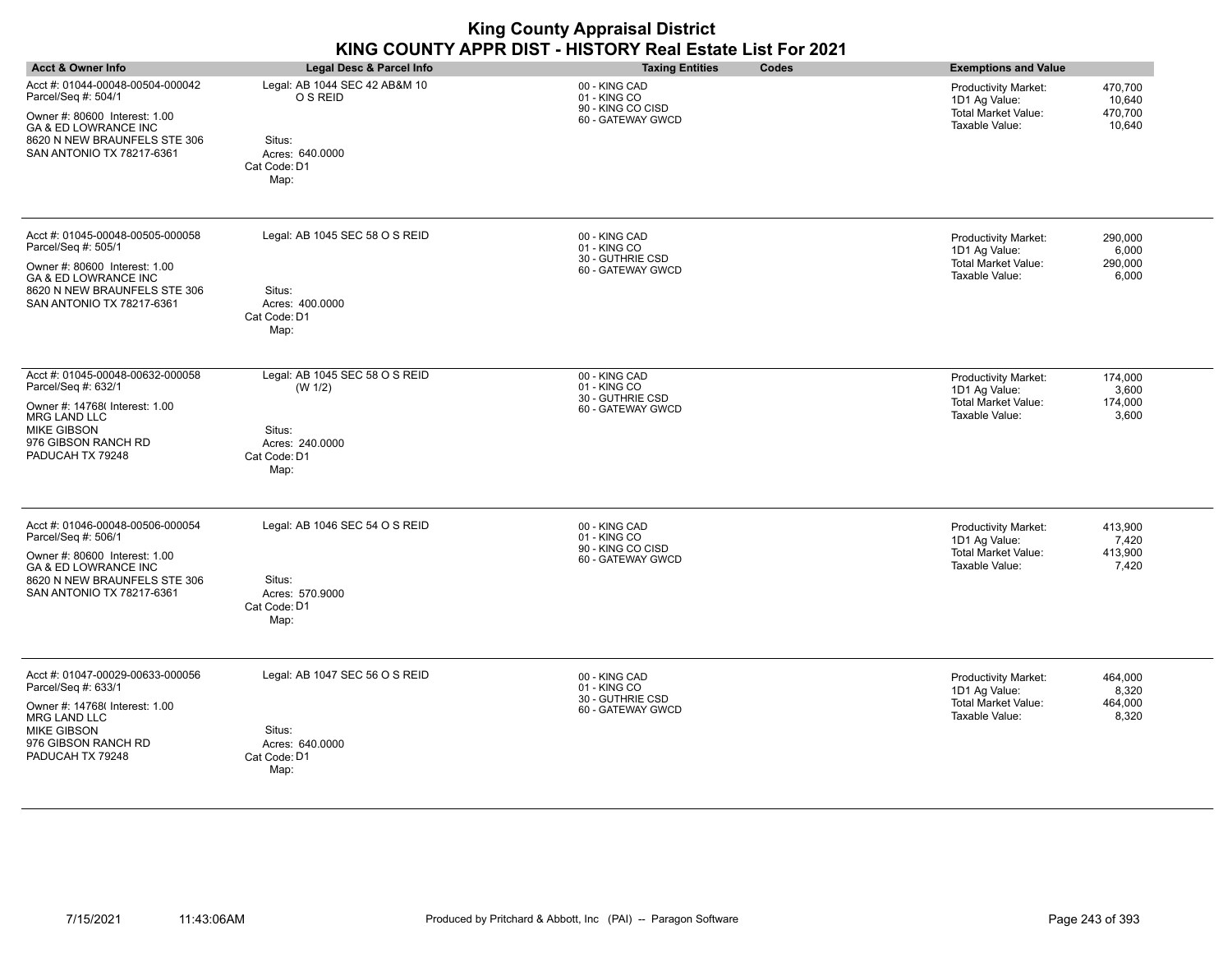| <b>King County Appraisal District</b><br>KING COUNTY APPR DIST - HISTORY Real Estate List For 2021                                                                                |                                                                                                                     |                                                                        |                                                                                                                               |  |
|-----------------------------------------------------------------------------------------------------------------------------------------------------------------------------------|---------------------------------------------------------------------------------------------------------------------|------------------------------------------------------------------------|-------------------------------------------------------------------------------------------------------------------------------|--|
| <b>Acct &amp; Owner Info</b>                                                                                                                                                      | <b>Legal Desc &amp; Parcel Info</b>                                                                                 | Codes<br><b>Taxing Entities</b>                                        | <b>Exemptions and Value</b>                                                                                                   |  |
| Acct #: 01048-00005-01749-000010<br>Parcel/Seq #: 1749/1<br>Owner #: 147506 Interest: 1.00<br>TONGUE RIVER RANCH LTD<br>205 RANCH ROAD<br>PADUCAH TX 79248                        | Legal: AB 1048 SEC 10 BLK 1/990<br><b>J W ROBERTSON</b><br>Situs:<br>Acres: 666.3500                                | 00 - KING CAD<br>01 - KING CO<br>30 - GUTHRIE CSD<br>60 - GATEWAY GWCD | Productivity Market:<br>503.760<br>1D1 Ag Value:<br>15,380<br>Total Market Value:<br>503.760<br>Taxable Value:<br>15,380      |  |
| Acct #: 01049-00013-00863-000206                                                                                                                                                  | Cat Code: D1<br>Map:<br>Legal: AB 1049 SEC 206 BLK F                                                                | 00 - KING CAD                                                          | Productivity Market:<br>254,280                                                                                               |  |
| Parcel/Seq #: 863/1<br>Owner #: 147554 Interest: 0.50<br>BRISCOE BILL & GAYLE FAMILY TR<br><b>BOX 284</b><br>GRAHAM TX 76450                                                      | W H SANDELL<br>Situs:<br>Acres: 328.1000<br>Cat Code: D1<br>Map:                                                    | 01 - KING CO<br>30 - GUTHRIE CSD<br>60 - GATEWAY GWCD                  | 1D1 Ag Value:<br>9,190<br>Total Market Value:<br>254,280<br>Taxable Value:<br>9,190                                           |  |
| Acct #: 01049-00013-00863-000206<br>Parcel/Seq #: 863/2<br>Owner #: 14769; Interest: 0.50<br><b>FRIEDEL DOUGLAS</b><br>5000 CIRCLE RIDGE DR WEST<br>FORT WORTH TX 76114           | Legal: AB 1049 SEC 206 BLK F<br>W H SANDELL<br>Situs:<br>Acres: 328.1000<br>Cat Code: D1<br>Map:                    | 00 - KING CAD<br>01 - KING CO<br>30 - GUTHRIE CSD<br>60 - GATEWAY GWCD | Productivity Market:<br>254,280<br>1D1 Ag Value:<br>9,190<br><b>Total Market Value:</b><br>254.280<br>Taxable Value:<br>9,190 |  |
| Acct #: 01051-00025-02102-000000<br>Parcel/Seq #: 2102/1<br>Owner #: 14777! Interest: 1.00<br><b>BRIGMAN FRED &amp; ANN LIVING TRUST</b><br>PO BOX 310<br>MAYPEARL TX 76064       | Legal: AB 1051 AB&M<br><b>WA SHEEK</b><br>Situs:<br>Acres: 164.0000<br>Cat Code: D1<br>Map:                         | 00 - KING CAD<br>01 - KING CO<br>30 - GUTHRIE CSD<br>60 - GATEWAY GWCD | Productivity Market:<br>132,510<br>1D1 Ag Value:<br>18,780<br>Total Market Value:<br>132,510<br>Taxable Value:<br>18,780      |  |
| Acct #: 01052-00025-00996-000014<br>Parcel/Seq #: 996/1<br>Owner #: 147748 Interest: 1.00<br><b>WICHITA RIVER LLC</b><br>WAYNE JACOBSON<br>12327 US HWY 169<br>HILL CITY MN 55748 | Legal: E/2 AB 1052 SEC 14 BLK 1/192<br>BS&F<br><b>WA SHEEK</b><br>Situs:<br>Acres: 320.0000<br>Cat Code: D1<br>Map: | 00 - KING CAD<br>01 - KING CO<br>30 - GUTHRIE CSD<br>60 - GATEWAY GWCD | 244.350<br>Productivity Market:<br>7,940<br>1D1 Ag Value:<br><b>Total Market Value:</b><br>244,350<br>Taxable Value:<br>7,940 |  |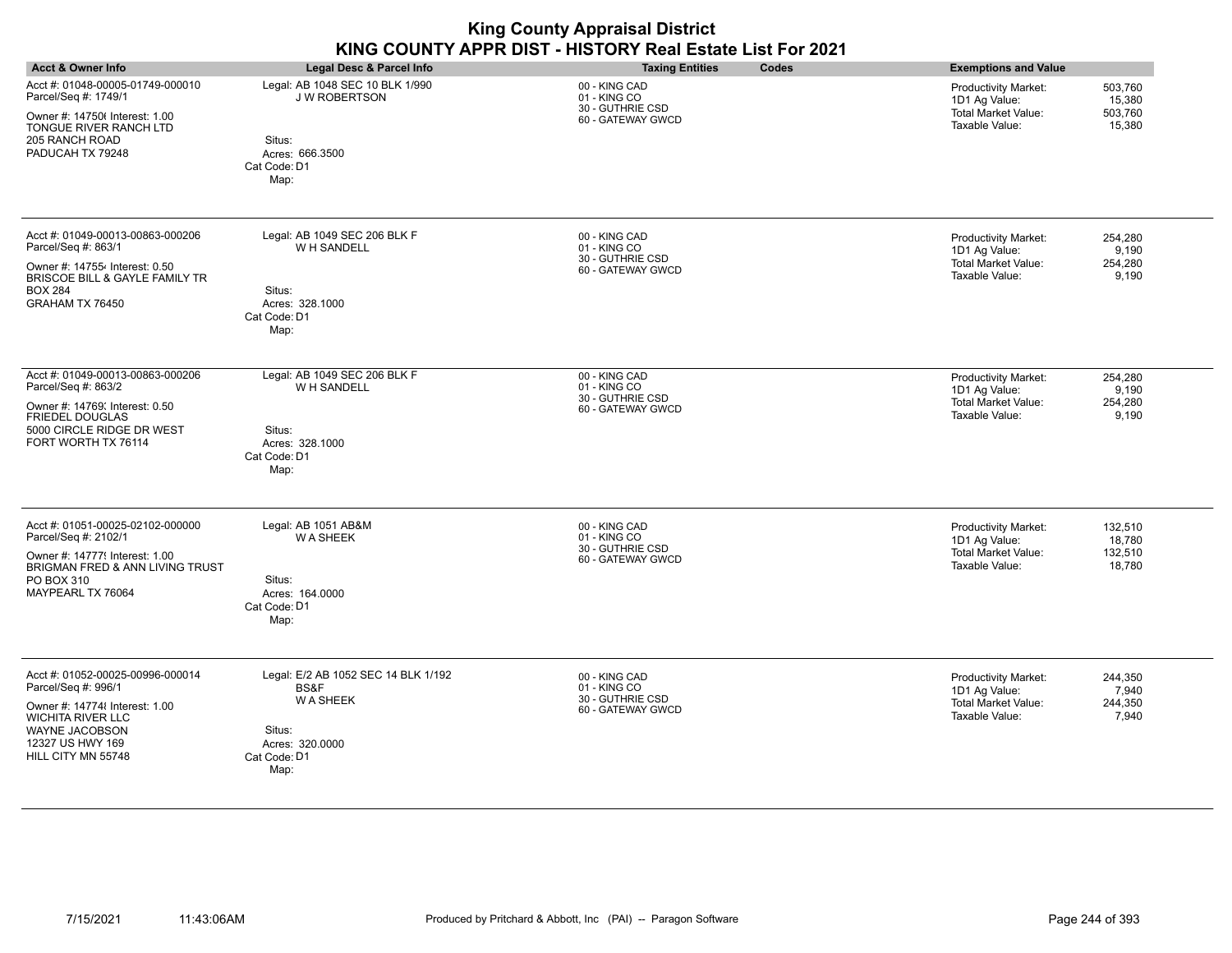| <b>King County Appraisal District</b><br>KING COUNTY APPR DIST - HISTORY Real Estate List For 2021                                                               |                                                                                                                     |                                                                        |                                                                                                                                    |  |
|------------------------------------------------------------------------------------------------------------------------------------------------------------------|---------------------------------------------------------------------------------------------------------------------|------------------------------------------------------------------------|------------------------------------------------------------------------------------------------------------------------------------|--|
| <b>Acct &amp; Owner Info</b>                                                                                                                                     | <b>Legal Desc &amp; Parcel Info</b>                                                                                 | <b>Taxing Entities</b><br><b>Codes</b>                                 | <b>Exemptions and Value</b>                                                                                                        |  |
| Acct #: 01052-00025-02197-000014<br>Parcel/Seq #: 2197/1<br>Owner #: 14775, Interest: 0.33<br><b>HENRY DANNY LEE</b><br>192 CR 191<br>GAINESVILLE TX 76240       | Legal: W/2 AB 1052 SEC 14 BLK 1/192<br>BS&F<br><b>WASHEEK</b><br>Situs:<br>Acres: 106.8800<br>Cat Code: D1<br>Map:  | 00 - KING CAD<br>01 - KING CO<br>30 - GUTHRIE CSD<br>60 - GATEWAY GWCD | <b>Productivity Market:</b><br>81,610<br>1D1 Ag Value:<br>2.650<br><b>Total Market Value:</b><br>81.610<br>2,650<br>Taxable Value: |  |
| Acct #: 01052-00025-02197-000014<br>Parcel/Seq #: 2197/3<br>Owner #: 14775! Interest: 0.33<br><b>HENRY GARY WAYNE</b><br><b>PO BOX 547</b><br>PADUCAH TX 79248   | Legal: W/2 AB 1052 SEC 14 BLK 1/192<br>BS&F<br><b>WA SHEEK</b><br>Situs:<br>Acres: 106.5600<br>Cat Code: D1<br>Map: | 00 - KING CAD<br>01 - KING CO<br>30 - GUTHRIE CSD<br>60 - GATEWAY GWCD | <b>Productivity Market:</b><br>81,370<br>1D1 Ag Value:<br>2.640<br><b>Total Market Value:</b><br>81,370<br>Taxable Value:<br>2,640 |  |
| Acct #: 01052-00025-02197-000014<br>Parcel/Seq #: 2197/2<br>Owner #: 14775 {Interest: 0.33<br><b>HENRY PATRICK WADE</b><br><b>PO BOX 547</b><br>PADUCAH TX 79248 | Legal: W/2 AB 1052 SEC 14 BLK 1/192<br>BS&F<br><b>WA SHEEK</b><br>Situs:<br>Acres: 106.5600<br>Cat Code: D1<br>Map: | 00 - KING CAD<br>01 - KING CO<br>30 - GUTHRIE CSD<br>60 - GATEWAY GWCD | Productivity Market:<br>81,370<br>1D1 Ag Value:<br>2,640<br><b>Total Market Value:</b><br>81,370<br>Taxable Value:<br>2.640        |  |
| Acct #: 01053-00007-00953-000172<br>Parcel/Seq #: 953/1<br>Owner #: 10110( Interest: 1.00<br>PITCHFORK LAND & CATTLE CO<br><b>BOX 120</b><br>GUTHRIE TX 79236    | Legal: AB 1053 SEC 172 J B TOWNSEND<br>Situs:<br>Acres: 160.0000<br>Cat Code: D1<br>Map:                            | 00 - KING CAD<br>01 - KING CO<br>30 - GUTHRIE CSD<br>60 - GATEWAY GWCD | Productivity Market:<br>124,050<br>10,250<br>1D1 Ag Value:<br><b>Total Market Value:</b><br>124,050<br>Taxable Value:<br>10,250    |  |
| Acct #: 01054-00005-00302-000002<br>Parcel/Seq #: 302/1<br>Owner #: 14780' Interest: 1.00<br>BLOUNT BEN AND IRENE<br>PO BOX 824<br>PADUCAH TX 79248              | Legal: AB 1054 SEC 2 W T WALTON<br>Situs:<br>Acres: 64,0000<br>Cat Code: D1<br>Map:                                 | 00 - KING CAD<br>01 - KING CO<br>30 - GUTHRIE CSD<br>60 - GATEWAY GWCD | 51,200<br>Productivity Market:<br>1D1 Ag Value:<br>6,780<br><b>Total Market Value:</b><br>51,200<br>Taxable Value:<br>6,780        |  |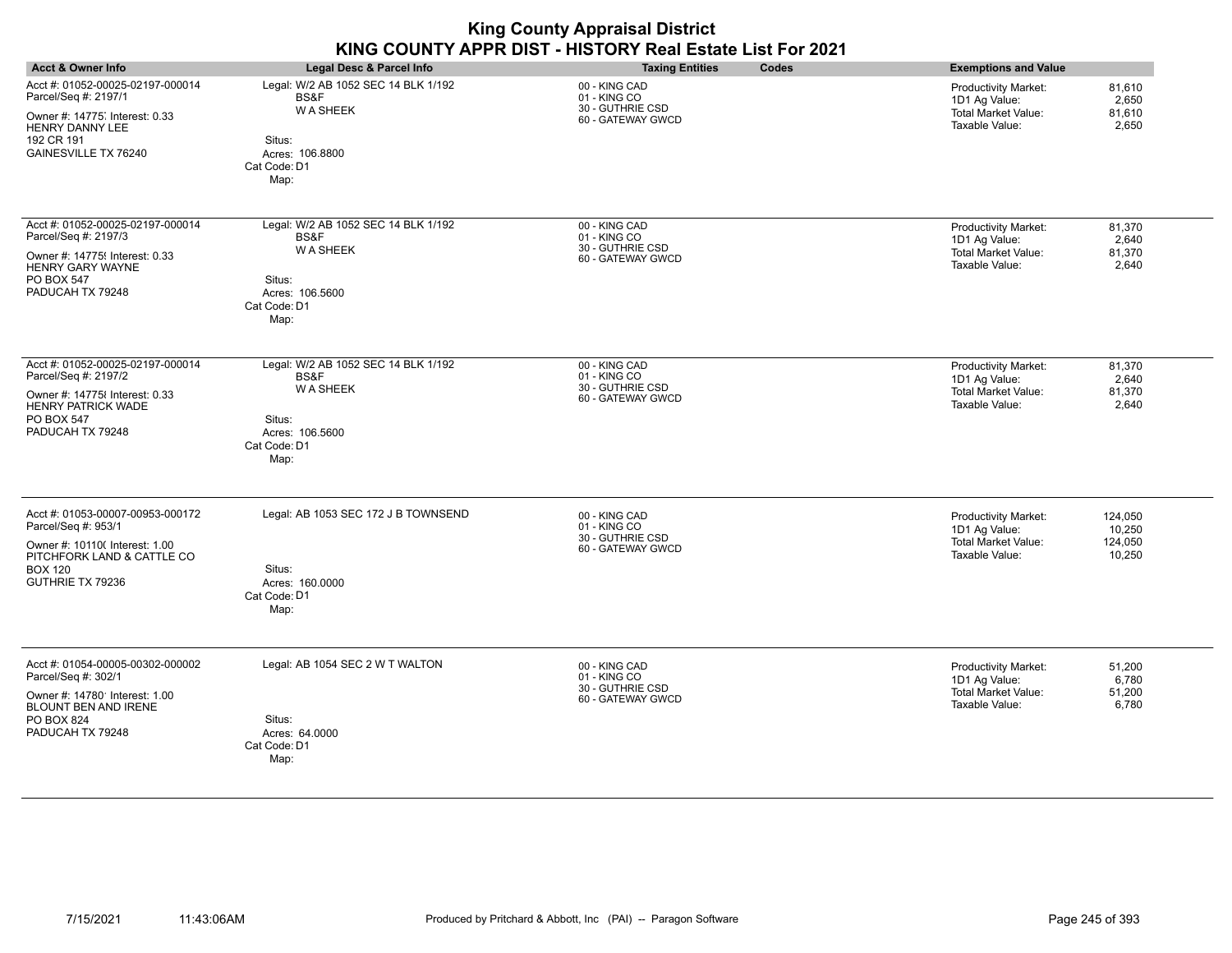| <b>King County Appraisal District</b><br>KING COUNTY APPR DIST - HISTORY Real Estate List For 2021                                                               |                                                                                                           |                                                                        |                                                                                                                                        |  |
|------------------------------------------------------------------------------------------------------------------------------------------------------------------|-----------------------------------------------------------------------------------------------------------|------------------------------------------------------------------------|----------------------------------------------------------------------------------------------------------------------------------------|--|
| <b>Acct &amp; Owner Info</b>                                                                                                                                     | <b>Legal Desc &amp; Parcel Info</b>                                                                       | Codes<br><b>Taxing Entities</b>                                        | <b>Exemptions and Value</b>                                                                                                            |  |
| Acct #: 01054-00005-01750-000002<br>Parcel/Seq #: 1750/1<br>Owner #: 147506 Interest: 1.00<br>TONGUE RIVER RANCH LTD<br>205 RANCH ROAD<br>PADUCAH TX 79248       | Legal: AB 1054 SEC 2 BLK 184<br><b>W T WALTON</b><br>Situs:<br>Acres: 389.1500<br>Cat Code: D1<br>Map:    | 00 - KING CAD<br>01 - KING CO<br>30 - GUTHRIE CSD<br>60 - GATEWAY GWCD | <b>Productivity Market:</b><br>296,360<br>1D1 Ag Value:<br>19,810<br><b>Total Market Value:</b><br>296.360<br>Taxable Value:<br>19,810 |  |
| Acct #: 01055-00005-01751-000010<br>Parcel/Seq #: 1751/1<br>Owner #: 147506 Interest: 1.00<br>TONGUE RIVER RANCH LTD<br>205 RANCH ROAD<br>PADUCAH TX 79248       | Legal: AB 1055 SEC 10 BLK 1/987<br><b>W F WALTON</b><br>Situs:<br>Acres: 450.7000<br>Cat Code: D1<br>Map: | 00 - KING CAD<br>01 - KING CO<br>30 - GUTHRIE CSD<br>60 - GATEWAY GWCD | Productivity Market:<br>345,660<br>1D1 Ag Value:<br>11,310<br><b>Total Market Value:</b><br>345,660<br>Taxable Value:<br>11,310        |  |
| Acct #: 01056-00044-00167-000004<br>Parcel/Seq #: 167/1<br>Owner #: 14781 Interest: 1.00<br>ROSS DUNCAN PROPERTIES LLC<br>P.O. BOX 647<br>ARTESIA NM 88221-0647  | Legal: AB 1056 SEC 4 P ADAMS<br>Situs:<br>Acres: 155.1220<br>Cat Code: D1<br>Map:                         | 00 - KING CAD<br>01 - KING CO<br>30 - GUTHRIE CSD<br>60 - GATEWAY GWCD | Productivity Market:<br>112,460<br>1D1 Ag Value:<br>2,020<br><b>Total Market Value:</b><br>112,460<br>Taxable Value:<br>2,020          |  |
| Acct #: 01056-00044-02593-000004<br>Parcel/Seq #: 2593/1<br>Owner #: 14781 Interest: 1.00<br>ROSS DUNCAN PROPERTIES LLC<br>P.O. BOX 647<br>ARTESIA NM 88221-0647 | Legal: AB 1056 SEC 4 P ADAMS<br>Situs:<br>Acres: 13.9420<br>Cat Code: D1<br>Map:                          | 00 - KING CAD<br>01 - KING CO<br>30 - GUTHRIE CSD<br>60 - GATEWAY GWCD | <b>Productivity Market:</b><br>10,110<br>1D1 Ag Value:<br>180<br><b>Total Market Value:</b><br>10,110<br>Taxable Value:<br>180         |  |
| Acct #: 01057-00007-02135-000177<br>Parcel/Seq #: 2135/1<br>Owner #: 10110( Interest: 1.00<br>PITCHFORK LAND & CATTLE CO<br><b>BOX 120</b><br>GUTHRIE TX 79236   | Legal: AB 1057 SEC 177<br>BS&F<br>Situs:<br>Acres: 656.0000<br>Cat Code: D1<br>Map:                       | 00 - KING CAD<br>01 - KING CO<br>30 - GUTHRIE CSD<br>60 - GATEWAY GWCD | <b>Productivity Market:</b><br>502,950<br>1D1 Ag Value:<br>32,390<br><b>Total Market Value:</b><br>502,950<br>Taxable Value:<br>32,390 |  |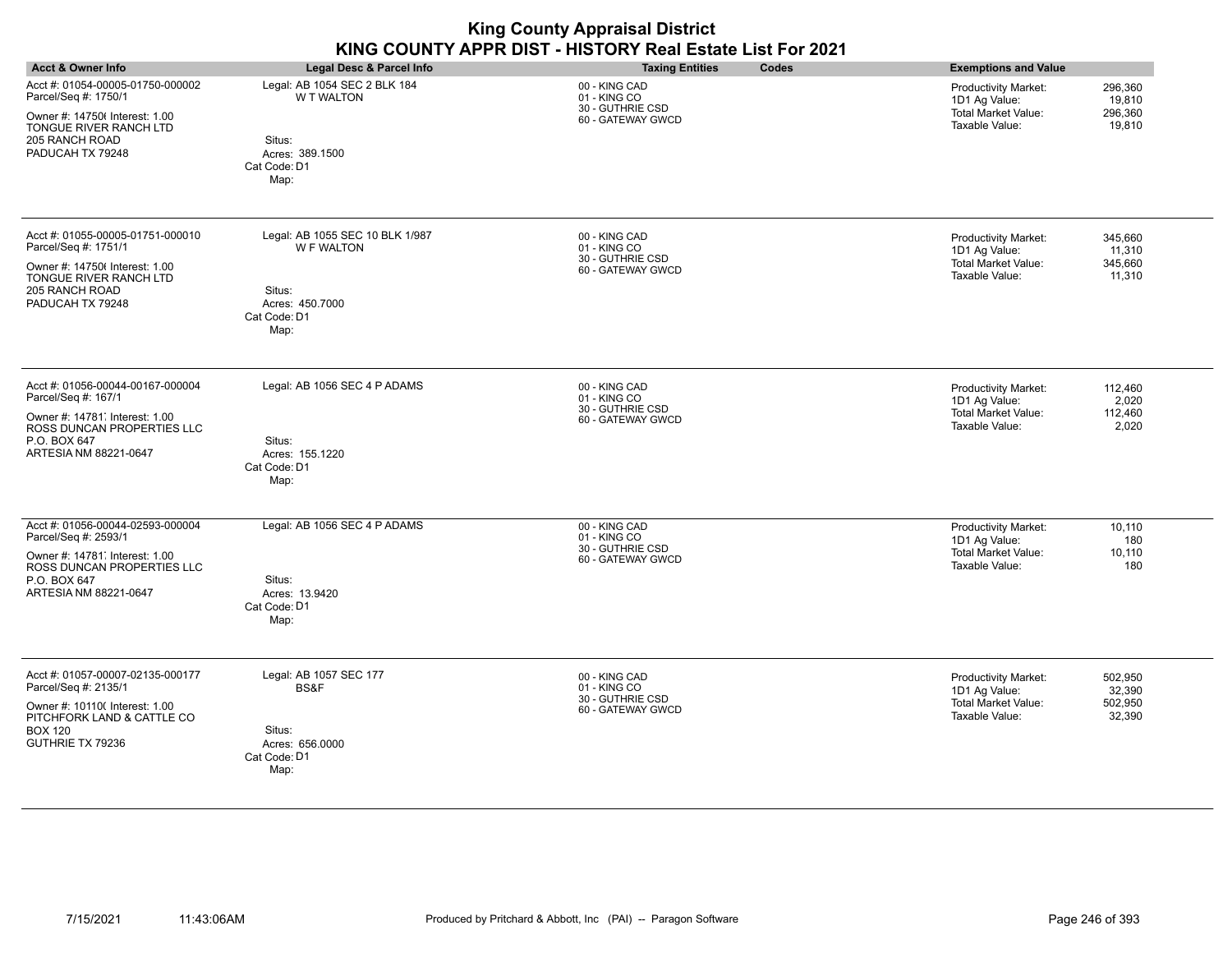| <b>Acct &amp; Owner Info</b>                                                                                                                                               | <b>Legal Desc &amp; Parcel Info</b>                                                                          | <b>Taxing Entities</b><br>Codes                                        | <b>Exemptions and Value</b>                                                                                                                                                                                |
|----------------------------------------------------------------------------------------------------------------------------------------------------------------------------|--------------------------------------------------------------------------------------------------------------|------------------------------------------------------------------------|------------------------------------------------------------------------------------------------------------------------------------------------------------------------------------------------------------|
| Acct #: 01058-00044-00168-000008<br>Parcel/Seq #: 168/1<br>Owner #: 14781, Interest: 1.00<br>ROSS DUNCAN PROPERTIES LLC<br>P.O. BOX 647<br>ARTESIA NM 88221-0647           | Legal: AB 1058 SEC 8 R S BRANNIN<br>Situs:<br>Acres: 111.6590<br>Cat Code: D1<br>Map:                        | 00 - KING CAD<br>01 - KING CO<br>30 - GUTHRIE CSD<br>60 - GATEWAY GWCD | 80,950<br>Productivity Market:<br>1D1 Ag Value:<br>1,450<br><b>Total Market Value:</b><br>80,950<br>Taxable Value:<br>1,450                                                                                |
| Acct #: 01059-00011-01700-000000<br>Parcel/Seq #: 1700/1<br>Owner #: 12210( Interest: 1.00<br>SPRINGER FAMILY RANCHES LP<br><b>PO BOX 280</b><br><b>ASPERMONT TX 79502</b> | Legal: IMPROVEMENT ON AB 1059<br>HTC BLK F SEC 172<br>Situs:<br>Acres: 656.0000<br>Cat Code: D1 E D2<br>Map: | 00 - KING CAD<br>01 - KING CO<br>30 - GUTHRIE CSD<br>60 - GATEWAY GWCD | Land NonHomesite:<br>1,600<br>64,360<br>Improvement NonHomesite:<br>496,600<br><b>Productivity Market:</b><br>1D1 Ag Value:<br>23,540<br><b>Total Market Value:</b><br>562,560<br>Taxable Value:<br>89,500 |
| Acct #: 01060-00013-01701-000194<br>Parcel/Seq #: 1701/1<br>Owner #: 12210( Interest: 1.00<br>SPRINGER FAMILY RANCHES LP<br>PO BOX 280<br>ASPERMONT TX 79502               | Legal: AB 1060 BLK F SEC 194 H&TC<br>J B BRYANT<br>Situs:<br>Acres: 656.0000<br>Cat Code: D1<br>Map:         | 00 - KING CAD<br>01 - KING CO<br>30 - GUTHRIE CSD<br>60 - GATEWAY GWCD | Productivity Market:<br>475,600<br>1D1 Ag Value:<br>9,840<br><b>Total Market Value:</b><br>475,600<br>Taxable Value:<br>9,840                                                                              |
| Acct #: 01061-00013-01702-000188<br>Parcel/Seq #: 1702/1<br>Owner #: 12210( Interest: 1.00<br>SPRINGER FAMILY RANCHES LP<br>PO BOX 280<br>ASPERMONT TX 79502               | Legal: AB 1061 SEC 188 BLK F H&TC<br><b>J B BRYANT</b><br>Situs:<br>Acres: 656.0000<br>Cat Code: D1<br>Map:  | 00 - KING CAD<br>01 - KING CO<br>30 - GUTHRIE CSD<br>60 - GATEWAY GWCD | <b>Productivity Market:</b><br>475.610<br>8,720<br>1D1 Ag Value:<br><b>Total Market Value:</b><br>475,610<br>Taxable Value:<br>8,720                                                                       |
| Acct #: 01062-00013-01703-000174<br>Parcel/Seq #: 1703/1<br>Owner #: 12210( Interest: 1.00<br>SPRINGER FAMILY RANCHES LP<br><b>PO BOX 280</b><br>ASPERMONT TX 79502        | Legal: AB 1062 SEC 174 BLK F H&TC<br>J B BRYANT<br>Situs:<br>Acres: 656.0000<br>Cat Code: D1<br>Map:         | 00 - KING CAD<br>01 - KING CO<br>30 - GUTHRIE CSD<br>60 - GATEWAY GWCD | <b>Productivity Market:</b><br>475,600<br>1D1 Ag Value:<br>9,430<br><b>Total Market Value:</b><br>475,600<br>Taxable Value:<br>9,430                                                                       |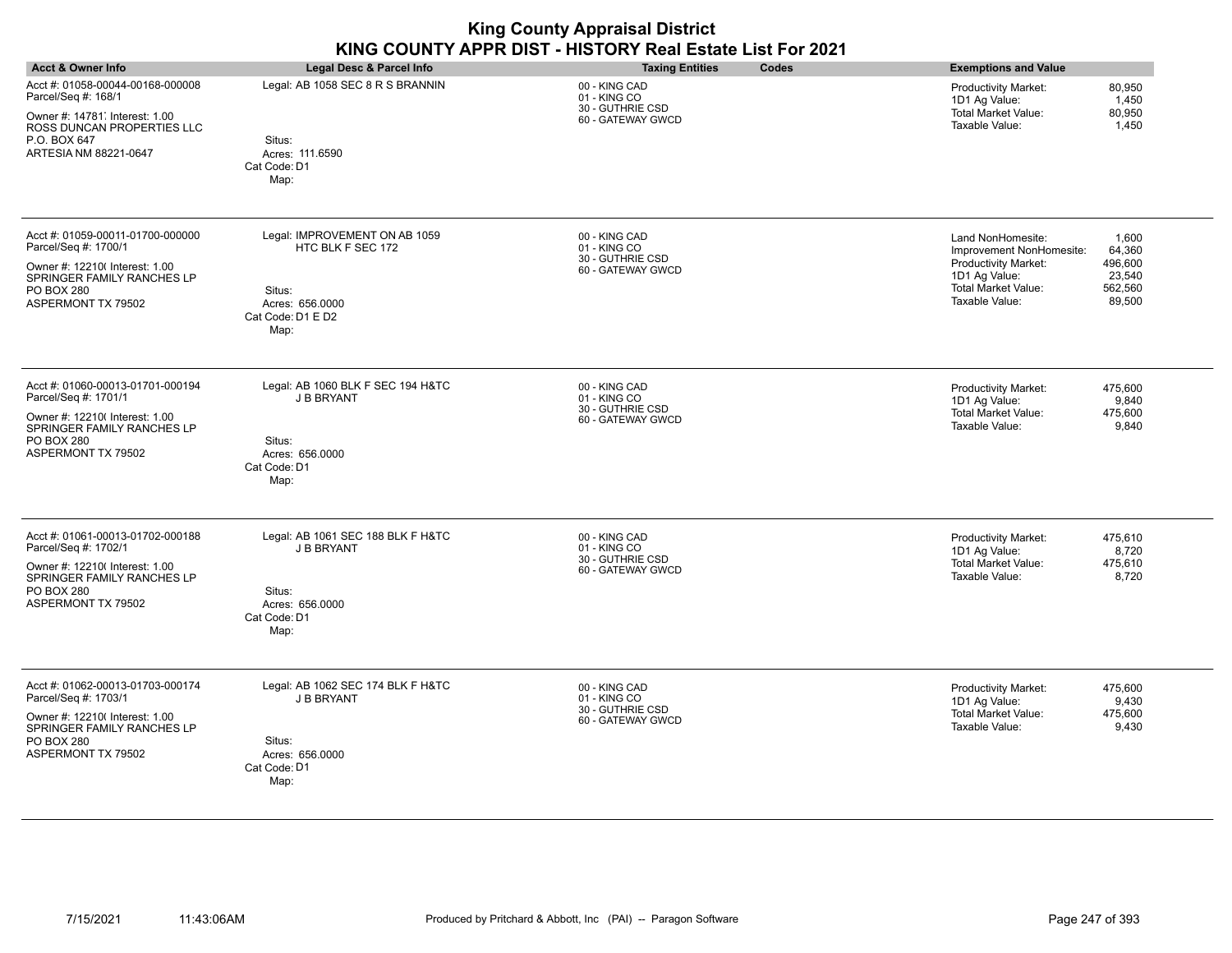| <b>Acct &amp; Owner Info</b>                                                                                                                                                                         | Legal Desc & Parcel Info                                                                                         | <b>Taxing Entities</b><br>Codes                                        | <b>Exemptions and Value</b>                                                                                                                                          |
|------------------------------------------------------------------------------------------------------------------------------------------------------------------------------------------------------|------------------------------------------------------------------------------------------------------------------|------------------------------------------------------------------------|----------------------------------------------------------------------------------------------------------------------------------------------------------------------|
| Acct #: 01063-00040-01434-000092<br>Parcel/Seq #: 1434/1<br>Owner #: 147818 Interest: 1.00<br>J.M. CARNES FAMILY LIMITED<br><b>PARTNERSHIP</b><br>12 WOODLAND CREEK CIRCLE<br>WICHITA FALLS TX 76302 | Legal: AB 1063 SEC 92 BLK 1050 H&TC<br><b>J G CARRUTH</b><br>Situs:<br>Acres: 0.0930<br>Cat Code: D1<br>Map:     | 00 - KING CAD<br>01 - KING CO<br>30 - GUTHRIE CSD<br>60 - GATEWAY GWCD | Productivity Market:<br>70<br>1D1 Ag Value:<br>10<br><b>Total Market Value:</b><br>70<br>Taxable Value:<br>10                                                        |
| Acct #: 01063-00040-02379-000092<br>Parcel/Seq #: 2379/1<br>Owner #: 14772; Interest: 1.00<br>DWAYNE JOHNSON LLC<br>5336 STATE HIGHWAY 222 EAST<br>KNOX CITY TX 79529                                | Legal: AB 1063 SEC 92 BLK 1050<br>H&TC RR CO J G CARRUTH<br>Situs:<br>Acres: 646.5850<br>Cat Code: D1 D2<br>Map: | 00 - KING CAD<br>01 - KING CO<br>30 - GUTHRIE CSD<br>60 - GATEWAY GWCD | Improvement NonHomesite:<br>4,000<br>Productivity Market:<br>484.940<br>1D1 Ag Value:<br>13,580<br><b>Total Market Value:</b><br>488,940<br>Taxable Value:<br>17,580 |
| Acct #: 01063-00040-02381-000092<br>Parcel/Seq #: 2381/1<br>Owner #: 14772( Interest: 1.00<br><b>BROOK VALLEY RANCH, LLC</b><br>543 PARK HEIGHTS CIRCLE<br><b>TYLER TX 75701</b>                     | Legal: AB 1063 SEC 92 BLK 1050 H&TC<br><b>J G CARRUTH</b><br>Situs:<br>Acres: 3.2210<br>Cat Code: D1<br>Map:     | 00 - KING CAD<br>01 - KING CO<br>30 - GUTHRIE CSD<br>60 - GATEWAY GWCD | Productivity Market:<br>2,420<br>1D1 Ag Value:<br>70<br><b>Total Market Value:</b><br>2,420<br>Taxable Value:<br>70                                                  |
| Acct #: 01063-00040-02486-000092<br>Parcel/Seq #: 2486/1<br>Owner #: 14785! Interest: 1.00<br>4130, LLC<br>PO BOX 845<br>ASPERMONT TX 79502                                                          | Legal: AB 1063 SEC 92 BLK 1050 H&TC<br><b>J G CARRUTH</b><br>Situs:<br>Acres: 1.7510<br>Cat Code: D1<br>Map:     | 00 - KING CAD<br>01 - KING CO<br>30 - GUTHRIE CSD<br>60 - GATEWAY GWCD | Productivity Market:<br>1,310<br>1D1 Ag Value:<br>40<br><b>Total Market Value:</b><br>1,310<br>Taxable Value:<br>40                                                  |
| Acct #: 01063-00040-02687-000092<br>Parcel/Seq #: 2687/1<br>Owner #: 14786; Interest: 1.00<br><b>BRAZOS ELECTRIC POWER</b><br>COOPERATIVE, INC<br>PO BOX 2585<br><b>WACO TX 76702</b>                | Legal: AB 1063 SEC 92 BLK 1050<br>H&TC RR CO J G CARRUTH<br>Situs:<br>Acres: 6.1440<br>Cat Code: E<br>Map:       | 00 - KING CAD<br>01 - KING CO<br>30 - GUTHRIE CSD<br>60 - GATEWAY GWCD | Land NonHomesite:<br>4,610<br><b>Total Market Value:</b><br>4,610<br>Taxable Value:<br>4,610                                                                         |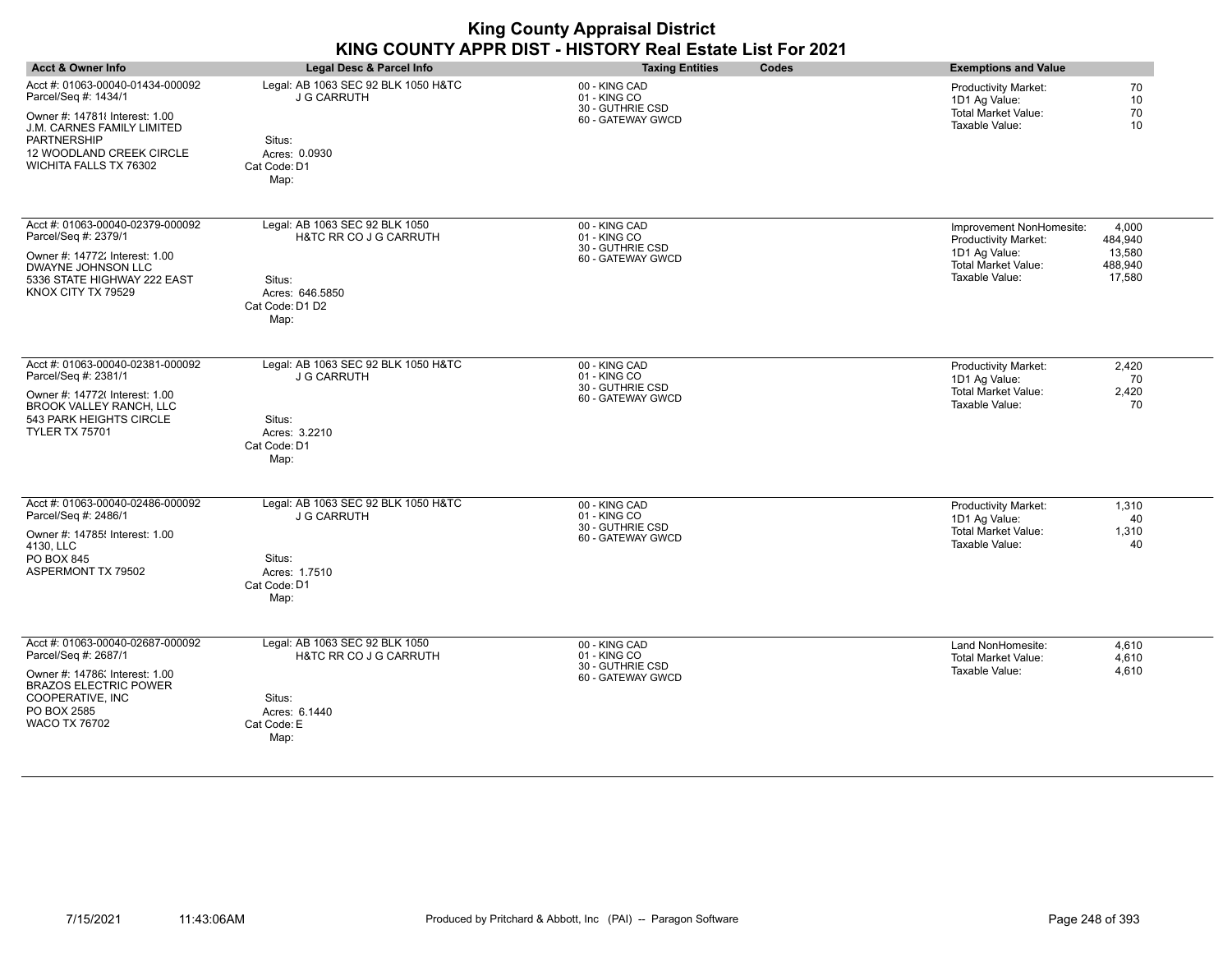| <b>Acct &amp; Owner Info</b>                                                                                                                                                                         | Legal Desc & Parcel Info                                                                                                     | <b>Taxing Entities</b><br>Codes                                        | <b>Exemptions and Value</b>                                                                                                                                                                                                                  |
|------------------------------------------------------------------------------------------------------------------------------------------------------------------------------------------------------|------------------------------------------------------------------------------------------------------------------------------|------------------------------------------------------------------------|----------------------------------------------------------------------------------------------------------------------------------------------------------------------------------------------------------------------------------------------|
| Acct #: 01064-00042-02411-000000<br>Parcel/Seq #: 2411/1<br>Owner #: 14772( Interest: 1.00<br><b>BROOK VALLEY RANCH, LLC</b><br>543 PARK HEIGHTS CIRCLE<br><b>TYLER TX 75701</b>                     | Legal: IMPROVEMENT ON AB 1064<br>SEC 94 BLK 108 H&TCRR<br>Situs: 2826 CR 379<br>Acres: 603.5820<br>Cat Code: D1 E D2<br>Map: | 00 - KING CAD<br>01 - KING CO<br>30 - GUTHRIE CSD<br>60 - GATEWAY GWCD | 800<br>Land NonHomesite:<br>274,410<br>Improvement Homesite:<br>9,500<br>Improvement NonHomesite:<br><b>Productivity Market:</b><br>451,940<br>1D1 Ag Value:<br>12,650<br><b>Total Market Value:</b><br>736,650<br>Taxable Value:<br>297,360 |
| Acct #: 01064-00042-02422-000094<br>Parcel/Seq #: 2422/1<br>Owner #: 147818 Interest: 1.00<br>J.M. CARNES FAMILY LIMITED<br><b>PARTNERSHIP</b><br>12 WOODLAND CREEK CIRCLE<br>WICHITA FALLS TX 76302 | Legal: AB 1064 SEC 94 BLK 108 H&TC<br><b>J G CARRUTH</b><br>Situs:<br>Acres: 0.1000<br>Cat Code: D1<br>Map:                  | 00 - KING CAD<br>01 - KING CO<br>30 - GUTHRIE CSD<br>60 - GATEWAY GWCD | Productivity Market:<br>80<br>1D1 Ag Value:<br>10<br><b>Total Market Value:</b><br>80<br>Taxable Value:<br>10                                                                                                                                |
| Acct #: 01064-00042-02433-000094<br>Parcel/Seq #: 2433/1<br>Owner #: 14761; Interest: 1.00<br>****** CONFIDENTIAL OWNER *******                                                                      | Legal: * CONFIDENTIAL OWNER *<br>Situs:<br>Acres: 19.0590<br>Cat Code: D1<br>Map:                                            | 00 - KING CAD<br>01 - KING CO<br>30 - GUTHRIE CSD<br>60 - GATEWAY GWCD | 14,290<br><b>Productivity Market:</b><br>400<br>1D1 Ag Value:<br>Total Market Value:<br>14,290<br>Taxable Value:<br>400                                                                                                                      |
| Acct #: 01065-00007-01110-000178<br>Parcel/Seq #: 1110/4<br>Owner #: 14776! Interest: 0.25<br><b>MARTIN SMITH SUMMER</b><br>6408 ROUGH RD<br>CLEBURNE TX 76031-0972                                  | Legal: AB 1065 SEC 178 BS&F<br><b>T CARPENTER</b><br>Situs:<br>Acres: 6.7895<br>Cat Code: D1<br>Map:                         | 00 - KING CAD<br>01 - KING CO<br>30 - GUTHRIE CSD<br>60 - GATEWAY GWCD | Productivity Market:<br>5,090<br>1D1 Ag Value:<br>130<br><b>Total Market Value:</b><br>5,090<br>Taxable Value:<br>130                                                                                                                        |
| Acct #: 01065-00007-01110-000178<br>Parcel/Seq #: 1110/3<br>Owner #: 147764 Interest: 0.25<br>PERSALL SMITH JANELLE<br>2395 HARRISON ST<br>BEAUMONT TX 77702-1752                                    | Legal: AB 1065 SEC 178 BS&F<br><b>T CARPENTER</b><br>Situs:<br>Acres: 6.7895<br>Cat Code: D1<br>Map:                         | 00 - KING CAD<br>01 - KING CO<br>30 - GUTHRIE CSD<br>60 - GATEWAY GWCD | <b>Productivity Market:</b><br>5,090<br>1D1 Ag Value:<br>130<br><b>Total Market Value:</b><br>5,090<br>Taxable Value:<br>130                                                                                                                 |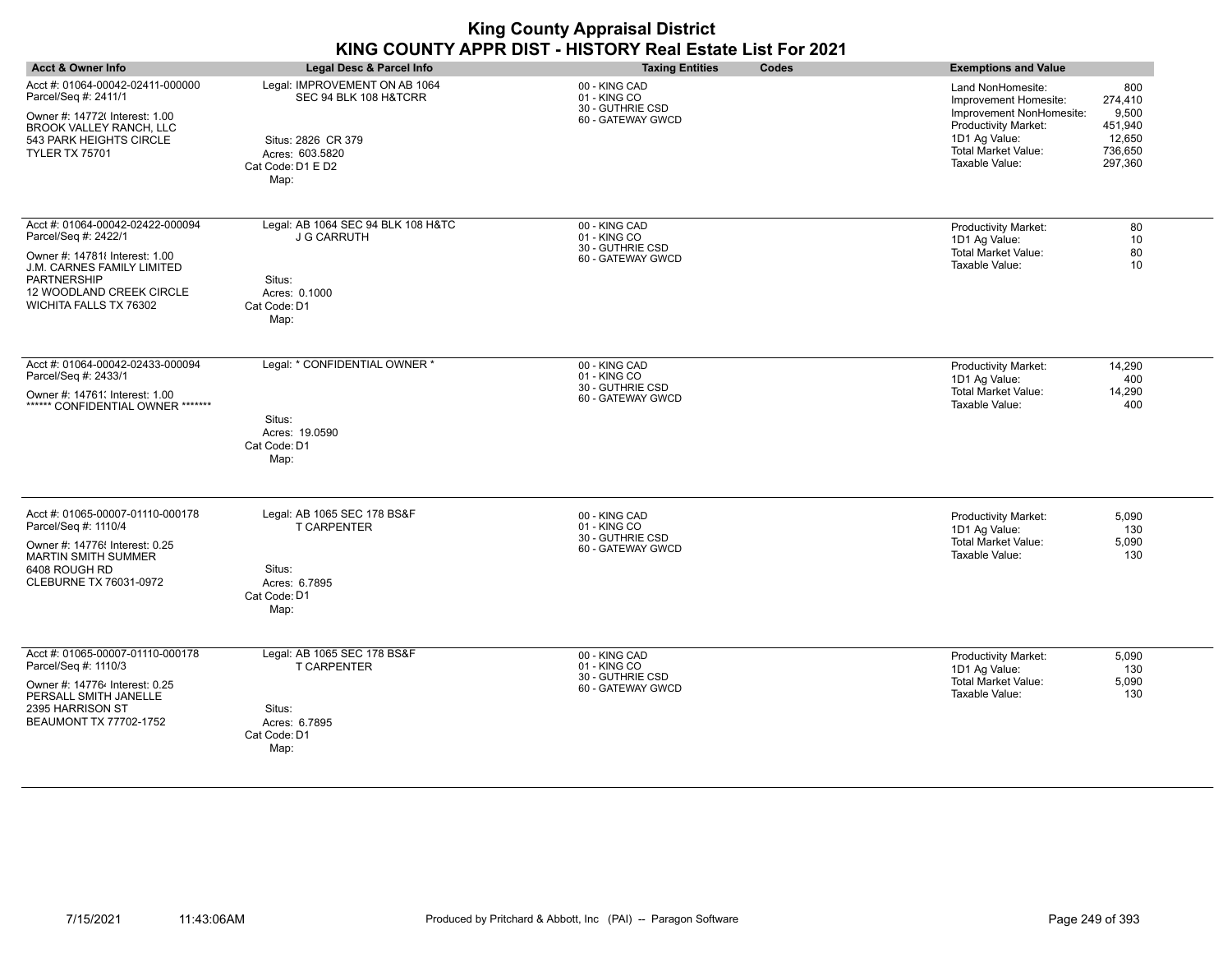| <b>King County Appraisal District</b><br>KING COUNTY APPR DIST - HISTORY Real Estate List For 2021                                                                         |                                                                                                        |                                                                        |                                                                                                                                    |  |
|----------------------------------------------------------------------------------------------------------------------------------------------------------------------------|--------------------------------------------------------------------------------------------------------|------------------------------------------------------------------------|------------------------------------------------------------------------------------------------------------------------------------|--|
| <b>Acct &amp; Owner Info</b>                                                                                                                                               | Legal Desc & Parcel Info                                                                               | <b>Taxing Entities</b><br><b>Codes</b>                                 | <b>Exemptions and Value</b>                                                                                                        |  |
| Acct #: 01065-00007-01110-000178<br>Parcel/Seq #: 1110/1<br>Owner #: 14776; Interest: 0.25<br>SMITH MARK D<br>7203 61ST STREET<br>LUBBOCK TX 79407                         | Legal: AB 1065 SEC 178 BS&F<br><b>T CARPENTER</b><br>Situs:<br>Acres: 6.7895<br>Cat Code: D1<br>Map:   | 00 - KING CAD<br>01 - KING CO<br>30 - GUTHRIE CSD<br>60 - GATEWAY GWCD | <b>Productivity Market:</b><br>5,090<br>1D1 Ag Value:<br>130<br><b>Total Market Value:</b><br>5.090<br>Taxable Value:<br>130       |  |
| Acct #: 01065-00007-01110-000178<br>Parcel/Seq #: 1110/2<br>Owner #: 14776; Interest: 0.25<br>SMITH TODD J<br>163 CR 112<br>PADUCAH TX 79248                               | Legal: AB 1065 SEC 178 BS&F<br><b>T CARPENTER</b><br>Situs:<br>Acres: 6.7895<br>Cat Code: D1<br>Map:   | 00 - KING CAD<br>01 - KING CO<br>30 - GUTHRIE CSD<br>60 - GATEWAY GWCD | <b>Productivity Market:</b><br>5.090<br>1D1 Ag Value:<br>130<br>Total Market Value:<br>5,090<br>Taxable Value:<br>130              |  |
| Acct #: 01065-00007-01121-000178<br>Parcel/Seq #: 1121/1<br>Owner #: 147744 Interest: 1.00<br>CARPENTER JOHN CLINT & PENNY<br><b>MARIE</b><br>PO BOX 25<br>SLATON TX 79364 | Legal: AB 1065 SEC 178 BS&F<br><b>T CARPENTER</b><br>Situs:<br>Acres: 159.9000<br>Cat Code: D1<br>Map: | 00 - KING CAD<br>01 - KING CO<br>30 - GUTHRIE CSD<br>60 - GATEWAY GWCD | <b>Productivity Market:</b><br>126,870<br>1D1 Ag Value:<br>15,120<br>Total Market Value:<br>126,870<br>Taxable Value:<br>15,120    |  |
| Acct #: 01065-00007-01863-000178<br>Parcel/Seq #: 1863/1<br>Owner #: 14774! Interest: 0.33<br><b>BALDWIN JUDY SMITH</b><br>PO BOX 31446<br>AMARILLO TX 79120               | Legal: AB 1065 SEC 178 BS&F<br><b>T CARPENTER</b><br>Situs:<br>Acres: 44.2782<br>Cat Code: D1<br>Map:  | 00 - KING CAD<br>01 - KING CO<br>30 - GUTHRIE CSD<br>60 - GATEWAY GWCD | <b>Productivity Market:</b><br>35,420<br>1D1 Ag Value:<br>4,690<br><b>Total Market Value:</b><br>35,420<br>Taxable Value:<br>4,690 |  |
| Acct #: 01065-00007-01863-000178<br>Parcel/Seq #: 1863/3<br>Owner #: 14775' Interest: 0.33<br><b>REED COLLEEN SMITH</b><br><b>PO BOX 776</b><br>SILVERTON TX 79257         | Legal: AB 1065 SEC 178 BS&F<br><b>T CARPENTER</b><br>Situs:<br>Acres: 44.2915<br>Cat Code: D1<br>Map:  | 00 - KING CAD<br>01 - KING CO<br>30 - GUTHRIE CSD<br>60 - GATEWAY GWCD | <b>Productivity Market:</b><br>35,430<br>1D1 Ag Value:<br>4,690<br><b>Total Market Value:</b><br>35,430<br>Taxable Value:<br>4,690 |  |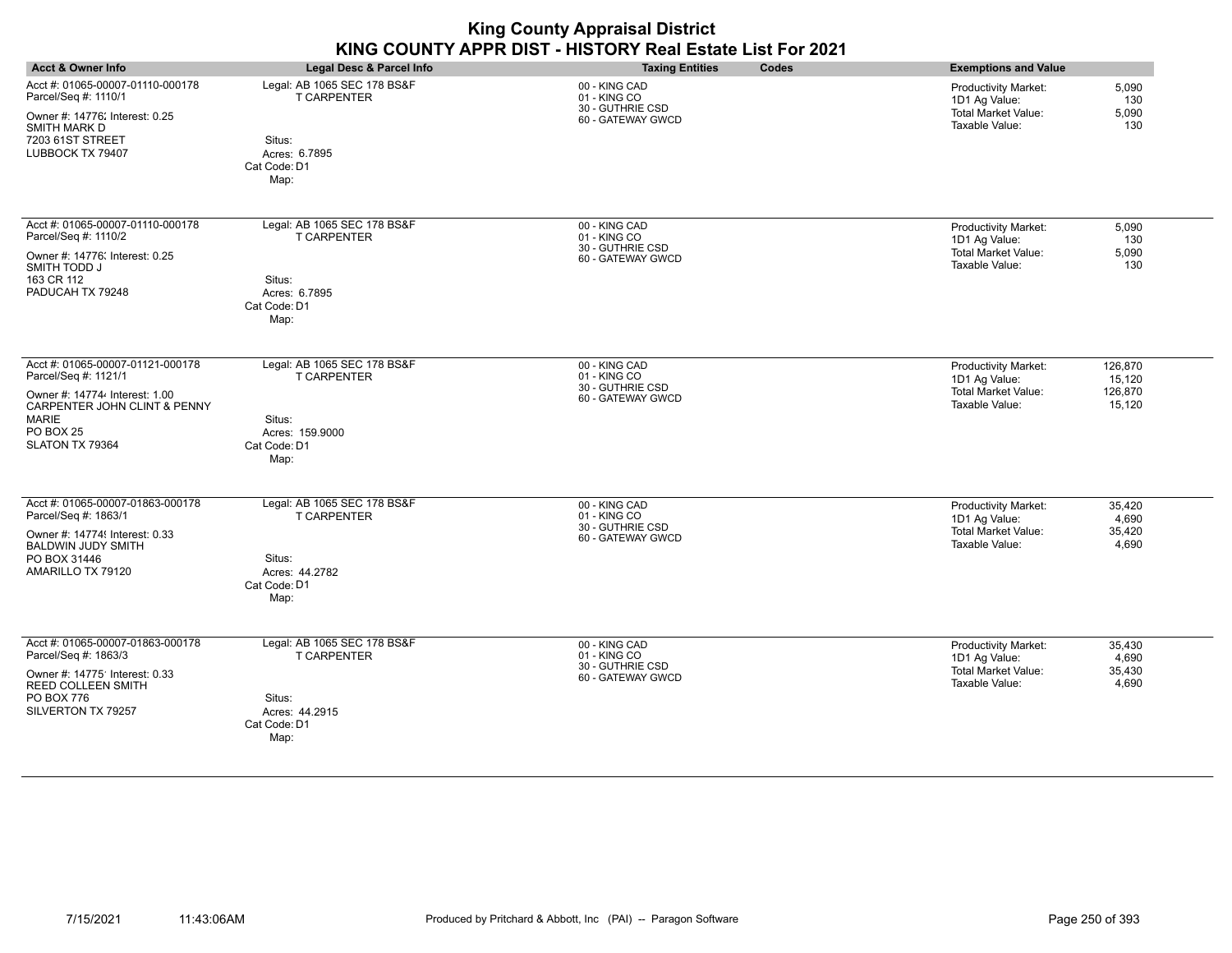| <b>Acct &amp; Owner Info</b>                                                                                                                                              | Legal Desc & Parcel Info                                                                               | <b>Taxing Entities</b><br>Codes                                        | <b>Exemptions and Value</b>                                                                                                            |
|---------------------------------------------------------------------------------------------------------------------------------------------------------------------------|--------------------------------------------------------------------------------------------------------|------------------------------------------------------------------------|----------------------------------------------------------------------------------------------------------------------------------------|
| Acct #: 01065-00007-01863-000178<br>Parcel/Seq #: 1863/2<br>Owner #: 14775( Interest: 0.33<br>SMITH SHARMA<br>PO BOX 31446<br>AMARILLO TX 79120-1446                      | Legal: AB 1065 SEC 178 BS&F<br><b>T CARPENTER</b><br>Situs:<br>Acres: 44.2782<br>Cat Code: D1<br>Map:  | 00 - KING CAD<br>01 - KING CO<br>30 - GUTHRIE CSD<br>60 - GATEWAY GWCD | 35,420<br><b>Productivity Market:</b><br>1D1 Ag Value:<br>4,690<br><b>Total Market Value:</b><br>35,420<br>Taxable Value:<br>4,690     |
| Acct #: 01067-00035-00765-000050<br>Parcel/Seq #: 765/1<br>Owner #: 92100 Interest: 1.00<br>NIBLO FAMILY PARTNERSHIP LTD<br>104 PINE STREET SUITE 601<br>ABILENE TX 79601 | Legal: AB 1067 SEC 50 H&TC<br><b>J B CHILDERS</b><br>Situs:<br>Acres: 640.0000<br>Cat Code: D1<br>Map: | 00 - KING CAD<br>01 - KING CO<br>30 - GUTHRIE CSD<br>60 - GATEWAY GWCD | Productivity Market:<br>480,000<br>1D1 Ag Value:<br>12,160<br><b>Total Market Value:</b><br>480,000<br>Taxable Value:<br>12,160        |
| Acct #: 01068-00035-00766-000070<br>Parcel/Seq #: 766/1<br>Owner #: 92100 Interest: 1.00<br>NIBLO FAMILY PARTNERSHIP LTD<br>104 PINE STREET SUITE 601<br>ABILENE TX 79601 | Legal: AB 1068 SEC 70 H&TC<br><b>J B CHILDERS</b><br>Situs:<br>Acres: 640.0000<br>Cat Code: D1<br>Map: | 00 - KING CAD<br>01 - KING CO<br>30 - GUTHRIE CSD<br>60 - GATEWAY GWCD | 480,000<br>Productivity Market:<br>1D1 Ag Value:<br>12,160<br><b>Total Market Value:</b><br>480,000<br>Taxable Value:<br>12,160        |
| Acct #: 01069-00037-00767-000048<br>Parcel/Seq #: 767/1<br>Owner #: 92100 Interest: 1.00<br>NIBLO FAMILY PARTNERSHIP LTD<br>104 PINE STREET SUITE 601<br>ABILENE TX 79601 | Legal: AB 1069 SEC 48 H&TC<br>J B CHILDERS<br>Situs:<br>Acres: 640.0000<br>Cat Code: D1<br>Map:        | 00 - KING CAD<br>01 - KING CO<br>30 - GUTHRIE CSD<br>60 - GATEWAY GWCD | <b>Productivity Market:</b><br>480,000<br>1D1 Ag Value:<br>12,160<br><b>Total Market Value:</b><br>480,000<br>Taxable Value:<br>12,160 |
| Acct #: 01070-00035-00768-000032<br>Parcel/Seq #: 768/1<br>Owner #: 92100 Interest: 1.00<br>NIBLO FAMILY PARTNERSHIP LTD<br>104 PINE STREET SUITE 601<br>ABILENE TX 79601 | Legal: AB 1070 SEC 32 H&TC<br><b>J B CHILDERS</b><br>Situs:<br>Acres: 640.0000<br>Cat Code: D1<br>Map: | 00 - KING CAD<br>01 - KING CO<br>30 - GUTHRIE CSD<br>60 - GATEWAY GWCD | 480,000<br><b>Productivity Market:</b><br>1D1 Ag Value:<br>12,160<br><b>Total Market Value:</b><br>480,000<br>Taxable Value:<br>12,160 |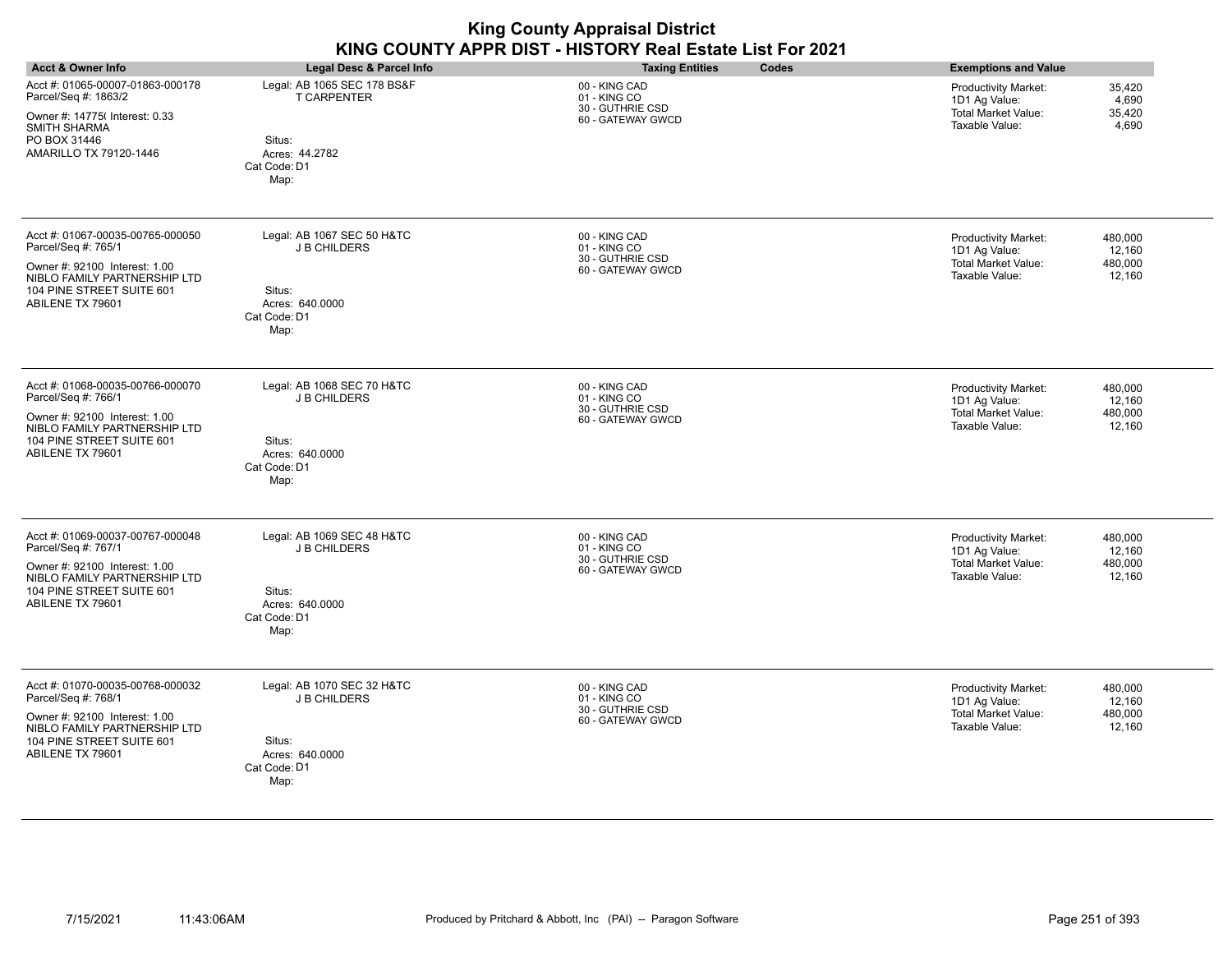| <b>King County Appraisal District</b><br>KING COUNTY APPR DIST - HISTORY Real Estate List For 2021                                                                           |                                                                                                             |                                                                        |                                                                                                                                                                                                                                         |  |
|------------------------------------------------------------------------------------------------------------------------------------------------------------------------------|-------------------------------------------------------------------------------------------------------------|------------------------------------------------------------------------|-----------------------------------------------------------------------------------------------------------------------------------------------------------------------------------------------------------------------------------------|--|
| <b>Acct &amp; Owner Info</b>                                                                                                                                                 | <b>Legal Desc &amp; Parcel Info</b>                                                                         | Codes<br><b>Taxing Entities</b>                                        | <b>Exemptions and Value</b>                                                                                                                                                                                                             |  |
| Acct #: 01071-00005-00105-000000<br>Parcel/Seq #: 105/1<br>Owner #: 14729, Interest: 1.00<br><b>BRADY STEPHEN</b><br>215 FM 2569<br>PADUCAH TX 79248                         | Legal: AB 1071 J H GIBSON<br>R R CLARK<br>Situs:<br>Acres: 320.0000<br>Cat Code: D1<br>Map:                 | 00 - KING CAD<br>01 - KING CO<br>30 - GUTHRIE CSD<br>60 - GATEWAY GWCD | 245,300<br>Productivity Market:<br>1D1 Ag Value:<br>14,250<br><b>Total Market Value:</b><br>245,300<br>Taxable Value:<br>14,250                                                                                                         |  |
| Acct #: 01072-00007-00955-000000<br>Parcel/Seq #: 955/1<br>Owner #: 10110( Interest: 1.00<br>PITCHFORK LAND & CATTLE CO<br><b>BOX 120</b><br>GUTHRIE TX 79236                | Legal: IMPROVEMENT ON AB 1072<br><b>FARM CAMP</b><br>Situs:<br>Acres: 160.0000<br>Cat Code: D1 E D2<br>Map: | 00 - KING CAD<br>01 - KING CO<br>30 - GUTHRIE CSD<br>60 - GATEWAY GWCD | Land NonHomesite:<br>1,600<br>Improvement Homesite:<br>88,310<br>49,770<br>Improvement NonHomesite:<br>Productivity Market:<br>123,650<br>1D1 Ag Value:<br>14,550<br><b>Total Market Value:</b><br>263,330<br>Taxable Value:<br>154,230 |  |
| Acct #: 01073-00007-00957-000172<br>Parcel/Seq #: 957/1<br>Owner #: 10110( Interest: 1.00<br>PITCHFORK LAND & CATTLE CO<br><b>BOX 120</b><br>GUTHRIE TX 79236                | Legal: AB 1073 SEC 172 M T GARDNER<br>Situs:<br>Acres: 499.1500<br>Cat Code: D1<br>Map:                     | 00 - KING CAD<br>01 - KING CO<br>30 - GUTHRIE CSD<br>60 - GATEWAY GWCD | 378,210<br>Productivity Market:<br>1D1 Ag Value:<br>17,030<br><b>Total Market Value:</b><br>378,210<br>Taxable Value:<br>17,030                                                                                                         |  |
| Acct #: 01074-00013-00086-000226<br>Parcel/Seq #: 86/1<br>Owner #: 14787 Interest: 1.00<br><b>GEO BEGGS GIRARD RANCH LP</b><br>306 WEST 7TH ST, STE 644<br>FT WORTH TX 76102 | Legal: AB 1074 SEC 226 J T GEORGE<br>Situs:<br>Acres: 656,0000<br>Cat Code: D1<br>Map:                      | 00 - KING CAD<br>01 - KING CO<br>30 - GUTHRIE CSD<br>60 - GATEWAY GWCD | Productivity Market:<br>492,000<br>1D1 Ag Value:<br>12,460<br><b>Total Market Value:</b><br>492,000<br>Taxable Value:<br>12,460                                                                                                         |  |
| Acct #: 01075-00013-00087-000214<br>Parcel/Seq #: 87/1<br>Owner #: 14787; Interest: 1.00<br>GEO BEGGS GIRARD RANCH LP<br>306 WEST 7TH ST, STE 644<br>FT WORTH TX 76102       | Legal: AB 1075 SEC 214 J T GEORGE<br>Situs:<br>Acres: 656.0000<br>Cat Code: D1<br>Map:                      | 00 - KING CAD<br>01 - KING CO<br>30 - GUTHRIE CSD<br>60 - GATEWAY GWCD | 492,000<br>Productivity Market:<br>1D1 Ag Value:<br>13,780<br>Total Market Value:<br>492,000<br>Taxable Value:<br>13,780                                                                                                                |  |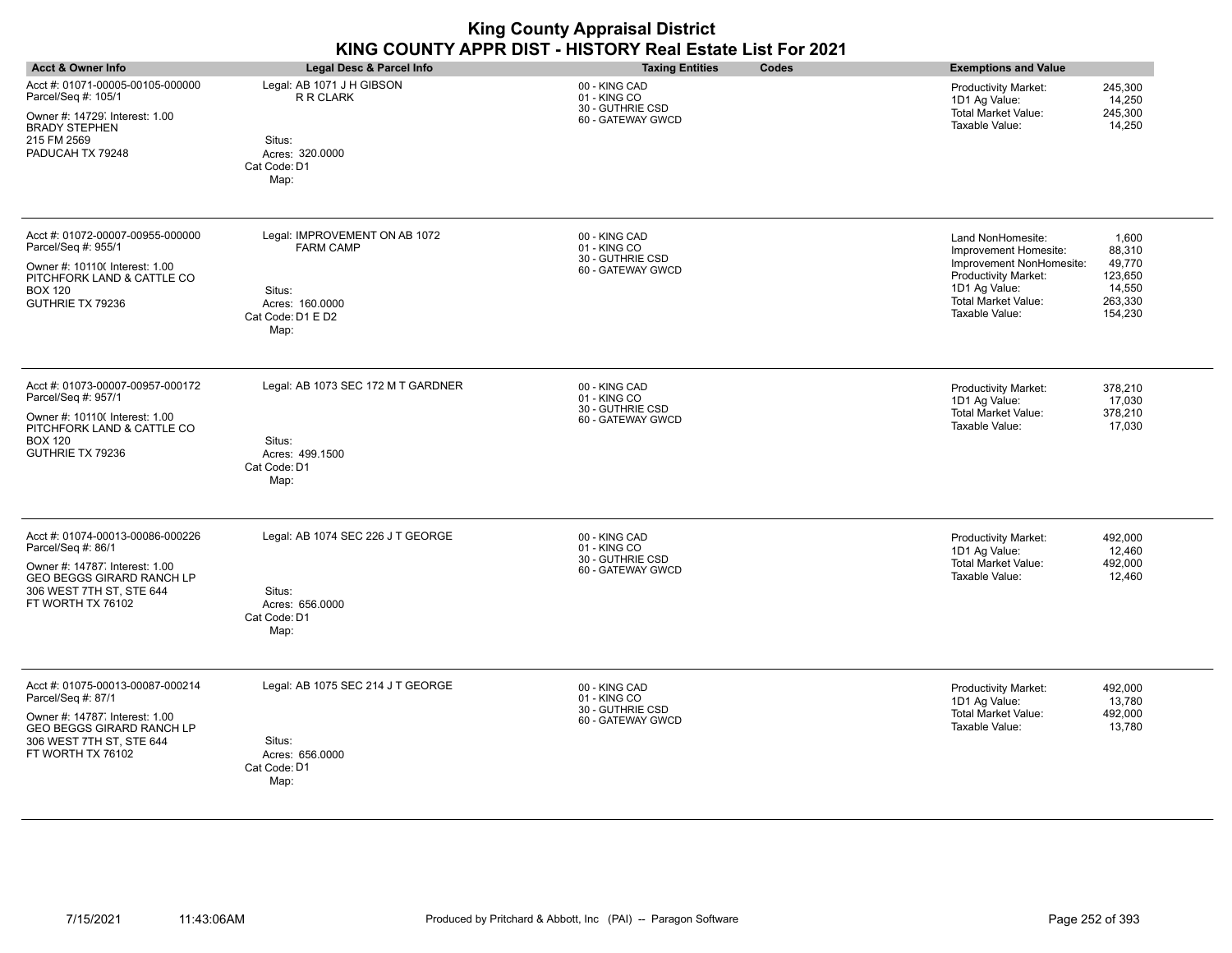|                                                                                                                                                                                                                                       |                                                                                          | <b>King County Appraisal District</b><br>KING COUNTY APPR DIST - HISTORY Real Estate List For 2021 |                                                                                                                                        |
|---------------------------------------------------------------------------------------------------------------------------------------------------------------------------------------------------------------------------------------|------------------------------------------------------------------------------------------|----------------------------------------------------------------------------------------------------|----------------------------------------------------------------------------------------------------------------------------------------|
| <b>Acct &amp; Owner Info</b>                                                                                                                                                                                                          | Legal Desc & Parcel Info                                                                 | Codes<br><b>Taxing Entities</b>                                                                    | <b>Exemptions and Value</b>                                                                                                            |
| Acct #: 01076-00013-00088-000236<br>Parcel/Seq #: 88/1                                                                                                                                                                                | Legal: AB 1076 SEC 236 J T GEORGE<br>HTC BLK F SEC 36                                    | 00 - KING CAD<br>01 - KING CO<br>30 - GUTHRIE CSD                                                  | 400<br>Improvement NonHomesite:<br>Productivity Market:<br>120,000                                                                     |
| Owner #: 14787, Interest: 1.00<br><b>GEO BEGGS GIRARD RANCH LP</b><br>306 WEST 7TH ST. STE 644<br>FT WORTH TX 76102                                                                                                                   | Situs:<br>Acres: 160,0000<br>Cat Code: D1 D2<br>Map:                                     | 60 - GATEWAY GWCD                                                                                  | 1D1 Ag Value:<br>3,360<br><b>Total Market Value:</b><br>120,400<br>Taxable Value:<br>3,760                                             |
| Acct #: 01077-00023-01436-000016<br>Parcel/Seq #: 1436/1<br>Owner #: 11850( Interest: 1.00<br>FOUR SIXES LAND L.P.                                                                                                                    | Legal: AB 1077<br><b>SEC 16 BLK 118</b><br>J J GIBSON                                    | 00 - KING CAD<br>01 - KING CO<br>30 - GUTHRIE CSD<br>60 - GATEWAY GWCD                             | <b>Productivity Market:</b><br>496,000<br>17,920<br>1D1 Ag Value:<br><b>Total Market Value:</b><br>496,000<br>Taxable Value:<br>17,920 |
| A TEXAS LIMITED PARTNERSHIP<br>SUITE 1500, BURNETT PLAZA<br>801 CHERRY STREET- UNIT #9<br>FORT WORTH TX 76102-6881                                                                                                                    | Situs:<br>Acres: 640.0000<br>Cat Code: D1<br>Map:                                        |                                                                                                    |                                                                                                                                        |
| Agent: 300 - KIRKWOOD & DARBY INC<br>MH Label/Serial:                                                                                                                                                                                 | MH Model:                                                                                |                                                                                                    |                                                                                                                                        |
| Acct #: 01078-00007-00958-000002<br>Parcel/Seq #: 958/1                                                                                                                                                                               | Legal: AB 1078 SEC 2 GEORGE M GIBSON                                                     | 00 - KING CAD<br>01 - KING CO                                                                      | Productivity Market:<br>140,740<br>5,080<br>1D1 Ag Value:                                                                              |
| Owner #: 10110( Interest: 1.00<br>PITCHFORK LAND & CATTLE CO<br><b>BOX 120</b><br>GUTHRIE TX 79236                                                                                                                                    | Situs:<br>Acres: 181.6000<br>Cat Code: D1<br>Map:                                        | 30 - GUTHRIE CSD<br>60 - GATEWAY GWCD                                                              | <b>Total Market Value:</b><br>140,740<br>Taxable Value:<br>5,080                                                                       |
| Acct #: 01078-00007-01437-000002<br>Parcel/Seq #: 1437/1                                                                                                                                                                              | Legal: AB 1078<br>SEC 2                                                                  | 00 - KING CAD<br>01 - KING CO                                                                      | 107.260<br><b>Productivity Market:</b><br>1D1 Ag Value:<br>3,880                                                                       |
| Owner #: 11850( Interest: 1.00<br>FOUR SIXES LAND L.P.<br>A TEXAS LIMITED PARTNERSHIP<br>SUITE 1500. BURNETT PLAZA<br>801 CHERRY STREET- UNIT #9<br>FORT WORTH TX 76102-6881<br>Agent: 300 - KIRKWOOD & DARBY INC<br>MH Label/Serial: | <b>GEORGE M GIBSON</b><br>Situs:<br>Acres: 138.4000<br>Cat Code: D1<br>Map:<br>MH Model: | 30 - GUTHRIE CSD<br>60 - GATEWAY GWCD                                                              | 107,260<br>Total Market Value:<br>Taxable Value:<br>3,880                                                                              |
|                                                                                                                                                                                                                                       |                                                                                          |                                                                                                    |                                                                                                                                        |
| Acct #: 01079-00005-01752-000001<br>Parcel/Seq #: 1752/1<br>Owner #: 14750( Interest: 1.00<br>TONGUE RIVER RANCH LTD<br>205 RANCH ROAD<br>PADUCAH TX 79248                                                                            | Legal: AB 1079 SEC 1 BLK 184<br><b>JOHN H GIBSON</b><br>Situs:<br>Acres: 645.7000        | 00 - KING CAD<br>01 - KING CO<br>30 - GUTHRIE CSD<br>60 - GATEWAY GWCD                             | Productivity Market:<br>497,130<br>1D1 Ag Value:<br>16,890<br><b>Total Market Value:</b><br>497,130<br>Taxable Value:<br>16,890        |
|                                                                                                                                                                                                                                       | Cat Code: D1<br>Map:                                                                     |                                                                                                    |                                                                                                                                        |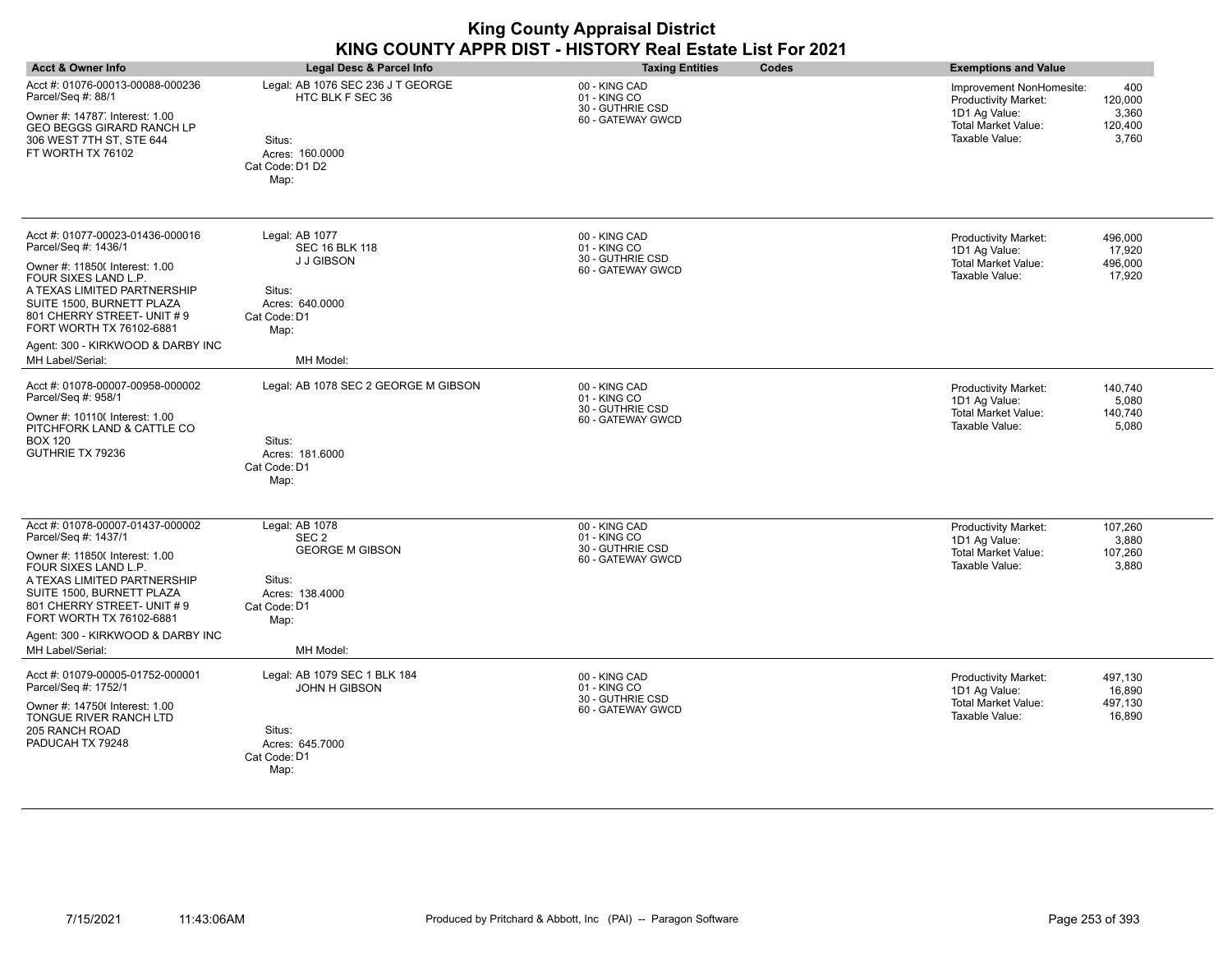| <b>Acct &amp; Owner Info</b>                                                                                                                                 | Legal Desc & Parcel Info                                                                                    | <b>Taxing Entities</b><br>Codes                                        | <b>Exemptions and Value</b>                                                                                                            |
|--------------------------------------------------------------------------------------------------------------------------------------------------------------|-------------------------------------------------------------------------------------------------------------|------------------------------------------------------------------------|----------------------------------------------------------------------------------------------------------------------------------------|
| Acct #: 01080-00017-00743-000146<br>Parcel/Seq #: 743/1<br>Owner #: 14777 Interest: 0.50<br>ANGELA LTD<br>2011 SOUTH COUNTY RD 1120<br>MIDLAND TX 79706      | Legal: AB 1080 SEC 146 H&TC<br><b>GEORGE GILKERSON</b><br>Situs:<br>Acres: 328.1000<br>Cat Code: D1<br>Map: | 00 - KING CAD<br>01 - KING CO<br>30 - GUTHRIE CSD<br>60 - GATEWAY GWCD | <b>Productivity Market:</b><br>246,080<br>1D1 Ag Value:<br>6,760<br><b>Total Market Value:</b><br>246,080<br>Taxable Value:<br>6,760   |
| Acct #: 01080-00017-00743-000146<br>Parcel/Seq #: 743/2<br>Owner #: 14767' Interest: 0.50<br>WAYLAND LTD<br>PO BOX 116<br>STERLING CITY TX 76951             | Legal: AB 1080 SEC 146 H&TC<br><b>GEORGE GILKERSON</b><br>Situs:<br>Acres: 328.1000<br>Cat Code: D1<br>Map: | 00 - KING CAD<br>01 - KING CO<br>30 - GUTHRIE CSD<br>60 - GATEWAY GWCD | 246,080<br><b>Productivity Market:</b><br>1D1 Ag Value:<br>6,760<br>Total Market Value:<br>246,080<br>Taxable Value:<br>6,760          |
| Acct #: 01081-00013-00744-000166<br>Parcel/Seq #: 744/1<br>Owner #: 14777 Interest: 0.50<br>ANGELA LTD<br>2011 SOUTH COUNTY RD 1120<br>MIDLAND TX 79706      | Legal: AB 1081 SEC 166 H&TC<br><b>G GILKERSON</b><br>Situs:<br>Acres: 328.1000<br>Cat Code: D1<br>Map:      | 00 - KING CAD<br>01 - KING CO<br>30 - GUTHRIE CSD<br>60 - GATEWAY GWCD | 246,080<br><b>Productivity Market:</b><br>1D1 Ag Value:<br>6,890<br><b>Total Market Value:</b><br>246,080<br>Taxable Value:<br>6,890   |
| Acct #: 01081-00013-00744-000166<br>Parcel/Seq #: 744/2<br>Owner #: 14767' Interest: 0.50<br><b>WAYLAND LTD</b><br>PO BOX 116<br>STERLING CITY TX 76951      | Legal: AB 1081 SEC 166 H&TC<br><b>G GILKERSON</b><br>Situs:<br>Acres: 328.1000<br>Cat Code: D1<br>Map:      | 00 - KING CAD<br>01 - KING CO<br>30 - GUTHRIE CSD<br>60 - GATEWAY GWCD | 246,080<br><b>Productivity Market:</b><br>1D1 Ag Value:<br>6,890<br><b>Total Market Value:</b><br>246,080<br>Taxable Value:<br>6,890   |
| Acct #: 01082-00011-01704-000190<br>Parcel/Seq #: 1704/1<br>Owner #: 12210( Interest: 1.00<br>SPRINGER FAMILY RANCHES LP<br>PO BOX 280<br>ASPERMONT TX 79502 | Legal: AB 1082 SEC 190 BLK F H&TC<br>J P GOEN<br>Situs:<br>Acres: 656.0000<br>Cat Code: D1<br>Map:          | 00 - KING CAD<br>01 - KING CO<br>30 - GUTHRIE CSD<br>60 - GATEWAY GWCD | <b>Productivity Market:</b><br>492,000<br>1D1 Ag Value:<br>13,780<br><b>Total Market Value:</b><br>492,000<br>Taxable Value:<br>13,780 |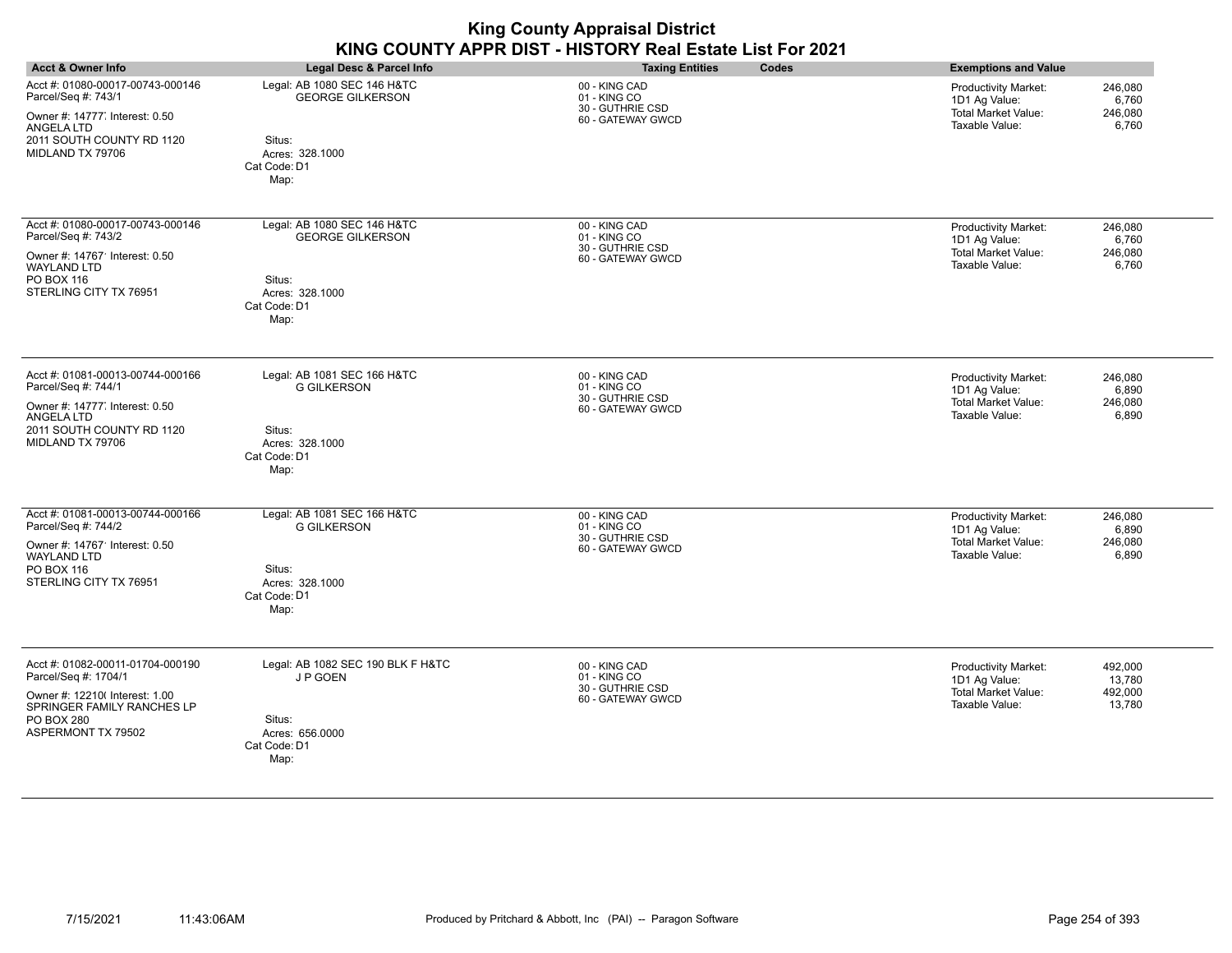|                                                                                                                                                                       |                                                                                                               | <b>King County Appraisal District</b><br>KING COUNTY APPR DIST - HISTORY Real Estate List For 2021 |                                                                                                                                |
|-----------------------------------------------------------------------------------------------------------------------------------------------------------------------|---------------------------------------------------------------------------------------------------------------|----------------------------------------------------------------------------------------------------|--------------------------------------------------------------------------------------------------------------------------------|
| <b>Acct &amp; Owner Info</b>                                                                                                                                          | Legal Desc & Parcel Info                                                                                      | Codes<br><b>Taxing Entities</b>                                                                    | <b>Exemptions and Value</b>                                                                                                    |
| Acct #: 01083-00013-01795-000208<br>Parcel/Seq #: 1795/3<br>Owner #: 147728 Interest: 0.50<br>STRELECKI MARY L<br>7215 LAVENDALE CIRCLE<br>DALLAS TX 75230-3656       | Legal: AB 1083 SEC 208 H&TC<br>J S GOSE<br>Situs:<br>Acres: 328.0000<br>Cat Code: D1<br>Map:                  | 00 - KING CAD<br>01 - KING CO<br>30 - GUTHRIE CSD<br>60 - GATEWAY GWCD                             | <b>Productivity Market:</b><br>254,200<br>9,190<br>1D1 Ag Value:<br>Total Market Value:<br>254,200<br>Taxable Value:<br>9,190  |
| Acct #: 01083-00013-01795-000208<br>Parcel/Seq #: 1795/1<br>Owner #: 14774; Interest: 0.50<br>WILSON FAMILY LTD, NANCY AND BILL<br>PO BOX 360<br>SNYDER TX 79550-0360 | Legal: AB 1083 SEC 208 H&TC<br>J S GOSE<br>Situs:<br>Acres: 328.0000<br>Cat Code: D1<br>Map:                  | 00 - KING CAD<br>01 - KING CO<br>30 - GUTHRIE CSD<br>60 - GATEWAY GWCD                             | 254,200<br><b>Productivity Market:</b><br>1D1 Ag Value:<br>9,190<br>Total Market Value:<br>254,200<br>Taxable Value:<br>9,190  |
| Acct #: 01084-00011-00959-000008<br>Parcel/Seq #: 959/1<br>Owner #: 10110( Interest: 1.00<br>PITCHFORK LAND & CATTLE CO<br><b>BOX 120</b><br>GUTHRIE TX 79236         | Legal: AB 1084 SEC 8<br>R C HANNA<br>Situs:<br>Acres: 50,0000<br>Cat Code: D1<br>Map:                         | 00 - KING CAD<br>01 - KING CO<br>30 - GUTHRIE CSD<br>60 - GATEWAY GWCD                             | 37,500<br><b>Productivity Market:</b><br>1D1 Ag Value:<br>950<br><b>Total Market Value:</b><br>37,500<br>Taxable Value:<br>950 |
| Acct #: 01085-00013-01705-000176<br>Parcel/Seq #: 1705/1<br>Owner #: 12210( Interest: 1.00<br>SPRINGER FAMILY RANCHES LP<br>PO BOX 280<br>ASPERMONT TX 79502          | Legal: AB 1085 SEC 176 BLK F H&TC<br><b>HERBERT LANG</b><br>Situs:<br>Acres: 656,0000<br>Cat Code: D1<br>Map: | 00 - KING CAD<br>01 - KING CO<br>30 - GUTHRIE CSD<br>60 - GATEWAY GWCD                             | 473.530<br>Productivity Market:<br>1D1 Ag Value:<br>9.640<br><b>Total Market Value:</b><br>473,530<br>Taxable Value:<br>9,640  |
| Acct #: 01086-00017-00745-000144<br>Parcel/Seq #: 745/1<br>Owner #: 14777, Interest: 0.50<br>ANGELA LTD<br>2011 SOUTH COUNTY RD 1120<br>MIDLAND TX 79706              | Legal: AB 1086 SEC 144 H&TC<br>W G LANIER<br>Situs:<br>Acres: 120.1000<br>Cat Code: D1<br>Map:                | 00 - KING CAD<br>01 - KING CO<br>30 - GUTHRIE CSD<br>60 - GATEWAY GWCD                             | Productivity Market:<br>91,630<br>1D1 Ag Value:<br>5,160<br><b>Total Market Value:</b><br>91,630<br>Taxable Value:<br>5,160    |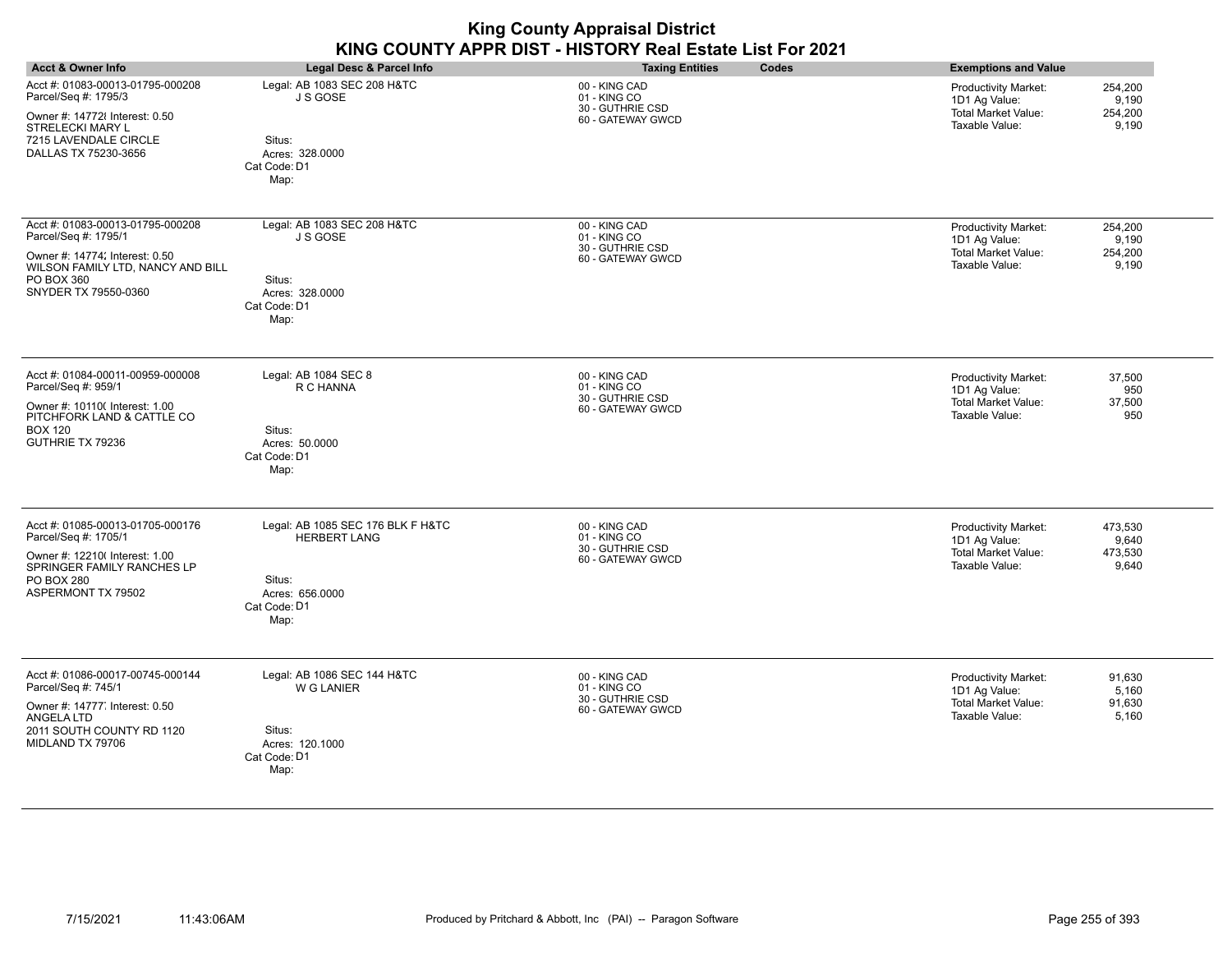| <b>Acct &amp; Owner Info</b>                                                                                                                                                             | Legal Desc & Parcel Info                                                                                       | <b>Taxing Entities</b><br>Codes                                         | <b>Exemptions and Value</b>                                                                                                     |
|------------------------------------------------------------------------------------------------------------------------------------------------------------------------------------------|----------------------------------------------------------------------------------------------------------------|-------------------------------------------------------------------------|---------------------------------------------------------------------------------------------------------------------------------|
| Acct #: 01086-00017-00745-000144<br>Parcel/Seq #: 745/2<br>Owner #: 14767' Interest: 0.50<br><b>WAYLAND LTD</b><br>PO BOX 116<br>STERLING CITY TX 76951                                  | Legal: AB 1086 SEC 144 H&TC<br><b>W G LANIER</b><br>Situs:<br>Acres: 120.1000<br>Cat Code: D1<br>Map:          | 00 - KING CAD<br>01 - KING CO<br>30 - GUTHRIE CSD<br>60 - GATEWAY GWCD  | <b>Productivity Market:</b><br>91,630<br>1D1 Ag Value:<br>5,160<br>91,630<br>Total Market Value:<br>Taxable Value:<br>5,160     |
| Acct #: 01087-00048-00507-000002<br>Parcel/Seq #: 507/1<br>Owner #: 80600 Interest: 1.00<br><b>GA &amp; ED LOWRANCE INC</b><br>8620 N NEW BRAUNFELS STE 306<br>SAN ANTONIO TX 78217-6361 | Legal: AB 1087 SEC 2 OLLIE LAWLESS<br>Situs:<br>Acres: 330.0000<br>Cat Code: D1<br>Map:                        | 00 - KING CAD<br>01 - KING CO<br>90 - KING CO CISD<br>60 - GATEWAY GWCD | 247,450<br>Productivity Market:<br>1D1 Ag Value:<br>6,260<br><b>Total Market Value:</b><br>247,450<br>Taxable Value:<br>6,260   |
| Acct #: 01088-00019-01706-000152<br>Parcel/Seq #: 1706/1<br>Owner #: 12210( Interest: 1.00<br>SPRINGER FAMILY RANCHES LP<br>PO BOX 280<br>ASPERMONT TX 79502                             | Legal: AB 1088 BLK F SEC 152 H&TC RR<br><b>W S MARTIN</b><br>Situs:<br>Acres: 656.0000<br>Cat Code: D1<br>Map: | 00 - KING CAD<br>01 - KING CO<br>30 - GUTHRIE CSD<br>60 - GATEWAY GWCD  | Productivity Market:<br>488,800<br>1D1 Ag Value:<br>13,010<br><b>Total Market Value:</b><br>488,800<br>Taxable Value:<br>13,010 |
| Acct #: 01089-00019-01707-000150<br>Parcel/Seq #: 1707/1<br>Owner #: 12210( Interest: 1.00<br>SPRINGER FAMILY RANCHES LP<br>PO BOX 280<br>ASPERMONT TX 79502                             | Legal: AB 1089 BLK F SEC 150 H&TC<br><b>W S MARTIN</b><br>Situs:<br>Acres: 656.0000<br>Cat Code: D1<br>Map:    | 00 - KING CAD<br>01 - KING CO<br>30 - GUTHRIE CSD<br>60 - GATEWAY GWCD  | Productivity Market:<br>482,300<br>11,450<br>1D1 Ag Value:<br>Total Market Value:<br>482,300<br>Taxable Value:<br>11,450        |
| Acct #: 01090-00011-01708-000170<br>Parcel/Seq #: 1708/1<br>Owner #: 12210( Interest: 1.00<br>SPRINGER FAMILY RANCHES LP<br>PO BOX 280<br>ASPERMONT TX 79502                             | Legal: AB 1090 BLK F SEC 170 H&TC<br><b>W S MARTIN</b><br>Situs:<br>Acres: 656.0000<br>Cat Code: D1<br>Map:    | 00 - KING CAD<br>01 - KING CO<br>30 - GUTHRIE CSD<br>60 - GATEWAY GWCD  | Productivity Market:<br>492,000<br>1D1 Ag Value:<br>13,780<br><b>Total Market Value:</b><br>492,000<br>13,780<br>Taxable Value: |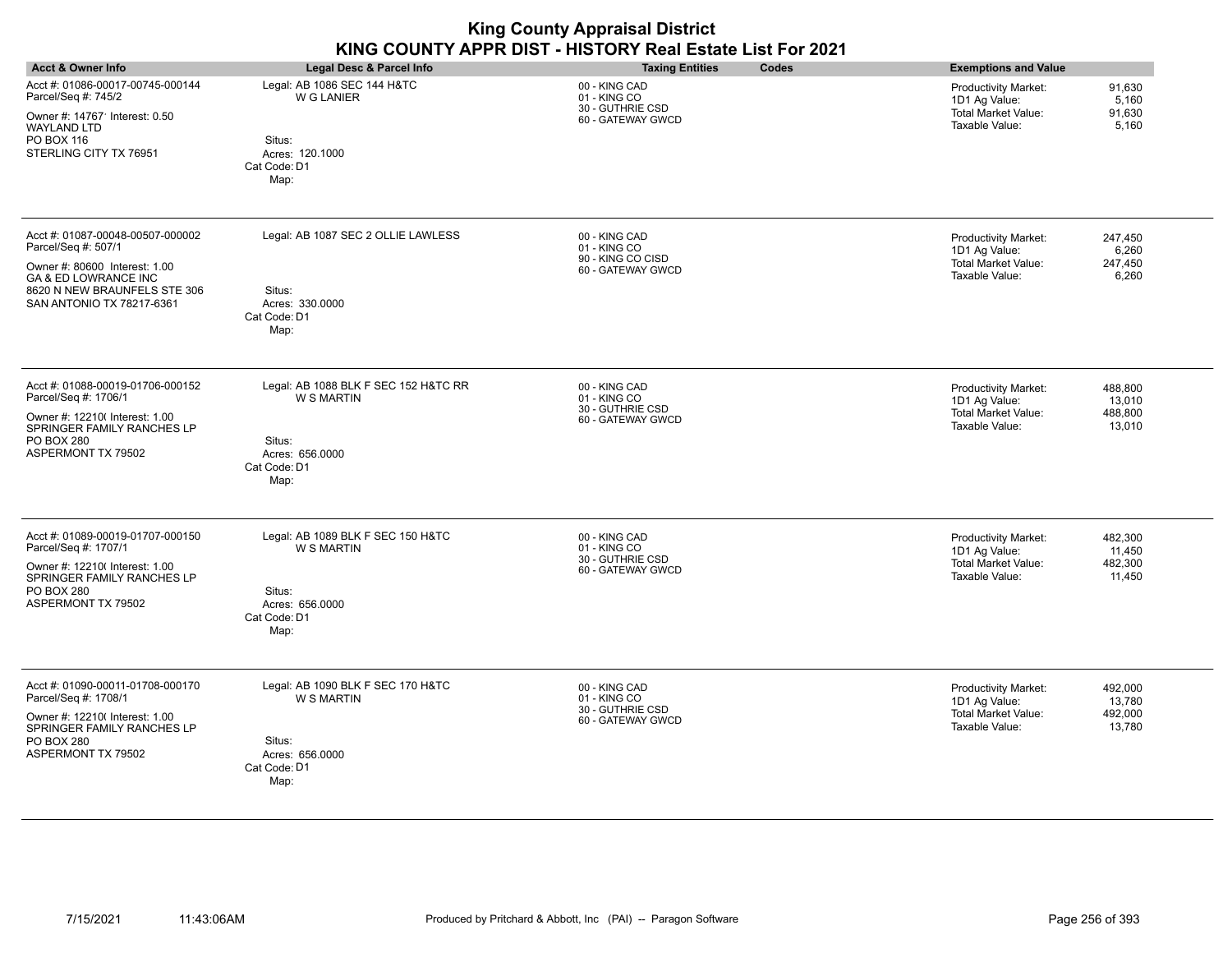| <b>King County Appraisal District</b><br>KING COUNTY APPR DIST - HISTORY Real Estate List For 2021                               |                                                        |                                                                        |                                                                                                            |
|----------------------------------------------------------------------------------------------------------------------------------|--------------------------------------------------------|------------------------------------------------------------------------|------------------------------------------------------------------------------------------------------------|
| <b>Acct &amp; Owner Info</b>                                                                                                     | <b>Legal Desc &amp; Parcel Info</b>                    | Codes<br><b>Taxing Entities</b>                                        | <b>Exemptions and Value</b>                                                                                |
| Acct #: 01091-00013-01709-000168<br>Parcel/Seq #: 1709/1<br>Owner #: 12210( Interest: 1.00                                       | Legal: AB 1091 BLK F SEC 168 H&TC<br><b>W S MARTIN</b> | 00 - KING CAD<br>01 - KING CO<br>30 - GUTHRIE CSD<br>60 - GATEWAY GWCD | 492.000<br><b>Productivity Market:</b><br>12.460<br>1D1 Ag Value:<br><b>Total Market Value:</b><br>492,000 |
| SPRINGER FAMILY RANCHES LP<br><b>PO BOX 280</b><br>ASPERMONT TX 79502                                                            | Situs:<br>Acres: 656.0000<br>Cat Code: D1<br>Map:      |                                                                        | Taxable Value:<br>12,460                                                                                   |
| Acct #: 01092-00037-00858-000034<br>Parcel/Seq #: 858/1                                                                          | Legal: AB 1092 SEC 34 H&TC<br><b>MARION MCGINTY</b>    | 00 - KING CAD<br>01 - KING CO                                          | 492,000<br>Productivity Market:<br>1D1 Ag Value:<br>12,460                                                 |
| Owner #: 97100 Interest: 1.00<br>J H PARRAMORE JR ESTATE LLC<br><b>VIRGINIA THINNES</b><br>2302 GATHRIGHT DR<br>ABILENE TX 79606 | Situs:<br>Acres: 656,0000<br>Cat Code: D1<br>Map:      | 30 - GUTHRIE CSD<br>60 - GATEWAY GWCD                                  | <b>Total Market Value:</b><br>492,000<br>Taxable Value:<br>12,460                                          |
| Acct #: 01093-00035-00769-000052<br>Parcel/Seq #: 769/1                                                                          | Legal: AB 1093 SEC 52 H&TC<br><b>MARION MCGINTY</b>    | 00 - KING CAD<br>01 - KING CO<br>30 - GUTHRIE CSD                      | <b>Productivity Market:</b><br>492.000<br>1D1 Ag Value:<br>12,500                                          |
| Owner #: 92100 Interest: 1.00<br>NIBLO FAMILY PARTNERSHIP LTD<br>104 PINE STREET SUITE 601<br>ABILENE TX 79601                   | Situs:<br>Acres: 656.0000<br>Cat Code: D1<br>Map:      | 60 - GATEWAY GWCD                                                      | Total Market Value:<br>492,000<br>Taxable Value:<br>12,500                                                 |
| Acct #: 01094-00037-00859-000036<br>Parcel/Seq #: 859/1                                                                          | Legal: AB 1094 SEC 36 H&TC<br><b>MARION MCGINTY</b>    | 00 - KING CAD<br>01 - KING CO                                          | Productivity Market:<br>492,000<br>1D1 Ag Value:<br>12,460                                                 |
| Owner #: 97100 Interest: 1.00<br>J H PARRAMORE JR ESTATE LLC<br><b>VIRGINIA THINNES</b><br>2302 GATHRIGHT DR<br>ABILENE TX 79606 | Situs:<br>Acres: 656.0000<br>Cat Code: D1<br>Map:      | 30 - GUTHRIE CSD<br>60 - GATEWAY GWCD                                  | <b>Total Market Value:</b><br>492,000<br>Taxable Value:<br>12,460                                          |
| Acct #: 01095-00017-01796-000124<br>Parcel/Seq #: 1796/1                                                                         | Legal: AB 1095 SEC 124 BLK F H&TC<br>W P MCGINTY       | 00 - KING CAD<br>01 - KING CO                                          | 30,750<br><b>Productivity Market:</b><br>1D1 Ag Value:<br>780                                              |
| Owner #: 13510( Interest: 1.00<br>WILSON MARY LOIS AND BILL<br><b>FAMILY LTD</b><br>DRAWER M-360<br>SNYDER TX 79550-0360         | Situs:<br>Acres: 41.0000<br>Cat Code: D1<br>Map:       | 30 - GUTHRIE CSD<br>60 - GATEWAY GWCD                                  | <b>Total Market Value:</b><br>30,750<br>Taxable Value:<br>780                                              |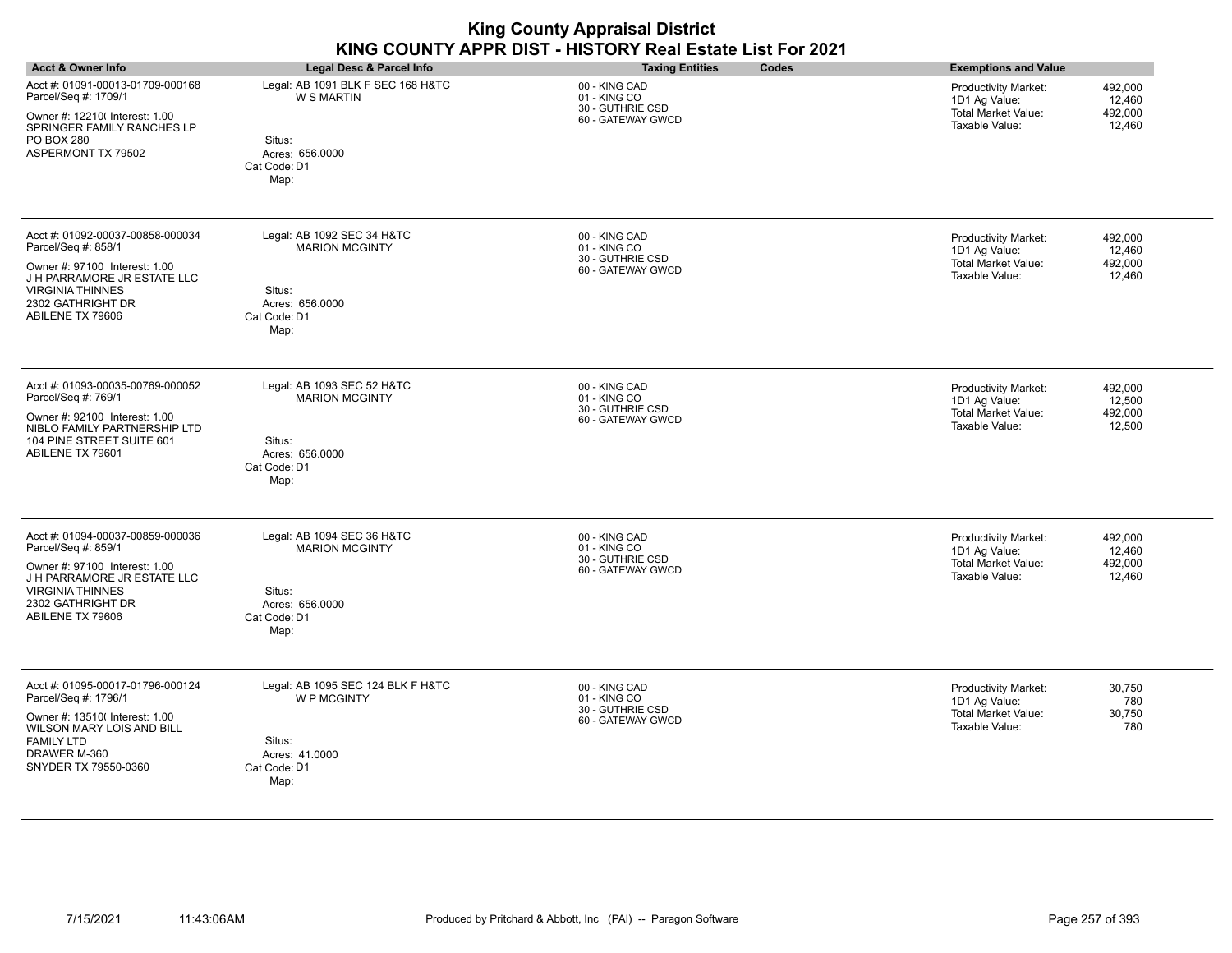| KING COUNTY APPR DIST - HISTORY Real Estate List For 2021                                             |                                                  |                                                   |                                                                                      |  |
|-------------------------------------------------------------------------------------------------------|--------------------------------------------------|---------------------------------------------------|--------------------------------------------------------------------------------------|--|
| <b>Acct &amp; Owner Info</b>                                                                          | Legal Desc & Parcel Info                         | <b>Taxing Entities</b><br>Codes                   | <b>Exemptions and Value</b>                                                          |  |
| Acct #: 01097-00007-02143-000178<br>Parcel/Seq #: 2143/4                                              | Legal: AB 1097 SEC 178<br><b>M M PARKER</b>      | 00 - KING CAD<br>01 - KING CO<br>30 - GUTHRIE CSD | 25,420<br>Productivity Market:<br>1D1 Ag Value:<br>770                               |  |
| Owner #: 14776! Interest: 0.25<br><b>MARTIN SMITH SUMMER</b><br>6408 ROUGH RD                         | Situs:                                           | 60 - GATEWAY GWCD                                 | <b>Total Market Value:</b><br>25,420<br>Taxable Value:<br>770                        |  |
| CLEBURNE TX 76031-0972                                                                                | Acres: 33.4140<br>Cat Code: D1<br>Map:           |                                                   |                                                                                      |  |
| Acct #: 01097-00007-02143-000178<br>Parcel/Seq #: 2143/3                                              | Legal: AB 1097 SEC 178<br><b>M M PARKER</b>      | 00 - KING CAD<br>01 - KING CO                     | Productivity Market:<br>25,420<br>1D1 Ag Value:<br>770                               |  |
| Owner #: 147764 Interest: 0.25<br>PERSALL SMITH JANELLE<br>2395 HARRISON ST<br>BEAUMONT TX 77702-1752 | Situs:<br>Acres: 33.4140<br>Cat Code: D1<br>Map: | 30 - GUTHRIE CSD<br>60 - GATEWAY GWCD             | <b>Total Market Value:</b><br>25,420<br>Taxable Value:<br>770                        |  |
| Acct #: 01097-00007-02143-000178<br>Parcel/Seq #: 2143/1                                              | Legal: AB 1097 SEC 178<br><b>M M PARKER</b>      | 00 - KING CAD<br>01 - KING CO                     | Productivity Market:<br>25,420<br>1D1 Ag Value:<br>770                               |  |
| Owner #: 14776; Interest: 0.25<br><b>SMITH MARK D</b>                                                 |                                                  | 30 - GUTHRIE CSD<br>60 - GATEWAY GWCD             | Total Market Value:<br>25,420<br>Taxable Value:<br>770                               |  |
| 7203 61ST STREET<br>LUBBOCK TX 79407                                                                  | Situs:<br>Acres: 33.4140<br>Cat Code: D1<br>Map: |                                                   |                                                                                      |  |
| Acct #: 01097-00007-02143-000178<br>Parcel/Seq #: 2143/2                                              | Legal: AB 1097 SEC 178<br><b>M M PARKER</b>      | 00 - KING CAD<br>01 - KING CO                     | 25,420<br>Productivity Market:<br>1D1 Ag Value:<br>770                               |  |
| Owner #: 14776: Interest: 0.25<br>SMITH TODD J                                                        |                                                  | 30 - GUTHRIE CSD<br>60 - GATEWAY GWCD             | <b>Total Market Value:</b><br>25,420<br>Taxable Value:<br>770                        |  |
| 163 CR 112<br>PADUCAH TX 79248                                                                        | Situs:<br>Acres: 33.4140<br>Cat Code: D1<br>Map: |                                                   |                                                                                      |  |
| Acct #: 01097-00007-02145-000178<br>Parcel/Seq #: 2145/1                                              | Legal: AB 1097 SEC 178<br><b>M M PARKER</b>      | 00 - KING CAD<br>01 - KING CO                     | 750<br>Improvement NonHomesite:<br>Productivity Market:<br>6,580                     |  |
| Owner #: 14774! Interest: 0.33<br><b>BALDWIN JUDY SMITH</b><br>PO BOX 31446                           | Situs:                                           | 30 - GUTHRIE CSD<br>60 - GATEWAY GWCD             | 1D1 Ag Value:<br>170<br><b>Total Market Value:</b><br>7,330<br>920<br>Taxable Value: |  |
| AMARILLO TX 79120                                                                                     | Acres: 8.7785<br>Cat Code: D1 D2<br>Map:         |                                                   |                                                                                      |  |

**King County Appraisal District**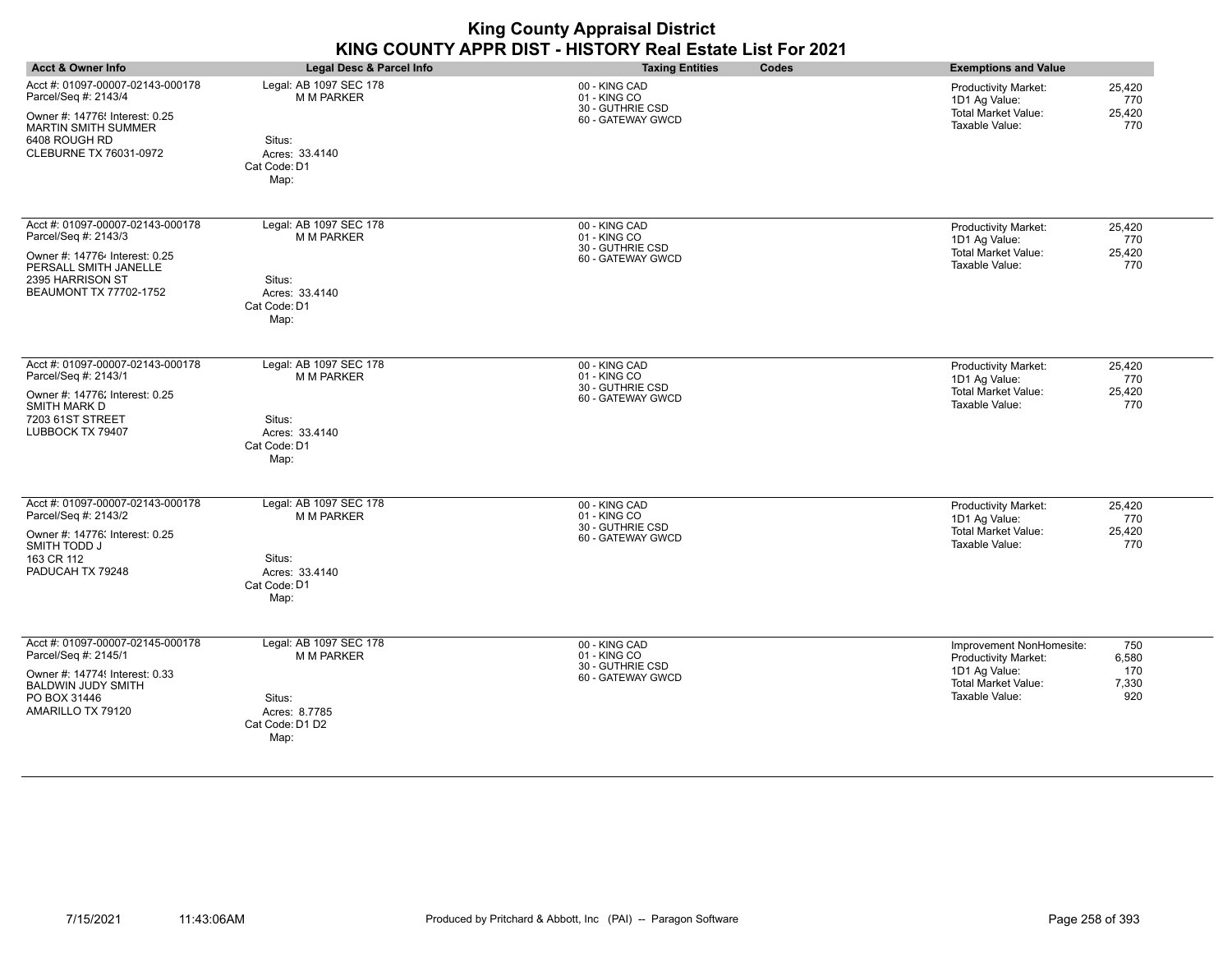|                                                                                                                                                                                                                                                                                                   | KING COUNTY APPR DIST - HISTORY Real Estate List For 2021                                                                |                                                                        |                                                                                                                                                                 |  |  |
|---------------------------------------------------------------------------------------------------------------------------------------------------------------------------------------------------------------------------------------------------------------------------------------------------|--------------------------------------------------------------------------------------------------------------------------|------------------------------------------------------------------------|-----------------------------------------------------------------------------------------------------------------------------------------------------------------|--|--|
| <b>Acct &amp; Owner Info</b>                                                                                                                                                                                                                                                                      | Legal Desc & Parcel Info                                                                                                 | <b>Taxing Entities</b><br>Codes                                        | <b>Exemptions and Value</b>                                                                                                                                     |  |  |
| Acct #: 01097-00007-02145-000178<br>Parcel/Seq #: 2145/3<br>Owner #: 14775' Interest: 0.33<br><b>REED COLLEEN SMITH</b><br><b>PO BOX 776</b><br>SILVERTON TX 79257                                                                                                                                | Legal: AB 1097 SEC 178<br><b>M M PARKER</b><br>Situs:<br>Acres: 8.7811<br>Cat Code: D1 D2<br>Map:                        | 00 - KING CAD<br>01 - KING CO<br>30 - GUTHRIE CSD<br>60 - GATEWAY GWCD | 750<br>Improvement NonHomesite:<br>6.590<br><b>Productivity Market:</b><br>1D1 Ag Value:<br>170<br><b>Total Market Value:</b><br>7,340<br>Taxable Value:<br>920 |  |  |
| Acct #: 01097-00007-02145-000178<br>Parcel/Seq #: 2145/2<br>Owner #: 14775( Interest: 0.33<br><b>SMITH SHARMA</b><br>PO BOX 31446<br>AMARILLO TX 79120-1446                                                                                                                                       | Legal: AB 1097 SEC 178<br><b>M M PARKER</b><br>Situs:<br>Acres: 8.7785<br>Cat Code: D1 D2<br>Map:                        | 00 - KING CAD<br>01 - KING CO<br>30 - GUTHRIE CSD<br>60 - GATEWAY GWCD | 750<br>Improvement NonHomesite:<br>Productivity Market:<br>6,580<br>1D1 Ag Value:<br>170<br>Total Market Value:<br>7,330<br>Taxable Value:<br>920               |  |  |
| Acct #: 01097-00007-02531-000178<br>Parcel/Seq #: 2531/1<br>Owner #: 14764( Interest: 1.00<br>OLIVER TERRY AND WIFE LINDA<br>601 CR 101<br>PADUCAH TX 79248                                                                                                                                       | Legal: AB 1097 SEC 178 M M PARKER<br>Situs:<br>Acres: 83.9000<br>Cat Code: D1<br>Map:                                    | 00 - KING CAD<br>01 - KING CO<br>30 - GUTHRIE CSD<br>60 - GATEWAY GWCD | <b>Productivity Market:</b><br>62,930<br>1D1 Ag Value:<br>5,540<br><b>Total Market Value:</b><br>62,930<br>Taxable Value:<br>5,540                              |  |  |
| Acct #: 01099-00019-01438-000002<br>Parcel/Seq #: 1438/1<br>Owner #: 11850( Interest: 1.00<br>FOUR SIXES LAND L.P.<br>A TEXAS LIMITED PARTNERSHIP<br>SUITE 1500, BURNETT PLAZA<br>801 CHERRY STREET- UNIT #9<br>FORT WORTH TX 76102-6881<br>Agent: 300 - KIRKWOOD & DARBY INC                     | Legal: AB 1099<br>SEC <sub>2</sub><br><b>DAN RATLIFF</b><br>Situs:<br>Acres: 562,0000<br>Cat Code: D1<br>Map:            | 00 - KING CAD<br>01 - KING CO<br>30 - GUTHRIE CSD<br>60 - GATEWAY GWCD | <b>Productivity Market:</b><br>412,900<br>1D1 Ag Value:<br>9,740<br>Total Market Value:<br>412,900<br>Taxable Value:<br>9,740                                   |  |  |
| MH Label/Serial:                                                                                                                                                                                                                                                                                  | MH Model:                                                                                                                |                                                                        |                                                                                                                                                                 |  |  |
| Acct #: 01100-00019-01439-000100<br>Parcel/Seq #: 1439/1<br>Owner #: 11850( Interest: 1.00<br>FOUR SIXES LAND L.P.<br>A TEXAS LIMITED PARTNERSHIP<br>SUITE 1500, BURNETT PLAZA<br>801 CHERRY STREET- UNIT #9<br>FORT WORTH TX 76102-6881<br>Agent: 300 - KIRKWOOD & DARBY INC<br>MH Label/Serial: | Legal: AB 1100<br><b>SEC 100</b><br><b>DAN RATLIFF</b><br>Situs:<br>Acres: 640.0000<br>Cat Code: D1<br>Map:<br>MH Model: | 00 - KING CAD<br>01 - KING CO<br>30 - GUTHRIE CSD<br>60 - GATEWAY GWCD | <b>Productivity Market:</b><br>475,930<br>1D1 Ag Value:<br>11,510<br>Total Market Value:<br>475,930<br>Taxable Value:<br>11,510                                 |  |  |

# **King County Appraisal District**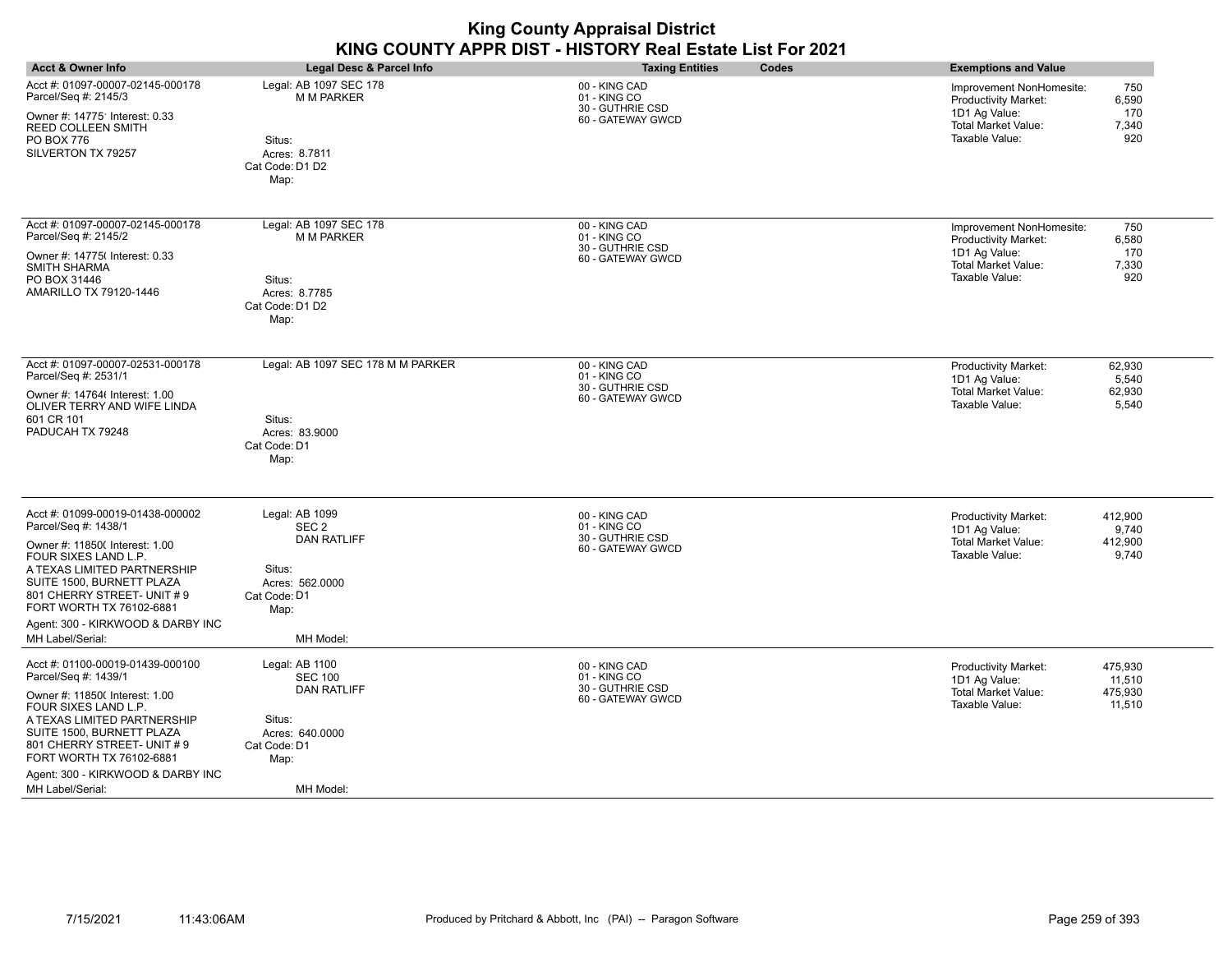| <b>Acct &amp; Owner Info</b>                                                                                                                                                 | Legal Desc & Parcel Info                                                                     | <b>Taxing Entities</b><br>Codes                                        | <b>Exemptions and Value</b>                                                                                                            |
|------------------------------------------------------------------------------------------------------------------------------------------------------------------------------|----------------------------------------------------------------------------------------------|------------------------------------------------------------------------|----------------------------------------------------------------------------------------------------------------------------------------|
| Acct #: 01101-00019-01440-000044<br>Parcel/Seq #: 1440/1                                                                                                                     | Legal: AB 1101<br><b>SEC 44</b>                                                              | 00 - KING CAD<br>01 - KING CO                                          | <b>Productivity Market:</b><br>496,450<br>13,890<br>1D1 Ag Value:                                                                      |
| Owner #: 11850( Interest: 1.00<br>FOUR SIXES LAND L.P.<br>A TEXAS LIMITED PARTNERSHIP<br>SUITE 1500, BURNETT PLAZA<br>801 CHERRY STREET- UNIT #9<br>FORT WORTH TX 76102-6881 | <b>DAN RATLIFF</b><br>Situs:<br>Acres: 662,0000<br>Cat Code: D1<br>Map:                      | 30 - GUTHRIE CSD<br>60 - GATEWAY GWCD                                  | <b>Total Market Value:</b><br>496,450<br>Taxable Value:<br>13,890                                                                      |
| Agent: 300 - KIRKWOOD & DARBY INC                                                                                                                                            |                                                                                              |                                                                        |                                                                                                                                        |
| MH Label/Serial:                                                                                                                                                             | MH Model:                                                                                    |                                                                        |                                                                                                                                        |
| Acct #: 01102-00013-02150-000196<br>Parcel/Seq #: 2150/1                                                                                                                     | Legal: AB 1102 SEC 196 BLK F H&TC<br>W H SANDELL                                             | 00 - KING CAD<br>01 - KING CO                                          | Improvement NonHomesite:<br>1,500<br>474,360<br>Productivity Market:                                                                   |
| Owner #: 12210( Interest: 1.00<br>SPRINGER FAMILY RANCHES LP<br>PO BOX 280<br>ASPERMONT TX 79502                                                                             | Situs:<br>Acres: 656.0000<br>Cat Code: D1 D2<br>Map:                                         | 30 - GUTHRIE CSD<br>60 - GATEWAY GWCD                                  | 1D1 Ag Value:<br>9,720<br><b>Total Market Value:</b><br>475,860<br>Taxable Value:<br>11,220                                            |
| Acct #: 01103-00013-00864-000204<br>Parcel/Seq #: 864/1<br>Owner #: 147554 Interest: 0.50                                                                                    | Legal: AB 1103 SEC 204 BLK F H&TC<br>W H SANDELL                                             | 00 - KING CAD<br>01 - KING CO<br>30 - GUTHRIE CSD                      | 71,220<br><b>Productivity Market:</b><br>1D1 Ag Value:<br>1,810<br>71,220<br><b>Total Market Value:</b>                                |
| BRISCOE BILL & GAYLE FAMILY TR<br><b>BOX 284</b><br>GRAHAM TX 76450                                                                                                          | Situs:<br>Acres: 94.9500<br>Cat Code: D1<br>Map:                                             | 60 - GATEWAY GWCD                                                      | Taxable Value:<br>1,810                                                                                                                |
| Acct #: 01103-00013-00864-000204<br>Parcel/Seq #: 864/2<br>Owner #: 14769; Interest: 0.50<br><b>FRIEDEL DOUGLAS</b><br>5000 CIRCLE RIDGE DR WEST<br>FORT WORTH TX 76114      | Legal: AB 1103 SEC 204 BLK F H&TC<br>W H SANDELL<br>Situs:<br>Acres: 94.9500<br>Cat Code: D1 | 00 - KING CAD<br>01 - KING CO<br>30 - GUTHRIE CSD<br>60 - GATEWAY GWCD | 71,220<br><b>Productivity Market:</b><br>1D1 Ag Value:<br>1,810<br><b>Total Market Value:</b><br>71,220<br>Taxable Value:<br>1,810     |
| Acct #: 01104-00040-01441-000258<br>Parcel/Seq #: 1441/1<br>Owner #: 14785! Interest: 1.00<br>4130. LLC<br>PO BOX 845<br>ASPERMONT TX 79502                                  | Map:<br>Legal: AB 1104 SEC 258 J J WARD<br>Situs:<br>Acres: 715.0000<br>Cat Code: D1<br>Map: | 00 - KING CAD<br>01 - KING CO<br>30 - GUTHRIE CSD<br>60 - GATEWAY GWCD | <b>Productivity Market:</b><br>536,250<br>1D1 Ag Value:<br>13,590<br>536,250<br><b>Total Market Value:</b><br>Taxable Value:<br>13,590 |

 $\overline{\phantom{a}}$ 

 $\overline{\phantom{a}}$ 

 $\overline{\phantom{a}}$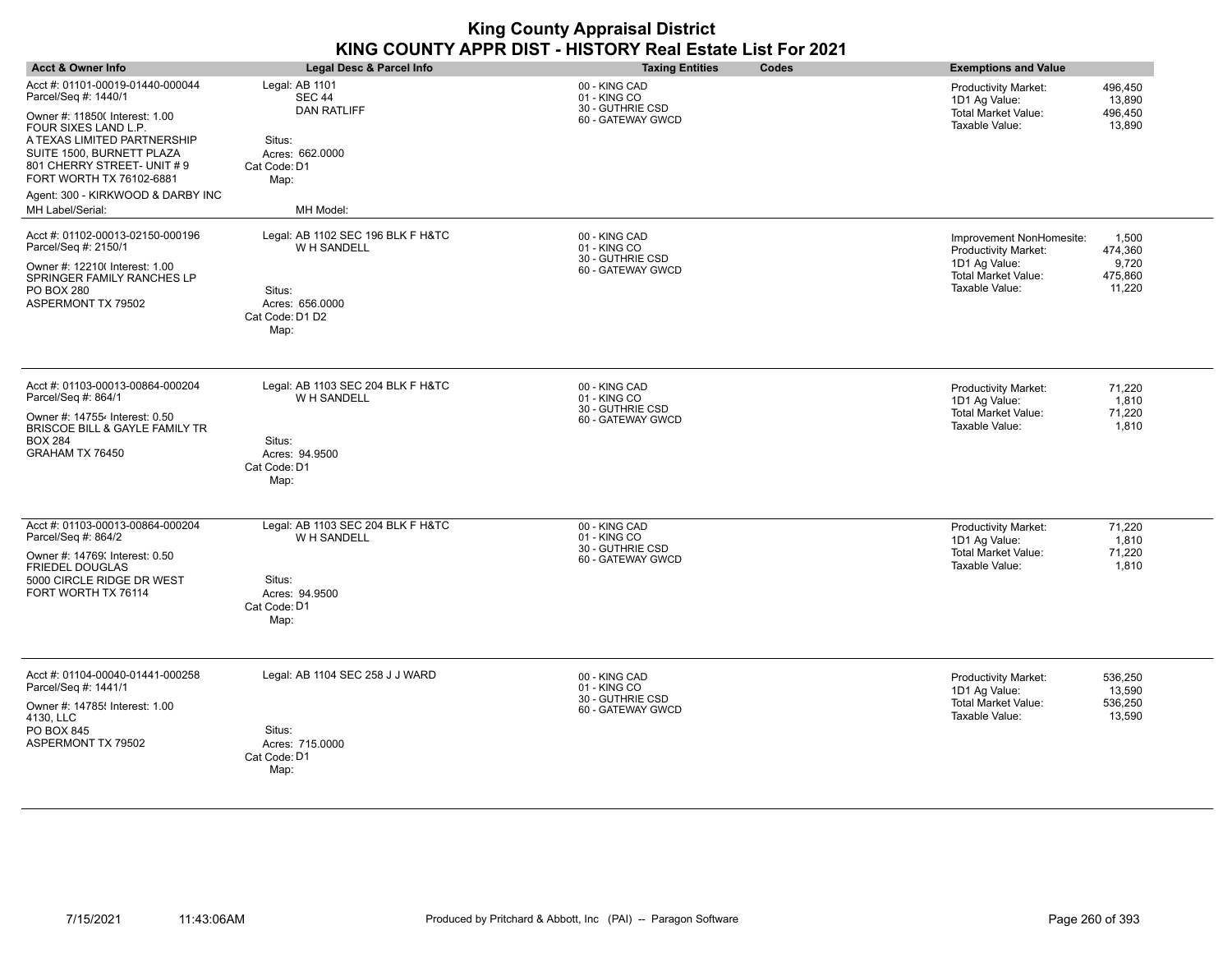| <b>King County Appraisal District</b><br>KING COUNTY APPR DIST - HISTORY Real Estate List For 2021                                                                                  |                                                                                      |                                                                        |                                                                                                                                        |
|-------------------------------------------------------------------------------------------------------------------------------------------------------------------------------------|--------------------------------------------------------------------------------------|------------------------------------------------------------------------|----------------------------------------------------------------------------------------------------------------------------------------|
| <b>Acct &amp; Owner Info</b>                                                                                                                                                        | <b>Legal Desc &amp; Parcel Info</b>                                                  | <b>Taxing Entities</b><br>Codes                                        | <b>Exemptions and Value</b>                                                                                                            |
| Acct #: 01104-00040-02438-000258<br>Parcel/Seq #: 2438/1<br>Owner #: 14772; Interest: 1.00<br><b>DWAYNE JOHNSON LLC</b><br>5336 STATE HIGHWAY 222 EAST<br>KNOX CITY TX 79529        | Legal: AB 1104 SEC 258 J J WARD<br>Situs:<br>Acres: 4.3780<br>Cat Code: D1<br>Map:   | 00 - KING CAD<br>01 - KING CO<br>30 - GUTHRIE CSD<br>60 - GATEWAY GWCD | 3,280<br><b>Productivity Market:</b><br>1D1 Ag Value:<br>80<br><b>Total Market Value:</b><br>3,280<br>Taxable Value:<br>80             |
| Acct #: 01105-00040-02393-000256<br>Parcel/Seq #: 2393/1<br>Owner #: 14759( Interest: 1.00<br><b>QB PASTURE RESERVE LLC</b><br>Wayne Kirk<br>6003 WARM MIST LANE<br>DALLAS TX 75248 | Legal: AB 1105 SEC 256 J J WARD<br>Situs:<br>Acres: 61.0660<br>Cat Code: D1<br>Map:  | 00 - KING CAD<br>01 - KING CO<br>30 - GUTHRIE CSD<br>60 - GATEWAY GWCD | <b>Productivity Market:</b><br>45,800<br>1D1 Ag Value:<br>1,160<br>Total Market Value:<br>45,800<br>Taxable Value:<br>1,160            |
| Acct #: 01105-00040-02489-000256<br>Parcel/Seq #: 2489/1<br>Owner #: 14785! Interest: 1.00<br>4130, LLC<br>PO BOX 845<br>ASPERMONT TX 79502                                         | Legal: AB 1105 SEC 256 J J WARD<br>Situs:<br>Acres: 586.8040<br>Cat Code: D1<br>Map: | 00 - KING CAD<br>01 - KING CO<br>30 - GUTHRIE CSD<br>60 - GATEWAY GWCD | <b>Productivity Market:</b><br>440,100<br>1D1 Ag Value:<br>11,150<br><b>Total Market Value:</b><br>440,100<br>Taxable Value:<br>11,150 |
| Acct #: 01106-00040-01443-000254<br>Parcel/Seq #: 1443/1<br>Owner #: 14785! Interest: 1.00<br>4130, LLC<br>PO BOX 845<br>ASPERMONT TX 79502                                         | Legal: AB 1106 SEC 254 J J WARD<br>Situs:<br>Acres: 472.4390<br>Cat Code: D1<br>Map: | 00 - KING CAD<br>01 - KING CO<br>30 - GUTHRIE CSD<br>60 - GATEWAY GWCD | Productivity Market:<br>354,330<br>1D1 Ag Value:<br>9,920<br><b>Total Market Value:</b><br>354,330<br>Taxable Value:<br>9,920          |
| Acct #: 01107-00044-00697-000002<br>Parcel/Seq #: 697/1<br>Owner #: 14783' Interest: 1.00<br>MOORHOUSE & SON COMPANY<br>P.O. BOX 255<br>CR 377 HIGHWAY 82 WEST                      | Legal: AB 1107 SEC 2 C B BLAKEY<br>Situs:<br>Acres: 160.0000                         | 00 - KING CAD<br>01 - KING CO<br>30 - GUTHRIE CSD<br>60 - GATEWAY GWCD | <b>Productivity Market:</b><br>120,000<br>1D1 Ag Value:<br>3,040<br><b>Total Market Value:</b><br>120,000<br>Taxable Value:<br>3,040   |

Cat Code: D1

Map:

BENJAMIN TX 79505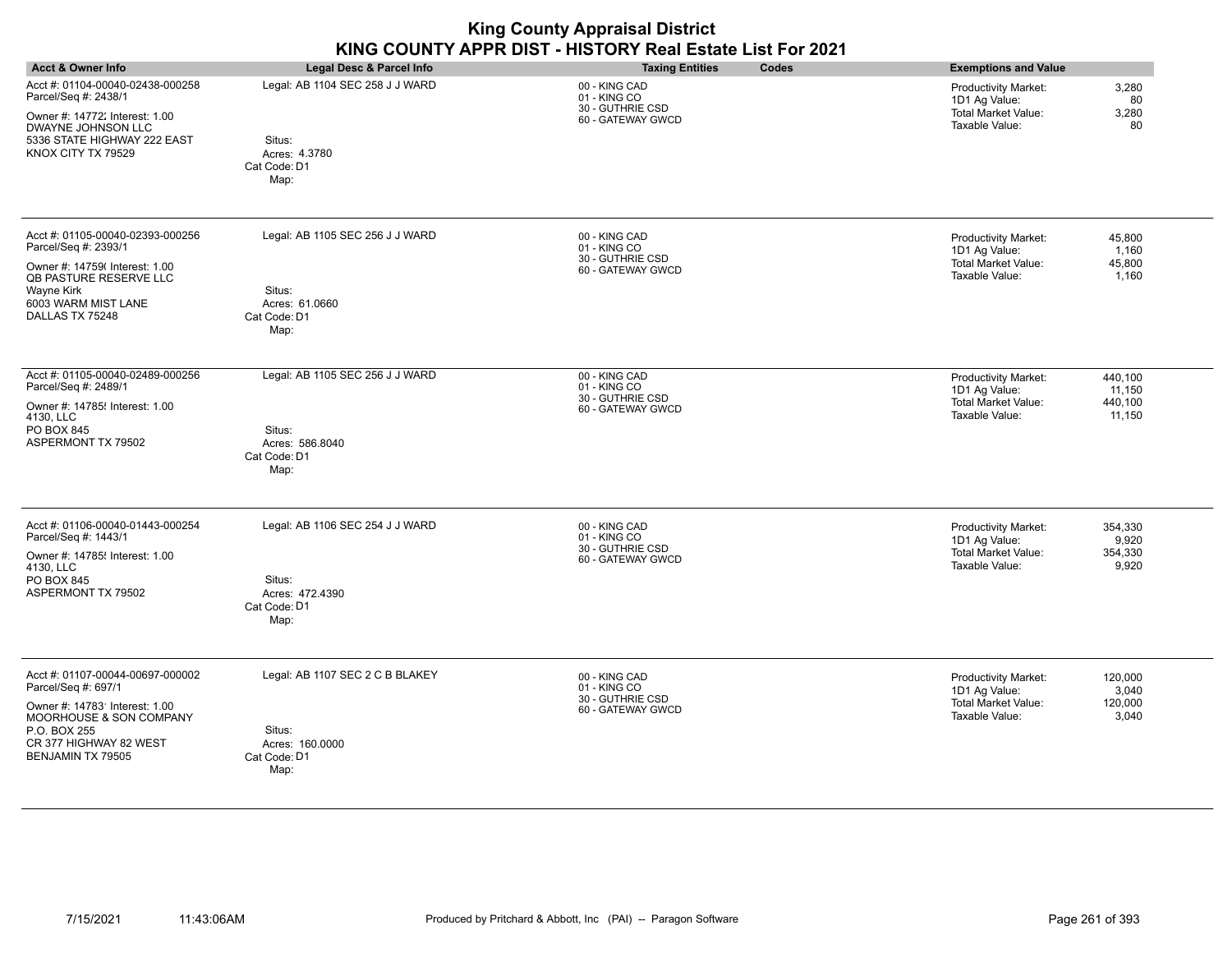| <b>Acct &amp; Owner Info</b>                                                                                                                                                                                                                                                                      | Legal Desc & Parcel Info                                                                                               | <b>Taxing Entities</b><br>Codes                                        | <b>Exemptions and Value</b>                                                                                                                                                 |
|---------------------------------------------------------------------------------------------------------------------------------------------------------------------------------------------------------------------------------------------------------------------------------------------------|------------------------------------------------------------------------------------------------------------------------|------------------------------------------------------------------------|-----------------------------------------------------------------------------------------------------------------------------------------------------------------------------|
| Acct #: 01108-00029-00634-000002<br>Parcel/Seq #: 634/1<br>Owner #: 14768( Interest: 1.00<br><b>MRG LAND LLC</b><br>MIKE GIBSON<br>976 GIBSON RANCH RD<br>PADUCAH TX 79248                                                                                                                        | Legal: AB 1108 SEC 2 A B BROTHERS<br>Situs:<br>Acres: 540.0000<br>Cat Code: D1<br>Map:                                 | 00 - KING CAD<br>01 - KING CO<br>30 - GUTHRIE CSD<br>60 - GATEWAY GWCD | <b>Productivity Market:</b><br>418,500<br>1D1 Ag Value:<br>15,120<br>Total Market Value:<br>418,500<br>Taxable Value:<br>15,120                                             |
| Acct #: 01111-00025-00225-000025<br>Parcel/Seq #: 225/1<br>Owner #: 43600 Interest: 1.00<br><b>GILMORE JAMES DON</b><br>101 N US HWY 83<br>PADUCAH TX 79248                                                                                                                                       | Legal: AB 1111 SEC 25 GEORGETOWN RR<br>Situs:<br>Acres: 326.4000<br>Cat Code: D1<br>Map:                               | 00 - KING CAD<br>01 - KING CO<br>30 - GUTHRIE CSD<br>60 - GATEWAY GWCD | 261,840<br>Productivity Market:<br>1D1 Ag Value:<br>25,940<br>Total Market Value:<br>261,840<br>Taxable Value:<br>25,940                                                    |
| Acct #: 01111-00025-00293-000025<br>Parcel/Seq #: 293/1<br>Owner #: 147748 Interest: 1.00<br>WICHITA RIVER LLC<br>WAYNE JACOBSON<br>12327 US HWY 169<br>HILL CITY MN 55748                                                                                                                        | Legal: AB 1111 SEC 25<br><b>GEORGETOWN RR CO</b><br>Situs:<br>Acres: 309.8600<br>Cat Code: D1<br>Map:                  | 00 - KING CAD<br>01 - KING CO<br>30 - GUTHRIE CSD<br>60 - GATEWAY GWCD | <b>Productivity Market:</b><br>248,370<br>1D1 Ag Value:<br>27,360<br><b>Total Market Value:</b><br>248,370<br>Taxable Value:<br>27,360                                      |
| Acct #: 01112-00025-00405-000002<br>Parcel/Seq #: 405/1<br>Owner #: 68100 Interest: 1.00<br>HUTCHINSON O D<br>1910 GOBER ST<br>PADUCAH TX 79248                                                                                                                                                   | Legal: AB 1112 SE/4 SEC 2 D&W<br>C E LONG<br>Situs:<br>Acres: 160.0000<br>Cat Code: D1<br>Map:                         | 00 - KING CAD<br>01 - KING CO<br>30 - GUTHRIE CSD<br>60 - GATEWAY GWCD | <b>Productivity Market:</b><br>130,430<br>19,060<br>1D1 Ag Value:<br>Total Market Value:<br>130,430<br>Taxable Value:<br>19,060                                             |
| Acct #: 01113-00021-02183-000001<br>Parcel/Seq #: 2183/1<br>Owner #: 11850( Interest: 1.00<br>FOUR SIXES LAND L.P.<br>A TEXAS LIMITED PARTNERSHIP<br>SUITE 1500, BURNETT PLAZA<br>801 CHERRY STREET- UNIT #9<br>FORT WORTH TX 76102-6881<br>Agent: 300 - KIRKWOOD & DARBY INC<br>MH Label/Serial: | Legal: AB 1113<br>SEC 1 BLK 39 GB&N CO<br>R H RAY<br>Situs:<br>Acres: 698.5000<br>Cat Code: D1 D2<br>Map:<br>MH Model: | 00 - KING CAD<br>01 - KING CO<br>30 - GUTHRIE CSD<br>60 - GATEWAY GWCD | 7,500<br>Improvement NonHomesite:<br>523,880<br><b>Productivity Market:</b><br>13,270<br>1D1 Ag Value:<br><b>Total Market Value:</b><br>531,380<br>Taxable Value:<br>20,770 |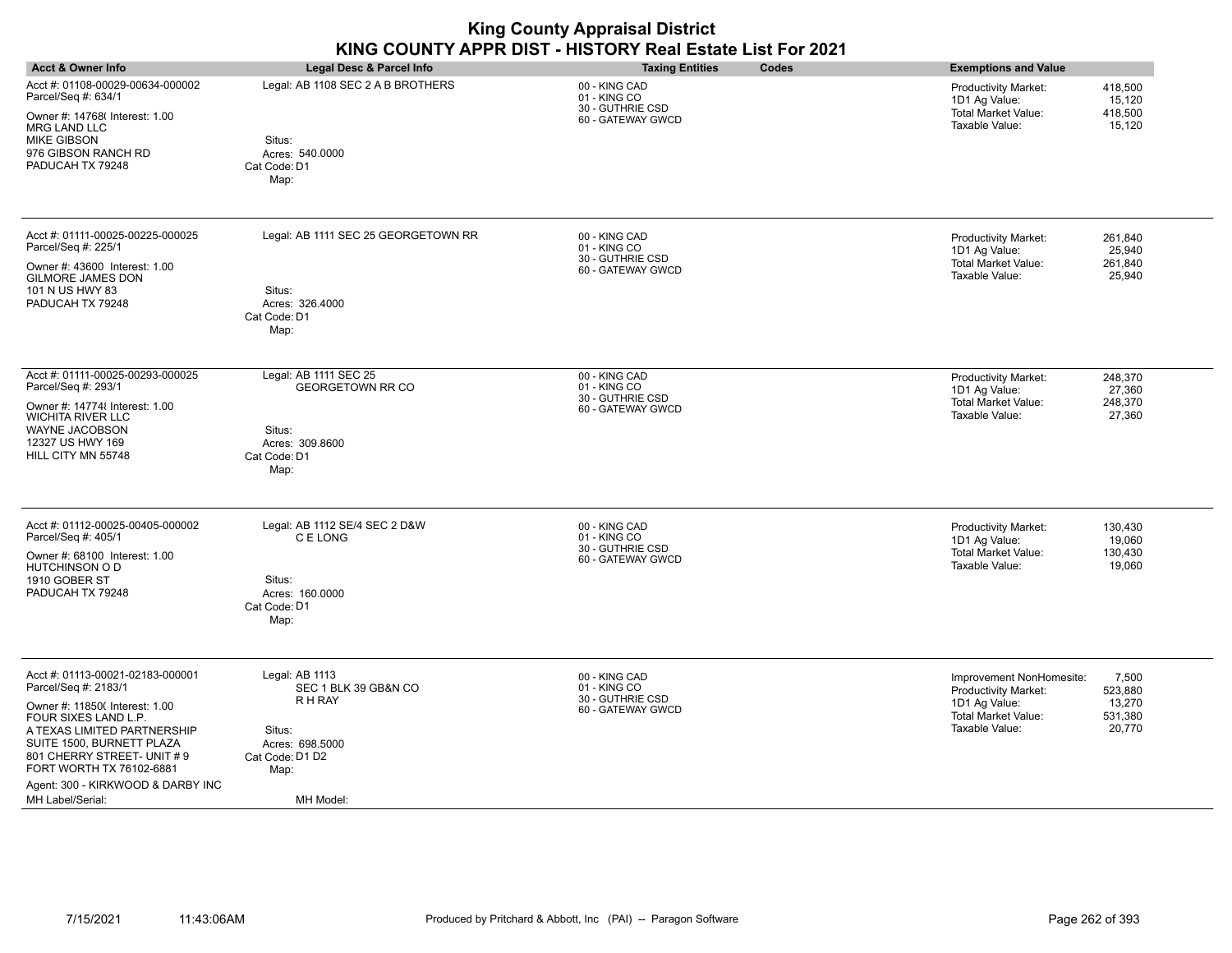| <b>Acct &amp; Owner Info</b>                                                                                                                                                             | Legal Desc & Parcel Info                                                                                                | <b>Taxing Entities</b><br>Codes                                         | <b>Exemptions and Value</b>                                                                                                            |
|------------------------------------------------------------------------------------------------------------------------------------------------------------------------------------------|-------------------------------------------------------------------------------------------------------------------------|-------------------------------------------------------------------------|----------------------------------------------------------------------------------------------------------------------------------------|
| Acct #: 01114-00017-01797-000124<br>Parcel/Seq #: 1797/1<br>Owner #: 13510( Interest: 1.00<br>WILSON MARY LOIS AND BILL<br><b>FAMILY LTD</b><br>DRAWER M-360<br>SNYDER TX 79550-0360     | Legal: AB 1114 SEC 124 BLK F H&TC<br><b>J M SMITH</b><br>Situs:<br>Acres: 84,0000<br>Cat Code: D1<br>Map:               | 00 - KING CAD<br>01 - KING CO<br>30 - GUTHRIE CSD<br>60 - GATEWAY GWCD  | <b>Productivity Market:</b><br>63,700<br>2,810<br>1D1 Ag Value:<br><b>Total Market Value:</b><br>63,700<br>Taxable Value:<br>2,810     |
| Acct #: 01115-00044-00169-000002<br>Parcel/Seq #: 169/1<br>Owner #: 14781 Interest: 1.00<br>ROSS DUNCAN PROPERTIES LLC<br>P.O. BOX 647<br>ARTESIA NM 88221-0647                          | Legal: AB 1115 SEC 2 W A ADAMS<br>Situs:<br>Acres: 529.8270<br>Cat Code: D1<br>Map:                                     | 00 - KING CAD<br>01 - KING CO<br>30 - GUTHRIE CSD<br>60 - GATEWAY GWCD  | 384,120<br>Productivity Market:<br>1D1 Ag Value:<br>6,890<br><b>Total Market Value:</b><br>384,120<br>Taxable Value:<br>6,890          |
| Acct #: 01116-00046-00508-000006<br>Parcel/Seq #: 508/1<br>Owner #: 80600 Interest: 1.00<br>GA & ED LOWRANCE INC<br>8620 N NEW BRAUNFELS STE 306<br>SAN ANTONIO TX 78217-6361            | Legal: AB 1116 SEC 6 J L BARKER<br>Situs:<br>Acres: 640.0000<br>Cat Code: D1<br>Map:                                    | 00 - KING CAD<br>01 - KING CO<br>90 - KING CO CISD<br>60 - GATEWAY GWCD | Productivity Market:<br>464,010<br>1D1 Ag Value:<br>9,340<br><b>Total Market Value:</b><br>464,010<br>9,340<br>Taxable Value:          |
| Acct #: 01117-00046-00509-000004<br>Parcel/Seq #: 509/1<br>Owner #: 80600 Interest: 1.00<br><b>GA &amp; ED LOWRANCE INC</b><br>8620 N NEW BRAUNFELS STE 306<br>SAN ANTONIO TX 78217-6361 | Legal: AB 1117 SEC 4 J L BARKER<br>Situs:<br>Acres: 640.0000<br>Cat Code: D1<br>Map:                                    | 00 - KING CAD<br>01 - KING CO<br>90 - KING CO CISD<br>60 - GATEWAY GWCD | 464,000<br><b>Productivity Market:</b><br>1D1 Ag Value:<br>8,320<br><b>Total Market Value:</b><br>464,000<br>Taxable Value:<br>8,320   |
| Acct #: 01118-00005-01753-000009<br>Parcel/Seq #: 1753/1<br>Owner #: 147506 Interest: 1.00<br>TONGUE RIVER RANCH LTD<br>205 RANCH ROAD<br>PADUCAH TX 79248                               | Legal: AB 1118 SEC 9 BLK 1/987<br><b>BEATY-SEALE &amp; FORWARD</b><br>Situs:<br>Acres: 453.4000<br>Cat Code: D1<br>Map: | 00 - KING CAD<br>01 - KING CO<br>30 - GUTHRIE CSD<br>60 - GATEWAY GWCD  | <b>Productivity Market:</b><br>345,850<br>10,710<br>1D1 Ag Value:<br><b>Total Market Value:</b><br>345,850<br>Taxable Value:<br>10,710 |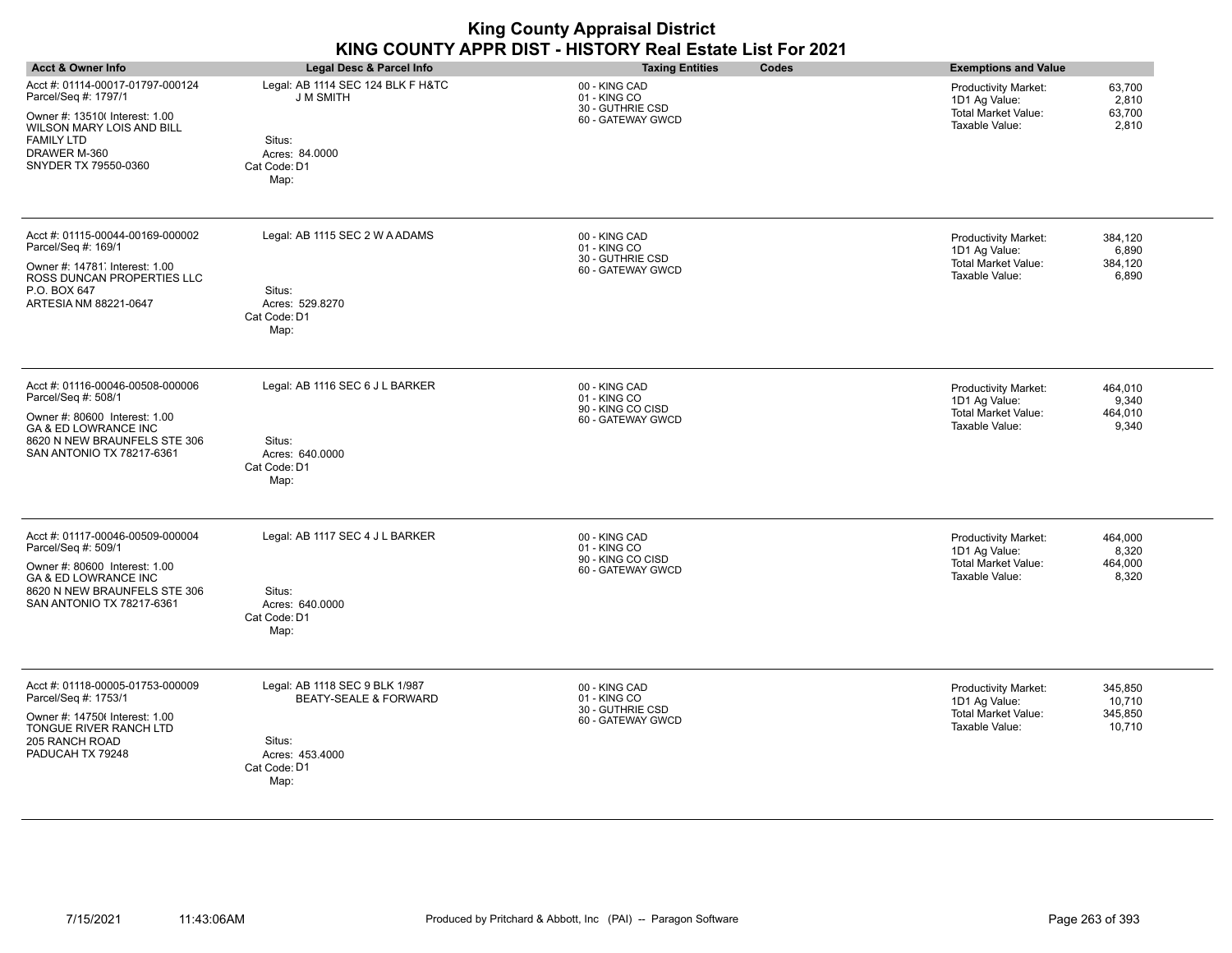| <b>Acct &amp; Owner Info</b>                                                                                                                                                        | Legal Desc & Parcel Info                                                                                                                                | <b>Taxing Entities</b><br>Codes                                        | <b>Exemptions and Value</b>                                                                                                                                                                                                    |
|-------------------------------------------------------------------------------------------------------------------------------------------------------------------------------------|---------------------------------------------------------------------------------------------------------------------------------------------------------|------------------------------------------------------------------------|--------------------------------------------------------------------------------------------------------------------------------------------------------------------------------------------------------------------------------|
| Acct #: 01119-00005-01754-000007<br>Parcel/Seq #: 1754/1<br>Owner #: 147506 Interest: 1.00<br>TONGUE RIVER RANCH LTD<br>205 RANCH ROAD<br>PADUCAH TX 79248                          | Legal: AB 1119 SEC 7 BLK 1/986<br><b>BEATY-SEALE &amp; FORWARD</b><br>Situs:<br>Acres: 644.9000<br>Cat Code: D1<br>Map:                                 | 00 - KING CAD<br>01 - KING CO<br>30 - GUTHRIE CSD<br>60 - GATEWAY GWCD | Productivity Market:<br>495,210<br>1D1 Ag Value:<br>16,400<br><b>Total Market Value:</b><br>495,210<br>Taxable Value:<br>16,400                                                                                                |
| Acct #: 01120-00025-00997-000000<br>Parcel/Seq #: 997/1<br>Owner #: 147748 Interest: 1.00<br><b>WICHITA RIVER LLC</b><br>WAYNE JACOBSON<br>12327 US HWY 169<br>HILL CITY MN 55748   | Legal: AB 1120 BLK 1/192<br><b>BEATY-SEALE &amp; FORWARD</b><br>Situs: 125 N US HWY 83 GUTHRIE TX 79236<br>Acres: 446.0000<br>Cat Code: D1 E D2<br>Map: | 00 - KING CAD<br>01 - KING CO<br>30 - GUTHRIE CSD<br>60 - GATEWAY GWCD | Land NonHomesite:<br>600<br>Improvement Homesite:<br>147,010<br>8,910<br>Improvement NonHomesite:<br>Productivity Market:<br>344,880<br>1D1 Ag Value:<br>12,460<br>Total Market Value:<br>501,400<br>Taxable Value:<br>168,980 |
| Acct #: 01121-00005-01755-000007<br>Parcel/Seq #: 1755/1<br>Owner #: 147506 Interest: 1.00<br>TONGUE RIVER RANCH LTD<br>205 RANCH ROAD<br>PADUCAH TX 79248                          | Legal: AB 1121 SEC 7 BLK 1/975<br><b>BEATY-SEALE &amp; FORWARD</b><br>Situs:<br>Acres: 665.0000<br>Cat Code: D1<br>Map:                                 | 00 - KING CAD<br>01 - KING CO<br>30 - GUTHRIE CSD<br>60 - GATEWAY GWCD | Productivity Market:<br>497,780<br>1D1 Ag Value:<br>13,520<br>Total Market Value:<br>497,780<br>Taxable Value:<br>13,520                                                                                                       |
| Acct #: 01122-00005-01002-000000<br>Parcel/Seq #: 1002/1<br>Owner #: 10760( Interest: 1.00<br><b>RICHARDS M B</b><br>C/O TOMMY RICHARDS<br>3526 N VERSAILLES AVE<br>DALLAS TX 75209 | Legal: AB 1122 1/990<br>BS&F<br>Situs:<br>Acres: 459.0000<br>Cat Code: D1<br>Map:                                                                       | 00 - KING CAD<br>01 - KING CO<br>30 - GUTHRIE CSD<br>60 - GATEWAY GWCD | Productivity Market:<br>344,250<br>1D1 Ag Value:<br>9,130<br><b>Total Market Value:</b><br>344,250<br>Taxable Value:<br>9,130                                                                                                  |
| Acct #: 01123-00025-00303-000003<br>Parcel/Seq #: 303/1<br>Owner #: 14774 Interest: 1.00<br>MANLEY RONALD & WIFE PAMELA<br>PO BOX 335<br>PADUCAH TX 79248                           | Legal: AB 1123 SEC 3 D&W<br>Situs:<br>Acres: 118.7000<br>Cat Code: D1<br>Map:                                                                           | 00 - KING CAD<br>01 - KING CO<br>30 - GUTHRIE CSD<br>60 - GATEWAY GWCD | 92,670<br>Productivity Market:<br>1D1 Ag Value:<br>8,400<br><b>Total Market Value:</b><br>92,670<br>Taxable Value:<br>8,400                                                                                                    |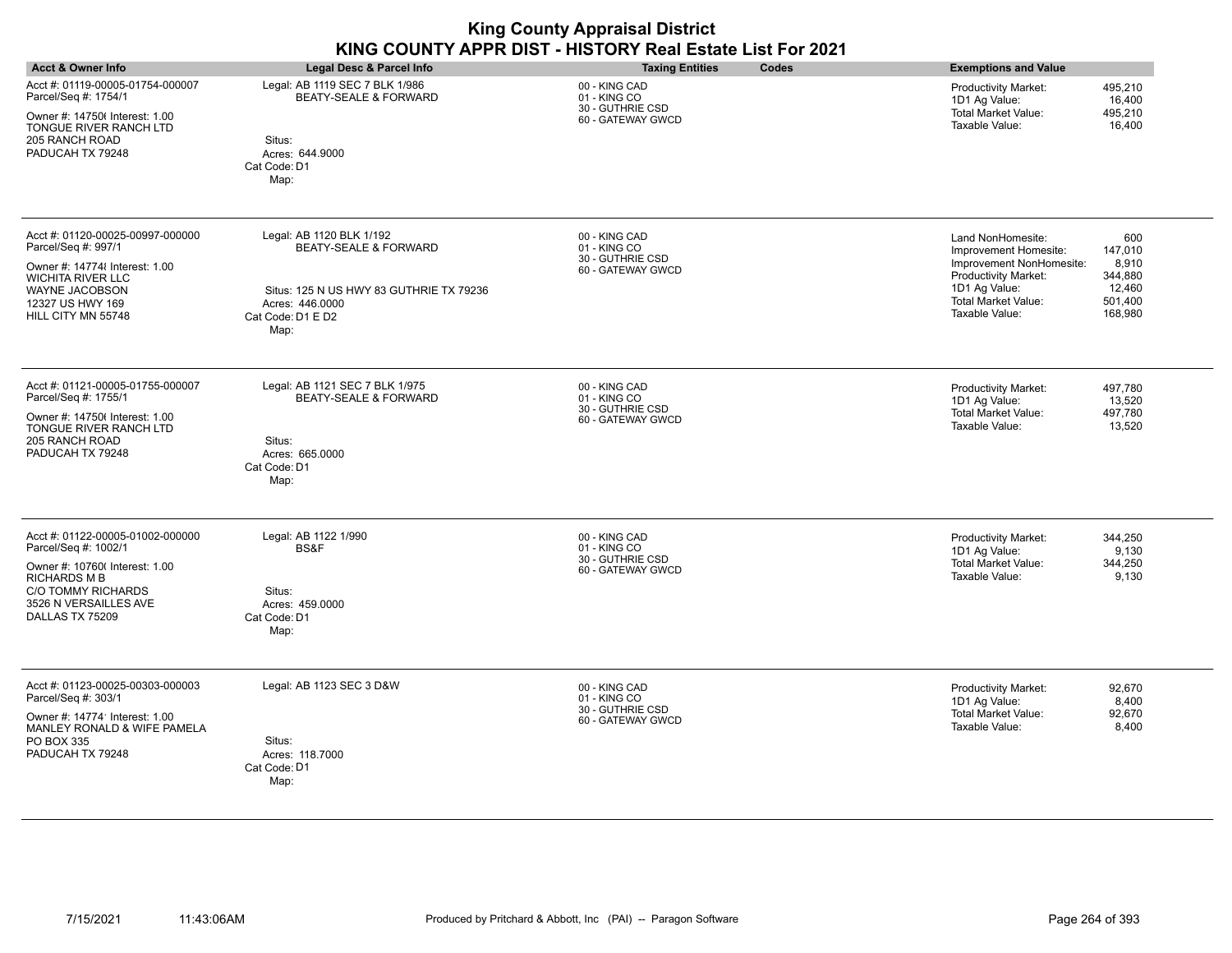|                                                                                                                             |                                                       | <b>King County Appraisal District</b><br>KING COUNTY APPR DIST - HISTORY Real Estate List For 2021 |                                                                                                                                 |
|-----------------------------------------------------------------------------------------------------------------------------|-------------------------------------------------------|----------------------------------------------------------------------------------------------------|---------------------------------------------------------------------------------------------------------------------------------|
| <b>Acct &amp; Owner Info</b>                                                                                                | <b>Legal Desc &amp; Parcel Info</b>                   | <b>Taxing Entities</b><br>Codes                                                                    | <b>Exemptions and Value</b>                                                                                                     |
| Acct #: 01123-00025-02094-000003<br>Parcel/Seq #: 2094/1<br>Owner #: 14780, Interest: 1.00<br>TEXAS PANHANDLE CONSTRUCTION, | Legal: AB 1123 SEC 3 D&W                              | 00 - KING CAD<br>01 - KING CO<br>30 - GUTHRIE CSD<br>60 - GATEWAY GWCD                             | 304,510<br>Productivity Market:<br>1D1 Ag Value:<br>83,790<br><b>Total Market Value:</b><br>304,510<br>Taxable Value:<br>83,790 |
| <b>INC</b><br>975 FM 2530<br>CHILDRESS TX 79201                                                                             | Situs:<br>Acres: 338,6000<br>Cat Code: D1<br>Map:     |                                                                                                    |                                                                                                                                 |
| Acct #: 01123-00025-02637-000003<br>Parcel/Seq #: 2637/1<br>Owner #: 147724 Interest: 1.00                                  | Legal: AB 1123 SEC 3 D&W                              | 00 - KING CAD<br>01 - KING CO<br>30 - GUTHRIE CSD<br>60 - GATEWAY GWCD                             | Productivity Market:<br>147.890<br>1D1 Ag Value:<br>5,610<br><b>Total Market Value:</b><br>147,890                              |
| <b>LANCASTER DARREN</b><br>700 WHISPERING WAY<br>PROSPER TX 75078-0558                                                      | Situs:<br>Acres: 200.5400<br>Cat Code: D1<br>Map:     |                                                                                                    | Taxable Value:<br>5,610                                                                                                         |
| Acct #: 01124-00025-00177-000000<br>Parcel/Seq #: 177/1                                                                     | Legal: AB 1124 SEC 5 D&W<br>SW/4 AND W 100 AC OF NW/4 | 00 - KING CAD<br>01 - KING CO                                                                      | 197.130<br>Productivity Market:<br>1D1 Ag Value:<br>9,110                                                                       |
| Owner #: 14784; Interest: 1.00<br>SAMUEL L JACKSON<br>PO BOX 95                                                             | Situs:                                                | 30 - GUTHRIE CSD<br>60 - GATEWAY GWCD                                                              | <b>Total Market Value:</b><br>197,130<br>Taxable Value:<br>9,110                                                                |
| SPRINGLAKE TX 79082                                                                                                         | Acres: 260,0000<br>Cat Code: D1<br>Map:               |                                                                                                    |                                                                                                                                 |
| Acct #: 01124-00025-00989-000005<br>Parcel/Seq #: 989/1                                                                     | Legal: AB 1124 SEC 5 D&W                              | 00 - KING CAD<br>01 - KING CO                                                                      | Productivity Market:<br>129,600<br>1D1 Ag Value:<br>15,690                                                                      |
| Owner #: 10460( Interest: 1.00<br><b>RATLIFF DENNIS</b>                                                                     |                                                       | 30 - GUTHRIE CSD<br>60 - GATEWAY GWCD                                                              | <b>Total Market Value:</b><br>129,600<br>Taxable Value:<br>15,690                                                               |
| <b>HC 3 Box 63</b><br>PADUCAH TX 79248                                                                                      | Situs:<br>Acres: 162.0000<br>Cat Code: D1<br>Map:     |                                                                                                    |                                                                                                                                 |
| Acct #: 01124-00025-01954-000005<br>Parcel/Seq #: 1954/3                                                                    | Legal: AB 1124 SEC 5 D&W                              | 00 - KING CAD<br>01 - KING CO                                                                      | Productivity Market:<br>4,580<br>1D1 Ag Value:<br>650                                                                           |
| Owner #: 14777' Interest: 0.03<br>ADAMS NAKESHA BETH                                                                        |                                                       | 30 - GUTHRIE CSD<br>60 - GATEWAY GWCD                                                              | <b>Total Market Value:</b><br>4,580<br>Taxable Value:<br>650                                                                    |
| 307 JEFFREY ROAD<br><b>BIG SPRINGS TX 79720</b>                                                                             | Situs:<br>Acres: 5.6522<br>Cat Code: D1<br>Map:       |                                                                                                    |                                                                                                                                 |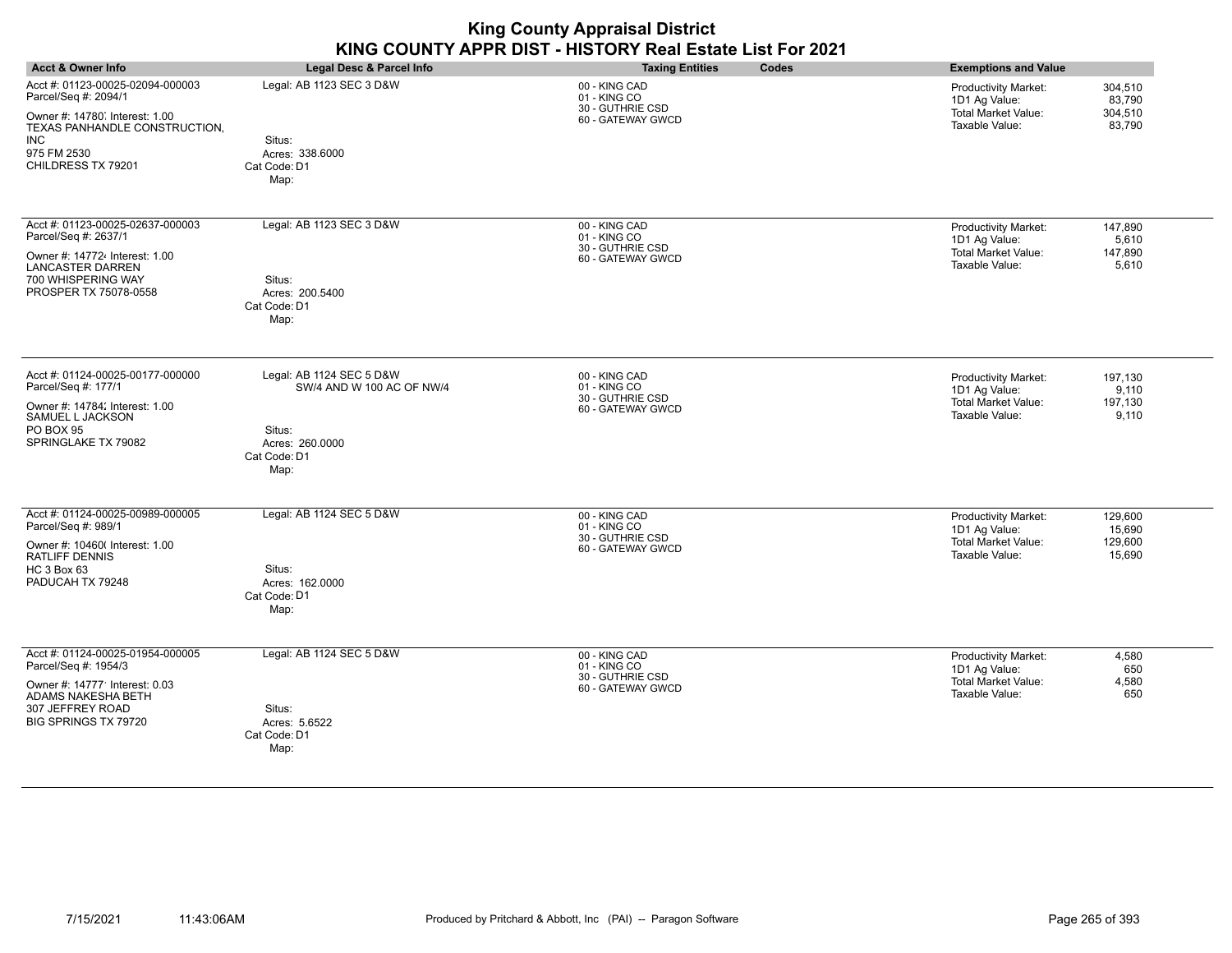|                                                                                                                                                                                                        |                                                                              | <b>King County Appraisal District</b><br>KING COUNTY APPR DIST - HISTORY Real Estate List For 2021 |                                                                                                                                    |
|--------------------------------------------------------------------------------------------------------------------------------------------------------------------------------------------------------|------------------------------------------------------------------------------|----------------------------------------------------------------------------------------------------|------------------------------------------------------------------------------------------------------------------------------------|
| <b>Acct &amp; Owner Info</b>                                                                                                                                                                           | Legal Desc & Parcel Info                                                     | <b>Taxing Entities</b><br>Codes                                                                    | <b>Exemptions and Value</b>                                                                                                        |
| Acct #: 01124-00025-01954-000005<br>Parcel/Seq #: 1954/17<br>Owner #: 14720; Interest: 0.07<br><b>BLOUNT FAMILY TRUST</b><br>278 HANDSOME JACK RD<br>ABILENE TX 79602                                  | Legal: AB 1124 SEC 5 D&W<br>Situs:<br>Acres: 14.6674<br>Cat Code: D1<br>Map: | 00 - KING CAD<br>01 - KING CO<br>30 - GUTHRIE CSD<br>60 - GATEWAY GWCD                             | <b>Productivity Market:</b><br>11,870<br>1D1 Ag Value:<br>1.680<br><b>Total Market Value:</b><br>11,870<br>Taxable Value:<br>1,680 |
| Acct #: 01124-00025-01954-000005<br>Parcel/Seq #: 1954/8<br>Owner #: 14767! Interest: 0.07<br>BMB IRREVOCABLE FAMILY TRUST<br>1863 CR 485<br>PADUCAH TX 79248                                          | Legal: AB 1124 SEC 5 D&W<br>Situs:<br>Acres: 14.6674<br>Cat Code: D1<br>Map: | 00 - KING CAD<br>01 - KING CO<br>30 - GUTHRIE CSD<br>60 - GATEWAY GWCD                             | <b>Productivity Market:</b><br>11,870<br>1D1 Ag Value:<br>1,680<br><b>Total Market Value:</b><br>11,870<br>Taxable Value:<br>1,680 |
| Acct #: 01124-00025-01954-000005<br>Parcel/Seq #: 1954/10<br>Owner #: 14728(Interest: 0.07<br><b>DOOLEY ROWENA</b><br>C/O MICHAEL F DOOLEY<br>26311 AVENIDA DESEO<br>MISSION VIEJO CA 92691            | Legal: AB 1124 SEC 5 D&W<br>Situs:<br>Acres: 14.6674<br>Cat Code: D1<br>Map: | 00 - KING CAD<br>01 - KING CO<br>30 - GUTHRIE CSD<br>60 - GATEWAY GWCD                             | <b>Productivity Market:</b><br>11,870<br>1D1 Ag Value:<br>1,680<br><b>Total Market Value:</b><br>11,870<br>Taxable Value:<br>1,680 |
| Acct #: 01124-00025-01954-000005<br>Parcel/Seq #: 1954/5<br>Owner #: 40600 Interest: 0.07<br><b>GENTRY J F EST</b><br><b>GARY THIBODEAU</b><br>28387 N CACTUS FLOWER CIRCLE<br>SAN TAN VALLEY AZ 85143 | Legal: AB 1124 SEC 5 D&W<br>Situs:<br>Acres: 14.6674<br>Cat Code: D1<br>Map: | 00 - KING CAD<br>01 - KING CO<br>30 - GUTHRIE CSD<br>60 - GATEWAY GWCD                             | 11,870<br><b>Productivity Market:</b><br>1D1 Ag Value:<br>1.680<br><b>Total Market Value:</b><br>11,870<br>Taxable Value:<br>1,680 |
| Acct #: 01124-00025-01954-000005<br>Parcel/Seq #: 1954/11<br>Owner #: 14728, Interest: 0.07<br>GENTRY THE LINDA KAY LIVING TR<br>6602 NEVADA ST<br>CANOGA PARK CA 91303                                | Legal: AB 1124 SEC 5 D&W<br>Situs:<br>Acres: 14.6674<br>Cat Code: D1<br>Map: | 00 - KING CAD<br>01 - KING CO<br>30 - GUTHRIE CSD<br>60 - GATEWAY GWCD                             | <b>Productivity Market:</b><br>11,870<br>1D1 Ag Value:<br>1,680<br><b>Total Market Value:</b><br>11,870<br>Taxable Value:<br>1.680 |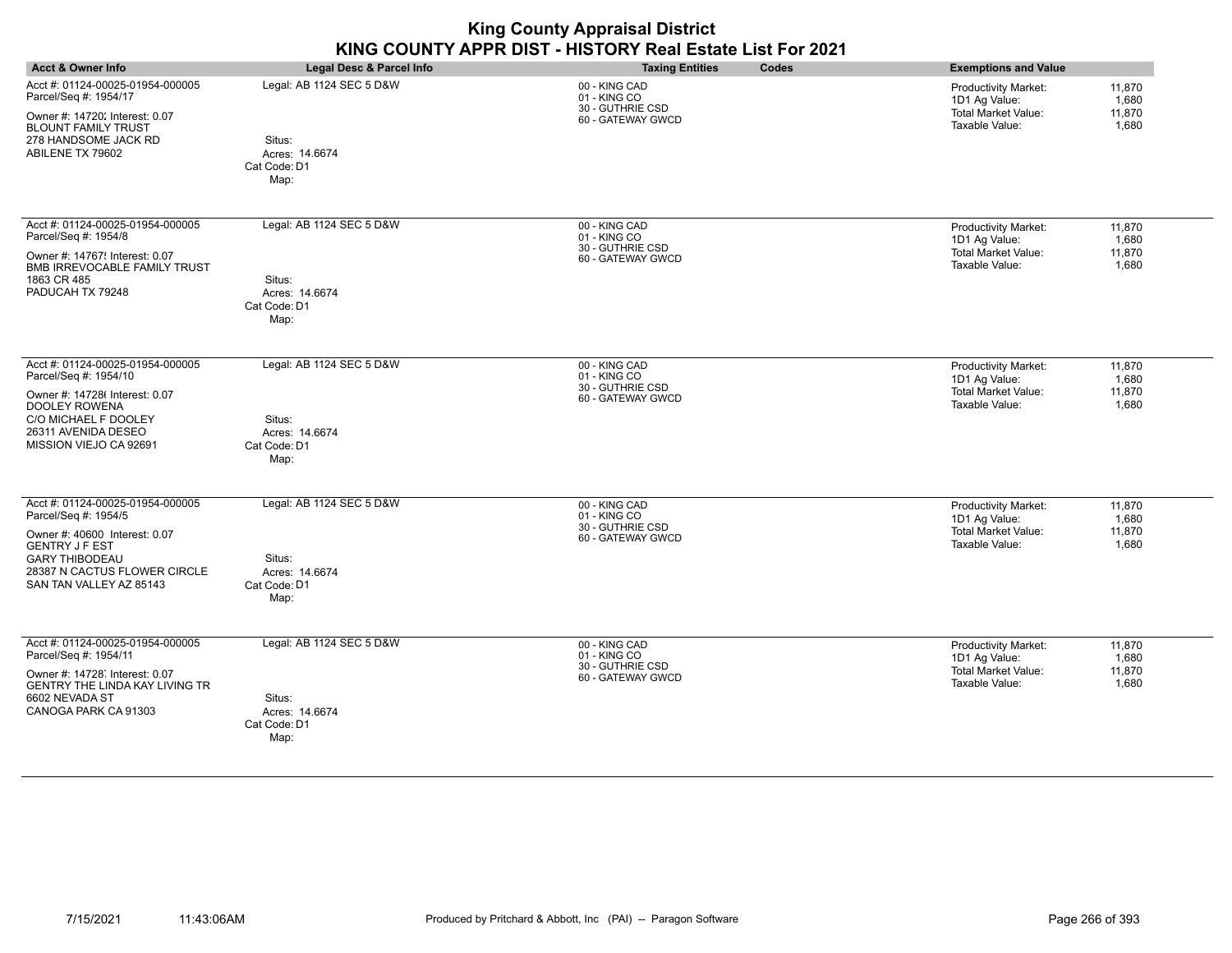| <b>Acct &amp; Owner Info</b>                                                                                                                                                                 | Legal Desc & Parcel Info                                                     | Codes<br><b>Taxing Entities</b>                                        | <b>Exemptions and Value</b>                                                                                                 |
|----------------------------------------------------------------------------------------------------------------------------------------------------------------------------------------------|------------------------------------------------------------------------------|------------------------------------------------------------------------|-----------------------------------------------------------------------------------------------------------------------------|
| Acct #: 01124-00025-01954-000005<br>Parcel/Seq #: 1954/4<br>Owner #: 147626 Interest: 0.07<br><b>HAVINS JERRY</b><br>7559 BRITTANY PL<br>FORT WORTH TX 76137-1397                            | Legal: AB 1124 SEC 5 D&W<br>Situs:<br>Acres: 14.6674<br>Cat Code: D1<br>Map: | 00 - KING CAD<br>01 - KING CO<br>30 - GUTHRIE CSD<br>60 - GATEWAY GWCD | 11,870<br>Productivity Market:<br>1D1 Ag Value:<br>1,680<br><b>Total Market Value:</b><br>11,870<br>Taxable Value:<br>1,680 |
| Acct #: 01124-00025-01954-000005<br>Parcel/Seq #: 1954/12<br>Owner #: 14729( Interest: 0.07<br><b>JOHNSON VIRGINIA ANN &amp;</b><br><b>JUNE GENTRY</b><br>941 EAST VASSAR<br>FRESNO CA 93704 | Legal: AB 1124 SEC 5 D&W<br>Situs:<br>Acres: 14.6674<br>Cat Code: D1<br>Map: | 00 - KING CAD<br>01 - KING CO<br>30 - GUTHRIE CSD<br>60 - GATEWAY GWCD | Productivity Market:<br>11,870<br>1D1 Ag Value:<br>1,680<br><b>Total Market Value:</b><br>11,870<br>Taxable Value:<br>1,680 |
| Acct #: 01124-00025-01954-000005<br>Parcel/Seq #: 1954/9<br>Owner #: 14720! Interest: 0.07<br>JOLLEY THOMAS FREDRICK AND<br>JOLLEY JOE NED<br>20307 ELMWOOD BROOK COURT<br>CYPRESS TX 77433  | Legal: AB 1124 SEC 5 D&W<br>Situs:<br>Acres: 14.6674<br>Cat Code: D1<br>Map: | 00 - KING CAD<br>01 - KING CO<br>30 - GUTHRIE CSD<br>60 - GATEWAY GWCD | 11,870<br>Productivity Market:<br>1D1 Ag Value:<br>1,680<br><b>Total Market Value:</b><br>11,870<br>Taxable Value:<br>1,680 |
| Acct #: 01124-00025-01954-000005<br>Parcel/Seq #: 1954/2<br>Owner #: 14777( Interest: 0.03<br>JONES CHRISTA RAY<br>12813 ELGIN AVE<br>LUBBOCK TX 79423                                       | Legal: AB 1124 SEC 5 D&W<br>Situs:<br>Acres: 5.6522<br>Cat Code: D1<br>Map:  | 00 - KING CAD<br>01 - KING CO<br>30 - GUTHRIE CSD<br>60 - GATEWAY GWCD | Productivity Market:<br>4,580<br>1D1 Ag Value:<br>650<br><b>Total Market Value:</b><br>4,580<br>Taxable Value:<br>650       |
| Acct #: 01124-00025-01954-000005<br>Parcel/Seq #: 1954/6<br>Owner #: 147216 Interest: 0.03<br>PORTER MARGIE HAVINS<br>1205 7TH ST NW<br>CHILDRESS TX 79201-2630                              | Legal: AB 1124 SEC 5 D&W<br>Situs:<br>Acres: 6.2854<br>Cat Code: D1<br>Map:  | 00 - KING CAD<br>01 - KING CO<br>30 - GUTHRIE CSD<br>60 - GATEWAY GWCD | Productivity Market:<br>5.090<br>1D1 Ag Value:<br>720<br><b>Total Market Value:</b><br>5,090<br>Taxable Value:<br>720       |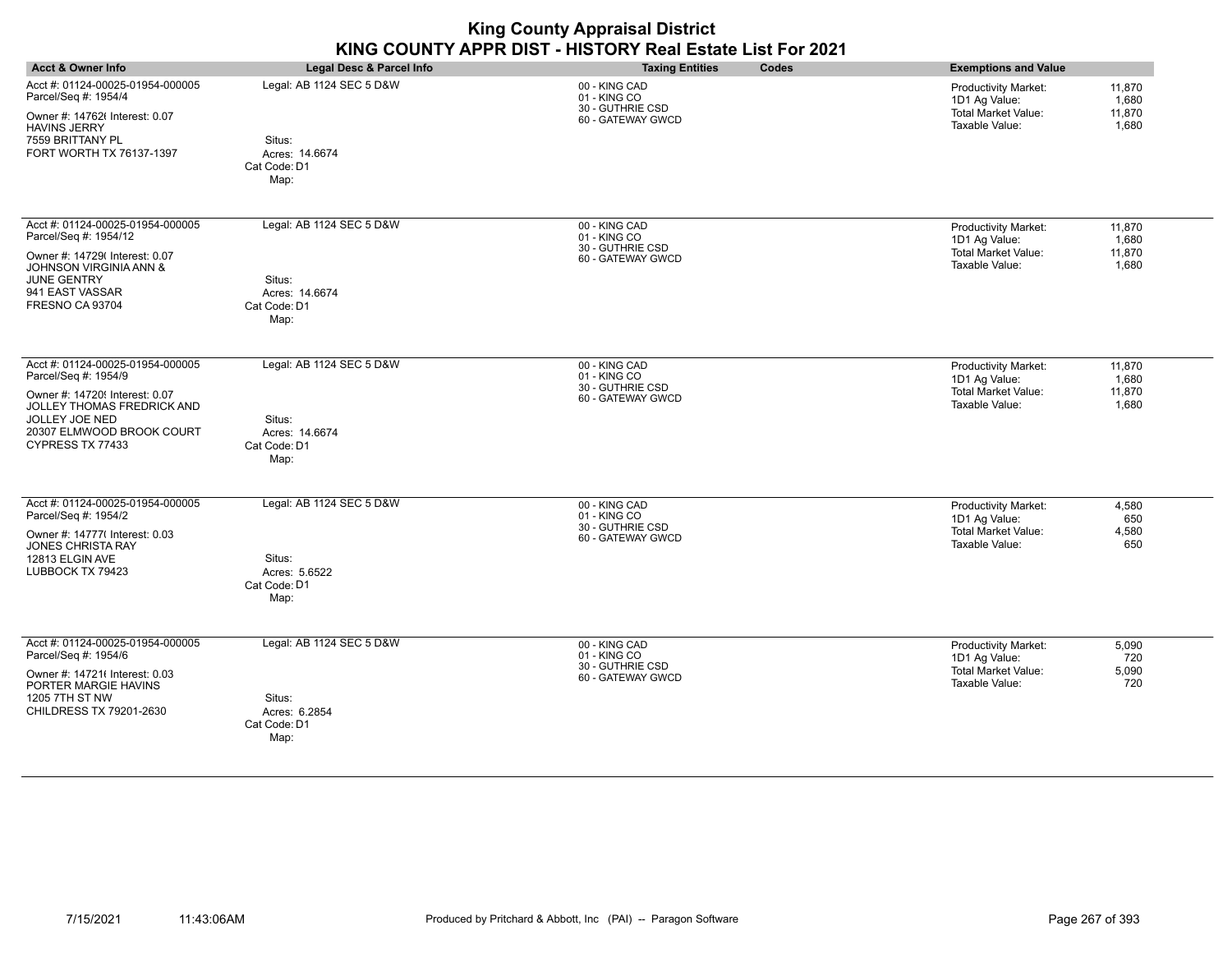| <b>Acct &amp; Owner Info</b>                                                                                                                                                                     | Legal Desc & Parcel Info                                                     | <b>Taxing Entities</b><br>Codes                                        | <b>Exemptions and Value</b>                                                                                                        |
|--------------------------------------------------------------------------------------------------------------------------------------------------------------------------------------------------|------------------------------------------------------------------------------|------------------------------------------------------------------------|------------------------------------------------------------------------------------------------------------------------------------|
| Acct #: 01124-00025-01954-000005<br>Parcel/Seq #: 1954/1<br>Owner #: 14759' Interest: 0.05<br>PORTER MITCHIAL ET AL<br><b>MITCH PORTER</b><br>206 ZORINA DR<br>SAN ANTONIO TX 78213              | Legal: AB 1124 SEC 5 D&W<br>Situs:<br>Acres: 11.7339<br>Cat Code: D1<br>Map: | 00 - KING CAD<br>01 - KING CO<br>30 - GUTHRIE CSD<br>60 - GATEWAY GWCD | 9,500<br><b>Productivity Market:</b><br>1D1 Ag Value:<br>1,350<br>Total Market Value:<br>9,500<br>Taxable Value:<br>1,350          |
| Acct #: 01124-00025-01954-000005<br>Parcel/Seq #: 1954/7<br>Owner #: 147214 Interest: 0.07<br>PORTER PATSY HAVINS<br>2912 68TH ST<br>LUBBOCK TX 79413                                            | Legal: AB 1124 SEC 5 D&W<br>Situs:<br>Acres: 14.6674<br>Cat Code: D1<br>Map: | 00 - KING CAD<br>01 - KING CO<br>30 - GUTHRIE CSD<br>60 - GATEWAY GWCD | <b>Productivity Market:</b><br>11,870<br>1,680<br>1D1 Ag Value:<br><b>Total Market Value:</b><br>11,870<br>Taxable Value:<br>1,680 |
| Acct #: 01124-00025-01954-000005<br>Parcel/Seq #: 1954/15<br>Owner #: 14730! Interest: 0.07<br>PRECIADO DEE-JEFFERIES-GENTRY<br><b>DEE PRECIADO</b><br>1633 N THORNE AVE<br>FRESNO CA 93704-5934 | Legal: AB 1124 SEC 5 D&W<br>Situs:<br>Acres: 14.6674<br>Cat Code: D1<br>Map: | 00 - KING CAD<br>01 - KING CO<br>30 - GUTHRIE CSD<br>60 - GATEWAY GWCD | 11,870<br><b>Productivity Market:</b><br>1D1 Ag Value:<br>1,680<br><b>Total Market Value:</b><br>11,870<br>Taxable Value:<br>1,680 |
| Acct #: 01124-00025-01954-000005<br>Parcel/Seq #: 1954/16<br>Owner #: 14731( Interest: 0.07<br>PUCKETT CORDELL<br>1449 CHIHUAHUA AVE NE<br>ALBUQUERQUE NM 87112-6306                             | Legal: AB 1124 SEC 5 D&W<br>Situs:<br>Acres: 14.6674<br>Cat Code: D1<br>Map: | 00 - KING CAD<br>01 - KING CO<br>30 - GUTHRIE CSD<br>60 - GATEWAY GWCD | 11,870<br><b>Productivity Market:</b><br>1D1 Ag Value:<br>1,680<br>Total Market Value:<br>11,870<br>Taxable Value:<br>1,680        |
| Acct #: 01124-00025-01954-000005<br>Parcel/Seq #: 1954/14<br>Owner #: 14729(Interest: 0.07<br>ROGERS MADGE<br>1423 WEST 4TH STREET<br>MADERA CA 93637                                            | Legal: AB 1124 SEC 5 D&W<br>Situs:<br>Acres: 14.6674<br>Cat Code: D1<br>Map: | 00 - KING CAD<br>01 - KING CO<br>30 - GUTHRIE CSD<br>60 - GATEWAY GWCD | <b>Productivity Market:</b><br>11,870<br>1D1 Ag Value:<br>1,680<br><b>Total Market Value:</b><br>11,870<br>Taxable Value:<br>1,680 |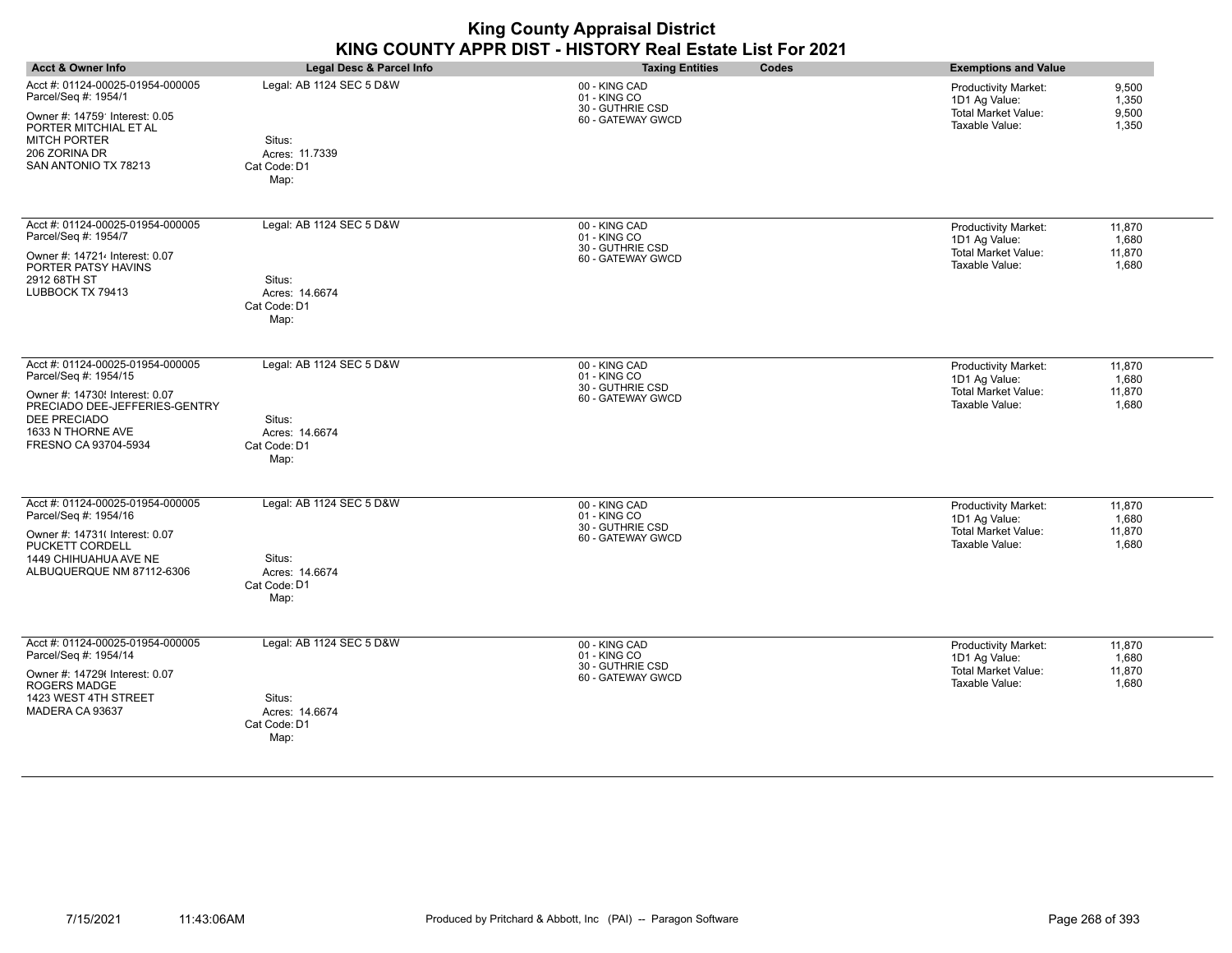| <b>Acct &amp; Owner Info</b>                                                                                                 | Legal Desc & Parcel Info                                                               | <b>Taxing Entities</b>                            | Codes           | <b>Exemptions and Value</b>                                                                                              |                                            |
|------------------------------------------------------------------------------------------------------------------------------|----------------------------------------------------------------------------------------|---------------------------------------------------|-----------------|--------------------------------------------------------------------------------------------------------------------------|--------------------------------------------|
| Acct #: 01124-00025-01954-000005<br>Parcel/Seq #: 1954/13                                                                    | Legal: AB 1124 SEC 5 D&W                                                               | 00 - KING CAD<br>01 - KING CO<br>30 - GUTHRIE CSD |                 | <b>Productivity Market:</b><br>1D1 Ag Value:                                                                             | 11,870<br>1,680                            |
| Owner #: 14762! Interest: 0.07<br><b>WOODRUFF MARY</b><br><b>BEVERLY COX</b><br><b>121 SUMMIT DRIVE</b><br>CANADIAN OK 74425 | Situs:<br>Acres: 14.6674<br>Cat Code: D1<br>Map:                                       | 60 - GATEWAY GWCD                                 |                 | <b>Total Market Value:</b><br>Taxable Value:                                                                             | 11,870<br>1,680                            |
| Acct #: 01125-00029-01764-000009<br>Parcel/Seq #: 1764/1                                                                     | Legal: AB 1125 SEC 9 D&W                                                               | 00 - KING CAD<br>01 - KING CO                     |                 | Productivity Market:<br>1D1 Ag Value:                                                                                    | 496.000<br>24,800                          |
| Owner #: 14722. Interest: 1.00<br><b>CHALK TRUST</b><br>2512 FM 1278<br>PADUCAH TX 79248                                     | Situs:<br>Acres: 640.0000<br>Cat Code: D1<br>Map:                                      | 30 - GUTHRIE CSD<br>60 - GATEWAY GWCD             |                 | Total Market Value:<br>Taxable Value:                                                                                    | 496,000<br>24,800                          |
| Acct #: 01126-00025-00226-000002<br>Parcel/Seq #: 226/1                                                                      | Legal: HOMESTEAD ON AB 1126<br>SEC 2 ET RR C M DAVIDSON                                | 00 - KING CAD<br>01 - KING CO                     | ** Homestead ** | Land Homesite:<br>Improvement Homesite:                                                                                  | 600<br>49,660                              |
| Owner #: 43600 Interest: 1.00<br><b>GILMORE JAMES DON</b><br>101 N US HWY 83<br>PADUCAH TX 79248                             | Situs: 101 N US HWY 83 GUTHRIE TX 79236<br>Acres: 23.1200<br>Cat Code: D1 E D2<br>Map: | 30 - GUTHRIE CSD<br>60 - GATEWAY GWCD             |                 | Improvement NonHomesite:<br><b>Productivity Market:</b><br>1D1 Ag Value:<br><b>Total Market Value:</b><br>Taxable Value: | 7,400<br>17,290<br>890<br>74,950<br>58,550 |
| Acct #: 01126-00025-00294-000002<br>Parcel/Seq #: 294/1                                                                      | Legal: AB 1126 SEC 2 ET RR<br>C M DAVIDSON                                             | 00 - KING CAD<br>01 - KING CO                     |                 | Productivity Market:                                                                                                     | 41,480                                     |
| Owner #: 147748 Interest: 1.00<br><b>WICHITA RIVER LLC</b><br>WAYNE JACOBSON<br>12327 US HWY 169<br>HILL CITY MN 55748       | Situs:<br>Acres: 52.8800<br>Cat Code: D1<br>Map:                                       | 30 - GUTHRIE CSD<br>60 - GATEWAY GWCD             |                 | 1D1 Ag Value:<br><b>Total Market Value:</b><br>Taxable Value:                                                            | 2,510<br>41,480<br>2,510                   |
| Acct #: 01126-00025-00998-000002<br>Parcel/Seq #: 998/1                                                                      | Legal: W/2 AB 1126 SEC 2 ET RR<br>C M DAVIDSON                                         | 00 - KING CAD<br>01 - KING CO                     |                 | <b>Productivity Market:</b><br>1D1 Ag Value:                                                                             | 55,800<br>2,020                            |
| Owner #: 147748 Interest: 1.00<br><b>WICHITA RIVER LLC</b><br>WAYNE JACOBSON<br>12327 US HWY 169<br>HILL CITY MN 55748       | Situs:<br>Acres: 72.0000<br>Cat Code: D1<br>Map:                                       | 30 - GUTHRIE CSD<br>60 - GATEWAY GWCD             |                 | Total Market Value:<br>Taxable Value:                                                                                    | 55,800<br>2,020                            |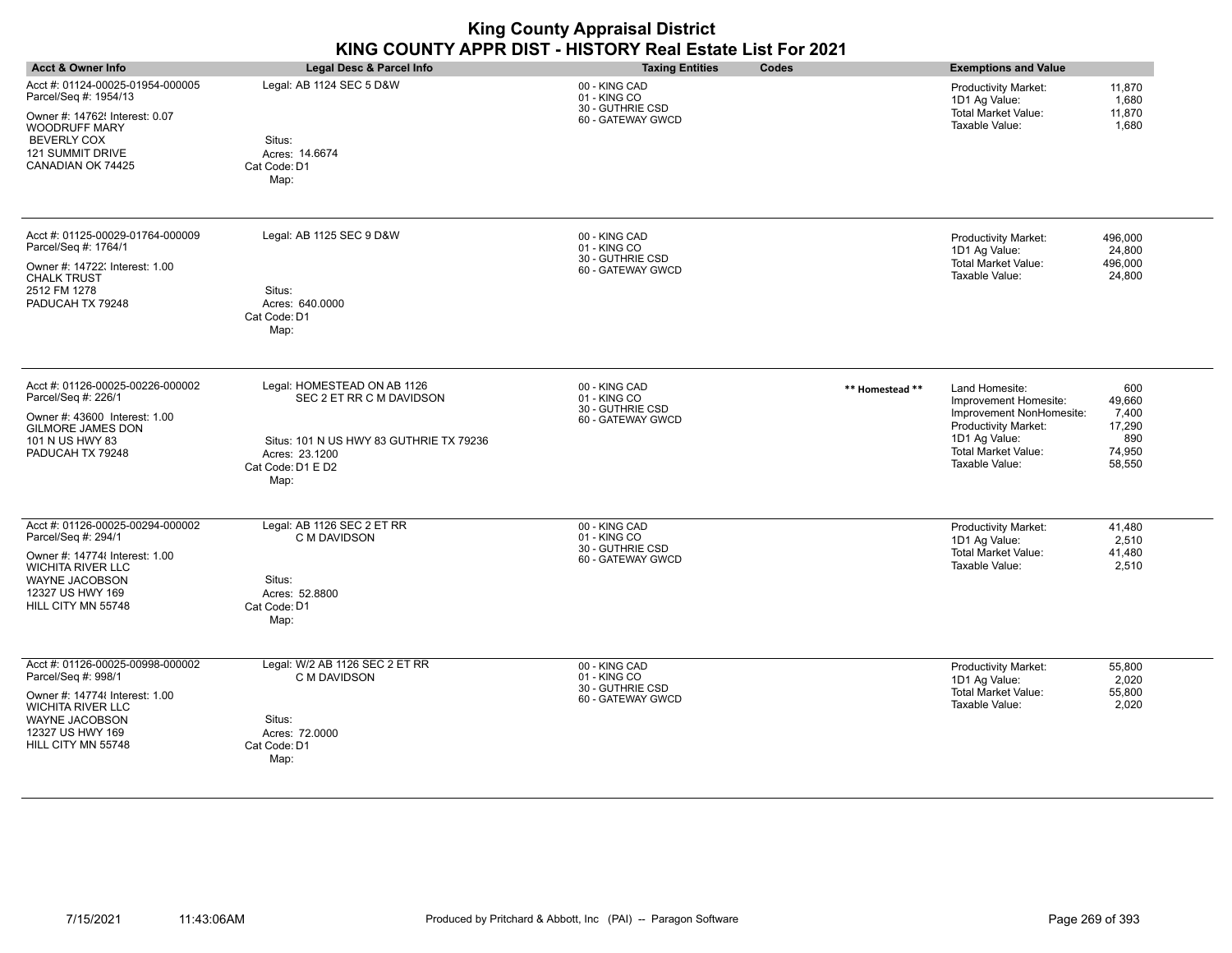| <b>Acct &amp; Owner Info</b>                                                                                                                                                  | <b>Legal Desc &amp; Parcel Info</b>                                                                                          | <b>Taxing Entities</b><br>Codes                                        | <b>Exemptions and Value</b>                                                                                                                                                                                                             |
|-------------------------------------------------------------------------------------------------------------------------------------------------------------------------------|------------------------------------------------------------------------------------------------------------------------------|------------------------------------------------------------------------|-----------------------------------------------------------------------------------------------------------------------------------------------------------------------------------------------------------------------------------------|
| Acct #: 01127-00013-00746-000164<br>Parcel/Seq #: 746/1<br>Owner #: 14777, Interest: 0.50<br>ANGELA LTD<br>2011 SOUTH COUNTY RD 1120<br>MIDLAND TX 79706                      | Legal: AB 1127 SEC 164 BLK 6 H&TC F<br><b>GEO GILKERSON</b><br>Situs:<br>Acres: 120.0000<br>Cat Code: D1<br>Map:             | 00 - KING CAD<br>01 - KING CO<br>30 - GUTHRIE CSD<br>60 - GATEWAY GWCD | <b>Productivity Market:</b><br>88,180<br>1D1 Ag Value:<br>2,080<br><b>Total Market Value:</b><br>88,180<br>Taxable Value:<br>2,080                                                                                                      |
| Acct #: 01127-00013-00746-000164<br>Parcel/Seq #: 746/2<br>Owner #: 14767' Interest: 0.50<br><b>WAYLAND LTD</b><br>PO BOX 116<br>STERLING CITY TX 76951                       | Legal: AB 1127 SEC 164 BLK 6 H&TC F<br><b>GEO GILKERSON</b><br>Situs:<br>Acres: 120.0000<br>Cat Code: D1<br>Map:             | 00 - KING CAD<br>01 - KING CO<br>30 - GUTHRIE CSD<br>60 - GATEWAY GWCD | <b>Productivity Market:</b><br>88,180<br>2,080<br>1D1 Ag Value:<br><b>Total Market Value:</b><br>88,180<br>Taxable Value:<br>2,080                                                                                                      |
| Acct #: 01128-00007-00960-000000<br>Parcel/Seq #: 960/1<br>Owner #: 10110( Interest: 1.00<br>PITCHFORK LAND & CATTLE CO<br><b>BOX 120</b><br>GUTHRIE TX 79236                 | Legal: IMPROVEMENT ON AB 1128<br><b>MT GARDNER</b><br><b>SEC 174</b><br>Situs:<br>Acres: 212,0000<br>Cat Code: D1 D2<br>Map: | 00 - KING CAD<br>01 - KING CO<br>30 - GUTHRIE CSD<br>60 - GATEWAY GWCD | 6,360<br>Improvement NonHomesite:<br><b>Productivity Market:</b><br>168,930<br>1D1 Ag Value:<br>20,610<br><b>Total Market Value:</b><br>175,290<br>Taxable Value:<br>26,970                                                             |
| Acct #: 01129-00005-01756-000005<br>Parcel/Seq #: 1756/1<br>Owner #: 147506 Interest: 1.00<br>TONGUE RIVER RANCH LTD<br>205 RANCH ROAD<br>PADUCAH TX 79248                    | Legal: AB 1129 SEC 5 BLK 177<br><b>JOHN H GIBSON</b><br>Situs:<br>Acres: 452.2000<br>Cat Code: D1<br>Map:                    | 00 - KING CAD<br>01 - KING CO<br>30 - GUTHRIE CSD<br>60 - GATEWAY GWCD | <b>Productivity Market:</b><br>343,000<br>10,420<br>1D1 Ag Value:<br>Total Market Value:<br>343,000<br>Taxable Value:<br>10,420                                                                                                         |
| Acct #: 01130-00005-00089-000000<br>Parcel/Seq #: 89/1<br>Owner #: 11000 Interest: 1.00<br>BIGHAM W V SONS INC<br><b>BIGHAM JO ANN</b><br>8109 AZZURRA DR<br>ROWLETT TX 75089 | Legal: IMPROVEMENT ON AB 1130<br>JOHN H GIBSON SEC 3<br>Situs:<br>Acres: 446,0000<br>Cat Code: D1 E D2<br>Map:               | 00 - KING CAD<br>01 - KING CO<br>30 - GUTHRIE CSD<br>60 - GATEWAY GWCD | 800<br>Land NonHomesite:<br>5,370<br>Improvement Homesite:<br>520<br>Improvement NonHomesite:<br><b>Productivity Market:</b><br>350,180<br>1D1 Ag Value:<br>39,010<br><b>Total Market Value:</b><br>356,870<br>Taxable Value:<br>45,700 |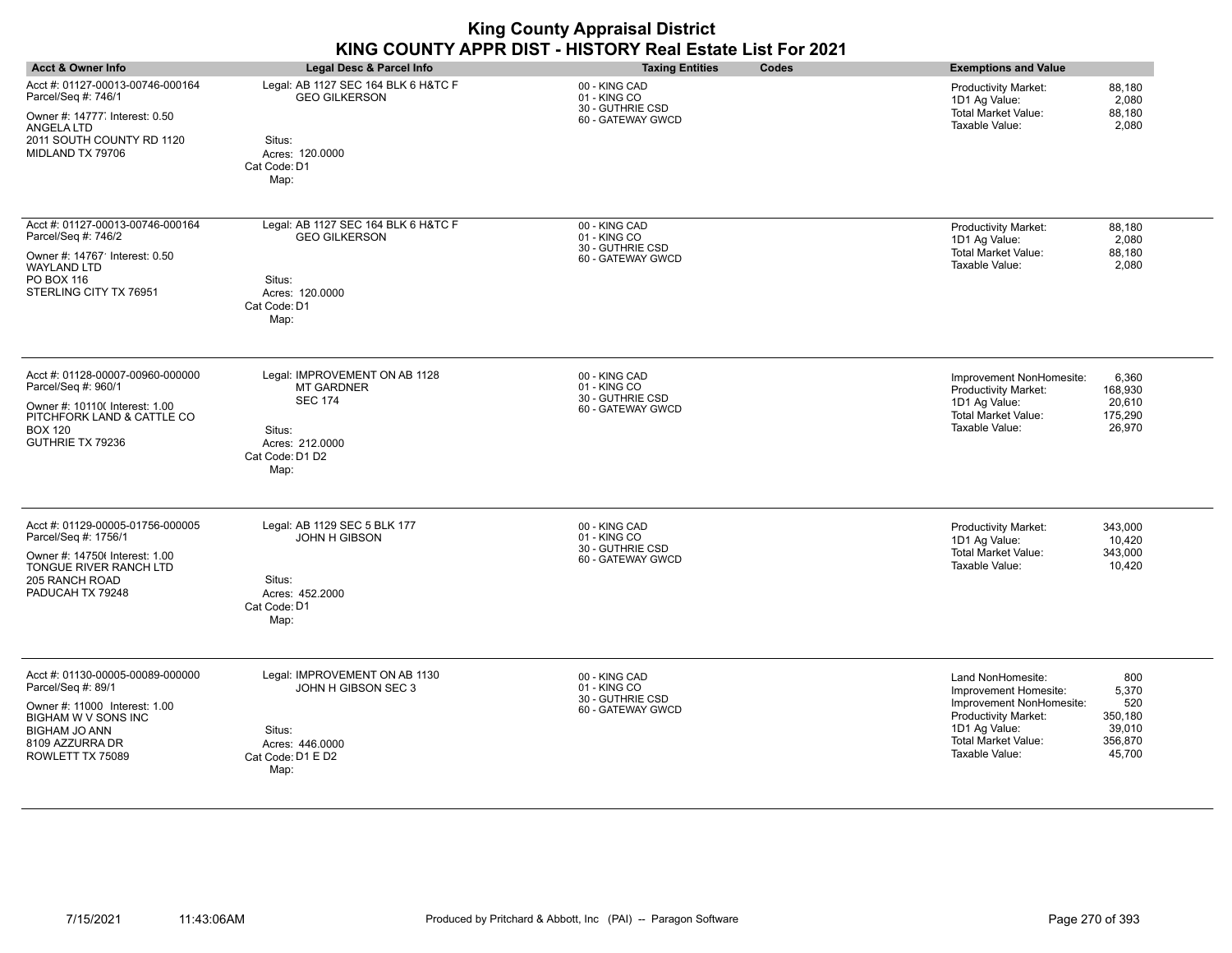|                                                                                                                                                                                             |                                                                                        | <b>King County Appraisal District</b><br>KING COUNTY APPR DIST - HISTORY Real Estate List For 2021 |                                                                                                                                 |
|---------------------------------------------------------------------------------------------------------------------------------------------------------------------------------------------|----------------------------------------------------------------------------------------|----------------------------------------------------------------------------------------------------|---------------------------------------------------------------------------------------------------------------------------------|
| <b>Acct &amp; Owner Info</b>                                                                                                                                                                | <b>Legal Desc &amp; Parcel Info</b>                                                    | <b>Taxing Entities</b><br>Codes                                                                    | <b>Exemptions and Value</b>                                                                                                     |
| Acct #: 01131-00029-00331-000010<br>Parcel/Seq #: 331/1<br>Owner #: 14767! Interest: 1.00<br>BMB IRREVOCABLE FAMILY TRUST<br>1863 CR 485<br>PADUCAH TX 79248                                | Legal: AB 1131 SEC 10 R N GILLIS<br>Situs:<br>Acres: 64.2000<br>Cat Code: D1<br>Map:   | 00 - KING CAD<br>01 - KING CO<br>30 - GUTHRIE CSD<br>60 - GATEWAY GWCD                             | Productivity Market:<br>51,360<br>1D1 Ag Value:<br>6,810<br><b>Total Market Value:</b><br>51,360<br>Taxable Value:<br>6,810     |
| Acct #: 01132-00011-00961-000000<br>Parcel/Seq #: 961/1<br>Owner #: 10110( Interest: 1.00<br>PITCHFORK LAND & CATTLE CO<br><b>BOX 120</b><br>GUTHRIE TX 79236                               | Legal: AB 1132 J P GOEN<br>Situs:<br>Acres: 32.5000<br>Cat Code: D1<br>Map:            | 00 - KING CAD<br>01 - KING CO<br>30 - GUTHRIE CSD<br>60 - GATEWAY GWCD                             | 24,380<br>Productivity Market:<br>680<br>1D1 Ag Value:<br><b>Total Market Value:</b><br>24,380<br>Taxable Value:<br>680         |
| Acct #: 01133-00025-00020-000519<br>Parcel/Seq #: 20/1<br>Owner #: 14762(Interest: 1.00<br><b>BALDWIN M CHARLES</b><br>7 SAINT ANDREWS DR<br>JACKSON TN 38305-8732                          | Legal: AB 1133 SEC 519 I&GN RR CO<br>Situs:<br>Acres: 134.0000<br>Cat Code: D1<br>Map: | 00 - KING CAD<br>01 - KING CO<br>30 - GUTHRIE CSD<br>60 - GATEWAY GWCD                             | Productivity Market:<br>106,130<br>1D1 Ag Value:<br>13,690<br><b>Total Market Value:</b><br>106,130<br>13,690<br>Taxable Value: |
| Acct #: 01133-00025-01850-000519<br>Parcel/Seq #: 1850/1<br>Owner #: 14720; Interest: 1.00<br><b>BLOUNT FAMILY TRUST</b><br>278 HANDSOME JACK RD<br>ABILENE TX 79602                        | Legal: AB 1133 SEC 519 I&GN RR CO<br>Situs:<br>Acres: 86.5000<br>Cat Code: D1<br>Map:  | 00 - KING CAD<br>01 - KING CO<br>30 - GUTHRIE CSD<br>60 - GATEWAY GWCD                             | Productivity Market:<br>71,160<br>1D1 Ag Value:<br>11,100<br><b>Total Market Value:</b><br>71,160<br>Taxable Value:<br>11,100   |
| Acct #: 01133-00025-01855-000519<br>Parcel/Seq #: 1855/1<br>Owner #: 147209 Interest: 1.00<br>JOLLEY THOMAS FREDRICK AND<br>JOLLEY JOE NED<br>20307 ELMWOOD BROOK COURT<br>CYPRESS TX 77433 | Legal: AB 1133 SEC 519 I&GN RR CO<br>Situs:<br>Acres: 44.4000<br>Cat Code: D1<br>Map:  | 00 - KING CAD<br>01 - KING CO<br>30 - GUTHRIE CSD<br>60 - GATEWAY GWCD                             | Productivity Market:<br>35,520<br>1D1 Ag Value:<br>4,710<br><b>Total Market Value:</b><br>35,520<br>Taxable Value:<br>4,710     |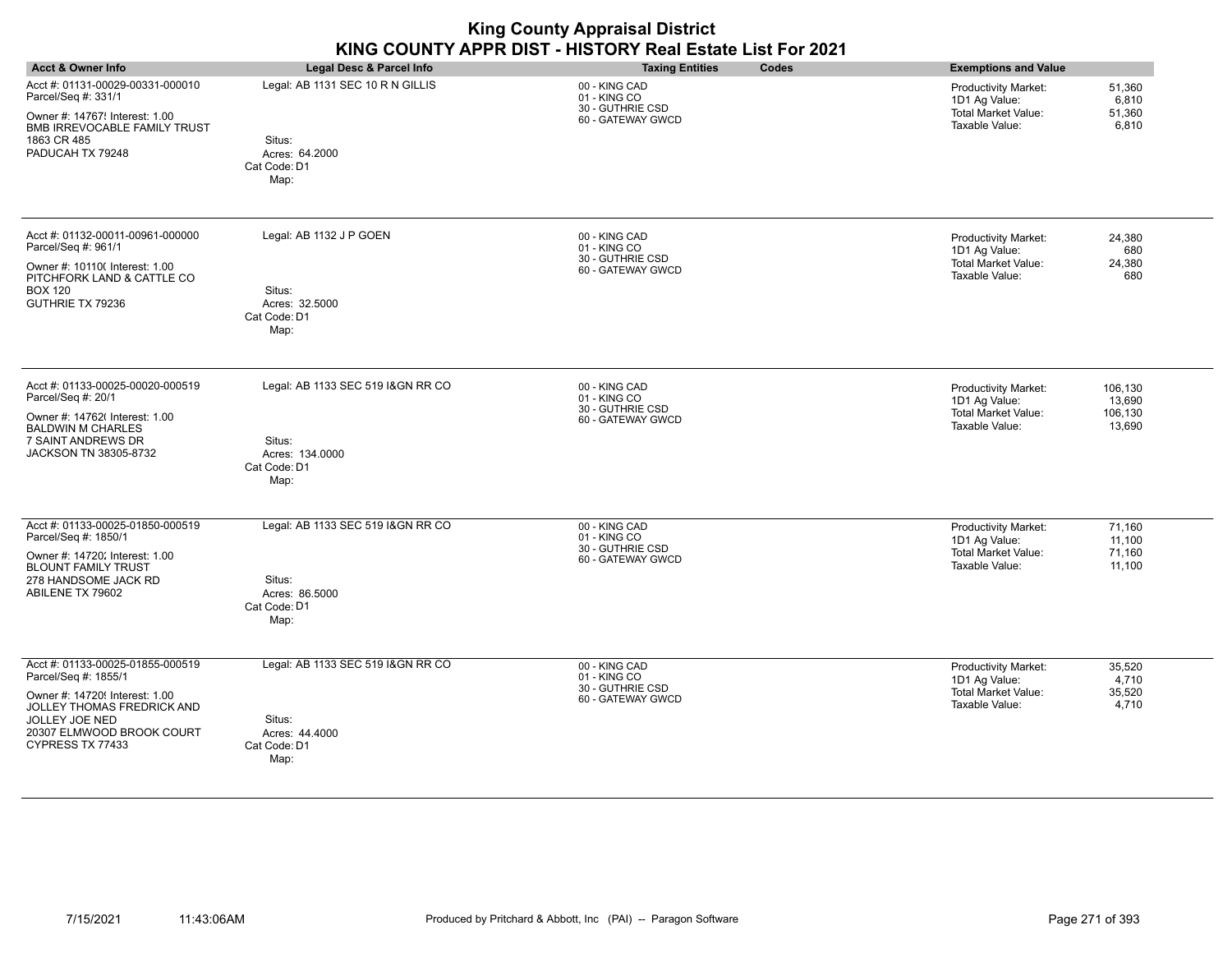| <b>Acct &amp; Owner Info</b>                                                                                                                                                                | Legal Desc & Parcel Info                                                                                                                              | <b>Taxing Entities</b><br>Codes                                        | <b>Exemptions and Value</b>                                                                                                                                                                                                              |
|---------------------------------------------------------------------------------------------------------------------------------------------------------------------------------------------|-------------------------------------------------------------------------------------------------------------------------------------------------------|------------------------------------------------------------------------|------------------------------------------------------------------------------------------------------------------------------------------------------------------------------------------------------------------------------------------|
| Acct #: 01133-00025-01861-000519<br>Parcel/Seq #: 1861/1<br>Owner #: 14721( Interest: 1.00<br>PORTER MARGIE HAVINS<br>1205 7TH ST NW<br>CHILDRESS TX 79201-2630                             | Legal: AB 1133 SEC 519 I&GN RR CO<br>Situs:<br>Acres: 119.5000<br>Cat Code: D1<br>Map:                                                                | 00 - KING CAD<br>01 - KING CO<br>30 - GUTHRIE CSD<br>60 - GATEWAY GWCD | 91,400<br>Productivity Market:<br>1D1 Ag Value:<br>7,460<br><b>Total Market Value:</b><br>91,400<br>Taxable Value:<br>7,460                                                                                                              |
| Acct #: 01133-00025-02294-000200<br>Parcel/Seq #: 2294/1<br>Owner #: 147724 Interest: 1.00<br><b>LANCASTER DARREN</b><br>700 WHISPERING WAY<br>PROSPER TX 75078-0558                        | Legal: AB 1133 SEC 200 I&GN RR CO<br>Situs:<br>Acres: 147.5000<br>Cat Code: D1<br>Map:                                                                | 00 - KING CAD<br>01 - KING CO<br>30 - GUTHRIE CSD<br>60 - GATEWAY GWCD | <b>Productivity Market:</b><br>116,610<br>1D1 Ag Value:<br>13,910<br>Total Market Value:<br>116,610<br>Taxable Value:<br>13,910                                                                                                          |
| Acct #: 01134-00025-01971-000001<br>Parcel/Seq #: 1971/1<br>Owner #: 147724 Interest: 1.00<br>LANCASTER DARREN<br>700 WHISPERING WAY<br>PROSPER TX 75078-0558                               | Legal: IMPROVEMENT ON AB 1134 BLK 158<br><b>I&amp;GN RR CO</b><br>Situs: 150 CR 1168 GUTHRIE TX 79236<br>Acres: 316,0000<br>Cat Code: D1 E D2<br>Map: | 00 - KING CAD<br>01 - KING CO<br>30 - GUTHRIE CSD<br>60 - GATEWAY GWCD | 600<br>Land Homesite:<br>34,860<br>Improvement Homesite:<br>Improvement NonHomesite:<br>10,820<br><b>Productivity Market:</b><br>247,060<br>1D1 Ag Value:<br>26,740<br><b>Total Market Value:</b><br>293,340<br>Taxable Value:<br>73,020 |
| Acct #: 01134-00025-02106-000158<br>Parcel/Seq #: 2106/3<br>Owner #: 14778' Interest: 0.25<br>CAUDLE DEBORAH SINCLAIR<br><b>HANCOCK WHITNEY BANK</b><br>PO BOX 3928<br>BEAUMONT TX 77704    | Legal: AB 1134 BLK 158<br><b>I&amp;GN RR CO</b><br>Situs:<br>Acres: 53,0000<br>Cat Code: D1 D2<br>Map:                                                | 00 - KING CAD<br>01 - KING CO<br>30 - GUTHRIE CSD<br>60 - GATEWAY GWCD | 430<br>Improvement NonHomesite:<br>Productivity Market:<br>42,030<br>1D1 Ag Value:<br>5,070<br>Total Market Value:<br>42,460<br>Taxable Value:<br>5,500                                                                                  |
| Acct #: 01134-00025-02106-000158<br>Parcel/Seq #: 2106/5<br>Owner #: 14778; Interest: 0.17<br>LINCOLN SUSAN WESTMORELAND<br><b>HANCOCK WHITNEY BANK</b><br>PO BOX 3928<br>BEAUMONT TX 77704 | Legal: AB 1134 BLK 158<br><b>I&amp;GN RR CO</b><br>Situs:<br>Acres: 35.3404<br>Cat Code: D1 D2<br>Map:                                                | 00 - KING CAD<br>01 - KING CO<br>30 - GUTHRIE CSD<br>60 - GATEWAY GWCD | 290<br>Improvement NonHomesite:<br>28,030<br><b>Productivity Market:</b><br>3,380<br>1D1 Ag Value:<br>Total Market Value:<br>28,320<br>Taxable Value:<br>3,670                                                                           |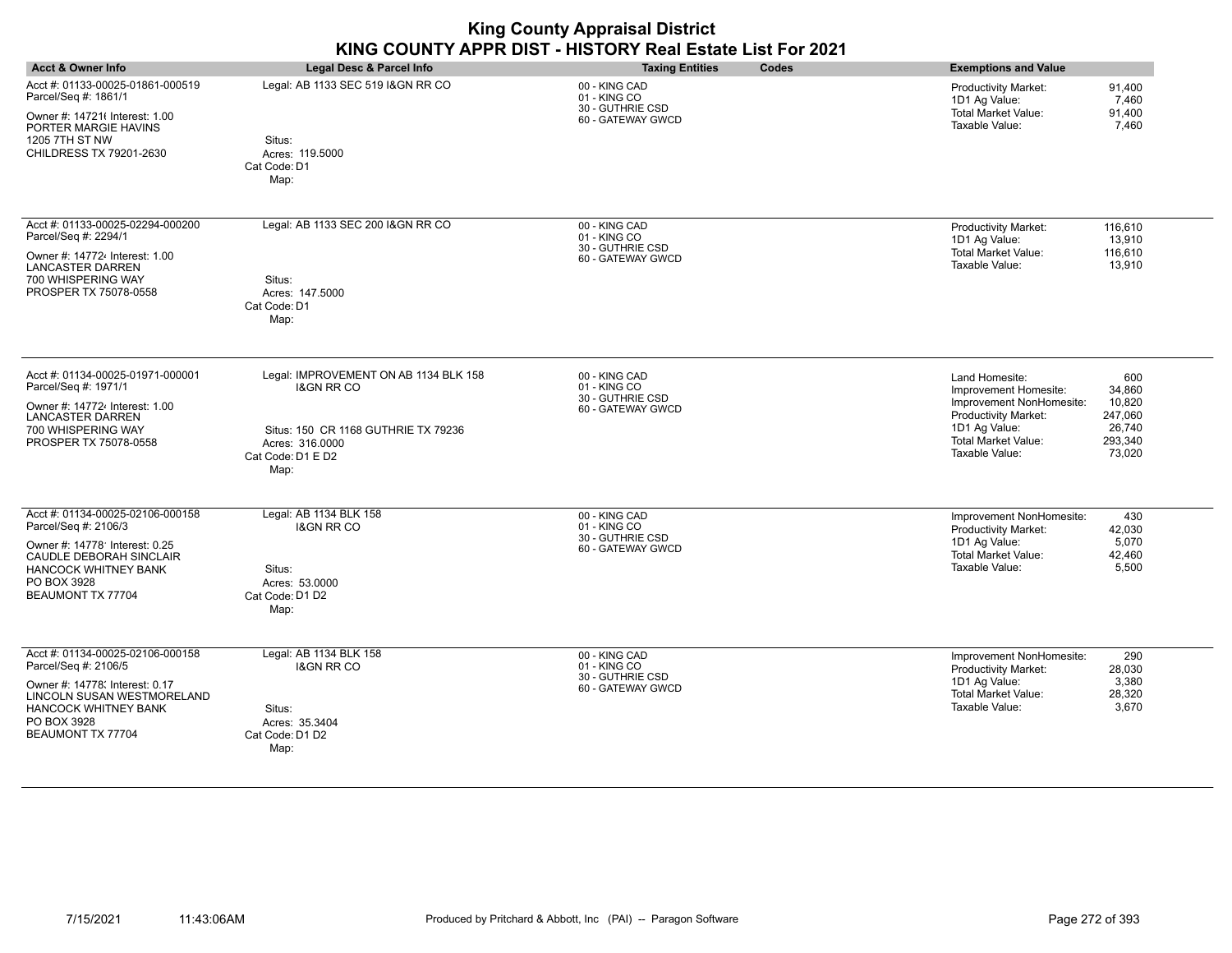|                                                                                                                                                                                          |                                                                                                        | <b>King County Appraisal District</b><br>KING COUNTY APPR DIST - HISTORY Real Estate List For 2021 |                                                                                                                                                                       |
|------------------------------------------------------------------------------------------------------------------------------------------------------------------------------------------|--------------------------------------------------------------------------------------------------------|----------------------------------------------------------------------------------------------------|-----------------------------------------------------------------------------------------------------------------------------------------------------------------------|
| <b>Acct &amp; Owner Info</b>                                                                                                                                                             | Legal Desc & Parcel Info                                                                               | <b>Taxing Entities</b><br>Codes                                                                    | <b>Exemptions and Value</b>                                                                                                                                           |
| Acct #: 01134-00025-02106-000158<br>Parcel/Seq #: 2106/4<br>Owner #: 14778; Interest: 0.17<br>ROGERS SALLIE WESTMORELAND<br>HANCOCK WHITNEY BANK<br>PO BOX 3928<br>BEAUMONT TX 77704     | Legal: AB 1134 BLK 158<br><b>I&amp;GN RR CO</b><br>Situs:<br>Acres: 35.3404<br>Cat Code: D1 D2<br>Map: | 00 - KING CAD<br>01 - KING CO<br>30 - GUTHRIE CSD<br>60 - GATEWAY GWCD                             | Improvement NonHomesite:<br>290<br><b>Productivity Market:</b><br>28.030<br>1D1 Ag Value:<br>3,380<br><b>Total Market Value:</b><br>28,320<br>Taxable Value:<br>3,670 |
| Acct #: 01134-00025-02106-000158<br>Parcel/Seq #: 2106/2<br>Owner #: 14778(Interest: 0.25<br>SINCLAIR JOHN MILTON<br><b>HANCOCK WHITNEY BANK</b><br>PO BOX 3928<br>BEAUMONT TX 77704     | Legal: AB 1134 BLK 158<br><b>I&amp;GN RR CO</b><br>Situs:<br>Acres: 53.0000<br>Cat Code: D1 D2<br>Map: | 00 - KING CAD<br>01 - KING CO<br>30 - GUTHRIE CSD<br>60 - GATEWAY GWCD                             | Improvement NonHomesite:<br>430<br><b>Productivity Market:</b><br>42,030<br>1D1 Ag Value:<br>5,070<br><b>Total Market Value:</b><br>42.460<br>Taxable Value:<br>5,500 |
| Acct #: 01134-00025-02106-000158<br>Parcel/Seq #: 2106/6<br>Owner #: 147784 Interest: 0.17<br>WESTMORELAND III AUBREY<br>HANCOCK WHITNEY BANK<br>PO BOX 3928<br>BEAUMONT TX 77704        | Legal: AB 1134 BLK 158<br><b>I&amp;GN RR CO</b><br>Situs:<br>Acres: 35.3192<br>Cat Code: D1 D2<br>Map: | 00 - KING CAD<br>01 - KING CO<br>30 - GUTHRIE CSD<br>60 - GATEWAY GWCD                             | 290<br>Improvement NonHomesite:<br><b>Productivity Market:</b><br>28,010<br>1D1 Ag Value:<br>3,380<br><b>Total Market Value:</b><br>28,300<br>Taxable Value:<br>3,670 |
| Acct #: 01135-00025-00229-000200<br>Parcel/Seq #: 229/1<br>Owner #: 44100 Interest: 1.00<br>HUTCHINSON JIMMY DON AND<br>HUTCHINSON WILLIAM FREDRICK<br>1910 GOBER ST<br>PADUCAH TX 79248 | Legal: AB 1135 SEC 200 I&GN RR CO<br>Situs:<br>Acres: 291.0000<br>Cat Code: D1<br>Map:                 | 00 - KING CAD<br>01 - KING CO<br>30 - GUTHRIE CSD<br>60 - GATEWAY GWCD                             | <b>Productivity Market:</b><br>231.030<br>28,330<br>1D1 Ag Value:<br><b>Total Market Value:</b><br>231,030<br>Taxable Value:<br>28,330                                |
| Acct #: 01135-00025-00327-000200<br>Parcel/Seq #: 327/1<br>Owner #: 147724 Interest: 1.00<br><b>LANCASTER DARREN</b><br>700 WHISPERING WAY<br>PROSPER TX 75078-0558                      | Legal: AB 1135 SEC 200 I&GN RR CO<br>Situs:<br>Acres: 107.4000<br>Cat Code: D1<br>Map:                 | 00 - KING CAD<br>01 - KING CO<br>30 - GUTHRIE CSD<br>60 - GATEWAY GWCD                             | <b>Productivity Market:</b><br>85,920<br>1D1 Ag Value:<br>11,380<br>Total Market Value:<br>85,920<br>Taxable Value:<br>11,380                                         |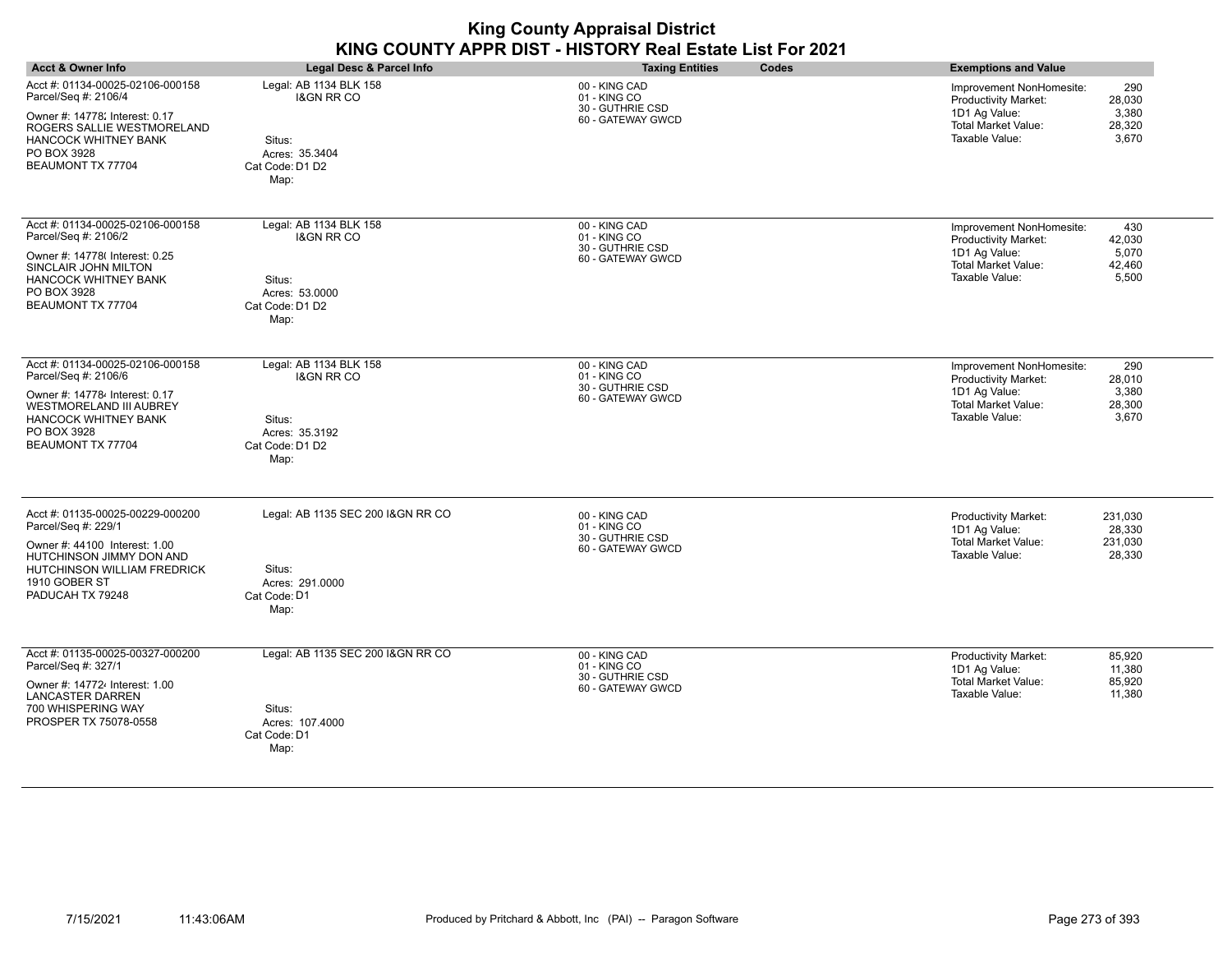| <b>Acct &amp; Owner Info</b>                                                                                                                                                      | Legal Desc & Parcel Info                                                                         | <b>Taxing Entities</b><br>Codes                                        | <b>Exemptions and Value</b>                                                                                                                                    |
|-----------------------------------------------------------------------------------------------------------------------------------------------------------------------------------|--------------------------------------------------------------------------------------------------|------------------------------------------------------------------------|----------------------------------------------------------------------------------------------------------------------------------------------------------------|
| Acct #: 01135-00025-00836-000000<br>Parcel/Seq #: 836/1<br>Owner #: 96600 Interest: 1.00<br>PARNELL DOYLE WAYNE ET AL<br>HCR 3 BOX 30 B<br>PADUCAH TX 79248                       | Legal: AB 1135 SEC 200 I&GN RR CO<br>Situs:<br>Acres: 58.7900<br>Cat Code: D1<br>Map:            | 00 - KING CAD<br>01 - KING CO<br>30 - GUTHRIE CSD<br>60 - GATEWAY GWCD | 47,030<br><b>Productivity Market:</b><br>1D1 Ag Value:<br>6,230<br><b>Total Market Value:</b><br>47,030<br>6,230<br>Taxable Value:                             |
| Acct #: 01135-00025-02153-000200<br>Parcel/Seq #: 2153/1<br>Owner #: 147724 Interest: 1.00<br>LANCASTER DARREN<br>700 WHISPERING WAY<br>PROSPER TX 75078-0558                     | Legal: AB 1135 SEC 200 I&GN RR CO<br>Situs:<br>Acres: 80,0000<br>Cat Code: D1 D2<br>Map:         | 00 - KING CAD<br>01 - KING CO<br>30 - GUTHRIE CSD<br>60 - GATEWAY GWCD | 500<br>Improvement NonHomesite:<br>Productivity Market:<br>63,380<br>1D1 Ag Value:<br>7,530<br><b>Total Market Value:</b><br>63,880<br>Taxable Value:<br>8,030 |
| Acct #: 01136-00013-00865-000216<br>Parcel/Seq #: 865/1<br>Owner #: 147554 Interest: 0.50<br><b>BRISCOE BILL &amp; GAYLE FAMILY TR</b><br><b>BOX 284</b><br>GRAHAM TX 76450       | Legal: AB 1136 SEC 216 H&TC F<br>J N JOINER<br>Situs:<br>Acres: 328.1000<br>Cat Code: D1<br>Map: | 00 - KING CAD<br>01 - KING CO<br>30 - GUTHRIE CSD<br>60 - GATEWAY GWCD | 246,080<br>Productivity Market:<br>1D1 Ag Value:<br>6,240<br><b>Total Market Value:</b><br>246,080<br>Taxable Value:<br>6,240                                  |
| Acct #: 01136-00013-00865-000216<br>Parcel/Seq #: 865/2<br>Owner #: 14769; Interest: 0.50<br><b>FRIEDEL DOUGLAS</b><br>5000 CIRCLE RIDGE DR WEST<br>FORT WORTH TX 76114           | Legal: AB 1136 SEC 216 H&TC F<br>J N JOINER<br>Situs:<br>Acres: 328.1000<br>Cat Code: D1<br>Map: | 00 - KING CAD<br>01 - KING CO<br>30 - GUTHRIE CSD<br>60 - GATEWAY GWCD | 246,080<br><b>Productivity Market:</b><br>1D1 Ag Value:<br>6,240<br>Total Market Value:<br>246,080<br>Taxable Value:<br>6,240                                  |
| Acct #: 01137-00029-00635-000037<br>Parcel/Seq #: 635/1<br>Owner #: 14768( Interest: 1.00<br><b>MRG LAND LLC</b><br><b>MIKE GIBSON</b><br>976 GIBSON RANCH RD<br>PADUCAH TX 79248 | Legal: AB 1137 SEC 37 F P KNOTT<br>Situs:<br>Acres: 287.0000<br>Cat Code: D1<br>Map:             | 00 - KING CAD<br>01 - KING CO<br>30 - GUTHRIE CSD<br>60 - GATEWAY GWCD | Productivity Market:<br>215,250<br>1D1 Ag Value:<br>6,030<br>Total Market Value:<br>215,250<br>Taxable Value:<br>6,030                                         |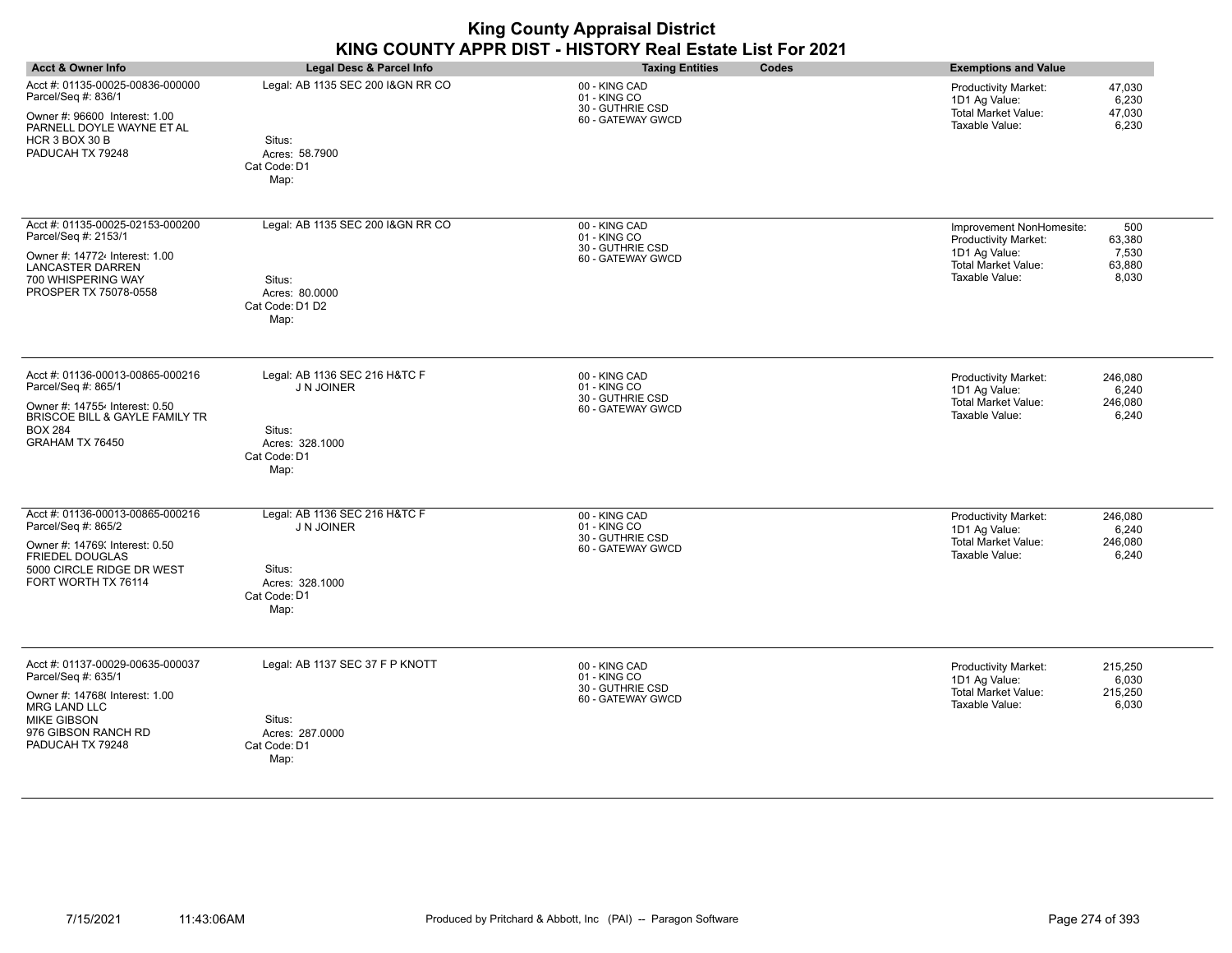| <b>Acct &amp; Owner Info</b>                                                                                                                                                      | Legal Desc & Parcel Info                                                             | <b>Taxing Entities</b><br>Codes                                        | <b>Exemptions and Value</b>                                                                                                   |
|-----------------------------------------------------------------------------------------------------------------------------------------------------------------------------------|--------------------------------------------------------------------------------------|------------------------------------------------------------------------|-------------------------------------------------------------------------------------------------------------------------------|
| Acct #: 01138-00029-00636-000038<br>Parcel/Seq #: 636/1<br>Owner #: 14768( Interest: 1.00<br>MRG LAND LLC<br><b>MIKE GIBSON</b><br>976 GIBSON RANCH RD<br>PADUCAH TX 79248        | Legal: AB 1138 SEC 38 F P KNOTT<br>Situs:<br>Acres: 287.0000<br>Cat Code: D1<br>Map: | 00 - KING CAD<br>01 - KING CO<br>30 - GUTHRIE CSD<br>60 - GATEWAY GWCD | 215,250<br>Productivity Market:<br>1D1 Ag Value:<br>6,030<br><b>Total Market Value:</b><br>215,250<br>Taxable Value:<br>6,030 |
| Acct #: 01139-00029-00637-000039<br>Parcel/Seq #: 637/1<br>Owner #: 14768( Interest: 1.00<br><b>MRG LAND LLC</b><br><b>MIKE GIBSON</b><br>976 GIBSON RANCH RD<br>PADUCAH TX 79248 | Legal: AB 1139 SEC 39 F P KNOTT<br>Situs:<br>Acres: 291.0000<br>Cat Code: D1<br>Map: | 00 - KING CAD<br>01 - KING CO<br>30 - GUTHRIE CSD<br>60 - GATEWAY GWCD | 218,250<br>Productivity Market:<br>6,110<br>1D1 Ag Value:<br><b>Total Market Value:</b><br>218,250<br>Taxable Value:<br>6,110 |
| Acct #: 01140-00029-00638-000040<br>Parcel/Seq #: 638/1<br>Owner #: 14768( Interest: 1.00<br><b>MRG LAND LLC</b><br><b>MIKE GIBSON</b><br>976 GIBSON RANCH RD<br>PADUCAH TX 79248 | Legal: AB 1140 SEC 40 F P KNOTT<br>Situs:<br>Acres: 293.0000<br>Cat Code: D1<br>Map: | 00 - KING CAD<br>01 - KING CO<br>30 - GUTHRIE CSD<br>60 - GATEWAY GWCD | 219,750<br>Productivity Market:<br>1D1 Ag Value:<br>6,150<br><b>Total Market Value:</b><br>219,750<br>Taxable Value:<br>6,150 |
| Acct #: 01141-00048-00639-000041<br>Parcel/Seq #: 639/1<br>Owner #: 14768(Interest: 1.00<br>MRG LAND LLC<br><b>MIKE GIBSON</b><br>976 GIBSON RANCH RD<br>PADUCAH TX 79248         | Legal: AB 1141 SEC 41 F P KNOTT<br>Situs:<br>Acres: 291.0000<br>Cat Code: D1<br>Map: | 00 - KING CAD<br>01 - KING CO<br>30 - GUTHRIE CSD<br>60 - GATEWAY GWCD | 218,250<br>Productivity Market:<br>1D1 Ag Value:<br>5,530<br>Total Market Value:<br>218,250<br>Taxable Value:<br>5,530        |
| Acct #: 01142-00048-00640-000042<br>Parcel/Seq #: 640/1<br>Owner #: 14768( Interest: 1.00<br><b>MRG LAND LLC</b><br><b>MIKE GIBSON</b><br>976 GIBSON RANCH RD<br>PADUCAH TX 79248 | Legal: AB 1142 SEC 42 F P KNOTT<br>Situs:<br>Acres: 297.0000<br>Cat Code: D1<br>Map: | 00 - KING CAD<br>01 - KING CO<br>30 - GUTHRIE CSD<br>60 - GATEWAY GWCD | Productivity Market:<br>215,330<br>1D1 Ag Value:<br>4,440<br><b>Total Market Value:</b><br>215,330<br>Taxable Value:<br>4,440 |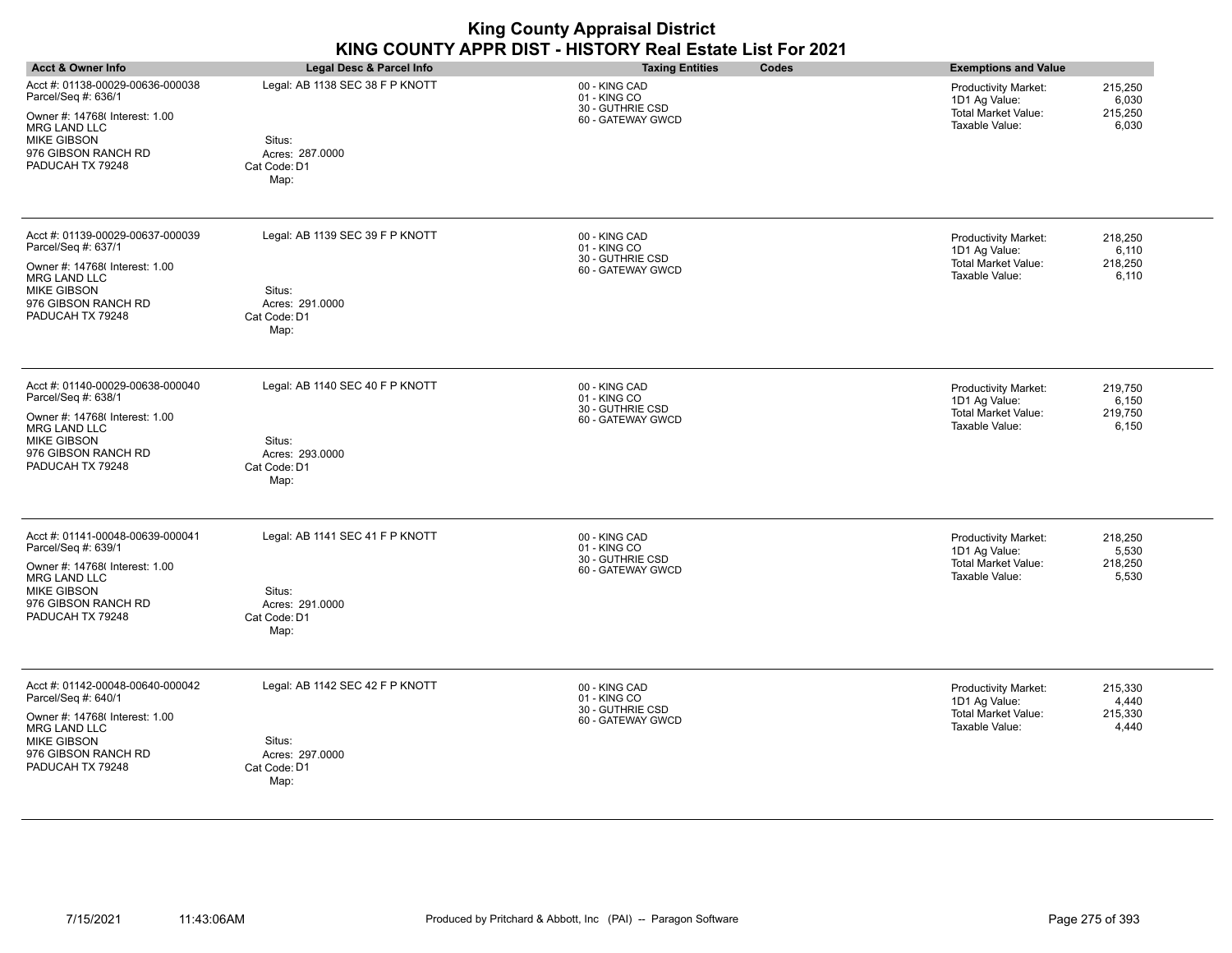| <b>Acct &amp; Owner Info</b>                                                                                                                                                                                            | Legal Desc & Parcel Info                                                                                   | <b>Taxing Entities</b><br>Codes                                        | <b>Exemptions and Value</b>                                                                                                            |
|-------------------------------------------------------------------------------------------------------------------------------------------------------------------------------------------------------------------------|------------------------------------------------------------------------------------------------------------|------------------------------------------------------------------------|----------------------------------------------------------------------------------------------------------------------------------------|
| Acct #: 01143-00048-00641-000043<br>Parcel/Seq #: 641/1<br>Owner #: 14768(Interest: 1.00<br><b>MRG LAND LLC</b><br><b>MIKE GIBSON</b><br>976 GIBSON RANCH RD<br>PADUCAH TX 79248                                        | Legal: AB 1143 SEC 43 F P KNOTT<br>Situs:<br>Acres: 306.0000<br>Cat Code: D1<br>Map:                       | 00 - KING CAD<br>01 - KING CO<br>30 - GUTHRIE CSD<br>60 - GATEWAY GWCD | Productivity Market:<br>221,850<br>1D1 Ag Value:<br>4,570<br><b>Total Market Value:</b><br>221,850<br>4,570<br>Taxable Value:          |
| Acct #: 01144-00005-00320-000002<br>Parcel/Seq #: 320/1<br>Owner #: 14785( Interest: 1.00<br>JAMES AARON KING AND MARY ANN<br>KING REVOCABLE TRUST<br>JAMES AARON KING AND MARY ANN<br><b>KING</b><br>213 W 11TH STREET | Legal: AB 1144 SEC 2 BLK 175<br>V M PAGE<br>Situs:<br>Acres: 161.5000<br>Cat Code: D1<br>Map:              | 00 - KING CAD<br>01 - KING CO<br>30 - GUTHRIE CSD<br>60 - GATEWAY GWCD | <b>Productivity Market:</b><br>126,730<br>1D1 Ag Value:<br>12,810<br><b>Total Market Value:</b><br>126,730<br>Taxable Value:<br>12,810 |
| Acct #: 01145-00025-00837-000000<br>Parcel/Seq #: 837/1<br>Owner #: 96600 Interest: 1.00<br>PARNELL DOYLE WAYNE ET AL<br>HCR 3 BOX 30 B<br>PADUCAH TX 79248                                                             | Legal: AB 1145 JAMES R ROBERTSON<br>Situs:<br>Acres: 115.0000<br>Cat Code: D1<br>Map:                      | 00 - KING CAD<br>01 - KING CO<br>30 - GUTHRIE CSD<br>60 - GATEWAY GWCD | Productivity Market:<br>89.430<br>1D1 Ag Value:<br>4,150<br><b>Total Market Value:</b><br>89.430<br>Taxable Value:<br>4,150            |
| Acct #: 01146-00025-01652-000007<br>Parcel/Seq #: 1652/1<br>Owner #: 14751! Interest: 1.00<br>BRASELTON JEFF & WIFE DEBBIE A<br>6113 87TH STREET<br>LUBBOCK TX 79424                                                    | Legal: AB 1146 SEC 7 BLK 117<br><b>TYLER TAP RR CO</b><br>Situs:<br>Acres: 63,0000<br>Cat Code: D1<br>Map: | 00 - KING CAD<br>01 - KING CO<br>30 - GUTHRIE CSD<br>60 - GATEWAY GWCD | Productivity Market:<br>49,650<br>1D1 Ag Value:<br>5,380<br><b>Total Market Value:</b><br>49,650<br>Taxable Value:<br>5,380            |
| Acct #: 01147-00017-00747-000136<br>Parcel/Seq #: 747/1<br>Owner #: 14777, Interest: 0.50<br>ANGELA LTD<br>2011 SOUTH COUNTY RD 1120<br>MIDLAND TX 79706                                                                | Legal: AB 1147 SEC 136 BLK F H&TC<br>W H ALLS<br>Situs:<br>Acres: 106.0500<br>Cat Code: D1<br>Map:         | 00 - KING CAD<br>01 - KING CO<br>30 - GUTHRIE CSD<br>60 - GATEWAY GWCD | 79,540<br>Productivity Market:<br>1D1 Ag Value:<br>2,020<br><b>Total Market Value:</b><br>79,540<br>2,020<br>Taxable Value:            |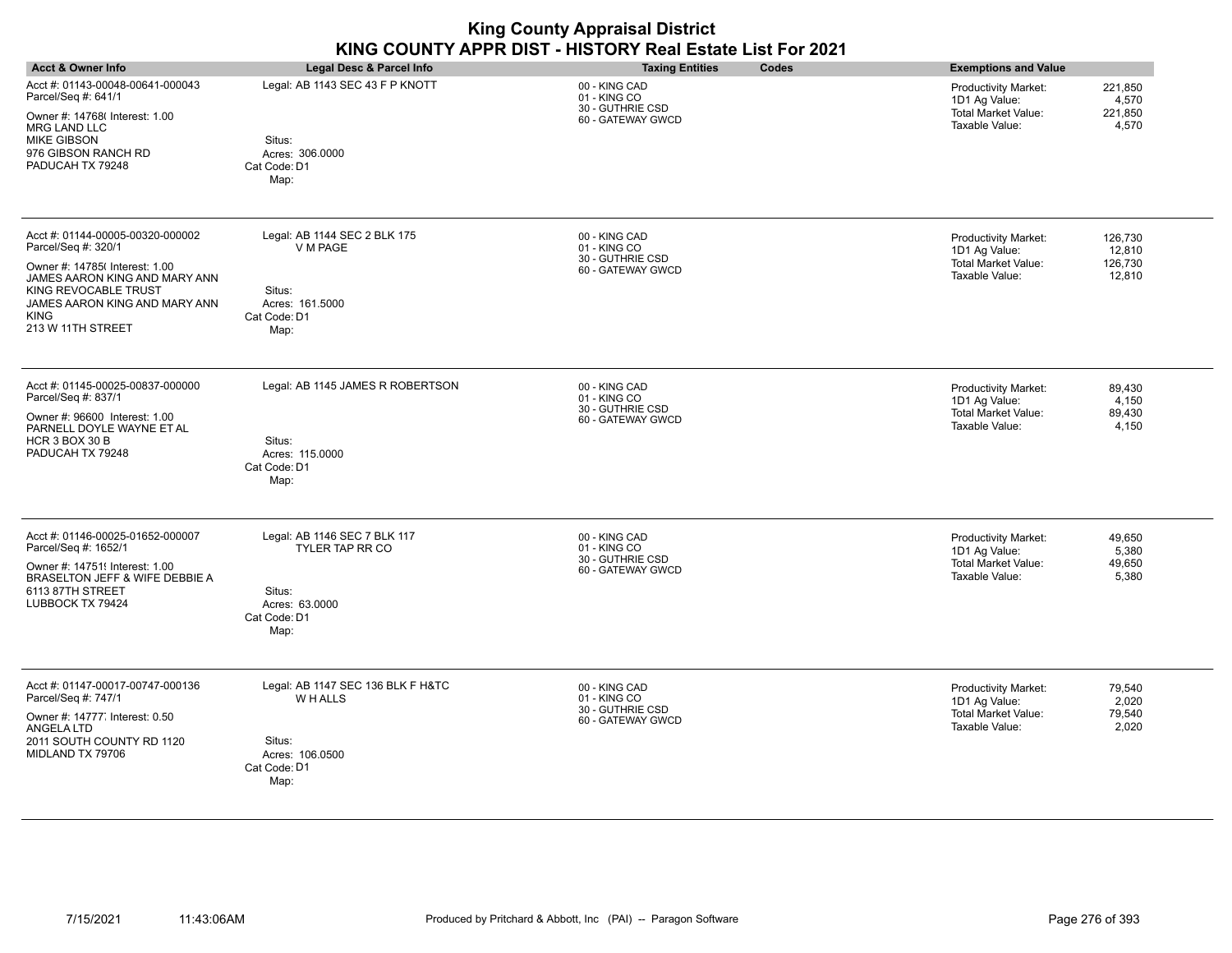| <b>Acct &amp; Owner Info</b>                                                                                                                                  | <b>Legal Desc &amp; Parcel Info</b>                                                           | <b>Taxing Entities</b><br>Codes                                        | <b>Exemptions and Value</b>                                                                                                        |
|---------------------------------------------------------------------------------------------------------------------------------------------------------------|-----------------------------------------------------------------------------------------------|------------------------------------------------------------------------|------------------------------------------------------------------------------------------------------------------------------------|
| Acct #: 01147-00017-00747-000136<br>Parcel/Seq #: 747/2                                                                                                       | Legal: AB 1147 SEC 136 BLK F H&TC<br>W H ALLS                                                 | 00 - KING CAD<br>01 - KING CO                                          | 79,540<br><b>Productivity Market:</b><br>1D1 Ag Value:<br>2,020                                                                    |
| Owner #: 14767' Interest: 0.50<br>WAYLAND LTD<br>PO BOX 116<br>STERLING CITY TX 76951                                                                         | Situs:<br>Acres: 106.0500<br>Cat Code: D1<br>Map:                                             | 30 - GUTHRIE CSD<br>60 - GATEWAY GWCD                                  | <b>Total Market Value:</b><br>79,540<br>Taxable Value:<br>2,020                                                                    |
| Acct #: 01148-00007-00962-000170<br>Parcel/Seq #: 962/1<br>Owner #: 10110( Interest: 1.00<br>PITCHFORK LAND & CATTLE CO<br><b>BOX 120</b><br>GUTHRIE TX 79236 | Legal: AB 1148 SEC 170 P A CARR<br>Situs:<br>Acres: 336.7000<br>Cat Code: D1<br>Map:          | 00 - KING CAD<br>01 - KING CO<br>30 - GUTHRIE CSD<br>60 - GATEWAY GWCD | <b>Productivity Market:</b><br>266,740<br>21,380<br>1D1 Ag Value:<br>Total Market Value:<br>266,740<br>Taxable Value:<br>21,380    |
| Acct #: 01149-00011-00366-000000<br>Parcel/Seq #: 366/1<br>Owner #: 59100 Interest: 1.00<br>FOX JAMES L<br><b>PO BOX 11</b><br>GUTHRIE TX 79236               | Legal: AB 1149 J J DAVIDSON<br>Situs:<br>Acres: 160.0000<br>Cat Code: D1<br>Map:              | 00 - KING CAD<br>01 - KING CO<br>30 - GUTHRIE CSD<br>60 - GATEWAY GWCD | 120,000<br>Productivity Market:<br>1D1 Ag Value:<br>3,360<br>120,000<br>Total Market Value:<br>Taxable Value:<br>3,360             |
| Acct #: 01150-00029-00337-000010<br>Parcel/Seq #: 337/1<br>Owner #: 147214 Interest: 1.00<br>PORTER PATSY HAVINS<br>2912 68TH ST<br>LUBBOCK TX 79413          | Legal: AB 1150 SEC 10 D&W 2<br>R N GILLIS<br>Situs:<br>Acres: 76.0000<br>Cat Code: D1<br>Map: | 00 - KING CAD<br>01 - KING CO<br>30 - GUTHRIE CSD<br>60 - GATEWAY GWCD | <b>Productivity Market:</b><br>59,610<br>1D1 Ag Value:<br>4,310<br><b>Total Market Value:</b><br>59,610<br>Taxable Value:<br>4,310 |
| Acct #: 01150-00029-02101-000010<br>Parcel/Seq #: 2101/1<br>Owner #: 14767! Interest: 1.00<br>BMB IRREVOCABLE FAMILY TRUST<br>1863 CR 485<br>PADUCAH TX 79248 | Legal: AB 1150 SEC 10 D&W 2<br>R N GILLIS<br>Situs:<br>Acres: 83.0000<br>Cat Code: D1<br>Map: | 00 - KING CAD<br>01 - KING CO<br>30 - GUTHRIE CSD<br>60 - GATEWAY GWCD | Productivity Market:<br>66,400<br>8,800<br>1D1 Ag Value:<br><b>Total Market Value:</b><br>66,400<br>Taxable Value:<br>8,800        |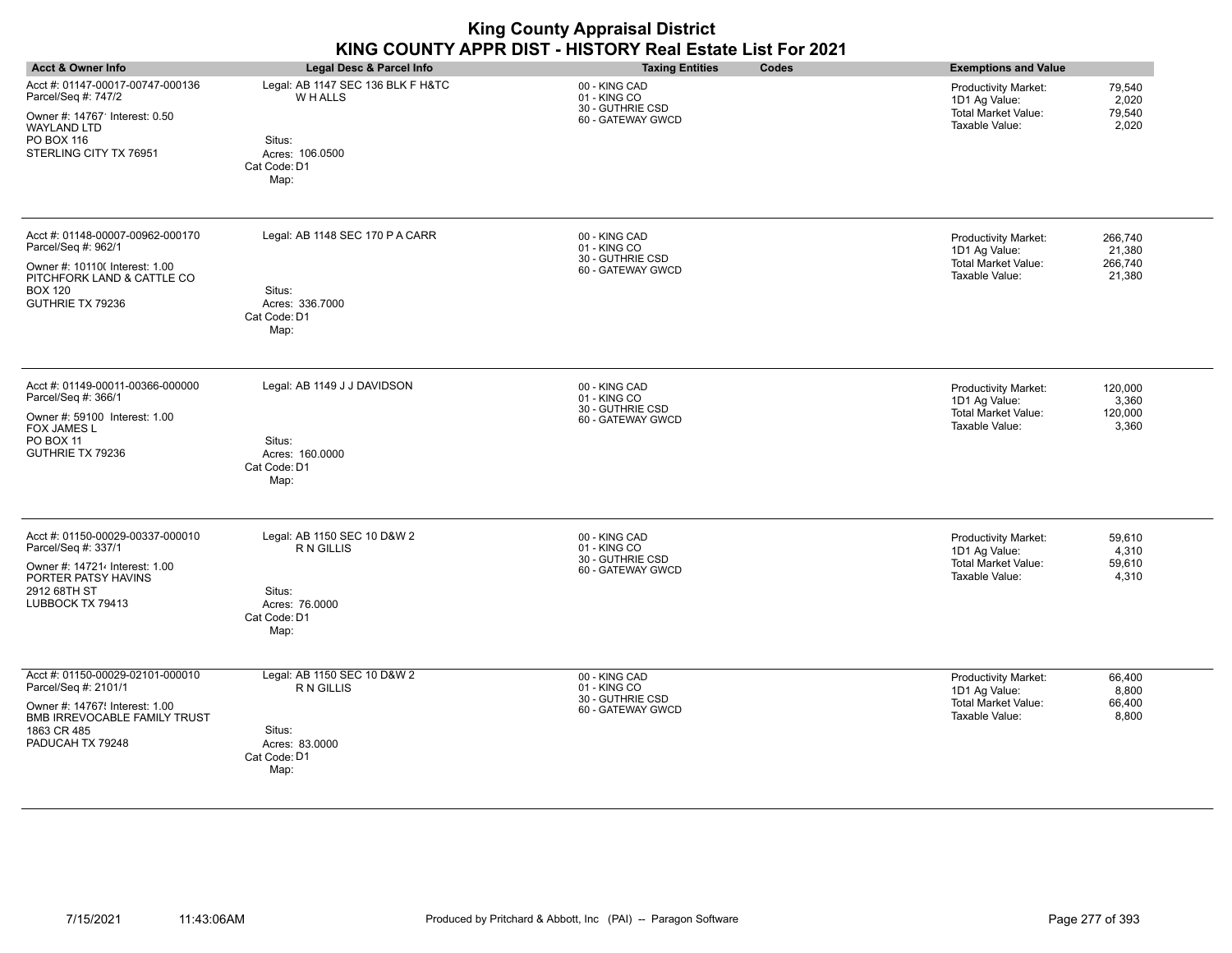| <b>Acct &amp; Owner Info</b>                                                                                                                                                                                                             | <b>Legal Desc &amp; Parcel Info</b>                                                                                                                           | <b>Taxing Entities</b><br>Codes                                         | <b>Exemptions and Value</b>                                                                                                                                                                                                                   |
|------------------------------------------------------------------------------------------------------------------------------------------------------------------------------------------------------------------------------------------|---------------------------------------------------------------------------------------------------------------------------------------------------------------|-------------------------------------------------------------------------|-----------------------------------------------------------------------------------------------------------------------------------------------------------------------------------------------------------------------------------------------|
| Acct #: 01151-00009-00963-000007<br>Parcel/Seq #: 963/1                                                                                                                                                                                  | Legal: AB 1151 SEC 7 J P GOEN                                                                                                                                 | 00 - KING CAD<br>01 - KING CO                                           | 39,380<br><b>Productivity Market:</b><br>1,000<br>1D1 Ag Value:                                                                                                                                                                               |
| Owner #: 10110( Interest: 1.00<br>PITCHFORK LAND & CATTLE CO<br><b>BOX 120</b><br>GUTHRIE TX 79236                                                                                                                                       | Situs:<br>Acres: 52,5000<br>Cat Code: D1<br>Map:                                                                                                              | 30 - GUTHRIE CSD<br>60 - GATEWAY GWCD                                   | <b>Total Market Value:</b><br>39,380<br>Taxable Value:<br>1,000                                                                                                                                                                               |
| Acct #: 01152-00046-00510-000002<br>Parcel/Seq #: 510/1<br>Owner #: 80600 Interest: 1.00<br><b>GA &amp; ED LOWRANCE INC</b><br>8620 N NEW BRAUNFELS STE 306<br>SAN ANTONIO TX 78217-6361                                                 | Legal: AB 1152 SEC 2 T&NO 2<br><b>JY GRUBBS</b><br>Situs:<br>Acres: 125.0000<br>Cat Code: D1<br>Map:                                                          | 00 - KING CAD<br>01 - KING CO<br>90 - KING CO CISD<br>60 - GATEWAY GWCD | 90,630<br><b>Productivity Market:</b><br>1D1 Ag Value:<br>1,630<br><b>Total Market Value:</b><br>90,630<br>Taxable Value:<br>1,630                                                                                                            |
| Acct #: 01153-00007-00964-000152<br>Parcel/Seq #: 964/1<br>Owner #: 10110( Interest: 1.00<br>PITCHFORK LAND & CATTLE CO<br><b>BOX 120</b><br>GUTHRIE TX 79236                                                                            | Legal: IMPROVEMENT ON 1153<br>A HOLMBERG SEC 152<br><b>HUNTING CAMP</b><br>Situs: 601 CR 109 GUTHRIE TX 79236<br>Acres: 517.0000<br>Cat Code: D1 E D2<br>Map: | 00 - KING CAD<br>01 - KING CO<br>30 - GUTHRIE CSD<br>60 - GATEWAY GWCD  | Land NonHomesite:<br>4,000<br>56,480<br>Improvement Homesite:<br>16,050<br>Improvement NonHomesite:<br><b>Productivity Market:</b><br>390,500<br>1D1 Ag Value:<br>21,800<br><b>Total Market Value:</b><br>467,030<br>Taxable Value:<br>98,330 |
| Acct #: 01154-00021-01445-000014<br>Parcel/Seq #: 1445/1<br>Owner #: 11850( Interest: 1.00<br>FOUR SIXES LAND L.P.<br>A TEXAS LIMITED PARTNERSHIP<br>SUITE 1500, BURNETT PLAZA<br>801 CHERRY STREET- UNIT #9<br>FORT WORTH TX 76102-6881 | Legal: AB 1154<br><b>SEC 14</b><br>J H LYNN<br>Situs:<br>Acres: 119.0000<br>Cat Code: D1<br>Map:                                                              | 00 - KING CAD<br>01 - KING CO<br>30 - GUTHRIE CSD<br>60 - GATEWAY GWCD  | 89,250<br><b>Productivity Market:</b><br>2,500<br>1D1 Ag Value:<br>89,250<br>Total Market Value:<br>Taxable Value:<br>2,500                                                                                                                   |
| Agent: 300 - KIRKWOOD & DARBY INC<br>MH Label/Serial:                                                                                                                                                                                    | MH Model:                                                                                                                                                     |                                                                         |                                                                                                                                                                                                                                               |
| Acct #: 01155-00009-00966-000016<br>Parcel/Seq #: 966/1<br>Owner #: 10110( Interest: 1.00<br>PITCHFORK LAND & CATTLE CO<br><b>BOX 120</b><br>GUTHRIE TX 79236                                                                            | Legal: AB 1155 SEC 16 J H LYNN<br>Situs:<br>Acres: 288.0000<br>Cat Code: D1<br>Map:                                                                           | 00 - KING CAD<br>01 - KING CO<br>30 - GUTHRIE CSD<br>60 - GATEWAY GWCD  | Productivity Market:<br>219,180<br>6,940<br>1D1 Ag Value:<br><b>Total Market Value:</b><br>219,180<br>Taxable Value:<br>6,940                                                                                                                 |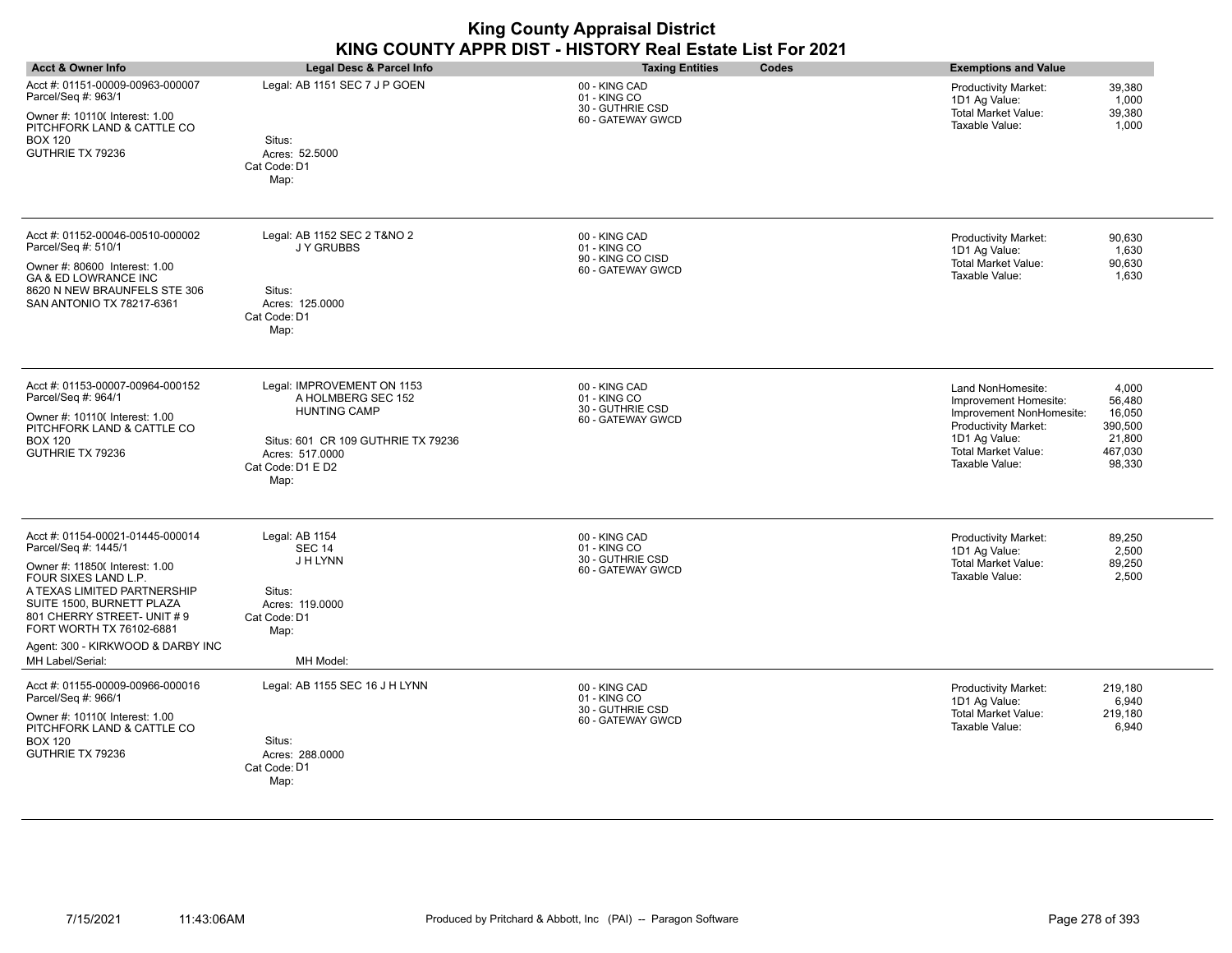|                                                                                                                                                                                                                                                                               |                                                                                                             | <b>King County Appraisal District</b><br>KING COUNTY APPR DIST - HISTORY Real Estate List For 2021 |                                                                                                                                        |
|-------------------------------------------------------------------------------------------------------------------------------------------------------------------------------------------------------------------------------------------------------------------------------|-------------------------------------------------------------------------------------------------------------|----------------------------------------------------------------------------------------------------|----------------------------------------------------------------------------------------------------------------------------------------|
| <b>Acct &amp; Owner Info</b>                                                                                                                                                                                                                                                  | <b>Legal Desc &amp; Parcel Info</b>                                                                         | <b>Taxing Entities</b><br>Codes                                                                    | <b>Exemptions and Value</b>                                                                                                            |
| Acct #: 01156-00023-01446-000015<br>Parcel/Seq #: 1446/1<br>Owner #: 11850( Interest: 1.00<br>FOUR SIXES LAND L.P.<br>A TEXAS LIMITED PARTNERSHIP<br>SUITE 1500, BURNETT PLAZA<br>801 CHERRY STREET- UNIT #9<br>FORT WORTH TX 76102-6881<br>Agent: 300 - KIRKWOOD & DARBY INC | Legal: AB 1156<br><b>SEC 15</b><br>J H LYNN<br>Situs:<br>Acres: 26.0000<br>Cat Code: D1<br>Map:             | 00 - KING CAD<br>01 - KING CO<br>30 - GUTHRIE CSD<br>60 - GATEWAY GWCD                             | 19,500<br><b>Productivity Market:</b><br>1D1 Ag Value:<br>490<br><b>Total Market Value:</b><br>19,500<br>490<br>Taxable Value:         |
| MH Label/Serial:                                                                                                                                                                                                                                                              | MH Model:                                                                                                   |                                                                                                    |                                                                                                                                        |
| Acct #: 01157-00009-00967-000020<br>Parcel/Seq #: 967/1<br>Owner #: 10110( Interest: 1.00<br>PITCHFORK LAND & CATTLE CO<br><b>BOX 120</b><br>GUTHRIE TX 79236                                                                                                                 | Legal: AB 1157 SEC 20 I LYNN<br>Situs:<br>Acres: 79.5400<br>Cat Code: D1<br>Map:                            | 00 - KING CAD<br>01 - KING CO<br>30 - GUTHRIE CSD<br>60 - GATEWAY GWCD                             | <b>Productivity Market:</b><br>61,640<br>2,230<br>1D1 Ag Value:<br><b>Total Market Value:</b><br>61,640<br>Taxable Value:<br>2,230     |
| Acct #: 01158-00017-01711-000154<br>Parcel/Seq #: 1711/1<br>Owner #: 12210( Interest: 1.00<br>SPRINGER FAMILY RANCHES LP<br><b>PO BOX 280</b><br>ASPERMONT TX 79502                                                                                                           | Legal: AB 1158 BLK F SEC 154 H&TC<br><b>W S MARTIN</b><br>Situs:<br>Acres: 656.0000<br>Cat Code: D1<br>Map: | 00 - KING CAD<br>01 - KING CO<br>30 - GUTHRIE CSD<br>60 - GATEWAY GWCD                             | <b>Productivity Market:</b><br>490,180<br>1D1 Ag Value:<br>12,230<br><b>Total Market Value:</b><br>490,180<br>Taxable Value:<br>12,230 |
| Acct #: 01159-00017-01712-000148<br>Parcel/Seq #: 1712/1<br>Owner #: 12210( Interest: 1.00<br>SPRINGER FAMILY RANCHES LP<br>PO BOX 280<br>ASPERMONT TX 79502                                                                                                                  | Legal: AB 1159 BLK F SEC 148 H&TC<br><b>W S MARTIN</b><br>Situs:<br>Acres: 656,0000<br>Cat Code: D1<br>Map: | 00 - KING CAD<br>01 - KING CO<br>30 - GUTHRIE CSD<br>60 - GATEWAY GWCD                             | <b>Productivity Market:</b><br>492,000<br>1D1 Ag Value:<br>12,460<br><b>Total Market Value:</b><br>492,000<br>Taxable Value:<br>12,460 |
| Acct #: 01161-00044-00827-000022<br>Parcel/Seq #: 827/1<br>Owner #: 14754; Interest: 1.00<br>SPIKEBOX LTD<br><b>PO Box 237</b><br>Benjamin TX 79505                                                                                                                           | Legal: AB 1161 SEC 22 R B MASTERSON<br>Situs:<br>Acres: 612.3820<br>Cat Code: D1<br>Map:                    | 00 - KING CAD<br>01 - KING CO<br>30 - GUTHRIE CSD<br>60 - GATEWAY GWCD                             | Productivity Market:<br>459.290<br>1D1 Ag Value:<br>11,640<br>Total Market Value:<br>459,290<br>Taxable Value:<br>11,640               |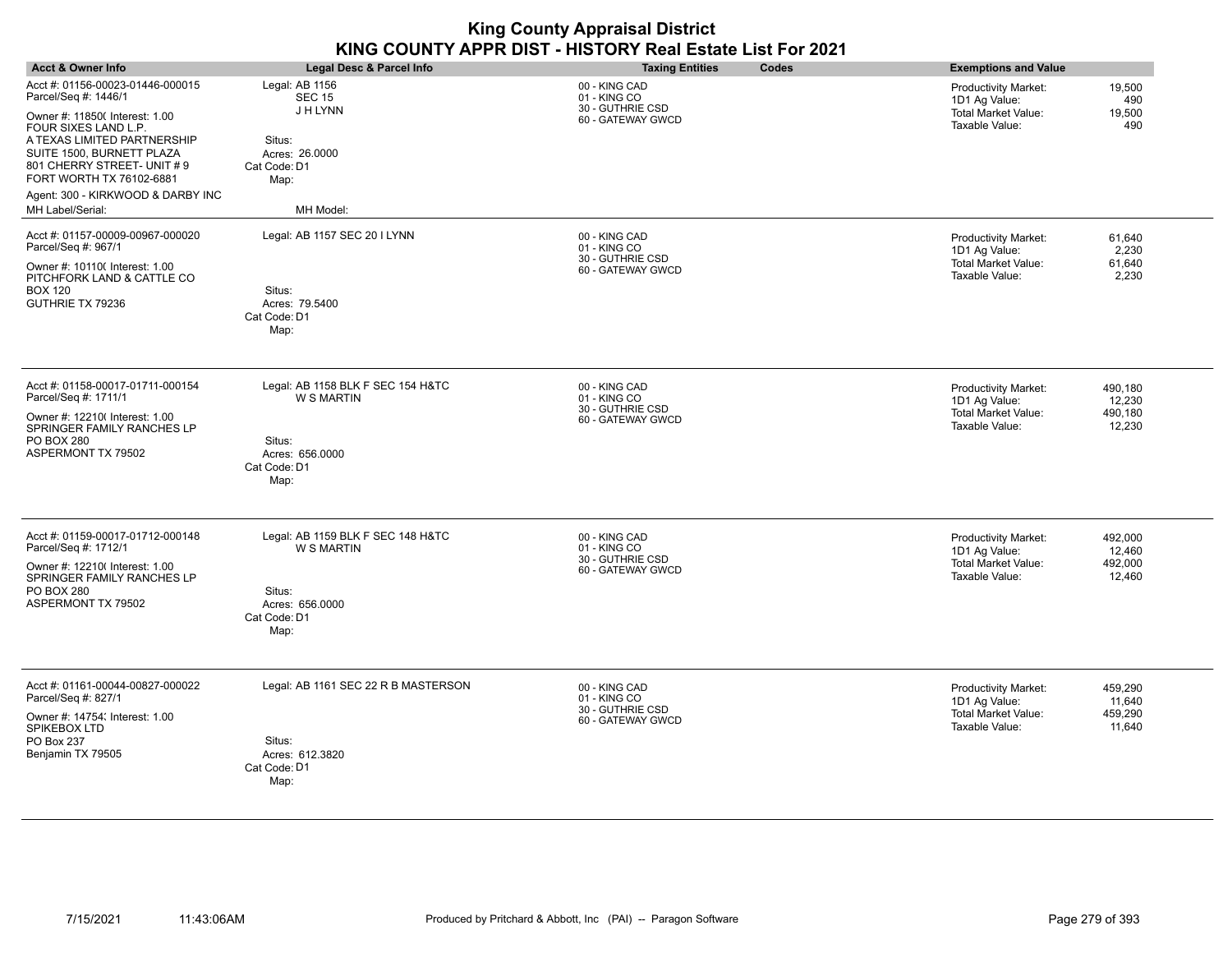| <b>Acct &amp; Owner Info</b><br><b>Taxing Entities</b><br>Legal Desc & Parcel Info<br>Codes<br><b>Exemptions and Value</b><br>Acct #: 01162-00044-00828-000023<br>Legal: AB 1162 SEC 23 R B MASTERSON<br>00 - KING CAD<br><b>Productivity Market:</b><br>Parcel/Seq #: 828/1<br>01 - KING CO<br>1D1 Ag Value:<br>30 - GUTHRIE CSD<br>Total Market Value:<br>Owner #: 14754; Interest: 1.00<br>60 - GATEWAY GWCD<br>Taxable Value:<br>SPIKEBOX LTD<br>PO Box 237<br>Situs:<br>Benjamin TX 79505<br>Acres: 640.0000<br>Cat Code: D1<br>Map:<br>Acct #: 01163-00044-00698-000024<br>Legal: AB 1163 SEC 24 R B MASTERSON<br>00 - KING CAD<br>Productivity Market:<br>Parcel/Seq #: 698/1<br>01 - KING CO<br>1D1 Ag Value:<br>30 - GUTHRIE CSD<br><b>Total Market Value:</b><br>Owner #: 14783' Interest: 1.00<br>60 - GATEWAY GWCD<br>Taxable Value:<br>MOORHOUSE & SON COMPANY<br>P.O. BOX 255<br>Situs:<br>CR 377 HIGHWAY 82 WEST<br>Acres: 40.6000<br>BENJAMIN TX 79505<br>Cat Code: D1<br>Map:<br>Acct #: 01163-00044-00829-000000<br>Legal: IMPROVEMENT ON AB 1163<br>00 - KING CAD<br>Land NonHomesite:<br>Parcel/Seq #: 829/1<br>01 - KING CO<br>RB MASTERSON SEC 24<br>Improvement Homesite:<br>30 - GUTHRIE CSD<br>Improvement NonHomesite:<br>Owner #: 14754; Interest: 1.00<br>60 - GATEWAY GWCD<br>Productivity Market:<br>SPIKEBOX LTD<br>1D1 Ag Value:<br>PO Box 237<br>Situs: 2921 E US HWY 82 GUTHRIE TX 79236<br><b>Total Market Value:</b><br>Benjamin TX 79505<br>Acres: 595.4000<br>Taxable Value:<br>Cat Code: D1 E D2<br>Map:<br>Acct #: 01164-00031-01448-000021<br>Legal: AB 1164<br>00 - KING CAD<br>Productivity Market:<br>Parcel/Seq #: 1448/1<br>01 - KING CO<br><b>SEC 21</b><br>1D1 Ag Value:<br>30 - GUTHRIE CSD<br>R B MASTERSON<br><b>Total Market Value:</b><br>Owner #: 11850( Interest: 1.00<br>60 - GATEWAY GWCD<br>Taxable Value:<br>FOUR SIXES LAND L.P.<br>A TEXAS LIMITED PARTNERSHIP<br>Situs:<br>SUITE 1500, BURNETT PLAZA<br>Acres: 161.0000<br>801 CHERRY STREET- UNIT #9<br>Cat Code: D1<br>FORT WORTH TX 76102-6881<br>Map:<br>Agent: 300 - KIRKWOOD & DARBY INC<br>MH Label/Serial:<br>MH Model:<br>Acct #: 01165-00044-00699-000025<br>Legal: AB 1165 SEC 25 R B MASTERSON<br>00 - KING CAD<br>Productivity Market:<br>Parcel/Seq #: 699/1<br>01 - KING CO<br>1D1 Ag Value:<br>30 - GUTHRIE CSD<br><b>Total Market Value:</b><br>Owner #: 14783' Interest: 1.00<br>60 - GATEWAY GWCD<br>Taxable Value:<br>MOORHOUSE & SON COMPANY |              |        |                              |
|---------------------------------------------------------------------------------------------------------------------------------------------------------------------------------------------------------------------------------------------------------------------------------------------------------------------------------------------------------------------------------------------------------------------------------------------------------------------------------------------------------------------------------------------------------------------------------------------------------------------------------------------------------------------------------------------------------------------------------------------------------------------------------------------------------------------------------------------------------------------------------------------------------------------------------------------------------------------------------------------------------------------------------------------------------------------------------------------------------------------------------------------------------------------------------------------------------------------------------------------------------------------------------------------------------------------------------------------------------------------------------------------------------------------------------------------------------------------------------------------------------------------------------------------------------------------------------------------------------------------------------------------------------------------------------------------------------------------------------------------------------------------------------------------------------------------------------------------------------------------------------------------------------------------------------------------------------------------------------------------------------------------------------------------------------------------------------------------------------------------------------------------------------------------------------------------------------------------------------------------------------------------------------------------------------------------------------------------------------------------------------------------------------------------------------------------------------------------------------|--------------|--------|------------------------------|
|                                                                                                                                                                                                                                                                                                                                                                                                                                                                                                                                                                                                                                                                                                                                                                                                                                                                                                                                                                                                                                                                                                                                                                                                                                                                                                                                                                                                                                                                                                                                                                                                                                                                                                                                                                                                                                                                                                                                                                                                                                                                                                                                                                                                                                                                                                                                                                                                                                                                                 |              |        |                              |
|                                                                                                                                                                                                                                                                                                                                                                                                                                                                                                                                                                                                                                                                                                                                                                                                                                                                                                                                                                                                                                                                                                                                                                                                                                                                                                                                                                                                                                                                                                                                                                                                                                                                                                                                                                                                                                                                                                                                                                                                                                                                                                                                                                                                                                                                                                                                                                                                                                                                                 |              |        | 480,000<br>12,160            |
|                                                                                                                                                                                                                                                                                                                                                                                                                                                                                                                                                                                                                                                                                                                                                                                                                                                                                                                                                                                                                                                                                                                                                                                                                                                                                                                                                                                                                                                                                                                                                                                                                                                                                                                                                                                                                                                                                                                                                                                                                                                                                                                                                                                                                                                                                                                                                                                                                                                                                 |              |        | 480,000<br>12,160            |
|                                                                                                                                                                                                                                                                                                                                                                                                                                                                                                                                                                                                                                                                                                                                                                                                                                                                                                                                                                                                                                                                                                                                                                                                                                                                                                                                                                                                                                                                                                                                                                                                                                                                                                                                                                                                                                                                                                                                                                                                                                                                                                                                                                                                                                                                                                                                                                                                                                                                                 |              |        |                              |
|                                                                                                                                                                                                                                                                                                                                                                                                                                                                                                                                                                                                                                                                                                                                                                                                                                                                                                                                                                                                                                                                                                                                                                                                                                                                                                                                                                                                                                                                                                                                                                                                                                                                                                                                                                                                                                                                                                                                                                                                                                                                                                                                                                                                                                                                                                                                                                                                                                                                                 |              |        | 30,450<br>850                |
|                                                                                                                                                                                                                                                                                                                                                                                                                                                                                                                                                                                                                                                                                                                                                                                                                                                                                                                                                                                                                                                                                                                                                                                                                                                                                                                                                                                                                                                                                                                                                                                                                                                                                                                                                                                                                                                                                                                                                                                                                                                                                                                                                                                                                                                                                                                                                                                                                                                                                 |              |        | 30,450<br>850                |
|                                                                                                                                                                                                                                                                                                                                                                                                                                                                                                                                                                                                                                                                                                                                                                                                                                                                                                                                                                                                                                                                                                                                                                                                                                                                                                                                                                                                                                                                                                                                                                                                                                                                                                                                                                                                                                                                                                                                                                                                                                                                                                                                                                                                                                                                                                                                                                                                                                                                                 |              |        |                              |
|                                                                                                                                                                                                                                                                                                                                                                                                                                                                                                                                                                                                                                                                                                                                                                                                                                                                                                                                                                                                                                                                                                                                                                                                                                                                                                                                                                                                                                                                                                                                                                                                                                                                                                                                                                                                                                                                                                                                                                                                                                                                                                                                                                                                                                                                                                                                                                                                                                                                                 |              |        | 4,000                        |
|                                                                                                                                                                                                                                                                                                                                                                                                                                                                                                                                                                                                                                                                                                                                                                                                                                                                                                                                                                                                                                                                                                                                                                                                                                                                                                                                                                                                                                                                                                                                                                                                                                                                                                                                                                                                                                                                                                                                                                                                                                                                                                                                                                                                                                                                                                                                                                                                                                                                                 |              |        | 173,930<br>33,040<br>442,800 |
|                                                                                                                                                                                                                                                                                                                                                                                                                                                                                                                                                                                                                                                                                                                                                                                                                                                                                                                                                                                                                                                                                                                                                                                                                                                                                                                                                                                                                                                                                                                                                                                                                                                                                                                                                                                                                                                                                                                                                                                                                                                                                                                                                                                                                                                                                                                                                                                                                                                                                 |              |        | 11,220<br>653,770<br>222,190 |
|                                                                                                                                                                                                                                                                                                                                                                                                                                                                                                                                                                                                                                                                                                                                                                                                                                                                                                                                                                                                                                                                                                                                                                                                                                                                                                                                                                                                                                                                                                                                                                                                                                                                                                                                                                                                                                                                                                                                                                                                                                                                                                                                                                                                                                                                                                                                                                                                                                                                                 |              |        | 120,750                      |
|                                                                                                                                                                                                                                                                                                                                                                                                                                                                                                                                                                                                                                                                                                                                                                                                                                                                                                                                                                                                                                                                                                                                                                                                                                                                                                                                                                                                                                                                                                                                                                                                                                                                                                                                                                                                                                                                                                                                                                                                                                                                                                                                                                                                                                                                                                                                                                                                                                                                                 |              |        | 3,060<br>120,750<br>3,060    |
|                                                                                                                                                                                                                                                                                                                                                                                                                                                                                                                                                                                                                                                                                                                                                                                                                                                                                                                                                                                                                                                                                                                                                                                                                                                                                                                                                                                                                                                                                                                                                                                                                                                                                                                                                                                                                                                                                                                                                                                                                                                                                                                                                                                                                                                                                                                                                                                                                                                                                 |              |        |                              |
|                                                                                                                                                                                                                                                                                                                                                                                                                                                                                                                                                                                                                                                                                                                                                                                                                                                                                                                                                                                                                                                                                                                                                                                                                                                                                                                                                                                                                                                                                                                                                                                                                                                                                                                                                                                                                                                                                                                                                                                                                                                                                                                                                                                                                                                                                                                                                                                                                                                                                 |              |        |                              |
|                                                                                                                                                                                                                                                                                                                                                                                                                                                                                                                                                                                                                                                                                                                                                                                                                                                                                                                                                                                                                                                                                                                                                                                                                                                                                                                                                                                                                                                                                                                                                                                                                                                                                                                                                                                                                                                                                                                                                                                                                                                                                                                                                                                                                                                                                                                                                                                                                                                                                 |              |        |                              |
|                                                                                                                                                                                                                                                                                                                                                                                                                                                                                                                                                                                                                                                                                                                                                                                                                                                                                                                                                                                                                                                                                                                                                                                                                                                                                                                                                                                                                                                                                                                                                                                                                                                                                                                                                                                                                                                                                                                                                                                                                                                                                                                                                                                                                                                                                                                                                                                                                                                                                 |              |        |                              |
|                                                                                                                                                                                                                                                                                                                                                                                                                                                                                                                                                                                                                                                                                                                                                                                                                                                                                                                                                                                                                                                                                                                                                                                                                                                                                                                                                                                                                                                                                                                                                                                                                                                                                                                                                                                                                                                                                                                                                                                                                                                                                                                                                                                                                                                                                                                                                                                                                                                                                 |              |        | 17,870<br>450                |
|                                                                                                                                                                                                                                                                                                                                                                                                                                                                                                                                                                                                                                                                                                                                                                                                                                                                                                                                                                                                                                                                                                                                                                                                                                                                                                                                                                                                                                                                                                                                                                                                                                                                                                                                                                                                                                                                                                                                                                                                                                                                                                                                                                                                                                                                                                                                                                                                                                                                                 |              |        | 17,870<br>450                |
| CR 377 HIGHWAY 82 WEST<br>Acres: 23.8200<br>BENJAMIN TX 79505<br>Cat Code: D1                                                                                                                                                                                                                                                                                                                                                                                                                                                                                                                                                                                                                                                                                                                                                                                                                                                                                                                                                                                                                                                                                                                                                                                                                                                                                                                                                                                                                                                                                                                                                                                                                                                                                                                                                                                                                                                                                                                                                                                                                                                                                                                                                                                                                                                                                                                                                                                                   | P.O. BOX 255 | Situs: |                              |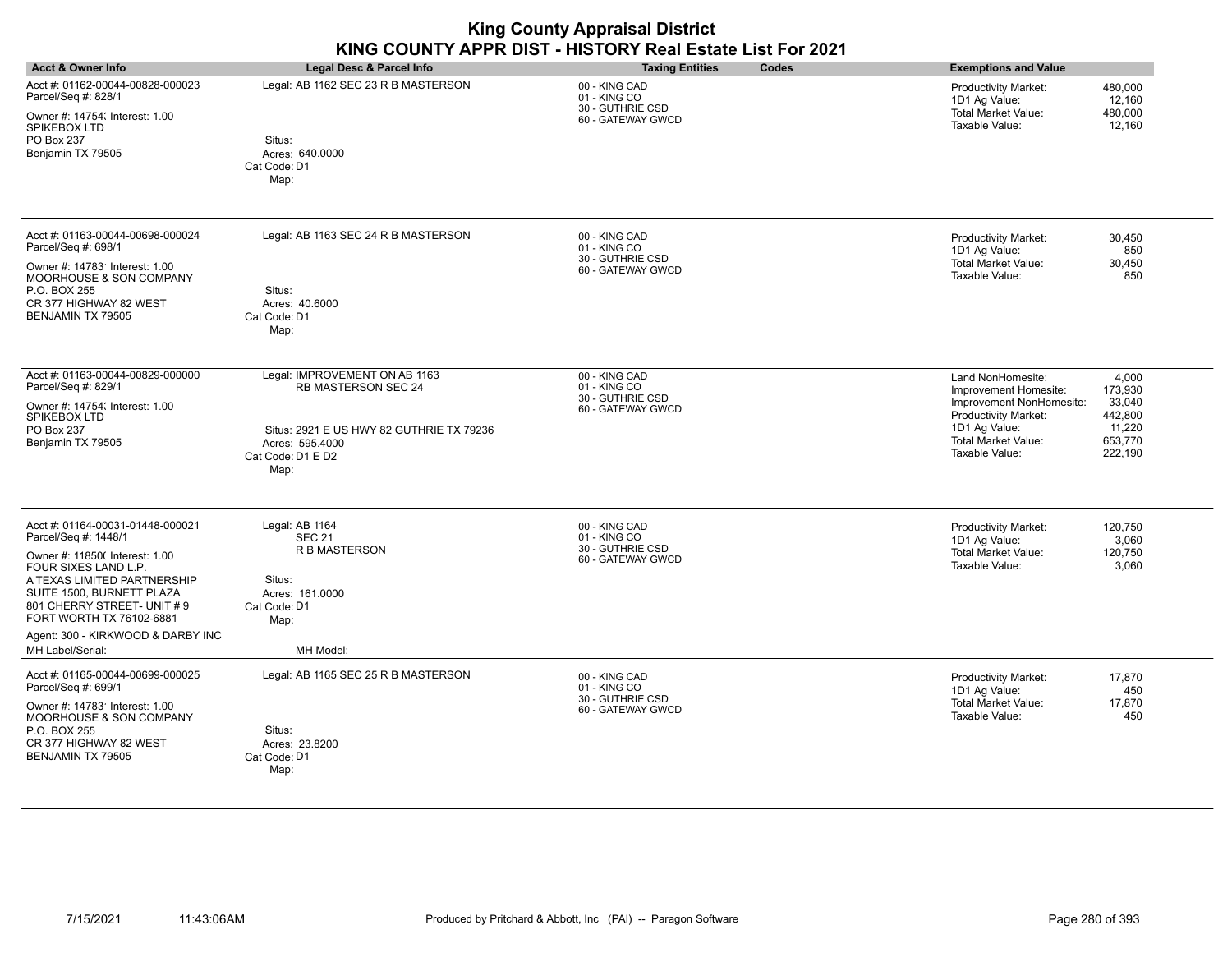| <b>Acct &amp; Owner Info</b>                                                                                                                                                             | Legal Desc & Parcel Info                                                                                                                            | <b>Taxing Entities</b><br>Codes                                         | <b>Exemptions and Value</b>                                                                                                                                                                                                                     |
|------------------------------------------------------------------------------------------------------------------------------------------------------------------------------------------|-----------------------------------------------------------------------------------------------------------------------------------------------------|-------------------------------------------------------------------------|-------------------------------------------------------------------------------------------------------------------------------------------------------------------------------------------------------------------------------------------------|
| Acct #: 01165-00044-00830-000025<br>Parcel/Seq #: 830/1<br>Owner #: 14754; Interest: 1.00<br>SPIKEBOX LTD<br>PO Box 237<br>Benjamin TX 79505                                             | Legal: AB 1165 SEC 25 R B MASTERSON<br>Situs:<br>Acres: 118.2120<br>Cat Code: D1<br>Map:                                                            | 00 - KING CAD<br>01 - KING CO<br>30 - GUTHRIE CSD<br>60 - GATEWAY GWCD  | 88,660<br><b>Productivity Market:</b><br>2,250<br>1D1 Ag Value:<br><b>Total Market Value:</b><br>88,660<br>Taxable Value:<br>2,250                                                                                                              |
| Acct #: 01166-00044-00700-000058<br>Parcel/Seq #: 700/1<br>Owner #: 14783' Interest: 1.00<br>MOORHOUSE & SON COMPANY<br>P.O. BOX 255<br>CR 377 HIGHWAY 82 WEST<br>BENJAMIN TX 79505      | Legal: AB 1166 SEC 58 H&GN<br>R B MASTERSON<br>Situs:<br>Acres: 114.2000<br>Cat Code: D1<br>Map:                                                    | 00 - KING CAD<br>01 - KING CO<br>30 - GUTHRIE CSD<br>60 - GATEWAY GWCD  | <b>Productivity Market:</b><br>85,650<br>2,170<br>1D1 Ag Value:<br><b>Total Market Value:</b><br>85,650<br>Taxable Value:<br>2,170                                                                                                              |
| Acct #: 01166-00044-00831-000058<br>Parcel/Seq #: 831/1<br>Owner #: 14754; Interest: 1.00<br>SPIKEBOX LTD<br>PO Box 237<br>Benjamin TX 79505                                             | Legal: AB 1166 SEC 58 H&GN<br>R B MASTERSON<br>Situs:<br>Acres: 515.2510<br>Cat Code: D1<br>Map:                                                    | 00 - KING CAD<br>01 - KING CO<br>30 - GUTHRIE CSD<br>60 - GATEWAY GWCD  | 386,440<br>Productivity Market:<br>1D1 Ag Value:<br>9,790<br><b>Total Market Value:</b><br>386,440<br>Taxable Value:<br>9,790                                                                                                                   |
| Acct #: 01167-00048-00511-000005<br>Parcel/Seq #: 511/1<br>Owner #: 80600 Interest: 1.00<br><b>GA &amp; ED LOWRANCE INC</b><br>8620 N NEW BRAUNFELS STE 306<br>SAN ANTONIO TX 78217-6361 | Legal: IMPROVEMENT ON AB 1167<br><b>HS RATLIFF SECTION 5</b><br>Situs: 3114 CR 204 GUTHRIE TX 79236<br>Acres: 640.0000<br>Cat Code: D1 E D2<br>Map: | 00 - KING CAD<br>01 - KING CO<br>90 - KING CO CISD<br>60 - GATEWAY GWCD | Land Homesite:<br>4,000<br>470,180<br>Improvement Homesite:<br>134,050<br>Improvement NonHomesite:<br><b>Productivity Market:</b><br>486,550<br>1D1 Ag Value:<br>29,430<br><b>Total Market Value:</b><br>1,094,780<br>Taxable Value:<br>637,660 |
| Acct #: 01168-00048-00512-000006<br>Parcel/Seq #: 512/1<br>Owner #: 80600 Interest: 1.00<br><b>GA &amp; ED LOWRANCE INC</b><br>8620 N NEW BRAUNFELS STE 306<br>SAN ANTONIO TX 78217-6361 | Legal: AB 1168 SEC 6 H S RATLIFF<br>Situs:<br>Acres: 92,0000<br>Cat Code: D1<br>Map:                                                                | 00 - KING CAD<br>01 - KING CO<br>90 - KING CO CISD<br>60 - GATEWAY GWCD | 66,700<br>Productivity Market:<br>1,200<br>1D1 Ag Value:<br><b>Total Market Value:</b><br>66,700<br>Taxable Value:<br>1,200                                                                                                                     |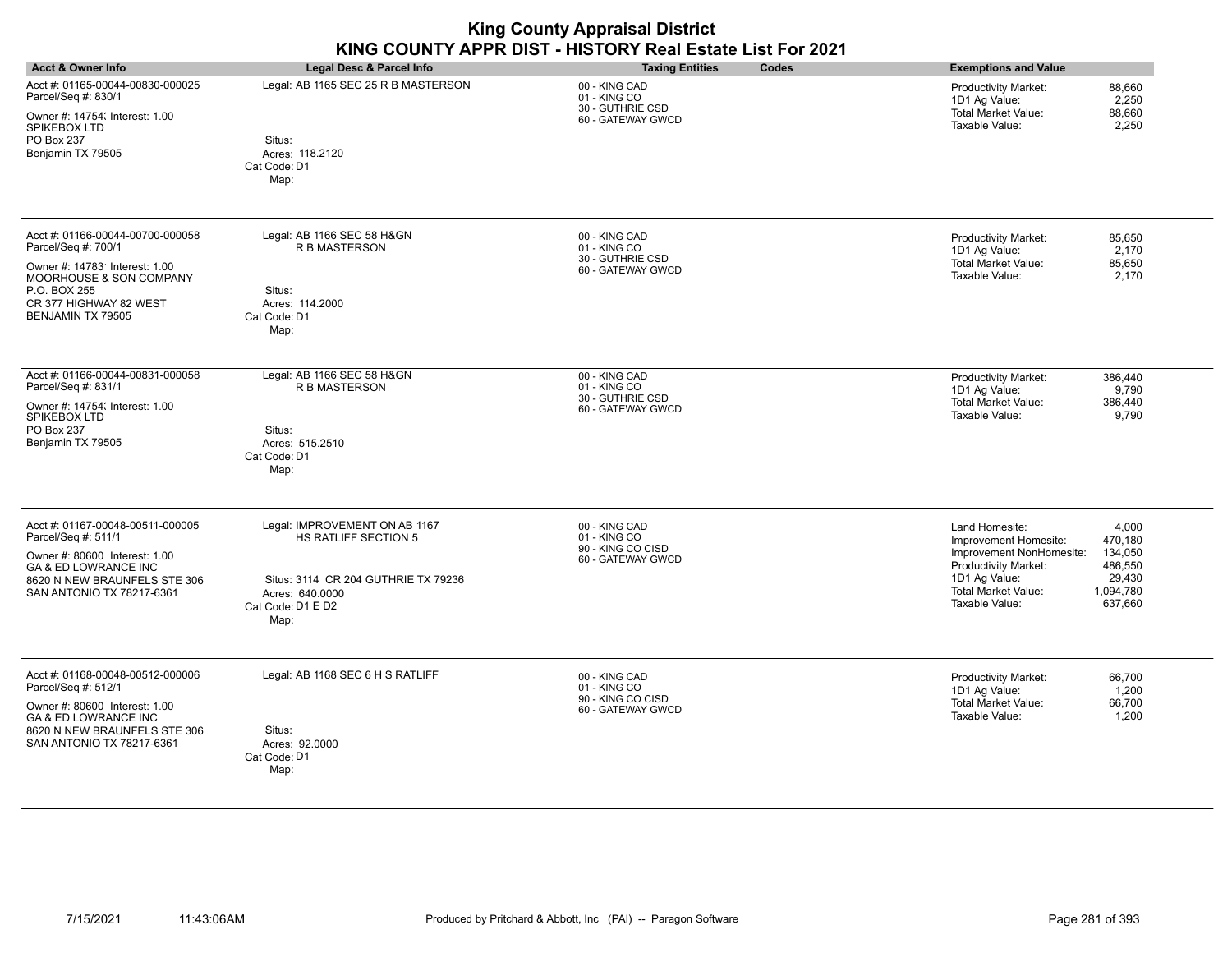| <b>Acct &amp; Owner Info</b>                                                                                                                                                        | Legal Desc & Parcel Info                                                                | <b>Taxing Entities</b><br>Codes                                         | <b>Exemptions and Value</b>                                                                                                            |
|-------------------------------------------------------------------------------------------------------------------------------------------------------------------------------------|-----------------------------------------------------------------------------------------|-------------------------------------------------------------------------|----------------------------------------------------------------------------------------------------------------------------------------|
| Acct #: 01169-00048-00642-000017<br>Parcel/Seq #: 642/1<br>Owner #: 14768( Interest: 1.00<br><b>MRG LAND LLC</b><br><b>MIKE GIBSON</b><br>976 GIBSON RANCH RD<br>PADUCAH TX 79248   | Legal: AB 1169 SEC 17 W Q RICHARDS<br>Situs:<br>Acres: 306.0000<br>Cat Code: D1<br>Map: | 00 - KING CAD<br>01 - KING CO<br>30 - GUTHRIE CSD<br>60 - GATEWAY GWCD  | Productivity Market:<br>221,850<br>3,980<br>1D1 Ag Value:<br><b>Total Market Value:</b><br>221,850<br>Taxable Value:<br>3,980          |
| Acct #: 01170-00048-00422-000019<br>Parcel/Seq #: 422/1<br>Owner #: 14774( Interest: 1.00<br>BURGESS Y RANCH COMPANY LLC<br>PO BOX 9900<br>AMARILLO TX 79105                        | Legal: AB 1170 SEC 19 W Q RICHARDS<br>Situs:<br>Acres: 312.0000<br>Cat Code: D1<br>Map: | 00 - KING CAD<br>01 - KING CO<br>90 - KING CO CISD<br>60 - GATEWAY GWCD | 226,200<br><b>Productivity Market:</b><br>1D1 Ag Value:<br>4,060<br><b>Total Market Value:</b><br>226,200<br>Taxable Value:<br>4,060   |
| Acct #: 01171-00048-00423-000017<br>Parcel/Seq #: 423/1<br>Owner #: 14774( Interest: 1.00<br>BURGESS Y RANCH COMPANY LLC<br>PO BOX 9900<br>AMARILLO TX 79105                        | Legal: AB 1171 SEC 17 W Q RICHARDS<br>Situs:<br>Acres: 65.0000<br>Cat Code: D1<br>Map:  | 00 - KING CAD<br>01 - KING CO<br>90 - KING CO CISD<br>60 - GATEWAY GWCD | <b>Productivity Market:</b><br>47,130<br>1D1 Ag Value:<br>850<br><b>Total Market Value:</b><br>47,130<br>Taxable Value:<br>850         |
| Acct #: 01172-00029-00333-000041<br>Parcel/Seq #: 333/1<br>Owner #: 14767! Interest: 1.00<br>BMB IRREVOCABLE FAMILY TRUST<br>1863 CR 485<br>PADUCAH TX 79248                        | Legal: AB 1172 SEC 41 J SAVAGE<br>Situs:<br>Acres: 182.0000<br>Cat Code: D1<br>Map:     | 00 - KING CAD<br>01 - KING CO<br>30 - GUTHRIE CSD<br>60 - GATEWAY GWCD  | <b>Productivity Market:</b><br>144,050<br>1D1 Ag Value:<br>16,660<br><b>Total Market Value:</b><br>144,050<br>16,660<br>Taxable Value: |
| Acct #: 01174-00042-00673-000038<br>Parcel/Seq #: 673/1<br>Owner #: 14783' Interest: 1.00<br>MOORHOUSE & SON COMPANY<br>P.O. BOX 255<br>CR 377 HIGHWAY 82 WEST<br>BENJAMIN TX 79505 | Legal: AB 1174 SEC 38 C B BLAKEY<br>Situs:<br>Acres: 640.0000<br>Cat Code: D1<br>Map:   | 00 - KING CAD<br>01 - KING CO<br>30 - GUTHRIE CSD<br>60 - GATEWAY GWCD  | <b>Productivity Market:</b><br>480,050<br>13,530<br>1D1 Ag Value:<br>Total Market Value:<br>480,050<br>Taxable Value:<br>13,530        |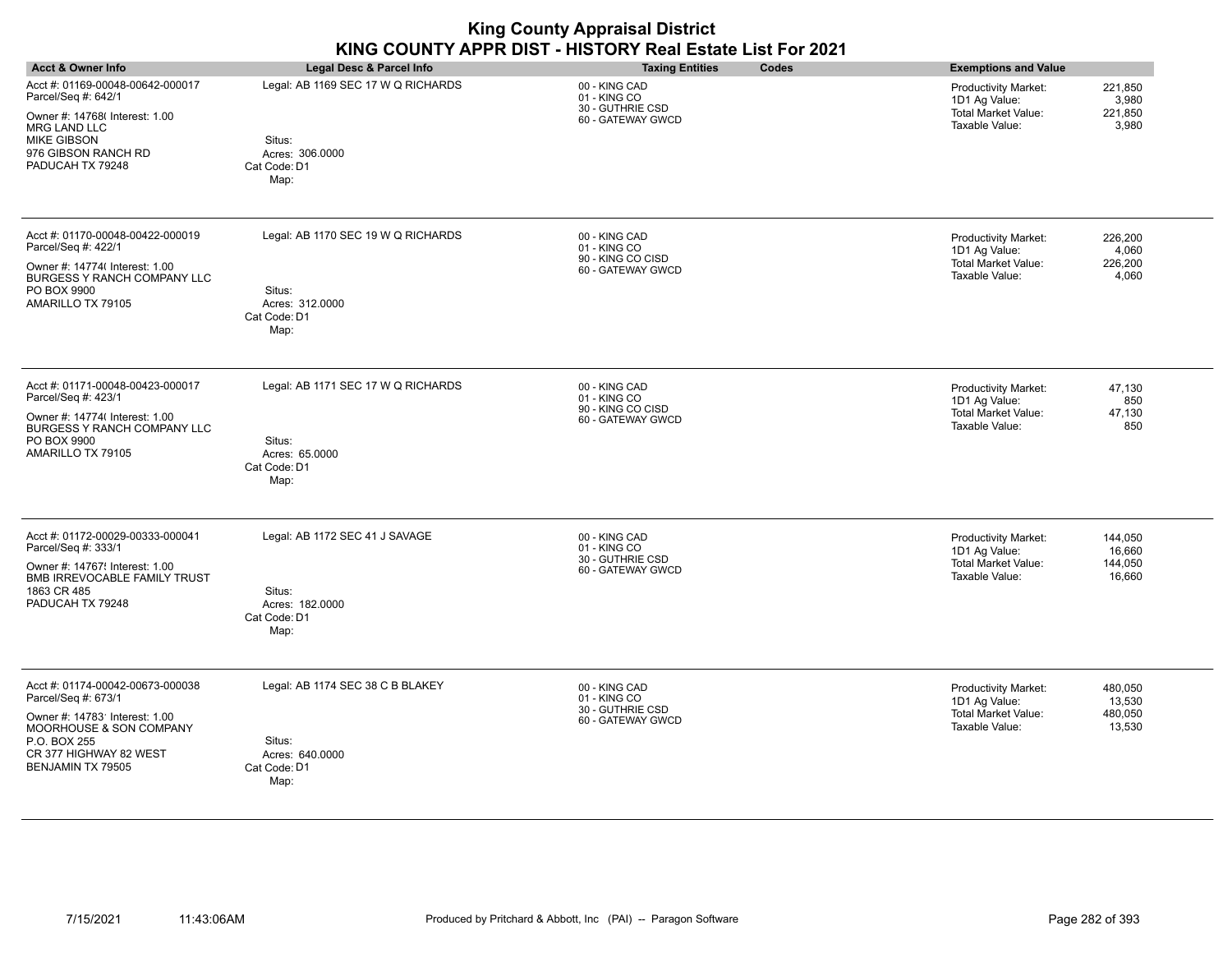| <b>Acct &amp; Owner Info</b>                                                                                                                                                        | Legal Desc & Parcel Info                                                                  | <b>Taxing Entities</b><br>Codes                                        | <b>Exemptions and Value</b>                                                                                                          |
|-------------------------------------------------------------------------------------------------------------------------------------------------------------------------------------|-------------------------------------------------------------------------------------------|------------------------------------------------------------------------|--------------------------------------------------------------------------------------------------------------------------------------|
| Acct #: 01175-00042-00674-000039<br>Parcel/Seq #: 674/1<br>Owner #: 14783' Interest: 1.00<br>MOORHOUSE & SON COMPANY<br>P.O. BOX 255<br>CR 377 HIGHWAY 82 WEST<br>BENJAMIN TX 79505 | Legal: AB 1175 SEC 39 C B BLAKEY<br>Situs:<br>Acres: 405.0000<br>Cat Code: D1<br>Map:     | 00 - KING CAD<br>01 - KING CO<br>30 - GUTHRIE CSD<br>60 - GATEWAY GWCD | 303,750<br><b>Productivity Market:</b><br>8,180<br>1D1 Ag Value:<br><b>Total Market Value:</b><br>303,750<br>Taxable Value:<br>8,180 |
| Acct #: 01176-00042-00701-000036<br>Parcel/Seq #: 701/1<br>Owner #: 14783' Interest: 1.00<br>MOORHOUSE & SON COMPANY<br>P.O. BOX 255<br>CR 377 HIGHWAY 82 WEST<br>BENJAMIN TX 79505 | Legal: AB 1176 SEC 36 C B BLAKLEY<br>Situs:<br>Acres: 115.5180<br>Cat Code: D1<br>Map:    | 00 - KING CAD<br>01 - KING CO<br>30 - GUTHRIE CSD<br>60 - GATEWAY GWCD | <b>Productivity Market:</b><br>86,640<br>1D1 Ag Value:<br>2,430<br>Total Market Value:<br>86,640<br>Taxable Value:<br>2,430          |
| Acct #: 01177-00422-00702-000037<br>Parcel/Seq #: 702/1<br>Owner #: 14783' Interest: 1.00<br>MOORHOUSE & SON COMPANY<br>P.O. BOX 255<br>CR 377 HIGHWAY 82 WEST<br>BENJAMIN TX 79505 | Legal: AB 1177 SEC 37 C B BLAKEY<br>Situs:<br>Acres: 50.0580<br>Cat Code: D1<br>Map:      | 00 - KING CAD<br>01 - KING CO<br>30 - GUTHRIE CSD<br>60 - GATEWAY GWCD | <b>Productivity Market:</b><br>37,540<br>1D1 Ag Value:<br>1,050<br><b>Total Market Value:</b><br>37,540<br>Taxable Value:<br>1,050   |
| Acct #: 01178-00011-00180-000001<br>Parcel/Seq #: 180/1<br>Owner #: 14777 Interest: 0.50<br>ANGELA LTD<br>2011 SOUTH COUNTY RD 1120<br>MIDLAND TX 79706                             | Legal: AB 1178 SEC 1 T J BLANKENSHIP<br>Situs:<br>Acres: 320,0000<br>Cat Code: D1<br>Map: | 00 - KING CAD<br>01 - KING CO<br>30 - GUTHRIE CSD<br>60 - GATEWAY GWCD | <b>Productivity Market:</b><br>240,000<br>1D1 Ag Value:<br>6,720<br><b>Total Market Value:</b><br>240,000<br>Taxable Value:<br>6,720 |
| Acct #: 01178-00011-00180-000001<br>Parcel/Seq #: 180/2<br>Owner #: 14767 Interest: 0.50<br><b>WAYLAND LTD</b><br>PO BOX 116<br>STERLING CITY TX 76951                              | Legal: AB 1178 SEC 1 T J BLANKENSHIP<br>Situs:<br>Acres: 320.0000<br>Cat Code: D1<br>Map: | 00 - KING CAD<br>01 - KING CO<br>30 - GUTHRIE CSD<br>60 - GATEWAY GWCD | <b>Productivity Market:</b><br>240,000<br>1D1 Ag Value:<br>6,720<br><b>Total Market Value:</b><br>240,000<br>Taxable Value:<br>6,720 |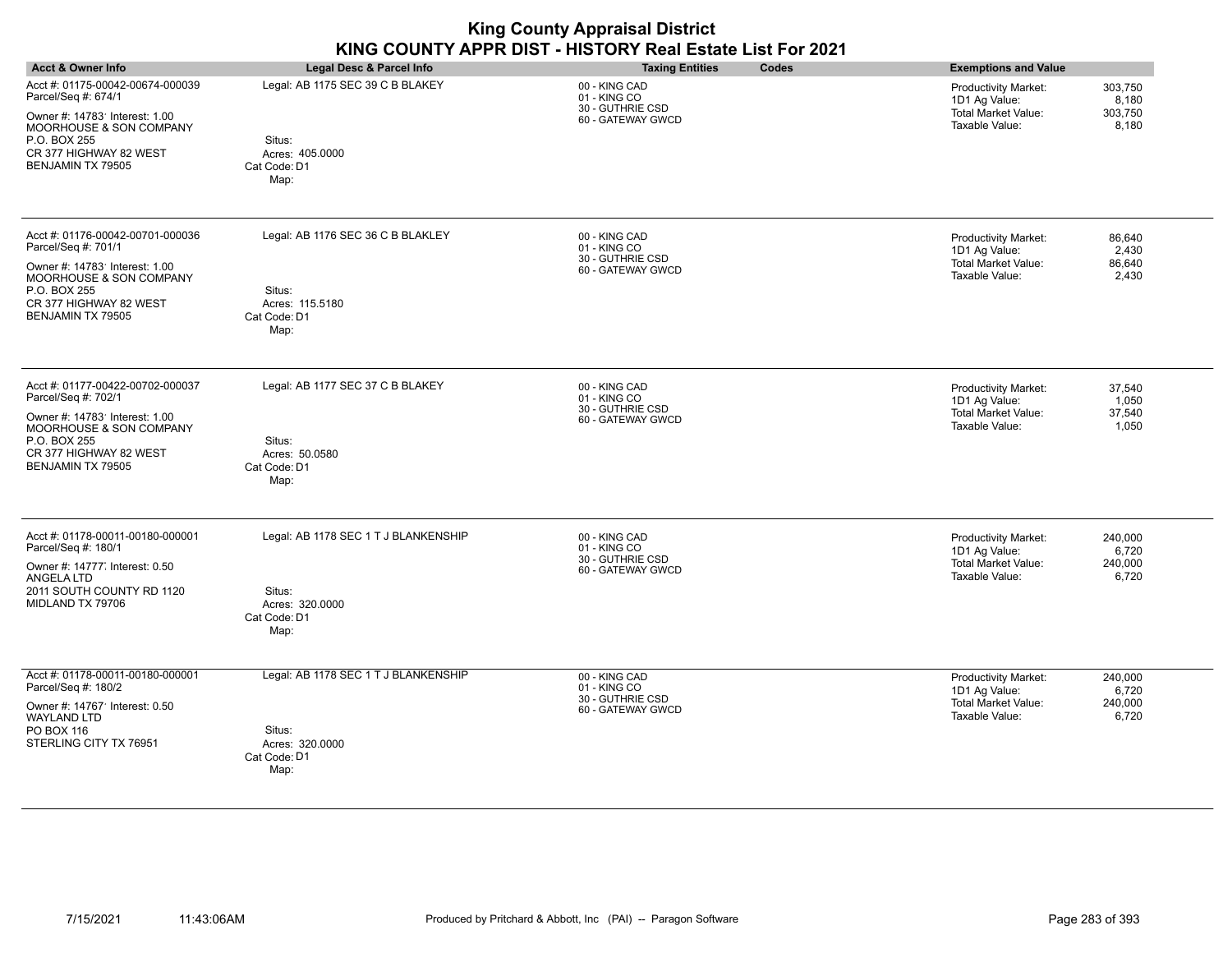| <b>Acct &amp; Owner Info</b>                                                                                                                                                         | Legal Desc & Parcel Info                                                              | <b>Taxing Entities</b><br>Codes                                        | <b>Exemptions and Value</b>                                                                                                                                     |
|--------------------------------------------------------------------------------------------------------------------------------------------------------------------------------------|---------------------------------------------------------------------------------------|------------------------------------------------------------------------|-----------------------------------------------------------------------------------------------------------------------------------------------------------------|
| Acct #: 01179-00042-02120-000000<br>Parcel/Seq #: 2120/1<br>Owner #: 14783' Interest: 1.00<br>MOORHOUSE & SON COMPANY<br>P.O. BOX 255<br>CR 377 HIGHWAY 82 WEST<br>BENJAMIN TX 79505 | Legal: AB 1179 W R DOWDING<br>Situs:<br>Acres: 80.0000<br>Cat Code: D1 E<br>Map:      | 00 - KING CAD<br>01 - KING CO<br>30 - GUTHRIE CSD<br>60 - GATEWAY GWCD | 34,120<br>Improvement Homesite:<br>60,000<br>Productivity Market:<br>1D1 Ag Value:<br>1,520<br><b>Total Market Value:</b><br>94,120<br>Taxable Value:<br>35,640 |
| Acct #: 01180-00044-00832-000027<br>Parcel/Seq #: 832/1<br>Owner #: 14754; Interest: 1.00<br>SPIKEBOX LTD<br>PO Box 237<br>Benjamin TX 79505                                         | Legal: AB 1180 SEC 27 S L GRAVES<br>Situs:<br>Acres: 123.3390<br>Cat Code: D1<br>Map: | 00 - KING CAD<br>01 - KING CO<br>30 - GUTHRIE CSD<br>60 - GATEWAY GWCD | 92,500<br>Productivity Market:<br>1D1 Ag Value:<br>2,340<br>Total Market Value:<br>92,500<br>Taxable Value:<br>2,340                                            |
| Acct #: 01181-00042-01449-000028<br>Parcel/Seq #: 1449/1<br>Owner #: 14781, Interest: 1.00<br>ROSS DUNCAN PROPERTIES LLC<br>P.O. BOX 647<br>ARTESIA NM 88221-0647                    | Legal: AB 1181 SEC 28 S L GRAVES<br>Situs:<br>Acres: 152.2910<br>Cat Code: D1<br>Map: | 00 - KING CAD<br>01 - KING CO<br>30 - GUTHRIE CSD<br>60 - GATEWAY GWCD | Productivity Market:<br>114,220<br>1D1 Ag Value:<br>2,890<br><b>Total Market Value:</b><br>114,220<br>Taxable Value:<br>2,890                                   |
| Acct #: 01182-00044-00833-000026<br>Parcel/Seq #: 833/1<br>Owner #: 14754; Interest: 1.00<br>SPIKEBOX LTD<br>PO Box 237<br>Benjamin TX 79505                                         | Legal: AB 1182 SEC 26 S L GRAVES<br>Situs:<br>Acres: 360.7800<br>Cat Code: D1<br>Map: | 00 - KING CAD<br>01 - KING CO<br>30 - GUTHRIE CSD<br>60 - GATEWAY GWCD | 270,590<br>Productivity Market:<br>1D1 Ag Value:<br>6,850<br><b>Total Market Value:</b><br>270,590<br>Taxable Value:<br>6,850                                   |
| Acct #: 01183-00025-00227-000000<br>Parcel/Seq #: 227/1<br>Owner #: 14772' Interest: 1.00<br><b>IRELAND BILL</b><br>6507 N FM 2528<br>LUBBOCK TX 79415                               | Legal: AB 1183 W P HILL<br>Situs:<br>Acres: 30.0000<br>Cat Code: D1<br>Map:           | 00 - KING CAD<br>01 - KING CO<br>30 - GUTHRIE CSD<br>60 - GATEWAY GWCD | Productivity Market:<br>24,430<br>3,610<br>1D1 Ag Value:<br>Total Market Value:<br>24,430<br>Taxable Value:<br>3,610                                            |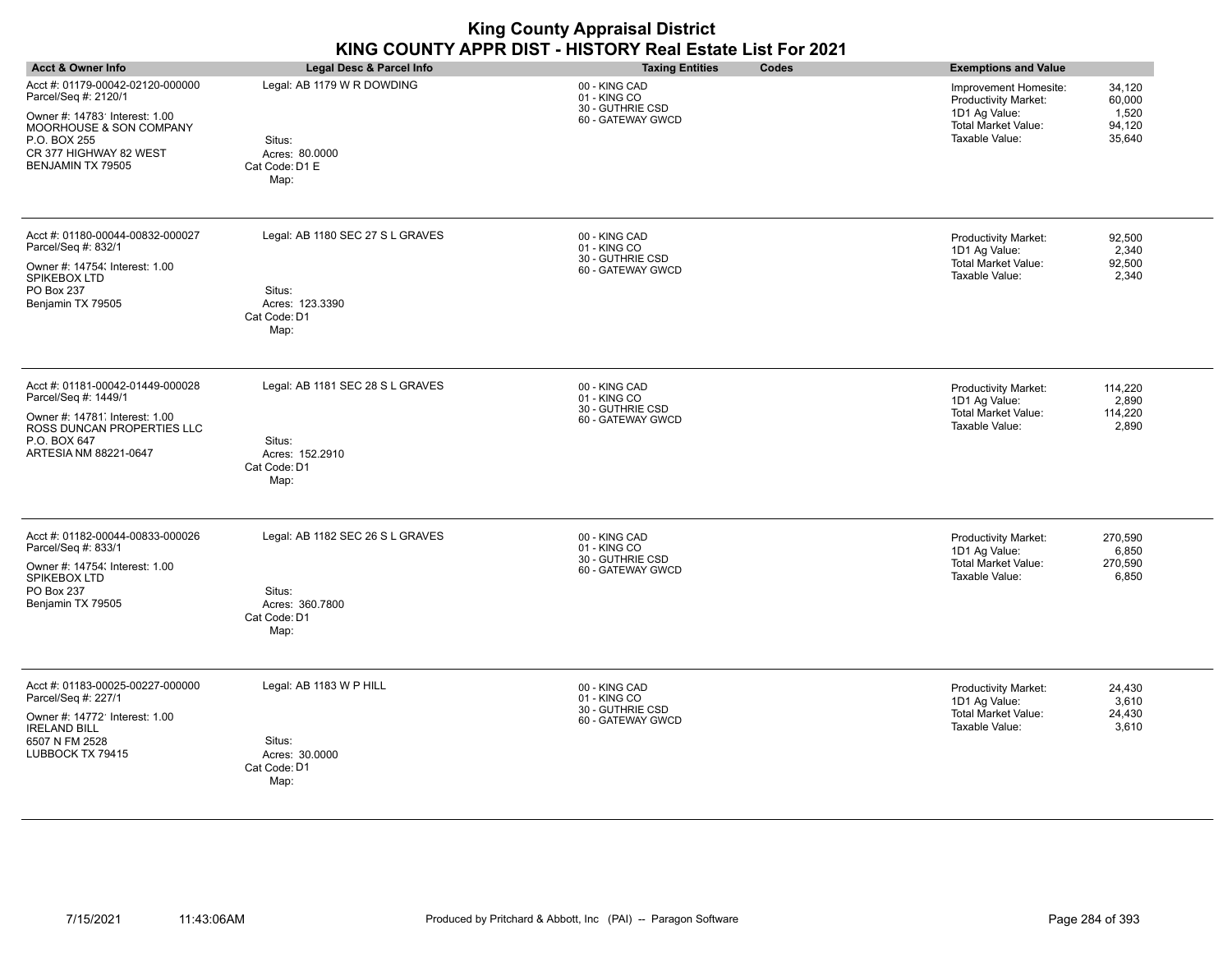| <b>Acct &amp; Owner Info</b>                                                                                                                                                           | Legal Desc & Parcel Info                                                                                                        | <b>Taxing Entities</b><br>Codes                                        | <b>Exemptions and Value</b>                                                                                                                                                                |
|----------------------------------------------------------------------------------------------------------------------------------------------------------------------------------------|---------------------------------------------------------------------------------------------------------------------------------|------------------------------------------------------------------------|--------------------------------------------------------------------------------------------------------------------------------------------------------------------------------------------|
| Acct #: 01183-00025-00299-000000<br>Parcel/Seq #: 299/1<br>Owner #: 14767 Interest: 1.00<br><b>EVANS FAMILY TRUST</b><br>JACK W. EVANS, JR., TRUSTEE<br>6887 CR 127<br>CELINA TX 75009 | Legal: AB 1183 W P HILL<br><b>IMPROVEMENT</b><br>Situs: 1400 RD 237 GUTHRIE TX 79236<br>Acres: 9.9080<br>Cat Code: D1 E<br>Map: | 00 - KING CAD<br>01 - KING CO<br>30 - GUTHRIE CSD<br>60 - GATEWAY GWCD | 800<br>Land NonHomesite:<br>Improvement Homesite:<br>51,410<br>Productivity Market:<br>7,350<br>1D1 Ag Value:<br>1,170<br><b>Total Market Value:</b><br>59,560<br>Taxable Value:<br>53,380 |
| Acct #: 01184-00042-02483-000048<br>Parcel/Seq #: 2483/1<br>Owner #: 14784 Interest: 1.00<br>CUATRO COBB FAMILY PARTNERS, LTD<br><b>PO BOX 15</b><br>CRANFILLS GAP TX 76637            | Legal: AB 1184 SEC 48 A L JAY<br>Situs:<br>Acres: 145.0150<br>Cat Code: D1<br>Map:                                              | 00 - KING CAD<br>01 - KING CO<br>30 - GUTHRIE CSD<br>60 - GATEWAY GWCD | Productivity Market:<br>108,760<br>1D1 Ag Value:<br>2,760<br><b>Total Market Value:</b><br>108,760<br>Taxable Value:<br>2,760                                                              |
| Acct #: 01184-00042-02537-000000<br>Parcel/Seq #: 2537/1<br>Owner #: 14765' Interest: 1.00<br>SPANISH BIT RANCH LLC<br>6003 WARM MIST LANE<br>DALLAS TX 75248                          | Legal: AB 1184 SEC 48 A L JAY<br>Situs:<br>Acres: 349.5080<br>Cat Code: D1<br>Map:                                              | 00 - KING CAD<br>01 - KING CO<br>30 - GUTHRIE CSD<br>60 - GATEWAY GWCD | 262,130<br>Productivity Market:<br>1D1 Ag Value:<br>6,640<br><b>Total Market Value:</b><br>262,130<br>Taxable Value:<br>6,640                                                              |
| Acct #: 01184-00042-02605-000000<br>Parcel/Seq #: 2605/1<br>Owner #: 14784 Interest: 1.00<br>CUATRO COBB FAMILY PARTNERS, LTD<br>PO BOX 15<br><b>CRANFILLS GAP TX 76637</b>            | Legal: AB 1184 SEC 48 A L JAY<br>Situs:<br>Acres: 64.1400<br>Cat Code: D1<br>Map:                                               | 00 - KING CAD<br>01 - KING CO<br>30 - GUTHRIE CSD<br>60 - GATEWAY GWCD | Productivity Market:<br>48,110<br>1D1 Ag Value:<br>1,220<br><b>Total Market Value:</b><br>48,110<br>Taxable Value:<br>1,220                                                                |
| Acct #: 01185-00042-01451-000047<br>Parcel/Seq #: 1451/1<br>Owner #: 14781 Interest: 1.00<br>ROSS DUNCAN PROPERTIES LLC<br>P.O. BOX 647<br>ARTESIA NM 88221-0647                       | Legal: AB 1185 SEC 47 A L JAY<br>Situs:<br>Acres: 65.7170<br>Cat Code: D1<br>Map:                                               | 00 - KING CAD<br>01 - KING CO<br>30 - GUTHRIE CSD<br>60 - GATEWAY GWCD | 49,290<br>Productivity Market:<br>1D1 Ag Value:<br>1,380<br><b>Total Market Value:</b><br>49,290<br>Taxable Value:<br>1,380                                                                |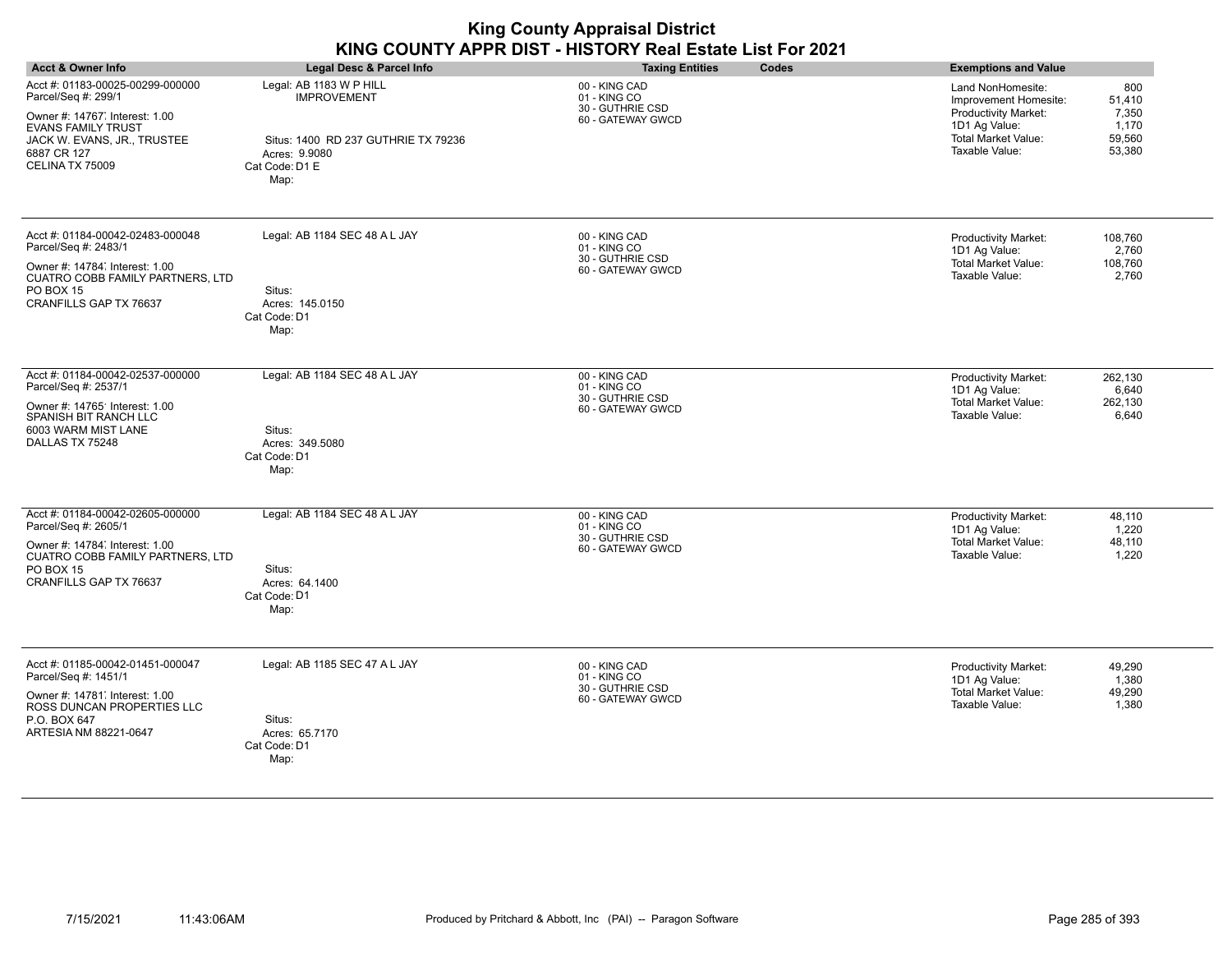|                                                                                                                                                                                     |                                                                                      | <b>King County Appraisal District</b><br>KING COUNTY APPR DIST - HISTORY Real Estate List For 2021 |                                                                                                                                        |
|-------------------------------------------------------------------------------------------------------------------------------------------------------------------------------------|--------------------------------------------------------------------------------------|----------------------------------------------------------------------------------------------------|----------------------------------------------------------------------------------------------------------------------------------------|
| <b>Acct &amp; Owner Info</b>                                                                                                                                                        | Legal Desc & Parcel Info                                                             | <b>Taxing Entities</b><br>Codes                                                                    | <b>Exemptions and Value</b>                                                                                                            |
| Acct #: 01185-00042-02484-000047<br>Parcel/Seq #: 2484/1<br>Owner #: 14784 Interest: 1.00<br>CUATRO COBB FAMILY PARTNERS, LTD<br><b>PO BOX 15</b><br>CRANFILLS GAP TX 76637         | Legal: AB 1185 SEC 47 A L JAY<br>Situs:<br>Acres: 466.2270<br>Cat Code: D1<br>Map:   | 00 - KING CAD<br>01 - KING CO<br>30 - GUTHRIE CSD<br>60 - GATEWAY GWCD                             | <b>Productivity Market:</b><br>349,670<br>1D1 Ag Value:<br>9,790<br>Total Market Value:<br>349,670<br>Taxable Value:<br>9,790          |
| Acct #: 01185-00042-02541-000000<br>Parcel/Seq #: 2541/1<br>Owner #: 14765' Interest: 1.00<br>SPANISH BIT RANCH LLC<br>6003 WARM MIST LANE<br>DALLAS TX 75248                       | Legal: AB 1185 SEC 47 A L JAY<br>Situs:<br>Acres: 130.7040<br>Cat Code: D1<br>Map:   | 00 - KING CAD<br>01 - KING CO<br>30 - GUTHRIE CSD<br>60 - GATEWAY GWCD                             | <b>Productivity Market:</b><br>98,030<br>1D1 Ag Value:<br>2,740<br><b>Total Market Value:</b><br>98,030<br>Taxable Value:<br>2,740     |
| Acct #: 01185-00042-02606-000000<br>Parcel/Seq #: 2606/1<br>Owner #: 14784, Interest: 1.00<br><b>CUATRO COBB FAMILY PARTNERS, LTD</b><br><b>PO BOX 15</b><br>CRANFILLS GAP TX 76637 | Legal: AB 1185 SEC 47 A L JAY<br>Situs:<br>Acres: 2.3760<br>Cat Code: D1<br>Map:     | 00 - KING CAD<br>01 - KING CO<br>30 - GUTHRIE CSD<br>60 - GATEWAY GWCD                             | <b>Productivity Market:</b><br>1,780<br>1D1 Ag Value:<br>50<br><b>Total Market Value:</b><br>1,780<br>Taxable Value:<br>50             |
| Acct #: 01186-00042-02434-000045<br>Parcel/Seq #: 2434/1<br>Owner #: 14761. Interest: 1.00<br>****** CONFIDENTIAL OWNER *******                                                     | Legal: * CONFIDENTIAL OWNER *<br>Situs:<br>Acres: 639.4680<br>Cat Code: D1<br>Map:   | 00 - KING CAD<br>01 - KING CO<br>30 - GUTHRIE CSD<br>60 - GATEWAY GWCD                             | <b>Productivity Market:</b><br>479,600<br>1D1 Ag Value:<br>12,150<br><b>Total Market Value:</b><br>479,600<br>Taxable Value:<br>12,150 |
| Acct #: 01187-00042-01453-000046<br>Parcel/Seq #: 1453/1<br>Owner #: 14785! Interest: 1.00<br>MILLICAN GARY AND WIFE DIANA<br>PO BOX 280<br>TUSCOLA TX 79562                        | Legal: AB 1187 SEC 46 J L PARSONS<br>Situs:<br>Acres: 8.6000<br>Cat Code: D1<br>Map: | 00 - KING CAD<br>01 - KING CO<br>30 - GUTHRIE CSD<br>60 - GATEWAY GWCD                             | 6,450<br><b>Productivity Market:</b><br>1D1 Ag Value:<br>160<br><b>Total Market Value:</b><br>6,450<br>Taxable Value:<br>160           |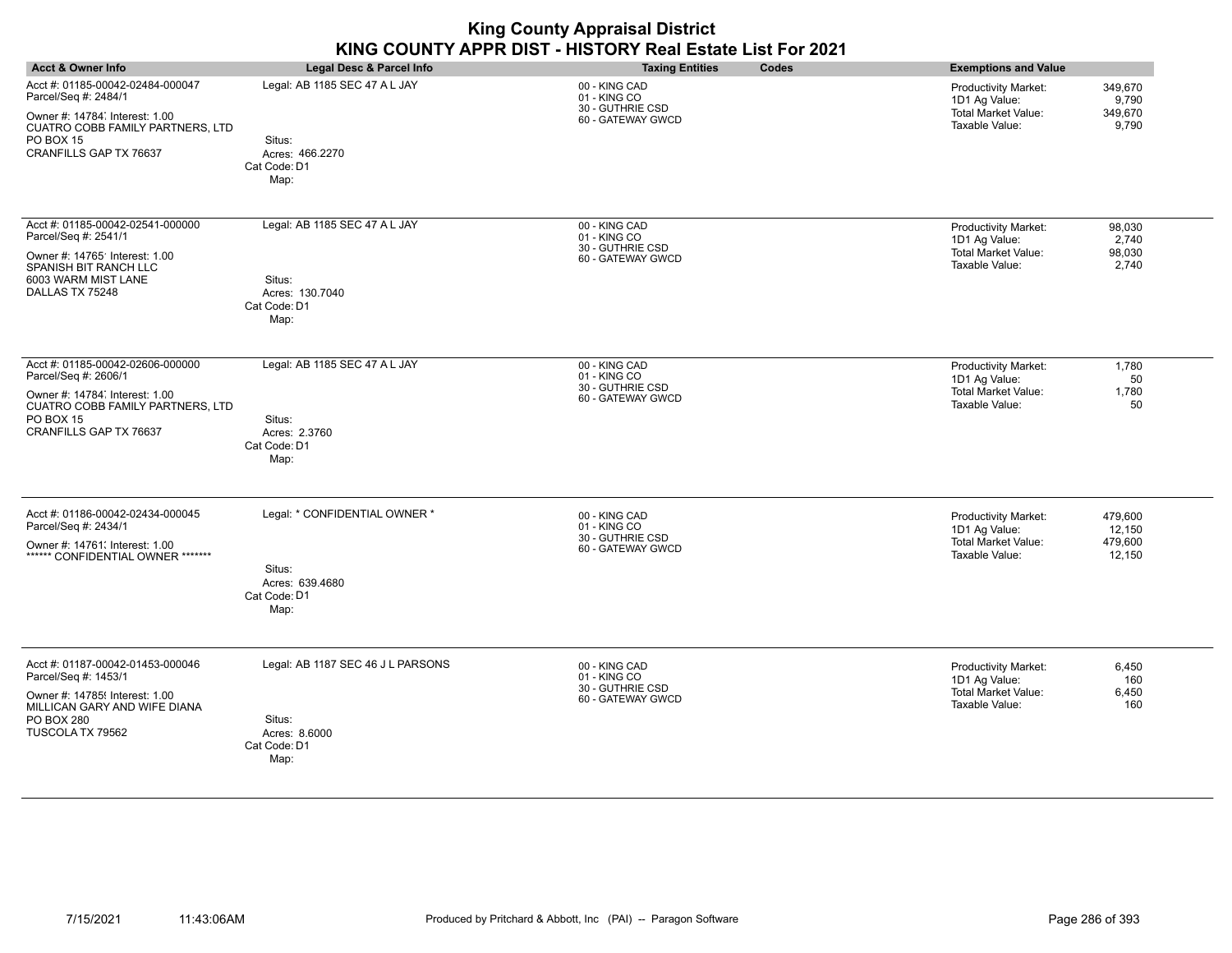|                                                                                                                                 |                                                   | <b>King County Appraisal District</b><br>KING COUNTY APPR DIST - HISTORY Real Estate List For 2021 |                                                                                                                               |
|---------------------------------------------------------------------------------------------------------------------------------|---------------------------------------------------|----------------------------------------------------------------------------------------------------|-------------------------------------------------------------------------------------------------------------------------------|
| <b>Acct &amp; Owner Info</b>                                                                                                    | Legal Desc & Parcel Info                          | <b>Taxing Entities</b><br>Codes                                                                    | <b>Exemptions and Value</b>                                                                                                   |
| Acct #: 01187-00042-02435-000046<br>Parcel/Seq #: 2435/1<br>Owner #: 14761; Interest: 1.00<br>****** CONFIDENTIAL OWNER ******* | Legal: * CONFIDENTIAL OWNER *<br>Situs:           | 00 - KING CAD<br>01 - KING CO<br>30 - GUTHRIE CSD<br>60 - GATEWAY GWCD                             | <b>Productivity Market:</b><br>253,620<br>1D1 Ag Value:<br>6,430<br>Total Market Value:<br>253,620<br>Taxable Value:<br>6,430 |
|                                                                                                                                 | Acres: 338.1630<br>Cat Code: D1<br>Map:           |                                                                                                    |                                                                                                                               |
| Acct #: 01188-00040-01454-000044<br>Parcel/Seq #: 1454/1                                                                        | Legal: AB 1188 SEC 44 J L PARSONS                 | 00 - KING CAD<br>01 - KING CO                                                                      | Productivity Market:<br>11,560<br>1D1 Ag Value:<br>290                                                                        |
| Owner #: 14785! Interest: 1.00<br>4130, LLC                                                                                     |                                                   | 30 - GUTHRIE CSD<br>60 - GATEWAY GWCD                                                              | Total Market Value:<br>11,560<br>Taxable Value:<br>290                                                                        |
| PO BOX 845<br>ASPERMONT TX 79502                                                                                                | Situs:<br>Acres: 15.4190<br>Cat Code: D1<br>Map:  |                                                                                                    |                                                                                                                               |
| Acct #: 01188-00040-02436-000044<br>Parcel/Seq #: 2436/1                                                                        | Legal: * CONFIDENTIAL OWNER *                     | 00 - KING CAD<br>01 - KING CO                                                                      | 171,400<br><b>Productivity Market:</b><br>1D1 Ag Value:<br>4,340                                                              |
| Owner #: 14761. Interest: 1.00<br>****** CONFIDENTIAL OWNER *******                                                             |                                                   | 30 - GUTHRIE CSD<br>60 - GATEWAY GWCD                                                              | <b>Total Market Value:</b><br>171,400<br>Taxable Value:<br>4,340                                                              |
|                                                                                                                                 | Situs:<br>Acres: 228.5280<br>Cat Code: D1<br>Map: |                                                                                                    |                                                                                                                               |
| Acct #: 01188-00040-02458-000044<br>Parcel/Seq #: 2458/1                                                                        | Legal: AB 1188 SEC 44 J L PARSONS                 | 00 - KING CAD<br>01 - KING CO                                                                      | 301,330<br><b>Productivity Market:</b>                                                                                        |
| Owner #: 14772( Interest: 1.00<br>BROOK VALLEY RANCH, LLC                                                                       |                                                   | 30 - GUTHRIE CSD<br>60 - GATEWAY GWCD                                                              | 1D1 Ag Value:<br>7,630<br><b>Total Market Value:</b><br>301,330<br>Taxable Value:<br>7,630                                    |
| 543 PARK HEIGHTS CIRCLE<br><b>TYLER TX 75701</b>                                                                                | Situs:<br>Acres: 401.7730<br>Cat Code: D1<br>Map: |                                                                                                    |                                                                                                                               |
| Acct #: 01189-00042-01455-000043<br>Parcel/Seq #: 1455/1                                                                        | Legal: AB 1189 SEC 43 CARL SAMS                   | 00 - KING CAD<br>01 - KING CO                                                                      | Productivity Market:<br>172.540<br>4,370<br>1D1 Ag Value:                                                                     |
| Owner #: 14765' Interest: 1.00<br>SPANISH BIT RANCH LLC                                                                         |                                                   | 30 - GUTHRIE CSD<br>60 - GATEWAY GWCD                                                              | <b>Total Market Value:</b><br>172,540<br>Taxable Value:<br>4,370                                                              |
| 6003 WARM MIST LANE<br>DALLAS TX 75248                                                                                          | Situs:<br>Acres: 230.0510<br>Cat Code: D1<br>Map: |                                                                                                    |                                                                                                                               |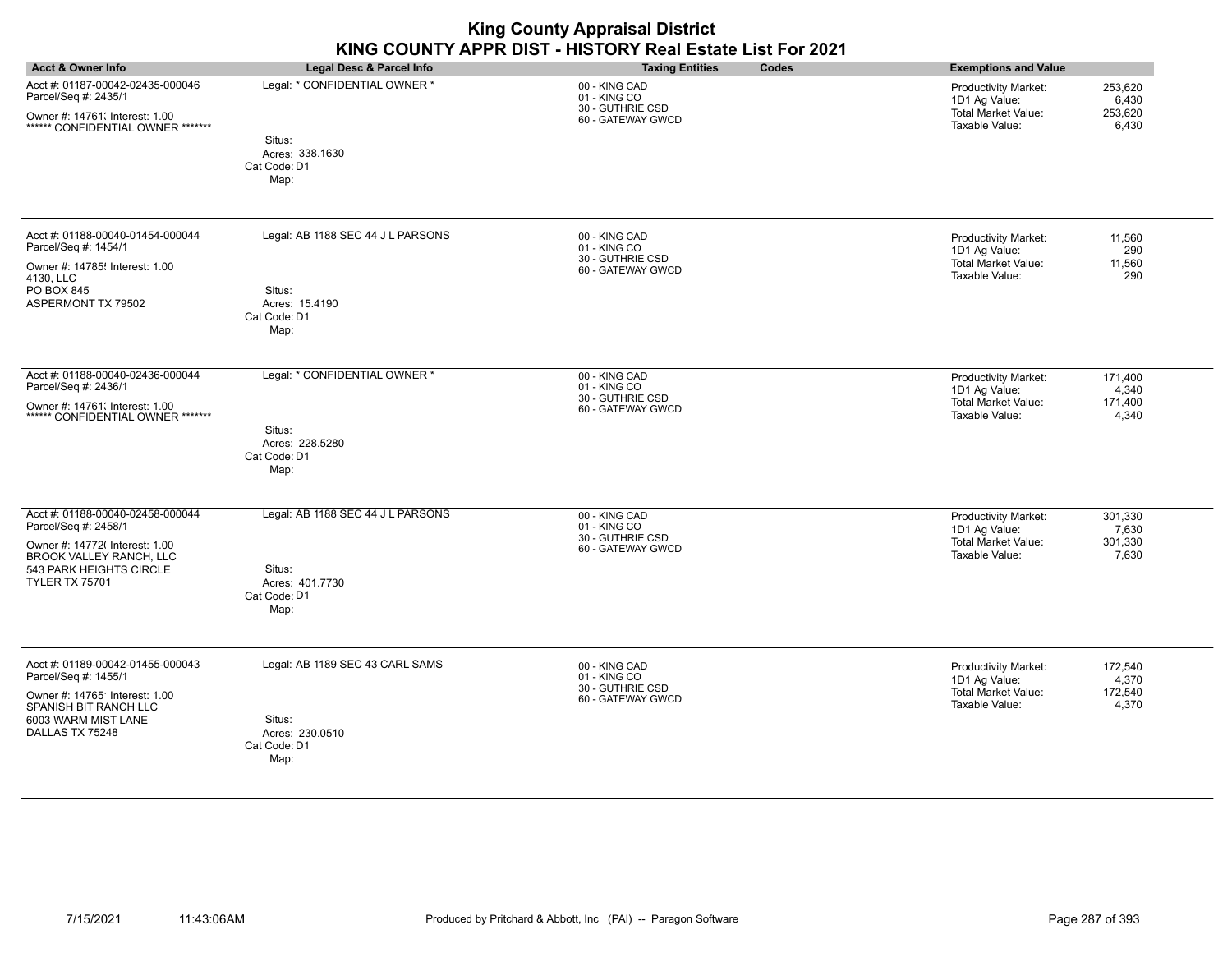|                                                                                                                                                                                                                                                                                                   |                                                                                                                     | <b>King County Appraisal District</b><br>KING COUNTY APPR DIST - HISTORY Real Estate List For 2021 |                                                                                                                                                                                                                                    |
|---------------------------------------------------------------------------------------------------------------------------------------------------------------------------------------------------------------------------------------------------------------------------------------------------|---------------------------------------------------------------------------------------------------------------------|----------------------------------------------------------------------------------------------------|------------------------------------------------------------------------------------------------------------------------------------------------------------------------------------------------------------------------------------|
| <b>Acct &amp; Owner Info</b>                                                                                                                                                                                                                                                                      | <b>Legal Desc &amp; Parcel Info</b>                                                                                 | Codes<br><b>Taxing Entities</b>                                                                    | <b>Exemptions and Value</b>                                                                                                                                                                                                        |
| Acct #: 01190-00021-01456-000001<br>Parcel/Seq #: 1456/1<br>Owner #: 11850( Interest: 1.00<br>FOUR SIXES LAND L.P.<br>A TEXAS LIMITED PARTNERSHIP<br>SUITE 1500, BURNETT PLAZA<br>801 CHERRY STREET- UNIT #9<br>FORT WORTH TX 76102-6881<br>Agent: 300 - KIRKWOOD & DARBY INC<br>MH Label/Serial: | Legal: AB 1190<br>SEC <sub>1</sub><br>J C TACKITT<br>Situs:<br>Acres: 233.3000<br>Cat Code: D1<br>Map:<br>MH Model: | 00 - KING CAD<br>01 - KING CO<br>30 - GUTHRIE CSD<br>60 - GATEWAY GWCD                             | <b>Productivity Market:</b><br>174,980<br>1D1 Ag Value:<br>4,530<br><b>Total Market Value:</b><br>174,980<br>Taxable Value:<br>4,530                                                                                               |
| Acct #: 01191-00035-01457-000000<br>Parcel/Seq #: 1457/1<br>Owner #: 14774, Interest: 1.00<br>CURTIS 60 RANCH LLC<br>3535 SHILOH ROAD<br>TYLER TX 75707-1909                                                                                                                                      | Legal: AB 1191 MRS L UPTON<br>Situs:<br>Acres: 23.6980<br>Cat Code: D1<br>Map:                                      | 00 - KING CAD<br>01 - KING CO<br>30 - GUTHRIE CSD<br>60 - GATEWAY GWCD                             | 17,770<br>Productivity Market:<br>500<br>1D1 Ag Value:<br><b>Total Market Value:</b><br>17,770<br>Taxable Value:<br>500                                                                                                            |
| Acct #: 01191-00035-02356-000000<br>Parcel/Seq #: 2356/1<br>Owner #: 14781 Interest: 1.00<br>ROSS DUNCAN PROPERTIES LLC<br>P.O. BOX 647<br>ARTESIA NM 88221-0647                                                                                                                                  | Legal: AB 1191 MRS L UPTON<br>Situs:<br>Acres: 19.6100<br>Cat Code: D1<br>Map:                                      | 00 - KING CAD<br>01 - KING CO<br>30 - GUTHRIE CSD<br>60 - GATEWAY GWCD                             | 14,710<br><b>Productivity Market:</b><br>1D1 Ag Value:<br>410<br><b>Total Market Value:</b><br>14,710<br>Taxable Value:<br>410                                                                                                     |
| Acct #: 01191-00035-02449-000000<br>Parcel/Seq #: 2449/1<br>Owner #: 14761; Interest: 1.00<br><b>THOMPSON SLOAN</b><br>2350 CR 225<br>BRECKENRIDGE TX 76424-5816                                                                                                                                  | Legal: AB 1191 MRS L UPTON<br>Situs:<br>Acres: 380.8800<br>Cat Code: D1 E D2<br>Map:                                | 00 - KING CAD<br>01 - KING CO<br>30 - GUTHRIE CSD<br>60 - GATEWAY GWCD                             | 800<br>Land NonHomesite:<br>14,900<br>Improvement Homesite:<br>Improvement NonHomesite:<br>6,730<br><b>Productivity Market:</b><br>284,910<br>1D1 Ag Value:<br>7,980<br>Total Market Value:<br>307,340<br>Taxable Value:<br>30,410 |
| Acct #: 01191-00042-02539-000000<br>Parcel/Seq #: 2539/1<br>Owner #: 14765' Interest: 1.00<br>SPANISH BIT RANCH LLC<br>6003 WARM MIST LANE<br>DALLAS TX 75248                                                                                                                                     | Legal: AB 1191 MRS L UPTON<br>Situs:<br>Acres: 335.3400<br>Cat Code: D1<br>Map:                                     | 00 - KING CAD<br>01 - KING CO<br>30 - GUTHRIE CSD<br>60 - GATEWAY GWCD                             | <b>Productivity Market:</b><br>251,510<br>1D1 Ag Value:<br>7,040<br><b>Total Market Value:</b><br>251,510<br>Taxable Value:<br>7,040                                                                                               |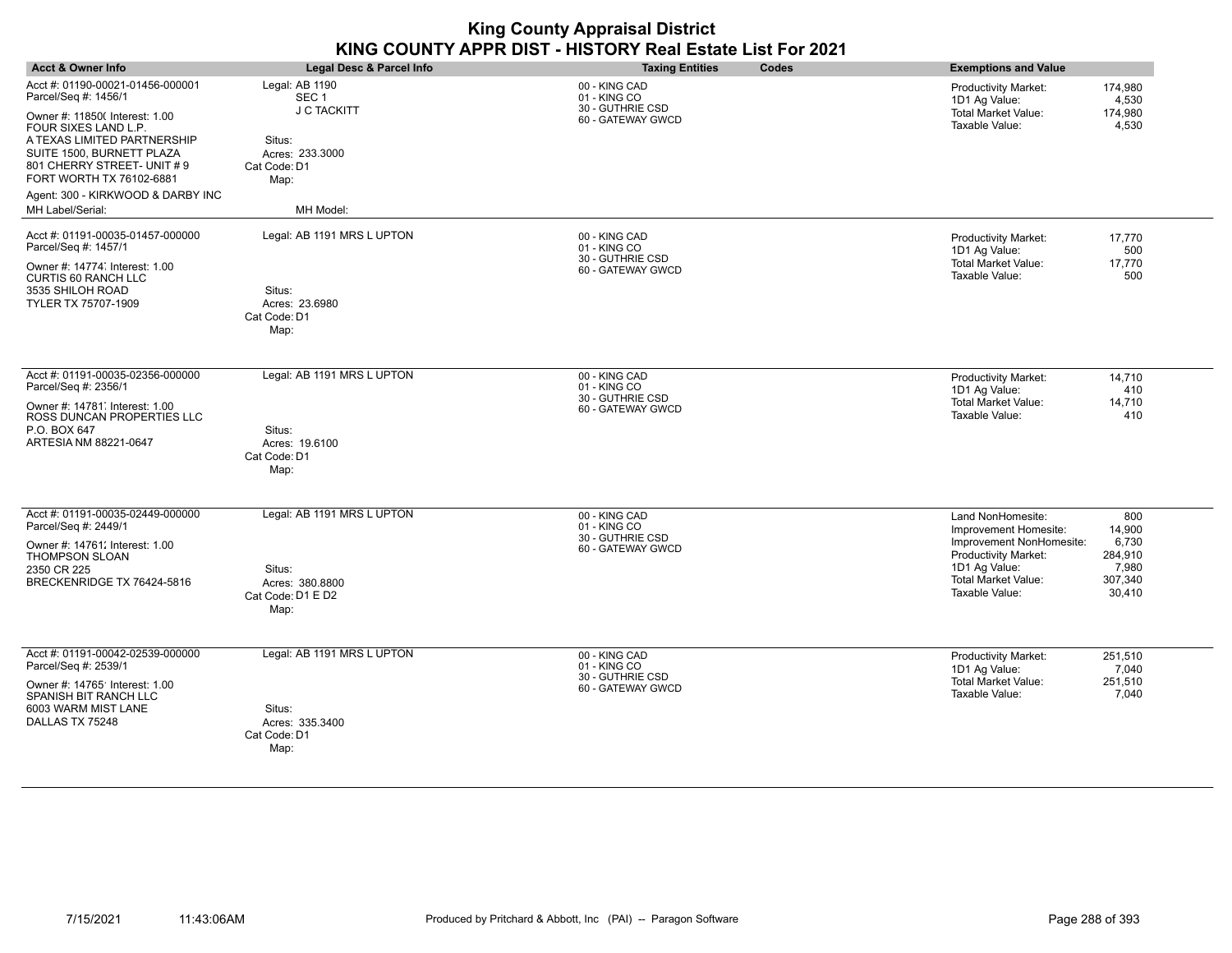| <b>King County Appraisal District</b><br>KING COUNTY APPR DIST - HISTORY Real Estate List For 2021                                                                                |                                                                                      |                                                                        |                                                                                                                               |
|-----------------------------------------------------------------------------------------------------------------------------------------------------------------------------------|--------------------------------------------------------------------------------------|------------------------------------------------------------------------|-------------------------------------------------------------------------------------------------------------------------------|
| <b>Acct &amp; Owner Info</b>                                                                                                                                                      | <b>Legal Desc &amp; Parcel Info</b>                                                  | <b>Taxing Entities</b><br><b>Codes</b>                                 | <b>Exemptions and Value</b>                                                                                                   |
| Acct #: 01192-00025-00347-000000<br>Parcel/Seq #: 347/1<br>Owner #: 14777! Interest: 1.00<br>BRIGMAN FRED & ANN LIVING TRUST<br>PO BOX 310<br>MAYPEARL TX 76064                   | Legal: AB 1192 J L FUTCH<br>Situs:<br>Acres: 2.0000<br>Cat Code: D1<br>Map:          | 00 - KING CAD<br>01 - KING CO<br>30 - GUTHRIE CSD<br>60 - GATEWAY GWCD | Productivity Market:<br>1,500<br>1D1 Ag Value:<br>40<br>Total Market Value:<br>1,500<br>Taxable Value:<br>40                  |
| Acct #: 01192-00025-00999-000000<br>Parcel/Seq #: 999/1<br>Owner #: 147748 Interest: 1.00<br><b>WICHITA RIVER LLC</b><br>WAYNE JACOBSON<br>12327 US HWY 169<br>HILL CITY MN 55748 | Legal: AB 1192 J L FUTCH<br>Situs:<br>Acres: 158.0000<br>Cat Code: D1<br>Map:        | 00 - KING CAD<br>01 - KING CO<br>30 - GUTHRIE CSD<br>60 - GATEWAY GWCD | Productivity Market:<br>118,880<br>1D1 Ag Value:<br>3.420<br><b>Total Market Value:</b><br>118,880<br>Taxable Value:<br>3,420 |
| Acct #: 01193-00011-00194-000212<br>Parcel/Seq #: 194/1<br>Owner #: 14777 Interest: 0.50<br>ANGELA LTD<br>2011 SOUTH COUNTY RD 1120<br>MIDLAND TX 79706                           | Legal: AB 1193 SEC 212 H&TC<br>Situs:<br>Acres: 328.1000<br>Cat Code: D1<br>Map:     | 00 - KING CAD<br>01 - KING CO<br>30 - GUTHRIE CSD<br>60 - GATEWAY GWCD | Productivity Market:<br>246,080<br>6,890<br>1D1 Ag Value:<br><b>Total Market Value:</b><br>246,080<br>Taxable Value:<br>6,890 |
| Acct #: 01193-00011-00194-000212<br>Parcel/Seq #: 194/2<br>Owner #: 14767 Interest: 0.50<br><b>WAYLAND LTD</b><br>PO BOX 116<br>STERLING CITY TX 76951                            | Legal: AB 1193 SEC 212 H&TC<br>Situs:<br>Acres: 328.1000<br>Cat Code: D1<br>Map:     | 00 - KING CAD<br>01 - KING CO<br>30 - GUTHRIE CSD<br>60 - GATEWAY GWCD | Productivity Market:<br>246,080<br>1D1 Ag Value:<br>6,890<br><b>Total Market Value:</b><br>246,080<br>Taxable Value:<br>6,890 |
| Acct #: 01194-00011-01798-000001<br>Parcel/Seq #: 1798/3<br>Owner #: 147728 Interest: 0.50<br>STRELECKI MARY L<br>7215 LAVENDALE CIRCLE<br>DALLAS TX 75230-3656                   | Legal: AB 1194 SEC 1 B T GRAVES<br>Situs:<br>Acres: 195.0000<br>Cat Code: D1<br>Map: | 00 - KING CAD<br>01 - KING CO<br>30 - GUTHRIE CSD<br>60 - GATEWAY GWCD | 145,800<br>Productivity Market:<br>1D1 Ag Value:<br>3,650<br><b>Total Market Value:</b><br>145,800<br>Taxable Value:<br>3,650 |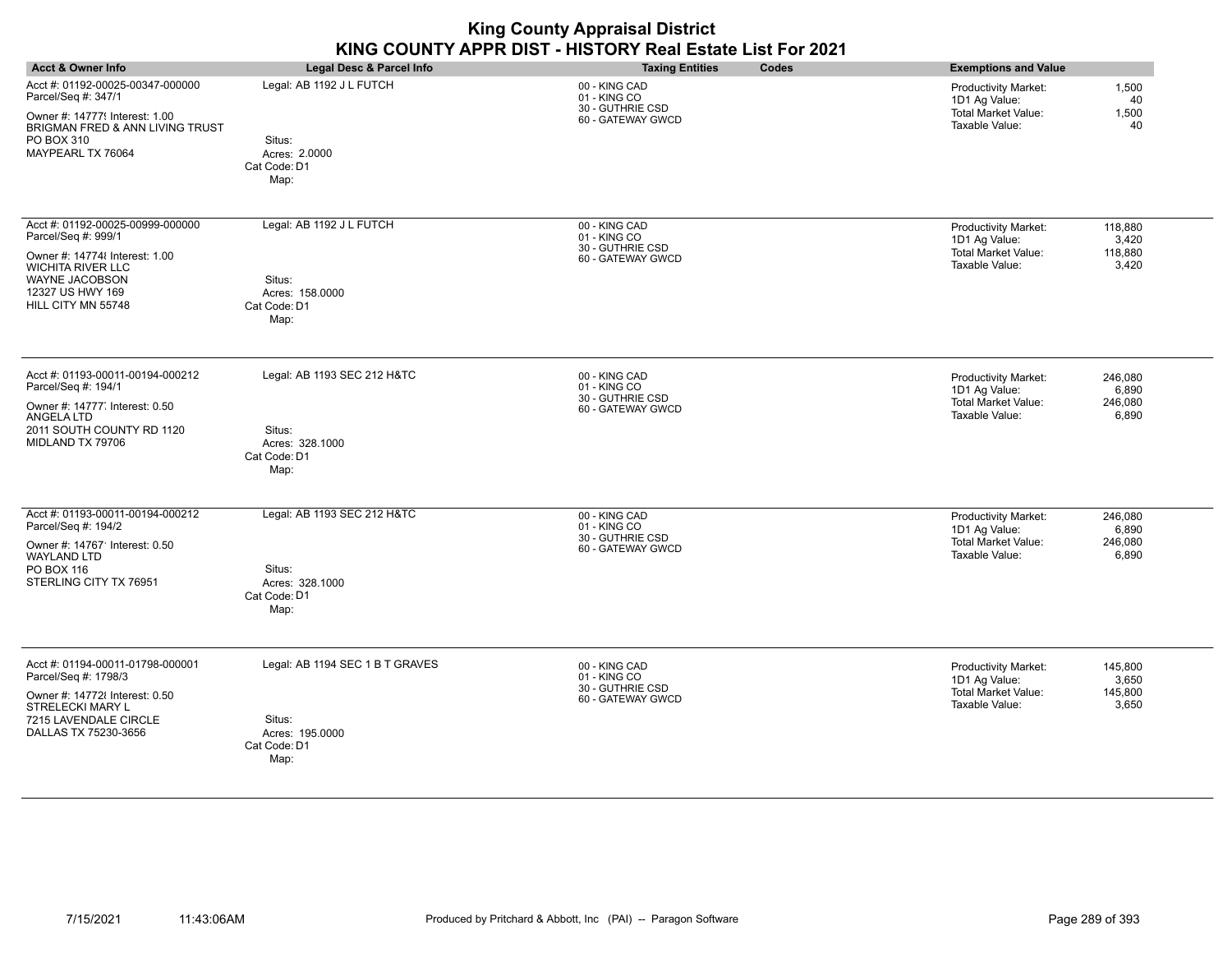| <b>Acct &amp; Owner Info</b>                                                                                                                                            | <b>Legal Desc &amp; Parcel Info</b>                                                                              | <b>Taxing Entities</b><br>Codes                                        | <b>Exemptions and Value</b>                                                                                                                                       |
|-------------------------------------------------------------------------------------------------------------------------------------------------------------------------|------------------------------------------------------------------------------------------------------------------|------------------------------------------------------------------------|-------------------------------------------------------------------------------------------------------------------------------------------------------------------|
| Acct #: 01194-00011-01798-000001<br>Parcel/Seq #: 1798/1<br>Owner #: 14774; Interest: 0.50<br>WILSON FAMILY LTD, NANCY AND BILL<br>PO BOX 360<br>SNYDER TX 79550-0360   | Legal: AB 1194 SEC 1 B T GRAVES<br>Situs:<br>Acres: 195.0000<br>Cat Code: D1<br>Map:                             | 00 - KING CAD<br>01 - KING CO<br>30 - GUTHRIE CSD<br>60 - GATEWAY GWCD | 145,800<br><b>Productivity Market:</b><br>3,650<br>1D1 Ag Value:<br><b>Total Market Value:</b><br>145,800<br>Taxable Value:<br>3,650                              |
| Acct #: 01196-00013-02151-000186<br>Parcel/Seq #: 2151/1<br>Owner #: 12210( Interest: 1.00<br>SPRINGER FAMILY RANCHES LP<br>PO BOX 280<br>ASPERMONT TX 79502            | Legal: AB 1196 SEC 186 BLK F H&TC<br><b>IZORA SAYERS</b><br>Situs:<br>Acres: 656.0000<br>Cat Code: D1 D2<br>Map: | 00 - KING CAD<br>01 - KING CO<br>30 - GUTHRIE CSD<br>60 - GATEWAY GWCD | 800<br>Improvement NonHomesite:<br>Productivity Market:<br>475,600<br>1D1 Ag Value:<br>9,840<br><b>Total Market Value:</b><br>476,400<br>Taxable Value:<br>10,640 |
| Acct #: 01197-00042-00653-000000<br>Parcel/Seq #: 653/1<br>Owner #: 14751; Interest: 1.00<br>HENDERSON JAMES C<br>PO BOX 5132<br>MIDLAND TX 79704                       | Legal: AB 1197 J C TACKITT<br>Situs:<br>Acres: 185.9500<br>Cat Code: D1<br>Map:                                  | 00 - KING CAD<br>01 - KING CO<br>30 - GUTHRIE CSD<br>60 - GATEWAY GWCD | <b>Productivity Market:</b><br>139,460<br>1D1 Ag Value:<br>3,600<br><b>Total Market Value:</b><br>139,460<br>Taxable Value:<br>3,600                              |
| Acct #: 01197-00042-01942-000000<br>Parcel/Seq #: 1942/1<br>Owner #: 14784( Interest: 1.00<br><b>TITANIUM INTEREST II LLC</b><br>6003 WARM MIST LANE<br>DALLAS TX 75248 | Legal: AB 1197 J C TACKITT<br>Situs:<br>Acres: 178.5200<br>Cat Code: D1<br>Map:                                  | 00 - KING CAD<br>01 - KING CO<br>30 - GUTHRIE CSD<br>60 - GATEWAY GWCD | <b>Productivity Market:</b><br>133,890<br>1D1 Ag Value:<br>3,390<br><b>Total Market Value:</b><br>133,890<br>Taxable Value:<br>3,390                              |
| Acct #: 01198-00029-00119-000041<br>Parcel/Seq #: 119/1<br>Owner #: 14784; Interest: 1.00<br>SAMUEL L JACKSON<br><b>PO BOX 95</b><br>SPRINGLAKE TX 79082                | Legal: AB 1198 SEC 41 T C DELANEY<br>Situs:<br>Acres: 160.0000<br>Cat Code: D1<br>Map:                           | 00 - KING CAD<br>01 - KING CO<br>30 - GUTHRIE CSD<br>60 - GATEWAY GWCD | 124,000<br><b>Productivity Market:</b><br>1D1 Ag Value:<br>10,560<br>Total Market Value:<br>124,000<br>Taxable Value:<br>10,560                                   |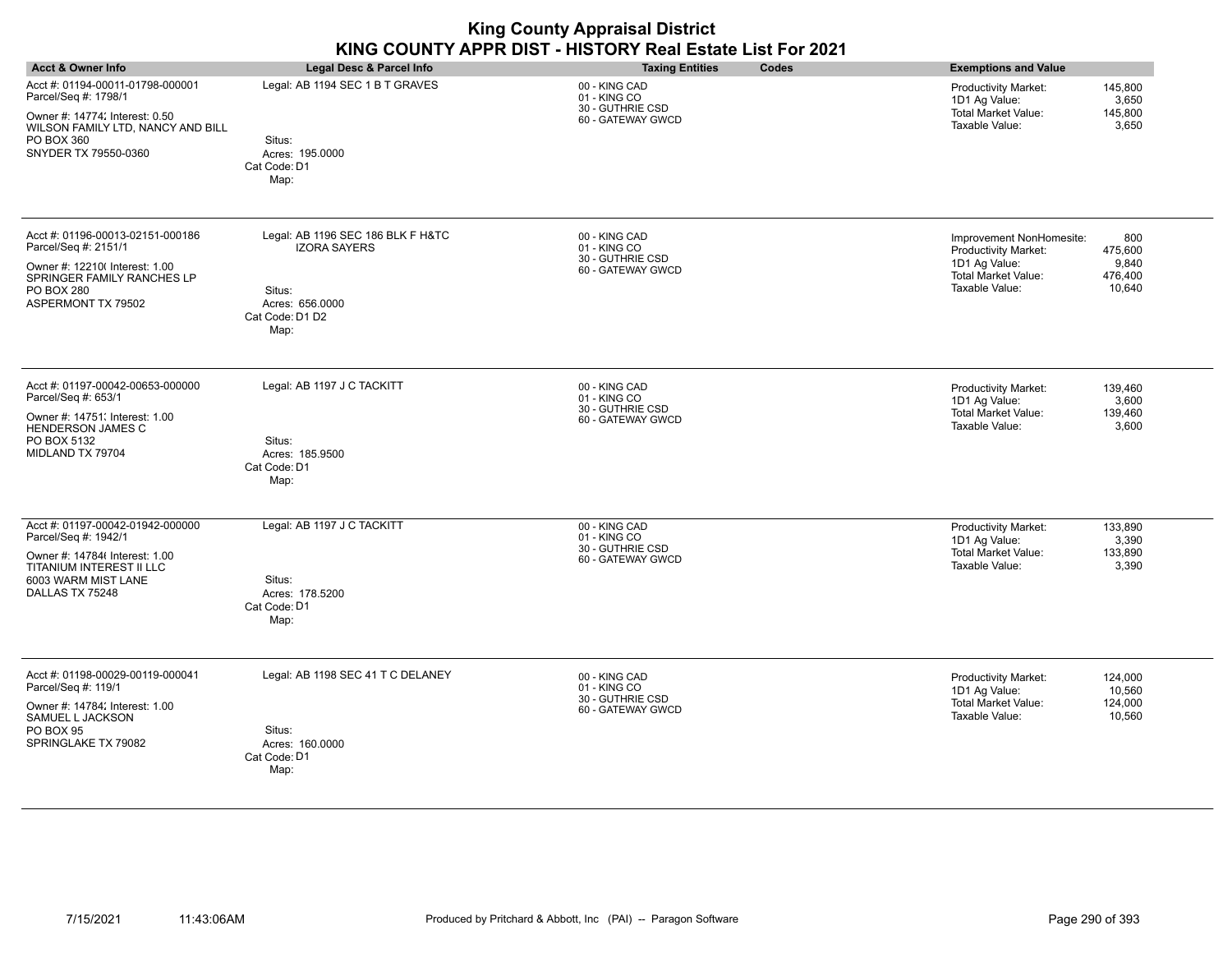| <b>Acct &amp; Owner Info</b>                                                                                                                                                                                                                                                                      | Legal Desc & Parcel Info                                                                                                                                                 | <b>Taxing Entities</b>                                                 | Codes           | <b>Exemptions and Value</b>                                                                                                                                                                                                                                      |
|---------------------------------------------------------------------------------------------------------------------------------------------------------------------------------------------------------------------------------------------------------------------------------------------------|--------------------------------------------------------------------------------------------------------------------------------------------------------------------------|------------------------------------------------------------------------|-----------------|------------------------------------------------------------------------------------------------------------------------------------------------------------------------------------------------------------------------------------------------------------------|
| Acct #: 01199-00005-00107-000000<br>Parcel/Seq #: 107/1<br>Owner #: 14729, Interest: 1.00<br><b>BRADY STEPHEN</b><br>215 FM 2569<br>PADUCAH TX 79248                                                                                                                                              | Legal: AB 1199 J H GIBSON<br><b>IMP DUMONT</b><br>Situs: 131 E FM 193 GUTHRIE TX 79236<br>Acres: 160.0000<br>Cat Code: D1 E2 D2<br>Map:                                  | 00 - KING CAD<br>01 - KING CO<br>30 - GUTHRIE CSD<br>60 - GATEWAY GWCD |                 | 600<br>Land NonHomesite:<br>18,620<br>Improvement Homesite:<br>Improvement NonHomesite:<br>84,320<br><b>Productivity Market:</b><br>122,660<br>1D1 Ag Value:<br>8,890<br><b>Total Market Value:</b><br>226,200<br>Taxable Value:<br>112,430                      |
| Acct #: 01200-00005-02035-000001<br>Parcel/Seq #: 2035/1<br>Owner #: 11510( Interest: 1.00<br>SMITH JOHN<br>425 S FM 193<br>PADUCAH TX 79248                                                                                                                                                      | Legal: HOMESTEAD ON AB 1200 NW/4<br>SEC <sub>2</sub><br>J H GIBSON<br>C C BAILEY<br>Situs: 425 S FM 193 GUTHRIE TX 79236<br>Acres: 161.5000<br>Cat Code: D1 E D2<br>Map: | 00 - KING CAD<br>01 - KING CO<br>30 - GUTHRIE CSD<br>60 - GATEWAY GWCD | ** Homestead ** | Land Homesite:<br>600<br>14,820<br>Improvement Homesite:<br>4,230<br>Improvement NonHomesite:<br>Productivity Market:<br>128,400<br>1D1 Ag Value:<br>12,010<br><b>Total Market Value:</b><br>148,050<br>Homestead Cap Loss:<br>1.480<br>Taxable Value:<br>30,180 |
| Acct #: 01201-00005-02162-000000<br>Parcel/Seq #: 2162/1<br>Owner #: 14766! Interest: 1.00<br><b>WILLOUGHBY LTD</b><br><b>HANCOCK WHITNEY BANK</b><br>PO BOX 3928<br>BEAUMONT TX 77704                                                                                                            | Legal: AB 1201 BLK W P HILL<br><b>S B BURNETT</b><br>Situs:<br>Acres: 51.0000<br>Cat Code: D1<br>Map:                                                                    | 00 - KING CAD<br>01 - KING CO<br>30 - GUTHRIE CSD<br>60 - GATEWAY GWCD |                 | 40,660<br><b>Productivity Market:</b><br>1D1 Ag Value:<br>5,410<br><b>Total Market Value:</b><br>40,660<br>Taxable Value:<br>5,410                                                                                                                               |
| Acct #: 01202-00011-01458-000000<br>Parcel/Seq #: 1458/1<br>Owner #: 11850( Interest: 1.00<br>FOUR SIXES LAND L.P.<br>A TEXAS LIMITED PARTNERSHIP<br>SUITE 1500. BURNETT PLAZA<br>801 CHERRY STREET- UNIT #9<br>FORT WORTH TX 76102-6881<br>Agent: 300 - KIRKWOOD & DARBY INC<br>MH Label/Serial: | Legal: AB 1202<br><b>S B BURNETT</b><br>Situs:<br>Acres: 172.0000<br>Cat Code: D1<br>Map:<br>MH Model:                                                                   | 00 - KING CAD<br>01 - KING CO<br>30 - GUTHRIE CSD<br>60 - GATEWAY GWCD |                 | 129.000<br><b>Productivity Market:</b><br>3,270<br>1D1 Ag Value:<br><b>Total Market Value:</b><br>129,000<br>3,270<br>Taxable Value:                                                                                                                             |
| Acct #: 01203-00011-01459-000000<br>Parcel/Seq #: 1459/1<br>Owner #: 11850( Interest: 1.00<br>FOUR SIXES LAND L.P.<br>A TEXAS LIMITED PARTNERSHIP<br>SUITE 1500, BURNETT PLAZA<br>801 CHERRY STREET- UNIT #9<br>FORT WORTH TX 76102-6881<br>Agent: 300 - KIRKWOOD & DARBY INC<br>MH Label/Serial: | Legal: AB 1203<br><b>S B BURNETT</b><br>Situs:<br>Acres: 203.0000<br>Cat Code: D1<br>Map:<br>MH Model:                                                                   | 00 - KING CAD<br>01 - KING CO<br>30 - GUTHRIE CSD<br>60 - GATEWAY GWCD |                 | 152,250<br>Productivity Market:<br>3,900<br>1D1 Ag Value:<br><b>Total Market Value:</b><br>152,250<br>3,900<br>Taxable Value:                                                                                                                                    |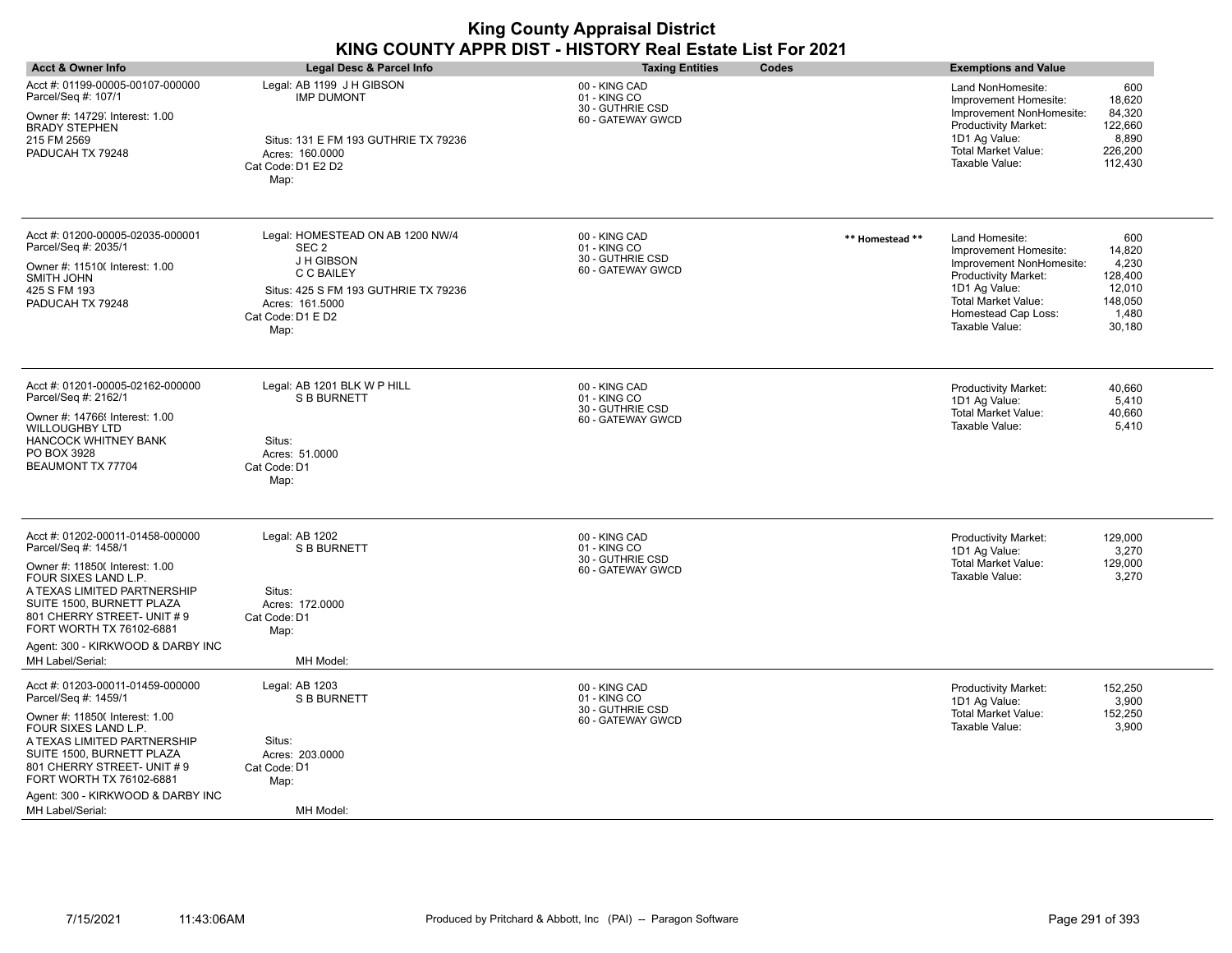| <b>Acct &amp; Owner Info</b>                                                                                                                                                                                                                                                                       | Legal Desc & Parcel Info                                                                              | <b>Taxing Entities</b><br>Codes                                        | <b>Exemptions and Value</b>                                                                                                          |
|----------------------------------------------------------------------------------------------------------------------------------------------------------------------------------------------------------------------------------------------------------------------------------------------------|-------------------------------------------------------------------------------------------------------|------------------------------------------------------------------------|--------------------------------------------------------------------------------------------------------------------------------------|
| Acct #: 01204-00011-01460-000000<br>Parcel/Seq #: 1460/1<br>Owner #: 11850( Interest: 1.00<br>FOUR SIXES LAND L.P.<br>A TEXAS LIMITED PARTNERSHIP<br>SUITE 1500, BURNETT PLAZA<br>801 CHERRY STREET- UNIT # 9<br>FORT WORTH TX 76102-6881<br>Agent: 300 - KIRKWOOD & DARBY INC<br>MH Label/Serial: | Legal: AB 1204<br><b>S B BURNETT</b><br>Situs:<br>Acres: 36.0000<br>Cat Code: D1<br>Map:<br>MH Model: | 00 - KING CAD<br>01 - KING CO<br>30 - GUTHRIE CSD<br>60 - GATEWAY GWCD | <b>Productivity Market:</b><br>27,000<br>680<br>1D1 Ag Value:<br>27,000<br>Total Market Value:<br>Taxable Value:<br>680              |
| Acct #: 01205-00025-00348-000002<br>Parcel/Seq #: 348/1<br>Owner #: 14777! Interest: 1.00<br>BRIGMAN FRED & ANN LIVING TRUST<br>PO BOX 310<br>MAYPEARL TX 76064                                                                                                                                    | Legal: AB 1205 SEC 2 AB&M<br><b>JLFUTCH</b><br>Situs:<br>Acres: 328.0000<br>Cat Code: D1<br>Map:      | 00 - KING CAD<br>01 - KING CO<br>30 - GUTHRIE CSD<br>60 - GATEWAY GWCD | 259,330<br><b>Productivity Market:</b><br>28,950<br>1D1 Ag Value:<br>259,330<br>Total Market Value:<br>Taxable Value:<br>28,950      |
| Acct #: 01207-00029-00643-000001<br>Parcel/Seq #: 643/1<br>Owner #: 14768( Interest: 1.00<br>MRG LAND LLC<br><b>MIKE GIBSON</b><br>976 GIBSON RANCH RD<br>PADUCAH TX 79248                                                                                                                         | Legal: AB 1207 SEC 1 E L RIBBLE<br>Situs:<br>Acres: 426.0000<br>Cat Code: D1<br>Map:                  | 00 - KING CAD<br>01 - KING CO<br>30 - GUTHRIE CSD<br>60 - GATEWAY GWCD | 308,860<br><b>Productivity Market:</b><br>6,050<br>1D1 Ag Value:<br><b>Total Market Value:</b><br>308,860<br>Taxable Value:<br>6,050 |
| Acct #: 01208-00029-00644-000002<br>Parcel/Seq #: 644/1<br>Owner #: 14768( Interest: 1.00<br>MRG LAND LLC<br><b>MIKE GIBSON</b><br>976 GIBSON RANCH RD<br>PADUCAH TX 79248                                                                                                                         | Legal: AB 1208 SEC 2 E L RIBBLE<br>Situs:<br>Acres: 310.0000<br>Cat Code: D1<br>Map:                  | 00 - KING CAD<br>01 - KING CO<br>30 - GUTHRIE CSD<br>60 - GATEWAY GWCD | <b>Productivity Market:</b><br>229,880<br>1D1 Ag Value:<br>5,480<br><b>Total Market Value:</b><br>229,880<br>Taxable Value:<br>5,480 |
| Acct #: 01209-00029-00645-000004<br>Parcel/Seq #: 645/1<br>Owner #: 14768( Interest: 1.00<br><b>MRG LAND LLC</b><br>MIKE GIBSON<br>976 GIBSON RANCH RD<br>PADUCAH TX 79248                                                                                                                         | Legal: AB 1209 SEC 4 E L RIBBLE<br>Situs:<br>Acres: 152.0000<br>Cat Code: D1<br>Map:                  | 00 - KING CAD<br>01 - KING CO<br>30 - GUTHRIE CSD<br>60 - GATEWAY GWCD | <b>Productivity Market:</b><br>114,000<br>1D1 Ag Value:<br>2,890<br>114,000<br>Total Market Value:<br>Taxable Value:<br>2,890        |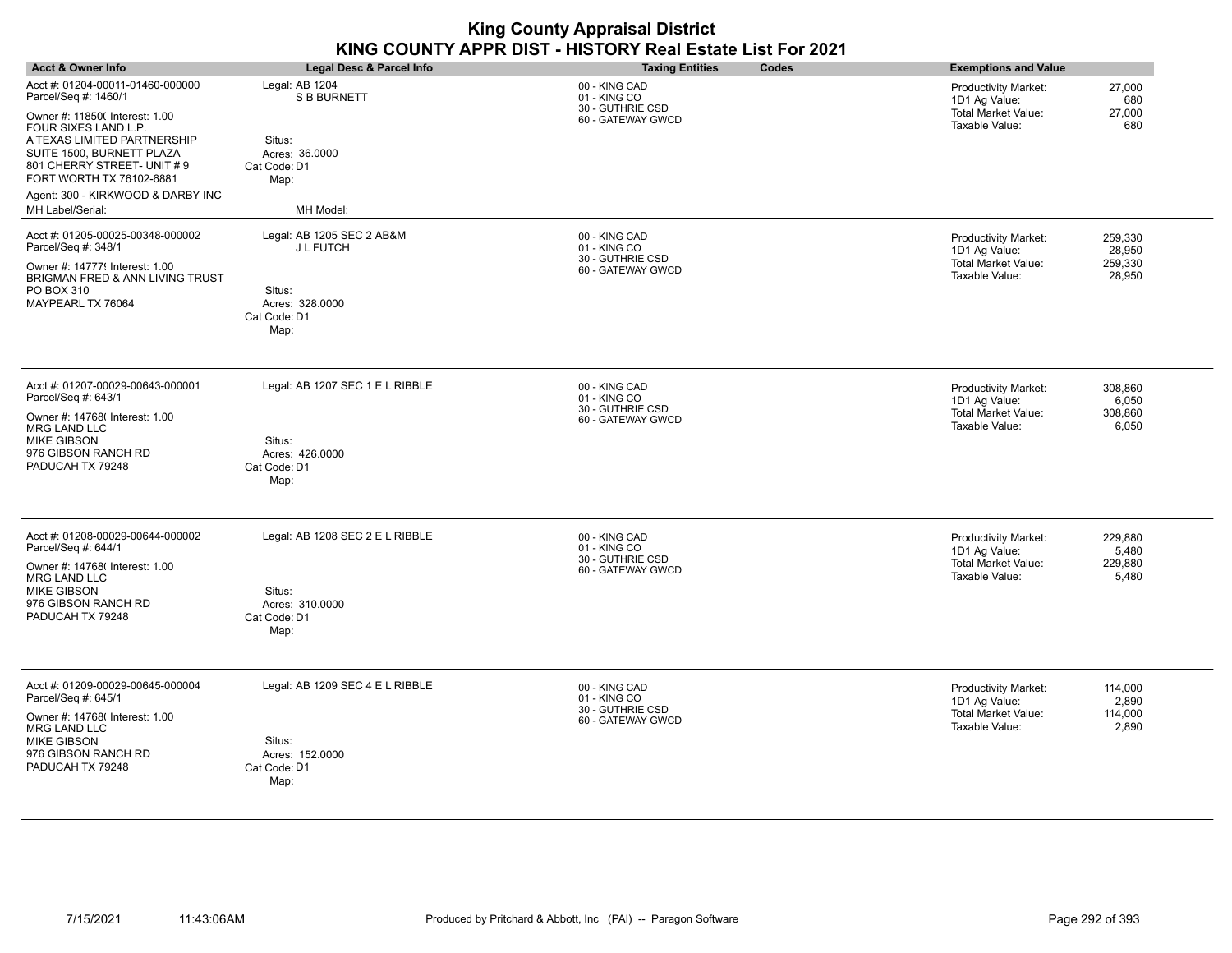| <b>Acct &amp; Owner Info</b>                                                                                                                                                                                                                                                                      | <b>Legal Desc &amp; Parcel Info</b>                                                                                            | <b>Taxing Entities</b><br><b>Codes</b>                                 | <b>Exemptions and Value</b>                                                                                                          |
|---------------------------------------------------------------------------------------------------------------------------------------------------------------------------------------------------------------------------------------------------------------------------------------------------|--------------------------------------------------------------------------------------------------------------------------------|------------------------------------------------------------------------|--------------------------------------------------------------------------------------------------------------------------------------|
| Acct #: 01210-00025-01000-000026<br>Parcel/Seq #: 1000/1<br>Owner #: 147748 Interest: 1.00<br><b>WICHITA RIVER LLC</b><br>WAYNE JACOBSON<br>12327 US HWY 169<br>HILL CITY MN 55748                                                                                                                | Legal: AB 1210 SEC 26 GEORGETOWN<br><b>WA SHEEK</b><br>Situs:<br>Acres: 578,0000<br>Cat Code: D1<br>Map:                       | 00 - KING CAD<br>01 - KING CO<br>30 - GUTHRIE CSD<br>60 - GATEWAY GWCD | Productivity Market:<br>447,950<br>1D1 Ag Value:<br>16,180<br>Total Market Value:<br>447,950<br>Taxable Value:<br>16,180             |
| Acct #: 01211-00044-00705-000035<br>Parcel/Seq #: 705/1<br>Owner #: 14783' Interest: 1.00<br>MOORHOUSE & SON COMPANY<br>P.O. BOX 255<br>CR 377 HIGHWAY 82 WEST<br>BENJAMIN TX 79505                                                                                                               | Legal: AB 1211 SEC 35 C B BLAKEY<br>Situs:<br>Acres: 154,0000<br>Cat Code: D1<br>Map:                                          | 00 - KING CAD<br>01 - KING CO<br>30 - GUTHRIE CSD<br>60 - GATEWAY GWCD | 115,500<br><b>Productivity Market:</b><br>2,930<br>1D1 Ag Value:<br><b>Total Market Value:</b><br>115,500<br>Taxable Value:<br>2,930 |
| Acct #: 01212-00023-01461-000012<br>Parcel/Seq #: 1461/1<br>Owner #: 11850( Interest: 1.00<br>FOUR SIXES LAND L.P.<br>A TEXAS LIMITED PARTNERSHIP<br>SUITE 1500, BURNETT PLAZA<br>801 CHERRY STREET- UNIT #9<br>FORT WORTH TX 76102-6881<br>Agent: 300 - KIRKWOOD & DARBY INC<br>MH Label/Serial: | Legal: AB 1212<br><b>SEC 12 BLK 1492</b><br>A MASON (I LYNN)<br>Situs:<br>Acres: 200.0000<br>Cat Code: D1<br>Map:<br>MH Model: | 00 - KING CAD<br>01 - KING CO<br>30 - GUTHRIE CSD<br>60 - GATEWAY GWCD | Productivity Market:<br>155,000<br>5,600<br>1D1 Ag Value:<br><b>Total Market Value:</b><br>155,000<br>Taxable Value:<br>5,600        |
| Acct #: 01213-00011-01462-000018<br>Parcel/Seq #: 1462/1<br>Owner #: 11850( Interest: 1.00<br>FOUR SIXES LAND L.P.<br>A TEXAS LIMITED PARTNERSHIP<br>SUITE 1500, BURNETT PLAZA<br>801 CHERRY STREET- UNIT #9<br>FORT WORTH TX 76102-6881<br>Agent: 300 - KIRKWOOD & DARBY INC                     | Legal: AB 1213<br>SEC <sub>18</sub><br><b>S B BURNETT</b><br>Situs:<br>Acres: 335.0000<br>Cat Code: D1<br>Map:                 | 00 - KING CAD<br>01 - KING CO<br>30 - GUTHRIE CSD<br>60 - GATEWAY GWCD | Productivity Market:<br>251,250<br>6,770<br>1D1 Ag Value:<br>Total Market Value:<br>251,250<br>Taxable Value:<br>6,770               |
| MH Label/Serial:<br>Acct #: 01214-00040-01463-000000<br>Parcel/Seq #: 1463/1<br>Owner #: 147884 Interest: 1.00<br>DENISE JACKSON BORDELON,<br>TRUSTEE<br>OF THE ROLLING TW TRUST<br>3225 MCLEOD DRIVE, SUITE 777<br>LAS VEGAS NV 89121                                                            | MH Model:<br>Legal: AB 1214 T T MCCOMMON<br>Situs:<br>Acres: 419.2410<br>Cat Code: D1<br>Map:                                  | 00 - KING CAD<br>01 - KING CO<br>30 - GUTHRIE CSD<br>60 - GATEWAY GWCD | 324,910<br><b>Productivity Market:</b><br>11,740<br>1D1 Ag Value:<br>Total Market Value:<br>324,910<br>Taxable Value:<br>11,740      |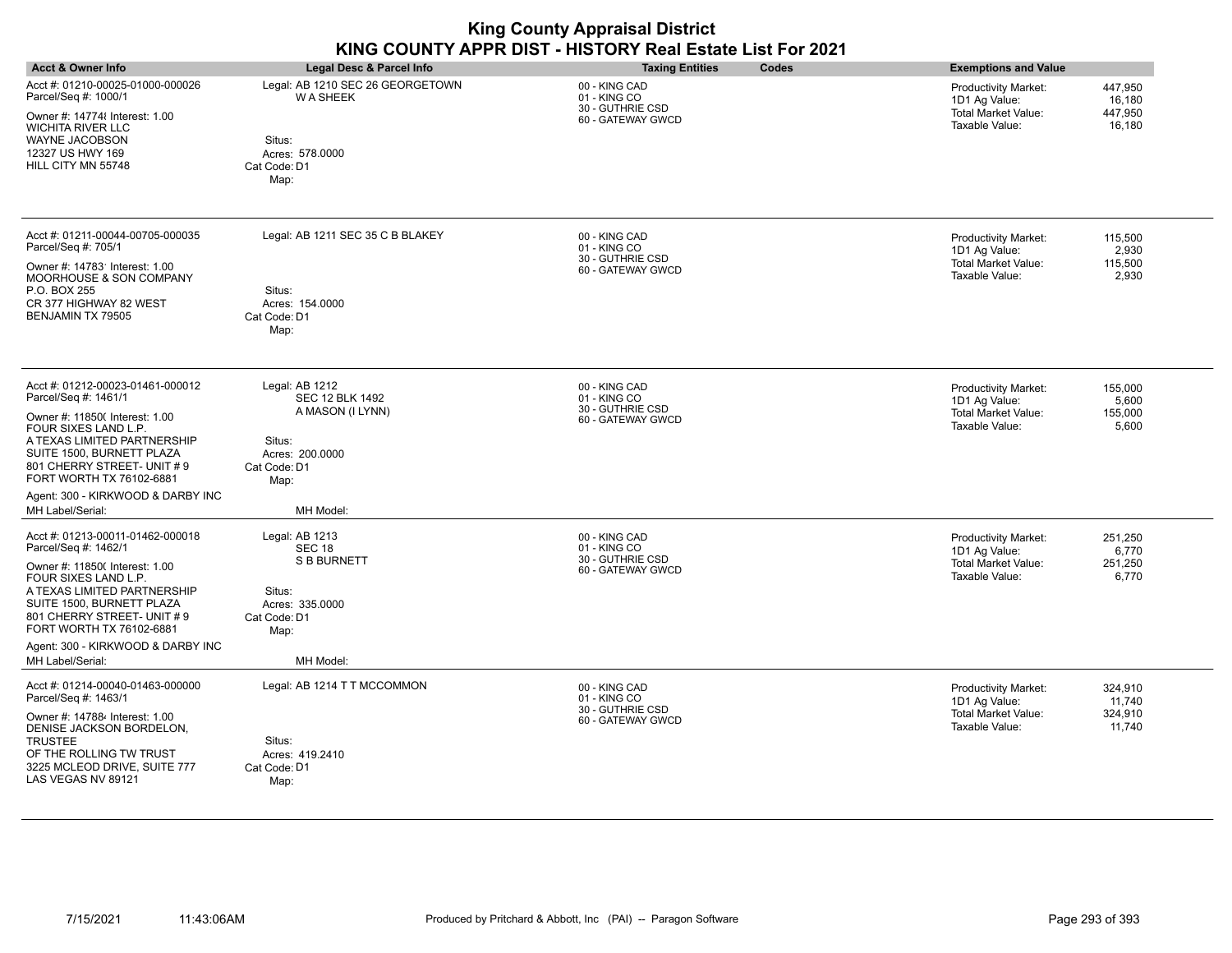| <b>Acct &amp; Owner Info</b>                                                                                                                                | Legal Desc & Parcel Info                          | <b>Taxing Entities</b><br>Codes                                        | <b>Exemptions and Value</b>                                                                                                          |
|-------------------------------------------------------------------------------------------------------------------------------------------------------------|---------------------------------------------------|------------------------------------------------------------------------|--------------------------------------------------------------------------------------------------------------------------------------|
| Acct #: 01214-00040-02491-000000<br>Parcel/Seq #: 2491/1<br>Owner #: 14785{ Interest: 1.00<br>4130, LLC                                                     | Legal: AB 1214 TT MCCOMMON                        | 00 - KING CAD<br>01 - KING CO<br>30 - GUTHRIE CSD<br>60 - GATEWAY GWCD | 117,360<br><b>Productivity Market:</b><br>4,240<br>1D1 Ag Value:<br><b>Total Market Value:</b><br>117,360<br>Taxable Value:<br>4,240 |
| PO BOX 845<br>ASPERMONT TX 79502                                                                                                                            | Situs:<br>Acres: 151.4380<br>Cat Code: D1<br>Map: |                                                                        |                                                                                                                                      |
| Acct #: 01215-00005-00321-000003<br>Parcel/Seq #: 321/1                                                                                                     | Legal: AB 1215 SEC 3 JOHN H GIBSON                | 00 - KING CAD<br>01 - KING CO<br>30 - GUTHRIE CSD                      | 124,030<br>Productivity Market:<br>1D1 Ag Value:<br>13,920                                                                           |
| Owner #: 14785(Interest: 1.00<br>JAMES AARON KING AND MARY ANN<br>KING REVOCABLE TRUST<br>JAMES AARON KING AND MARY ANN<br><b>KING</b><br>213 W 11TH STREET | Situs:<br>Acres: 160.0000<br>Cat Code: D1<br>Map: | 60 - GATEWAY GWCD                                                      | <b>Total Market Value:</b><br>124,030<br>Taxable Value:<br>13,920                                                                    |
| Acct #: 01215-00005-01132-000000<br>Parcel/Seq #: 1132/1                                                                                                    | Legal: IMPROVEMENT ON AB 1215                     | 00 - KING CAD<br>01 - KING CO                                          | Land NonHomesite:<br>600<br>Improvement NonHomesite:<br>29,300                                                                       |
| Owner #: 14774; Interest: 1.00<br>DAWSON BILLY M<br>391 S FM 193                                                                                            | Situs: FM 193 391 S F M 193 GUTHRIE TX 79236      | 30 - GUTHRIE CSD<br>60 - GATEWAY GWCD                                  | 29,900<br><b>Total Market Value:</b><br>Taxable Value:<br>29,900                                                                     |
| PADUCAH TX 79248                                                                                                                                            | Acres: 1.0000<br>Cat Code: E2<br>Map:             |                                                                        |                                                                                                                                      |
| Acct #: 01215-00005-01757-000003<br>Parcel/Seq #: 1757/1                                                                                                    | Legal: AB 1215 SEC 3 E/2<br><b>JOHN H GIBSON</b>  | 00 - KING CAD<br>01 - KING CO                                          | <b>Productivity Market:</b><br>245,920<br>1D1 Ag Value:<br>7,800                                                                     |
| Owner #: 147506 Interest: 1.00<br>TONGUE RIVER RANCH LTD                                                                                                    |                                                   | 30 - GUTHRIE CSD<br>60 - GATEWAY GWCD                                  | <b>Total Market Value:</b><br>245,920<br>Taxable Value:<br>7,800                                                                     |
| 205 RANCH ROAD<br>PADUCAH TX 79248                                                                                                                          | Situs:<br>Acres: 321.6200<br>Cat Code: D1<br>Map: |                                                                        |                                                                                                                                      |
| Acct #: 01215-00005-02036-000001<br>Parcel/Seq #: 2036/1                                                                                                    | Legal: AB 1215 SEC 3<br>JOHN H GIBSON             | 00 - KING CAD<br>01 - KING CO                                          | 1,200<br>Land Homesite:<br>** Homestead **<br>Improvement Homesite:<br>28,910                                                        |
| Owner #: 14774; Interest: 1.00<br>DAWSON BILLY M<br>391 S FM 193                                                                                            | Situs: 391 S FM 193 GUTHRIE TX                    | 30 - GUTHRIE CSD<br>60 - GATEWAY GWCD                                  | <b>Total Market Value:</b><br>30,110<br>5,060<br>Homestead Cap Loss:<br>Taxable Value:<br>25,050                                     |
| PADUCAH TX 79248                                                                                                                                            | Acres: 2.0000<br>Cat Code: E1                     |                                                                        |                                                                                                                                      |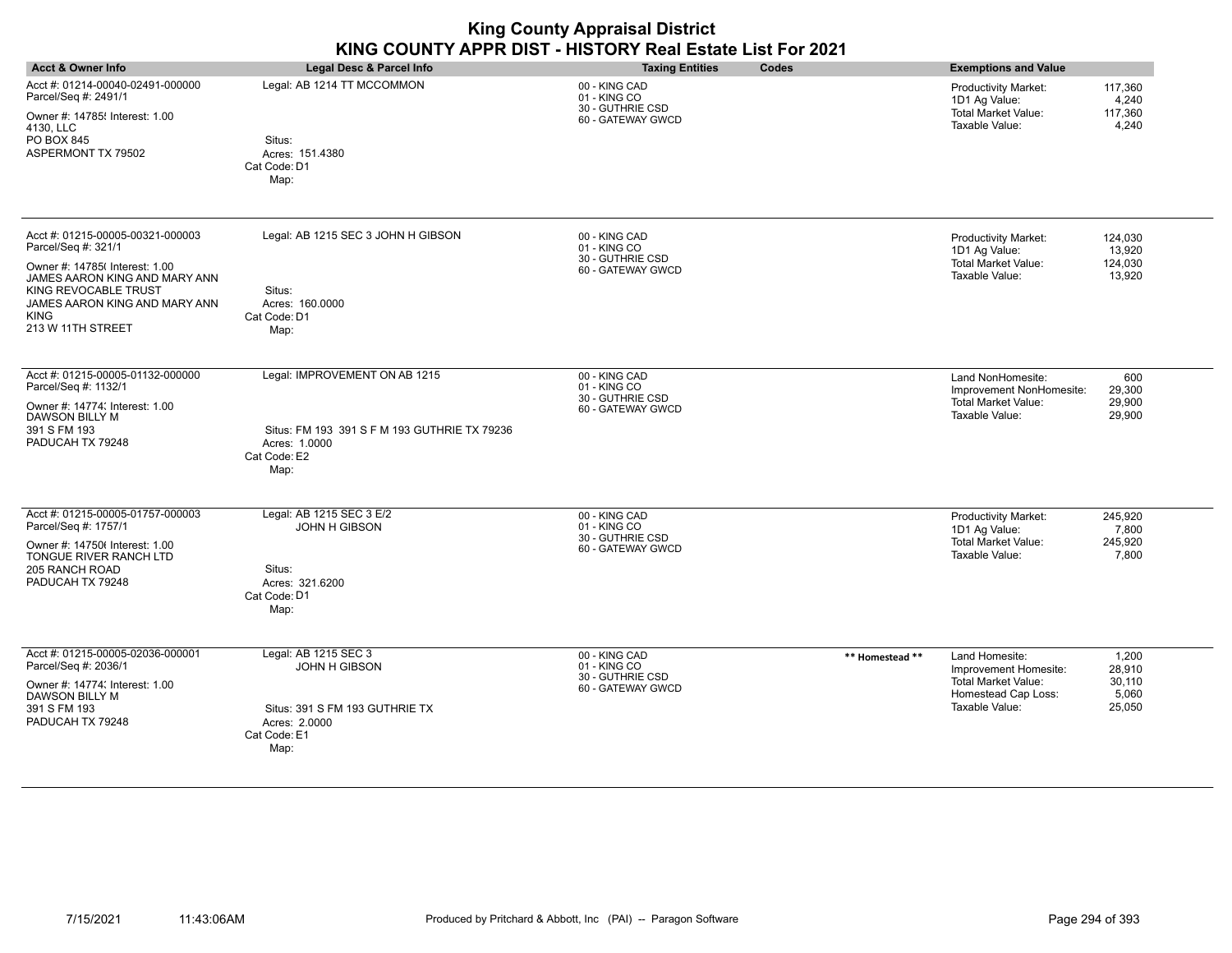| <b>King County Appraisal District</b><br>KING COUNTY APPR DIST - HISTORY Real Estate List For 2021                   |                                                   |                                                                        |                                                                                                                          |
|----------------------------------------------------------------------------------------------------------------------|---------------------------------------------------|------------------------------------------------------------------------|--------------------------------------------------------------------------------------------------------------------------|
| <b>Acct &amp; Owner Info</b>                                                                                         | <b>Legal Desc &amp; Parcel Info</b>               | Codes<br><b>Taxing Entities</b>                                        | <b>Exemptions and Value</b>                                                                                              |
| Acct #: 01215-00005-02121-000003<br>Parcel/Seq #: 2121/1<br>Owner #: 147506 Interest: 1.00<br>TONGUE RIVER RANCH LTD | Legal: AB 1215 SEC 3<br><b>JOHN H GIBSON</b>      | 00 - KING CAD<br>01 - KING CO<br>30 - GUTHRIE CSD<br>60 - GATEWAY GWCD | 127,430<br>Productivity Market:<br>18,460<br>1D1 Ag Value:<br>Total Market Value:<br>127,430<br>Taxable Value:<br>18,460 |
| 205 RANCH ROAD<br>PADUCAH TX 79248                                                                                   | Situs:<br>Acres: 157.0000<br>Cat Code: D1<br>Map: |                                                                        |                                                                                                                          |
| Acct #: 01216-00007-01112-000003<br>Parcel/Seq #: 1112/4                                                             | Legal: AB 1216 SEC 3 T C CARPENTER                | 00 - KING CAD<br>01 - KING CO                                          | 14,710<br>Productivity Market:<br>1D1 Ag Value:<br>790                                                                   |
| Owner #: 14776! Interest: 0.25<br><b>MARTIN SMITH SUMMER</b>                                                         |                                                   | 30 - GUTHRIE CSD<br>60 - GATEWAY GWCD                                  | Total Market Value:<br>14,710<br>Taxable Value:<br>790                                                                   |
| 6408 ROUGH RD<br>CLEBURNE TX 76031-0972                                                                              | Situs:<br>Acres: 19.2395<br>Cat Code: D1<br>Map:  |                                                                        |                                                                                                                          |
| Acct #: 01216-00007-01112-000003<br>Parcel/Seq #: 1112/3                                                             | Legal: AB 1216 SEC 3 T C CARPENTER                | 00 - KING CAD<br>01 - KING CO                                          | 14,710<br><b>Productivity Market:</b><br>1D1 Ag Value:<br>790                                                            |
| Owner #: 147764 Interest: 0.25<br>PERSALL SMITH JANELLE                                                              |                                                   | 30 - GUTHRIE CSD<br>60 - GATEWAY GWCD                                  | <b>Total Market Value:</b><br>14,710<br>Taxable Value:<br>790                                                            |
| 2395 HARRISON ST<br><b>BEAUMONT TX 77702-1752</b>                                                                    | Situs:<br>Acres: 19.2395<br>Cat Code: D1<br>Map:  |                                                                        |                                                                                                                          |
| Acct #: 01216-00007-01112-000003<br>Parcel/Seq #: 1112/1                                                             | Legal: AB 1216 SEC 3 T C CARPENTER                | 00 - KING CAD<br>01 - KING CO                                          | Productivity Market:<br>14,710<br>1D1 Ag Value:<br>790                                                                   |
| Owner #: 14776; Interest: 0.25<br>SMITH MARK D                                                                       |                                                   | 30 - GUTHRIE CSD<br>60 - GATEWAY GWCD                                  | <b>Total Market Value:</b><br>14,710<br>Taxable Value:<br>790                                                            |
| 7203 61ST STREET<br>LUBBOCK TX 79407                                                                                 | Situs:<br>Acres: 19.2395<br>Cat Code: D1<br>Map:  |                                                                        |                                                                                                                          |
| Acct #: 01216-00007-01112-000003<br>Parcel/Seq #: 1112/2                                                             | Legal: AB 1216 SEC 3 T C CARPENTER                | 00 - KING CAD<br>01 - KING CO                                          | Productivity Market:<br>14,710                                                                                           |
| Owner #: 14776; Interest: 0.25<br>SMITH TODD J                                                                       |                                                   | 30 - GUTHRIE CSD<br>60 - GATEWAY GWCD                                  | 1D1 Ag Value:<br>790<br><b>Total Market Value:</b><br>14,710<br>Taxable Value:<br>790                                    |
| 163 CR 112<br>PADUCAH TX 79248                                                                                       | Situs:<br>Acres: 19.2395                          |                                                                        |                                                                                                                          |
|                                                                                                                      | Cat Code: D1<br>Map:                              |                                                                        |                                                                                                                          |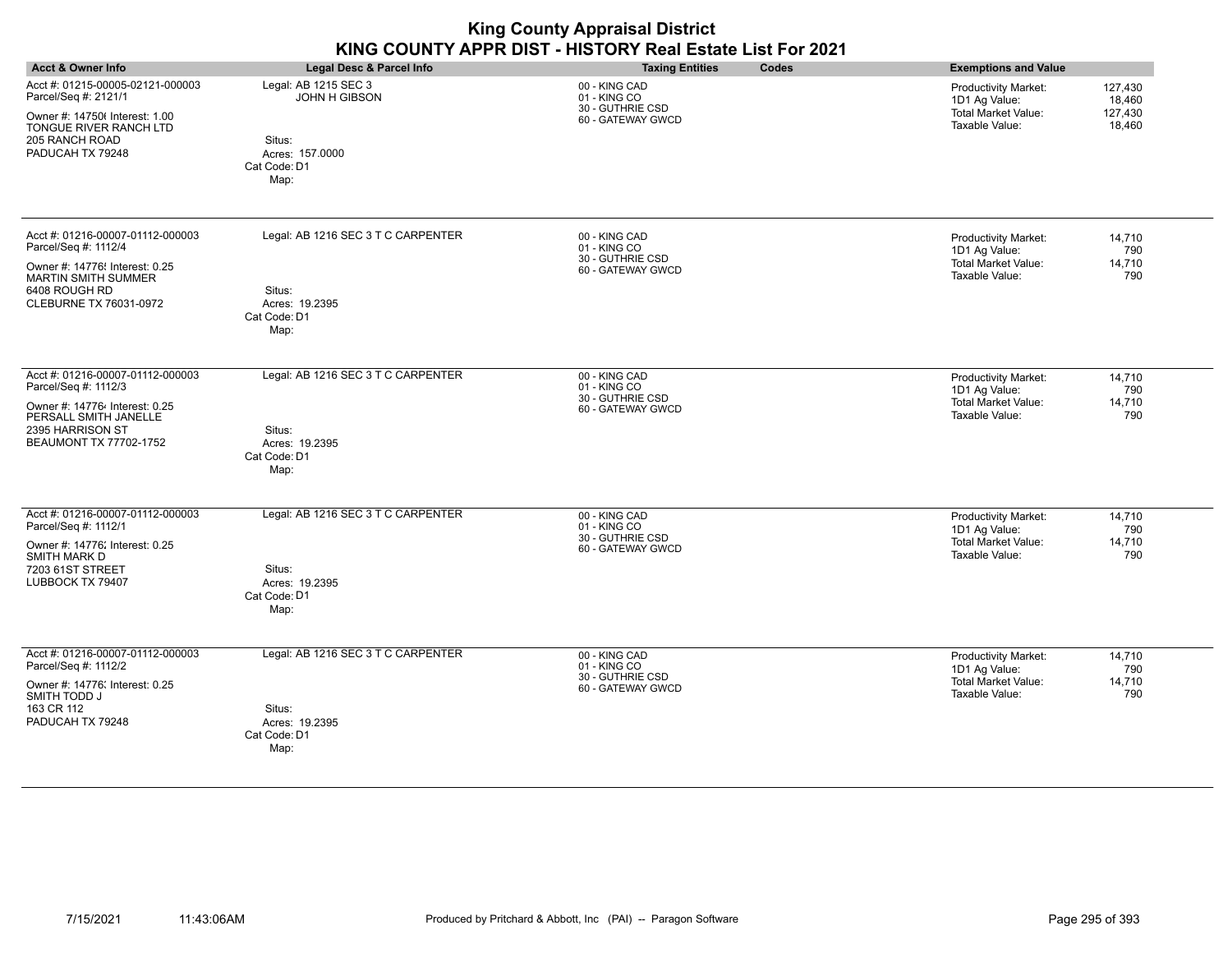| <b>Acct &amp; Owner Info</b>                                                                                                                                                             | Legal Desc & Parcel Info                                                                             | <b>Taxing Entities</b><br>Codes                                         | <b>Exemptions and Value</b>                                                                                                                                         |
|------------------------------------------------------------------------------------------------------------------------------------------------------------------------------------------|------------------------------------------------------------------------------------------------------|-------------------------------------------------------------------------|---------------------------------------------------------------------------------------------------------------------------------------------------------------------|
| Acct #: 01216-00007-01865-000003<br>Parcel/Seq #: 1865/1<br>Owner #: 14753; Interest: 1.00<br>THE JIM AND LINDA MADDOX LIVING<br>TRUST<br>3000 CABANISS LANE<br>WEATHERFORD TX 76088     | Legal: AB 1216 SEC 3 T C CARPENTER<br>Situs:<br>Acres: 64.0420<br>Cat Code: D1<br>Map:               | 00 - KING CAD<br>01 - KING CO<br>30 - GUTHRIE CSD<br>60 - GATEWAY GWCD  | 49,430<br><b>Productivity Market:</b><br>3,330<br>1D1 Ag Value:<br><b>Total Market Value:</b><br>49,430<br>Taxable Value:<br>3,330                                  |
| Acct #: 01217-00011-00203-000232<br>Parcel/Seq #: 203/1<br>Owner #: 14777, Interest: 0.50<br>ANGELA LTD<br>2011 SOUTH COUNTY RD 1120<br>MIDLAND TX 79706                                 | Legal: AB 1217 SEC 232 K U CHADWICK<br>Situs:<br>Acres: 168,0000<br>Cat Code: D1<br>Map:             | 00 - KING CAD<br>01 - KING CO<br>30 - GUTHRIE CSD<br>60 - GATEWAY GWCD  | Productivity Market:<br>126,000<br>1D1 Ag Value:<br>3,530<br><b>Total Market Value:</b><br>126,000<br>Taxable Value:<br>3,530                                       |
| Acct #: 01217-00011-00203-000232<br>Parcel/Seq #: 203/2<br>Owner #: 14767 Interest: 0.50<br><b>WAYLAND LTD</b><br>PO BOX 116<br>STERLING CITY TX 76951                                   | Legal: AB 1217 SEC 232 K U CHADWICK<br>Situs:<br>Acres: 168,0000<br>Cat Code: D1<br>Map:             | 00 - KING CAD<br>01 - KING CO<br>30 - GUTHRIE CSD<br>60 - GATEWAY GWCD  | Productivity Market:<br>126,000<br>1D1 Ag Value:<br>3,530<br><b>Total Market Value:</b><br>126,000<br>3,530<br>Taxable Value:                                       |
| Acct #: 01219-00046-00162-000006<br>Parcel/Seq #: 162/1<br>Owner #: 14781, Interest: 1.00<br>ROSS DUNCAN PROPERTIES LLC<br>P.O. BOX 647<br>ARTESIA NM 88221-0647                         | Legal: AB 1219 SEC 6 BLK 1/126<br>R S BRANNIN<br>Situs:<br>Acres: 154,0000<br>Cat Code: D1<br>Map:   | 00 - KING CAD<br>01 - KING CO<br>30 - GUTHRIE CSD<br>60 - GATEWAY GWCD  | Productivity Market:<br>111,650<br>1D1 Ag Value:<br>2,000<br><b>Total Market Value:</b><br>111,650<br>Taxable Value:<br>2,000                                       |
| Acct #: 01221-00048-00513-000001<br>Parcel/Seq #: 513/1<br>Owner #: 80600 Interest: 1.00<br><b>GA &amp; ED LOWRANCE INC</b><br>8620 N NEW BRAUNFELS STE 306<br>SAN ANTONIO TX 78217-6361 | Legal: IMPROVEMENT ON AB 1221<br>CT&MC SEC 1<br>Situs:<br>Acres: 640.0000<br>Cat Code: D1 D2<br>Map: | 00 - KING CAD<br>01 - KING CO<br>90 - KING CO CISD<br>60 - GATEWAY GWCD | Improvement NonHomesite:<br>1,150<br>Productivity Market:<br>465,310<br>1D1 Ag Value:<br>9,850<br><b>Total Market Value:</b><br>466,460<br>Taxable Value:<br>11,000 |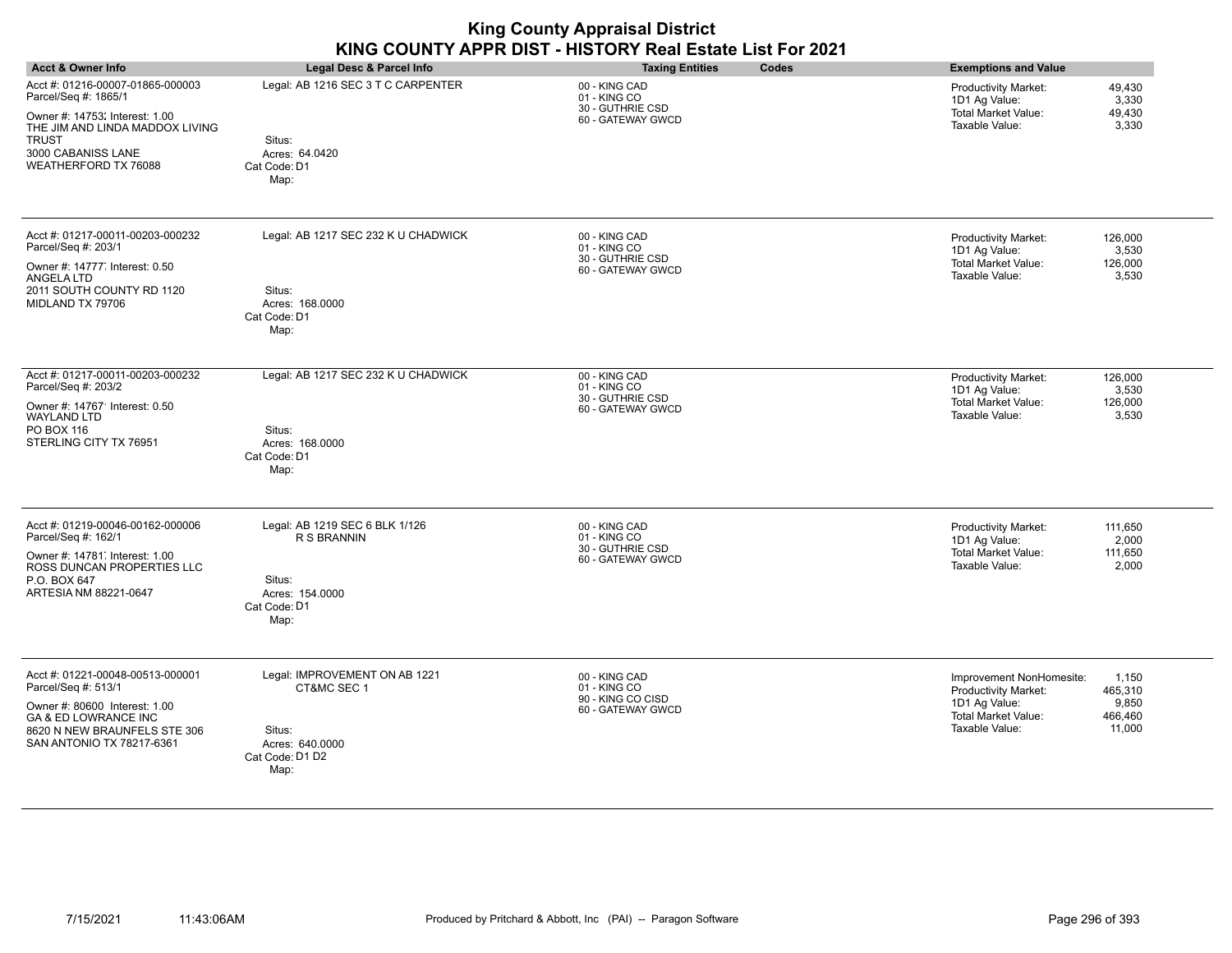| <b>Acct &amp; Owner Info</b>                                                                                                                                                          | <b>Legal Desc &amp; Parcel Info</b>                                                                   | <b>Taxing Entities</b><br>Codes                                        | <b>Exemptions and Value</b>                                                                                                          |
|---------------------------------------------------------------------------------------------------------------------------------------------------------------------------------------|-------------------------------------------------------------------------------------------------------|------------------------------------------------------------------------|--------------------------------------------------------------------------------------------------------------------------------------|
| Acct #: 01222-00040-00152-000106<br>Parcel/Seq #: 152/1<br>Owner #: 14780; Interest: 1.00<br>ROCK ROYALTY, INC<br>6688 NORTH CENTRAL EXPRESSWAY<br><b>STE 1610</b><br>DALLAS TX 75206 | Legal: AB 1222 SEC 106 D DAVIS<br>Situs:<br>Acres: 111.7000<br>Cat Code: D1<br>Map:                   | 00 - KING CAD<br>01 - KING CO<br>30 - GUTHRIE CSD<br>60 - GATEWAY GWCD | <b>Productivity Market:</b><br>83,780<br>1D1 Ag Value:<br>2,350<br><b>Total Market Value:</b><br>83,780<br>Taxable Value:<br>2,350   |
| Acct #: 01223-00040-00153-000574<br>Parcel/Seq #: 153/1<br>Owner #: 14780; Interest: 1.00<br>ROCK ROYALTY, INC<br>6688 NORTH CENTRAL EXPRESSWAY<br><b>STE 1610</b><br>DALLAS TX 75206 | Legal: AB 1223 SEC 574 E M ELLIS<br>Situs:<br>Acres: 151.0000<br>Cat Code: D1<br>Map:                 | 00 - KING CAD<br>01 - KING CO<br>30 - GUTHRIE CSD<br>60 - GATEWAY GWCD | 113,250<br><b>Productivity Market:</b><br>1D1 Ag Value:<br>3,160<br><b>Total Market Value:</b><br>113,250<br>Taxable Value:<br>3,160 |
| Acct #: 01224-00044-02594-000006<br>Parcel/Seq #: 2594/1<br>Owner #: 14781 Interest: 1.00<br>ROSS DUNCAN PROPERTIES LLC<br>P.O. BOX 647<br>ARTESIA NM 88221-0647                      | Legal: AB 1224 SEC 6 WM N FRENCH<br>Situs:<br>Acres: 1,500.0000<br>Cat Code: D1<br>Map:               | 00 - KING CAD<br>01 - KING CO<br>30 - GUTHRIE CSD<br>60 - GATEWAY GWCD | 1,087,500<br><b>Productivity Market:</b><br>1D1 Ag Value:<br>19,500<br>Total Market Value:<br>1,087,500<br>Taxable Value:<br>19,500  |
| Acct #: 01225-00040-00397-000078<br>Parcel/Seq #: 397/2<br>Owner #: 147811 Interest: 0.26<br><b>CYNTHIA POTTS</b><br>PO BOX 794<br>SEAGRAVES TX 79359                                 | Legal: AB 1225 SEC 78 H&TC 13<br><b>GENN FRANK</b><br>Situs:<br>Acres: 1.5584<br>Cat Code: D1<br>Map: | 00 - KING CAD<br>01 - KING CO<br>30 - GUTHRIE CSD<br>60 - GATEWAY GWCD | 1,170<br><b>Productivity Market:</b><br>1D1 Ag Value:<br>30<br><b>Total Market Value:</b><br>1,170<br>Taxable Value:<br>30           |
| Acct #: 01225-00040-00397-000078<br>Parcel/Seq #: 397/3<br>Owner #: 14781; Interest: 0.11<br>DORIS M JONES<br>10416 EAST CR 7300<br>SLATON TX 79364                                   | Legal: AB 1225 SEC 78 H&TC 13<br><b>GENN FRANK</b><br>Situs:<br>Acres: 0.6624<br>Cat Code: D1<br>Map: | 00 - KING CAD<br>01 - KING CO<br>30 - GUTHRIE CSD<br>60 - GATEWAY GWCD | Productivity Market:<br>500<br>1D1 Ag Value:<br>10<br><b>Total Market Value:</b><br>500<br>Taxable Value:<br>10                      |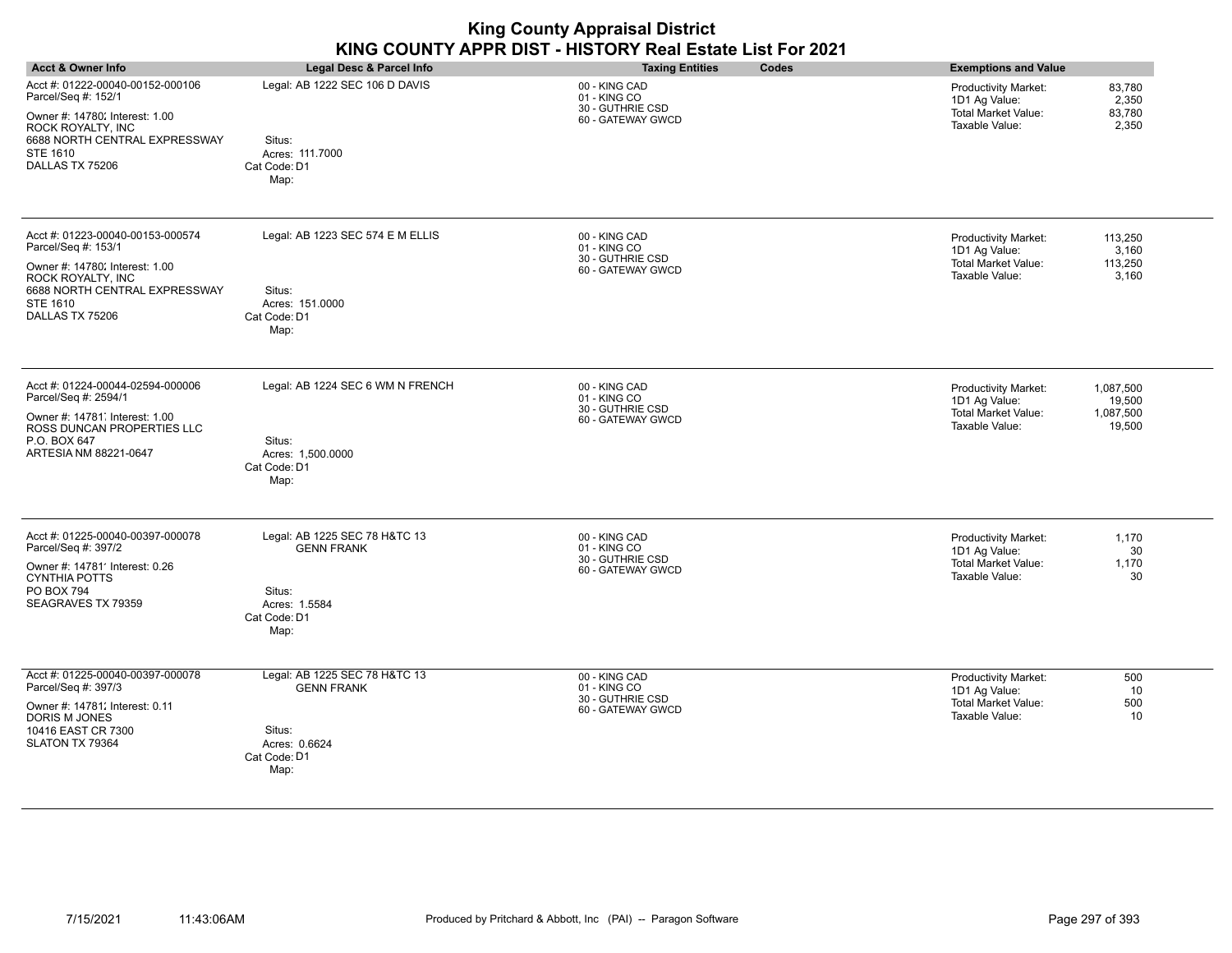| <b>King County Appraisal District</b><br>KING COUNTY APPR DIST - HISTORY Real Estate List For 2021                                                                                          |                                                                                                       |                                                                        |                                                                                                                              |
|---------------------------------------------------------------------------------------------------------------------------------------------------------------------------------------------|-------------------------------------------------------------------------------------------------------|------------------------------------------------------------------------|------------------------------------------------------------------------------------------------------------------------------|
| <b>Acct &amp; Owner Info</b>                                                                                                                                                                | <b>Legal Desc &amp; Parcel Info</b>                                                                   | <b>Taxing Entities</b><br>Codes                                        | <b>Exemptions and Value</b>                                                                                                  |
| Acct #: 01225-00040-00397-000078<br>Parcel/Seq #: 397/5<br>Owner #: 14782( Interest: 0.26<br>JESSICA STONE DICKSON TRUST<br><b>CYNTHIA POTTS</b><br><b>PO BOX 794</b><br>SEAGRAVES TX 79359 | Legal: AB 1225 SEC 78 H&TC 13<br><b>GENN FRANK</b><br>Situs:<br>Acres: 1.5584<br>Cat Code: D1<br>Map: | 00 - KING CAD<br>01 - KING CO<br>30 - GUTHRIE CSD<br>60 - GATEWAY GWCD | <b>Productivity Market:</b><br>1,170<br>1D1 Ag Value:<br>30<br><b>Total Market Value:</b><br>1.170<br>Taxable Value:<br>30   |
| Acct #: 01225-00040-00397-000078<br>Parcel/Seq #: 397/1<br>Owner #: 14787 Interest: 0.11<br>MARGARET H GOSS AND ROBERT L<br>GOSS<br>622 NORTH GRAND AVENUE<br>CARMEN OK 73726               | Legal: AB 1225 SEC 78 H&TC 13<br><b>GENN FRANK</b><br>Situs:<br>Acres: 0.6624<br>Cat Code: D1<br>Map: | 00 - KING CAD<br>01 - KING CO<br>30 - GUTHRIE CSD<br>60 - GATEWAY GWCD | <b>Productivity Market:</b><br>500<br>1D1 Ag Value:<br>10<br><b>Total Market Value:</b><br>500<br>Taxable Value:<br>10       |
| Acct #: 01225-00040-00397-000078<br>Parcel/Seq #: 397/4<br>Owner #: 147819 Interest: 0.26<br>STONE HOWELL CHRISTOPHER<br>204 N AVE M<br>HASKELL TX 79521                                    | Legal: AB 1225 SEC 78 H&TC 13<br><b>GENN FRANK</b><br>Situs:<br>Acres: 1.5584<br>Cat Code: D1<br>Map: | 00 - KING CAD<br>01 - KING CO<br>30 - GUTHRIE CSD<br>60 - GATEWAY GWCD | <b>Productivity Market:</b><br>1,170<br>1D1 Ag Value:<br>30<br><b>Total Market Value:</b><br>1,170<br>Taxable Value:<br>30   |
| Acct #: 01226-00040-00011-000066<br>Parcel/Seq #: 11/1<br>Owner #: 14763! Interest: 1.00<br>ARNOLD BARNEY DAN<br>1018 CR 178<br><b>CISCO TX 76437</b>                                       | Legal: AB 1226 SEC 66 H&TC 13<br><b>GENN FRANK</b><br>Situs:<br>Acres: 3.0000<br>Cat Code: D1<br>Map: | 00 - KING CAD<br>01 - KING CO<br>30 - GUTHRIE CSD<br>60 - GATEWAY GWCD | Productivity Market:<br>2,250<br>1D1 Ag Value:<br>60<br><b>Total Market Value:</b><br>2,250<br>Taxable Value:<br>60          |
| Acct #: 01227-00040-00154-000080<br>Parcel/Seq #: 154/1<br>Owner #: 14780; Interest: 1.00<br>ROCK ROYALTY, INC<br>6688 NORTH CENTRAL EXPRESSWAY<br><b>STE 1610</b><br>DALLAS TX 75206       | Legal: AB 1227 SEC 80 B J GLOVER<br>Situs:<br>Acres: 9.0000<br>Cat Code: D1<br>Map:                   | 00 - KING CAD<br>01 - KING CO<br>30 - GUTHRIE CSD<br>60 - GATEWAY GWCD | 6,750<br><b>Productivity Market:</b><br>1D1 Ag Value:<br>190<br><b>Total Market Value:</b><br>6,750<br>Taxable Value:<br>190 |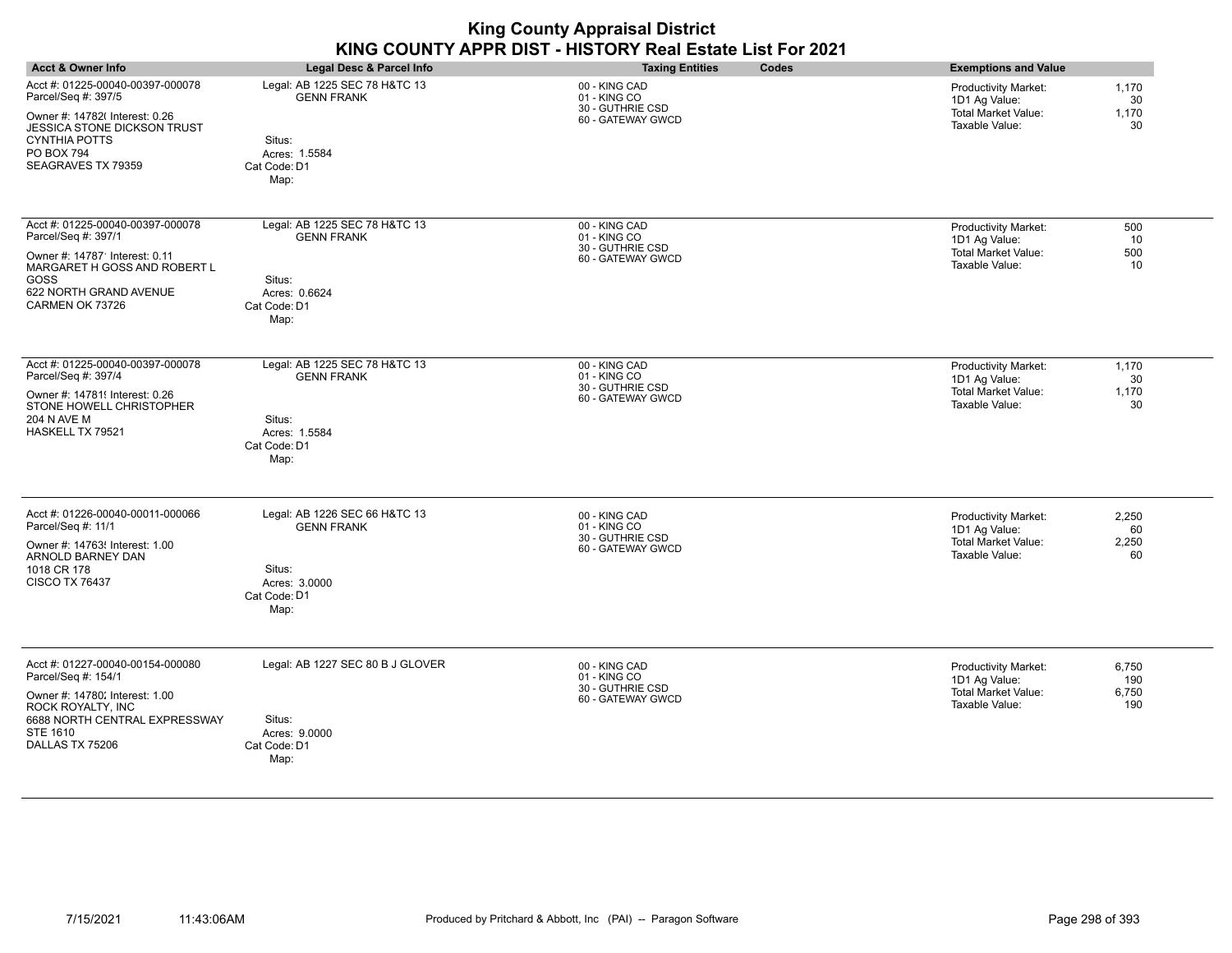| Acct & Owner Info                                                                                                                                                                        | Legal Desc & Parcel Info                                                                              | <b>Taxing Entities</b><br>Codes                                         | <b>Exemptions and Value</b>                                                                                                    |
|------------------------------------------------------------------------------------------------------------------------------------------------------------------------------------------|-------------------------------------------------------------------------------------------------------|-------------------------------------------------------------------------|--------------------------------------------------------------------------------------------------------------------------------|
| Acct #: 01228-00044-00170-000007<br>Parcel/Seq #: 170/1<br>Owner #: 14781, Interest: 1.00<br>ROSS DUNCAN PROPERTIES LLC<br>P.O. BOX 647<br>ARTESIA NM 88221-0647                         | Legal: AB 1228 SEC 7 GC&SF RR CO<br>Situs:<br>Acres: 54.7650<br>Cat Code: D1<br>Map:                  | 00 - KING CAD<br>01 - KING CO<br>30 - GUTHRIE CSD<br>60 - GATEWAY GWCD  | 39,700<br><b>Productivity Market:</b><br>1D1 Ag Value:<br>710<br><b>Total Market Value:</b><br>39,700<br>Taxable Value:<br>710 |
| Acct #: 01229-00044-00834-000001<br>Parcel/Seq #: 834/1<br>Owner #: 14754; Interest: 1.00<br>SPIKEBOX LTD<br>PO Box 237<br>Benjamin TX 79505                                             | Legal: AB 1229 SEC 1 GCS&F RR CO<br>Situs:<br>Acres: 640.0000<br>Cat Code: D1<br>Map:                 | 00 - KING CAD<br>01 - KING CO<br>30 - GUTHRIE CSD<br>60 - GATEWAY GWCD  | 468,980<br>Productivity Market:<br>1D1 Ag Value:<br>9,510<br><b>Total Market Value:</b><br>468,980<br>Taxable Value:<br>9,510  |
| Acct #: 01230-00044-00171-000003<br>Parcel/Seq #: 171/1<br>Owner #: 14781 Interest: 1.00<br>ROSS DUNCAN PROPERTIES LLC<br>P.O. BOX 647<br>ARTESIA NM 88221-0647                          | Legal: AB 1230 SEC 3 GC&SF RR CO<br>Situs:<br>Acres: 563.7340<br>Cat Code: D1<br>Map:                 | 00 - KING CAD<br>01 - KING CO<br>30 - GUTHRIE CSD<br>60 - GATEWAY GWCD  | Productivity Market:<br>408,710<br>1D1 Ag Value:<br>7,330<br><b>Total Market Value:</b><br>408,710<br>Taxable Value:<br>7,330  |
| Acct #: 01231-00048-00514-000013<br>Parcel/Seq #: 514/1<br>Owner #: 80600 Interest: 1.00<br><b>GA &amp; ED LOWRANCE INC</b><br>8620 N NEW BRAUNFELS STE 306<br>SAN ANTONIO TX 78217-6361 | Legal: AB 1231 SEC 13 H&GN<br><b>H S RATLIFF</b><br>Situs:<br>Acres: 100,0000<br>Cat Code: D1<br>Map: | 00 - KING CAD<br>01 - KING CO<br>90 - KING CO CISD<br>60 - GATEWAY GWCD | Productivity Market:<br>72,500<br>1,300<br>1D1 Ag Value:<br><b>Total Market Value:</b><br>72,500<br>Taxable Value:<br>1,300    |
| Acct #: 01232-00048-00515-000014<br>Parcel/Seq #: 515/1<br>Owner #: 80600 Interest: 1.00<br>GA & ED LOWRANCE INC<br>8620 N NEW BRAUNFELS STE 306<br>SAN ANTONIO TX 78217-6361            | Legal: AB 1232 SEC 14 H S RATLIFF<br>Situs:<br>Acres: 108.0000<br>Cat Code: D1<br>Map:                | 00 - KING CAD<br>01 - KING CO<br>90 - KING CO CISD<br>60 - GATEWAY GWCD | 78,300<br>Productivity Market:<br>1,620<br>1D1 Ag Value:<br><b>Total Market Value:</b><br>78,300<br>Taxable Value:<br>1,620    |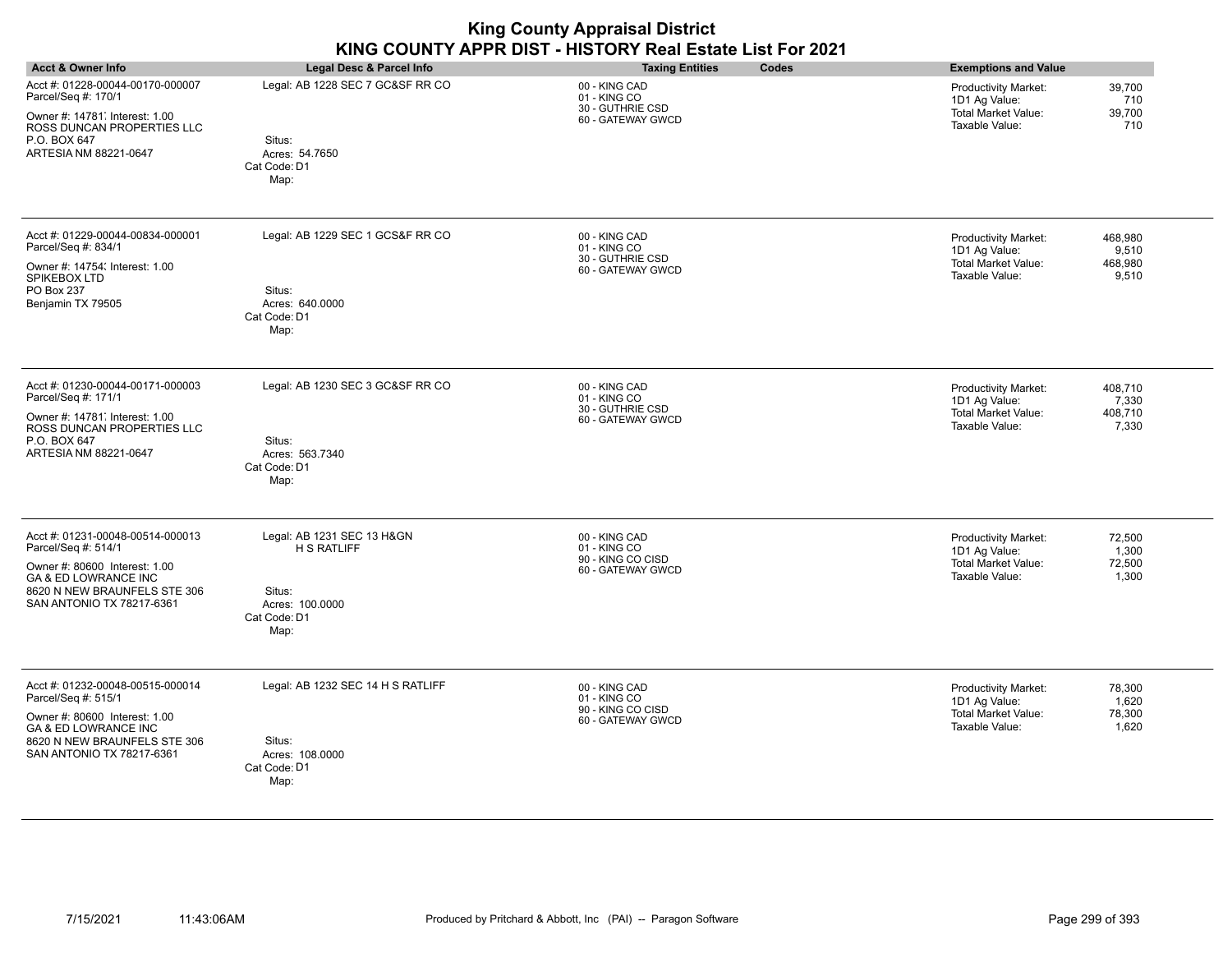| <b>King County Appraisal District</b>                     |                                 |  |
|-----------------------------------------------------------|---------------------------------|--|
| KING COUNTY APPR DIST - HISTORY Real Estate List For 2021 |                                 |  |
| Legal Desc & Parcel Info                                  | <b>Taxing Entities</b><br>Codes |  |

| <b>Acct &amp; Owner Info</b>                                                                                                                                                             | Legal Desc & Parcel Info                                                                                | <b>Taxing Entities</b>                                                  | Codes | <b>Exemptions and Value</b>                                                                  |                                        |
|------------------------------------------------------------------------------------------------------------------------------------------------------------------------------------------|---------------------------------------------------------------------------------------------------------|-------------------------------------------------------------------------|-------|----------------------------------------------------------------------------------------------|----------------------------------------|
| Acct #: 01233-00048-00516-000012<br>Parcel/Seq #: 516/1<br>Owner #: 80600 Interest: 1.00<br><b>GA &amp; ED LOWRANCE INC</b><br>8620 N NEW BRAUNFELS STE 306<br>SAN ANTONIO TX 78217-6361 | Legal: AB 1233 SEC 12 H S RATLIFF<br>Situs:<br>Acres: 92.0000<br>Cat Code: D1<br>Map:                   | 00 - KING CAD<br>01 - KING CO<br>90 - KING CO CISD<br>60 - GATEWAY GWCD |       | <b>Productivity Market:</b><br>1D1 Ag Value:<br><b>Total Market Value:</b><br>Taxable Value: | 66,700<br>1,200<br>66,700<br>1,200     |
| Acct #: 01234-00048-00424-000000<br>Parcel/Seq #: 424/1<br>Owner #: 14774( Interest: 1.00<br>BURGESS Y RANCH COMPANY LLC<br>PO BOX 9900<br>AMARILLO TX 79105                             | Legal: AB 1234 J F G ROACH<br>Situs:<br>Acres: 65,0000<br>Cat Code: D1<br>Map:                          | 00 - KING CAD<br>01 - KING CO<br>90 - KING CO CISD<br>60 - GATEWAY GWCD |       | <b>Productivity Market:</b><br>1D1 Ag Value:<br><b>Total Market Value:</b><br>Taxable Value: | 47,130<br>850<br>47,130<br>850         |
| Acct #: 01235-00025-01001-000012<br>Parcel/Seq #: 1001/1<br>Owner #: 147748 Interest: 1.00<br><b>WICHITA RIVER LLC</b><br>WAYNE JACOBSON<br>12327 US HWY 169<br>HILL CITY MN 55748       | Legal: AB 1235 SEC 12 BLK 1/199<br><b>WA SHEEK</b><br>Situs:<br>Acres: 452.0000<br>Cat Code: D1<br>Map: | 00 - KING CAD<br>01 - KING CO<br>30 - GUTHRIE CSD<br>60 - GATEWAY GWCD  |       | <b>Productivity Market:</b><br>1D1 Ag Value:<br>Total Market Value:<br>Taxable Value:        | 351,380<br>16,010<br>351,380<br>16,010 |
| Acct #: 01236-00048-00425-000008<br>Parcel/Seq #: 425/1<br>Owner #: 14774( Interest: 1.00<br>BURGESS Y RANCH COMPANY LLC<br>PO BOX 9900<br>AMARILLO TX 79105                             | Legal: AB 1236 SEC 8 N B TERRELL<br>Situs:<br>Acres: 640.0000<br>Cat Code: D1<br>Map:                   | 00 - KING CAD<br>01 - KING CO<br>90 - KING CO CISD<br>60 - GATEWAY GWCD |       | Productivity Market:<br>1D1 Ag Value:<br><b>Total Market Value:</b><br>Taxable Value:        | 464,000<br>8,320<br>464,000<br>8,320   |
| Acct #: 01237-00046-00517-000001<br>Parcel/Seq #: 517/1<br>Owner #: 80600 Interest: 1.00<br>GA & ED LOWRANCE INC<br>8620 N NEW BRAUNFELS STE 306<br>SAN ANTONIO TX 78217-6361            | Legal: AB 1237 SEC 1 T&NO RR CO<br>Situs:<br>Acres: 116.0000<br>Cat Code: D1<br>Map:                    | 00 - KING CAD<br>01 - KING CO<br>90 - KING CO CISD<br>60 - GATEWAY GWCD |       | Productivity Market:<br>1D1 Ag Value:<br><b>Total Market Value:</b><br>Taxable Value:        | 84,100<br>1,510<br>84,100<br>1,510     |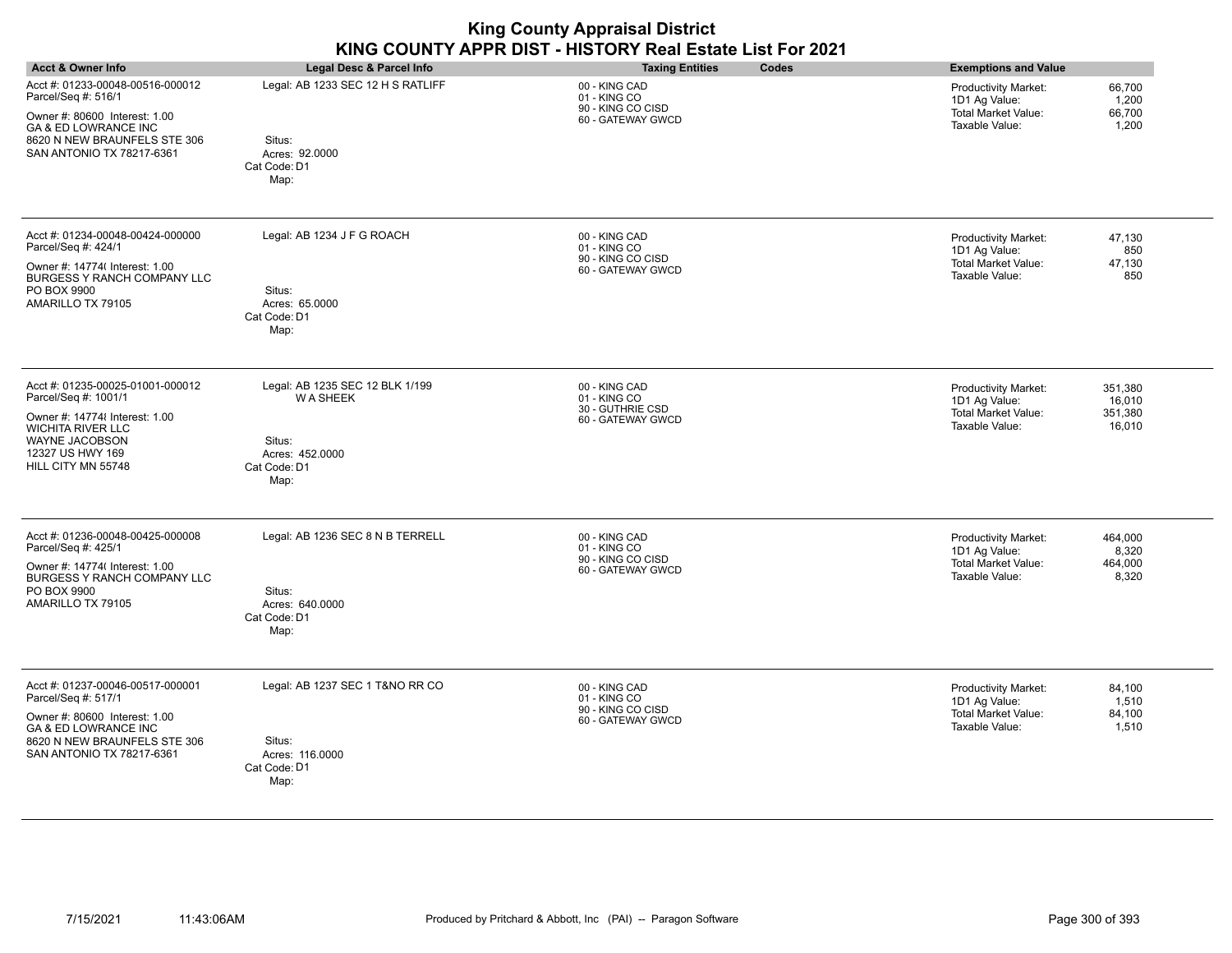|                                                                                                                                                   |                                                                                   | <b>King County Appraisal District</b><br>KING COUNTY APPR DIST - HISTORY Real Estate List For 2021 |                                                                                                                                |
|---------------------------------------------------------------------------------------------------------------------------------------------------|-----------------------------------------------------------------------------------|----------------------------------------------------------------------------------------------------|--------------------------------------------------------------------------------------------------------------------------------|
| <b>Acct &amp; Owner Info</b>                                                                                                                      | <b>Legal Desc &amp; Parcel Info</b>                                               | <b>Taxing Entities</b><br>Codes                                                                    | <b>Exemptions and Value</b>                                                                                                    |
| Acct #: 01238-00046-00518-000003<br>Parcel/Seq #: 518/1                                                                                           | Legal: AB 1238 SEC 3 T&NO RR CO                                                   | 00 - KING CAD<br>01 - KING CO                                                                      | 96.430<br><b>Productivity Market:</b><br>1D1 Ag Value:<br>1,730                                                                |
| Owner #: 80600 Interest: 1.00<br><b>GA &amp; ED LOWRANCE INC</b><br>8620 N NEW BRAUNFELS STE 306<br>SAN ANTONIO TX 78217-6361                     | Situs:<br>Acres: 133.0000<br>Cat Code: D1<br>Map:                                 | 90 - KING CO CISD<br>60 - GATEWAY GWCD                                                             | <b>Total Market Value:</b><br>96,430<br>Taxable Value:<br>1,730                                                                |
| Acct #: 01239-00042-00655-000000<br>Parcel/Seq #: 655/1                                                                                           | Legal: AB 1239 SW&N I L WADE                                                      | 00 - KING CAD<br>01 - KING CO                                                                      | <b>Productivity Market:</b><br>1,500<br>1D1 Ag Value:<br>40                                                                    |
| Owner #: 14751; Interest: 1.00<br>HENDERSON JAMES C<br>PO BOX 5132<br>MIDLAND TX 79704                                                            | Situs:<br>Acres: 2.0000<br>Cat Code: D1<br>Map:                                   | 30 - GUTHRIE CSD<br>60 - GATEWAY GWCD                                                              | <b>Total Market Value:</b><br>1,500<br>Taxable Value:<br>40                                                                    |
| Acct #: 01240-00029-00120-000000<br>Parcel/Seq #: 120/1<br>Owner #: 14784; Interest: 1.00<br>SAMUEL L JACKSON<br>PO BOX 95<br>SPRINGLAKE TX 79082 | Legal: AB 1240 C T DELANEY<br>Situs:<br>Acres: 35.3330<br>Cat Code: D1<br>Map: 29 | 00 - KING CAD<br>01 - KING CO<br>30 - GUTHRIE CSD<br>60 - GATEWAY GWCD                             | <b>Productivity Market:</b><br>27,380<br>1D1 Ag Value:<br>990<br><b>Total Market Value:</b><br>27,380<br>Taxable Value:<br>990 |
| Acct #: 01240-00029-00334-000000<br>Parcel/Seq #: 334/1                                                                                           | Legal: AB 1240 C T DELANEY                                                        | 00 - KING CAD<br>01 - KING CO                                                                      | 35,030<br><b>Productivity Market:</b><br>1D1 Ag Value:<br>4.120                                                                |
| Owner #: 14767! Interest: 1.00<br>BMB IRREVOCABLE FAMILY TRUST<br>1863 CR 485<br>PADUCAH TX 79248                                                 | Situs:<br>Acres: 44,0000<br>Cat Code: D1<br>Map:                                  | 30 - GUTHRIE CSD<br>60 - GATEWAY GWCD                                                              | <b>Total Market Value:</b><br>35,030<br>Taxable Value:<br>4,120                                                                |
| Acct #: 01241-00007-01011-000074<br>Parcel/Seq #: 1011/1                                                                                          | Legal: AB 1241 SEC 74 H&GN<br>JC&BLROGERS                                         | 00 - KING CAD<br>01 - KING CO<br>30 - GUTHRIE CSD                                                  | <b>Productivity Market:</b><br>26,250<br>1D1 Ag Value:<br>3,240                                                                |
| Owner #: 11060( Interest: 1.00<br>ROGERS J C MRS<br>ROGER GREEN<br>PO BOX 6921                                                                    | Situs:<br>Acres: 33,0000                                                          | 60 - GATEWAY GWCD                                                                                  | <b>Total Market Value:</b><br>26,250<br>Taxable Value:<br>3,240                                                                |
| LUBBOCK TX 79493                                                                                                                                  | Cat Code: D1                                                                      |                                                                                                    |                                                                                                                                |

Map: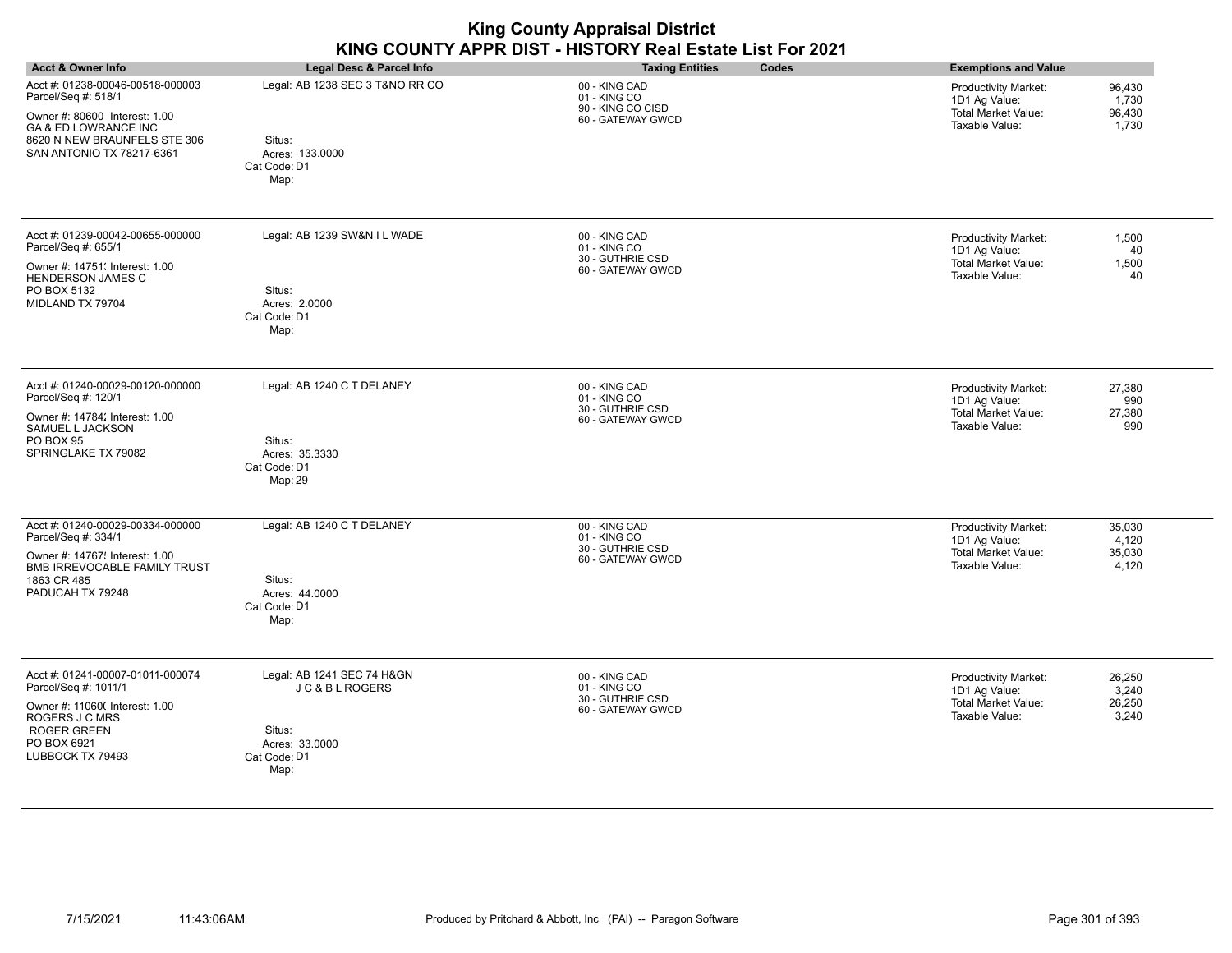|                                                                                                                                                               |                                                                                                 | <b>King County Appraisal District</b><br>KING COUNTY APPR DIST - HISTORY Real Estate List For 2021 |                                                                                                                               |
|---------------------------------------------------------------------------------------------------------------------------------------------------------------|-------------------------------------------------------------------------------------------------|----------------------------------------------------------------------------------------------------|-------------------------------------------------------------------------------------------------------------------------------|
| <b>Acct &amp; Owner Info</b>                                                                                                                                  | <b>Legal Desc &amp; Parcel Info</b>                                                             | <b>Taxing Entities</b><br>Codes                                                                    | <b>Exemptions and Value</b>                                                                                                   |
| Acct #: 01242-00007-01995-000074<br>Parcel/Seq #: 1995/1<br>Owner #: 14771; Interest: 1.00<br>WILSON BRADLEY J, WILSON FAMILY                                 | Legal: AB 1242 SEC 74 H&GN<br><b>G W CARPENTER</b>                                              | 00 - KING CAD<br>01 - KING CO<br>30 - GUTHRIE CSD<br>60 - GATEWAY GWCD                             | 25,600<br>Land NonHomesite:<br>25,600<br><b>Total Market Value:</b><br>Taxable Value:<br>25,600                               |
| TR<br>15206 CR 1835<br>LUBBOCK TX 79424                                                                                                                       | Situs:<br>Acres: 33.0000<br>Cat Code: C1<br>Map:                                                |                                                                                                    |                                                                                                                               |
| Acct #: 01243-00009-00968-000000<br>Parcel/Seq #: 968/1<br>Owner #: 10110( Interest: 1.00                                                                     | Legal: AB 1243 W AHRENBECK                                                                      | 00 - KING CAD<br>01 - KING CO<br>30 - GUTHRIE CSD<br>60 - GATEWAY GWCD                             | 240,000<br>Productivity Market:<br>1D1 Ag Value:<br>6,720<br><b>Total Market Value:</b><br>240,000<br>Taxable Value:<br>6,720 |
| PITCHFORK LAND & CATTLE CO<br><b>BOX 120</b><br>GUTHRIE TX 79236                                                                                              | Situs:<br>Acres: 320.0000<br>Cat Code: D1<br>Map:                                               |                                                                                                    |                                                                                                                               |
| Acct #: 01244-00007-00969-000002<br>Parcel/Seq #: 969/1<br>Owner #: 10110( Interest: 1.00<br>PITCHFORK LAND & CATTLE CO<br><b>BOX 120</b><br>GUTHRIE TX 79236 | Legal: AB 1244 SEC 2<br><b>D B GARDNER</b><br>Situs:<br>Acres: 376,0000<br>Cat Code: D1<br>Map: | 00 - KING CAD<br>01 - KING CO<br>30 - GUTHRIE CSD<br>60 - GATEWAY GWCD                             | Productivity Market:<br>282,000<br>1D1 Ag Value:<br>7,900<br><b>Total Market Value:</b><br>282,000<br>Taxable Value:<br>7,900 |
| Acct #: 01245-00011-00970-000009<br>Parcel/Seq #: 970/1<br>Owner #: 10110( Interest: 1.00<br>PITCHFORK LAND & CATTLE CO<br><b>BOX 120</b><br>GUTHRIE TX 79236 | Legal: AB 1245 SEC 9<br><b>D B GARDNER</b><br>Situs:<br>Acres: 3.0000<br>Cat Code: D1<br>Map:   | 00 - KING CAD<br>01 - KING CO<br>30 - GUTHRIE CSD<br>60 - GATEWAY GWCD                             | Productivity Market:<br>2,250<br>1D1 Ag Value:<br>60<br>2,250<br><b>Total Market Value:</b><br>Taxable Value:<br>60           |
| Acct #: 01246-00009-00971-000007<br>Parcel/Seq #: 971/1<br>Owner #: 10110( Interest: 1.00<br>PITCHFORK LAND & CATTLE CO<br><b>BOX 120</b><br>GUTHRIE TX 79236 | Legal: AB 1246 SEC 7<br><b>D B GARDNER</b><br>Situs:<br>Acres: 26.2000<br>Cat Code: D1<br>Map:  | 00 - KING CAD<br>01 - KING CO<br>30 - GUTHRIE CSD<br>60 - GATEWAY GWCD                             | Productivity Market:<br>19,650<br>1D1 Ag Value:<br>500<br><b>Total Market Value:</b><br>19,650<br>500<br>Taxable Value:       |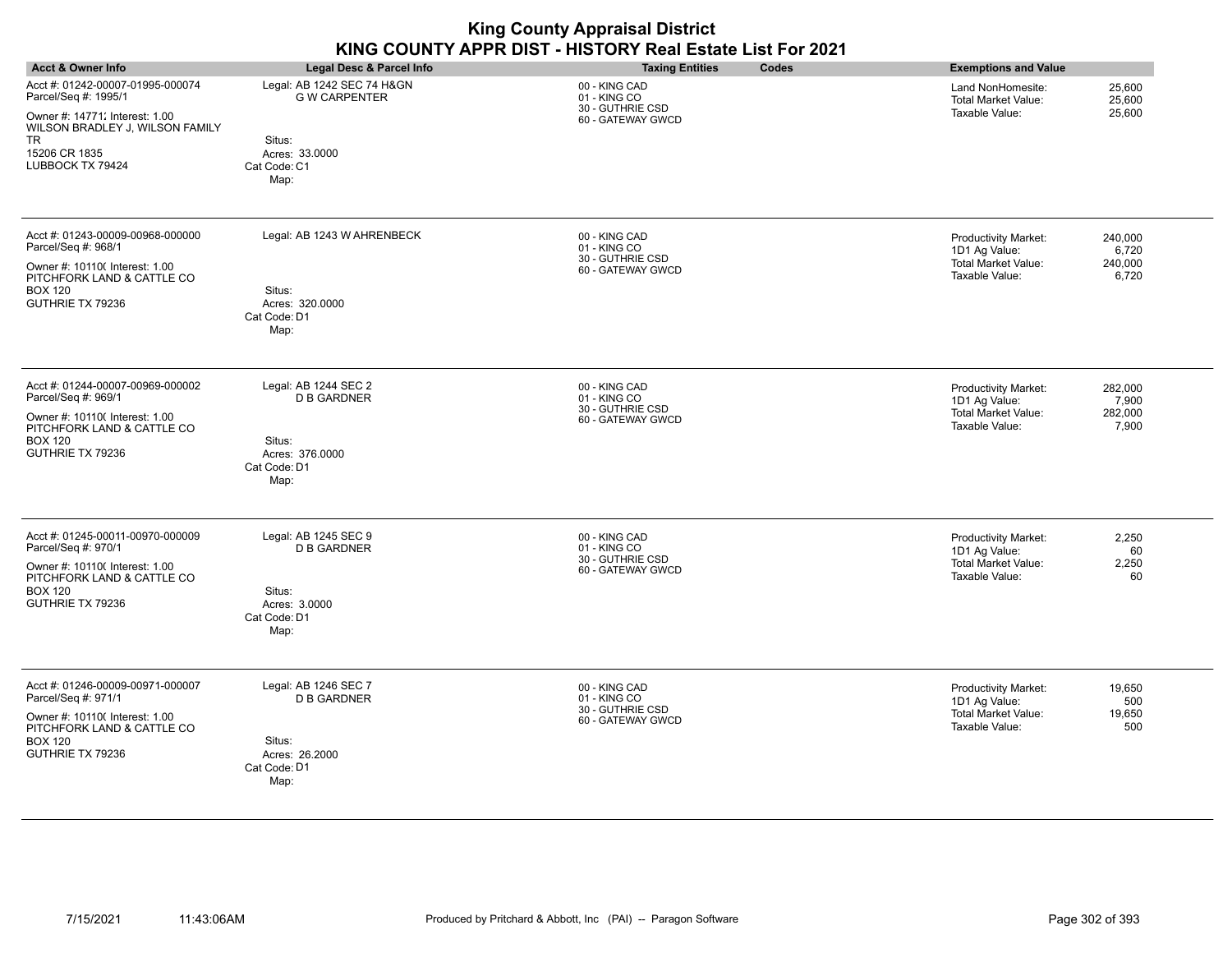|                                                                                                                                                               |                                                                                                            | <b>King County Appraisal District</b><br>KING COUNTY APPR DIST - HISTORY Real Estate List For 2021 |                                                                                                                                        |
|---------------------------------------------------------------------------------------------------------------------------------------------------------------|------------------------------------------------------------------------------------------------------------|----------------------------------------------------------------------------------------------------|----------------------------------------------------------------------------------------------------------------------------------------|
| <b>Acct &amp; Owner Info</b>                                                                                                                                  | Legal Desc & Parcel Info                                                                                   | <b>Codes</b><br><b>Taxing Entities</b>                                                             | <b>Exemptions and Value</b>                                                                                                            |
| Acct #: 01247-00009-00972-000193<br>Parcel/Seq #: 972/1<br>Owner #: 10110( Interest: 1.00<br>PITCHFORK LAND & CATTLE CO<br><b>BOX 120</b><br>GUTHRIE TX 79236 | Legal: AB 1247 SEC 193<br>I RR CO<br>Situs:<br>Acres: 709.2900<br>Cat Code: D1<br>Map:                     | 00 - KING CAD<br>01 - KING CO<br>30 - GUTHRIE CSD<br>60 - GATEWAY GWCD                             | <b>Productivity Market:</b><br>531.970<br>1D1 Ag Value:<br>14,900<br>Total Market Value:<br>531,970<br>Taxable Value:<br>14,900        |
| Acct #: 01248-00007-00973-000175<br>Parcel/Seq #: 973/1<br>Owner #: 10110( Interest: 1.00<br>PITCHFORK LAND & CATTLE CO<br><b>BOX 120</b><br>GUTHRIE TX 79236 | Legal: AB 1248 SEC 175<br><b>SK&amp;K</b><br>Situs:<br>Acres: 658.5000<br>Cat Code: D1<br>Map:             | 00 - KING CAD<br>01 - KING CO<br>30 - GUTHRIE CSD<br>60 - GATEWAY GWCD                             | <b>Productivity Market:</b><br>493,880<br>1D1 Ag Value:<br>13,830<br><b>Total Market Value:</b><br>493,880<br>Taxable Value:<br>13,830 |
| Acct #: 01249-00025-00339-000000<br>Parcel/Seq #: 339/1<br>Owner #: 14731! Interest: 1.00<br><b>FIELDS MONTE</b><br>PO BOX 1003<br>PADUCAH TX 79248           | Legal: AB 1249 G M HUFF<br>Situs:<br>Acres: 65.0000<br>Cat Code: D1<br>Map:                                | 00 - KING CAD<br>01 - KING CO<br>30 - GUTHRIE CSD<br>60 - GATEWAY GWCD                             | 50,680<br><b>Productivity Market:</b><br>1D1 Ag Value:<br>5,930<br><b>Total Market Value:</b><br>50,680<br>Taxable Value:<br>5,930     |
| Acct #: 01250-00005-01758-000001<br>Parcel/Seq #: 1758/1<br>Owner #: 147506 Interest: 1.00<br>TONGUE RIVER RANCH LTD<br>205 RANCH ROAD<br>PADUCAH TX 79248    | Legal: AB 1250 SEC 1 BLK 515<br><b>I&amp;GN RR CO</b><br>Situs:<br>Acres: 644.9000<br>Cat Code: D1<br>Map: | 00 - KING CAD<br>01 - KING CO<br>30 - GUTHRIE CSD<br>60 - GATEWAY GWCD                             | <b>Productivity Market:</b><br>496,460<br>1D1 Ag Value:<br>16,850<br><b>Total Market Value:</b><br>496,460<br>Taxable Value:<br>16,850 |
| Acct #: 01251-00044-01464-000026<br>Parcel/Seq #: 1464/1<br>Owner #: 14774: Interest: 1.00<br>CURTIS 60 RANCH LLC<br>3535 SHILOH ROAD<br>TYLER TX 75707-1909  | Legal: AB 1251 SEC 26 S B BURNETT<br>Situs:<br>Acres: 292.3420<br>Cat Code: D1<br>Map:                     | 00 - KING CAD<br>01 - KING CO<br>30 - GUTHRIE CSD<br>60 - GATEWAY GWCD                             | 219.260<br><b>Productivity Market:</b><br>1D1 Ag Value:<br>5,550<br>219,260<br><b>Total Market Value:</b><br>Taxable Value:<br>5,550   |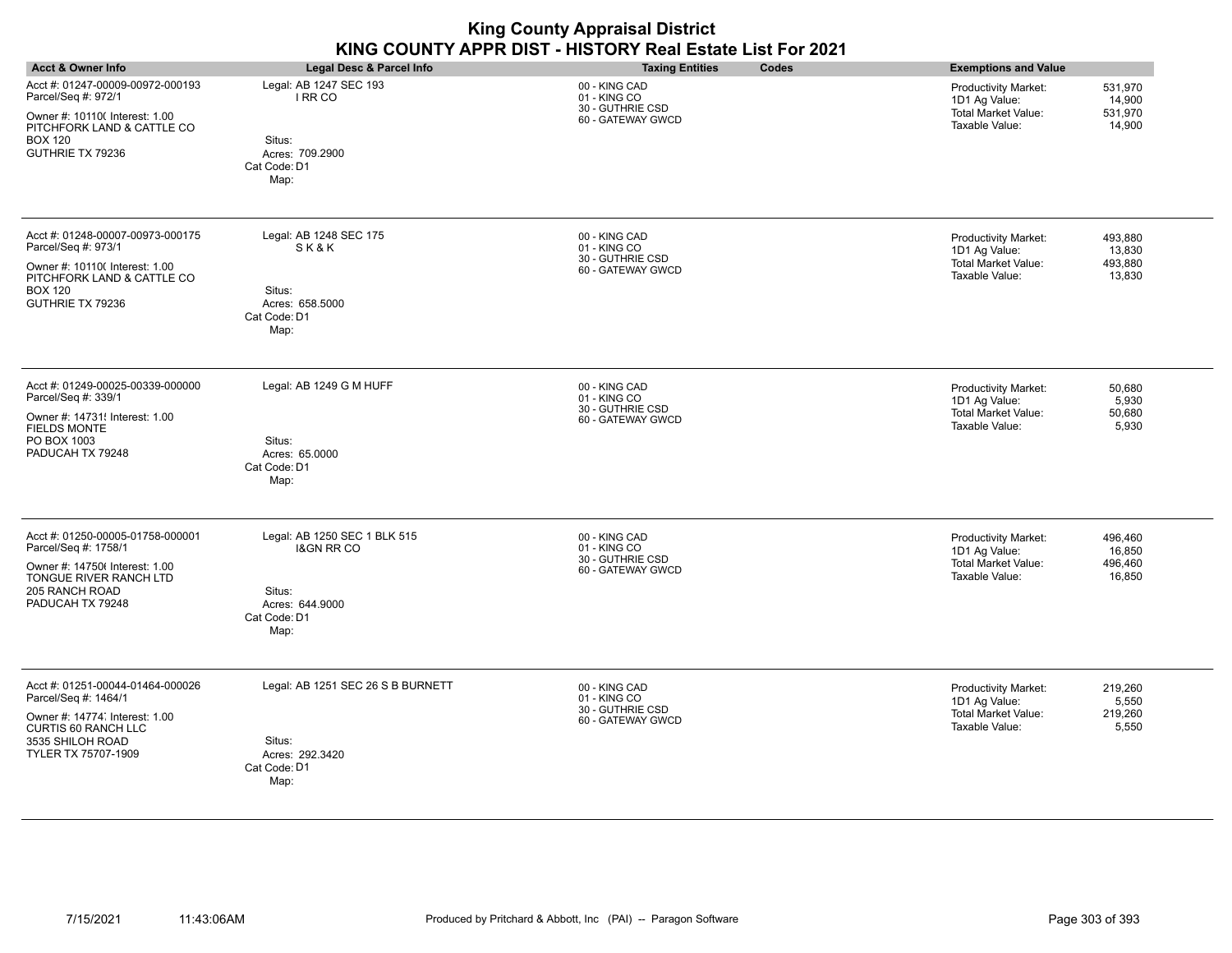| <b>Acct &amp; Owner Info</b>                                                                                                                                      | Legal Desc & Parcel Info                                                                                                                     | <b>Taxing Entities</b><br>Codes                                        |                 | <b>Exemptions and Value</b>                                                                  |                                      |
|-------------------------------------------------------------------------------------------------------------------------------------------------------------------|----------------------------------------------------------------------------------------------------------------------------------------------|------------------------------------------------------------------------|-----------------|----------------------------------------------------------------------------------------------|--------------------------------------|
| Acct #: 01252-00044-01465-000027<br>Parcel/Seq #: 1465/1<br>Owner #: 14774 Interest: 1.00<br>CURTIS 60 RANCH LLC<br>3535 SHILOH ROAD<br>TYLER TX 75707-1909       | Legal: AB 1252 SEC 27 S B BURNETT<br>Situs:<br>Acres: 134.0370<br>Cat Code: D1<br>Map:                                                       | 00 - KING CAD<br>01 - KING CO<br>30 - GUTHRIE CSD<br>60 - GATEWAY GWCD |                 | <b>Productivity Market:</b><br>1D1 Ag Value:<br><b>Total Market Value:</b><br>Taxable Value: | 100,530<br>2,550<br>100,530<br>2,550 |
| Acct #: 01252-00044-02334-000001<br>Parcel/Seq #: 2334/1<br>Owner #: 12770( Interest: 1.00<br>TIDMORE DORIS<br>7414 ELGIN AVE APT 13-H<br>LUBBOCK TX 79423        | Legal: HOMESTEAD ON AB 1252 SEC 27<br><b>S B BURNETT</b><br>Situs: 2453 E US HWY 82 GUTHRIE TX 79236<br>Acres: 5.3000<br>Cat Code: E<br>Map: | 00 - KING CAD<br>01 - KING CO<br>30 - GUTHRIE CSD<br>60 - GATEWAY GWCD | ** Homestead ** | Land Homesite:<br>Improvement Homesite:<br><b>Total Market Value:</b><br>Taxable Value:      | 4,240<br>9,000<br>13,240<br>13,240   |
| Acct #: 01252-00044-02355-000027<br>Parcel/Seq #: 2355/1<br>Owner #: 14781, Interest: 1.00<br>ROSS DUNCAN PROPERTIES LLC<br>P.O. BOX 647<br>ARTESIA NM 88221-0647 | Legal: AB 1252 SEC 27 S B BURNETT<br>Situs:<br>Acres: 218.2600<br>Cat Code: D1<br>Map:                                                       | 00 - KING CAD<br>01 - KING CO<br>30 - GUTHRIE CSD<br>60 - GATEWAY GWCD |                 | <b>Productivity Market:</b><br>1D1 Ag Value:<br><b>Total Market Value:</b><br>Taxable Value: | 163,700<br>4,150<br>163,700<br>4,150 |
| Acct #: 01252-00044-02373-000027<br>Parcel/Seq #: 2373/1<br>Owner #: 14758! Interest: 1.00<br>LA MANCHA INVESTMENTS LTD<br>PO Box 53126<br>LUBBOCK TX 79453       | Legal: AB 1252 SEC 27 S B BURNETT<br>Situs:<br>Acres: 105.8560<br>Cat Code: D1<br>Map:                                                       | 00 - KING CAD<br>01 - KING CO<br>30 - GUTHRIE CSD<br>60 - GATEWAY GWCD |                 | <b>Productivity Market:</b><br>1D1 Ag Value:<br><b>Total Market Value:</b><br>Taxable Value: | 79,390<br>2,220<br>79,390<br>2,220   |
| Acct #: 01253-00025-00349-000000<br>Parcel/Seq #: 349/1<br>Owner #: 14777! Interest: 1.00<br>BRIGMAN FRED & ANN LIVING TRUST<br>PO BOX 310<br>MAYPEARL TX 76064   | Legal: AB 1253 AB&M H P YOUNG<br>Situs:<br>Acres: 164,0000<br>Cat Code: D1<br>Map:                                                           | 00 - KING CAD<br>01 - KING CO<br>30 - GUTHRIE CSD<br>60 - GATEWAY GWCD |                 | <b>Productivity Market:</b><br>1D1 Ag Value:<br><b>Total Market Value:</b><br>Taxable Value: | 126,200<br>8,880<br>126,200<br>8,880 |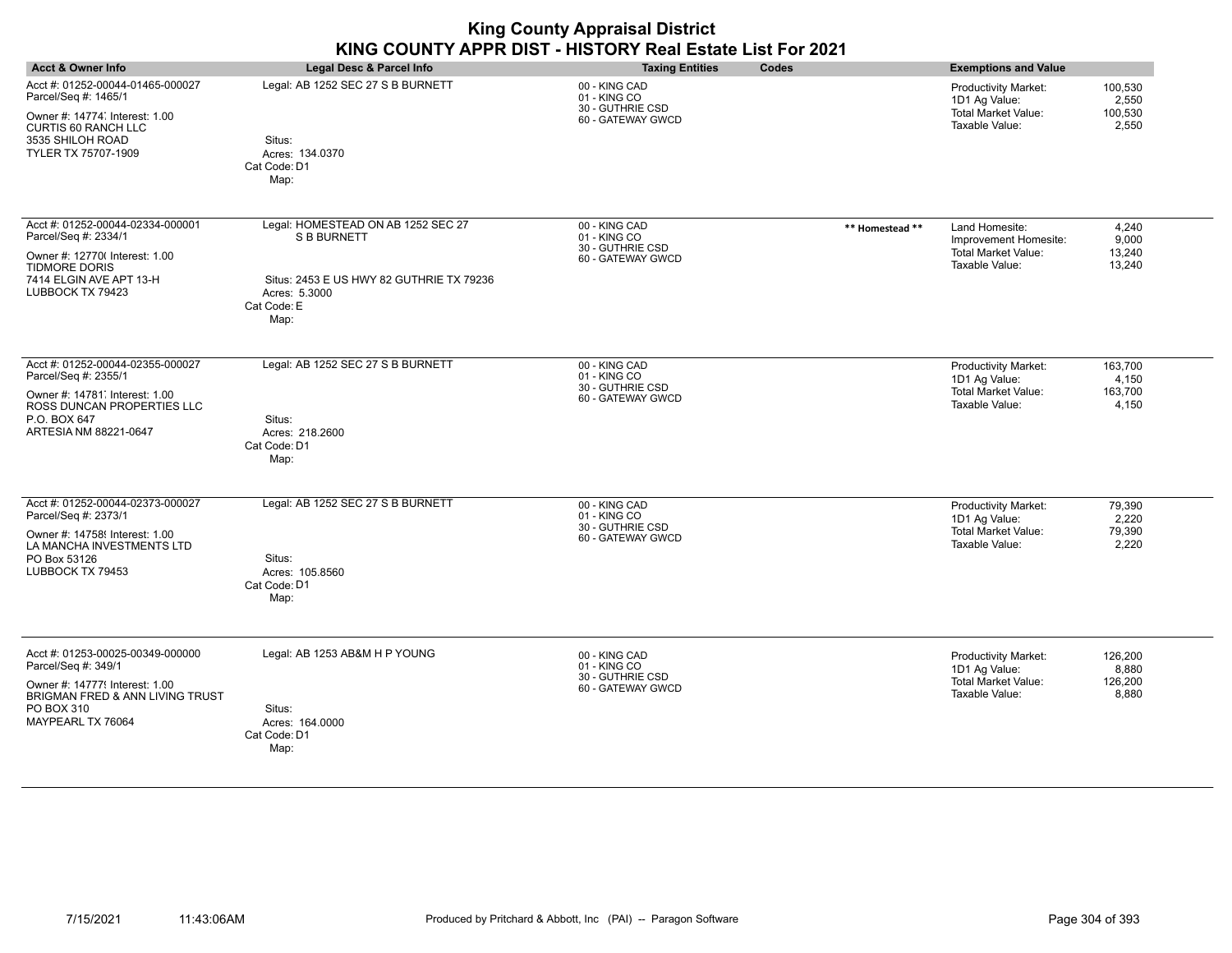| <b>Acct &amp; Owner Info</b>                                                                                                                                                                                                                                                                       | Legal Desc & Parcel Info                                                                                         | <b>Taxing Entities</b>                                                 | Codes | <b>Exemptions and Value</b>                                                           |                                      |
|----------------------------------------------------------------------------------------------------------------------------------------------------------------------------------------------------------------------------------------------------------------------------------------------------|------------------------------------------------------------------------------------------------------------------|------------------------------------------------------------------------|-------|---------------------------------------------------------------------------------------|--------------------------------------|
| Acct #: 01254-00021-01466-000030<br>Parcel/Seq #: 1466/1<br>Owner #: 11850( Interest: 1.00<br>FOUR SIXES LAND L.P.<br>A TEXAS LIMITED PARTNERSHIP<br>SUITE 1500, BURNETT PLAZA<br>801 CHERRY STREET- UNIT # 9<br>FORT WORTH TX 76102-6881<br>Agent: 300 - KIRKWOOD & DARBY INC                     | Legal: AB 1254<br><b>SEC 30</b><br><b>S B BURNETT</b><br>Situs:<br>Acres: 380.6000<br>Cat Code: D1<br>Map:       | 00 - KING CAD<br>01 - KING CO<br>30 - GUTHRIE CSD<br>60 - GATEWAY GWCD |       | <b>Productivity Market:</b><br>1D1 Ag Value:<br>Total Market Value:<br>Taxable Value: | 285,450<br>7,510<br>285,450<br>7,510 |
| MH Label/Serial:                                                                                                                                                                                                                                                                                   | MH Model:                                                                                                        |                                                                        |       |                                                                                       |                                      |
| Acct #: 01255-00035-01467-000031<br>Parcel/Seq #: 1467/1<br>Owner #: 11850( Interest: 1.00<br>FOUR SIXES LAND L.P.<br>A TEXAS LIMITED PARTNERSHIP<br>SUITE 1500, BURNETT PLAZA<br>801 CHERRY STREET- UNIT # 9<br>FORT WORTH TX 76102-6881                                                          | Legal: AB 1255<br><b>SEC 31</b><br><b>S B BURNETT</b><br>Situs:<br>Acres: 345.0000<br>Cat Code: D1<br>Map:       | 00 - KING CAD<br>01 - KING CO<br>30 - GUTHRIE CSD<br>60 - GATEWAY GWCD |       | Productivity Market:<br>1D1 Ag Value:<br><b>Total Market Value:</b><br>Taxable Value: | 258,750<br>6,560<br>258,750<br>6,560 |
| Agent: 300 - KIRKWOOD & DARBY INC<br>MH Label/Serial:                                                                                                                                                                                                                                              | MH Model:                                                                                                        |                                                                        |       |                                                                                       |                                      |
| Acct #: 01256-00035-01468-000032<br>Parcel/Seq #: 1468/1<br>Owner #: 11850( Interest: 1.00<br>FOUR SIXES LAND L.P.<br>A TEXAS LIMITED PARTNERSHIP<br>SUITE 1500, BURNETT PLAZA<br>801 CHERRY STREET- UNIT # 9<br>FORT WORTH TX 76102-6881<br>Agent: 300 - KIRKWOOD & DARBY INC<br>MH Label/Serial: | Legal: AB 1256<br>SEC 32<br><b>S B BURNETT</b><br>Situs:<br>Acres: 132.2000<br>Cat Code: D1<br>Map:<br>MH Model: | 00 - KING CAD<br>01 - KING CO<br>30 - GUTHRIE CSD<br>60 - GATEWAY GWCD |       | Productivity Market:<br>1D1 Ag Value:<br><b>Total Market Value:</b><br>Taxable Value: | 99,150<br>2,590<br>99,150<br>2,590   |
| Acct #: 01257-00033-01469-000000<br>Parcel/Seq #: 1469/1<br>Owner #: 11850( Interest: 1.00<br>FOUR SIXES LAND L.P.<br>A TEXAS LIMITED PARTNERSHIP<br>SUITE 1500, BURNETT PLAZA<br>801 CHERRY STREET- UNIT # 9<br>FORT WORTH TX 76102-6881<br>Agent: 300 - KIRKWOOD & DARBY INC<br>MH Label/Serial: | Legal: AB 1257<br><b>S B BURNETT</b><br>Situs:<br>Acres: 170.0000<br>Cat Code: D1<br>Map:<br>MH Model:           | 00 - KING CAD<br>01 - KING CO<br>30 - GUTHRIE CSD<br>60 - GATEWAY GWCD |       | <b>Productivity Market:</b><br>1D1 Ag Value:<br>Total Market Value:<br>Taxable Value: | 123,260<br>2,430<br>123,260<br>2,430 |
| Acct #: 01258-00021-01470-000000<br>Parcel/Seq #: 1470/1<br>Owner #: 11850( Interest: 1.00<br>FOUR SIXES LAND L.P.<br>A TEXAS LIMITED PARTNERSHIP<br>SUITE 1500, BURNETT PLAZA<br>801 CHERRY STREET- UNIT # 9<br>FORT WORTH TX 76102-6881<br>Agent: 300 - KIRKWOOD & DARBY INC<br>MH Label/Serial: | Legal: AB 1258<br><b>S B BURNETT</b><br>Situs:<br>Acres: 94.0000<br>Cat Code: D1<br>Map:<br>MH Model:            | 00 - KING CAD<br>01 - KING CO<br>30 - GUTHRIE CSD<br>60 - GATEWAY GWCD |       | <b>Productivity Market:</b><br>1D1 Ag Value:<br>Total Market Value:<br>Taxable Value: | 70,500<br>1,900<br>70,500<br>1,900   |

 $\overline{\phantom{a}}$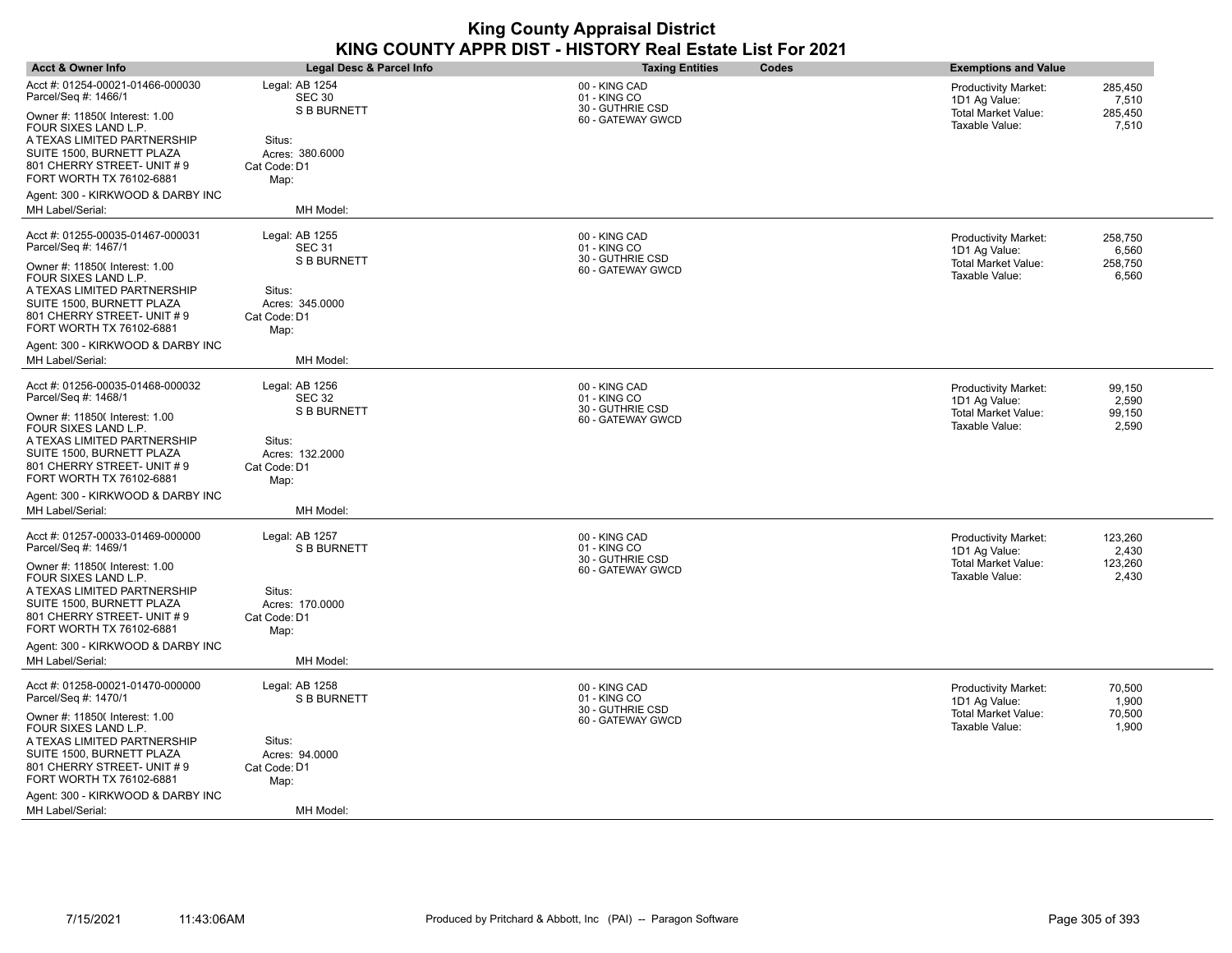| <b>Acct &amp; Owner Info</b>                                                                                                                                                                                                                                                                      | Legal Desc & Parcel Info                                                                               | <b>Taxing Entities</b><br>Codes                                        | <b>Exemptions and Value</b>                                                                                                   |
|---------------------------------------------------------------------------------------------------------------------------------------------------------------------------------------------------------------------------------------------------------------------------------------------------|--------------------------------------------------------------------------------------------------------|------------------------------------------------------------------------|-------------------------------------------------------------------------------------------------------------------------------|
| Acct #: 01259-00042-01471-000000<br>Parcel/Seq #: 1471/1<br>Owner #: 14765' Interest: 1.00<br>SPANISH BIT RANCH LLC<br>6003 WARM MIST LANE<br>DALLAS TX 75248                                                                                                                                     | Legal: AB 1259 S B BURNETT<br>Situs:<br>Acres: 33.3160<br>Cat Code: D1<br>Map:                         | 00 - KING CAD<br>01 - KING CO<br>30 - GUTHRIE CSD<br>60 - GATEWAY GWCD | Productivity Market:<br>24,990<br>1D1 Ag Value:<br>700<br>24,990<br><b>Total Market Value:</b><br>Taxable Value:<br>700       |
| Acct #: 01260-00031-01472-000000<br>Parcel/Seq #: 1472/1<br>Owner #: 11850( Interest: 1.00<br>FOUR SIXES LAND L.P.<br>A TEXAS LIMITED PARTNERSHIP<br>SUITE 1500, BURNETT PLAZA<br>801 CHERRY STREET- UNIT #9<br>FORT WORTH TX 76102-6881<br>Agent: 300 - KIRKWOOD & DARBY INC<br>MH Label/Serial: | Legal: AB 1260<br><b>S B BURNETT</b><br>Situs:<br>Acres: 383.0000<br>Cat Code: D1<br>Map:<br>MH Model: | 00 - KING CAD<br>01 - KING CO<br>30 - GUTHRIE CSD<br>60 - GATEWAY GWCD | 287,250<br>Productivity Market:<br>7,280<br>1D1 Ag Value:<br><b>Total Market Value:</b><br>287,250<br>Taxable Value:<br>7,280 |
| Acct #: 01261-00035-01473-000000<br>Parcel/Seq #: 1473/1<br>Owner #: 11850( Interest: 1.00<br>FOUR SIXES LAND L.P.<br>A TEXAS LIMITED PARTNERSHIP<br>SUITE 1500, BURNETT PLAZA<br>801 CHERRY STREET- UNIT #9<br>FORT WORTH TX 76102-6881<br>Agent: 300 - KIRKWOOD & DARBY INC<br>MH Label/Serial: | Legal: AB 1261<br><b>S B BURNETT</b><br>Situs:<br>Acres: 83.0000<br>Cat Code: D1<br>Map:<br>MH Model:  | 00 - KING CAD<br>01 - KING CO<br>30 - GUTHRIE CSD<br>60 - GATEWAY GWCD | 62,250<br>Productivity Market:<br>1D1 Ag Value:<br>1,740<br><b>Total Market Value:</b><br>62,250<br>Taxable Value:<br>1,740   |
| Acct #: 01262-00023-01474-000000<br>Parcel/Seq #: 1474/1<br>Owner #: 11850( Interest: 1.00<br>FOUR SIXES LAND L.P.<br>A TEXAS LIMITED PARTNERSHIP<br>SUITE 1500, BURNETT PLAZA<br>801 CHERRY STREET- UNIT #9<br>FORT WORTH TX 76102-6881<br>Agent: 300 - KIRKWOOD & DARBY INC<br>MH Label/Serial: | Legal: AB 1262<br>S B BURNETT<br>Situs:<br>Acres: 27.0000<br>Cat Code: D1<br>Map:<br>MH Model:         | 00 - KING CAD<br>01 - KING CO<br>30 - GUTHRIE CSD<br>60 - GATEWAY GWCD | 20,250<br>Productivity Market:<br>570<br>1D1 Ag Value:<br><b>Total Market Value:</b><br>20,250<br>Taxable Value:<br>570       |
| Acct #: 01263-00021-01475-000000<br>Parcel/Seq #: 1475/1<br>Owner #: 11850( Interest: 1.00<br>FOUR SIXES LAND L.P.<br>A TEXAS LIMITED PARTNERSHIP<br>SUITE 1500, BURNETT PLAZA<br>801 CHERRY STREET- UNIT #9<br>FORT WORTH TX 76102-6881<br>Agent: 300 - KIRKWOOD & DARBY INC<br>MH Label/Serial: | Legal: AB 1263<br><b>S B BURNETT</b><br>Situs:<br>Acres: 219.0000<br>Cat Code: D1<br>Map:<br>MH Model: | 00 - KING CAD<br>01 - KING CO<br>30 - GUTHRIE CSD<br>60 - GATEWAY GWCD | 164,250<br>Productivity Market:<br>1D1 Ag Value:<br>4,600<br><b>Total Market Value:</b><br>164,250<br>Taxable Value:<br>4,600 |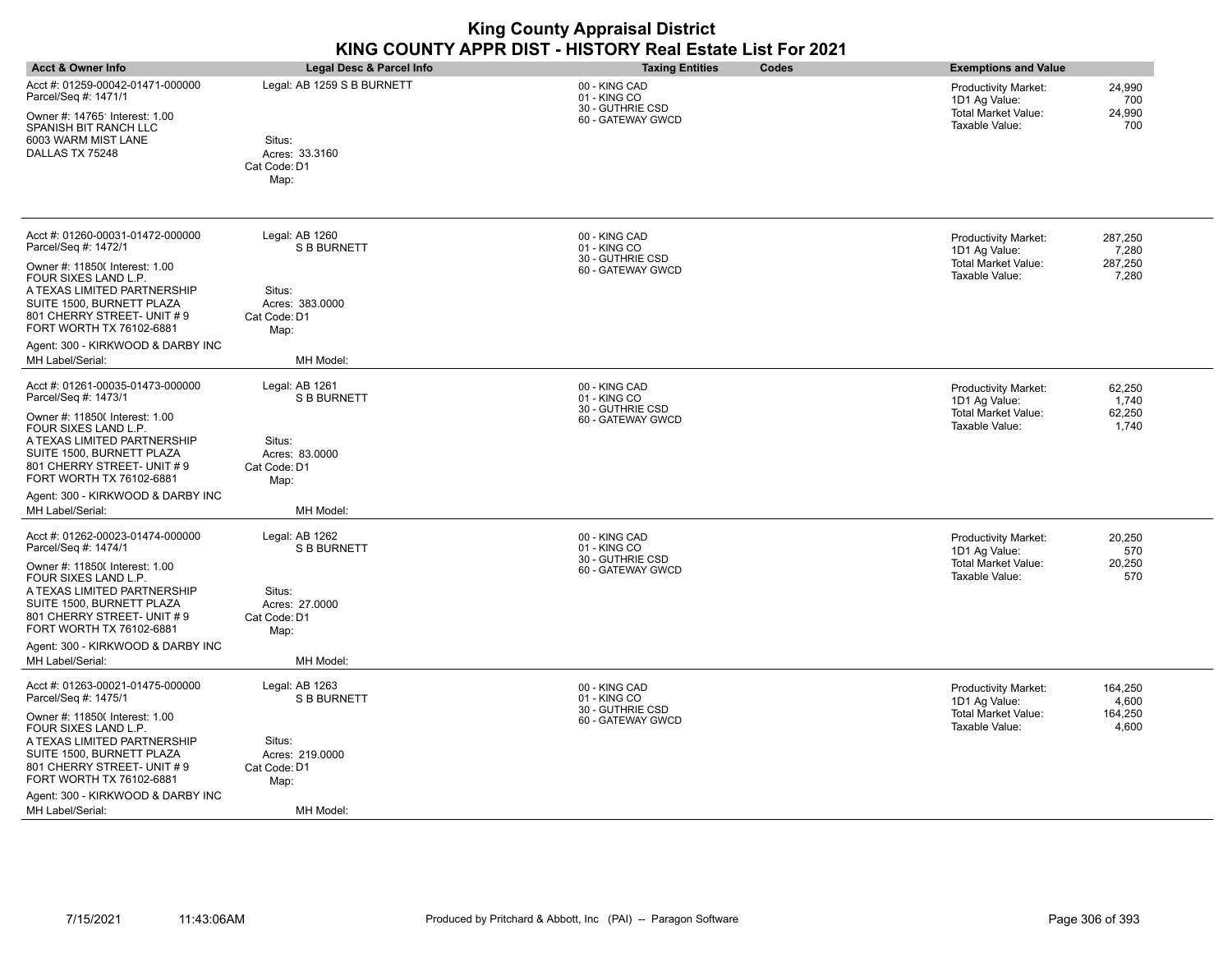| <b>Acct &amp; Owner Info</b>                                                                                                                                                                                                                                                                      | Legal Desc & Parcel Info                                                                                                                                | <b>Taxing Entities</b><br>Codes                                        | <b>Exemptions and Value</b>                                                                                                                                                                                                                       |
|---------------------------------------------------------------------------------------------------------------------------------------------------------------------------------------------------------------------------------------------------------------------------------------------------|---------------------------------------------------------------------------------------------------------------------------------------------------------|------------------------------------------------------------------------|---------------------------------------------------------------------------------------------------------------------------------------------------------------------------------------------------------------------------------------------------|
| Acct #: 01264-00011-01476-000000<br>Parcel/Seq #: 1476/1<br>Owner #: 118500 Interest: 1.00<br>FOUR SIXES LAND L.P.<br>A TEXAS LIMITED PARTNERSHIP<br>SUITE 1500, BURNETT PLAZA<br>801 CHERRY STREET- UNIT #9<br>FORT WORTH TX 76102-6881<br>Agent: 300 - KIRKWOOD & DARBY INC<br>MH Label/Serial: | Legal: AB 1264<br><b>S B BURNETT</b><br>Situs:<br>Acres: 61.5000<br>Cat Code: D1<br>Map:<br>MH Model:                                                   | 00 - KING CAD<br>01 - KING CO<br>30 - GUTHRIE CSD<br>60 - GATEWAY GWCD | 46,130<br><b>Productivity Market:</b><br>1D1 Ag Value:<br>1,170<br><b>Total Market Value:</b><br>46,130<br>Taxable Value:<br>1,170                                                                                                                |
| Acct #: 01265-00005-02144-000000<br>Parcel/Seq #: 2144/1<br>Owner #: 14729, Interest: 1.00<br><b>BRADY STEPHEN</b><br>215 FM 2569<br>PADUCAH TX 79248                                                                                                                                             | Legal: AB 1265 J H GIBSON W/2 SW/4<br>C H SAYERS<br>Situs:<br>Acres: 80.0000<br>Cat Code: D1<br>Map:                                                    | 00 - KING CAD<br>01 - KING CO<br>30 - GUTHRIE CSD<br>60 - GATEWAY GWCD | 60,900<br><b>Productivity Market:</b><br>1D1 Ag Value:<br>5,180<br><b>Total Market Value:</b><br>60,900<br>Taxable Value:<br>5,180                                                                                                                |
| Acct #: 01266-00017-00748-000136<br>Parcel/Seq #: 748/1<br>Owner #: 14777, Interest: 0.50<br>ANGELA LTD<br>2011 SOUTH COUNTY RD 1120<br>MIDLAND TX 79706                                                                                                                                          | Legal: O S ALLS<br>O S ALLS<br>Situs:<br>Acres: 220.5500<br>Cat Code: D1<br>Map:                                                                        | 00 - KING CAD<br>01 - KING CO<br>30 - GUTHRIE CSD<br>60 - GATEWAY GWCD | 165,420<br>Productivity Market:<br>1D1 Ag Value:<br>4,190<br><b>Total Market Value:</b><br>165,420<br>Taxable Value:<br>4,190                                                                                                                     |
| Acct #: 01266-00017-00748-000136<br>Parcel/Seq #: 748/2<br>Owner #: 14767 Interest: 0.50<br><b>WAYLAND LTD</b><br>PO BOX 116<br>STERLING CITY TX 76951                                                                                                                                            | Legal: O S ALLS<br>O S ALLS<br>Situs:<br>Acres: 220.5500<br>Cat Code: D1<br>Map:                                                                        | 00 - KING CAD<br>01 - KING CO<br>30 - GUTHRIE CSD<br>60 - GATEWAY GWCD | 165,420<br><b>Productivity Market:</b><br>4,190<br>1D1 Ag Value:<br><b>Total Market Value:</b><br>165,420<br>Taxable Value:<br>4,190                                                                                                              |
| Acct #: 01267-00007-01125-000000<br>Parcel/Seq #: 1125/1<br>Owner #: 14764( Interest: 1.00<br>OLIVER TERRY AND WIFE LINDA<br>601 CR 101<br>PADUCAH TX 79248                                                                                                                                       | Legal: IMPROVEMENT ON AB 1267<br><b>MM PARKER</b><br><b>SEC 178</b><br>Situs: 125 CR 106 DUMONT TX 79232<br>Acres: 15,0000<br>Cat Code: D1 E D2<br>Map: | 00 - KING CAD<br>01 - KING CO<br>30 - GUTHRIE CSD<br>60 - GATEWAY GWCD | 800<br>Land Homesite:<br>** Homestead **<br>Improvement Homesite:<br>26,560<br>12,250<br>Improvement NonHomesite:<br>Productivity Market:<br>11,480<br>1D1 Ag Value:<br>1,720<br><b>Total Market Value:</b><br>51,090<br>Taxable Value:<br>41,330 |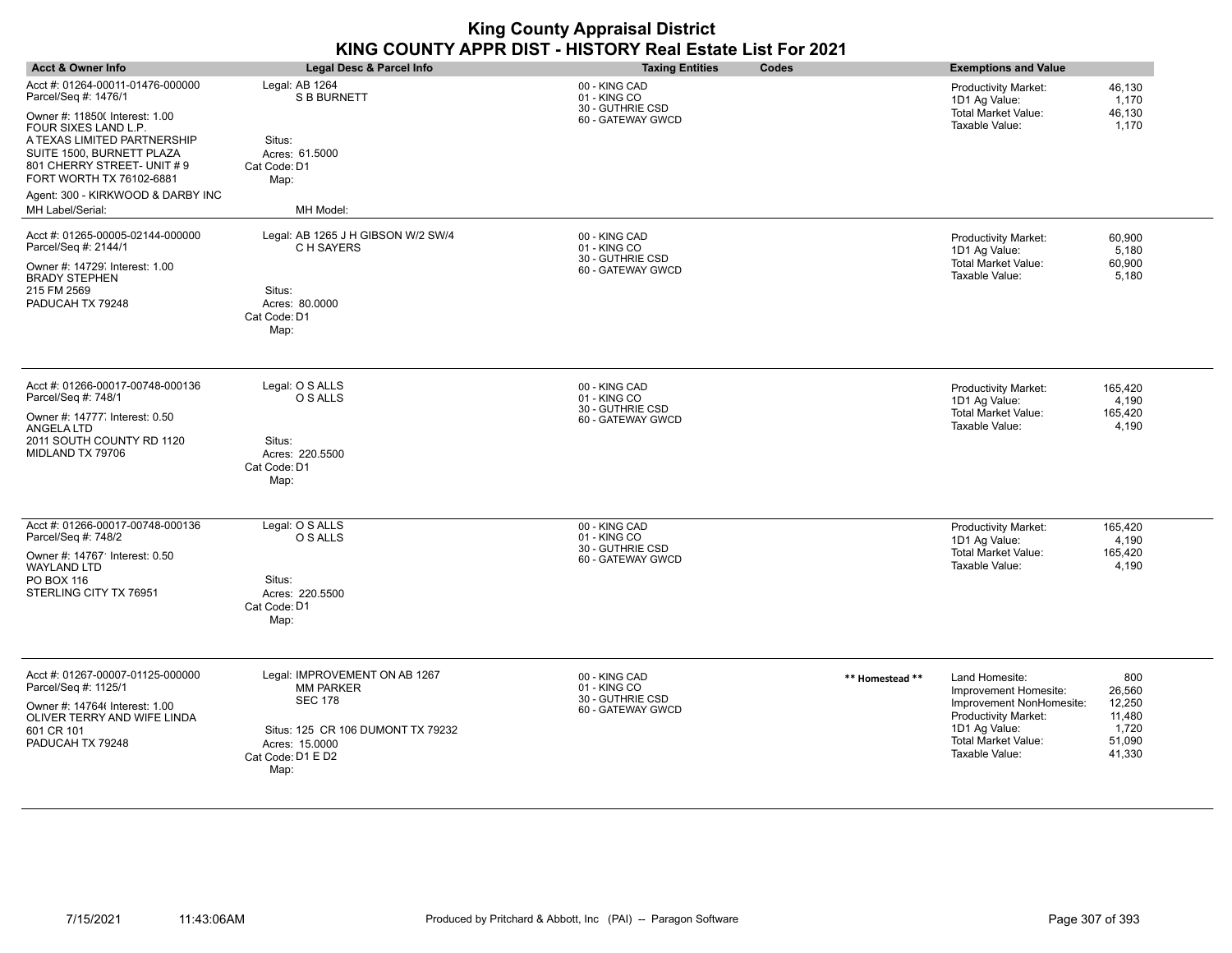|                                                                                                                                       |                                                            | <b>King County Appraisal District</b><br>KING COUNTY APPR DIST - HISTORY Real Estate List For 2021 |                                                                                                                                    |
|---------------------------------------------------------------------------------------------------------------------------------------|------------------------------------------------------------|----------------------------------------------------------------------------------------------------|------------------------------------------------------------------------------------------------------------------------------------|
| <b>Acct &amp; Owner Info</b>                                                                                                          | Legal Desc & Parcel Info                                   | <b>Taxing Entities</b><br>Codes                                                                    | <b>Exemptions and Value</b>                                                                                                        |
| Acct #: 01267-00007-02123-000178<br>Parcel/Seq #: 2123/1<br>Owner #: 147744 Interest: 1.00<br><b>CARPENTER JOHN CLINT &amp; PENNY</b> | Legal: AB 1267 SEC 178 BS&F<br><b>M M PARKER</b>           | 00 - KING CAD<br>01 - KING CO<br>30 - GUTHRIE CSD<br>60 - GATEWAY GWCD                             | 43,580<br><b>Productivity Market:</b><br>1D1 Ag Value:<br>1,100<br><b>Total Market Value:</b><br>43,580<br>Taxable Value:<br>1,100 |
| MARIE<br><b>PO BOX 25</b><br>SLATON TX 79364                                                                                          | Situs:<br>Acres: 58.1000<br>Cat Code: D1<br>Map:           |                                                                                                    |                                                                                                                                    |
| Acct #: 01267-00007-02530-000178<br>Parcel/Seq #: 2530/1                                                                              | Legal: AB 1267 SEC 178 BS&F                                | 00 - KING CAD<br>01 - KING CO<br>30 - GUTHRIE CSD                                                  | <b>Productivity Market:</b><br>24,650<br>1D1 Ag Value:<br>2,160                                                                    |
| Owner #: 14764( Interest: 1.00<br>OLIVER TERRY AND WIFE LINDA                                                                         |                                                            | 60 - GATEWAY GWCD                                                                                  | <b>Total Market Value:</b><br>24,650<br>Taxable Value:<br>2,160                                                                    |
| 601 CR 101<br>PADUCAH TX 79248                                                                                                        | Situs:<br>Acres: 31.8000<br>Cat Code: D1<br>Map:           |                                                                                                    |                                                                                                                                    |
| Acct #: 01268-00017-01799-000104<br>Parcel/Seq #: 1799/1                                                                              | Legal: AB 1268 SEC 104 BLK F H&TC<br><b>JOHN HUMPHREYS</b> | 00 - KING CAD<br>01 - KING CO<br>30 - GUTHRIE CSD                                                  | Productivity Market:<br>81,750<br>2,290<br>1D1 Ag Value:                                                                           |
| Owner #: 13510( Interest: 1.00<br>WILSON MARY LOIS AND BILL<br><b>FAMILY LTD</b><br>DRAWER M-360<br>SNYDER TX 79550-0360              | Situs:<br>Acres: 109.0000<br>Cat Code: D1<br>Map:          | 60 - GATEWAY GWCD                                                                                  | <b>Total Market Value:</b><br>81,750<br>Taxable Value:<br>2,290                                                                    |
| Acct #: 01269-00037-01800-000084<br>Parcel/Seq #: 1800/1                                                                              | Legal: AB 1269 SEC 84 BLK F H&TC<br>F E LANIER             | 00 - KING CAD<br>01 - KING CO                                                                      | 60,750<br><b>Productivity Market:</b><br>1D1 Ag Value:<br>1,700                                                                    |
| Owner #: 13510( Interest: 1.00<br>WILSON MARY LOIS AND BILL<br><b>FAMILY LTD</b>                                                      | Situs:                                                     | 30 - GUTHRIE CSD<br>60 - GATEWAY GWCD                                                              | <b>Total Market Value:</b><br>60,750<br>Taxable Value:<br>1,700                                                                    |
| DRAWER M-360<br>SNYDER TX 79550-0360                                                                                                  | Acres: 81.0000<br>Cat Code: D1<br>Map:                     |                                                                                                    |                                                                                                                                    |
| Acct #: 01270-00017-01801-000104<br>Parcel/Seq #: 1801/1                                                                              | Legal: AB 1270 SEC 104 BLK F H&TC<br>W M MCGINTY           | 00 - KING CAD<br>01 - KING CO<br>30 - GUTHRIE CSD                                                  | 81,750<br><b>Productivity Market:</b><br>1D1 Ag Value:<br>2,290                                                                    |
| Owner #: 13510( Interest: 1.00<br>WILSON MARY LOIS AND BILL<br><b>FAMILY LTD</b><br>DRAWER M-360                                      | Situs:<br>Acres: 109.0000                                  | 60 - GATEWAY GWCD                                                                                  | <b>Total Market Value:</b><br>81,750<br>Taxable Value:<br>2,290                                                                    |
| SNYDER TX 79550-0360                                                                                                                  | Cat Code: D1<br>Map:                                       |                                                                                                    |                                                                                                                                    |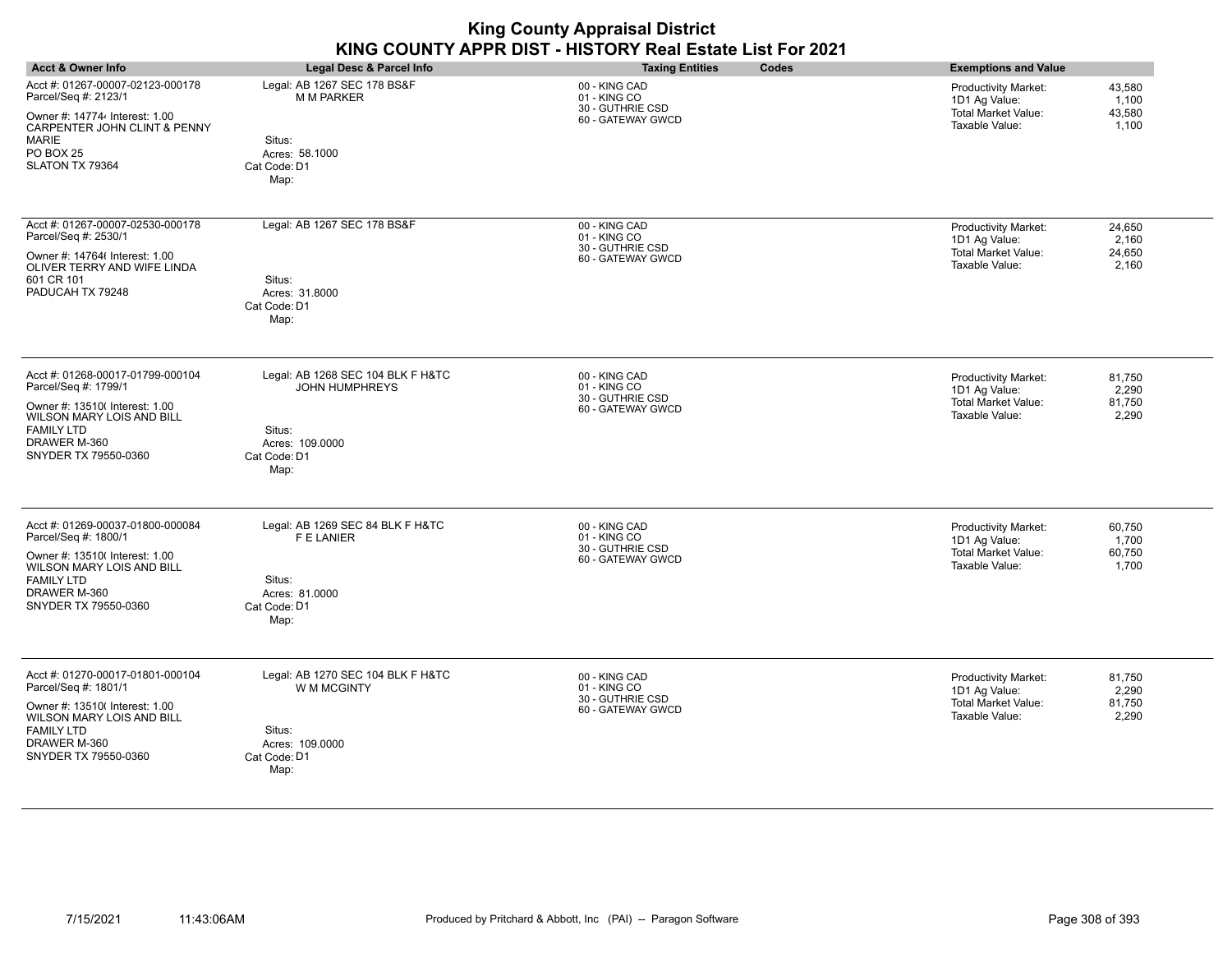|                                                                                                                                                                    |                                                                                                 | <b>King County Appraisal District</b><br>KING COUNTY APPR DIST - HISTORY Real Estate List For 2021 |                                                                                                                                        |
|--------------------------------------------------------------------------------------------------------------------------------------------------------------------|-------------------------------------------------------------------------------------------------|----------------------------------------------------------------------------------------------------|----------------------------------------------------------------------------------------------------------------------------------------|
| <b>Acct &amp; Owner Info</b>                                                                                                                                       | <b>Legal Desc &amp; Parcel Info</b>                                                             | <b>Taxing Entities</b><br>Codes                                                                    | <b>Exemptions and Value</b>                                                                                                            |
| Acct #: 01271-00011-00974-000019<br>Parcel/Seq #: 974/1<br>Owner #: 10110( Interest: 1.00<br>PITCHFORK LAND & CATTLE CO<br><b>BOX 120</b><br>GUTHRIE TX 79236      | Legal: AB 1271 SEC 19<br><b>TATHOMPSON</b><br>Situs:<br>Acres: 611.1000<br>Cat Code: D1<br>Map: | 00 - KING CAD<br>01 - KING CO<br>30 - GUTHRIE CSD<br>60 - GATEWAY GWCD                             | 457,490<br><b>Productivity Market:</b><br>1D1 Ag Value:<br>12,710<br><b>Total Market Value:</b><br>457,490<br>Taxable Value:<br>12,710 |
| Acct #: 01272-00007-00975-000009<br>Parcel/Seq #: 975/1<br>Owner #: 101100 Interest: 1.00<br>PITCHFORK LAND & CATTLE CO<br><b>BOX 120</b><br>GUTHRIE TX 79236      | Legal: AB 1272 SEC 9<br><b>SAM LAZARUS</b><br>Situs:<br>Acres: 65.0000<br>Cat Code: D1<br>Map:  | 00 - KING CAD<br>01 - KING CO<br>30 - GUTHRIE CSD<br>60 - GATEWAY GWCD                             | 48.750<br>Productivity Market:<br>1D1 Ag Value:<br>1,370<br><b>Total Market Value:</b><br>48,750<br>Taxable Value:<br>1,370            |
| Acct #: 01273-00007-00976-000008<br>Parcel/Seq #: 976/1<br>Owner #: 10110( Interest: 1.00<br>PITCHFORK LAND & CATTLE CO<br><b>BOX 120</b><br>GUTHRIE TX 79236      | Legal: AB 1273 SEC 8<br><b>SAM LAZARUS</b><br>Situs:<br>Acres: 65.0000<br>Cat Code: D1<br>Map:  | 00 - KING CAD<br>01 - KING CO<br>30 - GUTHRIE CSD<br>60 - GATEWAY GWCD                             | <b>Productivity Market:</b><br>48,750<br>1,370<br>1D1 Ag Value:<br><b>Total Market Value:</b><br>48,750<br>Taxable Value:<br>1,370     |
| Acct #: 01274-00009-00977-000007<br>Parcel/Seq #: 977/1<br>Owner #: 10110( Interest: 1.00<br>PITCHFORK LAND & CATTLE CO<br><b>BOX 120</b><br>GUTHRIE TX 79236      | Legal: AB 1274 SEC 7<br><b>SAM LAZARUS</b><br>Situs:<br>Acres: 65.0000<br>Cat Code: D1<br>Map:  | 00 - KING CAD<br>01 - KING CO<br>30 - GUTHRIE CSD<br>60 - GATEWAY GWCD                             | <b>Productivity Market:</b><br>48,750<br>1,370<br>1D1 Ag Value:<br><b>Total Market Value:</b><br>48,750<br>Taxable Value:<br>1,370     |
| Acct #: 01275-00005-01004-000000<br>Parcel/Seq #: 1004/1<br>Owner #: 14755 Interest: 1.00<br>ROBERTSON ROGERS GUYLENE<br>248 WOODSY HOLW<br>GOODRICH TX 77335-7971 | Legal: AB 1275 A P HOLLAR<br>Situs:<br>Acres: 3.0000<br>Cat Code: D1<br>Map:                    | 00 - KING CAD<br>01 - KING CO<br>30 - GUTHRIE CSD<br>60 - GATEWAY GWCD                             | <b>Productivity Market:</b><br>2,250<br>1D1 Ag Value:<br>150<br><b>Total Market Value:</b><br>2,250<br>Taxable Value:<br>150           |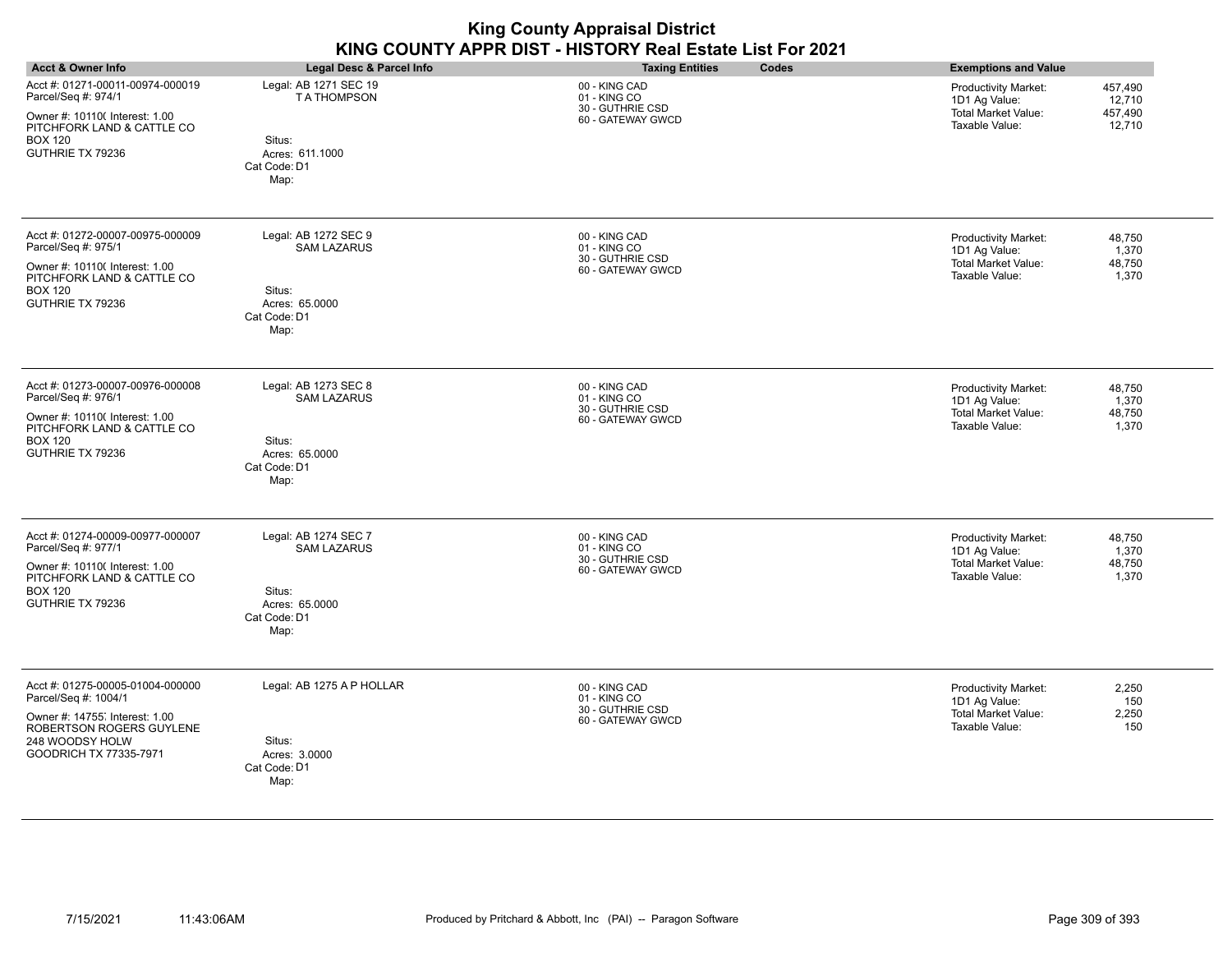| <b>Acct &amp; Owner Info</b>                                                                                                                                        | <b>Legal Desc &amp; Parcel Info</b>                                                                                | <b>Taxing Entities</b>                                                 | Codes | <b>Exemptions and Value</b>                                                                  |                                    |
|---------------------------------------------------------------------------------------------------------------------------------------------------------------------|--------------------------------------------------------------------------------------------------------------------|------------------------------------------------------------------------|-------|----------------------------------------------------------------------------------------------|------------------------------------|
| Acct #: 01275-00005-01118-000001<br>Parcel/Seq #: 1118/4<br>Owner #: 14776! Interest: 0.25<br><b>MARTIN SMITH SUMMER</b><br>6408 ROUGH RD<br>CLEBURNE TX 76031-0972 | Legal: AB 1275<br>A P HOLLAR<br>Situs: 301 LASATER STREET GUTHRIE TX 79236<br>Acres: 0.2500<br>Cat Code: E<br>Map: | 00 - KING CAD<br>01 - KING CO<br>30 - GUTHRIE CSD<br>60 - GATEWAY GWCD |       | Land Homesite:<br>Improvement Homesite:<br><b>Total Market Value:</b><br>Taxable Value:      | 150<br>240<br>390<br>390           |
| Acct #: 01275-00005-01118-000001<br>Parcel/Seq #: 1118/3<br>Owner #: 147764 Interest: 0.25<br>PERSALL SMITH JANELLE<br>2395 HARRISON ST<br>BEAUMONT TX 77702-1752   | Legal: AB 1275<br>A P HOLLAR<br>Situs: 301 LASATER STREET GUTHRIE TX 79236<br>Acres: 0.2500<br>Cat Code: E<br>Map: | 00 - KING CAD<br>01 - KING CO<br>30 - GUTHRIE CSD<br>60 - GATEWAY GWCD |       | Land Homesite:<br>Improvement Homesite:<br><b>Total Market Value:</b><br>Taxable Value:      | 150<br>240<br>390<br>390           |
| Acct #: 01275-00005-01118-000001<br>Parcel/Seq #: 1118/1<br>Owner #: 14776; Interest: 0.25<br>SMITH MARK D<br>7203 61ST STREET<br>LUBBOCK TX 79407                  | Legal: AB 1275<br>A P HOLLAR<br>Situs: 301 LASATER STREET GUTHRIE TX 79236<br>Acres: 0.2500<br>Cat Code: E<br>Map: | 00 - KING CAD<br>01 - KING CO<br>30 - GUTHRIE CSD<br>60 - GATEWAY GWCD |       | Land Homesite:<br>Improvement Homesite:<br><b>Total Market Value:</b><br>Taxable Value:      | 150<br>240<br>390<br>390           |
| Acct #: 01275-00005-01118-000001<br>Parcel/Seq #: 1118/2<br>Owner #: 14776; Interest: 0.25<br>SMITH TODD J<br>163 CR 112<br>PADUCAH TX 79248                        | Legal: AB 1275<br>A P HOLLAR<br>Situs: 301 LASATER STREET GUTHRIE TX 79236<br>Acres: 0.2500<br>Cat Code: E<br>Map: | 00 - KING CAD<br>01 - KING CO<br>30 - GUTHRIE CSD<br>60 - GATEWAY GWCD |       | Land Homesite:<br>Improvement Homesite:<br><b>Total Market Value:</b><br>Taxable Value:      | 150<br>240<br>390<br>390           |
| Acct #: 01275-00005-01992-000000<br>Parcel/Seq #: 1992/1<br>Owner #: 67600 Interest: 1.00<br>HURT JAY REX AND SHIRLEY<br><b>BOX 93</b><br>GUTHRIE TX 79236-0093     | Legal: AB 1275 A P HOLLAR<br>Situs:<br>Acres: 42,5000<br>Cat Code: D1<br>Map:                                      | 00 - KING CAD<br>01 - KING CO<br>30 - GUTHRIE CSD<br>60 - GATEWAY GWCD |       | <b>Productivity Market:</b><br>1D1 Ag Value:<br><b>Total Market Value:</b><br>Taxable Value: | 33,410<br>3,180<br>33,410<br>3,180 |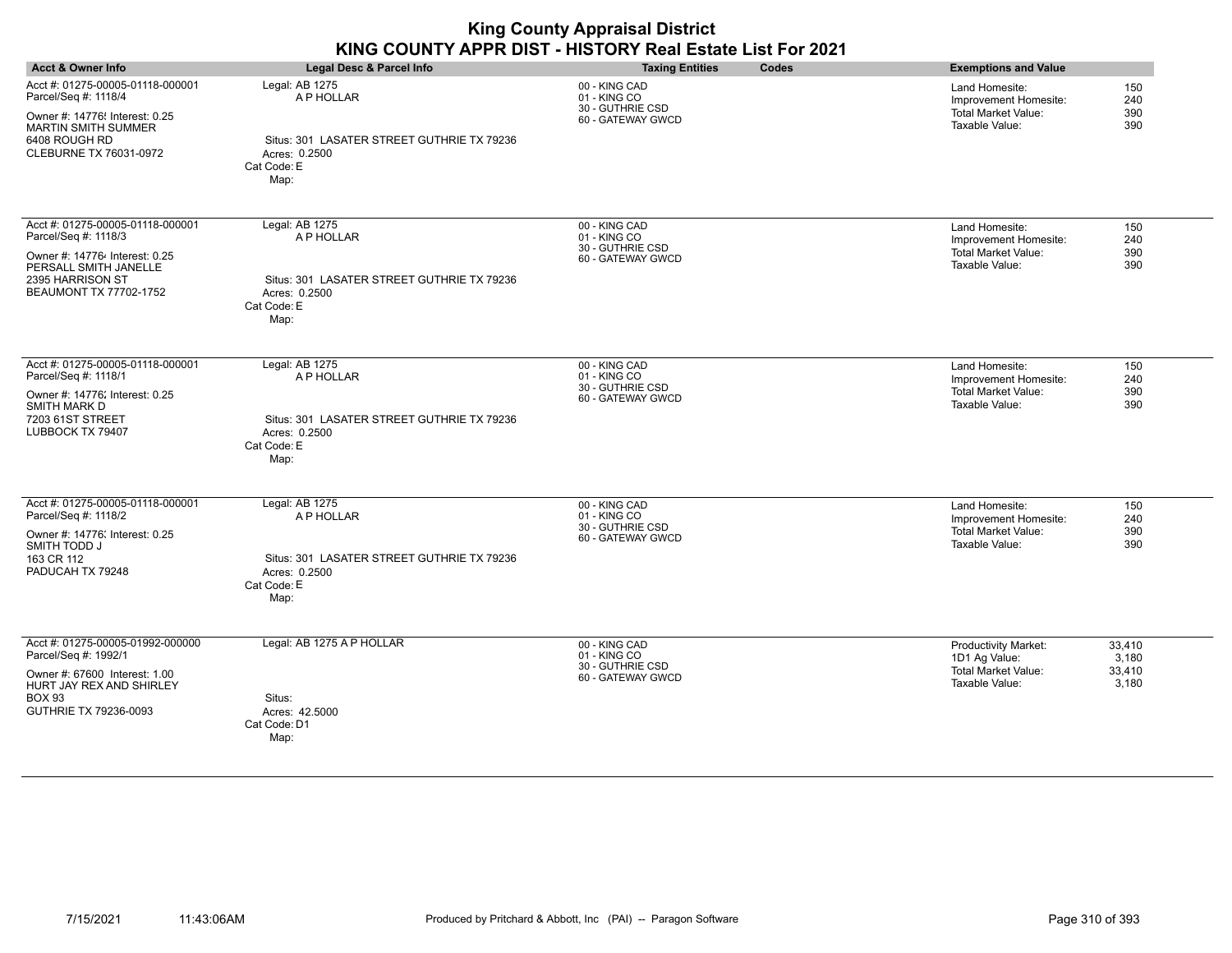| <b>Acct &amp; Owner Info</b>                                                                                                                                                                | Legal Desc & Parcel Info                                                                     | <b>Taxing Entities</b><br>Codes                                        | <b>Exemptions and Value</b>                                                                                                        |
|---------------------------------------------------------------------------------------------------------------------------------------------------------------------------------------------|----------------------------------------------------------------------------------------------|------------------------------------------------------------------------|------------------------------------------------------------------------------------------------------------------------------------|
| Acct #: 01277-00037-01802-000084<br>Parcel/Seq #: 1802/1<br>Owner #: 13510( Interest: 1.00<br><b>WILSON MARY LOIS AND BILL</b><br><b>FAMILY LTD</b><br>DRAWER M-360<br>SNYDER TX 79550-0360 | Legal: AB 1277 SEC 84 BLK F H&TC<br>Situs:<br>Acres: 8.0000<br>Cat Code: D1<br>Map:          | 00 - KING CAD<br>01 - KING CO<br>30 - GUTHRIE CSD<br>60 - GATEWAY GWCD | <b>Productivity Market:</b><br>6,000<br>1D1 Ag Value:<br>170<br><b>Total Market Value:</b><br>6,000<br>Taxable Value:<br>170       |
| Acct #: 01278-00013-01714-000184<br>Parcel/Seq #: 1714/1<br>Owner #: 12210( Interest: 1.00<br>SPRINGER FAMILY RANCHES LP<br>PO BOX 280<br>ASPERMONT TX 79502                                | Legal: AB 1278 SEC 184 BLK F<br>H&TC CO<br>Situs:<br>Acres: 135.0000<br>Cat Code: D1<br>Map: | 00 - KING CAD<br>01 - KING CO<br>30 - GUTHRIE CSD<br>60 - GATEWAY GWCD | 96,380<br>Productivity Market:<br>1D1 Ag Value:<br>1,880<br><b>Total Market Value:</b><br>96,380<br>Taxable Value:<br>1,880        |
| Acct #: 01279-00007-00111-000000<br>Parcel/Seq #: 111/1<br>Owner #: 14729 Interest: 1.00<br><b>BRADY STEPHEN</b><br>215 FM 2569<br>PADUCAH TX 79248                                         | Legal: AB 1279 JOHN PARKER<br>Situs:<br>Acres: 23.0000<br>Cat Code: D1<br>Map:               | 00 - KING CAD<br>01 - KING CO<br>30 - GUTHRIE CSD<br>60 - GATEWAY GWCD | 18,400<br>Productivity Market:<br>1D1 Ag Value:<br>2,440<br><b>Total Market Value:</b><br>18,400<br>Taxable Value:<br>2,440        |
| Acct #: 01280-00040-00455-000000<br>Parcel/Seq #: 455/1<br>Owner #: 14771( Interest: 1.00<br>KINDER MORGAN PRODUCTION<br>PROPERTY TAX PRODUCTION<br>PO BOX 4372<br>HOUSTON TX 77210-4372    | Legal: AB 1280 SF15367<br>Situs:<br>Acres: 88,0000<br>Cat Code: D1<br>Map:                   | 00 - KING CAD<br>01 - KING CO<br>30 - GUTHRIE CSD<br>60 - GATEWAY GWCD | <b>Productivity Market:</b><br>66,000<br>1D1 Ag Value:<br>1,720<br><b>Total Market Value:</b><br>66,000<br>Taxable Value:<br>1,720 |
| Acct #: 01281-00040-00155-000007<br>Parcel/Seq #: 155/1<br>Owner #: 14780; Interest: 1.00<br>ROCK ROYALTY, INC<br>6688 NORTH CENTRAL EXPRESSWAY<br><b>STE 1610</b><br>DALLAS TX 75206       | Legal: AB 1281 SEC 7 MRS J T ORSBORN<br>Situs:<br>Acres: 12.0000<br>Cat Code: D1<br>Map:     | 00 - KING CAD<br>01 - KING CO<br>30 - GUTHRIE CSD<br>60 - GATEWAY GWCD | <b>Productivity Market:</b><br>9,000<br>1D1 Ag Value:<br>250<br><b>Total Market Value:</b><br>9,000<br>Taxable Value:<br>250       |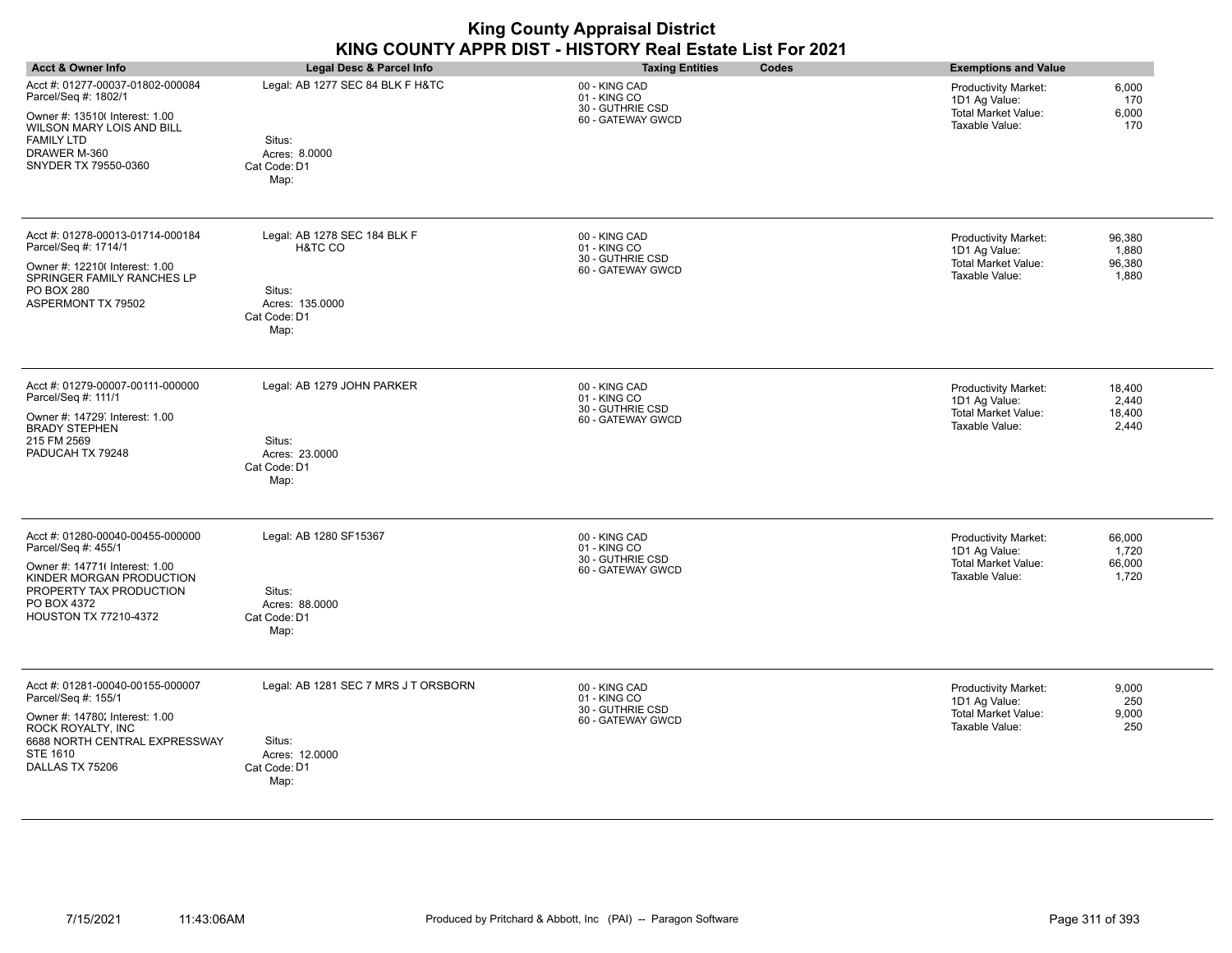|                                                                                                                                                   |                                                                       | <b>King County Appraisal District</b><br>KING COUNTY APPR DIST - HISTORY Real Estate List For 2021 |                                                                                                                                |
|---------------------------------------------------------------------------------------------------------------------------------------------------|-----------------------------------------------------------------------|----------------------------------------------------------------------------------------------------|--------------------------------------------------------------------------------------------------------------------------------|
| <b>Acct &amp; Owner Info</b>                                                                                                                      | <b>Legal Desc &amp; Parcel Info</b>                                   | Codes<br><b>Taxing Entities</b>                                                                    | <b>Exemptions and Value</b>                                                                                                    |
| Acct #: 01282-00033-01477-000000<br>Parcel/Seq #: 1477/1<br>Owner #: 11850( Interest: 1.00<br>FOUR SIXES LAND L.P.<br>A TEXAS LIMITED PARTNERSHIP | Legal: AB 1282<br><b>BLK SF 15428</b><br><b>S B BURNETT</b><br>Situs: | 00 - KING CAD<br>01 - KING CO<br>30 - GUTHRIE CSD<br>60 - GATEWAY GWCD                             | 4,860<br><b>Productivity Market:</b><br>1D1 Ag Value:<br>100<br><b>Total Market Value:</b><br>4,860<br>Taxable Value:<br>100   |
| SUITE 1500, BURNETT PLAZA<br>801 CHERRY STREET- UNIT #9<br>FORT WORTH TX 76102-6881<br>Agent: 300 - KIRKWOOD & DARBY INC                          | Acres: 6.7100<br>Cat Code: D1<br>Map:                                 |                                                                                                    |                                                                                                                                |
| MH Label/Serial:                                                                                                                                  | MH Model:                                                             |                                                                                                    |                                                                                                                                |
| Acct #: 01283-00033-00000-000000<br>Parcel/Seq #: 2542/1<br>Owner #: 14765' Interest: 1.00<br>SPANISH BIT RANCH LLC                               | Legal: AB 1283 SF 15570 S B BURNETT                                   | 00 - KING CAD<br>01 - KING CO<br>30 - GUTHRIE CSD<br>60 - GATEWAY GWCD                             | 31,730<br><b>Productivity Market:</b><br>800<br>1D1 Ag Value:<br><b>Total Market Value:</b><br>31,730<br>Taxable Value:<br>800 |
| 6003 WARM MIST LANE<br>DALLAS TX 75248                                                                                                            | Situs:<br>Acres: 42.3000<br>Cat Code: D1<br>Map:                      |                                                                                                    |                                                                                                                                |
| Acct #: 01283-00033-01478-000000<br>Parcel/Seq #: 1478/1                                                                                          | Legal: AB 1283 SF 15570 S B BURNETT                                   | 00 - KING CAD<br>01 - KING CO<br>30 - GUTHRIE CSD                                                  | <b>Productivity Market:</b><br>22.260<br>560<br>1D1 Ag Value:<br><b>Total Market Value:</b><br>22,260                          |
| Owner #: 14781 Interest: 1.00<br>ROSS DUNCAN PROPERTIES LLC<br>P.O. BOX 647<br>ARTESIA NM 88221-0647                                              | Situs:<br>Acres: 29.6760<br>Cat Code: D1<br>Map:                      | 60 - GATEWAY GWCD                                                                                  | Taxable Value:<br>560                                                                                                          |
| Acct #: 01285-00011-00181-000001<br>Parcel/Seq #: 181/1                                                                                           | Legal: AB 1285 SEC 1 SF14583                                          | 00 - KING CAD<br>01 - KING CO                                                                      | Productivity Market:<br>1,880<br>1D1 Ag Value:<br>60                                                                           |
| Owner #: 14777, Interest: 0.50                                                                                                                    |                                                                       | 30 - GUTHRIE CSD<br>60 - GATEWAY GWCD                                                              | <b>Total Market Value:</b><br>1,880<br>Taxable Value:<br>60                                                                    |
| <b>ANGELA LTD</b><br>2011 SOUTH COUNTY RD 1120<br>MIDLAND TX 79706                                                                                | Situs:<br>Acres: 2.5000<br>Cat Code: D1<br>Map:                       |                                                                                                    |                                                                                                                                |
| Acct #: 01285-00011-00181-000001<br>Parcel/Seq #: 181/2                                                                                           | Legal: AB 1285 SEC 1 SF14583                                          | 00 - KING CAD<br>01 - KING CO                                                                      | 1,880<br>Productivity Market:<br>1D1 Ag Value:<br>60                                                                           |
| Owner #: 14767' Interest: 0.50<br><b>WAYLAND LTD</b><br>PO BOX 116                                                                                | Situs:                                                                | 30 - GUTHRIE CSD<br>60 - GATEWAY GWCD                                                              | <b>Total Market Value:</b><br>1,880<br>Taxable Value:<br>60                                                                    |
| STERLING CITY TX 76951                                                                                                                            | Acres: 2.5000<br>Cat Code: D1<br>Map:                                 |                                                                                                    |                                                                                                                                |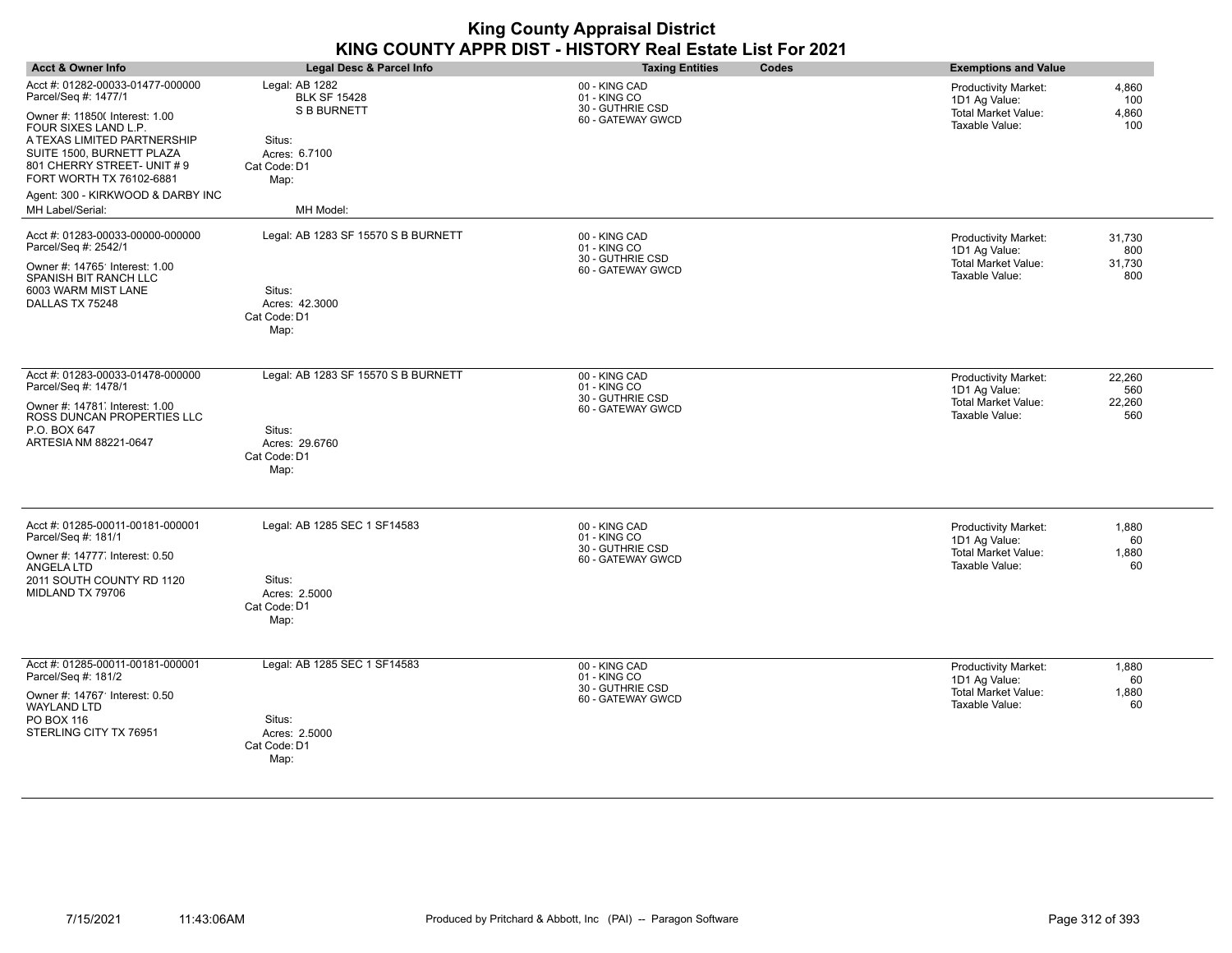| <b>Acct &amp; Owner Info</b>                                                                                                                                                                       | Legal Desc & Parcel Info                                                                              | <b>Taxing Entities</b><br>Codes                                        | <b>Exemptions and Value</b>                                                                                                        |
|----------------------------------------------------------------------------------------------------------------------------------------------------------------------------------------------------|-------------------------------------------------------------------------------------------------------|------------------------------------------------------------------------|------------------------------------------------------------------------------------------------------------------------------------|
| Acct #: 01286-00011-00182-000002<br>Parcel/Seq #: 182/1<br>Owner #: 14777. Interest: 0.50<br>ANGELA LTD<br>2011 SOUTH COUNTY RD 1120<br>MIDLAND TX 79706                                           | Legal: AB 1286 SEC 2 J T BLANKENSHIP<br>Situs:<br>Acres: 28.0000<br>Cat Code: D1<br>Map:              | 00 - KING CAD<br>01 - KING CO<br>30 - GUTHRIE CSD<br>60 - GATEWAY GWCD | 21,000<br><b>Productivity Market:</b><br>1D1 Ag Value:<br>590<br><b>Total Market Value:</b><br>21,000<br>Taxable Value:<br>590     |
| Acct #: 01286-00011-00182-000002<br>Parcel/Seq #: 182/2<br>Owner #: 14767' Interest: 0.50<br><b>WAYLAND LTD</b><br>PO BOX 116<br>STERLING CITY TX 76951                                            | Legal: AB 1286 SEC 2 J T BLANKENSHIP<br>Situs:<br>Acres: 28.0000<br>Cat Code: D1<br>Map:              | 00 - KING CAD<br>01 - KING CO<br>30 - GUTHRIE CSD<br>60 - GATEWAY GWCD | Productivity Market:<br>21,000<br>1D1 Ag Value:<br>590<br>21,000<br>Total Market Value:<br>Taxable Value:<br>590                   |
| Acct #: 01287-00040-00156-000096<br>Parcel/Seq #: 156/1<br>Owner #: 14780; Interest: 1.00<br>ROCK ROYALTY, INC<br>6688 NORTH CENTRAL EXPRESSWAY<br><b>STE 1610</b><br>DALLAS TX 75206              | Legal: AB 1287 SEC 96 BLK 151<br>MRS JT ORSBORN<br>Situs:<br>Acres: 60.0000<br>Cat Code: D1<br>Map:   | 00 - KING CAD<br>01 - KING CO<br>30 - GUTHRIE CSD<br>60 - GATEWAY GWCD | <b>Productivity Market:</b><br>45,000<br>1D1 Ag Value:<br>1,260<br><b>Total Market Value:</b><br>45,000<br>Taxable Value:<br>1,260 |
| Acct #: 10001-10002-00322-000000<br>Parcel/Seq #: 322/1<br>Owner #: 14738 Interest: 1.00<br>SHELBY-FLIPPIN PROPERTY<br><b>MARTIN SADIE B</b><br>3106 NE 11TH STREET<br>MINERAL WELLS TX 76067-4128 | Legal: LTS 12<br>BLK <sub>1</sub><br><b>DUMONT</b><br>Situs:<br>Acres: 0.3985<br>Cat Code: C1<br>Map: | 00 - KING CAD<br>01 - KING CO<br>30 - GUTHRIE CSD<br>60 - GATEWAY GWCD | 120<br>Land NonHomesite:<br>120<br>Total Market Value:<br>Taxable Value:<br>120                                                    |
| Acct #: 10001-30004-01005-000000<br>Parcel/Seq #: 1005/1<br>Owner #: 14755 Interest: 1.00<br>ROBERTSON ROGERS GUYLENE<br>248 WOODSY HOLW<br>GOODRICH TX 77335-7971                                 | Legal: LTS 3 4<br>BLK 1<br><b>DUMONT</b><br>Situs:<br>Acres: 0.4922<br>Cat Code: C1<br>Map:           | 00 - KING CAD<br>01 - KING CO<br>30 - GUTHRIE CSD<br>60 - GATEWAY GWCD | 130<br>Land NonHomesite:<br>Total Market Value:<br>130<br>Taxable Value:<br>130                                                    |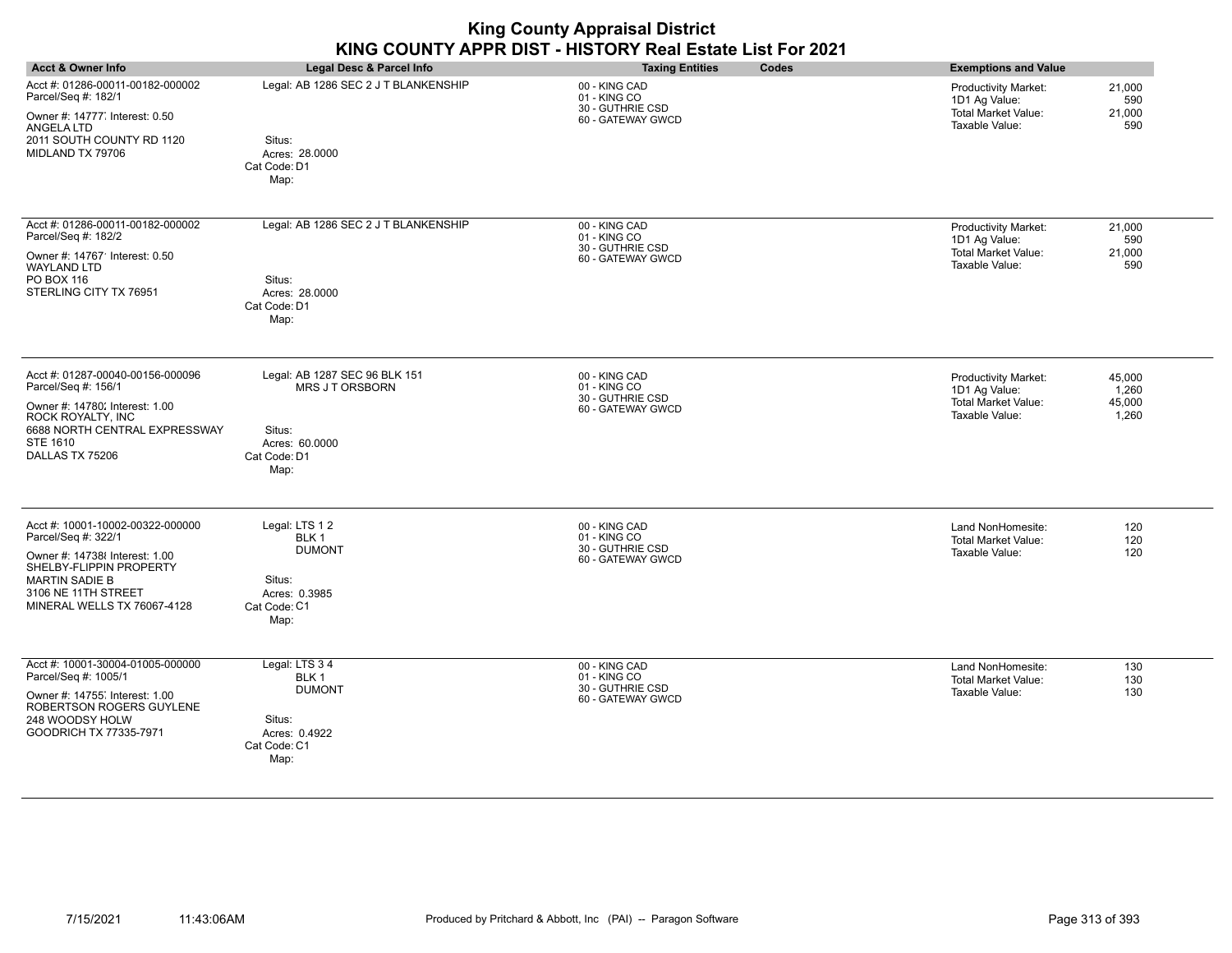|                                                                                                                                                                              |                                                                                                            | <b>King County Appraisal District</b><br>KING COUNTY APPR DIST - HISTORY Real Estate List For 2021 |                                                                                                                       |
|------------------------------------------------------------------------------------------------------------------------------------------------------------------------------|------------------------------------------------------------------------------------------------------------|----------------------------------------------------------------------------------------------------|-----------------------------------------------------------------------------------------------------------------------|
| <b>Acct &amp; Owner Info</b>                                                                                                                                                 | Legal Desc & Parcel Info                                                                                   | <b>Taxing Entities</b><br>Codes                                                                    | <b>Exemptions and Value</b>                                                                                           |
| Acct #: 10001-50008-00390-000000<br>Parcel/Seq #: 390/1<br>Owner #: 14779! Interest: 1.00<br><b>HOLLAR RANDY AND JULIE</b><br><b>1608 MOCKINGBIRD</b><br>SAN MARCOS TX 78666 | Legal: LTS 5 6 7 8<br>BLK 1<br><b>DUMONT</b><br>Situs:<br>Acres: 0.5721<br>Cat Code: A1<br>Map:            | 00 - KING CAD<br>01 - KING CO<br>30 - GUTHRIE CSD<br>60 - GATEWAY GWCD                             | 180<br>Land Homesite:<br>18,930<br>Improvement Homesite:<br>Total Market Value:<br>19,110<br>Taxable Value:<br>19,110 |
| Acct #: 10002-10008-00780-000000<br>Parcel/Seq #: 780/1<br>Owner #: 14755, Interest: 1.00<br>ROBERTSON ROGERS GUYLENE<br>248 WOODSY HOLW<br>GOODRICH TX 77335-7971           | Legal: LTS 1-8<br>BLK <sub>2</sub><br><b>DUMONT</b><br>Situs:<br>Acres: 1.2663<br>Cat Code: C1<br>Map:     | 00 - KING CAD<br>01 - KING CO<br>30 - GUTHRIE CSD<br>60 - GATEWAY GWCD                             | Land NonHomesite:<br>390<br>390<br><b>Total Market Value:</b><br>390<br>Taxable Value:                                |
| Acct #: 10004-00000-00323-000000<br>Parcel/Seq #: 323/1<br>Owner #: 14770, Interest: 1.00<br>SIMPSON BOBBY AND LAKENNA<br><b>HC 2 BOX 440</b><br>PADUCAH TX 79248            | Legal: BLK 4<br><b>DUMONT</b><br>Situs:<br>Acres: 0.9917<br>Cat Code: C1<br>Map:                           | 00 - KING CAD<br>01 - KING CO<br>30 - GUTHRIE CSD<br>60 - GATEWAY GWCD                             | 430<br>Land NonHomesite:<br>430<br><b>Total Market Value:</b><br>Taxable Value:<br>430                                |
| Acct #: 10005-10008-01008-000000<br>Parcel/Seq #: 1008/1<br>Owner #: 14755, Interest: 1.00<br>ROBERTSON ROGERS GUYLENE<br>248 WOODSY HOLW<br>GOODRICH TX 77335-7971          | Legal: LTS 1-4 7-8<br>BLK <sub>5</sub><br><b>DUMONT</b><br>Situs:<br>Acres: 0.7456<br>Cat Code: C1<br>Map: | 00 - KING CAD<br>01 - KING CO<br>30 - GUTHRIE CSD<br>60 - GATEWAY GWCD                             | 460<br>Land NonHomesite:<br><b>Total Market Value:</b><br>460<br>Taxable Value:<br>460                                |
| Acct #: 10005-50006-01113-000000<br>Parcel/Seq #: 1113/1<br>Owner #: 14729, Interest: 1.00<br><b>BRADY STEPHEN</b><br>215 FM 2569<br>PADUCAH TX 79248                        | Legal: LTS 56<br>BLK 5<br><b>DUMONT</b><br>Situs:<br>Acres: 0.3471<br>Cat Code: C1<br>Map:                 | 00 - KING CAD<br>01 - KING CO<br>30 - GUTHRIE CSD<br>60 - GATEWAY GWCD                             | Land NonHomesite:<br>110<br><b>Total Market Value:</b><br>110<br>Taxable Value:<br>110                                |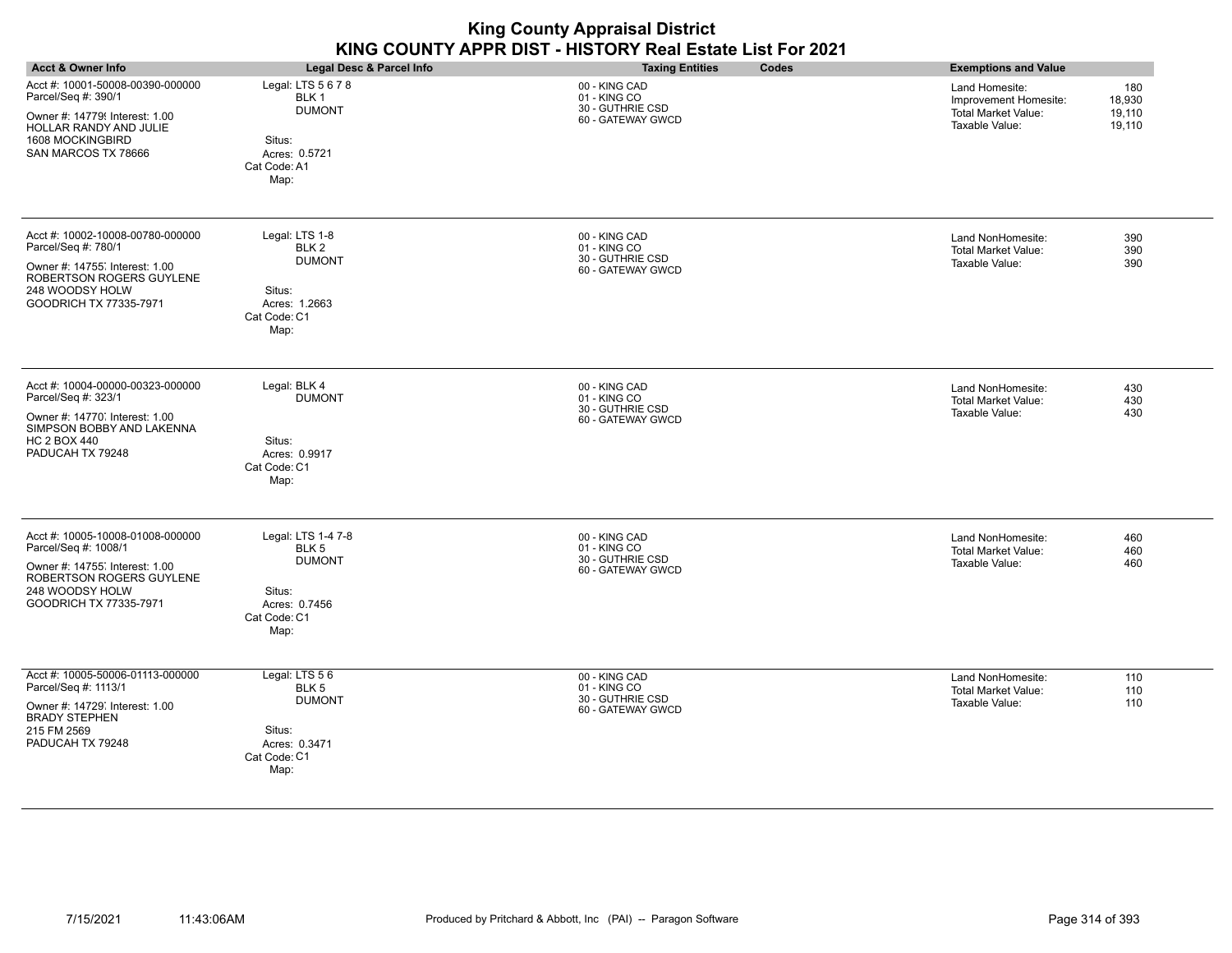| <b>Acct &amp; Owner Info</b>                                                                                                                                                       | <b>Legal Desc &amp; Parcel Info</b>                                                                                       | <b>Taxing Entities</b><br>Codes                                        | <b>Exemptions and Value</b>                                                                                                                           |
|------------------------------------------------------------------------------------------------------------------------------------------------------------------------------------|---------------------------------------------------------------------------------------------------------------------------|------------------------------------------------------------------------|-------------------------------------------------------------------------------------------------------------------------------------------------------|
| Acct #: 10006-10008-00378-000000<br>Parcel/Seq #: 378/1<br>Owner #: 14755, Interest: 1.00<br>ROBERTSON ROGERS GUYLENE<br>248 WOODSY HOLW<br>GOODRICH TX 77335-7971                 | Legal: LTS 1-8<br>BLK 6<br><b>DUMONT</b><br>Situs: 224 SHELBY ST DUMONT TX 79232<br>Acres: 1.1441<br>Cat Code: A1<br>Map: | 00 - KING CAD<br>01 - KING CO<br>30 - GUTHRIE CSD<br>60 - GATEWAY GWCD | 230<br>Land Homesite:<br>Land NonHomesite:<br>120<br>Improvement Homesite:<br>6,390<br>6,740<br><b>Total Market Value:</b><br>Taxable Value:<br>6,740 |
| Acct #: 10008-10003-00103-000000<br>Parcel/Seq #: 103/1<br>Owner #: 14751, Interest: 1.00<br>BREWSTER GENERAL STORE<br><b>AUBREY BREWSTER</b><br>3346 S HWY 208<br>SNYDER TX 79549 | Legal: LTS 13<br>BLK 8<br><b>DUMONT</b><br>Situs:<br>Acres: 0.3967<br>Cat Code: C1<br>Map:                                | 00 - KING CAD<br>01 - KING CO<br>30 - GUTHRIE CSD<br>60 - GATEWAY GWCD | Land NonHomesite:<br>110<br><b>Total Market Value:</b><br>110<br>Taxable Value:<br>110                                                                |
| Acct #: 10008-20004-01010-000000<br>Parcel/Seq #: 1010/1<br>Owner #: 14755, Interest: 1.00<br>ROBERTSON ROGERS GUYLENE<br>248 WOODSY HOLW<br>GOODRICH TX 77335-7971                | Legal: LTS 24<br>BLK 8<br><b>DUMONT</b><br>Situs:<br>Acres: 0.4922<br>Cat Code: C1<br>Map:                                | 00 - KING CAD<br>01 - KING CO<br>30 - GUTHRIE CSD<br>60 - GATEWAY GWCD | Land NonHomesite:<br>130<br>Total Market Value:<br>130<br>Taxable Value:<br>130                                                                       |
| Acct #: 10009-00001-01114-000000<br>Parcel/Seq #: 1114/1<br>Owner #: 14729 Interest: 1.00<br><b>BRADY STEPHEN</b><br>215 FM 2569<br>PADUCAH TX 79248                               | Legal: LT 1<br>BLK 9<br><b>DUMONT</b><br>Situs:<br>Acres: 0.1653<br>Cat Code: C1<br>Map:                                  | 00 - KING CAD<br>01 - KING CO<br>30 - GUTHRIE CSD<br>60 - GATEWAY GWCD | Land NonHomesite:<br>50<br><b>Total Market Value:</b><br>50<br>Taxable Value:<br>50                                                                   |
| Acct #: 10009-20304-01930-000000<br>Parcel/Seq #: 1930/1<br>Owner #: 14726( Interest: 1.00<br>CHOATE DEE<br>4005 WESTCHESTER<br>WACO TX 76710-2865                                 | Legal: LTS 2-4<br>BLK 9<br><b>DUMONT</b><br>Situs:<br>Acres: 0.4959<br>Cat Code: C1<br>Map:                               | 00 - KING CAD<br>01 - KING CO<br>30 - GUTHRIE CSD<br>60 - GATEWAY GWCD | Land NonHomesite:<br>140<br><b>Total Market Value:</b><br>140<br>Taxable Value:<br>140                                                                |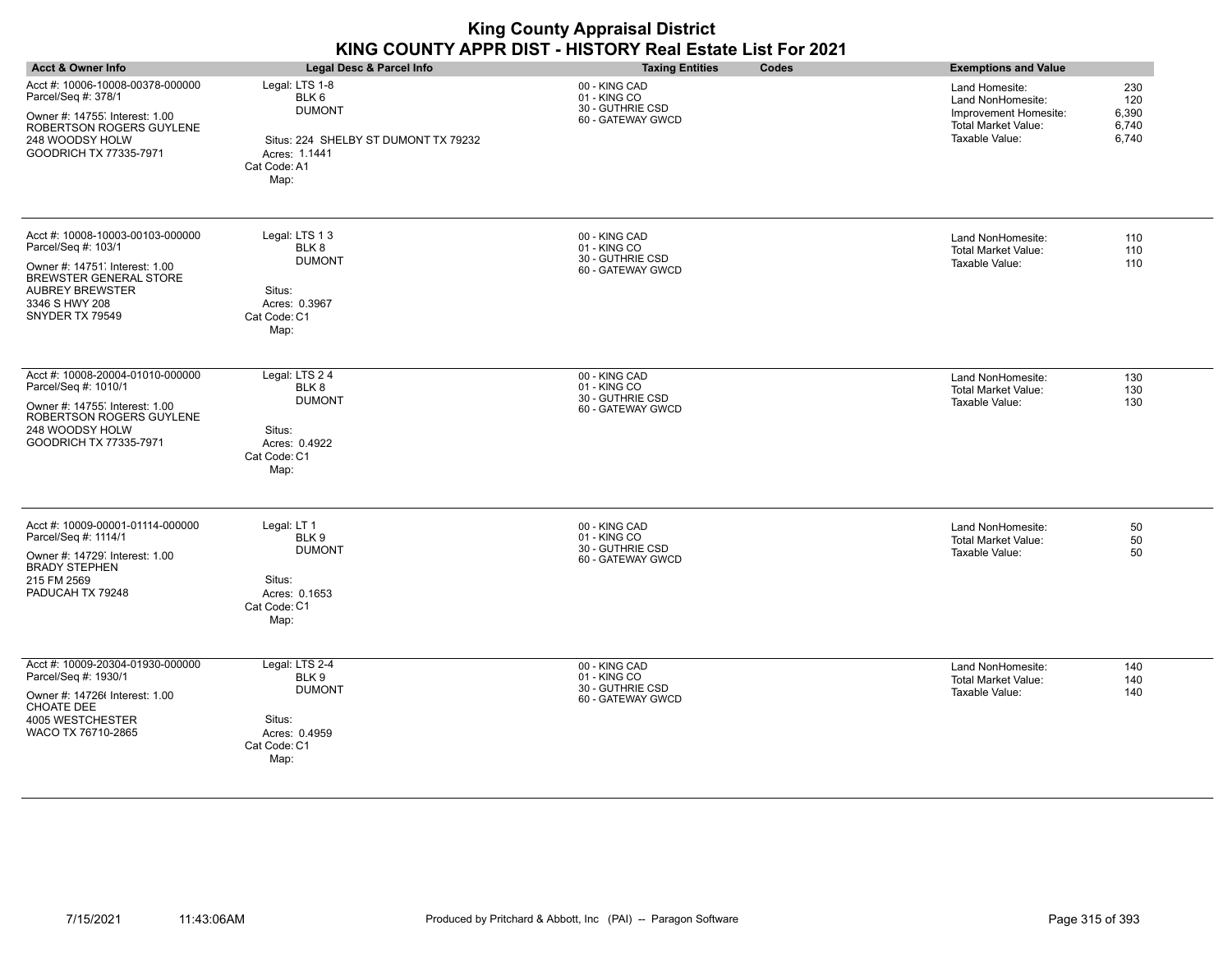|                                                                                                                                                                   | KING COUNTY APPR DIST - HISTORY Real Estate List For 2021                                                                                              | <b>King County Appraisal District</b>                                  |                 |                                                                                               |                                   |
|-------------------------------------------------------------------------------------------------------------------------------------------------------------------|--------------------------------------------------------------------------------------------------------------------------------------------------------|------------------------------------------------------------------------|-----------------|-----------------------------------------------------------------------------------------------|-----------------------------------|
| <b>Acct &amp; Owner Info</b>                                                                                                                                      | <b>Legal Desc &amp; Parcel Info</b>                                                                                                                    | <b>Taxing Entities</b>                                                 | Codes           | <b>Exemptions and Value</b>                                                                   |                                   |
| Acct #: 10010-10004-01115-000000<br>Parcel/Seq #: 1115/1<br>Owner #: 14729, Interest: 1.00<br><b>BRADY STEPHEN</b><br>215 FM 2569<br>PADUCAH TX 79248             | Legal: LTS 1-4<br><b>BLK 10</b><br><b>DUMONT</b><br>Situs: 350 HOLLAR ST DUMONT TX 79232<br>Acres: 0.6612<br>Cat Code: A1<br>Map:                      | 00 - KING CAD<br>01 - KING CO<br>30 - GUTHRIE CSD<br>60 - GATEWAY GWCD |                 | Land NonHomesite:<br>Improvement Homesite:<br><b>Total Market Value:</b><br>Taxable Value:    | 180<br>10,970<br>11,150<br>11,150 |
| Acct #: 10011-00000-00324-000000<br>Parcel/Seq #: 324/1<br>Owner #: 14770. Interest: 1.00<br>SIMPSON BOBBY AND LAKENNA<br><b>HC 2 BOX 440</b><br>PADUCAH TX 79248 | Legal: BLK 11<br><b>DUMONT</b><br>Situs: 424 HOLLAR ST DUMONT TX 79232<br>Acres: 0.6317<br>Cat Code: A1<br>Map:                                        | 00 - KING CAD<br>01 - KING CO<br>30 - GUTHRIE CSD<br>60 - GATEWAY GWCD |                 | Land NonHomesite:<br>Improvement Homesite:<br><b>Total Market Value:</b><br>Taxable Value:    | 220<br>24,280<br>24,500<br>24,500 |
| Acct #: 10012-00000-00101-000000<br>Parcel/Seq #: 101/1<br>Owner #: 147506 Interest: 1.00<br>TONGUE RIVER RANCH LTD<br>205 RANCH ROAD<br>PADUCAH TX 79248         | Legal: E/2 RESIDENCE<br><b>BLK 12</b><br><b>DUMONT</b><br>Situs: 160 LASATER ST DUMONT TX 79236<br>Acres: 0.3892<br>Cat Code: A1<br>Map:               | 00 - KING CAD<br>01 - KING CO<br>30 - GUTHRIE CSD<br>60 - GATEWAY GWCD |                 | Land NonHomesite:<br>Improvement NonHomesite:<br><b>Total Market Value:</b><br>Taxable Value: | 100<br>26,570<br>26,670<br>26,670 |
| Acct #: 10013-00000-00326-000000<br>Parcel/Seq #: 326/1<br>Owner #: 14770, Interest: 1.00<br>SIMPSON BOBBY AND LAKENNA<br><b>HC 2 BOX 440</b><br>PADUCAH TX 79248 | Legal: ALL SCHOOL HOUSE BLOCK<br><b>DUMONT</b><br>Situs:<br>Acres: 0.9036<br>Cat Code: C1<br>Map:                                                      | 00 - KING CAD<br>01 - KING CO<br>30 - GUTHRIE CSD<br>60 - GATEWAY GWCD |                 | Land NonHomesite:<br><b>Total Market Value:</b><br>Taxable Value:                             | 210<br>210<br>210                 |
| Acct #: 11111-00000-01851-000000<br>Parcel/Seq #: 1851/1<br>Owner #: 14720; Interest: 1.00<br><b>BRADBURY DAVID</b><br><b>BOX 65</b><br>GUTHRIE TX 79236          | Legal: HOMESTEAD ON PERSONAL PROPERTY<br>1983 LANCER (14X80)<br>Situs: 903 SOUTH MORRISON ST GUTHRIE TX 79236<br>Acres: 0.0000<br>Cat Code: M1<br>Map: | 00 - KING CAD<br>01 - KING CO<br>30 - GUTHRIE CSD<br>60 - GATEWAY GWCD | ** Homestead ** | Improvement Homesite:<br><b>Total Market Value:</b><br>Taxable Value:                         | 17,430<br>17,430<br>17,430        |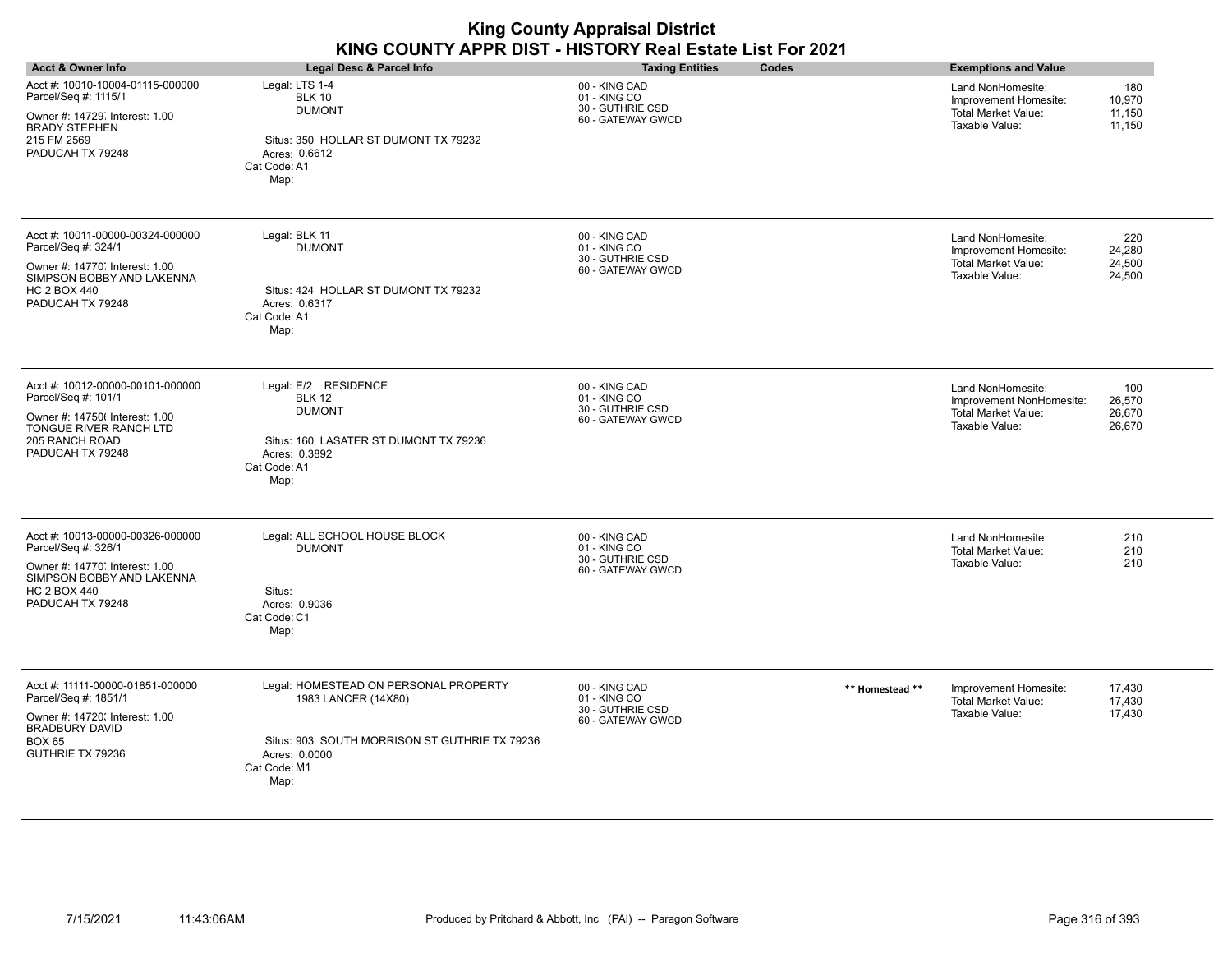| <b>Acct &amp; Owner Info</b>                                                                                                                                                        | Legal Desc & Parcel Info                                                                                                                                             | <b>Taxing Entities</b>                                                 | Codes           | <b>Exemptions and Value</b>                                                                       |                                  |
|-------------------------------------------------------------------------------------------------------------------------------------------------------------------------------------|----------------------------------------------------------------------------------------------------------------------------------------------------------------------|------------------------------------------------------------------------|-----------------|---------------------------------------------------------------------------------------------------|----------------------------------|
| Acct #: 11111-00000-01923-000000<br>Parcel/Seq #: 1923/1<br>Owner #: 147346 Interest: 1.00<br><b>ADAMS TRAVIS</b><br><b>BOX 123</b><br>GUTHRIE TX 79236-0123                        | Legal: PERSONAL PROPERTY<br>1981 MANOR (DOUBLE-WIDE)<br>Situs: 550 N ARNETT ST GUTHRIE TX 79236<br>Acres: 0.0000<br>Cat Code: M1<br>Map:                             | 00 - KING CAD<br>01 - KING CO<br>30 - GUTHRIE CSD<br>60 - GATEWAY GWCD |                 | Improvement Homesite:<br>Improvement NonHomesite:<br><b>Total Market Value:</b><br>Taxable Value: | 1,070<br>4,070<br>5,140<br>5.140 |
| Acct #: 11111-00000-02300-000000<br>Parcel/Seq #: 2300/1<br>Owner #: 14755; Interest: 1.00<br>SWEENEY JEANNIE KAY<br><b>JEANNIE KAY PUCKETT</b><br>559 ADAM AVE<br>Buffalo WY 82834 | Legal: HOMESTEAD ON PERSONAL PROPERTY<br><b>REDMAN</b><br>Situs: 1201 FM 1168 GUTHRIE TX 79236<br>Acres: 0.0000<br>Cat Code: M1<br>Map:                              | 00 - KING CAD<br>01 - KING CO<br>30 - GUTHRIE CSD<br>60 - GATEWAY GWCD |                 | Improvement Homesite:<br>Total Market Value:<br>Taxable Value:                                    | 22,660<br>22,660<br>22,660       |
| Acct #: 11111-00000-02601-000000<br>Parcel/Seq #: 2601/1<br>Owner #: 14753' Interest: 1.00<br>JACOBS JAMES E JR<br><b>HC-2 BOX 43</b><br>PADUCAH TX 79248                           | Legal: AB 965 SEC 9 JH GIBSON<br><b>IMPROVEMENT</b><br>Situs: 350 S FM 193#C DUMONT TX 79232<br>Acres: 0.0000<br>Cat Code: M1<br>Map:                                | 00 - KING CAD<br>01 - KING CO<br>30 - GUTHRIE CSD<br>60 - GATEWAY GWCD |                 | Improvement Homesite:<br><b>Total Market Value:</b><br>Taxable Value:                             | 22,240<br>22,240<br>22,240       |
| Acct #: 11111-00000-02611-000000<br>Parcel/Seq #: 2611/1<br>Owner #: 14783; Interest: 1.00<br><b>ADAMS HEATH &amp; CHRISTY</b><br>PO BOX 103<br>GUTHRIE TX 79236                    | Legal: HOMESTEAD ON PERSONAL PROPERTY<br>16 X 56 MOBILE HOME<br>BLK 133 LTS 1-6 19-24<br>Situs: 307 W 14TH GUTHRIE TX 79236<br>Acres: 0.0000<br>Cat Code: M1<br>Map: | 00 - KING CAD<br>01 - KING CO<br>30 - GUTHRIE CSD<br>60 - GATEWAY GWCD | ** Homestead ** | Improvement Homesite:<br><b>Total Market Value:</b><br>Taxable Value:                             | 21,430<br>21,430<br>21,430       |
| Acct #: 11111-00000-02668-000000<br>Parcel/Seq #: 2668/1<br>Owner #: 14781! Interest: 1.00<br><b>BECK GARY &amp; WIFE DENISE</b><br>PO BOX 134<br>GUTHRIE TX 79236                  | Legal: IMPROVEMENT ONLY<br><b>BLK 24 LOTS 1-3</b><br>Situs: 907 S MORRISON STREET GUTHRIE TX 79236<br>Acres: 0.0000<br>Cat Code: M1<br>Map:                          | 00 - KING CAD<br>01 - KING CO<br>30 - GUTHRIE CSD<br>60 - GATEWAY GWCD | ** Homestead ** | Improvement Homesite:<br><b>Total Market Value:</b><br>Taxable Value:                             | 53,120<br>53,120<br>53,120       |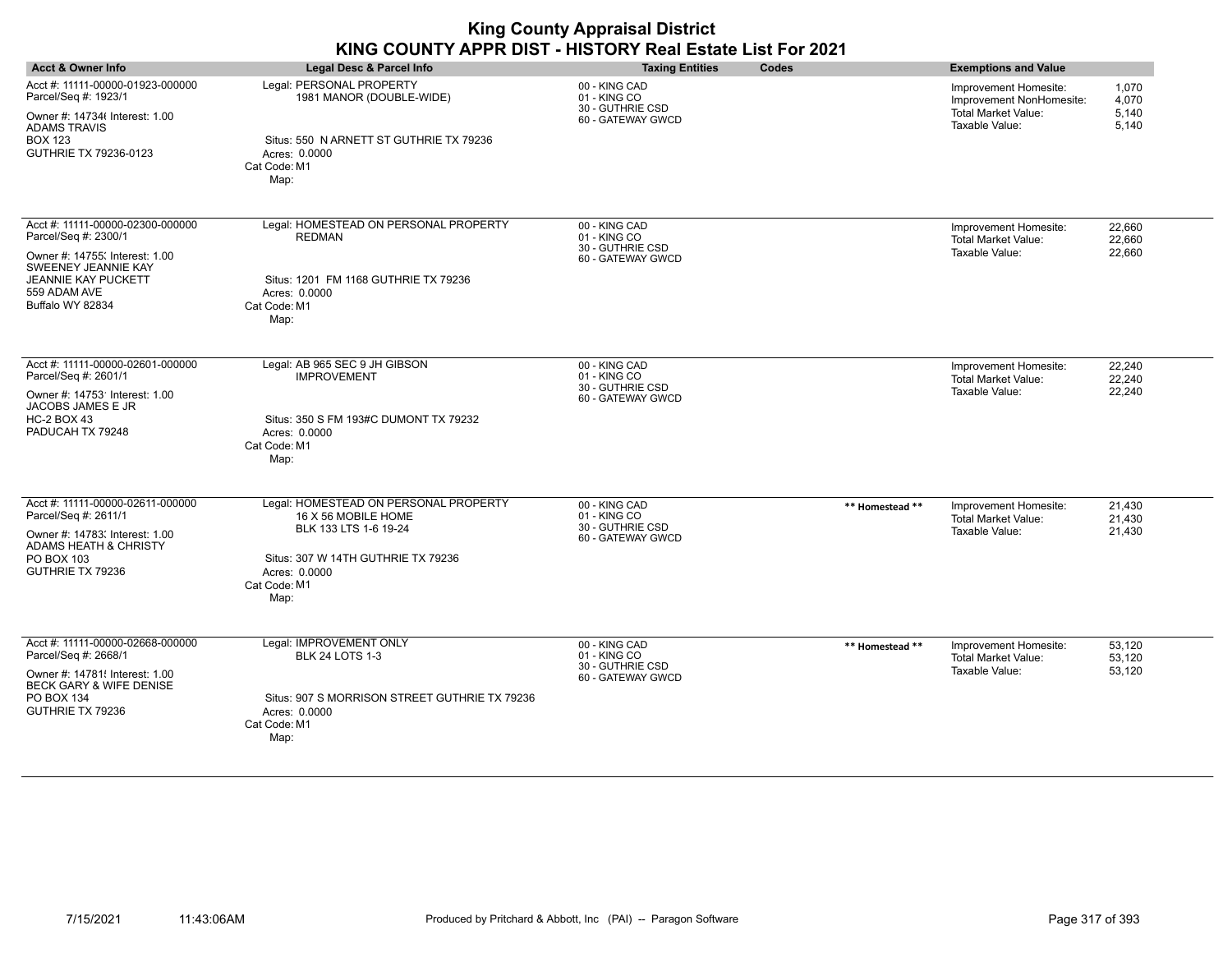| <b>Acct &amp; Owner Info</b>                                                                                                                      | Legal Desc & Parcel Info                                                                                                                                | <b>Taxing Entities</b><br>Codes                                        |            | <b>Exemptions and Value</b>                                                            |                                  |
|---------------------------------------------------------------------------------------------------------------------------------------------------|---------------------------------------------------------------------------------------------------------------------------------------------------------|------------------------------------------------------------------------|------------|----------------------------------------------------------------------------------------|----------------------------------|
| Acct #: 11600-00023-01447-000012<br>Parcel/Seq #: 1447/1                                                                                          | Legal: AB 1160<br><b>SEC 12</b>                                                                                                                         | 00 - KING CAD<br>01 - KING CO                                          |            | <b>Productivity Market:</b><br>1D1 Ag Value:                                           | 339,450<br>12,260                |
| Owner #: 11850( Interest: 1.00<br>FOUR SIXES LAND L.P.<br>A TEXAS LIMITED PARTNERSHIP<br>SUITE 1500, BURNETT PLAZA<br>801 CHERRY STREET- UNIT # 9 | A MASON<br>Situs:<br>Acres: 438,0000<br>Cat Code: D1                                                                                                    | 30 - GUTHRIE CSD<br>60 - GATEWAY GWCD                                  |            | Total Market Value:<br>Taxable Value:                                                  | 339,450<br>12,260                |
| FORT WORTH TX 76102-6881                                                                                                                          | Map:                                                                                                                                                    |                                                                        |            |                                                                                        |                                  |
| Agent: 300 - KIRKWOOD & DARBY INC<br>MH Label/Serial:                                                                                             | MH Model:                                                                                                                                               |                                                                        |            |                                                                                        |                                  |
|                                                                                                                                                   |                                                                                                                                                         |                                                                        |            |                                                                                        |                                  |
| Acct #: 20000-00000-02058-000000<br>Parcel/Seq #: 2058/1<br>Owner #: 14736; Interest: 1.00<br>KING COUNTY<br>BOX 127<br>GUTHRIE TX 79236          | Legal: COURTHOUSE BLOCK<br>COURTHOUSE/MUSEUM<br><b>GUTHRIE</b><br>MUSEUM 700 S BAKER<br>Situs: 800 S BAKER ST<br>Acres: 0.0000<br>Cat Code: XVC<br>Map: | 00 - KING CAD<br>01 - KING CO<br>30 - GUTHRIE CSD<br>60 - GATEWAY GWCD | **Exempt** | Land NonHomesite:<br>Improvement NonHomesite:<br>Total Market Value:<br>Taxable Value: | 3,400<br>251,490<br>254,890<br>0 |
| Acct #: 20001-00000-00221-000000<br>Parcel/Seq #: 221/1                                                                                           | Legal: LT 12 22 23<br>BLK 1                                                                                                                             | 00 - KING CAD<br>01 - KING CO                                          |            | Land NonHomesite:                                                                      | 380                              |
| Owner #: 43100 Interest: 1.00<br>GILKERSON GEO E ETAL                                                                                             | <b>GUTHRIE</b>                                                                                                                                          | 30 - GUTHRIE CSD<br>60 - GATEWAY GWCD                                  |            | Total Market Value:<br>Taxable Value:                                                  | 380<br>380                       |
| DRAWER 151<br>LUBBOCK TX 79408-0151                                                                                                               | Situs:<br>Acres: 0.2181<br>Cat Code: C1<br>Map:                                                                                                         |                                                                        |            |                                                                                        |                                  |
| Acct #: 20001-00000-01479-000000                                                                                                                  | Legal: LTS 6 19 20 21                                                                                                                                   | 00 - KING CAD                                                          |            | Land NonHomesite:                                                                      | 600                              |
| Parcel/Seq #: 1479/1                                                                                                                              | BLK 1                                                                                                                                                   | 01 - KING CO                                                           |            | <b>Total Market Value:</b>                                                             | 600                              |
| Owner #: 11850( Interest: 1.00<br>FOUR SIXES LAND L.P.                                                                                            | <b>GUTHRIE</b>                                                                                                                                          | 30 - GUTHRIE CSD<br>60 - GATEWAY GWCD                                  |            | Taxable Value:                                                                         | 600                              |
| A TEXAS LIMITED PARTNERSHIP<br>SUITE 1500, BURNETT PLAZA<br>801 CHERRY STREET- UNIT # 9                                                           | Situs:<br>Acres: 0.3857<br>Cat Code: C1                                                                                                                 |                                                                        |            |                                                                                        |                                  |
| FORT WORTH TX 76102-6881<br>Agent: 300 - KIRKWOOD & DARBY INC                                                                                     | Map:                                                                                                                                                    |                                                                        |            |                                                                                        |                                  |
| MH Label/Serial:                                                                                                                                  | MH Model:                                                                                                                                               |                                                                        |            |                                                                                        |                                  |
| Acct #: 20001-00005-00001-000000<br>Parcel/Seq #: 1/1                                                                                             | Legal: LT 5<br>BLK 1                                                                                                                                    | 00 - KING CAD<br>01 - KING CO<br>30 - GUTHRIE CSD                      |            | Land NonHomesite:<br><b>Total Market Value:</b>                                        | 130<br>130                       |
| Owner #: 147384 Interest: 1.00<br><b>GRAY K THEODORE</b>                                                                                          | <b>GUTHRIE</b>                                                                                                                                          | 60 - GATEWAY GWCD                                                      |            | Taxable Value:                                                                         | 130                              |
| 4025 DOGWOOD LANE<br>FT WORTH TX 76137                                                                                                            | Situs:<br>Acres: 0.0803<br>Cat Code: C1                                                                                                                 |                                                                        |            |                                                                                        |                                  |
|                                                                                                                                                   | Map:                                                                                                                                                    |                                                                        |            |                                                                                        |                                  |

 $\overline{\phantom{a}}$ 

 $\overline{\phantom{a}}$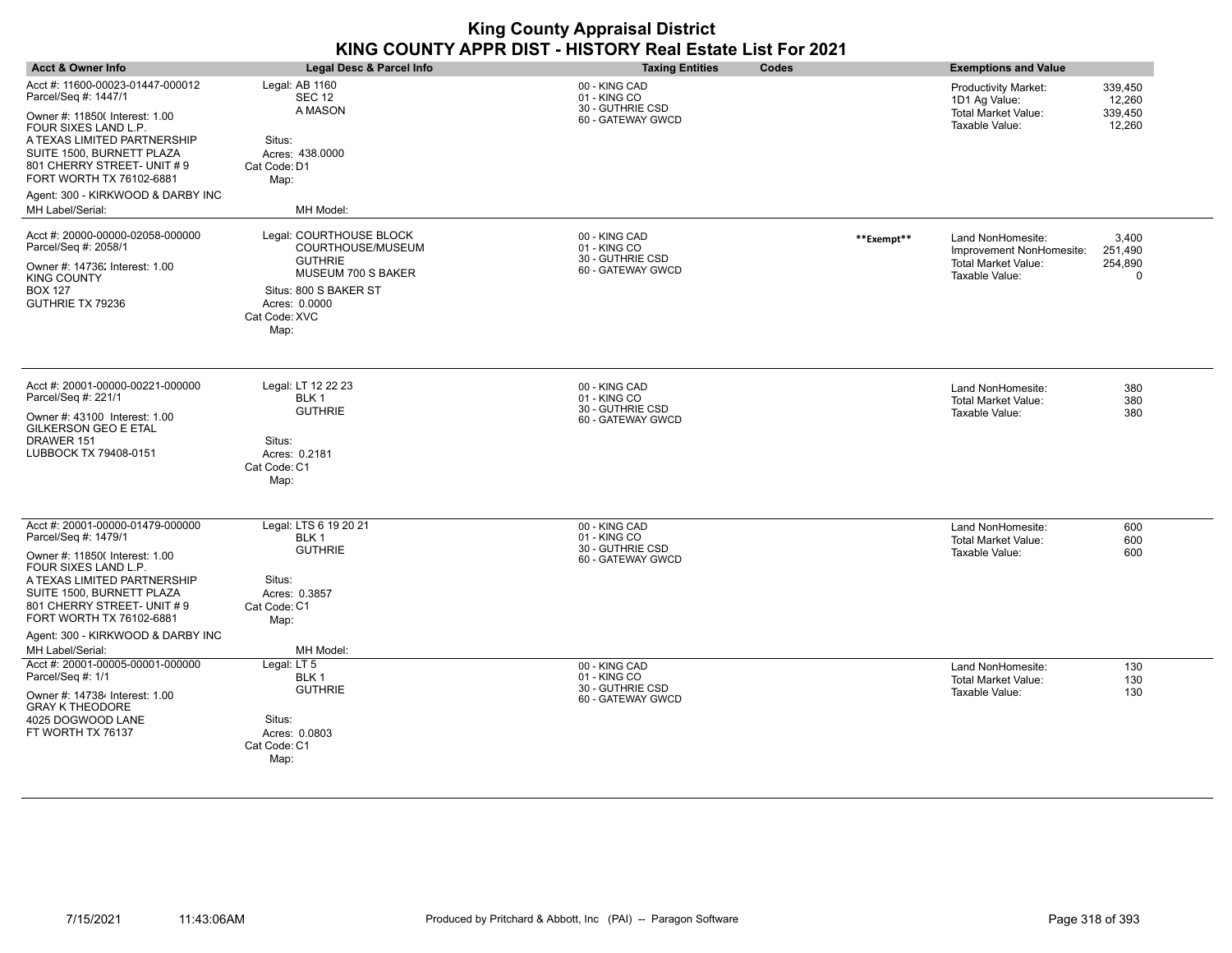| <b>Acct &amp; Owner Info</b>                                                                                                                                                                                                                                                  | <b>Legal Desc &amp; Parcel Info</b>                                                                                                                        | <b>Taxing Entities</b><br>Codes                                        |                 | <b>Exemptions and Value</b>                                                                                         |                                            |
|-------------------------------------------------------------------------------------------------------------------------------------------------------------------------------------------------------------------------------------------------------------------------------|------------------------------------------------------------------------------------------------------------------------------------------------------------|------------------------------------------------------------------------|-----------------|---------------------------------------------------------------------------------------------------------------------|--------------------------------------------|
| Acct #: 20001-10004-00282-000001<br>Parcel/Seq #: 282/1<br>Owner #: 48600 Interest: 1.00<br><b>GRAVES ROBERT (B0B)</b><br><b>BOX 56</b><br>GUTHRIE TX 79236-0056                                                                                                              | Legal: HOMESTEAD ON LTS 1-4 24<br>BLK 1<br><b>GUTHRIE</b><br>W/IMPROVEMENTS<br>Situs: 607 5TH ST GUTHRIE TX 79236<br>Acres: 0.4017<br>Cat Code: A1<br>Map: | 00 - KING CAD<br>01 - KING CO<br>30 - GUTHRIE CSD<br>60 - GATEWAY GWCD | ** Homestead ** | Land Homesite:<br>Improvement Homesite:<br><b>Total Market Value:</b><br>Homestead Cap Loss:<br>Taxable Value:      | 630<br>28,850<br>29,480<br>920<br>28,560   |
| Acct #: 20001-13018-01977-000000<br>Parcel/Seq #: 1977/1<br>Owner #: 14780! Interest: 1.00<br>KEMP DANIEL & WIFE SHAY<br><b>JOHN KEMP</b><br>233 COMMON WEALTH CIRCLE<br><b>GRAND PARIRIE KY 75052</b>                                                                        | Legal: LTS 13-18<br>BLK 1<br><b>GUTHRIE</b><br>W/IMPROVEMENTS<br>Situs: 606 E 7TH GUTHRIE TX 79236<br>Acres: 0.3053<br>Cat Code: A1<br>Map:                | 00 - KING CAD<br>01 - KING CO<br>30 - GUTHRIE CSD<br>60 - GATEWAY GWCD |                 | Land Homesite:<br>Improvement Homesite:<br>Improvement NonHomesite:<br><b>Total Market Value:</b><br>Taxable Value: | 1.160<br>21,420<br>660<br>23,240<br>23,240 |
| Acct #: 20002-00000-01480-000000<br>Parcel/Seq #: 1480/1<br>Owner #: 11850( Interest: 1.00<br>FOUR SIXES LAND L.P.<br>A TEXAS LIMITED PARTNERSHIP<br>SUITE 1500, BURNETT PLAZA<br>801 CHERRY STREET- UNIT #9<br>FORT WORTH TX 76102-6881<br>Agent: 300 - KIRKWOOD & DARBY INC | Legal: LTS 1-7 11<br>BLK <sub>2</sub><br><b>GUTHRIE</b><br>Situs:<br>Acres: 0.5464<br>Cat Code: C1<br>Map:                                                 | 00 - KING CAD<br>01 - KING CO<br>30 - GUTHRIE CSD<br>60 - GATEWAY GWCD |                 | Land NonHomesite:<br><b>Total Market Value:</b><br>Taxable Value:                                                   | 1.020<br>1,020<br>1,020                    |
| MH Label/Serial:<br>Acct #: 20002-00000-02206-000000<br>Parcel/Seq #: 2206/1<br>Owner #: 14736; Interest: 1.00<br><b>KING COUNTY</b><br><b>BOX 127</b><br>GUTHRIE TX 79236                                                                                                    | MH Model:<br>Legal: LTS 3-4 (JAIL)<br>BLK <sub>2</sub><br><b>GUTHRIE</b><br>Situs: 500 E 7TH ST<br>Acres: 0.0000<br>Cat Code: XVC<br>Map:                  | 00 - KING CAD<br>01 - KING CO<br>30 - GUTHRIE CSD<br>60 - GATEWAY GWCD | **Exempt**      | Land NonHomesite:<br><b>Total Market Value:</b><br>Taxable Value:                                                   | 200<br>200<br>$\mathbf 0$                  |
| Acct #: 20002-00008-00123-000000<br>Parcel/Seq #: 123/1<br>Owner #: 14720! Interest: 1.00<br><b>CRISWELL RICKEY</b><br><b>BOX 84</b><br>GUTHRIE TX 79236                                                                                                                      | Legal: LT 8<br>BLK <sub>2</sub><br><b>GUTHRIE</b><br>Situs: GUTHRIE TX 79236<br>Acres: 0.0803<br>Cat Code: C1<br>Map:                                      | 00 - KING CAD<br>01 - KING CO<br>30 - GUTHRIE CSD<br>60 - GATEWAY GWCD |                 | Land NonHomesite:<br><b>Total Market Value:</b><br>Taxable Value:                                                   | 130<br>130<br>130                          |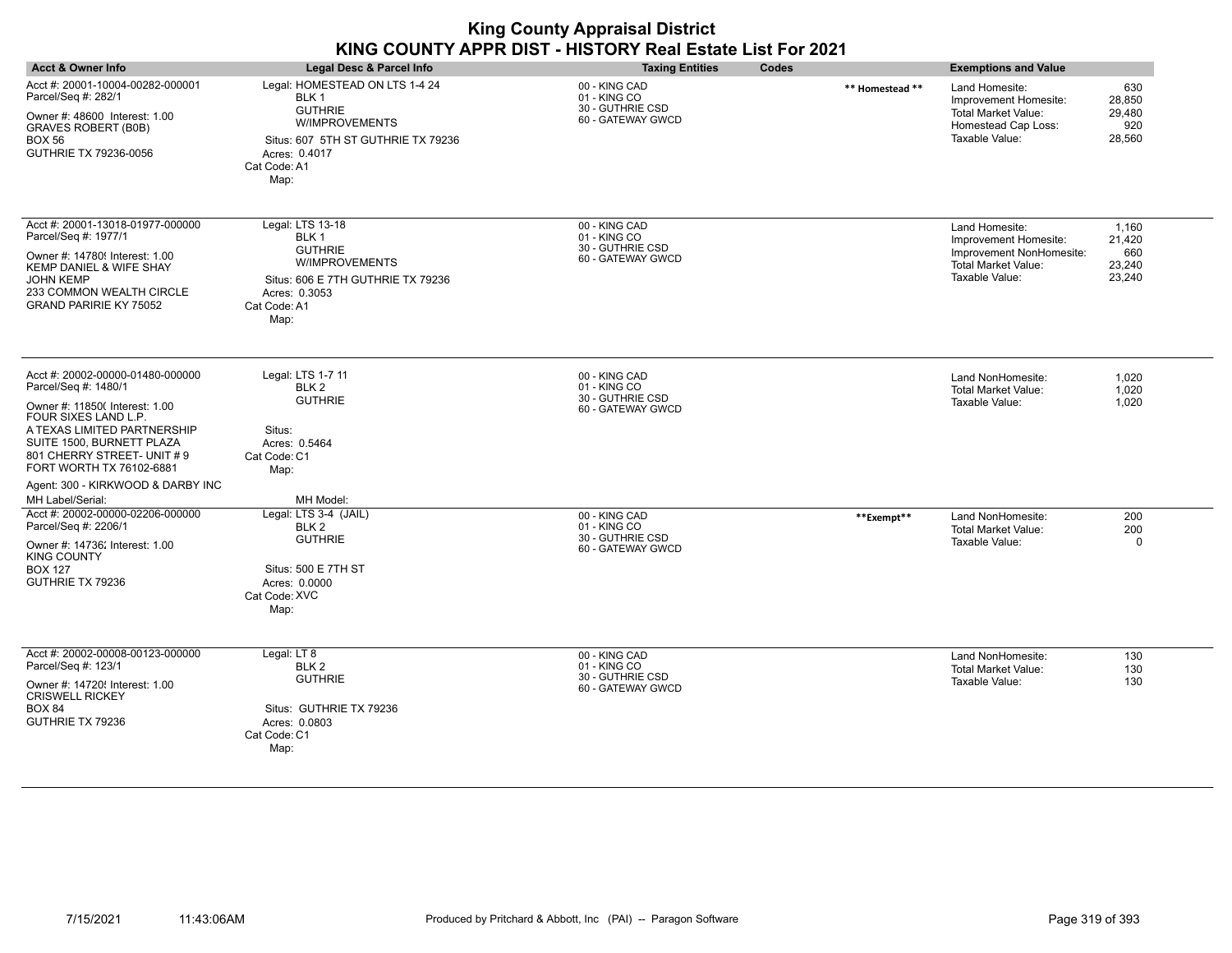| <b>Acct &amp; Owner Info</b>                                                         | Legal Desc & Parcel Info                             | <b>Taxing Entities</b><br>Codes       | <b>Exemptions and Value</b>                                    |
|--------------------------------------------------------------------------------------|------------------------------------------------------|---------------------------------------|----------------------------------------------------------------|
| Acct #: 20002-00010-00431-000000<br>Parcel/Seq #: 431/1                              | Legal: LT 10<br>BLK <sub>2</sub>                     | 00 - KING CAD<br>01 - KING CO         | 390<br>Land NonHomesite:<br>390<br><b>Total Market Value:</b>  |
| Owner #: 11850( Interest: 1.00<br>FOUR SIXES LAND L.P.                               | <b>GUTHRIE</b>                                       | 30 - GUTHRIE CSD<br>60 - GATEWAY GWCD | 390<br>Taxable Value:                                          |
| A TEXAS LIMITED PARTNERSHIP                                                          | Situs:                                               |                                       |                                                                |
| SUITE 1500, BURNETT PLAZA<br>801 CHERRY STREET- UNIT # 9<br>FORT WORTH TX 76102-6881 | Acres: 0.2313<br>Cat Code: C1<br>Map:                |                                       |                                                                |
| Agent: 300 - KIRKWOOD & DARBY INC                                                    |                                                      |                                       |                                                                |
| MH Label/Serial:                                                                     | MH Model:                                            |                                       |                                                                |
| Acct #: 20002-09011-01661-000000                                                     | Legal: LTS 9-11                                      | 00 - KING CAD                         | 410<br>Land NonHomesite:                                       |
| Parcel/Seq #: 1661/1                                                                 | BLK 2                                                | 01 - KING CO                          | Total Market Value:<br>410                                     |
| Owner #: 12160( Interest: 1.00<br>SPRINGER UNA ESTATE                                | <b>GUTHRIE</b>                                       | 30 - GUTHRIE CSD<br>60 - GATEWAY GWCD | Taxable Value:<br>410                                          |
| <b>GLENN SPRINGER</b>                                                                | Situs:                                               |                                       |                                                                |
| PO B0X 280                                                                           | Acres: 0.3059                                        |                                       |                                                                |
| ASPERMONT TX 79502-0280                                                              | Cat Code: C1<br>Map:                                 |                                       |                                                                |
|                                                                                      |                                                      |                                       |                                                                |
| Acct #: 20003-00007-01656-000000                                                     | Legal: LT 7                                          | 00 - KING CAD                         | 390<br>Land NonHomesite:                                       |
| Parcel/Seq #: 1656/1                                                                 | BLK 3<br><b>GUTHRIE</b>                              | 01 - KING CO<br>30 - GUTHRIE CSD      | Improvement NonHomesite:<br>690                                |
| Owner #: 14755( Interest: 1.00<br>RUSH LINDA                                         |                                                      | 60 - GATEWAY GWCD                     | <b>Total Market Value:</b><br>1,080<br>Taxable Value:<br>1,080 |
| <b>BOX 34</b><br>GUTHRIE TX 79236                                                    | Situs: 591 C R 221 GUTHRIE TX 79236<br>Acres: 0.2313 |                                       |                                                                |
|                                                                                      | Cat Code: A1                                         |                                       |                                                                |
|                                                                                      | Map:                                                 |                                       |                                                                |
| Acct #: 20003-10011-01481-000000                                                     | Legal: LTS 10 11                                     | 00 - KING CAD                         | 570<br>Land NonHomesite:                                       |
| Parcel/Seq #: 1481/1                                                                 | BLK 3<br><b>GUTHRIE</b>                              | 01 - KING CO<br>30 - GUTHRIE CSD      | Total Market Value:<br>570                                     |
| Owner #: 11850( Interest: 1.00<br>FOUR SIXES LAND L.P.                               |                                                      | 60 - GATEWAY GWCD                     | 570<br>Taxable Value:                                          |
| A TEXAS LIMITED PARTNERSHIP                                                          | Situs:                                               |                                       |                                                                |
| SUITE 1500, BURNETT PLAZA<br>801 CHERRY STREET- UNIT #9                              | Acres: 0.3053<br>Cat Code: C1                        |                                       |                                                                |
| FORT WORTH TX 76102-6881                                                             | Map:                                                 |                                       |                                                                |
| Agent: 300 - KIRKWOOD & DARBY INC                                                    |                                                      |                                       |                                                                |
| MH Label/Serial:                                                                     | MH Model:                                            |                                       |                                                                |
| Acct #: 20003-50006-01655-000000                                                     | Legal: LTS 56                                        | 00 - KING CAD                         | Land NonHomesite:<br>260                                       |
| Parcel/Seq #: 1655/1                                                                 | BLK 3<br><b>GUTHRIE</b>                              | 01 - KING CO<br>30 - GUTHRIE CSD      | 260<br>Total Market Value:                                     |
| Owner #: 12060( Interest: 1.00<br><b>BIDDY BILLIE JEAN SPENCER</b>                   |                                                      | 60 - GATEWAY GWCD                     | Taxable Value:<br>260                                          |
| WT SANDLIN                                                                           | Situs:                                               |                                       |                                                                |
| 209 E AVENUE G                                                                       | Acres: 0.2511                                        |                                       |                                                                |
| <b>BUCKHOLTS TX 76518</b>                                                            | Cat Code: C1                                         |                                       |                                                                |
|                                                                                      | Map:                                                 |                                       |                                                                |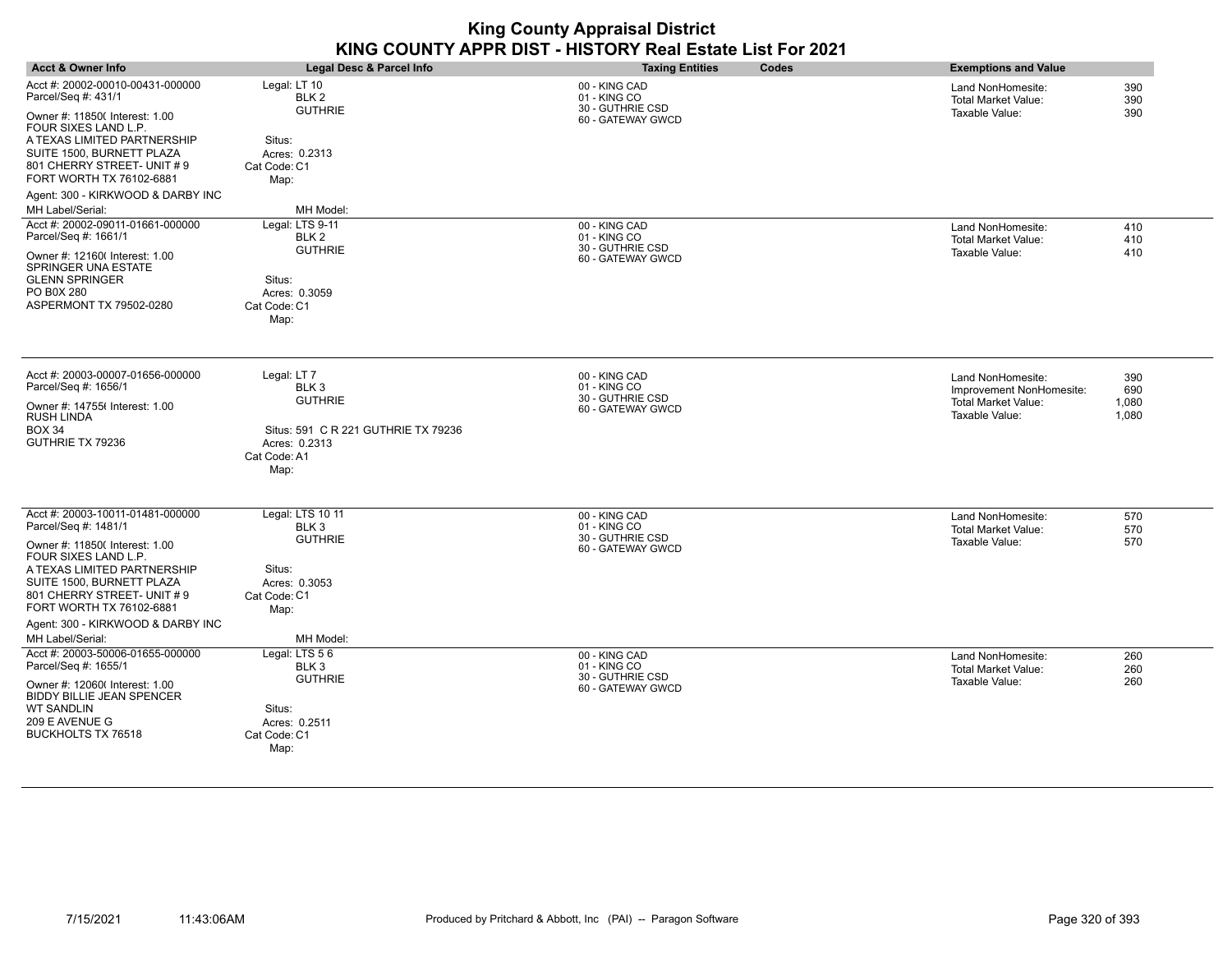| <b>Acct &amp; Owner Info</b>                                                                                                                                                                                                                                                                             | Legal Desc & Parcel Info                                                                                                | <b>Taxing Entities</b>                                                 | Codes | <b>Exemptions and Value</b>                                                            |                                |
|----------------------------------------------------------------------------------------------------------------------------------------------------------------------------------------------------------------------------------------------------------------------------------------------------------|-------------------------------------------------------------------------------------------------------------------------|------------------------------------------------------------------------|-------|----------------------------------------------------------------------------------------|--------------------------------|
| Acct #: 20003-80009-00432-000000<br>Parcel/Seq #: 432/1<br>Owner #: 11850( Interest: 1.00<br>FOUR SIXES LAND L.P.<br>A TEXAS LIMITED PARTNERSHIP<br>SUITE 1500, BURNETT PLAZA<br>801 CHERRY STREET- UNIT # 9<br>FORT WORTH TX 76102-6881<br>Agent: 300 - KIRKWOOD & DARBY INC<br><b>MH Label/Serial:</b> | Legal: LTS 89<br>BLK 3<br><b>GUTHRIE</b><br>Situs:<br>Acres: 0.2686<br>Cat Code: F1<br>Map:<br>MH Model:                | 00 - KING CAD<br>01 - KING CO<br>30 - GUTHRIE CSD<br>60 - GATEWAY GWCD |       | Land NonHomesite:<br>Improvement NonHomesite:<br>Total Market Value:<br>Taxable Value: | 900<br>2,410<br>3,310<br>3,310 |
| Acct #: 20004-10024-02510-000000<br>Parcel/Seq #: 2510/1<br>Owner #: 14786( Interest: 1.00<br>VICKY SUE TYRA<br>16223 US HWY 277<br><b>GOREE TX 76363</b>                                                                                                                                                | Legal: LTS 1-24 BLK 4<br>BLK4<br><b>GUTHRIE</b><br>Situs:<br>Acres: 0.0000<br>Cat Code: C1<br>Map:                      | 00 - KING CAD<br>01 - KING CO<br>30 - GUTHRIE CSD<br>60 - GATEWAY GWCD |       | Land NonHomesite:<br>Total Market Value:<br>Taxable Value:                             | 3,830<br>3,830<br>3,830        |
| Acct #: 20005-60011-00380-000000<br>Parcel/Seq #: 380/1<br>Owner #: 64600 Interest: 0.33<br>HOLLAR E W<br><b>GAIL GILMORE</b><br>PO BOX 1642<br><b>PARIS TX 75461</b>                                                                                                                                    | Legal: LTS 6-11<br>BLK 5<br><b>GUTHRIE</b><br>1/3 UNDIVIDED INTEREST<br>Situs:<br>Acres: 0.0267<br>Cat Code: C1<br>Map: | 00 - KING CAD<br>01 - KING CO<br>30 - GUTHRIE CSD<br>60 - GATEWAY GWCD |       | Land NonHomesite:<br>Total Market Value:<br>Taxable Value:                             | 40<br>40<br>40                 |
| Acct #: 20005-60011-00426-000000<br>Parcel/Seq #: 426/1<br>Owner #: 14724 { Interest: 0.67<br><b>BROWN MARY ALICE ESTATE</b><br>BOBBY BROWN INSURANCE<br>710 LAMAR ST., STE 101<br>WICHITA FALLS TX 76301-6834                                                                                           | Legal: LTS 6-11<br>BLK 5<br><b>GUTHRIE</b><br>2/3 UNDIVIDED INTEREST<br>Situs:<br>Acres: 0.2869<br>Cat Code: C1<br>Map: | 00 - KING CAD<br>01 - KING CO<br>30 - GUTHRIE CSD<br>60 - GATEWAY GWCD |       | Land NonHomesite:<br><b>Total Market Value:</b><br>Taxable Value:                      | 400<br>400<br>400              |
| Acct #: 20006-10012-01482-000000<br>Parcel/Seq #: 1482/1<br>Owner #: 11850( Interest: 1.00<br>FOUR SIXES LAND L.P.<br>A TEXAS LIMITED PARTNERSHIP<br>SUITE 1500, BURNETT PLAZA<br>801 CHERRY STREET- UNIT #9<br>FORT WORTH TX 76102-6881<br>Agent: 300 - KIRKWOOD & DARBY INC<br>MH Label/Serial:        | Legal: LTS 1-12<br>BLK 6<br><b>GUTHRIE</b><br>Situs:<br>Acres: 0.6529<br>Cat Code: C1<br>Map:<br>MH Model:              | 00 - KING CAD<br>01 - KING CO<br>30 - GUTHRIE CSD<br>60 - GATEWAY GWCD |       | Land NonHomesite:<br><b>Total Market Value:</b><br>Taxable Value:                      | 2,000<br>2,000<br>2,000        |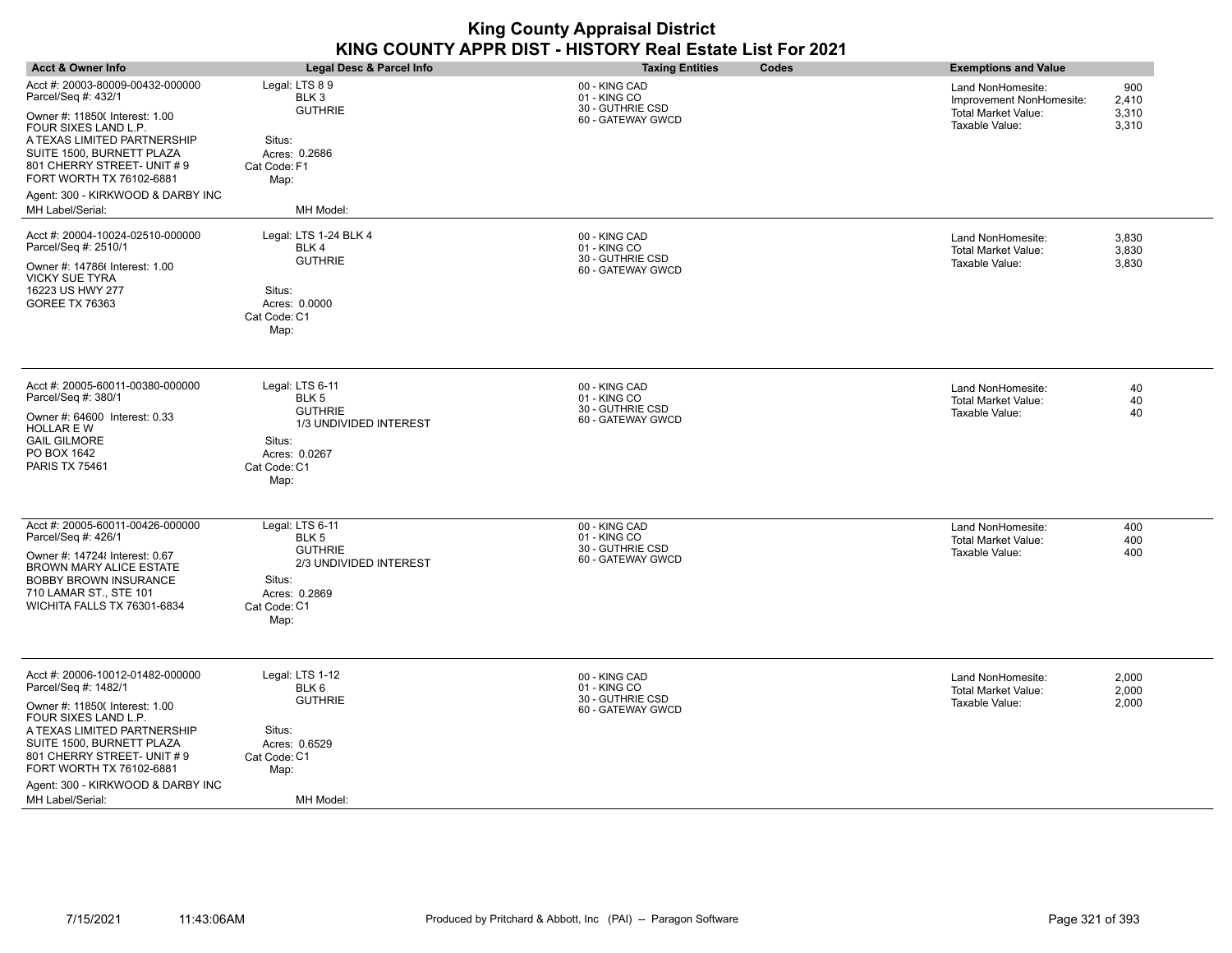|                                                                                                                                                                                                                                                                               |                                                                                                                                       | <b>King County Appraisal District</b><br>KING COUNTY APPR DIST - HISTORY Real Estate List For 2021 |       |                                                                   |                         |
|-------------------------------------------------------------------------------------------------------------------------------------------------------------------------------------------------------------------------------------------------------------------------------|---------------------------------------------------------------------------------------------------------------------------------------|----------------------------------------------------------------------------------------------------|-------|-------------------------------------------------------------------|-------------------------|
| <b>Acct &amp; Owner Info</b>                                                                                                                                                                                                                                                  | <b>Legal Desc &amp; Parcel Info</b>                                                                                                   | <b>Taxing Entities</b>                                                                             | Codes | <b>Exemptions and Value</b>                                       |                         |
| Acct #: 20007-00000-00124-000000<br>Parcel/Seq #: 124/1<br>Owner #: 14720! Interest: 1.00<br><b>CRISWELL RICKEY</b><br><b>BOX 84</b><br>GUTHRIE TX 79236                                                                                                                      | Legal: LTS 1-4 6 9 10 15 16<br>BLK 7<br><b>GUTHRIE</b><br>Situs:<br>Acres: 0.7231<br>Cat Code: C1<br>Map:                             | 00 - KING CAD<br>01 - KING CO<br>30 - GUTHRIE CSD<br>60 - GATEWAY GWCD                             |       | Land NonHomesite:<br>Total Market Value:<br>Taxable Value:        | 1,130<br>1,130<br>1,130 |
| Acct #: 20007-00000-00381-000000<br>Parcel/Seq #: 381/1<br>Owner #: 64600 Interest: 0.33<br><b>HOLLAR E W</b><br><b>GAIL GILMORE</b><br>PO BOX 1642<br><b>PARIS TX 75461</b>                                                                                                  | Legal: LTS 7 8 11 12 17 18<br>BLK7<br><b>GUTHRIE</b><br>1/3 INTEREST<br>Situs:<br>Acres: 0.1605<br>Cat Code: C1<br>Map:               | 00 - KING CAD<br>01 - KING CO<br>30 - GUTHRIE CSD<br>60 - GATEWAY GWCD                             |       | Land NonHomesite:<br><b>Total Market Value:</b><br>Taxable Value: | 250<br>250<br>250       |
| Acct #: 20007-00000-00427-000000<br>Parcel/Seq #: 427/1<br>Owner #: 147248 Interest: 0.67<br><b>BROWN MARY ALICE ESTATE</b><br><b>BOBBY BROWN INSURANCE</b><br>710 LAMAR ST., STE 101<br>WICHITA FALLS TX 76301-6834                                                          | Legal: LTS 7 8 11 12 17 18<br>BLK7<br><b>GUTHRIE</b><br>2/3 UNDIVIDED INTEREST<br>Situs:<br>Acres: 0.3216<br>Cat Code: C1<br>Map:     | 00 - KING CAD<br>01 - KING CO<br>30 - GUTHRIE CSD<br>60 - GATEWAY GWCD                             |       | Land NonHomesite:<br>Total Market Value:<br>Taxable Value:        | 400<br>400<br>400       |
| Acct #: 20007-00000-01483-000000<br>Parcel/Seq #: 1483/1<br>Owner #: 11850( Interest: 1.00<br>FOUR SIXES LAND L.P.<br>A TEXAS LIMITED PARTNERSHIP<br>SUITE 1500, BURNETT PLAZA<br>801 CHERRY STREET- UNIT #9<br>FORT WORTH TX 76102-6881<br>Agent: 300 - KIRKWOOD & DARBY INC | Legal: LTS 22 23 24<br>BLK7<br><b>GUTHRIE</b><br>Situs:<br>Acres: 0.3455<br>Cat Code: C1<br>Map:                                      | 00 - KING CAD<br>01 - KING CO<br>30 - GUTHRIE CSD<br>60 - GATEWAY GWCD                             |       | Land NonHomesite:<br>Total Market Value:<br>Taxable Value:        | 860<br>860<br>860       |
| MH Label/Serial:<br>Acct #: 20007-00005-01967-000000<br>Parcel/Seq #: 1967/1<br>Owner #: 14728; Interest: 1.00<br><b>ELMORE DARLENE</b><br><b>TAVIA VINSON</b><br>PO BOX 142<br>BORGER TX 79008                                                                               | MH Model:<br>Legal: LT 5<br>BLK7<br><b>GUTHRIE</b><br>Situs: 901 S BAKER ST GUTHRIE TX 79236<br>Acres: 0.2652<br>Cat Code: C1<br>Map: | 00 - KING CAD<br>01 - KING CO<br>30 - GUTHRIE CSD<br>60 - GATEWAY GWCD                             |       | Land NonHomesite:<br><b>Total Market Value:</b><br>Taxable Value: | 330<br>330<br>330       |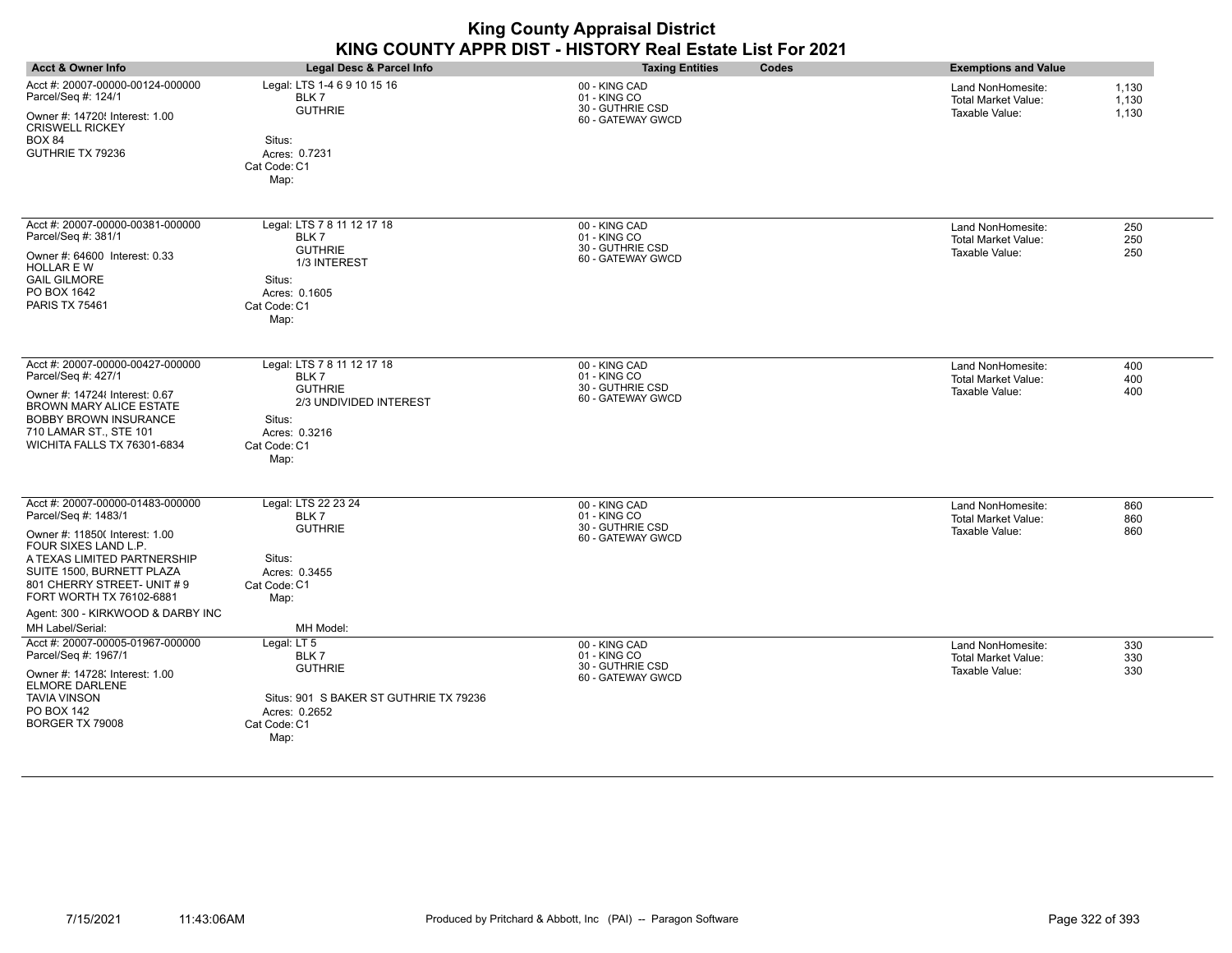| <b>Acct &amp; Owner Info</b>                                                                                                                                                                                                                                                  | <b>Legal Desc &amp; Parcel Info</b>                                                                                                               | <b>Taxing Entities</b><br>Codes                                        | <b>Exemptions and Value</b>                                                                                                  |
|-------------------------------------------------------------------------------------------------------------------------------------------------------------------------------------------------------------------------------------------------------------------------------|---------------------------------------------------------------------------------------------------------------------------------------------------|------------------------------------------------------------------------|------------------------------------------------------------------------------------------------------------------------------|
| Acct #: 20007-13014-02259-000001<br>Parcel/Seq #: 2259/1<br>Owner #: 11850( Interest: 1.00<br>FOUR SIXES LAND L.P.<br>A TEXAS LIMITED PARTNERSHIP<br>SUITE 1500, BURNETT PLAZA<br>801 CHERRY STREET- UNIT #9<br>FORT WORTH TX 76102-6881<br>Agent: 300 - KIRKWOOD & DARBY INC | Legal: LTS 13-14<br>BLK7<br><b>GUTHRIE</b><br>Situs: 301 8TH ST GUTHRIE TX 79236<br>Acres: 0.1148<br>Cat Code: C1<br>Map:                         | 00 - KING CAD<br>01 - KING CO<br>30 - GUTHRIE CSD<br>60 - GATEWAY GWCD | 200<br>Land NonHomesite:<br><b>Total Market Value:</b><br>200<br>Taxable Value:<br>200                                       |
| MH Label/Serial:                                                                                                                                                                                                                                                              | MH Model:                                                                                                                                         |                                                                        |                                                                                                                              |
| Acct #: 20007-19021-00264-000000<br>Parcel/Seq #: 264/1<br>Owner #: 147814 Interest: 1.00<br>JOUETT CINDY & AMBER LONG<br>4451 FM 1263<br>ASPERMONT TX 79502                                                                                                                  | Legal: LTS 19 20 21<br>BLK 7<br><b>GUTHRIE</b><br>W/ IMPROVEMENTS<br>Situs: 903 S BAKER GUTHRIE TX 79236<br>Acres: 0.1739<br>Cat Code: A1<br>Map: | 00 - KING CAD<br>01 - KING CO<br>30 - GUTHRIE CSD<br>60 - GATEWAY GWCD | 750<br>Land Homesite:<br>10,010<br>Improvement Homesite:<br><b>Total Market Value:</b><br>10,760<br>Taxable Value:<br>10,760 |
| Acct #: 20008-00000-02302-000000<br>Parcel/Seq #: 2302/1<br>Owner #: 14785 Interest: 1.00<br>JAMES CASEY TIMMONS<br><b>PO BOX 14</b><br>GUTHRIE TX 79236                                                                                                                      | Legal: LTS 6-11<br>BLK 8<br><b>GUTHRIE</b><br>Situs:<br>Acres: 0.0000<br>Cat Code: C1<br>Map:                                                     | 00 - KING CAD<br>01 - KING CO<br>30 - GUTHRIE CSD<br>60 - GATEWAY GWCD | 1,500<br>Land NonHomesite:<br>Total Market Value:<br>1,500<br>Taxable Value:<br>1,500                                        |
| Acct #: 20008-10004-00358-000000<br>Parcel/Seq #: 358/1<br>Owner #: 14720! Interest: 1.00<br><b>CRISWELL RICKEY</b><br><b>BOX 84</b><br>GUTHRIE TX 79236                                                                                                                      | Legal: LTS 1-4<br>BLK 8<br><b>GUTHRIE</b><br>Situs:<br>Acres: 0.2870<br>Cat Code: C1<br>Map:                                                      | 00 - KING CAD<br>01 - KING CO<br>30 - GUTHRIE CSD<br>60 - GATEWAY GWCD | Land NonHomesite:<br>1,000<br>1,000<br>Total Market Value:<br>Taxable Value:<br>1,000                                        |
| Acct #: 20009-00000-01657-000000<br>Parcel/Seq #: 1657/1<br>Owner #: 12060( Interest: 1.00<br><b>BIDDY BILLIE JEAN SPENCER</b><br><b>WT SANDLIN</b><br>209 E AVENUE G<br><b>BUCKHOLTS TX 76518</b>                                                                            | Legal: LTS 1-3 7-9<br>BLK 9<br><b>GUTHRIE</b><br>Situs:<br>Acres: 0.5740<br>Cat Code: C1<br>Map:                                                  | 00 - KING CAD<br>01 - KING CO<br>30 - GUTHRIE CSD<br>60 - GATEWAY GWCD | 1,200<br>Land NonHomesite:<br><b>Total Market Value:</b><br>1,200<br>Taxable Value:<br>1,200                                 |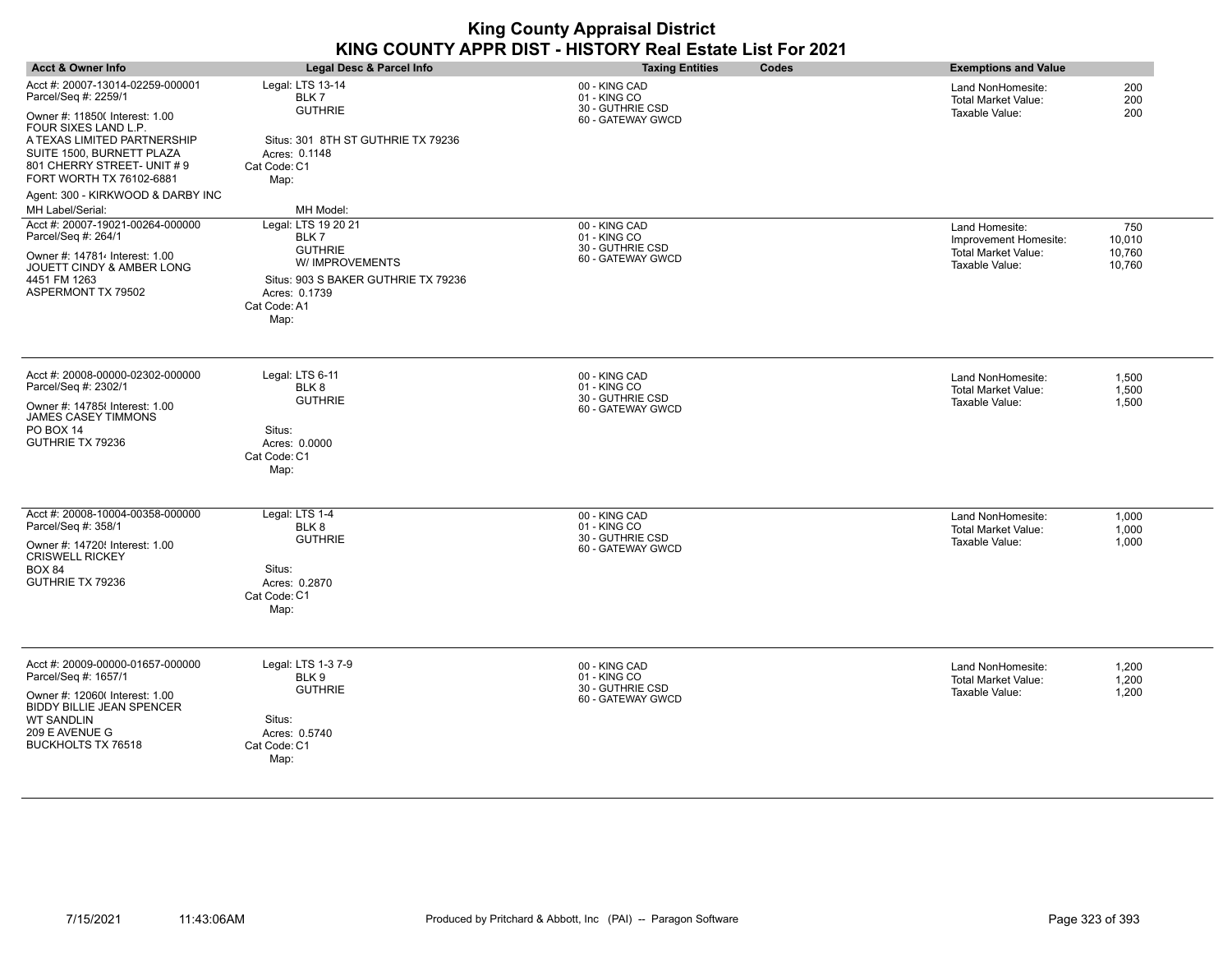| KING COUNTY APPR DIST - HISTORY Real Estate List For 2021                                                                                                                                                                                                                                          |                                                                                                                                                               |                                                                        |                 |                                                                                            |                                     |
|----------------------------------------------------------------------------------------------------------------------------------------------------------------------------------------------------------------------------------------------------------------------------------------------------|---------------------------------------------------------------------------------------------------------------------------------------------------------------|------------------------------------------------------------------------|-----------------|--------------------------------------------------------------------------------------------|-------------------------------------|
| <b>Acct &amp; Owner Info</b>                                                                                                                                                                                                                                                                       | <b>Legal Desc &amp; Parcel Info</b>                                                                                                                           | <b>Taxing Entities</b>                                                 | Codes           | <b>Exemptions and Value</b>                                                                |                                     |
| Acct #: 20009-40005-00125-000000<br>Parcel/Seq #: 125/1<br>Owner #: 14720! Interest: 1.00<br><b>CRISWELL RICKEY</b><br><b>BOX 84</b><br>GUTHRIE TX 79236                                                                                                                                           | Legal: LTS 4 5<br>BLK 9<br><b>GUTHRIE</b><br>Situs:<br>Acres: 0.1607<br>Cat Code: C1<br>Map:                                                                  | 00 - KING CAD<br>01 - KING CO<br>30 - GUTHRIE CSD<br>60 - GATEWAY GWCD |                 | Land NonHomesite:<br><b>Total Market Value:</b><br>Taxable Value:                          | 250<br>250<br>250                   |
| Acct #: 20009-60011-01485-000000<br>Parcel/Seq #: 1485/1<br>Owner #: 11850( Interest: 1.00<br>FOUR SIXES LAND L.P.<br>A TEXAS LIMITED PARTNERSHIP<br>SUITE 1500, BURNETT PLAZA<br>801 CHERRY STREET- UNIT # 9<br>FORT WORTH TX 76102-6881<br>Agent: 300 - KIRKWOOD & DARBY INC<br>MH Label/Serial: | Legal: LTS 6-11<br>BLK 9<br><b>GUTHRIE</b><br>Situs:<br>Acres: 0.3946<br>Cat Code: C1<br>Map:<br>MH Model:                                                    | 00 - KING CAD<br>01 - KING CO<br>30 - GUTHRIE CSD<br>60 - GATEWAY GWCD |                 | Land NonHomesite:<br><b>Total Market Value:</b><br>Taxable Value:                          | 830<br>830<br>830                   |
| Acct #: 20010-10003-00239-000000<br>Parcel/Seq #: 239/1<br>Owner #: 147364 Interest: 1.00<br><b>GUTHRIE C S D</b><br><b>BOX 70</b><br>GUTHRIE TX 79236                                                                                                                                             | Legal: LTS 1-3<br><b>BLK 10</b><br><b>GUTHRIE</b><br>Situs:<br>Acres: 0.3455<br>Cat Code: XVS<br>Map:                                                         | 00 - KING CAD<br>01 - KING CO<br>30 - GUTHRIE CSD<br>60 - GATEWAY GWCD | **Exempt**      | Land NonHomesite:<br>Improvement Homesite:<br><b>Total Market Value:</b><br>Taxable Value: | 430<br>71,920<br>72,350<br>$\Omega$ |
| Acct #: 20010-16018-00374-000001<br>Parcel/Seq #: 374/1<br>Owner #: 147234 Interest: 1.00<br>DANIEL LOUISE<br>PO BOX 92<br>GUTHRIE TX 79236                                                                                                                                                        | Legal: LTS 16-18<br><b>BLK 10</b><br><b>GUTHRIE</b><br>W/IMPROVMENTS HOMESTEAD<br>Situs: 600 9TH ST GUTHRIE TX 79236<br>Acres: 0.3455<br>Cat Code: A1<br>Map: | 00 - KING CAD<br>01 - KING CO<br>30 - GUTHRIE CSD<br>60 - GATEWAY GWCD | ** Homestead ** | Land Homesite:<br>Improvement Homesite:<br><b>Total Market Value:</b><br>Taxable Value:    | 430<br>10,650<br>11,080<br>11,080   |
| Acct #: 20010-19021-02038-000000<br>Parcel/Seq #: 2038/1<br>Owner #: 147364 Interest: 1.00<br>GUTHRIE C S D<br><b>BOX 70</b><br>GUTHRIE TX 79236                                                                                                                                                   | Legal: LTS 19-24<br><b>BLK 10</b><br><b>GUTHRIE</b><br>Situs:<br>Acres: 0.4660<br>Cat Code: XVS<br>Map:                                                       | 00 - KING CAD<br>01 - KING CO<br>30 - GUTHRIE CSD<br>60 - GATEWAY GWCD | **Exempt**      | Land NonHomesite:<br><b>Total Market Value:</b><br>Taxable Value:                          | 580<br>580<br>$\Omega$              |

**King County Appraisal District**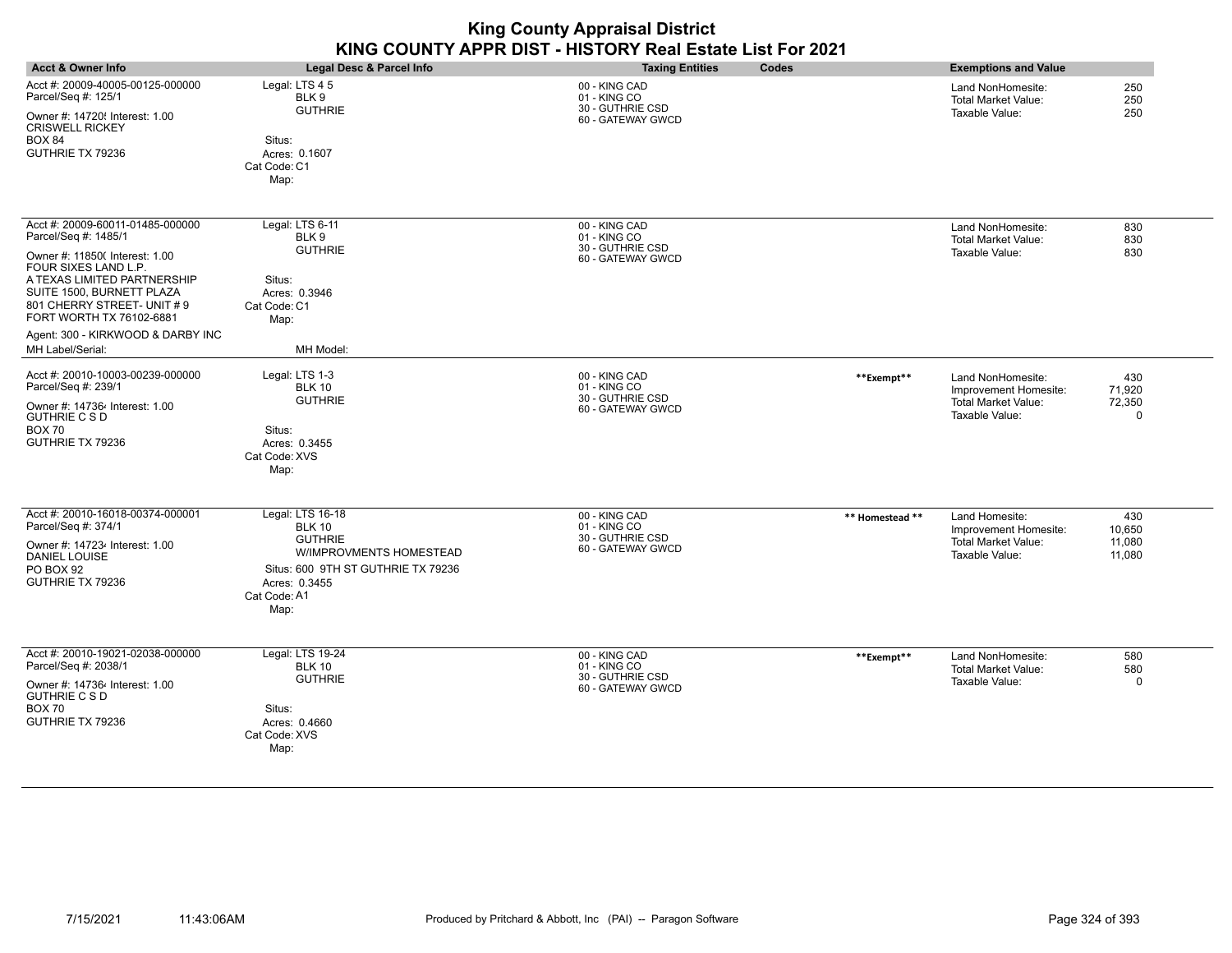| <b>King County Appraisal District</b><br>KING COUNTY APPR DIST - HISTORY Real Estate List For 2021                                                                                                                                                                                                       |                                                                                                                                                                                            |                                                                        |            |                                                                                                                        |                                         |  |  |
|----------------------------------------------------------------------------------------------------------------------------------------------------------------------------------------------------------------------------------------------------------------------------------------------------------|--------------------------------------------------------------------------------------------------------------------------------------------------------------------------------------------|------------------------------------------------------------------------|------------|------------------------------------------------------------------------------------------------------------------------|-----------------------------------------|--|--|
| <b>Acct &amp; Owner Info</b>                                                                                                                                                                                                                                                                             | Legal Desc & Parcel Info                                                                                                                                                                   | Codes<br><b>Taxing Entities</b>                                        |            | <b>Exemptions and Value</b>                                                                                            |                                         |  |  |
| Acct #: 20010-40006-01070-000000<br>Parcel/Seq #: 1070/1<br>Owner #: 147364 Interest: 1.00<br><b>GUTHRIE C S D</b><br><b>BOX 70</b><br>GUTHRIE TX 79236                                                                                                                                                  | Legal: LTS 4-6<br><b>BLK 10</b><br><b>GUTHRIE</b><br>Situs:<br>Acres: 0.3059<br>Cat Code: XVS<br>Map:                                                                                      | 00 - KING CAD<br>01 - KING CO<br>30 - GUTHRIE CSD<br>60 - GATEWAY GWCD | **Exempt** | Land NonHomesite:<br><b>Total Market Value:</b><br>Taxable Value:                                                      | 410<br>410<br>$\Omega$                  |  |  |
| Acct #: 20010-70015-01626-000000<br>Parcel/Seq #: 1626/1<br>Owner #: 11850( Interest: 1.00<br>FOUR SIXES LAND L.P.<br>A TEXAS LIMITED PARTNERSHIP<br>SUITE 1500, BURNETT PLAZA<br>801 CHERRY STREET- UNIT #9<br>FORT WORTH TX 76102-6881<br>Agent: 300 - KIRKWOOD & DARBY INC<br><b>MH Label/Serial:</b> | Legal: LTS 7-15<br><b>BLK 10</b><br><b>GUTHRIE</b><br>Situs:<br>Acres: 0.7633<br>Cat Code: C1<br>Map:<br>MH Model:                                                                         | 00 - KING CAD<br>01 - KING CO<br>30 - GUTHRIE CSD<br>60 - GATEWAY GWCD |            | Land NonHomesite:<br><b>Total Market Value:</b><br>Taxable Value:                                                      | 1,130<br>1,130<br>1,130                 |  |  |
| Acct #: 20011-10203-00240-000000<br>Parcel/Seq #: 240/1<br>Owner #: 14736; Interest: 1.00<br><b>KING COUNTY</b><br><b>BOX 127</b><br>GUTHRIE TX 79236                                                                                                                                                    | Legal: LT 1-12 AAGENT HOME<br><b>BLK 11</b><br><b>GUTHRIE</b><br>Situs:<br>Acres: 0.8609<br>Cat Code: XVC<br>Map:                                                                          | 00 - KING CAD<br>01 - KING CO<br>30 - GUTHRIE CSD<br>60 - GATEWAY GWCD | **Exempt** | Land NonHomesite:<br>Improvement Homesite:<br>Improvement NonHomesite:<br><b>Total Market Value:</b><br>Taxable Value: | 1,500<br>27,230<br>2,330<br>31,060<br>0 |  |  |
| Acct #: 20012-10203-00360-000000<br>Parcel/Seq #: 360/1<br>Owner #: 14751! Interest: 1.00<br>CRISWELL VAN NORMAN<br><b>BOX 113</b><br>GUTHRIE TX 79236-0113                                                                                                                                              | Legal: LTS 1 2 3<br><b>BLK 12</b><br><b>GUTHRIE</b><br>Situs:<br>Acres: 0.2152<br>Cat Code: C1<br>Map:                                                                                     | 00 - KING CAD<br>01 - KING CO<br>30 - GUTHRIE CSD<br>60 - GATEWAY GWCD |            | Land NonHomesite:<br><b>Total Market Value:</b><br>Taxable Value:                                                      | 380<br>380<br>380                       |  |  |
| Acct #: 20012-40006-02400-000000<br>Parcel/Seq #: 2400/1<br>Owner #: 14786; Interest: 1.00<br>TOMMY JAMES LONG(BEAR) & AMBER<br><b>JANE LONG</b><br><b>PO BOX 22</b><br>GUTHRIE TX 79236                                                                                                                 | Legal: IMPROVEMENT ON LTS 4-6<br>BLK 12 GUTHRIE<br>OAK CREEK HOMES OLYPIA 1082<br>PFS08271470C050415785A<br>Situs: 600 E MAIN ST GUTHRIE TX 79236<br>Acres: 0.2152<br>Cat Code: A2<br>Map: | 00 - KING CAD<br>01 - KING CO<br>30 - GUTHRIE CSD<br>60 - GATEWAY GWCD |            | Land Homesite:<br>Improvement Homesite:<br>Total Market Value:<br>Taxable Value:                                       | 380<br>43,810<br>44,190<br>44,190       |  |  |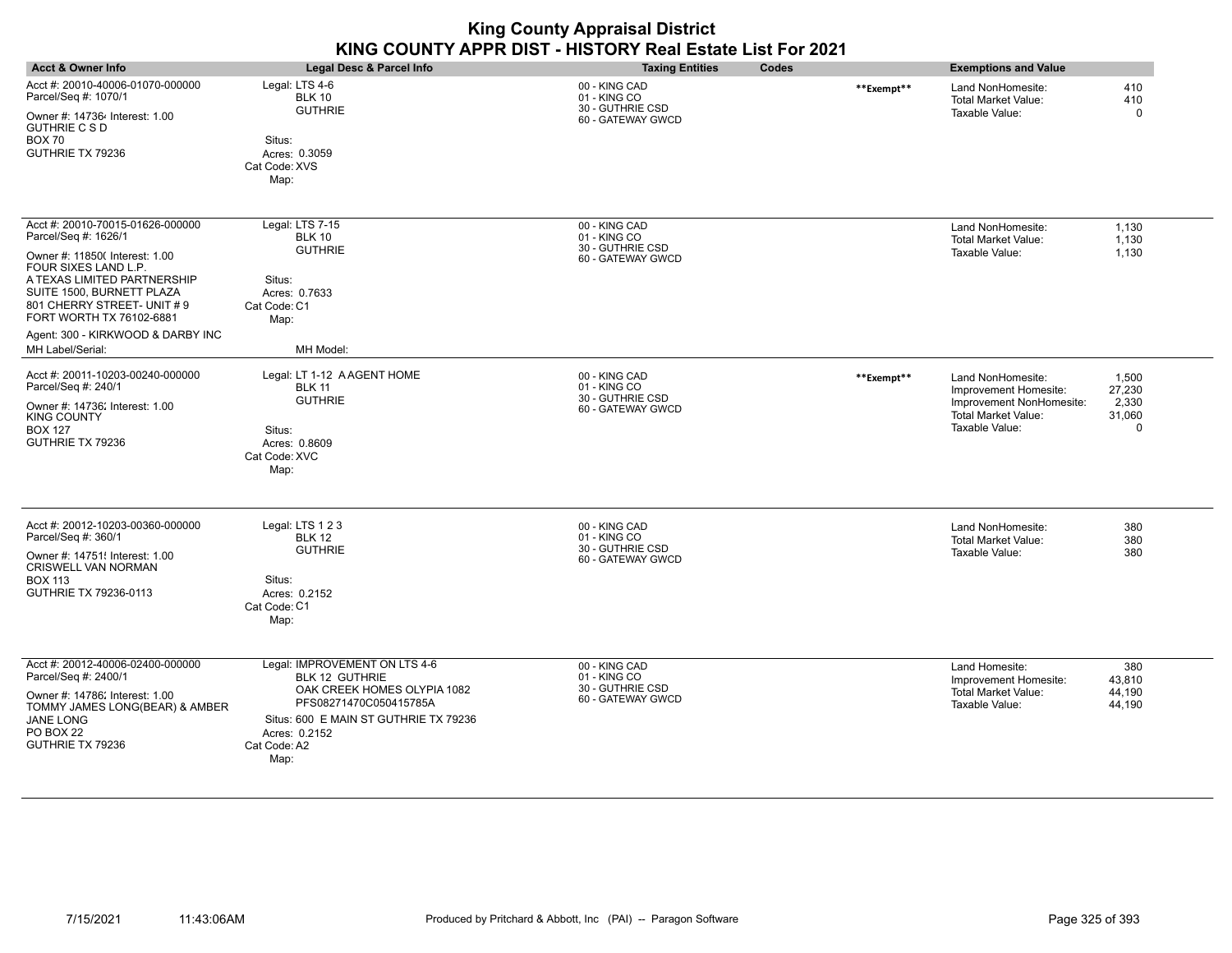| <b>Acct &amp; Owner Info</b>                                                                                                                                                               | Legal Desc & Parcel Info                                                                                                            | Codes<br><b>Taxing Entities</b>                                        |            | <b>Exemptions and Value</b>                                                                |                              |
|--------------------------------------------------------------------------------------------------------------------------------------------------------------------------------------------|-------------------------------------------------------------------------------------------------------------------------------------|------------------------------------------------------------------------|------------|--------------------------------------------------------------------------------------------|------------------------------|
| Acct #: 20012-70011-00781-000000<br>Parcel/Seq #: 781/1<br>Owner #: 147364 Interest: 1.00<br><b>GUTHRIE C S D</b><br><b>BOX 70</b><br>GUTHRIE TX 79236                                     | Legal: LTS 7-11<br><b>BLK 12</b><br><b>GUTHRIE</b><br>Situs: 550 MAIN ST GUTHRIE TX 79236<br>Acres: 0.3587<br>Cat Code: XVS<br>Map: | 00 - KING CAD<br>01 - KING CO<br>30 - GUTHRIE CSD<br>60 - GATEWAY GWCD | **Exempt** | Land NonHomesite:<br>Improvement Homesite:<br><b>Total Market Value:</b><br>Taxable Value: | 500<br>70,080<br>70,580<br>0 |
| Acct #: 20013-10024-01662-000000<br>Parcel/Seq #: 1662/1<br>Owner #: 12160( Interest: 1.00<br>SPRINGER UNA ESTATE<br><b>GLENN SPRINGER</b><br>PO B0X 280<br>ASPERMONT TX 79502-0280        | Legal: LTS 1-24<br><b>BLK 13</b><br><b>GUTHRIE</b><br>Situs:<br>Acres: 1.1892<br>Cat Code: C1<br>Map:                               | 00 - KING CAD<br>01 - KING CO<br>30 - GUTHRIE CSD<br>60 - GATEWAY GWCD |            | Land NonHomesite:<br><b>Total Market Value:</b><br>Taxable Value:                          | 2,220<br>2,220<br>2,220      |
| Acct #: 20014-10024-01663-000000<br>Parcel/Seq #: 1663/1<br>Owner #: 12160( Interest: 1.00<br><b>SPRINGER UNA ESTATE</b><br><b>GLENN SPRINGER</b><br>PO B0X 280<br>ASPERMONT TX 79502-0280 | Legal: LTS 1-24<br><b>BLK 14</b><br><b>GUTHRIE</b><br>Situs:<br>Acres: 1.1892<br>Cat Code: C1<br>Map:                               | 00 - KING CAD<br>01 - KING CO<br>30 - GUTHRIE CSD<br>60 - GATEWAY GWCD |            | Land NonHomesite:<br>Total Market Value:<br>Taxable Value:                                 | 2,220<br>2,220<br>2,220      |
| Acct #: 20015-00000-02067-000000<br>Parcel/Seq #: 2067/1<br>Owner #: 147364 Interest: 1.00<br><b>GUTHRIE C S D</b><br><b>BOX 70</b><br>GUTHRIE TX 79236                                    | Legal: LTS 1-5 20-24<br><b>BLK 15</b><br><b>GUTHRIE</b><br><b>TRACK</b><br>Situs:<br>Acres: 0.0000<br>Cat Code: XVS<br>Map:         | 00 - KING CAD<br>01 - KING CO<br>30 - GUTHRIE CSD<br>60 - GATEWAY GWCD | **Exempt** | Land NonHomesite:<br>Total Market Value:<br>Taxable Value:                                 | 1,260<br>1,260<br>0          |
| Acct #: 20015-60019-00286-000000<br>Parcel/Seq #: 286/1<br>Owner #: 48600 Interest: 1.00<br>GRAVES ROBERT (B0B)<br><b>BOX 56</b><br>GUTHRIE TX 79236-0056                                  | Legal: LTS 6-19<br><b>BLK 15</b><br><b>GUTHRIE</b><br>Situs:<br>Acres: 1.1249<br>Cat Code: C1<br>Map:                               | 00 - KING CAD<br>01 - KING CO<br>30 - GUTHRIE CSD<br>60 - GATEWAY GWCD |            | Land NonHomesite:<br>Total Market Value:<br>Taxable Value:                                 | 1,550<br>1,550<br>1,550      |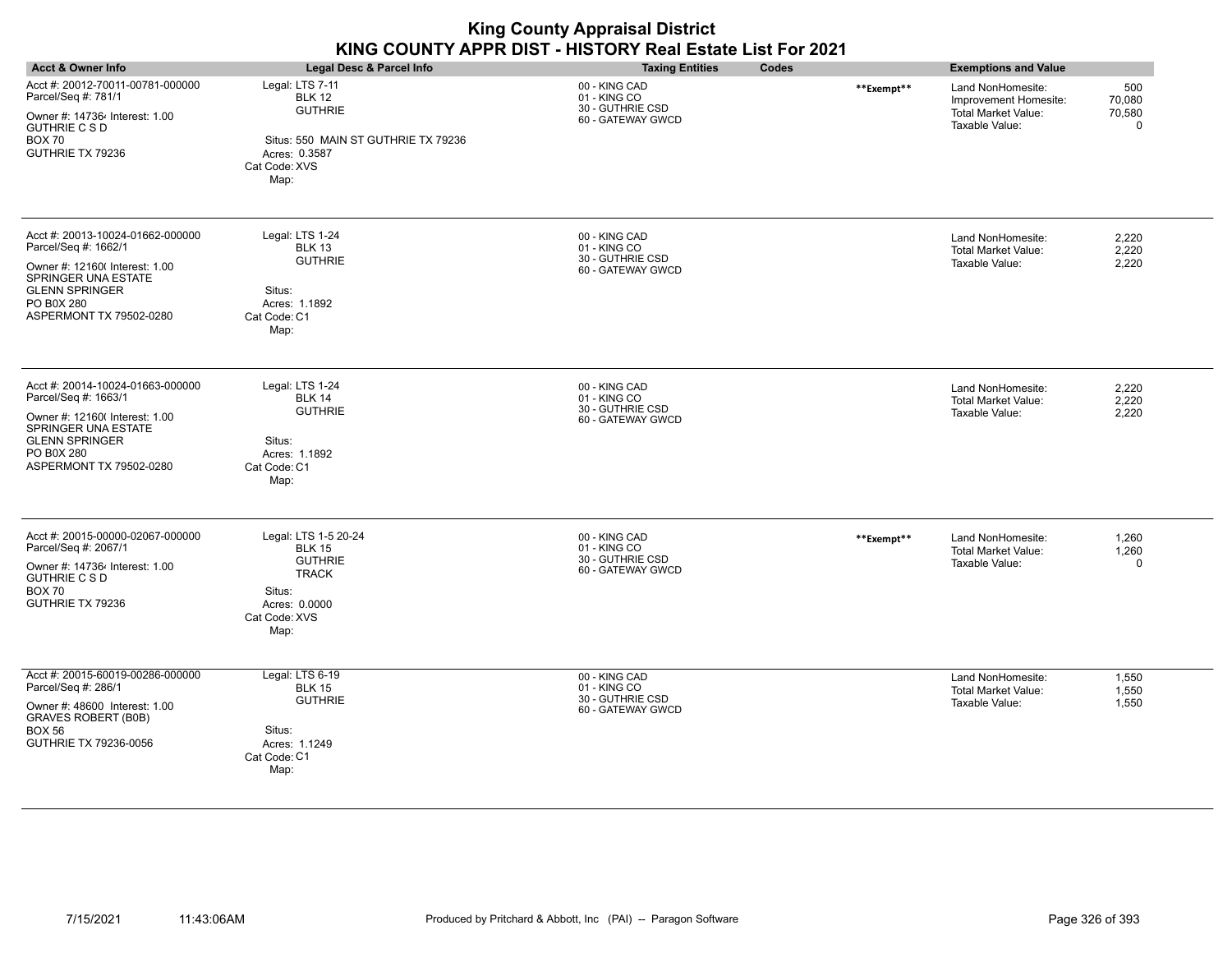| <b>Acct &amp; Owner Info</b>                                                                                                                                                                                                                                                                      | <b>Legal Desc &amp; Parcel Info</b>                                                                                                                           | Codes<br><b>Taxing Entities</b>                                                                             |                 | <b>Exemptions and Value</b>                                           |                            |
|---------------------------------------------------------------------------------------------------------------------------------------------------------------------------------------------------------------------------------------------------------------------------------------------------|---------------------------------------------------------------------------------------------------------------------------------------------------------------|-------------------------------------------------------------------------------------------------------------|-----------------|-----------------------------------------------------------------------|----------------------------|
| Acct #: 20016-00000-02068-000000<br>Parcel/Seq #: 2068/1<br>Owner #: 147364 Interest: 1.00<br><b>GUTHRIE C S D</b><br><b>BOX 70</b><br>GUTHRIE TX 79236                                                                                                                                           | Legal: LTS 1-4<br><b>BLK 16</b><br><b>GUTHRIE</b><br><b>FOOTBALL FIELD</b><br>Situs: 404 N BAKER ST<br>Acres: 0.0000<br>Cat Code: XVS<br>Map:                 | 00 - KING CAD<br>01 - KING CO<br>30 - GUTHRIE CSD<br>60 - GATEWAY GWCD                                      | **Exempt**      | Land NonHomesite:<br><b>Total Market Value:</b><br>Taxable Value:     | 500<br>500<br>0            |
| Acct #: 20016-50012-01981-000000<br>Parcel/Seq #: 1981/1<br>Owner #: 14785( Interest: 1.00<br>MCCAULEY CLELL AND AMY<br>PO BOX 175<br>GUTHRIE TX 79236                                                                                                                                            | Legal: LTS 5-12<br><b>BLK 16</b><br><b>GUTHRIE</b><br>2018 SOLITAIRE<br>Situs: 603 5th GUTHRIE TX 79236<br>Acres: 0.5739<br>Mtg: 21ST<br>Cat Code: A2<br>Map: | 00 - KING CAD<br>01 - KING CO<br>30 - GUTHRIE CSD<br>60 - GATEWAY GWCD<br><b>Homestead Linked</b><br>Parcel | ** Homestead ** | Land Homesite:<br><b>Total Market Value:</b><br>Taxable Value:        | 800<br>800<br>800          |
| Acct #: 20016-50012-01981-000001<br>Parcel/Seq #: 2683/1<br>Owner #: 14785( Interest: 1.00<br>MCCAULEY CLELL AND AMY<br>PO BOX 175<br>GUTHRIE TX 79236                                                                                                                                            | Legal: LTS 5-12<br><b>BLK 16</b><br><b>GUTHRIE</b><br>2018 SOLITAIRE<br>Situs: 603 5th GUTHRIE TX 79236<br>Acres: 0.0000<br>Mtg: 21ST<br>Cat Code: M1<br>Map: | 00 - KING CAD<br>01 - KING CO<br>30 - GUTHRIE CSD<br>60 - GATEWAY GWCD<br><b>Homestead Linked</b><br>Parcel | ** Homestead ** | Improvement Homesite:<br><b>Total Market Value:</b><br>Taxable Value: | 44,300<br>44,300<br>44,300 |
| Acct #: 20017-00006-00351-000000<br>Parcel/Seq #: 351/1<br>Owner #: 14724! Interest: 1.00<br><b>WILKERSON SMITH WEST</b><br><b>MARGARET WILKERSON</b><br>4713 76TH ST<br>LUBBOCK TX 79424                                                                                                         | Legal: LT 6<br><b>BLK 17</b><br><b>GUTHRIE</b><br>Situs:<br>Acres: 0.2152<br>Cat Code: C1<br>Map:                                                             | 00 - KING CAD<br>01 - KING CO<br>30 - GUTHRIE CSD<br>60 - GATEWAY GWCD                                      |                 | Land NonHomesite:<br><b>Total Market Value:</b><br>Taxable Value:     | 150<br>150<br>150          |
| Acct #: 20017-10003-01488-000000<br>Parcel/Seq #: 1488/1<br>Owner #: 11850( Interest: 1.00<br>FOUR SIXES LAND L.P.<br>A TEXAS LIMITED PARTNERSHIP<br>SUITE 1500, BURNETT PLAZA<br>801 CHERRY STREET- UNIT #9<br>FORT WORTH TX 76102-6881<br>Agent: 300 - KIRKWOOD & DARBY INC<br>MH Label/Serial: | Legal: LTS 1-3<br><b>BLK 17</b><br><b>GUTHRIE</b><br>Situs:<br>Acres: 0.2870<br>Cat Code: C1<br>Map:<br>MH Model:                                             | 00 - KING CAD<br>01 - KING CO<br>30 - GUTHRIE CSD<br>60 - GATEWAY GWCD                                      |                 | Land NonHomesite:<br><b>Total Market Value:</b><br>Taxable Value:     | 300<br>300<br>300          |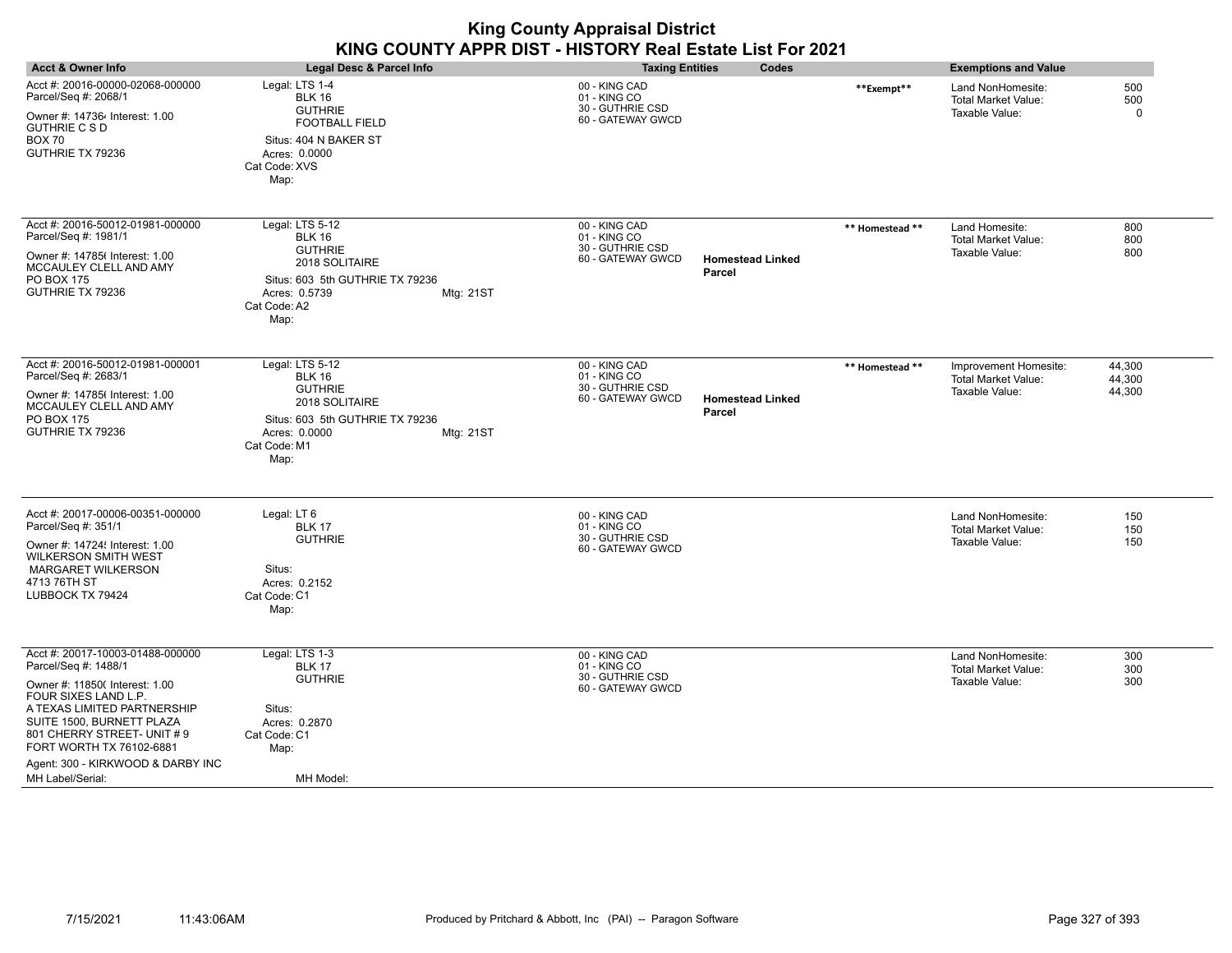| <b>Acct &amp; Owner Info</b>                                                                                                                                              | <b>Legal Desc &amp; Parcel Info</b>                                                                                                                            | <b>Taxing Entities</b><br>Codes                                        |            | <b>Exemptions and Value</b>                                                                   |                                          |
|---------------------------------------------------------------------------------------------------------------------------------------------------------------------------|----------------------------------------------------------------------------------------------------------------------------------------------------------------|------------------------------------------------------------------------|------------|-----------------------------------------------------------------------------------------------|------------------------------------------|
| Acct #: 20017-10012-01982-000000<br>Parcel/Seq #: 1982/1<br>Owner #: 147574 Interest: 1.00<br>MEDDERS OIL COMPANY INC<br>4245 KEMP BLVD STE 904<br>WICHITA FALLS TX 76308 | Legal: LTS 10-12<br><b>BLK 17</b><br><b>GUTHRIE</b><br>Situs: 504 N BAKER ST GUTHRIE TX 79236<br>Acres: 0.2870<br>Cat Code: C1<br>Map:                         | 00 - KING CAD<br>01 - KING CO<br>30 - GUTHRIE CSD<br>60 - GATEWAY GWCD |            | Land NonHomesite:<br><b>Total Market Value:</b><br>Taxable Value:                             | 400<br>400<br>400                        |
| Acct #: 20017-40005-01963-000000<br>Parcel/Seq #: 1963/1<br>Owner #: 14728( Interest: 1.00<br><b>BROOKSEY COKER</b><br>501 LIVE OAK<br>INGRAM TX 78025                    | Legal: LTS 4 5<br><b>BLK 17</b><br><b>GUTHRIE</b><br>Situs:<br>Acres: 0.2511<br>Cat Code: C1<br>Map:                                                           | 00 - KING CAD<br>01 - KING CO<br>30 - GUTHRIE CSD<br>60 - GATEWAY GWCD |            | Land NonHomesite:<br><b>Total Market Value:</b><br>Taxable Value:                             | 350<br>350<br>350                        |
| Acct #: 20017-70009-00231-000000<br>Parcel/Seq #: 231/1<br>Owner #: 147544 Interest: 1.00<br><b>GRAVES MARIANNA</b><br><b>BOX 56</b><br>GUTHRIE TX 79236                  | Legal: LTS 7 8 9<br><b>BLK 17</b><br><b>GUTHRIE</b><br>Situs: 607 5TH ST GUTHRIE TX 79236<br>Acres: 0.2152<br>Cat Code: C1<br>Map:                             | 00 - KING CAD<br>01 - KING CO<br>30 - GUTHRIE CSD<br>60 - GATEWAY GWCD |            | Land NonHomesite:<br><b>Total Market Value:</b><br>Taxable Value:                             | 300<br>300<br>300                        |
| Acct #: 20018-00000-00002-000000<br>Parcel/Seq #: 2/1<br>Owner #: 3000 Interest: 1.00<br>ANDREWS LA<br>9583 DOLIVER DR<br>HOUSTON TX 77063                                | Legal: LT 10 14 16 18 20 22 24<br><b>BLK 18</b><br><b>GUTHRIE</b><br>Situs:<br>Acres: 0.5452<br>Cat Code: C1<br>Map:                                           | 00 - KING CAD<br>01 - KING CO<br>30 - GUTHRIE CSD<br>60 - GATEWAY GWCD |            | Land NonHomesite:<br><b>Total Market Value:</b><br>Taxable Value:                             | 580<br>580<br>580                        |
| Acct #: 20018-00000-02050-000000<br>Parcel/Seq #: 2050/1<br>Owner #: 14736' Interest: 1.00<br>FIRST BAPTIST CHURCH<br><b>HWY 82</b><br>GUTHRIE TX 79236                   | Legal: LTS 1-9<br><b>BLK 18</b><br><b>GUTHRIE</b><br>W/IMPROVEMENTS CHURCH<br>Situs: 505 N BAKER ST GUTHRIE TX 79236<br>Acres: 0.5682<br>Cat Code: XVR<br>Map: | 00 - KING CAD<br>01 - KING CO<br>30 - GUTHRIE CSD<br>60 - GATEWAY GWCD | **Exempt** | Land NonHomesite:<br>Improvement NonHomesite:<br><b>Total Market Value:</b><br>Taxable Value: | 1,130<br>25,280<br>26,410<br>$\mathbf 0$ |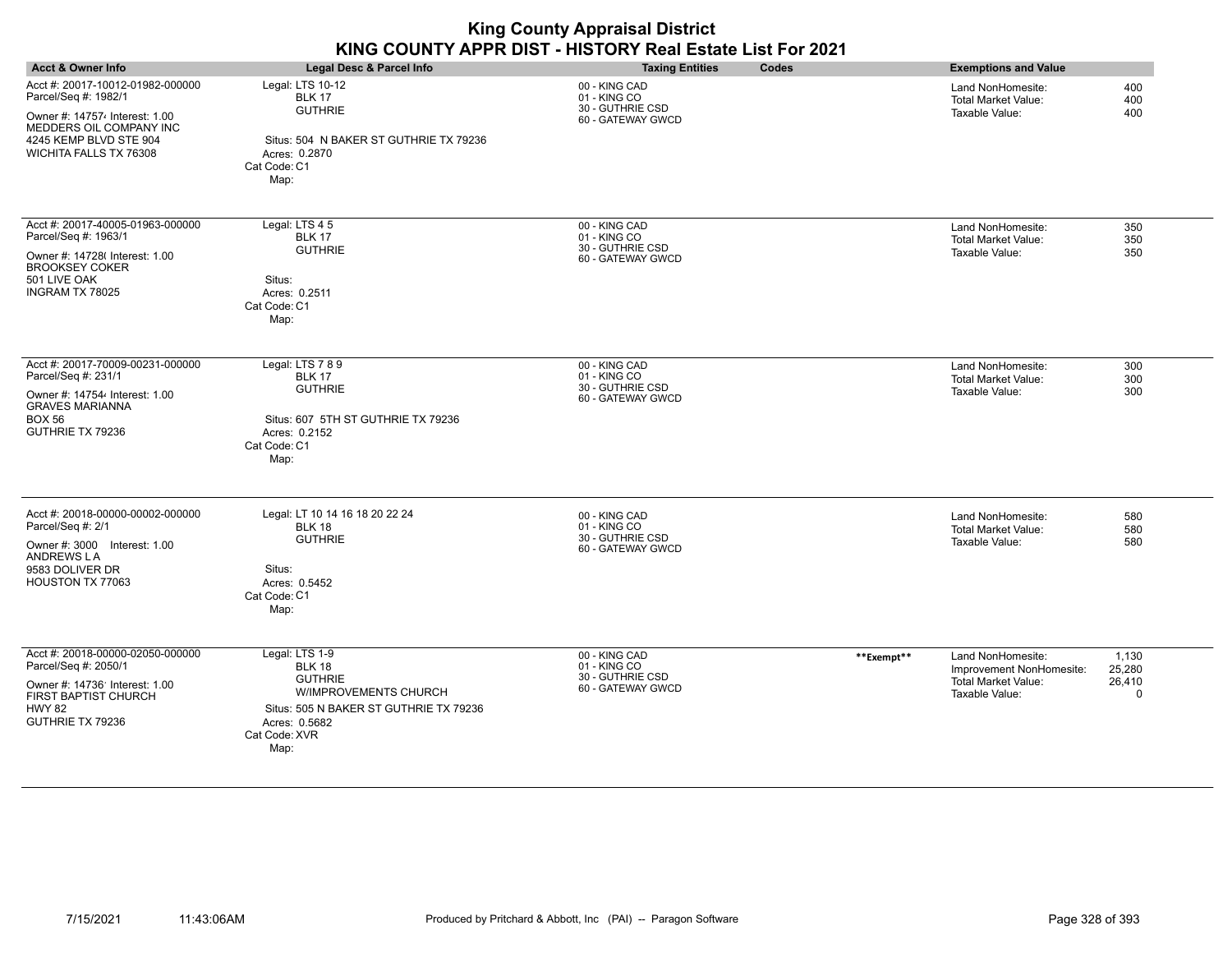| <b>Acct &amp; Owner Info</b>                                                                                                                                                 | Legal Desc & Parcel Info                                 | <b>Taxing Entities</b>                            | Codes      | <b>Exemptions and Value</b>                                |                         |
|------------------------------------------------------------------------------------------------------------------------------------------------------------------------------|----------------------------------------------------------|---------------------------------------------------|------------|------------------------------------------------------------|-------------------------|
| Acct #: 20018-10024-01489-000000<br>Parcel/Seq #: 1489/1                                                                                                                     | Legal: LTS 1-24<br><b>BLK 18</b><br><b>GUTHRIE</b>       | 00 - KING CAD<br>01 - KING CO<br>30 - GUTHRIE CSD |            | Land NonHomesite:<br>Total Market Value:<br>Taxable Value: | 1,890<br>1,890<br>1,890 |
| Owner #: 11850( Interest: 1.00<br>FOUR SIXES LAND L.P.<br>A TEXAS LIMITED PARTNERSHIP<br>SUITE 1500, BURNETT PLAZA<br>801 CHERRY STREET- UNIT #9<br>FORT WORTH TX 76102-6881 | Situs:<br>Acres: 1.2248<br>Cat Code: C1<br>Map:          | 60 - GATEWAY GWCD                                 |            |                                                            |                         |
| Agent: 300 - KIRKWOOD & DARBY INC                                                                                                                                            |                                                          |                                                   |            |                                                            |                         |
| MH Label/Serial:                                                                                                                                                             | MH Model:                                                |                                                   |            |                                                            |                         |
| Acct #: 20018-17018-01664-000000<br>Parcel/Seq #: 1664/1                                                                                                                     | Legal: LTS 17 18<br><b>BLK 18</b>                        | 00 - KING CAD<br>01 - KING CO                     |            | Land NonHomesite:<br><b>Total Market Value:</b>            | 100<br>100              |
| Owner #: 12160( Interest: 1.00<br>SPRINGER UNA ESTATE                                                                                                                        | <b>GUTHRIE</b>                                           | 30 - GUTHRIE CSD<br>60 - GATEWAY GWCD             |            | Taxable Value:                                             | 100                     |
| <b>GLENN SPRINGER</b>                                                                                                                                                        | Situs:                                                   |                                                   |            |                                                            |                         |
| PO B0X 280<br>ASPERMONT TX 79502-0280                                                                                                                                        | Acres: 0.3053<br>Cat Code: C1                            |                                                   |            |                                                            |                         |
|                                                                                                                                                                              | Map:                                                     |                                                   |            |                                                            |                         |
| Acct #: 20019-00000-01490-000000                                                                                                                                             | Legal: LTS 5-16 20 21 23 24                              | 00 - KING CAD                                     |            | Land NonHomesite:                                          | 2,110                   |
| Parcel/Seq #: 1490/1                                                                                                                                                         | <b>BLK 19</b><br><b>GUTHRIE</b>                          | 01 - KING CO<br>30 - GUTHRIE CSD                  |            | Total Market Value:<br>Taxable Value:                      | 2,110<br>2,110          |
| Owner #: 11850( Interest: 1.00<br>FOUR SIXES LAND L.P.                                                                                                                       |                                                          | 60 - GATEWAY GWCD                                 |            |                                                            |                         |
| A TEXAS LIMITED PARTNERSHIP                                                                                                                                                  | Situs:                                                   |                                                   |            |                                                            |                         |
| SUITE 1500, BURNETT PLAZA                                                                                                                                                    | Acres: 1.3498                                            |                                                   |            |                                                            |                         |
| 801 CHERRY STREET- UNIT # 9<br>FORT WORTH TX 76102-6881                                                                                                                      | Cat Code: C1<br>Map:                                     |                                                   |            |                                                            |                         |
| Agent: 300 - KIRKWOOD & DARBY INC                                                                                                                                            |                                                          |                                                   |            |                                                            |                         |
| MH Label/Serial:                                                                                                                                                             | MH Model:                                                |                                                   |            |                                                            |                         |
| Acct #: 20019-00000-02066-000000                                                                                                                                             | Legal: LTS 1-4 (SCHOOL HOUSE)                            | 00 - KING CAD                                     | **Exempt** | Land NonHomesite:                                          | 500                     |
| Parcel/Seq #: 2066/1                                                                                                                                                         | <b>BLK 19</b>                                            | 01 - KING CO                                      |            | Improvement Homesite:                                      | 22,690                  |
| Owner #: 147364 Interest: 1.00                                                                                                                                               | <b>GUTHRIE</b>                                           | 30 - GUTHRIE CSD<br>60 - GATEWAY GWCD             |            | Total Market Value:                                        | 23,190                  |
| <b>GUTHRIE C S D</b>                                                                                                                                                         | W/IMPROVEMTNS SCHOOL HOUSE                               |                                                   |            | Taxable Value:                                             | 0                       |
| <b>BOX 70</b><br>GUTHRIE TX 79236                                                                                                                                            | Situs: 505 JAGUAR LANE GUTHRIE TX 79236<br>Acres: 0.0000 |                                                   |            |                                                            |                         |
|                                                                                                                                                                              | Cat Code: XVS                                            |                                                   |            |                                                            |                         |
|                                                                                                                                                                              | Map:                                                     |                                                   |            |                                                            |                         |
| Acct #: 20020-00000-02033-000000                                                                                                                                             | Legal: LTS 1-24                                          | 00 - KING CAD                                     |            | Land NonHomesite:                                          | 2,170                   |
| Parcel/Seq #: 2033/1                                                                                                                                                         | <b>BLK 20</b>                                            | 01 - KING CO<br>30 - GUTHRIE CSD                  |            | Total Market Value:                                        | 2,170                   |
| Owner #: 11850( Interest: 1.00<br>FOUR SIXES LAND L.P.                                                                                                                       | <b>GUTHRIE</b>                                           | 60 - GATEWAY GWCD                                 |            | Taxable Value:                                             | 2,170                   |
| A TEXAS LIMITED PARTNERSHIP                                                                                                                                                  | Situs:                                                   |                                                   |            |                                                            |                         |
| SUITE 1500, BURNETT PLAZA                                                                                                                                                    | Acres: 1.3470                                            |                                                   |            |                                                            |                         |
| 801 CHERRY STREET- UNIT #9<br>FORT WORTH TX 76102-6881                                                                                                                       | Cat Code: C1                                             |                                                   |            |                                                            |                         |
| Agent: 300 - KIRKWOOD & DARBY INC                                                                                                                                            | Map:                                                     |                                                   |            |                                                            |                         |
| MH Label/Serial:                                                                                                                                                             | MH Model:                                                |                                                   |            |                                                            |                         |
|                                                                                                                                                                              |                                                          |                                                   |            |                                                            |                         |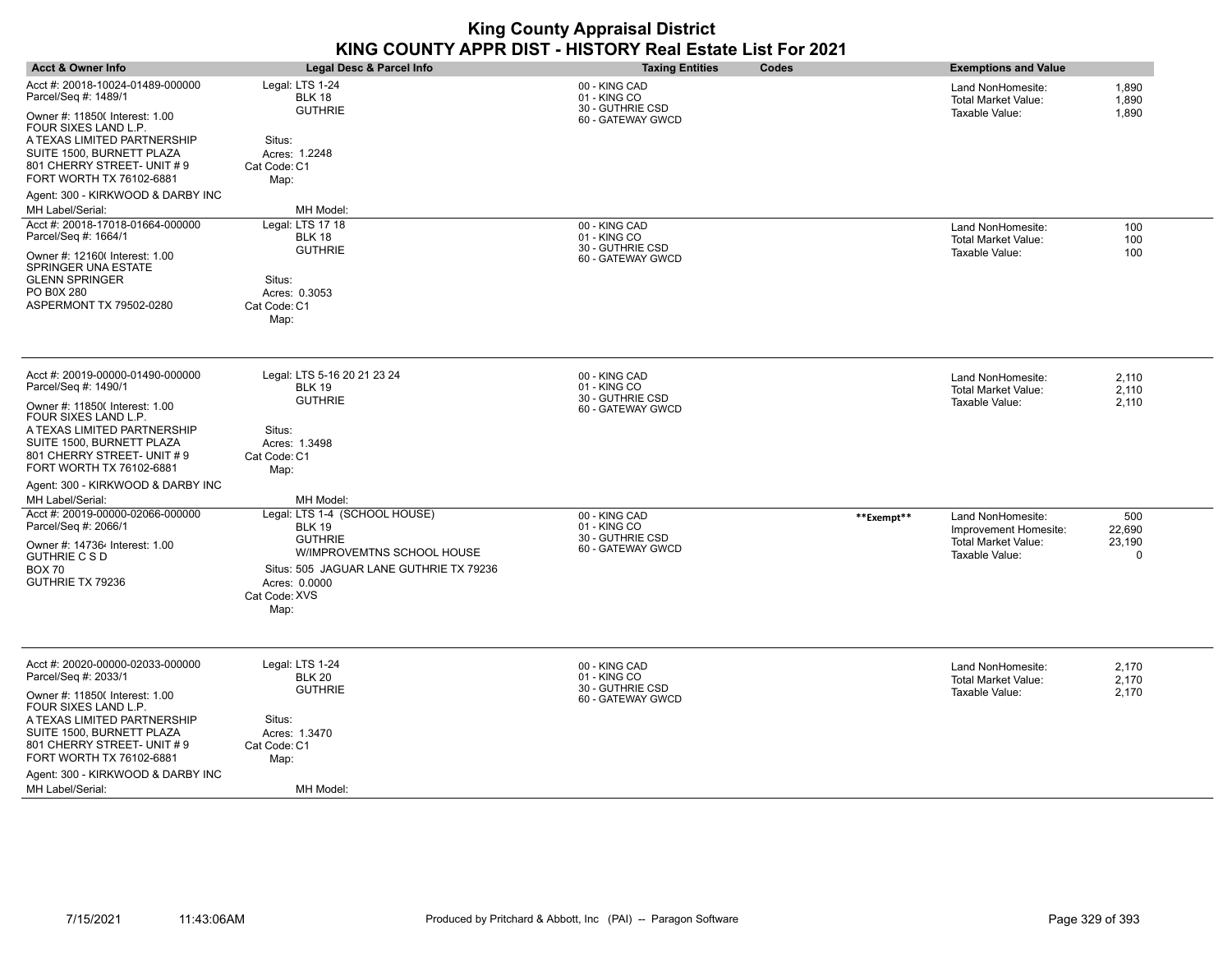| <b>Acct &amp; Owner Info</b>                                                            | <b>Legal Desc &amp; Parcel Info</b>                                        | <b>Taxing Entities</b>                | Codes | <b>Exemptions and Value</b>                   |                  |
|-----------------------------------------------------------------------------------------|----------------------------------------------------------------------------|---------------------------------------|-------|-----------------------------------------------|------------------|
| Acct #: 20021-10012-00434-000000<br>Parcel/Seq #: 434/1                                 | Legal: LTS 1-12<br><b>BLK 21</b>                                           | 00 - KING CAD<br>01 - KING CO         |       | Land Homesite:<br>Total Market Value:         | 1,060<br>1,060   |
| Owner #: 11850( Interest: 1.00<br>FOUR SIXES LAND L.P.                                  | <b>GUTHRIE</b>                                                             | 30 - GUTHRIE CSD<br>60 - GATEWAY GWCD |       | Taxable Value:                                | 1,060            |
| A TEXAS LIMITED PARTNERSHIP<br>SUITE 1500, BURNETT PLAZA<br>801 CHERRY STREET- UNIT # 9 | Situs: 701 S MORRISON ST GUTHRIE TX 79236<br>Acres: 0.6098<br>Cat Code: C1 |                                       |       |                                               |                  |
| FORT WORTH TX 76102-6881<br>Agent: 300 - KIRKWOOD & DARBY INC                           | Map:                                                                       |                                       |       |                                               |                  |
| MH Label/Serial:                                                                        | MH Model:                                                                  |                                       |       |                                               |                  |
| Acct #: 20022-10009-01943-000000                                                        | Legal: LTS 1-12                                                            | 00 - KING CAD                         |       | Land NonHomesite:                             | 1,280            |
| Parcel/Seq #: 1943/1                                                                    | <b>BLK 22</b>                                                              | 01 - KING CO                          |       | <b>Total Market Value:</b>                    | 1,280            |
| Owner #: 11850( Interest: 1.00<br>FOUR SIXES LAND L.P.                                  | <b>GUTHRIE</b>                                                             | 30 - GUTHRIE CSD<br>60 - GATEWAY GWCD |       | Taxable Value:                                | 1,280            |
| A TEXAS LIMITED PARTNERSHIP                                                             | Situs:                                                                     |                                       |       |                                               |                  |
| SUITE 1500, BURNETT PLAZA                                                               | Acres: 0.6098                                                              |                                       |       |                                               |                  |
| 801 CHERRY STREET- UNIT # 9<br>FORT WORTH TX 76102-6881                                 | Cat Code: C1                                                               |                                       |       |                                               |                  |
| Agent: 300 - KIRKWOOD & DARBY INC                                                       | Map:                                                                       |                                       |       |                                               |                  |
| MH Label/Serial:                                                                        | MH Model:                                                                  |                                       |       |                                               |                  |
|                                                                                         |                                                                            |                                       |       |                                               |                  |
| Acct #: 20023-10012-02205-000000<br>Parcel/Seq #: 2205/1                                | Legal: LTS 1-12 (TWO HOUSES)<br><b>BLK 23</b>                              | 00 - KING CAD<br>01 - KING CO         |       | Land NonHomesite:<br>Improvement NonHomesite: | 1,540<br>79,470  |
| Owner #: 11850( Interest: 1.00<br>FOUR SIXES LAND L.P.                                  | <b>GUTHRIE</b><br>900 S 6666 RD (2ND HOUSE)                                | 30 - GUTHRIE CSD<br>60 - GATEWAY GWCD |       | <b>Total Market Value:</b><br>Taxable Value:  | 81,010<br>81,010 |
| A TEXAS LIMITED PARTNERSHIP                                                             | Situs: 901 S MORRISON ST GUTHRIE TX 79236                                  |                                       |       |                                               |                  |
| SUITE 1500, BURNETT PLAZA                                                               | Acres: 0.7071                                                              |                                       |       |                                               |                  |
| 801 CHERRY STREET- UNIT # 9<br>FORT WORTH TX 76102-6881                                 | Cat Code: A1                                                               |                                       |       |                                               |                  |
| Agent: 300 - KIRKWOOD & DARBY INC                                                       | Map:                                                                       |                                       |       |                                               |                  |
| MH Label/Serial:                                                                        | MH Model:                                                                  |                                       |       |                                               |                  |
| Acct #: 20023-13024-01491-000000                                                        | Legal: LTS 13-24                                                           | 00 - KING CAD                         |       | Land NonHomesite:                             | 1,540            |
| Parcel/Seq #: 1491/1                                                                    | <b>BLK 23</b>                                                              | 01 - KING CO                          |       | <b>Total Market Value:</b>                    | 1,540            |
| Owner #: 11850( Interest: 1.00                                                          | <b>GUTHRIE</b>                                                             | 30 - GUTHRIE CSD<br>60 - GATEWAY GWCD |       | Taxable Value:                                | 1,540            |
| FOUR SIXES LAND L.P.<br>A TEXAS LIMITED PARTNERSHIP                                     | Situs:                                                                     |                                       |       |                                               |                  |
| SUITE 1500, BURNETT PLAZA                                                               | Acres: 0.7071                                                              |                                       |       |                                               |                  |
| 801 CHERRY STREET- UNIT # 9                                                             | Cat Code: C1                                                               |                                       |       |                                               |                  |
| FORT WORTH TX 76102-6881                                                                | Map:                                                                       |                                       |       |                                               |                  |
| Agent: 300 - KIRKWOOD & DARBY INC                                                       |                                                                            |                                       |       |                                               |                  |
| MH Label/Serial:                                                                        | MH Model:                                                                  |                                       |       |                                               |                  |
| Acct #: 20024-10024-01530-000000                                                        | Legal: LTS 1-24                                                            | 00 - KING CAD                         |       | Land NonHomesite:                             | 1.850            |
| Parcel/Seq #: 1530/1                                                                    | <b>BLK 24</b>                                                              | 01 - KING CO                          |       | <b>Total Market Value:</b>                    | 1,850            |
| Owner #: 11850( Interest: 1.00<br>FOUR SIXES LAND L.P.                                  | <b>GUTHRIE</b>                                                             | 30 - GUTHRIE CSD<br>60 - GATEWAY GWCD |       | Taxable Value:                                | 1,850            |
| A TEXAS LIMITED PARTNERSHIP                                                             | Situs:                                                                     |                                       |       |                                               |                  |
| SUITE 1500, BURNETT PLAZA                                                               | Acres: 1.1892                                                              |                                       |       |                                               |                  |
| 801 CHERRY STREET- UNIT # 9<br>FORT WORTH TX 76102-6881                                 | Cat Code: C1                                                               |                                       |       |                                               |                  |
| Agent: 300 - KIRKWOOD & DARBY INC                                                       | Map:                                                                       |                                       |       |                                               |                  |
| MH Label/Serial:                                                                        | MH Model:                                                                  |                                       |       |                                               |                  |
|                                                                                         |                                                                            |                                       |       |                                               |                  |

 $\overline{\phantom{a}}$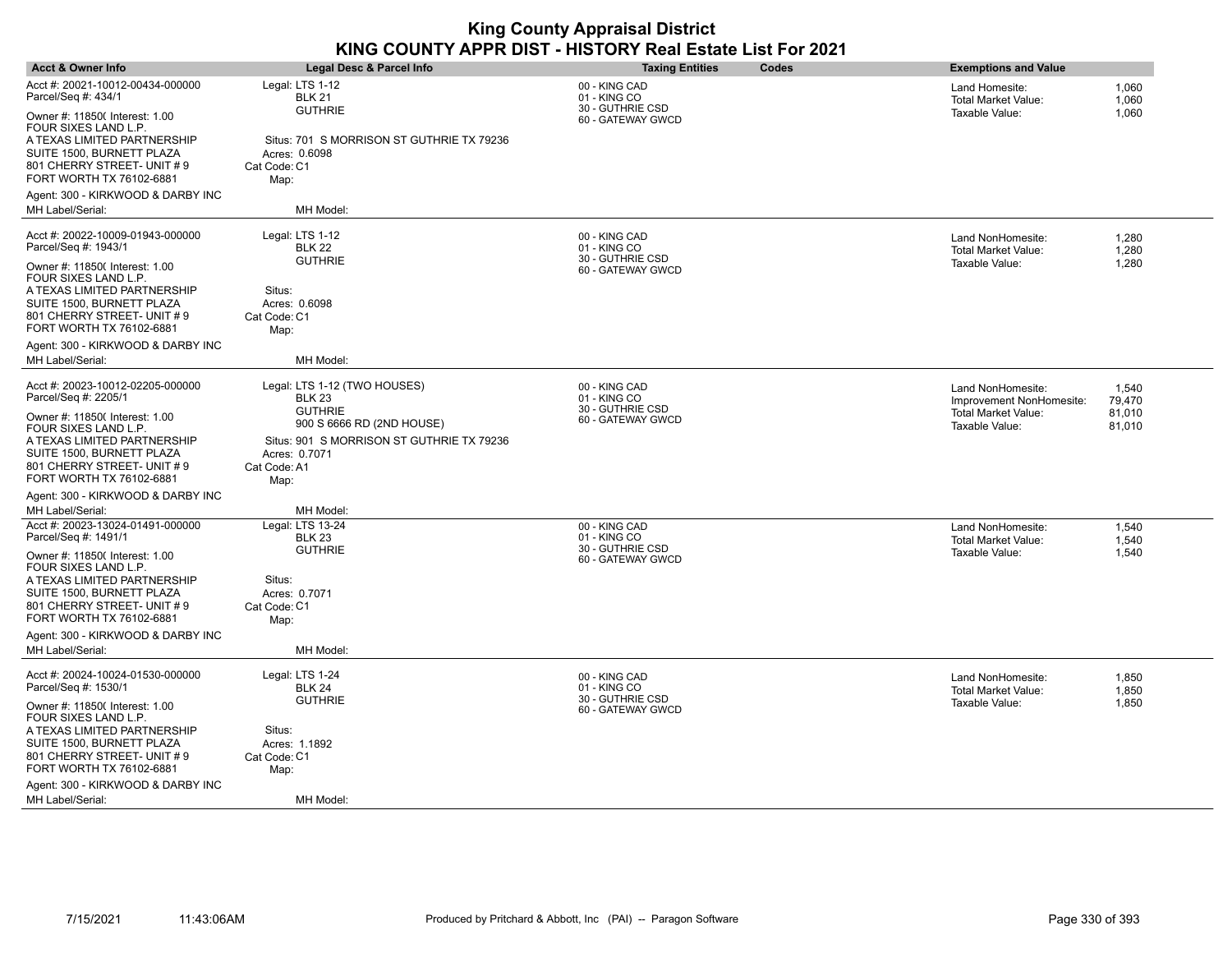| <b>Acct &amp; Owner Info</b>                                                                                                                                                                                                                                                                      | <b>Legal Desc &amp; Parcel Info</b>                                                                                                                                  | <b>Taxing Entities</b>                                                 | Codes      | <b>Exemptions and Value</b>                                              |                         |
|---------------------------------------------------------------------------------------------------------------------------------------------------------------------------------------------------------------------------------------------------------------------------------------------------|----------------------------------------------------------------------------------------------------------------------------------------------------------------------|------------------------------------------------------------------------|------------|--------------------------------------------------------------------------|-------------------------|
| Acct #: 20025-00000-02080-000000<br>Parcel/Seq #: 2080/1<br>Owner #: 14736! Interest: 1.00<br>TEXAS HIGHWAY DEPARTMENT<br><b>B0X 58</b><br>GUTHRIE TX 79236                                                                                                                                       | Legal: LTS 1-12<br><b>BLK 25</b><br><b>GUTHRIE</b><br>TX HWY DEPT IMPROVEMENT ONLY<br>Situs: 1091 S BAKER GUTHRIE TX 79236<br>Acres: 0.0000<br>Cat Code: XVX<br>Map: | 00 - KING CAD<br>01 - KING CO<br>30 - GUTHRIE CSD<br>60 - GATEWAY GWCD | **Exempt** | Improvement NonHomesite:<br><b>Total Market Value:</b><br>Taxable Value: | 72,790<br>72,790<br>0   |
| Acct #: 20025-10024-01492-000000<br>Parcel/Seq #: 1492/1<br>Owner #: 11850( Interest: 1.00<br>FOUR SIXES LAND L.P.<br>A TEXAS LIMITED PARTNERSHIP<br>SUITE 1500, BURNETT PLAZA<br>801 CHERRY STREET- UNIT #9<br>FORT WORTH TX 76102-6881<br>Agent: 300 - KIRKWOOD & DARBY INC<br>MH Label/Serial: | Legal: LTS 1-24<br><b>BLK 25</b><br><b>GUTHRIE</b><br>Situs:<br>Acres: 1.1548<br>Cat Code: F1<br>Map:<br>MH Model:                                                   | 00 - KING CAD<br>01 - KING CO<br>30 - GUTHRIE CSD<br>60 - GATEWAY GWCD |            | Land NonHomesite:<br><b>Total Market Value:</b><br>Taxable Value:        | 1,700<br>1,700<br>1,700 |
| Acct #: 20026-10012-00222-000000<br>Parcel/Seq #: 222/1<br>Owner #: 14785 { Interest: 1.00<br>JAMES CASEY TIMMONS<br><b>PO BOX 14</b><br>GUTHRIE TX 79236                                                                                                                                         | Legal: LTS 1-12<br><b>BLK 26</b><br><b>GUTHRIE</b><br>Situs:<br>Acres: 0.8609<br>Cat Code: C1<br>Map:                                                                | 00 - KING CAD<br>01 - KING CO<br>30 - GUTHRIE CSD<br>60 - GATEWAY GWCD |            | Land NonHomesite:<br>Total Market Value:<br>Taxable Value:               | 1,200<br>1,200<br>1,200 |
| Acct #: 20027-00000-00357-000000<br>Parcel/Seq #: 357/1<br>Owner #: 14736; Interest: 1.00<br><b>KING COUNTY</b><br><b>BOX 127</b><br>GUTHRIE TX 79236                                                                                                                                             | Legal: LT 1<br><b>BLK 27</b><br><b>GUTHRIE</b><br>Situs:<br>Acres: 0.0717<br>Cat Code: XVC<br>Map:                                                                   | 00 - KING CAD<br>01 - KING CO<br>30 - GUTHRIE CSD<br>60 - GATEWAY GWCD | **Exempt** | Land NonHomesite:<br><b>Total Market Value:</b><br>Taxable Value:        | 100<br>100<br>0         |
| Acct #: 20027-00000-00398-000000<br>Parcel/Seq #: 398/1<br>Owner #: 147364 Interest: 1.00<br><b>GUTHRIE C S D</b><br><b>BOX 70</b><br>GUTHRIE TX 79236                                                                                                                                            | Legal: LT 3<br><b>BLK 27</b><br><b>GUTHRIE</b><br>Situs:<br>Acres: 0.2152<br>Cat Code: XVS<br>Map:                                                                   | 00 - KING CAD<br>01 - KING CO<br>30 - GUTHRIE CSD<br>60 - GATEWAY GWCD | **Exempt** | Land NonHomesite:<br><b>Total Market Value:</b><br>Taxable Value:        | 300<br>300<br>0         |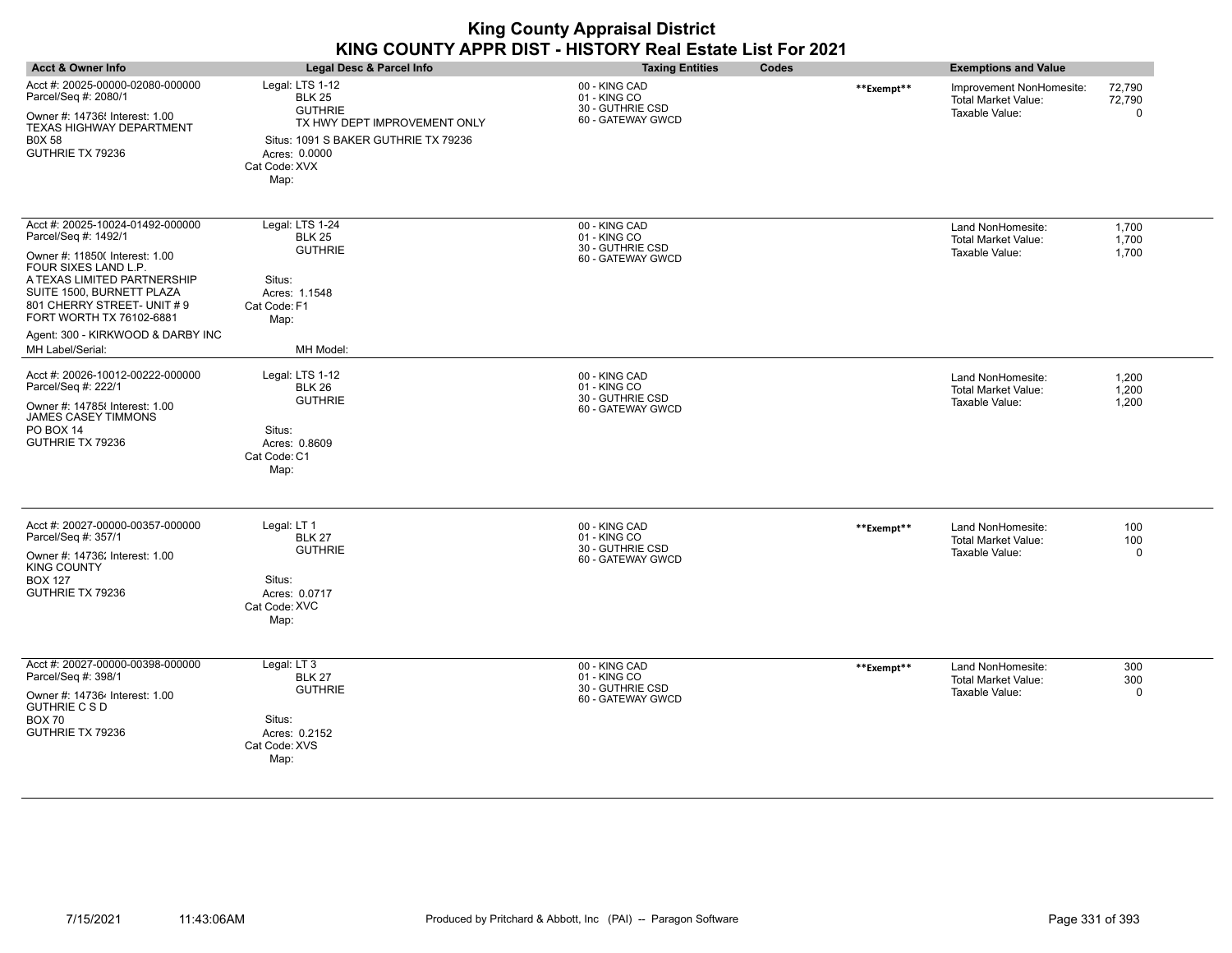| KING COUNTY APPR DIST - HISTORY Real Estate List For 2021                                                                                                                                                   |                                                                                                    |                                                                        |                                                                                        |  |  |  |  |
|-------------------------------------------------------------------------------------------------------------------------------------------------------------------------------------------------------------|----------------------------------------------------------------------------------------------------|------------------------------------------------------------------------|----------------------------------------------------------------------------------------|--|--|--|--|
| <b>Acct &amp; Owner Info</b>                                                                                                                                                                                | <b>Legal Desc &amp; Parcel Info</b>                                                                | <b>Taxing Entities</b><br>Codes                                        | <b>Exemptions and Value</b>                                                            |  |  |  |  |
| Acct #: 20027-00002-00313-000000<br>Parcel/Seq #: 313/1                                                                                                                                                     | Legal: LT 2<br><b>BLK 27</b>                                                                       | 00 - KING CAD<br>01 - KING CO                                          | 100<br>Land NonHomesite:<br><b>Total Market Value:</b><br>100                          |  |  |  |  |
| Owner #: 14786(Interest: 1.00<br>CLINT WINSLOW AND WIFE KELSEY<br>WINSLOW<br>PO BOX 171<br>GUTHRIE TX 79236                                                                                                 | <b>GUTHRIE</b><br>Situs: 505 9th STREET<br>Acres: 0.0717<br>Cat Code: C1<br>Map:                   | 30 - GUTHRIE CSD<br>60 - GATEWAY GWCD                                  | Taxable Value:<br>100                                                                  |  |  |  |  |
| Acct #: 20027-00004-00265-000000<br>Parcel/Seq #: 265/1<br>Owner #: 11850( Interest: 1.00<br>FOUR SIXES LAND L.P.<br>A TEXAS LIMITED PARTNERSHIP<br>SUITE 1500, BURNETT PLAZA<br>801 CHERRY STREET- UNIT #9 | Legal: LT 4<br><b>BLK 27</b><br><b>GUTHRIE</b><br>Situs:<br>Acres: 0.0717<br>Cat Code: C1          | 00 - KING CAD<br>01 - KING CO<br>30 - GUTHRIE CSD<br>60 - GATEWAY GWCD | Land NonHomesite:<br>100<br><b>Total Market Value:</b><br>100<br>Taxable Value:<br>100 |  |  |  |  |
| FORT WORTH TX 76102-6881<br>Agent: 300 - KIRKWOOD & DARBY INC<br>MH Label/Serial:                                                                                                                           | Map:<br>MH Model:                                                                                  |                                                                        |                                                                                        |  |  |  |  |
| Acct #: 20027-00005-00144-000000<br>Parcel/Seq #: 144/1<br>Owner #: 26050 Interest: 1.00<br>DAKIN MARGARET D<br>25 LAS PLUMAS WAY<br>OROVILLE CA 95966-6921                                                 | Legal: LT 5<br><b>BLK 27</b><br><b>GUTHRIE</b><br>Situs:<br>Acres: 0.0717<br>Cat Code: C1<br>Map:  | 00 - KING CAD<br>01 - KING CO<br>30 - GUTHRIE CSD<br>60 - GATEWAY GWCD | Land NonHomesite:<br>100<br><b>Total Market Value:</b><br>100<br>Taxable Value:<br>100 |  |  |  |  |
| Acct #: 20027-00008-02083-000000<br>Parcel/Seq #: 2083/1<br>Owner #: 14739; Interest: 1.00<br>MILLER RONALD & PATSY<br>13810 CR 1420<br>WOLFFORTH TX 79382                                                  | Legal: LT 8<br><b>BLK 27</b><br><b>GUTHRIE</b><br>Situs:<br>Acres: 0.0717<br>Cat Code: C1<br>Map:  | 00 - KING CAD<br>01 - KING CO<br>30 - GUTHRIE CSD<br>60 - GATEWAY GWCD | Land NonHomesite:<br>100<br><b>Total Market Value:</b><br>100<br>Taxable Value:<br>100 |  |  |  |  |
| Acct #: 20027-06007-00368-000000<br>Parcel/Seq #: 368/1<br>Owner #: 59100 Interest: 1.00<br>FOX JAMES L<br>PO BOX 11<br>GUTHRIE TX 79236                                                                    | Legal: LT 67<br><b>BLK 27</b><br><b>GUTHRIE</b><br>Situs:<br>Acres: 0.2511<br>Cat Code: C1<br>Map: | 00 - KING CAD<br>01 - KING CO<br>30 - GUTHRIE CSD<br>60 - GATEWAY GWCD | Land NonHomesite:<br>350<br><b>Total Market Value:</b><br>350<br>Taxable Value:<br>350 |  |  |  |  |

**King County Appraisal District**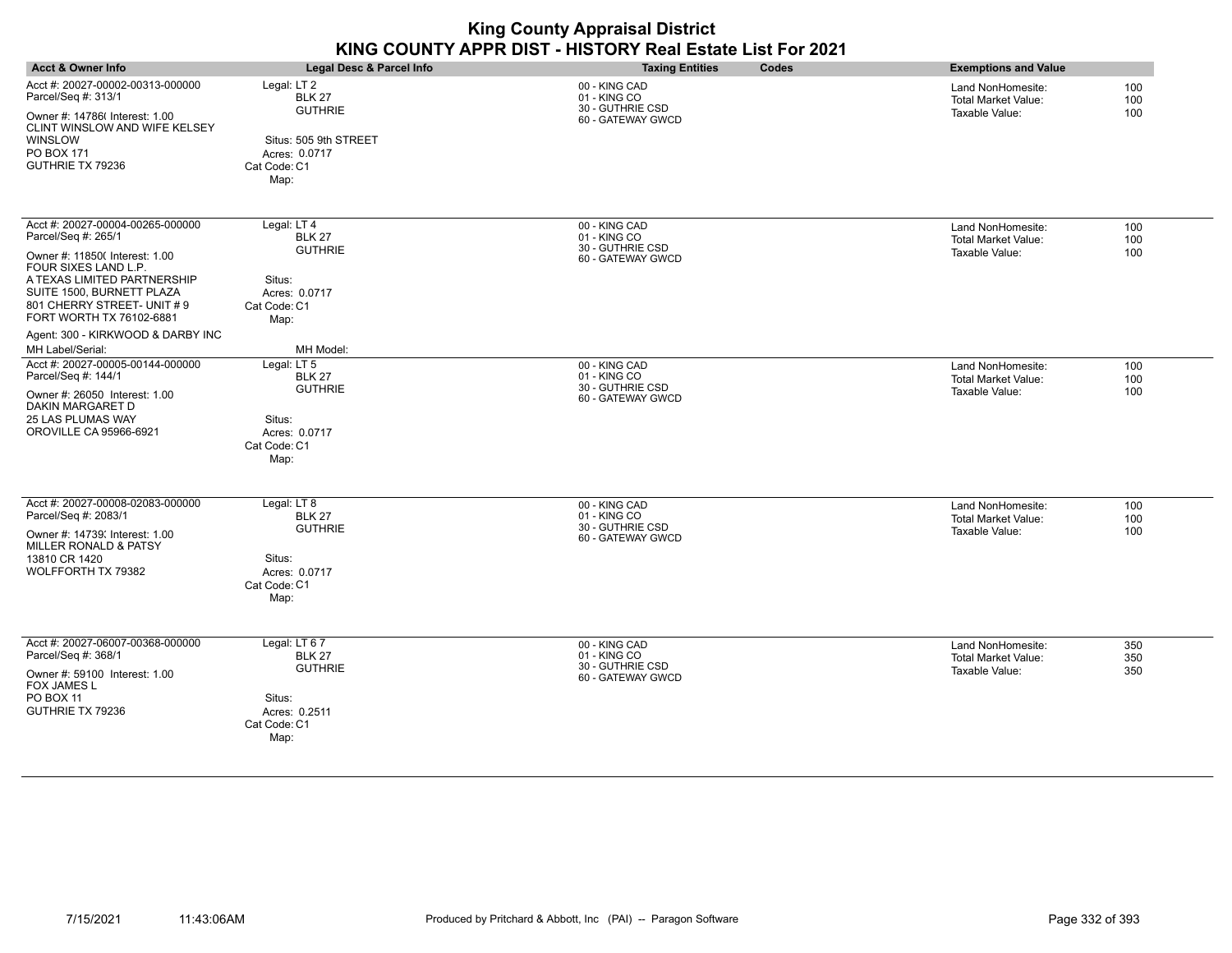| <b>King County Appraisal District</b><br>KING COUNTY APPR DIST - HISTORY Real Estate List For 2021                                                              |                                                                                                                                                                          |                                                                        |              |                                                                                                                   |                                          |  |
|-----------------------------------------------------------------------------------------------------------------------------------------------------------------|--------------------------------------------------------------------------------------------------------------------------------------------------------------------------|------------------------------------------------------------------------|--------------|-------------------------------------------------------------------------------------------------------------------|------------------------------------------|--|
| <b>Acct &amp; Owner Info</b>                                                                                                                                    | <b>Legal Desc &amp; Parcel Info</b>                                                                                                                                      | <b>Taxing Entities</b>                                                 | <b>Codes</b> | <b>Exemptions and Value</b>                                                                                       |                                          |  |
| Acct #: 20027-90011-01915-000000<br>Parcel/Seq #: 1915/1<br>Owner #: 67600 Interest: 1.00<br>HURT JAY REX AND SHIRLEY<br><b>BOX 93</b><br>GUTHRIE TX 79236-0093 | Legal: LTS 9-12<br><b>BLK 27</b><br><b>GUTHRIE</b><br>Situs:<br>Acres: 0.2869<br>Cat Code: C1<br>Map:                                                                    | 00 - KING CAD<br>01 - KING CO<br>30 - GUTHRIE CSD<br>60 - GATEWAY GWCD |              | Land NonHomesite:<br><b>Total Market Value:</b><br>Taxable Value:                                                 | 400<br>400<br>400                        |  |
| Acct #: 20028-00000-01872-000000<br>Parcel/Seq #: 1872/1<br>Owner #: 147364 Interest: 1.00<br><b>GUTHRIE C S D</b><br><b>BOX 70</b><br>GUTHRIE TX 79236         | Legal: LTS 1-12 (OLD HUEY HOME)<br><b>BLK 28</b><br><b>GUTHRIE</b><br><b>W/IMPROVEMENTS</b><br>Situs: 609 9TH ST<br>Acres: 0.9642<br>Cat Code: XVS<br>Map:               | 00 - KING CAD<br>01 - KING CO<br>30 - GUTHRIE CSD<br>60 - GATEWAY GWCD | **Exempt**   | Land Homesite:<br>Improvement Homesite:<br><b>Total Market Value:</b><br>Taxable Value:                           | 1.200<br>40,290<br>41,490<br>$\mathbf 0$ |  |
| Acct #: 20028-13016-01916-000000<br>Parcel/Seq #: 1916/1<br>Owner #: 67600 Interest: 1.00<br>HURT JAY REX AND SHIRLEY<br><b>BOX 93</b><br>GUTHRIE TX 79236-0093 | Legal: LTS 13-16<br><b>BLK 28</b><br><b>GUTHRIE</b><br>W/IMPROVMENT<br>Situs:<br>Acres: 0.3860<br>Cat Code: D1 D2<br>Map:                                                | 00 - KING CAD<br>01 - KING CO<br>30 - GUTHRIE CSD<br>60 - GATEWAY GWCD |              | Improvement NonHomesite:<br>Productivity Market:<br>1D1 Ag Value:<br><b>Total Market Value:</b><br>Taxable Value: | 5,300<br>300<br>10<br>5,600<br>5,310     |  |
| Acct #: 20028-17024-02025-000000<br>Parcel/Seq #: 2025/1<br>Owner #: 14734 Interest: 1.00<br>LOWRANCE JOAN<br>111 CR 596<br>EASTLAND TX 76448                   | Legal: LTS 17-24<br><b>BLK 28</b><br>GUTHRIE W/IMPROVEMENT<br>Situs:<br>Acres: 0.6428<br>Cat Code: C1<br>Map:                                                            | 00 - KING CAD<br>01 - KING CO<br>30 - GUTHRIE CSD<br>60 - GATEWAY GWCD |              | Land NonHomesite:<br>Improvement NonHomesite:<br><b>Total Market Value:</b><br>Taxable Value:                     | 800<br>110<br>910<br>910                 |  |
| Acct #: 20029-00000-02070-000000<br>Parcel/Seq #: 2070/1<br>Owner #: 147364 Interest: 1.00<br><b>GUTHRIE C S D</b><br><b>BOX 70</b><br>GUTHRIE TX 79236         | Legal: LTS 1-24 (SCHOOL CIRCLE)<br><b>BLK 29</b><br><b>GUTHRIE</b><br>1000, 1001, 1007 SCHOOL CIR<br>Situs: 1000 SCHOOL CIRCLE<br>Acres: 0.0000<br>Cat Code: XVS<br>Map: | 00 - KING CAD<br>01 - KING CO<br>30 - GUTHRIE CSD<br>60 - GATEWAY GWCD | **Exempt**   | Land NonHomesite:<br>Improvement Homesite:<br><b>Total Market Value:</b><br>Taxable Value:                        | 2,400<br>194.730<br>197,130<br>$\Omega$  |  |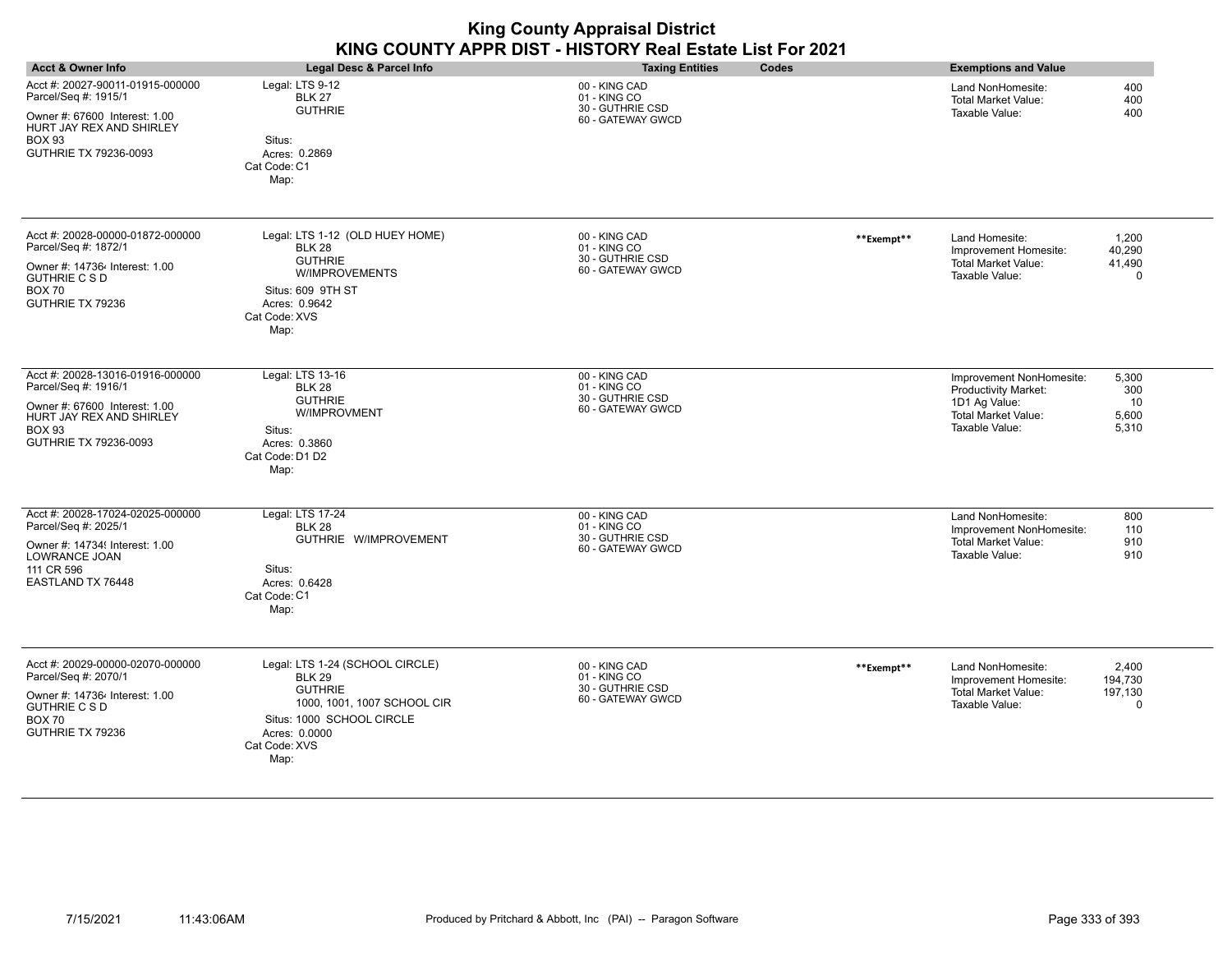| <b>Acct &amp; Owner Info</b>                                                                                                                                                                                                                                                                      | Legal Desc & Parcel Info                                                                                                                                           | <b>Taxing Entities</b><br>Codes                                        |                 | <b>Exemptions and Value</b>                                                                |                                     |
|---------------------------------------------------------------------------------------------------------------------------------------------------------------------------------------------------------------------------------------------------------------------------------------------------|--------------------------------------------------------------------------------------------------------------------------------------------------------------------|------------------------------------------------------------------------|-----------------|--------------------------------------------------------------------------------------------|-------------------------------------|
| Acct #: 20030-10024-00127-000001<br>Parcel/Seq #: 127/1<br>Owner #: 14785' Interest: 1.00<br>****** CONFIDENTIAL OWNER *******                                                                                                                                                                    | Legal: * CONFIDENTIAL OWNER *<br>Situs:<br>Acres: 1.9284<br>Cat Code: A1<br>Map:                                                                                   | 00 - KING CAD<br>01 - KING CO<br>30 - GUTHRIE CSD<br>60 - GATEWAY GWCD | ** Homestead ** | Land Homesite:<br>Improvement Homesite:<br>Total Market Value:<br>Taxable Value:           | 2,400<br>47,810<br>50,210<br>50,210 |
| Acct #: 20031-01006-01969-000001<br>Parcel/Seq #: 1969/1<br>Owner #: 14720! Interest: 1.00<br><b>CRISWELL RICKEY</b><br><b>BOX 84</b><br>GUTHRIE TX 79236                                                                                                                                         | Legal: LOTS 1-6<br><b>BLK 31</b><br><b>GUTHRIE</b><br>W/IMPROVMENT<br>Situs: 705 MAIN ST GUTHRIE TX 79236<br>Acres: 0.4304<br>Cat Code: A1<br>Map:                 | 00 - KING CAD<br>01 - KING CO<br>30 - GUTHRIE CSD<br>60 - GATEWAY GWCD |                 | Land Homesite:<br>Improvement NonHomesite:<br><b>Total Market Value:</b><br>Taxable Value: | 600<br>18,580<br>19,180<br>19,180   |
| Acct #: 20031-70012-02055-000000<br>Parcel/Seq #: 2055/1<br>Owner #: 14737! Interest: 1.00<br>MARSHALL DONNA L<br><b>BOX 116</b><br>GUTHRIE TX 79236-0116                                                                                                                                         | Legal: HOMESTEAD ON LTS 7-12<br><b>BLK 31</b><br><b>GUTHRIE</b><br>W/IMPROVEMENT<br>Situs: 705 E MAIN ST GUTHRIE TX 79236<br>Acres: 0.3946<br>Cat Code: A1<br>Map: | 00 - KING CAD<br>01 - KING CO<br>30 - GUTHRIE CSD<br>60 - GATEWAY GWCD | ** Homestead ** | Land Homesite:<br>Improvement Homesite:<br><b>Total Market Value:</b><br>Taxable Value:    | 690<br>22,030<br>22,720<br>22,720   |
| Acct #: 20032-10012-01990-000001<br>Parcel/Seq #: 1990/1<br>Owner #: 14751! Interest: 1.00<br>CRISWELL VAN NORMAN<br><b>BOX 113</b><br>GUTHRIE TX 79236-0113                                                                                                                                      | Legal: LTS 1-12<br><b>BLK 32</b><br><b>GUTHRIE</b><br>W/IMPROVMENT<br>Situs: 650 E MAIN ST GUTHRIE TX 79236<br>Acres: 0.0000<br>Cat Code: A2<br>Map:               | 00 - KING CAD<br>01 - KING CO<br>30 - GUTHRIE CSD<br>60 - GATEWAY GWCD | ** Homestead ** | Land Homesite:<br>Improvement Homesite:<br>Total Market Value:<br>Taxable Value:           | 1,100<br>61,510<br>62,610<br>62,610 |
| Acct #: 20033-00000-01493-000000<br>Parcel/Seq #: 1493/1<br>Owner #: 11850( Interest: 1.00<br>FOUR SIXES LAND L.P.<br>A TEXAS LIMITED PARTNERSHIP<br>SUITE 1500, BURNETT PLAZA<br>801 CHERRY STREET- UNIT #9<br>FORT WORTH TX 76102-6881<br>Agent: 300 - KIRKWOOD & DARBY INC<br>MH Label/Serial: | Legal: LTS 1-12 19-24<br><b>BLK 33</b><br><b>GUTHRIE</b><br>Situs:<br>Acres: 1.1731<br>Cat Code: C1<br>Map:<br>MH Model:                                           | 00 - KING CAD<br>01 - KING CO<br>30 - GUTHRIE CSD<br>60 - GATEWAY GWCD |                 | Land NonHomesite:<br><b>Total Market Value:</b><br>Taxable Value:                          | 2,190<br>2,190<br>2,190             |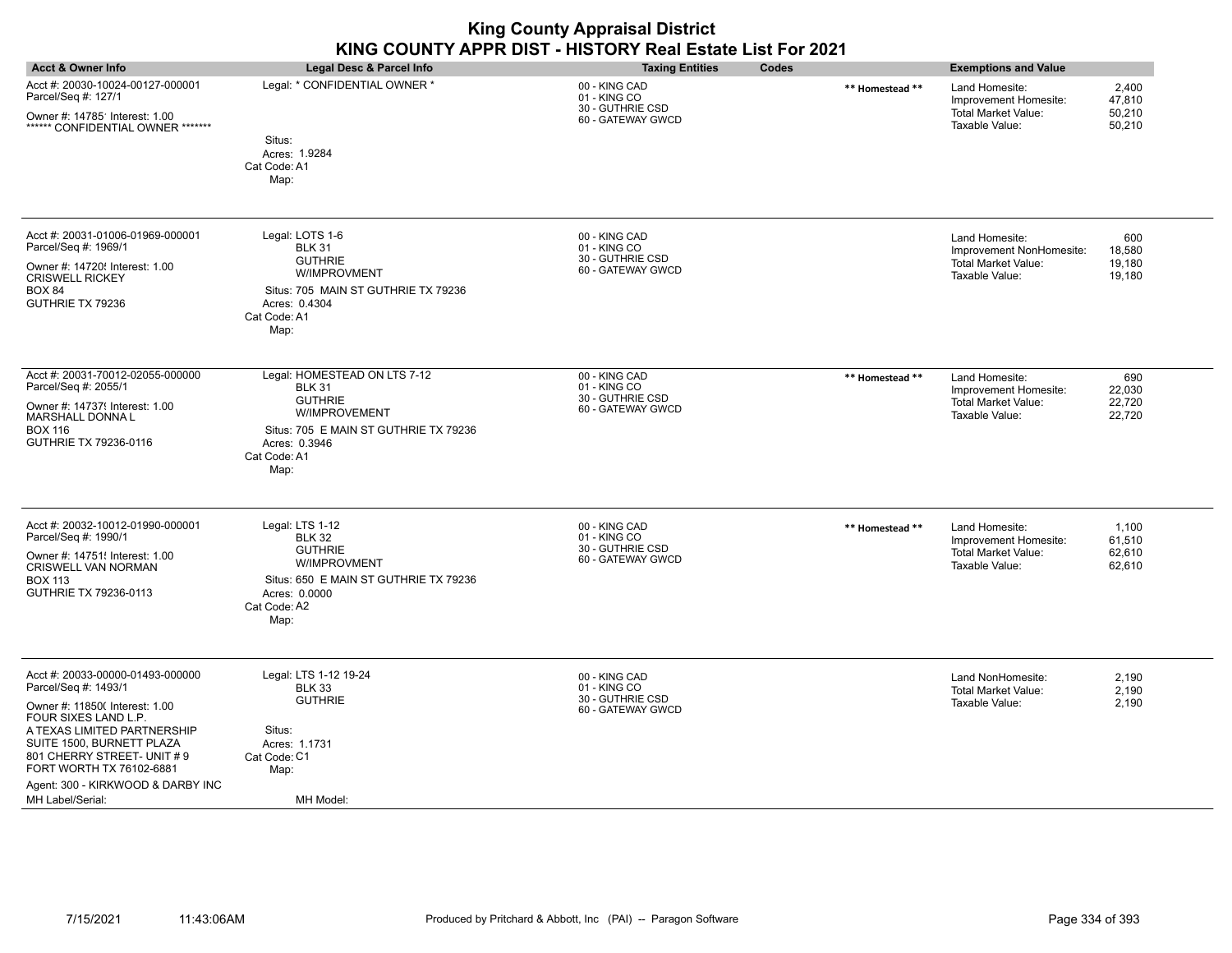| <b>Acct &amp; Owner Info</b>                                                                                                                                                                                                                                                                       | Legal Desc & Parcel Info                                                                                                                                             | <b>Taxing Entities</b><br>Codes                                        |            | <b>Exemptions and Value</b>                                                                  |                                     |
|----------------------------------------------------------------------------------------------------------------------------------------------------------------------------------------------------------------------------------------------------------------------------------------------------|----------------------------------------------------------------------------------------------------------------------------------------------------------------------|------------------------------------------------------------------------|------------|----------------------------------------------------------------------------------------------|-------------------------------------|
| Acct #: 20033-13018-00660-000001<br>Parcel/Seq #: 660/1<br>Owner #: 88100 Interest: 1.00<br>MILLER E F MRS<br><b>MILLER DONALD</b><br>BOX 54<br>GUTHRIE TX 79236                                                                                                                                   | Legal: LTS 13-18<br><b>BLK 33</b><br><b>GUTHRIE</b><br>W/IMPROVEMENT<br>Situs: 608 BENEDICT ST GUTHRIE TX 79236<br>Acres: 0.4660<br>Cat Code: A1<br>Map:             | 00 - KING CAD<br>01 - KING CO<br>30 - GUTHRIE CSD<br>60 - GATEWAY GWCD |            | Land NonHomesite:<br>Improvement Homesite:<br>Total Market Value:<br>Taxable Value:          | 580<br>6,610<br>7,190<br>7,190      |
| Acct #: 20034-10024-01531-000000<br>Parcel/Seq #: 1531/1<br>Owner #: 11850( Interest: 1.00<br>FOUR SIXES LAND L.P.<br>A TEXAS LIMITED PARTNERSHIP<br>SUITE 1500, BURNETT PLAZA<br>801 CHERRY STREET- UNIT # 9<br>FORT WORTH TX 76102-6881<br>Agent: 300 - KIRKWOOD & DARBY INC<br>MH Label/Serial: | Legal: LTS 1-24<br><b>BLK 34</b><br><b>GUTHRIE</b><br>W/ IMPROVEMENT<br>Situs: 800 5TH STREET GUTHRIE TX 79236<br>Acres: 1.1892<br>Cat Code: A1<br>Map:<br>MH Model: | 00 - KING CAD<br>01 - KING CO<br>30 - GUTHRIE CSD<br>60 - GATEWAY GWCD |            | Land NonHomesite:<br>Improvement Homesite:<br><b>Total Market Value:</b><br>Taxable Value:   | 2,220<br>67,380<br>69,600<br>69,600 |
| Acct #: 20035-10024-01533-000000<br>Parcel/Seq #: 1533/1<br>Owner #: 11850( Interest: 1.00<br>FOUR SIXES LAND L.P.<br>A TEXAS LIMITED PARTNERSHIP<br>SUITE 1500, BURNETT PLAZA<br>801 CHERRY STREET- UNIT # 9<br>FORT WORTH TX 76102-6881<br>Agent: 300 - KIRKWOOD & DARBY INC<br>MH Label/Serial: | Legal: LTS 1-24<br><b>BLK 35</b><br><b>GUTHRIE</b><br>Situs: 800 5TH ST GUTHRIE TX 79236<br>Acres: 0.7070<br>Cat Code: D1C<br>Map:<br>MH Model:                      | 00 - KING CAD<br>01 - KING CO<br>30 - GUTHRIE CSD<br>60 - GATEWAY GWCD |            | <b>Productivity Market:</b><br>1D1 Ag Value:<br><b>Total Market Value:</b><br>Taxable Value: | 550<br>20<br>550<br>20              |
| Acct #: 20036-10024-01534-000000<br>Parcel/Seq #: 1534/1<br>Owner #: 11850( Interest: 1.00<br>FOUR SIXES LAND L.P.<br>A TEXAS LIMITED PARTNERSHIP<br>SUITE 1500, BURNETT PLAZA<br>801 CHERRY STREET- UNIT # 9<br>FORT WORTH TX 76102-6881<br>Agent: 300 - KIRKWOOD & DARBY INC                     | Legal: LTS 1-24<br><b>BLK 36</b><br><b>GUTHRIE</b><br>Situs:<br>Acres: 1.9300<br>Cat Code: D1C<br>Map:                                                               | 00 - KING CAD<br>01 - KING CO<br>30 - GUTHRIE CSD<br>60 - GATEWAY GWCD |            | <b>Productivity Market:</b><br>1D1 Ag Value:<br><b>Total Market Value:</b><br>Taxable Value: | 1,500<br>50<br>1,500<br>50          |
| MH Label/Serial:<br>Acct #: 20037-00000-02065-000000<br>Parcel/Seq #: 2065/1<br>Owner #: 147364 Interest: 1.00<br>GUTHRIE C S D<br>BOX 70<br>GUTHRIE TX 79236                                                                                                                                      | MH Model:<br>Legal: LTS 1-24 (TRACK FIELD)<br><b>BLK 37</b><br><b>GUTHRIE</b><br>Situs:<br>Acres: 1.9284<br>Cat Code: XVS<br>Map:                                    | 00 - KING CAD<br>01 - KING CO<br>30 - GUTHRIE CSD<br>60 - GATEWAY GWCD | **Exempt** | Land NonHomesite:<br>Improvement NonHomesite:<br>Total Market Value:<br>Taxable Value:       | 900<br>64,610<br>65,510<br>0        |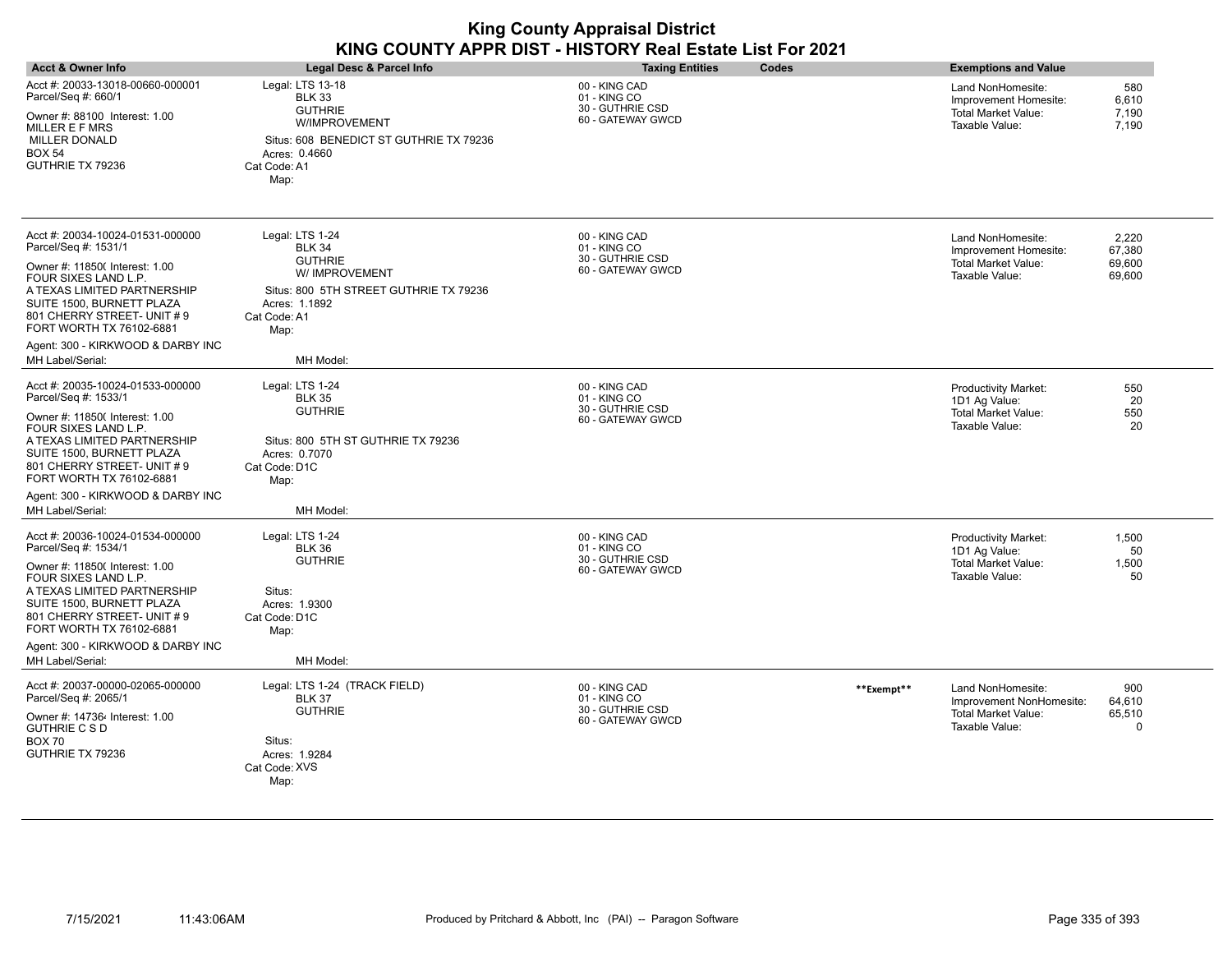| <b>King County Appraisal District</b><br>KING COUNTY APPR DIST - HISTORY Real Estate List For 2021                                                                            |                                                                                                                       |                                                                        |            |                                                                                        |                              |  |
|-------------------------------------------------------------------------------------------------------------------------------------------------------------------------------|-----------------------------------------------------------------------------------------------------------------------|------------------------------------------------------------------------|------------|----------------------------------------------------------------------------------------|------------------------------|--|
| <b>Acct &amp; Owner Info</b>                                                                                                                                                  | <b>Legal Desc &amp; Parcel Info</b>                                                                                   | Codes<br><b>Taxing Entities</b>                                        |            | <b>Exemptions and Value</b>                                                            |                              |  |
| Acct #: 20038-00000-01494-000000<br>Parcel/Seq #: 1494/1<br>Owner #: 147364 Interest: 1.00<br>GUTHRIE C S D<br>BOX 70<br>GUTHRIE TX 79236                                     | Legal: LTS 1-12<br><b>BLK 38</b><br><b>GUTHRIE</b><br><b>FOOTBALL FIELD</b><br>Situs: 404 N BAKER ST<br>Acres: 0.5381 | 00 - KING CAD<br>01 - KING CO<br>30 - GUTHRIE CSD<br>60 - GATEWAY GWCD | **Exempt** | Land NonHomesite:<br>Improvement NonHomesite:<br>Total Market Value:<br>Taxable Value: | 560<br>67,310<br>67,870<br>n |  |
|                                                                                                                                                                               | Cat Code: XVS<br>Map:                                                                                                 |                                                                        |            |                                                                                        |                              |  |
| Acct #: 20039-00000-01495-000000<br>Parcel/Seq #: 1495/1                                                                                                                      | Legal: LTS 7-12 (FOOTBALL FIELD)<br><b>BLK 39</b><br><b>GUTHRIE</b>                                                   | 00 - KING CAD<br>01 - KING CO<br>30 - GUTHRIE CSD                      | **Exempt** | Land NonHomesite:<br>Total Market Value:<br>Taxable Value:                             | 410<br>410<br>$\Omega$       |  |
| Owner #: 147364 Interest: 1.00<br>GUTHRIE C S D                                                                                                                               |                                                                                                                       | 60 - GATEWAY GWCD                                                      |            |                                                                                        |                              |  |
| <b>BOX 70</b>                                                                                                                                                                 | Situs: 404 N BAKER ST                                                                                                 |                                                                        |            |                                                                                        |                              |  |
| GUTHRIE TX 79236                                                                                                                                                              | Acres: 0.0000<br>Cat Code: XVS<br>Map:                                                                                |                                                                        |            |                                                                                        |                              |  |
| Acct #: 20039-10006-00435-000000<br>Parcel/Seq #: 435/1                                                                                                                       | Legal: LTS 1-6 (PKG LOT/FB FIELD)<br><b>BLK 39</b>                                                                    | 00 - KING CAD<br>01 - KING CO                                          | **Exempt** | Land NonHomesite:                                                                      | 550                          |  |
| Owner #: 147364 Interest: 1.00<br>GUTHRIE C S D                                                                                                                               | <b>GUTHRIE</b><br>PARKING LOT/FOOTBALL FIELD                                                                          | 30 - GUTHRIE CSD<br>60 - GATEWAY GWCD                                  |            | Total Market Value:<br>Taxable Value:                                                  | 550<br>$\Omega$              |  |
| <b>BOX 70</b><br>GUTHRIE TX 79236                                                                                                                                             | Situs: 404 N BAKER ST<br>Acres: 0.3946<br>Cat Code: XVS<br>Map:                                                       |                                                                        |            |                                                                                        |                              |  |
| Acct #: 20040-00000-01496-000000<br>Parcel/Seq #: 1496/1                                                                                                                      | Legal: LTS 1-7 13-24<br><b>BLK 40</b>                                                                                 | 00 - KING CAD<br>01 - KING CO                                          |            | Land NonHomesite:<br>Improvement NonHomesite:                                          | 1,070<br>31,750              |  |
| Owner #: 11850( Interest: 1.00<br>FOUR SIXES LAND L.P.<br>A TEXAS LIMITED PARTNERSHIP<br>SUITE 1500, BURNETT PLAZA<br>801 CHERRY STREET- UNIT # 9<br>FORT WORTH TX 76102-6881 | <b>GUTHRIE</b><br>Situs:<br>Acres: 0.8965<br>Cat Code: A1<br>Map:                                                     | 30 - GUTHRIE CSD<br>60 - GATEWAY GWCD                                  |            | Total Market Value:<br>Taxable Value:                                                  | 32,820<br>32,820             |  |
| Agent: 300 - KIRKWOOD & DARBY INC                                                                                                                                             |                                                                                                                       |                                                                        |            |                                                                                        |                              |  |
| MH Label/Serial:                                                                                                                                                              | MH Model:                                                                                                             |                                                                        |            |                                                                                        |                              |  |
| Acct #: 20040-80012-01725-000000<br>Parcel/Seq #: 1725/1                                                                                                                      | Legal: LTS 8-12<br>BLK 40<br><b>GUTHRIE</b>                                                                           | 00 - KING CAD<br>01 - KING CO<br>30 - GUTHRIE CSD                      |            | Land NonHomesite:<br>Total Market Value:                                               | 470<br>470                   |  |
| Owner #: 12760( Interest: 1.00<br>TIDENBERG PARILEE<br>C/O JIM TIDENBERG                                                                                                      | Situs:                                                                                                                | 60 - GATEWAY GWCD                                                      |            | Taxable Value:                                                                         | 470                          |  |
| 575 US HWY 70                                                                                                                                                                 | Acres: 0.2967                                                                                                         |                                                                        |            |                                                                                        |                              |  |
| CLOVIS NM 88101                                                                                                                                                               | Cat Code: C1                                                                                                          |                                                                        |            |                                                                                        |                              |  |
|                                                                                                                                                                               | Map:                                                                                                                  |                                                                        |            |                                                                                        |                              |  |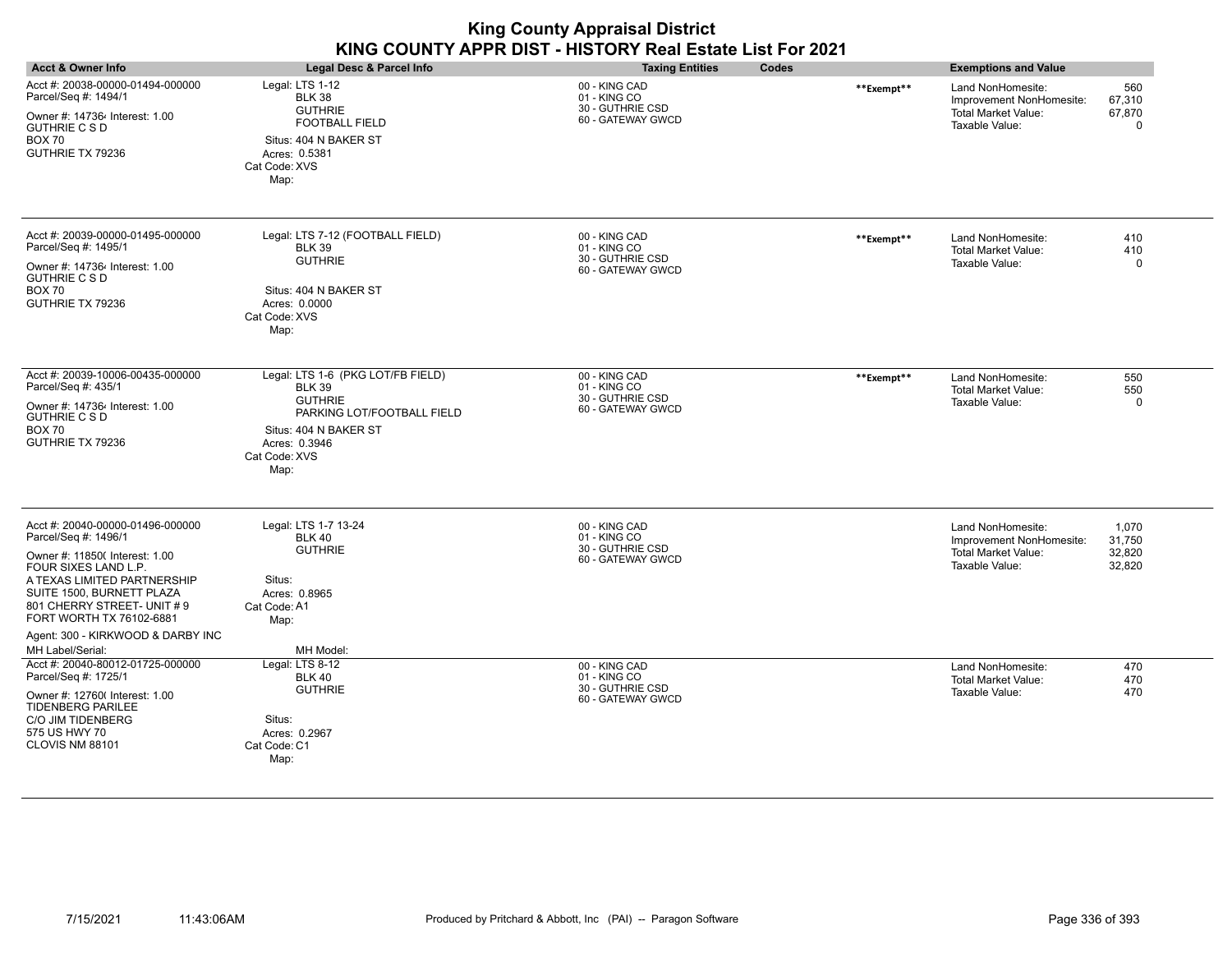| <b>Acct &amp; Owner Info</b>                                                                                                                                                                                                                                                                                          | Legal Desc & Parcel Info                                                                                                                                                      | <b>Taxing Entities</b>                                                 | Codes           | <b>Exemptions and Value</b>                                                                   |                                          |
|-----------------------------------------------------------------------------------------------------------------------------------------------------------------------------------------------------------------------------------------------------------------------------------------------------------------------|-------------------------------------------------------------------------------------------------------------------------------------------------------------------------------|------------------------------------------------------------------------|-----------------|-----------------------------------------------------------------------------------------------|------------------------------------------|
| Acct #: 20041-00000-02071-000000<br>Parcel/Seq #: 2071/1<br>Owner #: 147364 Interest: 1.00<br><b>GUTHRIE C S D</b><br><b>BOX 70</b><br>GUTHRIE TX 79236                                                                                                                                                               | Legal: LTS 7-18 (DUPLEXES)<br><b>BLK 41</b><br><b>GUTHRIE</b><br>400 401 402 404 N 6666 RD<br>Situs: 400 N 6666 RD GUTHRIE TX 79236<br>Acres: 0.0000<br>Cat Code: XVS<br>Map: | 00 - KING CAD<br>01 - KING CO<br>30 - GUTHRIE CSD<br>60 - GATEWAY GWCD | **Exempt**      | Land NonHomesite:<br>Improvement Homesite:<br><b>Total Market Value:</b><br>Taxable Value:    | 750<br>188,780<br>189,530<br>$\mathbf 0$ |
| Acct #: 20041-10006-00371-000000<br>Parcel/Seq #: 371/1<br>Owner #: 59100 Interest: 1.00<br>FOX JAMES L<br><b>PO BOX 11</b><br>GUTHRIE TX 79236                                                                                                                                                                       | Legal: HOMESTEAD ON LTS 1-6<br><b>BLK 41</b><br><b>GUTHRIE</b><br>Situs: 501 JAGUAR LANE GUTHRIE TX 79236<br>Acres: 0.4821<br>Cat Code: A1<br>Map:                            | 00 - KING CAD<br>01 - KING CO<br>30 - GUTHRIE CSD<br>60 - GATEWAY GWCD | ** Homestead ** | Land Homesite:<br>Improvement Homesite:<br><b>Total Market Value:</b><br>Taxable Value:       | 600<br>13,380<br>13,980<br>13,980        |
| Acct #: 20041-19024-01497-000000<br>Parcel/Seq #: 1497/1<br>Owner #: 147364 Interest: 1.00<br>GUTHRIE C S D<br><b>BOX 70</b><br>GUTHRIE TX 79236                                                                                                                                                                      | Legal: LTS 19-24<br><b>BLK 41</b><br><b>GUTHRIE</b><br>Situs:<br>Acres: 0.4660<br>Cat Code: XVS<br>Map:                                                                       | 00 - KING CAD<br>01 - KING CO<br>30 - GUTHRIE CSD<br>60 - GATEWAY GWCD | **Exempt**      | Land NonHomesite:<br><b>Total Market Value:</b><br>Taxable Value:                             | 730<br>730<br>$\mathbf 0$                |
| Acct #: 20042-10005-01498-000000<br>Parcel/Seq #: 1498/1<br>Owner #: 11850( Interest: 1.00<br>FOUR SIXES LAND L.P.<br>A TEXAS LIMITED PARTNERSHIP<br>SUITE 1500, BURNETT PLAZA<br>801 CHERRY STREET- UNIT #9<br>FORT WORTH TX 76102-6881<br>Agent: 300 - KIRKWOOD & DARBY INC                                         | Legal: LTS 1-5<br><b>BLK 42</b><br><b>GUTHRIE</b><br>Situs: 401 N 6666 ROAD GUTHRIE TX 79236<br>Acres: 0.4017<br>Cat Code: A1<br>Map:                                         | 00 - KING CAD<br>01 - KING CO<br>30 - GUTHRIE CSD<br>60 - GATEWAY GWCD |                 | Land NonHomesite:<br>Improvement NonHomesite:<br><b>Total Market Value:</b><br>Taxable Value: | 840<br>30,180<br>31,020<br>31,020        |
| MH Label/Serial:<br>Acct #: 20042-20024-02208-000000<br>Parcel/Seq #: 2208/1<br>Owner #: 11850( Interest: 1.00<br>FOUR SIXES LAND L.P.<br>A TEXAS LIMITED PARTNERSHIP<br>SUITE 1500, BURNETT PLAZA<br>801 CHERRY STREET- UNIT #9<br>FORT WORTH TX 76102-6881<br>Agent: 300 - KIRKWOOD & DARBY INC<br>MH Label/Serial: | MH Model:<br>Legal: LTS 20-24<br><b>BLK 42</b><br><b>GUTHRIE</b><br>Situs:<br>Acres: 0.4017<br>Cat Code: C1<br>Map:<br>MH Model:                                              | 00 - KING CAD<br>01 - KING CO<br>30 - GUTHRIE CSD<br>60 - GATEWAY GWCD |                 | Land NonHomesite:<br><b>Total Market Value:</b><br>Taxable Value:                             | 700<br>700<br>700                        |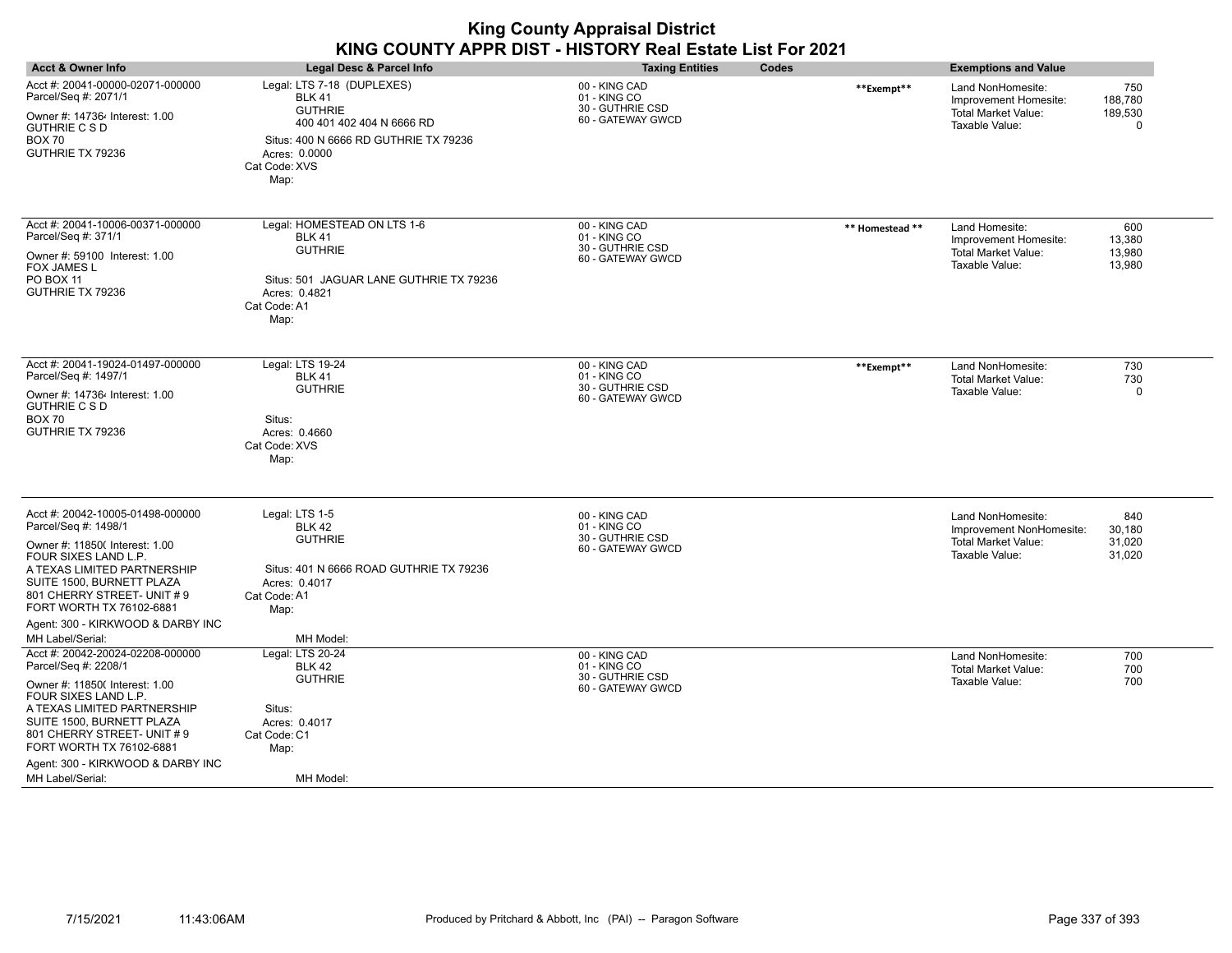| <b>Acct &amp; Owner Info</b>                                                                                                                                                                                                                                                                      | Legal Desc & Parcel Info                                                                                                                                                                  | <b>Taxing Entities</b><br>Codes                                        | <b>Exemptions and Value</b>                                                                                                          |
|---------------------------------------------------------------------------------------------------------------------------------------------------------------------------------------------------------------------------------------------------------------------------------------------------|-------------------------------------------------------------------------------------------------------------------------------------------------------------------------------------------|------------------------------------------------------------------------|--------------------------------------------------------------------------------------------------------------------------------------|
| Acct #: 20042-60019-02194-000000<br>Parcel/Seq #: 2194/1                                                                                                                                                                                                                                          | Legal: LTS 6-19<br><b>BLK 42</b>                                                                                                                                                          | 00 - KING CAD<br>01 - KING CO                                          | 1,400<br>Land NonHomesite:<br>188,920<br>Improvement Homesite:                                                                       |
| Owner #: 118500 Interest: 1.00<br>FOUR SIXES LAND L.P.<br>A TEXAS LIMITED PARTNERSHIP<br>SUITE 1500, BURNETT PLAZA<br>801 CHERRY STREET- UNIT #9<br>FORT WORTH TX 76102-6881                                                                                                                      | <b>GUTHRIE</b><br>402/406 BURNETT RD<br>Situs: 402 BURNETT RD GUTHRIE TX 79236<br>Acres: 1.1249<br>Cat Code: A1<br>Map:                                                                   | 30 - GUTHRIE CSD<br>60 - GATEWAY GWCD                                  | 190,320<br>Total Market Value:<br>190,320<br>Taxable Value:                                                                          |
| Agent: 300 - KIRKWOOD & DARBY INC<br>MH Label/Serial:                                                                                                                                                                                                                                             | MH Model:                                                                                                                                                                                 |                                                                        |                                                                                                                                      |
| Acct #: 20043-10024-01499-000000<br>Parcel/Seq #: 1499/1<br>Owner #: 11850( Interest: 1.00<br>FOUR SIXES LAND L.P.<br>A TEXAS LIMITED PARTNERSHIP<br>SUITE 1500, BURNETT PLAZA<br>801 CHERRY STREET- UNIT #9<br>FORT WORTH TX 76102-6881                                                          | Legal: LTS 1-24<br><b>BLK 43</b><br><b>GUTHRIE</b><br>Situs:<br>Acres: 1.1892<br>Cat Code: C1<br>Map:                                                                                     | 00 - KING CAD<br>01 - KING CO<br>30 - GUTHRIE CSD<br>60 - GATEWAY GWCD | Land NonHomesite:<br>1,850<br><b>Total Market Value:</b><br>1,850<br>1,850<br>Taxable Value:                                         |
| Agent: 300 - KIRKWOOD & DARBY INC<br>MH Label/Serial:                                                                                                                                                                                                                                             | MH Model:                                                                                                                                                                                 |                                                                        |                                                                                                                                      |
| Acct #: 20045-10012-01501-000000<br>Parcel/Seq #: 1501/1<br>Owner #: 11850( Interest: 1.00<br>FOUR SIXES LAND L.P.<br>A TEXAS LIMITED PARTNERSHIP<br>SUITE 1500. BURNETT PLAZA<br>801 CHERRY STREET- UNIT #9<br>FORT WORTH TX 76102-6881<br>Agent: 300 - KIRKWOOD & DARBY INC<br>MH Label/Serial: | Legal: LTS 1-12 (TWO HOUSES)<br><b>BLK 45</b><br><b>GUTHRIE</b><br>800 FEED LOT RD - SEQ 6<br>Situs: 701 S 6666 RD GUTHRIE TX 79236<br>Acres: 0.6098<br>Cat Code: A1<br>Map:<br>MH Model: | 00 - KING CAD<br>01 - KING CO<br>30 - GUTHRIE CSD<br>60 - GATEWAY GWCD | Land NonHomesite:<br>1,490<br>70,000<br>Improvement Homesite:<br><b>Total Market Value:</b><br>71,490<br>Taxable Value:<br>71,490    |
| Acct #: 20046-10012-01502-000000<br>Parcel/Seq #: 1502/1<br>Owner #: 11850( Interest: 1.00<br>FOUR SIXES LAND L.P.<br>A TEXAS LIMITED PARTNERSHIP<br>SUITE 1500, BURNETT PLAZA<br>801 CHERRY STREET- UNIT #9<br>FORT WORTH TX 76102-6881<br>Agent: 300 - KIRKWOOD & DARBY INC<br>MH Label/Serial: | Legal: LTS 1-12 (THREE HOUSES)<br><b>BLK 46</b><br><b>GUTHRIE</b><br>802/804 FEED LOT RD<br>Situs: 801 S 6666 RD GUTHRIE TX 79236<br>Acres: 0.6098<br>Cat Code: A1<br>Map:<br>MH Model:   | 00 - KING CAD<br>01 - KING CO<br>30 - GUTHRIE CSD<br>60 - GATEWAY GWCD | 1,280<br>Land NonHomesite:<br>116,860<br>Improvement Homesite:<br><b>Total Market Value:</b><br>118,140<br>Taxable Value:<br>118,140 |
| Acct #: 20047-10006-02189-000000<br>Parcel/Seq #: 2189/1<br>Owner #: 11850( Interest: 1.00<br>FOUR SIXES LAND L.P.<br>A TEXAS LIMITED PARTNERSHIP<br>SUITE 1500, BURNETT PLAZA<br>801 CHERRY STREET- UNIT #9<br>FORT WORTH TX 76102-6881<br>Agent: 300 - KIRKWOOD & DARBY INC<br>MH Label/Serial: | Legal: LTS 1-6 (ONE HOUSE)<br><b>BLK 47</b><br><b>GUTHRIE</b><br>W/IMPROVEMENT<br>Situs: 901 S 6666 RD GUTHRIE TX 79236<br>Acres: 0.4660<br>Cat Code: A1<br>Map:<br>MH Model:             | 00 - KING CAD<br>01 - KING CO<br>30 - GUTHRIE CSD<br>60 - GATEWAY GWCD | 730<br>Land NonHomesite:<br>45,080<br>Improvement Homesite:<br><b>Total Market Value:</b><br>45,810<br>Taxable Value:<br>45,810      |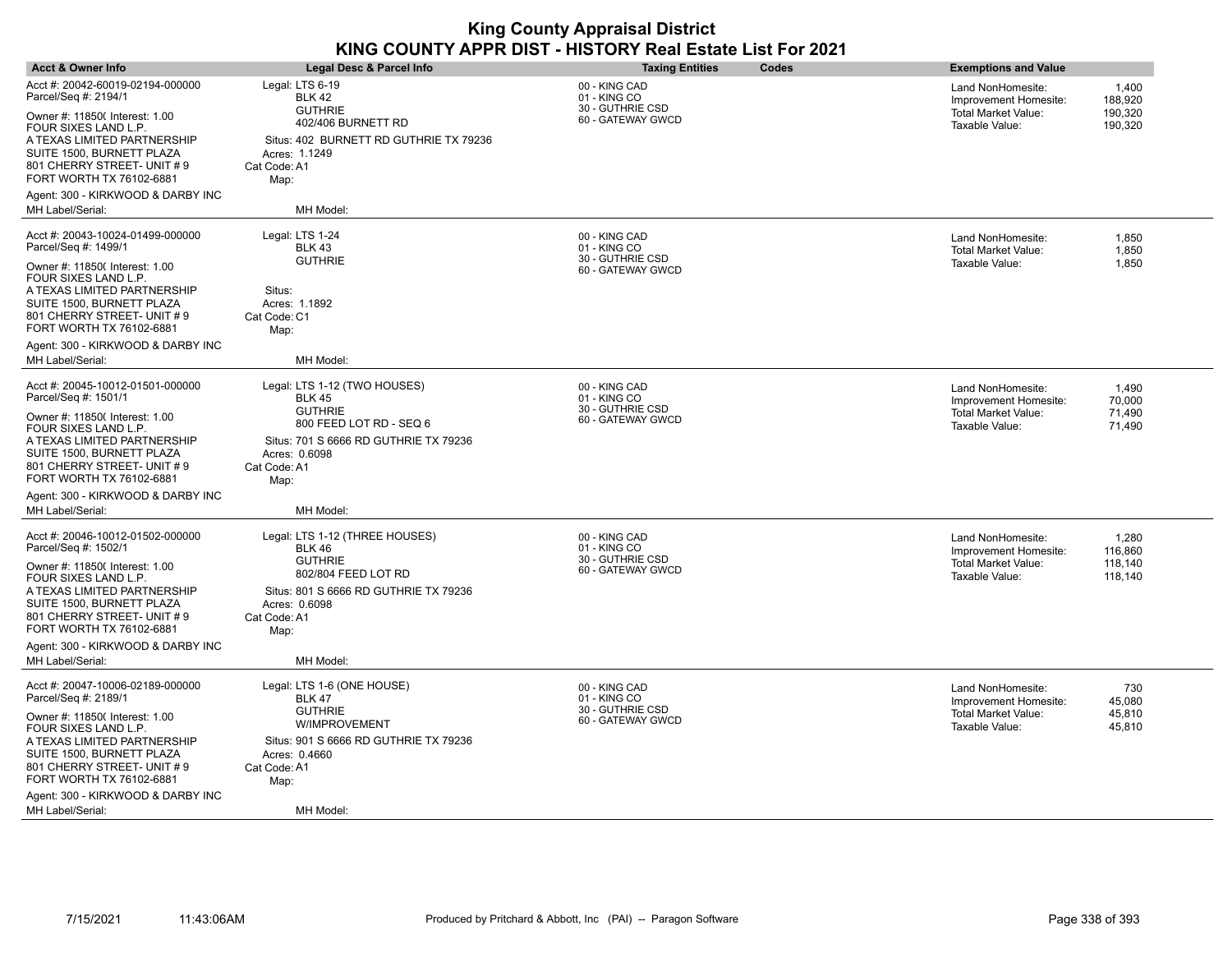| <b>Acct &amp; Owner Info</b>                                                                                                                                                                                                                                                                       | Legal Desc & Parcel Info                                                                                                                                                   | <b>Taxing Entities</b>                                                 | Codes | <b>Exemptions and Value</b>                                                                                     |                                                 |
|----------------------------------------------------------------------------------------------------------------------------------------------------------------------------------------------------------------------------------------------------------------------------------------------------|----------------------------------------------------------------------------------------------------------------------------------------------------------------------------|------------------------------------------------------------------------|-------|-----------------------------------------------------------------------------------------------------------------|-------------------------------------------------|
| Acct #: 20047-10024-01503-000000<br>Parcel/Seq #: 1503/1<br>Owner #: 11850( Interest: 1.00<br>FOUR SIXES LAND L.P.<br>A TEXAS LIMITED PARTNERSHIP<br>SUITE 1500, BURNETT PLAZA<br>801 CHERRY STREET- UNIT # 9<br>FORT WORTH TX 76102-6881                                                          | Legal: LTS 7-12 (ONE HOUSE)<br><b>BLK 47</b><br><b>GUTHRIE</b><br>W/IMPROVEMENT<br>Situs: 900 FEED LOT RD<br>Acres: 0.7071<br>Cat Code: A1<br>Map:                         | 00 - KING CAD<br>01 - KING CO<br>30 - GUTHRIE CSD<br>60 - GATEWAY GWCD |       | Land NonHomesite:<br>Improvement NonHomesite:<br>Total Market Value:<br>Taxable Value:                          | 1,100<br>25,940<br>27,040<br>27,040             |
| Agent: 300 - KIRKWOOD & DARBY INC<br>MH Label/Serial:                                                                                                                                                                                                                                              | MH Model:                                                                                                                                                                  |                                                                        |       |                                                                                                                 |                                                 |
| Acct #: 20047-13024-01504-000000<br>Parcel/Seq #: 1504/1<br>Owner #: 11850( Interest: 1.00<br>FOUR SIXES LAND L.P.<br>A TEXAS LIMITED PARTNERSHIP<br>SUITE 1500, BURNETT PLAZA<br>801 CHERRY STREET- UNIT # 9<br>FORT WORTH TX 76102-6881<br>Agent: 300 - KIRKWOOD & DARBY INC<br>MH Label/Serial: | Legal: LTS 13-24<br><b>BLK 47</b><br><b>GUTHRIE</b><br><b>W/IMPROVEMENT</b><br>Situs: 903 S 6666 RD GUTHRIE TX 79236<br>Acres: 0.7071<br>Cat Code: A1<br>Map:<br>MH Model: | 00 - KING CAD<br>01 - KING CO<br>30 - GUTHRIE CSD<br>60 - GATEWAY GWCD |       | Land NonHomesite:<br>Improvement Homesite:<br>Improvement NonHomesite:<br>Total Market Value:<br>Taxable Value: | 1,100<br>102,510<br>1,820<br>105,430<br>105,430 |
| Acct #: 20048-70012-02190-000000<br>Parcel/Seq #: 2190/1<br>Owner #: 11850( Interest: 1.00<br>FOUR SIXES LAND L.P.<br>A TEXAS LIMITED PARTNERSHIP<br>SUITE 1500, BURNETT PLAZA<br>801 CHERRY STREET- UNIT # 9<br>FORT WORTH TX 76102-6881<br>Agent: 300 - KIRKWOOD & DARBY INC<br>MH Label/Serial: | Legal: LTS 7-12<br>BLK 48<br><b>GUTHRIE</b><br>Situs:<br>Acres: 0.4660<br>Cat Code: C1<br>Map:<br>MH Model:                                                                | 00 - KING CAD<br>01 - KING CO<br>30 - GUTHRIE CSD<br>60 - GATEWAY GWCD |       | Land NonHomesite:<br>Total Market Value:<br>Taxable Value:                                                      | 730<br>730<br>730                               |
| Acct #: 20049-00000-01505-000000<br>Parcel/Seq #: 1505/1<br>Owner #: 11850( Interest: 1.00<br>FOUR SIXES LAND L.P.<br>A TEXAS LIMITED PARTNERSHIP<br>SUITE 1500, BURNETT PLAZA<br>801 CHERRY STREET- UNIT # 9<br>FORT WORTH TX 76102-6881<br>Agent: 300 - KIRKWOOD & DARBY INC<br>MH Label/Serial: | Legal: LTS 10-18 21 22<br><b>BLK 49</b><br><b>GUTHRIE</b><br>Situs:<br>Acres: 0.6669<br>Cat Code: C1<br>Map:<br>MH Model:                                                  | 00 - KING CAD<br>01 - KING CO<br>30 - GUTHRIE CSD<br>60 - GATEWAY GWCD |       | Land NonHomesite:<br><b>Total Market Value:</b><br>Taxable Value:                                               | 620<br>620<br>620                               |
| Acct #: 20049-00019-00656-000000<br>Parcel/Seq #: 656/1<br>Owner #: 11850( Interest: 1.00<br>FOUR SIXES LAND L.P.<br>A TEXAS LIMITED PARTNERSHIP<br>SUITE 1500, BURNETT PLAZA<br>801 CHERRY STREET- UNIT # 9<br>FORT WORTH TX 76102-6881<br>Agent: 300 - KIRKWOOD & DARBY INC<br>MH Label/Serial:  | Legal: LT 19<br><b>BLK 49</b><br><b>GUTHRIE</b><br>Situs:<br>Acres: 0.2652<br>Cat Code: C1<br>Map:<br>MH Model:                                                            | 00 - KING CAD<br>01 - KING CO<br>30 - GUTHRIE CSD<br>60 - GATEWAY GWCD |       | Land NonHomesite:<br><b>Total Market Value:</b><br>Taxable Value:                                               | 250<br>250<br>250                               |

 $\overline{\phantom{a}}$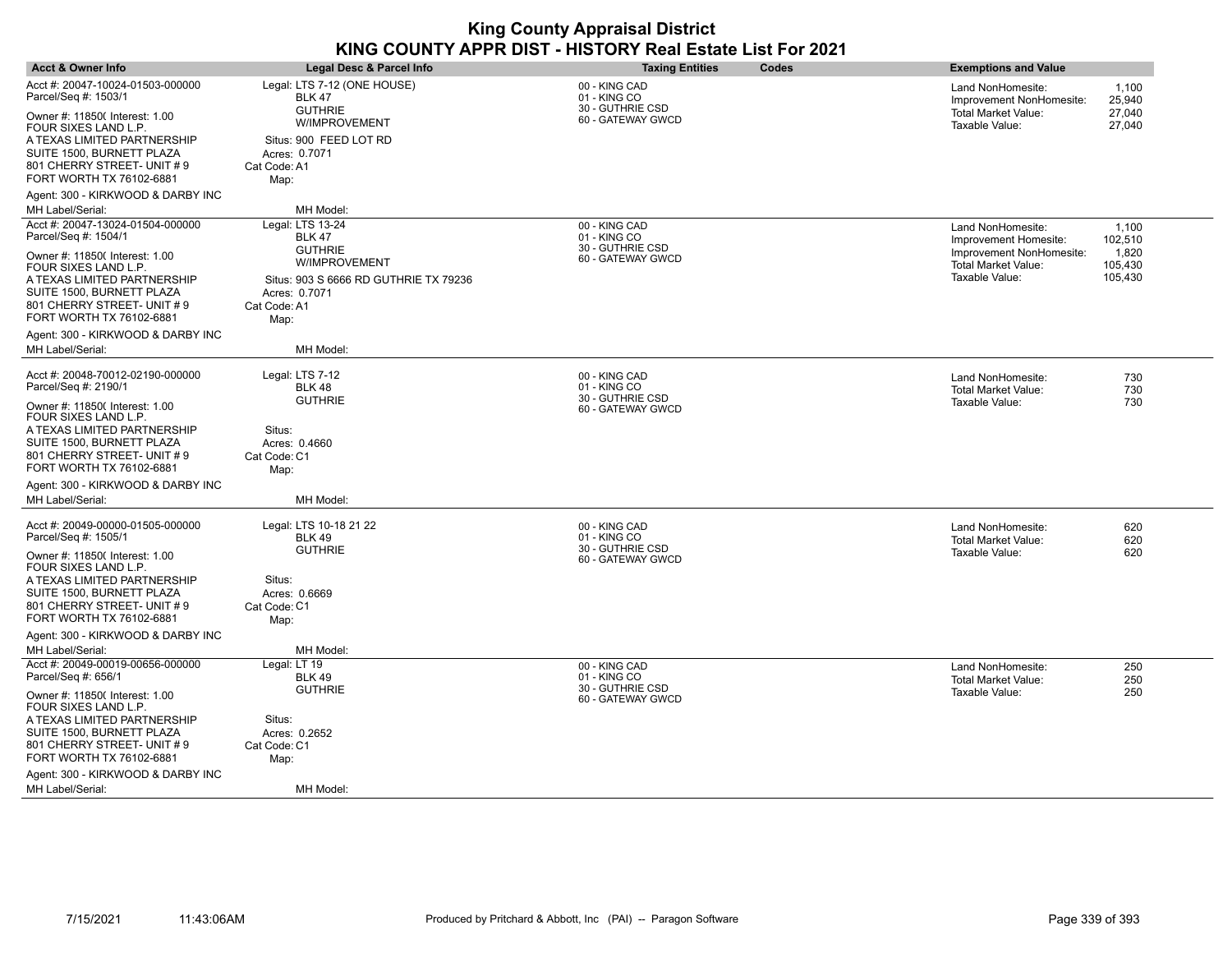| <b>Acct &amp; Owner Info</b>                                                                                                                                                  | <b>Legal Desc &amp; Parcel Info</b>                               | Codes<br><b>Taxing Entities</b>                       | <b>Exemptions and Value</b>                                   |
|-------------------------------------------------------------------------------------------------------------------------------------------------------------------------------|-------------------------------------------------------------------|-------------------------------------------------------|---------------------------------------------------------------|
| Acct #: 20049-00020-00114-000000<br>Parcel/Seq #: 114/1                                                                                                                       | Legal: LT 20<br><b>BLK 49</b>                                     | 00 - KING CAD<br>01 - KING CO                         | Land NonHomesite:<br>50<br>50<br>Total Market Value:          |
| Owner #: 11850( Interest: 1.00<br>FOUR SIXES LAND L.P.<br>A TEXAS LIMITED PARTNERSHIP<br>SUITE 1500, BURNETT PLAZA<br>801 CHERRY STREET- UNIT # 9<br>FORT WORTH TX 76102-6881 | <b>GUTHRIE</b><br>Situs:<br>Acres: 0.0803<br>Cat Code: C1<br>Map: | 30 - GUTHRIE CSD<br>60 - GATEWAY GWCD                 | Taxable Value:<br>50                                          |
| Agent: 300 - KIRKWOOD & DARBY INC                                                                                                                                             |                                                                   |                                                       |                                                               |
| MH Label/Serial:                                                                                                                                                              | MH Model:                                                         |                                                       |                                                               |
| Acct #: 20049-01009-00981-000000<br>Parcel/Seq #: 981/1                                                                                                                       | Legal: LTS 1-9 BLK 49<br><b>GUTHRIE</b>                           | 00 - KING CAD<br>01 - KING CO                         | Land NonHomesite:<br>550<br><b>Total Market Value:</b><br>550 |
| Owner #: 10410( Interest: 1.00<br>RATLIFF DAR<br>HC3 BOX 63<br>PADUCAH TX 79248                                                                                               | Situs:<br>Acres: 0.5865<br>Cat Code: C1<br>Map:                   | 30 - GUTHRIE CSD<br>60 - GATEWAY GWCD                 | Taxable Value:<br>550                                         |
| Acct #: 20049-23024-00300-000000<br>Parcel/Seq #: 300/1                                                                                                                       | Legal: LTS 23 24<br><b>BLK 49</b>                                 | 00 - KING CAD<br>01 - KING CO                         | Land NonHomesite:<br>200                                      |
| Owner #: 51100 Interest: 1.00<br>HALSEY JOHN W JR<br>2342 78TH ST UNIT 1                                                                                                      | <b>GUTHRIE</b><br>Situs:                                          | 30 - GUTHRIE CSD<br>60 - GATEWAY GWCD                 | <b>Total Market Value:</b><br>200<br>Taxable Value:<br>200    |
| LUBBOCK TX 79423                                                                                                                                                              | Acres: 0.1607<br>Cat Code: C1<br>Map:                             |                                                       |                                                               |
| Acct #: 20050-10024-01506-000000                                                                                                                                              | Legal: LTS 1-24 (BARN)                                            | 00 - KING CAD                                         | 4,630<br>Improvement NonHomesite:                             |
| Parcel/Seq #: 1506/1<br>Owner #: 11850( Interest: 1.00                                                                                                                        | <b>BLK 50</b><br><b>GUTHRIE</b>                                   | 01 - KING CO<br>30 - GUTHRIE CSD<br>60 - GATEWAY GWCD | 920<br><b>Productivity Market:</b><br>1D1 Ag Value:<br>30     |
| FOUR SIXES LAND L.P.                                                                                                                                                          | W/IMPROVEMENT                                                     |                                                       | <b>Total Market Value:</b><br>5,550<br>Taxable Value:         |
| A TEXAS LIMITED PARTNERSHIP<br>SUITE 1500, BURNETT PLAZA                                                                                                                      | Situs: 906 FEED LOT RD GUTHRIE TX 79236<br>Acres: 1.1890          |                                                       | 4,660                                                         |
| 801 CHERRY STREET- UNIT # 9<br>FORT WORTH TX 76102-6881                                                                                                                       | Cat Code: D1 D2<br>Map:                                           |                                                       |                                                               |
| Agent: 300 - KIRKWOOD & DARBY INC                                                                                                                                             |                                                                   |                                                       |                                                               |
| <b>MH Label/Serial:</b>                                                                                                                                                       | MH Model:                                                         |                                                       |                                                               |
| Acct #: 20051-10024-01507-000000<br>Parcel/Seq #: 1507/1                                                                                                                      | Legal: LTS 1-24                                                   | 00 - KING CAD                                         | Land NonHomesite:<br>1,250                                    |
| Owner #: 11850( Interest: 1.00                                                                                                                                                | <b>BLK 51</b><br><b>GUTHRIE</b>                                   | 01 - KING CO<br>30 - GUTHRIE CSD                      | 1,250<br>Total Market Value:<br>1,250<br>Taxable Value:       |
| FOUR SIXES LAND L.P.                                                                                                                                                          |                                                                   | 60 - GATEWAY GWCD                                     |                                                               |
| A TEXAS LIMITED PARTNERSHIP                                                                                                                                                   | Situs:                                                            |                                                       |                                                               |
| SUITE 1500, BURNETT PLAZA<br>801 CHERRY STREET- UNIT #9                                                                                                                       | Acres: 1.1266<br>Cat Code: C1                                     |                                                       |                                                               |
| FORT WORTH TX 76102-6881                                                                                                                                                      | Map:                                                              |                                                       |                                                               |
| Agent: 300 - KIRKWOOD & DARBY INC                                                                                                                                             |                                                                   |                                                       |                                                               |
| MH Label/Serial:                                                                                                                                                              | MH Model:                                                         |                                                       |                                                               |
|                                                                                                                                                                               |                                                                   |                                                       |                                                               |

 $\overline{\phantom{a}}$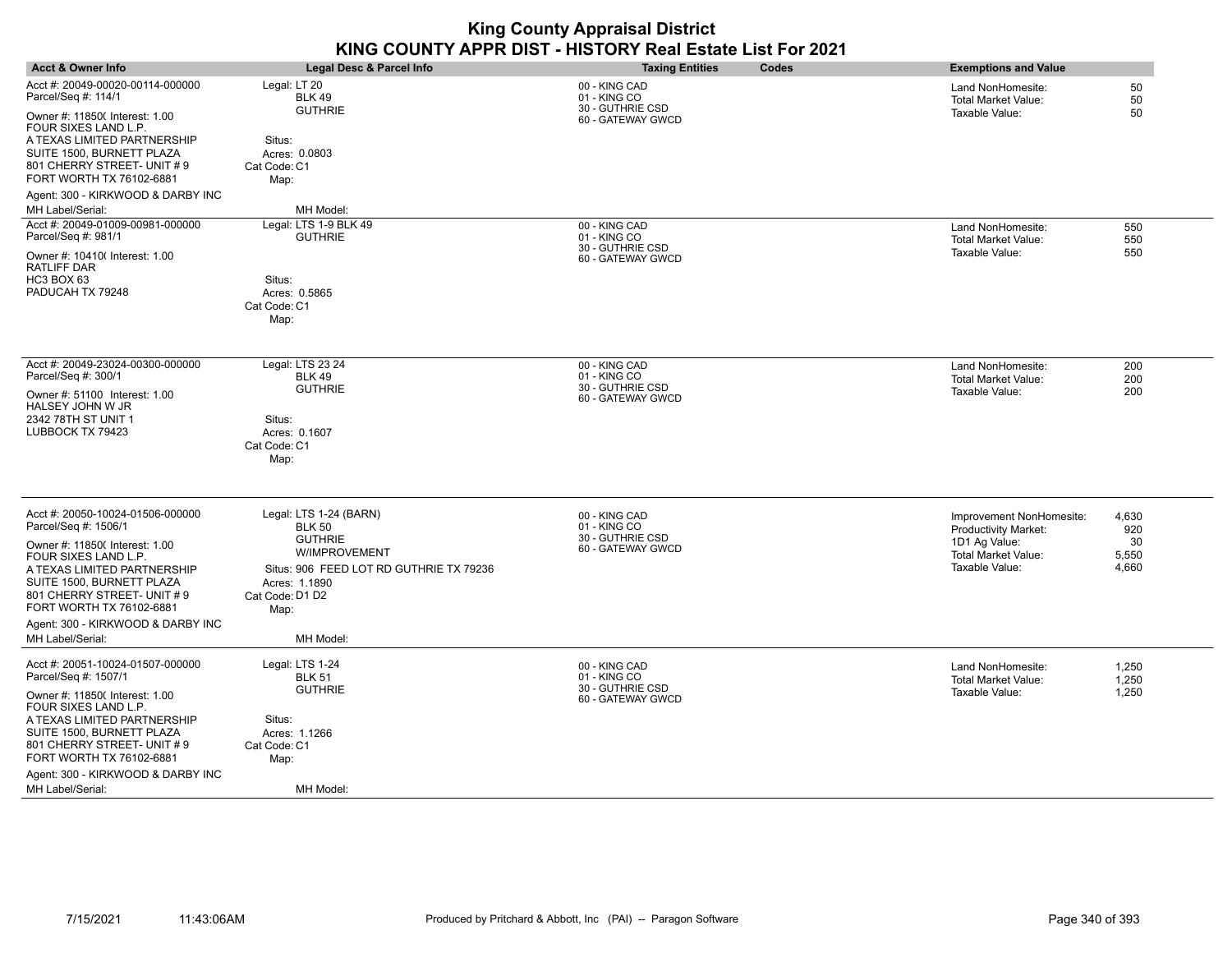| <b>Acct &amp; Owner Info</b>                                                                                                                                                                                                                                                  | <b>Legal Desc &amp; Parcel Info</b>                                                                                                                                  | <b>Taxing Entities</b>                                                 | Codes      | <b>Exemptions and Value</b>                                                                                     |                                                        |
|-------------------------------------------------------------------------------------------------------------------------------------------------------------------------------------------------------------------------------------------------------------------------------|----------------------------------------------------------------------------------------------------------------------------------------------------------------------|------------------------------------------------------------------------|------------|-----------------------------------------------------------------------------------------------------------------|--------------------------------------------------------|
| Acct #: 20052-10012-01508-000000<br>Parcel/Seq #: 1508/1<br>Owner #: 11850( Interest: 1.00<br>FOUR SIXES LAND L.P.<br>A TEXAS LIMITED PARTNERSHIP<br>SUITE 1500, BURNETT PLAZA<br>801 CHERRY STREET- UNIT #9<br>FORT WORTH TX 76102-6881<br>Agent: 300 - KIRKWOOD & DARBY INC | Legal: LTS 1-12<br><b>BLK 52</b><br><b>GUTHRIE</b><br>Situs:<br>Acres: 0.6098<br>Cat Code: C1<br>Map:                                                                | 00 - KING CAD<br>01 - KING CO<br>30 - GUTHRIE CSD<br>60 - GATEWAY GWCD |            | Land NonHomesite:<br>Total Market Value:<br>Taxable Value:                                                      | 1,280<br>1,280<br>1,280                                |
| MH Label/Serial:<br>Acct #: 20053-10012-02018-000000<br>Parcel/Seq #: 2018/1<br>Owner #: 67600 Interest: 1.00<br>HURT JAY REX AND SHIRLEY<br><b>BOX 93</b><br>GUTHRIE TX 79236-0093                                                                                           | MH Model:<br>Legal: LTS 1-12<br><b>BLK 53</b><br><b>GUTHRIE</b><br>Situs:<br>Acres: 0.4663<br>Cat Code: D1C<br>Map:                                                  | 00 - KING CAD<br>01 - KING CO<br>30 - GUTHRIE CSD<br>60 - GATEWAY GWCD |            | <b>Productivity Market:</b><br>1D1 Ag Value:<br><b>Total Market Value:</b><br>Taxable Value:                    | 360<br>10<br>360<br>10                                 |
| Acct #: 20054-70024-01917-000000<br>Parcel/Seq #: 1917/1<br>Owner #: 67600 Interest: 1.00<br>HURT JAY REX AND SHIRLEY<br><b>BOX 93</b><br>GUTHRIE TX 79236-0093                                                                                                               | Legal: LTS 1-24<br><b>BLK 54</b><br><b>GUTHRIE</b><br>Situs:<br>Acres: 1.1892<br>Cat Code: D1C<br>Map:                                                               | 00 - KING CAD<br>01 - KING CO<br>30 - GUTHRIE CSD<br>60 - GATEWAY GWCD |            | <b>Productivity Market:</b><br>1D1 Ag Value:<br><b>Total Market Value:</b><br>Taxable Value:                    | 920<br>30<br>920<br>30                                 |
| Acct #: 20055-00000-02072-000000<br>Parcel/Seq #: 2072/1<br>Owner #: 147364 Interest: 1.00<br><b>GUTHRIE C S D</b><br><b>BOX 70</b><br>GUTHRIE TX 79236                                                                                                                       | Legal: LTS 1-24 (DUPL/2 NEW)<br><b>BLK 55</b><br><b>GUTHRIE</b><br>702-708 11TH ST<br>Situs: 702 11TH ST GUTHRIE TX 79236<br>Acres: 0.0000<br>Cat Code: XVS<br>Map:  | 00 - KING CAD<br>01 - KING CO<br>30 - GUTHRIE CSD<br>60 - GATEWAY GWCD | **Exempt** | Land NonHomesite:<br>Improvement Homesite:<br>Improvement NonHomesite:<br>Total Market Value:<br>Taxable Value: | 2,400<br>162,620<br>100,800<br>265,820<br>$\mathbf{0}$ |
| Acct #: 20056-10024-02351-000000<br>Parcel/Seq #: 2351/1<br>Owner #: 147364 Interest: 1.00<br><b>GUTHRIE C S D</b><br><b>BOX 70</b><br>GUTHRIE TX 79236                                                                                                                       | Legal: LTS 1-24<br><b>BLK 56</b><br><b>GUTHRIE</b><br>SUPERINTENDENT 2008 NEW HOUSE<br>Situs: 1100 9TH ST GUTHRIE TX 79236<br>Acres: 0.0000<br>Cat Code: XVS<br>Map: | 00 - KING CAD<br>01 - KING CO<br>30 - GUTHRIE CSD<br>60 - GATEWAY GWCD | **Exempt** | Land NonHomesite:<br>Improvement NonHomesite:<br><b>Total Market Value:</b><br>Taxable Value:                   | 1,200<br>108,320<br>109,520<br>0                       |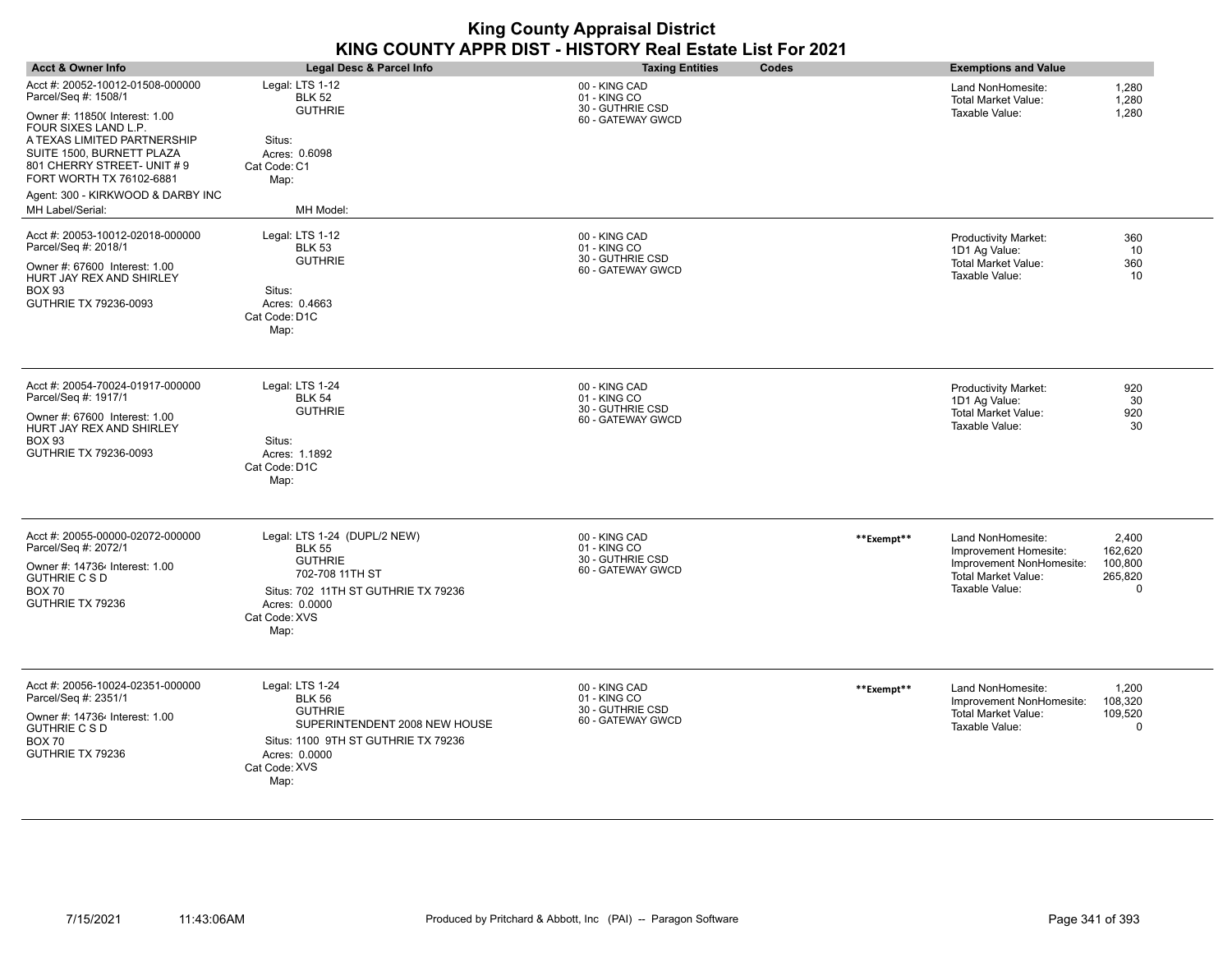| <b>King County Appraisal District</b><br>KING COUNTY APPR DIST - HISTORY Real Estate List For 2021                                                                                                                                                                                                |                                                                                                                                                          |                                                                        |            |                                                                                         |                                   |
|---------------------------------------------------------------------------------------------------------------------------------------------------------------------------------------------------------------------------------------------------------------------------------------------------|----------------------------------------------------------------------------------------------------------------------------------------------------------|------------------------------------------------------------------------|------------|-----------------------------------------------------------------------------------------|-----------------------------------|
| <b>Acct &amp; Owner Info</b>                                                                                                                                                                                                                                                                      | <b>Legal Desc &amp; Parcel Info</b>                                                                                                                      | <b>Taxing Entities</b><br>Codes                                        |            | <b>Exemptions and Value</b>                                                             |                                   |
| Acct #: 20057-10024-02396-000000<br>Parcel/Seq #: 2396/1<br>Owner #: 147364 Interest: 1.00<br><b>GUTHRIE C S D</b><br><b>BOX 70</b><br>GUTHRIE TX 79236                                                                                                                                           | Legal: LTS 1-24<br><b>BLK 57</b><br><b>GUTHRIE</b><br>Situs: GUTHRIE TX 79236<br>Acres: 0.0000<br>Cat Code: XVS<br>Map:                                  | 00 - KING CAD<br>01 - KING CO<br>30 - GUTHRIE CSD<br>60 - GATEWAY GWCD | **Exempt** | Land NonHomesite:<br><b>Total Market Value:</b><br>Taxable Value:                       | 1,200<br>1,200<br>$\Omega$        |
| Acct #: 20058-00000-01510-000000<br>Parcel/Seq #: 1510/1<br>Owner #: 118500 Interest: 1.00<br>FOUR SIXES LAND L.P.<br>A TEXAS LIMITED PARTNERSHIP<br>SUITE 1500, BURNETT PLAZA<br>801 CHERRY STREET- UNIT #9<br>FORT WORTH TX 76102-6881<br>Agent: 300 - KIRKWOOD & DARBY INC<br>MH Label/Serial: | Legal: LTS 1-10 19-24<br><b>BLK 58</b><br><b>GUTHRIE</b><br>Situs:<br>Acres: 1.0927<br>Cat Code: C1<br>Map:<br>MH Model:                                 | 00 - KING CAD<br>01 - KING CO<br>30 - GUTHRIE CSD<br>60 - GATEWAY GWCD |            | Land NonHomesite:<br><b>Total Market Value:</b><br>Taxable Value:                       | 1,130<br>1,130<br>1,130           |
| Acct #: 20058-11018-00403-000000<br>Parcel/Seq #: 403/1<br>Owner #: 147338 Interest: 1.00<br><b>JONES DAVID</b><br>18546 SW CRAZY HORSE RD<br>LAKE CITY KS 67071                                                                                                                                  | Legal: LTS 11-18<br><b>BLK 58</b><br><b>GUTHRIE</b><br>W/IMPROVMENTS<br>Situs: 900 BENEDICT ST GUTHRIE TX 79236<br>Acres: 0.5464<br>Cat Code: A1<br>Map: | 00 - KING CAD<br>01 - KING CO<br>30 - GUTHRIE CSD<br>60 - GATEWAY GWCD |            | Land Homesite:<br>Improvement Homesite:<br><b>Total Market Value:</b><br>Taxable Value: | 340<br>17,760<br>18,100<br>18,100 |
| Acct #: 20059-10005-00712-000000<br>Parcel/Seq #: 712/1<br>Owner #: 11850( Interest: 1.00<br>FOUR SIXES LAND L.P.<br>A TEXAS LIMITED PARTNERSHIP<br>SUITE 1500, BURNETT PLAZA<br>801 CHERRY STREET- UNIT #9<br>FORT WORTH TX 76102-6881                                                           | Legal: LTS 1-5<br><b>BLK 59</b><br><b>GUTHRIE</b><br>Situs:<br>Acres: 0.3587<br>Cat Code: C1<br>Map:                                                     | 00 - KING CAD<br>01 - KING CO<br>30 - GUTHRIE CSD<br>60 - GATEWAY GWCD |            | Land NonHomesite:<br><b>Total Market Value:</b><br>Taxable Value:                       | 630<br>630<br>630                 |
| Agent: 300 - KIRKWOOD & DARBY INC                                                                                                                                                                                                                                                                 |                                                                                                                                                          |                                                                        |            |                                                                                         |                                   |
| MH Label/Serial:<br>Acct #: 20059-60007-01511-000000                                                                                                                                                                                                                                              | MH Model:<br>Legal: LTS 67                                                                                                                               | 00 - KING CAD                                                          |            |                                                                                         |                                   |
| Parcel/Seq #: 1511/1<br>Owner #: 11850( Interest: 1.00<br>FOUR SIXES LAND L.P.<br>A TEXAS LIMITED PARTNERSHIP<br>SUITE 1500, BURNETT PLAZA<br>801 CHERRY STREET- UNIT #9<br>FORT WORTH TX 76102-6881<br>Agent: 300 - KIRKWOOD & DARBY INC                                                         | <b>BLK 59</b><br><b>GUTHRIE</b><br>Situs:<br>Acres: 0.2511<br>Cat Code: C1<br>Map:                                                                       | 01 - KING CO<br>30 - GUTHRIE CSD<br>60 - GATEWAY GWCD                  |            | Land NonHomesite:<br><b>Total Market Value:</b><br>Taxable Value:                       | 350<br>350<br>350                 |
| MH Label/Serial:                                                                                                                                                                                                                                                                                  | MH Model:                                                                                                                                                |                                                                        |            |                                                                                         |                                   |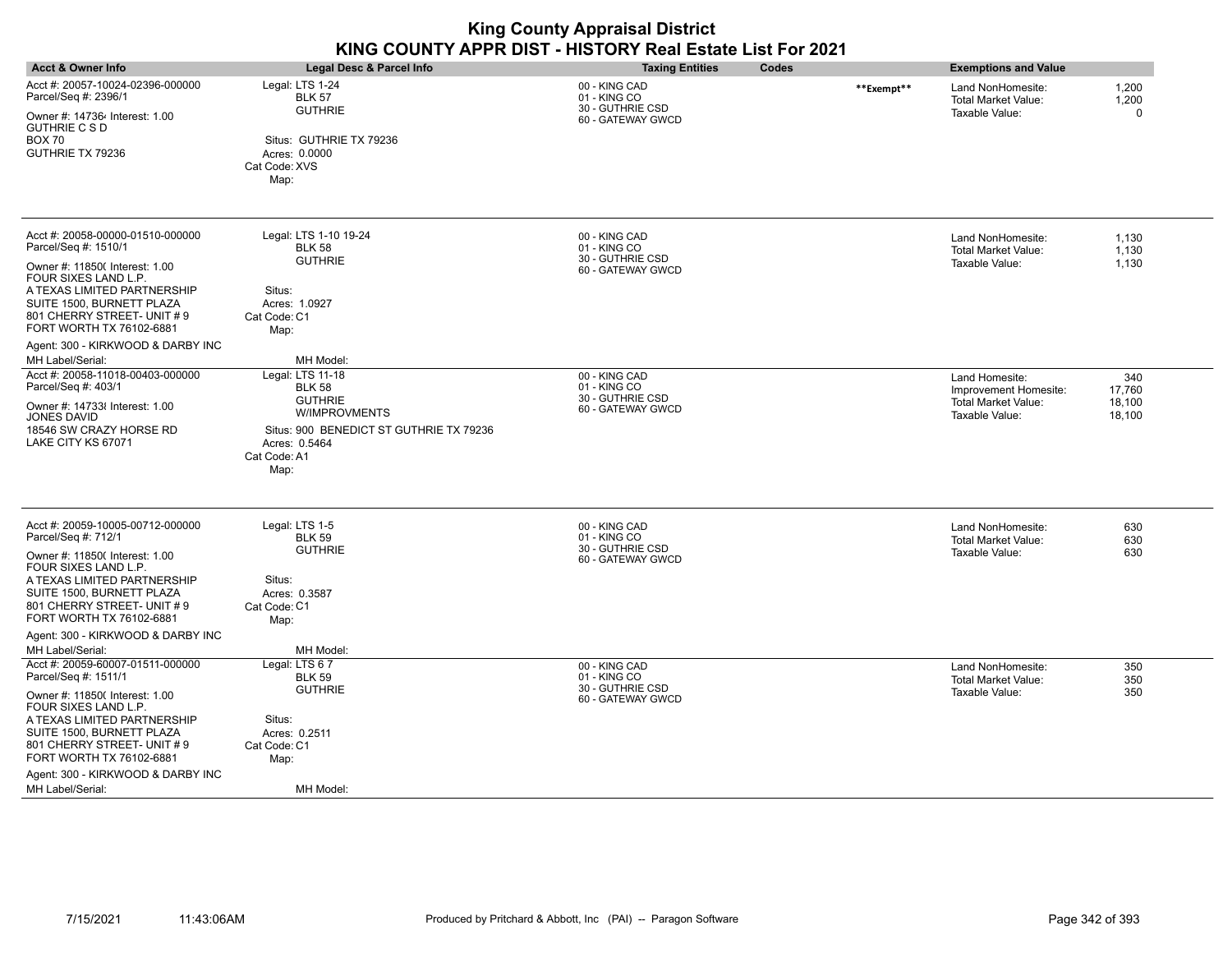| <b>Acct &amp; Owner Info</b>                                                                                                                                                                                                                                                                       | Legal Desc & Parcel Info                                                                                                                                          | <b>Taxing Entities</b>                                                 | <b>Codes</b>    | <b>Exemptions and Value</b>                                                                  |                                   |
|----------------------------------------------------------------------------------------------------------------------------------------------------------------------------------------------------------------------------------------------------------------------------------------------------|-------------------------------------------------------------------------------------------------------------------------------------------------------------------|------------------------------------------------------------------------|-----------------|----------------------------------------------------------------------------------------------|-----------------------------------|
| Acct #: 20059-80012-00658-000000<br>Parcel/Seq #: 658/1<br>Owner #: 87600 Interest: 1.00<br><b>MILLER DONALD</b><br>PO BOX 54<br>GUTHRIE TX 79236-0054                                                                                                                                             | Legal: LTS 8-12<br><b>BLK 59</b><br><b>GUTHRIE</b><br>Situs: 704 BENEDICT ST GUTHRIE TX 79236<br>Acres: 0.3587<br>Cat Code: C1<br>Map:                            | 00 - KING CAD<br>01 - KING CO<br>30 - GUTHRIE CSD<br>60 - GATEWAY GWCD |                 | Land NonHomesite:<br><b>Total Market Value:</b><br>Taxable Value:                            | 500<br>500<br>500                 |
| Acct #: 20060-10006-01512-000000<br>Parcel/Seq #: 1512/1<br>Owner #: 11850( Interest: 1.00<br>FOUR SIXES LAND L.P.<br>A TEXAS LIMITED PARTNERSHIP<br>SUITE 1500, BURNETT PLAZA<br>801 CHERRY STREET- UNIT # 9<br>FORT WORTH TX 76102-6881<br>Agent: 300 - KIRKWOOD & DARBY INC<br>MH Label/Serial: | Legal: LTS 1-6<br><b>BLK 60</b><br><b>GUTHRIE</b><br>Situs:<br>Acres: 0.3946<br>Cat Code: C1<br>Map:<br>MH Model:                                                 | 00 - KING CAD<br>01 - KING CO<br>30 - GUTHRIE CSD<br>60 - GATEWAY GWCD |                 | Land NonHomesite:<br>Total Market Value:<br>Taxable Value:                                   | 550<br>550<br>550                 |
| Acct #: 20060-70809-00659-000001<br>Parcel/Seq #: 659/1<br>Owner #: 87600 Interest: 1.00<br><b>MILLER DONALD</b><br><b>PO BOX 54</b><br>GUTHRIE TX 79236-0054                                                                                                                                      | Legal: LTS 7-12<br><b>BLK 60</b><br><b>GUTHRIE</b><br>W/IMPROVEMENT HOMESTEAD<br>Situs: 704 BENEDICT ST GUTHRIE TX 79236<br>Acres: 0.3946<br>Cat Code: A1<br>Map: | 00 - KING CAD<br>01 - KING CO<br>30 - GUTHRIE CSD<br>60 - GATEWAY GWCD | ** Homestead ** | Land Homesite:<br>Improvement Homesite:<br><b>Total Market Value:</b><br>Taxable Value:      | 550<br>20,380<br>20,930<br>20,930 |
| Acct #: 20061-10024-01627-000000<br>Parcel/Seq #: 1627/1<br>Owner #: 11850( Interest: 1.00<br>FOUR SIXES LAND L.P.<br>A TEXAS LIMITED PARTNERSHIP<br>SUITE 1500, BURNETT PLAZA<br>801 CHERRY STREET- UNIT # 9<br>FORT WORTH TX 76102-6881<br>Agent: 300 - KIRKWOOD & DARBY INC<br>MH Label/Serial: | Legal: LTS 1-24<br><b>BLK 61</b><br><b>GUTHRIE</b><br>Situs:<br>Acres: 1.1890<br>Cat Code: D1C<br>Map:<br>MH Model:                                               | 00 - KING CAD<br>01 - KING CO<br>30 - GUTHRIE CSD<br>60 - GATEWAY GWCD |                 | <b>Productivity Market:</b><br>1D1 Ag Value:<br><b>Total Market Value:</b><br>Taxable Value: | 920<br>30<br>920<br>30            |
| Acct #: 20062-10024-01535-000000<br>Parcel/Seq #: 1535/1<br>Owner #: 11850( Interest: 1.00<br>FOUR SIXES LAND L.P.<br>A TEXAS LIMITED PARTNERSHIP<br>SUITE 1500, BURNETT PLAZA<br>801 CHERRY STREET- UNIT #9<br>FORT WORTH TX 76102-6881<br>Agent: 300 - KIRKWOOD & DARBY INC<br>MH Label/Serial:  | Legal: LTS 1-24<br><b>BLK 62</b><br><b>GUTHRIE</b><br>Situs:<br>Acres: 1.9300<br>Cat Code: D1C<br>Map:<br>MH Model:                                               | 00 - KING CAD<br>01 - KING CO<br>30 - GUTHRIE CSD<br>60 - GATEWAY GWCD |                 | <b>Productivity Market:</b><br>1D1 Ag Value:<br><b>Total Market Value:</b><br>Taxable Value: | 1,500<br>50<br>1,500<br>50        |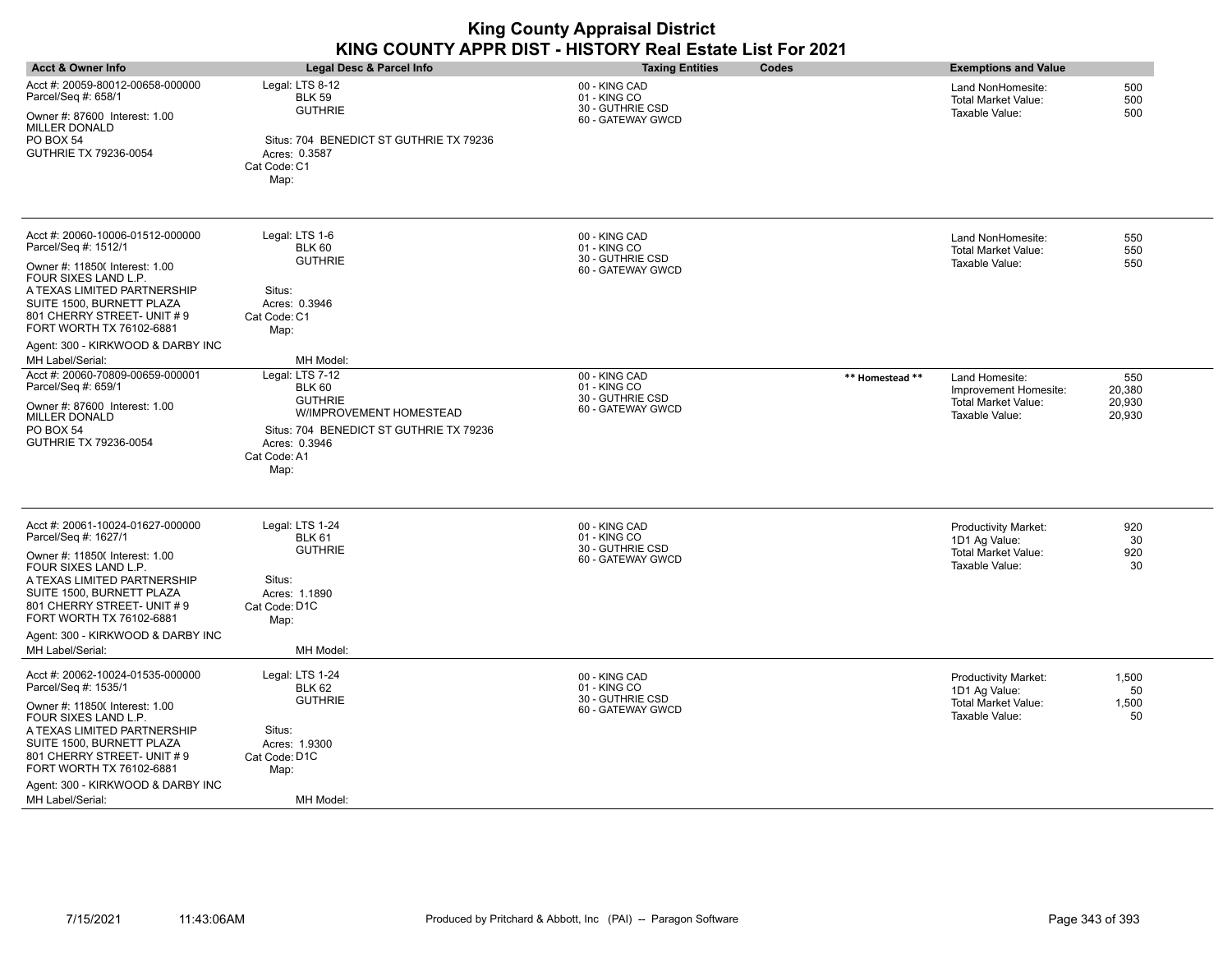| <b>Acct &amp; Owner Info</b>                                                                                                                                                                                                                                                                       | Legal Desc & Parcel Info                                                                                                 | <b>Taxing Entities</b><br>Codes                                        | <b>Exemptions and Value</b>                                                                                                  |
|----------------------------------------------------------------------------------------------------------------------------------------------------------------------------------------------------------------------------------------------------------------------------------------------------|--------------------------------------------------------------------------------------------------------------------------|------------------------------------------------------------------------|------------------------------------------------------------------------------------------------------------------------------|
| Acct #: 20063-10024-01576-000000<br>Parcel/Seq #: 1576/1<br>Owner #: 11850( Interest: 1.00<br>FOUR SIXES LAND L.P.<br>A TEXAS LIMITED PARTNERSHIP<br>SUITE 1500, BURNETT PLAZA<br>801 CHERRY STREET- UNIT # 9<br>FORT WORTH TX 76102-6881<br>Agent: 300 - KIRKWOOD & DARBY INC                     | Legal: LT 1-24<br><b>BLK 63</b><br><b>GUTHRIE</b><br>Situs:<br>Acres: 1.9300<br>Cat Code: D1C<br>Map:                    | 00 - KING CAD<br>01 - KING CO<br>30 - GUTHRIE CSD<br>60 - GATEWAY GWCD | <b>Productivity Market:</b><br>1,500<br>1D1 Ag Value:<br>50<br>Total Market Value:<br>1,500<br>Taxable Value:<br>50          |
| MH Label/Serial:                                                                                                                                                                                                                                                                                   | MH Model:                                                                                                                |                                                                        |                                                                                                                              |
| Acct #: 20064-10024-01536-000000<br>Parcel/Seq #: 1536/1<br>Owner #: 11850( Interest: 1.00<br>FOUR SIXES LAND L.P.<br>A TEXAS LIMITED PARTNERSHIP<br>SUITE 1500, BURNETT PLAZA<br>801 CHERRY STREET- UNIT # 9<br>FORT WORTH TX 76102-6881<br>Agent: 300 - KIRKWOOD & DARBY INC<br>MH Label/Serial: | Legal: LTS 1-24<br><b>BLK 64</b><br><b>GUTHRIE</b><br>Situs:<br>Acres: 1.9300<br>Cat Code: D1C<br>Map:<br>MH Model:      | 00 - KING CAD<br>01 - KING CO<br>30 - GUTHRIE CSD<br>60 - GATEWAY GWCD | 1,540<br><b>Productivity Market:</b><br>1D1 Ag Value:<br>200<br><b>Total Market Value:</b><br>1,540<br>Taxable Value:<br>200 |
| Acct #: 20065-10024-01537-000000<br>Parcel/Seq #: 1537/1<br>Owner #: 11850( Interest: 1.00<br>FOUR SIXES LAND L.P.<br>A TEXAS LIMITED PARTNERSHIP<br>SUITE 1500, BURNETT PLAZA<br>801 CHERRY STREET- UNIT # 9<br>FORT WORTH TX 76102-6881<br>Agent: 300 - KIRKWOOD & DARBY INC<br>MH Label/Serial: | Legal: LTS 1-24<br><b>BLK 65</b><br><b>GUTHRIE</b><br>Situs:<br>Acres: 1.9300<br>Cat Code: D1C<br>Map:<br>MH Model:      | 00 - KING CAD<br>01 - KING CO<br>30 - GUTHRIE CSD<br>60 - GATEWAY GWCD | <b>Productivity Market:</b><br>1,540<br>1D1 Ag Value:<br>200<br><b>Total Market Value:</b><br>1,540<br>Taxable Value:<br>200 |
| Acct #: 20066-10024-01665-000000<br>Parcel/Seq #: 1665/1<br>Owner #: 12160( Interest: 1.00<br>SPRINGER UNA ESTATE<br>GLENN SPRINGER<br>PO B0X 280<br>ASPERMONT TX 79502-0280                                                                                                                       | Legal: LTS 1-24<br><b>BLK 66</b><br><b>GUTHRIE</b><br>Situs:<br>Acres: 1.9300<br>Cat Code: D1C<br>Map:                   | 00 - KING CAD<br>01 - KING CO<br>30 - GUTHRIE CSD<br>60 - GATEWAY GWCD | 1,540<br><b>Productivity Market:</b><br>1D1 Ag Value:<br>200<br>Total Market Value:<br>1,540<br>Taxable Value:<br>200        |
| Acct #: 20067-00000-01514-000000<br>Parcel/Seq #: 1514/1<br>Owner #: 11850( Interest: 1.00<br>FOUR SIXES LAND L.P.<br>A TEXAS LIMITED PARTNERSHIP<br>SUITE 1500, BURNETT PLAZA<br>801 CHERRY STREET- UNIT # 9<br>FORT WORTH TX 76102-6881<br>Agent: 300 - KIRKWOOD & DARBY INC<br>MH Label/Serial: | Legal: LTS 1-12 16-18<br><b>BLK 67</b><br><b>GUTHRIE</b><br>Situs:<br>Acres: 0.3455<br>Cat Code: C1<br>Map:<br>MH Model: | 00 - KING CAD<br>01 - KING CO<br>30 - GUTHRIE CSD<br>60 - GATEWAY GWCD | Land NonHomesite:<br>220<br><b>Total Market Value:</b><br>220<br>Taxable Value:<br>220                                       |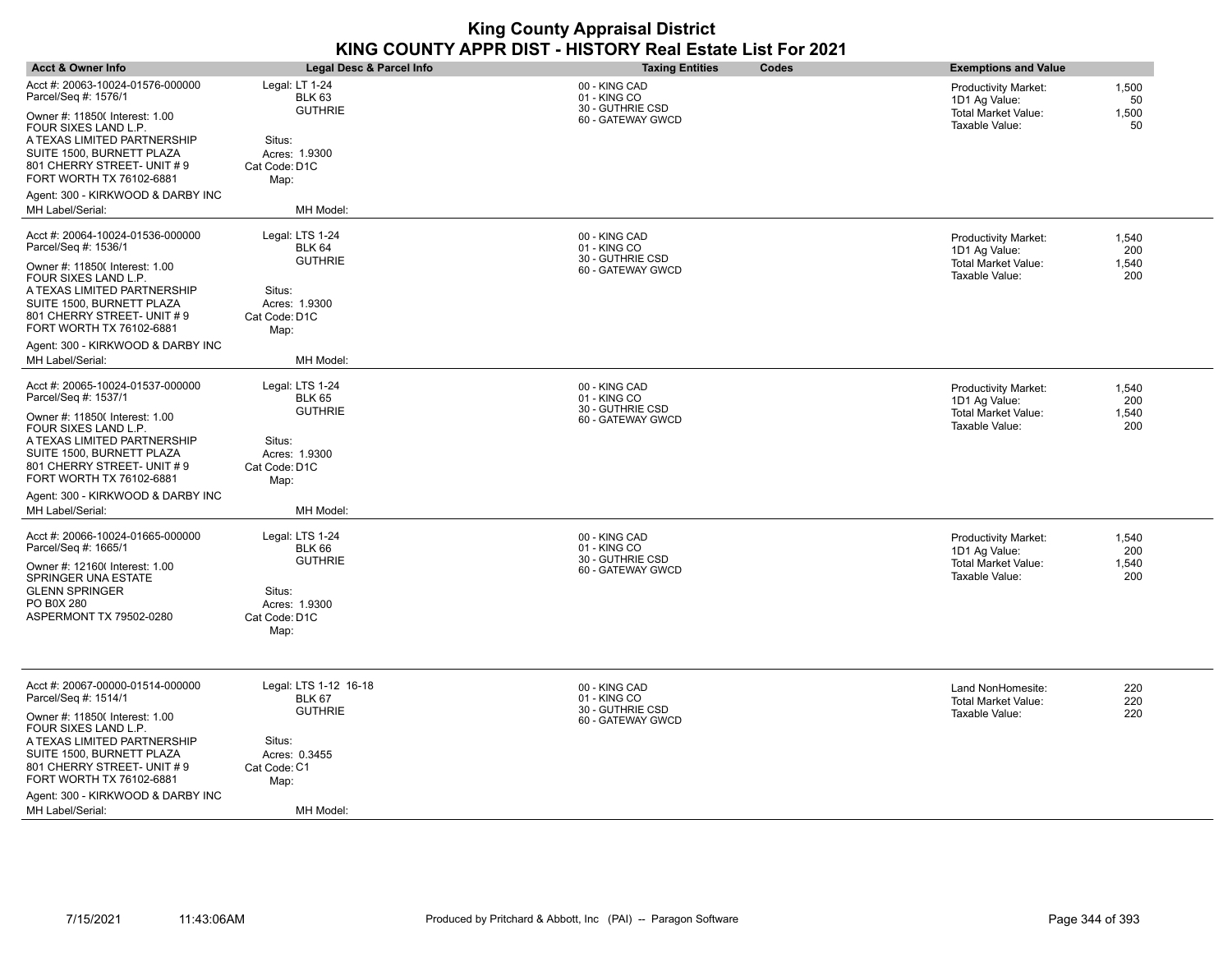| <b>Acct &amp; Owner Info</b>                                                                                                                                | <b>Legal Desc &amp; Parcel Info</b>                                                                                                                  | <b>Taxing Entities</b>                                                 | Codes           | <b>Exemptions and Value</b>                                                             |                                   |
|-------------------------------------------------------------------------------------------------------------------------------------------------------------|------------------------------------------------------------------------------------------------------------------------------------------------------|------------------------------------------------------------------------|-----------------|-----------------------------------------------------------------------------------------|-----------------------------------|
| Acct #: 20067-00000-01718-000001<br>Parcel/Seq #: 1718/1<br>Owner #: 48800 Interest: 1.00<br><b>GREEN DWAYNE</b><br><b>BOX 124</b><br>GUTHRIE TX 79236-0124 | Legal: HOMESTEAD ON LTS 13-24 BLK 67<br><b>GUTHRIE</b><br>1985 LANCER<br>Situs: 600 4TH ST GUTHRIE TX 79236<br>Acres: 0.9642<br>Cat Code: A2<br>Map: | 00 - KING CAD<br>01 - KING CO<br>30 - GUTHRIE CSD<br>60 - GATEWAY GWCD | ** Homestead ** | Land Homesite:<br>Improvement Homesite:<br><b>Total Market Value:</b><br>Taxable Value: | 600<br>30,640<br>31,240<br>31,240 |
| Acct #: 20068-10007-01933-000000<br>Parcel/Seq #: 1933/1<br>Owner #: 48800 Interest: 1.00<br><b>GREEN DWAYNE</b><br><b>BOX 124</b><br>GUTHRIE TX 79236-0124 | Legal: LTS 1-7 BLK 68<br><b>GUTHRIE</b><br>Situs:<br>Acres: 0.5022<br>Cat Code: C1<br>Map:                                                           | 00 - KING CAD<br>01 - KING CO<br>30 - GUTHRIE CSD<br>60 - GATEWAY GWCD |                 | Land NonHomesite:<br><b>Total Market Value:</b><br>Taxable Value:                       | 350<br>350<br>350                 |
| Acct #: 20068-80012-01515-000000<br>Parcel/Seq #: 1515/1<br>Owner #: 147364 Interest: 1.00<br><b>GUTHRIE C S D</b><br><b>BOX 70</b><br>GUTHRIE TX 79236     | Legal: LTS 8-12<br><b>BLK 68</b><br><b>GUTHRIE</b><br>Situs:<br>Acres: 0.3587<br>Cat Code: XVS<br>Map:                                               | 00 - KING CAD<br>01 - KING CO<br>30 - GUTHRIE CSD<br>60 - GATEWAY GWCD | **Exempt**      | Land NonHomesite:<br><b>Total Market Value:</b><br>Taxable Value:                       | 250<br>250<br>$\Omega$            |
| Acct #: 20069-10203-01760-000000<br>Parcel/Seq #: 1760/1<br>Owner #: 147364 Interest: 1.00<br>GUTHRIE C S D<br><b>BOX 70</b><br>GUTHRIE TX 79236            | Legal: LTS 1-3<br><b>BLK 69</b><br><b>GUTHRIE</b><br>Situs:<br>Acres: 0.2152<br>Cat Code: XVS<br>Map:                                                | 00 - KING CAD<br>01 - KING CO<br>30 - GUTHRIE CSD<br>60 - GATEWAY GWCD | **Exempt**      | Land NonHomesite:<br>Total Market Value:<br>Taxable Value:                              | 300<br>300<br>$\Omega$            |
| Acct #: 20069-12000-02589-000000<br>Parcel/Seq #: 2589/1<br>Owner #: 147364 Interest: 1.00<br><b>GUTHRIE C S D</b><br><b>BOX 70</b><br>GUTHRIE TX 79236     | Legal: LT 12<br><b>BLK 69</b><br><b>GUTHRIE</b><br>Situs:<br>Acres: 0.0717<br>Cat Code: XVS<br>Map:                                                  | 00 - KING CAD<br>01 - KING CO<br>30 - GUTHRIE CSD<br>60 - GATEWAY GWCD | **Exempt**      | Land NonHomesite:<br>Total Market Value:<br>Taxable Value:                              | 100<br>100<br>$\mathbf{0}$        |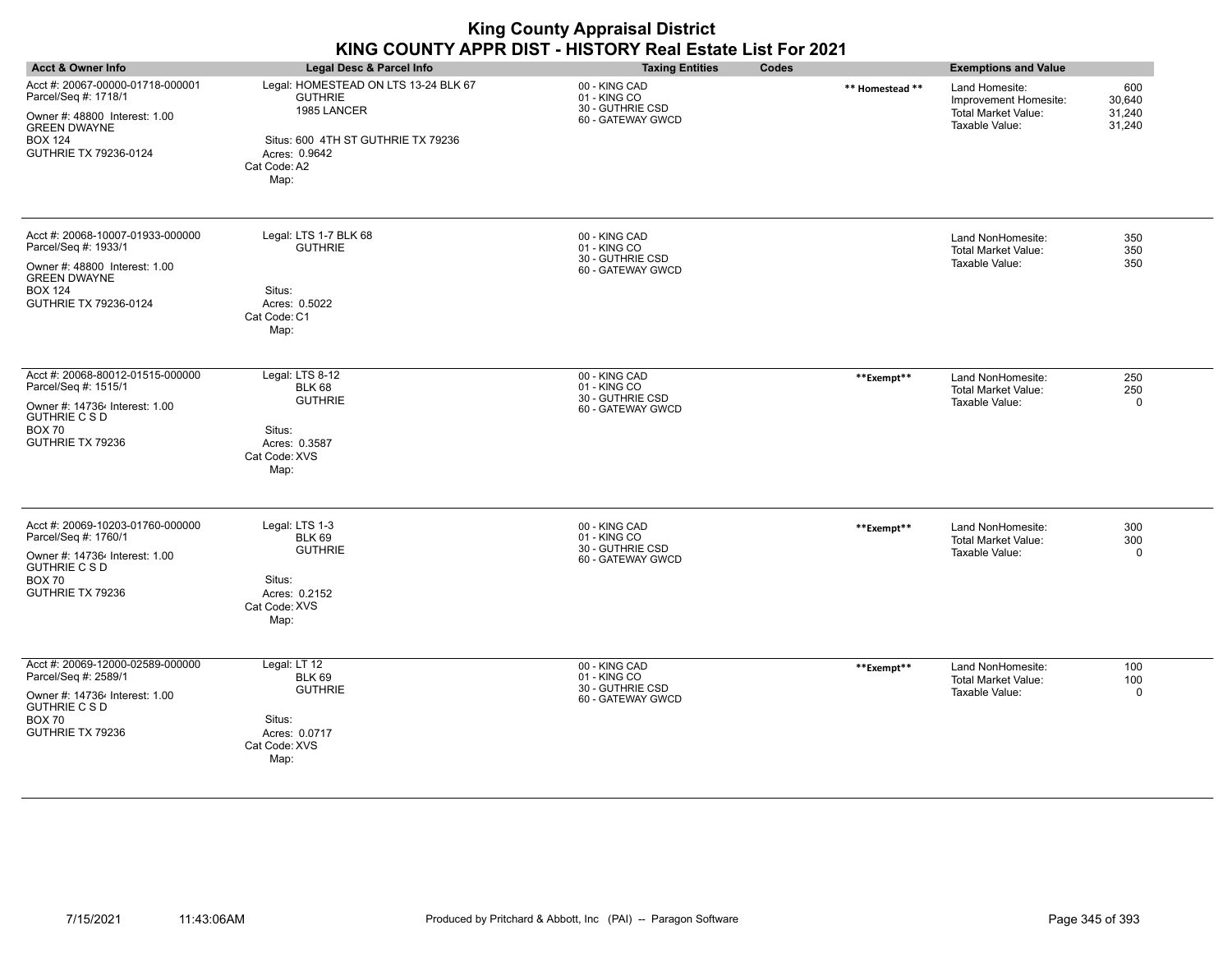| <b>King County Appraisal District</b><br>KING COUNTY APPR DIST - HISTORY Real Estate List For 2021                                                                                                                                                                                                |                                                                                                                                                     |                                                                        |            |                                                                                                                        |                                               |
|---------------------------------------------------------------------------------------------------------------------------------------------------------------------------------------------------------------------------------------------------------------------------------------------------|-----------------------------------------------------------------------------------------------------------------------------------------------------|------------------------------------------------------------------------|------------|------------------------------------------------------------------------------------------------------------------------|-----------------------------------------------|
| <b>Acct &amp; Owner Info</b>                                                                                                                                                                                                                                                                      | <b>Legal Desc &amp; Parcel Info</b>                                                                                                                 | <b>Taxing Entities</b><br>Codes                                        |            | <b>Exemptions and Value</b>                                                                                            |                                               |
| Acct #: 20069-40011-01516-000000<br>Parcel/Seq #: 1516/1<br>Owner #: 147364 Interest: 1.00<br><b>GUTHRIE C S D</b><br><b>BOX 70</b><br>GUTHRIE TX 79236                                                                                                                                           | Legal: LTS 4-11<br><b>BLK 69</b><br><b>GUTHRIE</b><br>Situs:<br>Acres: 0.4663<br>Cat Code: XVS<br>Map:                                              | 00 - KING CAD<br>01 - KING CO<br>30 - GUTHRIE CSD<br>60 - GATEWAY GWCD | **Exempt** | Land NonHomesite:<br><b>Total Market Value:</b><br>Taxable Value:                                                      | 650<br>650<br>$\Omega$                        |
| Acct #: 20070-00000-02073-000000<br>Parcel/Seq #: 2073/1<br>Owner #: 147364 Interest: 1.00<br><b>GUTHRIE C S D</b><br><b>BOX 70</b><br>GUTHRIE TX 79236                                                                                                                                           | Legal: LTS 1-24 (TENNIS COURT)<br><b>BLK 70</b><br><b>GUTHRIE</b><br>Situs: 200 JAGUAR LN<br>Acres: 0.0000<br>Cat Code: XVS<br>Map:                 | 00 - KING CAD<br>01 - KING CO<br>30 - GUTHRIE CSD<br>60 - GATEWAY GWCD | **Exempt** | Land NonHomesite:<br>Improvement NonHomesite:<br><b>Total Market Value:</b><br>Taxable Value:                          | 2,400<br>30,560<br>32,960<br>$\Omega$         |
| Acct #: 20071-00000-02079-000000<br>Parcel/Seq #: 2079/1<br>Owner #: 147364 Interest: 1.00<br><b>GUTHRIE C S D</b><br><b>BOX 70</b><br>GUTHRIE TX 79236                                                                                                                                           | Legal: LTS 1-24 (HOME BY SCHOOL)<br><b>BLK 71</b><br><b>GUTHRIE</b><br>SCHOOL HOUSE BLOCK<br>Situs:<br>Acres: 0.0000<br>Cat Code: XVS<br>Map:       | 00 - KING CAD<br>01 - KING CO<br>30 - GUTHRIE CSD<br>60 - GATEWAY GWCD | **Exempt** | Land NonHomesite:<br><b>Total Market Value:</b><br>Taxable Value:                                                      | 1,200<br>1,200<br>$\mathbf 0$                 |
| Acct #: 20072-10024-02192-000000<br>Parcel/Seq #: 2192/1<br>Owner #: 11850( Interest: 1.00<br>FOUR SIXES LAND L.P.<br>A TEXAS LIMITED PARTNERSHIP<br>SUITE 1500, BURNETT PLAZA<br>801 CHERRY STREET- UNIT #9<br>FORT WORTH TX 76102-6881<br>Agent: 300 - KIRKWOOD & DARBY INC<br>MH Label/Serial: | Legal: LTS 1-24<br><b>BLK 72</b><br><b>GUTHRIE</b><br>Situs: 303 N 6666 ROAD GUTHRIE TX 79236<br>Acres: 1.1892<br>Cat Code: A1<br>Map:<br>MH Model: | 00 - KING CAD<br>01 - KING CO<br>30 - GUTHRIE CSD<br>60 - GATEWAY GWCD |            | Land NonHomesite:<br>Improvement Homesite:<br>Improvement NonHomesite:<br><b>Total Market Value:</b><br>Taxable Value: | 1,110<br>136,030<br>910<br>138,050<br>138,050 |
| Acct #: 20073-00000-01520-000000<br>Parcel/Seq #: 1520/1<br>Owner #: 11850( Interest: 1.00<br>FOUR SIXES LAND L.P.<br>A TEXAS LIMITED PARTNERSHIP<br>SUITE 1500, BURNETT PLAZA<br>801 CHERRY STREET- UNIT #9<br>FORT WORTH TX 76102-6881<br>Agent: 300 - KIRKWOOD & DARBY INC<br>MH Label/Serial: | Legal: LTS 1-8 10 12-24<br><b>BLK 73</b><br><b>GUTHRIE</b><br>Situs:<br>Acres: 1.1088<br>Cat Code: C1<br>Map:<br>MH Model:                          | 00 - KING CAD<br>01 - KING CO<br>30 - GUTHRIE CSD<br>60 - GATEWAY GWCD |            | Land NonHomesite:<br>Total Market Value:<br>Taxable Value:                                                             | 1.380<br>1,380<br>1,380                       |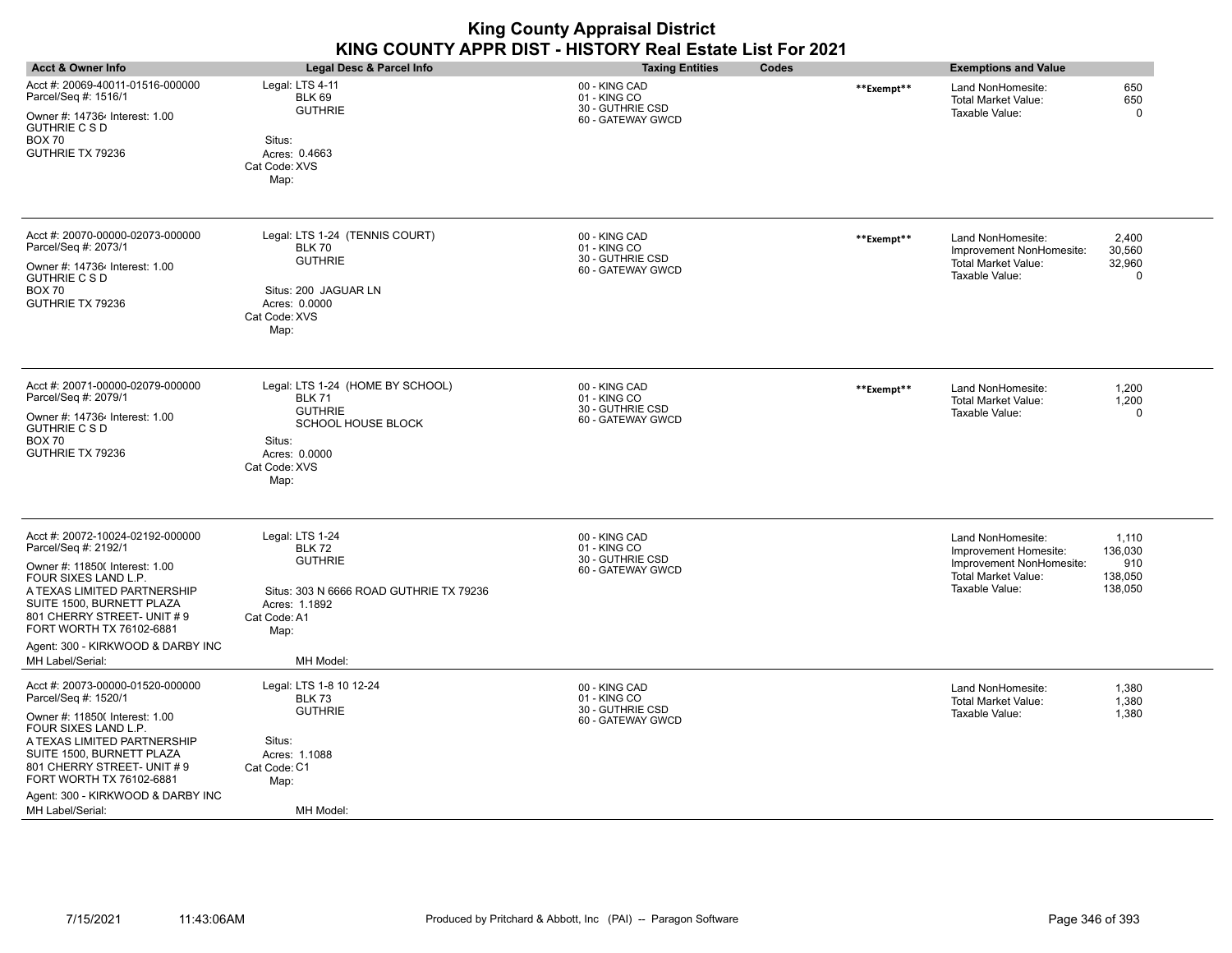| <b>Acct &amp; Owner Info</b>                                                                                                                | Legal Desc & Parcel Info                                  | <b>Taxing Entities</b><br>Codes                                        | <b>Exemptions and Value</b>                                                            |
|---------------------------------------------------------------------------------------------------------------------------------------------|-----------------------------------------------------------|------------------------------------------------------------------------|----------------------------------------------------------------------------------------|
| Acct #: 20073-00009-00129-000000<br>Parcel/Seq #: 129/1<br>Owner #: 11850( Interest: 1.00                                                   | Legal: LT 9<br><b>BLK 73</b><br><b>GUTHRIE</b>            | 00 - KING CAD<br>01 - KING CO<br>30 - GUTHRIE CSD                      | 100<br>Land NonHomesite:<br>Total Market Value:<br>100<br>Taxable Value:<br>100        |
| FOUR SIXES LAND L.P.<br>A TEXAS LIMITED PARTNERSHIP<br>SUITE 1500, BURNETT PLAZA<br>801 CHERRY STREET- UNIT # 9<br>FORT WORTH TX 76102-6881 | Situs:<br>Acres: 0.0803<br>Cat Code: C1<br>Map:           | 60 - GATEWAY GWCD                                                      |                                                                                        |
| Agent: 300 - KIRKWOOD & DARBY INC<br>MH Label/Serial:                                                                                       | MH Model:                                                 |                                                                        |                                                                                        |
| Acct #: 20073-00011-00268-000000<br>Parcel/Seq #: 268/1<br>Owner #: 47600 Interest: 1.00<br>GRAVES MARY E EST                               | Legal: LT 11<br><b>BLK 73</b><br><b>GUTHRIE</b><br>Situs: | 00 - KING CAD<br>01 - KING CO<br>30 - GUTHRIE CSD<br>60 - GATEWAY GWCD | 100<br>Land NonHomesite:<br>100<br><b>Total Market Value:</b><br>Taxable Value:<br>100 |
| <b>UNKNOWN</b><br><b>UNKNOWN</b>                                                                                                            | Acres: 0.0803<br>Cat Code: C1<br>Map:                     |                                                                        |                                                                                        |
| Acct #: 20074-10024-01521-000000<br>Parcel/Seq #: 1521/1                                                                                    | Legal: LTS 1-24<br><b>BLK 74</b>                          | 00 - KING CAD<br>01 - KING CO                                          | Land NonHomesite:<br>740<br><b>Total Market Value:</b><br>740                          |
| Owner #: 11850( Interest: 1.00<br>FOUR SIXES LAND L.P.<br>A TEXAS LIMITED PARTNERSHIP                                                       | <b>GUTHRIE</b><br>Situs:                                  | 30 - GUTHRIE CSD<br>60 - GATEWAY GWCD                                  | Taxable Value:<br>740                                                                  |
| SUITE 1500, BURNETT PLAZA<br>801 CHERRY STREET- UNIT # 9<br>FORT WORTH TX 76102-6881                                                        | Acres: 1.1892<br>Cat Code: C1<br>Map:                     |                                                                        |                                                                                        |
| Agent: 300 - KIRKWOOD & DARBY INC<br>MH Label/Serial:                                                                                       | MH Model:                                                 |                                                                        |                                                                                        |
| Acct #: 20075-10024-01522-000000<br>Parcel/Seq #: 1522/1                                                                                    | Legal: LTS 1-24<br><b>BLK 75</b><br><b>GUTHRIE</b>        | 00 - KING CAD<br>01 - KING CO<br>30 - GUTHRIE CSD                      | Land NonHomesite:<br>910<br><b>Total Market Value:</b><br>910                          |
| Owner #: 11850( Interest: 1.00<br>FOUR SIXES LAND L.P.<br>A TEXAS LIMITED PARTNERSHIP                                                       | Situs:                                                    | 60 - GATEWAY GWCD                                                      | Taxable Value:<br>910                                                                  |
| SUITE 1500, BURNETT PLAZA<br>801 CHERRY STREET- UNIT # 9<br>FORT WORTH TX 76102-6881                                                        | Acres: 0.9354<br>Cat Code: C1<br>Map:                     |                                                                        |                                                                                        |
| Agent: 300 - KIRKWOOD & DARBY INC<br>MH Label/Serial:                                                                                       | MH Model:                                                 |                                                                        |                                                                                        |
| Acct #: 20076-10012-01523-000000<br>Parcel/Seq #: 1523/1                                                                                    | Legal: LTS 1-12<br><b>BLK 76</b>                          | 00 - KING CAD<br>01 - KING CO                                          | Land NonHomesite:<br>260<br><b>Total Market Value:</b><br>260                          |
| Owner #: 11850( Interest: 1.00<br>FOUR SIXES LAND L.P.                                                                                      | <b>GUTHRIE</b>                                            | 30 - GUTHRIE CSD<br>60 - GATEWAY GWCD                                  | Taxable Value:<br>260                                                                  |
| A TEXAS LIMITED PARTNERSHIP<br>SUITE 1500, BURNETT PLAZA<br>801 CHERRY STREET- UNIT # 9<br>FORT WORTH TX 76102-6881                         | Situs:<br>Acres: 0.6959<br>Cat Code: C1<br>Map:           |                                                                        |                                                                                        |
| Agent: 300 - KIRKWOOD & DARBY INC<br><b>MH Label/Serial:</b>                                                                                | MH Model:                                                 |                                                                        |                                                                                        |

÷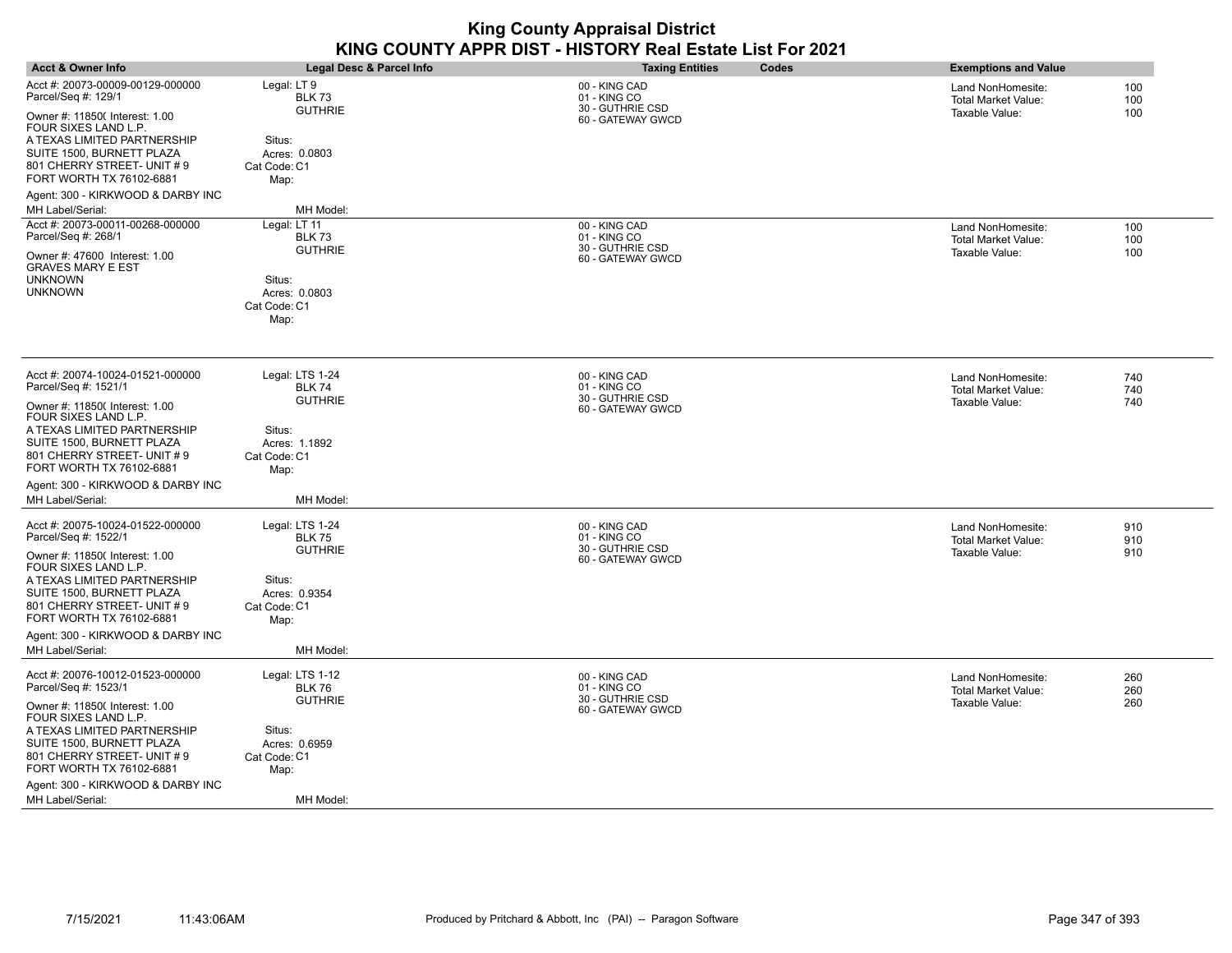| <b>Acct &amp; Owner Info</b>                             | Legal Desc & Parcel Info                           | <b>Taxing Entities</b>                            | Codes           | <b>Exemptions and Value</b>                     |            |
|----------------------------------------------------------|----------------------------------------------------|---------------------------------------------------|-----------------|-------------------------------------------------|------------|
| Acct #: 20077-10012-01524-000000<br>Parcel/Seq #: 1524/1 | Legal: LTS 1-12<br><b>BLK 77</b><br><b>GUTHRIE</b> | 00 - KING CAD<br>01 - KING CO<br>30 - GUTHRIE CSD |                 | Land NonHomesite:<br><b>Total Market Value:</b> | 430<br>430 |
| Owner #: 11850( Interest: 1.00<br>FOUR SIXES LAND L.P.   |                                                    | 60 - GATEWAY GWCD                                 |                 | Taxable Value:                                  | 430        |
| A TEXAS LIMITED PARTNERSHIP<br>SUITE 1500, BURNETT PLAZA | Situs:<br>Acres: 0.6098                            |                                                   |                 |                                                 |            |
| 801 CHERRY STREET- UNIT # 9                              | Cat Code: C1                                       |                                                   |                 |                                                 |            |
| FORT WORTH TX 76102-6881                                 | Map:                                               |                                                   |                 |                                                 |            |
| Agent: 300 - KIRKWOOD & DARBY INC                        |                                                    |                                                   |                 |                                                 |            |
| MH Label/Serial:                                         | MH Model:                                          |                                                   |                 |                                                 |            |
| Acct #: 20078-10024-01525-000000                         | Legal: LTS 1-24                                    | 00 - KING CAD                                     |                 | Land NonHomesite:                               | 440        |
| Parcel/Seq #: 1525/1                                     | <b>BLK 78</b>                                      | 01 - KING CO<br>30 - GUTHRIE CSD                  |                 | Total Market Value:                             | 440        |
| Owner #: 11850( Interest: 1.00                           | <b>GUTHRIE</b>                                     | 60 - GATEWAY GWCD                                 |                 | Taxable Value:                                  | 440        |
| FOUR SIXES LAND L.P.<br>A TEXAS LIMITED PARTNERSHIP      | Situs:                                             |                                                   |                 |                                                 |            |
| SUITE 1500, BURNETT PLAZA                                | Acres: 0.7071                                      |                                                   |                 |                                                 |            |
| 801 CHERRY STREET- UNIT # 9                              | Cat Code: C1                                       |                                                   |                 |                                                 |            |
| FORT WORTH TX 76102-6881                                 | Map:                                               |                                                   |                 |                                                 |            |
| Agent: 300 - KIRKWOOD & DARBY INC<br>MH Label/Serial:    | MH Model:                                          |                                                   |                 |                                                 |            |
|                                                          |                                                    |                                                   |                 |                                                 |            |
| Acct #: 20079-00000-01526-000000                         | Legal: LT 1-6 13-24                                | 00 - KING CAD                                     |                 | Land NonHomesite:                               | 660        |
| Parcel/Seq #: 1526/1                                     | <b>BLK 79</b><br><b>GUTHRIE</b>                    | 01 - KING CO<br>30 - GUTHRIE CSD                  |                 | <b>Total Market Value:</b><br>Taxable Value:    | 660        |
| Owner #: 11850( Interest: 1.00<br>FOUR SIXES LAND L.P.   |                                                    | 60 - GATEWAY GWCD                                 |                 |                                                 | 660        |
| A TEXAS LIMITED PARTNERSHIP                              | Situs:                                             |                                                   |                 |                                                 |            |
| SUITE 1500, BURNETT PLAZA                                | Acres: 0.7071                                      |                                                   |                 |                                                 |            |
| 801 CHERRY STREET- UNIT # 9<br>FORT WORTH TX 76102-6881  | Cat Code: C1                                       |                                                   |                 |                                                 |            |
| Agent: 300 - KIRKWOOD & DARBY INC                        | Map:                                               |                                                   |                 |                                                 |            |
| MH Label/Serial:                                         | MH Model:                                          |                                                   |                 |                                                 |            |
| Acct #: 20079-70012-02631-000000                         | Legal: HOMESTEAD                                   | 00 - KING CAD                                     | ** Homestead ** | Land Homesite:                                  | 900        |
| Parcel/Seq #: 2631/1                                     | LT 7-12                                            | 01 - KING CO                                      |                 | Improvement Homesite:                           | 36,450     |
| Owner #: 14768; Interest: 1.00                           | <b>BLK 79</b><br><b>GUTHRIE</b>                    | 30 - GUTHRIE CSD<br>60 - GATEWAY GWCD             |                 | Total Market Value:                             | 37,350     |
| SPITZER SADIE PIPER<br>PO BOX 1                          | Situs: 950 BENEDICT STREET GUTHRIE TX 79236        |                                                   |                 | Taxable Value:                                  | 37,350     |
| GUTHRIE TX 79236-0001                                    | Acres: 0.4821                                      |                                                   |                 |                                                 |            |
|                                                          | Cat Code: A2                                       |                                                   |                 |                                                 |            |
|                                                          | Map:                                               |                                                   |                 |                                                 |            |
| Acct #: 20080-10024-01539-000000                         | Legal: LTS 1-24                                    | 00 - KING CAD                                     |                 | Land NonHomesite:                               | 440        |
| Parcel/Seq #: 1539/1                                     | <b>BLK 80</b>                                      | 01 - KING CO                                      |                 | <b>Total Market Value:</b>                      | 440        |
| Owner #: 11850( Interest: 1.00                           | <b>GUTHRIE</b>                                     | 30 - GUTHRIE CSD<br>60 - GATEWAY GWCD             |                 | Taxable Value:                                  | 440        |
| FOUR SIXES LAND L.P.                                     |                                                    |                                                   |                 |                                                 |            |
| A TEXAS LIMITED PARTNERSHIP<br>SUITE 1500, BURNETT PLAZA | Situs:<br>Acres: 0.7071                            |                                                   |                 |                                                 |            |
| 801 CHERRY STREET- UNIT # 9                              | Cat Code: C1                                       |                                                   |                 |                                                 |            |
| FORT WORTH TX 76102-6881                                 | Map:                                               |                                                   |                 |                                                 |            |
| Agent: 300 - KIRKWOOD & DARBY INC                        |                                                    |                                                   |                 |                                                 |            |
| MH Label/Serial:                                         | MH Model:                                          |                                                   |                 |                                                 |            |

 $\overline{\phantom{a}}$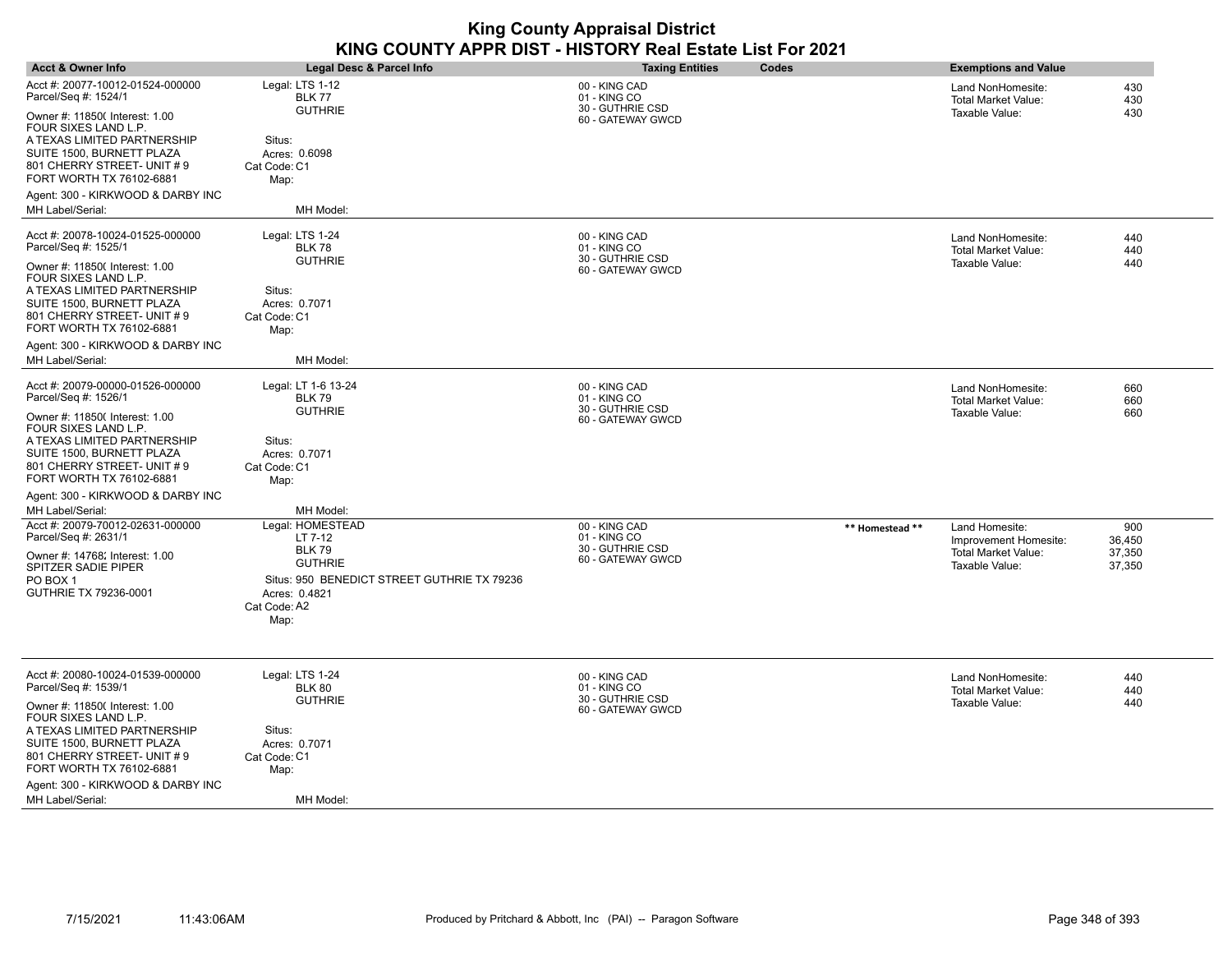| <b>Acct &amp; Owner Info</b>                                                                                                                                                                                                                                                   | <b>Legal Desc &amp; Parcel Info</b>                                                                                                                     | <b>Taxing Entities</b><br>Codes                                        |            | <b>Exemptions and Value</b>                                                                   |                                |
|--------------------------------------------------------------------------------------------------------------------------------------------------------------------------------------------------------------------------------------------------------------------------------|---------------------------------------------------------------------------------------------------------------------------------------------------------|------------------------------------------------------------------------|------------|-----------------------------------------------------------------------------------------------|--------------------------------|
| Acct #: 20081-10024-00715-000000<br>Parcel/Seq #: 715/1                                                                                                                                                                                                                        | Legal: LTS 1-24<br><b>BLK 81</b>                                                                                                                        | 00 - KING CAD<br>01 - KING CO                                          |            | Land NonHomesite:<br><b>Total Market Value:</b>                                               | 440<br>440                     |
| Owner #: 11850( Interest: 1.00<br>FOUR SIXES LAND L.P.<br>A TEXAS LIMITED PARTNERSHIP<br>SUITE 1500, BURNETT PLAZA<br>801 CHERRY STREET- UNIT # 9<br>FORT WORTH TX 76102-6881                                                                                                  | <b>GUTHRIE</b><br>Situs:<br>Acres: 0.7071<br>Cat Code: C1<br>Map:                                                                                       | 30 - GUTHRIE CSD<br>60 - GATEWAY GWCD                                  |            | Taxable Value:                                                                                | 440                            |
| Agent: 300 - KIRKWOOD & DARBY INC                                                                                                                                                                                                                                              |                                                                                                                                                         |                                                                        |            |                                                                                               |                                |
| MH Label/Serial:                                                                                                                                                                                                                                                               | MH Model:                                                                                                                                               |                                                                        |            |                                                                                               |                                |
| Acct #: 20082-10012-01540-000000<br>Parcel/Seq #: 1540/1<br>Owner #: 14736: Interest: 1.00<br>KING COUNTY<br>BOX 127<br>GUTHRIE TX 79236                                                                                                                                       | Legal: LTS 1-12<br><b>BLK 82</b><br><b>GUTHRIE</b><br>Situs:<br>Acres: 0.7071<br>Cat Code: XVC<br>Map:                                                  | 00 - KING CAD<br>01 - KING CO<br>30 - GUTHRIE CSD<br>60 - GATEWAY GWCD | **Exempt** | Land NonHomesite:<br>Total Market Value:<br>Taxable Value:                                    | 440<br>440<br>$\Omega$         |
| Acct #: 20082-13024-00130-000000<br>Parcel/Seq #: 130/1<br>Owner #: 14736; Interest: 1.00<br>KING COUNTY<br>BOX 127<br>GUTHRIE TX 79236                                                                                                                                        | Legal: LTS 13-24 (2010 COUNTY BARN)<br><b>BLK 82</b><br><b>GUTHRIE</b><br>Situs: 1100 9TH ST GUTHRIE TX 79236<br>Acres: 0.9642<br>Cat Code: XVC<br>Map: | 00 - KING CAD<br>01 - KING CO<br>30 - GUTHRIE CSD<br>60 - GATEWAY GWCD | **Exempt** | Land NonHomesite:<br>Improvement NonHomesite:<br><b>Total Market Value:</b><br>Taxable Value: | 1,200<br>71,960<br>73,160<br>0 |
| Acct #: 20083-10024-01541-000000<br>Parcel/Seq #: 1541/1<br>Owner #: 11850( Interest: 1.00<br>FOUR SIXES LAND L.P.<br>A TEXAS LIMITED PARTNERSHIP<br>SUITE 1500, BURNETT PLAZA<br>801 CHERRY STREET- UNIT # 9<br>FORT WORTH TX 76102-6881<br>Agent: 300 - KIRKWOOD & DARBY INC | Legal: LTS 1-12, 18-24<br><b>BLK 83</b><br><b>GUTHRIE</b><br>Situs:<br>Acres: 0.9883<br>Cat Code: C1<br>Map:                                            | 00 - KING CAD<br>01 - KING CO<br>30 - GUTHRIE CSD<br>60 - GATEWAY GWCD |            | Land NonHomesite:<br><b>Total Market Value:</b><br>Taxable Value:                             | 620<br>620<br>620              |
| MH Label/Serial:<br>Acct #: 20083-13017-01541-000000<br>Parcel/Seq #: 2618/1<br>Owner #: 14736; Interest: 1.00<br>KING COUNTY<br>BOX 127<br>GUTHRIE TX 79236                                                                                                                   | MH Model:<br>Legal: LTS 13-17<br>BLK 83<br><b>GUTHRIE</b><br>Situs:<br>Acres: 0.4017<br>Cat Code: XVC<br>Map:                                           | 00 - KING CAD<br>01 - KING CO<br>30 - GUTHRIE CSD<br>60 - GATEWAY GWCD | **Exempt** | Land NonHomesite:<br>Total Market Value:<br>Taxable Value:                                    | 250<br>250<br>0                |

 $\overline{\phantom{a}}$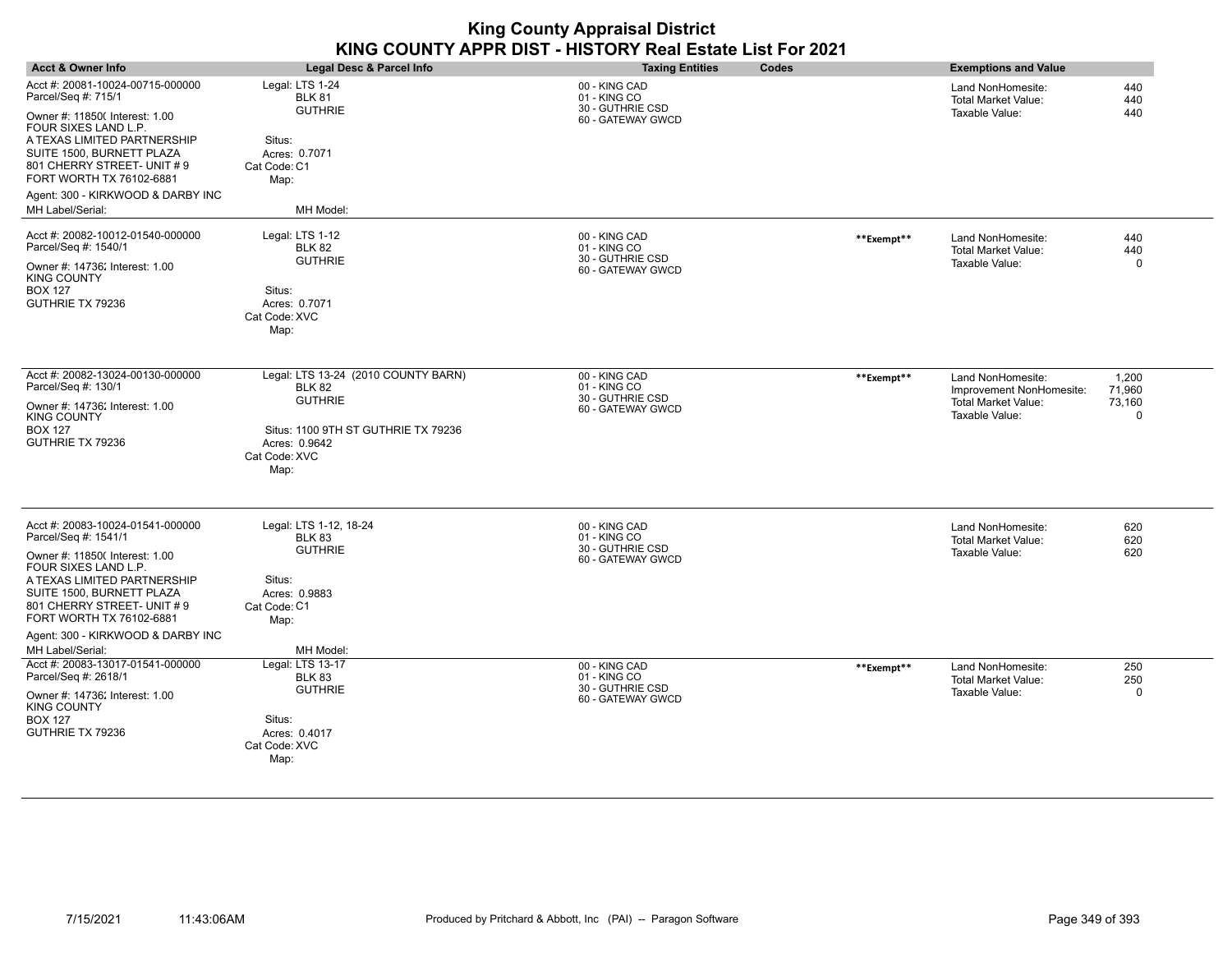|                                                                                                                                                                                                                                                                                                   | KING COUNTY APPR DIST - HISTORY Real Estate List For 2021                                                                         |                                                                        |                                                                                        |  |  |  |
|---------------------------------------------------------------------------------------------------------------------------------------------------------------------------------------------------------------------------------------------------------------------------------------------------|-----------------------------------------------------------------------------------------------------------------------------------|------------------------------------------------------------------------|----------------------------------------------------------------------------------------|--|--|--|
| <b>Acct &amp; Owner Info</b>                                                                                                                                                                                                                                                                      | Legal Desc & Parcel Info                                                                                                          | <b>Taxing Entities</b><br>Codes                                        | <b>Exemptions and Value</b>                                                            |  |  |  |
| Acct #: 20084-00012-01811-000000<br>Parcel/Seq #: 1811/1<br>Owner #: 14733 Interest: 1.00<br><b>JONES DAVID</b><br>18546 SW CRAZY HORSE RD<br>LAKE CITY KS 67071                                                                                                                                  | Legal: LT 12<br><b>BLK 84</b><br><b>GUTHRIE</b><br>Situs:<br>Acres: 0.2652<br>Cat Code: C1<br>Map:                                | 00 - KING CAD<br>01 - KING CO<br>30 - GUTHRIE CSD<br>60 - GATEWAY GWCD | 80<br>Land NonHomesite:<br>80<br><b>Total Market Value:</b><br>Taxable Value:<br>80    |  |  |  |
| Acct #: 20084-00020-00246-000000<br>Parcel/Seq #: 246/1<br>Owner #: 11850( Interest: 1.00<br>FOUR SIXES LAND L.P.<br>A TEXAS LIMITED PARTNERSHIP<br>SUITE 1500, BURNETT PLAZA<br>801 CHERRY STREET- UNIT #9<br>FORT WORTH TX 76102-6881<br>Agent: 300 - KIRKWOOD & DARBY INC<br>MH Label/Serial:  | Legal: LT 20<br><b>BLK 84</b><br><b>GUTHRIE</b><br>Situs:<br>Acres: 0.0803<br>Cat Code: C1<br>Map:<br>MH Model:                   | 00 - KING CAD<br>01 - KING CO<br>30 - GUTHRIE CSD<br>60 - GATEWAY GWCD | Land NonHomesite:<br>50<br><b>Total Market Value:</b><br>50<br>Taxable Value:<br>50    |  |  |  |
| Acct #: 20084-01542-00000-000000<br>Parcel/Seq #: 1542/1<br>Owner #: 11850( Interest: 1.00<br>FOUR SIXES LAND L.P.<br>A TEXAS LIMITED PARTNERSHIP<br>SUITE 1500, BURNETT PLAZA<br>801 CHERRY STREET- UNIT #9<br>FORT WORTH TX 76102-6881<br>Agent: 300 - KIRKWOOD & DARBY INC<br>MH Label/Serial: | Legal: LTS 1-11 13-16 19 21-24<br><b>BLK 84</b><br><b>GUTHRIE</b><br>Situs:<br>Acres: 0.8678<br>Cat Code: C1<br>Map:<br>MH Model: | 00 - KING CAD<br>01 - KING CO<br>30 - GUTHRIE CSD<br>60 - GATEWAY GWCD | Land NonHomesite:<br>1,080<br>Total Market Value:<br>1,080<br>Taxable Value:<br>1,080  |  |  |  |
| Acct #: 20084-17018-00289-000000<br>Parcel/Seq #: 289/1<br>Owner #: 147839 Interest: 1.00<br><b>CYNTHIA G ADAMS</b><br>2206 BELMEADE ST<br>BROWNWOOD TX 76801                                                                                                                                     | Legal: LTS 17 18<br><b>BLK 84</b><br><b>GUTHRIE</b><br>Situs:<br>Acres: 0.2652<br>Cat Code: C1<br>Map:                            | 00 - KING CAD<br>01 - KING CO<br>30 - GUTHRIE CSD<br>60 - GATEWAY GWCD | Land NonHomesite:<br>660<br>660<br><b>Total Market Value:</b><br>Taxable Value:<br>660 |  |  |  |
| Acct #: 20085-10024-00716-000000<br>Parcel/Seq #: 716/1<br>Owner #: 11850( Interest: 1.00<br>FOUR SIXES LAND L.P.<br>A TEXAS LIMITED PARTNERSHIP<br>SUITE 1500, BURNETT PLAZA<br>801 CHERRY STREET- UNIT #9<br>FORT WORTH TX 76102-6881<br>Agent: 300 - KIRKWOOD & DARBY INC<br>MH Label/Serial:  | Legal: LTS 1-12<br><b>BLK 85</b><br><b>GUTHRIE</b><br>Situs:<br>Acres: 0.6098<br>Cat Code: C1<br>Map:<br>MH Model:                | 00 - KING CAD<br>01 - KING CO<br>30 - GUTHRIE CSD<br>60 - GATEWAY GWCD | 210<br>Land NonHomesite:<br><b>Total Market Value:</b><br>210<br>Taxable Value:<br>210 |  |  |  |

**King County Appraisal District**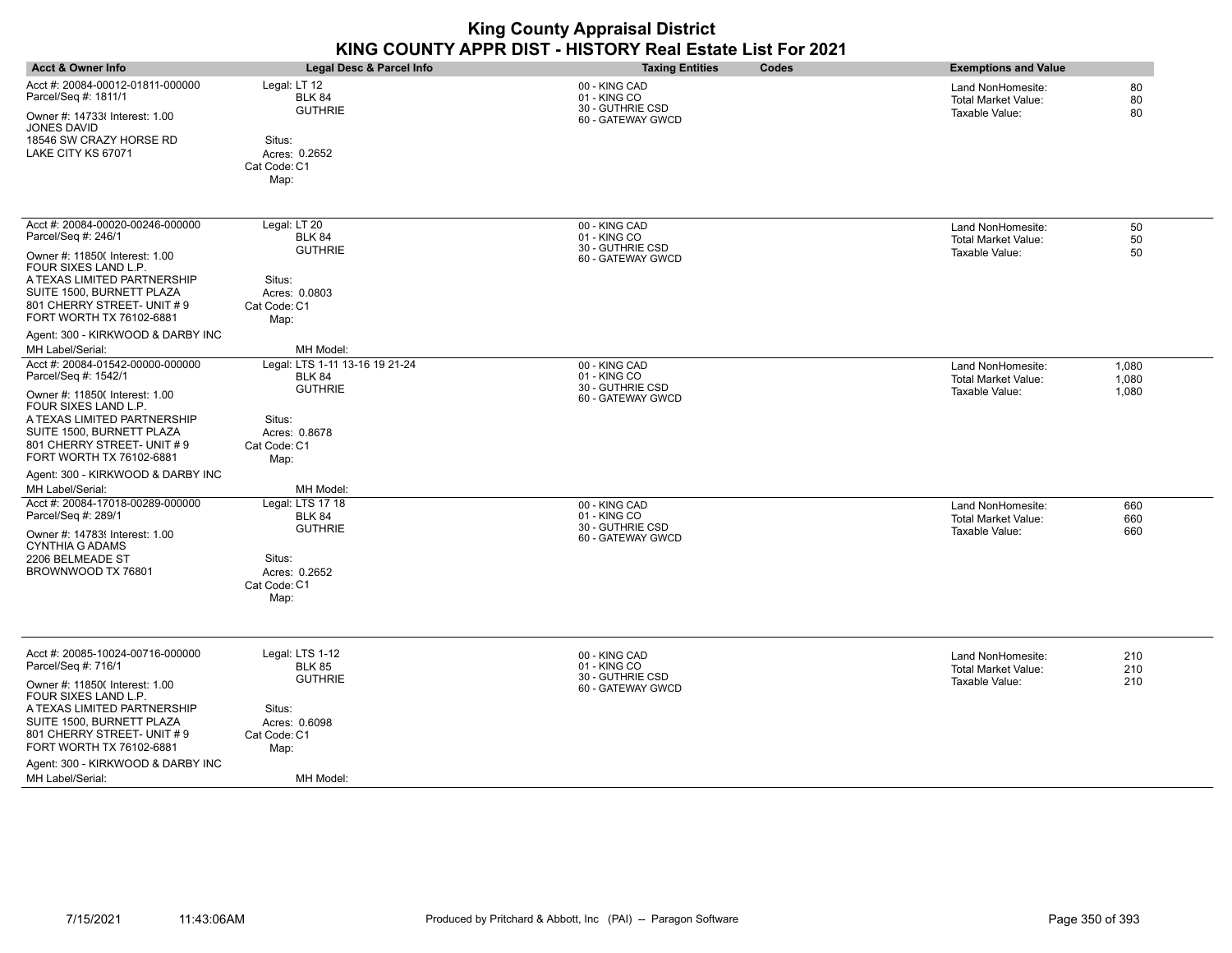| <b>Acct &amp; Owner Info</b>                                                                                                                                                  | Legal Desc & Parcel Info                           | <b>Taxing Entities</b><br><b>Codes</b>            | <b>Exemptions and Value</b>                                   |
|-------------------------------------------------------------------------------------------------------------------------------------------------------------------------------|----------------------------------------------------|---------------------------------------------------|---------------------------------------------------------------|
| Acct #: 20086-10012-00247-000000<br>Parcel/Seq #: 247/1                                                                                                                       | Legal: LTS 1-12<br><b>BLK 86</b><br><b>GUTHRIE</b> | 00 - KING CAD<br>01 - KING CO<br>30 - GUTHRIE CSD | 750<br>Land NonHomesite:<br><b>Total Market Value:</b><br>750 |
| Owner #: 11850( Interest: 1.00<br>FOUR SIXES LAND L.P.<br>A TEXAS LIMITED PARTNERSHIP<br>SUITE 1500, BURNETT PLAZA<br>801 CHERRY STREET- UNIT # 9<br>FORT WORTH TX 76102-6881 | Situs:<br>Acres: 0.8608<br>Cat Code: C1<br>Map:    | 60 - GATEWAY GWCD                                 | 750<br>Taxable Value:                                         |
| Agent: 300 - KIRKWOOD & DARBY INC                                                                                                                                             |                                                    |                                                   |                                                               |
| MH Label/Serial:                                                                                                                                                              | MH Model:                                          |                                                   |                                                               |
| Acct #: 20087-70018-00248-000000<br>Parcel/Seq #: 248/1                                                                                                                       | Legal: LTS 1-24<br><b>BLK 87</b><br><b>GUTHRIE</b> | 00 - KING CAD<br>01 - KING CO<br>30 - GUTHRIE CSD | 2,440<br><b>Productivity Market:</b><br>1D1 Ag Value:<br>90   |
| Owner #: 11850( Interest: 1.00<br>FOUR SIXES LAND L.P.<br>A TEXAS LIMITED PARTNERSHIP<br>SUITE 1500, BURNETT PLAZA<br>801 CHERRY STREET- UNIT # 9<br>FORT WORTH TX 76102-6881 | Situs:<br>Acres: 3.1500<br>Cat Code: D1C<br>Map:   | 60 - GATEWAY GWCD                                 | <b>Total Market Value:</b><br>2,440<br>Taxable Value:<br>90   |
| Agent: 300 - KIRKWOOD & DARBY INC<br>MH Label/Serial:                                                                                                                         | MH Model:                                          |                                                   |                                                               |
| Acct #: 20088-10024-01544-000000<br>Parcel/Seq #: 1544/1                                                                                                                      | Legal: LTS 1-24<br>BLK 88                          | 00 - KING CAD<br>01 - KING CO                     | 1,500<br><b>Productivity Market:</b><br>1D1 Ag Value:<br>50   |
| Owner #: 11850( Interest: 1.00<br>FOUR SIXES LAND L.P.<br>A TEXAS LIMITED PARTNERSHIP                                                                                         | <b>GUTHRIE</b><br>Situs:                           | 30 - GUTHRIE CSD<br>60 - GATEWAY GWCD             | Total Market Value:<br>1,500<br>Taxable Value:<br>50          |
| SUITE 1500, BURNETT PLAZA<br>801 CHERRY STREET- UNIT # 9<br>FORT WORTH TX 76102-6881                                                                                          | Acres: 1.9300<br>Cat Code: D1C<br>Map:             |                                                   |                                                               |
| Agent: 300 - KIRKWOOD & DARBY INC<br>MH Label/Serial:                                                                                                                         | MH Model:                                          |                                                   |                                                               |
| Acct #: 20089-00000-01545-000000<br>Parcel/Seq #: 1545/1                                                                                                                      | Legal: LTS 1-18 22-24<br><b>BLK 89</b>             | 00 - KING CAD<br>01 - KING CO                     | <b>Productivity Market:</b><br>1,310<br>1D1 Ag Value:<br>50   |
| Owner #: 11850( Interest: 1.00<br>FOUR SIXES LAND L.P.                                                                                                                        | <b>GUTHRIE</b>                                     | 30 - GUTHRIE CSD<br>60 - GATEWAY GWCD             | <b>Total Market Value:</b><br>1,310<br>Taxable Value:<br>50   |
| A TEXAS LIMITED PARTNERSHIP<br>SUITE 1500, BURNETT PLAZA<br>801 CHERRY STREET- UNIT # 9<br>FORT WORTH TX 76102-6881                                                           | Situs:<br>Acres: 1.6900<br>Cat Code: D1C<br>Map:   |                                                   |                                                               |
| Agent: 300 - KIRKWOOD & DARBY INC                                                                                                                                             |                                                    |                                                   |                                                               |
| MH Label/Serial:<br>Acct #: 20089-19021-01082-000000                                                                                                                          | MH Model:<br>Legal: LTS 19-21                      | 00 - KING CAD                                     |                                                               |
| Parcel/Seq #: 1082/1                                                                                                                                                          | <b>BLK 89</b><br><b>GUTHRIE</b>                    | 01 - KING CO<br>30 - GUTHRIE CSD                  | 190<br><b>Productivity Market:</b><br>1D1 Ag Value:<br>10     |
| Owner #: 11560( Interest: 1.00<br>SMILEY HATTIE EST<br><b>DEBRA HOHLE</b><br>3513 CRESTDALE DRIVE                                                                             | Situs:<br>Acres: 0.2400                            | 60 - GATEWAY GWCD                                 | <b>Total Market Value:</b><br>190<br>Taxable Value:<br>10     |
| CORPUS CHRISTI TX 78415                                                                                                                                                       | Cat Code: D1C<br>Map:                              |                                                   |                                                               |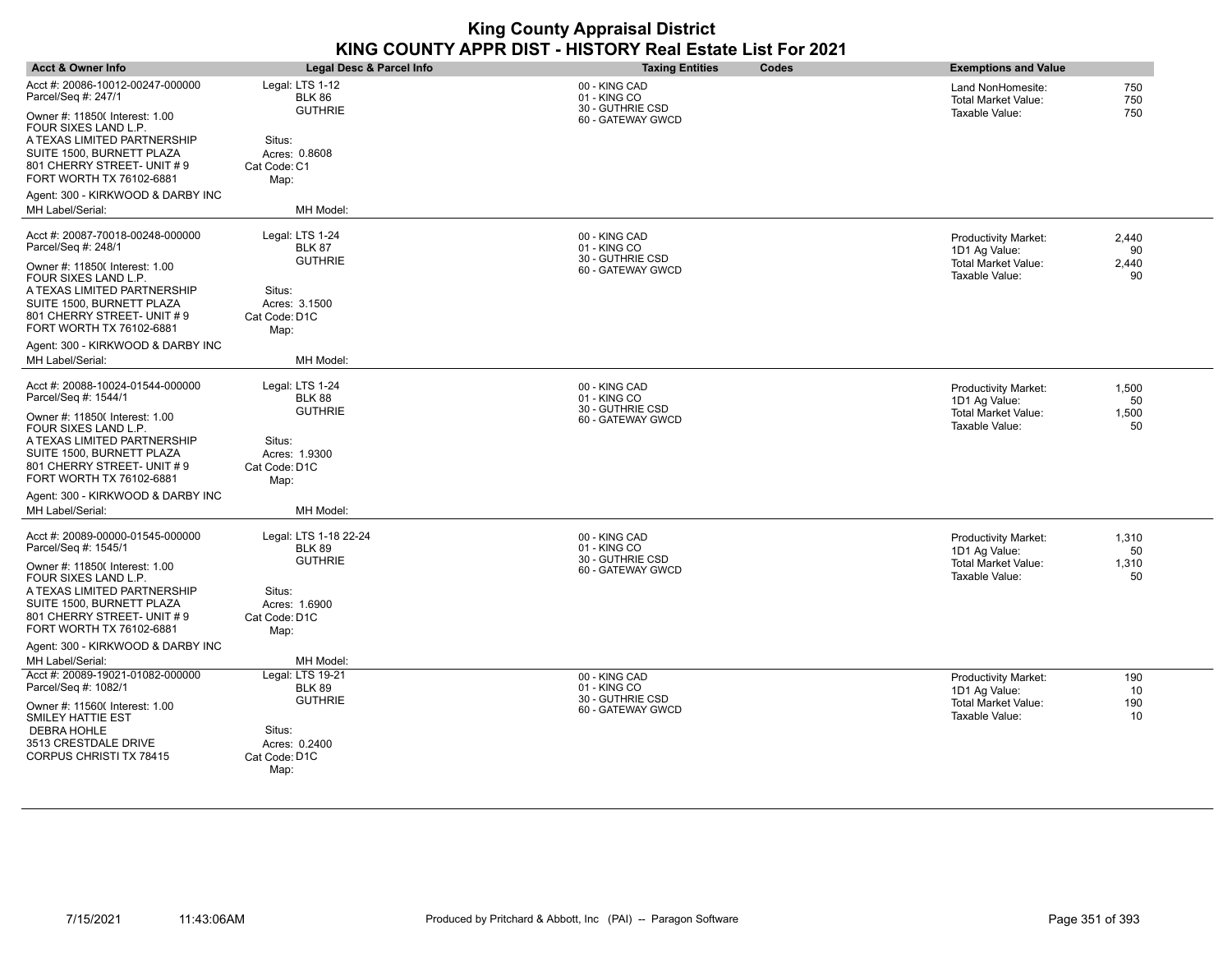| <b>Acct &amp; Owner Info</b>                                                                                                                                                                                                                                                                       | <b>Legal Desc &amp; Parcel Info</b>                                                                                 | Codes<br><b>Taxing Entities</b>                                        | <b>Exemptions and Value</b>                                                                                                |
|----------------------------------------------------------------------------------------------------------------------------------------------------------------------------------------------------------------------------------------------------------------------------------------------------|---------------------------------------------------------------------------------------------------------------------|------------------------------------------------------------------------|----------------------------------------------------------------------------------------------------------------------------|
| Acct #: 20090-10024-01666-000000<br>Parcel/Seq #: 1666/1<br>Owner #: 12160( Interest: 1.00<br>SPRINGER UNA ESTATE<br><b>GLENN SPRINGER</b><br>PO B0X 280<br>ASPERMONT TX 79502-0280                                                                                                                | Legal: LTS 1-24<br><b>BLK 90</b><br><b>GUTHRIE</b><br>Situs:<br>Acres: 1.6900<br>Cat Code: D1C<br>Map:              | 00 - KING CAD<br>01 - KING CO<br>30 - GUTHRIE CSD<br>60 - GATEWAY GWCD | <b>Productivity Market:</b><br>1,310<br>1D1 Ag Value:<br>50<br>Total Market Value:<br>1,310<br>Taxable Value:<br>50        |
| Acct #: 20091-10024-01547-000000<br>Parcel/Seq #: 1547/1<br>Owner #: 11850( Interest: 1.00<br>FOUR SIXES LAND L.P.<br>A TEXAS LIMITED PARTNERSHIP<br>SUITE 1500, BURNETT PLAZA<br>801 CHERRY STREET- UNIT # 9<br>FORT WORTH TX 76102-6881<br>Agent: 300 - KIRKWOOD & DARBY INC<br>MH Label/Serial: | Legal: LTS 1-24<br><b>BLK 91</b><br><b>GUTHRIE</b><br>Situs:<br>Acres: 1.9300<br>Cat Code: D1C<br>Map:<br>MH Model: | 00 - KING CAD<br>01 - KING CO<br>30 - GUTHRIE CSD<br>60 - GATEWAY GWCD | <b>Productivity Market:</b><br>1,500<br>1D1 Ag Value:<br>50<br>Total Market Value:<br>1,500<br>Taxable Value:<br>50        |
| Acct #: 20092-10024-01548-000000<br>Parcel/Seq #: 1548/1<br>Owner #: 11850( Interest: 1.00<br>FOUR SIXES LAND L.P.<br>A TEXAS LIMITED PARTNERSHIP<br>SUITE 1500, BURNETT PLAZA<br>801 CHERRY STREET- UNIT # 9<br>FORT WORTH TX 76102-6881<br>Agent: 300 - KIRKWOOD & DARBY INC<br>MH Label/Serial: | Legal: LTS 1-24<br><b>BLK 92</b><br><b>GUTHRIE</b><br>Situs:<br>Acres: 1.9300<br>Cat Code: D1C<br>Map:<br>MH Model: | 00 - KING CAD<br>01 - KING CO<br>30 - GUTHRIE CSD<br>60 - GATEWAY GWCD | <b>Productivity Market:</b><br>1,500<br>1D1 Ag Value:<br>50<br><b>Total Market Value:</b><br>1,500<br>Taxable Value:<br>50 |
| Acct #: 20093-10024-01549-000000<br>Parcel/Seq #: 1549/1<br>Owner #: 11850( Interest: 1.00<br>FOUR SIXES LAND L.P.<br>A TEXAS LIMITED PARTNERSHIP<br>SUITE 1500, BURNETT PLAZA<br>801 CHERRY STREET- UNIT # 9<br>FORT WORTH TX 76102-6881<br>Agent: 300 - KIRKWOOD & DARBY INC<br>MH Label/Serial: | Legal: LTS 1-24<br><b>BLK 93</b><br><b>GUTHRIE</b><br>Situs:<br>Acres: 1.9300<br>Cat Code: D1C<br>Map:<br>MH Model: | 00 - KING CAD<br>01 - KING CO<br>30 - GUTHRIE CSD<br>60 - GATEWAY GWCD | 1,500<br><b>Productivity Market:</b><br>1D1 Ag Value:<br>50<br><b>Total Market Value:</b><br>1,500<br>Taxable Value:<br>50 |
| Acct #: 20094-00000-01550-000000<br>Parcel/Seq #: 1550/1<br>Owner #: 11850( Interest: 1.00<br>FOUR SIXES LAND L.P.<br>A TEXAS LIMITED PARTNERSHIP<br>SUITE 1500, BURNETT PLAZA<br>801 CHERRY STREET- UNIT # 9<br>FORT WORTH TX 76102-6881<br>Agent: 300 - KIRKWOOD & DARBY INC<br>MH Label/Serial: | Legal: LTS 1-24<br><b>BLK 94</b><br><b>GUTHRIE</b><br>Situs:<br>Acres: 1.9300<br>Cat Code: D1C<br>Map:<br>MH Model: | 00 - KING CAD<br>01 - KING CO<br>30 - GUTHRIE CSD<br>60 - GATEWAY GWCD | 1,500<br><b>Productivity Market:</b><br>1D1 Ag Value:<br>50<br><b>Total Market Value:</b><br>1,500<br>Taxable Value:<br>50 |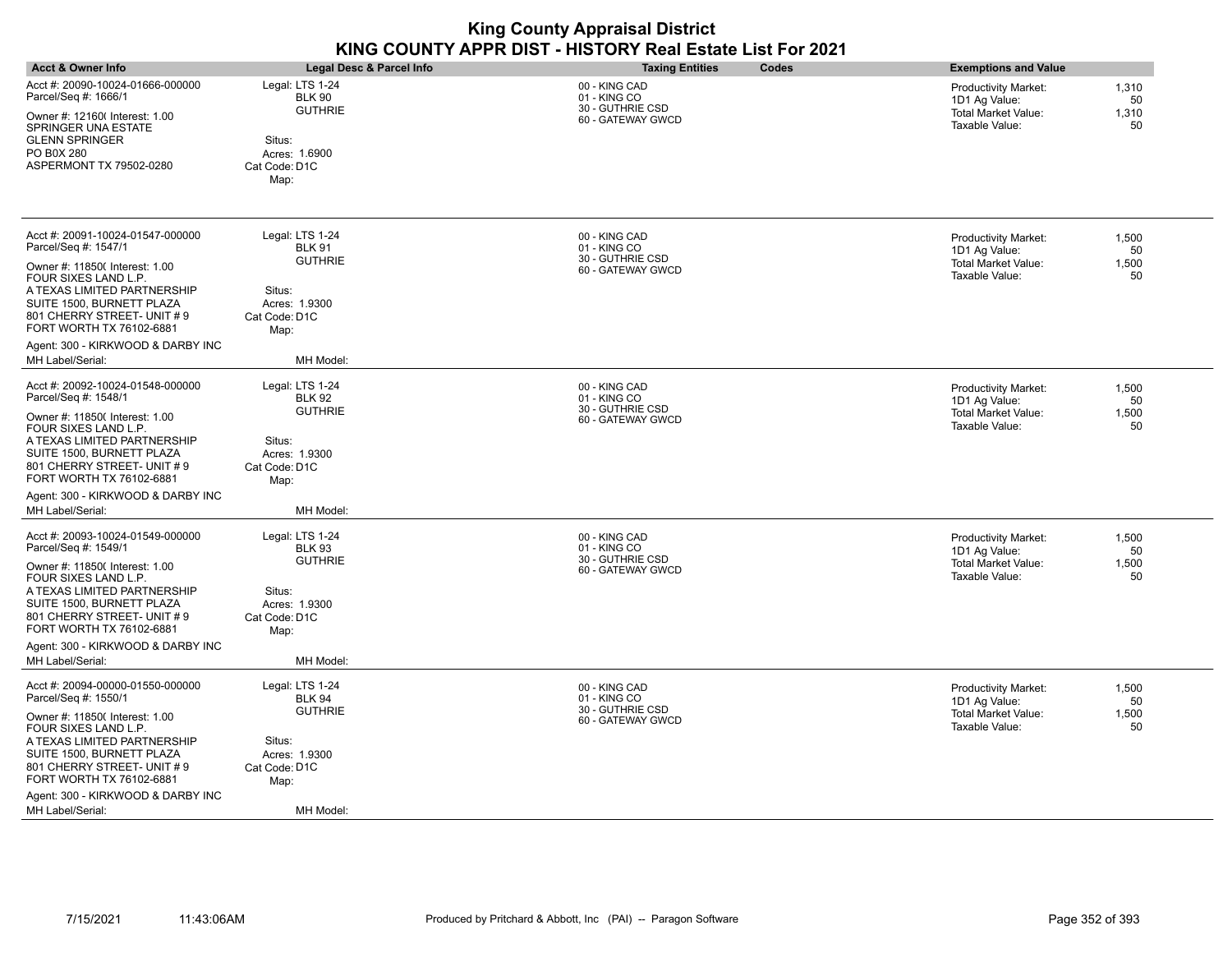|                                                                                                                                                                                                                                                                                                                       |                                                                                                                                  | <b>King County Appraisal District</b><br>KING COUNTY APPR DIST - HISTORY Real Estate List For 2021 |            |                                                                                        |                                          |
|-----------------------------------------------------------------------------------------------------------------------------------------------------------------------------------------------------------------------------------------------------------------------------------------------------------------------|----------------------------------------------------------------------------------------------------------------------------------|----------------------------------------------------------------------------------------------------|------------|----------------------------------------------------------------------------------------|------------------------------------------|
| <b>Acct &amp; Owner Info</b>                                                                                                                                                                                                                                                                                          | Legal Desc & Parcel Info                                                                                                         | <b>Taxing Entities</b><br>Codes                                                                    |            | <b>Exemptions and Value</b>                                                            |                                          |
| Acct #: 20095-00000-02064-000000<br>Parcel/Seq #: 2064/1<br>Owner #: 14736; Interest: 1.00<br><b>KING COUNTY</b><br><b>BOX 127</b><br>GUTHRIE TX 79236                                                                                                                                                                | Legal: LTS 1-24 (CC/SWIM POOL)<br><b>BLK 95</b><br><b>GUTHRIE</b><br>Situs: 610 2ND ST<br>Acres: 1.9284<br>Cat Code: XVC<br>Map: | 00 - KING CAD<br>01 - KING CO<br>30 - GUTHRIE CSD<br>60 - GATEWAY GWCD                             | **Exempt** | Land NonHomesite:<br>Improvement NonHomesite:<br>Total Market Value:<br>Taxable Value: | 1,200<br>70.850<br>72,050<br>$\mathbf 0$ |
| Acct #: 20096-10012-01552-000000<br>Parcel/Seq #: 1552/1<br>Owner #: 11850( Interest: 1.00<br>FOUR SIXES LAND L.P.<br>A TEXAS LIMITED PARTNERSHIP<br>SUITE 1500, BURNETT PLAZA<br>801 CHERRY STREET- UNIT #9<br>FORT WORTH TX 76102-6881<br>Agent: 300 - KIRKWOOD & DARBY INC<br>MH Label/Serial:                     | Legal: LTS 1-12<br><b>BLK 96</b><br><b>GUTHRIE</b><br>Situs:<br>Acres: 0.6098<br>Cat Code: C1<br>Map:                            | 00 - KING CAD<br>01 - KING CO<br>30 - GUTHRIE CSD<br>60 - GATEWAY GWCD                             |            | Land NonHomesite:<br><b>Total Market Value:</b><br>Taxable Value:                      | 640<br>640<br>640                        |
| Acct #: 20097-10203-00131-000000<br>Parcel/Seq #: 131/1<br>Owner #: 11850( Interest: 1.00<br>FOUR SIXES LAND L.P.<br>A TEXAS LIMITED PARTNERSHIP<br>SUITE 1500, BURNETT PLAZA<br>801 CHERRY STREET- UNIT #9<br>FORT WORTH TX 76102-6881<br>Agent: 300 - KIRKWOOD & DARBY INC                                          | MH Model:<br>Legal: LTS 1-3<br><b>BLK 97</b><br><b>GUTHRIE</b><br>Situs:<br>Acres: 0.2152<br>Cat Code: C1<br>Map:                | 00 - KING CAD<br>01 - KING CO<br>30 - GUTHRIE CSD<br>60 - GATEWAY GWCD                             |            | Land NonHomesite:<br><b>Total Market Value:</b><br>Taxable Value:                      | 300<br>300<br>300                        |
| MH Label/Serial:<br>Acct #: 20097-40012-01553-000000<br>Parcel/Seq #: 1553/1<br>Owner #: 11850( Interest: 1.00<br>FOUR SIXES LAND L.P.<br>A TEXAS LIMITED PARTNERSHIP<br>SUITE 1500, BURNETT PLAZA<br>801 CHERRY STREET- UNIT #9<br>FORT WORTH TX 76102-6881<br>Agent: 300 - KIRKWOOD & DARBY INC<br>MH Label/Serial: | MH Model:<br>Legal: LTS 4-12<br><b>BLK 97</b><br><b>GUTHRIE</b><br>Situs:<br>Acres: 0.5022<br>Cat Code: C1<br>Map:<br>MH Model:  | 00 - KING CAD<br>01 - KING CO<br>30 - GUTHRIE CSD<br>60 - GATEWAY GWCD                             |            | Land NonHomesite:<br><b>Total Market Value:</b><br>Taxable Value:                      | 700<br>700<br>700                        |
| Acct #: 20098-00000-01554-000000<br>Parcel/Seq #: 1554/1<br>Owner #: 147364 Interest: 1.00<br><b>GUTHRIE C S D</b><br><b>BOX 70</b><br>GUTHRIE TX 79236                                                                                                                                                               | Legal: LTS 1-24<br><b>BLK 98</b><br><b>GUTHRIE</b><br>Situs:<br>Acres: 1.6357<br>Cat Code: XVS<br>Map:                           | 00 - KING CAD<br>01 - KING CO<br>30 - GUTHRIE CSD<br>60 - GATEWAY GWCD                             | **Exempt** | Land NonHomesite:<br><b>Total Market Value:</b><br>Taxable Value:                      | 1,520<br>1,520<br>$\mathbf 0$            |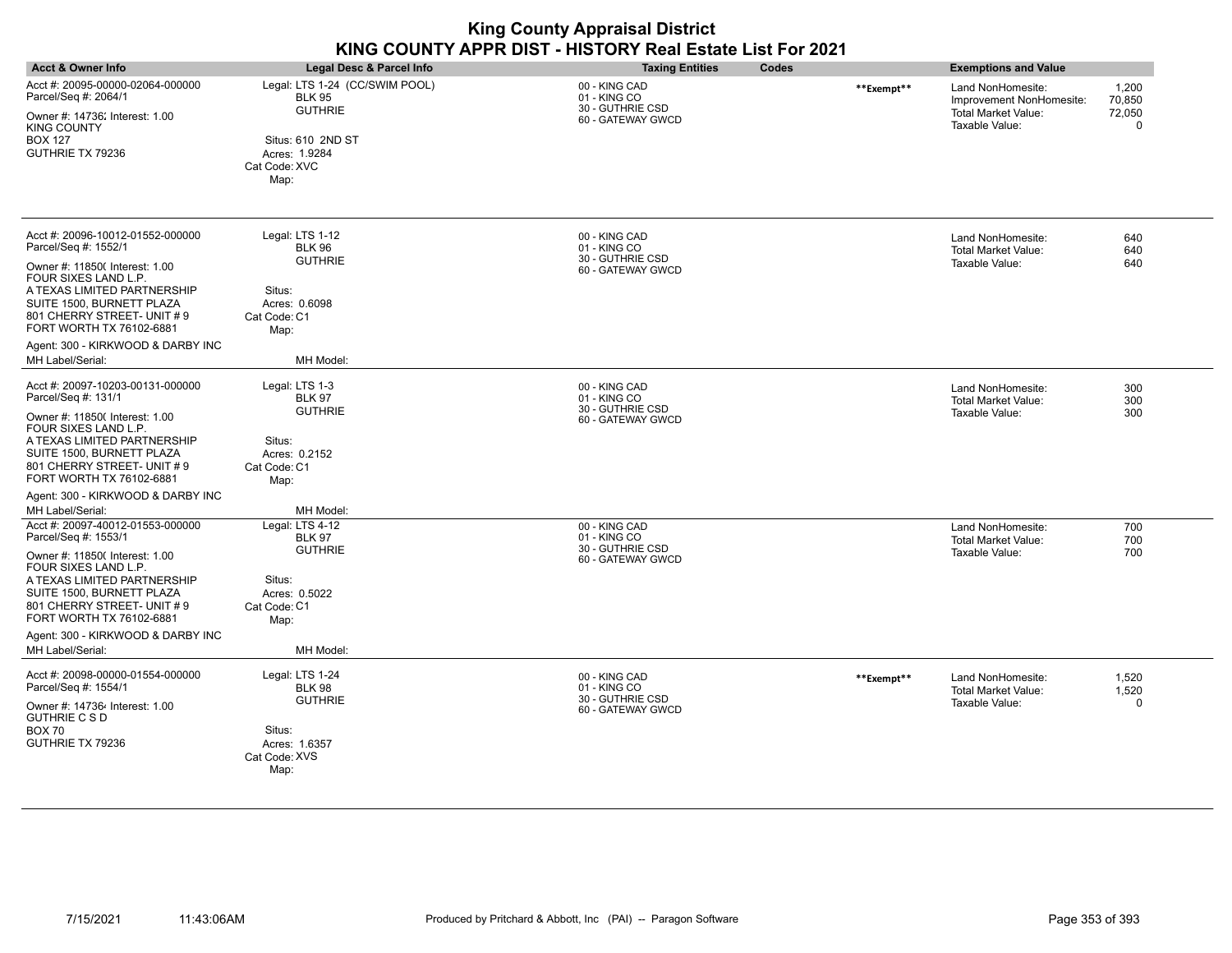| <b>Acct &amp; Owner Info</b>                                                                                                                                                                                                                                                                                         | <b>Legal Desc &amp; Parcel Info</b>                                                                                                              | <b>Taxing Entities</b>                                                 | Codes      | <b>Exemptions and Value</b>                                                                                                        |
|----------------------------------------------------------------------------------------------------------------------------------------------------------------------------------------------------------------------------------------------------------------------------------------------------------------------|--------------------------------------------------------------------------------------------------------------------------------------------------|------------------------------------------------------------------------|------------|------------------------------------------------------------------------------------------------------------------------------------|
| Acct #: 20099-00000-02074-000000<br>Parcel/Seq #: 2074/1<br>Owner #: 147364 Interest: 1.00<br><b>GUTHRIE C S D</b><br><b>BOX 70</b><br>GUTHRIE TX 79236                                                                                                                                                              | Legal: LTS 1-24<br><b>BLK 99</b><br><b>GUTHRIE</b><br><b>SCHOOL/BUS BARN</b><br>Situs: 301 JAGUAR LANE<br>Acres: 0.0000<br>Cat Code: XVS<br>Map: | 00 - KING CAD<br>01 - KING CO<br>30 - GUTHRIE CSD<br>60 - GATEWAY GWCD | **Exempt** | 2,400<br>Land NonHomesite:<br>Improvement NonHomesite: 3,064,890<br><b>Total Market Value:</b><br>3,067,290<br>Taxable Value:<br>0 |
| Acct #: 20100-10024-01555-000000<br>Parcel/Seq #: 1555/1<br>Owner #: 11850( Interest: 1.00<br>FOUR SIXES LAND L.P.<br>A TEXAS LIMITED PARTNERSHIP<br>SUITE 1500, BURNETT PLAZA<br>801 CHERRY STREET- UNIT #9<br>FORT WORTH TX 76102-6881<br>Agent: 300 - KIRKWOOD & DARBY INC<br>MH Label/Serial:                    | Legal: LTS 1-24<br><b>BLK 100</b><br><b>GUTHRIE</b><br>Situs:<br>Acres: 1.1892<br>Cat Code: C1<br>Map:<br>MH Model:                              | 00 - KING CAD<br>01 - KING CO<br>30 - GUTHRIE CSD<br>60 - GATEWAY GWCD |            | Land NonHomesite:<br>1,480<br><b>Total Market Value:</b><br>1,480<br>Taxable Value:<br>1,480                                       |
| Acct #: 20101-10024-00132-000000<br>Parcel/Seq #: 132/1<br>Owner #: 11850( Interest: 1.00<br>FOUR SIXES LAND L.P.<br>A TEXAS LIMITED PARTNERSHIP<br>SUITE 1500, BURNETT PLAZA<br>801 CHERRY STREET- UNIT #9<br>FORT WORTH TX 76102-6881<br>Agent: 300 - KIRKWOOD & DARBY INC<br>MH Label/Serial:                     | Legal: LTS 1-24<br><b>BLK 101</b><br><b>GUTHRIE</b><br>Situs:<br>Acres: 1.9284<br>Cat Code: C1<br>Map:<br>MH Model:                              | 00 - KING CAD<br>01 - KING CO<br>30 - GUTHRIE CSD<br>60 - GATEWAY GWCD |            | Land NonHomesite:<br>1,200<br>1,200<br>Total Market Value:<br>Taxable Value:<br>1,200                                              |
| Acct #: 20102-00000-01557-000000<br>Parcel/Seq #: 1557/1<br>Owner #: 11850( Interest: 1.00<br>FOUR SIXES LAND L.P.<br>A TEXAS LIMITED PARTNERSHIP<br>SUITE 1500, BURNETT PLAZA<br>801 CHERRY STREET- UNIT #9<br>FORT WORTH TX 76102-6881<br>Agent: 300 - KIRKWOOD & DARBY INC                                        | Legal: LTS 1-11 13-24<br><b>BLK 102</b><br><b>GUTHRIE</b><br>Situs:<br>Acres: 1.1490<br>Cat Code: C1<br>Map:<br>MH Model:                        | 00 - KING CAD<br>01 - KING CO<br>30 - GUTHRIE CSD<br>60 - GATEWAY GWCD |            | Land NonHomesite:<br>1,430<br><b>Total Market Value:</b><br>1,430<br>Taxable Value:<br>1,430                                       |
| MH Label/Serial:<br>Acct #: 20102-00012-00717-000000<br>Parcel/Seq #: 717/1<br>Owner #: 11850( Interest: 1.00<br>FOUR SIXES LAND L.P.<br>A TEXAS LIMITED PARTNERSHIP<br>SUITE 1500, BURNETT PLAZA<br>801 CHERRY STREET- UNIT #9<br>FORT WORTH TX 76102-6881<br>Agent: 300 - KIRKWOOD & DARBY INC<br>MH Label/Serial: | Legal: LT 12<br><b>BLK 102</b><br><b>GUTHRIE</b><br>Situs:<br>Acres: 0.2652<br>Cat Code: C1<br>Map:<br>MH Model:                                 | 00 - KING CAD<br>01 - KING CO<br>30 - GUTHRIE CSD<br>60 - GATEWAY GWCD |            | 80<br>Land NonHomesite:<br>80<br>Total Market Value:<br>80<br>Taxable Value:                                                       |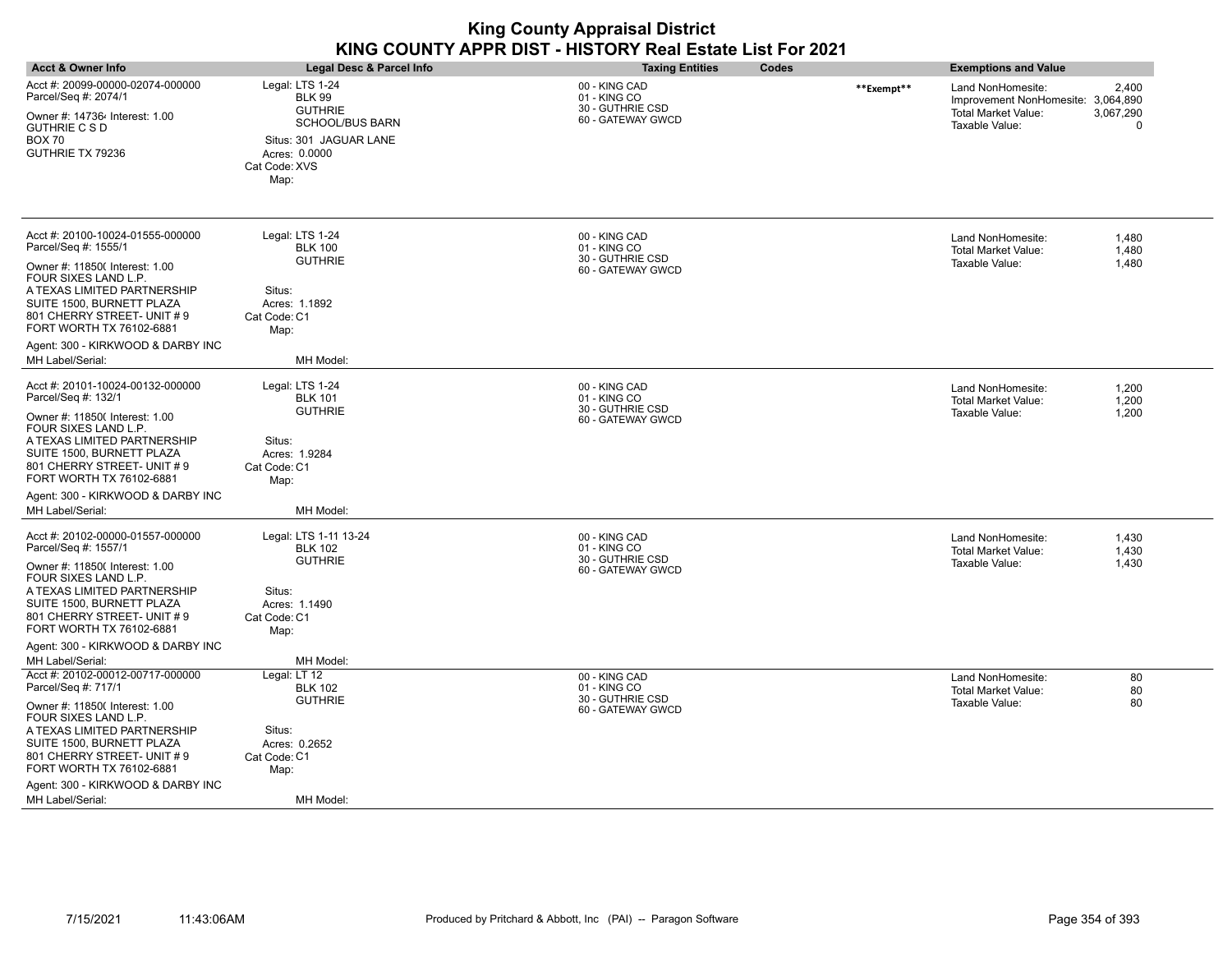| <b>King County Appraisal District</b><br>KING COUNTY APPR DIST - HISTORY Real Estate List For 2021                                                                                                                                                                                                |                                                                                                                                 |                                                                        |            |                                                                   |                         |
|---------------------------------------------------------------------------------------------------------------------------------------------------------------------------------------------------------------------------------------------------------------------------------------------------|---------------------------------------------------------------------------------------------------------------------------------|------------------------------------------------------------------------|------------|-------------------------------------------------------------------|-------------------------|
| <b>Acct &amp; Owner Info</b>                                                                                                                                                                                                                                                                      | <b>Legal Desc &amp; Parcel Info</b>                                                                                             | Codes<br><b>Taxing Entities</b>                                        |            | <b>Exemptions and Value</b>                                       |                         |
| Acct #: 20103-00000-01085-000000<br>Parcel/Seq #: 1085/1<br>Owner #: 11560( Interest: 1.00<br>SMILEY HATTIE EST<br>DEBRA HOHLE<br>3513 CRESTDALE DRIVE<br><b>CORPUS CHRISTI TX 78415</b>                                                                                                          | Legal: LTS 11 18<br><b>BLK 103</b><br><b>GUTHRIE</b><br>Situs:<br>Acres: 0.2755<br>Cat Code: C1<br>Map:                         | 00 - KING CAD<br>01 - KING CO<br>30 - GUTHRIE CSD<br>60 - GATEWAY GWCD |            | Land NonHomesite:<br><b>Total Market Value:</b><br>Taxable Value: | 100<br>100<br>100       |
| Acct #: 20103-00000-01558-000000<br>Parcel/Seq #: 1558/1<br>Owner #: 11850( Interest: 1.00<br>FOUR SIXES LAND L.P.<br>A TEXAS LIMITED PARTNERSHIP<br>SUITE 1500, BURNETT PLAZA<br>801 CHERRY STREET- UNIT #9<br>FORT WORTH TX 76102-6881<br>Agent: 300 - KIRKWOOD & DARBY INC<br>MH Label/Serial: | Legal: LTS 1-10 13-17 19-24<br><b>BLK 103</b><br><b>GUTHRIE</b><br>Situs:<br>Acres: 0.6887<br>Cat Code: C1<br>Map:<br>MH Model: | 00 - KING CAD<br>01 - KING CO<br>30 - GUTHRIE CSD<br>60 - GATEWAY GWCD |            | Land NonHomesite:<br><b>Total Market Value:</b><br>Taxable Value: | 730<br>730<br>730       |
| Acct #: 20103-00000-01813-000000<br>Parcel/Seq #: 1813/1<br>Owner #: 14736; Interest: 1.00<br><b>KING COUNTY</b><br><b>BOX 127</b><br>GUTHRIE TX 79236                                                                                                                                            | Legal: LT 12<br><b>BLK 103</b><br><b>GUTHRIE</b><br>Situs:<br>Acres: 0.0103<br>Cat Code: XVC<br>Map:                            | 00 - KING CAD<br>01 - KING CO<br>30 - GUTHRIE CSD<br>60 - GATEWAY GWCD | **Exempt** | Land NonHomesite:<br>Total Market Value:<br>Taxable Value:        | 20<br>20<br>$\mathbf 0$ |
| Acct #: 20104-10012-01559-000000<br>Parcel/Seq #: 1559/1<br>Owner #: 11850( Interest: 1.00<br>FOUR SIXES LAND L.P.<br>A TEXAS LIMITED PARTNERSHIP<br>SUITE 1500, BURNETT PLAZA<br>801 CHERRY STREET- UNIT #9<br>FORT WORTH TX 76102-6881<br>Agent: 300 - KIRKWOOD & DARBY INC<br>MH Label/Serial: | Legal: LTS 1-12<br><b>BLK 104</b><br><b>GUTHRIE</b><br>Situs:<br>Acres: 0.5177<br>Cat Code: C1<br>Map:<br>MH Model:             | 00 - KING CAD<br>01 - KING CO<br>30 - GUTHRIE CSD<br>60 - GATEWAY GWCD |            | Land NonHomesite:<br>Total Market Value:<br>Taxable Value:        | 620<br>620<br>620       |
| Acct #: 20105-10012-01560-000000<br>Parcel/Seq #: 1560/1<br>Owner #: 11850( Interest: 1.00<br>FOUR SIXES LAND L.P.<br>A TEXAS LIMITED PARTNERSHIP<br>SUITE 1500, BURNETT PLAZA<br>801 CHERRY STREET- UNIT #9<br>FORT WORTH TX 76102-6881<br>Agent: 300 - KIRKWOOD & DARBY INC<br>MH Label/Serial: | Legal: LTS 1-12<br><b>BLK 105</b><br><b>GUTHRIE</b><br>Situs:<br>Acres: 0.6098<br>Cat Code: C1<br>Map:<br>MH Model:             | 00 - KING CAD<br>01 - KING CO<br>30 - GUTHRIE CSD<br>60 - GATEWAY GWCD |            | Land NonHomesite:<br>Total Market Value:<br>Taxable Value:        | 640<br>640<br>640       |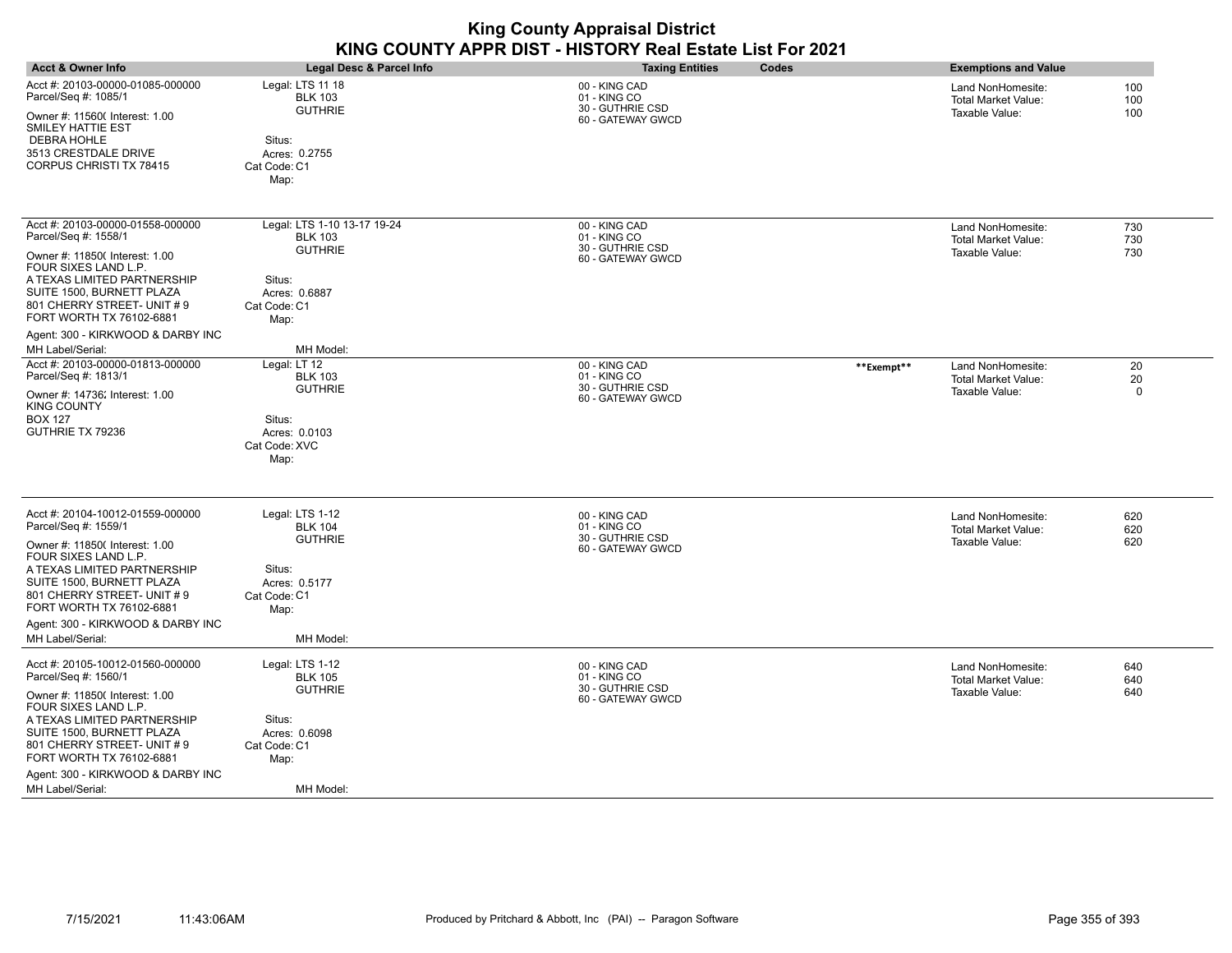| <b>Acct &amp; Owner Info</b>                                                                                                                                                                                                                                                                       | <b>Legal Desc &amp; Parcel Info</b>                                                                                  | <b>Taxing Entities</b>                                                 | Codes | <b>Exemptions and Value</b>                                                                  |                            |
|----------------------------------------------------------------------------------------------------------------------------------------------------------------------------------------------------------------------------------------------------------------------------------------------------|----------------------------------------------------------------------------------------------------------------------|------------------------------------------------------------------------|-------|----------------------------------------------------------------------------------------------|----------------------------|
| Acct #: 20106-00000-01561-000000<br>Parcel/Seq #: 1561/1<br>Owner #: 11850( Interest: 1.00<br>FOUR SIXES LAND L.P.<br>A TEXAS LIMITED PARTNERSHIP<br>SUITE 1500, BURNETT PLAZA<br>801 CHERRY STREET- UNIT # 9<br>FORT WORTH TX 76102-6881<br>Agent: 300 - KIRKWOOD & DARBY INC                     | Legal: LTS 1-7 9-12<br><b>BLK 106</b><br><b>GUTHRIE</b><br>Situs:<br>Acres: 0.8800<br>Cat Code: D1C<br>Map:          | 00 - KING CAD<br>01 - KING CO<br>30 - GUTHRIE CSD<br>60 - GATEWAY GWCD |       | <b>Productivity Market:</b><br>1D1 Ag Value:<br><b>Total Market Value:</b><br>Taxable Value: | 680<br>20<br>680<br>20     |
| MH Label/Serial:<br>Acct #: 20106-00008-01667-000000                                                                                                                                                                                                                                               | MH Model:<br>Legal: LT 8                                                                                             | 00 - KING CAD                                                          |       |                                                                                              |                            |
| Parcel/Seq #: 1667/1<br>Owner #: 12160( Interest: 1.00<br>SPRINGER UNA ESTATE<br><b>GLENN SPRINGER</b><br>PO B0X 280<br>ASPERMONT TX 79502-0280                                                                                                                                                    | <b>BLK 106</b><br><b>GUTHRIE</b><br>Situs:<br>Acres: 0.0800<br>Cat Code: C1<br>Map:                                  | 01 - KING CO<br>30 - GUTHRIE CSD<br>60 - GATEWAY GWCD                  |       | Land NonHomesite:<br>Total Market Value:<br>Taxable Value:                                   | 60<br>60<br>60             |
| Acct #: 20106-13024-00133-000000<br>Parcel/Seq #: 133/1<br>Owner #: 67600 Interest: 1.00<br>HURT JAY REX AND SHIRLEY<br>BOX 93<br>GUTHRIE TX 79236-0093                                                                                                                                            | Legal: LTS 13-24<br><b>BLK 106</b><br><b>GUTHRIE</b><br>Situs:<br>Acres: 0.9642<br>Cat Code: D1C<br>Map:             | 00 - KING CAD<br>01 - KING CO<br>30 - GUTHRIE CSD<br>60 - GATEWAY GWCD |       | <b>Productivity Market:</b><br>1D1 Ag Value:<br><b>Total Market Value:</b><br>Taxable Value: | 750<br>30<br>750<br>30     |
| Acct #: 20107-10024-01562-000000<br>Parcel/Seq #: 1562/1<br>Owner #: 11850( Interest: 1.00<br>FOUR SIXES LAND L.P.<br>A TEXAS LIMITED PARTNERSHIP<br>SUITE 1500, BURNETT PLAZA<br>801 CHERRY STREET- UNIT # 9<br>FORT WORTH TX 76102-6881<br>Agent: 300 - KIRKWOOD & DARBY INC<br>MH Label/Serial: | Legal: LTS 1-24<br><b>BLK 107</b><br><b>GUTHRIE</b><br>Situs:<br>Acres: 1.9300<br>Cat Code: D1C<br>Map:<br>MH Model: | 00 - KING CAD<br>01 - KING CO<br>30 - GUTHRIE CSD<br>60 - GATEWAY GWCD |       | <b>Productivity Market:</b><br>1D1 Ag Value:<br><b>Total Market Value:</b><br>Taxable Value: | 1,500<br>50<br>1,500<br>50 |
| Acct #: 20108-10024-01563-000000<br>Parcel/Seq #: 1563/1<br>Owner #: 11850( Interest: 1.00<br>FOUR SIXES LAND L.P.<br>A TEXAS LIMITED PARTNERSHIP<br>SUITE 1500, BURNETT PLAZA<br>801 CHERRY STREET- UNIT # 9<br>FORT WORTH TX 76102-6881<br>Agent: 300 - KIRKWOOD & DARBY INC<br>MH Label/Serial: | Legal: LTS 1-24<br><b>BLK 108</b><br><b>GUTHRIE</b><br>Situs:<br>Acres: 1.9300<br>Cat Code: D1C<br>Map:<br>MH Model: | 00 - KING CAD<br>01 - KING CO<br>30 - GUTHRIE CSD<br>60 - GATEWAY GWCD |       | <b>Productivity Market:</b><br>1D1 Ag Value:<br>Total Market Value:<br>Taxable Value:        | 1,500<br>50<br>1,500<br>50 |

 $\overline{\phantom{a}}$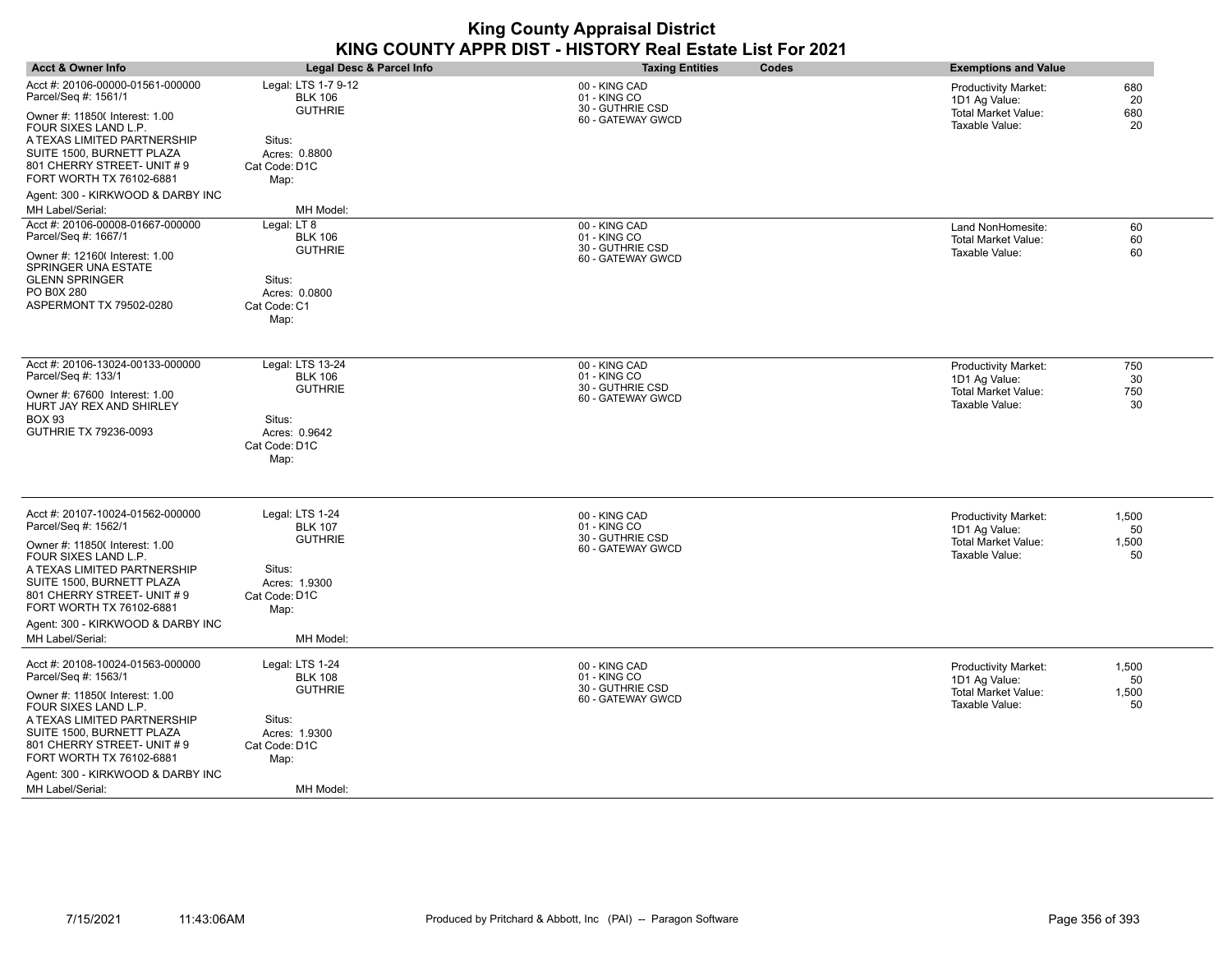|                                                                                                                                                                                                                                                                              |                                                                                                                      | <b>King County Appraisal District</b><br>KING COUNTY APPR DIST - HISTORY Real Estate List For 2021 |                                                                                                                 |  |
|------------------------------------------------------------------------------------------------------------------------------------------------------------------------------------------------------------------------------------------------------------------------------|----------------------------------------------------------------------------------------------------------------------|----------------------------------------------------------------------------------------------------|-----------------------------------------------------------------------------------------------------------------|--|
| <b>Acct &amp; Owner Info</b>                                                                                                                                                                                                                                                 | Legal Desc & Parcel Info                                                                                             | <b>Taxing Entities</b><br>Codes                                                                    | <b>Exemptions and Value</b>                                                                                     |  |
| Acct #: 20109-10024-00385-000000<br>Parcel/Seq #: 385/1<br>Owner #: 14720! Interest: 1.00<br><b>CRISWELL RICKEY</b><br><b>BOX 84</b><br>GUTHRIE TX 79236                                                                                                                     | Legal: LTS 1-24<br><b>BLK 109</b><br><b>GUTHRIE</b><br>Situs:<br>Acres: 1.9300<br>Cat Code: C1<br>Map:               | 00 - KING CAD<br>01 - KING CO<br>30 - GUTHRIE CSD<br>60 - GATEWAY GWCD                             | 1,500<br>Land NonHomesite:<br>Total Market Value:<br>1,500<br>Taxable Value:<br>1,500                           |  |
| Acct #: 20109-80017-00719-000000<br>Parcel/Seq #: 719/1<br>Owner #: 11850( Interest: 1.00<br>FOUR SIXES LAND L.P.<br>A TEXAS LIMITED PARTNERSHIP<br>SUITE 1500, BURNETT PLAZA<br>801 CHERRY STREET- UNIT #9<br>FORT WORTH TX 76102-6881<br>Agent: 300 - KIRKWOOD & DARBY INC | Legal: LTS 8-17 21<br><b>BLK 109</b><br><b>GUTHRIE</b><br>Situs:<br>Acres: 0.9000<br>Cat Code: C1<br>Map:            | 00 - KING CAD<br>01 - KING CO<br>30 - GUTHRIE CSD<br>60 - GATEWAY GWCD                             | Land NonHomesite:<br>700<br>700<br><b>Total Market Value:</b><br>700<br>Taxable Value:                          |  |
| MH Label/Serial:                                                                                                                                                                                                                                                             | MH Model:                                                                                                            |                                                                                                    |                                                                                                                 |  |
| Acct #: 20110-10012-01564-000000<br>Parcel/Seq #: 1564/1<br>Owner #: 11850( Interest: 1.00<br>FOUR SIXES LAND L.P.<br>A TEXAS LIMITED PARTNERSHIP<br>SUITE 1500, BURNETT PLAZA<br>801 CHERRY STREET- UNIT #9<br>FORT WORTH TX 76102-6881                                     | Legal: LTS 1-12<br><b>BLK 110</b><br><b>GUTHRIE</b><br>Situs:<br>Acres: 0.9600<br>Cat Code: D1C<br>Map:              | 00 - KING CAD<br>01 - KING CO<br>30 - GUTHRIE CSD<br>60 - GATEWAY GWCD                             | 740<br>Productivity Market:<br>1D1 Ag Value:<br>30<br><b>Total Market Value:</b><br>740<br>Taxable Value:<br>30 |  |
| Agent: 300 - KIRKWOOD & DARBY INC                                                                                                                                                                                                                                            |                                                                                                                      |                                                                                                    |                                                                                                                 |  |
| MH Label/Serial:<br>Acct #: 20110-13024-00134-000000<br>Parcel/Seq #: 134/1<br>Owner #: 14720{ Interest: 1.00<br><b>CRISWELL RICKEY</b><br><b>BOX 84</b><br>GUTHRIE TX 79236                                                                                                 | MH Model:<br>Legal: LTS 13-24<br><b>BLK 110</b><br><b>GUTHRIE</b><br>Situs:<br>Acres: 0.9600<br>Cat Code: C1<br>Map: | 00 - KING CAD<br>01 - KING CO<br>30 - GUTHRIE CSD<br>60 - GATEWAY GWCD                             | 740<br>Land NonHomesite:<br><b>Total Market Value:</b><br>740<br>Taxable Value:<br>740                          |  |
| Acct #: 20111-10007-01668-000000<br>Parcel/Seq #: 1668/1<br>Owner #: 12160( Interest: 1.00<br>SPRINGER UNA ESTATE<br><b>GLENN SPRINGER</b><br>PO B0X 280<br>ASPERMONT TX 79502-0280                                                                                          | Legal: LTS 1-7<br><b>BLK 111</b><br><b>GUTHRIE</b><br>Situs:<br>Acres: 0.5600<br>Cat Code: D1C<br>Map:               | 00 - KING CAD<br>01 - KING CO<br>30 - GUTHRIE CSD<br>60 - GATEWAY GWCD                             | Productivity Market:<br>430<br>20<br>1D1 Ag Value:<br><b>Total Market Value:</b><br>430<br>Taxable Value:<br>20 |  |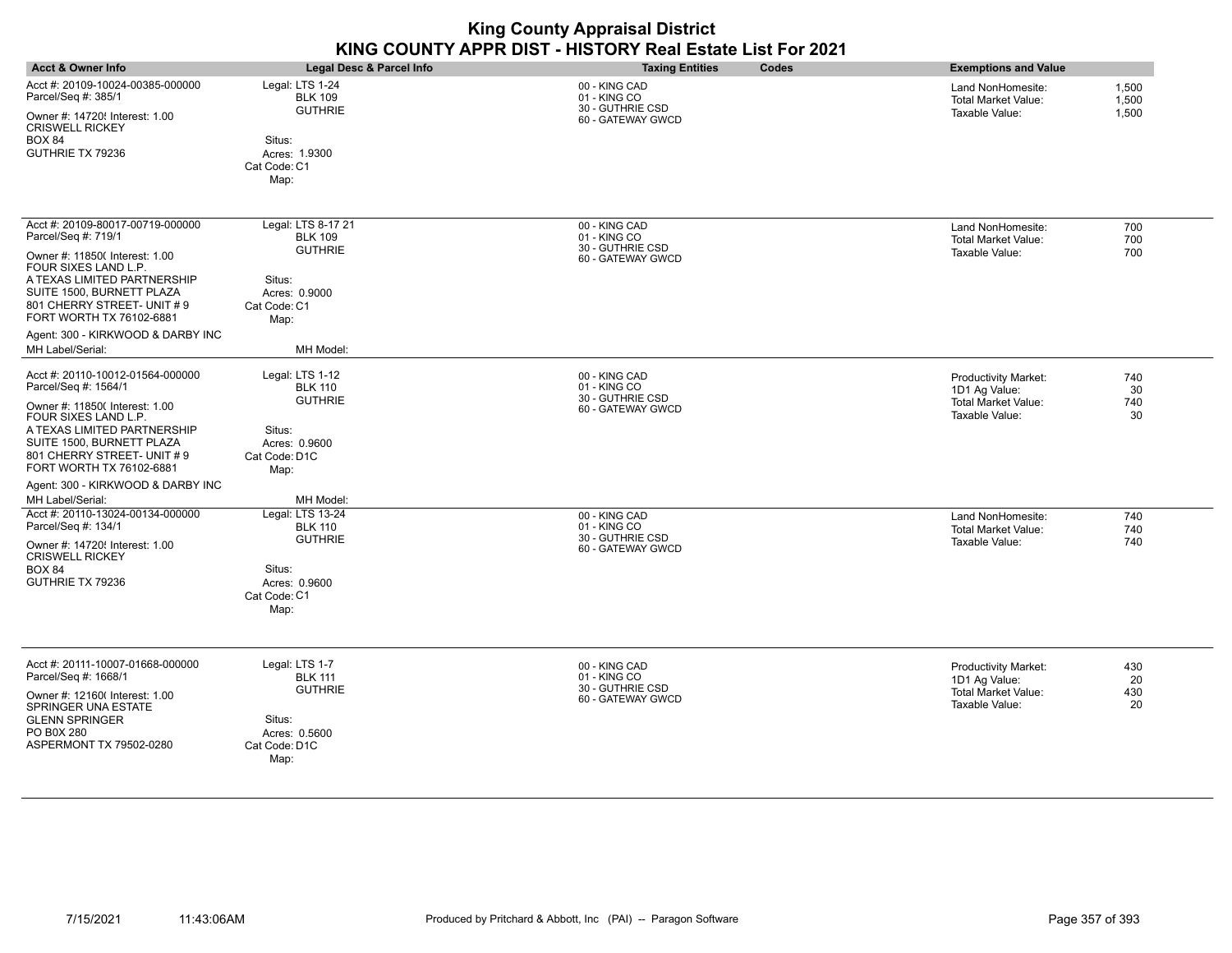| <b>Acct &amp; Owner Info</b>                             | Legal Desc & Parcel Info                | <b>Taxing Entities</b><br>Codes                   | <b>Exemptions and Value</b>                                 |
|----------------------------------------------------------|-----------------------------------------|---------------------------------------------------|-------------------------------------------------------------|
| Acct #: 20111-10024-01565-000000<br>Parcel/Seq #: 1565/1 | Legal: LTS 1-24<br><b>BLK 111</b>       | 00 - KING CAD<br>01 - KING CO                     | 1,060<br><b>Productivity Market:</b><br>1D1 Ag Value:<br>40 |
| Owner #: 11850( Interest: 1.00<br>FOUR SIXES LAND L.P.   | <b>GUTHRIE</b>                          | 30 - GUTHRIE CSD<br>60 - GATEWAY GWCD             | <b>Total Market Value:</b><br>1,060<br>Taxable Value:<br>40 |
| A TEXAS LIMITED PARTNERSHIP<br>SUITE 1500, BURNETT PLAZA | Situs:<br>Acres: 1.3700                 |                                                   |                                                             |
| 801 CHERRY STREET- UNIT # 9<br>FORT WORTH TX 76102-6881  | Cat Code: D1C<br>Map:                   |                                                   |                                                             |
| Agent: 300 - KIRKWOOD & DARBY INC<br>MH Label/Serial:    |                                         |                                                   |                                                             |
|                                                          | MH Model:                               |                                                   |                                                             |
| Acct #: 20112-00000-01566-000000<br>Parcel/Seq #: 1566/1 | Legal: LTS 4-13 15-24<br><b>BLK 112</b> | 00 - KING CAD<br>01 - KING CO<br>30 - GUTHRIE CSD | Productivity Market:<br>1,060<br>1D1 Ag Value:<br>40        |
| Owner #: 11850( Interest: 1.00<br>FOUR SIXES LAND L.P.   | <b>GUTHRIE</b>                          | 60 - GATEWAY GWCD                                 | <b>Total Market Value:</b><br>1,060<br>Taxable Value:<br>40 |
| A TEXAS LIMITED PARTNERSHIP<br>SUITE 1500, BURNETT PLAZA | Situs:<br>Acres: 1.3700                 |                                                   |                                                             |
| 801 CHERRY STREET- UNIT # 9<br>FORT WORTH TX 76102-6881  | Cat Code: D1C<br>Map:                   |                                                   |                                                             |
| Agent: 300 - KIRKWOOD & DARBY INC                        |                                         |                                                   |                                                             |
| MH Label/Serial:                                         | MH Model:                               |                                                   |                                                             |
| Acct #: 20112-00014-01669-000000<br>Parcel/Seq #: 1669/1 | Legal: LT 14<br><b>BLK 112</b>          | 00 - KING CAD<br>01 - KING CO                     | Land NonHomesite:<br>60<br>Total Market Value:<br>60        |
| Owner #: 12160( Interest: 1.00<br>SPRINGER UNA ESTATE    | <b>GUTHRIE</b>                          | 30 - GUTHRIE CSD<br>60 - GATEWAY GWCD             | Taxable Value:<br>60                                        |
| <b>GLENN SPRINGER</b>                                    | Situs:                                  |                                                   |                                                             |
| PO B0X 280<br>ASPERMONT TX 79502-0280                    | Acres: 0.0800<br>Cat Code: C1           |                                                   |                                                             |
|                                                          | Map:                                    |                                                   |                                                             |
| Acct #: 20112-00567-00003-000000                         | Legal: LTS 5 6 7                        | 00 - KING CAD                                     | 190<br><b>Productivity Market:</b>                          |
| Parcel/Seq #: 3/1                                        | <b>BLK 112</b>                          | 01 - KING CO<br>30 - GUTHRIE CSD                  | 1D1 Ag Value:<br>10                                         |
| Owner #: 3000 Interest: 1.00                             | <b>GUTHRIE</b>                          | 60 - GATEWAY GWCD                                 | Total Market Value:<br>190<br>Taxable Value:<br>10          |
| ANDREWS LA<br>9583 DOLIVER DR                            | Situs:                                  |                                                   |                                                             |
| <b>HOUSTON TX 77063</b>                                  | Acres: 0.2400                           |                                                   |                                                             |
|                                                          | Cat Code: D1C<br>Map:                   |                                                   |                                                             |
| Acct #: 20112-10203-00290-000000                         | Legal: LTS 1 2 3 (UNDIVIDED INTEREST)   |                                                   |                                                             |
| Parcel/Seq #: 290/2                                      | <b>BLK 112</b>                          | 00 - KING CAD<br>01 - KING CO                     | Land NonHomesite:<br>500<br>Total Market Value:<br>500      |
| Owner #: 147609 Interest: 0.50<br>IVEY EMILY J           | <b>GUTHRIE</b>                          | 30 - GUTHRIE CSD<br>60 - GATEWAY GWCD             | Taxable Value:<br>500                                       |
| <b>PO BOX 10</b>                                         | Situs:                                  |                                                   |                                                             |
| SAN PATRICIO NM 88348                                    | Acres: 0.0000<br>Cat Code: C1           |                                                   |                                                             |
|                                                          | Map:                                    |                                                   |                                                             |
|                                                          |                                         |                                                   |                                                             |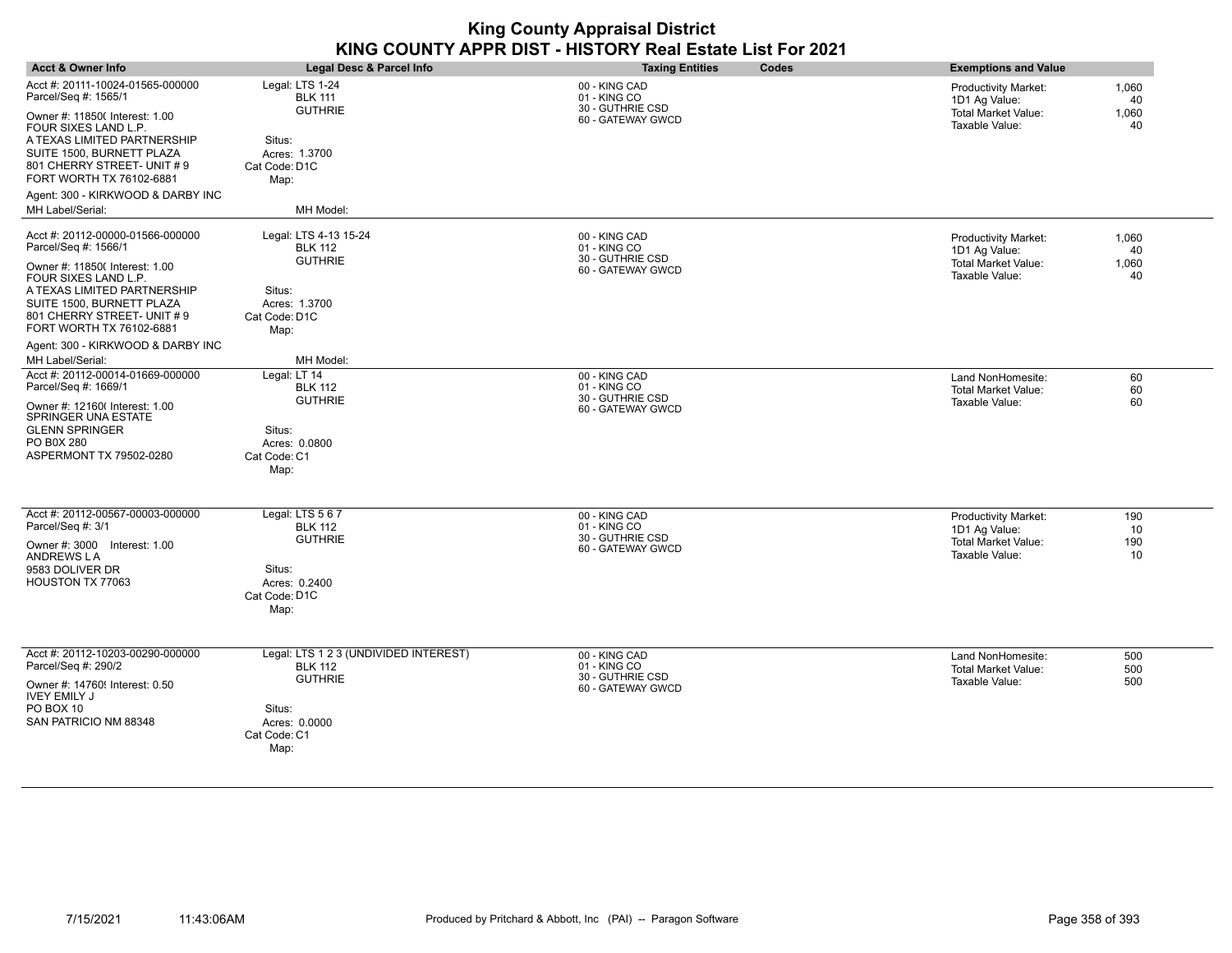| <b>King County Appraisal District</b><br>KING COUNTY APPR DIST - HISTORY Real Estate List For 2021                                                                                                                                                                                                                     |                                                                                                                                   |                                                                        |                                                                                                                     |  |
|------------------------------------------------------------------------------------------------------------------------------------------------------------------------------------------------------------------------------------------------------------------------------------------------------------------------|-----------------------------------------------------------------------------------------------------------------------------------|------------------------------------------------------------------------|---------------------------------------------------------------------------------------------------------------------|--|
| <b>Acct &amp; Owner Info</b>                                                                                                                                                                                                                                                                                           | <b>Legal Desc &amp; Parcel Info</b>                                                                                               | <b>Taxing Entities</b><br>Codes                                        | <b>Exemptions and Value</b>                                                                                         |  |
| Acct #: 20112-10203-00290-000000<br>Parcel/Seq #: 290/1<br>Owner #: 14760, Interest: 0.50<br>MEINDL AMY J<br>4556 B COUNTRY ROAD 2011<br>WALNUT SPRINGS TX 76690                                                                                                                                                       | Legal: LTS 1 2 3 (UNDIVIDED INTEREST)<br><b>BLK 112</b><br><b>GUTHRIE</b><br>Situs:<br>Acres: 0.0000<br>Cat Code: C1<br>Map:      | 00 - KING CAD<br>01 - KING CO<br>30 - GUTHRIE CSD<br>60 - GATEWAY GWCD | 500<br>Land NonHomesite:<br>500<br><b>Total Market Value:</b><br>500<br>Taxable Value:                              |  |
| Acct #: 20113-10024-01814-000000<br>Parcel/Seq #: 1814/1<br>Owner #: 94200 Interest: 1.00<br>OLIVER HERMON & BAMA<br>C/O BETH WATSON<br>1337 WILLISTON ST<br><b>PAMPA TX 79065</b>                                                                                                                                     | Legal: LTS 1-24<br><b>BLK 113</b><br><b>GUTHRIE</b><br>Situs:<br>Acres: 1.9300<br>Cat Code: C1<br>Map:                            | 00 - KING CAD<br>01 - KING CO<br>30 - GUTHRIE CSD<br>60 - GATEWAY GWCD | Land NonHomesite:<br>1,500<br>1,500<br><b>Total Market Value:</b><br>Taxable Value:<br>1,500                        |  |
| Acct #: 20114-13024-00250-000000<br>Parcel/Seq #: 250/1<br>Owner #: 11850( Interest: 1.00<br>FOUR SIXES LAND L.P.<br>A TEXAS LIMITED PARTNERSHIP<br>SUITE 1500, BURNETT PLAZA<br>801 CHERRY STREET- UNIT # 9<br>FORT WORTH TX 76102-6881<br>Agent: 300 - KIRKWOOD & DARBY INC<br>MH Label/Serial:                      | Legal: LTS 1-24<br><b>BLK 114</b><br><b>GUTHRIE</b><br>Situs:<br>Acres: 1.9300<br>Cat Code: D1C<br>Map:<br>MH Model:              | 00 - KING CAD<br>01 - KING CO<br>30 - GUTHRIE CSD<br>60 - GATEWAY GWCD | Productivity Market:<br>1,500<br>1D1 Ag Value:<br>50<br><b>Total Market Value:</b><br>1,500<br>Taxable Value:<br>50 |  |
| Acct #: 20115-10012-01568-000000<br>Parcel/Seq #: 1568/1<br>Owner #: 11850( Interest: 1.00<br>FOUR SIXES LAND L.P.<br>A TEXAS LIMITED PARTNERSHIP<br>SUITE 1500, BURNETT PLAZA<br>801 CHERRY STREET- UNIT # 9<br>FORT WORTH TX 76102-6881<br>Agent: 300 - KIRKWOOD & DARBY INC                                         | Legal: LTS 1-12<br><b>BLK 115</b><br><b>GUTHRIE</b><br>Situs:<br>Acres: 0.8600<br>Cat Code: D1C<br>Map:                           | 00 - KING CAD<br>01 - KING CO<br>30 - GUTHRIE CSD<br>60 - GATEWAY GWCD | Productivity Market:<br>670<br>1D1 Ag Value:<br>20<br><b>Total Market Value:</b><br>670<br>Taxable Value:<br>20     |  |
| MH Label/Serial:<br>Acct #: 20116-10012-01569-000000<br>Parcel/Seq #: 1569/1<br>Owner #: 11850( Interest: 1.00<br>FOUR SIXES LAND L.P.<br>A TEXAS LIMITED PARTNERSHIP<br>SUITE 1500, BURNETT PLAZA<br>801 CHERRY STREET- UNIT # 9<br>FORT WORTH TX 76102-6881<br>Agent: 300 - KIRKWOOD & DARBY INC<br>MH Label/Serial: | MH Model:<br>Legal: LTS 1-12<br><b>BLK 116</b><br><b>GUTHRIE</b><br>Situs:<br>Acres: 0.8600<br>Cat Code: D1C<br>Map:<br>MH Model: | 00 - KING CAD<br>01 - KING CO<br>30 - GUTHRIE CSD<br>60 - GATEWAY GWCD | 670<br>Productivity Market:<br>1D1 Ag Value:<br>20<br><b>Total Market Value:</b><br>670<br>Taxable Value:<br>20     |  |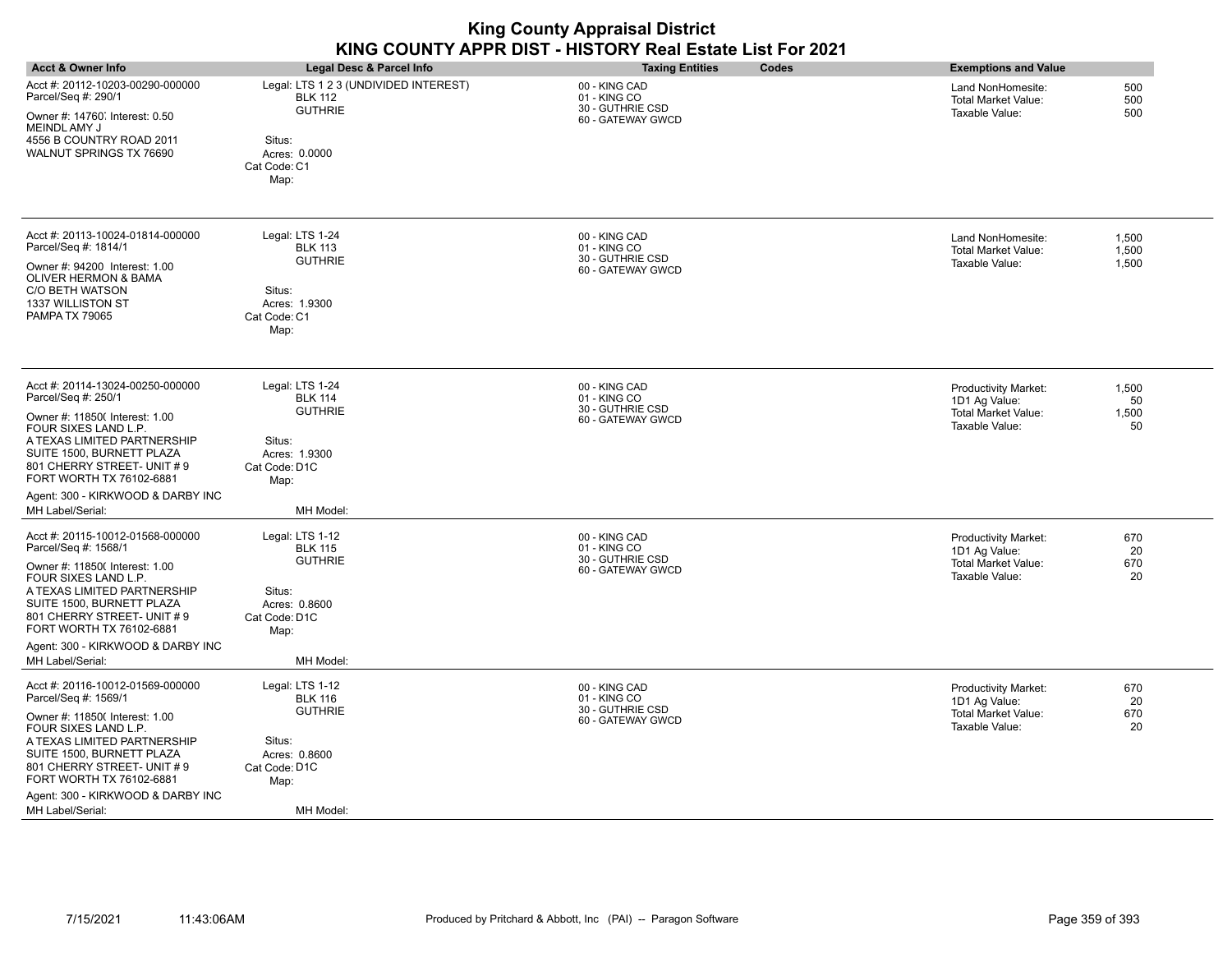| <b>Acct &amp; Owner Info</b>                                                                                                                                                     | Legal Desc & Parcel Info                                           | <b>Taxing Entities</b><br>Codes                                        | <b>Exemptions and Value</b>                                                |                      |
|----------------------------------------------------------------------------------------------------------------------------------------------------------------------------------|--------------------------------------------------------------------|------------------------------------------------------------------------|----------------------------------------------------------------------------|----------------------|
| Acct #: 20117-10024-01570-000000<br>Parcel/Seq #: 1570/1<br>Owner #: 11850( Interest: 1.00                                                                                       | Legal: LTS 1-24<br><b>BLK 117</b><br><b>GUTHRIE</b>                | 00 - KING CAD<br>01 - KING CO<br>30 - GUTHRIE CSD                      | <b>Productivity Market:</b><br>1D1 Ag Value:<br><b>Total Market Value:</b> | 1,500<br>50<br>1,500 |
| FOUR SIXES LAND L.P.<br>A TEXAS LIMITED PARTNERSHIP<br>SUITE 1500, BURNETT PLAZA<br>801 CHERRY STREET- UNIT # 9<br>FORT WORTH TX 76102-6881                                      | Situs:<br>Acres: 1.9300<br>Cat Code: D1C<br>Map:                   | 60 - GATEWAY GWCD                                                      | Taxable Value:                                                             | 50                   |
| Agent: 300 - KIRKWOOD & DARBY INC<br>MH Label/Serial:                                                                                                                            | MH Model:                                                          |                                                                        |                                                                            |                      |
| Acct #: 20118-10024-01571-000000<br>Parcel/Seq #: 1571/1<br>Owner #: 11850( Interest: 1.00                                                                                       | Legal: LTS 1-24<br><b>BLK 118</b><br><b>GUTHRIE</b>                | 00 - KING CAD<br>01 - KING CO<br>30 - GUTHRIE CSD<br>60 - GATEWAY GWCD | <b>Productivity Market:</b><br>1D1 Ag Value:<br>Total Market Value:        | 1,500<br>50<br>1,500 |
| FOUR SIXES LAND L.P.<br>A TEXAS LIMITED PARTNERSHIP<br>SUITE 1500, BURNETT PLAZA<br>801 CHERRY STREET- UNIT # 9<br>FORT WORTH TX 76102-6881<br>Agent: 300 - KIRKWOOD & DARBY INC | Situs:<br>Acres: 1.9300<br>Cat Code: D1C<br>Map:                   |                                                                        | Taxable Value:                                                             | 50                   |
| MH Label/Serial:                                                                                                                                                                 | MH Model:                                                          |                                                                        |                                                                            |                      |
| Acct #: 20119-00000-01572-000000<br>Parcel/Seq #: 1572/1                                                                                                                         | Legal: LTS 1-15 17 19-24<br><b>BLK 119</b>                         | 00 - KING CAD<br>01 - KING CO<br>30 - GUTHRIE CSD                      | Productivity Market:<br>1D1 Ag Value:                                      | 1,310<br>50          |
| Owner #: 11850( Interest: 1.00<br>FOUR SIXES LAND L.P.<br>A TEXAS LIMITED PARTNERSHIP<br>SUITE 1500, BURNETT PLAZA<br>801 CHERRY STREET- UNIT # 9<br>FORT WORTH TX 76102-6881    | <b>GUTHRIE</b><br>Situs:<br>Acres: 1.6900<br>Cat Code: D1C<br>Map: | 60 - GATEWAY GWCD                                                      | Total Market Value:<br>Taxable Value:                                      | 1,310<br>50          |
| Agent: 300 - KIRKWOOD & DARBY INC                                                                                                                                                |                                                                    |                                                                        |                                                                            |                      |
| MH Label/Serial:<br>Acct #: 20119-00016-01670-000000<br>Parcel/Seq #: 1670/1                                                                                                     | MH Model:<br>Legal: LT 16<br><b>BLK 119</b>                        | 00 - KING CAD<br>01 - KING CO                                          | Land NonHomesite:<br>Total Market Value:                                   | 60<br>60             |
| Owner #: 12160( Interest: 1.00<br>SPRINGER UNA ESTATE<br>GLENN SPRINGER                                                                                                          | <b>GUTHRIE</b><br>Situs:                                           | 30 - GUTHRIE CSD<br>60 - GATEWAY GWCD                                  | Taxable Value:                                                             | 60                   |
| PO B0X 280<br>ASPERMONT TX 79502-0280                                                                                                                                            | Acres: 0.0800<br>Cat Code: C1<br>Map:                              |                                                                        |                                                                            |                      |
| Acct #: 20119-00018-00269-000000<br>Parcel/Seq #: 269/1                                                                                                                          | Legal: LT 18<br><b>BLK 119</b>                                     | 00 - KING CAD<br>01 - KING CO                                          | Land NonHomesite:<br>Total Market Value:                                   | 60<br>60             |
| Owner #: 11850( Interest: 1.00<br>FOUR SIXES LAND L.P.<br>A TEXAS LIMITED PARTNERSHIP<br>SUITE 1500, BURNETT PLAZA                                                               | <b>GUTHRIE</b><br>Situs:<br>Acres: 0.0800                          | 30 - GUTHRIE CSD<br>60 - GATEWAY GWCD                                  | Taxable Value:                                                             | 60                   |
| 801 CHERRY STREET- UNIT # 9<br>FORT WORTH TX 76102-6881                                                                                                                          | Cat Code: C1<br>Map:                                               |                                                                        |                                                                            |                      |
| Agent: 300 - KIRKWOOD & DARBY INC<br>MH Label/Serial:                                                                                                                            | MH Model:                                                          |                                                                        |                                                                            |                      |

÷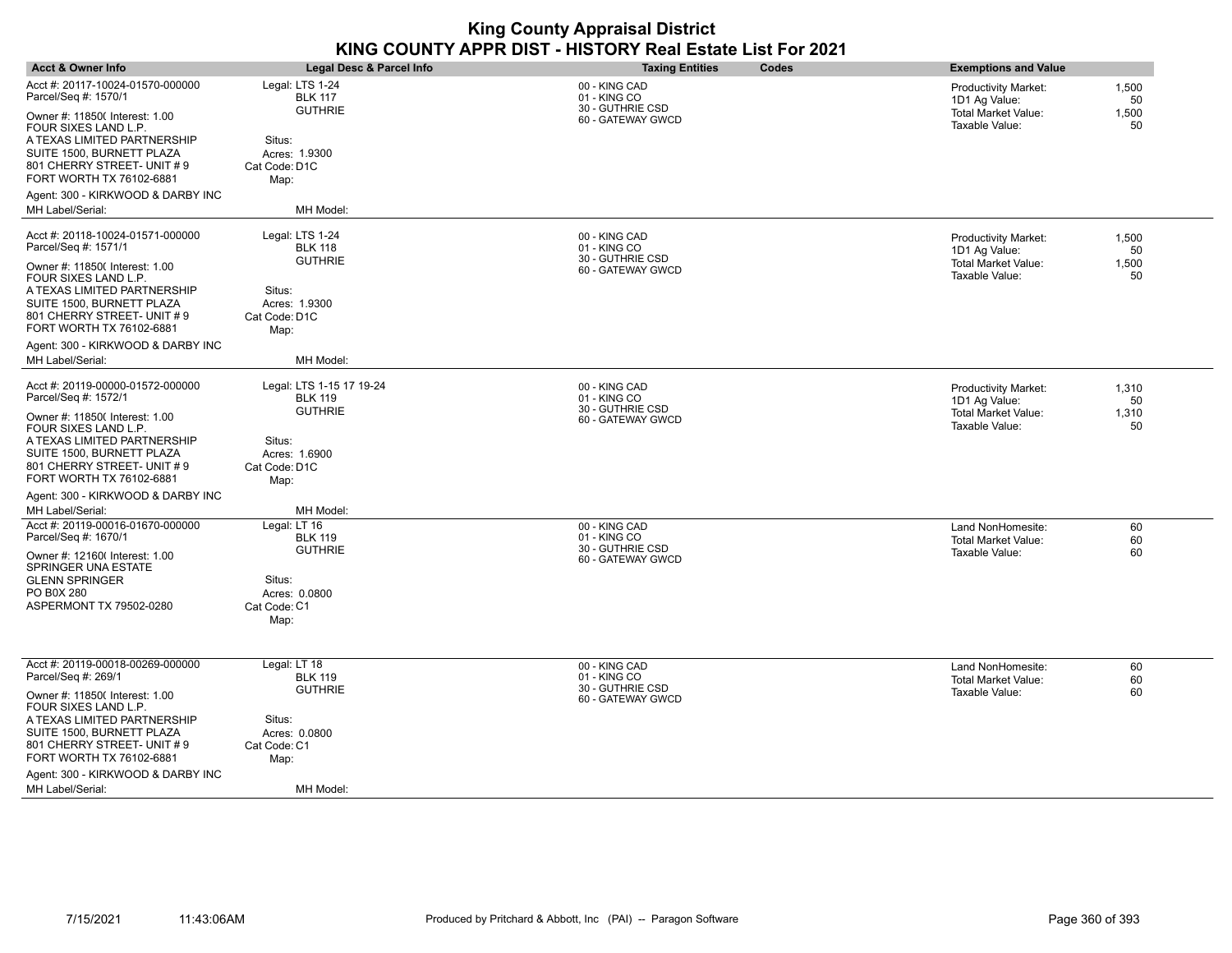| Acct & Owner Info                                                                                                                          | Legal Desc & Parcel Info                            | Codes<br><b>Taxing Entities</b>                                        |            | <b>Exemptions and Value</b>                                  |                      |
|--------------------------------------------------------------------------------------------------------------------------------------------|-----------------------------------------------------|------------------------------------------------------------------------|------------|--------------------------------------------------------------|----------------------|
| Acct #: 20120-10024-01573-000000<br>Parcel/Seq #: 1573/1<br>Owner #: 11850( Interest: 1.00                                                 | Legal: LTS 1-24<br><b>BLK 120</b><br><b>GUTHRIE</b> | 00 - KING CAD<br>01 - KING CO<br>30 - GUTHRIE CSD<br>60 - GATEWAY GWCD |            | Productivity Market:<br>1D1 Ag Value:<br>Total Market Value: | 1,500<br>50<br>1,500 |
| FOUR SIXES LAND L.P.<br>A TEXAS LIMITED PARTNERSHIP<br>SUITE 1500, BURNETT PLAZA<br>801 CHERRY STREET- UNIT #9<br>FORT WORTH TX 76102-6881 | Situs:<br>Acres: 1.9300<br>Cat Code: D1C<br>Map:    |                                                                        |            | Taxable Value:                                               | 50                   |
| Agent: 300 - KIRKWOOD & DARBY INC<br>MH Label/Serial:                                                                                      | MH Model:                                           |                                                                        |            |                                                              |                      |
| Acct #: 20121-00000-01574-000000<br>Parcel/Seq #: 1574/1                                                                                   | Legal: LTS 1-24<br><b>BLK 121</b>                   | 00 - KING CAD<br>01 - KING CO                                          |            | <b>Productivity Market:</b><br>1D1 Ag Value:                 | 1,500<br>50          |
| Owner #: 11850( Interest: 1.00<br>FOUR SIXES LAND L.P.                                                                                     | <b>GUTHRIE</b>                                      | 30 - GUTHRIE CSD<br>60 - GATEWAY GWCD                                  |            | <b>Total Market Value:</b><br>Taxable Value:                 | 1,500<br>50          |
| A TEXAS LIMITED PARTNERSHIP<br>SUITE 1500, BURNETT PLAZA<br>801 CHERRY STREET- UNIT #9<br>FORT WORTH TX 76102-6881                         | Situs:<br>Acres: 1.9300<br>Cat Code: D1C<br>Map:    |                                                                        |            |                                                              |                      |
| Agent: 300 - KIRKWOOD & DARBY INC<br>MH Label/Serial:                                                                                      | MH Model:                                           |                                                                        |            |                                                              |                      |
| Acct #: 20122-00000-00251-000000<br>Parcel/Seq #: 251/1                                                                                    | Legal: LTS 3-8 13-24<br><b>BLK 122</b>              | 00 - KING CAD<br>01 - KING CO                                          |            | <b>Productivity Market:</b><br>1D1 Ag Value:                 | 1,120<br>40          |
| Owner #: 11850( Interest: 1.00<br>FOUR SIXES LAND L.P.                                                                                     | <b>GUTHRIE</b>                                      | 30 - GUTHRIE CSD<br>60 - GATEWAY GWCD                                  |            | <b>Total Market Value:</b><br>Taxable Value:                 | 1,120<br>40          |
| A TEXAS LIMITED PARTNERSHIP<br>SUITE 1500, BURNETT PLAZA<br>801 CHERRY STREET- UNIT #9<br>FORT WORTH TX 76102-6881                         | Situs:<br>Acres: 1.4500<br>Cat Code: D1C<br>Map:    |                                                                        |            |                                                              |                      |
| Agent: 300 - KIRKWOOD & DARBY INC                                                                                                          |                                                     |                                                                        |            |                                                              |                      |
| MH Label/Serial:                                                                                                                           | MH Model:                                           |                                                                        |            |                                                              |                      |
| Acct #: 20122-00000-01983-000000<br>Parcel/Seq #: 1983/1                                                                                   | Legal: LTS 12<br><b>BLK 122</b>                     | 00 - KING CAD<br>01 - KING CO<br>30 - GUTHRIE CSD                      | **Exempt** | Land NonHomesite:<br>Total Market Value:                     | 60<br>60             |
| Owner #: 14736; Interest: 1.00<br><b>KING COUNTY</b><br><b>BOX 127</b>                                                                     | <b>GUTHRIE</b><br>Situs:                            | 60 - GATEWAY GWCD                                                      |            | Taxable Value:                                               | 0                    |
| GUTHRIE TX 79236                                                                                                                           | Acres: 0.0800<br>Cat Code: XVC<br>Map:              |                                                                        |            |                                                              |                      |
| Acct #: 20122-80012-00291-000000                                                                                                           | Legal: LTS 8-12 (UNDIVIDED INTEREST)                | 00 - KING CAD                                                          |            | Land NonHomesite:                                            | 620                  |
| Parcel/Seq #: 291/2<br>Owner #: 14760! Interest: 0.50<br><b>IVEY EMILY J</b>                                                               | <b>BLK 122</b><br><b>GUTHRIE</b>                    | 01 - KING CO<br>30 - GUTHRIE CSD<br>60 - GATEWAY GWCD                  |            | <b>Total Market Value:</b><br>Taxable Value:                 | 620<br>620           |
| PO BOX 10<br>SAN PATRICIO NM 88348                                                                                                         | Situs:<br>Acres: 0.0000                             |                                                                        |            |                                                              |                      |
|                                                                                                                                            | Cat Code: C1<br>Map:                                |                                                                        |            |                                                              |                      |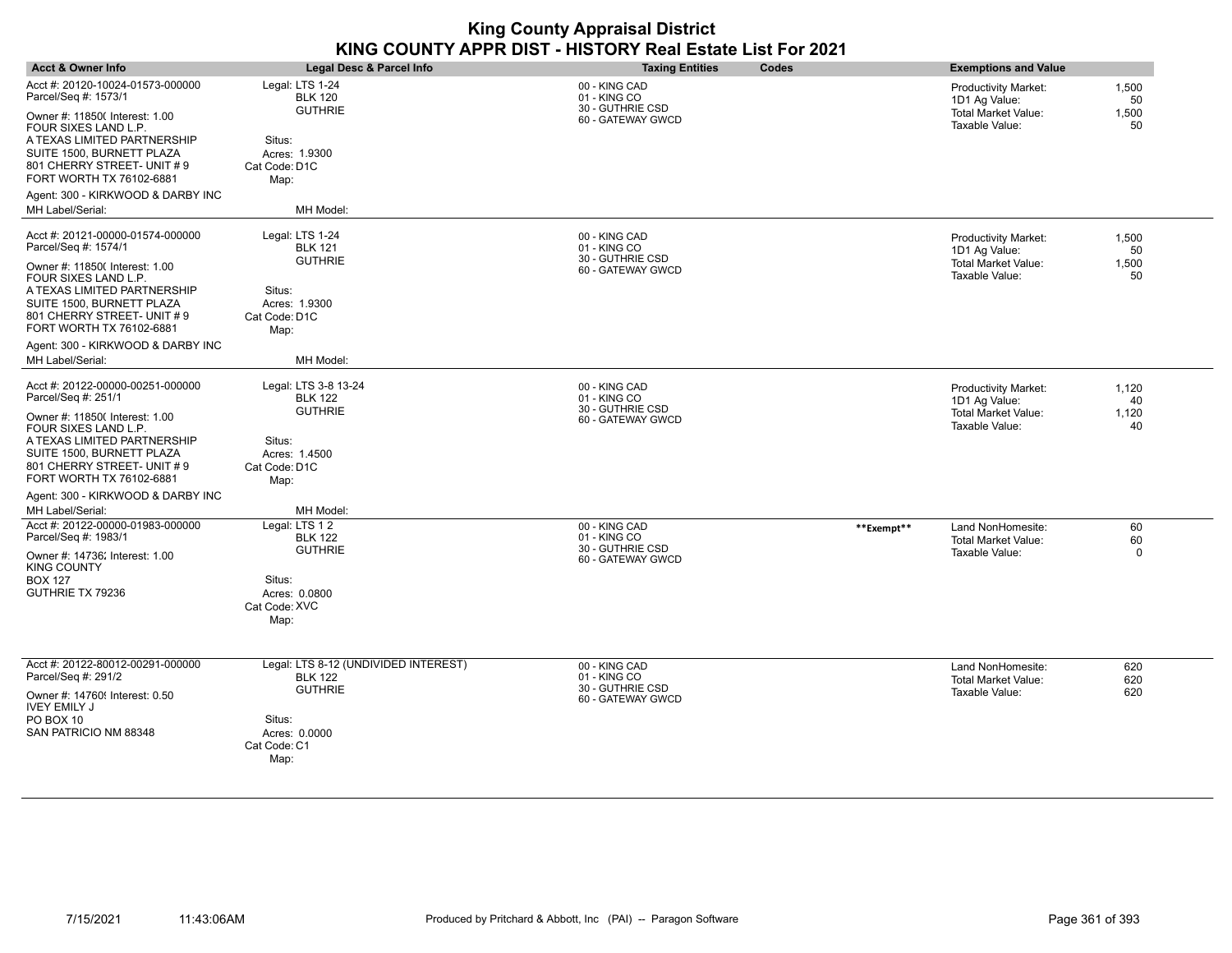| <b>King County Appraisal District</b><br>KING COUNTY APPR DIST - HISTORY Real Estate List For 2021                                                                                                                                                                                                                                                         |                                                                                                                                   |                                                                        |                                                                                                                     |
|------------------------------------------------------------------------------------------------------------------------------------------------------------------------------------------------------------------------------------------------------------------------------------------------------------------------------------------------------------|-----------------------------------------------------------------------------------------------------------------------------------|------------------------------------------------------------------------|---------------------------------------------------------------------------------------------------------------------|
| <b>Acct &amp; Owner Info</b>                                                                                                                                                                                                                                                                                                                               | <b>Legal Desc &amp; Parcel Info</b>                                                                                               | <b>Taxing Entities</b><br>Codes                                        | <b>Exemptions and Value</b>                                                                                         |
| Acct #: 20122-80012-00291-000000<br>Parcel/Seq #: 291/1<br>Owner #: 14760, Interest: 0.50<br>MEINDL AMY J<br>4556 B COUNTRY ROAD 2011<br>WALNUT SPRINGS TX 76690                                                                                                                                                                                           | Legal: LTS 8-12 (UNDIVIDED INTEREST)<br><b>BLK 122</b><br><b>GUTHRIE</b><br>Situs:<br>Acres: 0.0000<br>Cat Code: C1<br>Map:       | 00 - KING CAD<br>01 - KING CO<br>30 - GUTHRIE CSD<br>60 - GATEWAY GWCD | Land NonHomesite:<br>620<br><b>Total Market Value:</b><br>620<br>620<br>Taxable Value:                              |
| Acct #: 20123-00000-01846-000000<br>Parcel/Seq #: 1846/1<br>Owner #: 11850( Interest: 1.00<br>FOUR SIXES LAND L.P.<br>A TEXAS LIMITED PARTNERSHIP<br>SUITE 1500, BURNETT PLAZA<br>801 CHERRY STREET- UNIT #9<br>FORT WORTH TX 76102-6881<br>Agent: 300 - KIRKWOOD & DARBY INC<br>MH Label/Serial:                                                          | Legal: LTS 1-24<br><b>BLK 123</b><br><b>GUTHRIE</b><br>Situs:<br>Acres: 1.9300<br>Cat Code: D1C<br>Map:<br>MH Model:              | 00 - KING CAD<br>01 - KING CO<br>30 - GUTHRIE CSD<br>60 - GATEWAY GWCD | 1,500<br>Productivity Market:<br>1D1 Ag Value:<br>50<br><b>Total Market Value:</b><br>1,500<br>Taxable Value:<br>50 |
| Acct #: 20124-10024-01578-000000<br>Parcel/Seq #: 1578/1<br>Owner #: 11850( Interest: 1.00<br>FOUR SIXES LAND L.P.<br>A TEXAS LIMITED PARTNERSHIP<br>SUITE 1500, BURNETT PLAZA<br>801 CHERRY STREET- UNIT #9<br>FORT WORTH TX 76102-6881<br>Agent: 300 - KIRKWOOD & DARBY INC<br>MH Label/Serial:                                                          | Legal: LTS 1-24<br><b>BLK 124</b><br><b>GUTHRIE</b><br>Situs:<br>Acres: 1.9300<br>Cat Code: D1C<br>Map:<br>MH Model:              | 00 - KING CAD<br>01 - KING CO<br>30 - GUTHRIE CSD<br>60 - GATEWAY GWCD | Productivity Market:<br>1,500<br>1D1 Ag Value:<br>50<br><b>Total Market Value:</b><br>1,500<br>Taxable Value:<br>50 |
| Acct #: 20125-10024-01579-000000<br>Parcel/Seq #: 1579/1<br>Owner #: 11850( Interest: 1.00<br>FOUR SIXES LAND L.P.<br>A TEXAS LIMITED PARTNERSHIP<br>SUITE 1500. BURNETT PLAZA<br>801 CHERRY STREET- UNIT #9<br>FORT WORTH TX 76102-6881                                                                                                                   | Legal: LTS 1-24<br><b>BLK 125</b><br><b>GUTHRIE</b><br>Situs:<br>Acres: 1.9300<br>Cat Code: D1C<br>Map:                           | 00 - KING CAD<br>01 - KING CO<br>30 - GUTHRIE CSD<br>60 - GATEWAY GWCD | Productivity Market:<br>1,500<br>1D1 Ag Value:<br>50<br><b>Total Market Value:</b><br>1,500<br>Taxable Value:<br>50 |
| Agent: 300 - KIRKWOOD & DARBY INC<br>MH Label/Serial:<br>Acct #: 20126-10024-01580-000000<br>Parcel/Seq #: 1580/1<br>Owner #: 11850( Interest: 1.00<br>FOUR SIXES LAND L.P.<br>A TEXAS LIMITED PARTNERSHIP<br>SUITE 1500, BURNETT PLAZA<br>801 CHERRY STREET- UNIT #9<br>FORT WORTH TX 76102-6881<br>Agent: 300 - KIRKWOOD & DARBY INC<br>MH Label/Serial: | MH Model:<br>Legal: LTS 1-24<br><b>BLK 126</b><br><b>GUTHRIE</b><br>Situs:<br>Acres: 1.9300<br>Cat Code: D1C<br>Map:<br>MH Model: | 00 - KING CAD<br>01 - KING CO<br>30 - GUTHRIE CSD<br>60 - GATEWAY GWCD | Productivity Market:<br>1,500<br>1D1 Ag Value:<br>50<br>Total Market Value:<br>1,500<br>Taxable Value:<br>50        |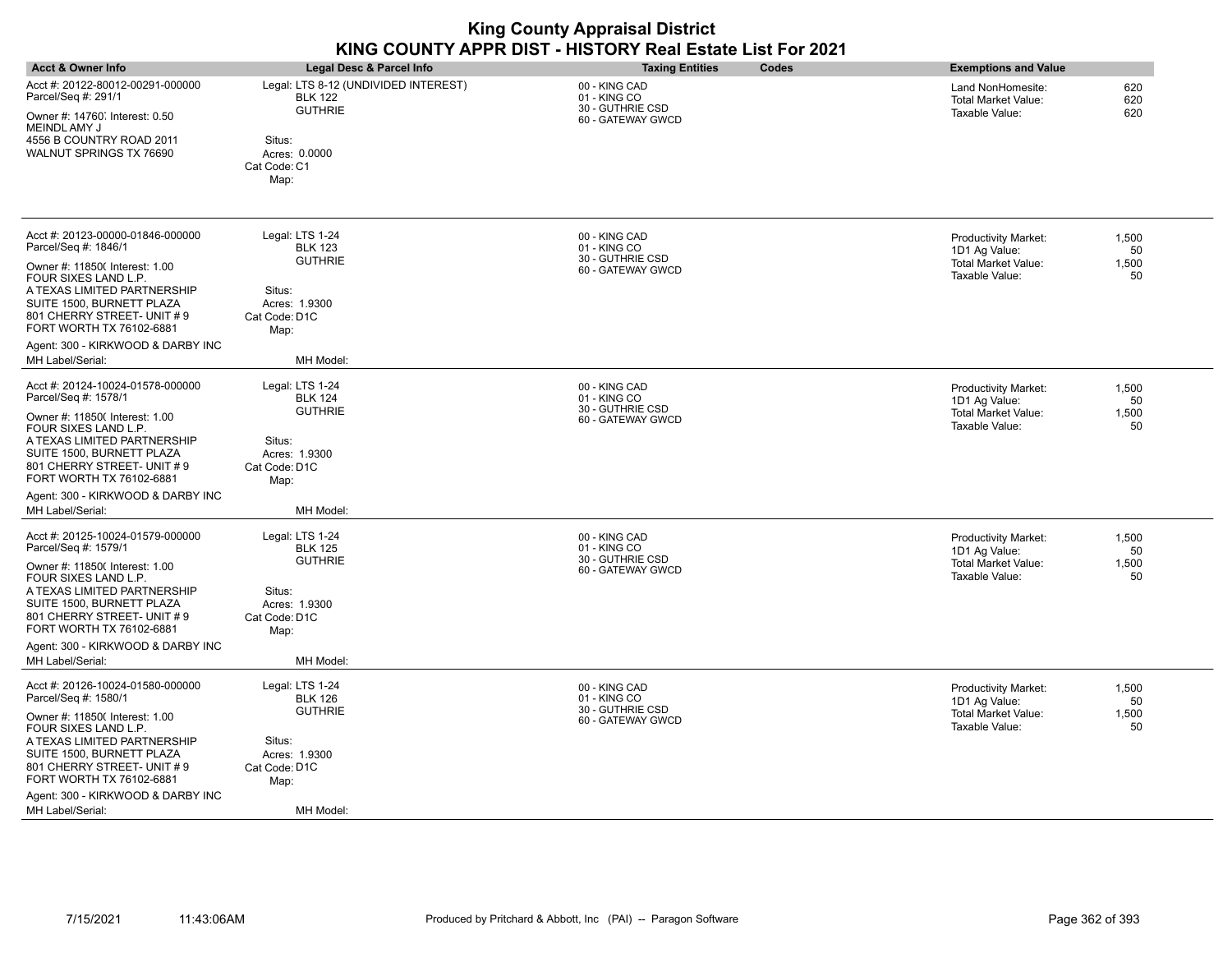| <b>King County Appraisal District</b><br>KING COUNTY APPR DIST - HISTORY Real Estate List For 2021                                                                                  |                                                                                                                                                             |                                                                        |            |                                                                                                         |                                       |
|-------------------------------------------------------------------------------------------------------------------------------------------------------------------------------------|-------------------------------------------------------------------------------------------------------------------------------------------------------------|------------------------------------------------------------------------|------------|---------------------------------------------------------------------------------------------------------|---------------------------------------|
| <b>Acct &amp; Owner Info</b>                                                                                                                                                        | <b>Legal Desc &amp; Parcel Info</b>                                                                                                                         | <b>Taxing Entities</b>                                                 | Codes      | <b>Exemptions and Value</b>                                                                             |                                       |
| Acct #: 20127-00000-02061-000000<br>Parcel/Seq #: 2061/1<br>Owner #: 14736; Interest: 1.00<br><b>KING COUNTY</b><br><b>BOX 127</b><br>GUTHRIE TX 79236                              | Legal: LTS 1-24 (SHOW/FIREBARN)<br><b>BLK 127</b><br><b>GUTHRIE</b><br>FIREBARN - 608 2ND ST<br>Situs: 606 2ND ST<br>Acres: 0.7071<br>Cat Code: XVC<br>Map: | 00 - KING CAD<br>01 - KING CO<br>30 - GUTHRIE CSD<br>60 - GATEWAY GWCD | **Exempt** | Land NonHomesite:<br>Improvement NonHomesite:<br><b>Total Market Value:</b><br>Taxable Value:           | 440<br>124,630<br>125,070<br>$\Omega$ |
| Acct #: 20128-00000-02075-000000<br>Parcel/Seq #: 2075/1<br>Owner #: 14736; Interest: 1.00<br><b>KING COUNTY</b><br><b>BOX 127</b><br>GUTHRIE TX 79236                              | Legal: LTS 1-12 (ROPING ARENA)<br><b>BLK 128</b><br><b>GUTHRIE</b><br>Situs: 400 2ND ST GUTHRIE TX 79236<br>Acres: 0.8609<br>Cat Code: XVC<br>Map:          | 00 - KING CAD<br>01 - KING CO<br>30 - GUTHRIE CSD<br>60 - GATEWAY GWCD | **Exempt** | Land NonHomesite:<br>Improvement NonHomesite:<br><b>Total Market Value:</b><br>Taxable Value:           | 500<br>8.650<br>9,150<br>0            |
| Acct #: 20129-00000-02076-000000<br>Parcel/Seq #: 2076/1<br>Owner #: 14736; Interest: 1.00<br><b>KING COUNTY</b><br><b>BOX 127</b><br>GUTHRIE TX 79236                              | Legal: LTS 1-12 (ROPING ARENA)<br><b>BLK 129</b><br><b>GUTHRIE</b><br>Situs: 400 2ND ST GUTHRIE TX 79236<br>Acres: 0.8609<br>Cat Code: XVC<br>Map:          | 00 - KING CAD<br>01 - KING CO<br>30 - GUTHRIE CSD<br>60 - GATEWAY GWCD | **Exempt** | Land NonHomesite:<br>Total Market Value:<br>Taxable Value:                                              | 500<br>500<br>$\Omega$                |
| Acct #: 20130-00000-01584-000000<br>Parcel/Seq #: 1584/1<br>Owner #: 147364 Interest: 1.00<br><b>GUTHRIE C S D</b><br><b>BOX 70</b><br>GUTHRIE TX 79236                             | Legal: LTS 1-10 13-24 (NEW GYM)<br><b>BLK 130</b><br><b>GUTHRIE</b><br><b>NEW GYM 2010</b><br>Situs:<br>Acres: 1.2568<br>Cat Code: XVS<br>Map:              | 00 - KING CAD<br>01 - KING CO<br>30 - GUTHRIE CSD<br>60 - GATEWAY GWCD | **Exempt** | Land NonHomesite:<br>Improvement NonHomesite: 2,041,020<br><b>Total Market Value:</b><br>Taxable Value: | 1.490<br>2,042,510<br>0               |
| Acct #: 20130-11012-01671-000000<br>Parcel/Seq #: 1671/1<br>Owner #: 12160( Interest: 1.00<br>SPRINGER UNA ESTATE<br><b>GLENN SPRINGER</b><br>PO B0X 280<br>ASPERMONT TX 79502-0280 | Legal: LTS 11-12<br><b>BLK 130</b><br><b>GUTHRIE</b><br>Situs:<br>Acres: 0.2342<br>Cat Code: C1<br>Map:                                                     | 00 - KING CAD<br>01 - KING CO<br>30 - GUTHRIE CSD<br>60 - GATEWAY GWCD |            | Land NonHomesite:<br><b>Total Market Value:</b><br>Taxable Value:                                       | 170<br>170<br>170                     |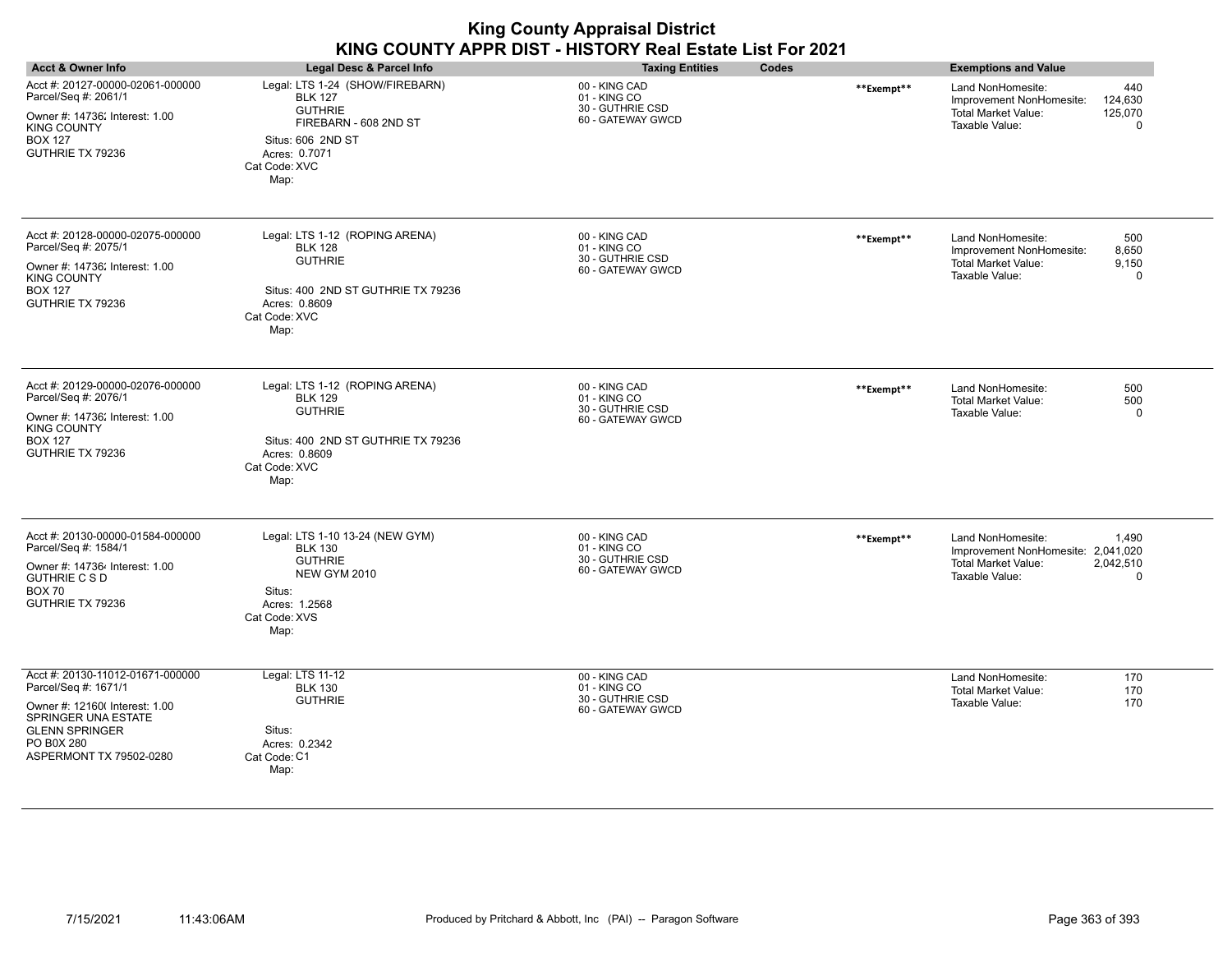|                                                                                                                                                                                                                                                                               |                                                                                                                   | <b>King County Appraisal District</b><br>KING COUNTY APPR DIST - HISTORY Real Estate List For 2021 |            |                                                                   |                           |
|-------------------------------------------------------------------------------------------------------------------------------------------------------------------------------------------------------------------------------------------------------------------------------|-------------------------------------------------------------------------------------------------------------------|----------------------------------------------------------------------------------------------------|------------|-------------------------------------------------------------------|---------------------------|
| <b>Acct &amp; Owner Info</b>                                                                                                                                                                                                                                                  | <b>Legal Desc &amp; Parcel Info</b>                                                                               | Codes<br><b>Taxing Entities</b>                                                                    |            | <b>Exemptions and Value</b>                                       |                           |
| Acct #: 20131-01006-00135-000000<br>Parcel/Seq #: 135/1<br>Owner #: 147364 Interest: 1.00<br><b>GUTHRIE C S D</b><br><b>BOX 70</b><br>GUTHRIE TX 79236                                                                                                                        | Legal: LTS 1-6<br><b>BLK 131</b><br><b>GUTHRIE</b><br>Situs:<br>Acres: 0.4821<br>Cat Code: XVS<br>Map:            | 00 - KING CAD<br>01 - KING CO<br>30 - GUTHRIE CSD<br>60 - GATEWAY GWCD                             | **Exempt** | Land NonHomesite:<br><b>Total Market Value:</b><br>Taxable Value: | 600<br>600<br>$\Omega$    |
| Acct #: 20131-70024-01585-000000<br>Parcel/Seq #: 1585/1<br>Owner #: 147364 Interest: 1.00<br><b>GUTHRIE C S D</b><br><b>BOX 70</b><br>GUTHRIE TX 79236                                                                                                                       | Legal: LTS 7-24<br><b>BLK 131</b><br><b>GUTHRIE</b><br>Situs:<br>Acres: 0.9481<br>Cat Code: XVS<br>Map:           | 00 - KING CAD<br>01 - KING CO<br>30 - GUTHRIE CSD<br>60 - GATEWAY GWCD                             | **Exempt** | Land NonHomesite:<br><b>Total Market Value:</b><br>Taxable Value: | 890<br>890<br>$\mathbf 0$ |
| Acct #: 20132-00000-01586-000000<br>Parcel/Seq #: 1586/1<br>Owner #: 11850( Interest: 1.00<br>FOUR SIXES LAND L.P.<br>A TEXAS LIMITED PARTNERSHIP<br>SUITE 1500. BURNETT PLAZA<br>801 CHERRY STREET- UNIT #9<br>FORT WORTH TX 76102-6881<br>Agent: 300 - KIRKWOOD & DARBY INC | Legal: LTS 1-9 12 13 15-24<br><b>BLK 132</b><br><b>GUTHRIE</b><br>Situs:<br>Acres: 1.0686<br>Cat Code: C1<br>Map: | 00 - KING CAD<br>01 - KING CO<br>30 - GUTHRIE CSD<br>60 - GATEWAY GWCD                             |            | Land NonHomesite:<br><b>Total Market Value:</b><br>Taxable Value: | 1,000<br>1,000<br>1,000   |
| MH Label/Serial:                                                                                                                                                                                                                                                              | MH Model:                                                                                                         |                                                                                                    |            |                                                                   |                           |
| Acct #: 20132-00010-00722-000000<br>Parcel/Seq #: 722/1<br>Owner #: 11850( Interest: 1.00<br>FOUR SIXES LAND L.P.<br>A TEXAS LIMITED PARTNERSHIP<br>SUITE 1500, BURNETT PLAZA<br>801 CHERRY STREET- UNIT #9<br>FORT WORTH TX 76102-6881                                       | Legal: LT 10<br><b>BLK 132</b><br><b>GUTHRIE</b><br>Situs:<br>Acres: 0.2652<br>Cat Code: C1<br>Map:               | 00 - KING CAD<br>01 - KING CO<br>30 - GUTHRIE CSD<br>60 - GATEWAY GWCD                             |            | Land NonHomesite:<br>Total Market Value:<br>Taxable Value:        | 80<br>80<br>80            |
| Agent: 300 - KIRKWOOD & DARBY INC                                                                                                                                                                                                                                             |                                                                                                                   |                                                                                                    |            |                                                                   |                           |
| MH Label/Serial:                                                                                                                                                                                                                                                              | MH Model:                                                                                                         |                                                                                                    |            |                                                                   |                           |
| Acct #: 20132-00011-00271-000000<br>Parcel/Seq #: 271/1<br>Owner #: 11850( Interest: 1.00<br>FOUR SIXES LAND L.P.<br>A TEXAS LIMITED PARTNERSHIP<br>SUITE 1500, BURNETT PLAZA<br>801 CHERRY STREET- UNIT #9<br>FORT WORTH TX 76102-6881                                       | Legal: LT 11<br><b>BLK 132</b><br><b>GUTHRIE</b><br>Situs:<br>Acres: 0.0803<br>Cat Code: C1<br>Map:               | 00 - KING CAD<br>01 - KING CO<br>30 - GUTHRIE CSD<br>60 - GATEWAY GWCD                             |            | Land NonHomesite:<br>Total Market Value:<br>Taxable Value:        | 100<br>100<br>100         |
| Agent: 300 - KIRKWOOD & DARBY INC<br>MH Label/Serial:                                                                                                                                                                                                                         | MH Model:                                                                                                         |                                                                                                    |            |                                                                   |                           |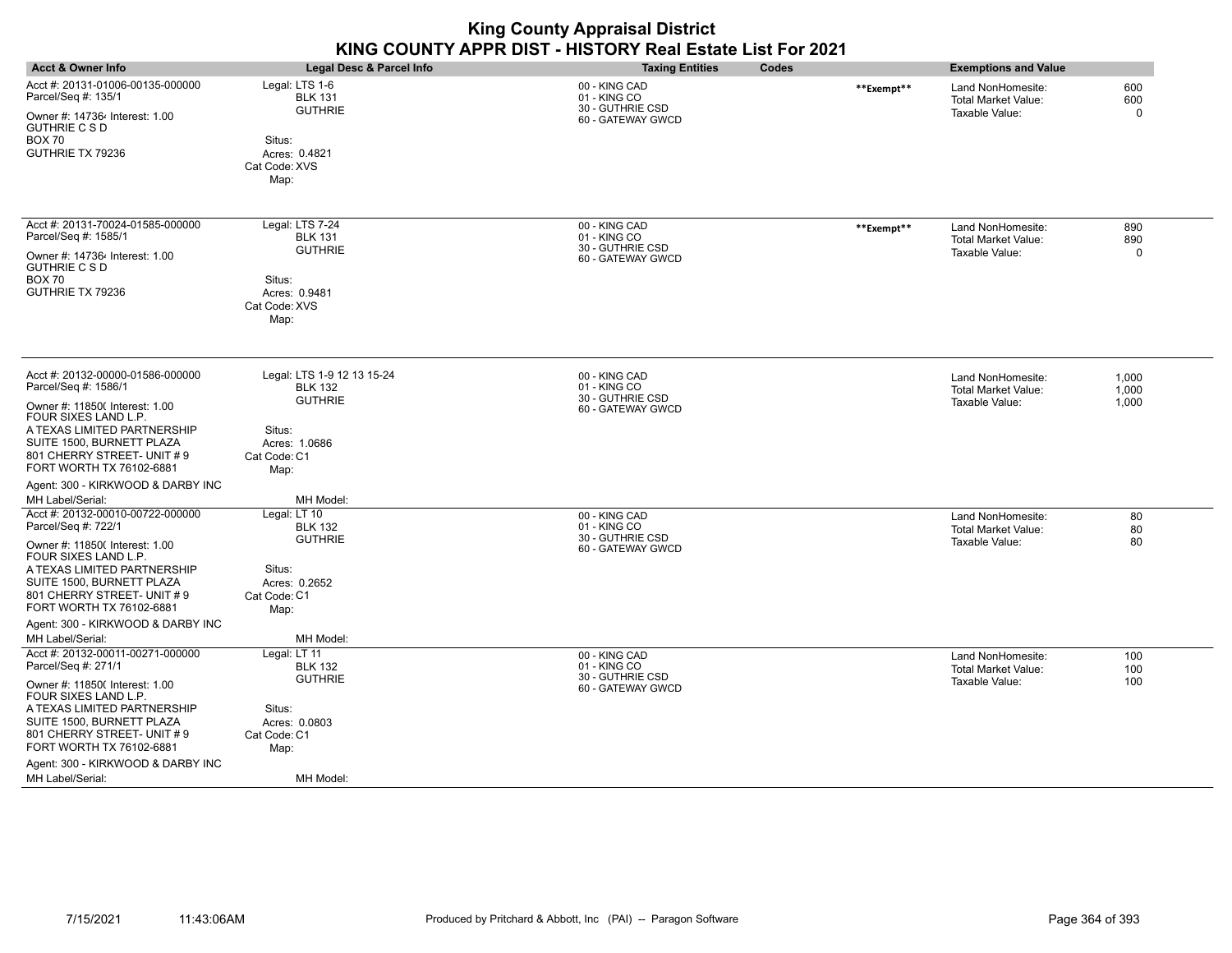|                                                                                                                                                                                     |                                                                                                                                                                                     | <b>King County Appraisal District</b><br>KING COUNTY APPR DIST - HISTORY Real Estate List For 2021 |                 |                                                                                                         |                                           |
|-------------------------------------------------------------------------------------------------------------------------------------------------------------------------------------|-------------------------------------------------------------------------------------------------------------------------------------------------------------------------------------|----------------------------------------------------------------------------------------------------|-----------------|---------------------------------------------------------------------------------------------------------|-------------------------------------------|
| <b>Acct &amp; Owner Info</b>                                                                                                                                                        | <b>Legal Desc &amp; Parcel Info</b>                                                                                                                                                 | <b>Taxing Entities</b>                                                                             | Codes           | <b>Exemptions and Value</b>                                                                             |                                           |
| Acct #: 20132-00014-01672-000000<br>Parcel/Seq #: 1672/1<br>Owner #: 12160( Interest: 1.00<br>SPRINGER UNA ESTATE<br><b>GLENN SPRINGER</b><br>PO B0X 280<br>ASPERMONT TX 79502-0280 | Legal: LT 14<br><b>BLK 132</b><br><b>GUTHRIE</b><br>Situs:<br>Acres: 0.2652<br>Cat Code: C1<br>Map:                                                                                 | 00 - KING CAD<br>01 - KING CO<br>30 - GUTHRIE CSD<br>60 - GATEWAY GWCD                             |                 | Land NonHomesite:<br><b>Total Market Value:</b><br>Taxable Value:                                       | 80<br>80<br>80                            |
| Acct #: 20133-00000-02309-000000<br>Parcel/Seq #: 2309/1<br>Owner #: 14720{ Interest: 1.00<br><b>CRISWELL RICKEY</b><br><b>BOX 84</b><br>GUTHRIE TX 79236                           | Legal: HOMESTEAD ON LTS 1-6 & 19-24<br><b>BLK 133</b><br><b>GUTHRIE</b><br>2001 DOUBLE-WIDE (LANCER)<br>Situs: 305 W 14TH GUTHRIE TX 79236<br>Acres: 0.9642<br>Cat Code: A2<br>Map: | 00 - KING CAD<br>01 - KING CO<br>30 - GUTHRIE CSD<br>60 - GATEWAY GWCD                             | ** Homestead ** | Land Homesite:<br>Improvement Homesite:<br><b>Total Market Value:</b><br>Taxable Value:                 | 600<br>50,690<br>51,290<br>51,290         |
| Acct #: 20133-10024-00136-000000<br>Parcel/Seq #: 136/1<br>Owner #: 14720! Interest: 1.00<br><b>CRISWELL RICKEY</b><br><b>BOX 84</b><br>GUTHRIE TX 79236                            | Legal: LTS 7-18<br><b>BLK 133</b><br><b>GUTHRIE</b><br>Situs:<br>Acres: 0.9642<br>Cat Code: C1<br>Map:                                                                              | 00 - KING CAD<br>01 - KING CO<br>30 - GUTHRIE CSD<br>60 - GATEWAY GWCD                             |                 | Land NonHomesite:<br><b>Total Market Value:</b><br>Taxable Value:                                       | 600<br>600<br>600                         |
| Acct #: 20134-10024-01587-000000<br>Parcel/Seq #: 1587/1<br>Owner #: 14720! Interest: 1.00<br><b>CRISWELL RICKEY</b><br><b>BOX 84</b><br>GUTHRIE TX 79236                           | Legal: LTS 1-24<br><b>BLK 134</b><br><b>GUTHRIE</b><br>Situs:<br>Acres: 1.1892<br>Cat Code: C1<br>Map:                                                                              | 00 - KING CAD<br>01 - KING CO<br>30 - GUTHRIE CSD<br>60 - GATEWAY GWCD                             |                 | Land NonHomesite:<br><b>Total Market Value:</b><br>Taxable Value:                                       | 1.110<br>1,110<br>1,110                   |
| Acct #: 20135-10024-00288-000001<br>Parcel/Seq #: 288/1<br>Owner #: 49100 Interest: 1.00<br><b>GREEN JIMMY H</b><br><b>BOX 25</b><br>GUTHRIE TX 79236-0025                          | Legal: HOMESTEAD ON LTS 1-24<br><b>BLK 135</b><br><b>GUTHRIE</b><br>Situs: 1451 S BAKER GUTHRIE TX 79236<br>Acres: 1.5840<br>Cat Code: A1<br>Map:                                   | 00 - KING CAD<br>01 - KING CO<br>30 - GUTHRIE CSD<br>60 - GATEWAY GWCD                             | ** Homestead ** | Land Homesite:<br>Improvement Homesite:<br>Total Market Value:<br>Homestead Cap Loss:<br>Taxable Value: | 2,400<br>11,500<br>13,900<br>80<br>13,820 |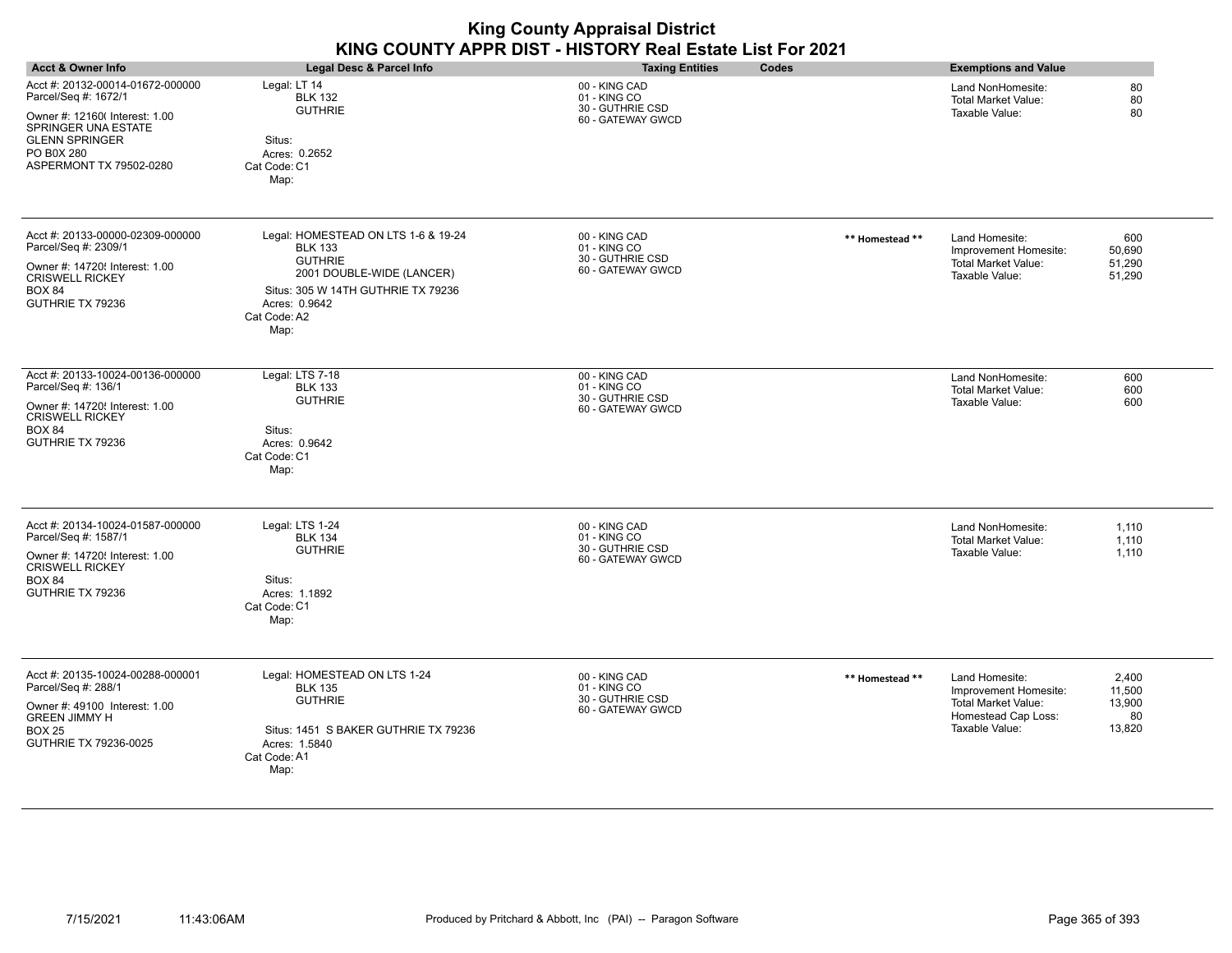| <b>Acct &amp; Owner Info</b>                                                                                                                                        | <b>Legal Desc &amp; Parcel Info</b>                                                                                                     | <b>Taxing Entities</b>                                                 | <b>Codes</b>    | <b>Exemptions and Value</b>                                                                  |                                     |
|---------------------------------------------------------------------------------------------------------------------------------------------------------------------|-----------------------------------------------------------------------------------------------------------------------------------------|------------------------------------------------------------------------|-----------------|----------------------------------------------------------------------------------------------|-------------------------------------|
| Acct #: 20136-10012-00121-000000<br>Parcel/Seq #: 121/1<br>Owner #: 25000 Interest: 1.00<br>COPPEDGE A B<br><b>JIMMY GREEN</b><br><b>BOX 25</b><br>GUTHRIE TX 79236 | Legal: LTS 1-12<br><b>BLK 136</b><br><b>GUTHRIE</b><br>Situs: 1456 S BAKER ST GUTHRIE TX 79236<br>Acres: 0.8264<br>Cat Code: A1<br>Map: | 00 - KING CAD<br>01 - KING CO<br>30 - GUTHRIE CSD<br>60 - GATEWAY GWCD |                 | Land NonHomesite:<br>Improvement Homesite:<br><b>Total Market Value:</b><br>Taxable Value:   | 1,200<br>2,370<br>3,570<br>3,570    |
| Acct #: 20137-70809-00519-000000<br>Parcel/Seq #: 519/1<br>Owner #: 67600 Interest: 1.00<br>HURT JAY REX AND SHIRLEY<br><b>BOX 93</b><br>GUTHRIE TX 79236-0093      | Legal: LTS 1-12<br><b>BLK 137</b><br><b>GUTHRIE</b><br>Situs: 1488 ARNETT GUTHRIE TX 79236<br>Acres: 0.9685<br>Cat Code: A1<br>Map:     | 00 - KING CAD<br>01 - KING CO<br>30 - GUTHRIE CSD<br>60 - GATEWAY GWCD | ** Homestead ** | Land Homesite:<br>Improvement Homesite:<br><b>Total Market Value:</b><br>Taxable Value:      | 1,010<br>43,230<br>44,240<br>44,240 |
| Acct #: 20138-10024-00137-000000<br>Parcel/Seq #: 137/1<br>Owner #: 67600 Interest: 1.00<br>HURT JAY REX AND SHIRLEY<br><b>BOX 93</b><br>GUTHRIE TX 79236-0093      | Legal: LTS 1-24<br><b>BLK 138</b><br><b>GUTHRIE</b><br>Situs:<br>Acres: 0.9642<br>Cat Code: D1C<br>Map:                                 | 00 - KING CAD<br>01 - KING CO<br>30 - GUTHRIE CSD<br>60 - GATEWAY GWCD |                 | <b>Productivity Market:</b><br>1D1 Ag Value:<br><b>Total Market Value:</b><br>Taxable Value: | 750<br>30<br>750<br>30              |
| Acct #: 20139-10024-00138-000000<br>Parcel/Seq #: 138/1<br>Owner #: 67600 Interest: 1.00<br>HURT JAY REX AND SHIRLEY<br><b>BOX 93</b><br>GUTHRIE TX 79236-0093      | Legal: LTS 1-24<br><b>BLK 139</b><br><b>GUTHRIE</b><br>Situs:<br>Acres: 1.9300<br>Cat Code: D1C<br>Map:                                 | 00 - KING CAD<br>01 - KING CO<br>30 - GUTHRIE CSD<br>60 - GATEWAY GWCD |                 | Productivity Market:<br>1D1 Ag Value:<br><b>Total Market Value:</b><br>Taxable Value:        | 1,500<br>50<br>1,500<br>50          |
| Acct #: 20140-10024-00139-000000<br>Parcel/Seq #: 139/1<br>Owner #: 67600 Interest: 1.00<br>HURT JAY REX AND SHIRLEY<br><b>BOX 93</b><br>GUTHRIE TX 79236-0093      | Legal: LTS 1-24<br><b>BLK 140</b><br><b>GUTHRIE</b><br>Situs:<br>Acres: 1.9300<br>Cat Code: D1C<br>Map:                                 | 00 - KING CAD<br>01 - KING CO<br>30 - GUTHRIE CSD<br>60 - GATEWAY GWCD |                 | <b>Productivity Market:</b><br>1D1 Ag Value:<br><b>Total Market Value:</b><br>Taxable Value: | 1,500<br>50<br>1,500<br>50          |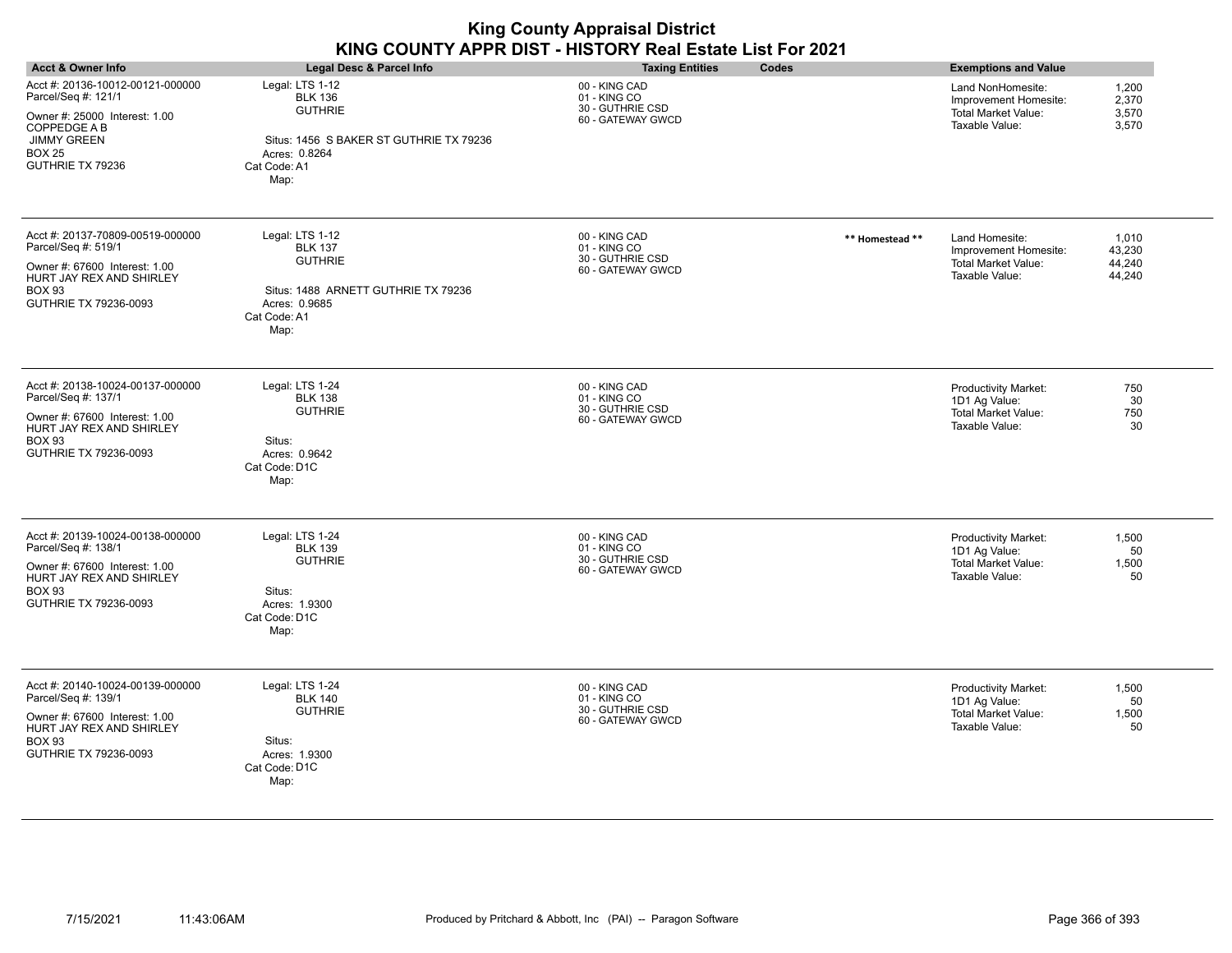| <b>King County Appraisal District</b><br>KING COUNTY APPR DIST - HISTORY Real Estate List For 2021                                                                                                                                                                                                |                                                                                                                             |                                                                        |                                                                                                                     |
|---------------------------------------------------------------------------------------------------------------------------------------------------------------------------------------------------------------------------------------------------------------------------------------------------|-----------------------------------------------------------------------------------------------------------------------------|------------------------------------------------------------------------|---------------------------------------------------------------------------------------------------------------------|
| <b>Acct &amp; Owner Info</b>                                                                                                                                                                                                                                                                      | <b>Legal Desc &amp; Parcel Info</b>                                                                                         | <b>Taxing Entities</b><br>Codes                                        | <b>Exemptions and Value</b>                                                                                         |
| Acct #: 20141-00000-00272-000000<br>Parcel/Seq #: 272/1<br>Owner #: 47600 Interest: 1.00<br><b>GRAVES MARY E EST</b><br><b>UNKNOWN</b><br><b>UNKNOWN</b>                                                                                                                                          | Legal: LTS 10 16 19<br><b>BLK 141</b><br><b>GUTHRIE</b><br>Situs:<br>Acres: 0.2400<br>Cat Code: D1C<br>Map:                 | 00 - KING CAD<br>01 - KING CO<br>30 - GUTHRIE CSD<br>60 - GATEWAY GWCD | <b>Productivity Market:</b><br>190<br>1D1 Ag Value:<br>10<br>Total Market Value:<br>190<br>Taxable Value:<br>10     |
| Acct #: 20141-00000-01588-000000<br>Parcel/Seq #: 1588/1<br>Owner #: 14720! Interest: 1.00<br><b>CRISWELL RICKEY</b><br><b>BOX 84</b><br>GUTHRIE TX 79236                                                                                                                                         | Legal: LTS 1-3 5-9 11-15 17-18 20-24<br><b>BLK 141</b><br><b>GUTHRIE</b><br>Situs:<br>Acres: 1.6900<br>Cat Code: C1<br>Map: | 00 - KING CAD<br>01 - KING CO<br>30 - GUTHRIE CSD<br>60 - GATEWAY GWCD | 1,310<br>Land NonHomesite:<br>Total Market Value:<br>1,310<br>Taxable Value:<br>1,310                               |
| Acct #: 20141-00004-01090-000000<br>Parcel/Seq #: 1090/1<br>Owner #: 11850( Interest: 1.00<br>FOUR SIXES LAND L.P.<br>A TEXAS LIMITED PARTNERSHIP<br>SUITE 1500, BURNETT PLAZA<br>801 CHERRY STREET- UNIT #9<br>FORT WORTH TX 76102-6881<br>Agent: 300 - KIRKWOOD & DARBY INC<br>MH Label/Serial: | Legal: LT 4<br><b>BLK 141</b><br><b>GUTHRIE</b><br>Situs:<br>Acres: 0.0800<br>Cat Code: C1<br>Map:<br>MH Model:             | 00 - KING CAD<br>01 - KING CO<br>30 - GUTHRIE CSD<br>60 - GATEWAY GWCD | 60<br>Land NonHomesite:<br>60<br>Total Market Value:<br>Taxable Value:<br>60                                        |
| Acct #: 20142-10024-00386-000000<br>Parcel/Seq #: 386/1<br>Owner #: 11850( Interest: 1.00<br>FOUR SIXES LAND L.P.<br>A TEXAS LIMITED PARTNERSHIP<br>SUITE 1500, BURNETT PLAZA<br>801 CHERRY STREET- UNIT #9<br>FORT WORTH TX 76102-6881<br>Agent: 300 - KIRKWOOD & DARBY INC<br>MH Label/Serial:  | Legal: LTS 1-24<br><b>BLK 142</b><br><b>GUTHRIE</b><br>Situs:<br>Acres: 1.9300<br>Cat Code: D1C<br>Map:<br>MH Model:        | 00 - KING CAD<br>01 - KING CO<br>30 - GUTHRIE CSD<br>60 - GATEWAY GWCD | Productivity Market:<br>1,500<br>1D1 Ag Value:<br>50<br><b>Total Market Value:</b><br>1,500<br>Taxable Value:<br>50 |
| Acct #: 20143-10024-00723-000000<br>Parcel/Seq #: 723/1<br>Owner #: 11850( Interest: 1.00<br>FOUR SIXES LAND L.P.<br>A TEXAS LIMITED PARTNERSHIP<br>SUITE 1500, BURNETT PLAZA<br>801 CHERRY STREET- UNIT #9<br>FORT WORTH TX 76102-6881<br>Agent: 300 - KIRKWOOD & DARBY INC<br>MH Label/Serial:  | Legal: LTS 1-24<br><b>BLK 143</b><br><b>GUTHRIE</b><br>Situs:<br>Acres: 1.9300<br>Cat Code: C1<br>Map:<br>MH Model:         | 00 - KING CAD<br>01 - KING CO<br>30 - GUTHRIE CSD<br>60 - GATEWAY GWCD | 1,500<br>Land NonHomesite:<br>1,500<br><b>Total Market Value:</b><br>Taxable Value:<br>1,500                        |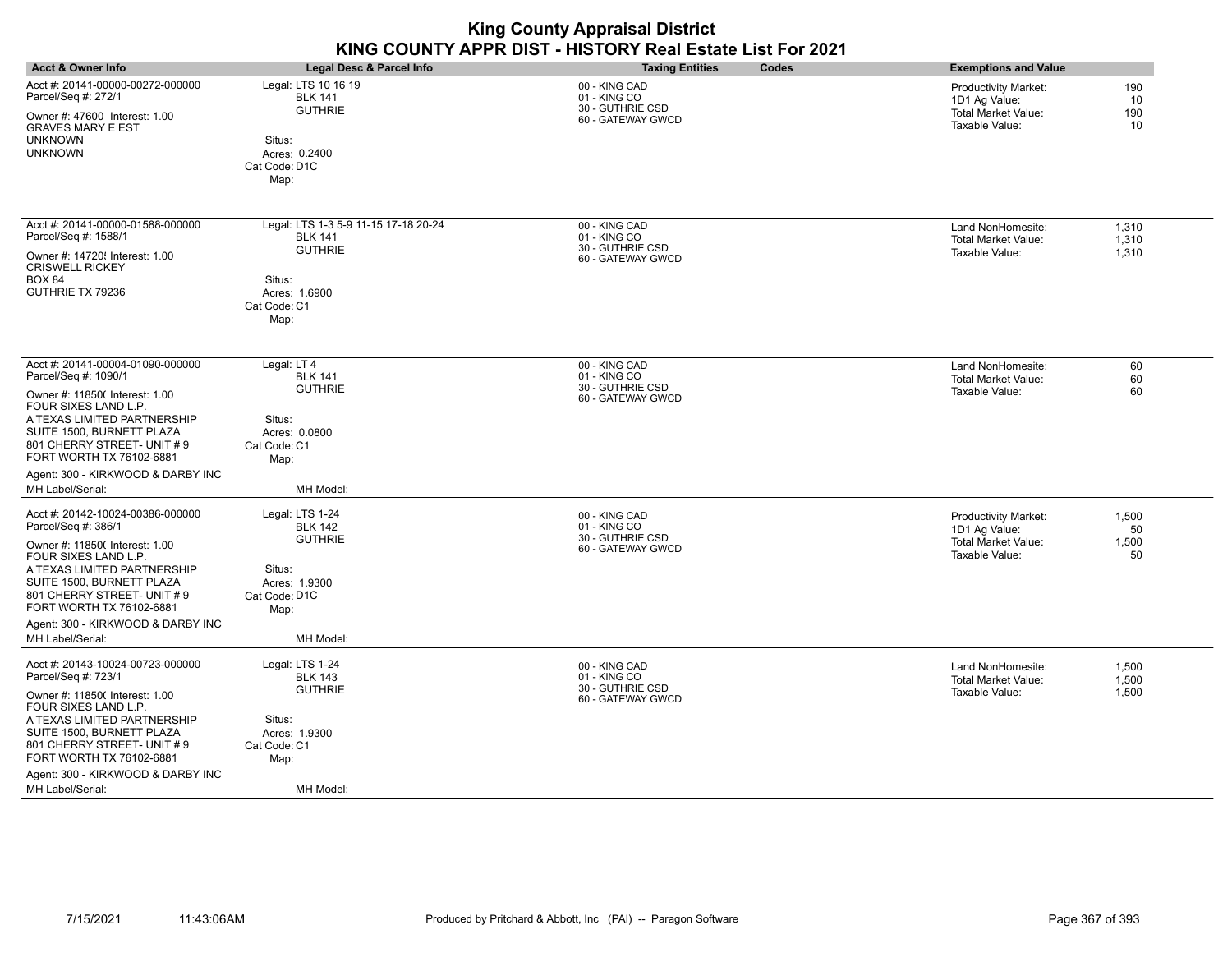| <b>Acct &amp; Owner Info</b>                                                                                                                                                                                                                                                                             | <b>Legal Desc &amp; Parcel Info</b>                                                                                  | Codes<br><b>Taxing Entities</b>                                        | <b>Exemptions and Value</b>                                                                                                |
|----------------------------------------------------------------------------------------------------------------------------------------------------------------------------------------------------------------------------------------------------------------------------------------------------------|----------------------------------------------------------------------------------------------------------------------|------------------------------------------------------------------------|----------------------------------------------------------------------------------------------------------------------------|
| Acct #: 20144-00000-01589-000000<br>Parcel/Seq #: 1589/1<br>Owner #: 11850( Interest: 1.00<br>FOUR SIXES LAND L.P.<br>A TEXAS LIMITED PARTNERSHIP<br>SUITE 1500, BURNETT PLAZA<br>801 CHERRY STREET- UNIT # 9<br>FORT WORTH TX 76102-6881                                                                | Legal: LTS 1-24<br><b>BLK 144</b><br><b>GUTHRIE</b><br>Situs:<br>Acres: 1.9300<br>Cat Code: D1C<br>Map:              | 00 - KING CAD<br>01 - KING CO<br>30 - GUTHRIE CSD<br>60 - GATEWAY GWCD | <b>Productivity Market:</b><br>1,500<br>1D1 Ag Value:<br>50<br>Total Market Value:<br>1,500<br>Taxable Value:<br>50        |
| Agent: 300 - KIRKWOOD & DARBY INC<br>MH Label/Serial:                                                                                                                                                                                                                                                    | MH Model:                                                                                                            |                                                                        |                                                                                                                            |
| Acct #: 20144-00019-01091-000000<br>Parcel/Seq #: 1091/1<br>Owner #: 11560( Interest: 1.00<br>SMILEY HATTIE EST<br><b>DEBRA HOHLE</b><br>3513 CRESTDALE DRIVE<br>CORPUS CHRISTI TX 78415                                                                                                                 | Legal: LT 19<br><b>BLK 144</b><br><b>GUTHRIE</b><br>Situs:<br>Acres: 0.0800<br>Cat Code: C1<br>Map:                  | 00 - KING CAD<br>01 - KING CO<br>30 - GUTHRIE CSD<br>60 - GATEWAY GWCD | 60<br>Land NonHomesite:<br>Total Market Value:<br>60<br>Taxable Value:<br>60                                               |
| Acct #: 20145-00001-00253-000000<br>Parcel/Seq #: 253/1<br>Owner #: 11850( Interest: 1.00<br>FOUR SIXES LAND L.P.<br>A TEXAS LIMITED PARTNERSHIP<br>SUITE 1500, BURNETT PLAZA<br>801 CHERRY STREET- UNIT # 9<br>FORT WORTH TX 76102-6881<br>Agent: 300 - KIRKWOOD & DARBY INC<br><b>MH Label/Serial:</b> | Legal: LTS 1-24<br><b>BLK 145</b><br><b>GUTHRIE</b><br>Situs:<br>Acres: 1.9300<br>Cat Code: C1<br>Map:<br>MH Model:  | 00 - KING CAD<br>01 - KING CO<br>30 - GUTHRIE CSD<br>60 - GATEWAY GWCD | Land NonHomesite:<br>1,500<br>1,500<br>Total Market Value:<br>Taxable Value:<br>1,500                                      |
| Acct #: 20146-10024-01818-000000<br>Parcel/Seq #: 1818/1<br>Owner #: 11850( Interest: 1.00<br>FOUR SIXES LAND L.P.<br>A TEXAS LIMITED PARTNERSHIP<br>SUITE 1500, BURNETT PLAZA<br>801 CHERRY STREET- UNIT # 9<br>FORT WORTH TX 76102-6881<br>Agent: 300 - KIRKWOOD & DARBY INC<br>MH Label/Serial:       | Legal: LTS 1-24<br><b>BLK 146</b><br><b>GUTHRIE</b><br>Situs:<br>Acres: 1.9300<br>Cat Code: D1C<br>Map:<br>MH Model: | 00 - KING CAD<br>01 - KING CO<br>30 - GUTHRIE CSD<br>60 - GATEWAY GWCD | 1,500<br><b>Productivity Market:</b><br>1D1 Ag Value:<br>50<br><b>Total Market Value:</b><br>1,500<br>Taxable Value:<br>50 |
| Acct #: 20147-10016-00301-000000<br>Parcel/Seq #: 301/1<br>Owner #: 51100 Interest: 1.00<br>HALSEY JOHN W JR<br>2342 78TH ST UNIT 1<br>LUBBOCK TX 79423                                                                                                                                                  | Legal: LTS 10-16<br><b>BLK 147</b><br><b>GUTHRIE</b><br>Situs:<br>Acres: 0.5600<br>Cat Code: D1C<br>Map:             | 00 - KING CAD<br>01 - KING CO<br>30 - GUTHRIE CSD<br>60 - GATEWAY GWCD | <b>Productivity Market:</b><br>430<br>20<br>1D1 Ag Value:<br><b>Total Market Value:</b><br>430<br>Taxable Value:<br>20     |

÷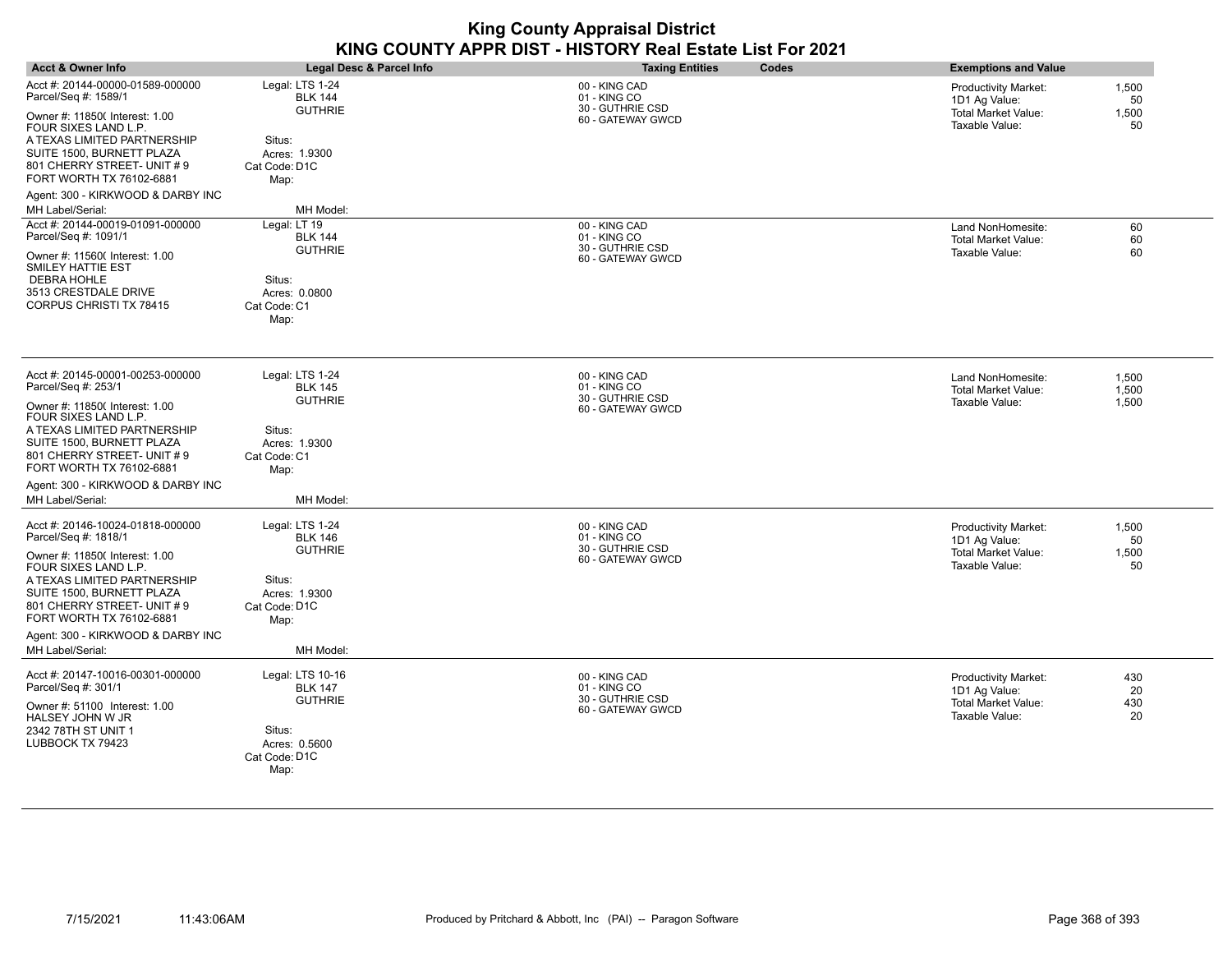| Legal Desc & Parcel Info                                                                                | <b>Taxing Entities</b>                                                 | Codes | <b>Exemptions and Value</b>                                                                  |                            |
|---------------------------------------------------------------------------------------------------------|------------------------------------------------------------------------|-------|----------------------------------------------------------------------------------------------|----------------------------|
| Legal: LTS 1-24<br><b>BLK 147</b><br><b>GUTHRIE</b><br>Situs:<br>Acres: 1.3700<br>Cat Code: D1C<br>Map: | 00 - KING CAD<br>01 - KING CO<br>30 - GUTHRIE CSD<br>60 - GATEWAY GWCD |       | <b>Productivity Market:</b><br>1D1 Ag Value:<br>Total Market Value:<br>Taxable Value:        | 1,060<br>40<br>1,060<br>40 |
| MH Model:                                                                                               |                                                                        |       |                                                                                              |                            |
| Legal: LTS 1-24<br><b>BLK 148</b><br><b>GUTHRIE</b><br>Situs:<br>Acres: 1.9300<br>Cat Code: D1C<br>Map: | 00 - KING CAD<br>01 - KING CO<br>30 - GUTHRIE CSD<br>60 - GATEWAY GWCD |       | <b>Productivity Market:</b><br>1D1 Ag Value:<br><b>Total Market Value:</b><br>Taxable Value: | 1,500<br>50<br>1,500<br>50 |
| MH Model:                                                                                               |                                                                        |       |                                                                                              |                            |
| Legal: LT 12<br><b>BLK 149</b><br><b>GUTHRIE</b><br>Situs:<br>Acres: 0.0700<br>Cat Code: C1<br>Map:     | 00 - KING CAD<br>01 - KING CO<br>30 - GUTHRIE CSD<br>60 - GATEWAY GWCD |       | Land NonHomesite:<br>Total Market Value:<br>Taxable Value:                                   | 50<br>50<br>50             |
| Legal: LTS 1-24<br><b>BLK 149</b><br><b>GUTHRIE</b><br>Situs:<br>Acres: 1.9200<br>Cat Code: D1C<br>Map: | 00 - KING CAD<br>01 - KING CO<br>30 - GUTHRIE CSD<br>60 - GATEWAY GWCD |       | <b>Productivity Market:</b><br>1D1 Ag Value:<br><b>Total Market Value:</b><br>Taxable Value: | 1,490<br>50<br>1,490<br>50 |
|                                                                                                         |                                                                        |       |                                                                                              |                            |
| Legal: LT 1<br><b>BLK 150</b><br><b>GUTHRIE</b><br>Situs:<br>Acres: 0.0700                              | 00 - KING CAD<br>01 - KING CO<br>30 - GUTHRIE CSD<br>60 - GATEWAY GWCD |       | Land NonHomesite:<br>Total Market Value:<br>Taxable Value:                                   | 50<br>50<br>50             |
|                                                                                                         | MH Model:                                                              |       | Cat Code: C1                                                                                 |                            |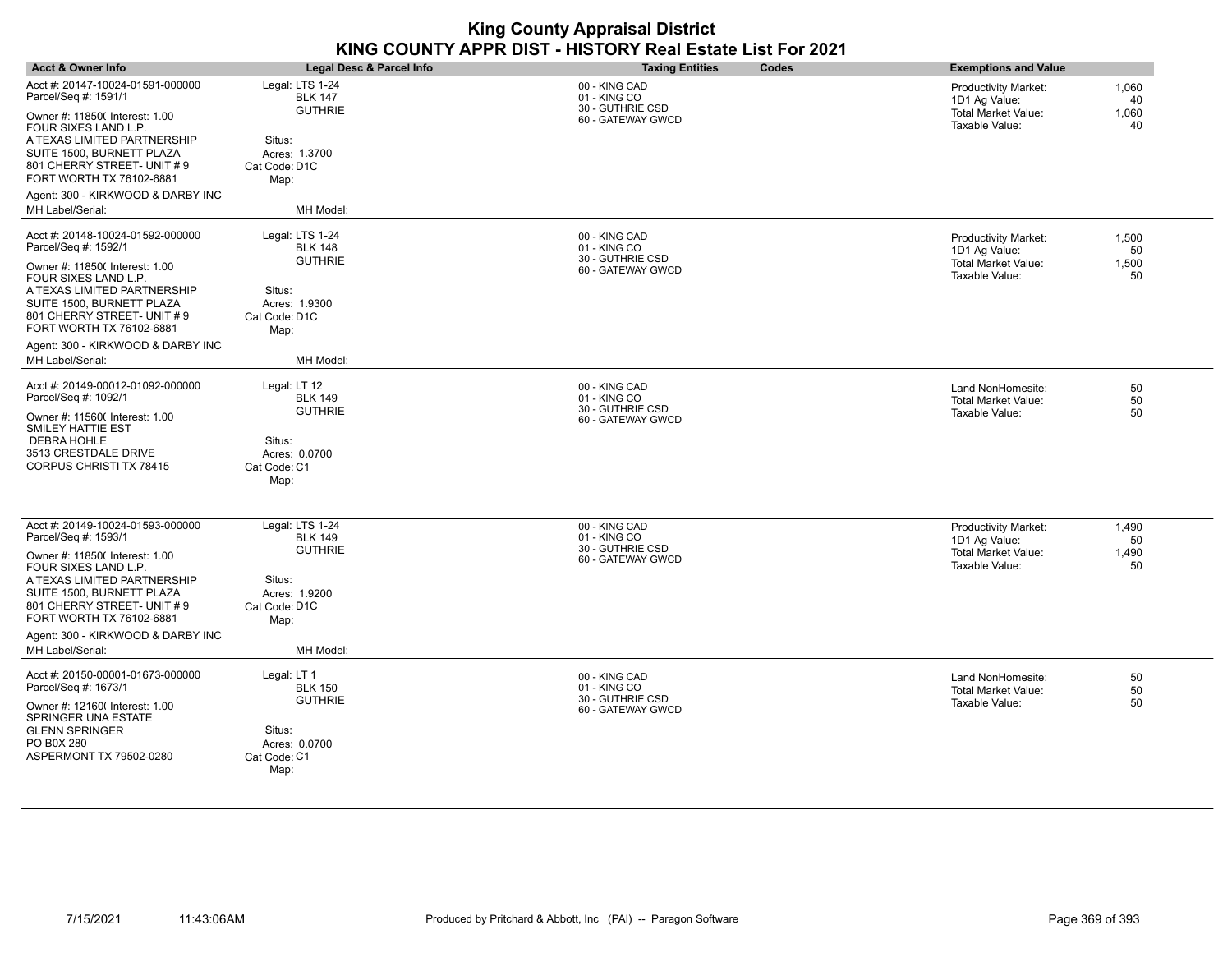|                                                                                                                                                                               | Legal Desc & Parcel Info                                           | <b>Taxing Entities</b><br>Codes                   | <b>Exemptions and Value</b>                                                                 |
|-------------------------------------------------------------------------------------------------------------------------------------------------------------------------------|--------------------------------------------------------------------|---------------------------------------------------|---------------------------------------------------------------------------------------------|
| Acct #: 20150-10024-01594-000000<br>Parcel/Seq #: 1594/1                                                                                                                      | Legal: LTS 1-12<br><b>BLK 150</b>                                  | 00 - KING CAD<br>01 - KING CO                     | Productivity Market:<br>1,490<br>1D1 Ag Value:<br>50                                        |
| Owner #: 11850( Interest: 1.00<br>FOUR SIXES LAND L.P.<br>A TEXAS LIMITED PARTNERSHIP<br>SUITE 1500, BURNETT PLAZA<br>801 CHERRY STREET- UNIT # 9<br>FORT WORTH TX 76102-6881 | <b>GUTHRIE</b><br>Situs:<br>Acres: 1.9200<br>Cat Code: D1C<br>Map: | 30 - GUTHRIE CSD<br>60 - GATEWAY GWCD             | Total Market Value:<br>1,490<br>Taxable Value:<br>50                                        |
| Agent: 300 - KIRKWOOD & DARBY INC                                                                                                                                             |                                                                    |                                                   |                                                                                             |
| MH Label/Serial:                                                                                                                                                              | MH Model:                                                          |                                                   |                                                                                             |
| Acct #: 20151-00000-01595-000000<br>Parcel/Seq #: 1595/1                                                                                                                      | Legal: LTS 1 2 4-24<br><b>BLK 151</b>                              | 00 - KING CAD<br>01 - KING CO                     | <b>Productivity Market:</b><br>1,430<br>1D1 Ag Value:<br>50                                 |
| Owner #: 11850( Interest: 1.00<br>FOUR SIXES LAND L.P.                                                                                                                        | <b>GUTHRIE</b>                                                     | 30 - GUTHRIE CSD<br>60 - GATEWAY GWCD             | <b>Total Market Value:</b><br>1,430<br>Taxable Value:<br>50                                 |
| A TEXAS LIMITED PARTNERSHIP<br>SUITE 1500, BURNETT PLAZA<br>801 CHERRY STREET- UNIT # 9<br>FORT WORTH TX 76102-6881                                                           | Situs:<br>Acres: 1.8500<br>Cat Code: D1C<br>Map:                   |                                                   |                                                                                             |
| Agent: 300 - KIRKWOOD & DARBY INC                                                                                                                                             |                                                                    |                                                   |                                                                                             |
| MH Label/Serial:<br>Acct #: 20151-00003-01674-000000<br>Parcel/Seq #: 1674/1                                                                                                  | MH Model:<br>Legal: LT 3<br><b>BLK 151</b>                         | 00 - KING CAD<br>01 - KING CO                     | Land NonHomesite:<br>60<br>Total Market Value:<br>60                                        |
| Owner #: 12160( Interest: 1.00<br>SPRINGER UNA ESTATE<br>GLENN SPRINGER                                                                                                       | <b>GUTHRIE</b><br>Situs:                                           | 30 - GUTHRIE CSD<br>60 - GATEWAY GWCD             | Taxable Value:<br>60                                                                        |
| PO B0X 280<br>ASPERMONT TX 79502-0280                                                                                                                                         | Acres: 0.0800<br>Cat Code: C1<br>Map:                              |                                                   |                                                                                             |
| Acct #: 20152-00011-01596-000000                                                                                                                                              | Legal: LT 11                                                       | 00 - KING CAD                                     | <b>Productivity Market:</b><br>60                                                           |
| Parcel/Seq #: 1596/1                                                                                                                                                          | <b>BLK 152</b>                                                     | 01 - KING CO                                      | 1D1 Ag Value:<br>10                                                                         |
| Owner #: 11850( Interest: 1.00<br>FOUR SIXES LAND L.P.                                                                                                                        | <b>GUTHRIE</b>                                                     | 30 - GUTHRIE CSD<br>60 - GATEWAY GWCD             | <b>Total Market Value:</b><br>60<br>Taxable Value:<br>10                                    |
| A TEXAS LIMITED PARTNERSHIP<br>SUITE 1500, BURNETT PLAZA<br>801 CHERRY STREET- UNIT # 9<br>FORT WORTH TX 76102-6881                                                           | Situs:<br>Acres: 0.0800<br>Cat Code: D1C<br>Map:                   |                                                   |                                                                                             |
| Agent: 300 - KIRKWOOD & DARBY INC                                                                                                                                             |                                                                    |                                                   |                                                                                             |
| MH Label/Serial:                                                                                                                                                              | MH Model:                                                          |                                                   |                                                                                             |
| Acct #: 20152-10024-01675-000000<br>Parcel/Seq #: 1675/1                                                                                                                      | Legal: LTS 1-24<br><b>BLK 152</b><br><b>GUTHRIE</b>                | 00 - KING CAD<br>01 - KING CO<br>30 - GUTHRIE CSD | <b>Productivity Market:</b><br>1,490<br>1D1 Ag Value:<br>50<br>Total Market Value:<br>1,490 |
|                                                                                                                                                                               |                                                                    | 60 - GATEWAY GWCD                                 | Taxable Value:<br>50                                                                        |
| Owner #: 12160( Interest: 1.00<br>SPRINGER UNA ESTATE                                                                                                                         |                                                                    |                                                   |                                                                                             |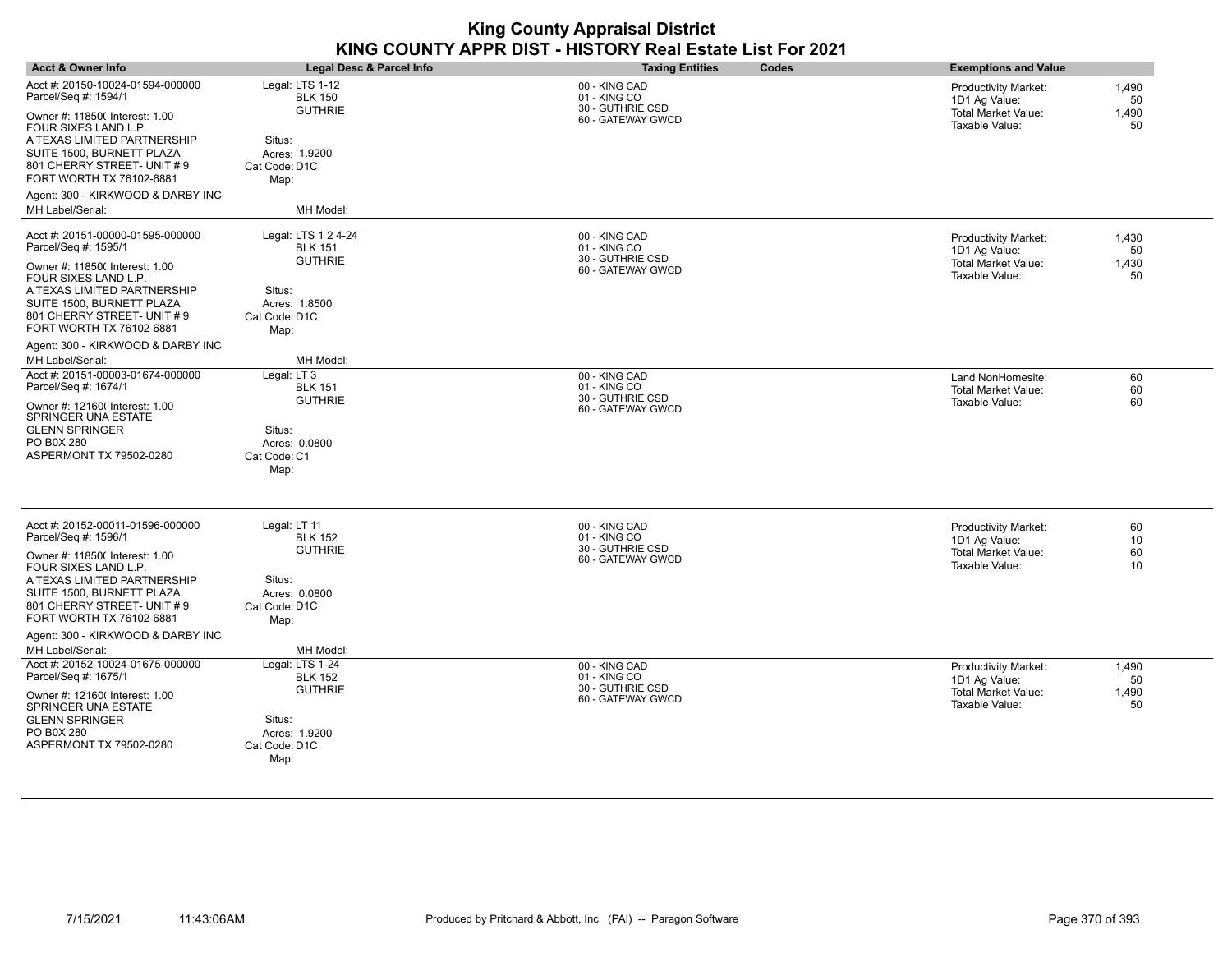| <b>Acct &amp; Owner Info</b>                                                                                                                                                                                                                                                                       | Legal Desc & Parcel Info                                                                                             | <b>Taxing Entities</b>                                                 | Codes | <b>Exemptions and Value</b>                                                                  |                            |
|----------------------------------------------------------------------------------------------------------------------------------------------------------------------------------------------------------------------------------------------------------------------------------------------------|----------------------------------------------------------------------------------------------------------------------|------------------------------------------------------------------------|-------|----------------------------------------------------------------------------------------------|----------------------------|
| Acct #: 20153-10024-01597-000000<br>Parcel/Seq #: 1597/1<br>Owner #: 11850( Interest: 1.00<br>FOUR SIXES LAND L.P.<br>A TEXAS LIMITED PARTNERSHIP<br>SUITE 1500, BURNETT PLAZA<br>801 CHERRY STREET- UNIT # 9<br>FORT WORTH TX 76102-6881<br>Agent: 300 - KIRKWOOD & DARBY INC<br>MH Label/Serial: | Legal: LTS 1-24<br><b>BLK 153</b><br><b>GUTHRIE</b><br>Situs:<br>Acres: 1.9300<br>Cat Code: D1C<br>Map:<br>MH Model: | 00 - KING CAD<br>01 - KING CO<br>30 - GUTHRIE CSD<br>60 - GATEWAY GWCD |       | <b>Productivity Market:</b><br>1D1 Ag Value:<br><b>Total Market Value:</b><br>Taxable Value: | 1,500<br>50<br>1,500<br>50 |
| Acct #: 20154-10024-01676-000000<br>Parcel/Seq #: 1676/1<br>Owner #: 12160( Interest: 1.00<br>SPRINGER UNA ESTATE<br>GLENN SPRINGER<br>PO B0X 280<br>ASPERMONT TX 79502-0280                                                                                                                       | Legal: LTS 1-24<br><b>BLK 154</b><br><b>GUTHRIE</b><br>Situs:<br>Acres: 1.9300<br>Cat Code: C1<br>Map:               | 00 - KING CAD<br>01 - KING CO<br>30 - GUTHRIE CSD<br>60 - GATEWAY GWCD |       | Land NonHomesite:<br>Total Market Value:<br>Taxable Value:                                   | 1,500<br>1,500<br>1,500    |
| Acct #: 20155-10024-01598-000000<br>Parcel/Seq #: 1598/1<br>Owner #: 11850( Interest: 1.00<br>FOUR SIXES LAND L.P.<br>A TEXAS LIMITED PARTNERSHIP<br>SUITE 1500, BURNETT PLAZA<br>801 CHERRY STREET- UNIT # 9<br>FORT WORTH TX 76102-6881<br>Agent: 300 - KIRKWOOD & DARBY INC<br>MH Label/Serial: | Legal: LTS 1-24<br><b>BLK 155</b><br><b>GUTHRIE</b><br>Situs:<br>Acres: 1.9300<br>Cat Code: D1C<br>Map:<br>MH Model: | 00 - KING CAD<br>01 - KING CO<br>30 - GUTHRIE CSD<br>60 - GATEWAY GWCD |       | <b>Productivity Market:</b><br>1D1 Ag Value:<br><b>Total Market Value:</b><br>Taxable Value: | 1,500<br>50<br>1,500<br>50 |
| Acct #: 20156-10024-00004-000000<br>Parcel/Seq #: 4/1<br>Owner #: 3000 Interest: 1.00<br>ANDREWS L A<br>9583 DOLIVER DR<br>HOUSTON TX 77063                                                                                                                                                        | Legal: LTS 1-24<br><b>BLK 156</b><br><b>GUTHRIE</b><br>Situs:<br>Acres: 1.9300<br>Cat Code: D1C<br>Map:              | 00 - KING CAD<br>01 - KING CO<br>30 - GUTHRIE CSD<br>60 - GATEWAY GWCD |       | Productivity Market:<br>1D1 Ag Value:<br><b>Total Market Value:</b><br>Taxable Value:        | 1,500<br>50<br>1,500<br>50 |
| Acct #: 20156-10024-01599-000000<br>Parcel/Seq #: 1599/1<br>Owner #: 11850( Interest: 1.00<br>FOUR SIXES LAND L.P.<br>A TEXAS LIMITED PARTNERSHIP<br>SUITE 1500, BURNETT PLAZA<br>801 CHERRY STREET- UNIT # 9<br>FORT WORTH TX 76102-6881<br>Agent: 300 - KIRKWOOD & DARBY INC<br>MH Label/Serial: | Legal: LTS 1-24<br><b>BLK 156</b><br><b>GUTHRIE</b><br>Situs:<br>Acres: 1.9300<br>Cat Code: D1C<br>Map:<br>MH Model: | 00 - KING CAD<br>01 - KING CO<br>30 - GUTHRIE CSD<br>60 - GATEWAY GWCD |       | <b>Productivity Market:</b><br>1D1 Ag Value:<br><b>Total Market Value:</b><br>Taxable Value: | 1,500<br>50<br>1,500<br>50 |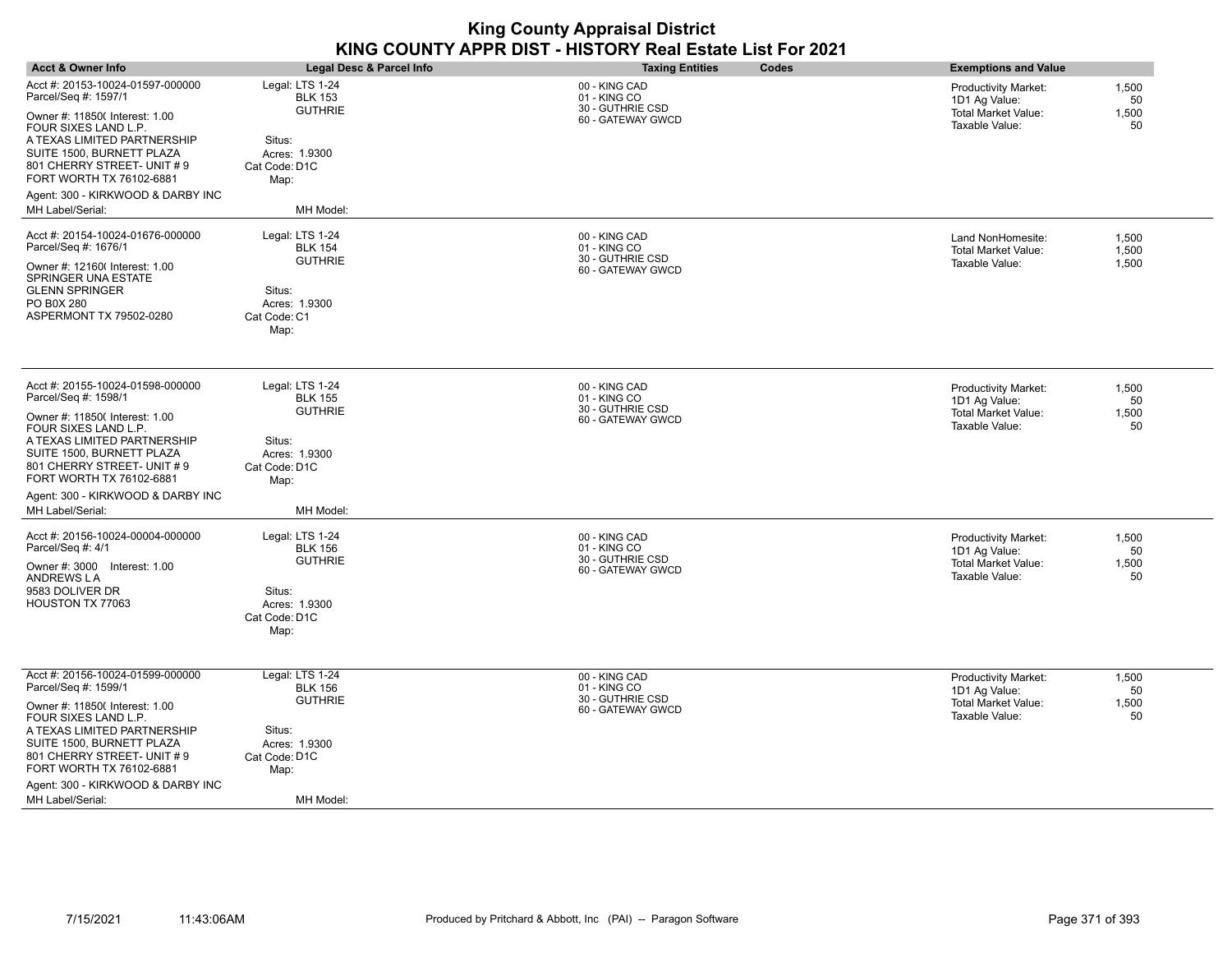| <b>Acct &amp; Owner Info</b>                                                                                                                                                                                                             | <b>Legal Desc &amp; Parcel Info</b>                                                                                                     | <b>Taxing Entities</b>                                                 | Codes | <b>Exemptions and Value</b>                                       |                         |
|------------------------------------------------------------------------------------------------------------------------------------------------------------------------------------------------------------------------------------------|-----------------------------------------------------------------------------------------------------------------------------------------|------------------------------------------------------------------------|-------|-------------------------------------------------------------------|-------------------------|
| Acct #: 20157-10024-00254-000000<br>Parcel/Seq #: 254/1                                                                                                                                                                                  | Legal: LTS 1-24<br><b>BLK 157</b><br><b>GUTHRIE</b>                                                                                     | 00 - KING CAD<br>01 - KING CO<br>30 - GUTHRIE CSD                      |       | Land NonHomesite:<br><b>Total Market Value:</b><br>Taxable Value: | 1,200<br>1,200<br>1,200 |
| Owner #: 11850( Interest: 1.00<br>FOUR SIXES LAND L.P.<br>A TEXAS LIMITED PARTNERSHIP<br>SUITE 1500, BURNETT PLAZA<br>801 CHERRY STREET- UNIT # 9<br>FORT WORTH TX 76102-6881                                                            | Situs: US 82 1551 S U S HWY 82/82 GUTHRIE TX 79236<br>Acres: 1.9284<br>Cat Code: C1<br>Map:                                             | 60 - GATEWAY GWCD                                                      |       |                                                                   |                         |
| Agent: 300 - KIRKWOOD & DARBY INC<br>MH Label/Serial:                                                                                                                                                                                    | MH Model:                                                                                                                               |                                                                        |       |                                                                   |                         |
| Acct #: 20158-10024-00255-000000<br>Parcel/Seq #: 255/1<br>Owner #: 11850( Interest: 1.00<br>FOUR SIXES LAND L.P.<br>A TEXAS LIMITED PARTNERSHIP<br>SUITE 1500, BURNETT PLAZA<br>801 CHERRY STREET- UNIT # 9<br>FORT WORTH TX 76102-6881 | Legal: LTS 1-24<br><b>BLK 158</b><br><b>GUTHRIE</b><br>Situs:<br>Acres: 1.9284<br>Cat Code: C1<br>Map:                                  | 00 - KING CAD<br>01 - KING CO<br>30 - GUTHRIE CSD<br>60 - GATEWAY GWCD |       | Land NonHomesite:<br>Total Market Value:<br>Taxable Value:        | 1,200<br>1,200<br>1,200 |
| Agent: 300 - KIRKWOOD & DARBY INC<br>MH Label/Serial:                                                                                                                                                                                    | MH Model:                                                                                                                               |                                                                        |       |                                                                   |                         |
| Acct #: 20159-10024-00256-000000<br>Parcel/Seq #: 256/1<br>Owner #: 48600 Interest: 1.00<br>GRAVES ROBERT (B0B)<br>BOX 56<br>GUTHRIE TX 79236-0056                                                                                       | Legal: LTS 1-24 BLK 159<br><b>GUTHRIE</b><br>NO IMPROVEMENT<br>Situs:<br>Acres: 1.7424<br>Cat Code: C1<br>Map:                          | 00 - KING CAD<br>01 - KING CO<br>30 - GUTHRIE CSD<br>60 - GATEWAY GWCD |       | Land NonHomesite:<br>Total Market Value:<br>Taxable Value:        | 2,400<br>2,400<br>2,400 |
| Acct #: 20160-10004-01804-000000<br>Parcel/Seq #: 1804/1<br>Owner #: 48800 Interest: 1.00<br>GREEN DWAYNE<br>BOX 124<br>GUTHRIE TX 79236-0124                                                                                            | Legal: LTS 1-9<br><b>BLK 160</b><br><b>GUTHRIE</b><br>Situs: 1482 S ARNETT ST GUTHRIE TX 79236<br>Acres: 0.4752<br>Cat Code: C1<br>Map: | 00 - KING CAD<br>01 - KING CO<br>30 - GUTHRIE CSD<br>60 - GATEWAY GWCD |       | Land NonHomesite:<br><b>Total Market Value:</b><br>Taxable Value: | 690<br>690<br>690       |
| Acct #: 20160-10012-00305-000000<br>Parcel/Seq #: 305/1<br>Owner #: 67600 Interest: 1.00<br>HURT JAY REX AND SHIRLEY<br>BOX 93<br>GUTHRIE TX 79236-0093                                                                                  | Legal: LTS 10 11 12<br><b>BLK 160</b><br><b>GUTHRIE</b><br>Situs:<br>Acres: 0.2686<br>Cat Code: C1<br>Map:                              | 00 - KING CAD<br>01 - KING CO<br>30 - GUTHRIE CSD<br>60 - GATEWAY GWCD |       | Land NonHomesite:<br>Total Market Value:<br>Taxable Value:        | 200<br>200<br>200       |

 $\overline{\phantom{a}}$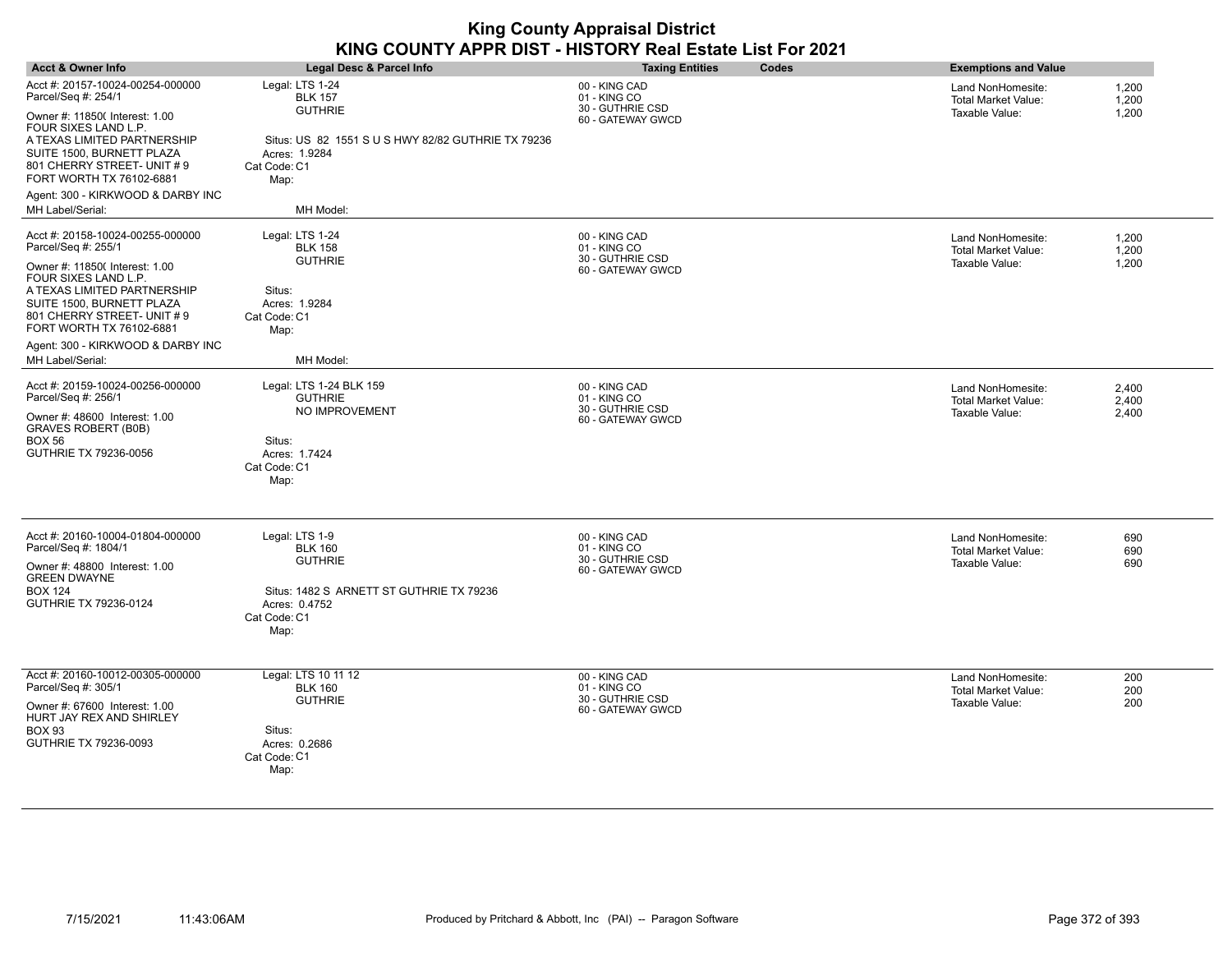| <b>King County Appraisal District</b><br>KING COUNTY APPR DIST - HISTORY Real Estate List For 2021                                                              |                                                                                                         |                                                                        |                                                                                                                            |  |
|-----------------------------------------------------------------------------------------------------------------------------------------------------------------|---------------------------------------------------------------------------------------------------------|------------------------------------------------------------------------|----------------------------------------------------------------------------------------------------------------------------|--|
| <b>Acct &amp; Owner Info</b>                                                                                                                                    | Legal Desc & Parcel Info                                                                                | <b>Taxing Entities</b><br>Codes                                        | <b>Exemptions and Value</b>                                                                                                |  |
| Acct #: 20161-10012-00306-000000<br>Parcel/Seq #: 306/1<br>Owner #: 67600 Interest: 1.00<br>HURT JAY REX AND SHIRLEY<br><b>BOX 93</b><br>GUTHRIE TX 79236-0093  | Legal: LT 1-12<br><b>BLK 161</b><br><b>GUTHRIE</b><br>Situs:<br>Acres: 0.8609<br>Cat Code: C1<br>Map:   | 00 - KING CAD<br>01 - KING CO<br>30 - GUTHRIE CSD<br>60 - GATEWAY GWCD | 600<br>Land NonHomesite:<br><b>Total Market Value:</b><br>600<br>Taxable Value:<br>600                                     |  |
| Acct #: 20162-10024-00307-000000<br>Parcel/Seq #: 307/1<br>Owner #: 67600 Interest: 1.00<br>HURT JAY REX AND SHIRLEY<br><b>BOX 93</b><br>GUTHRIE TX 79236-0093  | Legal: LTS 1-24<br><b>BLK 162</b><br><b>GUTHRIE</b><br>Situs:<br>Acres: 0.7071<br>Cat Code: D1C<br>Map: | 00 - KING CAD<br>01 - KING CO<br>30 - GUTHRIE CSD<br>60 - GATEWAY GWCD | <b>Productivity Market:</b><br>550<br>1D1 Ag Value:<br>20<br>Total Market Value:<br>550<br>Taxable Value:<br>20            |  |
| Acct #: 20163-10024-01600-000000<br>Parcel/Seq #: 1600/1<br>Owner #: 67600 Interest: 1.00<br>HURT JAY REX AND SHIRLEY<br><b>BOX 93</b><br>GUTHRIE TX 79236-0093 | Legal: LTS 1-24<br><b>BLK 163</b><br><b>GUTHRIE</b><br>Situs:<br>Acres: 1.9300<br>Cat Code: D1C<br>Map: | 00 - KING CAD<br>01 - KING CO<br>30 - GUTHRIE CSD<br>60 - GATEWAY GWCD | <b>Productivity Market:</b><br>1,500<br>1D1 Ag Value:<br>50<br><b>Total Market Value:</b><br>1,500<br>Taxable Value:<br>50 |  |
| Acct #: 20164-10024-00387-000000<br>Parcel/Seq #: 387/1<br>Owner #: 67600 Interest: 1.00<br>HURT JAY REX AND SHIRLEY<br><b>BOX 93</b><br>GUTHRIE TX 79236-0093  | Legal: LTS 1-24<br><b>BLK 164</b><br><b>GUTHRIE</b><br>Situs:<br>Acres: 1.9300<br>Cat Code: D1C<br>Map: | 00 - KING CAD<br>01 - KING CO<br>30 - GUTHRIE CSD<br>60 - GATEWAY GWCD | 1,500<br>Productivity Market:<br>1D1 Ag Value:<br>50<br><b>Total Market Value:</b><br>1,500<br>Taxable Value:<br>50        |  |
| Acct #: 20165-00019-02002-000000<br>Parcel/Seq #: 2002/1<br>Owner #: 147328 Interest: 1.00<br><b>BAXTER KELLY H</b><br>PO BOX 1649<br>AUSTIN TX 78767-1649      | Legal: LOT 19<br><b>BLK 165</b><br><b>GUTHRIE</b><br>Situs:<br>Acres: 0.0800<br>Cat Code: C1<br>Map:    | 00 - KING CAD<br>01 - KING CO<br>30 - GUTHRIE CSD<br>60 - GATEWAY GWCD | 60<br>Land NonHomesite:<br>60<br>Total Market Value:<br>60<br>Taxable Value:                                               |  |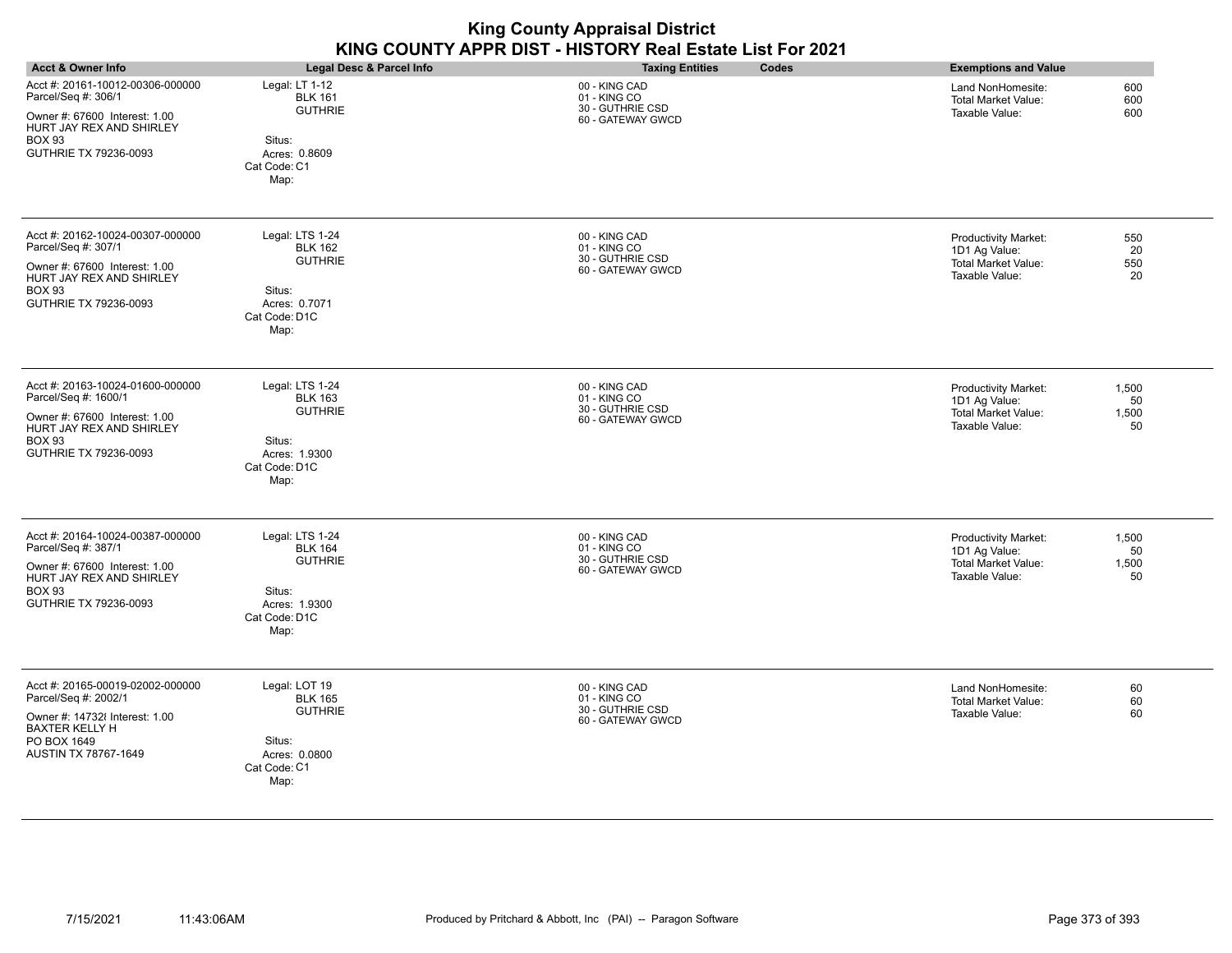|                                                                                                                                                                                                                                                                                                   |                                                                                                                      | <b>King County Appraisal District</b><br>KING COUNTY APPR DIST - HISTORY Real Estate List For 2021 |                                                                                                                            |
|---------------------------------------------------------------------------------------------------------------------------------------------------------------------------------------------------------------------------------------------------------------------------------------------------|----------------------------------------------------------------------------------------------------------------------|----------------------------------------------------------------------------------------------------|----------------------------------------------------------------------------------------------------------------------------|
| <b>Acct &amp; Owner Info</b>                                                                                                                                                                                                                                                                      | <b>Legal Desc &amp; Parcel Info</b>                                                                                  | Codes<br><b>Taxing Entities</b>                                                                    | <b>Exemptions and Value</b>                                                                                                |
| Acct #: 20165-10007-00657-000000<br>Parcel/Seq #: 657/1<br>Owner #: 14720! Interest: 1.00<br><b>CRISWELL RICKEY</b><br><b>BOX 84</b><br>GUTHRIE TX 79236                                                                                                                                          | Legal: LTS 1-18 20-24<br><b>BLK 165</b><br><b>GUTHRIE</b><br>Situs:<br>Acres: 0.5600<br>Cat Code: C1<br>Map:         | 00 - KING CAD<br>01 - KING CO<br>30 - GUTHRIE CSD<br>60 - GATEWAY GWCD                             | 430<br>Land NonHomesite:<br><b>Total Market Value:</b><br>430<br>Taxable Value:<br>430                                     |
| Acct #: 20166-10012-00725-000000<br>Parcel/Seq #: 725/1<br>Owner #: 11850( Interest: 1.00<br>FOUR SIXES LAND L.P.<br>A TEXAS LIMITED PARTNERSHIP<br>SUITE 1500. BURNETT PLAZA<br>801 CHERRY STREET- UNIT #9<br>FORT WORTH TX 76102-6881<br>Agent: 300 - KIRKWOOD & DARBY INC                      | Legal: LTS 1-12<br><b>BLK 166</b><br><b>GUTHRIE</b><br>Situs:<br>Acres: 0.9600<br>Cat Code: D1C<br>Map:              | 00 - KING CAD<br>01 - KING CO<br>30 - GUTHRIE CSD<br>60 - GATEWAY GWCD                             | <b>Productivity Market:</b><br>740<br>1D1 Ag Value:<br>30<br>Total Market Value:<br>740<br>Taxable Value:<br>30            |
| MH Label/Serial:<br>Acct #: 20166-10012-00778-000000<br>Parcel/Seq #: 778/1<br>Owner #: 14757, Interest: 1.00<br><b>STOTTS DEAN</b><br>200 EAST HILLVIEW<br>WINSLOW AZ 86047-2712                                                                                                                 | MH Model:<br>Legal: LTS 13-24<br><b>BLK 166</b><br><b>GUTHRIE</b><br>Situs:<br>Acres: 0.9600<br>Cat Code: C1<br>Map: | 00 - KING CAD<br>01 - KING CO<br>30 - GUTHRIE CSD<br>60 - GATEWAY GWCD                             | Land NonHomesite:<br>740<br>Total Market Value:<br>740<br>Taxable Value:<br>740                                            |
| Acct #: 20167-10024-01602-000000<br>Parcel/Seq #: 1602/1<br>Owner #: 11850( Interest: 1.00<br>FOUR SIXES LAND L.P.<br>A TEXAS LIMITED PARTNERSHIP<br>SUITE 1500, BURNETT PLAZA<br>801 CHERRY STREET- UNIT #9<br>FORT WORTH TX 76102-6881<br>Agent: 300 - KIRKWOOD & DARBY INC<br>MH Label/Serial: | Legal: LTS 1-24<br><b>BLK 167</b><br><b>GUTHRIE</b><br>Situs:<br>Acres: 1.9300<br>Cat Code: D1C<br>Map:<br>MH Model: | 00 - KING CAD<br>01 - KING CO<br>30 - GUTHRIE CSD<br>60 - GATEWAY GWCD                             | Productivity Market:<br>1,500<br>1D1 Ag Value:<br>50<br>Total Market Value:<br>1,500<br>Taxable Value:<br>50               |
| Acct #: 20168-10024-01603-000000<br>Parcel/Seq #: 1603/1<br>Owner #: 11850( Interest: 1.00<br>FOUR SIXES LAND L.P.<br>A TEXAS LIMITED PARTNERSHIP<br>SUITE 1500, BURNETT PLAZA<br>801 CHERRY STREET- UNIT #9<br>FORT WORTH TX 76102-6881<br>Agent: 300 - KIRKWOOD & DARBY INC<br>MH Label/Serial: | Legal: LTS 1-24<br><b>BLK 168</b><br><b>GUTHRIE</b><br>Situs:<br>Acres: 1.9300<br>Cat Code: D1C<br>Map:<br>MH Model: | 00 - KING CAD<br>01 - KING CO<br>30 - GUTHRIE CSD<br>60 - GATEWAY GWCD                             | 1,500<br><b>Productivity Market:</b><br>1D1 Ag Value:<br>50<br><b>Total Market Value:</b><br>1,500<br>Taxable Value:<br>50 |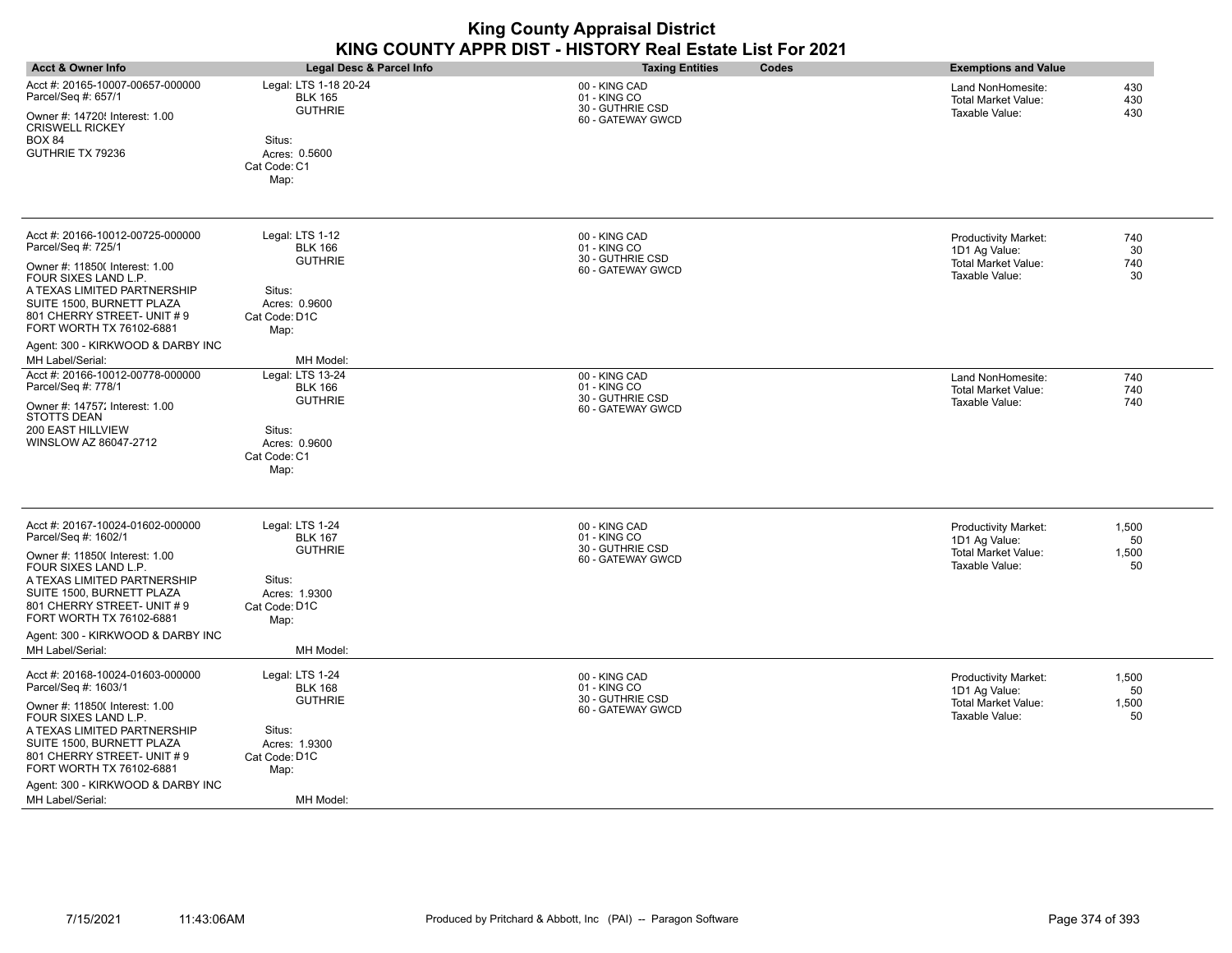|                                                                                                                                                                                                                                                                                                   |                                                                                                                       | <b>King County Appraisal District</b><br>KING COUNTY APPR DIST - HISTORY Real Estate List For 2021 |                                                                                                                            |
|---------------------------------------------------------------------------------------------------------------------------------------------------------------------------------------------------------------------------------------------------------------------------------------------------|-----------------------------------------------------------------------------------------------------------------------|----------------------------------------------------------------------------------------------------|----------------------------------------------------------------------------------------------------------------------------|
| <b>Acct &amp; Owner Info</b>                                                                                                                                                                                                                                                                      | <b>Legal Desc &amp; Parcel Info</b>                                                                                   | <b>Taxing Entities</b><br>Codes                                                                    | <b>Exemptions and Value</b>                                                                                                |
| Acct #: 20169-10012-00779-000000<br>Parcel/Seq #: 779/1<br>Owner #: 14757; Interest: 1.00<br><b>STOTTS DEAN</b><br>200 EAST HILLVIEW<br>WINSLOW AZ 86047-2712                                                                                                                                     | Legal: LTS 1-12<br><b>BLK 169</b><br><b>GUTHRIE</b><br>Situs:<br>Acres: 0.9600<br>Cat Code: C1<br>Map:                | 00 - KING CAD<br>01 - KING CO<br>30 - GUTHRIE CSD<br>60 - GATEWAY GWCD                             | 740<br>Land NonHomesite:<br><b>Total Market Value:</b><br>740<br>Taxable Value:<br>740                                     |
| Acct #: 20169-13024-00726-000000<br>Parcel/Seq #: 726/1<br>Owner #: 11850( Interest: 1.00<br>FOUR SIXES LAND L.P.<br>A TEXAS LIMITED PARTNERSHIP<br>SUITE 1500, BURNETT PLAZA<br>801 CHERRY STREET- UNIT #9<br>FORT WORTH TX 76102-6881<br>Agent: 300 - KIRKWOOD & DARBY INC<br>MH Label/Serial:  | Legal: LTS 13-24<br><b>BLK 169</b><br><b>GUTHRIE</b><br>Situs:<br>Acres: 0.9600<br>Cat Code: D1C<br>Map:<br>MH Model: | 00 - KING CAD<br>01 - KING CO<br>30 - GUTHRIE CSD<br>60 - GATEWAY GWCD                             | <b>Productivity Market:</b><br>740<br>1D1 Ag Value:<br>30<br><b>Total Market Value:</b><br>740<br>Taxable Value:<br>30     |
| Acct #: 20170-10024-00140-000000<br>Parcel/Seq #: 140/1<br>Owner #: 11850( Interest: 1.00<br>FOUR SIXES LAND L.P.<br>A TEXAS LIMITED PARTNERSHIP<br>SUITE 1500, BURNETT PLAZA<br>801 CHERRY STREET- UNIT #9<br>FORT WORTH TX 76102-6881<br>Agent: 300 - KIRKWOOD & DARBY INC<br>MH Label/Serial:  | Legal: LTS 1-24<br><b>BLK 170</b><br><b>GUTHRIE</b><br>Situs:<br>Acres: 1.9300<br>Cat Code: D1C<br>Map:<br>MH Model:  | 00 - KING CAD<br>01 - KING CO<br>30 - GUTHRIE CSD<br>60 - GATEWAY GWCD                             | 1,500<br><b>Productivity Market:</b><br>1D1 Ag Value:<br>50<br>1,500<br><b>Total Market Value:</b><br>Taxable Value:<br>50 |
| Acct #: 20171-10024-01604-000000<br>Parcel/Seq #: 1604/1<br>Owner #: 11850( Interest: 1.00<br>FOUR SIXES LAND L.P.<br>A TEXAS LIMITED PARTNERSHIP<br>SUITE 1500, BURNETT PLAZA<br>801 CHERRY STREET- UNIT #9<br>FORT WORTH TX 76102-6881<br>Agent: 300 - KIRKWOOD & DARBY INC<br>MH Label/Serial: | Legal: LTS 1-24<br><b>BLK 171</b><br><b>GUTHRIE</b><br>Situs:<br>Acres: 1.9300<br>Cat Code: D1C<br>Map:<br>MH Model:  | 00 - KING CAD<br>01 - KING CO<br>30 - GUTHRIE CSD<br>60 - GATEWAY GWCD                             | 1,500<br><b>Productivity Market:</b><br>1D1 Ag Value:<br>50<br><b>Total Market Value:</b><br>1,500<br>Taxable Value:<br>50 |
| Acct #: 20172-10002-01984-000000<br>Parcel/Seq #: 1984/1<br>Owner #: 11850( Interest: 1.00<br>FOUR SIXES LAND L.P.<br>A TEXAS LIMITED PARTNERSHIP<br>SUITE 1500. BURNETT PLAZA<br>801 CHERRY STREET- UNIT #9<br>FORT WORTH TX 76102-6881<br>Agent: 300 - KIRKWOOD & DARBY INC<br>MH Label/Serial: | Legal: LTS 1-24<br><b>BLK 172</b><br><b>GUTHRIE</b><br>Situs:<br>Acres: 0.1600<br>Cat Code: D1C<br>Map:<br>MH Model:  | 00 - KING CAD<br>01 - KING CO<br>30 - GUTHRIE CSD<br>60 - GATEWAY GWCD                             | 120<br><b>Productivity Market:</b><br><b>Total Market Value:</b><br>120<br>Taxable Value:<br>$\mathbf 0$                   |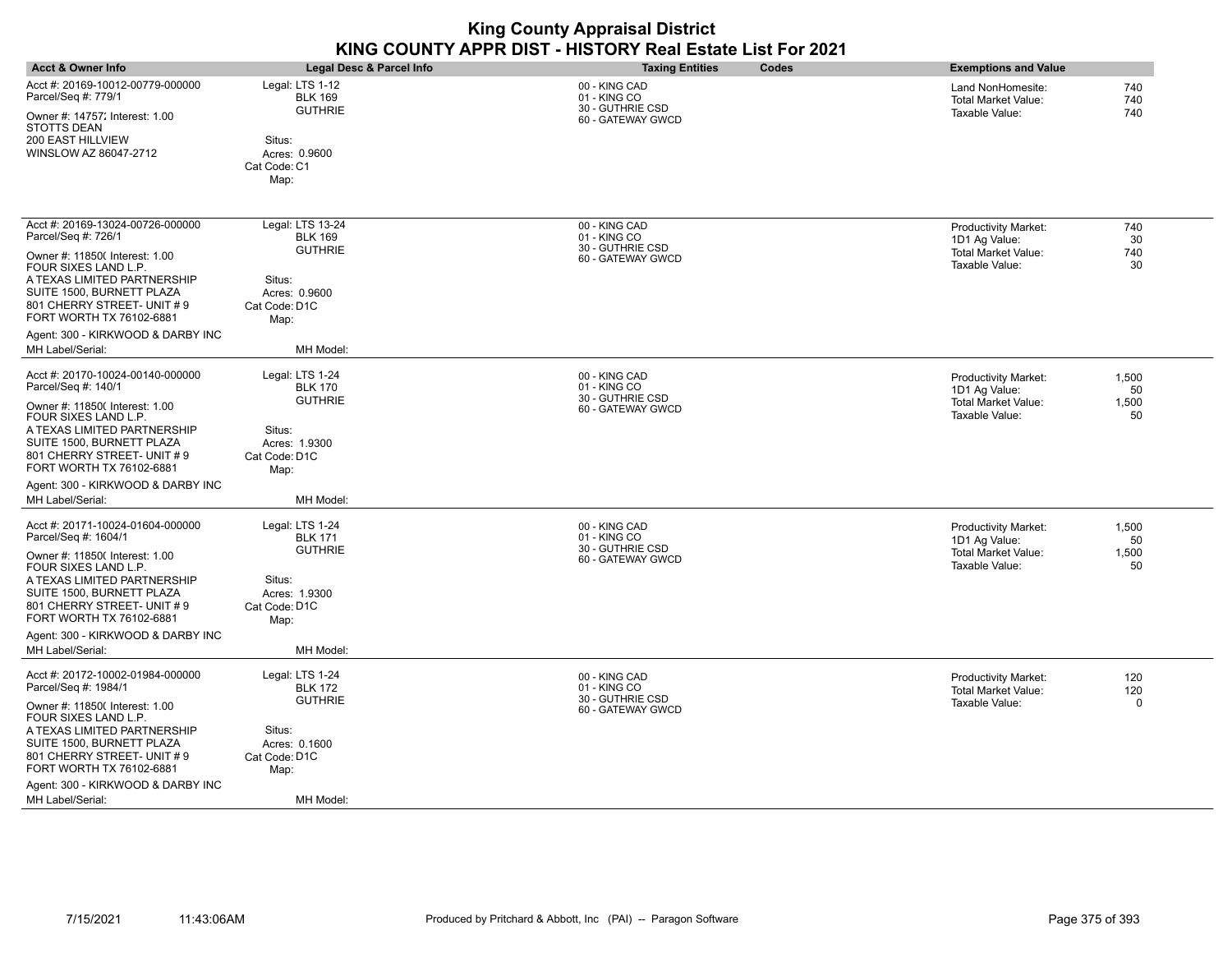| <b>Acct &amp; Owner Info</b>                                                         | Legal Desc & Parcel Info                    | <b>Taxing Entities</b><br>Codes                   | <b>Exemptions and Value</b>                                             |
|--------------------------------------------------------------------------------------|---------------------------------------------|---------------------------------------------------|-------------------------------------------------------------------------|
| Acct #: 20173-00000-01605-000000<br>Parcel/Seq #: 1605/1                             | Legal: LTS 1-24<br><b>BLK 173</b>           | 00 - KING CAD<br>01 - KING CO                     | 1,500<br><b>Productivity Market:</b><br>1D1 Ag Value:<br>50             |
| Owner #: 11850( Interest: 1.00<br>FOUR SIXES LAND L.P.                               | <b>GUTHRIE</b>                              | 30 - GUTHRIE CSD<br>60 - GATEWAY GWCD             | <b>Total Market Value:</b><br>1,500<br>Taxable Value:<br>50             |
| A TEXAS LIMITED PARTNERSHIP<br>SUITE 1500, BURNETT PLAZA                             | Situs:<br>Acres: 1.9300                     |                                                   |                                                                         |
| 801 CHERRY STREET- UNIT # 9                                                          | Cat Code: D1C                               |                                                   |                                                                         |
| FORT WORTH TX 76102-6881<br>Agent: 300 - KIRKWOOD & DARBY INC                        | Map:                                        |                                                   |                                                                         |
| MH Label/Serial:                                                                     | MH Model:                                   |                                                   |                                                                         |
| Acct #: 20174-00000-01606-000000<br>Parcel/Seq #: 1606/1                             | Legal: LTS 1-4 9 21 23 24<br><b>BLK 174</b> | 00 - KING CAD<br>01 - KING CO                     | <b>Productivity Market:</b><br>560<br>1D1 Ag Value:<br>20               |
| Owner #: 11850( Interest: 1.00<br>FOUR SIXES LAND L.P.                               | <b>GUTHRIE</b>                              | 30 - GUTHRIE CSD<br>60 - GATEWAY GWCD             | <b>Total Market Value:</b><br>560<br>Taxable Value:<br>20               |
| A TEXAS LIMITED PARTNERSHIP                                                          | Situs:                                      |                                                   |                                                                         |
| SUITE 1500, BURNETT PLAZA<br>801 CHERRY STREET- UNIT # 9<br>FORT WORTH TX 76102-6881 | Acres: 0.7200<br>Cat Code: D1C<br>Map:      |                                                   |                                                                         |
| Agent: 300 - KIRKWOOD & DARBY INC                                                    |                                             |                                                   |                                                                         |
| MH Label/Serial:                                                                     | MH Model:                                   |                                                   |                                                                         |
| Acct #: 20174-00007-00982-000000<br>Parcel/Seq #: 982/1                              | Legal: LT 7<br><b>BLK 174</b>               | 00 - KING CAD<br>01 - KING CO                     | Land NonHomesite:<br>60<br>Total Market Value:<br>60                    |
| Owner #: 10410( Interest: 1.00<br>RATLIFF DAR                                        | <b>GUTHRIE</b>                              | 30 - GUTHRIE CSD<br>60 - GATEWAY GWCD             | Taxable Value:<br>60                                                    |
| HC3 BOX 63                                                                           | Situs:                                      |                                                   |                                                                         |
| PADUCAH TX 79248                                                                     | Acres: 0.0800<br>Cat Code: C1<br>Map:       |                                                   |                                                                         |
|                                                                                      |                                             |                                                   |                                                                         |
| Acct #: 20174-00011-00257-000000<br>Parcel/Seq #: 257/1                              | Legal: LT 11<br><b>BLK 174</b>              | 00 - KING CAD<br>01 - KING CO<br>30 - GUTHRIE CSD | Land NonHomesite:<br>60<br><b>Total Market Value:</b><br>60             |
| Owner #: 11850( Interest: 1.00<br>FOUR SIXES LAND L.P.                               | <b>GUTHRIE</b>                              | 60 - GATEWAY GWCD                                 | Taxable Value:<br>60                                                    |
| A TEXAS LIMITED PARTNERSHIP<br>SUITE 1500, BURNETT PLAZA                             | Situs:<br>Acres: 0.0800                     |                                                   |                                                                         |
| 801 CHERRY STREET- UNIT # 9<br>FORT WORTH TX 76102-6881                              | Cat Code: C1<br>Map:                        |                                                   |                                                                         |
| Agent: 300 - KIRKWOOD & DARBY INC                                                    |                                             |                                                   |                                                                         |
| MH Label/Serial:                                                                     | MH Model:                                   |                                                   |                                                                         |
| Acct #: 20174-10016-00273-000000<br>Parcel/Seq #: 273/1                              | Legal: LT 16<br><b>BLK 174</b>              | 00 - KING CAD<br>01 - KING CO                     | <b>Productivity Market:</b><br>120<br><b>Total Market Value:</b><br>120 |
| Owner #: 47600 Interest: 1.00<br>GRAVES MARY E EST                                   | <b>GUTHRIE</b>                              | 30 - GUTHRIE CSD<br>60 - GATEWAY GWCD             | Taxable Value:<br>$\mathbf 0$                                           |
| unknown                                                                              | Situs:                                      |                                                   |                                                                         |
| <b>UNKNOWN</b>                                                                       | Acres: 0.1600<br>Cat Code: D1C              |                                                   |                                                                         |
|                                                                                      | Map:                                        |                                                   |                                                                         |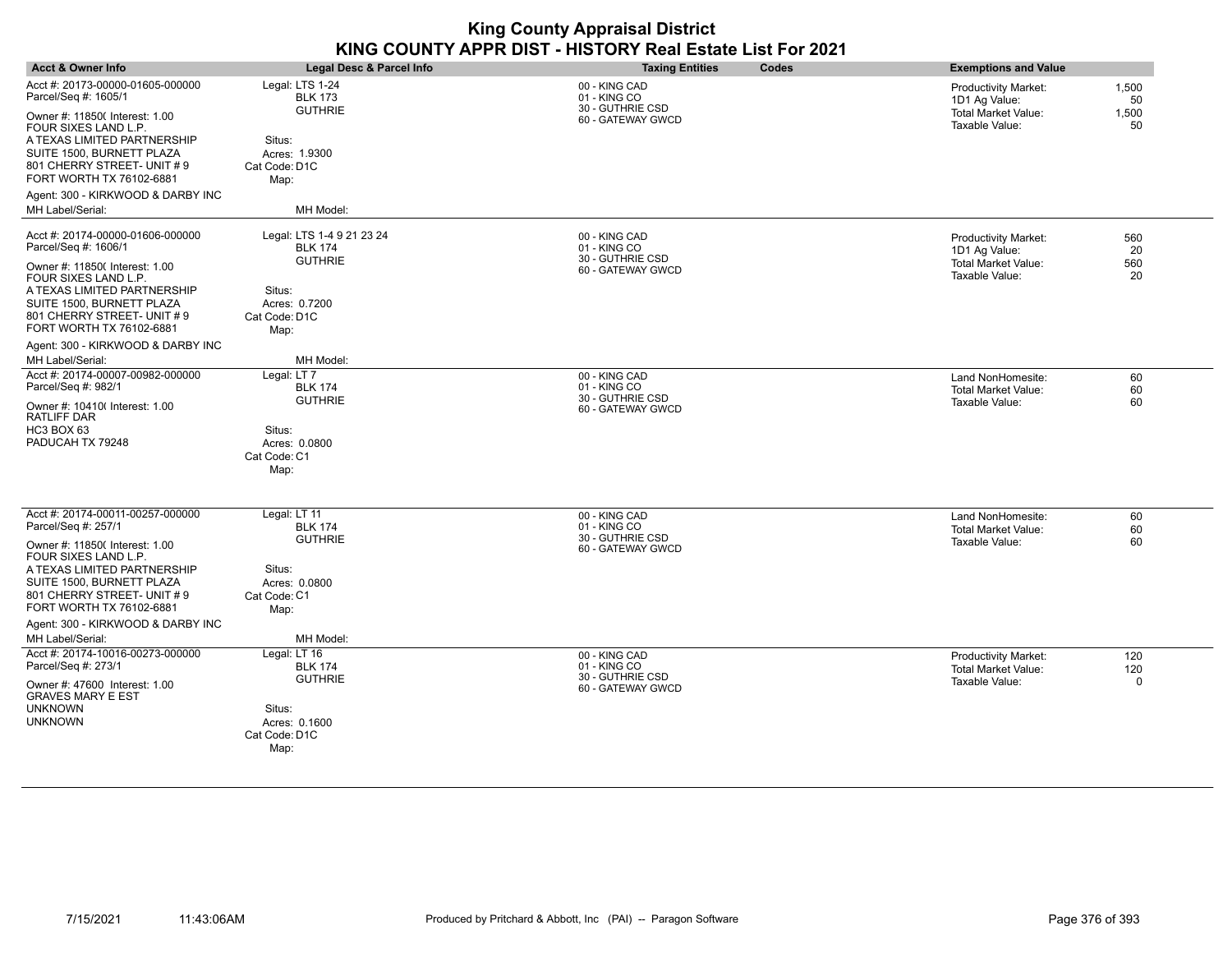| <b>Acct &amp; Owner Info</b>                                                                                                                                                                                                              | Legal Desc & Parcel Info                                                                                                   | <b>Taxing Entities</b><br>Codes                                        | <b>Exemptions and Value</b>                                                                                            |
|-------------------------------------------------------------------------------------------------------------------------------------------------------------------------------------------------------------------------------------------|----------------------------------------------------------------------------------------------------------------------------|------------------------------------------------------------------------|------------------------------------------------------------------------------------------------------------------------|
| Acct #: 20174-10024-01985-000000<br>Parcel/Seq #: 1985/1<br>Owner #: 11850( Interest: 1.00<br>FOUR SIXES LAND L.P.<br>A TEXAS LIMITED PARTNERSHIP<br>SUITE 1500, BURNETT PLAZA<br>801 CHERRY STREET- UNIT # 9<br>FORT WORTH TX 76102-6881 | Legal: LTS 5 6 8 10 12-15 17-20 22<br><b>BLK 174</b><br><b>GUTHRIE</b><br>Situs:<br>Acres: 1.0400<br>Cat Code: D1C<br>Map: | 00 - KING CAD<br>01 - KING CO<br>30 - GUTHRIE CSD<br>60 - GATEWAY GWCD | 810<br><b>Productivity Market:</b><br>1D1 Ag Value:<br>30<br>Total Market Value:<br>810<br>Taxable Value:<br>30        |
| Agent: 300 - KIRKWOOD & DARBY INC<br>MH Label/Serial:                                                                                                                                                                                     | MH Model:                                                                                                                  |                                                                        |                                                                                                                        |
| Acct #: 20175-00000-01607-000000<br>Parcel/Seq #: 1607/1<br>Owner #: 11850( Interest: 1.00<br>FOUR SIXES LAND L.P.<br>A TEXAS LIMITED PARTNERSHIP<br>SUITE 1500, BURNETT PLAZA<br>801 CHERRY STREET- UNIT # 9<br>FORT WORTH TX 76102-6881 | Legal: LTS 3 4 7<br><b>BLK 175</b><br><b>GUTHRIE</b><br>Situs:<br>Acres: 0.2200<br>Cat Code: D1C<br>Map:                   | 00 - KING CAD<br>01 - KING CO<br>30 - GUTHRIE CSD<br>60 - GATEWAY GWCD | <b>Productivity Market:</b><br>170<br>1D1 Ag Value:<br>10<br><b>Total Market Value:</b><br>170<br>Taxable Value:<br>10 |
| Agent: 300 - KIRKWOOD & DARBY INC<br>MH Label/Serial:                                                                                                                                                                                     | MH Model:                                                                                                                  |                                                                        |                                                                                                                        |
| Acct #: 20175-00000-01821-000000<br>Parcel/Seq #: 1821/1                                                                                                                                                                                  | Legal: LTS 1 2 5 6 & 8-12<br><b>BLK 175</b>                                                                                | 00 - KING CAD<br>01 - KING CO                                          | 500<br>Land NonHomesite:<br>Total Market Value:<br>500                                                                 |
| Owner #: 94200 Interest: 1.00<br>OLIVER HERMON & BAMA<br>C/O BETH WATSON<br><b>1337 WILLISTON ST</b><br>PAMPA TX 79065                                                                                                                    | <b>GUTHRIE</b><br>Situs:<br>Acres: 0.6500<br>Cat Code: C1<br>Map:                                                          | 30 - GUTHRIE CSD<br>60 - GATEWAY GWCD                                  | Taxable Value:<br>500                                                                                                  |
| Acct #: 20176-10024-01608-000000<br>Parcel/Seq #: 1608/1                                                                                                                                                                                  | Legal: LTS 1-24<br><b>BLK 176</b>                                                                                          | 00 - KING CAD<br>01 - KING CO<br>30 - GUTHRIE CSD                      | <b>Productivity Market:</b><br>1,490<br>1D1 Ag Value:<br>50                                                            |
| Owner #: 11850( Interest: 1.00<br>FOUR SIXES LAND L.P.<br>A TEXAS LIMITED PARTNERSHIP<br>SUITE 1500, BURNETT PLAZA<br>801 CHERRY STREET- UNIT # 9<br>FORT WORTH TX 76102-6881                                                             | <b>GUTHRIE</b><br>Situs:<br>Acres: 1.9200<br>Cat Code: D1C<br>Map:                                                         | 60 - GATEWAY GWCD                                                      | Total Market Value:<br>1,490<br>Taxable Value:<br>50                                                                   |
| Agent: 300 - KIRKWOOD & DARBY INC                                                                                                                                                                                                         |                                                                                                                            |                                                                        |                                                                                                                        |
| MH Label/Serial:                                                                                                                                                                                                                          | MH Model:                                                                                                                  |                                                                        |                                                                                                                        |
| Acct #: 20177-10024-00146-000000<br>Parcel/Seq #: 146/1<br>Owner #: 27100 Interest: 1.00<br>DAVIDSON W F                                                                                                                                  | Legal: LTS 1-24<br><b>BLK 177</b><br><b>GUTHRIE</b>                                                                        | 00 - KING CAD<br>01 - KING CO<br>30 - GUTHRIE CSD<br>60 - GATEWAY GWCD | 880<br>Land NonHomesite:<br>Total Market Value:<br>880<br>Taxable Value:<br>880                                        |
| DAVIDSON NORRIS<br>5095 TAYLORSVILLE RD<br>FINCHVILLE KY 40022-6770                                                                                                                                                                       | Situs:<br>Acres: 0.0000<br>Cat Code: C1<br>Map:                                                                            |                                                                        |                                                                                                                        |

÷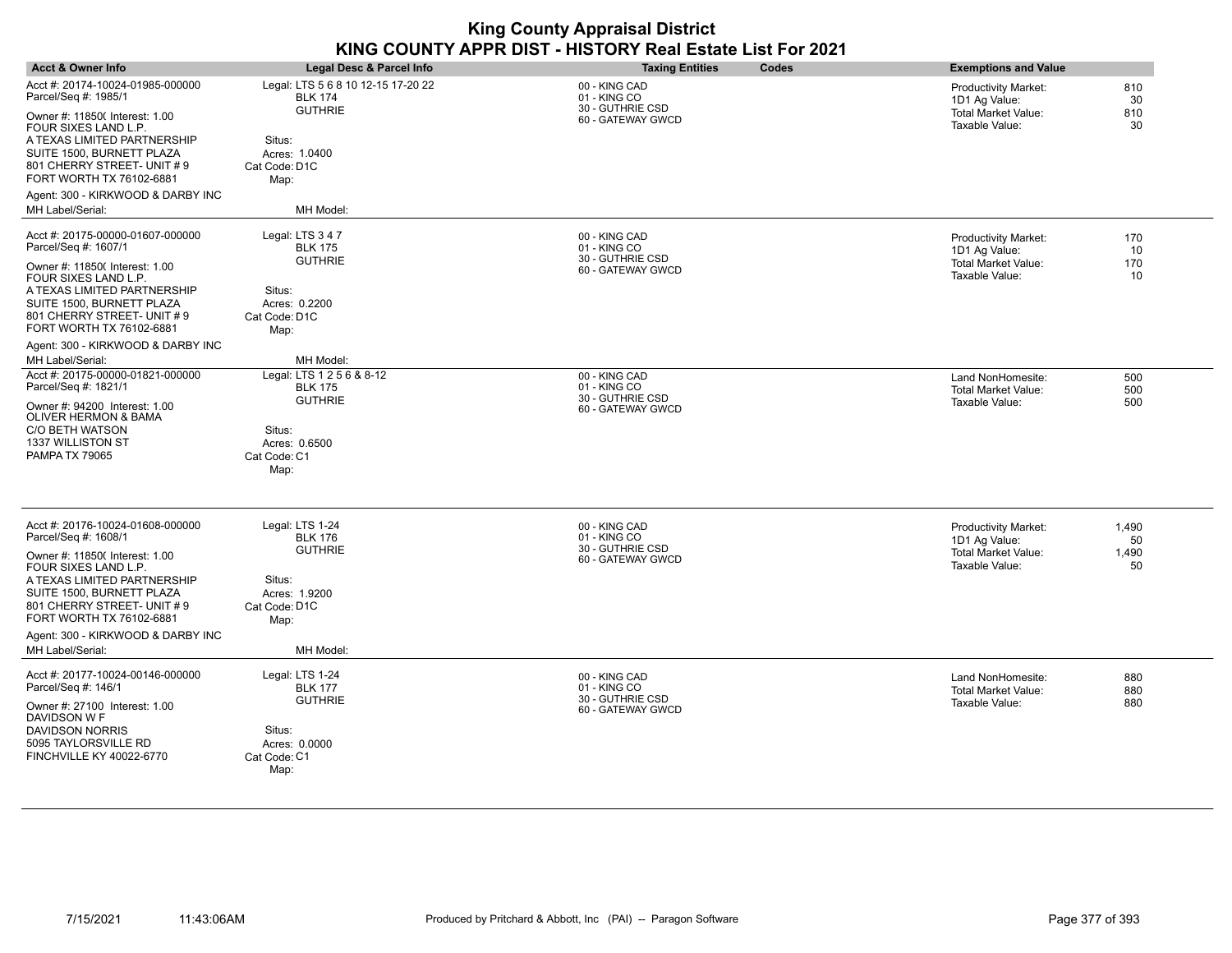| <b>Acct &amp; Owner Info</b>                                                                                                                                                   | Legal Desc & Parcel Info                                                       | <b>Taxing Entities</b>                                                 | Codes | <b>Exemptions and Value</b>                                                    |                            |
|--------------------------------------------------------------------------------------------------------------------------------------------------------------------------------|--------------------------------------------------------------------------------|------------------------------------------------------------------------|-------|--------------------------------------------------------------------------------|----------------------------|
| Acct #: 20178-10024-01609-000000<br>Parcel/Seq #: 1609/1<br>Owner #: 11850( Interest: 1.00<br>FOUR SIXES LAND L.P.<br>A TEXAS LIMITED PARTNERSHIP<br>SUITE 1500, BURNETT PLAZA | Legal: LTS 1-24<br><b>BLK 178</b><br><b>GUTHRIE</b><br>Situs:<br>Acres: 1.9200 | 00 - KING CAD<br>01 - KING CO<br>30 - GUTHRIE CSD<br>60 - GATEWAY GWCD |       | Productivity Market:<br>1D1 Ag Value:<br>Total Market Value:<br>Taxable Value: | 1,490<br>50<br>1,490<br>50 |
| 801 CHERRY STREET- UNIT # 9<br>FORT WORTH TX 76102-6881<br>Agent: 300 - KIRKWOOD & DARBY INC                                                                                   | Cat Code: D1C<br>Map:                                                          |                                                                        |       |                                                                                |                            |
| MH Label/Serial:                                                                                                                                                               | MH Model:                                                                      |                                                                        |       |                                                                                |                            |
| Acct #: 20179-00003-01677-000000<br>Parcel/Seq #: 1677/1                                                                                                                       | Legal: LT 3<br><b>BLK 179</b><br><b>GUTHRIE</b>                                | 00 - KING CAD<br>01 - KING CO<br>30 - GUTHRIE CSD                      |       | Land NonHomesite:<br>Total Market Value:                                       | 60<br>60                   |
| Owner #: 12160( Interest: 1.00<br>SPRINGER UNA ESTATE                                                                                                                          |                                                                                | 60 - GATEWAY GWCD                                                      |       | Taxable Value:                                                                 | 60                         |
| <b>GLENN SPRINGER</b><br>PO B0X 280<br>ASPERMONT TX 79502-0280                                                                                                                 | Situs:<br>Acres: 0.0800<br>Cat Code: C1<br>Map:                                |                                                                        |       |                                                                                |                            |
|                                                                                                                                                                                |                                                                                |                                                                        |       |                                                                                |                            |
| Acct #: 20179-10024-01610-000000<br>Parcel/Seq #: 1610/1                                                                                                                       | Legal: LTS 1-24<br><b>BLK 179</b>                                              | 00 - KING CAD<br>01 - KING CO                                          |       | <b>Productivity Market:</b><br>1D1 Ag Value:                                   | 1,490<br>50                |
| Owner #: 11850( Interest: 1.00<br>FOUR SIXES LAND L.P.                                                                                                                         | <b>GUTHRIE</b>                                                                 | 30 - GUTHRIE CSD<br>60 - GATEWAY GWCD                                  |       | Total Market Value:<br>Taxable Value:                                          | 1,490<br>50                |
| A TEXAS LIMITED PARTNERSHIP<br>SUITE 1500, BURNETT PLAZA<br>801 CHERRY STREET- UNIT # 9<br>FORT WORTH TX 76102-6881                                                            | Situs:<br>Acres: 1.9200<br>Cat Code: D1C<br>Map:                               |                                                                        |       |                                                                                |                            |
| Agent: 300 - KIRKWOOD & DARBY INC<br>MH Label/Serial:                                                                                                                          | MH Model:                                                                      |                                                                        |       |                                                                                |                            |
| Acct #: 20180-10024-01611-000000<br>Parcel/Seq #: 1611/1                                                                                                                       | Legal: LTS 1-24<br><b>BLK 180</b>                                              | 00 - KING CAD<br>01 - KING CO                                          |       | Productivity Market:<br>1D1 Ag Value:                                          | 1,500<br>50                |
| Owner #: 11850( Interest: 1.00<br>FOUR SIXES LAND L.P.                                                                                                                         | <b>GUTHRIE</b>                                                                 | 30 - GUTHRIE CSD<br>60 - GATEWAY GWCD                                  |       | <b>Total Market Value:</b><br>Taxable Value:                                   | 1,500<br>50                |
| A TEXAS LIMITED PARTNERSHIP<br>SUITE 1500, BURNETT PLAZA<br>801 CHERRY STREET- UNIT # 9<br>FORT WORTH TX 76102-6881                                                            | Situs:<br>Acres: 1.9300<br>Cat Code: D1C<br>Map:                               |                                                                        |       |                                                                                |                            |
| Agent: 300 - KIRKWOOD & DARBY INC<br>MH Label/Serial:                                                                                                                          | MH Model:                                                                      |                                                                        |       |                                                                                |                            |
| Acct #: 20181-10024-01612-000000<br>Parcel/Seq #: 1612/1                                                                                                                       | Legal: LTS 1-24<br><b>BLK 181</b>                                              | 00 - KING CAD<br>01 - KING CO                                          |       | <b>Productivity Market:</b><br>1D1 Ag Value:                                   | 1,500<br>50                |
| Owner #: 11850( Interest: 1.00<br>FOUR SIXES LAND L.P.                                                                                                                         | <b>GUTHRIE</b>                                                                 | 30 - GUTHRIE CSD<br>60 - GATEWAY GWCD                                  |       | <b>Total Market Value:</b><br>Taxable Value:                                   | 1,500<br>50                |
| A TEXAS LIMITED PARTNERSHIP<br>SUITE 1500, BURNETT PLAZA<br>801 CHERRY STREET- UNIT # 9<br>FORT WORTH TX 76102-6881                                                            | Situs:<br>Acres: 1.9300<br>Cat Code: D1C<br>Map:                               |                                                                        |       |                                                                                |                            |
| Agent: 300 - KIRKWOOD & DARBY INC                                                                                                                                              |                                                                                |                                                                        |       |                                                                                |                            |
| MH Label/Serial:                                                                                                                                                               | MH Model:                                                                      |                                                                        |       |                                                                                |                            |

 $\overline{\phantom{a}}$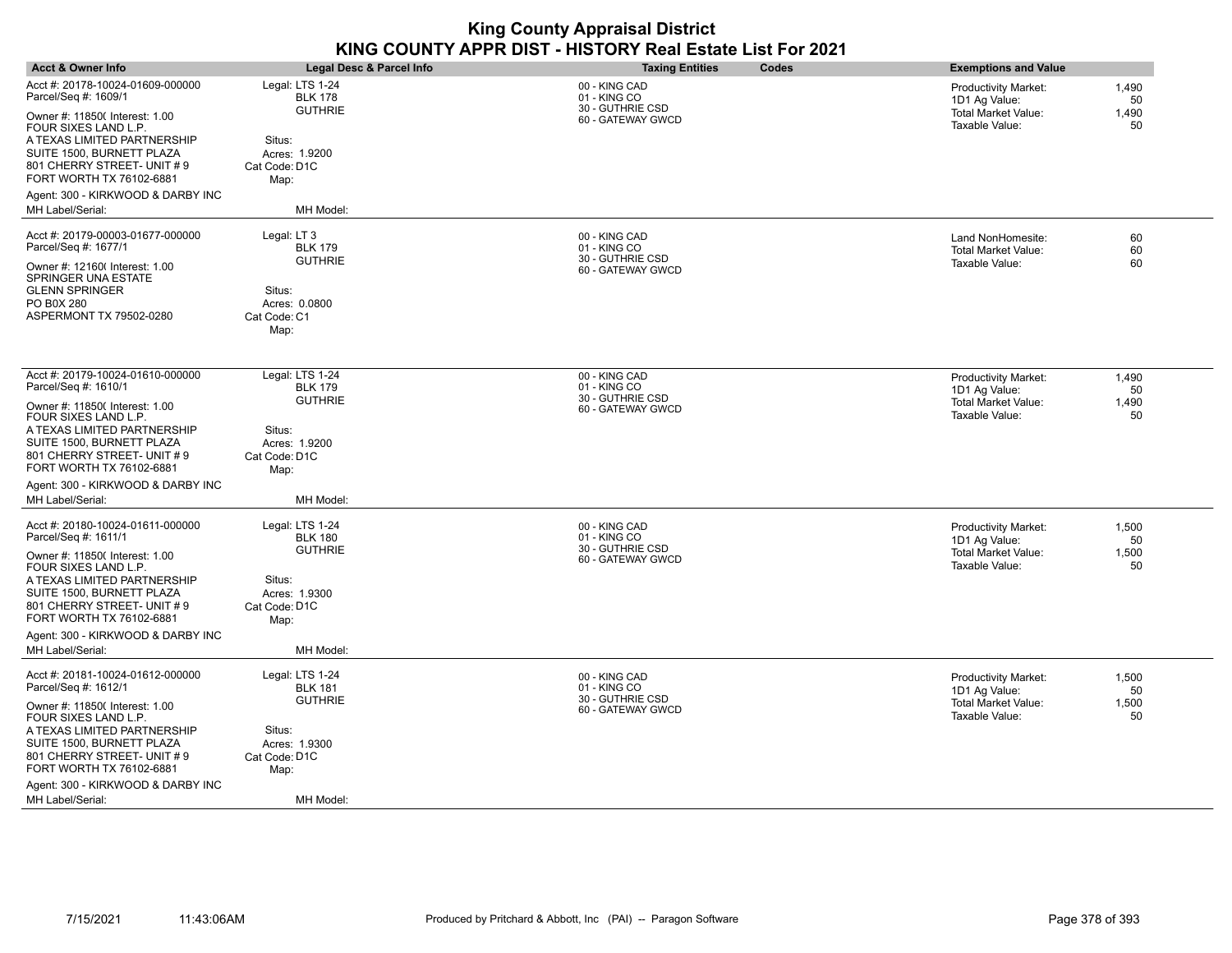|                                                                                                                                                                                                                                                                                                   |                                                                                                                      | <b>King County Appraisal District</b><br>KING COUNTY APPR DIST - HISTORY Real Estate List For 2021 |                                                                                                                     |  |
|---------------------------------------------------------------------------------------------------------------------------------------------------------------------------------------------------------------------------------------------------------------------------------------------------|----------------------------------------------------------------------------------------------------------------------|----------------------------------------------------------------------------------------------------|---------------------------------------------------------------------------------------------------------------------|--|
| <b>Acct &amp; Owner Info</b>                                                                                                                                                                                                                                                                      | Legal Desc & Parcel Info                                                                                             | <b>Taxing Entities</b><br>Codes                                                                    | <b>Exemptions and Value</b>                                                                                         |  |
| Acct #: 20182-10024-00005-000000<br>Parcel/Seq #: 5/1<br>Owner #: 3000 Interest: 1.00<br>ANDREWS LA<br>9583 DOLIVER DR<br>HOUSTON TX 77063                                                                                                                                                        | Legal: LTS 1-24<br><b>BLK 182</b><br><b>GUTHRIE</b><br>Situs:<br>Acres: 1.9300<br>Cat Code: C1<br>Map:               | 00 - KING CAD<br>01 - KING CO<br>30 - GUTHRIE CSD<br>60 - GATEWAY GWCD                             | 1.500<br>Land NonHomesite:<br>1,500<br><b>Total Market Value:</b><br>1,500<br>Taxable Value:                        |  |
| Acct #: 20182-10024-01678-000000<br>Parcel/Seq #: 1678/1<br>Owner #: 12160( Interest: 1.00<br>SPRINGER UNA ESTATE<br><b>GLENN SPRINGER</b><br>PO B0X 280<br>ASPERMONT TX 79502-0280                                                                                                               | Legal: LTS 1-24<br><b>BLK 182</b><br><b>GUTHRIE</b><br>Situs:<br>Acres: 1.9300<br>Cat Code: D1C<br>Map:              | 00 - KING CAD<br>01 - KING CO<br>30 - GUTHRIE CSD<br>60 - GATEWAY GWCD                             | Productivity Market:<br>1,500<br>1D1 Ag Value:<br>50<br><b>Total Market Value:</b><br>1,500<br>Taxable Value:<br>50 |  |
| Acct #: 20182-80021-01097-000000<br>Parcel/Seq #: 1097/1<br>Owner #: 11560( Interest: 1.00<br><b>SMILEY HATTIE EST</b><br><b>DEBRA HOHLE</b><br>3513 CRESTDALE DRIVE<br><b>CORPUS CHRISTI TX 78415</b>                                                                                            | Legal: LTS 8-21<br><b>BLK 182</b><br><b>GUTHRIE</b><br>Situs:<br>Acres: 1.1200<br>Cat Code: C1<br>Map:               | 00 - KING CAD<br>01 - KING CO<br>30 - GUTHRIE CSD<br>60 - GATEWAY GWCD                             | Land NonHomesite:<br>870<br>Total Market Value:<br>870<br>870<br>Taxable Value:                                     |  |
| Acct #: 20183-00010-00258-000000<br>Parcel/Seq #: 258/1<br>Owner #: 11850( Interest: 1.00<br>FOUR SIXES LAND L.P.<br>A TEXAS LIMITED PARTNERSHIP<br>SUITE 1500, BURNETT PLAZA<br>801 CHERRY STREET- UNIT #9<br>FORT WORTH TX 76102-6881<br>Agent: 300 - KIRKWOOD & DARBY INC<br>MH Label/Serial:  | Legal: LTS 1-24<br><b>BLK 183</b><br><b>GUTHRIE</b><br>Situs:<br>Acres: 1.9300<br>Cat Code: C1<br>Map:<br>MH Model:  | 00 - KING CAD<br>01 - KING CO<br>30 - GUTHRIE CSD<br>60 - GATEWAY GWCD                             | Land NonHomesite:<br>1,500<br><b>Total Market Value:</b><br>1,500<br>Taxable Value:<br>1,500                        |  |
| Acct #: 20184-10024-01614-000000<br>Parcel/Seq #: 1614/1<br>Owner #: 11850( Interest: 1.00<br>FOUR SIXES LAND L.P.<br>A TEXAS LIMITED PARTNERSHIP<br>SUITE 1500, BURNETT PLAZA<br>801 CHERRY STREET- UNIT #9<br>FORT WORTH TX 76102-6881<br>Agent: 300 - KIRKWOOD & DARBY INC<br>MH Label/Serial: | Legal: LTS 1-24<br><b>BLK 184</b><br><b>GUTHRIE</b><br>Situs:<br>Acres: 1.9200<br>Cat Code: D1C<br>Map:<br>MH Model: | 00 - KING CAD<br>01 - KING CO<br>30 - GUTHRIE CSD<br>60 - GATEWAY GWCD                             | Productivity Market:<br>1,490<br>1D1 Ag Value:<br>50<br><b>Total Market Value:</b><br>1,490<br>Taxable Value:<br>50 |  |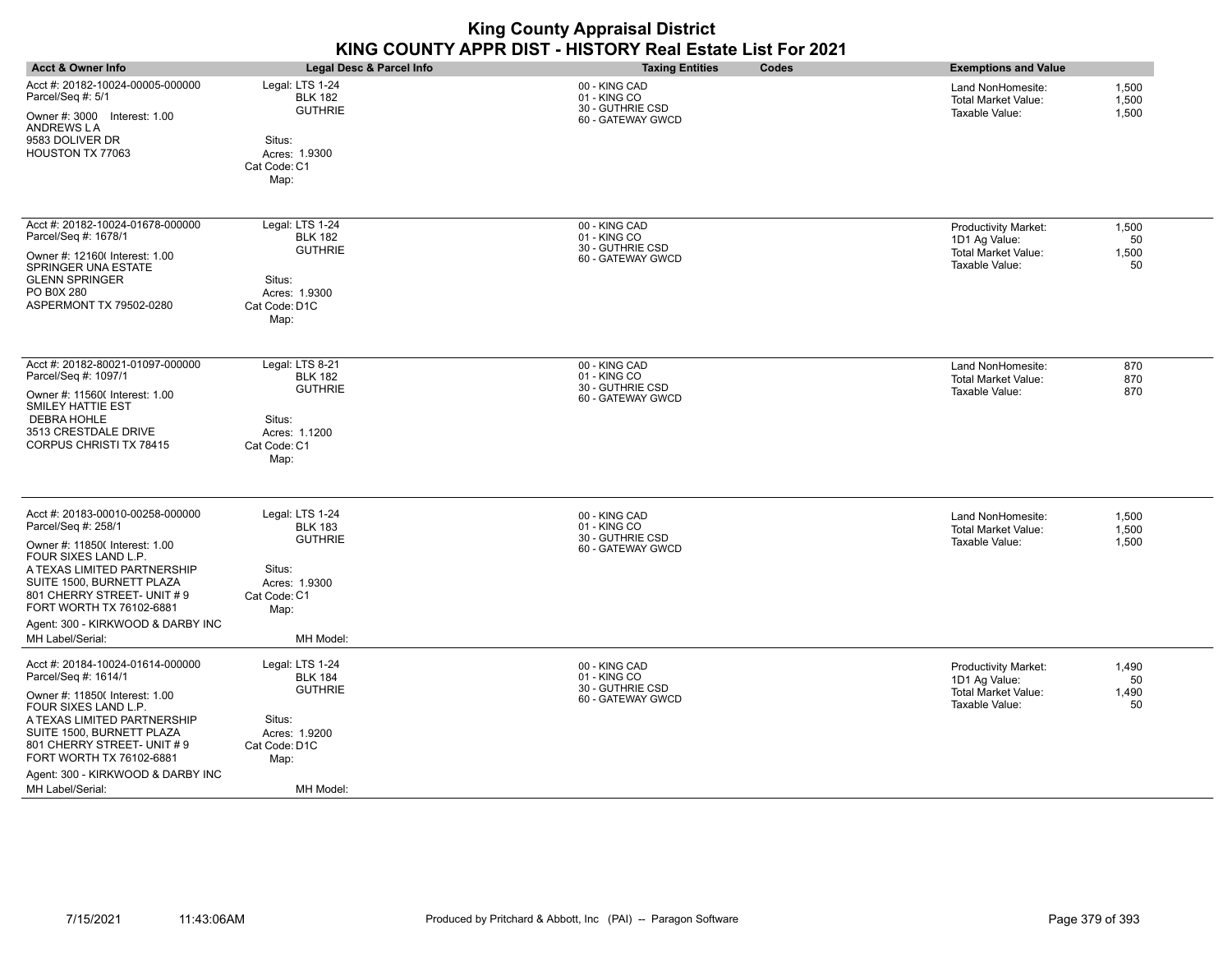| <b>Acct &amp; Owner Info</b>                                                                                                                                                                                                                                                  | Legal Desc & Parcel Info                                                                                           | <b>Taxing Entities</b>                                                 | Codes      | <b>Exemptions and Value</b>                                                                  |                            |
|-------------------------------------------------------------------------------------------------------------------------------------------------------------------------------------------------------------------------------------------------------------------------------|--------------------------------------------------------------------------------------------------------------------|------------------------------------------------------------------------|------------|----------------------------------------------------------------------------------------------|----------------------------|
| Acct #: 20185-10024-00728-000000<br>Parcel/Seq #: 728/1<br>Owner #: 11850( Interest: 1.00<br>FOUR SIXES LAND L.P.<br>A TEXAS LIMITED PARTNERSHIP<br>SUITE 1500, BURNETT PLAZA<br>801 CHERRY STREET- UNIT # 9<br>FORT WORTH TX 76102-6881<br>Agent: 300 - KIRKWOOD & DARBY INC | Legal: LTS 1-24<br><b>BLK 185</b><br><b>GUTHRIE</b><br>Situs:<br>Acres: 1.9300<br>Cat Code: D1C<br>Map:            | 00 - KING CAD<br>01 - KING CO<br>30 - GUTHRIE CSD<br>60 - GATEWAY GWCD |            | <b>Productivity Market:</b><br>1D1 Ag Value:<br><b>Total Market Value:</b><br>Taxable Value: | 1,500<br>50<br>1,500<br>50 |
| MH Label/Serial:                                                                                                                                                                                                                                                              | MH Model:                                                                                                          |                                                                        |            |                                                                                              |                            |
| Acct #: 20186-10024-01615-000000<br>Parcel/Seq #: 1615/1<br>Owner #: 11850( Interest: 1.00<br>FOUR SIXES LAND L.P.<br>A TEXAS LIMITED PARTNERSHIP<br>SUITE 1500, BURNETT PLAZA<br>801 CHERRY STREET- UNIT # 9<br>FORT WORTH TX 76102-6881                                     | Legal: LTS 1-24<br><b>BLK 186</b><br><b>GUTHRIE</b><br>Situs:<br>Acres: 1.9300<br>Cat Code: D1C<br>Map:            | 00 - KING CAD<br>01 - KING CO<br>30 - GUTHRIE CSD<br>60 - GATEWAY GWCD |            | <b>Productivity Market:</b><br>1D1 Ag Value:<br><b>Total Market Value:</b><br>Taxable Value: | 1,500<br>50<br>1,500<br>50 |
| Agent: 300 - KIRKWOOD & DARBY INC<br>MH Label/Serial:                                                                                                                                                                                                                         | MH Model:                                                                                                          |                                                                        |            |                                                                                              |                            |
| Acct #: 20187-00000-01616-000000<br>Parcel/Seq #: 1616/1<br>Owner #: 14736; Interest: 1.00<br>KING COUNTY<br>BOX 127<br>GUTHRIE TX 79236                                                                                                                                      | Legal: LTS 1-24 (LANDFILL)<br><b>BLK 187</b><br><b>GUTHRIE</b><br>Situs:<br>Acres: 0.0000<br>Cat Code: XVC<br>Map: | 00 - KING CAD<br>01 - KING CO<br>30 - GUTHRIE CSD<br>60 - GATEWAY GWCD | **Exempt** | Taxable Value:                                                                               | 0                          |
| Acct #: 20187-19022-01679-000000<br>Parcel/Seq #: 1679/1<br>Owner #: 12160( Interest: 1.00<br>SPRINGER UNA ESTATE<br><b>GLENN SPRINGER</b><br>PO B0X 280<br>ASPERMONT TX 79502-0280                                                                                           | Legal: LTS 19-22<br><b>BLK 187</b><br><b>GUTHRIE</b><br>Situs:<br>Acres: 0.3200<br>Cat Code: D1C<br>Map:           | 00 - KING CAD<br>01 - KING CO<br>30 - GUTHRIE CSD<br>60 - GATEWAY GWCD |            | <b>Productivity Market:</b><br>1D1 Ag Value:<br><b>Total Market Value:</b><br>Taxable Value: | 250<br>10<br>250<br>10     |
| Acct #: 20188-10024-01617-000000<br>Parcel/Seq #: 1617/1<br>Owner #: 11850( Interest: 1.00<br>FOUR SIXES LAND L.P.<br>A TEXAS LIMITED PARTNERSHIP<br>SUITE 1500, BURNETT PLAZA<br>801 CHERRY STREET- UNIT # 9<br>FORT WORTH TX 76102-6881                                     | Legal: LTS 1-24<br><b>BLK 188</b><br><b>GUTHRIE</b><br>Situs:<br>Acres: 1.9300<br>Cat Code: D1C<br>Map:            | 00 - KING CAD<br>01 - KING CO<br>30 - GUTHRIE CSD<br>60 - GATEWAY GWCD |            | <b>Productivity Market:</b><br>1D1 Ag Value:<br><b>Total Market Value:</b><br>Taxable Value: | 1,500<br>50<br>1,500<br>50 |

 $\overline{\phantom{a}}$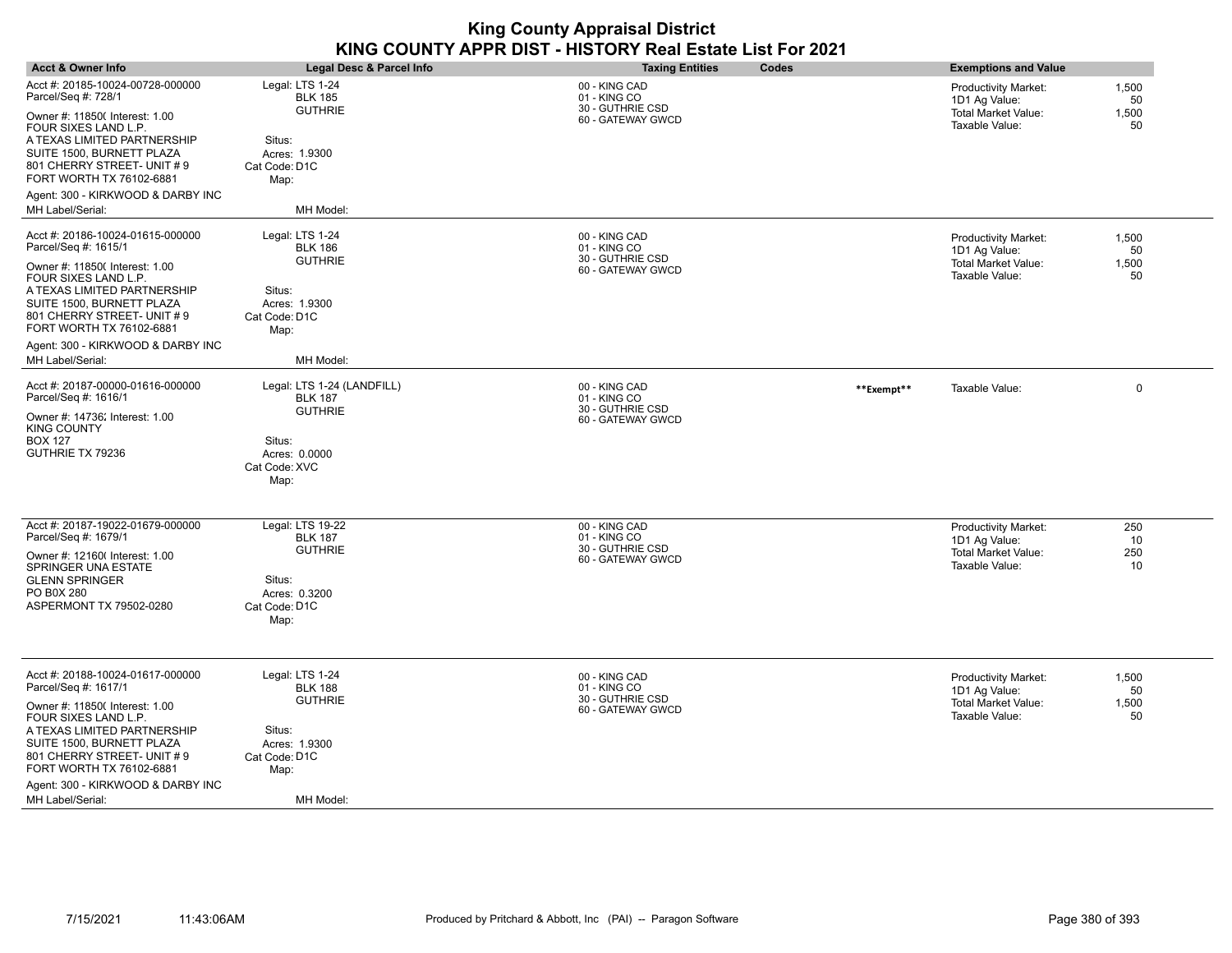| <b>Acct &amp; Owner Info</b>                                                                                                                                                                                                                                                                       | Legal Desc & Parcel Info                                                                                             | <b>Taxing Entities</b>                                                 | Codes | <b>Exemptions and Value</b>                                                                  |                            |
|----------------------------------------------------------------------------------------------------------------------------------------------------------------------------------------------------------------------------------------------------------------------------------------------------|----------------------------------------------------------------------------------------------------------------------|------------------------------------------------------------------------|-------|----------------------------------------------------------------------------------------------|----------------------------|
| Acct #: 20189-00000-01618-000000<br>Parcel/Seq #: 1618/1<br>Owner #: 11850( Interest: 1.00<br>FOUR SIXES LAND L.P.<br>A TEXAS LIMITED PARTNERSHIP<br>SUITE 1500, BURNETT PLAZA<br>801 CHERRY STREET- UNIT # 9<br>FORT WORTH TX 76102-6881                                                          | Legal: LTS 1-24<br><b>BLK 189</b><br><b>GUTHRIE</b><br>Situs:<br>Acres: 1.8500<br>Cat Code: D1C<br>Map:              | 00 - KING CAD<br>01 - KING CO<br>30 - GUTHRIE CSD<br>60 - GATEWAY GWCD |       | <b>Productivity Market:</b><br>1D1 Ag Value:<br><b>Total Market Value:</b><br>Taxable Value: | 1,430<br>50<br>1,430<br>50 |
| Agent: 300 - KIRKWOOD & DARBY INC<br>MH Label/Serial:                                                                                                                                                                                                                                              | MH Model:                                                                                                            |                                                                        |       |                                                                                              |                            |
| Acct #: 20189-00006-00141-000000<br>Parcel/Seq #: 141/1<br>Owner #: 14720! Interest: 1.00<br>CRISWELL RICKEY<br>BOX 84<br>GUTHRIE TX 79236                                                                                                                                                         | Legal: LT 6<br><b>BLK 189</b><br><b>GUTHRIE</b><br>Situs:<br>Acres: 0.0800<br>Cat Code: C1<br>Map:                   | 00 - KING CAD<br>01 - KING CO<br>30 - GUTHRIE CSD<br>60 - GATEWAY GWCD |       | Land NonHomesite:<br>Total Market Value:<br>Taxable Value:                                   | 60<br>60<br>60             |
| Acct #: 20190-10012-01619-000000<br>Parcel/Seq #: 1619/1<br>Owner #: 11850( Interest: 1.00<br>FOUR SIXES LAND L.P.<br>A TEXAS LIMITED PARTNERSHIP<br>SUITE 1500, BURNETT PLAZA<br>801 CHERRY STREET- UNIT # 9<br>FORT WORTH TX 76102-6881<br>Agent: 300 - KIRKWOOD & DARBY INC<br>MH Label/Serial: | Legal: LTS 1-12<br><b>BLK 190</b><br><b>GUTHRIE</b><br>Situs:<br>Acres: 0.8600<br>Cat Code: D1C<br>Map:<br>MH Model: | 00 - KING CAD<br>01 - KING CO<br>30 - GUTHRIE CSD<br>60 - GATEWAY GWCD |       | <b>Productivity Market:</b><br>1D1 Ag Value:<br><b>Total Market Value:</b><br>Taxable Value: | 670<br>20<br>670<br>20     |
| Acct #: 20191-10012-01620-000000<br>Parcel/Seq #: 1620/1<br>Owner #: 11850( Interest: 1.00<br>FOUR SIXES LAND L.P.<br>A TEXAS LIMITED PARTNERSHIP<br>SUITE 1500, BURNETT PLAZA<br>801 CHERRY STREET- UNIT # 9<br>FORT WORTH TX 76102-6881<br>Agent: 300 - KIRKWOOD & DARBY INC<br>MH Label/Serial: | Legal: LTS 1-12<br><b>BLK 191</b><br><b>GUTHRIE</b><br>Situs:<br>Acres: 0.8600<br>Cat Code: D1C<br>Map:<br>MH Model: | 00 - KING CAD<br>01 - KING CO<br>30 - GUTHRIE CSD<br>60 - GATEWAY GWCD |       | <b>Productivity Market:</b><br>1D1 Ag Value:<br>Total Market Value:<br>Taxable Value:        | 670<br>20<br>670<br>20     |
| Acct #: 20192-10024-01621-000000<br>Parcel/Seq #: 1621/1<br>Owner #: 11850( Interest: 1.00<br>FOUR SIXES LAND L.P.<br>A TEXAS LIMITED PARTNERSHIP<br>SUITE 1500, BURNETT PLAZA<br>801 CHERRY STREET- UNIT # 9<br>FORT WORTH TX 76102-6881<br>Agent: 300 - KIRKWOOD & DARBY INC<br>MH Label/Serial: | Legal: LTS 1-24<br><b>BLK 192</b><br><b>GUTHRIE</b><br>Situs:<br>Acres: 1.9300<br>Cat Code: D1C<br>Map:<br>MH Model: | 00 - KING CAD<br>01 - KING CO<br>30 - GUTHRIE CSD<br>60 - GATEWAY GWCD |       | <b>Productivity Market:</b><br>1D1 Ag Value:<br><b>Total Market Value:</b><br>Taxable Value: | 1,500<br>50<br>1,500<br>50 |

÷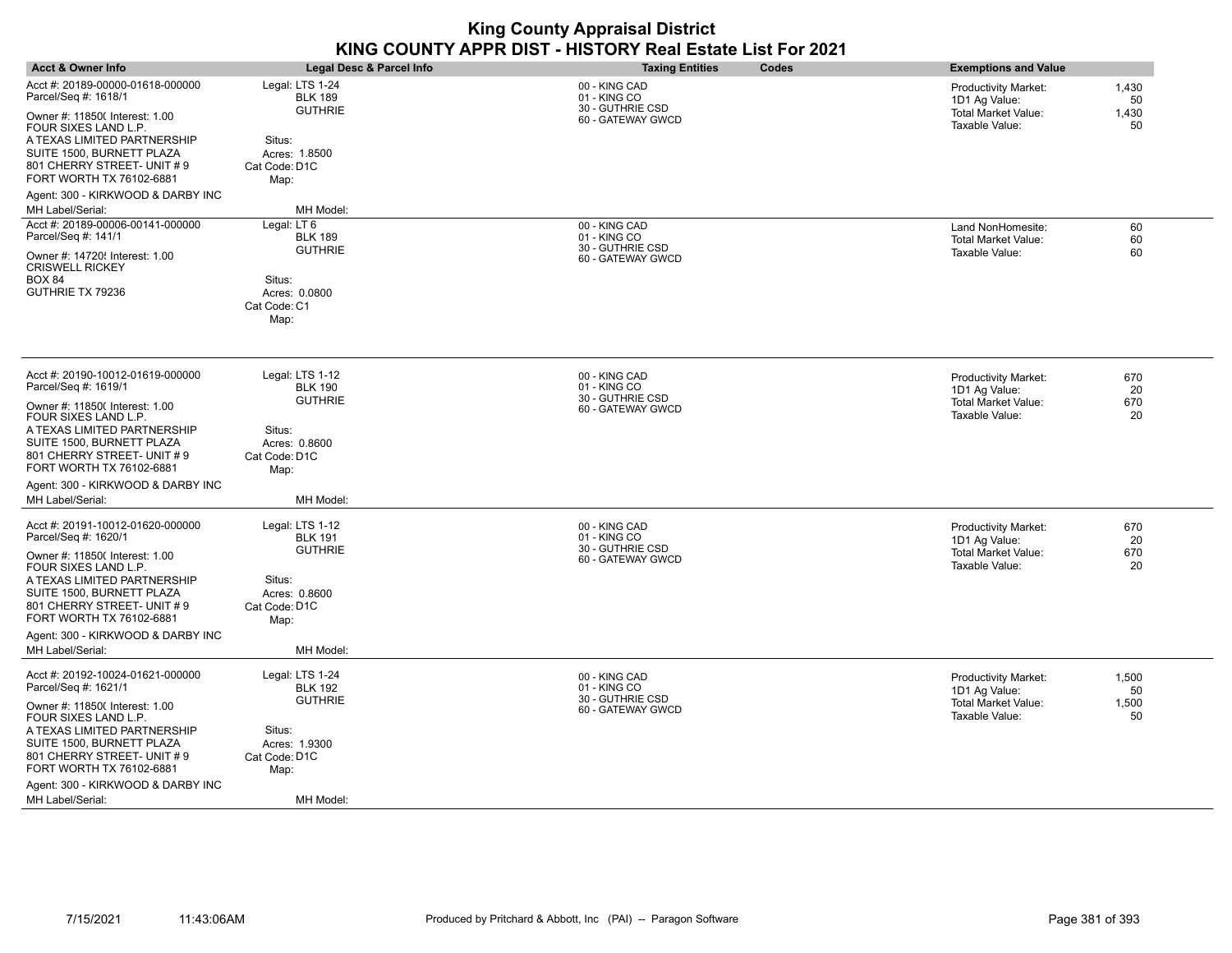| <b>Acct &amp; Owner Info</b>                                                                                                                                                                                                              | <b>Legal Desc &amp; Parcel Info</b>                                                                               | <b>Taxing Entities</b>                                                 | Codes | <b>Exemptions and Value</b>                                                                  |                            |
|-------------------------------------------------------------------------------------------------------------------------------------------------------------------------------------------------------------------------------------------|-------------------------------------------------------------------------------------------------------------------|------------------------------------------------------------------------|-------|----------------------------------------------------------------------------------------------|----------------------------|
| Acct #: 20193-10024-00729-000000<br>Parcel/Seq #: 729/1<br>Owner #: 11850( Interest: 1.00<br>FOUR SIXES LAND L.P.<br>A TEXAS LIMITED PARTNERSHIP<br>SUITE 1500, BURNETT PLAZA<br>801 CHERRY STREET- UNIT # 9<br>FORT WORTH TX 76102-6881  | Legal: LTS 1-24<br><b>BLK 193</b><br><b>GUTHRIE</b><br>Situs:<br>Acres: 1.9300<br>Cat Code: D1C<br>Map:           | 00 - KING CAD<br>01 - KING CO<br>30 - GUTHRIE CSD<br>60 - GATEWAY GWCD |       | <b>Productivity Market:</b><br>1D1 Ag Value:<br><b>Total Market Value:</b><br>Taxable Value: | 1,500<br>50<br>1,500<br>50 |
| Agent: 300 - KIRKWOOD & DARBY INC<br>MH Label/Serial:                                                                                                                                                                                     | MH Model:                                                                                                         |                                                                        |       |                                                                                              |                            |
| Acct #: 20194-00000-01102-000000<br>Parcel/Seq #: 1102/1<br>Owner #: 11560( Interest: 1.00<br>SMILEY HATTIE EST<br><b>DEBRA HOHLE</b><br>3513 CRESTDALE DRIVE<br>CORPUS CHRISTI TX 78415                                                  | Legal: LTS 6 18<br><b>BLK 194</b><br><b>GUTHRIE</b><br>Situs:<br>Acres: 0.1600<br>Cat Code: D1C<br>Map:           | 00 - KING CAD<br>01 - KING CO<br>30 - GUTHRIE CSD<br>60 - GATEWAY GWCD |       | <b>Productivity Market:</b><br><b>Total Market Value:</b><br>Taxable Value:                  | 120<br>120<br>0            |
| Acct #: 20194-00000-01622-000000<br>Parcel/Seq #: 1622/1<br>Owner #: 11850( Interest: 1.00<br>FOUR SIXES LAND L.P.<br>A TEXAS LIMITED PARTNERSHIP<br>SUITE 1500, BURNETT PLAZA<br>801 CHERRY STREET- UNIT # 9<br>FORT WORTH TX 76102-6881 | Legal: LTS 1-3 7-17 19-24<br><b>BLK 194</b><br><b>GUTHRIE</b><br>Situs:<br>Acres: 1.5300<br>Cat Code: D1C<br>Map: | 00 - KING CAD<br>01 - KING CO<br>30 - GUTHRIE CSD<br>60 - GATEWAY GWCD |       | <b>Productivity Market:</b><br>1D1 Ag Value:<br><b>Total Market Value:</b><br>Taxable Value: | 1,190<br>40<br>1,190<br>40 |
| Agent: 300 - KIRKWOOD & DARBY INC<br>MH Label/Serial:<br>Acct #: 20194-00004-01822-000000                                                                                                                                                 | MH Model:<br>Legal: LT 4                                                                                          | 00 - KING CAD                                                          |       | Land NonHomesite:                                                                            | 60                         |
| Parcel/Seq #: 1822/1<br>Owner #: 11850( Interest: 1.00<br>FOUR SIXES LAND L.P.<br>A TEXAS LIMITED PARTNERSHIP<br>SUITE 1500, BURNETT PLAZA<br>801 CHERRY STREET- UNIT # 9<br>FORT WORTH TX 76102-6881                                     | <b>BLK 194</b><br><b>GUTHRIE</b><br>Situs:<br>Acres: 0.0800<br>Cat Code: C1<br>Map:                               | 01 - KING CO<br>30 - GUTHRIE CSD<br>60 - GATEWAY GWCD                  |       | Total Market Value:<br>Taxable Value:                                                        | 60<br>60                   |
| Agent: 300 - KIRKWOOD & DARBY INC                                                                                                                                                                                                         |                                                                                                                   |                                                                        |       |                                                                                              |                            |
| MH Label/Serial:<br>Acct #: 20194-00005-00730-000000<br>Parcel/Seq #: 730/1<br>Owner #: 11850( Interest: 1.00<br>FOUR SIXES LAND L.P.                                                                                                     | MH Model:<br>Legal: LT 5<br><b>BLK 194</b><br><b>GUTHRIE</b>                                                      | 00 - KING CAD<br>01 - KING CO<br>30 - GUTHRIE CSD<br>60 - GATEWAY GWCD |       | Land NonHomesite:<br><b>Total Market Value:</b><br>Taxable Value:                            | 60<br>60<br>60             |
| A TEXAS LIMITED PARTNERSHIP<br>SUITE 1500, BURNETT PLAZA<br>801 CHERRY STREET- UNIT # 9<br>FORT WORTH TX 76102-6881                                                                                                                       | Situs:<br>Acres: 0.0800<br>Cat Code: C1<br>Map:                                                                   |                                                                        |       |                                                                                              |                            |
| Agent: 300 - KIRKWOOD & DARBY INC<br>MH Label/Serial:                                                                                                                                                                                     | MH Model:                                                                                                         |                                                                        |       |                                                                                              |                            |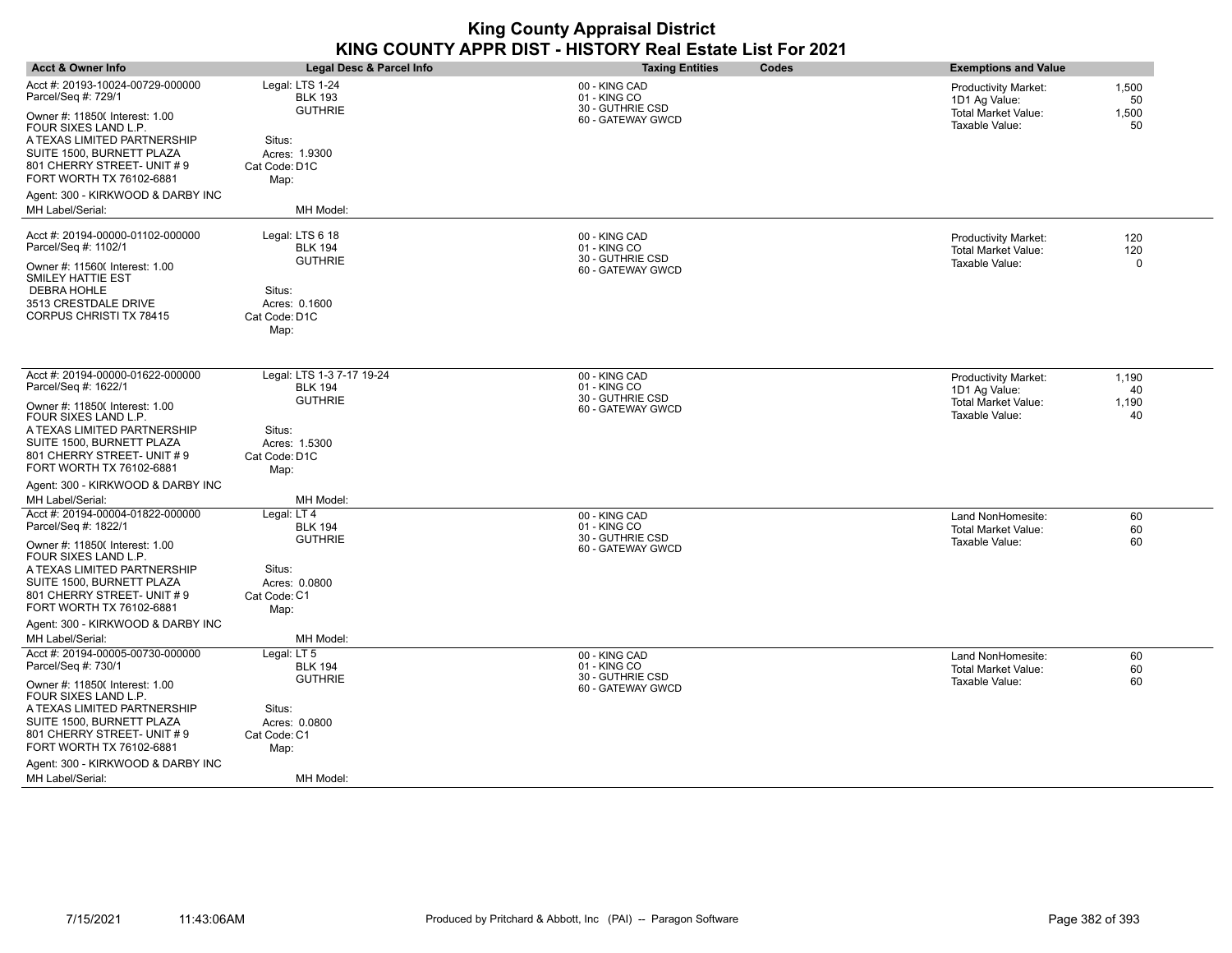| <b>Acct &amp; Owner Info</b>                             | Legal Desc & Parcel Info                            | <b>Taxing Entities</b>                            | Codes | <b>Exemptions and Value</b>                  |             |
|----------------------------------------------------------|-----------------------------------------------------|---------------------------------------------------|-------|----------------------------------------------|-------------|
| Acct #: 20195-10024-01623-000000<br>Parcel/Seq #: 1623/1 | Legal: LTS 1-24<br><b>BLK 195</b><br><b>GUTHRIE</b> | 00 - KING CAD<br>01 - KING CO<br>30 - GUTHRIE CSD |       | <b>Productivity Market:</b><br>1D1 Ag Value: | 1,500<br>50 |
| Owner #: 11850( Interest: 1.00<br>FOUR SIXES LAND L.P.   |                                                     | 60 - GATEWAY GWCD                                 |       | Total Market Value:<br>Taxable Value:        | 1,500<br>50 |
| A TEXAS LIMITED PARTNERSHIP<br>SUITE 1500, BURNETT PLAZA | Situs:                                              |                                                   |       |                                              |             |
| 801 CHERRY STREET- UNIT # 9                              | Acres: 1.9300<br>Cat Code: D1C                      |                                                   |       |                                              |             |
| FORT WORTH TX 76102-6881                                 | Map:                                                |                                                   |       |                                              |             |
| Agent: 300 - KIRKWOOD & DARBY INC                        |                                                     |                                                   |       |                                              |             |
| MH Label/Serial:                                         | MH Model:                                           |                                                   |       |                                              |             |
| Acct #: 20196-10024-01624-000000                         | Legal: LTS 1-24                                     |                                                   |       |                                              |             |
| Parcel/Seq #: 1624/1                                     | <b>BLK 196</b>                                      | 00 - KING CAD<br>01 - KING CO                     |       | <b>Productivity Market:</b><br>1D1 Ag Value: | 1,500<br>50 |
| Owner #: 11850( Interest: 1.00                           | <b>GUTHRIE</b>                                      | 30 - GUTHRIE CSD                                  |       | Total Market Value:                          | 1,500       |
| FOUR SIXES LAND L.P.                                     |                                                     | 60 - GATEWAY GWCD                                 |       | Taxable Value:                               | 50          |
| A TEXAS LIMITED PARTNERSHIP                              | Situs:                                              |                                                   |       |                                              |             |
| SUITE 1500, BURNETT PLAZA                                | Acres: 1.9300                                       |                                                   |       |                                              |             |
| 801 CHERRY STREET- UNIT # 9<br>FORT WORTH TX 76102-6881  | Cat Code: D1C                                       |                                                   |       |                                              |             |
|                                                          | Map:                                                |                                                   |       |                                              |             |
| Agent: 300 - KIRKWOOD & DARBY INC                        |                                                     |                                                   |       |                                              |             |
| MH Label/Serial:                                         | MH Model:                                           |                                                   |       |                                              |             |
| Acct #: 20197-10024-01625-000000                         | Legal: LTS 1-24                                     | 00 - KING CAD                                     |       | Productivity Market:                         | 1,500       |
| Parcel/Seq #: 1625/1                                     | <b>BLK 197</b>                                      | 01 - KING CO                                      |       | 1D1 Ag Value:                                | 50          |
| Owner #: 11850( Interest: 1.00                           | <b>GUTHRIE</b>                                      | 30 - GUTHRIE CSD<br>60 - GATEWAY GWCD             |       | Total Market Value:                          | 1,500       |
| FOUR SIXES LAND L.P.                                     |                                                     |                                                   |       | Taxable Value:                               | 50          |
| A TEXAS LIMITED PARTNERSHIP<br>SUITE 1500, BURNETT PLAZA | Situs:<br>Acres: 1.9300                             |                                                   |       |                                              |             |
| 801 CHERRY STREET- UNIT # 9                              | Cat Code: D1C                                       |                                                   |       |                                              |             |
| FORT WORTH TX 76102-6881                                 | Map:                                                |                                                   |       |                                              |             |
| Agent: 300 - KIRKWOOD & DARBY INC                        |                                                     |                                                   |       |                                              |             |
| MH Label/Serial:                                         | MH Model:                                           |                                                   |       |                                              |             |
| Acct #: 20198-10024-00709-000000                         | Legal: LTS 1-24                                     | 00 - KING CAD                                     |       |                                              |             |
| Parcel/Seq #: 709/1                                      | <b>BLK 198</b>                                      | 01 - KING CO                                      |       | Land NonHomesite:<br>Total Market Value:     | 370<br>370  |
| Owner #: 11850( Interest: 1.00                           | <b>GUTHRIE</b>                                      | 30 - GUTHRIE CSD                                  |       | Taxable Value:                               | 370         |
| FOUR SIXES LAND L.P.                                     |                                                     | 60 - GATEWAY GWCD                                 |       |                                              |             |
| A TEXAS LIMITED PARTNERSHIP                              | Situs:                                              |                                                   |       |                                              |             |
| SUITE 1500, BURNETT PLAZA                                | Acres: 1.1892                                       |                                                   |       |                                              |             |
| 801 CHERRY STREET- UNIT # 9                              | Cat Code: C1                                        |                                                   |       |                                              |             |
| FORT WORTH TX 76102-6881                                 | Map:                                                |                                                   |       |                                              |             |
| Agent: 300 - KIRKWOOD & DARBY INC<br>MH Label/Serial:    | MH Model:                                           |                                                   |       |                                              |             |
|                                                          |                                                     |                                                   |       |                                              |             |
| Acct #: 20199-10024-00710-000000                         | Legal: LTS 1-24                                     | 00 - KING CAD                                     |       | <b>Productivity Market:</b>                  | 1,430       |
| Parcel/Seq #: 710/1                                      | <b>BLK 199</b>                                      | 01 - KING CO<br>30 - GUTHRIE CSD                  |       | 1D1 Ag Value:                                | 50          |
| Owner #: 11850( Interest: 1.00                           | <b>GUTHRIE</b>                                      | 60 - GATEWAY GWCD                                 |       | <b>Total Market Value:</b>                   | 1,430       |
| FOUR SIXES LAND L.P.                                     |                                                     |                                                   |       | Taxable Value:                               | 50          |
| A TEXAS LIMITED PARTNERSHIP<br>SUITE 1500, BURNETT PLAZA | Situs:                                              |                                                   |       |                                              |             |
| 801 CHERRY STREET- UNIT # 9                              | Acres: 1.8500<br>Cat Code: D1C                      |                                                   |       |                                              |             |
| FORT WORTH TX 76102-6881                                 | Map:                                                |                                                   |       |                                              |             |
| Agent: 300 - KIRKWOOD & DARBY INC                        |                                                     |                                                   |       |                                              |             |
| MH Label/Serial:                                         | MH Model:                                           |                                                   |       |                                              |             |
|                                                          |                                                     |                                                   |       |                                              |             |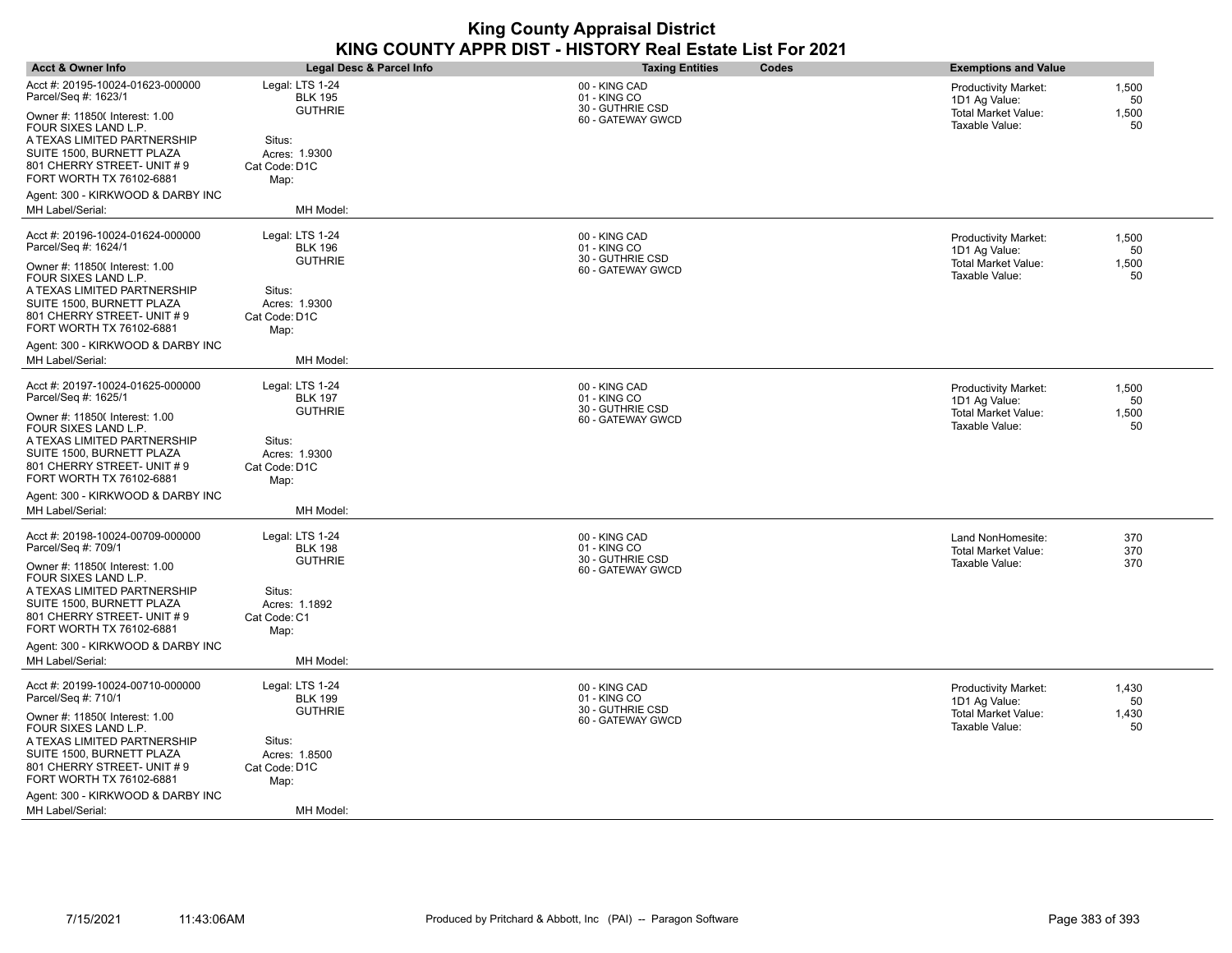| <b>Acct &amp; Owner Info</b>                                                                                                                                                 | <b>Legal Desc &amp; Parcel Info</b>                 | <b>Taxing Entities</b>                                                 | Codes | <b>Exemptions and Value</b>                                                                  |                            |
|------------------------------------------------------------------------------------------------------------------------------------------------------------------------------|-----------------------------------------------------|------------------------------------------------------------------------|-------|----------------------------------------------------------------------------------------------|----------------------------|
| Acct #: 20200-10024-01628-000000<br>Parcel/Seq #: 1628/1<br>Owner #: 11850( Interest: 1.00<br>FOUR SIXES LAND L.P.                                                           | Legal: LTS 1-24<br><b>BLK 200</b><br><b>GUTHRIE</b> | 00 - KING CAD<br>01 - KING CO<br>30 - GUTHRIE CSD<br>60 - GATEWAY GWCD |       | <b>Productivity Market:</b><br>1D1 Ag Value:<br><b>Total Market Value:</b><br>Taxable Value: | 1,500<br>50<br>1,500<br>50 |
| A TEXAS LIMITED PARTNERSHIP<br>SUITE 1500, BURNETT PLAZA<br>801 CHERRY STREET- UNIT # 9<br>FORT WORTH TX 76102-6881                                                          | Situs:<br>Acres: 1.9300<br>Cat Code: D1C<br>Map:    |                                                                        |       |                                                                                              |                            |
| Agent: 300 - KIRKWOOD & DARBY INC<br>MH Label/Serial:                                                                                                                        | MH Model:                                           |                                                                        |       |                                                                                              |                            |
| Acct #: 20201-00024-01680-000000<br>Parcel/Seq #: 1680/1<br>Owner #: 12160( Interest: 1.00                                                                                   | Legal: LT 24<br><b>BLK 201</b><br><b>GUTHRIE</b>    | 00 - KING CAD<br>01 - KING CO<br>30 - GUTHRIE CSD<br>60 - GATEWAY GWCD |       | <b>Productivity Market:</b><br>1D1 Ag Value:<br><b>Total Market Value:</b>                   | 60<br>10<br>60             |
| SPRINGER UNA ESTATE<br><b>GLENN SPRINGER</b><br>PO B0X 280<br>ASPERMONT TX 79502-0280                                                                                        | Situs:<br>Acres: 0.0800<br>Cat Code: D1C<br>Map:    |                                                                        |       | Taxable Value:                                                                               | 10                         |
| Acct #: 20201-10024-01629-000000<br>Parcel/Seq #: 1629/1                                                                                                                     | Legal: LTS 1-24<br><b>BLK 201</b><br><b>GUTHRIE</b> | 00 - KING CAD<br>01 - KING CO<br>30 - GUTHRIE CSD                      |       | <b>Productivity Market:</b><br>1D1 Ag Value:                                                 | 1,500<br>50                |
| Owner #: 11850( Interest: 1.00<br>FOUR SIXES LAND L.P.<br>A TEXAS LIMITED PARTNERSHIP<br>SUITE 1500, BURNETT PLAZA<br>801 CHERRY STREET- UNIT #9<br>FORT WORTH TX 76102-6881 | Situs:<br>Acres: 1.9300<br>Cat Code: D1C            | 60 - GATEWAY GWCD                                                      |       | Total Market Value:<br>Taxable Value:                                                        | 1,500<br>50                |
| Agent: 300 - KIRKWOOD & DARBY INC<br>MH Label/Serial:                                                                                                                        | Map:<br>MH Model:                                   |                                                                        |       |                                                                                              |                            |
| Acct #: 20202-00022-01681-000000<br>Parcel/Seq #: 1681/1<br>Owner #: 12160( Interest: 1.00                                                                                   | Legal: LT 22<br><b>BLK 202</b><br><b>GUTHRIE</b>    | 00 - KING CAD<br>01 - KING CO<br>30 - GUTHRIE CSD<br>60 - GATEWAY GWCD |       | Land NonHomesite:<br><b>Total Market Value:</b><br>Taxable Value:                            | 60<br>60<br>60             |
| SPRINGER UNA ESTATE<br><b>GLENN SPRINGER</b><br>PO B0X 280<br>ASPERMONT TX 79502-0280                                                                                        | Situs:<br>Acres: 0.0800<br>Cat Code: C1<br>Map:     |                                                                        |       |                                                                                              |                            |
| Acct #: 20202-10024-01630-000000                                                                                                                                             | Legal: LTS 1-24                                     | 00 - KING CAD                                                          |       | <b>Productivity Market:</b>                                                                  | 1,490                      |
| Parcel/Seq #: 1630/1<br>Owner #: 11850( Interest: 1.00<br>FOUR SIXES LAND L.P.                                                                                               | <b>BLK 202</b><br><b>GUTHRIE</b>                    | 01 - KING CO<br>30 - GUTHRIE CSD<br>60 - GATEWAY GWCD                  |       | 1D1 Ag Value:<br><b>Total Market Value:</b><br>Taxable Value:                                | 50<br>1,490<br>50          |
| A TEXAS LIMITED PARTNERSHIP<br>SUITE 1500, BURNETT PLAZA<br>801 CHERRY STREET- UNIT #9<br>FORT WORTH TX 76102-6881                                                           | Situs:<br>Acres: 1.9200<br>Cat Code: D1C<br>Map:    |                                                                        |       |                                                                                              |                            |
| Agent: 300 - KIRKWOOD & DARBY INC<br>MH Label/Serial:                                                                                                                        | MH Model:                                           |                                                                        |       |                                                                                              |                            |

 $\overline{\phantom{a}}$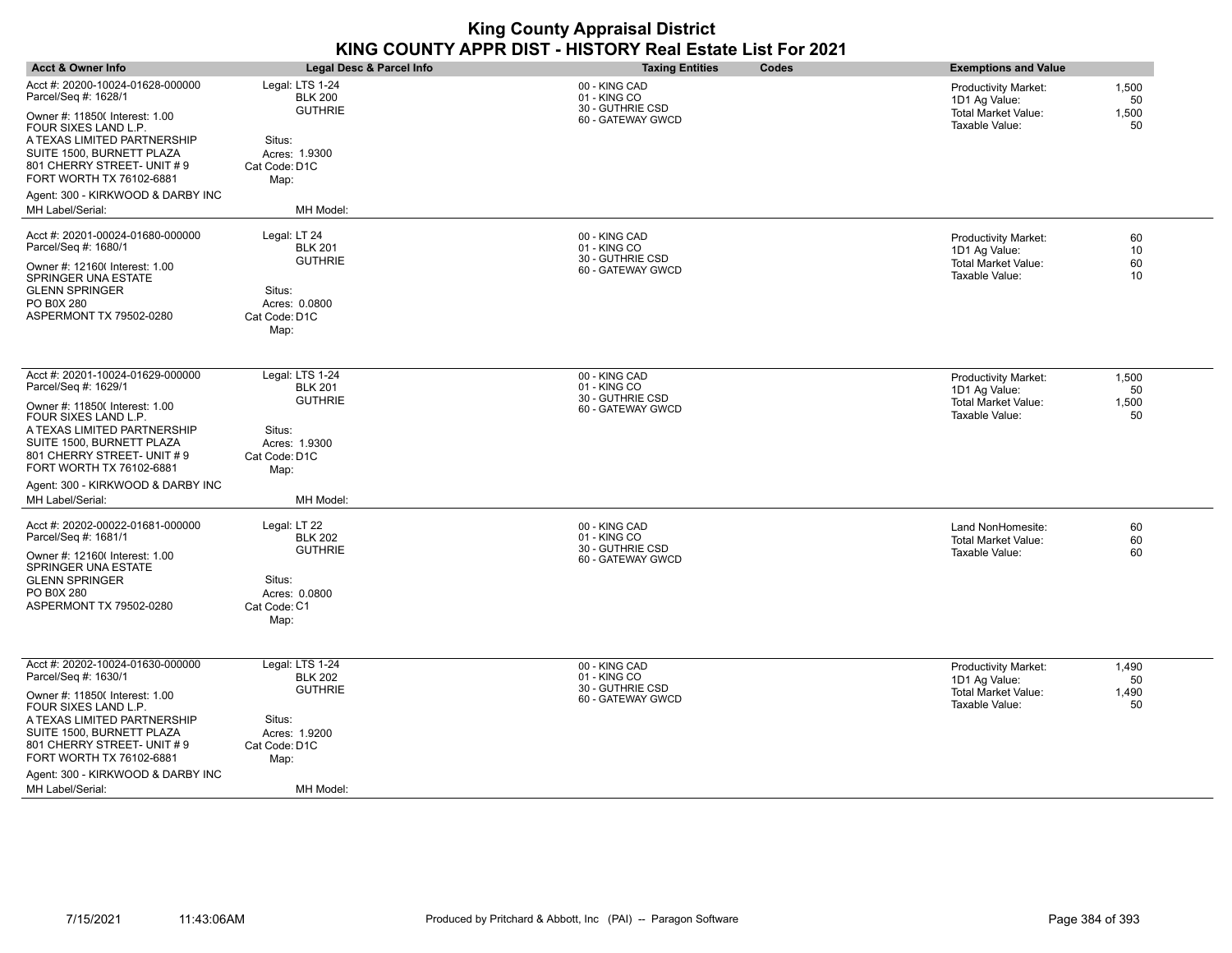| <b>Acct &amp; Owner Info</b>                                                                                                                | Legal Desc & Parcel Info                                      | <b>Taxing Entities</b>                                                 | Codes | <b>Exemptions and Value</b>                                                |                      |
|---------------------------------------------------------------------------------------------------------------------------------------------|---------------------------------------------------------------|------------------------------------------------------------------------|-------|----------------------------------------------------------------------------|----------------------|
| Acct #: 20203-00000-01631-000000<br>Parcel/Seq #: 1631/1<br>Owner #: 11850( Interest: 1.00                                                  | Legal: LTS 1-6 8-14 16-24<br><b>BLK 203</b><br><b>GUTHRIE</b> | 00 - KING CAD<br>01 - KING CO<br>30 - GUTHRIE CSD<br>60 - GATEWAY GWCD |       | <b>Productivity Market:</b><br>1D1 Ag Value:<br><b>Total Market Value:</b> | 1,310<br>50<br>1,310 |
| FOUR SIXES LAND L.P.<br>A TEXAS LIMITED PARTNERSHIP<br>SUITE 1500, BURNETT PLAZA<br>801 CHERRY STREET- UNIT # 9<br>FORT WORTH TX 76102-6881 | Situs:<br>Acres: 1.6900<br>Cat Code: D1C<br>Map:              |                                                                        |       | Taxable Value:                                                             | 50                   |
| Agent: 300 - KIRKWOOD & DARBY INC                                                                                                           |                                                               |                                                                        |       |                                                                            |                      |
| MH Label/Serial:                                                                                                                            | MH Model:                                                     |                                                                        |       |                                                                            |                      |
| Acct #: 20203-70015-00731-000000<br>Parcel/Seq #: 731/1                                                                                     | Legal: LTS 7 15<br><b>BLK 203</b><br><b>GUTHRIE</b>           | 00 - KING CAD<br>01 - KING CO<br>30 - GUTHRIE CSD                      |       | <b>Productivity Market:</b><br><b>Total Market Value:</b>                  | 120<br>120           |
| Owner #: 11850( Interest: 1.00<br>FOUR SIXES LAND L.P.<br>A TEXAS LIMITED PARTNERSHIP                                                       | Situs:                                                        | 60 - GATEWAY GWCD                                                      |       | Taxable Value:                                                             | $\Omega$             |
| SUITE 1500, BURNETT PLAZA<br>801 CHERRY STREET- UNIT # 9<br>FORT WORTH TX 76102-6881                                                        | Acres: 0.1600<br>Cat Code: D1C<br>Map:                        |                                                                        |       |                                                                            |                      |
| Agent: 300 - KIRKWOOD & DARBY INC                                                                                                           |                                                               |                                                                        |       |                                                                            |                      |
| MH Label/Serial:                                                                                                                            | MH Model:                                                     |                                                                        |       |                                                                            |                      |
| Acct #: 20204-10024-01632-000000<br>Parcel/Seq #: 1632/1                                                                                    | Legal: LTS 1-24<br><b>BLK 204</b>                             | 00 - KING CAD<br>01 - KING CO<br>30 - GUTHRIE CSD                      |       | Productivity Market:<br>1D1 Ag Value:                                      | 1,370<br>50          |
| Owner #: 11850( Interest: 1.00<br>FOUR SIXES LAND L.P.<br>A TEXAS LIMITED PARTNERSHIP                                                       | <b>GUTHRIE</b><br>Situs:                                      | 60 - GATEWAY GWCD                                                      |       | Total Market Value:<br>Taxable Value:                                      | 1,370<br>50          |
| SUITE 1500, BURNETT PLAZA<br>801 CHERRY STREET- UNIT #9<br>FORT WORTH TX 76102-6881                                                         | Acres: 1.7700<br>Cat Code: D1C<br>Map:                        |                                                                        |       |                                                                            |                      |
| Agent: 300 - KIRKWOOD & DARBY INC                                                                                                           |                                                               |                                                                        |       |                                                                            |                      |
| MH Label/Serial:                                                                                                                            | MH Model:                                                     |                                                                        |       |                                                                            |                      |
| Acct #: 20205-10006-00292-000000<br>Parcel/Seq #: 292/1                                                                                     | Legal: LTS 1-6<br><b>BLK 205</b><br><b>GUTHRIE</b>            | 00 - KING CAD<br>01 - KING CO<br>30 - GUTHRIE CSD                      |       | Land NonHomesite:<br><b>Total Market Value:</b>                            | 450<br>450           |
| Owner #: 147839 Interest: 1.00<br><b>CYNTHIA G ADAMS</b>                                                                                    |                                                               | 60 - GATEWAY GWCD                                                      |       | Taxable Value:                                                             | 450                  |
| 2206 BELMEADE ST<br>BROWNWOOD TX 76801                                                                                                      | Situs:<br>Acres: 0.4304<br>Cat Code: C1<br>Map:               |                                                                        |       |                                                                            |                      |
|                                                                                                                                             |                                                               |                                                                        |       |                                                                            |                      |
| Acct #: 20205-10012-01633-000000<br>Parcel/Seq #: 1633/1                                                                                    | Legal: LTS 1-12<br><b>BLK 205</b>                             | 00 - KING CAD<br>01 - KING CO<br>30 - GUTHRIE CSD                      |       | <b>Productivity Market:</b><br>1D1 Ag Value:                               | 670<br>20            |
| Owner #: 11850( Interest: 1.00<br>FOUR SIXES LAND L.P.                                                                                      | <b>GUTHRIE</b>                                                | 60 - GATEWAY GWCD                                                      |       | <b>Total Market Value:</b><br>Taxable Value:                               | 670<br>20            |
| A TEXAS LIMITED PARTNERSHIP                                                                                                                 | Situs:                                                        |                                                                        |       |                                                                            |                      |
| SUITE 1500, BURNETT PLAZA<br>801 CHERRY STREET- UNIT #9                                                                                     | Acres: 0.8600<br>Cat Code: D1C                                |                                                                        |       |                                                                            |                      |
| FORT WORTH TX 76102-6881                                                                                                                    | Map:                                                          |                                                                        |       |                                                                            |                      |
| Agent: 300 - KIRKWOOD & DARBY INC                                                                                                           |                                                               |                                                                        |       |                                                                            |                      |
| MH Label/Serial:                                                                                                                            | MH Model:                                                     |                                                                        |       |                                                                            |                      |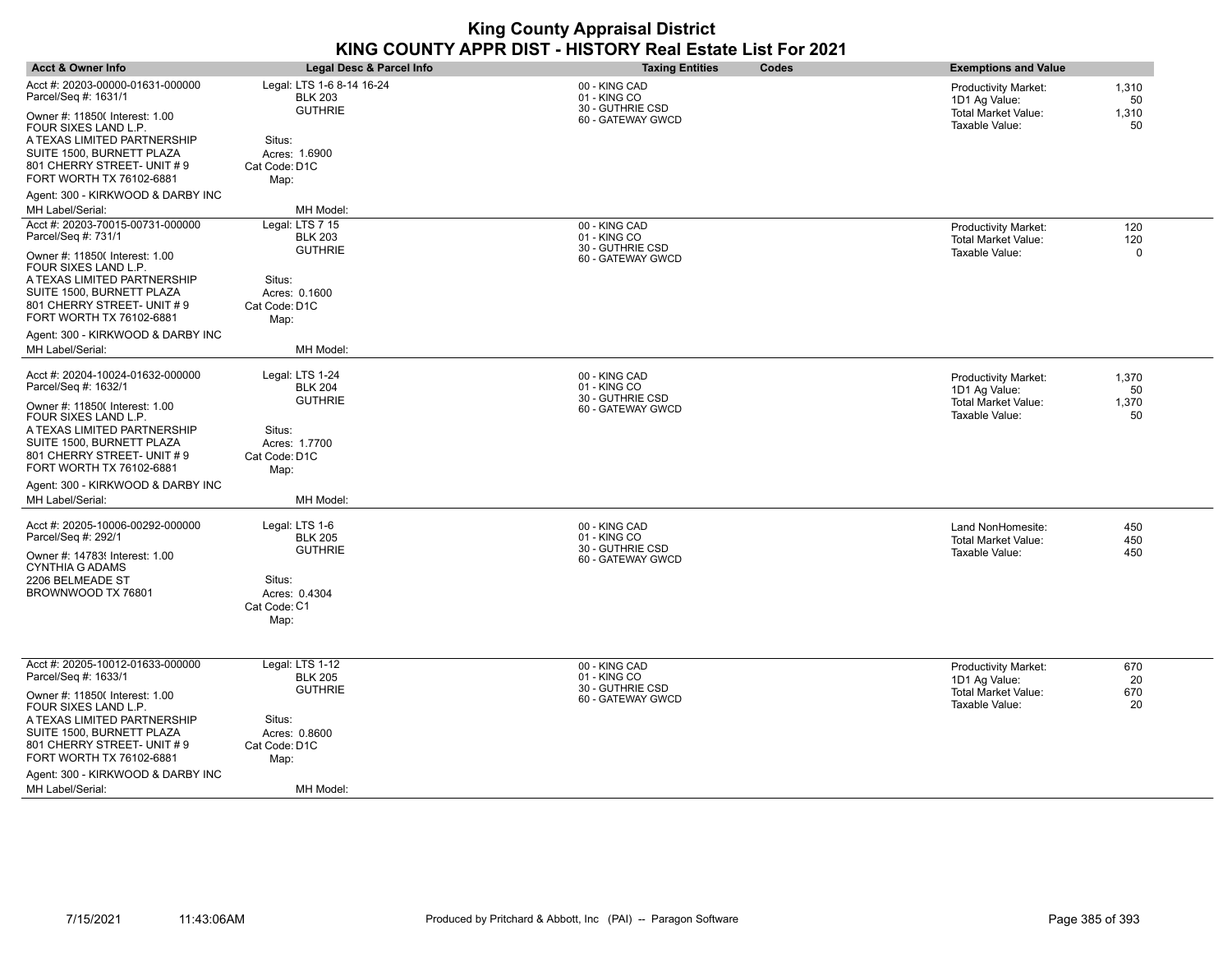|                                                                                           |                                                     | <b>King County Appraisal District</b>                                  |       |                                                            |
|-------------------------------------------------------------------------------------------|-----------------------------------------------------|------------------------------------------------------------------------|-------|------------------------------------------------------------|
|                                                                                           |                                                     | KING COUNTY APPR DIST - HISTORY Real Estate List For 2021              |       |                                                            |
| <b>Acct &amp; Owner Info</b>                                                              | Legal Desc & Parcel Info                            | <b>Taxing Entities</b>                                                 | Codes | <b>Exemptions and Value</b>                                |
| Acct #: 20205-70012-00142-000000<br>Parcel/Seg #: 142/1<br>Owner #: 14720 !Interest: 1.00 | Legal: LTS 7-12<br><b>BLK 205</b><br><b>GUTHRIE</b> | 00 - KING CAD<br>01 - KING CO<br>30 - GUTHRIE CSD<br>60 - GATEWAY GWCD |       | Land NonHomesite:<br>Total Market Value:<br>Taxable Value: |

|                                                                                                                                                                                                                                          | Map:                                                                                                                  |                                                                        |                                                                                       |                            |
|------------------------------------------------------------------------------------------------------------------------------------------------------------------------------------------------------------------------------------------|-----------------------------------------------------------------------------------------------------------------------|------------------------------------------------------------------------|---------------------------------------------------------------------------------------|----------------------------|
|                                                                                                                                                                                                                                          |                                                                                                                       |                                                                        |                                                                                       |                            |
| Acct #: 20206-10012-01634-000000<br>Parcel/Seq #: 1634/1                                                                                                                                                                                 | Legal: LTS 1-12<br><b>BLK 206</b>                                                                                     | 00 - KING CAD<br>01 - KING CO                                          | <b>Productivity Market:</b><br>1D1 Ag Value:                                          | 560<br>20                  |
| Owner #: 11850( Interest: 1.00<br>FOUR SIXES LAND L.P.<br>A TEXAS LIMITED PARTNERSHIP<br>SUITE 1500, BURNETT PLAZA<br>801 CHERRY STREET- UNIT #9<br>FORT WORTH TX 76102-6881                                                             | <b>GUTHRIE</b><br>Situs:<br>Acres: 0.7200<br>Cat Code: D1C<br>Map:                                                    | 30 - GUTHRIE CSD<br>60 - GATEWAY GWCD                                  | Total Market Value:<br>Taxable Value:                                                 | 560<br>20                  |
| Agent: 300 - KIRKWOOD & DARBY INC<br>MH Label/Serial:                                                                                                                                                                                    | MH Model:                                                                                                             |                                                                        |                                                                                       |                            |
| Acct #: 20207-00000-01635-000000<br>Parcel/Seq #: 1635/1<br>Owner #: 11850( Interest: 1.00                                                                                                                                               | Legal: LTS 1-24<br><b>BLK 207</b><br><b>GUTHRIE</b>                                                                   | 00 - KING CAD<br>01 - KING CO<br>30 - GUTHRIE CSD<br>60 - GATEWAY GWCD | <b>Productivity Market:</b><br>1D1 Ag Value:<br><b>Total Market Value:</b>            | 2,250<br>80<br>2,250       |
| FOUR SIXES LAND L.P.<br>A TEXAS LIMITED PARTNERSHIP<br>SUITE 1500, BURNETT PLAZA<br>801 CHERRY STREET- UNIT #9<br>FORT WORTH TX 76102-6881                                                                                               | Situs:<br>Acres: 2.9000<br>Cat Code: D1C<br>Map:                                                                      |                                                                        | Taxable Value:                                                                        | 80                         |
| Agent: 300 - KIRKWOOD & DARBY INC                                                                                                                                                                                                        |                                                                                                                       |                                                                        |                                                                                       |                            |
| MH Label/Serial:<br>Acct #: 20207-18019-01682-000000<br>Parcel/Seq #: 1682/1<br>Owner #: 12160( Interest: 1.00<br><b>SPRINGER UNA ESTATE</b><br><b>GLENN SPRINGER</b><br>PO B0X 280<br>ASPERMONT TX 79502-0280                           | MH Model:<br>Legal: LTS 18 19<br><b>BLK 207</b><br><b>GUTHRIE</b><br>Situs:<br>Acres: 0.1600<br>Cat Code: D1C<br>Map: | 00 - KING CAD<br>01 - KING CO<br>30 - GUTHRIE CSD<br>60 - GATEWAY GWCD | <b>Productivity Market:</b><br><b>Total Market Value:</b><br>Taxable Value:           | 120<br>120<br>$\mathbf 0$  |
| Acct #: 20208-00000-01636-000000<br>Parcel/Seq #: 1636/1<br>Owner #: 11850( Interest: 1.00<br>FOUR SIXES LAND L.P.<br>A TEXAS LIMITED PARTNERSHIP<br>SUITE 1500, BURNETT PLAZA<br>801 CHERRY STREET- UNIT #9<br>FORT WORTH TX 76102-6881 | Legal: LTS 1-8 10-23<br><b>BLK 208</b><br><b>GUTHRIE</b><br>Situs:<br>Acres: 1.7700<br>Cat Code: D1C<br>Map:          | 00 - KING CAD<br>01 - KING CO<br>30 - GUTHRIE CSD<br>60 - GATEWAY GWCD | <b>Productivity Market:</b><br>1D1 Ag Value:<br>Total Market Value:<br>Taxable Value: | 1,370<br>50<br>1,370<br>50 |
| Agent: 300 - KIRKWOOD & DARBY INC<br>MH Label/Serial:                                                                                                                                                                                    | MH Model:                                                                                                             |                                                                        |                                                                                       |                            |

Owner #: 14720{ Interest: 1.00<br>CRISWELL RICKEY

Acres: 0.4300 Cat Code: C1 Situs:

GUTHRIE TX 79236

BOX 84

330 330 330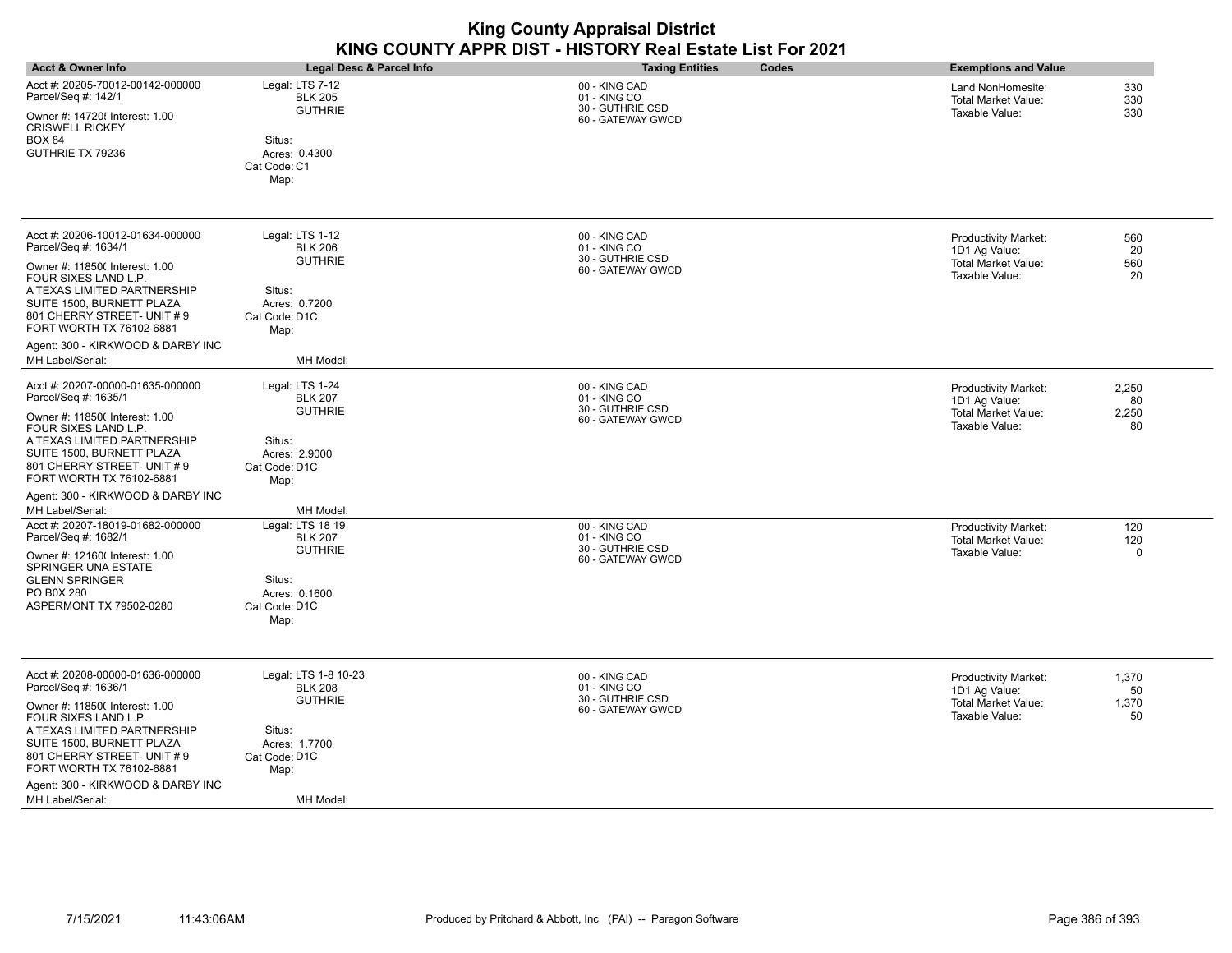|                                                                                                                                                                                                                                                                                                    |                                                                                                                               | KING COUNTY APPR DIST - HISTORY Real Estate List For 2021              |                                                                                                                     |
|----------------------------------------------------------------------------------------------------------------------------------------------------------------------------------------------------------------------------------------------------------------------------------------------------|-------------------------------------------------------------------------------------------------------------------------------|------------------------------------------------------------------------|---------------------------------------------------------------------------------------------------------------------|
| <b>Acct &amp; Owner Info</b>                                                                                                                                                                                                                                                                       | Legal Desc & Parcel Info                                                                                                      | <b>Taxing Entities</b><br>Codes                                        | <b>Exemptions and Value</b>                                                                                         |
| Acct #: 20208-00009-01987-000000<br>Parcel/Seq #: 1987/1<br>Owner #: 14730; Interest: 1.00<br>unknown<br><b>UNKNOWN</b><br><b>UNKNOWN</b>                                                                                                                                                          | Legal: LT 9<br><b>BLK 208</b><br><b>GUTHRIE</b><br>Situs:<br>Acres: 0.0800<br>Cat Code: C1<br>Map:                            | 00 - KING CAD<br>01 - KING CO<br>30 - GUTHRIE CSD<br>60 - GATEWAY GWCD | Land NonHomesite:<br>60<br><b>Total Market Value:</b><br>60<br>Taxable Value:<br>60                                 |
| Acct #: 20208-00024-00733-000000<br>Parcel/Seq #: 733/1<br>Owner #: 11850( Interest: 1.00<br>FOUR SIXES LAND L.P.<br>A TEXAS LIMITED PARTNERSHIP<br>SUITE 1500, BURNETT PLAZA<br>801 CHERRY STREET- UNIT # 9<br>FORT WORTH TX 76102-6881<br>Agent: 300 - KIRKWOOD & DARBY INC<br>MH Label/Serial:  | Legal: LT 24<br><b>BLK 208</b><br><b>GUTHRIE</b><br>Situs:<br>Acres: 0.0800<br>Cat Code: C1<br>Map:<br>MH Model:              | 00 - KING CAD<br>01 - KING CO<br>30 - GUTHRIE CSD<br>60 - GATEWAY GWCD | Land NonHomesite:<br>60<br>Total Market Value:<br>60<br>Taxable Value:<br>60                                        |
| Acct #: 20209-00000-01637-000000<br>Parcel/Seq #: 1637/1<br>Owner #: 11850( Interest: 1.00<br>FOUR SIXES LAND L.P.<br>A TEXAS LIMITED PARTNERSHIP<br>SUITE 1500, BURNETT PLAZA<br>801 CHERRY STREET- UNIT # 9<br>FORT WORTH TX 76102-6881<br>Agent: 300 - KIRKWOOD & DARBY INC<br>MH Label/Serial: | Legal: LTS 1-12 14-22 24<br><b>BLK 209</b><br><b>GUTHRIE</b><br>Situs:<br>Acres: 1.6900<br>Cat Code: D1C<br>Map:<br>MH Model: | 00 - KING CAD<br>01 - KING CO<br>30 - GUTHRIE CSD<br>60 - GATEWAY GWCD | <b>Productivity Market:</b><br>1,310<br>1D1 Ag Value:<br>50<br>Total Market Value:<br>1,310<br>Taxable Value:<br>50 |
| Acct #: 20209-00013-00280-000000<br>Parcel/Seq #: 280/1<br>Owner #: 14720{ Interest: 1.00<br><b>CRISWELL RICKEY</b><br><b>BOX 84</b><br>GUTHRIE TX 79236                                                                                                                                           | Legal: LT 13<br><b>BLK 209</b><br><b>GUTHRIE</b><br>Situs:<br>Acres: 0.0800<br>Cat Code: C1<br>Map:                           | 00 - KING CAD<br>01 - KING CO<br>30 - GUTHRIE CSD<br>60 - GATEWAY GWCD | Land NonHomesite:<br>60<br><b>Total Market Value:</b><br>60<br>Taxable Value:<br>60                                 |
| Acct #: 20209-00023-00734-000000<br>Parcel/Seq #: 734/1<br>Owner #: 11850( Interest: 1.00<br>FOUR SIXES LAND L.P.<br>A TEXAS LIMITED PARTNERSHIP<br>SUITE 1500, BURNETT PLAZA<br>801 CHERRY STREET- UNIT # 9<br>FORT WORTH TX 76102-6881<br>Agent: 300 - KIRKWOOD & DARBY INC                      | Legal: LT 23<br><b>BLK 209</b><br><b>GUTHRIE</b><br>Situs:<br>Acres: 0.0800<br>Cat Code: C1<br>Map:                           | 00 - KING CAD<br>01 - KING CO<br>30 - GUTHRIE CSD<br>60 - GATEWAY GWCD | Land NonHomesite:<br>60<br>Total Market Value:<br>60<br>Taxable Value:<br>60                                        |

**King County Appraisal District**

MH Label/Serial: White and the MH Model: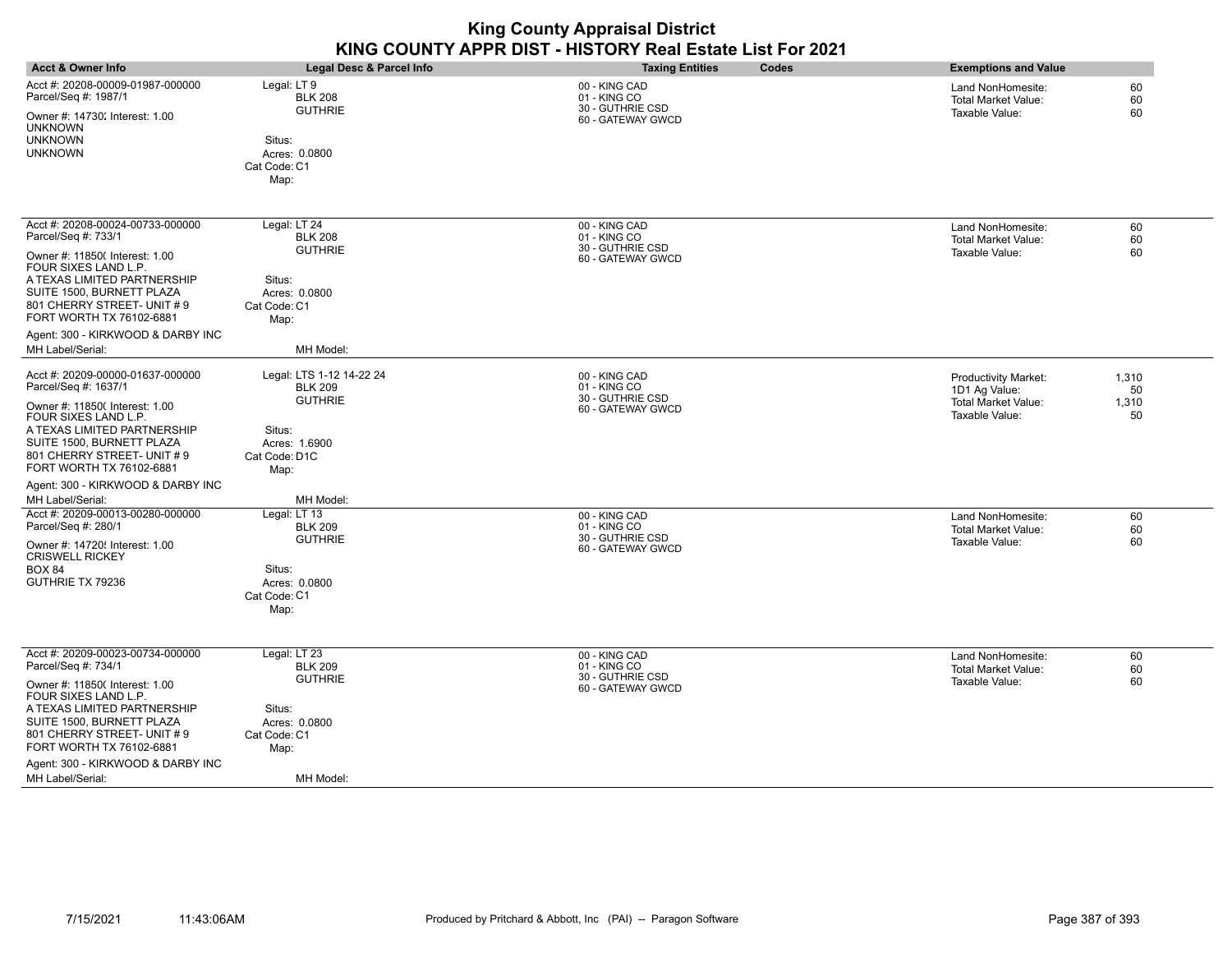| <b>King County Appraisal District</b><br>KING COUNTY APPR DIST - HISTORY Real Estate List For 2021                                                                                                                                                                                                |                                                                                                                      |                                                                        |            |                                                                                              |                            |
|---------------------------------------------------------------------------------------------------------------------------------------------------------------------------------------------------------------------------------------------------------------------------------------------------|----------------------------------------------------------------------------------------------------------------------|------------------------------------------------------------------------|------------|----------------------------------------------------------------------------------------------|----------------------------|
| <b>Acct &amp; Owner Info</b>                                                                                                                                                                                                                                                                      | Legal Desc & Parcel Info                                                                                             | <b>Taxing Entities</b><br>Codes                                        |            | <b>Exemptions and Value</b>                                                                  |                            |
| Acct #: 20210-00000-02052-000000<br>Parcel/Seq #: 2052/1<br>Owner #: 14736; Interest: 1.00<br><b>KING COUNTY</b><br><b>BOX 127</b><br>GUTHRIE TX 79236                                                                                                                                            | Legal: LTS 1-24 (CEMETERY)<br><b>BLK 210</b><br><b>GUTHRIE</b><br>Situs:<br>Acres: 1.9300<br>Cat Code: XVC<br>Map:   | 00 - KING CAD<br>01 - KING CO<br>30 - GUTHRIE CSD<br>60 - GATEWAY GWCD | **Exempt** | Land NonHomesite:<br>Total Market Value:<br>Taxable Value:                                   | 1,160<br>1,160<br>$\Omega$ |
| Acct #: 20211-10024-01638-000000<br>Parcel/Seq #: 1638/1<br>Owner #: 11850( Interest: 1.00<br>FOUR SIXES LAND L.P.<br>A TEXAS LIMITED PARTNERSHIP<br>SUITE 1500, BURNETT PLAZA<br>801 CHERRY STREET- UNIT #9<br>FORT WORTH TX 76102-6881<br>Agent: 300 - KIRKWOOD & DARBY INC<br>MH Label/Serial: | Legal: LTS 1-24<br><b>BLK 211</b><br><b>GUTHRIE</b><br>Situs:<br>Acres: 1.9300<br>Cat Code: D1C<br>Map:<br>MH Model: | 00 - KING CAD<br>01 - KING CO<br>30 - GUTHRIE CSD<br>60 - GATEWAY GWCD |            | <b>Productivity Market:</b><br>1D1 Ag Value:<br><b>Total Market Value:</b><br>Taxable Value: | 1,500<br>50<br>1,500<br>50 |
| Acct #: 20212-10024-01639-000000<br>Parcel/Seq #: 1639/1<br>Owner #: 11850( Interest: 1.00<br>FOUR SIXES LAND L.P.<br>A TEXAS LIMITED PARTNERSHIP<br>SUITE 1500, BURNETT PLAZA<br>801 CHERRY STREET- UNIT #9<br>FORT WORTH TX 76102-6881<br>Agent: 300 - KIRKWOOD & DARBY INC<br>MH Label/Serial: | Legal: LTS 1-24<br><b>BLK 212</b><br><b>GUTHRIE</b><br>Situs:<br>Acres: 1.9300<br>Cat Code: D1C<br>Map:<br>MH Model: | 00 - KING CAD<br>01 - KING CO<br>30 - GUTHRIE CSD<br>60 - GATEWAY GWCD |            | <b>Productivity Market:</b><br>1D1 Ag Value:<br>Total Market Value:<br>Taxable Value:        | 1,500<br>50<br>1,500<br>50 |
| Acct #: 20213-10024-00143-000000<br>Parcel/Seq #: 143/1<br>Owner #: 14720{ Interest: 1.00<br><b>CRISWELL RICKEY</b><br><b>BOX 84</b><br>GUTHRIE TX 79236                                                                                                                                          | Legal: LTS 1-24<br><b>BLK 213</b><br><b>GUTHRIE</b><br>Situs:<br>Acres: 1.9300<br>Cat Code: C1<br>Map:               | 00 - KING CAD<br>01 - KING CO<br>30 - GUTHRIE CSD<br>60 - GATEWAY GWCD |            | Land NonHomesite:<br><b>Total Market Value:</b><br>Taxable Value:                            | 1,500<br>1,500<br>1,500    |
| Acct #: 20213-10024-01640-000000<br>Parcel/Seq #: 1640/1<br>Owner #: 11850( Interest: 1.00<br>FOUR SIXES LAND L.P.<br>A TEXAS LIMITED PARTNERSHIP<br>SUITE 1500, BURNETT PLAZA<br>801 CHERRY STREET- UNIT #9<br>FORT WORTH TX 76102-6881<br>Agent: 300 - KIRKWOOD & DARBY INC<br>MH Label/Serial: | Legal: LTS 1-24<br><b>BLK 213</b><br><b>GUTHRIE</b><br>Situs:<br>Acres: 1.9300<br>Cat Code: D1C<br>Map:<br>MH Model: | 00 - KING CAD<br>01 - KING CO<br>30 - GUTHRIE CSD<br>60 - GATEWAY GWCD |            | <b>Productivity Market:</b><br>1D1 Ag Value:<br><b>Total Market Value:</b><br>Taxable Value: | 1,500<br>50<br>1,500<br>50 |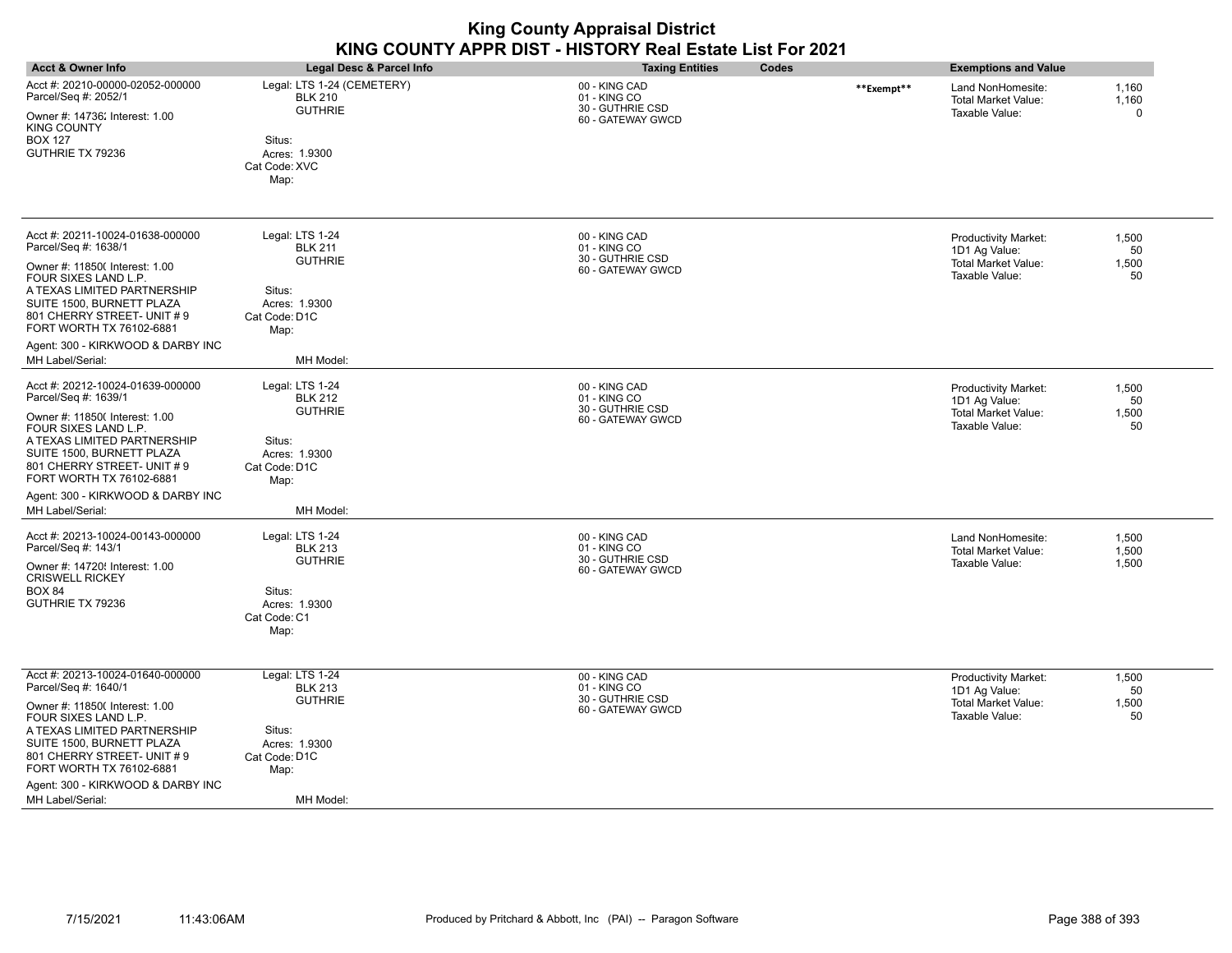| <b>Acct &amp; Owner Info</b>                                                                                                                                                  | Legal Desc & Parcel Info                                           | <b>Taxing Entities</b><br>Codes                                        | <b>Exemptions and Value</b>                                                                                                |
|-------------------------------------------------------------------------------------------------------------------------------------------------------------------------------|--------------------------------------------------------------------|------------------------------------------------------------------------|----------------------------------------------------------------------------------------------------------------------------|
| Acct #: 20214-70012-00261-000000<br>Parcel/Seq #: 261/1<br>Owner #: 11850( Interest: 1.00<br>FOUR SIXES LAND L.P.                                                             | Legal: LTS 1-24<br><b>BLK 214</b><br><b>GUTHRIE</b>                | 00 - KING CAD<br>01 - KING CO<br>30 - GUTHRIE CSD<br>60 - GATEWAY GWCD | <b>Productivity Market:</b><br>1,490<br>1D1 Ag Value:<br>50<br><b>Total Market Value:</b><br>1,490<br>Taxable Value:<br>50 |
| A TEXAS LIMITED PARTNERSHIP<br>SUITE 1500, BURNETT PLAZA<br>801 CHERRY STREET- UNIT # 9<br>FORT WORTH TX 76102-6881                                                           | Situs:<br>Acres: 1.9200<br>Cat Code: D1C<br>Map:                   |                                                                        |                                                                                                                            |
| Agent: 300 - KIRKWOOD & DARBY INC<br>MH Label/Serial:                                                                                                                         | MH Model:                                                          |                                                                        |                                                                                                                            |
| Acct #: 20215-00010-01683-000000<br>Parcel/Seq #: 1683/1<br>Owner #: 12160( Interest: 1.00<br>SPRINGER UNA ESTATE                                                             | Legal: LT 10<br><b>BLK 215</b><br><b>GUTHRIE</b>                   | 00 - KING CAD<br>01 - KING CO<br>30 - GUTHRIE CSD<br>60 - GATEWAY GWCD | Land NonHomesite:<br>60<br>60<br>Total Market Value:<br>Taxable Value:<br>60                                               |
| GLENN SPRINGER<br>PO B0X 280<br>ASPERMONT TX 79502-0280                                                                                                                       | Situs:<br>Acres: 0.0800<br>Cat Code: C1<br>Map:                    |                                                                        |                                                                                                                            |
| Acct #: 20215-10024-01642-000000<br>Parcel/Seq #: 1642/1                                                                                                                      | Legal: LTS 1-24<br><b>BLK 215</b><br><b>GUTHRIE</b>                | 00 - KING CAD<br>01 - KING CO<br>30 - GUTHRIE CSD                      | 1,490<br>Productivity Market:<br>1D1 Ag Value:<br>50                                                                       |
| Owner #: 11850( Interest: 1.00<br>FOUR SIXES LAND L.P.<br>A TEXAS LIMITED PARTNERSHIP<br>SUITE 1500, BURNETT PLAZA<br>801 CHERRY STREET- UNIT # 9<br>FORT WORTH TX 76102-6881 | Situs:<br>Acres: 1.9200<br>Cat Code: D1C<br>Map:                   | 60 - GATEWAY GWCD                                                      | Total Market Value:<br>1,490<br>Taxable Value:<br>50                                                                       |
| Agent: 300 - KIRKWOOD & DARBY INC<br>MH Label/Serial:                                                                                                                         | MH Model:                                                          |                                                                        |                                                                                                                            |
| Acct #: 20216-10012-00713-000000<br>Parcel/Seq #: 713/1<br>Owner #: 11850( Interest: 1.00                                                                                     | Legal: LTS 1-12<br><b>BLK 216</b><br><b>GUTHRIE</b>                | 00 - KING CAD<br>01 - KING CO<br>30 - GUTHRIE CSD<br>60 - GATEWAY GWCD | <b>Productivity Market:</b><br>740<br>1D1 Ag Value:<br>30<br><b>Total Market Value:</b><br>740<br>Taxable Value:<br>30     |
| FOUR SIXES LAND L.P.<br>A TEXAS LIMITED PARTNERSHIP<br>SUITE 1500, BURNETT PLAZA<br>801 CHERRY STREET- UNIT # 9<br>FORT WORTH TX 76102-6881                                   | Situs:<br>Acres: 0.9600<br>Cat Code: D1C<br>Map:                   |                                                                        |                                                                                                                            |
| Agent: 300 - KIRKWOOD & DARBY INC<br>MH Label/Serial:                                                                                                                         | MH Model:                                                          |                                                                        |                                                                                                                            |
| Acct #: 20216-13024-01823-000000<br>Parcel/Seq #: 1823/1                                                                                                                      | Legal: LTS 13-24<br><b>BLK 216</b>                                 | 00 - KING CAD<br>01 - KING CO<br>30 - GUTHRIE CSD                      | <b>Productivity Market:</b><br>740<br>1D1 Ag Value:<br>30                                                                  |
| Owner #: 11850( Interest: 1.00<br>FOUR SIXES LAND L.P.<br>A TEXAS LIMITED PARTNERSHIP<br>SUITE 1500, BURNETT PLAZA<br>801 CHERRY STREET- UNIT # 9<br>FORT WORTH TX 76102-6881 | <b>GUTHRIE</b><br>Situs:<br>Acres: 0.9600<br>Cat Code: D1C<br>Map: | 60 - GATEWAY GWCD                                                      | <b>Total Market Value:</b><br>740<br>Taxable Value:<br>30                                                                  |
| Agent: 300 - KIRKWOOD & DARBY INC<br>MH Label/Serial:                                                                                                                         | MH Model:                                                          |                                                                        |                                                                                                                            |

 $\overline{\phantom{a}}$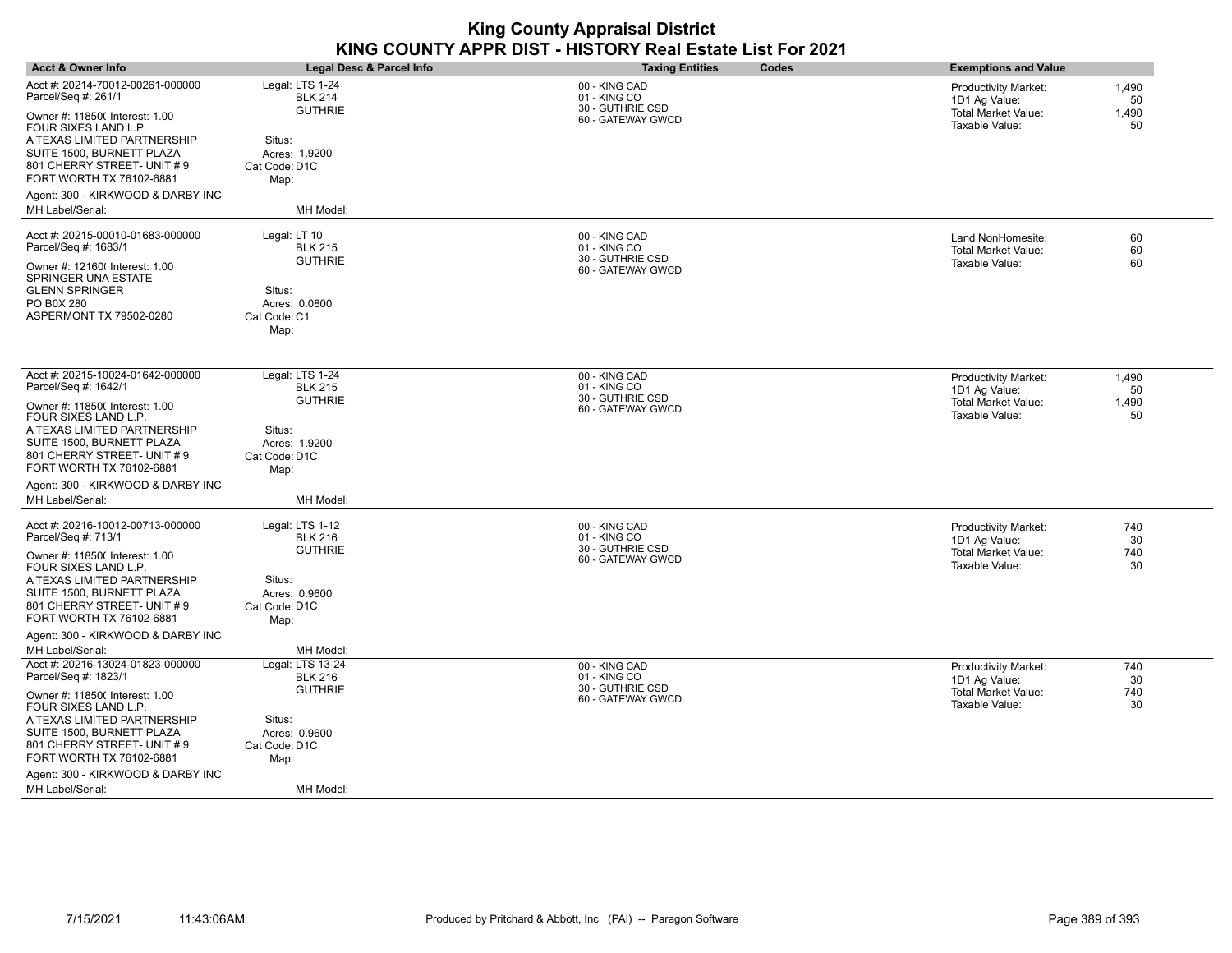| <b>Acct &amp; Owner Info</b>                                                                                                                                                                                                                                                   | Legal Desc & Parcel Info                                                                                | <b>Taxing Entities</b>                                                 | Codes | <b>Exemptions and Value</b>                                                                  |                            |
|--------------------------------------------------------------------------------------------------------------------------------------------------------------------------------------------------------------------------------------------------------------------------------|---------------------------------------------------------------------------------------------------------|------------------------------------------------------------------------|-------|----------------------------------------------------------------------------------------------|----------------------------|
| Acct #: 20217-10024-01986-000000<br>Parcel/Seq #: 1986/1<br>Owner #: 11850( Interest: 1.00<br>FOUR SIXES LAND L.P.<br>A TEXAS LIMITED PARTNERSHIP<br>SUITE 1500, BURNETT PLAZA<br>801 CHERRY STREET- UNIT # 9<br>FORT WORTH TX 76102-6881<br>Agent: 300 - KIRKWOOD & DARBY INC | Legal: LTS 1-24<br><b>BLK 217</b><br><b>GUTHRIE</b><br>Situs:<br>Acres: 1.9300<br>Cat Code: D1C<br>Map: | 00 - KING CAD<br>01 - KING CO<br>30 - GUTHRIE CSD<br>60 - GATEWAY GWCD |       | <b>Productivity Market:</b><br>1D1 Ag Value:<br><b>Total Market Value:</b><br>Taxable Value: | 1,500<br>50<br>1,500<br>50 |
| MH Label/Serial:                                                                                                                                                                                                                                                               | MH Model:                                                                                               |                                                                        |       |                                                                                              |                            |
| Acct #: 20218-00000-01644-000000<br>Parcel/Seq #: 1644/1<br>Owner #: 11850( Interest: 1.00<br>FOUR SIXES LAND L.P.                                                                                                                                                             | Legal: LTS 1 3-24<br><b>BLK 218</b><br><b>GUTHRIE</b>                                                   | 00 - KING CAD<br>01 - KING CO<br>30 - GUTHRIE CSD<br>60 - GATEWAY GWCD |       | <b>Productivity Market:</b><br>1D1 Ag Value:<br><b>Total Market Value:</b><br>Taxable Value: | 1,500<br>50<br>1,500<br>50 |
| A TEXAS LIMITED PARTNERSHIP<br>SUITE 1500, BURNETT PLAZA<br>801 CHERRY STREET- UNIT # 9<br>FORT WORTH TX 76102-6881                                                                                                                                                            | Situs:<br>Acres: 1.9300<br>Cat Code: D1C<br>Map:                                                        |                                                                        |       |                                                                                              |                            |
| Agent: 300 - KIRKWOOD & DARBY INC<br>MH Label/Serial:                                                                                                                                                                                                                          | MH Model:                                                                                               |                                                                        |       |                                                                                              |                            |
| Acct #: 20218-00002-00262-000000<br>Parcel/Seq #: 262/1                                                                                                                                                                                                                        | Legal: LT <sub>2</sub><br><b>BLK 218</b>                                                                | 00 - KING CAD<br>01 - KING CO                                          |       | Land NonHomesite:<br>Total Market Value:                                                     | 60<br>60                   |
| Owner #: 11850( Interest: 1.00<br>FOUR SIXES LAND L.P.<br>A TEXAS LIMITED PARTNERSHIP<br>SUITE 1500, BURNETT PLAZA<br>801 CHERRY STREET- UNIT # 9<br>FORT WORTH TX 76102-6881                                                                                                  | <b>GUTHRIE</b><br>Situs:<br>Acres: 0.0800<br>Cat Code: C1<br>Map:                                       | 30 - GUTHRIE CSD<br>60 - GATEWAY GWCD                                  |       | Taxable Value:                                                                               | 60                         |
| Agent: 300 - KIRKWOOD & DARBY INC<br>MH Label/Serial:                                                                                                                                                                                                                          | MH Model:                                                                                               |                                                                        |       |                                                                                              |                            |
| Acct #: 20219-10024-01645-000000<br>Parcel/Seq #: 1645/1<br>Owner #: 41100 Interest: 1.00<br><b>GIBSON LAND COMPANY LTD</b><br>976 GIBSON RANCH RD<br>PADUCAH TX 79248-2315                                                                                                    | Legal: LTS 1-24<br><b>BLK 219</b><br><b>GUTHRIE</b><br>Situs:<br>Acres: 1.9300<br>Cat Code: C1<br>Map:  | 00 - KING CAD<br>01 - KING CO<br>30 - GUTHRIE CSD<br>60 - GATEWAY GWCD |       | Land NonHomesite:<br>Total Market Value:<br>Taxable Value:                                   | 1,500<br>1,500<br>1,500    |
| Acct #: 20220-10012-01646-000000<br>Parcel/Seq #: 1646/1<br>Owner #: 11850( Interest: 1.00<br>FOUR SIXES LAND L.P.<br>A TEXAS LIMITED PARTNERSHIP<br>SUITE 1500, BURNETT PLAZA<br>801 CHERRY STREET- UNIT #9<br>FORT WORTH TX 76102-6881<br>Agent: 300 - KIRKWOOD & DARBY INC  | Legal: LTS 1-12<br><b>BLK 220</b><br><b>GUTHRIE</b><br>Situs:<br>Acres: 0.8600<br>Cat Code: D1C<br>Map: | 00 - KING CAD<br>01 - KING CO<br>30 - GUTHRIE CSD<br>60 - GATEWAY GWCD |       | <b>Productivity Market:</b><br>1D1 Ag Value:<br><b>Total Market Value:</b><br>Taxable Value: | 670<br>20<br>670<br>20     |
| <b>MH Label/Serial:</b>                                                                                                                                                                                                                                                        | MH Model:                                                                                               |                                                                        |       |                                                                                              |                            |
|                                                                                                                                                                                                                                                                                |                                                                                                         |                                                                        |       |                                                                                              |                            |

 $\overline{\phantom{a}}$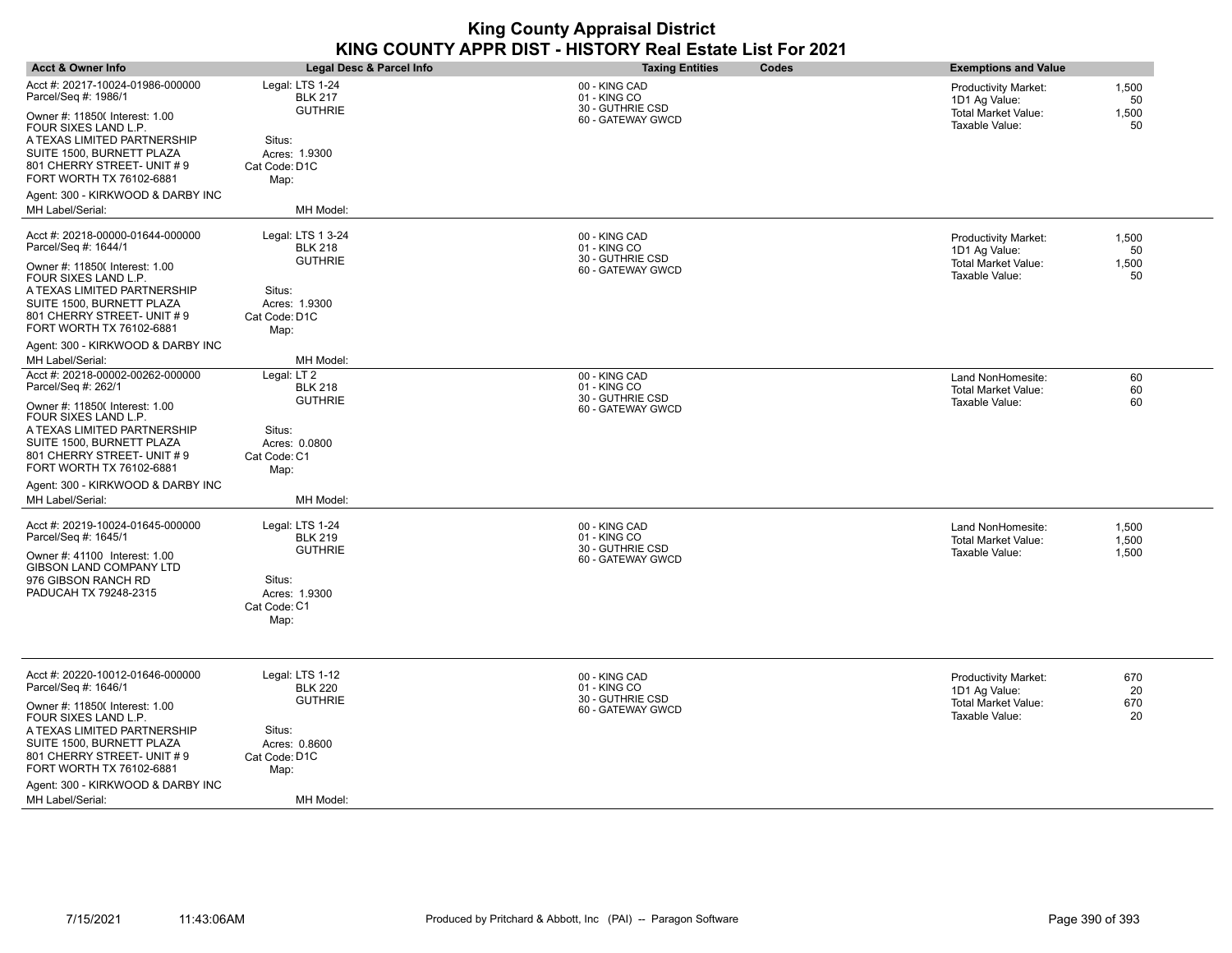| <b>King County Appraisal District</b><br>KING COUNTY APPR DIST - HISTORY Real Estate List For 2021                                                                                                                                                                                                |                                                                                                                                                          |                                                                        |                                                                                                                                      |  |
|---------------------------------------------------------------------------------------------------------------------------------------------------------------------------------------------------------------------------------------------------------------------------------------------------|----------------------------------------------------------------------------------------------------------------------------------------------------------|------------------------------------------------------------------------|--------------------------------------------------------------------------------------------------------------------------------------|--|
| <b>Acct &amp; Owner Info</b>                                                                                                                                                                                                                                                                      | <b>Legal Desc &amp; Parcel Info</b>                                                                                                                      | <b>Taxing Entities</b><br>Codes                                        | <b>Exemptions and Value</b>                                                                                                          |  |
| Acct #: 20221-00000-01647-000000<br>Parcel/Seq #: 1647/1<br>Owner #: 11850( Interest: 1.00<br>FOUR SIXES LAND L.P.<br>A TEXAS LIMITED PARTNERSHIP<br>SUITE 1500, BURNETT PLAZA<br>801 CHERRY STREET- UNIT #9<br>FORT WORTH TX 76102-6881<br>Agent: 300 - KIRKWOOD & DARBY INC<br>MH Label/Serial: | Legal: LTS 1-12<br><b>BLK 221</b><br><b>GUTHRIE</b><br>Situs:<br>Acres: 0.7200<br>Cat Code: D1C<br>Map:<br>MH Model:                                     | 00 - KING CAD<br>01 - KING CO<br>30 - GUTHRIE CSD<br>60 - GATEWAY GWCD | <b>Productivity Market:</b><br>560<br>1D1 Ag Value:<br>20<br><b>Total Market Value:</b><br>560<br>Taxable Value:<br>20               |  |
| Acct #: 22222-00000-00102-000000<br>Parcel/Seq #: 102/1<br>Owner #: 14777(Interest: 1.00<br>ANGERER JASON & ADAM<br>9809 JUSTICE AVE<br>LUBBOCK TX 79424-7802                                                                                                                                     | Legal: EAST 1/2 LOTS 1 2 3 4 BLK 7<br><b>DUMONT</b><br>Situs:<br>Acres: 0.5721<br>Cat Code: F1<br>Map:                                                   | 00 - KING CAD<br>01 - KING CO<br>30 - GUTHRIE CSD<br>60 - GATEWAY GWCD | Land NonHomesite:<br>180<br>9,580<br>Improvement NonHomesite:<br>Total Market Value:<br>9,760<br>9,760<br>Taxable Value:             |  |
| Acct #: 22222-00000-00115-000000<br>Parcel/Seq #: 115/1<br>Owner #: 19000 Interest: 1.00<br>BURNETT RANCHES INC X<br>K&D<br>309 W. 7th St. Ste 1020<br>FT WORTH TX 76102                                                                                                                          | Legal: INVENTORY, FURNITURE & FIXTURE<br><b>EQUIPMENT</b><br>6666 SUPPLY HOUSE<br>Situs:<br>Acres: 0.0000<br>Cat Code: L1<br>Map:                        | 00 - KING CAD<br>01 - KING CO<br>30 - GUTHRIE CSD<br>60 - GATEWAY GWCD | 423.620<br>Personal NonHomesite:<br><b>Total Market Value:</b><br>423,620<br>Taxable Value:<br>423,620                               |  |
| Acct #: 22222-00000-00648-000075<br>Parcel/Seq #: 648/1<br>Owner #: 147718 Interest: 1.00<br><b>BENSON BRUCE TODD</b><br><b>C/O TOM BENSON</b><br>817 HARWELL ST<br>ABILENE TX 79601                                                                                                              | Legal: AB 115 SEC 75 H&TC<br><b>SHAPPARAL</b><br>Situs:<br>Acres: 1.0000<br>Cat Code: F1<br>Map:                                                         | 00 - KING CAD<br>01 - KING CO<br>30 - GUTHRIE CSD<br>60 - GATEWAY GWCD | Land NonHomesite:<br>600<br>11,490<br>Improvement NonHomesite:<br><b>Total Market Value:</b><br>12,090<br>12,090<br>Taxable Value:   |  |
| Acct #: 22222-00000-01500-000000<br>Parcel/Seq #: 1500/1<br>Owner #: 11850( Interest: 1.00<br>FOUR SIXES LAND L.P.<br>A TEXAS LIMITED PARTNERSHIP<br>SUITE 1500, BURNETT PLAZA<br>801 CHERRY STREET- UNIT #9<br>FORT WORTH TX 76102-6881<br>Agent: 300 - KIRKWOOD & DARBY INC                     | Legal: LTS 1-24 (6666 SUPPLY HOUSE)<br><b>BLK 44</b><br><b>GUTHRIE</b><br>Situs: 601 S 6666 RD GUTHRIE TX 79236<br>Acres: 1.9284<br>Cat Code: F1<br>Map: | 00 - KING CAD<br>01 - KING CO<br>30 - GUTHRIE CSD<br>60 - GATEWAY GWCD | 4,500<br>Land NonHomesite:<br>Improvement NonHomesite:<br>39,010<br><b>Total Market Value:</b><br>43,510<br>Taxable Value:<br>43,510 |  |

MH Label/Serial: White the MH Model: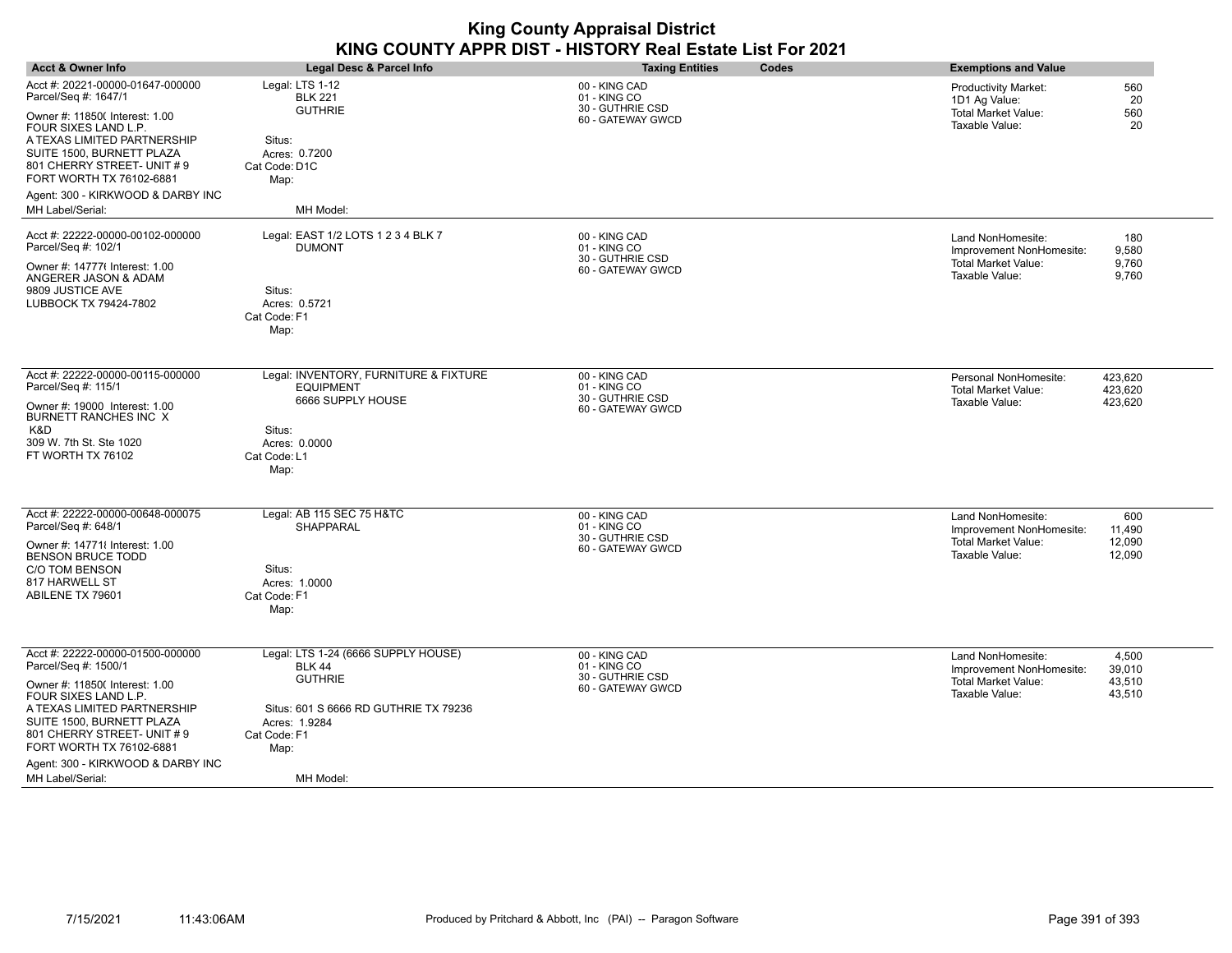| <b>King County Appraisal District</b><br>KING COUNTY APPR DIST - HISTORY Real Estate List For 2021                                                                                               |                                                                                                                                                                |                                                                        |                                                                                                                             |  |
|--------------------------------------------------------------------------------------------------------------------------------------------------------------------------------------------------|----------------------------------------------------------------------------------------------------------------------------------------------------------------|------------------------------------------------------------------------|-----------------------------------------------------------------------------------------------------------------------------|--|
| <b>Acct &amp; Owner Info</b>                                                                                                                                                                     | <b>Legal Desc &amp; Parcel Info</b>                                                                                                                            | <b>Taxing Entities</b><br>Codes                                        | <b>Exemptions and Value</b>                                                                                                 |  |
| Acct #: 22222-00000-01856-000000<br>Parcel/Seq #: 1856/1<br>Owner #: 14721( Interest: 1.00<br>LAMBERT RUSSELL JR<br><b>BOX 11</b><br>TRENTON TX 75490                                            | Legal: LTS 1-4 POST OFFICE<br>BLK 3<br><b>GUTHRIE</b><br>Situs: POST OFFICE<br>Acres: 0.3228<br>Cat Code: F1<br>Map:                                           | 00 - KING CAD<br>01 - KING CO<br>30 - GUTHRIE CSD<br>60 - GATEWAY GWCD | 560<br>Land NonHomesite:<br>Improvement NonHomesite:<br>39,530<br>Total Market Value:<br>40,090<br>40,090<br>Taxable Value: |  |
| Acct #: 22222-00000-02034-000000<br>Parcel/Seq #: 2034/1<br>Owner #: 147334 Interest: 1.00<br>RANCH HOUSE PACKAGE STORAGE<br><b>DORIS TIDMORE</b><br>7414 ELGIN AVE APT 13-H<br>LUBBOCK TX 79423 | Legal: PERSONAL PROPERTY<br>RANCH HOUSE PACKAGE STORE<br>SB BURNET SEC 27<br>Situs: 2451 E US HWY 82 GUTHRIE TX 79236<br>Acres: 0.0000<br>Cat Code: F1<br>Map: | 00 - KING CAD<br>01 - KING CO<br>30 - GUTHRIE CSD<br>60 - GATEWAY GWCD | 4,710<br>Improvement NonHomesite:<br><b>Total Market Value:</b><br>4,710<br>Taxable Value:<br>4,710                         |  |
| Acct #: 22222-00000-02409-000000<br>Parcel/Seq #: 2409/1<br>Owner #: 14760; Interest: 1.00<br>PRITCHARD & ABBOTT INC<br>5912 W AMARILLO BLVD<br>AMARILLO TX 79106                                | Legal: PERSONAL PROPERTY<br>Situs:<br>Acres: 0.0000<br>Cat Code: L1<br>Map:                                                                                    | 00 - KING CAD<br>01 - KING CO<br>30 - GUTHRIE CSD<br>60 - GATEWAY GWCD | Personal NonHomesite:<br>3,660<br><b>Total Market Value:</b><br>3,660<br>Taxable Value:<br>3,660                            |  |
| Acct #: 22222-00000-02525-000000<br>Parcel/Seq #: 2525/1<br>Owner #: 14764; Interest: 1.00<br><b>GRAVES TRUCKING</b><br><b>BOB GRAVES</b><br>PO BOX 56<br>GUTHRIE TX 79236                       | Legal: PERSONAL PROPERTY<br>Situs:<br>Acres: 0.0000<br>Cat Code: L1<br>Map:                                                                                    | 00 - KING CAD<br>01 - KING CO<br>30 - GUTHRIE CSD<br>60 - GATEWAY GWCD | Personal NonHomesite:<br>36.000<br>36,000<br><b>Total Market Value:</b><br>Taxable Value:<br>36.000                         |  |
| Acct #: 22222-10005-01952-000000<br>Parcel/Seq #: 1952/1<br>Owner #: 14786( Interest: 1.00<br><b>VICKY SUE TYRA</b><br>16223 US HWY 277<br><b>GOREE TX 76363</b>                                 | Legal: LTS 1-5<br>BLK <sub>5</sub><br><b>GUTHRIE</b><br>Situs: SUPER 7 GUTHRIE TX 79236<br>Acres: 0.2583<br>Cat Code: C1<br>Map:                               | 00 - KING CAD<br>01 - KING CO<br>30 - GUTHRIE CSD<br>60 - GATEWAY GWCD | Land NonHomesite:<br>1,130<br><b>Total Market Value:</b><br>1,130<br>Taxable Value:<br>1,130                                |  |